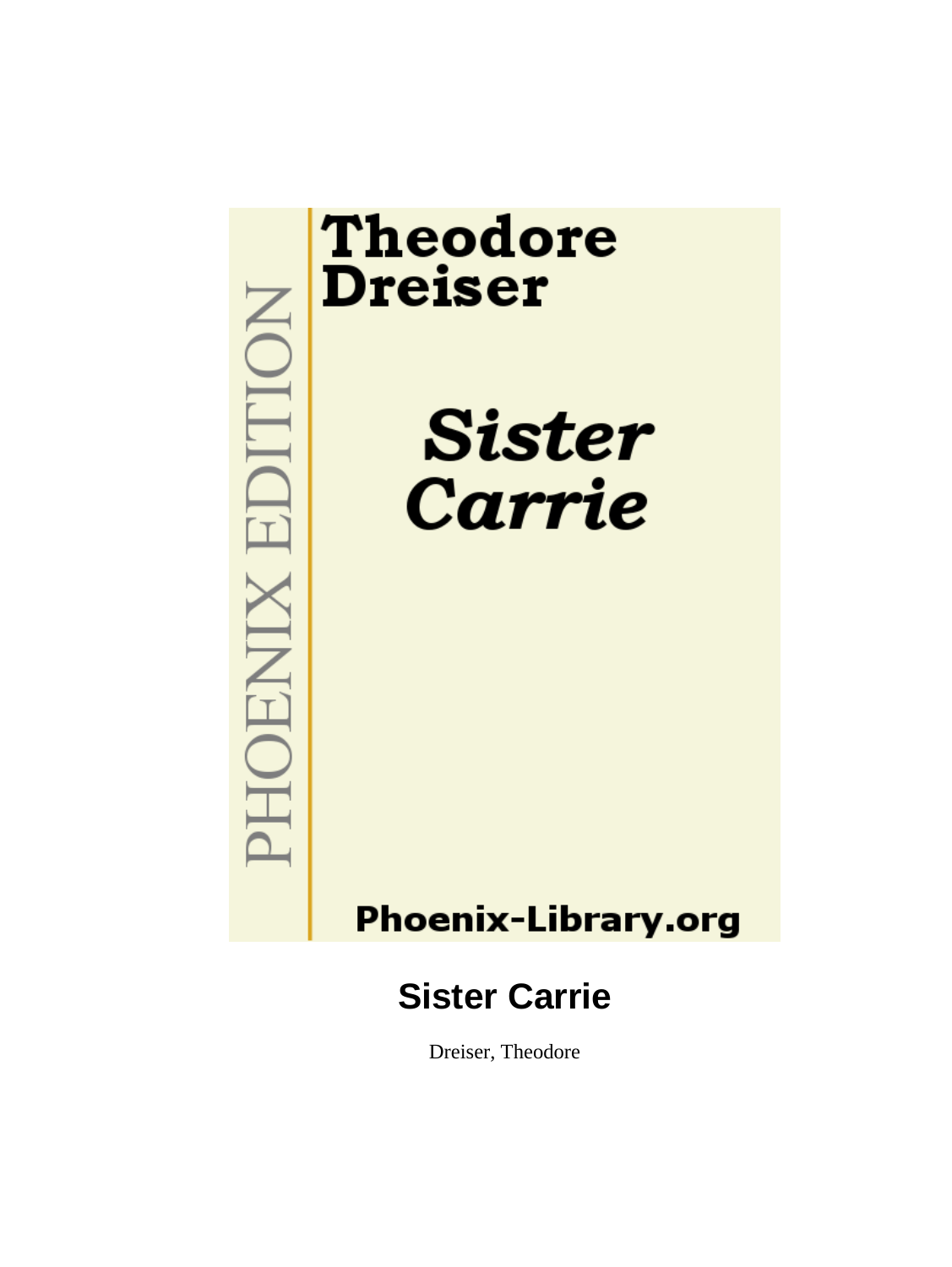[Table Of Content](#page-428-0) [About Phoenix−Edition](#page-431-0) **[Copyright](#page-432-0)**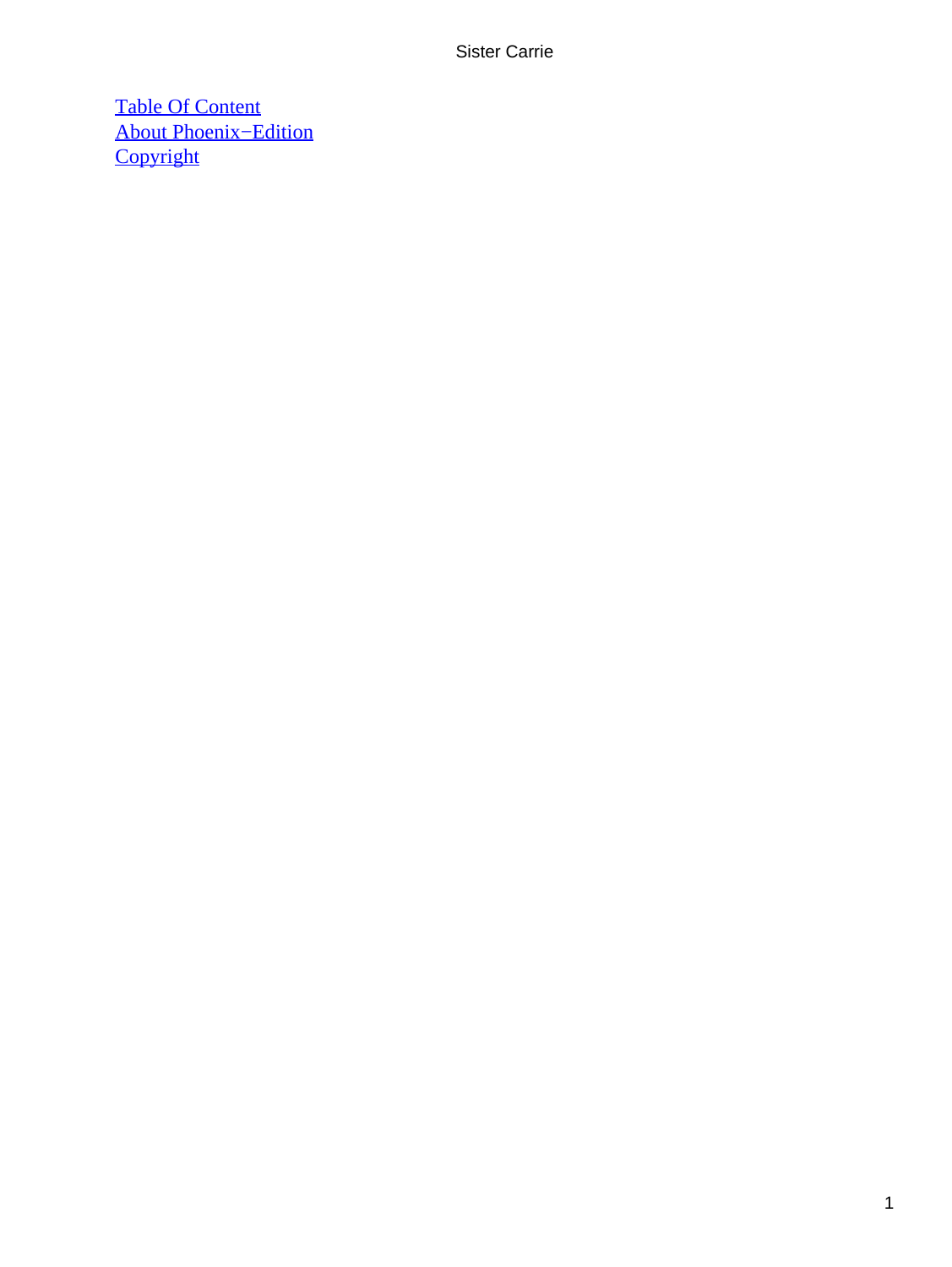# *S*ister Carrie by Theodore Dreiser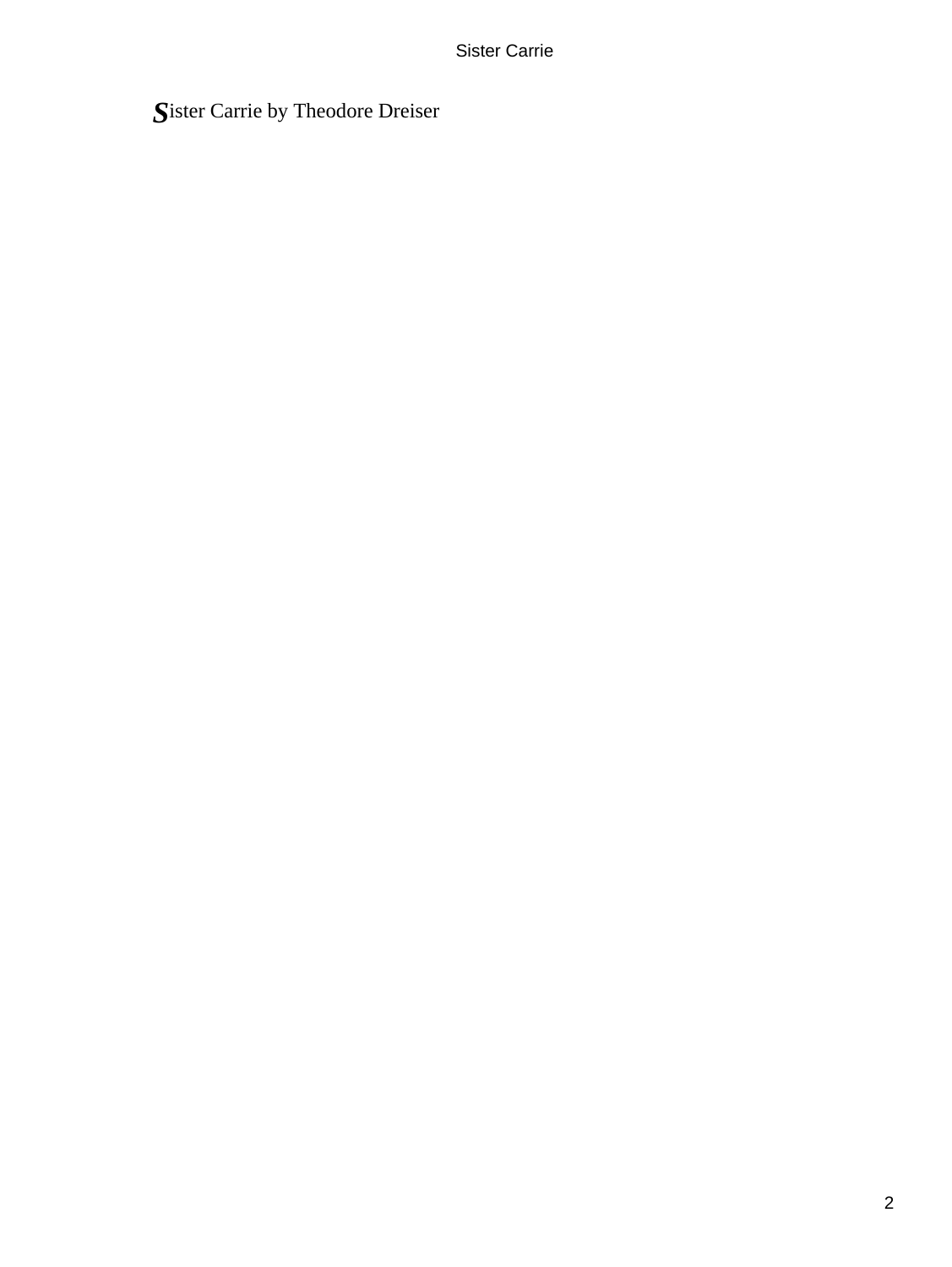# **[Chapter I](#page-428-0)**

### *T*HE **MAGNET ATTRACTING** – **A WAIF AMID FORCES**

 When Caroline Meeber boarded the afternoon train for Chicago, her total outfit consisted of a small trunk, a cheap imitation alligator−skin satchel, a small lunch in a paper box, and a yellow leather snap purse, containing her ticket, a scrap of paper with her sister's address in Van Buren Street, and four dollars in money. It was in August, 1889. She was eighteen years of age, bright, timid, and full of the illusions of ignorance and youth. Whatever touch of regret at parting characterised her thoughts, it was certainly not for advantages now being given up. A gush of tears at her mother's farewell kiss, a touch in her throat when the cars clacked by the flour mill where her father worked by the day, a pathetic sigh as the familiar green environs of the village passed in review, and the threads which bound her so lightly to girlhood and home were irretrievably broken.

 To be sure there was always the next station, where one might descend and return. There was the great city, bound more closely by these very trains which came up daily. Columbia City was not so very far away, even once she was in Chicago. What, pray, is a few hours – a few hundred miles? She looked at the little slip bearing her sister's address and wondered. She gazed at the green landscape, now passing in swift review, until her swifter thoughts replaced its impression with vague conjectures of what Chicago might be.

 When a girl leaves her home at eighteen, she does one of two things. Either she falls into saving hands and becomes better, or she rapidly assumes the cosmopolitan standard of virtue and becomes worse. Of an intermediate balance, under the circumstances, there is no possibility. The city has its cunning wiles, no less than the infinitely smaller and more human tempter. There are large forces which allure with all the soulfulness of expression possible in the most cultured human. The gleam of a thousand lights is often as effective as the persuasive light in a wooing and fascinating eye. Half the undoing of the unsophisticated and natural mind is accomplished by forces wholly superhuman. A blare of sound, a roar of life, a vast array of human hives, appeal to the astonished senses in equivocal terms. Without a counsellor at hand to whisper cautious interpretations, what falsehoods may not these things breathe into the unguarded ear! Unrecognised for what they are, their beauty, like music, too often relaxes, then weakens, then perverts the simpler human perceptions.

 Caroline, or Sister Carrie, as she had been half affectionately termed by the family, was possessed of a mind rudimentary in its power of observation and analysis. Self−interest with her was high, but not strong. It was, nevertheless, her guiding characteristic. Warm with the fancies of youth, pretty with the insipid prettiness of the formative period, possessed of a figure promising eventual shapeliness and an eye alight with certain native intelligence, she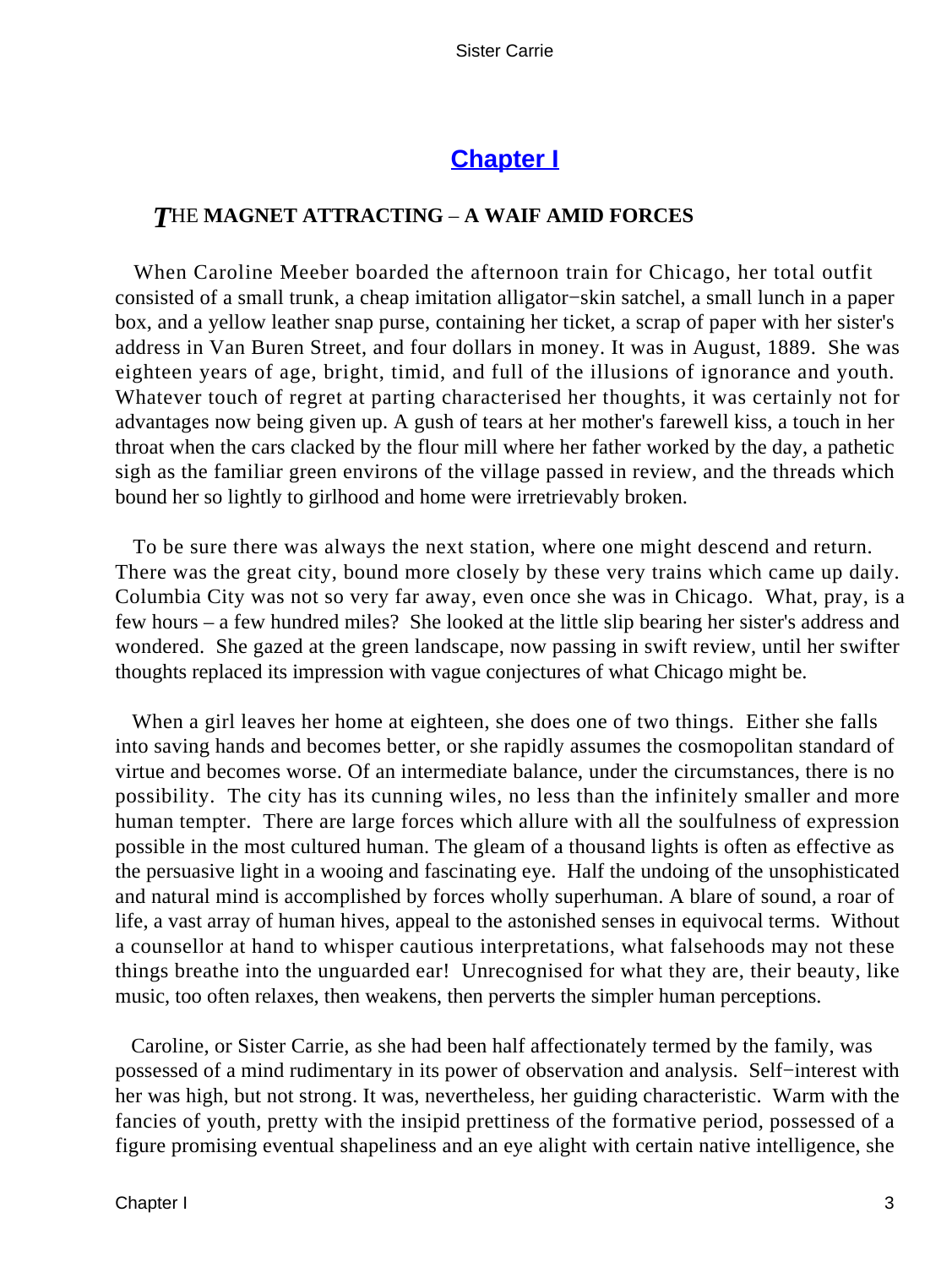was a fair example of the middle American class – two generations removed from the emigrant. Books were beyond her interest – knowledge a sealed book. In the intuitive graces she was still crude. She could scarcely toss her head gracefully. Her hands were almost ineffectual. The feet, though small, were set flatly. And yet she was interested in her charms, quick to understand the keener pleasures of life, ambitious to gain in material things. A half−equipped little knight she was, venturing to reconnoitre the mysterious city and dreaming wild dreams of some vague, far−off supremacy, which should make it prey and subject – the proper penitent, grovelling at a woman's slipper.

«That,» said a voice in her ear, «is one of the prettiest little resorts in Wisconsin.»

«Is it?» she answered nervously.

 The train was just pulling out of Waukesha. For some time she had been conscious of a man behind. She felt him observing her mass of hair. He had been fidgetting, and with natural intuition she felt a certain interest growing in that quarter. Her maidenly reserve, and a certain sense of what was conventional under the circumstances, called her to forestall and deny this familiarity, but the daring and magnetism of the individual, born of past experiences and triumphs, prevailed. She answered.

 He leaned forward to put his elbows upon the back of her seat and proceeded to make himself volubly agreeable.

 «Yes, that is a great resort for Chicago people. The hotels are swell. You are not familiar with this part of the country, are you?»

 «Oh, yes, I am,» answered Carrie. «That is, I live at Columbia City. I have never been through here, though.»

«And so this is your first visit to Chicago,» he observed.

 All the time she was conscious of certain features out of the side of her eye. Flush, colourful cheeks, a light moustache, a grey fedora hat. She now turned and looked upon him in full, the instincts of self−protection and coquetry mingling confusedly in her brain.

«I didn't say that,» she said.

 «Oh,» he answered, in a very pleasing way and with an assumed air of mistake, «I thought you did.»

 Here was a type of the travelling canvasser for a manufacturing house – a class which at that time was first being dubbed by the slang of the day «drummers.» He came within the meaning of a still newer term, which had sprung into general use among Americans in 1880,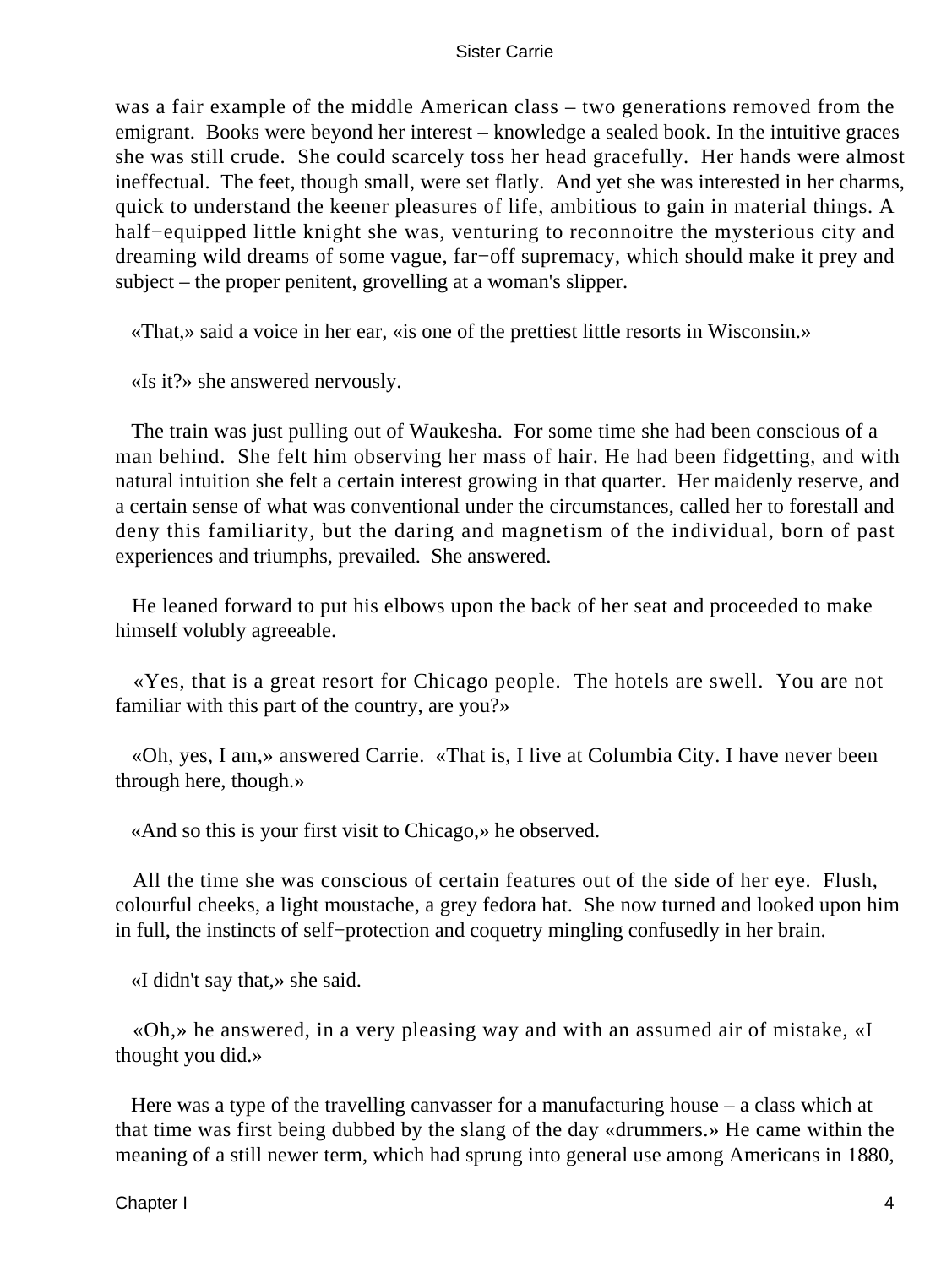and which concisely expressed the thought of one whose dress or manners are calculated to elicit the admiration of susceptible young women – a «masher.» His suit was of a striped and crossed pattern of brown wool, new at that time, but since become familiar as a business suit. The low crotch of the vest revealed a stiff shirt bosom of white and pink stripes. From his coat sleeves protruded a pair of linen cuffs of the same pattern, fastened with large, gold plate buttons, set with the common yellow agates known as «cat's−eyes.» His fingers bore several rings – one, the ever−enduring heavy seal – and from his vest dangled a neat gold watch chain, from which was suspended the secret insignia of the Order of Elks. The whole suit was rather tight−fitting, and was finished off with heavy−soled tan shoes, highly polished, and the grey fedora hat. He was, for the order of intellect represented, attractive, and whatever he had to recommend him, you may be sure was not lost upon Carrie, in this, her first glance.

 Lest this order of individual should permanently pass, let me put down some of the most striking characteristics of his most successful manner and method. Good clothes, of course, were the first essential, the things without which he was nothing. A strong physical nature, actuated by a keen desire for the feminine, was the next. A mind free of any consideration of the problems or forces of the world and actuated not by greed, but an insatiable love of variable pleasure. His method was always simple. Its principal element was daring, backed, of course, by an intense desire and admiration for the sex. Let him meet with a young woman once and he would approach her with an air of kindly familiarity, not unmixed with pleading, which would result in most cases in a tolerant acceptance. If she showed any tendency to coquetry he would be apt to straighten her tie, or if she «took up» with him at all, to call her by her first name. If he visited a department store it was to lounge familiarly over the counter and ask some leading questions. In more exclusive circles, on the train or in waiting stations, he went slower. If some seemingly vulnerable object appeared he was all attention – to pass the compliments of the day, to lead the way to the parlor car, carrying her grip, or, failing that, to take a seat next her with the hope of being able to court her to her destination. Pillows, books, a footstool, the shade lowered; all these figured in the things which he could do. If, when she reached her destination he did not alight and attend her baggage for her, it was because, in his own estimation, he had signally failed.

 A woman should some day write the complete philosophy of clothes. No matter how young, it is one of the things she wholly comprehends. There is an indescribably faint line in the matter of man's apparel which somehow divides for her those who are worth glancing at and those who are not. Once an individual has passed this faint line on the way downward he will get no glance from her. There is another line at which the dress of a man will cause her to study her own. This line the individual at her elbow now marked for Carrie. She became conscious of an inequality. Her own plain blue dress, with its black cotton tape trimmings, now seemed to her shabby. She felt the worn state of her shoes.

 «Let's see,» he went on, «I know quite a number of people in your town. Morgenroth the clothier and Gibson the dry goods man.»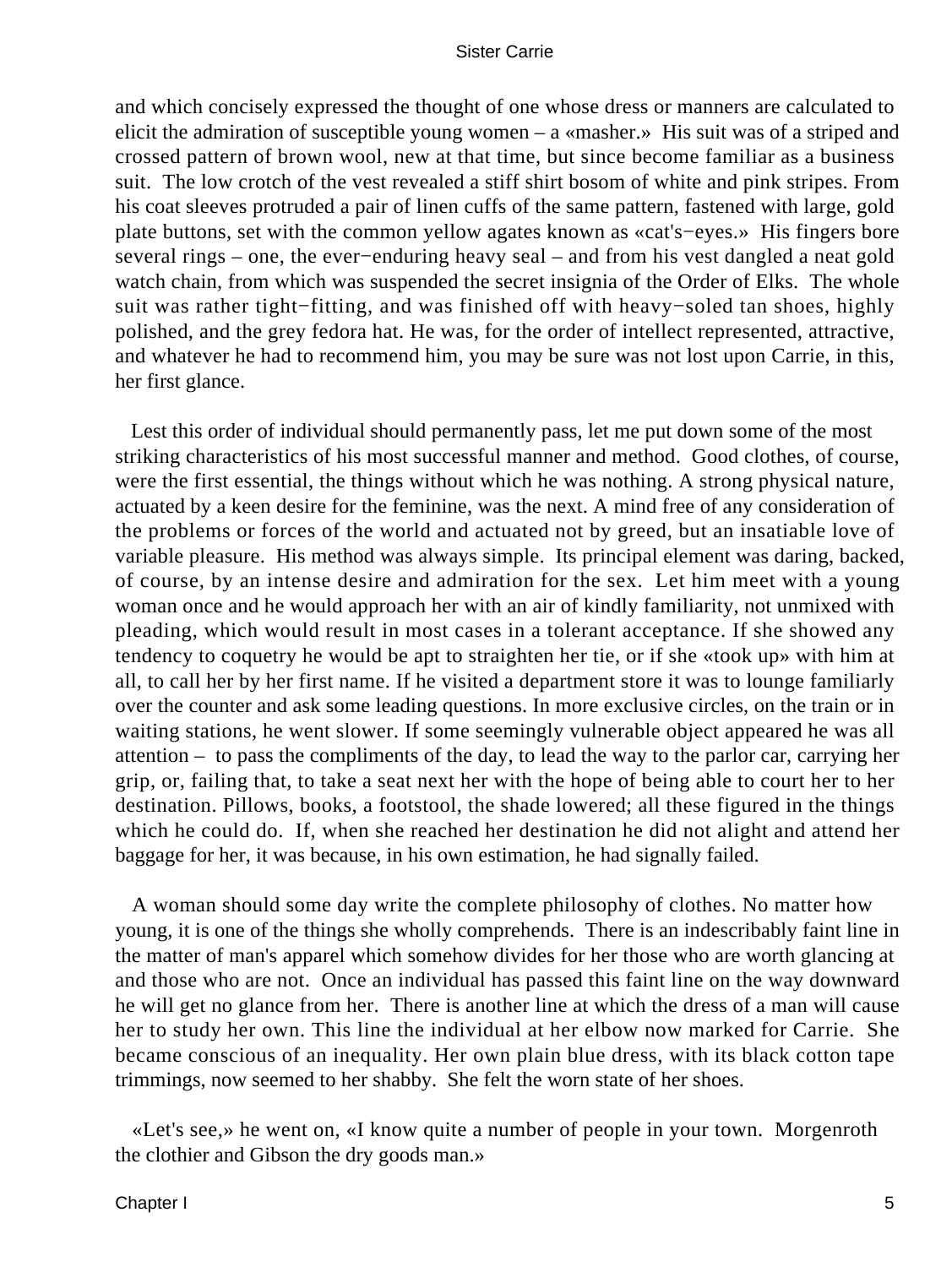«Oh, do you?» she interrupted, aroused by memories of longings their show windows had cost her.

 At last he had a clew to her interest, and followed it deftly. In a few minutes he had come about into her seat. He talked of sales of clothing, his travels, Chicago, and the amusements of that city.

«If you are going there, you will enjoy it immensely. Have you relatives?»

«I am going to visit my sister,» she explained.

 «You want to see Lincoln Park,» he said, «and Michigan Boulevard. They are putting up great buildings there. It's a second New York – great. So much to see – theatres, crowds, fine houses – oh, you'll like that.»

 There was a little ache in her fancy of all he described. Her insignificance in the presence of so much magnificence faintly affected her. She realised that hers was not to be a round of pleasure, and yet there was something promising in all the material prospect he set forth. There was something satisfactory in the attention of this individual with his good clothes. She could not help smiling as he told her of some popular actress of whom she reminded him. She was not silly, and yet attention of this sort had its weight.

 «You will be in Chicago some little time, won't you?» he observed at one turn of the now easy conversation.

 «I don't know,» said Carrie vaguely – a flash vision of the possibility of her not securing employment rising in her mind.

«Several weeks, anyhow,» he said, looking steadily into her eyes.

 There was much more passing now than the mere words indicated. He recognised the indescribable thing that made up for fascination and beauty in her. She realised that she was of interest to him from the one standpoint which a woman both delights in and fears. Her manner was simple, though for the very reason that she had not yet learned the many little affectations with which women conceal their true feelings. Some things she did appeared bold. A clever companion – had she ever had one – would have warned her never to look a man in the eyes so steadily.

«Why do you ask?» she said.

 «Well, I'm going to be there several weeks. I'm going to study stock at our place and get new samples. I might show you 'round.»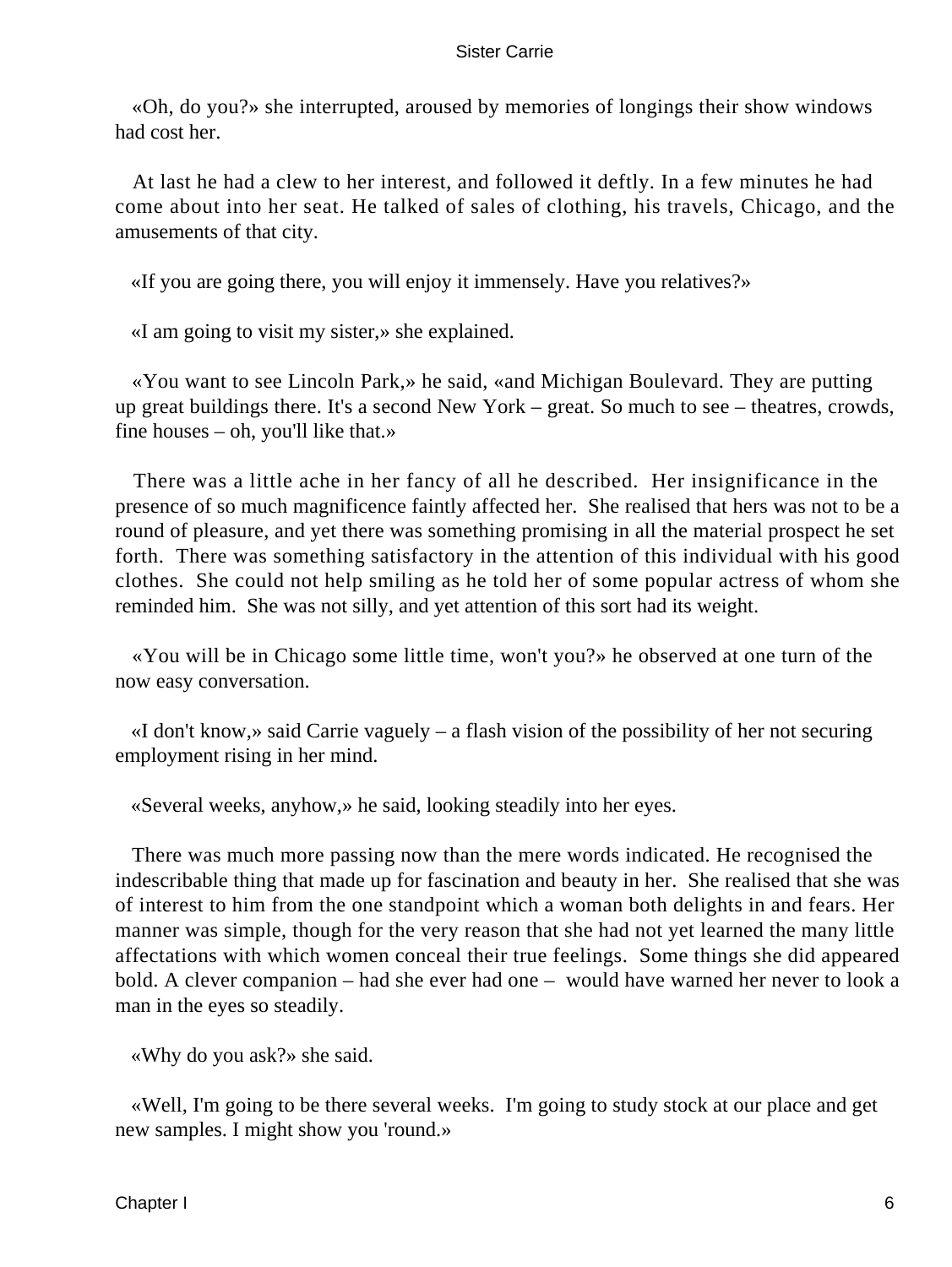«I don't know whether you can or not. I mean I don't know whether I can. I shall be living with my sister, and  $- - \infty$ 

 «Well, if she minds, we'll fix that.» He took out his pencil and a little pocket note−book as if it were all settled. «What is your address there?»

She fumbled her purse which contained the address slip.

 He reached down in his hip pocket and took out a fat purse. It was filled with slips of paper, some mileage books, a roll of greenbacks. It impressed her deeply. Such a purse had never been carried by any one attentive to her. Indeed, an experienced traveller, a brisk man of the world, had never come within such close range before. The purse, the shiny tan shoes, the smart new suit, and the air with which he did things, built up for her a dim world of fortune, of which he was the centre. It disposed her pleasantly toward all he might do.

 He took out a neat business card, on which was engraved Bartlett, Caryoe Company, and down in the left−hand corner, Chas. H. Drouet.

 «That's me,» he said, putting the card in her hand and touching his name. «It's pronounced Drew−eh. Our family was French, on my father's side.»

 She looked at it while he put up his purse. Then he got out a letter from a bunch in his coat pocket. «This is the house I travel for,» he went on, pointing to a picture on it, «corner of State and Lake.» There was pride in his voice. He felt that it was something to be connected with such a place, and he made her feel that way.

«What is your address?» he began again, fixing his pencil to write.

She looked at his hand.

 «Carrie Meeber,» she said slowly. «Three hundred and fifty−four West Van Buren Street, care S. C. Hanson.»

 He wrote it carefully down and got out the purse again. «You'll be at home if I come around Monday night?» he said.

«I think so,» she answered.

 How true it is that words are but the vague shadows of the volumes we mean. Little audible links, they are, chaining together great inaudible feelings and purposes. Here were these two, bandying little phrases, drawing purses, looking at cards, and both unconscious of how inarticulate all their real feelings were. Neither was wise enough to be sure of the working of the mind of the other. He could not tell how his luring succeeded. She could not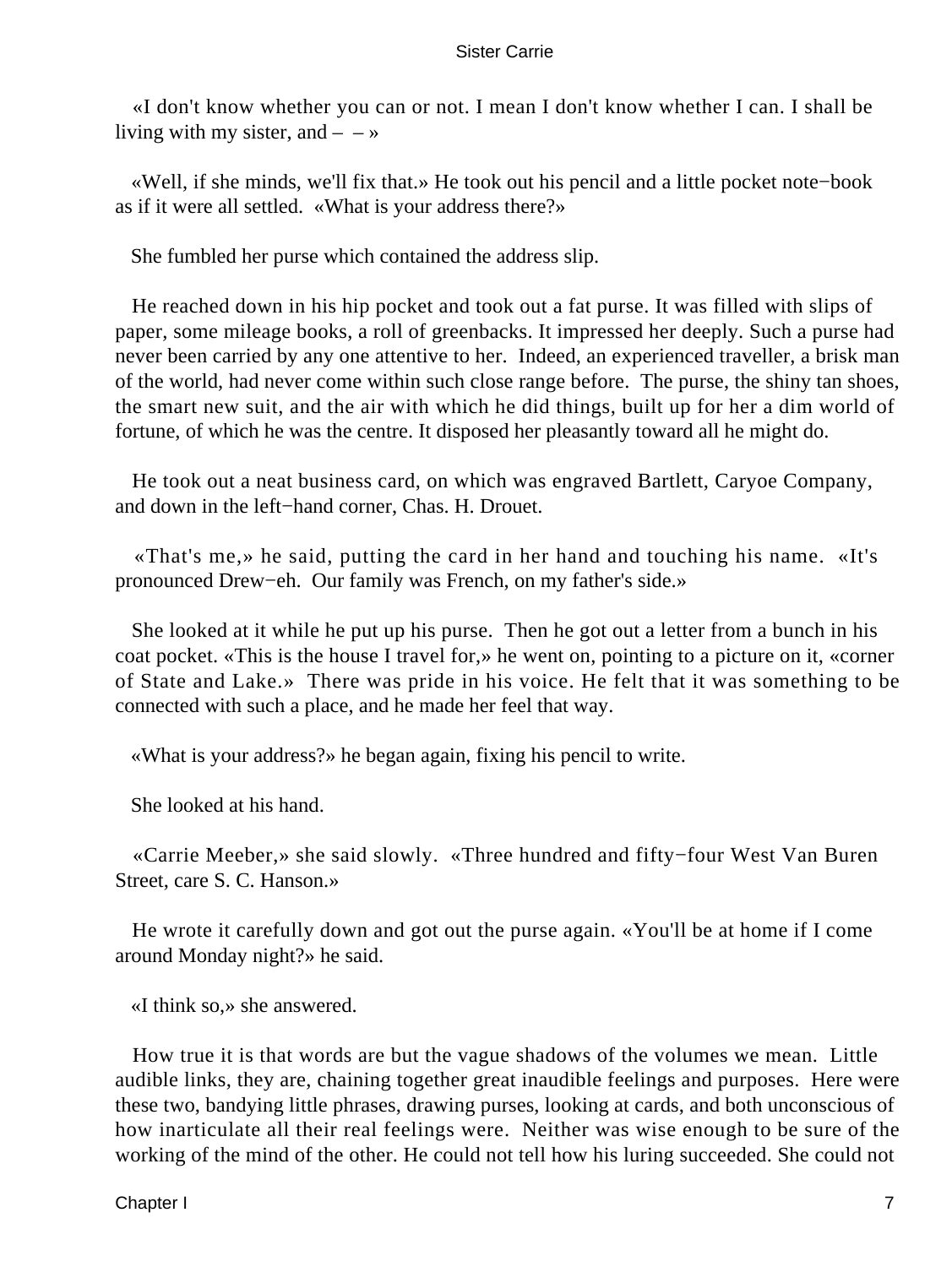realise that she was drifting, until he secured her address. Now she felt that she had yielded something – he, that he had gained a victory. Already they felt that they were somehow associated. Already he took control in directing the conversation. His words were easy. Her manner was relaxed.

 They were nearing Chicago. Signs were everywhere numerous. Trains flashed by them. Across wide stretches of flat, open prairie they could see lines of telegraph poles stalking across the fields toward the great city. Far away were indications of suburban towns, some big smokestacks towering high in the air.

 Frequently there were two−story frame houses standing out in the open fields, without fence or trees, lone outposts of the approaching army of homes.

 To the child, the genius with imagination, or the wholly untravelled, the approach to a great city for the first time is a wonderful thing. Particularly if it be evening – that mystic period between the glare and gloom of the world when life is changing from one sphere or condition to another. Ah, the promise of the night. What does it not hold for the weary! What old illusion of hope is not here forever repeated! Says the soul of the toiler to itself, «I shall soon be free. I shall be in the ways and the hosts of the merry. The streets, the lamps, the lighted chamber set for dining, are for me. The theatre, the halls, the parties, the ways of rest and the paths of song – these are mine in the night.» Though all humanity be still enclosed in the shops, the thrill runs abroad. It is in the air. The dullest feel something which they may not always express or describe. It is the lifting of the burden of toil.

 Sister Carrie gazed out of the window. Her companion, affected by her wonder, so contagious are all things, felt anew some interest in the city and pointed out its marvels.

 «This is Northwest Chicago,» said Drouet. «This is the Chicago River,» and he pointed to a little muddy creek, crowded with the huge masted wanderers from far−off waters nosing the black−posted banks. With a puff, a clang, and a clatter of rails it was gone. «Chicago is getting to be a great town,» he went on. «It's a wonder. You'll find lots to see here.»

 She did not hear this very well. Her heart was troubled by a kind of terror. The fact that she was alone, away from home, rushing into a great sea of life and endeavour, began to tell. She could not help but feel a little choked for breath – a little sick as her heart beat so fast. She half closed her eyes and tried to think it was nothing, that Columbia City was only a little way off.

 «Chicago! Chicago!» called the brakeman, slamming open the door. They were rushing into a more crowded yard, alive with the clatter and clang of life. She began to gather up her poor little grip and closed her hand firmly upon her purse. Drouet arose, kicked his legs to straighten his trousers, and seized his clean yellow grip.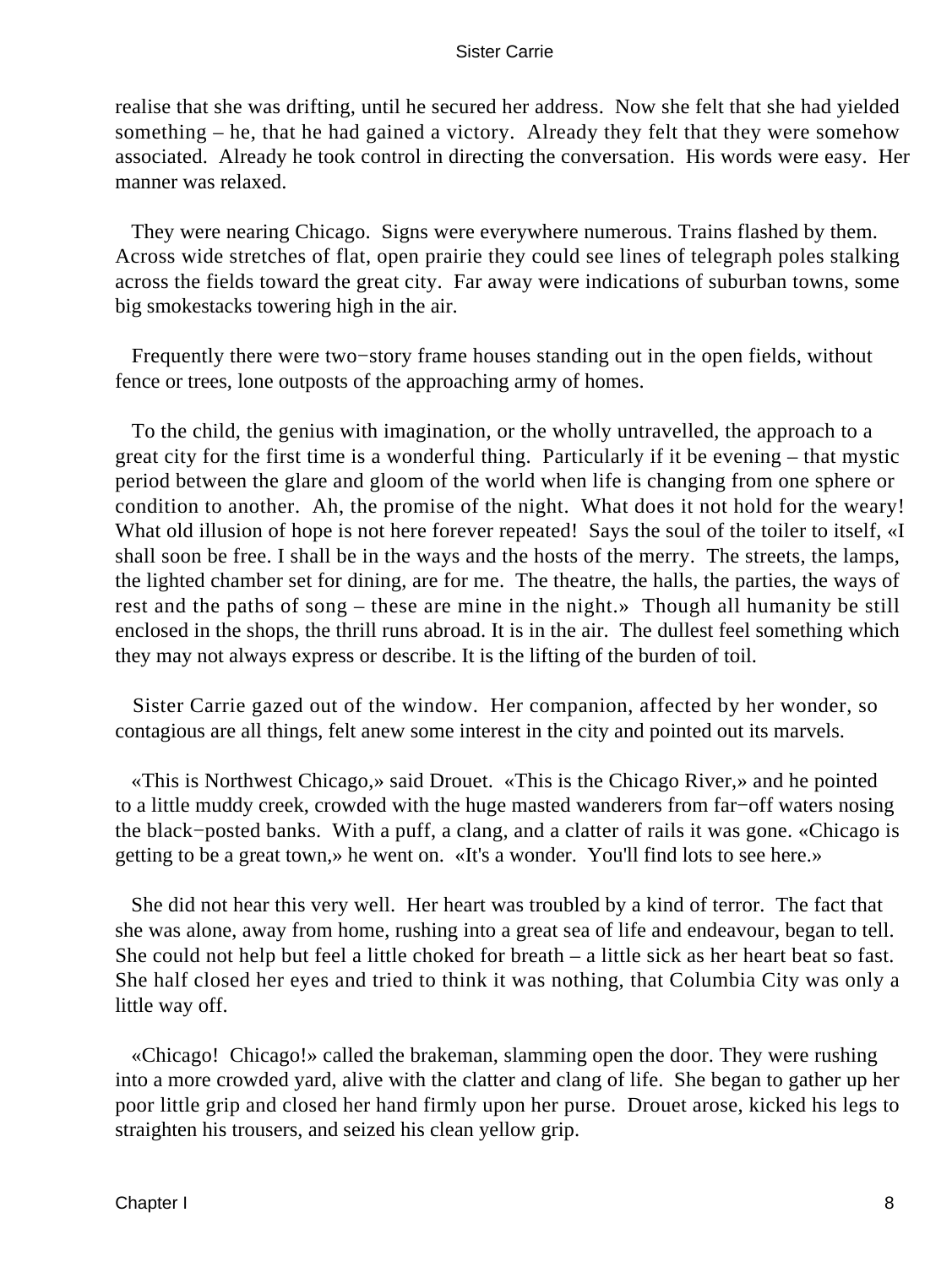«I suppose your people will be here to meet you?» he said. «Let me carry your grip.»

 «Oh, no,» she said. «I'd rather you wouldn't. I'd rather you wouldn't be with me when I meet my sister.»

 «All right,» he said in all kindness. «I'll be near, though, in case she isn't here, and take you out there safely.»

 «You're so kind,» said Carrie, feeling the goodness of such attention in her strange situation.

 «Chicago!» called the brakeman, drawing the word out long. They were under a great shadowy train shed, where the lamps were already beginning to shine out, with passenger cars all about and the train moving at a snail's pace. The people in the car were all up and crowding about the door.

 «Well, here we are,» said Drouet, leading the way to the door. «Good−bye, till I see you Monday.»

«Good−bye,» she answered, taking his proffered hand.

«Remember, I'll be looking till you find your sister.»

She smiled into his eyes.

 They filed out, and he affected to take no notice of her. A lean−faced, rather commonplace woman recognised Carrie on the platform and hurried forward.

«Why, Sister Carrie!» she began, and there was embrace of welcome.

 Carrie realised the change of affectional atmosphere at once. Amid all the maze, uproar, and novelty she felt cold reality taking her by the hand. No world of light and merriment. No round of amusement. Her sister carried with her most of the grimness of shift and toil.

«Why, how are all the folks at home?» she began; «how is father, and mother?»

 Carrie answered, but was looking away. Down the aisle, toward the gate leading into the waiting−room and the street, stood Drouet. He was looking back. When he saw that she saw him and was safe with her sister he turned to go, sending back the shadow of a smile. Only Carrie saw it. She felt something lost to her when he moved away. When he disappeared she felt his absence thoroughly. With her sister she was much alone, a lone figure in a tossing, thoughtless sea.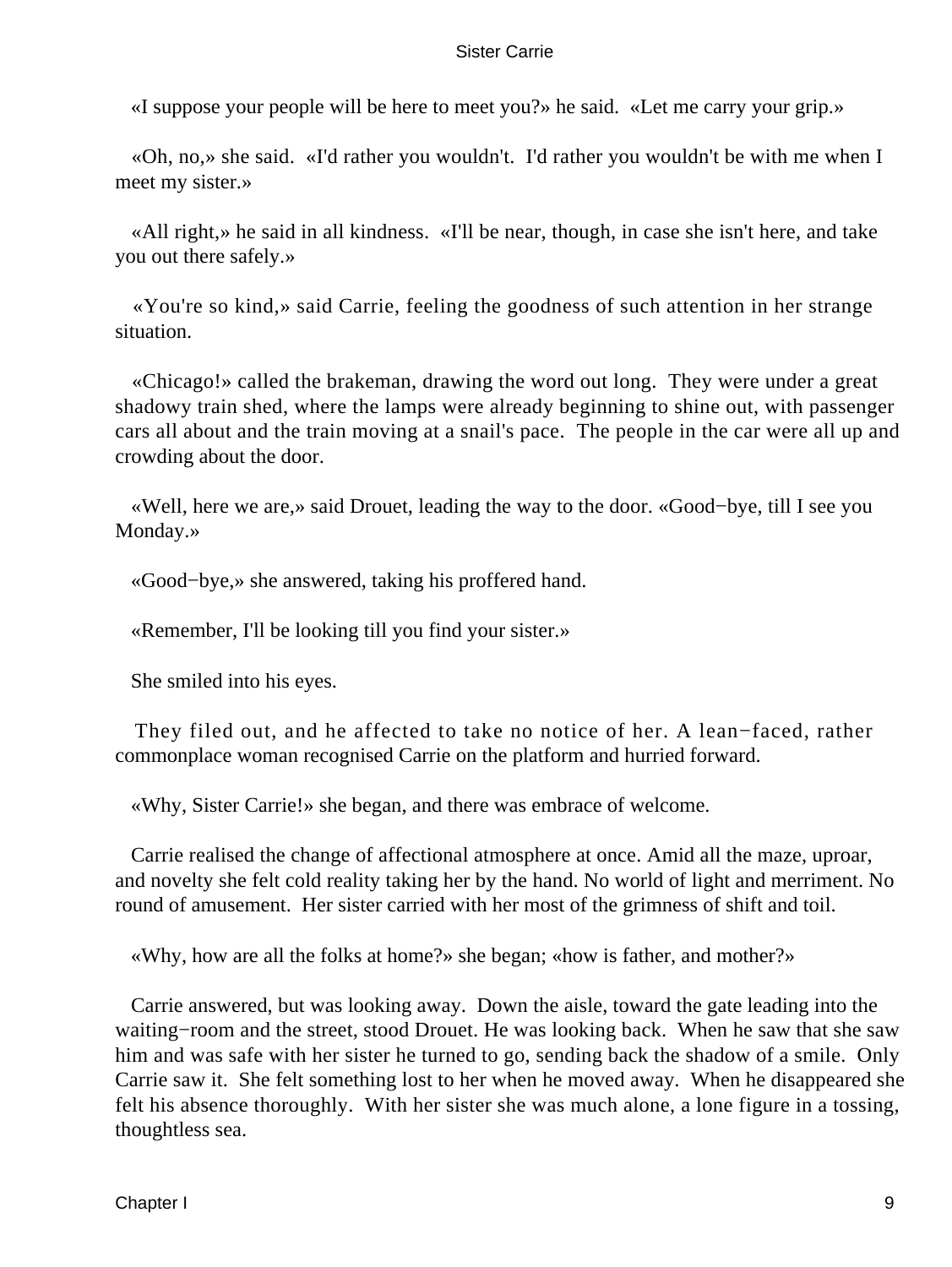# **[Chapter II](#page-428-0)**

### *W*HAT **POVERTY THREATENED** – **OF GRANITE AND BRASS**

 Minnie's flat, as the one−floor resident apartments were then being called, was in a part of West Van Buren Street inhabited by families of labourers and clerks, men who had come, and were still coming, with the rush of population pouring in at the rate of 50,000 a year. It was on the third floor, the front windows looking down into the street, where, at night, the lights of grocery stores were shining and children were playing. To Carrie, the sound of the little bells upon the horse−cars, as they tinkled in and out of hearing, was as pleasing as it was novel. She gazed into the lighted street when Minnie brought her into the front room, and wondered at the sounds, the movement, the murmur of the vast city which stretched for miles and miles in every direction.

 Mrs. Hanson, after the first greetings were over, gave Carrie the baby and proceeded to get supper. Her husband asked a few questions and sat down to read the evening paper. He was a silent man, American born, of a Swede father, and now employed as a cleaner of refrigerator cars at the stock−yards. To him the presence or absence of his wife's sister was a matter of indifference. Her personal appearance did not affect him one way or the other. His one observation to the point was concerning the chances of work in Chicago.

«It's a big place,» he said. «You can get in somewhere in a few days. Everybody does.»

 It had been tacitly understood beforehand that she was to get work and pay her board. He was of a clean, saving disposition, and had already paid a number of monthly instalments on two lots far out on the West Side. His ambition was some day to build a house on them.

 In the interval which marked the preparation of the meal Carrie found time to study the flat. She had some slight gift of observation and that sense, so rich in every woman – intuition.

 She felt the drag of a lean and narrow life. The walls of the rooms were discordantly papered. The floors were covered with matting and the hall laid with a thin rag carpet. One could see that the furniture was of that poor, hurriedly patched together quality sold by the instalment houses.

 She sat with Minnie, in the kitchen, holding the baby until it began to cry. Then she walked and sang to it, until Hanson, disturbed in his reading, came and took it. A pleasant side to his nature came out here. He was patient. One could see that he was very much wrapped up in his offspring.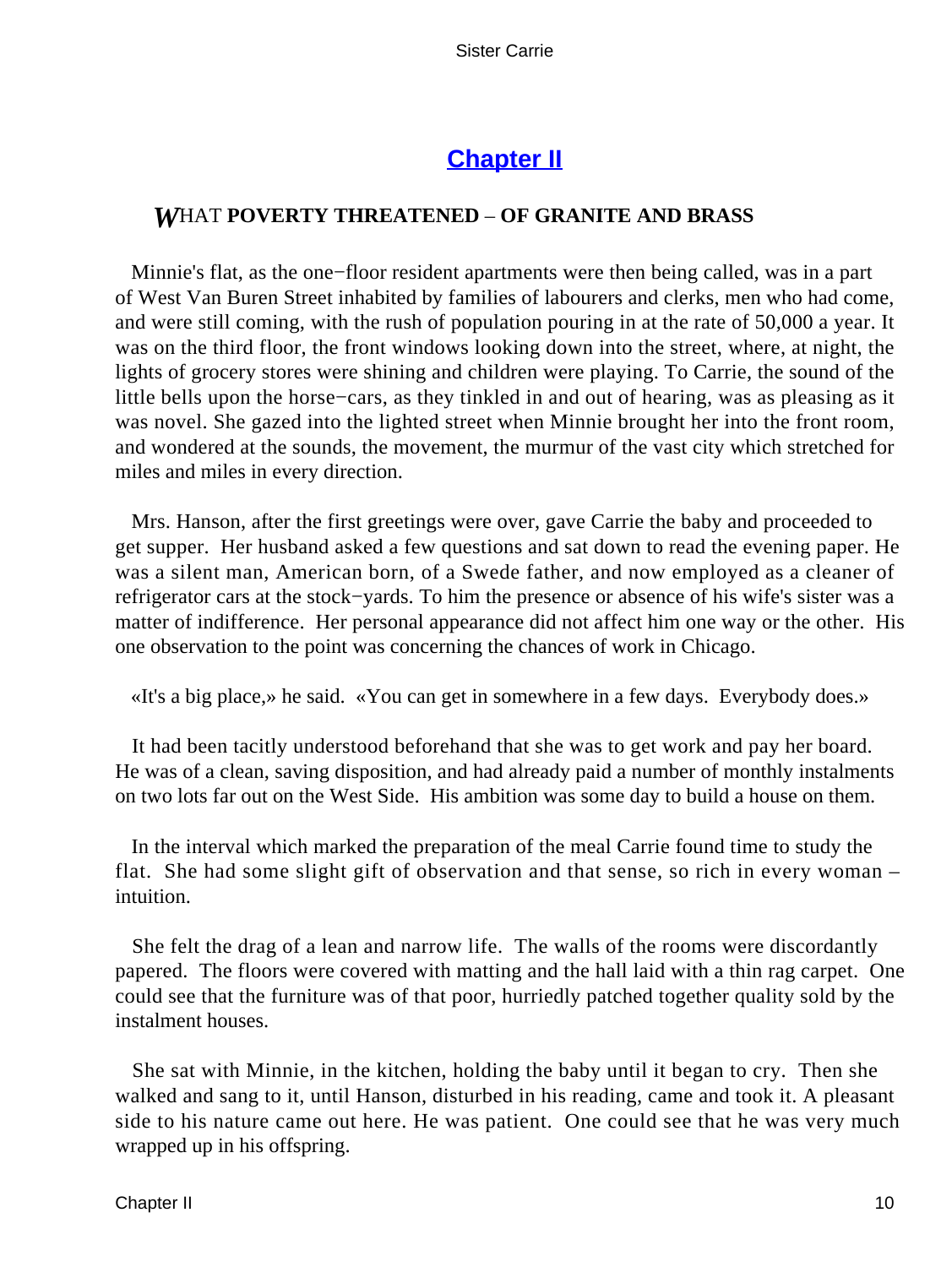«Now, now,» he said, walking. «There, there,» and there was a certain Swedish accent noticeable in his voice.

 «You'll want to see the city first, won't you?» said Minnie, when they were eating. "Well, we'll go out Sunday and see Lincoln Park.

 Carrie noticed that Hanson had said nothing to this. He seemed to be thinking of something else.

 «Well,» she said, «I think I'll look around tomorrow. I've got Friday and Saturday, and it won't be any trouble. Which way is the business part?»

Minnie began to explain, but her husband took this part of the conversation to himself.

 «It's that way,» he said, pointing east. «That's east.» Then he went off into the longest speech he had yet indulged in, concerning the lay of Chicago. «You'd better look in those big manufacturing houses along Franklin Street and just the other side of the river,» he concluded. «Lots of girls work there. You could get home easy, too. It isn't very far.»

 Carrie nodded and asked her sister about the neighbourhood. The latter talked in a subdued tone, telling the little she knew about it, while Hanson concerned himself with the baby. Finally he jumped up and handed the child to his wife.

 «I've got to get up early in the morning, so I'll go to bed,» and off he went, disappearing into the dark little bedroom off the hall, for the night.

 «He works way down at the stock−yards,» explained Minnie, «so he's got to get up at half−past five.»

«What time do you get up to get breakfast?» asked Carrie.

«At about twenty minutes of five.»

 Together they finished the labour of the day, Carrie washing the dishes while Minnie undressed the baby and put it to bed. Minnie's manner was one of trained industry, and Carrie could see that it was a steady round of toil with her.

 She began to see that her relations with Drouet would have to be abandoned. He could not come here. She read from the manner of Hanson, in the subdued air of Minnie, and, indeed, the whole atmosphere of the flat, a settled opposition to anything save a conservative round of toil. If Hanson sat every evening in the front room and read his paper, if he went to bed at nine, and Minnie a little later, what would they expect of her? She saw that she would first need to get work and establish herself on a paying basis before she could think of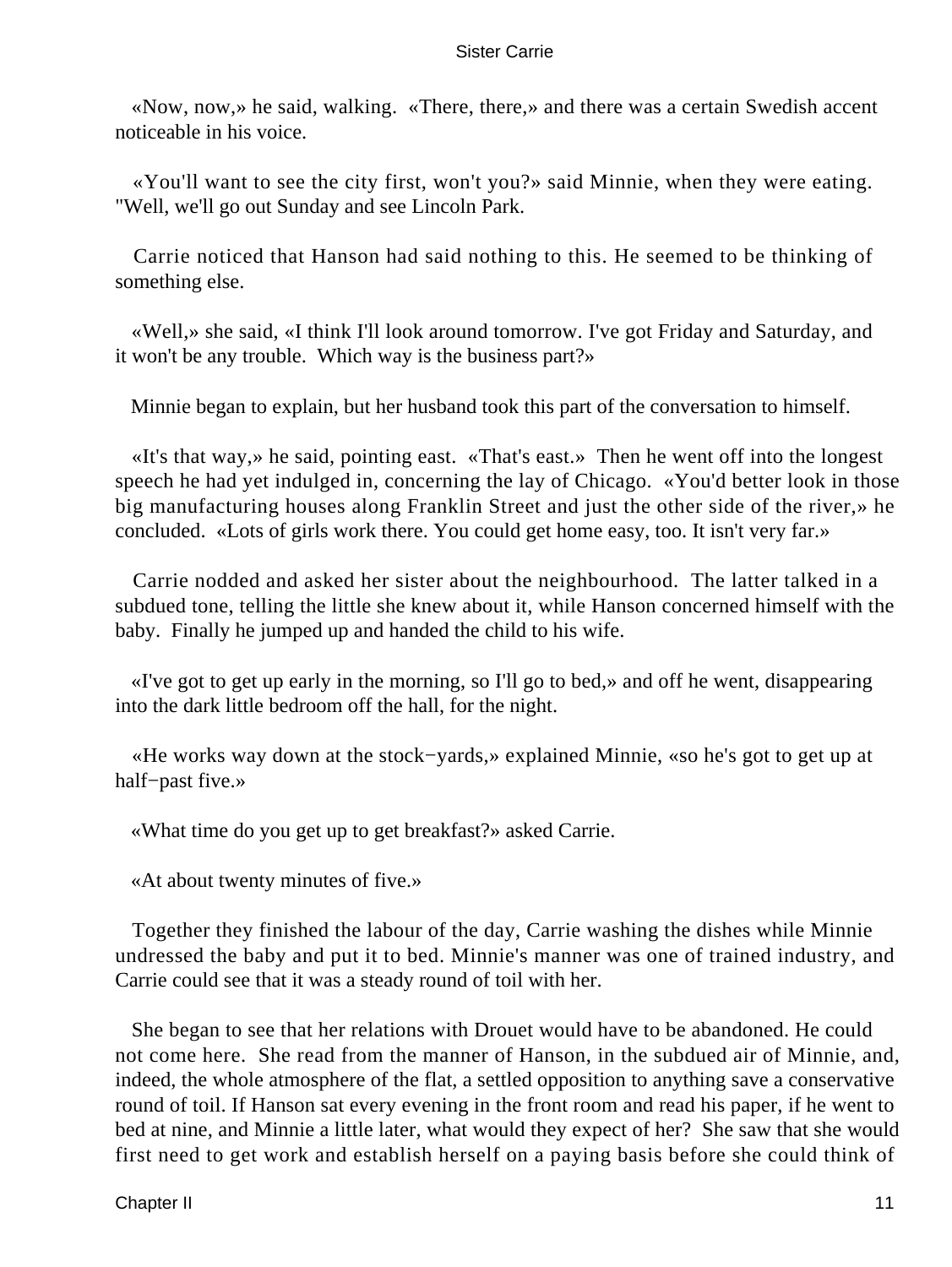having company of any sort. Her little flirtation with Drouet seemed now an extraordinary thing.

«No,» she said to herself, «he can't come here.»

 She asked Minnie for ink and paper, which were upon the mantel in the dining−room, and when the latter had gone to bed at ten, got out Drouet's card and wrote him.

 «I cannot have you call on me here. You will have to wait until you hear from me again. My sister's place is so small.»

 She troubled herself over what else to put in the letter. She wanted to make some reference to their relations upon the train, but was too timid. She concluded by thanking him for his kindness in a crude way, then puzzled over the formality of signing her name, and finally decided upon the severe, winding up with a «Very truly,» which she subsequently changed to «Sincerely.» She scaled and addressed the letter, and going in the front room, the alcove of which contained her bed, drew the one small rocking−chair up to the open window, and sat looking out upon the night and streets in silent wonder. Finally, wearied by her own reflections, she began to grow dull in her chair, and feeling the need of sleep, arranged her clothing for the night and went to bed.

 When she awoke at eight the next morning, Hanson had gone. Her sister was busy in the dining−room, which was also the sitting− room, sewing. She worked, after dressing, to arrange a little breakfast for herself, and then advised with Minnie as to which way to look. The latter had changed considerably since Carrie had seen her. She was now a thin, though rugged, woman of twenty− seven, with ideas of life coloured by her husband's, and fast hardening into narrower conceptions of pleasure and duty than had ever been hers in a thoroughly circumscribed youth. She had invited Carrie, not because she longed for her presence, but because the latter was dissatisfied at home, and could probably get work and pay her board here. She was pleased to see her in a way but reflected her husband's point of view in the matter of work. Anything was good enough so long as it paid – say, five dollars a week to begin with. A shop girl was the destiny prefigured for the newcomer. She would get in one of the great shops and do well enough until – well, until something happened. Neither of them knew exactly what. They did not figure on promotion. They did not exactly count on marriage. Things would go on, though, in a dim kind of way until the better thing would eventuate, and Carrie would be rewarded for coming and toiling in the city. It was under such auspicious circumstances that she started out this morning to look for work.

 Before following her in her round of seeking, let us look at the sphere in which her future was to lie. In 1889 Chicago had the peculiar qualifications of growth which made such adventuresome pilgrimages even on the part of young girls plausible. Its many and growing commercial opportunities gave it widespread fame, which made of it a giant magnet, drawing to itself, from all quarters, the hopeful and the hopeless – those who had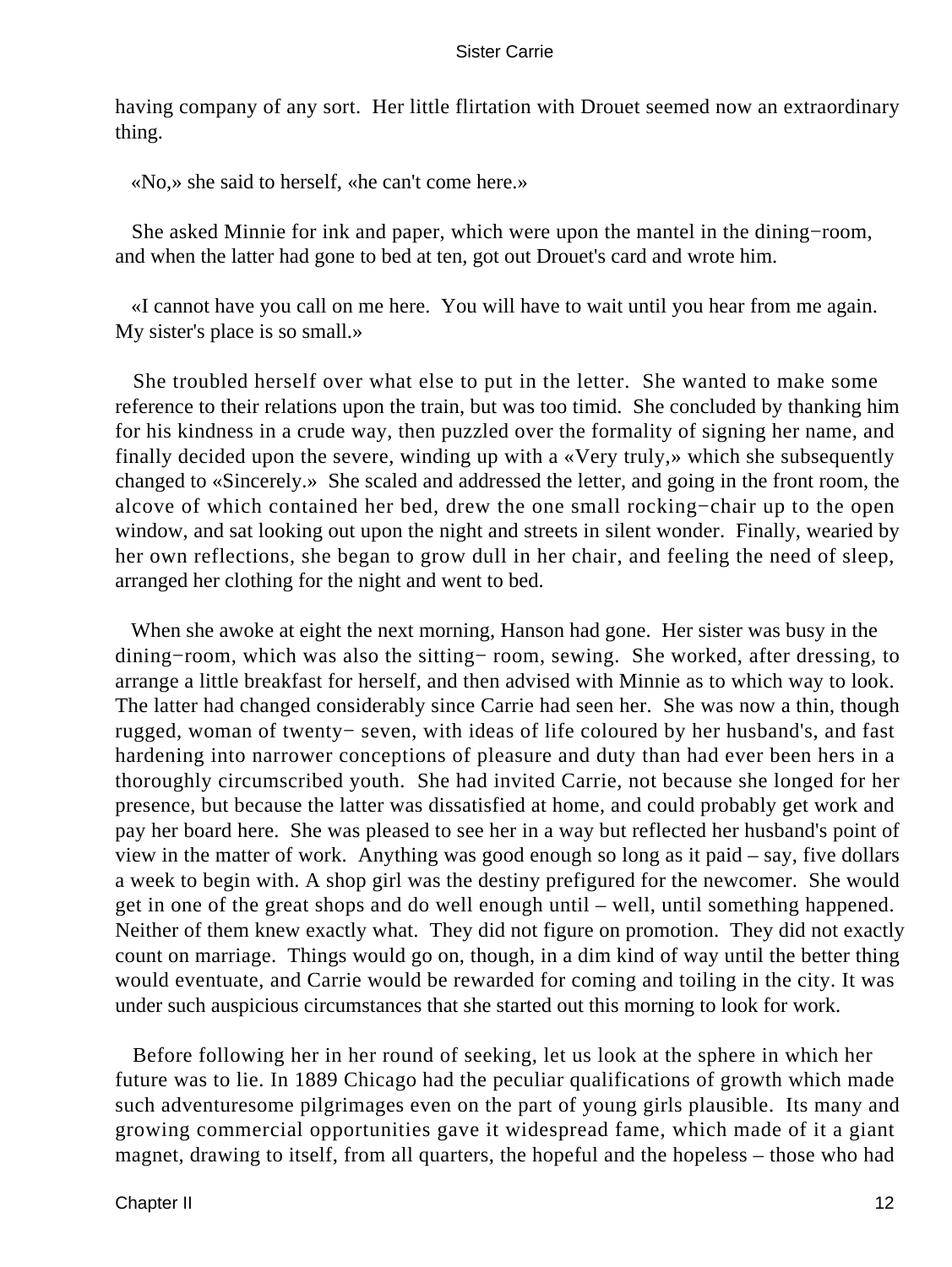their fortune yet to make and those whose fortunes and affairs had reached a disastrous climax elsewhere. It was a city of over 500,000, with the ambition, the daring, the activity of a metropolis of a million. Its streets and houses were already scattered over an area of seventy−five square miles. Its population was not so much thriving upon established commerce as upon the industries which prepared for the arrival of others. The sound of the hammer engaged upon the erection of new structures was everywhere heard. Great industries were moving in. The huge railroad corporations which had long before recognised the prospects of the place had seized upon vast tracts of land for transfer and shipping purposes. Street−car lines had been extended far out into the open country in anticipation of rapid growth. The city had laid miles and miles of streets and sewers through regions where, perhaps, one solitary house stood out alone – a pioneer of the populous ways to be. There were regions open to the sweeping winds and rain, which were yet lighted throughout the night with long, blinking lines of gas−lamps, fluttering in the wind. Narrow board walks extended out, passing here a house, and there a store, at far intervals, eventually ending on the open prairie.

 In the central portion was the vast wholesale and shopping district, to which the uninformed seeker for work usually drifted. It was a characteristic of Chicago then, and one not generally shared by other cities, that individual firms of any pretension occupied individual buildings. The presence of ample ground made this possible. It gave an imposing appearance to most of the wholesale houses, whose offices were upon the ground floor and in plain view of the street. The large plates of window glass, now so common, were then rapidly coming into use, and gave to the ground floor offices a distinguished and prosperous look. The casual wanderer could see as he passed a polished array of office fixtures, much frosted glass, clerks hard at work, and genteel businessmen in «nobby» suits and clean linen lounging about or sitting in groups. Polished brass or nickel signs at the square stone entrances announced the firm and the nature of the business in rather neat and reserved terms. The entire metropolitan centre possessed a high and mighty air calculated to overawe and abash the common applicant, and to make the gulf between poverty and success seem both wide and deep.

 Into this important commercial region the timid Carrie went. She walked east along Van Buren Street through a region of lessening importance, until it deteriorated into a mass of shanties and coal−yards, and finally verged upon the river. She walked bravely forward, led by an honest desire to find employment and delayed at every step by the interest of the unfolding scene, and a sense of helplessness amid so much evidence of power and force which she did not understand. These vast buildings, what were they? These strange energies and huge interests, for what purposes were they there? She could have understood the meaning of a little stone−cutter's yard at Columbia City, carving little pieces of marble for individual use, but when the yards of some huge stone corporation came into view, filled with spur tracks and flat cars, transpierced by docks from the river and traversed overhead by immense trundling cranes of wood and steel, it lost all significance in her little world.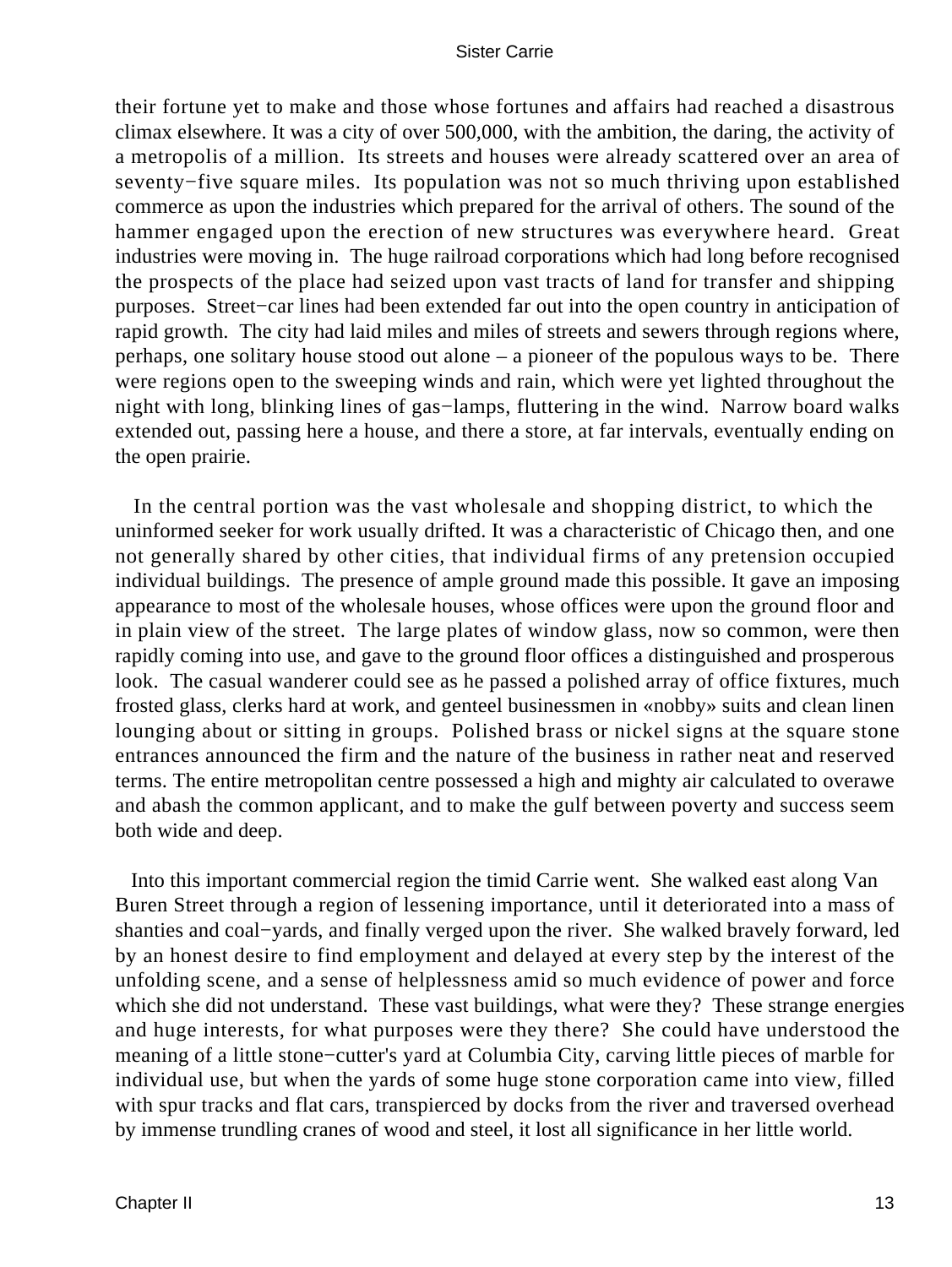It was so with the vast railroad yards, with the crowded array of vessels she saw at the river, and the huge factories over the way, lining the water's edge. Through the open windows she could see the figures of men and women in working aprons, moving busily about. The great streets were wall−lined mysteries to her; the vast offices, strange mazes which concerned far−off individuals of importance. She could only think of people connected with them as counting money, dressing magnificently, and riding in carriages. What they dealt in, how they laboured, to what end it all came, she had only the vaguest conception. It was all wonderful, all vast, all far removed, and she sank in spirit inwardly and fluttered feebly at the heart as she thought of entering any one of these mighty concerns and asking for something to do – something that she could do – anything.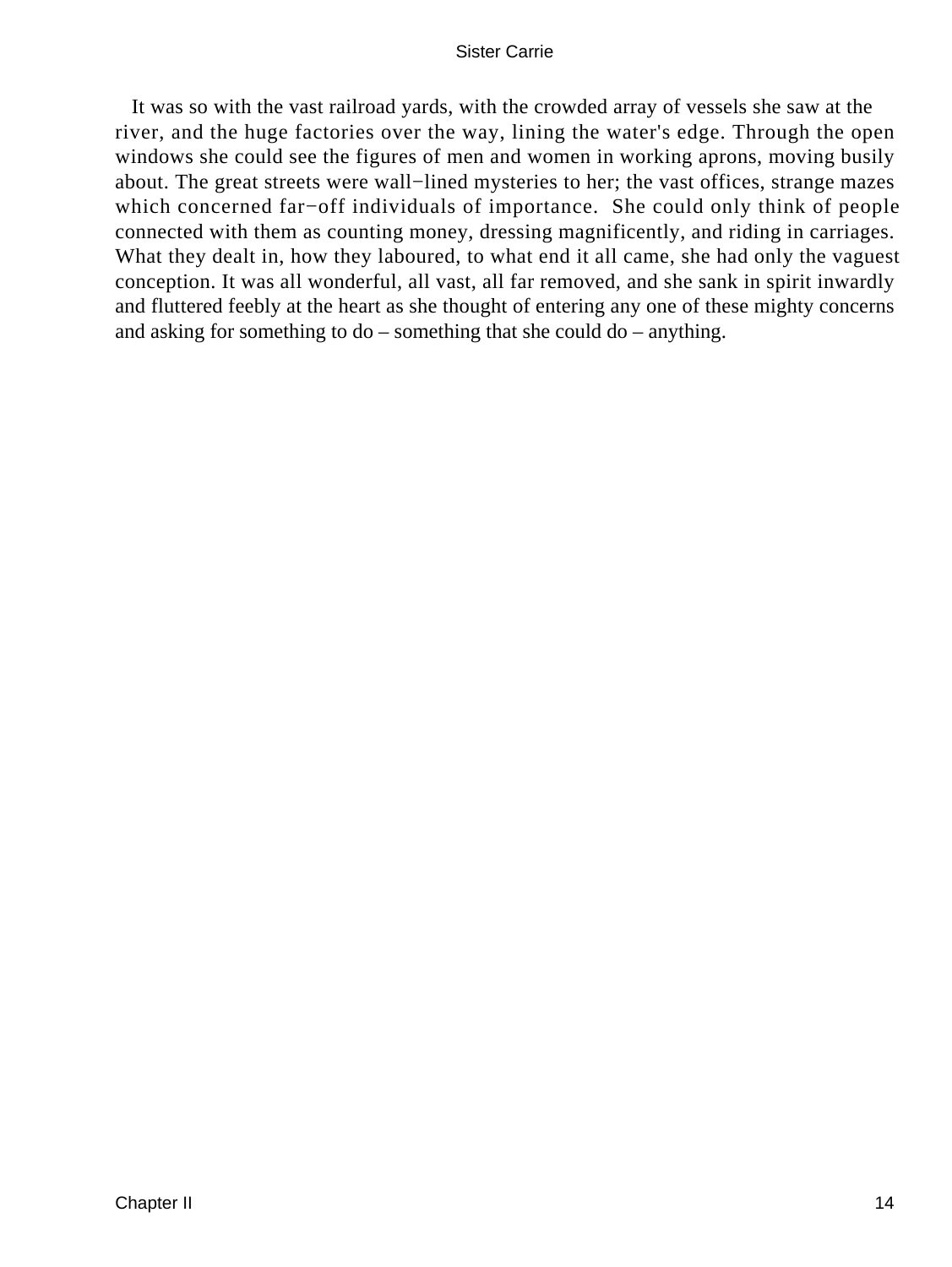### **[Chapter III](#page-428-0)**

#### *W*EE **QUESTION OF FORTUNE** – FOUR−FIFTY **A WEEK**

 Once across the river and into the wholesale district, she glanced about her for some likely door at which to apply. As she contemplated the wide windows and imposing signs, she became conscious of being gazed upon and understood for what she was  $-$  a wage−seeker. She had never done this thing before, and lacked courage. To avoid a certain indefinable shame she felt at being caught spying about for a position, she quickened her steps and assumed an air of indifference supposedly common to one upon an errand. In this way she passed many manufacturing and wholesale houses without once glancing in. At last, after several blocks of walking, she felt that this would not do, and began to look about again, though without relaxing her pace. A little way on she saw a great door which, for some reason, attracted her attention. It was ornamented by a small brass sign, and seemed to be the entrance to a vast hive of six or seven floors. «Perhaps,» she thought, «they may want some one,» and crossed over to enter. When she came within a score of feet of the desired goal, she saw through the window a young man in a grey checked suit. That he had anything to do with the concern, she could not tell, but because he happened to be looking in her direction her weakening heart misgave her and she hurried by, too overcome with shame to enter. Over the way stood a great six− story structure, labelled Storm and King, which she viewed with rising hope. It was a wholesale dry goods concern and employed women. She could see them moving about now and then upon the upper floors. This place she decided to enter, no matter what. She crossed over and walked directly toward the entrance. As she did so, two men came out and paused in the door. A telegraph messenger in blue dashed past her and up the few steps that led to the entrance and disappeared. Several pedestrians out of the hurrying throng which filled the sidewalks passed about her as she paused, hesitating. She looked helplessly around, and then, seeing herself observed, retreated. It was too difficult a task. She could not go past them.

 So severe a defeat told sadly upon her nerves. Her feet carried her mechanically forward, every foot of her progress being a satisfactory portion of a flight which she gladly made. Block after block passed by. Upon streetlamps at the various corners she read names such as Madison, Monroe, La Salle, Clark, Dearborn, State, and still she went, her feet beginning to tire upon the broad stone flagging. She was pleased in part that the streets were bright and clean. The morning sun, shining down with steadily increasing warmth, made the shady side of the streets pleasantly cool. She looked at the blue sky overhead with more realisation of its charm than had ever come to her before.

 Her cowardice began to trouble her in a way. She turned back, resolving to hunt up Storm and King and enter. On the way, she encountered a great wholesale shoe company,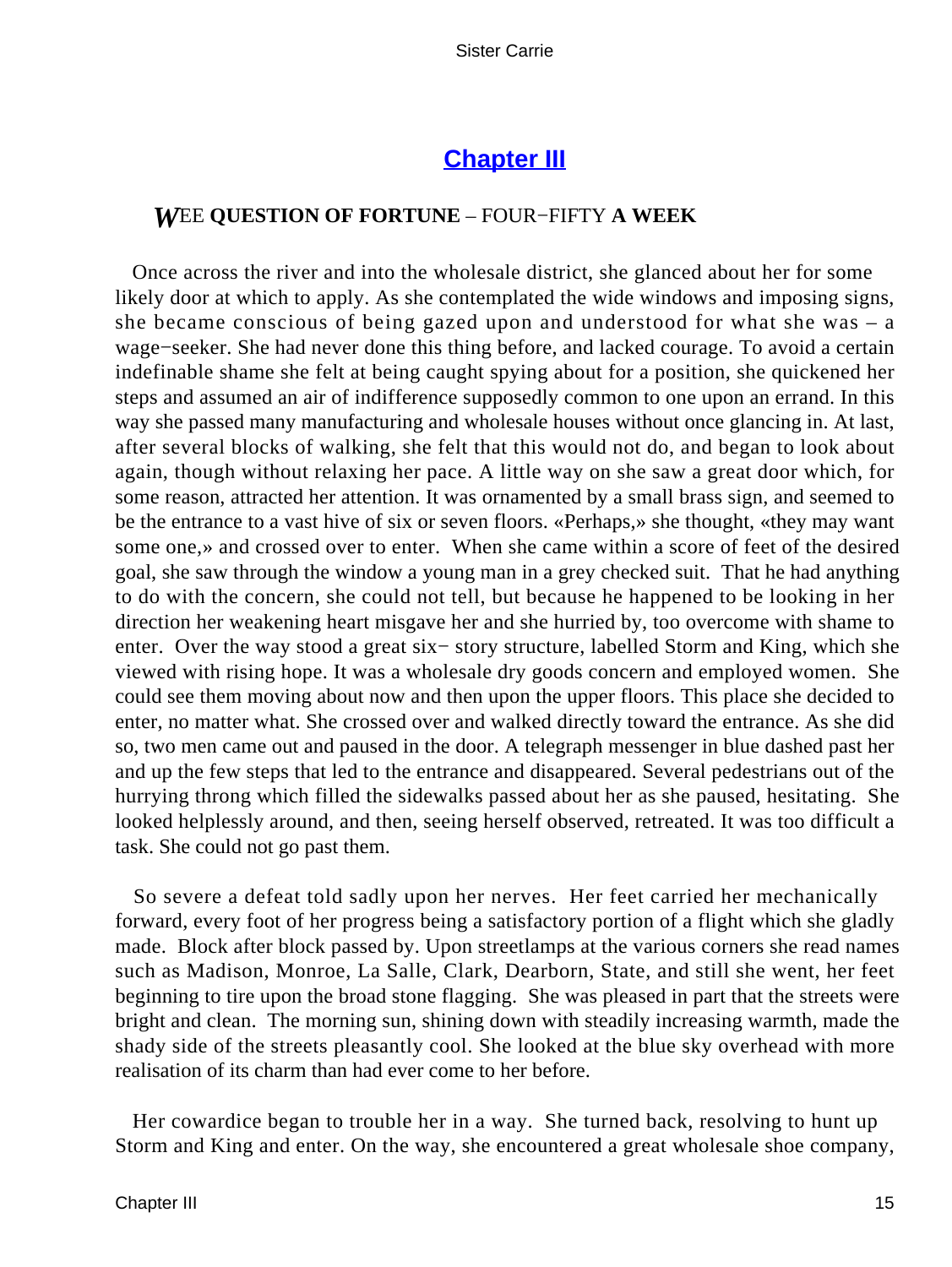through the broad plate windows of which she saw an enclosed executive department, hidden by frosted glass. Without this enclosure, but just within the street entrance, sat a grey−haired gentleman at a small table, with a large open ledger before him. She walked by this institution several times hesitating, but, finding herself unobserved, faltered past the screen door and stood humble waiting.

 «Well, young lady,» observed the old gentleman, looking at her somewhat kindly, «what is it you wish?»

«I am, that is, do you – I mean, do you need any help?» she stammered.

 «Not just at present,» he answered smiling. «Not just at present. Come in some time next week. Occasionally we need some one.»

 She received the answer in silence and backed awkwardly out. The pleasant nature of her reception rather astonished her. She had expected that it would be more difficult, that something cold and harsh would be said – she knew not what. That she had not been put to shame and made to feel her unfortunate position, seemed remarkable.

 Somewhat encouraged, she ventured into another large structure. It was a clothing company, and more people were in evidence – well−dressed men of forty and more, surrounded by brass railings.

An office boy approached her.

«Who is it you wish to see?» he asked.

 «I want to see the manager,» she said. He ran away and spoke to one of a group of three men who were conferring together. One of these came towards her.

«Well?» he said coldly. The greeting drove all courage from her at once.

«Do you need any help?» she stammered.

«No,» he replied abruptly, and turned upon his heel.

 She went foolishly out, the office boy deferentially swinging the door for her, and gladly sank into the obscuring crowd. It was a severe setback to her recently pleased mental state.

 Now she walked quite aimlessly for a time, turning here and there, seeing one great company after another, but finding no courage to prosecute her single inquiry. High noon came, and with it hunger. She hunted out an unassuming restaurant and entered, but was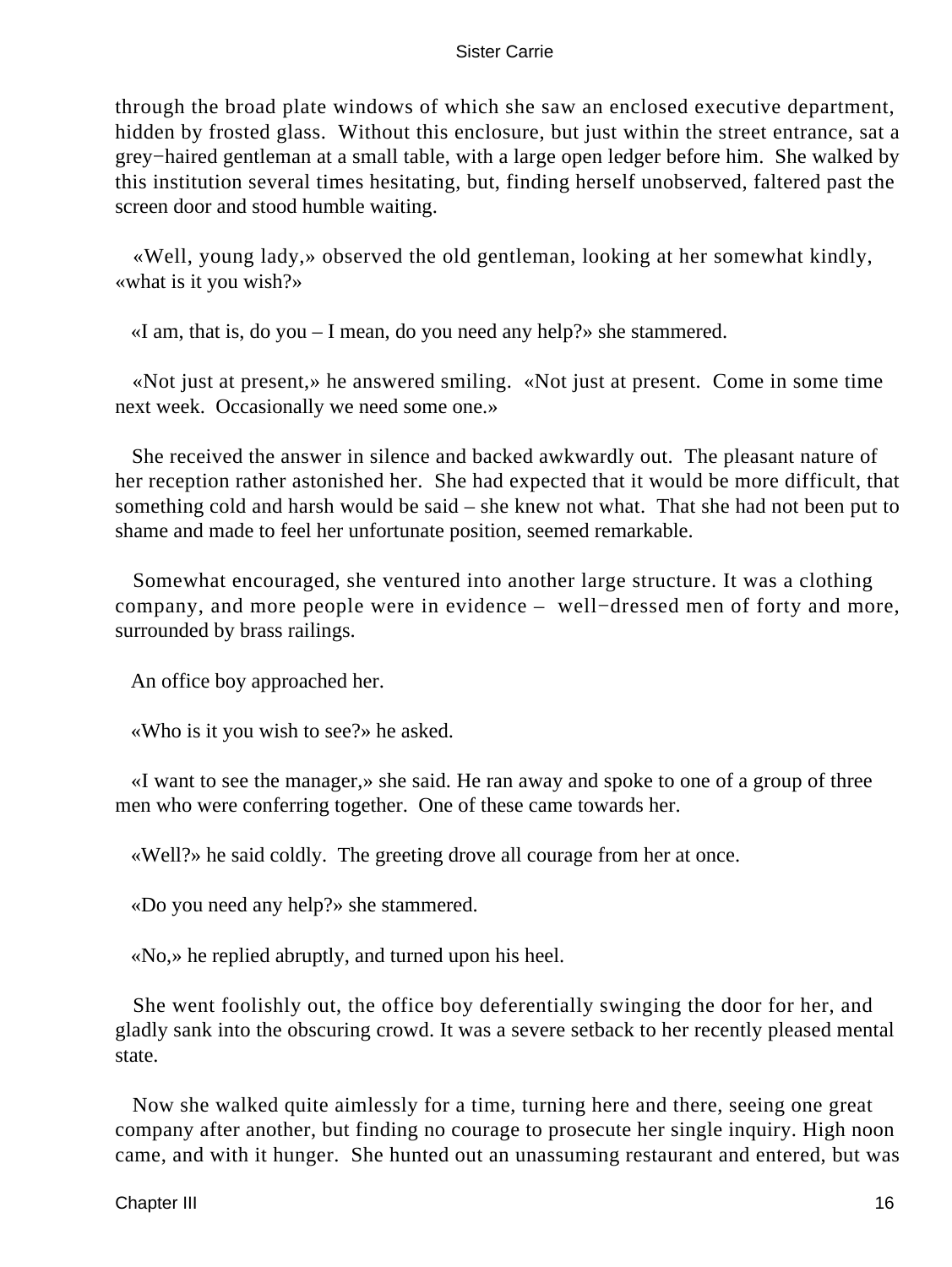disturbed to find that the prices were exorbitant for the size of her purse. A bowl of soup was all that she could afford, and, with this quickly eaten, she went out again. It restored her strength somewhat and made her moderately bold to pursue the search.

 In walking a few blocks to fix upon some probable place, she again encountered the firm of Storm and King, and this time managed to get in. Some gentlemen were conferring close at hand, but took no notice of her. She was left standing, gazing nervously upon the floor. When the limit of her distress had been nearly reached, she was beckoned to by a man at one of the many desks within the near−by railing.

«Who is it you wish to see?» he required.

«Why, any one, if you please,» she answered. «I am looking for something to do.»

 «Oh, you want to see Mr. McManus,» he returned. «Sit down,» and he pointed to a chair against the neighbouring wall. He went on leisurely writing, until after a time a short, stout gentleman came in from the street.

«Mr. McManus,» called the man at the desk, «this young woman wants to see you.»

The short gentleman turned about towards Carrie, and she arose and came forward.

«What can I do for you, miss?» he inquired, surveying her curiously.

«I want to know if I can get a position,» she inquired.

«As what?» he asked.

«Not as anything in particular,» she faltered.

 «Have you ever had any experience in the wholesale dry goods business?» he questioned.

«No, sir,» she replied.

«Are you a stenographer or typewriter?»

 «No, sir.» «Well, we haven't anything here,» he said. «We employ only experienced help.»

 She began to step backward toward the door, when something about her plaintive face attracted him.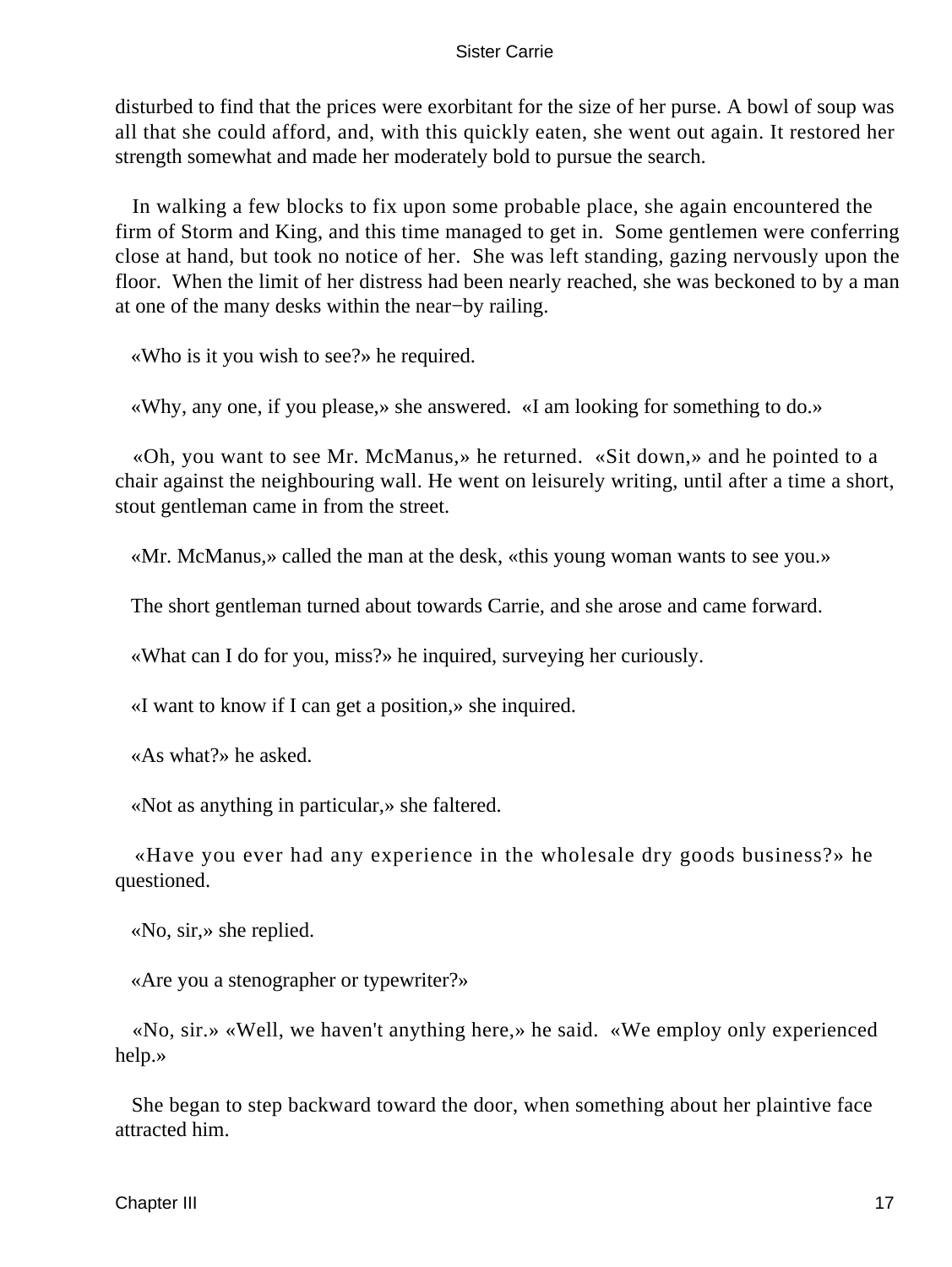«Have you ever worked at anything before?» he inquired.

«No, sir,» she said.

 «Well, now, it's hardly possible that you would get anything to do in a wholesale house of this kind. Have you tried the department stores?»

She acknowledged that she had not.

 «Well, if I were you,» he said, looking at her rather genially, «I would try the department stores. They often need young women as clerks.»

«Thank you,» she said, her whole nature relieved by this spark of friendly interest.

 «Yes,» he said, as she moved toward the door, «you try the department stores,» and off he went.

 At that time the department store was in its earliest form of successful operation, and there were not many. The first three in the United States, established about 1884, were in Chicago. Carrie was familiar with the names of several through the advertisements in the «Daily News,» and now proceeded to seek them. The words of Mr. McManus had somehow managed to restore her courage, which had fallen low, and she dared to hope that this new line would offer her something. Some time she spent in wandering up and down, thinking to encounter the buildings by chance, so readily is the mind, bent upon prosecuting a hard but needful errand, eased by that self−deception which the semblance of search, without the reality, gives. At last she inquired of a police officer, and was directed to proceed «two blocks up,» where she would find «The Fair.»

 The nature of these vast retail combinations, should they ever permanently disappear, will form an interesting chapter in the commercial history of our nation. Such a flowering out of a modest trade principle the world had never witnessed up to that time. They were along the line of the most effective retail organisation, with hundreds of stores coordinated into one and laid out upon the most imposing and economic basis. They were handsome, bustling, successful affairs, with a host of clerks and a swarm of patrons. Carrie passed along the busy aisles, much affected by the remarkable displays of trinkets, dress goods, stationery, and jewelry. Each separate counter was a show place of dazzling interest and attraction. She could not help feeling the claim of each trinket and valuable upon her personally, and yet she did not stop. There was nothing there which she could not have used – nothing which she did not long to own. The dainty slippers and stockings, the delicately frilled skirts and petticoats, the laces, ribbons, hair−combs, purses, all touched her with individual desire, and she felt keenly the fact that not any of these things were in the range of her purchase. She was a work−seeker, an outcast without employment, one whom the average employee could tell at a glance was poor and in need of a situation.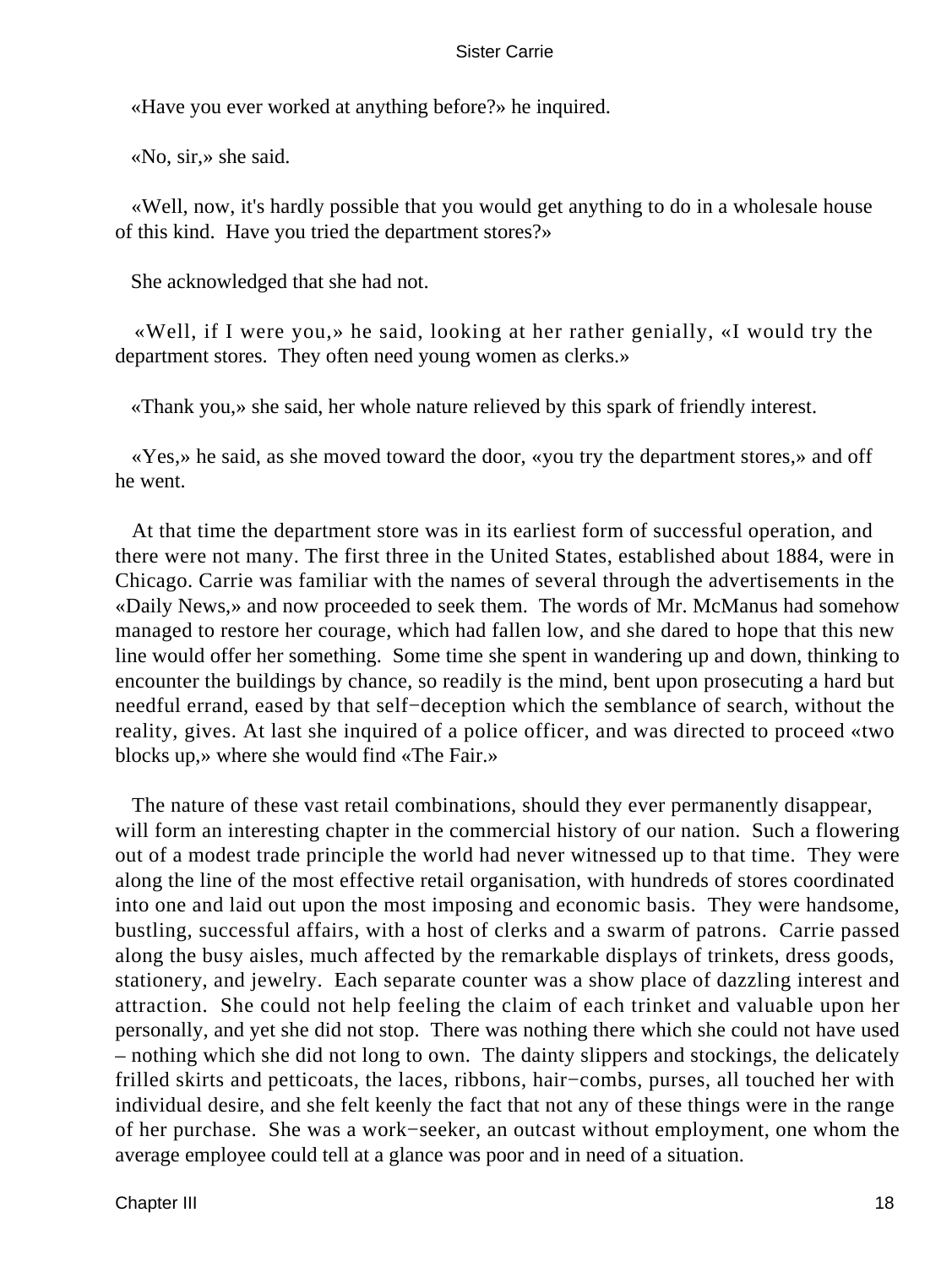It must not be thought that any one could have mistaken her for a nervous, sensitive, high−strung nature, cast unduly upon a cold, calculating, and unpoetic world. Such certainly she was not. But women are peculiarly sensitive to their adornment.

 Not only did Carrie feel the drag of desire for all which was new and pleasing in apparel for women, but she noticed too, with a touch at the heart, the fine ladies who elbowed and ignored her, brushing past in utter disregard of her presence, themselves eagerly enlisted in the materials which the store contained. Carrie was not familiar with the appearance of her more fortunate sisters of the city. Neither had she before known the nature and appearance of the shop girls with whom she now compared poorly. They were pretty in the main, some even handsome, with an air of independence and indifference which added, in the case of the more favoured, a certain piquancy. Their clothes were neat, in many instances fine, and wherever she encountered the eye of one it was only to recognise in it a keen analysis of her own position – her individual shortcomings of dress and that shadow of manner which she thought must hang about her and make clear to all who and what she was. A flame of envy lighted in her heart. She realised in a dim way how much the city held – wealth, fashion, ease – every adornment for women, and she longed for dress and beauty with a whole heart.

 On the second floor were the managerial offices, to which, after some inquiry, she was now directed. There she found other girls ahead of her, applicants like herself, but with more of that self−satisfied and independent air which experience of the city lends; girls who scrutinised her in a painful manner. After a wait of perhaps three−quarters of an hour, she was called in turn.

 «Now,» said a sharp, quick−mannered Jew, who was sitting at a roll−top desk near the window, «have you ever worked in any other store?»

«No, sir,» said Carrie.

«Oh, you haven't,» he said, eyeing her keenly.

«No, sir,» she replied.

 «Well, we prefer young women just now with some experience. I guess we can't use you.»

Carrie stood waiting a moment, hardly certain whether the interview had terminated.

«Don't wait!» he exclaimed. «Remember we are very busy here.»

Carrie began to move quickly to the door.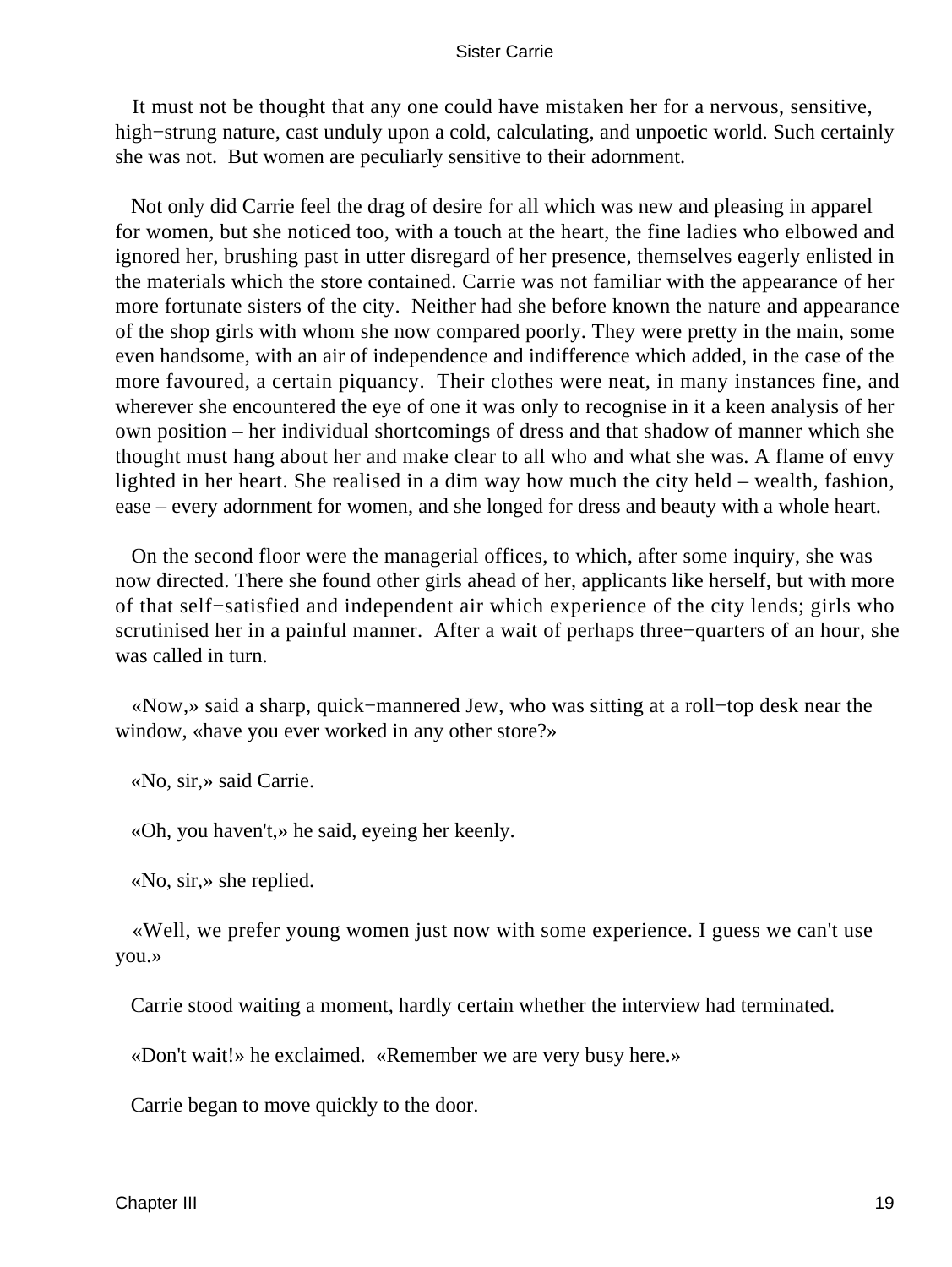«Hold on,» he said, calling her back. «Give me your name and address. We want girls occasionally.»

 When she had gotten safely into the street, she could scarcely restrain the tears. It was not so much the particular rebuff which she had just experienced, but the whole abashing trend of the day. She was tired and nervous. She abandoned the thought of appealing to the other department stores and now wandered on, feeling a certain safety and relief in mingling with the crowd.

 In her indifferent wandering she turned into Jackson Street, not far from the river, and was keeping her way along the south side of that imposing thoroughfare, when a piece of wrapping paper, written on with marking ink and tacked up on the door, attracted her attention. It read, «Girls wanted – wrappers stitchers.» She hesitated a moment, then entered.

 The firm of Speigelheim Co., makers of boys' caps, occupied one floor of the building, fifty feet in width and some eighty feet in depth. It was a place rather dingily lighted, the darkest portions having incandescent lights, filled with machines and work benches. At the latter laboured quite a company of girls and some men. The former were drabby−looking creatures, stained in face with oil and dust, clad in thin, shapeless, cotton dresses and shod with more or less worn shoes. Many of them had their sleeves rolled up, revealing bare arms, and in some cases, owing to the heat, their dresses were open at the neck. They were a fair type of nearly the lowest order of shop−girls – careless, slouchy, and more or less pale from confinement. They were not timid, however; were rich in curiosity, and strong in daring and slang.

 Carrie looked about her, very much disturbed and quite sure that she did not want to work here. Aside from making her uncomfortable by sidelong glances, no one paid her the least attention. She waited until the whole department was aware of her presence. Then some word was sent around, and a foreman, in an apron and shirt sleeves, the latter rolled up to his shoulders, approached.

«Do you want to see me?» he asked.

«Do you need any help?» said Carrie, already learning directness of address.

«Do you know how to stitch caps?» he returned.

«No, sir,» she replied.

«Have you ever had any experience at this kind of work?» he inquired.

She answered that she had not.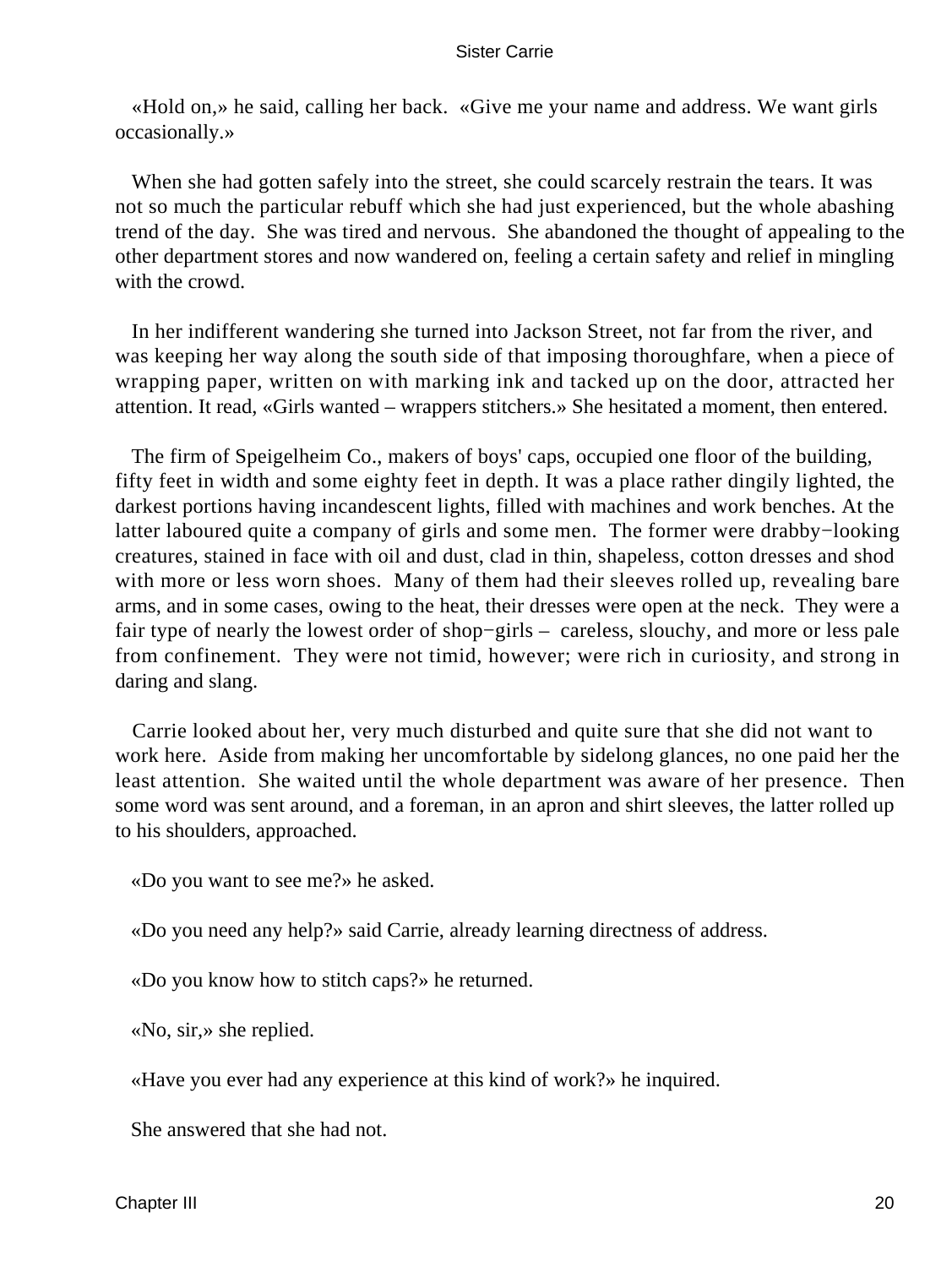«Well,» said the foreman, scratching his ear meditatively, «we do need a stitcher. We like experienced help, though. We've hardly got time to break people in.» He paused and looked away out of the window. «We might, though, put you at finishing,» he concluded reflectively.

 «How much do you pay a week?» ventured Carrie, emboldened by a certain softness in the man's manner and his simplicity of address.

«Three and a half,» he answered.

 «Oh,» she was about to exclaim, but checked herself and allowed her thoughts to die without expression.

 «We're not exactly in need of anybody,» he went on vaguely, looking her over as one would a package. «You can come on Monday morning, though,» he added, «and I'll put you to work.»

«Thank you,» said Carrie weakly.

«If you come, bring an apron,» he added.

 He walked away and left her standing by the elevator, never so much as inquiring her name.

 While the appearance of the shop and the announcement of the price paid per week operated very much as a blow to Carrie's fancy, the fact that work of any kind was offered after so rude a round of experience was gratifying. She could not begin to believe that she would take the place, modest as her aspirations were. She had been used to better than that. Her mere experience and the free out–of–door life of the country caused her nature to revolt at such confinement. Dirt had never been her share. Her sister's flat was clean. This place was grimy and low, the girls were careless and hardened. They must be bad−minded and hearted, she imagined. Still, a place had been offered her. Surely Chicago was not so bad if she could find one place in one day. She might find another and better later.

 Her subsequent experiences were not of a reassuring nature, however. From all the more pleasing or imposing places she was turned away abruptly with the most chilling formality. In others where she applied only the experienced were required. She met with painful rebuffs, the most trying of which had been in a manufacturing cloak house, where she had gone to the fourth floor to inquire.

 «No, no,» said the foreman, a rough, heavily built individual, who looked after a miserably lighted workshop, «we don't want any one. Don't come here.»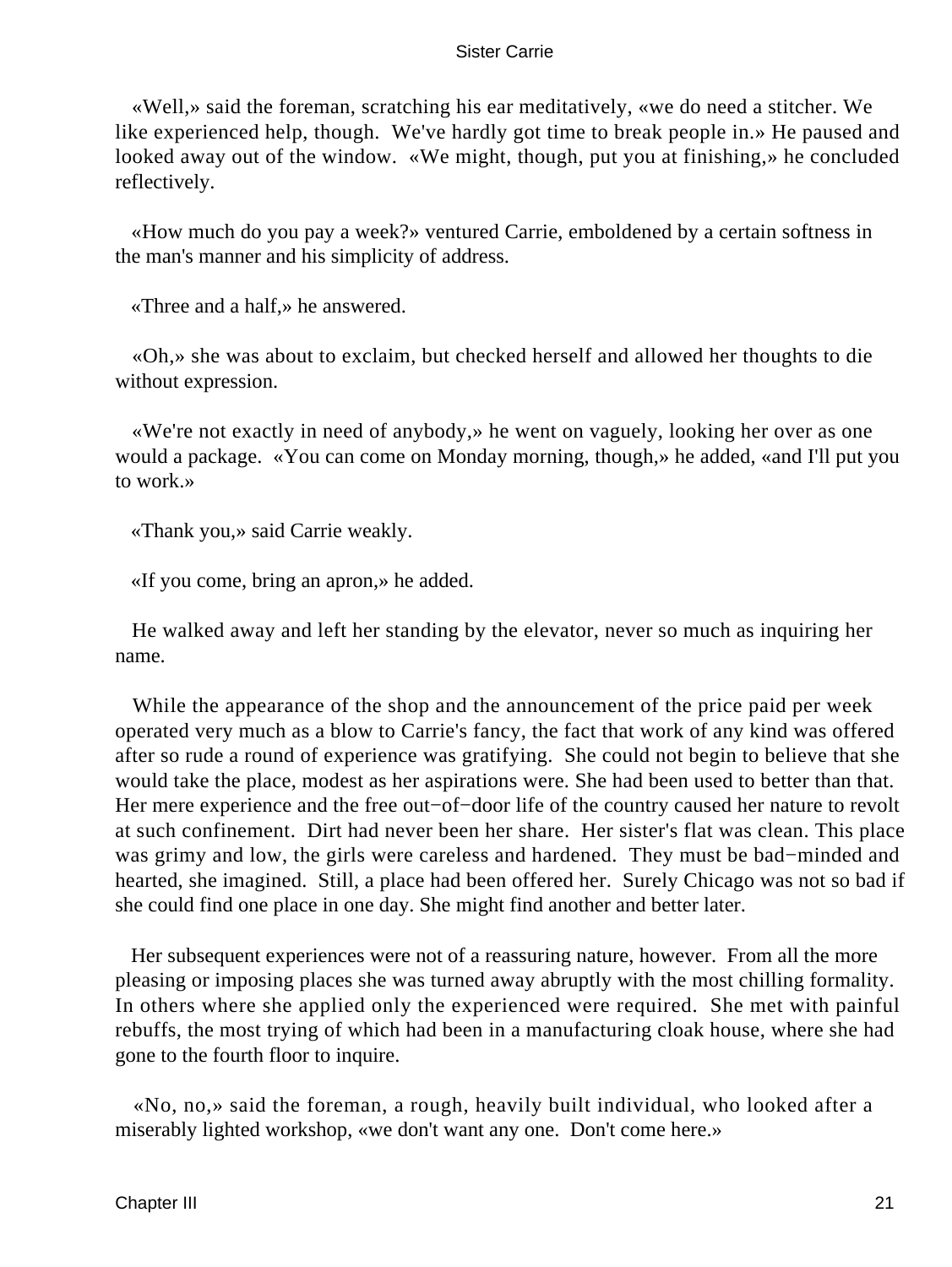With the wane of the afternoon went her hopes, her courage, and her strength. She had been astonishingly persistent. So earnest an effort was well deserving of a better reward. On every hand, to her fatigued senses, the great business portion grew larger, harder, more stolid in its indifference. It seemed as if it was all closed to her, that the struggle was too fierce for her to hope to do anything at all. Men and women hurried by in long, shifting lines. She felt the flow of the tide of effort and interest – felt her own helplessness without quite realising the wisp on the tide that she was. She cast about vainly for some possible place to apply, but found no door which she had the courage to enter. It would be the same thing all over. The old humiliation of her plea, rewarded by curt denial. Sick at heart and in body, she turned to the west, the direction of Minnie's flat, which she had now fixed in mind, and began that wearisome, baffled retreat which the seeker for employment at nightfall too often makes. In passing through Fifth Avenue, south towards Van Buren Street, where she intended to take a car, she passed the door of a large wholesale shoe house, through the plate−glass windows of which she could see a middle−aged gentleman sitting at a small desk. One of those forlorn impulses which often grow out of a fixed sense of defeat, the last sprouting of a baffled and uprooted growth of ideas, seized upon her. She walked deliberately through the door and up to the gentleman, who looked at her weary face with partially awakened interest.

«What is it?» he said.

«Can you give me something to do?» said Carrie.

 «Now, I really don't know,» he said kindly. «What kind of work is it you want – you're not a typewriter, are you?»

«Oh, no,» answered Carrie.

 «Well, we only employ book−keepers and typewriters here. You might go around to the side and inquire upstairs. They did want some help upstairs a few days ago. Ask for Mr. Brown.»

 She hastened around to the side entrance and was taken up by the elevator to the fourth floor.

«Call Mr. Brown, Willie,» said the elevator man to a boy near by.

 Willie went off and presently returned with the information that Mr. Brown said she should sit down and that he would be around in a little while.

 It was a portion of the stock room which gave no idea of the general character of the place, and Carrie could form no opinion of the nature of the work.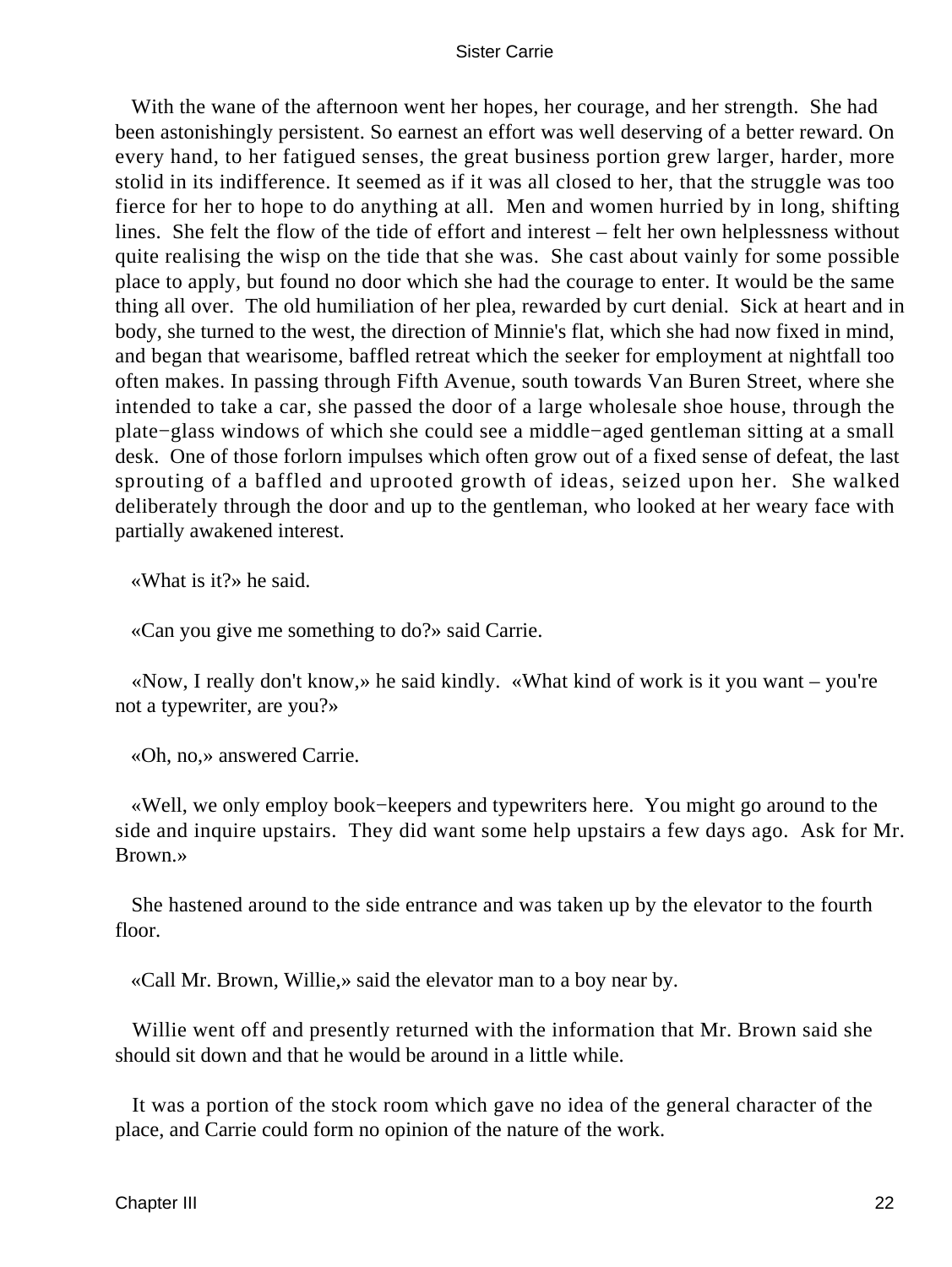«So you want something to do,» said Mr. Brown, after he inquired concerning the nature of her errand. «Have you ever been employed in a shoe factory before?»

«No, sir,» said Carrie.

 «What is your name?» he inquired, and being informed, «Well, I don't know as I have anything for you. Would you work for four and a half a week?»

 Carrie was too worn by defeat not to feel that it was considerable. She had not expected that he would offer her less than six. She acquiesced, however, and he took her name and address.

 «Well,» he said, finally, «you report here at eight o'clock Monday morning. I think I can find something for you to do.»

 He left her revived by the possibilities, sure that she had found something at last. Instantly the blood crept warmly over her body. Her nervous tension relaxed. She walked out into the busy street and discovered a new atmosphere. Behold, the throng was moving with a lightsome step. She noticed that men and women were smiling. Scraps of conversation and notes of laughter floated to her. The air was light. People were already pouring out of the buildings, their labour ended for the day. She noticed that they were pleased, and thoughts of her sister's home and the meal that would be awaiting her quickened her steps. She hurried on, tired perhaps, but no longer weary of foot. What would not Minnie say! Ah, the long winter in Chicago – the lights, the crowd, the amusement! This was a great, pleasing metropolis after all. Her new firm was a goodly institution. Its windows were of huge plate glass. She could probably do well there. Thoughts of Drouet returned – of the things he had told her. She now felt that life was better, that it was livelier, sprightlier. She boarded a car in the best of spirits, feeling her blood still flowing pleasantly. She would live in Chicago, her mind kept saying to itself. She would have a better time than she had ever had before – she would be happy.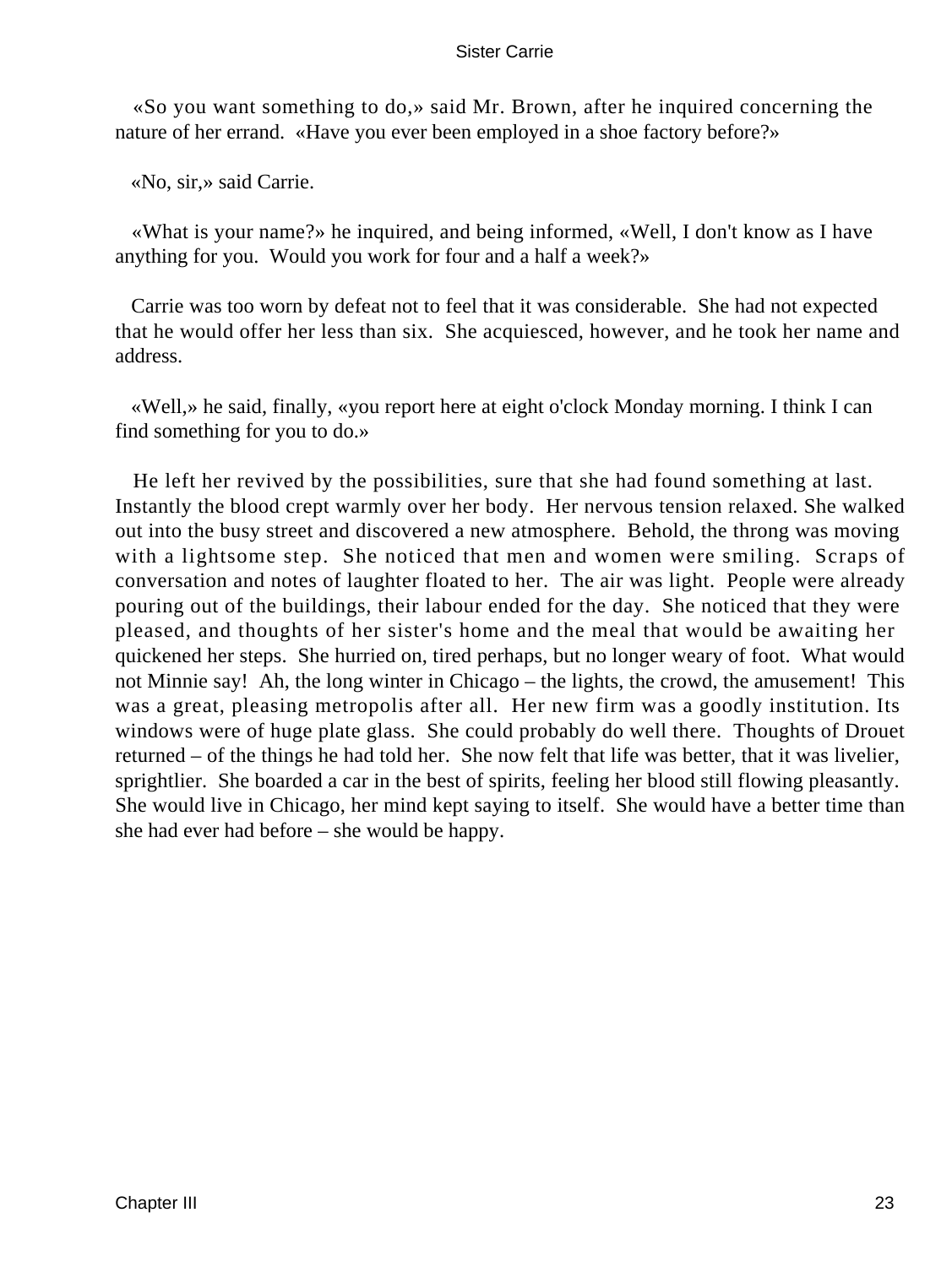# **[Chapter IV](#page-428-0)**

### *T*HE **SPENDINGS OF FANCY** – **FACTS ANSWER WITH SNEERS**

For the next two days Carrie indulged in the most high−flown speculations.

 Her fancy plunged recklessly into privileges and amusements which would have been much more becoming had she been cradled a child of fortune. With ready will and quick mental selection she scattered her meagre four−fifty per week with a swift and graceful hand. Indeed, as she sat in her rocking−chair these several evenings before going to bed and looked out upon the pleasantly lighted street, this money cleared for its prospective possessor the way to every joy and every bauble which the heart of woman may desire. «I will have a fine time,» she thought.

 Her sister Minnie knew nothing of these rather wild cerebrations, though they exhausted the markets of delight. She was too busy scrubbing the kitchen woodwork and calculating the purchasing power of eighty cents for Sunday's dinner. When Carrie had returned home, flushed with her first success and ready, for all her weariness, to discuss the now interesting events which led up to her achievement, the former had merely smiled approvingly and inquired whether she would have to spend any of it for car fare. This consideration had not entered in before, and it did not now for long affect the glow of Carrie's enthusiasm. Disposed as she then was to calculate upon that vague basis which allows the subtraction of one sum from another without any perceptible diminution, she was happy.

When Hanson came home at seven o'clock, he was inclined to be a little crusty – his usual demeanour before supper. This never showed so much in anything he said as in a certain solemnity of countenance and the silent manner in which he slopped about. He had a pair of yellow carpet slippers which he enjoyed wearing, and these he would immediately substitute for his solid pair of shoes. This, and washing his face with the aid of common washing soap until it glowed a shiny red, constituted his only preparation for his evening meal. He would then get his evening paper and read in silence.

 For a young man, this was rather a morbid turn of character, and so affected Carrie. Indeed, it affected the entire atmosphere of the flat, as such things are inclined to do, and gave to his wife's mind its subdued and tactful turn, anxious to avoid taciturn replies. Under the influence of Carrie's announcement he brightened up somewhat.

«You didn't lose any time, did you?» he remarked, smiling a little.

«No,» returned Carrie with a touch of pride.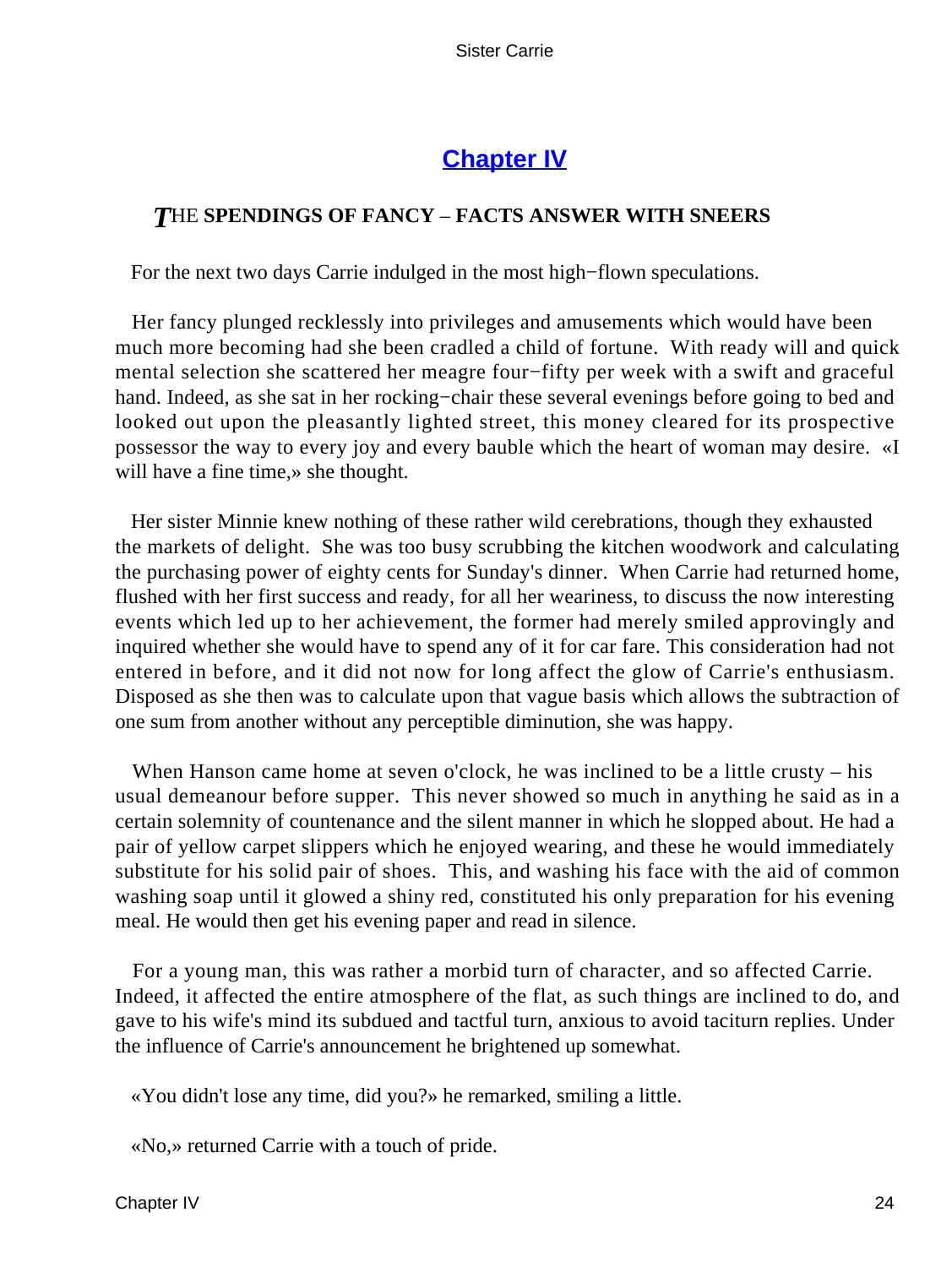He asked her one or two more questions and then turned to play with the baby, leaving the subject until it was brought up again by Minnie at the table.

 Carrie, however, was not to be reduced to the common level of observation which prevailed in the flat.

«It seems to be such a large company,» she said, at one place.

 «Great big plate−glass windows and lots of clerks. The man I saw said they hired ever so many people.»

«It's not very hard to get work now,» put in Hanson, «if you look right.»

 Minnie, under the warming influence of Carrie's good spirits and her husband's somewhat conversational mood, began to tell Carrie of some of the well−known things to see – things the enjoyment of which cost nothing.

 «You'd like to see Michigan Avenue. There are such fine houses. It is such a fine street.»

 «Where is H. R. Jacob's?» interrupted Carrie, mentioning one of the theatres devoted to melodrama which went by that name at the time.

 «Oh, it's not very far from here,» answered Minnie. «It's in Halstead Street, right up here.»

«How I'd like to go there. I crossed Halstead Street to−day, didn't I?»

 At this there was a slight halt in the natural reply. Thoughts are a strangely permeating factor. At her suggestion of going to the theatre, the unspoken shade of disapproval to the doing of those things which involved the expenditure of money – shades of feeling which arose in the mind of Hanson and then in Minnie – slightly affected the atmosphere of the table. Minnie answered «yes,» but Carrie could feel that going to the theatre was poorly advocated here. The subject was put off for a little while until Hanson, through with his meal, took his paper and went into the front room.

 When they were alone, the two sisters began a somewhat freer conversation, Carrie interrupting it to hum a little, as they worked at the dishes.

 «I should like to walk up and see Halstead Street, if it isn't too far,» said Carrie, after a time. «Why don't we go to the theatre to−night?»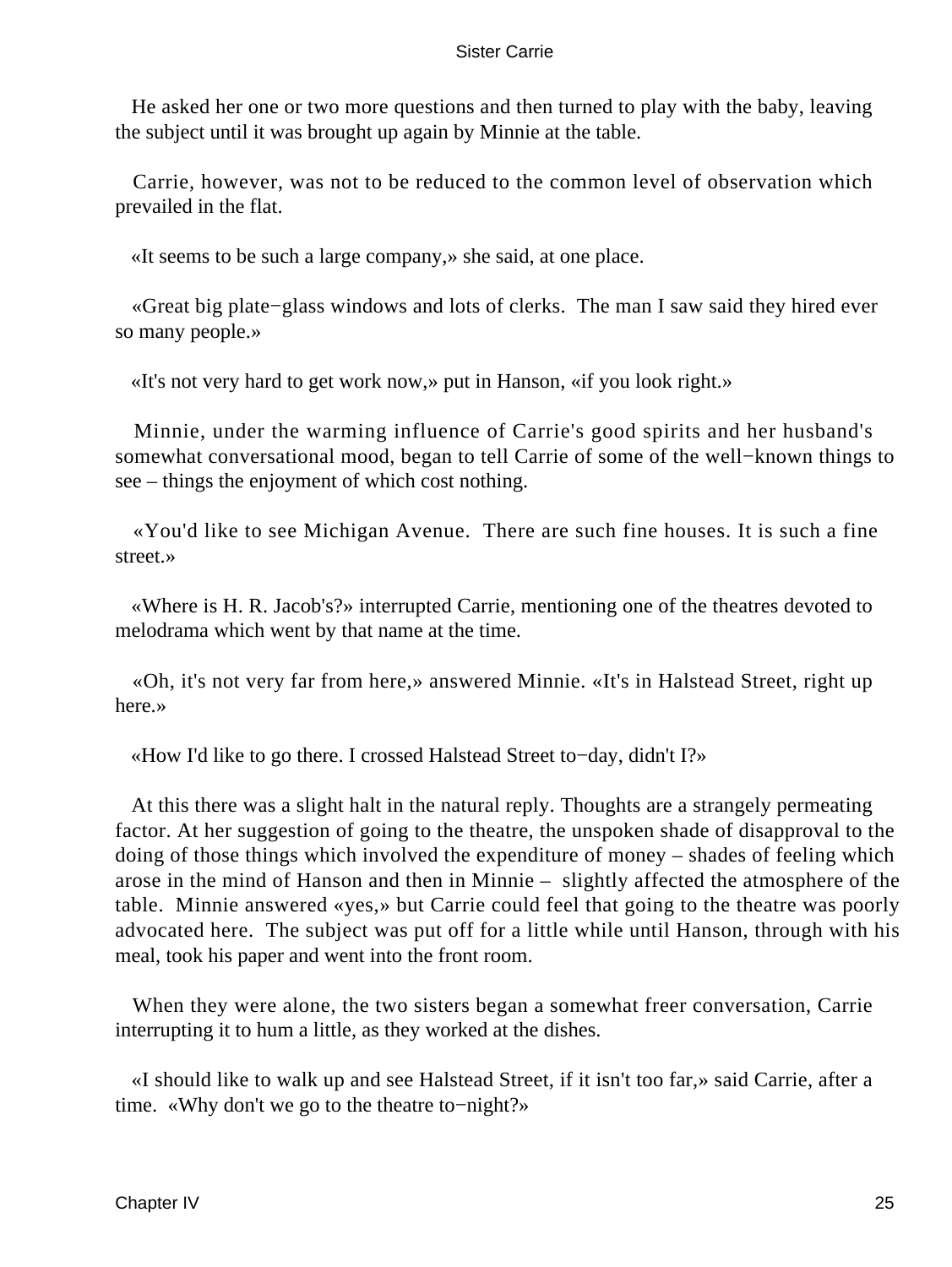«Oh, I don't think Sven would want to go to−night,» returned Minnie. «He has to get up so early.»

«He wouldn't mind – he'd enjoy it,» said Carrie.

«No, he doesn't go very often,» returned Minnie.

«Well, I'd like to go,» rejoined Carrie. «Let's you and me go.»

 Minnie pondered a while, not upon whether she could or would go – for that point was already negatively settled with her – but upon some means of diverting the thoughts of her sister to some other topic.

«We'll go some other time,» she said at last, finding no ready means of escape.

Carrie sensed the root of the opposition at once.

«I have some money,» she said. «You go with me.» Minnie shook her head.

«He could go along,» said Carrie.

 «No,» returned Minnie softly, and rattling the dishes to drown the conversation. «He wouldn't »

 It had been several years since Minnie had seen Carrie, and in that time the latter's character had developed a few shades. Naturally timid in all things that related to her own advancement, and especially so when without power or resource, her craving for pleasure was so strong that it was the one stay of her nature. She would speak for that when silent on all else.

«Ask him,» she pleaded softly.

 Minnie was thinking of the resource which Carrie's board would add. It would pay the rent and would make the subject of expenditure a little less difficult to talk about with her husband. But if Carrie was going to think of running around in the beginning there would be a hitch somewhere. Unless Carrie submitted to a solemn round of industry and saw the need of hard work without longing for play, how was her coming to the city to profit them? These thoughts were not those of a cold, hard nature at all. They were the serious reflections of a mind which invariably adjusted itself, without much complaining, to such surroundings as its industry could make for it.

 At last she yielded enough to ask Hanson. It was a half−hearted procedure without a shade of desire on her part.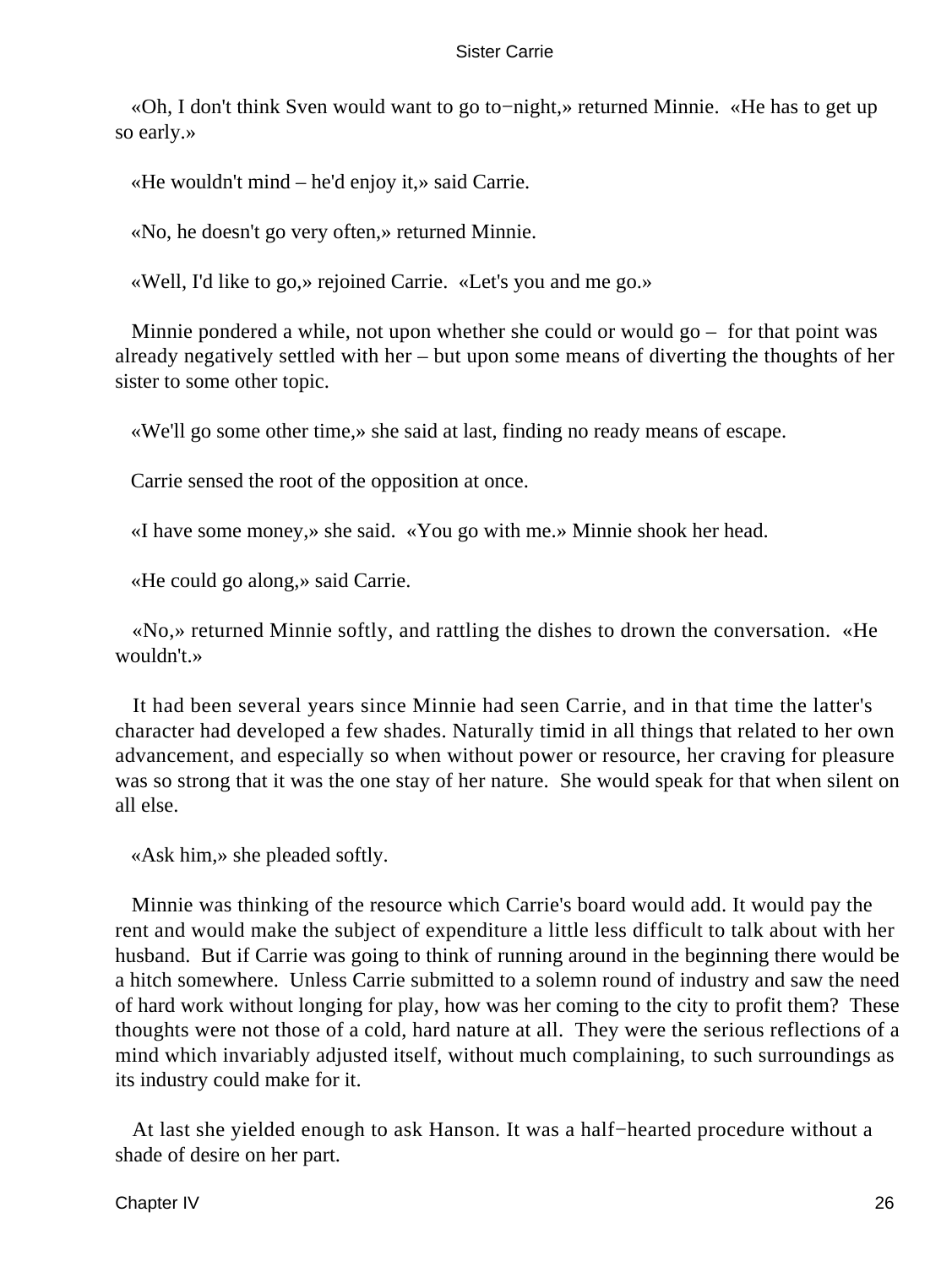«Carrie wants us to go to the theatre,» she said, looking in upon her husband. Hanson looked up from his paper, and they exchanged a mild look, which said as plainly as anything: «This isn't what we expected.»

«I don't care to go,» he returned. «What does she want to see?»

«H. R. Jacob's,» said Minnie.

He looked down at his paper and shook his head negatively.

 When Carrie saw how they looked upon her proposition, she gained a still clearer feeling of their way of life. It weighed on her, but took no definite form of opposition.

«I think I'll go down and stand at the foot of the stairs,» she said, after a time.

Minnie made no objection to this, and Carrie put on her hat and went below.

 «Where has Carrie gone?» asked Hanson, coming back into the dining−room when he heard the door close.

 «She said she was going down to the foot of the stairs,» answered Minnie. «I guess she just wants to look out a while.»

 «She oughtn't to be thinking about spending her money on theatres already, do you think?» he said.

«She just feels a little curious, I guess,» ventured Minnie. «Everything is so new.»

«I don't know,» said Hanson, and went over to the baby, his forehead slightly wrinkled.

 He was thinking of a full career of vanity and wastefulness which a young girl might indulge in, and wondering how Carrie could contemplate such a course when she had so little, as yet, with which to do.

 On Saturday Carrie went out by herself – first toward the river, which interested her, and then back along Jackson Street, which was then lined by the pretty houses and fine lawns which subsequently caused it to be made into a boulevard. She was struck with the evidences of wealth, although there was, perhaps, not a person on the street worth more than a hundred thousand dollars. She was glad to be out of the flat, because already she felt that it was a narrow, humdrum place, and that interest and joy lay elsewhere. Her thoughts now were of a more liberal character, and she punctuated them with speculations as to the whereabouts of Drouet. She was not sure but that he might call anyhow Monday night, and, while she felt a little disturbed at the possibility, there was, nevertheless, just the shade of a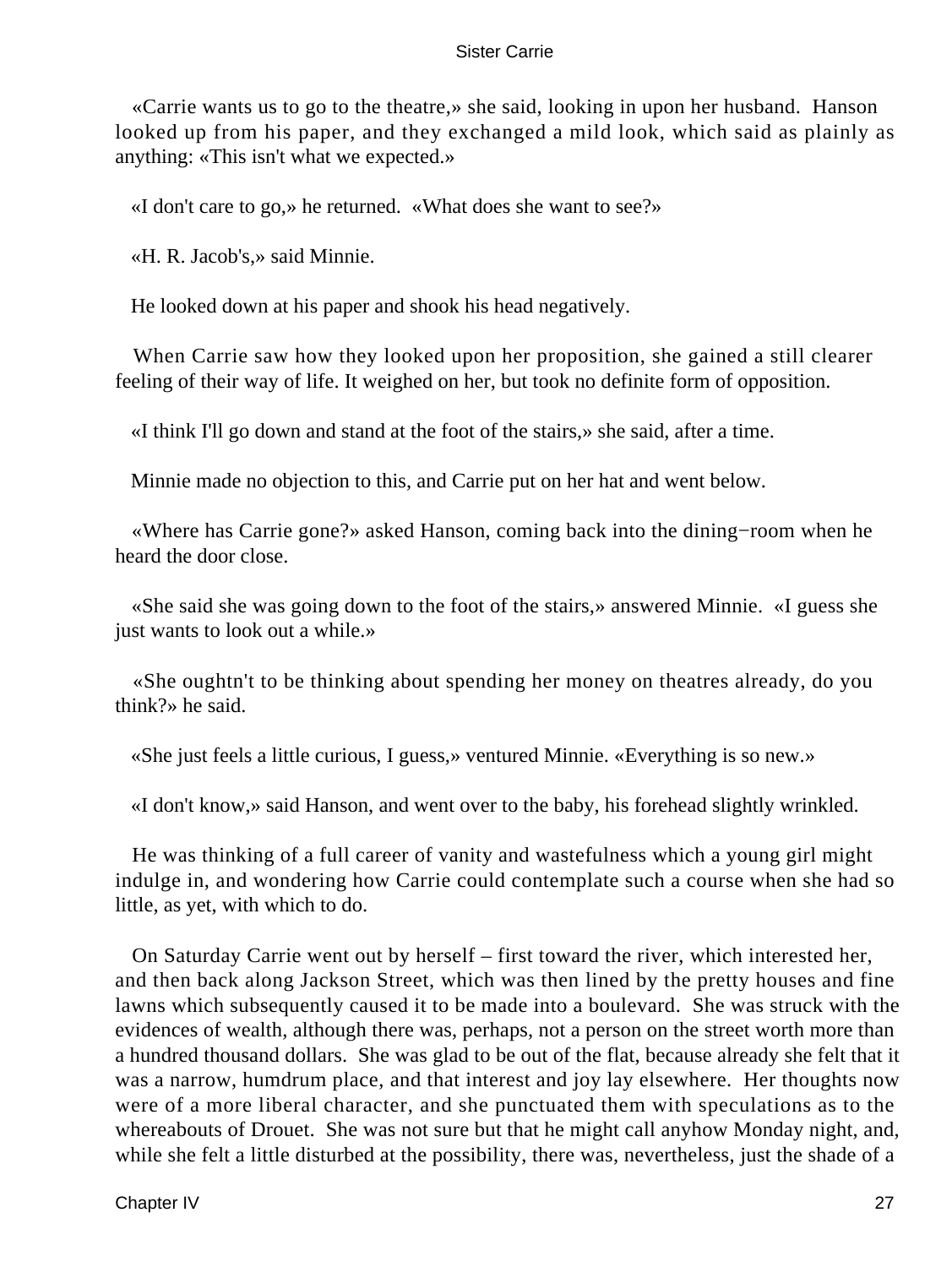wish that he would.

 On Monday she arose early and prepared to go to work. She dressed herself in a worn shirt−waist of dotted blue percale, a skirt of light−brown serge rather faded, and a small straw hat which she had worn all summer at Columbia City. Her shoes were old, and her necktie was in that crumpled, flattened state which time and much wearing impart. She made a very average looking shop−girl with the exception of her features. These were slightly more even than common, and gave her a sweet, reserved, and pleasing appearance.

 It is no easy thing to get up early in the morning when one is used to sleeping until seven and eight, as Carrie had been at home. She gained some inkling of the character of Hanson's life when, half asleep, she looked out into the dining−room at six o'clock and saw him silently finishing his breakfast. By the time she was dressed he was gone, and she, Minnie, and the baby ate together, the latter being just old enough to sit in a high chair and disturb the dishes with a spoon. Her spirits were greatly subdued now when the fact of entering upon strange and untried duties confronted her. Only the ashes of all her fine fancies were remaining – ashes still concealing, nevertheless, a few red embers of hope. So subdued was she by her weakening nerves, that she ate quite in silence going over imaginary conceptions of the character of the shoe company, the nature of the work, her employer's attitude. She was vaguely feeling that she would come in contact with the great owners, that her work would be where grave, stylishly dressed men occasionally look on.

 «Well, good luck,» said Minnie, when she was ready to go. They had agreed it was best to walk, that morning at least, to see if she could do it every day – sixty cents a week for car fare being quite an item under the circumstances.

«I'll tell you how it goes to−night,» said Carrie.

 Once in the sunlit street, with labourers tramping by in either direction, the horse−cars passing crowded to the rails with the small clerks and floor help in the great wholesale houses, and men and women generally coming out of doors and passing about the neighbourhood, Carrie felt slightly reassured. In the sunshine of the morning, beneath the wide, blue heavens, with a fresh wind astir, what fears, except the most desperate, can find a harbourage? In the night, or the gloomy chambers of the day, fears and misgivings wax strong, but out in the sunlight there is, for a time, cessation even of the terror of death.

 Carrie went straight forward until she crossed the river, and then turned into Fifth Avenue. The thoroughfare, in this part, was like a walled canon of brown stone and dark red brick. The big windows looked shiny and clean. Trucks were rumbling in increasing numbers; men and women, girls and boys were moving onward in all directions. She met girls of her own age, who looked at her as if with contempt for her diffidence. She wondered at the magnitude of this life and at the importance of knowing much in order to do anything in it at all. Dread at her own inefficiency crept upon her. She would not know how, she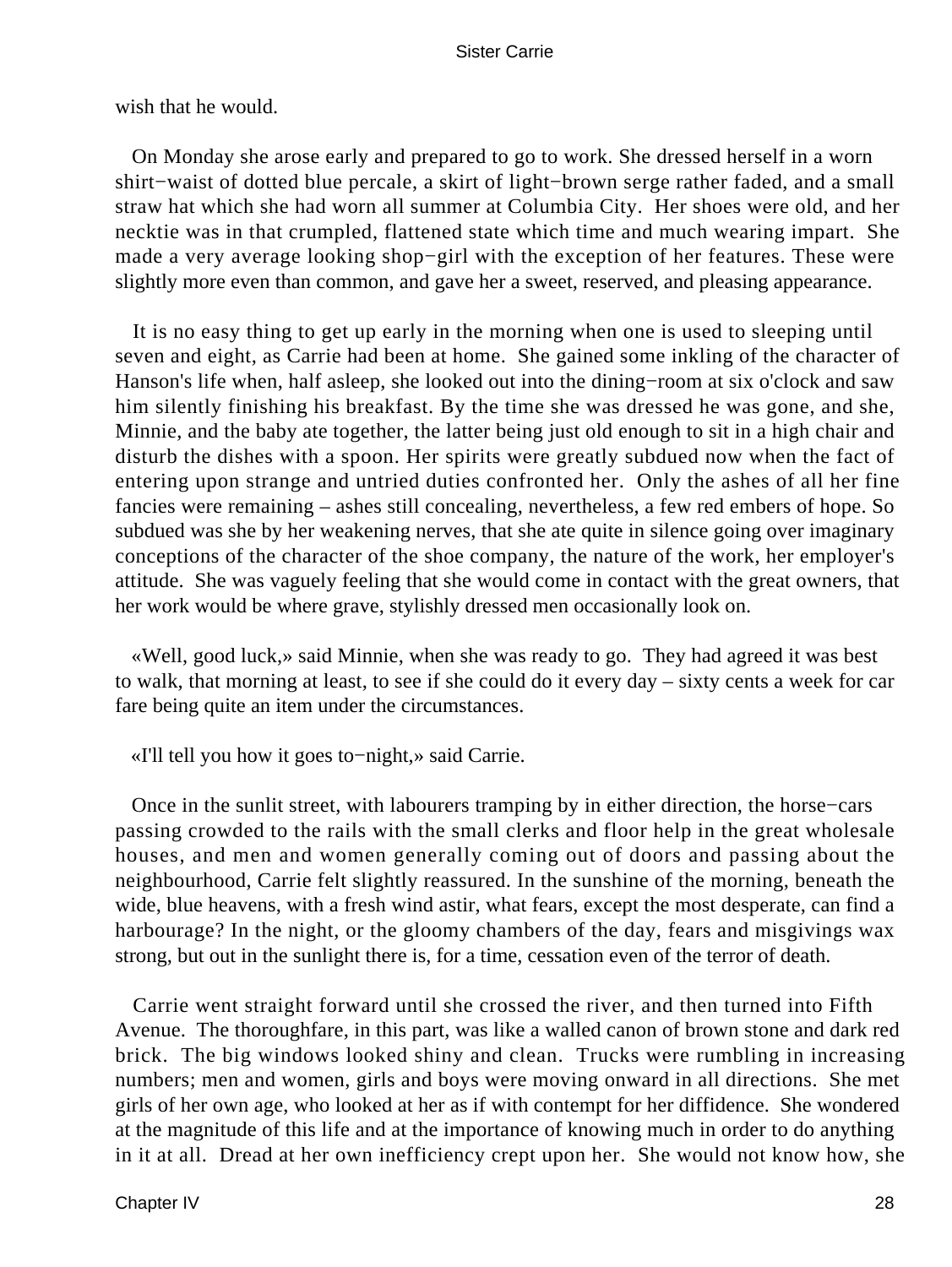would not be quick enough. Had not all the other places refused her because she did not know something or other? She would be scolded, abused, ignominiously discharged.

 It was with weak knees and a slight catch in her breathing that she came up to the great shoe company at Adams and Fifth Avenue and entered the elevator. When she stepped out on the fourth floor there was no one at hand, only great aisles of boxes piled to the ceiling. She stood, very much frightened, awaiting some one.

Presently Mr. Brown came up. He did not seem to recosnise her.

«What is it you want?» he inquired.

Carrie's heart sank.

«You said I should come this morning to see about work  $-\infty$ 

«Oh,» he interrupted. «Um – yes. What is your name?»

«Carrie Meeber.»

«Yes,» said he. «You come with me.»

He led the way through dark, box–lined aisles which had the smell of new shoes, until they came to an iron door which opened into the factory proper. There was a large, low−ceiled room, with clacking, rattling machines at which men in white shirt sleeves and blue gingham aprons were working. She followed him diffidently through the clattering automatons, keeping her eyes straight before her, and flushing slightly. They crossed to a far corner and took an elevator to the sixth floor. Out of the array of machines and benches, Mr. Brown signalled a foreman.

 «This is the girl,» he said, and turning to Carrie, «You go with him.» He then returned, and Carrie followed her new superior to a little desk in a corner, which he used as a kind of official centre.

 «You've never worked at anything like this before, have you?» he questioned, rather sternly.

«No, sir,» she answered.

 He seemed rather annoyed at having to bother with such help, but put down her name and then led her across to where a line of girls occupied stools in front of clacking machines. On the shoulder of one of the girls who was punching eye−holes in one piece of the upper, by the aid of the machine, he put his hand.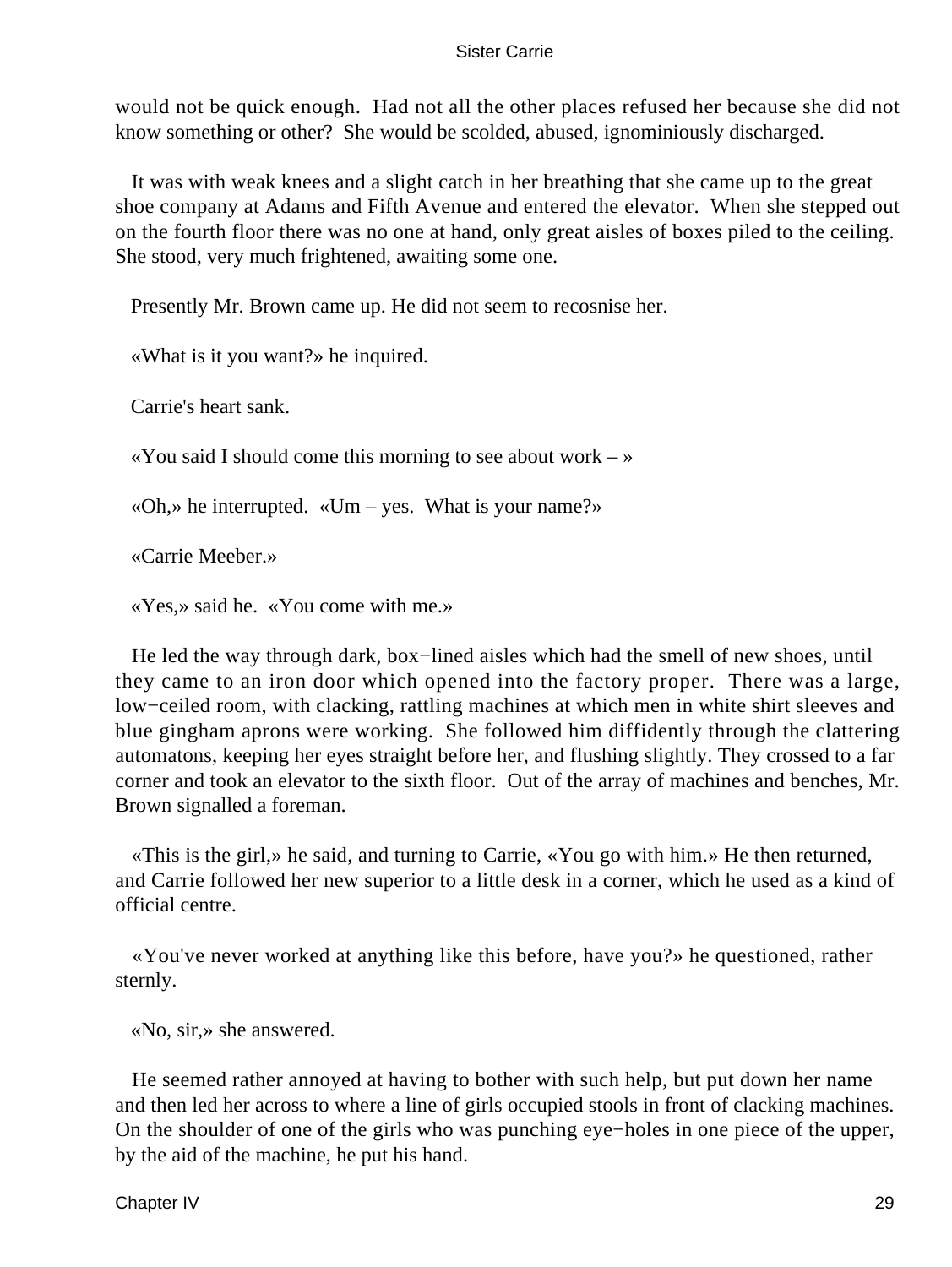«You,» he said, «show this girl how to do what you're doing. When you get through, come to me.»

The girl so addressed rose promptly and gave Carrie her place.

 «It isn't hard to do,» she said, bending over. «You just take this so, fasten it with this clamp, and start the machine.»

 She suited action to word, fastened the piece of leather, which was eventually to form the right half of the upper of a man's shoe, by little adjustable clamps, and pushed a small steel rod at the side of the machine. The latter jumped to the task of punching, with sharp, snapping clicks, cutting circular bits of leather out of the side of the upper, leaving the holes which were to hold the laces. After observing a few times, the girl let her work at it alone. Seeing that it was fairly well done, she went away.

 The pieces of leather came from the girl at the machine to her right, and were passed on to the girl at her left. Carrie saw at once that an average speed was necessary or the work would pile up on her and all those below would be delayed. She had no time to look about, and bent anxiously to her task. The girls at her left and right realised her predicament and feelings, and, in a way, tried to aid her, as much as they dared, by working slower.

 At this task she laboured incessantly for some time, finding relief from her own nervous fears and imaginings in the humdrum, mechanical movement of the machine. She felt, as the minutes passed, that the room was not very light. It had a thick odour of fresh leather, but that did not worry her. She felt the eyes of the other help upon her, and troubled lest she was not working fast enough.

 Once, when she was fumbling at the little clamp, having made a slight error in setting in the leather, a great hand appeared before her eyes and fastened the clamp for her. It was the foreman. Her heart thumped so that she could scarcely see to go on.

«Start your machine,» he said, «start your machine. Don't keep the line waiting.»

 This recovered her sufficiently and she went excitedly on, hardly breathing until the shadow moved away from behind her. Then she heaved a great breath.

 As the morning wore on the room became hotter. She felt the need of a breath of fresh air and a drink of water, but did not venture to stir. The stool she sat on was without a back or foot−rest, and she began to feel uncomfortable. She found, after a time, that her back was beginning to ache. She twisted and turned from one position to another slightly different, but it did not ease her for long. She was beginning to weary.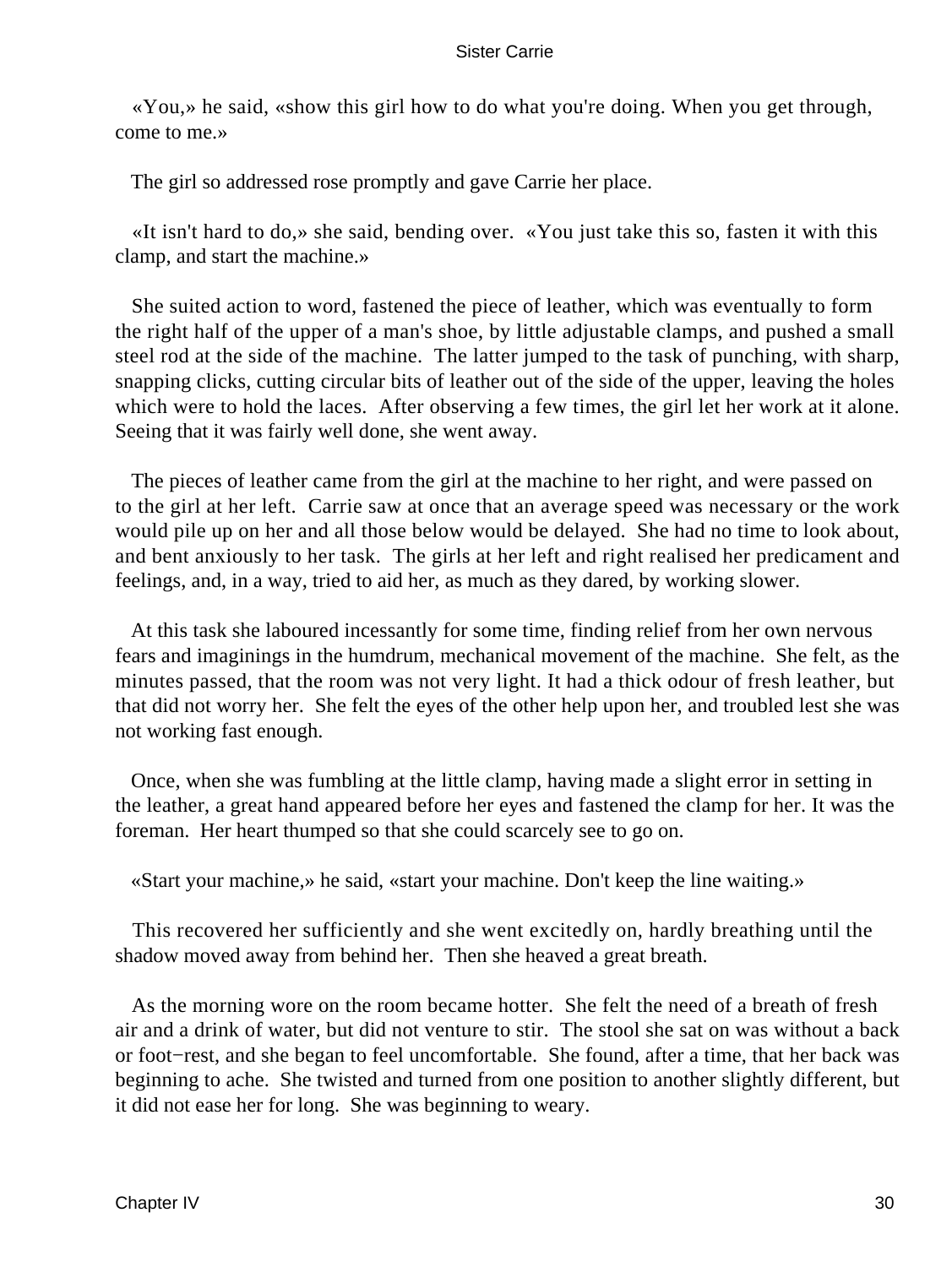«Stand up, why don't you?» said the girl at her right, without any form of introduction. «They won't care.»

Carrie looked at her gratefully. «I guess I will,» she said.

 She stood up from her stool and worked that way for a while, but it was a more difficult position. Her neck and shoulders ached in bending over.

 The spirit of the place impressed itself on her in a rough way. She did not venture to look around, but above the clack of the machine she could hear an occasional remark. She could also note a thing or two out of the side of her eye.

«Did you see Harry last night?» said the girl at her left, addressing her neighbour.

«No.»

«You ought to have seen the tie he had on. Gee, but he was a mark.»

 «S−s−t,» said the other girl, bending over her work. The first, silenced, instantly assumed a solemn face. The foreman passed slowly along, eyeing each worker distinctly. The moment he was gone, the conversation was resumed again.

«Say,» began the girl at her left, «what jeh think he said?»

«I don't know.»

«He said he saw us with Eddie Harris at Martin's last night.» «No!» They both giggled.

 A youth with tan−coloured hair, that needed clipping very badly, came shuffling along between the machines, bearing a basket of leather findings under his left arm, and pressed against his stomach. When near Carrie, he stretched out his right hand and gripped one girl under the arm.

«Aw, let me go,» she exclaimed angrily. «Duffer.»

He only grinned broadly in return.

 «Rubber!» he called back as she looked after him. There was nothing of the gallant in him.

 Carrie at last could scarcely sit still. Her legs began to tire and she wanted to get up and stretch. Would noon never come? It seemed as if she had worked an entire day. She was not hungry at all, but weak, and her eyes were tired, straining at the one point where the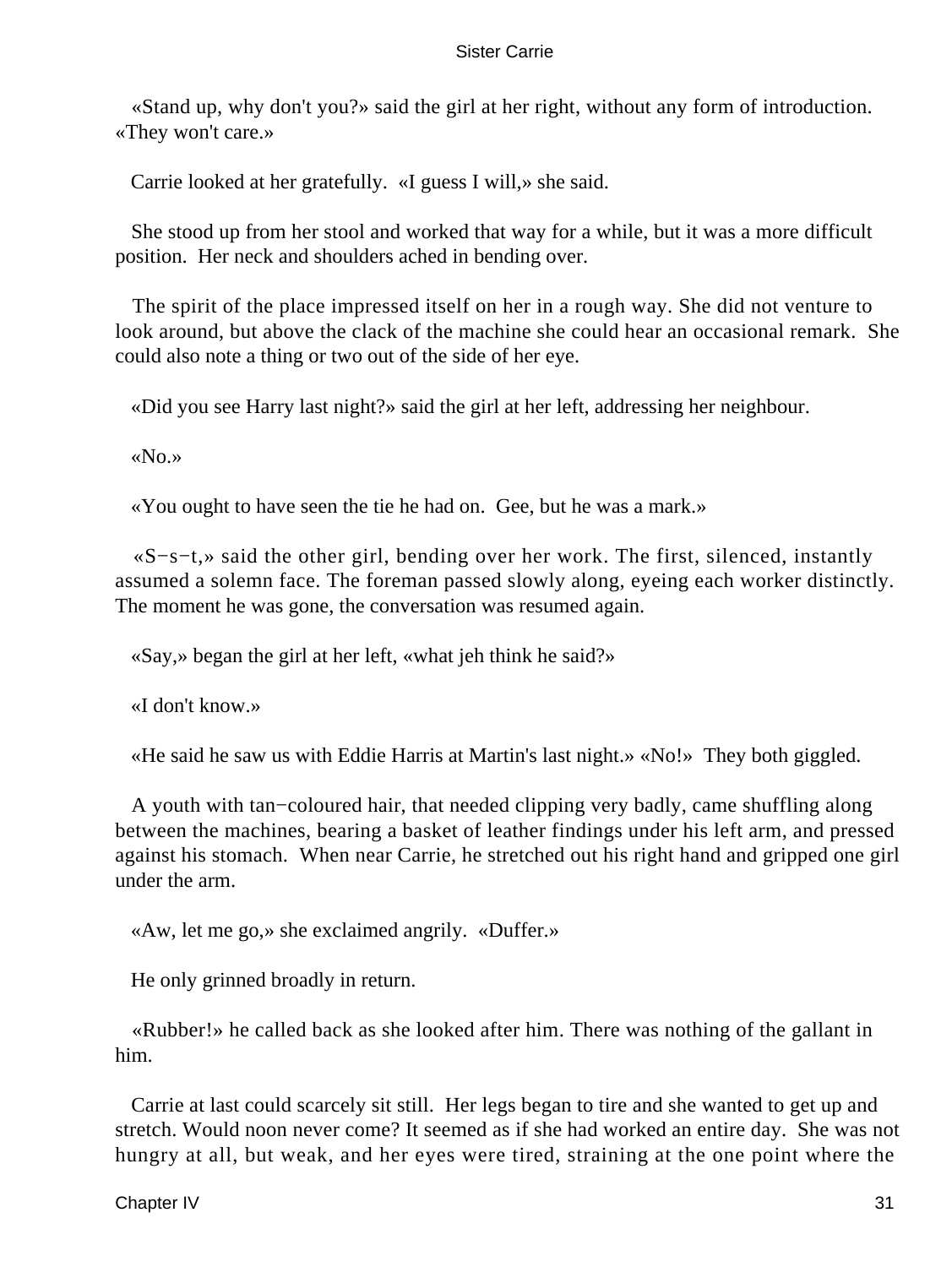eye−punch came down. The girl at the right noticed her squirmings and felt sorry for her. She was concentrating herself too thoroughly – what she did really required less mental and physical strain. There was nothing to be done, however. The halves of the uppers came piling steadily down. Her hands began to ache at the wrists and then in the fingers, and towards the last she seemed one mass of dull, complaining muscles, fixed in an eternal position and performing a single mechanical movement which became more and more distasteful, until as last it was absolutely nauseating. When she was wondering whether the strain would ever cease, a dull− sounding bell clanged somewhere down an elevator shaft, and the end came. In an instant there was a buzz of action and conversation. All the girls instantly left their stools and hurried away in an adjoining room, men passed through, coming from some department which opened on the right. The whirling wheels began to sing in a steadily modifying key, until at last they died away in a low buzz. There was an audible stillness, in which the common voice sounded strange.

 Carrie got up and sought her lunch box. She was stiff, a little dizzy, and very thirsty. On the way to the small space portioned off by wood, where all the wraps and lunches were kept, she encountered the foreman, who stared at her hard.

«Well,» he said, «did you get along all right?»

«I think so,» she replied, very respectfully.

«Um,» he replied, for want of something better, and walked on.

 Under better material conditions, this kind of work would not have been so bad, but the new socialism which involves pleasant working conditions for employees had not then taken hold upon manufacturing companies.

The place smelled of the oil of the machines and the new leather  $-$  a combination which, added to the stale odours of the building, was not pleasant even in cold weather. The floor, though regularly swept every evening, presented a littered surface. Not the slightest provision had been made for the comfort of the employees, the idea being that something was gained by giving them as little and making the work as hard and unremunerative as possible. What we know of foot−rests, swivel−back chairs, dining−rooms for the girls, clean aprons and curling irons supplied free, and a decent cloak room, were unthought of. The washrooms were disagreeable, crude, if not foul places, and the whole atmosphere was sordid.

 Carrie looked about her, after she had drunk a tinful of water from a bucket in one corner, for a place to sit and eat. The other girls had ranged themselves about the windows or the work− benches of those of the men who had gone out. She saw no place which did not hold a couple or a group of girls, and being too timid to think of intruding herself, she sought out her machine and, seated upon her stool, opened her lunch on her lap. There she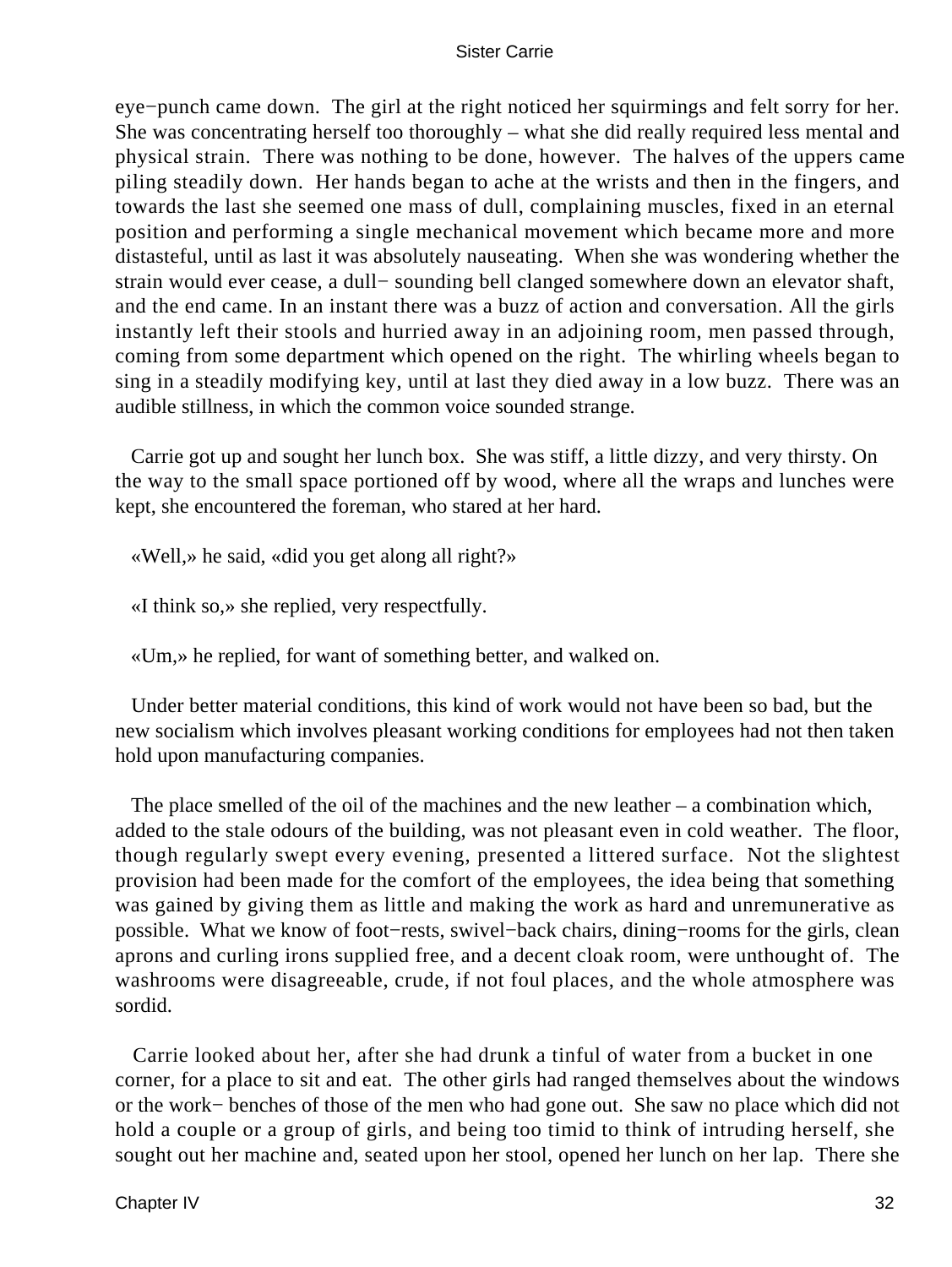sat listening to the chatter and comment about her. It was, for the most part, silly and graced by the current slang. Several of the men in the room exchanged compliments with the girls at long range.

 «Say, Kitty,» called one to a girl who was doing a waltz step in a few feet of space near one of the windows, «are you going to the ball with me?»

«Look out, Kitty,» called another, «you'll jar your back hair.»

«Go on, Rubber,» was her only comment.

 As Carrie listened to this and much more of similar familiar badinage among the men and girls, she instinctively withdrew into herself. She was not used to this type, and felt that there was something hard and low about it all. She feared that the young boys about would address such remarks to her – boys who, beside Drouet, seemed uncouth and ridiculous. She made the average feminine distinction between clothes, putting worth, goodness, and distinction in a dress suit, and leaving all the unlovely qualities and those beneath notice in overalls and jumper.

 She was glad when the short half hour was over and the wheels began to whirr again. Though wearied, she would be inconspicuous. This illusion ended when another young man passed along the aisle and poked her indifferently in the ribs with his thumb. She turned about, indignation leaping to her eyes, but he had gone on and only once turned to grin. She found it difficult to conquer an inclination to cry.

 The girl next her noticed her state of mind. «Don't you mind,» she said. «He's too fresh.»

 Carrie said nothing, but bent over her work. She felt as though she could hardly endure such a life. Her idea of work had been so entirely different. All during the long afternoon she thought of the city outside and its imposing show, crowds, and fine buildings. Columbia City and the better side of her home life came back. By three o'clock she was sure it must be six, and by four it seemed as if they had forgotten to note the hour and were letting all work overtime. The foreman became a true ogre, prowling constantly about, keeping her tied down to her miserable task. What she heard of the conversation about her only made her feel sure that she did not want to make friends with any of these. When six o'clock came she hurried eagerly away, her arms aching and her limbs stiff from sitting in one position.

 As she passed out along the hall after getting her hat, a young machine hand, attracted by her looks, made bold to jest with her.

«Say, Maggie,» he called, «if you wait, I'll walk with you.»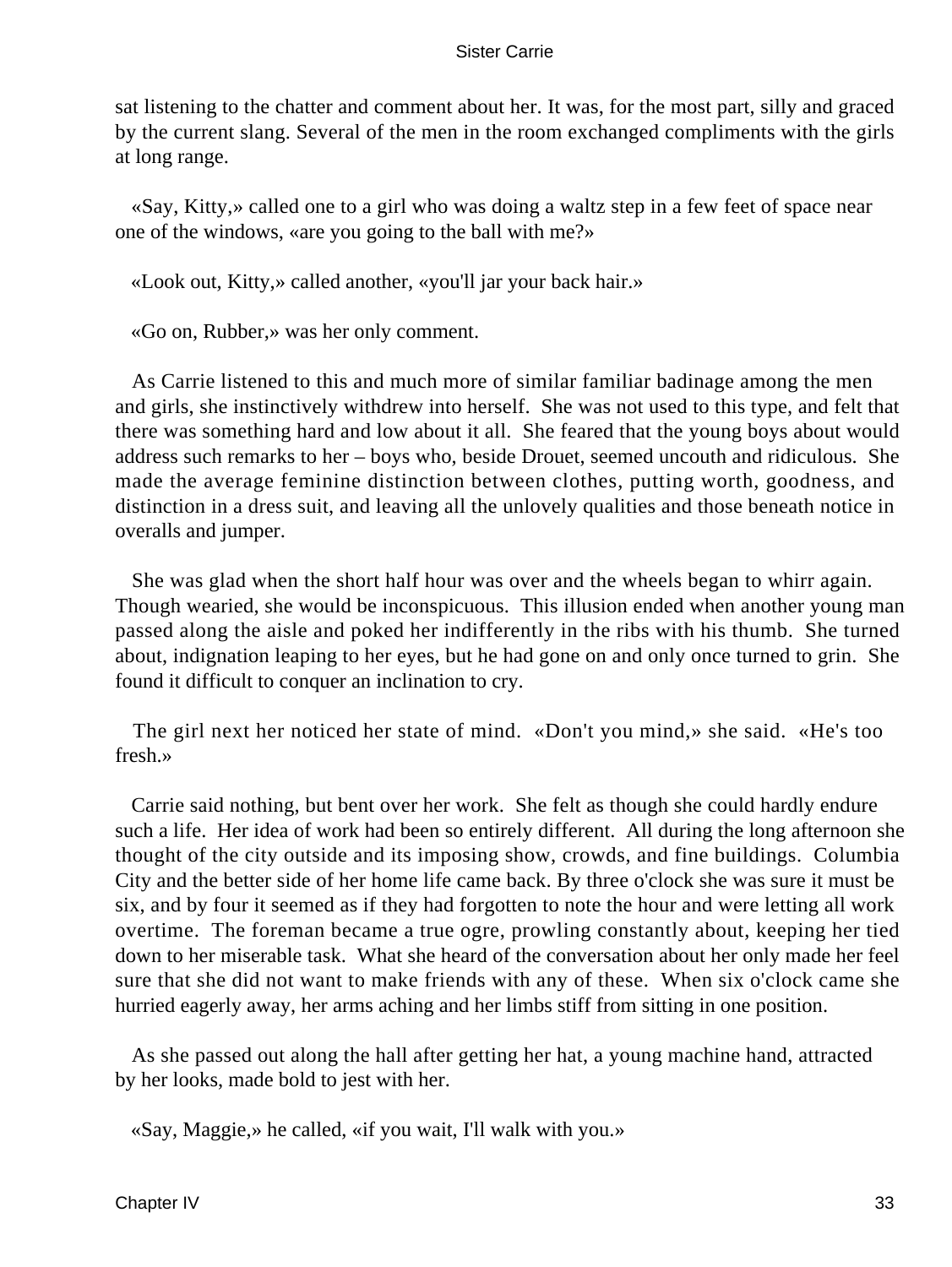It was thrown so straight in her direction that she knew who was meant, but never turned to look.

 In the crowded elevator, another dusty, toil−stained youth tried to make an impression on her by leering in her face.

 One young man, waiting on the walk outside for the appearance of another, grinned at her as she passed.

«Ain't going my way, are you?» he called jocosely.

 Carrie turned her face to the west with a subdued heart. As she turned the corner, she saw through the great shiny window the small desk at which she had applied. There were the crowds, hurrying with the same buzz and energy−yielding enthusiasm. She felt a slight relief, but it was only at her escape. She felt ashamed in the face of better dressed girls who went by. She felt as though she should be better served, and her heart revolted.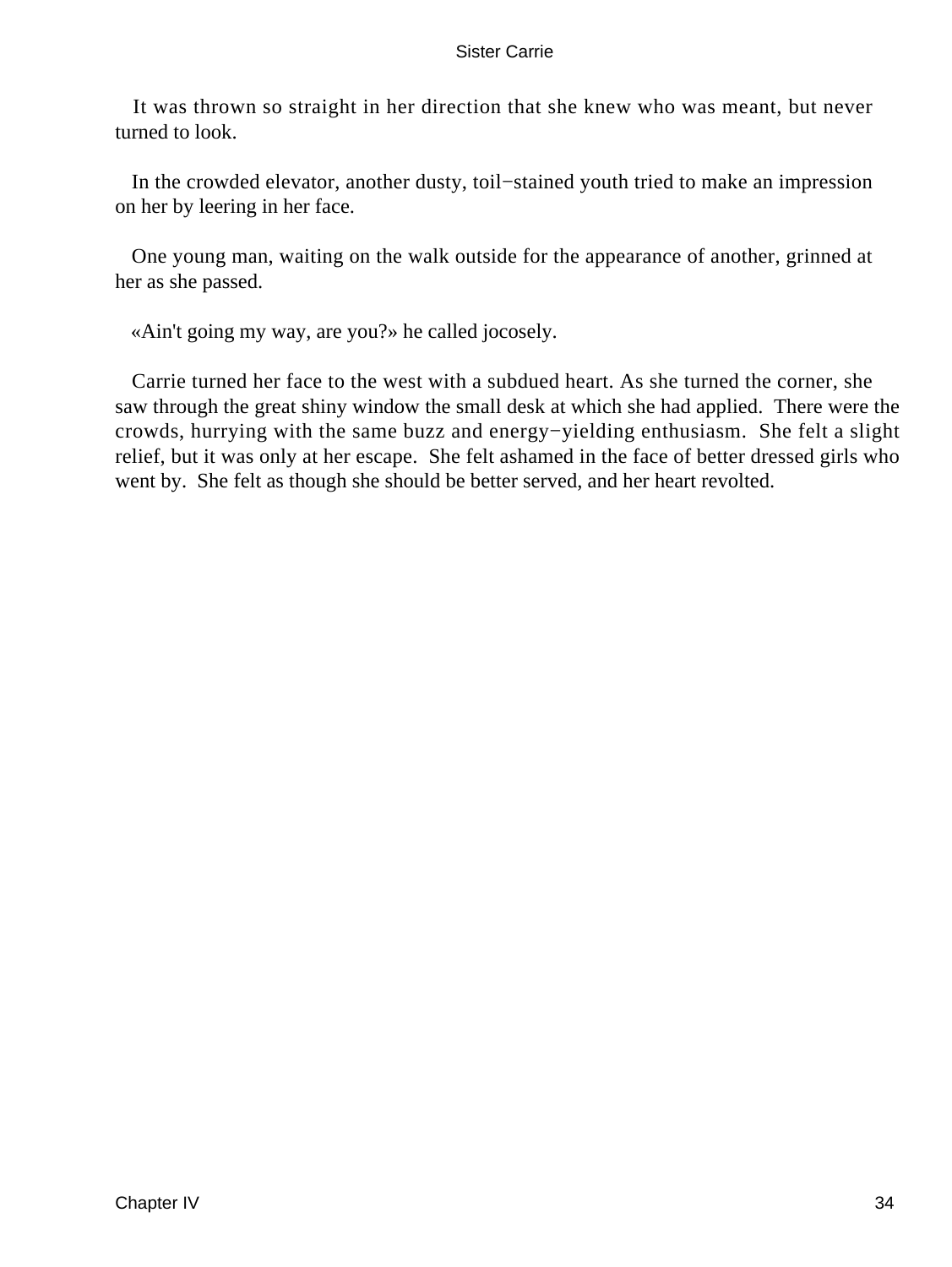## **[Chapter V](#page-428-0)**

### *A* **GLITTERING NIGHT FLOWER** – **THE USE OF A NAME**

 Drouet did not call that evening. After receiving the letter, he had laid aside all thought of Carrie for the time being and was floating around having what he considered a gay time. On this particular evening he dined at «Rector's,» a restaurant of some local fame, which occupied a basement at Clark and Monroe Streets. There – after he visited the resort of Fitzgerald and Moy's in Adams Street, opposite the imposing Federal Building. There he leaned over the splendid bar and swallowed a glass of plain whiskey and purchased a couple of cigars, one of which he lighted. This to him represented in part high life – a fair sample of what the whole must be. Drouet was not a drinker in excess. He was not a moneyed man. He only craved the best, as his mind conceived it, and such doings seemed to him a part of the best. Rector's, with its polished marble walls and floor, its profusion of lights, its show of china and silverware, and, above all, its reputation as a resort for actors and professional men, seemed to him the proper place for a successful man to go. He loved fine clothes, good eating, and particularly the company and acquaintanceship of successful men. When dining, it was a source of keen satisfaction to him to know that Joseph Jefferson was wont to come to this same place, or that Henry E. Dixie, a well−known performer of the day, was then only a few tables off. At Rector's he could always obtain this satisfaction, for there one could encounter politicians, brokers, actors, some rich young «rounders» of the town, all eating and drinking amid a buzz of popular commonplace conversation.

 «That's So−and−so over there,» was a common remark of these gentlemen among themselves, particularly among those who had not yet reached, but hoped to do so, the dazzling height which money to dine here lavishly represented.

«You don't say so,» would be the reply.

«Why, yes, didn't you know that? Why, he's manager of the Grand Opera House.»

 When these things would fall upon Drouet's ears, he would straighten himself a little more stiffly and eat with solid comfort. If he had any vanity, this augmented it, and if he had any ambition, this stirred it. He would be able to flash a roll of greenbacks too some day. As it was, he could eat where **THEY** did.

 His preference for Fitzgerald and Moy's Adams Street place was another yard off the same cloth. This was really a gorgeous saloon from a Chicago standpoint. Like Rector's, it was also ornamented with a blaze of incandescent lights, held in handsome chandeliers. The floors were of brightly coloured tiles, the walls a composition of rich, dark, polished wood,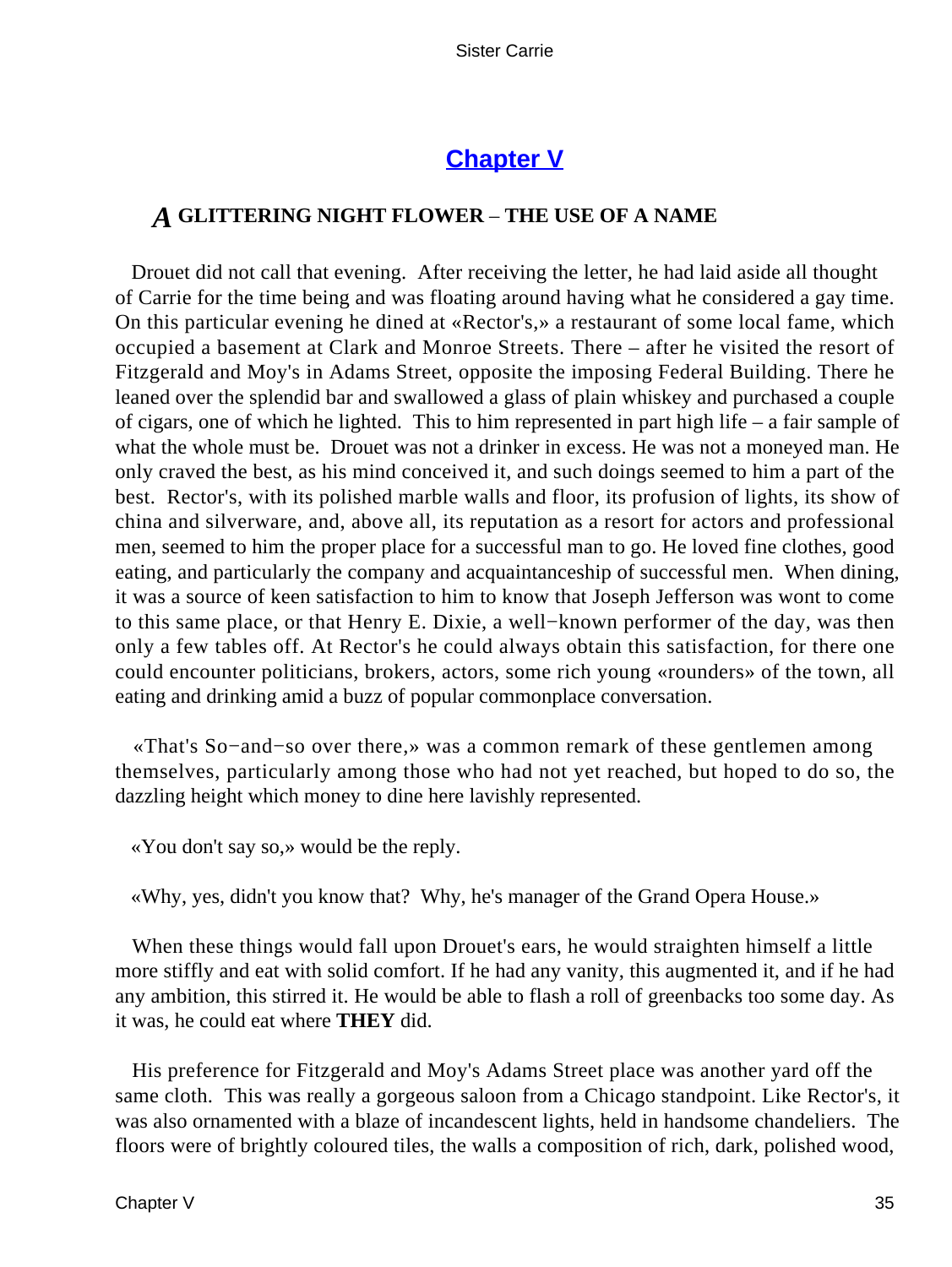which reflected the light, and coloured stucco−work, which gave the place a very sumptuous appearance. The long bar was a blaze of lights, polished woodwork, coloured and cut glassware, and many fancy bottles. It was a truly swell saloon, with rich screens, fancy wines, and a line of bar goods unsurpassed in the country.

 At Rector's, Drouet had met Mr. G. W. Hurstwood, manager of Fitzgerald and Moy's. He had been pointed out as a very successful and well−known man about town. Hurstwood looked the part, for, besides being slightly under forty, he had a good, stout constitution, an active manner, and a solid, substantial air, which was composed in part of his fine clothes, his clean linen, his jewels, and, above all, his own sense of his importance. Drouet immediately conceived a notion of him as being some one worth knowing, and was glad not only to meet him, but to visit the Adams Street bar thereafter whenever he wanted a drink or a cigar.

 Hurstwood was an interesting character after his kind. He was shrewd and clever in many little things, and capable of creating a good impression. His managerial position was fairly important – a kind of stewardship which was imposing, but lacked financial control. He had risen by perseverance and industry, through long years of service, from the position of barkeeper in a commonplace saloon to his present altitude. He had a little office in the place, set off in polished cherry and grill−work, where he kept, in a roll−top desk, the rather simple accounts of the place – supplies ordered and needed. The chief executive and financial functions devolved upon the owners – Messrs. Fitzgerald and Moy – and upon a cashier who looked after the money taken in.

 For the most part he lounged about, dressed in excellent tailored suits of imported goods, a solitaire ring, a fine blue diamond in his tie, a striking vest of some new pattern, and a watch−chain of solid gold, which held a charm of rich design, and a watch of the latest make and engraving. He knew by name, and could greet personally with a «Well, old fellow,» hundreds of actors, merchants, politicians, and the general run of successful characters about town, and it was part of his success to do so. He had a finely graduated scale of informality and friendship, which improved from the «How do you do?» addressed to the fifteen−dollar−a−week clerks and office attaches, who, by long frequenting of the place, became aware of his position, to the «Why, old man, how are you?» which he addressed to those noted or rich individuals who knew him and were inclined to be friendly. There was a class, however, too rich, too famous, or too successful, with whom he could not attempt any familiarity of address, and with these he was professionally tactful, assuming a grave and dignified attitude, paying them the deference which would win their good feeling without in the least compromising his own bearing and opinions. There were, in the last place, a few good followers, neither rich nor poor, famous, nor yet remarkably successful, with whom he was friendly on the score of good−fellowship. These were the kind of men with whom he would converse longest and most seriously. He loved to go out and have a good time once in a while – to go to the races, the theatres, the sporting entertainments at some of the clubs. He kept a horse and neat trap, had his wife and two children, who were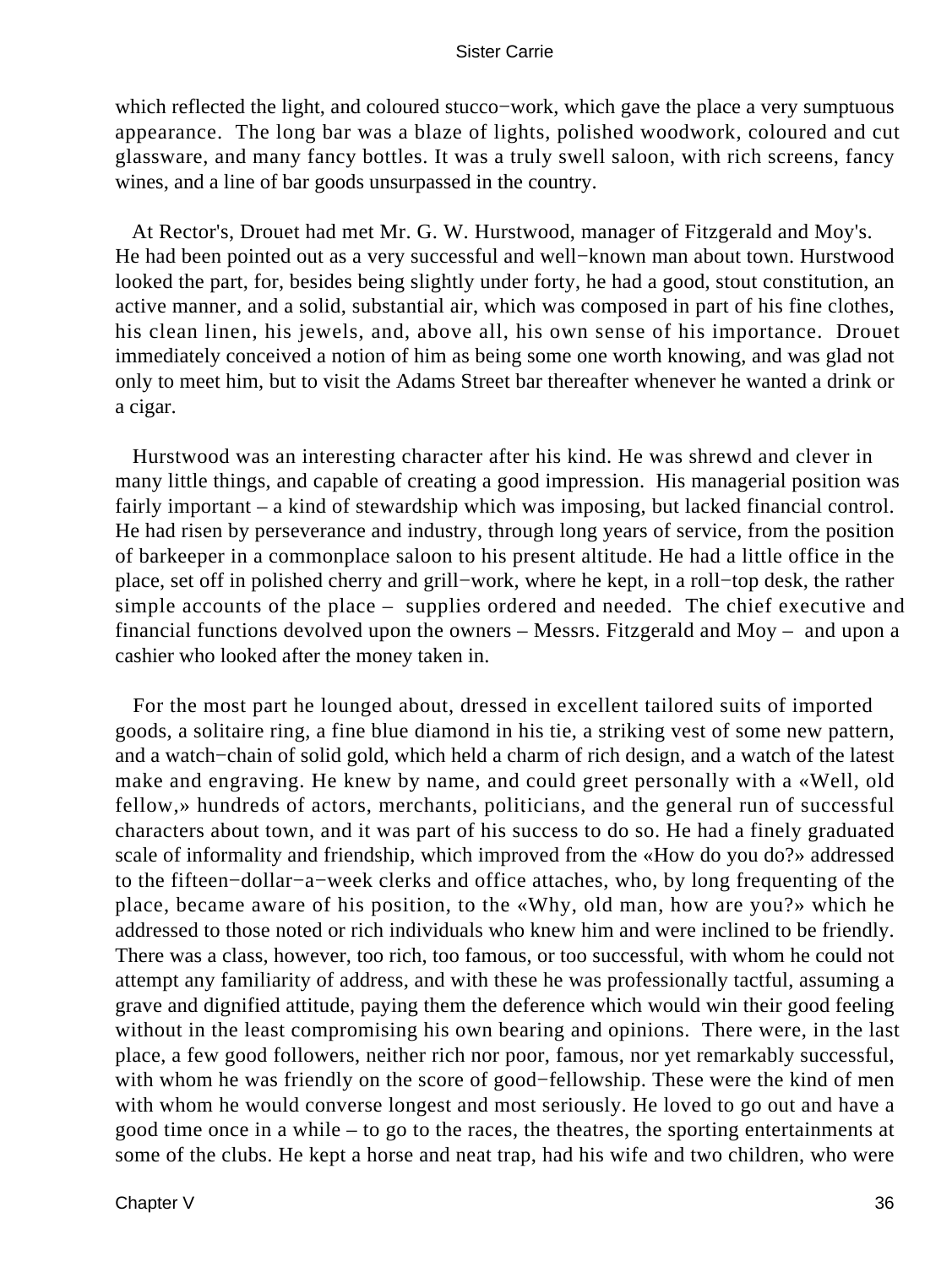well established in a neat house on the North Side near Lincoln Park, and was altogether a very acceptable individual of our great American upper class – the first grade below the luxuriously rich.

 Hurstwood liked Drouet. The latter's genial nature and dressy appearance pleased him. He knew that Drouet was only a travelling salesman – and not one of many years at that – but the firm of Bartlett, Caryoe Company was a large and prosperous house, and Drouet stood well. Hurstwood knew Caryoe quite well, having drunk a glass now and then with him, in company with several others, when the conversation was general. Drouet had what was a help in his business, a moderate sense of humour, and could tell a good story when the occasion required. He could talk races with Hurstwood, tell interesting incidents concerning himself and his experiences with women, and report the state of trade in the cities which he visited, and so managed to make himself almost invariably agreeable. To−night he was particularly so, since his report to the company had been favourably commented upon, his new samples had been satisfactorily selected, and his trip marked out for the next six weeks.

 «Why, hello, Charlie, old man,» said Hurstwood, as Drouet came in that evening about eight o'clock. «How goes it?» The room was crowded.

Drouet shook hands, beaming good nature, and they strolled towards the bar.

«Oh, all right.»

«I haven't seen you in six weeks. When did you get in?»

«Friday,» said Drouet. «Had a fine trip.»

 «Glad of it,» said Hurstwood, his black eyes lit with a warmth which half displaced the cold make−believe that usually dwelt in them. «What are you going to take?» he added, as the barkeeper, in snowy jacket and tie, leaned toward them from behind the bar.

«Old Pepper,» said Drouet.

«A little of the same for me,» put in Hurstwood.

«How long are you in town this time?» inquired Hurstwood.

«Only until Wednesday. I'm going up to St. Paul.»

«George Evans was in here Saturday and said he saw you in Milwaukee last week.»

 «Yes, I saw George,» returned Drouet. «Great old boy, isn't he? We had quite a time there together.»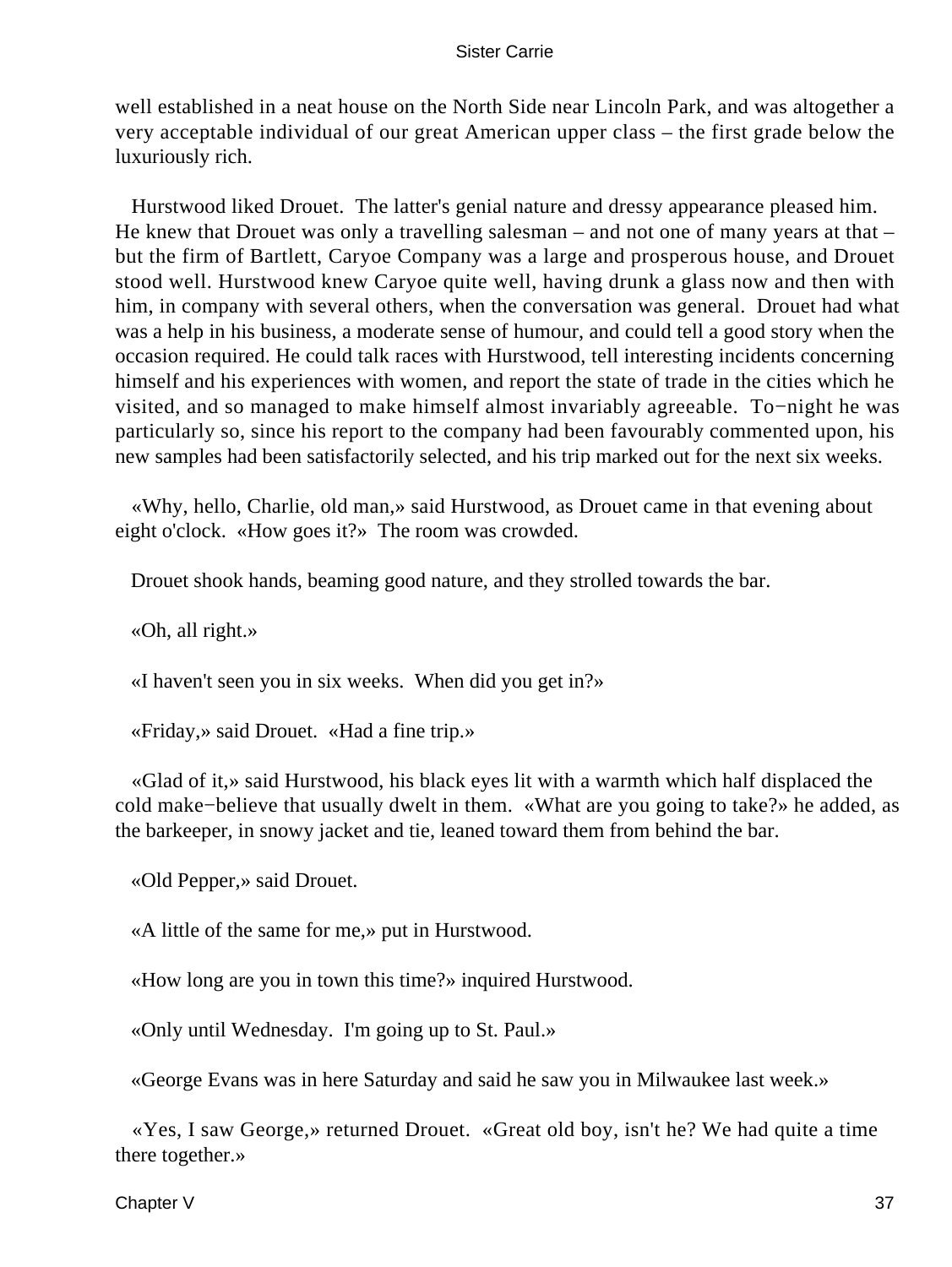The barkeeper was setting out the glasses and bottle before them, and they now poured out the draught as they talked, Drouet filling his to within a third of full, as was considered proper, and Hurstwood taking the barest suggestion of whiskey and modifying it with seltzer.

 «What's become of Caryoe?» remarked Hurstwood. «I haven't seen him around here in two weeks.»

«Laid up, they say,» exclaimed Drouet. «Say, he's a gouty old boy!»

«Made a lot of money in his time, though, hasn't he?»

 «Yes, wads of it,» returned Drouet. «He won't live much longer. Barely comes down to the office now.»

«Just one boy, hasn't he?» asked Hurstwood.

«Yes, and a swift−pacer,» laughed Drouet.

 «I guess he can't hurt the business very much, though, with the other members all there.»

«No, he can't injure that any, I guess.»

 Hurstwood was standing, his coat open, his thumbs in his pockets, the light on his jewels and rings relieving them with agreeable distinctness. He was the picture of fastidious comfort.

 To one not inclined to drink, and gifted with a more serious turn of mind, such a bubbling, chattering, glittering chamber must ever seem an anomaly, a strange commentary on nature and life. Here come the moths, in endless procession, to bask in the light of the flame. Such conversation as one may hear would not warrant a commendation of the scene upon intellectual grounds. It seems plain that schemers would choose more sequestered quarters to arrange their plans, that politicians would not gather here in company to discuss anything save formalities, where the sharp− eared may hear, and it would scarcely be justified on the score of thirst, for the majority of those who frequent these more gorgeous places have no craving for liquor. Nevertheless, the fact that here men gather, here chatter, here love to pass and rub elbows, must be explained upon some grounds. It must be that a strange bundle of passions and vague desires give rise to such a curious social institution or it would not be.

 Drouet, for one, was lured as much by his longing for pleasure as by his desire to shine among his betters. The many friends he met here dropped in because they craved, without,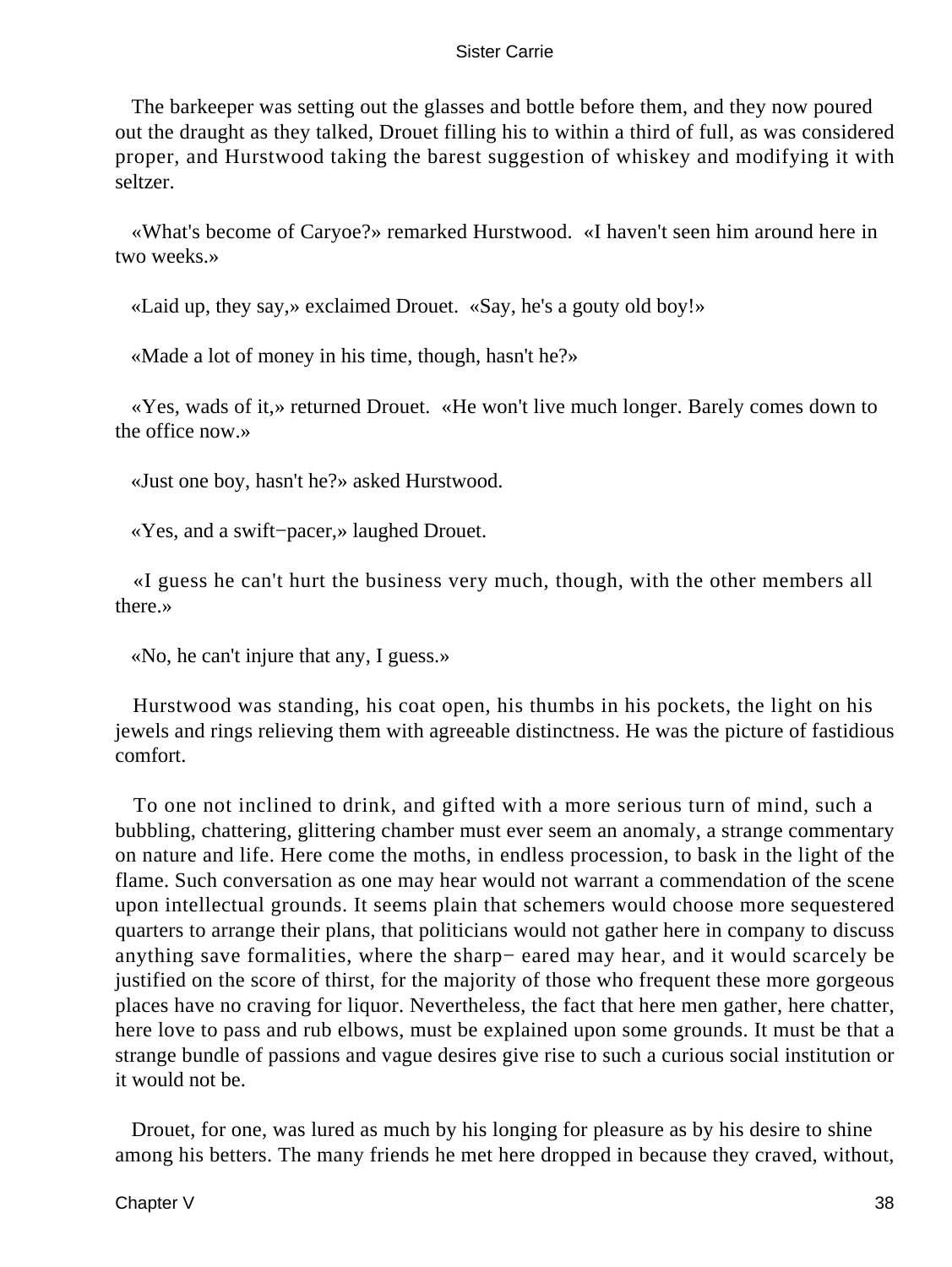perhaps, consciously analysing it, the company, the glow, the atmosphere which they found. One might take it, after all, as an augur of the better social order, for the things which they satisfied here, though sensory, were not evil. No evil could come out of the contemplation of an expensively decorated chamber. The worst effect of such a thing would be, perhaps, to stir up in the material−minded an ambition to arrange their lives upon a similarly splendid basis. In the last analysis, that would scarcely be called the fault of the decorations, but rather of the innate trend of the mind. That such a scene might stir the less expensively dressed to emulate the more expensively dressed could scarcely be laid at the door of anything save the false ambition of the minds of those so affected. Remove the element so thoroughly and solely complained of – liquor – and there would not be one to gainsay the qualities of beauty and enthusiasm which would remain. The pleased eye with which our modern restaurants of fashion are looked upon is proof of this assertion.

 Yet, here is the fact of the lighted chamber, the dressy, greedy company, the small, self−interested palaver, the disorganized, aimless, wandering mental action which it represents – the love of light and show and finery which, to one outside, under the serene light of the eternal stars, must seem a strange and shiny thing. Under the stars and sweeping night winds, what a lamp−flower it must bloom; a strange, glittering night−flower, odour−yielding, insect−drawing, insect−infested rose of pleasure.

 «See that fellow coming in there?» said Hurstwood, glancing at a gentleman just entering, arrayed in a high hat and Prince Albert coat, his fat cheeks puffed and red as with good eating.

«No, where?» said Drouet.

 «There,» said Hurstwood, indicating the direction by a cast of his eye, «the man with the silk hat.»

«Oh, yes,» said Drouet, now affecting not to see. «Who is he?»

«That's Jules Wallace, the spiritualist.»

Drouet followed him with his eyes, much interested.

«Doesn't look much like a man who sees spirits, does he?» said Drouet.

 «Oh, I don't know,» returned Hurstwood. «He's got the money, all right,» and a little twinkle passed over his eyes.

«I don't go much on those things, do you?» asked Drouet.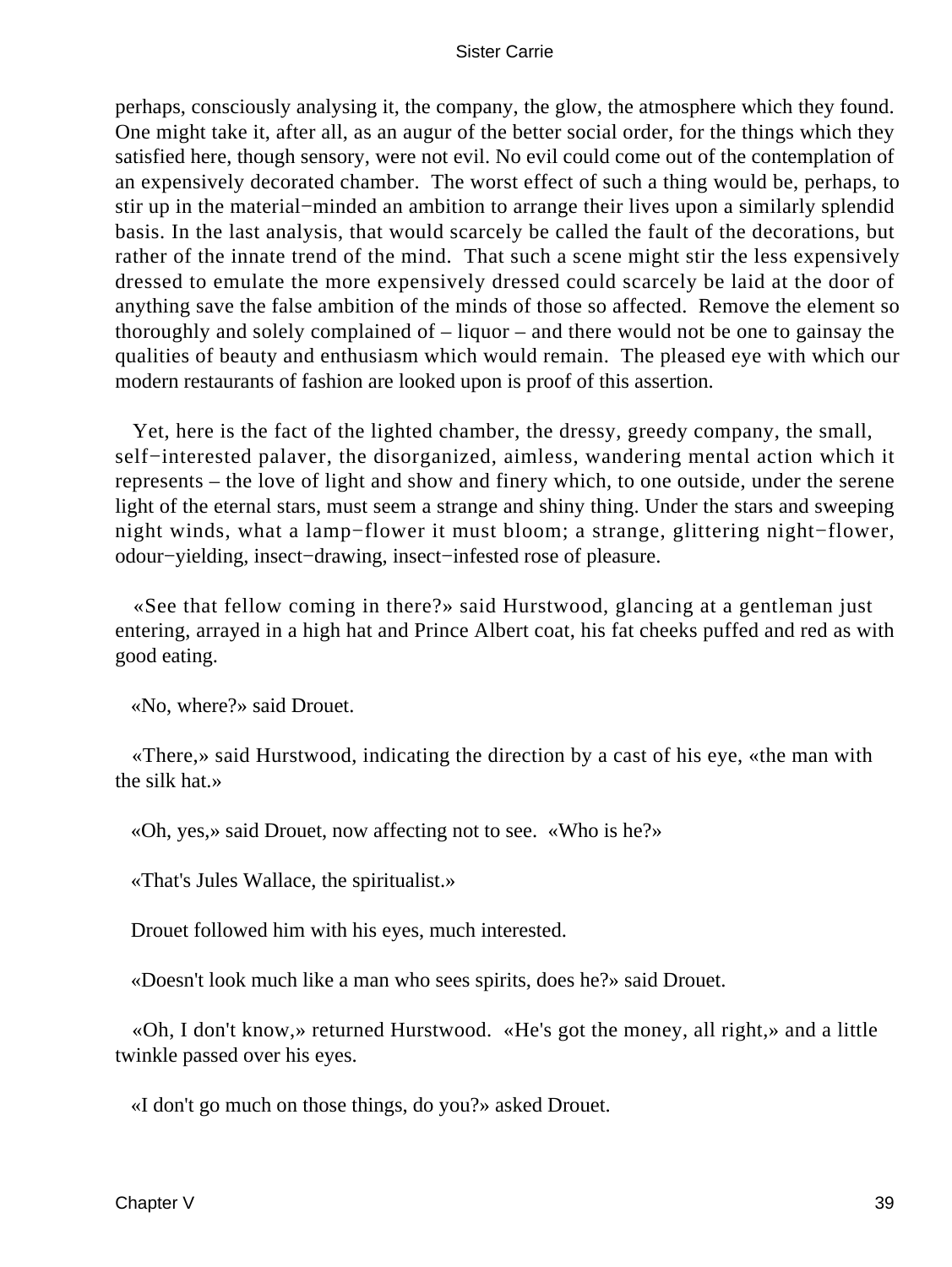«Well, you never can tell,» said Hurstwood. «There may be something to it. I wouldn't bother about it myself, though. By the way,» he added, «are you going anywhere to−night?»

«'The Hole in the Ground,'» said Drouet, mentioning the popular farce of the time.

«Well, you'd better be going. It's half after eight already,» and he drew out his watch.

 The crowd was already thinning out considerably – some bound for the theatres, some to their clubs, and some to that most fascinating of all the pleasures – for the type of man there represented, at least – the ladies.

«Yes, I will,» said Drouet.

«Come around after the show. I have something I want to show you,» said Hurstwood.

«Sure,» said Drouet, elated.

«You haven't anything on hand for the night, have you?» added Hurstwood.

«Not a thing.»

«Well, come round, then.»

 «I struck a little peach coming in on the train Friday,» remarked Drouet, by way of parting. «By George, that's so, I must go and call on her before I go away.»

«Oh, never mind her,» Hurstwood remarked.

 «Say, she was a little dandy, I tell you,» went on Drouet confidentially, and trying to impress his friend.

«Twelve o'clock,» said Hurstwood.

«That's right,» said Drouet, going out.

 Thus was Carrie's name bandied about in the most frivolous and gay of places, and that also when the little toiler was bemoaning her narrow lot, which was almost inseparable from the early stages of this, her unfolding fate.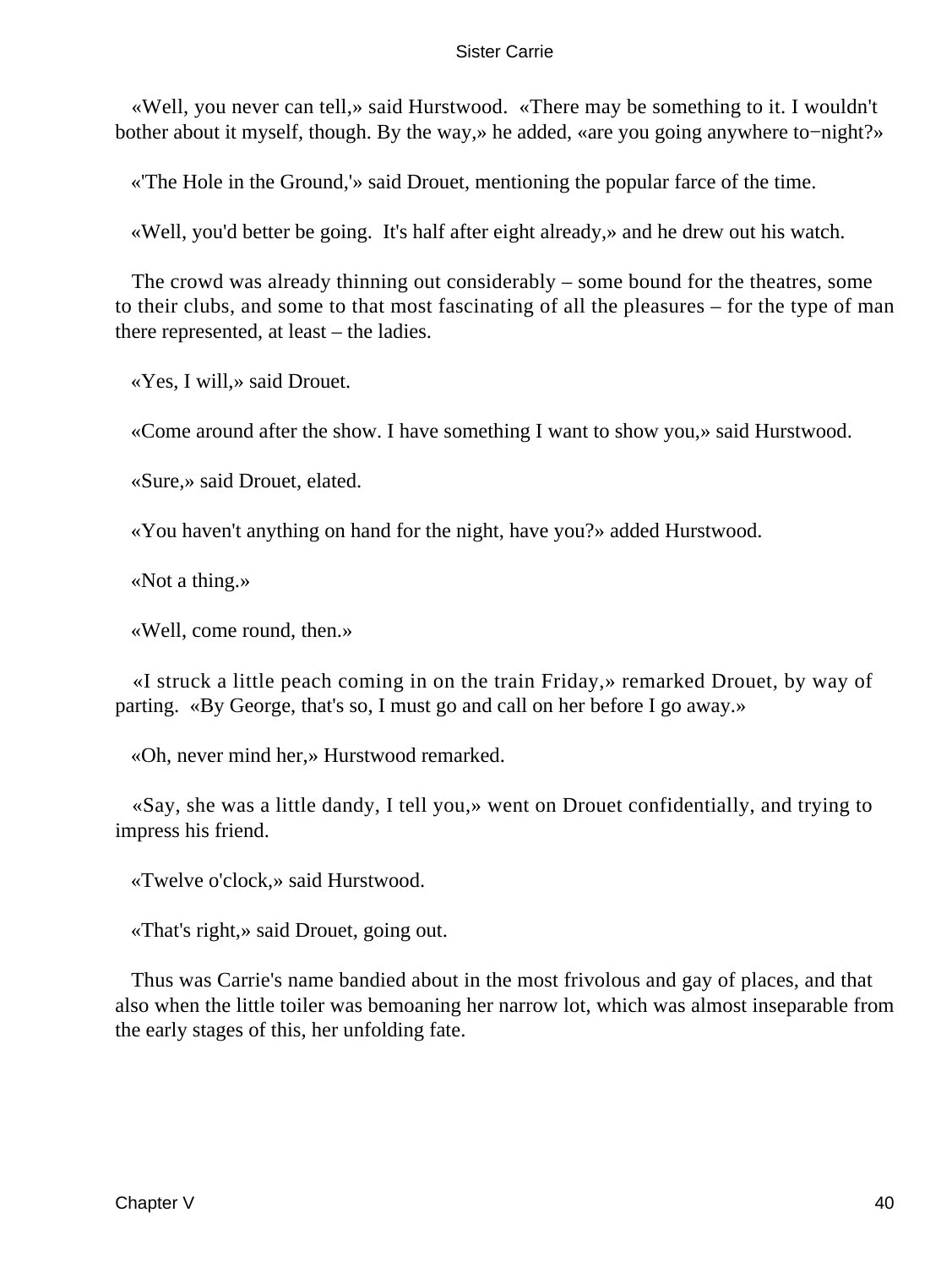# **[Chapter VI](#page-428-0)**

### *T*HE **MACHINE AND THE MAIDEN** – **A KNIGHT OF** TO−DAY

 At the flat that evening Carrie felt a new phase of its atmosphere. The fact that it was unchanged, while her feelings were different, increased her knowledge of its character. Minnie, after the good spirits Carrie manifested at first, expected a fair report. Hanson supposed that Carrie would be satisfied.

 «Well,» he said, as he came in from the hall in his working clothes, and looked at Carrie through the dining−room door, «how did you make out?»

«Oh,» said Carrie, «it's pretty hard. I don't like it.»

 There was an air about her which showed plainer than any words that she was both weary and disappointed.

 «What sort of work is it?» he asked, lingering a moment as he turned upon his heel to go into the bathroom.

«Running a machine,» answered Carrie.

 It was very evident that it did not concern him much, save from the side of the flat's success. He was irritated a shade because it could not have come about in the throw of fortune for Carrie to be pleased.

 Minnie worked with less elation than she had just before Carrie arrived. The sizzle of the meat frying did not sound quite so pleasing now that Carrie had reported her discontent. To Carrie, the one relief of the whole day would have been a jolly home, a sympathetic reception, a bright supper table, and some one to say: «Oh, well, stand it a little while. You will get something better,» but now this was ashes. She began to see that they looked upon her complaint as unwarranted, and that she was supposed to work on and say nothing. She knew that she was to pay four dollars for her board and room, and now she felt that it would be an exceedingly gloomy round, living with these people.

 Minnie was no companion for her sister – she was too old. Her thoughts were staid and solemnly adapted to a condition. If Hanson had any pleasant thoughts or happy feelings he concealed them. He seemed to do all his mental operations without the aid of physical expression. He was as still as a deserted chamber. Carrie, on the other hand, had the blood of youth and some imagination. Her day of love and the mysteries of courtship were still ahead.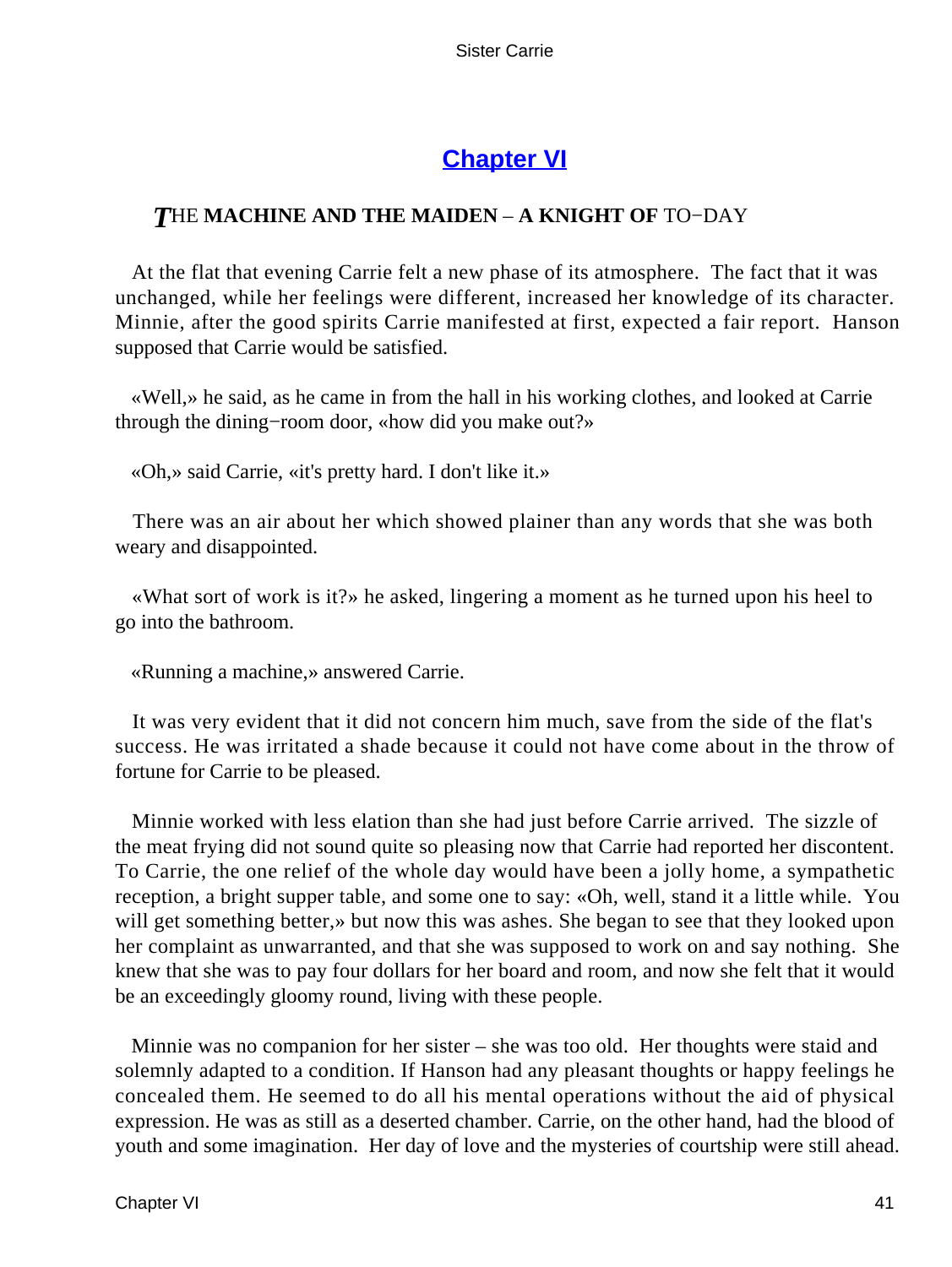She could think of things she would like to do, of clothes she would like to wear, and of places she would like to visit. These were the things upon which her mind ran, and it was like meeting with opposition at every turn to find no one here to call forth or respond to her feelings.

 She had forgotten, in considering and explaining the result of her day, that Drouet might come. Now, when she saw how unreceptive these two people were, she hoped he would not. She did not know exactly what she would do or how she would explain to Drouet, if he came. After supper she changed her clothes. When she was trimly dressed she was rather a sweet little being, with large eyes and a sad mouth. Her face expressed the mingled expectancy, dissatisfaction, and depression she felt. She wandered about after the dishes were put away, talked a little with Minnie, and then decided to go down and stand in the door at the foot of the stairs. If Drouet came, she could meet him there. Her face took on the semblance of a look of happiness as she put on her hat to go below.

 «Carrie doesn't seem to like her place very well,» said Minnie to her husband when the latter came out, paper in hand, to sit in the dining−room a few minutes.

«She ought to keep it for a time, anyhow,» said Hanson. «Has she gone downstairs?»

«Yes,» said Minnie.

 «I'd tell her to keep it if I were you. She might be here weeks without getting another one.»

Minnie said she would, and Hanson read his paper.

 «If I were you,» he said a little later, «I wouldn't let her stand in the door down there. It don't look good.»

«I'll tell her,» said Minnie.

 The life of the streets continued for a long time to interest Carrie. She never wearied of wondering where the people in the cars were going or what their enjoyments were. Her imagination trod a very narrow round, always winding up at points which concerned money, looks, clothes, or enjoyment. She would have a far−off thought of Columbia City now and then, or an irritating rush of feeling concerning her experiences of the present day, but, on the whole, the little world about her enlisted her whole attention.

 The first floor of the building, of which Hanson's flat was the third, was occupied by a bakery, and to this, while she was standing there, Hanson came down to buy a loaf of bread. She was not aware of his presence until he was quite near her.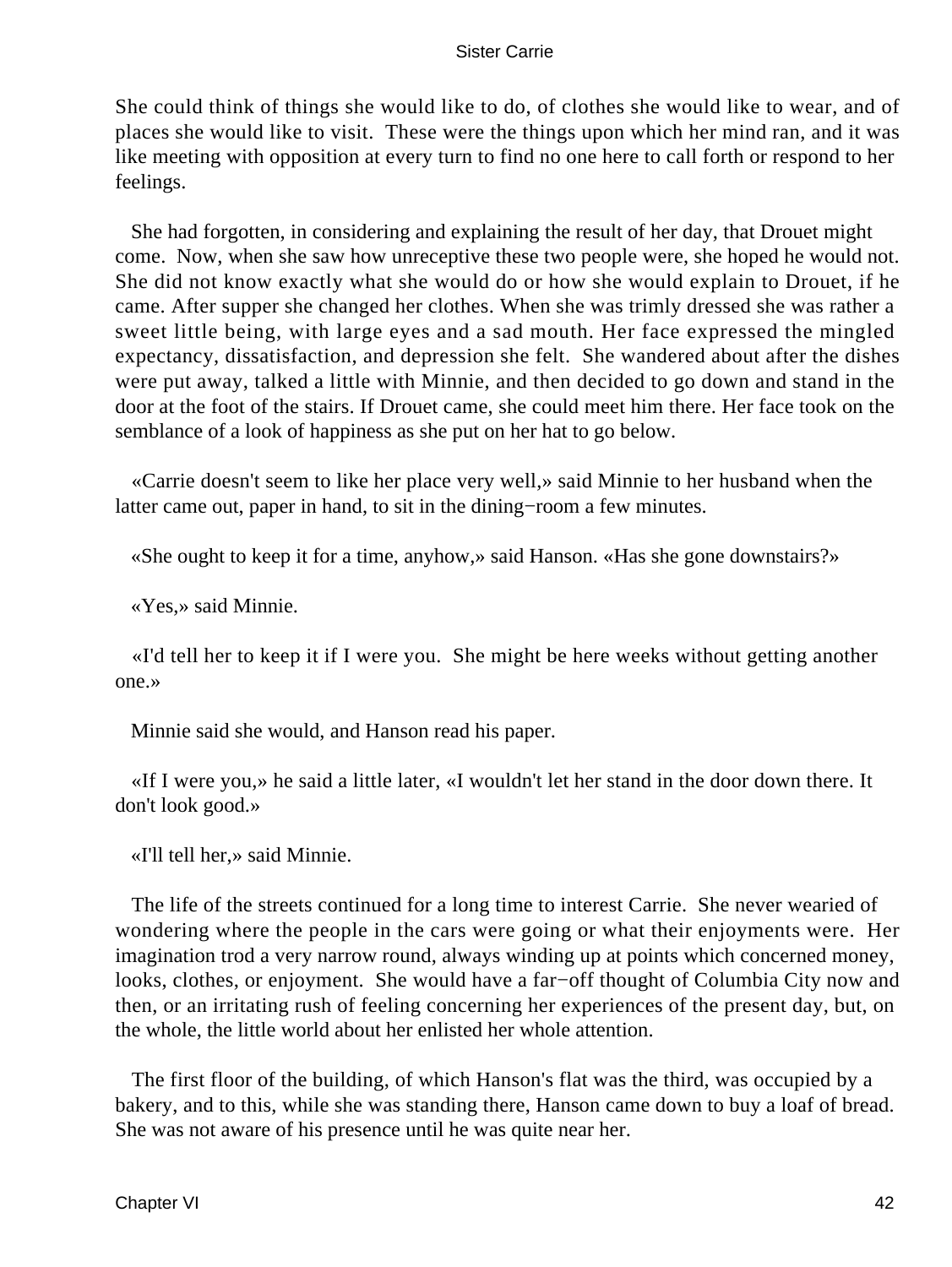«I'm after bread,» was all he said as he passed.

 The contagion of thought here demonstrated itself. While Hanson really came for bread, the thought dwelt with him that now he would see what Carrie was doing. No sooner did he draw near her with that in mind than she felt it. Of course, she had no understanding of what put it into her head, but, nevertheless, it aroused in her the first shade of real antipathy to him. She knew now that she did not like him. He was suspicious.

 A thought will colour a world for us. The flow of Carrie's meditations had been disturbed, and Hanson had not long gone upstairs before she followed. She had realised with the lapse of the quarter hours that Drouet was not coming, and somehow she felt a little resentful, a little as if she had been forsaken – was not good enough. She went upstairs, where everything was silent. Minnie was sewing by a lamp at the table. Hanson had already turned in for the night. In her weariness and disappointment Carrie did no more than announce that she was going to bed.

«Yes, you'd better,» returned Minnie. «You've got to get up early, you know.»

 The morning was no better. Hanson was just going out the door as Carrie came from her room. Minnie tried to talk with her during breakfast, but there was not much of interest which they could mutually discuss. As on the previous morning, Carrie walked down town, for she began to realise now that her four−fifty would not even allow her car fare after she paid her board. This seemed a miserable arrangement. But the morning light swept away the first misgivings of the day, as morning light is ever wont to do.

 At the shoe factory she put in a long day, scarcely so wearisome as the preceding, but considerably less novel. The head foreman, on his round, stopped by her machine.

«Where did you come from?» he inquired.

«Mr. Brown hired me,» she replied.

«Oh, he did, eh!» and then, «See that you keep things going.»

 The machine girls impressed her even less favourably. They seemed satisfied with their lot, and were in a sense «common.» Carrie had more imagination than they. She was not used to slang. Her instinct in the matter of dress was naturally better. She disliked to listen to the girl next to her, who was rather hardened by experience.

 «I'm going to quit this,» she heard her remark to her neighbour. «What with the stipend and being up late, it's too much for me health.»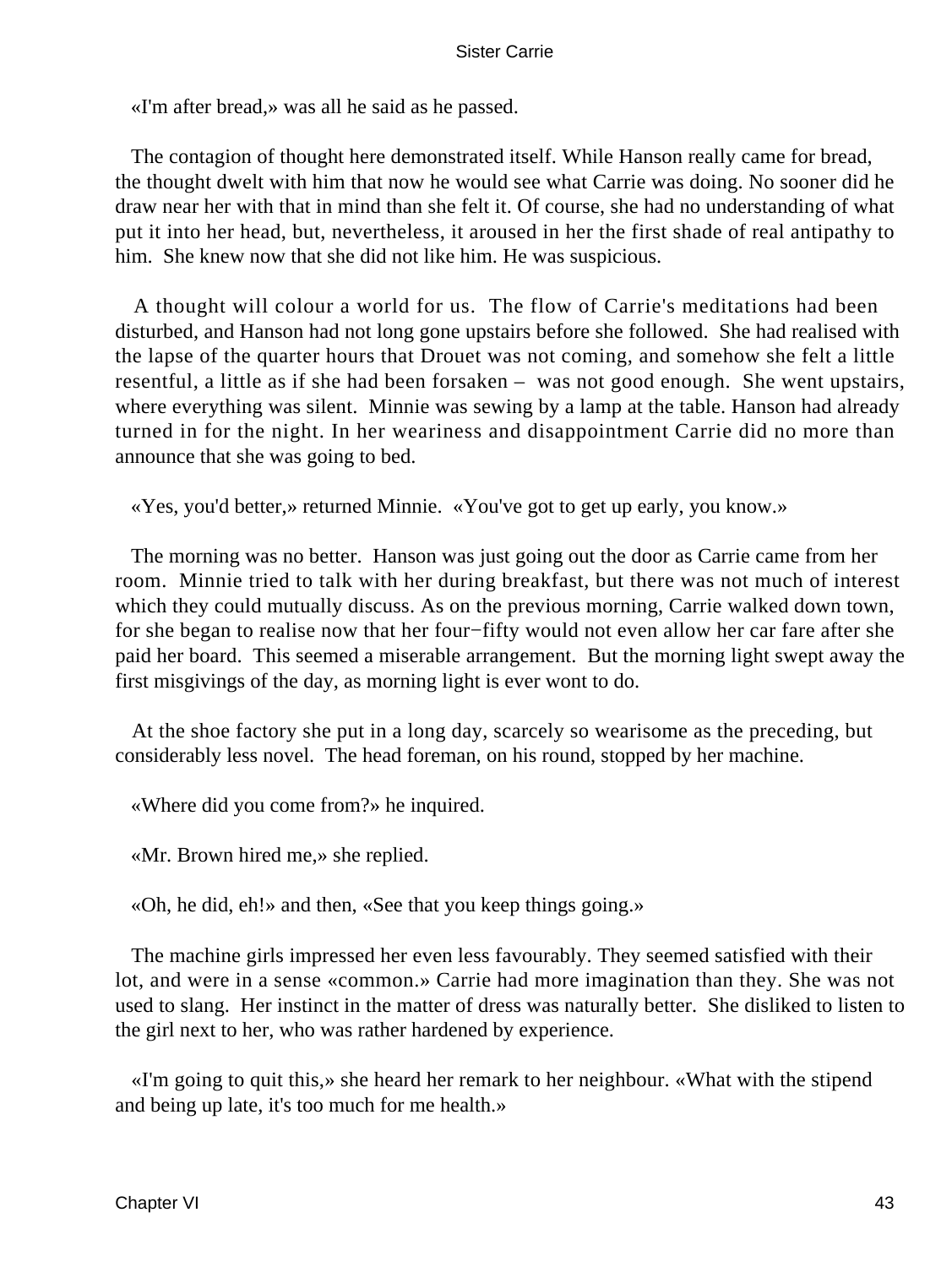They were free with the fellows, young and old, about the place, and exchanged banter in rude phrases, which at first shocked her. She saw that she was taken to be of the same sort and addressed accordingly.

 «Hello,» remarked one of the stout−wristed sole−workers to her at noon. «You're a daisy.» He really expected to hear the common «Aw! go chase yourself!» in return, and was sufficiently abashed, by Carrie's silently moving away, to retreat, awkwardly grinning.

 That night at the flat she was even more lonely – the dull situation was becoming harder to endure. She could see that the Hansons seldom or never had any company. Standing at the street door looking out, she ventured to walk out a little way. Her easy gait and idle manner attracted attention of an offensive but common sort. She was slightly taken back at the overtures of a well−dressed man of thirty, who in passing looked at her, reduced his pace, turned back, and said:

«Out for a little stroll, are you, this evening?»

 Carrie looked at him in amazement, and then summoned sufficient thought to reply: «Why, I don't know you,» backing away as she did so.

«Oh, that don't matter,» said the other affably.

 She bandied no more words with him, but hurried away, reaching her own door quite out of breath. There was something in the man's look which frightened her.

 During the remainder of the week it was very much the same. One or two nights she found herself too tired to walk home, and expended car fare. She was not very strong, and sitting all day affected her back. She went to bed one night before Hanson.

 Transplantation is not always successful in the matter of flowers or maidens. It requires sometimes a richer soil, a better atmosphere to continue even a natural growth. It would have been better if her acclimatization had been more gradual – less rigid. She would have done better if she had not secured a position so quickly, and had seen more of the city which she constantly troubled to know about.

 On the first morning it rained she found that she had no umbrella. Minnie loaned her one of hers, which was worn and faded. There was the kind of vanity in Carrie that troubled at this. She went to one of the great department stores and bought herself one, using a dollar and a quarter of her small store to pay for it.

«What did you do that for, Carrie?» asked Minnie when she saw it.

«Oh, I need one,» said Carrie.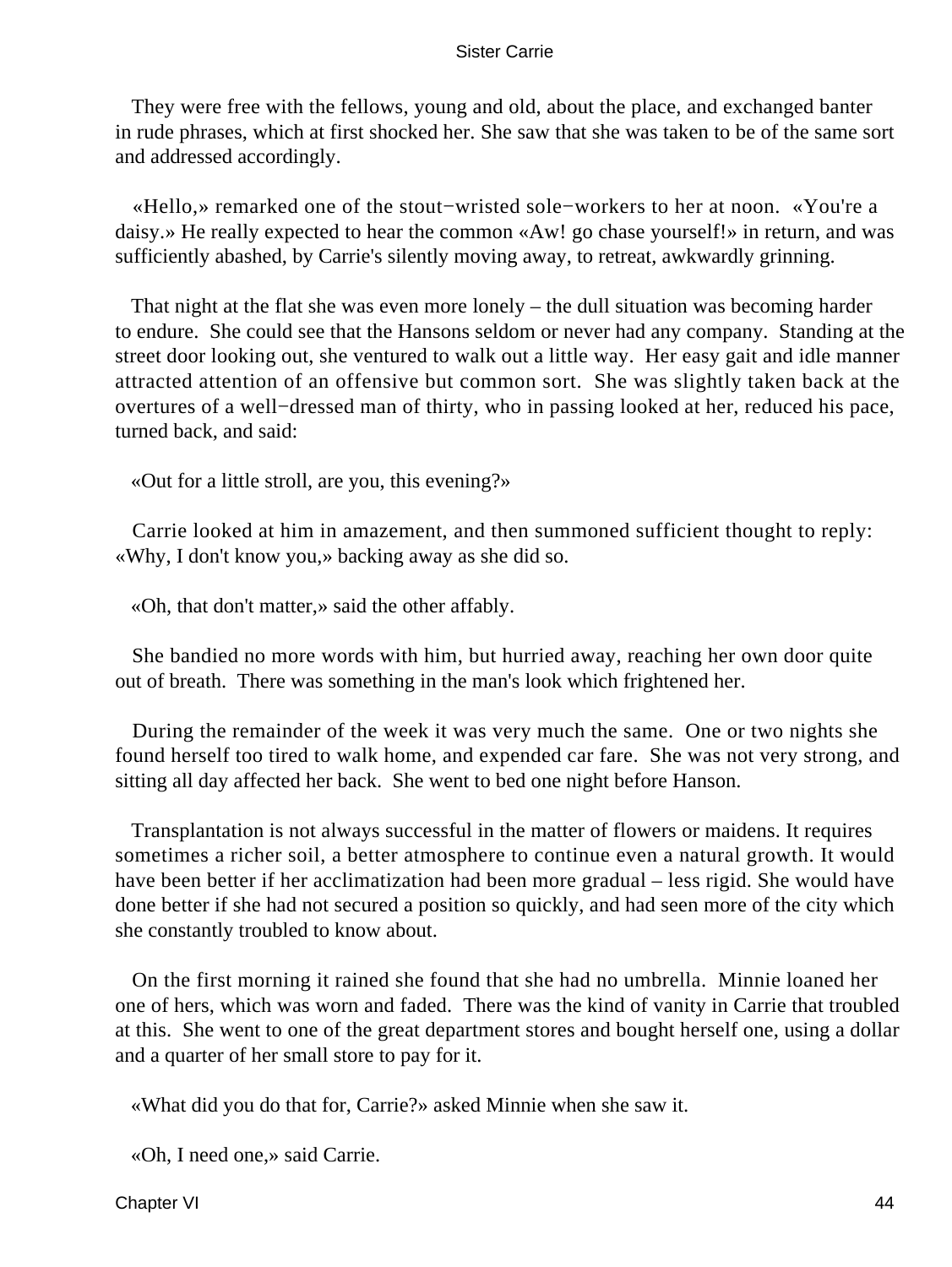«You foolish girl.»

 Carrie resented this, though she did not reply. She was not going to be a common shop−girl, she thought; they need not think it, either.

 On the first Saturday night Carrie paid her board, four dollars. Minnie had a quaver of conscience as she took it, but did not know how to explain to Hanson if she took less. That worthy gave up just four dollars less toward the household expenses with a smile of satisfaction. He contemplated increasing his Building and Loan payments. As for Carrie, she studied over the problem of finding clothes and amusement on fifty cents a week. She brooded over this until she was in a state of mental rebellion.

«I'm going up the street for a walk,» she said after supper.

«Not alone, are you?» asked Hanson.

«Yes,» returned Carrie.

«I wouldn't,» said Minnie.

 «I want to see SOMETHING,» said Carrie, and by the tone she put into the last word they realised for the first time she was not pleased with them.

 «What's the matter with her?» asked Hanson, when she went into the front room to get her hat.

«I don't know,» said Minnie.

«Well, she ought to know better than to want to go out alone.»

 Carrie did not go very far, after all. She returned and stood in the door. The next day they went out to Garfield Park, but it did not please her. She did not look well enough. In the shop next day she heard the highly coloured reports which girls give of their trivial amusements. They had been happy. On several days it rained and she used up car fare. One night she got thoroughly soaked, going to catch the car at Van Buren Street. All that evening she sat alone in the front room looking out upon the street, where the lights were reflected on the wet pavements, thinking. She had imagination enough to be moody.

 On Saturday she paid another four dollars and pocketed her fifty cents in despair. The speaking acquaintanceship which she formed with some of the girls at the shop discovered to her the fact that they had more of their earnings to use for themselves than she did. They had young men of the kind whom she, since her experience with Drouet, felt above, who took them about. She came to thoroughly dislike the light−headed young fellows of the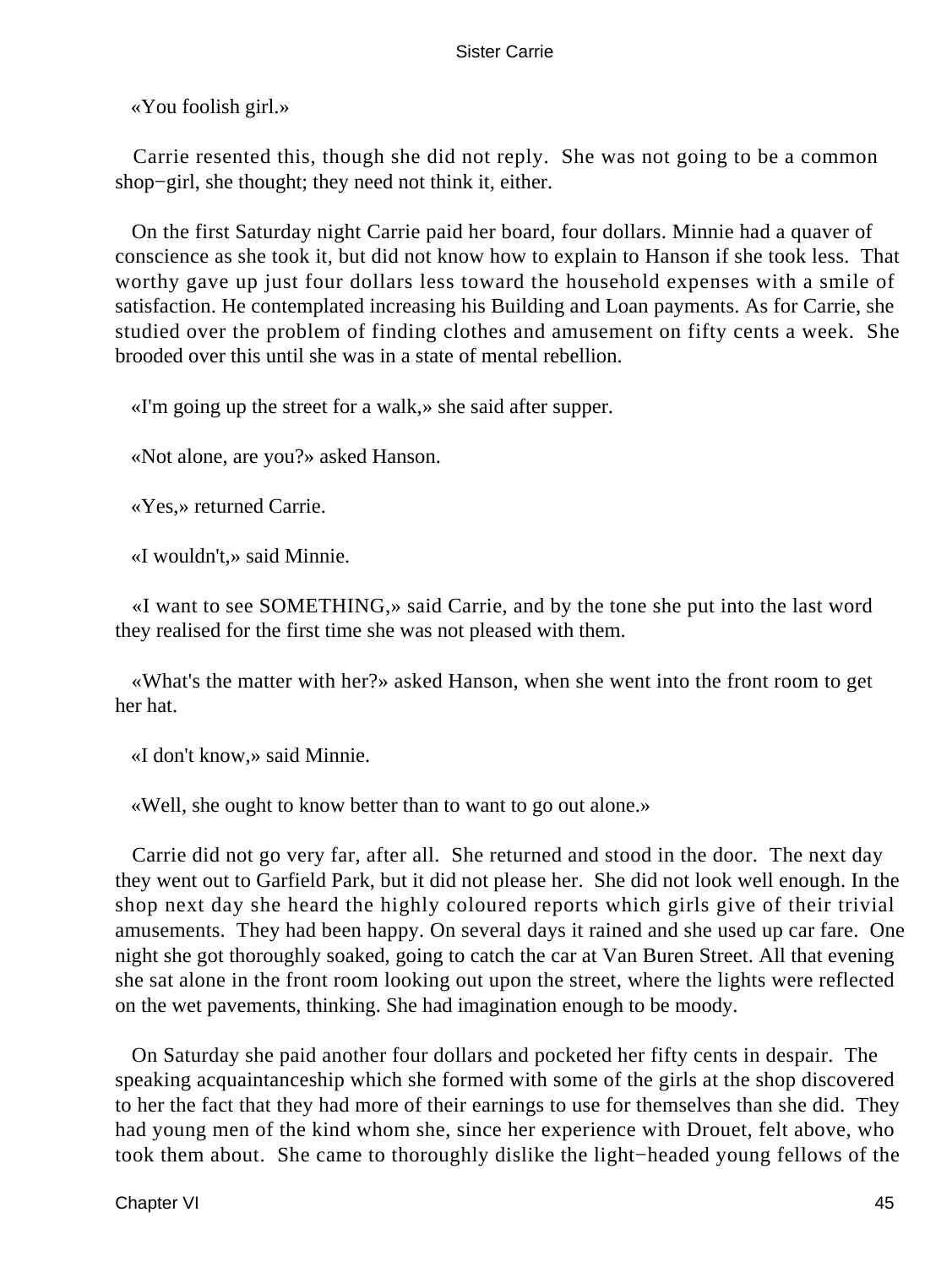shop. Not one of them had a show of refinement. She saw only their workday side.

 There came a day when the first premonitory blast of winter swept over the city. It scudded the fleecy clouds in the heavens, trailed long, thin streamers of smoke from the tall stacks, and raced about the streets and corners in sharp and sudden puffs. Carrie now felt the problem of winter clothes. What was she to do? She had no winter jacket, no hat, no shoes. It was difficult to speak to Minnie about this, but at last she summoned the courage.

 «I don't know what I'm going to do about clothes,» she said one evening when they were together. «I need a hat.»

Minnie looked serious.

 «Why don't you keep part of your money and buy yourself one?» she suggested, worried over the situation which the withholding of Carrie's money would create.

«I'd like to for a week or so, if you don't mind,» ventured Carrie.

«Could you pay two dollars?» asked Minnie.

 Carrie readily acquiesced, glad to escape the trying situation, and liberal now that she saw a way out. She was elated and began figuring at once. She needed a hat first of all. How Minnie explained to Hanson she never knew. He said nothing at all, but there were thoughts in the air which left disagreeable impressions.

 The new arrangement might have worked if sickness had not intervened. It blew up cold after a rain one afternoon when Carrie was still without a jacket. She came out of the warm shop at six and shivered as the wind struck her. In the morning she was sneezing, and going down town made it worse. That day her bones ached and she felt light−headed. Towards evening she felt very ill, and when she reached home was not hungry. Minnie noticed her drooping actions and asked her about herself.

«I don't know,» said Carrie. «I feel real bad.»

 She hung about the stove, suffered a chattering chill, and went to bed sick. The next morning she was thoroughly feverish.

 Minnie was truly distressed at this, but maintained a kindly demeanour. Hanson said perhaps she had better go back home for a while. When she got up after three days, it was taken for granted that her position was lost. The winter was near at hand, she had no clothes, and now she was out of work.

«I don't know,» said Carrie; «I'll go down Monday and see if I can't get something.»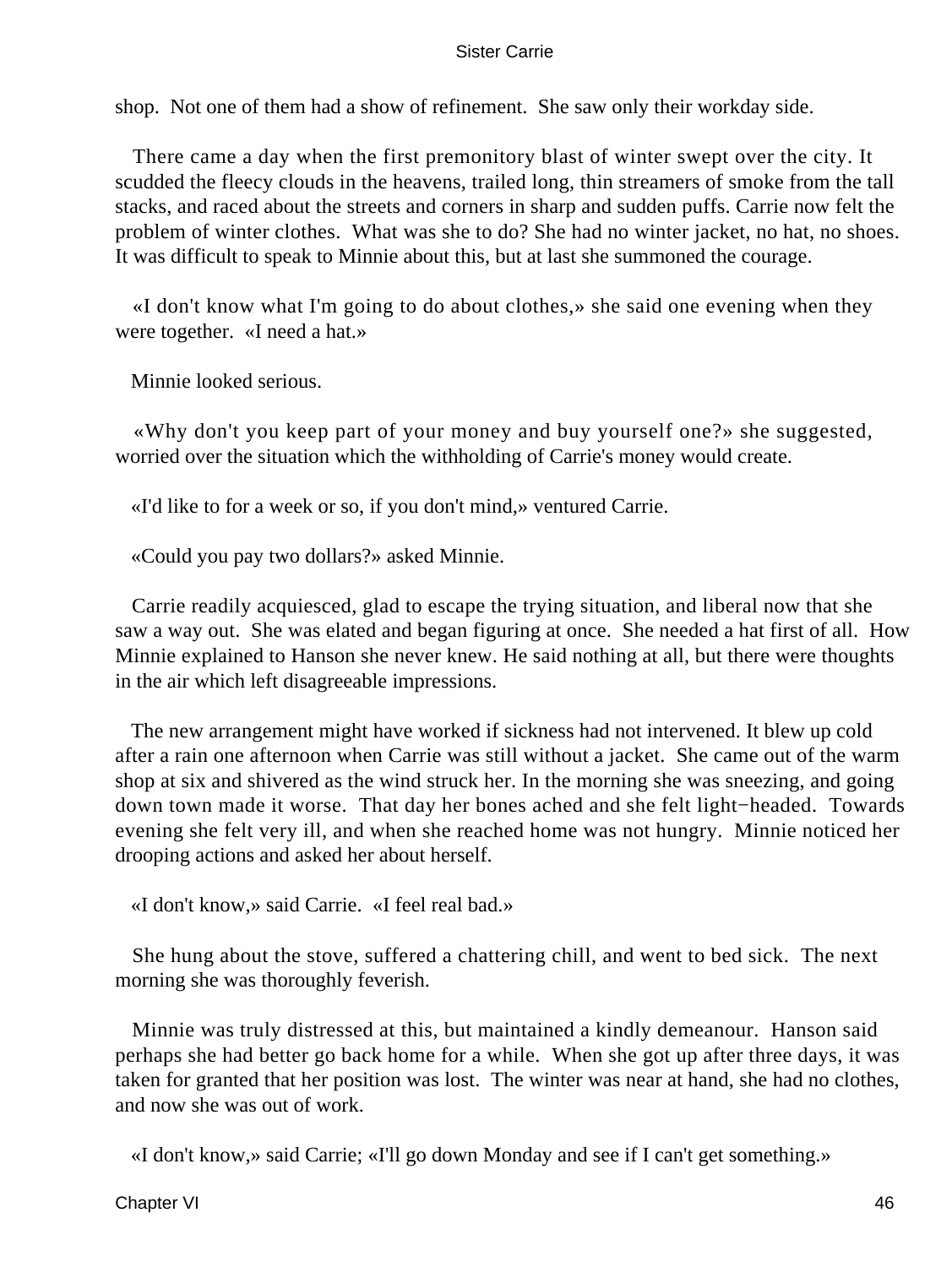If anything, her efforts were more poorly rewarded on this trial than the last. Her clothes were nothing suitable for fall wearing. Her last money she had spent for a hat. For three days she wandered about, utterly dispirited. The attitude of the flat was fast becoming unbearable. She hated to think of going back there each evening. Hanson was so cold. She knew it could not last much longer. Shortly she would have to give up and go home.

 On the fourth day she was down town all day, having borrowed ten cents for lunch from Minnie. She had applied in the cheapest kind of places without success. She even answered for a waitress in a small restaurant where she saw a card in the window, but they wanted an experienced girl. She moved through the thick throng of strangers, utterly subdued in spirit. Suddenly a hand pulled her arm and turned her about.

 «Well, well!» said a voice. In the first glance she beheld Drouet. He was not only rosy−cheeked, but radiant. He was the essence of sunshine and good−humour. «Why, how are you, Carrie?» he said. «You're a daisy. Where have you been?»

Carrie smiled under his irresistible flood of geniality.

«I've been out home,» she said.

 «Well,» he said, «I saw you across the street there. I thought it was you. I was just coming out to your place. How are you, anyhow?»

«I'm all right,» said Carrie, smiling.

Drouet looked her over and saw something different.

 «Well,» he said, «I want to talk to you. You're not going anywhere in particular, are you?»

«Not just now,» said Carrie.

«Let's go up here and have something to eat. George! but I'm glad to see you again.»

 She felt so relieved in his radiant presence, so much looked after and cared for, that she assented gladly, though with the slightest air of holding back.

 «Well,» he said, as he took her arm – and there was an exuberance of good−fellowship in the word which fairly warmed the cockles of her heart.

 They went through Monroe Street to the old Windsor dining−room, which was then a large, comfortable place, with an excellent cuisine and substantial service. Drouet selected a table close by the window, where the busy rout of the street could be seen. He loved the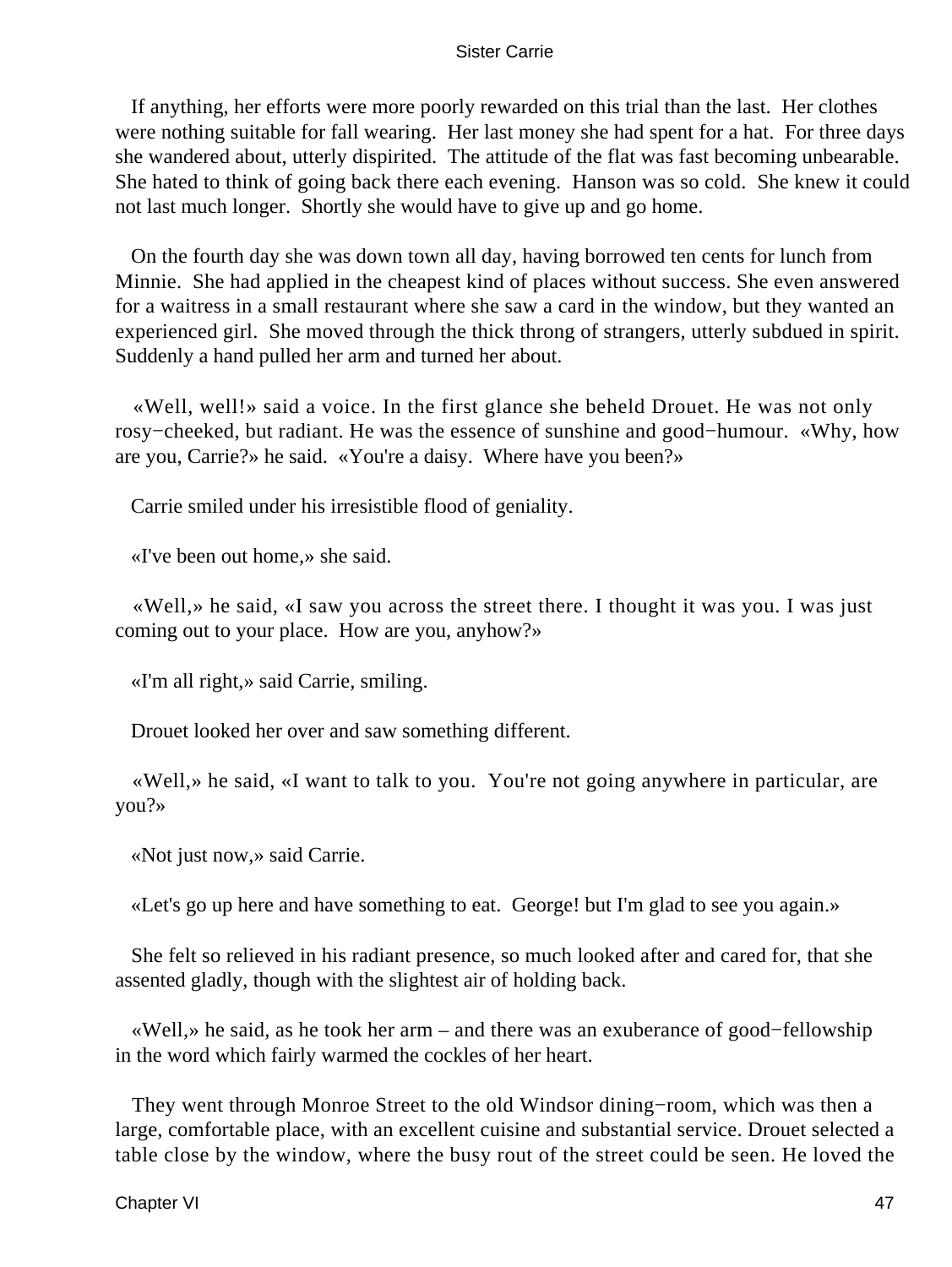changing panorama of the street – to see and be seen as he dined.

«Now,» he said, getting Carrie and himself comfortably settled, «what will you have?»

 Carrie looked over the large bill of fare which the waiter handed her without really considering it. She was very hungry, and the things she saw there awakened her desires, but the high prices held her attention. «Half broiled spring chicken – seventy−five. Sirloin steak with mushrooms – one twenty−five.» She had dimly heard of these things, but it seemed strange to be called to order from the list.

«I'll fix this,» exclaimed Drouet. «Sst! waiter.»

 That officer of the board, a full−chested, round−faced negro, approached, and inclined his ear.

«Sirloin with mushrooms,» said Drouet. «Stuffed tomatoes.»

«Yassah,» assented the negro, nodding his head.

«Hashed brown potatoes.»

«Yassah.»

«Asparagus.»

«Yassah.»

«And a pot of coffee.»

 Drouet turned to Carrie. «I haven't had a thing since breakfast. Just got in from Rock Island. I was going off to dine when I saw you.»

Carrie smiled and smiled.

 «What have you been doing?» he went on. «Tell me all about yourself. How is your sister?»

«She's well,» returned Carrie, answering the last query.

He looked at her hard.

«Say,» he said, «you haven't been sick, have you?»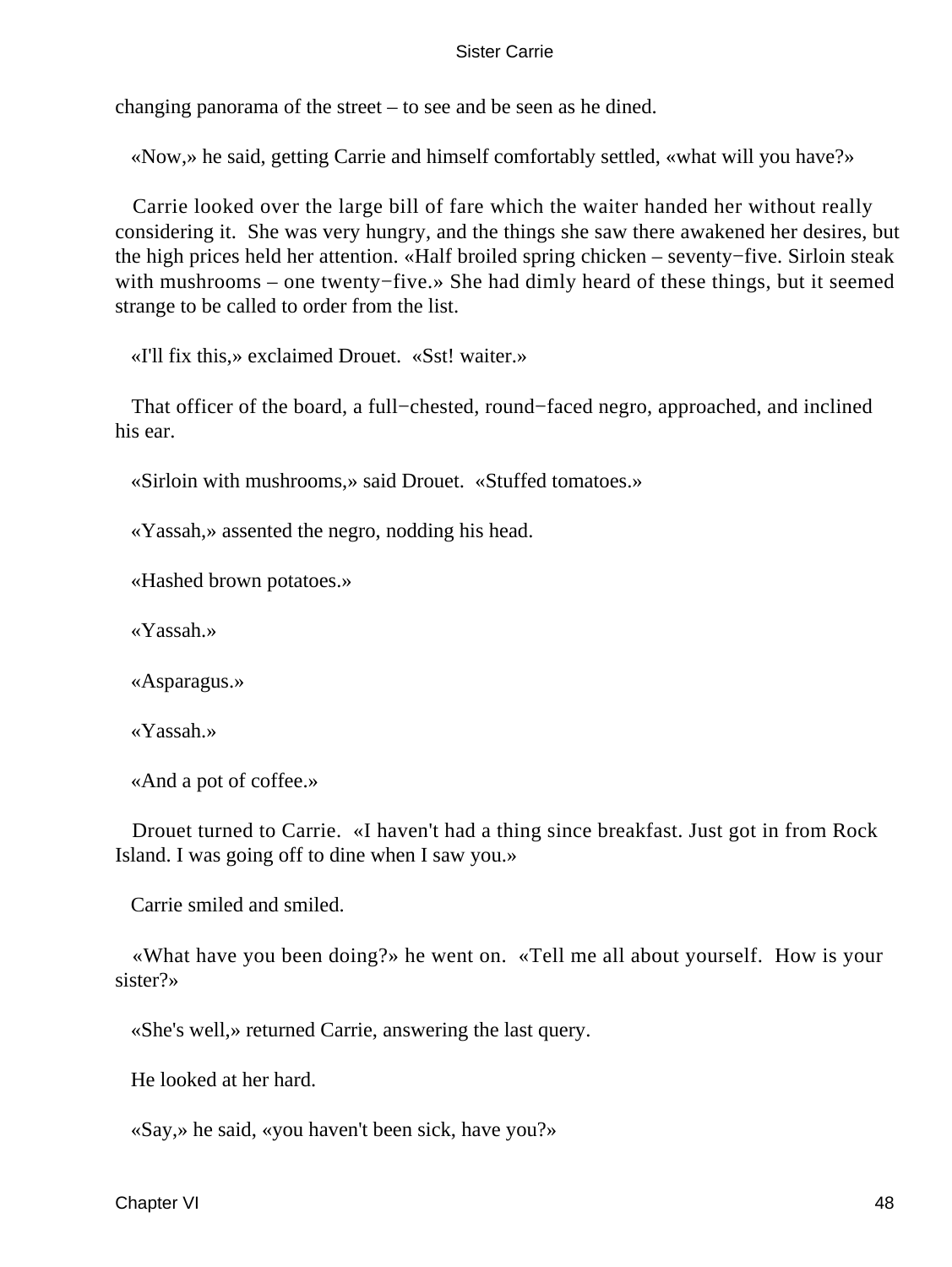Carrie nodded.

 «Well, now, that's a blooming shame, isn't it? You don't look very well. I thought you looked a little pale. What have you been doing?»

«Working,» said Carrie.

«You don't say so! At what?»

She told him.

 «Rhodes, Morgenthau and Scott – why, I know that house. over here on Fifth Avenue, isn't it? They're a close−fisted concern. What made you go there?»

«I couldn't get anything else,» said Carrie frankly.

 «Well, that's an outrage,» said Drouet. «You oughtn't to be working for those people. Have the factory right back of the store, don't they?»

«Yes,» said Carrie.

 «That isn't a good house,» said Drouet. «You don't want to work at anything like that, anyhow.»

 He chatted on at a great rate, asking questions, explaining things about himself, telling her what a good restaurant it was, until the waiter returned with an immense tray, bearing the hot savoury dishes which had been ordered. Drouet fairly shone in the matter of serving. He appeared to great advantage behind the white napery and silver platters of the table and displaying his arms with a knife and fork. As he cut the meat his rings almost spoke. His new suit creaked as he stretched to reach the plates, break the bread, and pour the coffee. He helped Carrie to a rousing plateful and contributed the warmth of his spirit to her body until she was a new girl. He was a splendid fellow in the true popular understanding of the term, and captivated Carrie completely.

 That little soldier of fortune took her good turn in an easy way. She felt a little out of place, but the great room soothed her and the view of the well−dressed throng outside seemed a splendid thing. Ah, what was it not to have money! What a thing it was to be able to come in here and dine! Drouet must be fortunate. He rode on trains, dressed in such nice clothes, was so strong, and ate in these fine places. He seemed quite a figure of a man, and she wondered at his friendship and regard for her.

 «So you lost your place because you got sick, eh?» he said. «What are you going to do now?»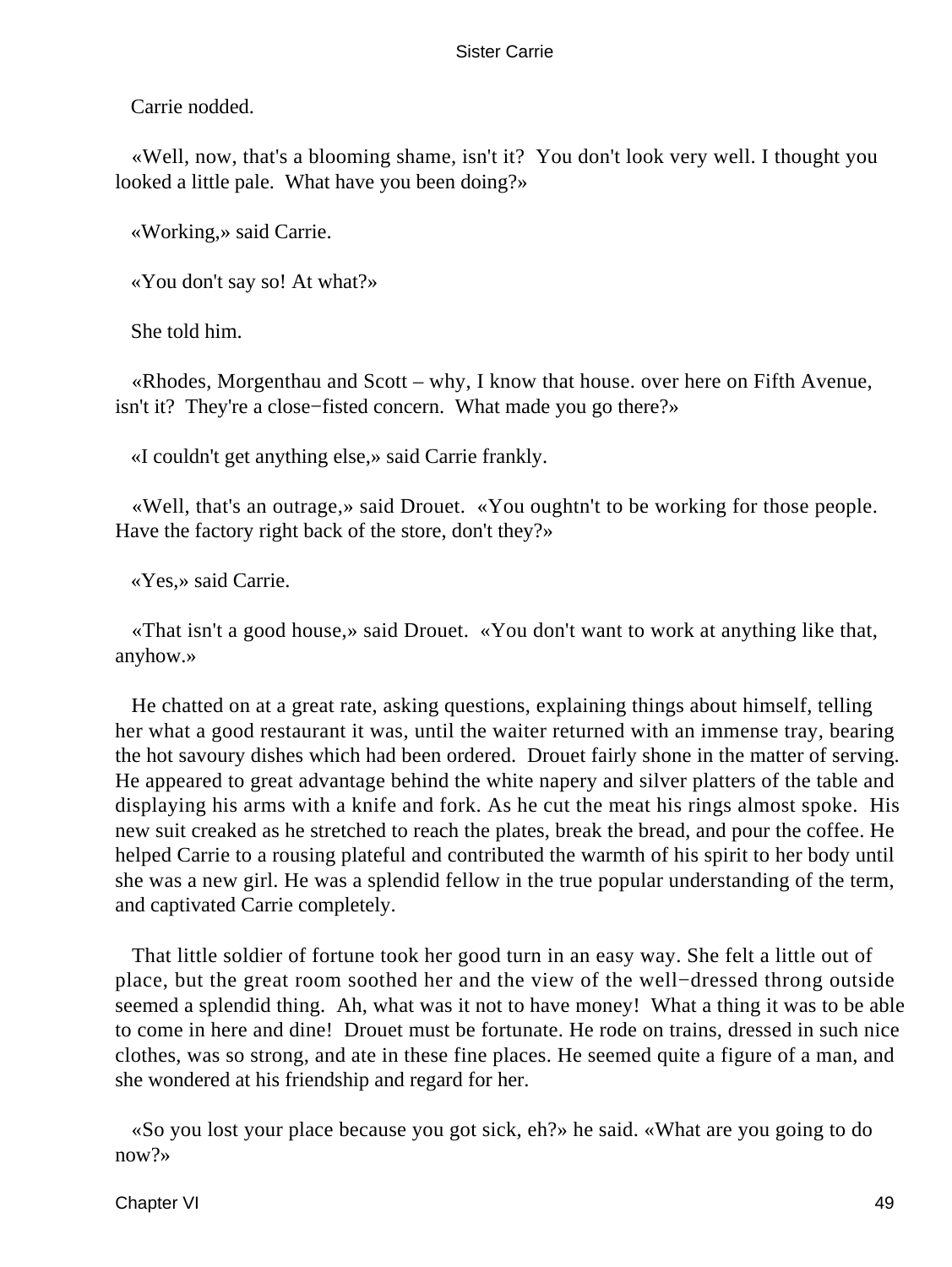«Look around,» she said, a thought of the need that hung outside this fine restaurant like a hungry dog at her heels passing into her eyes.

«Oh, no,» said Drouet, «that won't do. How long have you been looking?»

«Four days,» she answered.

 «Think of that!» he said, addressing some problematical individual. «You oughtn't to be doing anything like that. These girls,» and he waved an inclusion of all shop and factory girls, «don't get anything. Why, you can't live on it, can you?»

 He was a brotherly sort of creature in his demeanour. When he had scouted the idea of that kind of toil, he took another tack. Carrie was really very pretty. Even then, in her commonplace garb, her figure was evidently not bad, and her eyes were large and gentle. Drouet looked at her and his thoughts reached home. She felt his admiration. It was powerfully backed by his liberality and good−humour. She felt that she liked him – that she could continue to like him ever so much. There was something even richer than that, running as a hidden strain, in her mind. Every little while her eyes would meet his, and by that means the interchanging current of feeling would be fully connected.

 «Why don't you stay down town and go to the theatre with me?» he said, hitching his chair closer. The table was not very wide.

«Oh, I can't,» she said.

«What are you going to do to−night?»

«Nothing,» she answered, a little drearily.

«You don't like out there where you are, do you?»

«Oh, I don't know.»

«What are you going to do if you don't get work?»

«Go back home, I guess.»

 There was the least quaver in her voice as she said this. Somehow, the influence he was exerting was powerful. They came to an understanding of each other without words – he of her situation, she of the fact that he realised it. «No,» he said, «you can't make it!» genuine sympathy filling his mind for the time. «Let me help you. You take some of my money.»

«Oh, no!» she said, leaning back.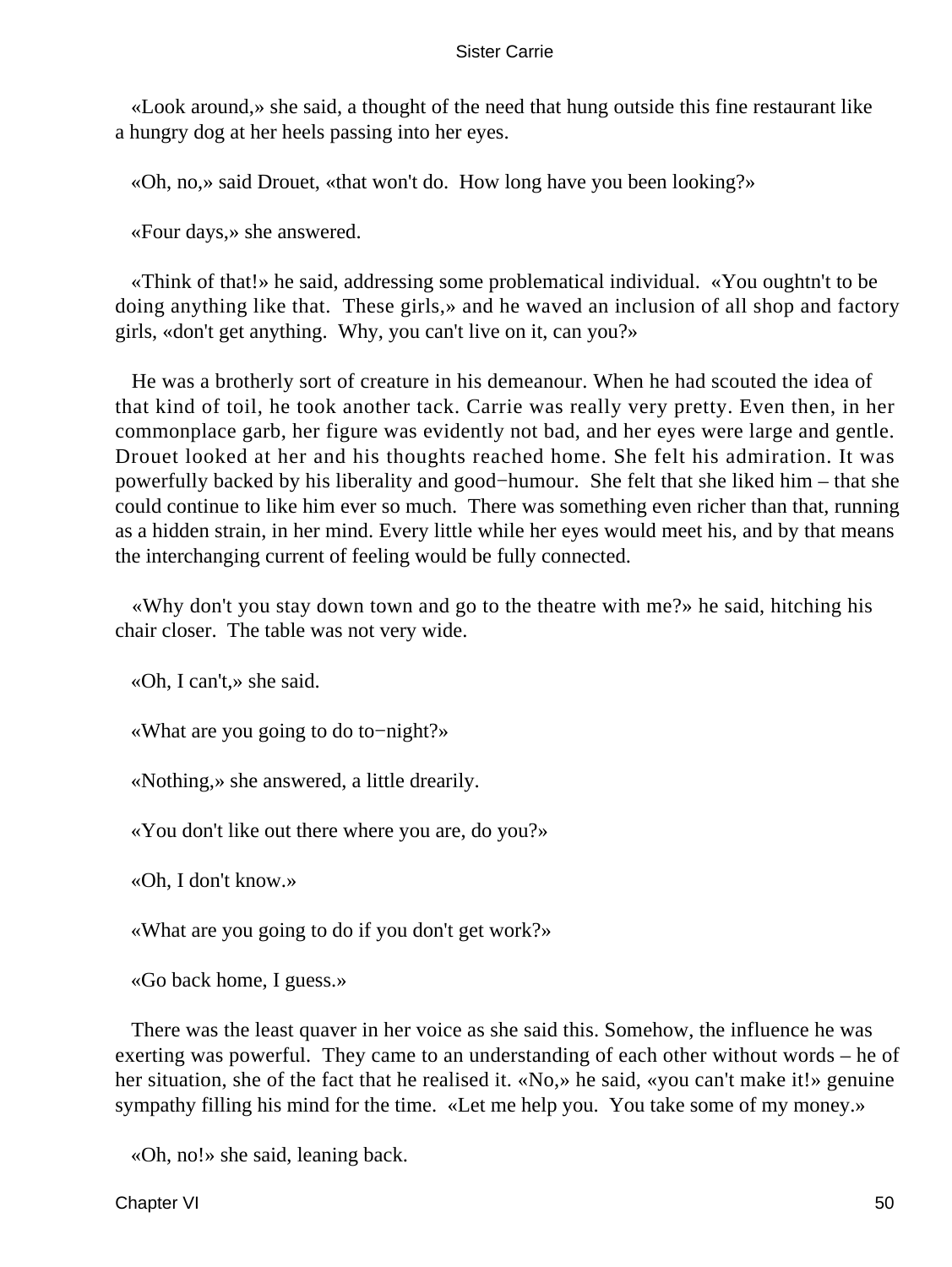«What are you going to do?» he said.

She sat meditating, merely shaking her head.

 He looked at her quite tenderly for his kind. There were some loose bills in his vest pocket – greenbacks. They were soft and noiseless, and he got his fingers about them and crumpled them up in his hand.

«Come on,» he said, «I'll see you through all right. Get yourself some clothes.»

 It was the first reference he had made to that subject, and now she realised how bad off she was. In his crude way he had struck the key−note. Her lips trembled a little.

 She had her hand out on the table before her. They were quite alone in their corner, and he put his larger, warmer hand over it.

«Aw, come, Carrie,» he said, «what can you do alone? Let me help you.»

 He pressed her hand gently and she tried to withdraw it. At this he held it fast, and she no longer protested. Then he slipped the greenbacks he had into her palm, and when she began to protest, he whispered:

«I'll loan it to you – that's all right. I'll loan it to you.»

 He made her take it. She felt bound to him by a strange tie of affection now. They went out, and he walked with her far out south toward Polk Street, talking.

 «You don't want to live with those people?» he said in one place, abstractedly. Carrie heard it, but it made only a slight impression.

 «Come down and meet me to morrow,» he said, «and we'll go to the matinee. Will you?»

Carrie protested a while, but acquiesced.

«You're not doing anything. Get yourself a nice pair of shoes and a jacket.»

 She scarcely gave a thought to the complication which would trouble her when he was gone. In his presence, she was of his own hopeful, easy−way−out mood.

«Don't you bother about those people out there,» he said at parting. «I'll help you.»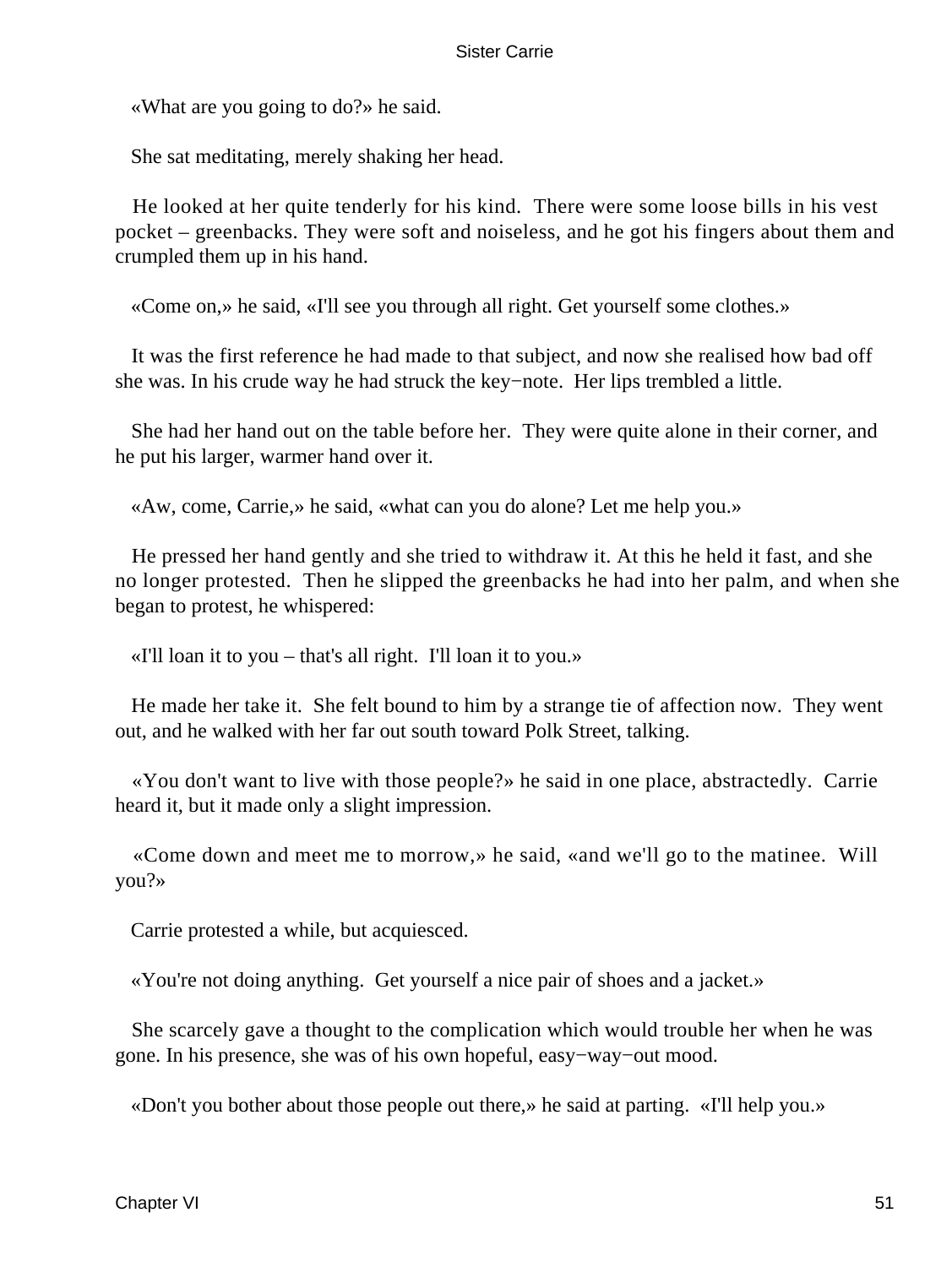Carrie left him, feeling as though a great arm had slipped out before her to draw off trouble. The money she had accepted was two soft, green, handsome ten−dollar bills.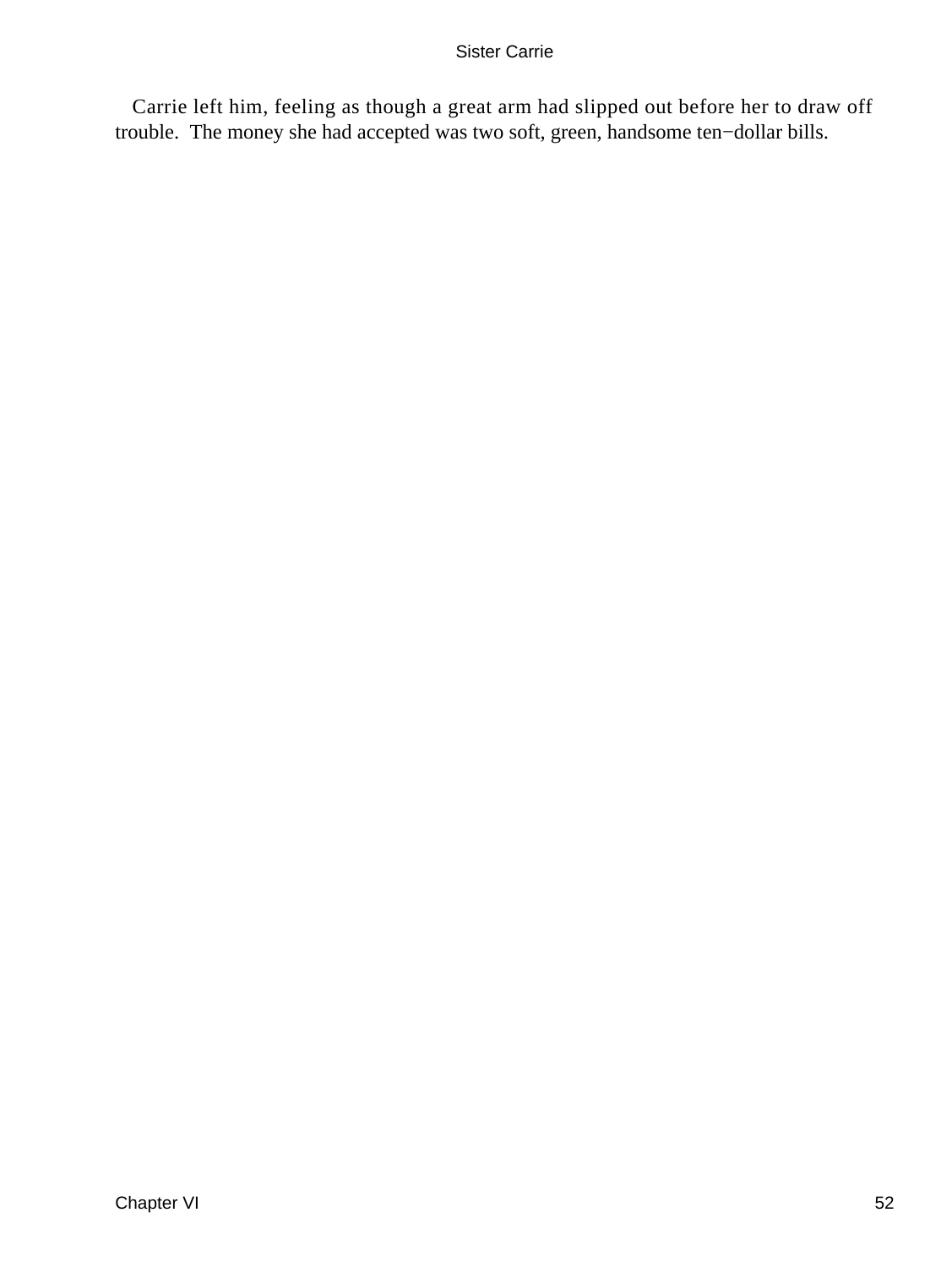## **[Chapter VII](#page-428-0)**

### *T*HE **LURE OF THE MATERIAL** – **BEAUTY SPEAKS FOR ITSELF**

 The true meaning of money yet remains to be popularly explained and comprehended. When each individual realises for himself that this thing primarily stands for and should only be accepted as a moral due – that it should be paid out as honestly stored energy, and not as a usurped privilege – many of our social, religious, and political troubles will have permanently passed. As for Carrie, her understanding of the moral significance of money was the popular understanding, nothing more. The old definition: «Money: something everybody else has and I must get,» would have expressed her understanding of it thoroughly. Some of it she now held in her hand – two soft, green ten−dollar bills – and she felt that she was immensely better off for the having of them. It was something that was power in itself. One of her order of mind would have been content to be cast away upon a desert island with a bundle of money, and only the long strain of starvation would have taught her that in some cases it could have no value. Even then she would have had no conception of the relative value of the thing; her one thought would, undoubtedly, have concerned the pity of having so much power and the inability to use it.

 The poor girl thrilled as she walked away from Drouet. She felt ashamed in part because she had been weak enough to take it, but her need was so dire, she was still glad. Now she would have a nice new jacket! Now she would buy a nice pair of pretty button shoes. She would get stockings, too, and a skirt, and, and – until already, as in the matter of her prospective salary, she had got beyond, in her desires, twice the purchasing power of her bills.

 She conceived a true estimate of Drouet. To her, and indeed to all the world, he was a nice, good−hearted man. There was nothing evil in the fellow. He gave her the money out of a good heart – out of a realisation of her want. He would not have given the same amount to a poor young man, but we must not forget that a poor young man could not, in the nature of things, have appealed to him like a poor young girl. Femininity affected his feelings. He was the creature of an inborn desire. Yet no beggar could have caught his eye and said, «My God, mister, I'm starving,» but he would gladly have handed out what was considered the proper portion to give beggars and thought no more about it. There would have been no speculation, no philosophising. He had no mental process in him worthy the dignity of either of those terms. In his good clothes and fine health, he was a merry, unthinking moth of the lamp. Deprived of his position, and struck by a few of the involved and baffling forces which sometimes play upon man, he would have been as helpless as Carrie – as helpless, as non−understanding, as pitiable, if you will, as she.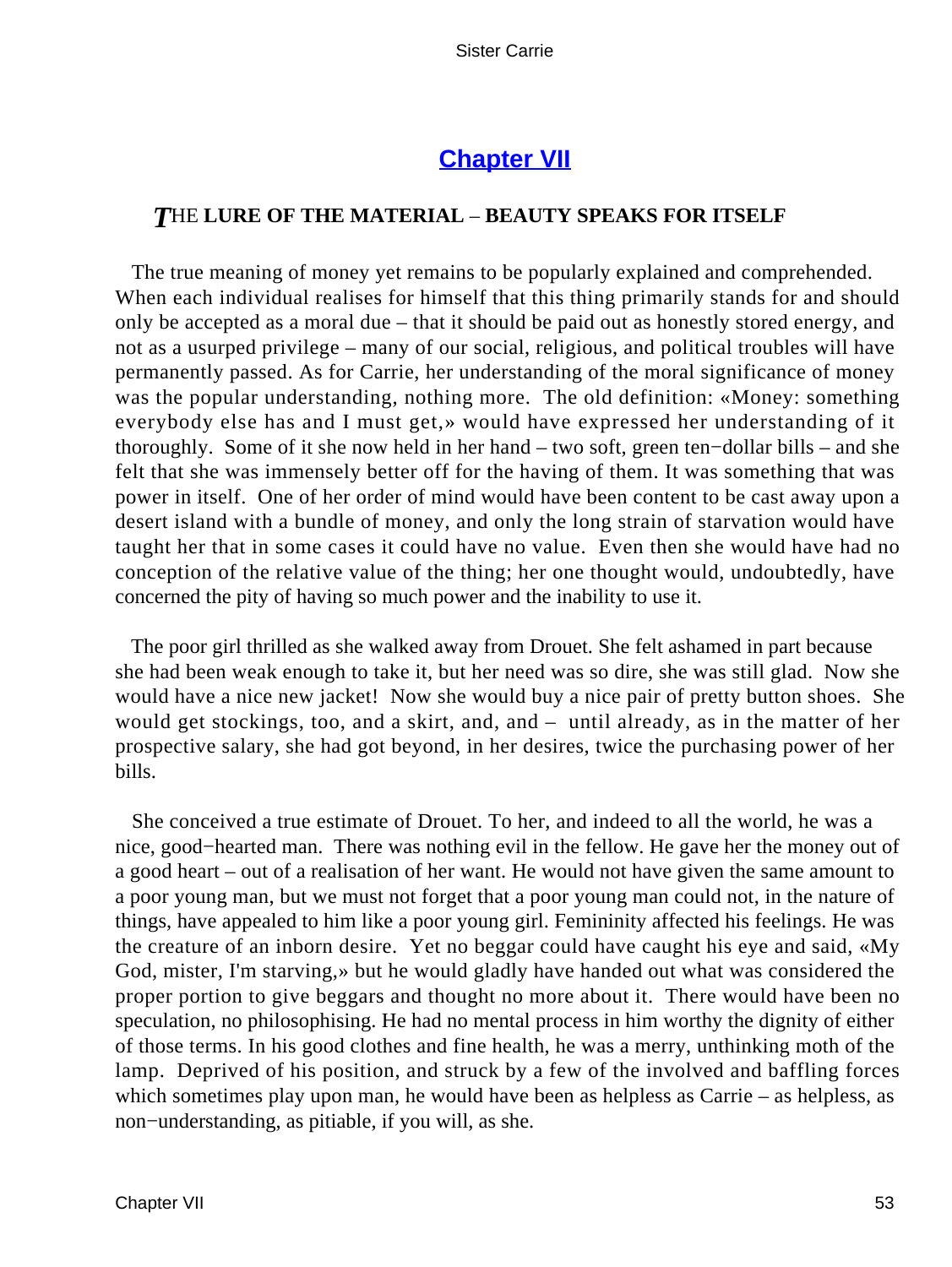Now, in regard to his pursuit of women, he meant them no harm, because he did not conceive of the relation which he hoped to hold with them as being harmful. He loved to make advances to women, to have them succumb to his charms, not because he was a cold−blooded, dark, scheming villain, but because his inborn desire urged him to that as a chief delight. He was vain, he was boastful, he was as deluded by fine clothes as any silly−headed girl. A truly deep−dyed villain could have hornswaggled him as readily as he could have flattered a pretty shop−girl. His fine success as a salesman lay in his geniality and the thoroughly reputable standing of his house. He bobbed about among men, a veritable bundle of enthusiasm – no power worthy the name of intellect, no thoughts worthy the adjective noble, no feelings long continued in one strain. A Madame Sappho would have called him a pig; a Shakespeare would have said «my merry child»; old, drinking Caryoe thought him a clever, successful businessman. In short, he was as good as his intellect conceived.

 The best proof that there was something open and commendable about the man was the fact that Carrie took the money. No deep, sinister soul with ulterior motives could have given her fifteen cents under the guise of friendship. The unintellectual are not so helpless. Nature has taught the beasts of the field to fly when some unheralded danger threatens. She has put into the small, unwise head of the chipmunk the untutored fear of poisons. «He keepeth His creatures whole,» was not written of beasts alone. Carrie was unwise, and, therefore, like the sheep in its unwisdom, strong in feeling. The instinct of self−protection, strong in all such natures, was roused but feebly, if at all, by the overtures of Drouet.

 When Carrie had gone, he felicitated himself upon her good opinion. By George, it was a shame young girls had to be knocked around like that. Cold weather coming on and no clothes. Tough. He would go around to Fitzgerald and Moy's and get a cigar. It made him feel light of foot as he thought about her.

 Carrie reached home in high good spirits, which she could scarcely conceal. The possession of the money involved a number of points which perplexed her seriously. How should she buy any clothes when Minnie knew that she had no money? She had no sooner entered the flat than this point was settled for her. It could not be done. She could think of no way of explaining.

«How did you come out?» asked Minnie, referring to the day.

 Carrie had none of the small deception which could feel one thing and say something directly opposed. She would prevaricate, but it would be in the line of her feelings at least. So instead of complaining when she felt so good, she said:

«I have the promise of something.»

«Where?»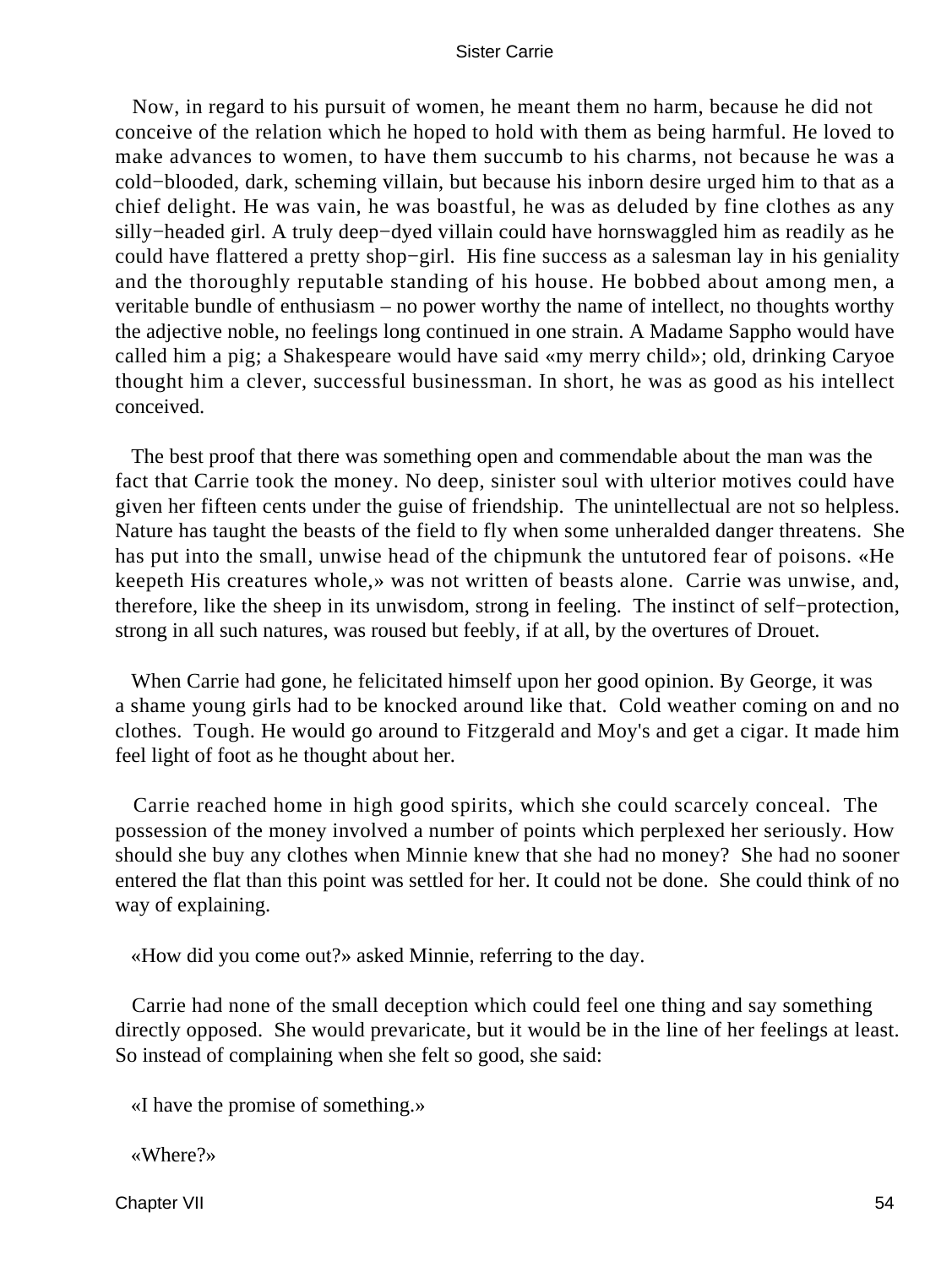«At the Boston Store.»

«Is it sure promised?» questioned Minnie.

 «Well, I'm to find out to−morrow,» returned Carrie disliking to draw out a lie any longer than was necessary.

 Minnie felt the atmosphere of good feeling which Carrie brought with her. She felt now was the time to express to Carrie the state of Hanson's feeling about her entire Chicago venture.

 $\ll$ If you shouldn't get it – » she paused, troubled for an easy way.

«If I don't get something pretty soon, I think I'll go home.»

Minnie saw her chance.

«Sven thinks it might be best for the winter, anyhow.»

 The situation flashed on Carrie at once. They were unwilling to keep her any longer, out of work. She did not blame Minnie, she did not blame Hanson very much. Now, as she sat there digesting the remark, she was glad she had Drouet's money. «Yes,» she said after a few moments, «I thought of doing that.»

 She did not explain that the thought, however, had aroused all the antagonism of her nature. Columbia City, what was there for her? She knew its dull, little round by heart. Here was the great, mysterious city which was still a magnet for her. What she had seen only suggested its possibilities. Now to turn back on it and live the little old life out there – she almost exclaimed against the thought.

 She had reached home early and went in the front room to think. What could she do? She could not buy new shoes and wear them here. She would need to save part of the twenty to pay her fare home. She did not want to borrow of Minnie for that. And yet, how could she explain where she even got that money? If she could only get enough to let her out easy.

 She went over the tangle again and again. Here, in the morning, Drouet would expect to see her in a new jacket, and that couldn't be. The Hansons expected her to go home, and she wanted to get away, and yet she did not want to go home. In the light of the way they would look on her getting money without work, the taking of it now seemed dreadful. She began to be ashamed. The whole situation depressed her. It was all so clear when she was with Drouet. Now it was all so tangled, so hopeless – much worse than it was before, because she had the semblance of aid in her hand which she could not use.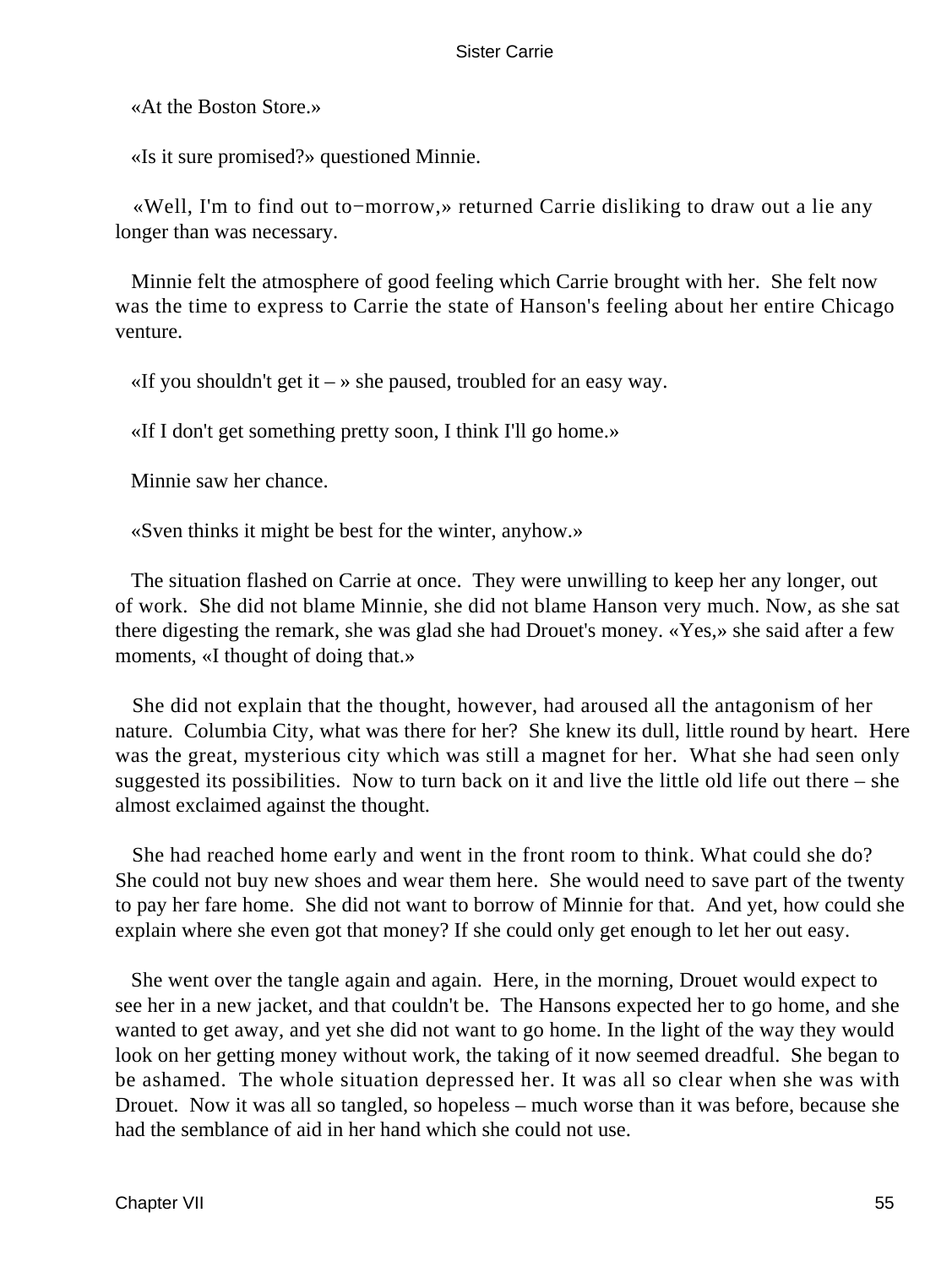Her spirits sank so that at supper Minnie felt that she must have had another hard day. Carrie finally decided that she would give the money back. It was wrong to take it. She would go down in the morning and hunt for work. At noon she would meet Drouet as agreed and tell him. At this decision her heart sank, until she was the old Carrie of distress.

 Curiously, she could not hold the money in her hand without feeling some relief. Even after all her depressing conclusions, she could sweep away all thought about the matter and then the twenty dollars seemed a wonderful and delightful thing. Ah, money, money, money! What a thing it was to have. How plenty of it would clear away all these troubles.

 In the morning she got up and started out a little early. Her decision to hunt for work was moderately strong, but the money in her pocket, after all her troubling over it, made the work question the least shade less terrible. She walked into the wholesale district, but as the thought of applying came with each passing concern, her heart shrank. What a coward she was, she thought to herself. Yet she had applied so often. It would be the same old story. She walked on and on, and finally did go into one place, with the old result. She came out feeling that luck was against her. It was no use.

 Without much thinking, she reached Dearborn Street. Here was the great Fair store with its multitude of delivery wagons about its long window display, its crowd of shoppers. It readily changed her thoughts, she who was so weary of them. It was here that she had intended to come and get her new things. Now for relief from distress; she thought she would go in and see. She would look at the jackets.

 There is nothing in this world more delightful than that middle state in which we mentally balance at times, possessed of the means, lured by desire, and yet deterred by conscience or want of decision. When Carrie began wandering around the store amid the fine displays she was in this mood. Her original experience in this same place had given her a high opinion of its merits. Now she paused at each individual bit of finery, where before she had hurried on. Her woman's heart was warm with desire for them. How would she look in this, how charming that would make her! She came upon the corset counter and paused in rich reverie as she noted the dainty concoctions of colour and lace there displayed. If she would only make up her mind, she could have one of those now. She lingered in the jewelry department. She saw the earrings, the bracelets, the pins, the chains. What would she not have given if she could have had them all! She would look fine too, if only she had some of these things.

 The jackets were the greatest attraction. When she entered the store, she already had her heart fixed upon the peculiar little tan jacket with large mother−of−pearl buttons which was all the rage that fall. Still she delighted to convince herself that there was nothing she would like better. She went about among the glass cases and racks where these things were displayed, and satisfied herself that the one she thought of was the proper one. All the time she wavered in mind, now persuading herself that she could buy it right away if she chose,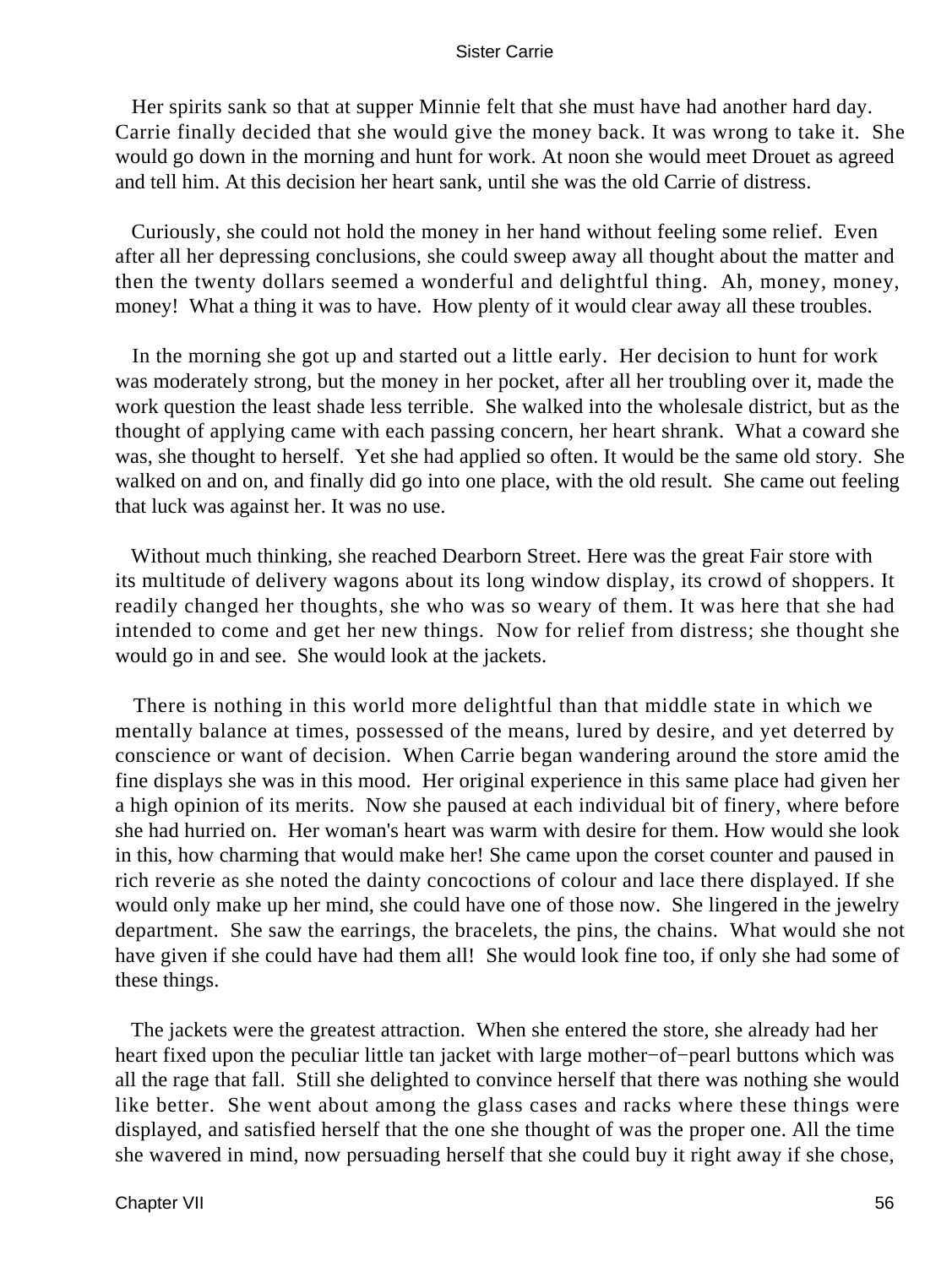now recalling to herself the actual condition. At last the noon hour was dangerously near, and she had done nothing. She must go now and return the money.

Drouet was on the corner when she came up.

«Hello,» he said, «where is the jacket and» – looking down – «the shoes?»

 Carrie had thought to lead up to her decision in some intelligent way, but this swept the whole fore−schemed situation by the board.

«I came to tell you that – that I can't take the money.»

 «Oh, that's it, is it?» he returned. «Well, you come on with me. Let's go over here to Partridge's.»

 Carrie walked with him. Behold, the whole fabric of doubt and impossibility had slipped from her mind. She could not get at the points that were so serious, the things she was going to make plain to him.

 «Have you had lunch yet? Of course you haven't. Let's go in here,» and Drouet turned into one of the very nicely furnished restaurants off State Street, in Monroe.

 «I mustn't take the money,» said Carrie, after they were settled in a cosey corner, and Drouet had ordered the lunch. «I can't wear those things out there. They – they wouldn't know where I got them.»

«What do you want to do,» he smiled, «go without them?»

«I think I'll go home,» she said, wearily.

 «Oh, come,» he said, «you've been thinking it over too long. I'll tell you what you do. You say you can't wear them out there. Why don't you rent a furnished room and leave them in that for a week?»

 Carrie shook her head. Like all women, she was there to object and be convinced. It was for him to brush the doubts away and clear the path if he could. «Why are you going home?» he asked.

«Oh, I can't get anything here.»

They won't keep you?" he remarked, intuitively.

«They can't,» said Carrie.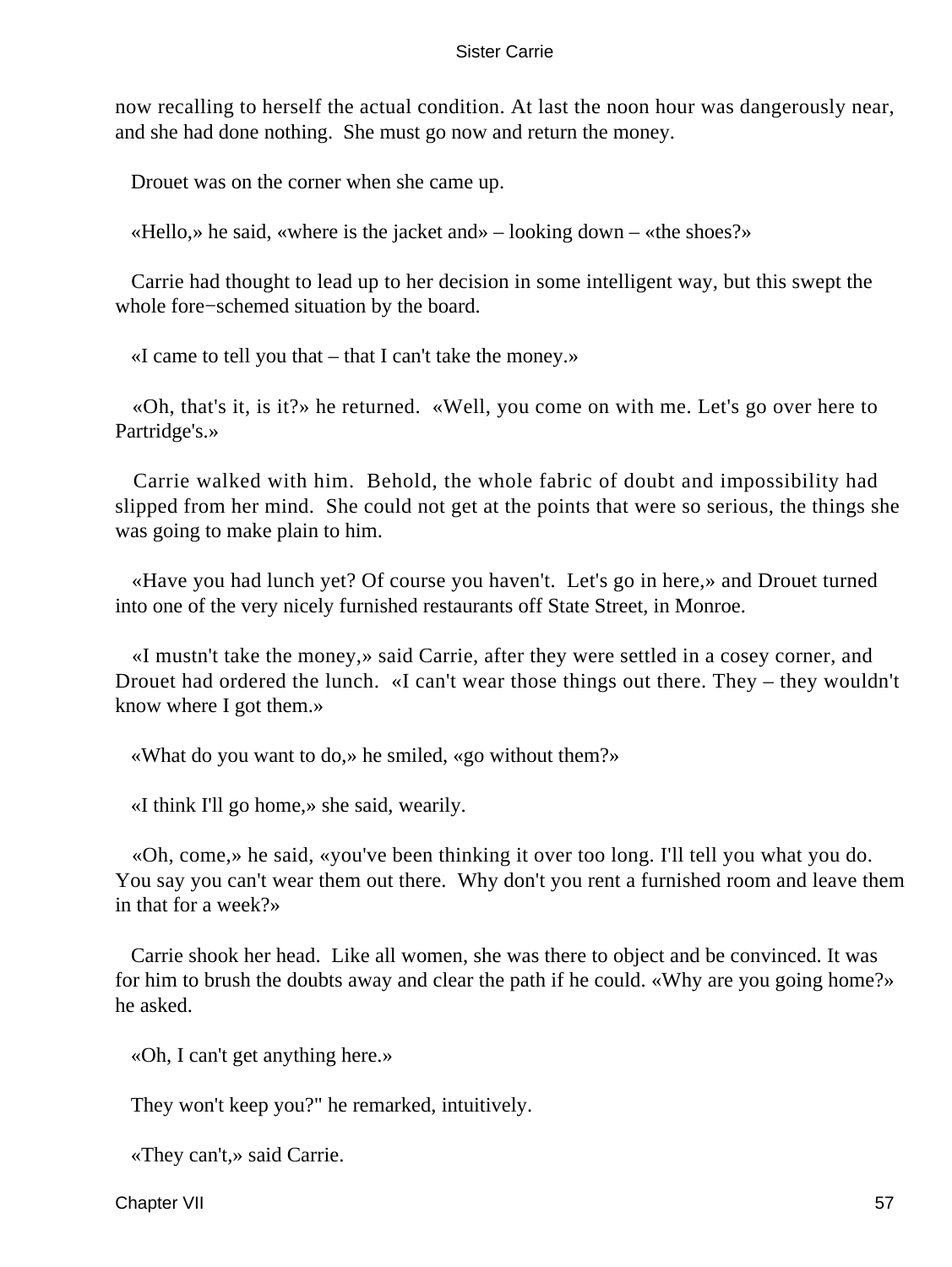«I'll tell you what you do,» he said. «You come with me. I'll take care of you.»

 Carrie heard this passively. The peculiar state which she was in made it sound like the welcome breath of an open door. Drouet seemed of her own spirit and pleasing. He was clean, handsome, well−dressed, and sympathetic. His voice was the voice of a friend.

 «What can you do back at Columbia City?» he went on, rousing by the words in Carrie's mind a picture of the dull world she had left. «There isn't anything down there. Chicago's the place. You can get a nice room here and some clothes, and then you can do something.»

 Carrie looked out through the window into the busy street. There it was, the admirable, great city, so fine when you are not poor. An elegant coach, with a prancing pair of bays, passed by, carrying in its upholstered depths a young lady.

 «What will you have if you go back?» asked Drouet. There was no subtle undercurrent to the question. He imagined that she would have nothing at all of the things he thought worth while.

 Carrie sat still, looking out. She was wondering what she could do. They would be expecting her to go home this week.

Drouet turned to the subject of the clothes she was going to buy.

 «Why not get yourself a nice little jacket? You've got to have it. I'll loan you the money. You needn't worry about taking it. You can get yourself a nice room by yourself. I won't hurt you.»

 Carrie saw the drift, but could not express her thoughts. She felt more than ever the helplessness of her case.

«If I could only get something to do,» she said.

 «Maybe you can,» went on Drouet, «if you stay here. You can't if you go away. They won't let you stay out there. Now, why not let me get you a nice room? I won't bother you – you needn't be afraid. Then, when you get fixed up, maybe you could get something.»

 He looked at her pretty face and it vivified his mental resources. She was a sweet little mortal to him – there was no doubt of that. She seemed to have some power back of her actions. She was not like the common run of store−girls. She wasn't silly.

 In reality, Carrie had more imagination than he – more taste. It was a finer mental strain in her that made possible her depression and loneliness. Her poor clothes were neat, and she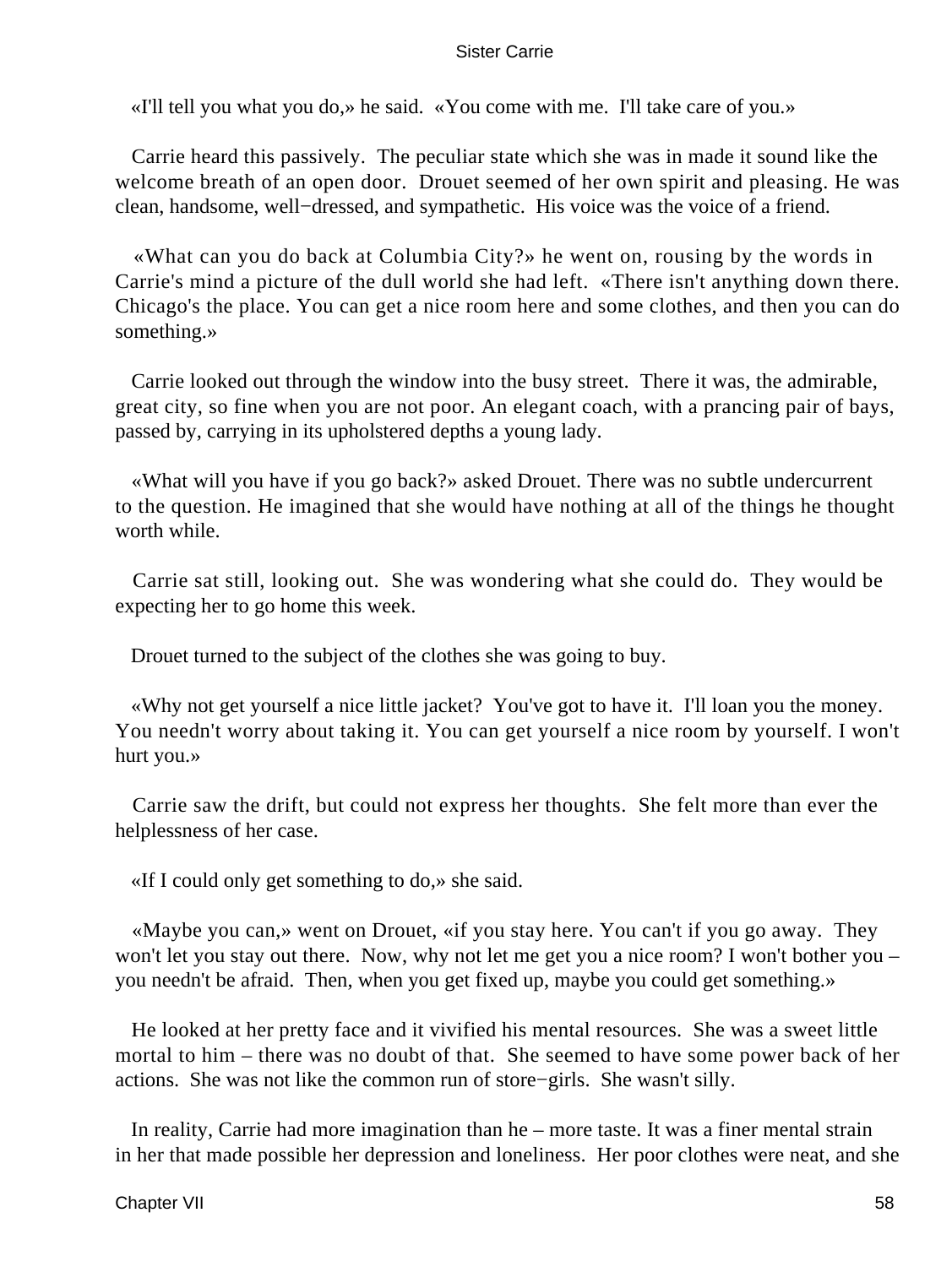held her head unconsciously in a dainty way.

«Do you think I could get something?» she asked.

«Sure,» he said, reaching over and filling her cup with tea. «I'll help you.»

She looked at him, and he laughed reassuringly.

 «Now I'll tell you what we'll do. We'll go over here to Partridge's and you pick out what you want. Then we'll look around for a room for you. You can leave the things there. Then we'll go to the show to−night.»

Carrie shook her head.

 «Well, you can go out to the flat then, that's all right. You don't need to stay in the room. Just take it and leave your things there.»

She hung in doubt about this until the dinner was over.

«Let's go over and look at the jackets,» he said.

 Together they went. In the store they found that shine and rustle of new things which immediately laid hold of Carrie's heart. Under the influence of a good dinner and Drouet's radiating presence, the scheme proposed seemed feasible. She looked about and picked a jacket like the one which she had admired at The Fair. When she got it in her hand it seemed so much nicer. The saleswoman helped her on with it, and, by accident, it fitted perfectly. Drouet's face lightened as he saw the improvement. She looked quite smart.

«That's the thing,» he said.

 Carrie turned before the glass. She could not help feeling pleased as she looked at herself. A warm glow crept into her cheeks.

«That's the thing,» said Drouet. «Now pay for it.»

«It's nine dollars,» said Carrie.

«That's all right – take it,» said Drouet.

 She reached in her purse and took out one of the bills. The woman asked if she would wear the coat and went off. In a few minutes she was back and the purchase was closed.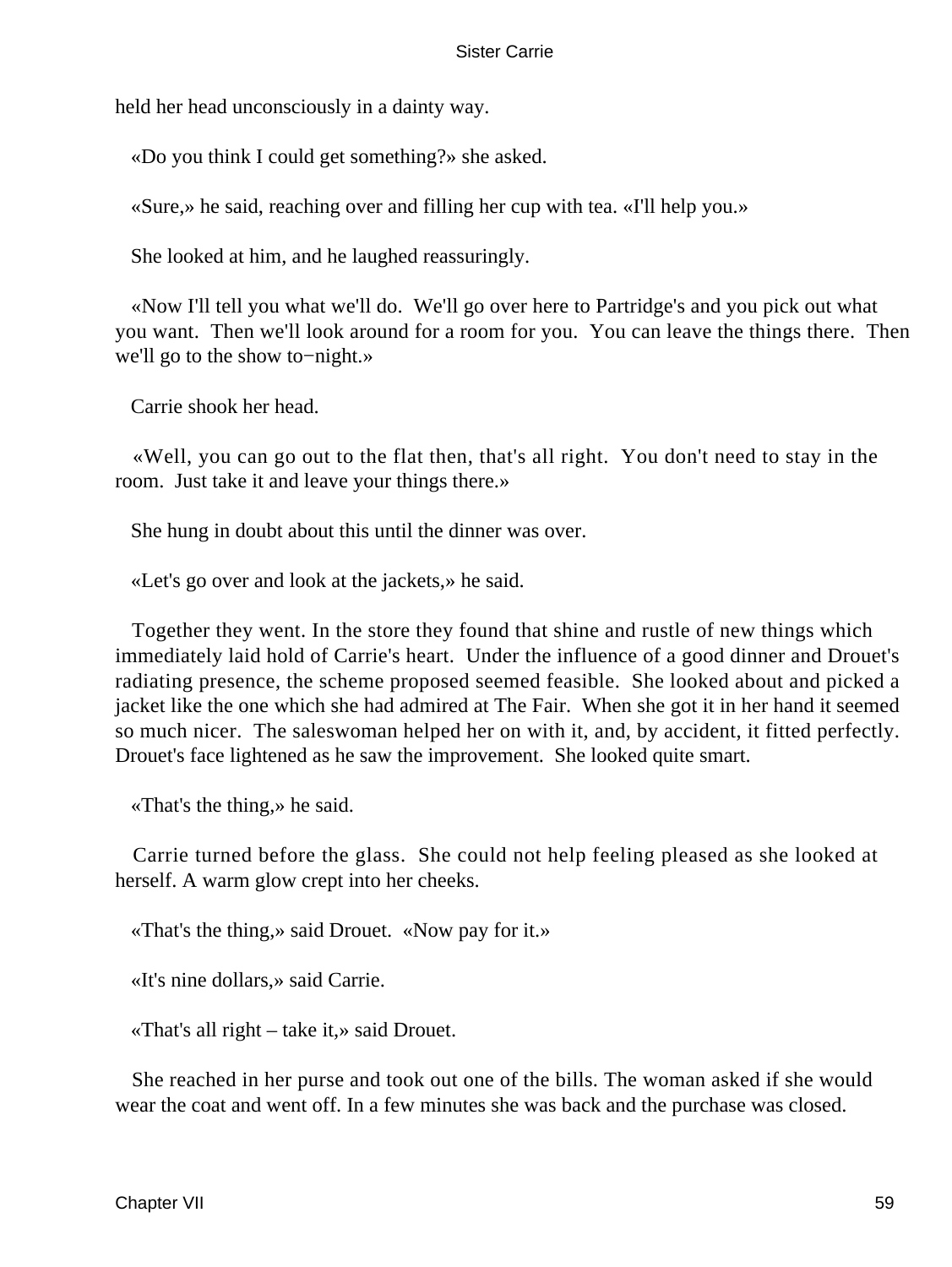From Partridge's they went to a shoe store, where Carrie was fitted for shoes. Drouet stood by, and when he saw how nice they looked, said, «Wear them.» Carrie shook her head, however. She was thinking of returning to the flat. He bought her a purse for one thing, and a pair of gloves for another, and let her buy the stockings.

«To−morrow,» he said, «you come down here and buy yourself a skirt.»

 In all of Carrie's actions there was a touch of misgiving. The deeper she sank into the entanglement, the more she imagined that the thing hung upon the few remaining things she had not done. Since she had not done these, there was a way out.

 Drouet knew a place in Wabash Avenue where there were rooms. He showed Carrie the outside of these, and said: «Now, you're my sister.» He carried the arrangement off with an easy hand when it came to the selection, looking around, criticising, opining. «Her trunk will be here in a day or so,» he observed to the landlady, who was very pleased.

 When they were alone, Drouet did not change in the least. He talked in the same general way as if they were out in the street. Carrie left her things.

«Now,» said Drouet, «why don't you move to−night?»

«Oh, I can't,» said Carrie.

«Why not?»

«I don't want to leave them so.»

 He took that up as they walked along the avenue. It was a warm afternoon. The sun had come out and the wind had died down. As he talked with Carrie, he secured an accurate detail of the atmosphere of the flat.

«Come out of it,» he said, «they won't care. I'll help you get along.»

 She listened until her misgivings vanished. He would show her about a little and then help her get something. He really imagined that he would. He would be out on the road and she could be working.

 «Now, I'll tell you what you do,» he said, «you go out there and get whatever you want and come away.»

 She thought a long time about this. Finally she agreed. He would come out as far as Peoria Street and wait for her. She was to meet him at half−past eight. At half−past five she reached home, and at six her determination was hardened.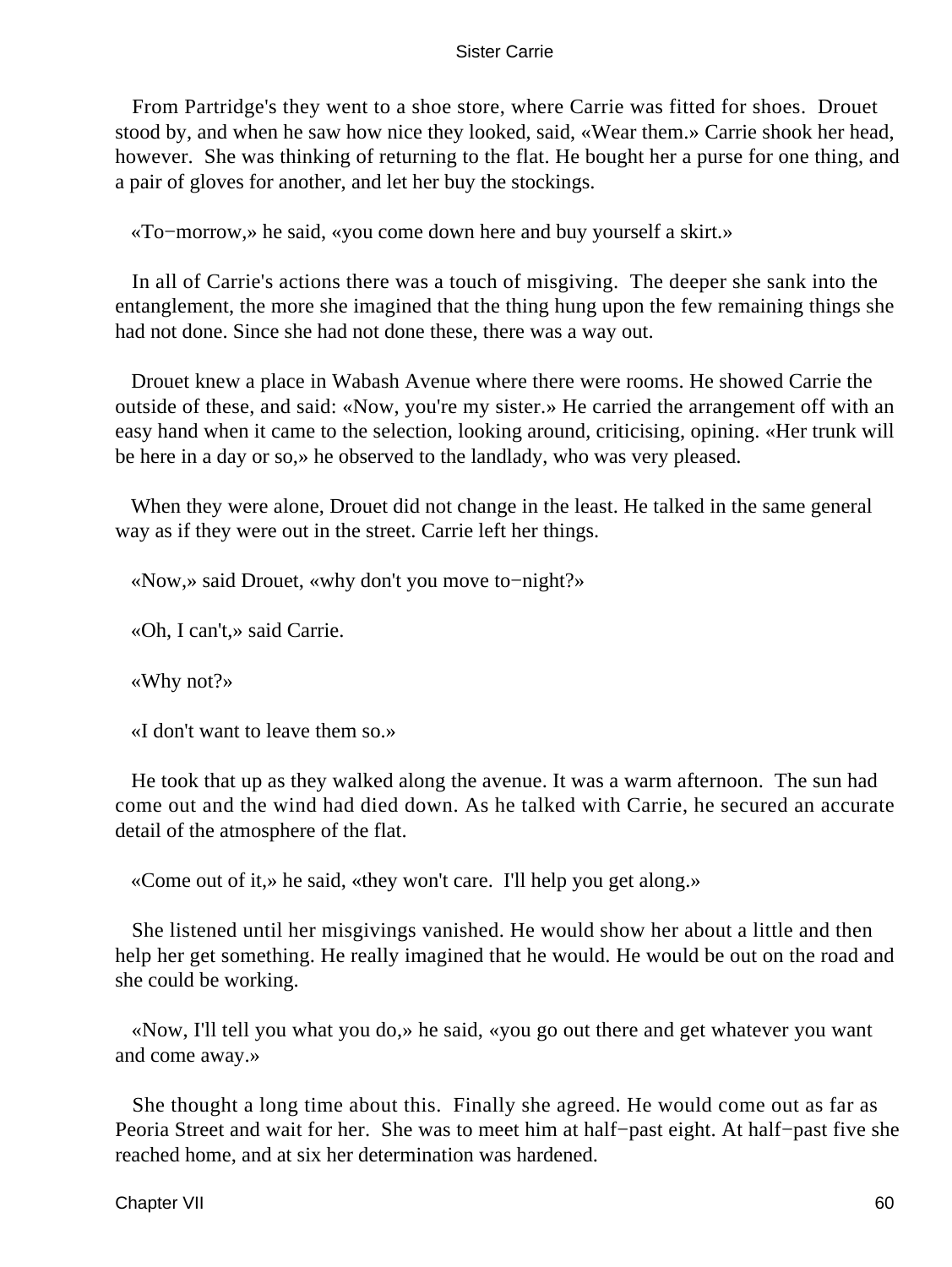«So you didn't get it?» said Minnie, referring to Carrie's story of the Boston Store.

Carrie looked at her out of the corner of her eye. «No,» she answered.

«I don't think you'd better try any more this fall,» said Minnie.

Carrie said nothing.

 When Hanson came home he wore the same inscrutable demeanour. He washed in silence and went off to read his paper. At dinner Carrie felt a little nervous. The strain of her own plans were considerable, and the feeling that she was not welcome here was strong.

«Didn't find anything, eh?» said Hanson.

«No.»

 He turned to his eating again, the thought that it was a burden to have her here dwelling in his mind. She would have to go home, that was all. Once she was away, there would be no more coming back in the spring.

 Carrie was afraid of what she was going to do, but she was relieved to know that this condition was ending. They would not care. Hanson particularly would be glad when she went. He would not care what became of her.

 After dinner she went into the bathroom, where they could not disturb her, and wrote a little note.

 «Good−bye, Minnie,» it read. «I'm not going home. I'm going to stay in Chicago a little while and look for work. Don't worry. I'll be all right.»

 In the front room Hanson was reading his paper. As usual, she helped Minnie clear away the dishes and straighten up. Then she said:

 «I guess I'll stand down at the door a little while.» She could scarcely prevent her voice from trembling.

Minnie remembered Hanson's remonstrance.

«Sven doesn't think it looks good to stand down there,» she said.

«Doesn't he?» said Carrie. «I won't do it any more after this.»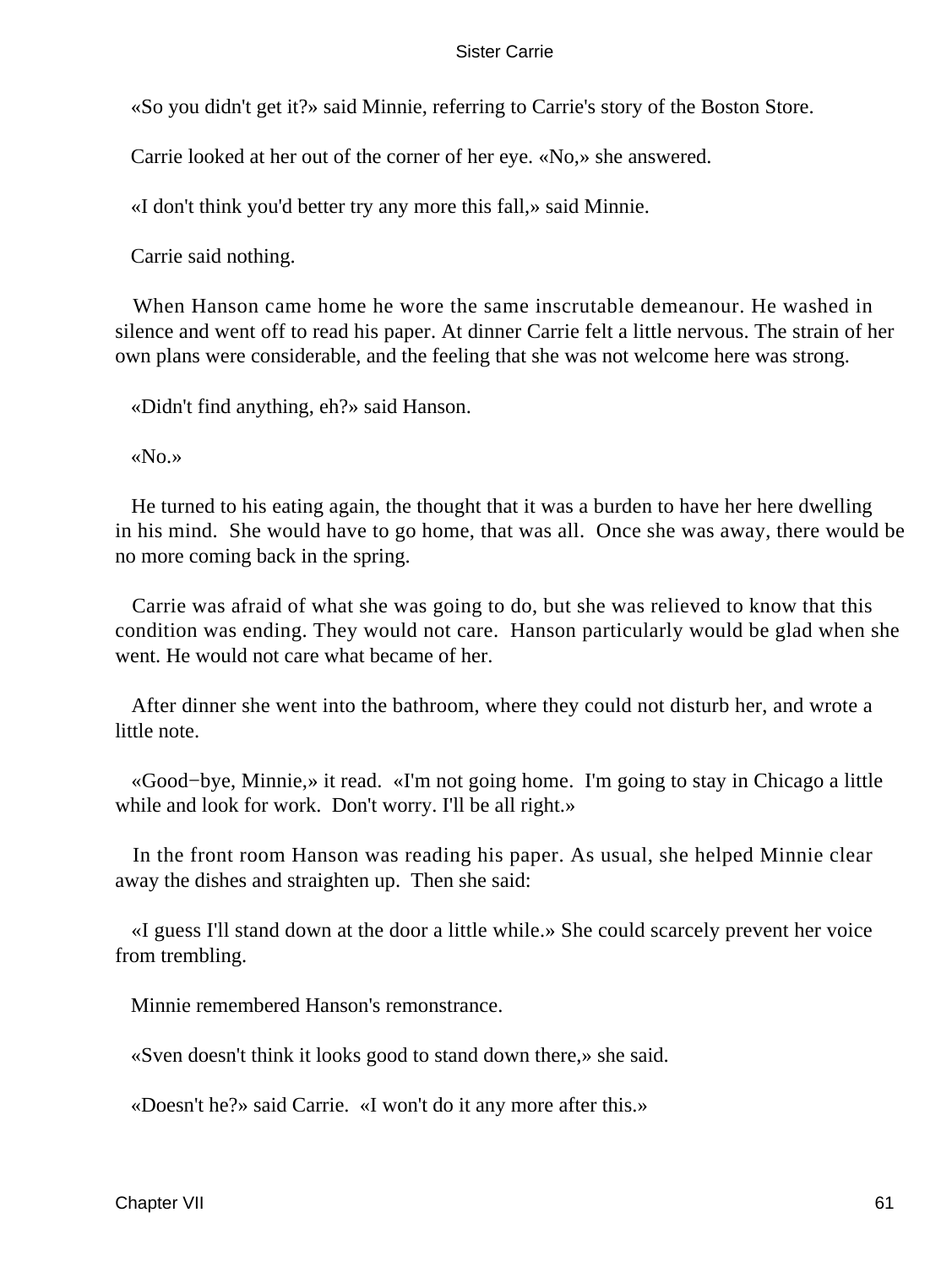She put on her hat and fidgeted around the table in the little bedroom, wondering where to slip the note. Finally she put it under Minnie's hair−brush.

 When she had closed the hall−door, she paused a moment and wondered what they would think. Some thought of the queerness of her deed affected her. She went slowly down the stairs. She looked back up the lighted step, and then affected to stroll up the street. When she reached the corner she quickened her pace.

As she was hurrying away, Hanson came back to his wife.

«Is Carrie down at the door again?» he asked.

«Yes,» said Minnie; «she said she wasn't going to do it any more.»

 He went over to the baby where it was playing on the floor and began to poke his finger at it.

Drouet was on the corner waiting, in good spirits.

 «Hello, Carrie,» he said, as a sprightly figure of a girl drew near him. «Got here safe, did you? Well, we'll take a car.»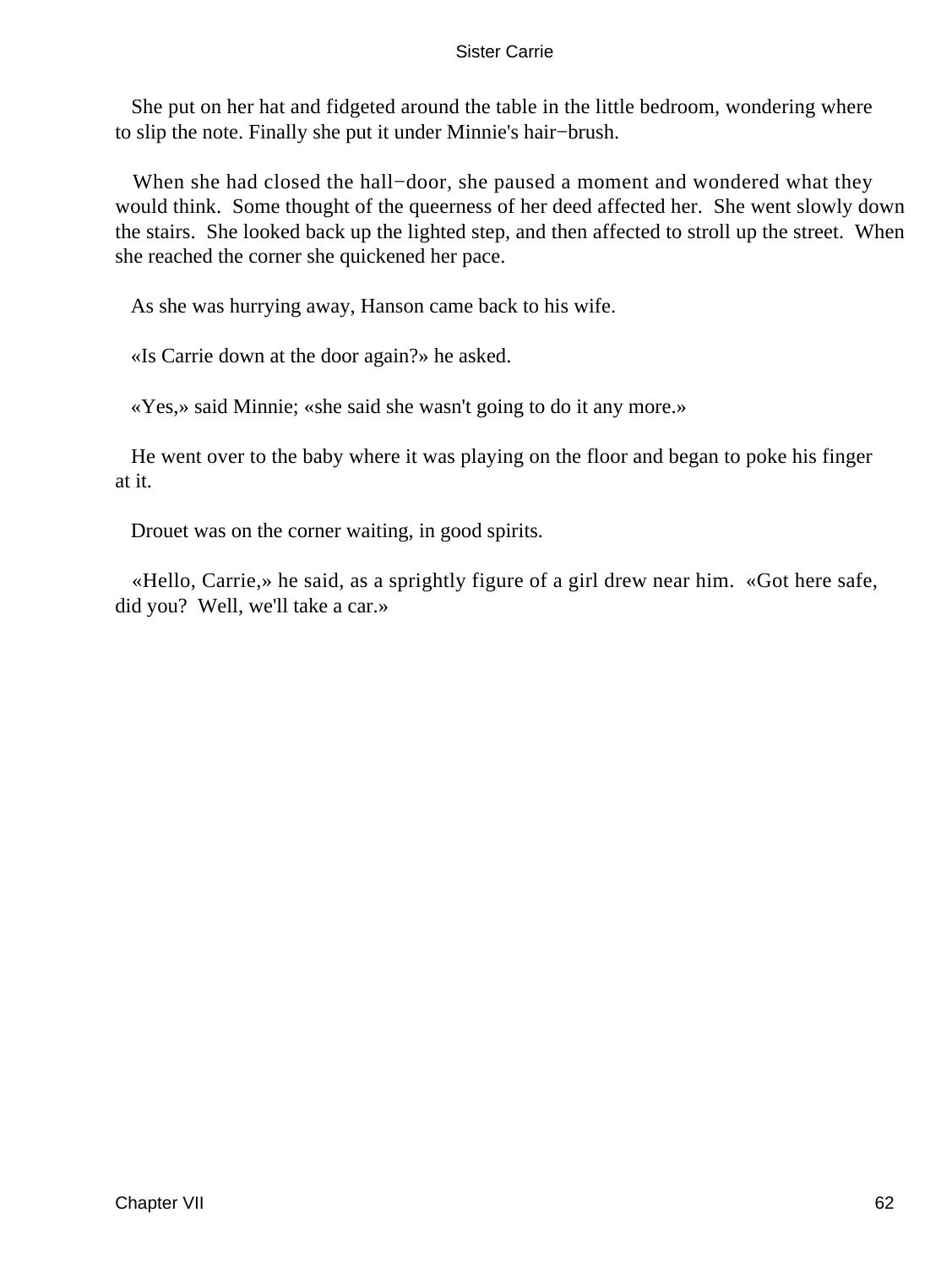## **[Chapter VIII](#page-428-0)**

### *I*NTIMATIONS **BY WINTER** – **AN AMBASSADOR SUMMONED**

 Among the forces which sweep and play throughout the universe, untutored man is but a wisp in the wind. Our civilisation is still in a middle stage, scarcely beast, in that it is no longer wholly guided by instinct; scarcely human, in that it is not yet wholly guided by reason. On the tiger no responsibility rests. We see him aligned by nature with the forces of life – he is born into their keeping and without thought he is protected. We see man far removed from the lairs of the jungles, his innate instincts dulled by too near an approach to free−will, his free− will not sufficiently developed to replace his instincts and afford him perfect guidance.

 He is becoming too wise to hearken always to instincts and desires; he is still too weak to always prevail against them. As a beast, the forces of life aligned him with them; as a man, he has not yet wholly learned to align himself with the forces. In this intermediate stage he wavers – neither drawn in harmony with nature by his instincts nor yet wisely putting himself into harmony by his own free−will. He is even as a wisp in the wind, moved by every breath of passion, acting now by his will and now by his instincts, erring with one, only to retrieve by the other, falling by one, only to rise by the other – a creature of incalculable variability. We have the consolation of knowing that evolution is ever in action, that the ideal is a light that cannot fail. He will not forever balance thus between good and evil. When this jangle of free−will instinct shall have been adjusted, when perfect under standing has given the former the power to replace the latter entirely, man will no longer vary. The needle of understanding will yet point steadfast and unwavering to the distinct pole of truth.

 In Carrie – as in how many of our worldlings do they not? – instinct and reason, desire and understanding, were at war for the mastery. She followed whither her craving led. She was as yet more drawn than she drew.

 When Minnie found the note next morning, after a night of mingled wonder and anxiety, which was not exactly touched by yearning, sorrow, or love, she exclaimed: «Well, what do you think of that?»

«What?» said Hanson.

«Sister Carrie has gone to live somewhere else.»

Hanson jumped out of bed with more celerity than he usually displayed and looked at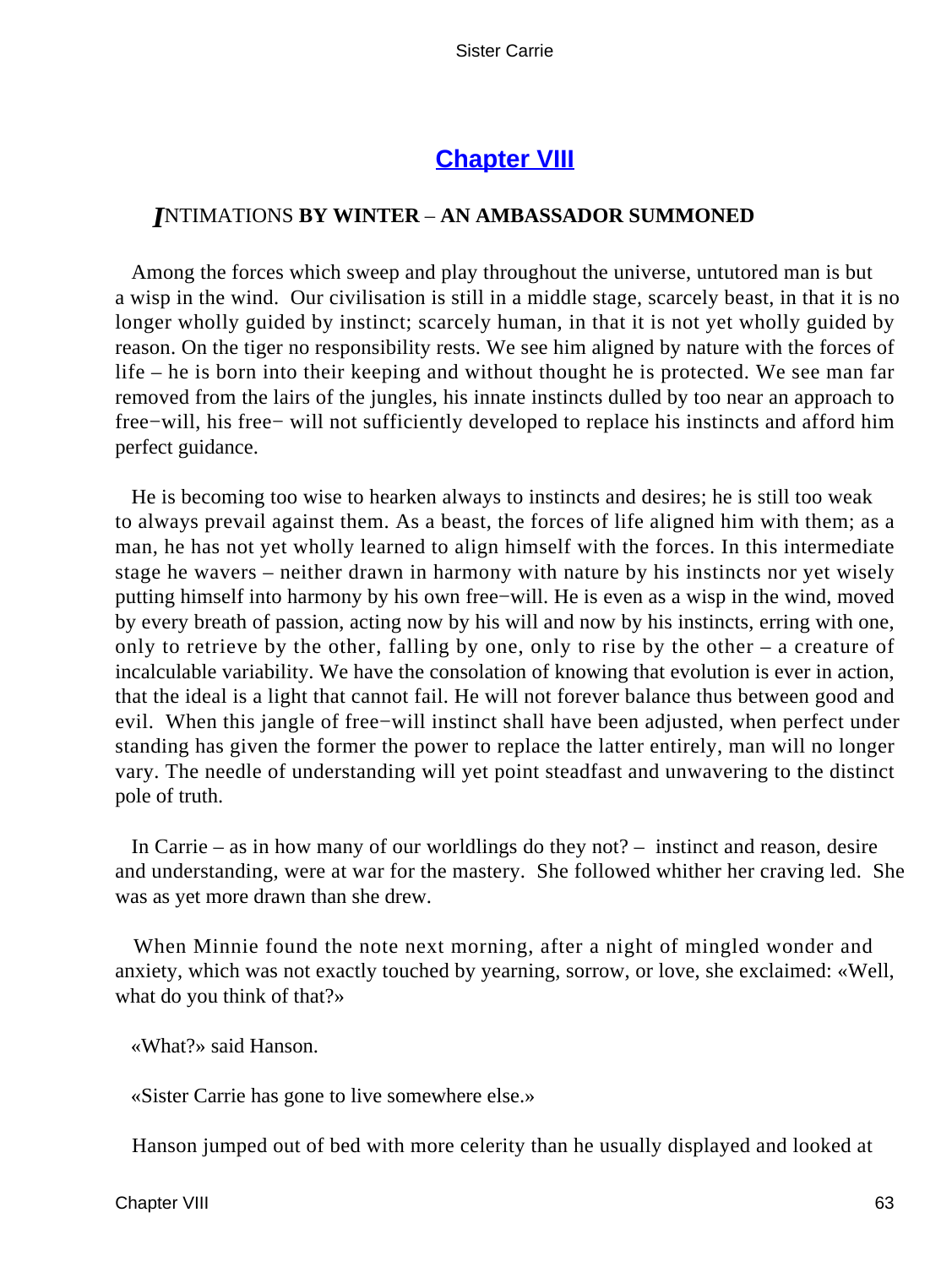the note. The only indication of his thoughts came in the form of a little clicking sound made by his tongue; the sound some people make when they wish to urge on a horse.

«Where do you suppose she's gone to?» said Minnie, thoroughly aroused.

«I don't know,» a touch of cynicism lighting his eye. «Now she has gone and done it.»

Minnie moved her head in a puzzled way.

«Oh, oh,» she said, «she doesn't know what she has done.»

 «Well,» said Hanson, after a while, sticking his hands out before him, «what can you do?»

 Minnie's womanly nature was higher than this. She figured the possibilities in such cases.

«Oh,» she said at last, «poor Sister Carrie!»

 At the time of this particular conversation, which occurred at 5 A.M., that little soldier of fortune was sleeping a rather troubled sleep in her new room, alone.

 Carrie's new state was remarkable in that she saw possibilities in it. She was no sensualist, longing to drowse sleepily in the lap of luxury. She turned about, troubled by her daring, glad of her release, wondering whether she would get something to do, wondering what Drouet would do. That worthy had his future fixed for him beyond a peradventure. He could not help what he was going to do. He could not see clearly enough to wish to do differently. He was drawn by his innate desire to act the old pursuing part. He would need to delight himself with Carrie as surely as he would need to eat his heavy breakfast. He might suffer the least rudimentary twinge of conscience in whatever he did, and in just so far he was evil and sinning. But whatever twinges of conscience he might have would be rudimentary, you may be sure.

 The next day he called upon Carrie, and she saw him in her chamber. He was the same jolly, enlivening soul.

 «Aw,» he said, «what are you looking so blue about? Come on out to breakfast. You want to get your other clothes to−day.»

Carrie looked at him with the hue of shifting thought in her large eyes.

«I wish I could get something to do,» she said.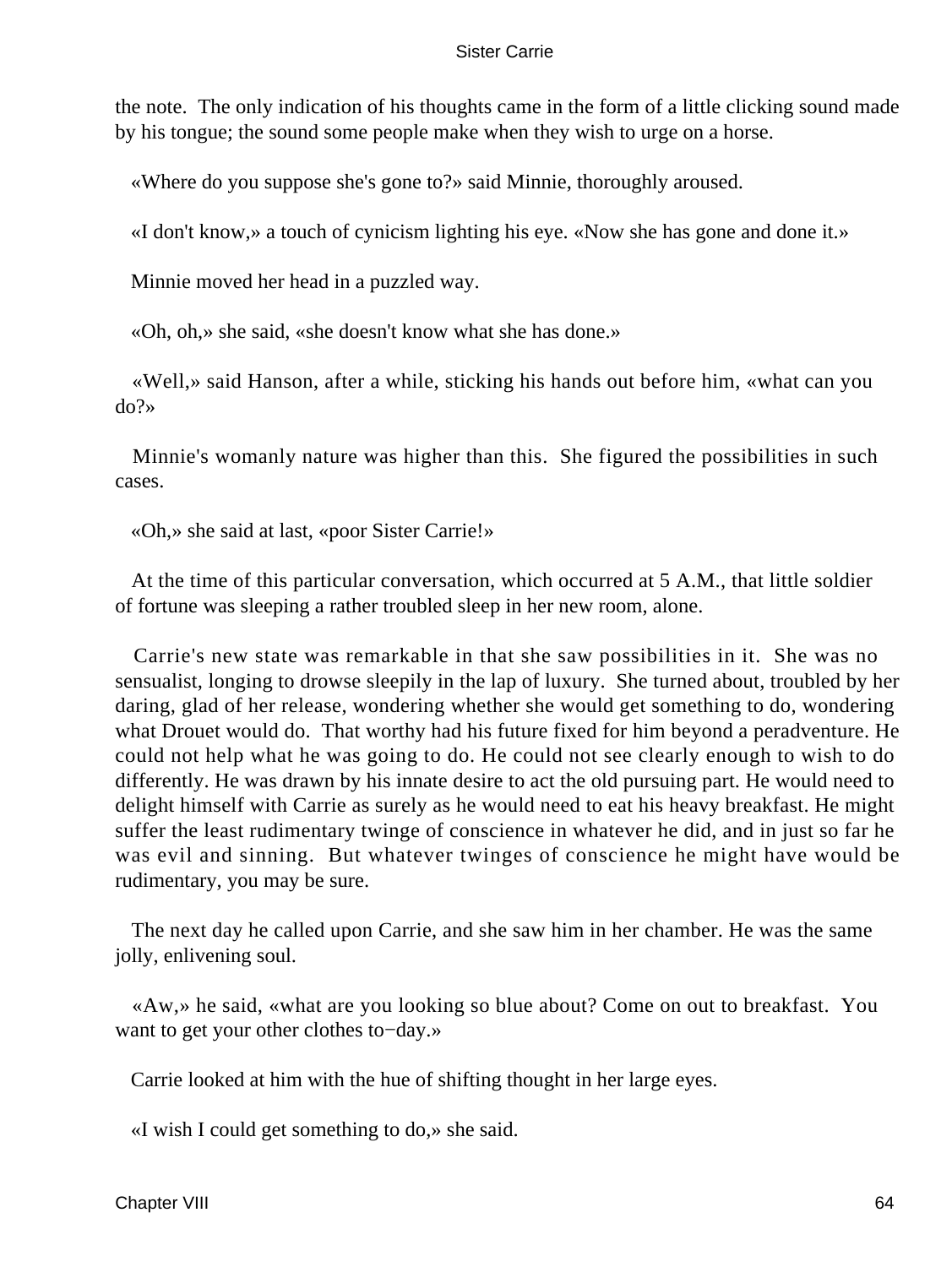«You'll get that all right,» said Drouet. «What's the use worrying right now? Get yourself fixed up. See the city. I won't hurt you.»

«I know you won't,» she remarked, half truthfully.

 «Got on the new shoes, haven't you? Stick 'em out. George, they look fine. Put on your jacket.»

Carrie obeyed.

 «Say, that fits like a T, don't it?» he remarked, feeling the set of it at the waist and eyeing it from a few paces with real pleasure. «What you need now is a new skirt. Let's go to breakfast.»

Carrie put on her hat.

«Where are the gloves?» he inquired.

«Here,» she said, taking them out of the bureau drawer.

«Now, come on,» he said.

Thus the first hour of misgiving was swept away.

 It went this way on every occasion. Drouet did not leave her much alone. She had time for some lone wanderings, but mostly he filled her hours with sight−seeing. At Carson, Pirie's he bought her a nice skirt and shirt waist. With his money she purchased the little necessaries of toilet, until at last she looked quite another maiden. The mirror convinced her of a few things which she had long believed. She was pretty, yes, indeed! How nice her hat set, and weren't her eyes pretty. She caught her little red lip with her teeth and felt her first thrill of power. Drouet was so good.

 They went to see «The Mikado» one evening, an opera which was hilariously popular at that time. Before going, they made off for the Windsor dining−room, which was in Dearborn Street, a considerable distance from Carrie's room. It was blowing up cold, and out of her window Carrie could see the western sky, still pink with the fading light, but steely blue at the top where it met the darkness. A long, thin cloud of pink hung in midair, shaped like some island in a far−off sea. Somehow the swaying of some dead branches of trees across the way brought back the picture with which she was familiar when she looked from their front window in December days at home. She paused and wrung her little hands.

«What's the matter?» said Drouet.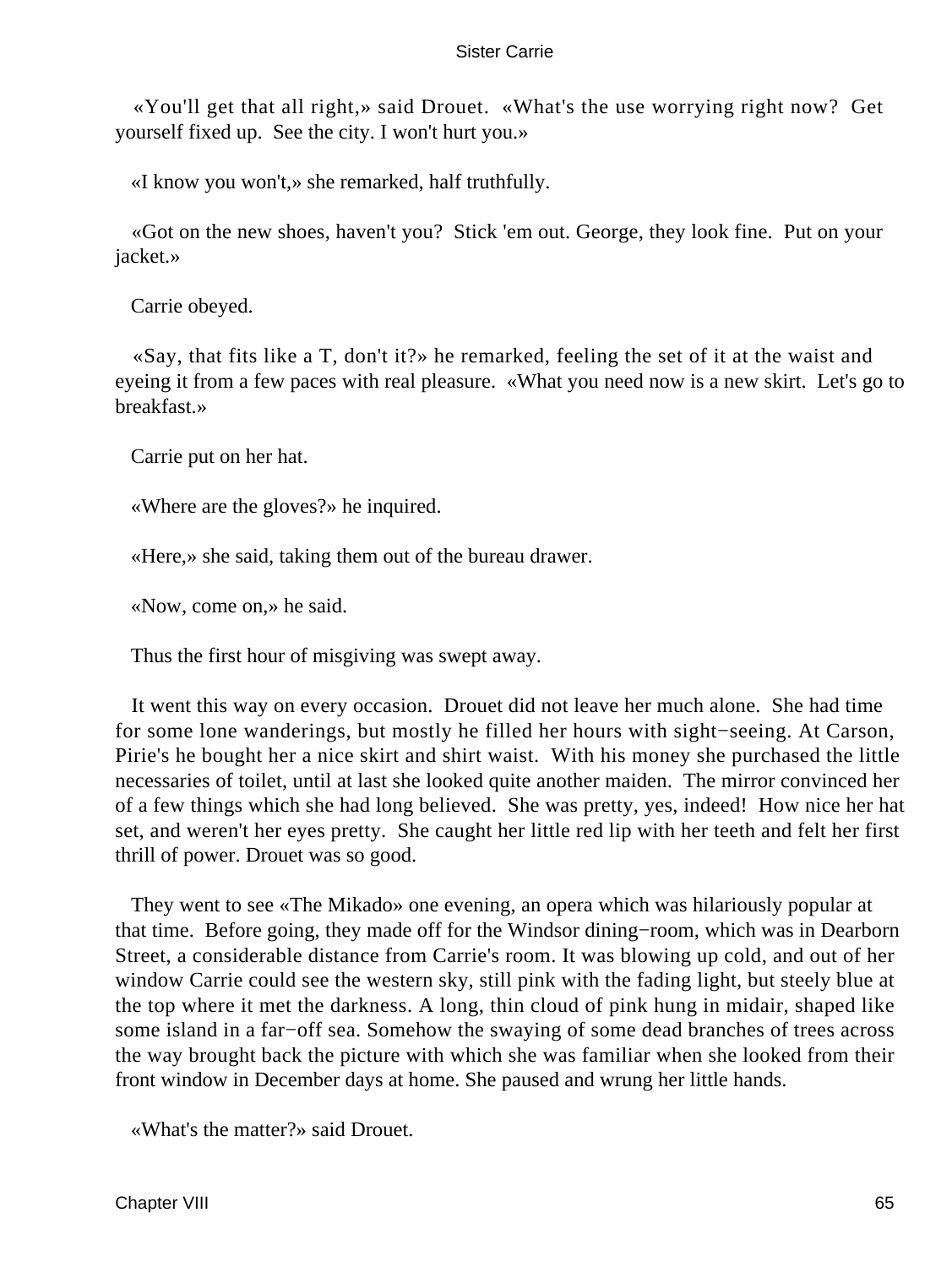«Oh, I don't know,» she said, her lip trembling.

He sensed something, and slipped his arm over her shoulder, patting her arm.

«Come on,» he said gently, «you're all right.»

She turned to slip on her jacket.

«Better wear that boa about your throat to night.»

 They walked north on Wabash to Adams Street and then west. The lights in the stores were already shining out in gushes of golden hue. The arc lights were sputtering overhead, and high up were the lighted windows of the tall office buildings. The chill wind whipped in and out in gusty breaths. Homeward bound, the six o'clock throng bumped and jostled. Light overcoats were turned up about the ears, hats were pulled down. Little shop−girls went fluttering by in pairs and fours, chattering, laughing. It was a spectacle of warm−blooded humanity.

 Suddenly a pair of eyes met Carrie's in recognition. They were looking out from a group of poorly dressed girls. Their clothes were faded and loose−hanging, their jackets old, their general make−up shabby.

 Carrie recognised the glance and the girl. She was one of those who worked at the machines in the shoe factory. The latter looked, not quite sure, and then turned her head and looked. Carrie felt as if some great tide had rolled between them. The old dress and the old machine came back. She actually started. Drouet didn't notice until Carrie bumped into a pedestrian.

«You must be thinking,» he said.

 They dined and went to the theatre. That spectacle pleased Carrie immensely. The colour and grace of it caught her eye. She had vain imaginings about place and power, about far−off lands and magnificent people. When it was over, the clatter of coaches and the throng of fine ladies made her stare.

 «Wait a minute,» said Drouet, holding her back in the showy foyer where ladies and gentlemen were moving in a social crush, skirts rustling, lace−covered heads nodding, white teeth showing through parted lips. «Let's see.»

 «Sixty−seven,» the coach−caller was saying, his voice lifted in a sort of euphonious cry. «Sixty−seven.»

«Isn't it fine?» said Carrie.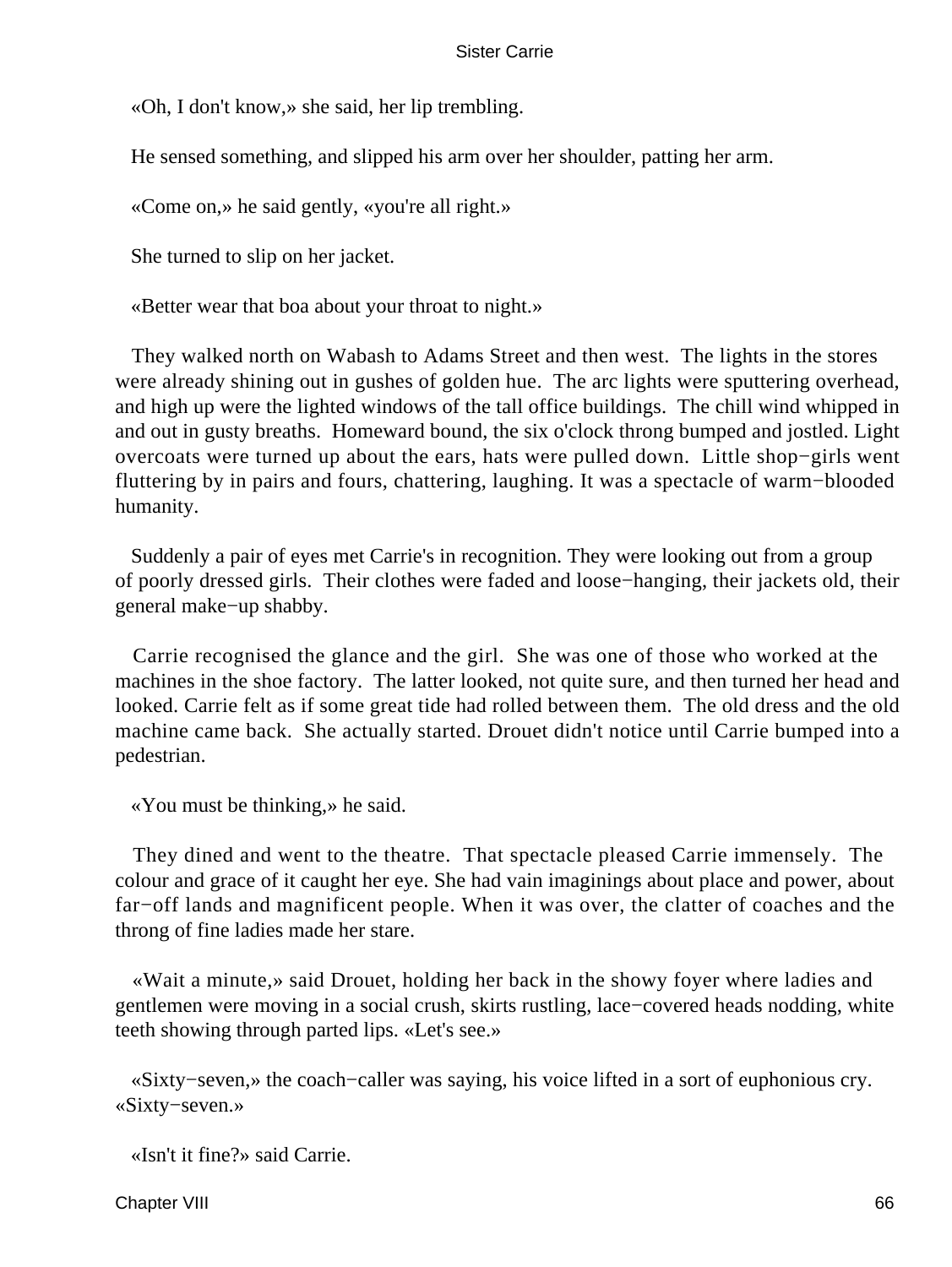«Great,» said Drouet. He was as much affected by this show of finery and gayety as she. He pressed her arm warmly. Once she looked up, her even teeth glistening through her smiling lips, her eyes alight. As they were moving out he whispered down to her, «You look lovely!» They were right where the coach−caller was swinging open a coach−door and ushering in two ladies.

«You stick to me and we'll have a coach,» laughed Drouet.

 Carrie scarcely heard, her head was so full of the swirl of life. They stopped in at a restaurant for a little after−theatre lunch. Just a shade of a thought of the hour entered Carrie's head, but there was no household law to govern her now. If any habits ever had time to fix upon her, they would have operated here. Habits are peculiar things. They will drive the really non−religious mind out of bed to say prayers that are only a custom and not a devotion. The victim of habit, when he has neglected the thing which it was his custom to do, feels a little scratching in the brain, a little irritating something which comes of being out of the rut, and imagines it to be the prick of conscience, the still, small voice that is urging him ever to righteousness. If the digression is unusual enough, the drag of habit will be heavy enough to cause the unreasoning victim to return and perform the perfunctory thing. «Now, bless me,» says such a mind, «I have done my duty,» when, as a matter of fact, it has merely done its old, unbreakable trick once again.

 Carrie had no excellent home principles fixed upon her. If she had, she would have been more consciously distressed. Now the lunch went off with considerable warmth. Under the influence of the varied occurrences, the fine, invisible passion which was emanating from Drouet, the food, the still unusual luxury, she relaxed and heard with open ears. She was again the victim of the city's hypnotic influence.

«Well,» said Drouet at last, «we had better be going.»

 They had been dawdling over the dishes, and their eyes had frequently met. Carrie could not help but feel the vibration of force which followed, which, indeed, was his gaze. He had a way of touching her hand in explanation, as if to impress a fact upon her. He touched it now as he spoke of going.

 They arose and went out into the street. The downtown section was now bare, save for a few whistling strollers, a few owl cars, a few open resorts whose windows were still bright. Out Wabash Avenue they strolled, Drouet still pouring forth his volume of small information. He had Carrie's arm in his, and held it closely as he explained. Once in a while, after some witticism, he would look down, and his eyes would meet hers. At last they came to the steps, and Carrie stood up on the first one, her head now coming even with his own. He took her hand and held it genially. He looked steadily at her as she glanced about, warmly musing.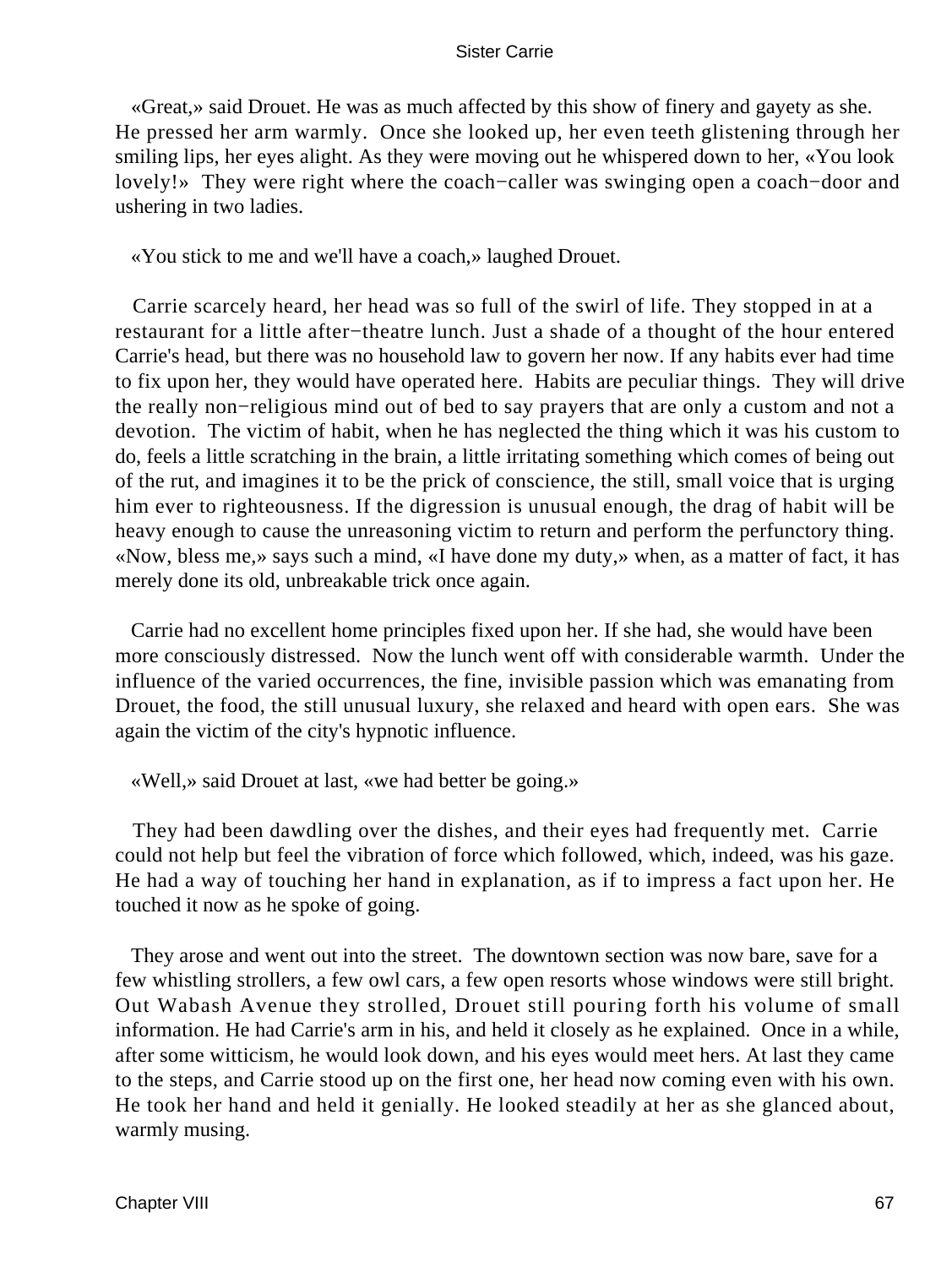At about that hour, Minnie was soundly sleeping, after a long evening of troubled thought. She had her elbow in an awkward position under her side. The muscles so held irritated a few nerves, and now a vague scene floated in on the drowsy mind. She fancied she and Carrie were somewhere beside an old coal−mine. She could see the tall runway and the heap of earth and coal cast out. There was a deep pit, into which they were looking; they could see the curious wet stones far down where the wall disappeared in vague shadows. An old basket, used for descending, was hanging there, fastened by a worn rope.

«Let's get in,» said Carrie.

«Oh, no,» said Minnie.

«Yes, come on,» said Carrie.

 She began to pull the basket over, and now, in spite of all protest, she had swung over and was going down.

 «Carrie,» she called, «Carrie, come back»; but Carrie was far down now and the shadow had swallowed her completely.

She moved her arm.

 Now the mystic scenery merged queerly and the place was by waters she had never seen. They were upon some board or ground or something that reached far out, and at the end of this was Carrie. They looked about, and now the thing was sinking, and Minnie heard the low sip of the encroaching water.

 «Come on, Carrie,» she called, but Carrie was reaching farther out. She seemed to recede, and now it was difficult to call to her.

 «Carrie,» she called, «Carrie,» but her own voice sounded far away, and the strange waters were blurring everything. She came away suffering as though she had lost something. She was more inexpressibly sad than she had ever been in life.

 It was this way through many shifts of the tired brain, those curious phantoms of the spirit slipping in, blurring strange scenes, one with the other. The last one made her cry out, for Carrie was slipping away somewhere over a rock, and her fingers had let loose and she had seen her falling.

 «Minnie! What's the matter? Here, wake up,» said Hanson, disturbed, and shaking her by the shoulder.

«Wha – what's the matter?» said Minnie, drowsily.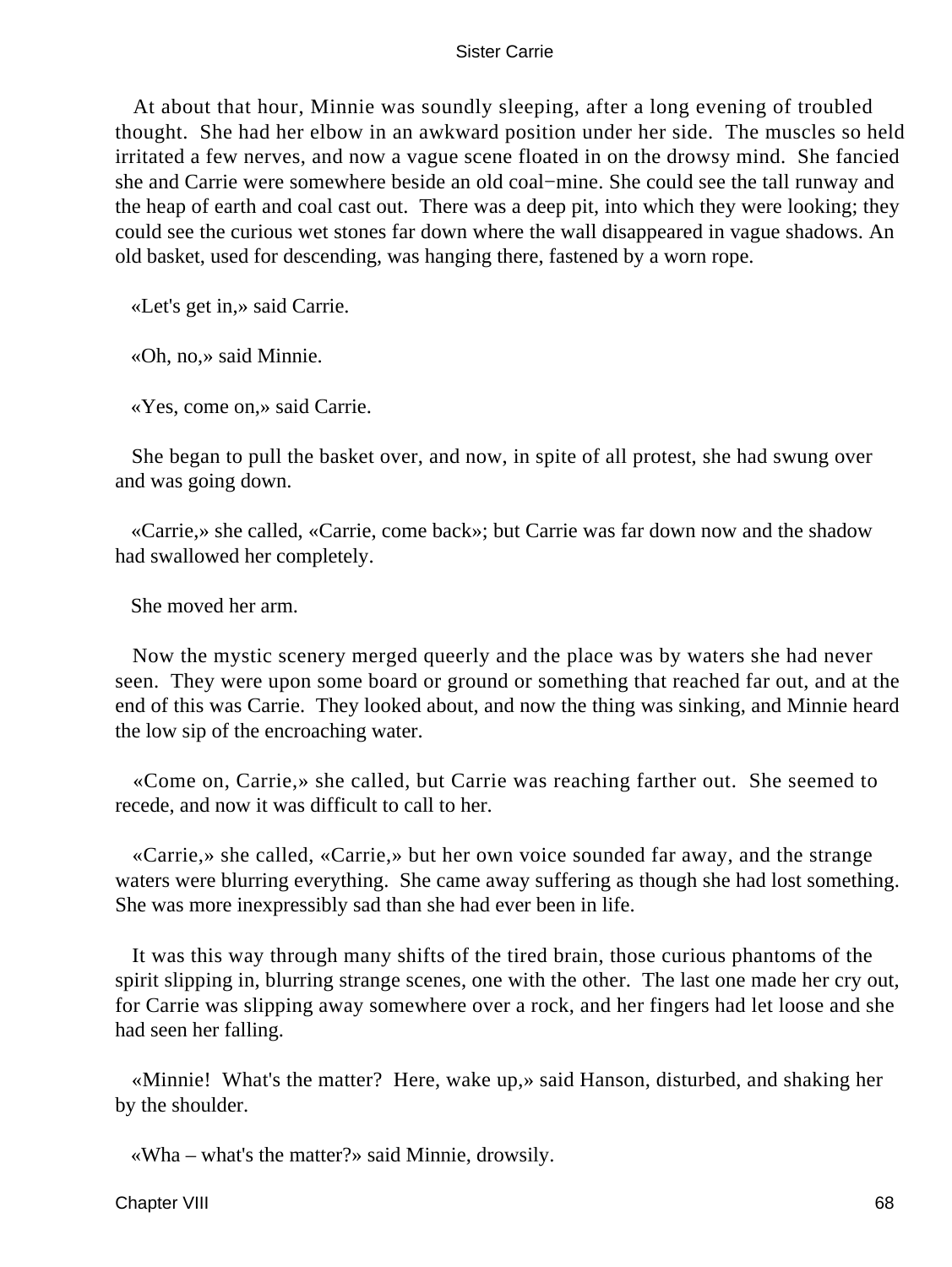«Wake up,» he said, «and turn over. You're talking in your sleep.»

 A week or so later Drouet strolled into Fitzgerald and Moy's, spruce in dress and manner.

«Hello, Charley,» said Hurstwood, looking out from his office door.

 Drouet strolled over and looked in upon the manager at his desk. «When do you go out on the road again?» he inquired.

«Pretty soon,» said Drouet.

«Haven't seen much of you this trip,» said Hurstwood.

«Well, I've been busy,» said Drouet.

They talked some few minutes on general topics.

 «Say,» said Drouet, as if struck by a sudden idea, «I want you to come out some evening.»

«Out where?» inquired Hurstwood.

«Out to my house, of course,» said Drouet, smiling.

 Hurstwood looked up quizzically, the least suggestion of a smile hovering about his lips. He studied the face of Drouet in his wise way, and then with the demeanour of a gentleman, said: «Certainly; glad to.»

«We'll have a nice game of euchre.»

 «May I bring a nice little bottle of Sec?» asked Hurstwood. «Certainly,» said Drouet. «I'll introduce you.»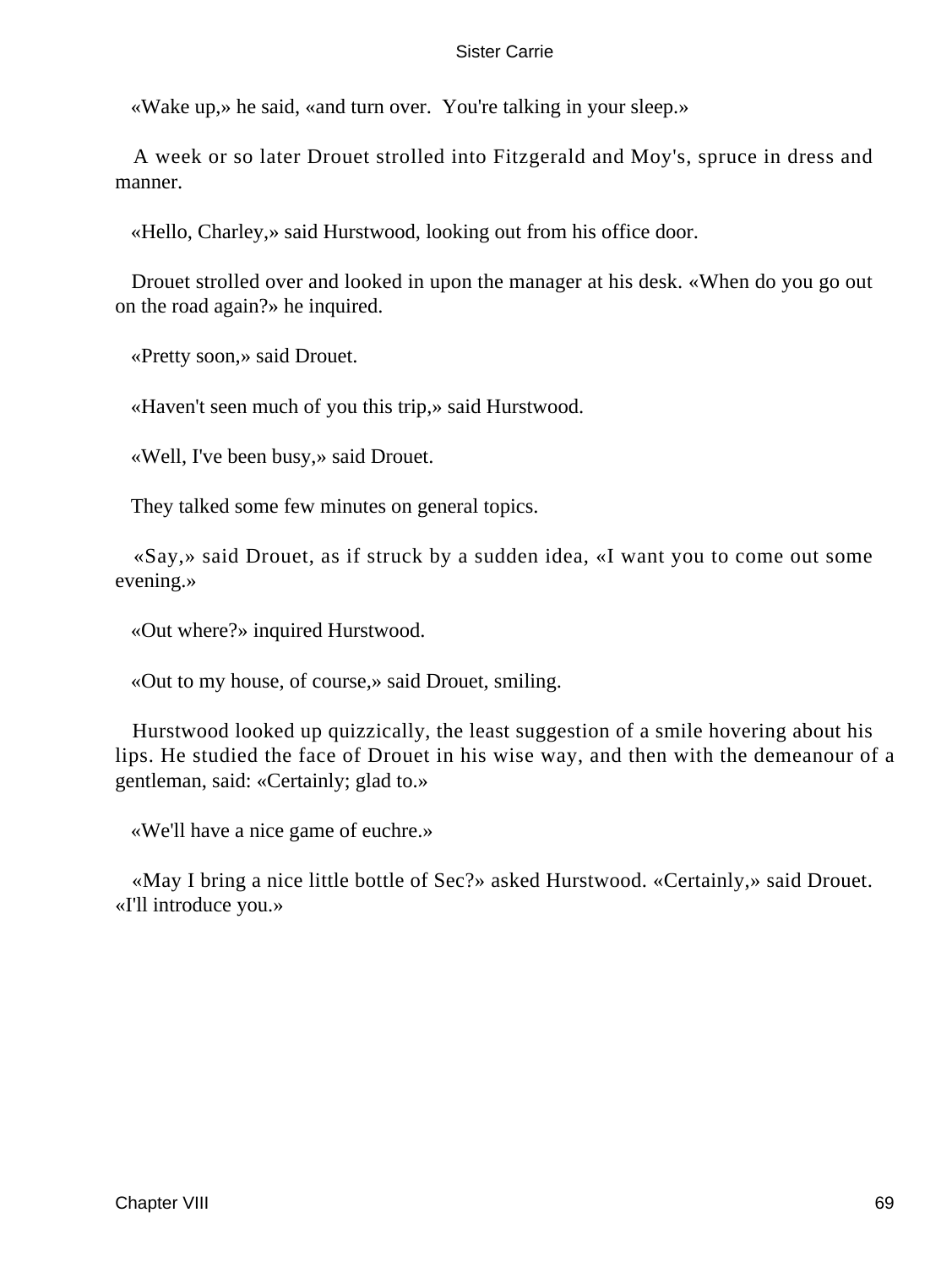# **[Chapter IX](#page-428-0)**

### *C*ONVENTION'S OWN TINDER−BOX – **THE EYE THAT IS GREEN**

 Hurstwood's residence on the North Side, near Lincoln Park, was a brick building of a very popular type then, a three−story affair with the first floor sunk a very little below the level of the street. It had a large bay window bulging out from the second floor, and was graced in front by a small grassy plot, twenty− five feet wide and ten feet deep. There was also a small rear yard, walled in by the fences of the neighbours and holding a stable where he kept his horse and trap.

 The ten rooms of the house were occupied by himself, his wife Julia, and his son and daughter, George, Jr., and Jessica. There were besides these a maid−servant, represented from time to time by girls of various extraction, for Mrs. Hurstwood was not always easy to please.

«George, I let Mary go yesterday,» was not an unfrequent salutation at the dinner table.

 «All right,» was his only reply. He had long since wearied of discussing the rancorous subject.

 A lovely home atmosphere is one of the flowers of the world, than which there is nothing more tender, nothing more delicate, nothing more calculated to make strong and just the natures cradled and nourished within it. Those who have never experienced such a beneficent influence will not understand wherefore the tear springs glistening to the eyelids at some strange breath in lovely music. The mystic chords which bind and thrill the heart of the nation, they will never know.

 Hurstwood's residence could scarcely be said to be infused with this home spirit. It lacked that toleration and regard without which the home is nothing. There was fine furniture, arranged as soothingly as the artistic perception of the occupants warranted. There were soft rugs, rich, upholstered chairs and divans, a grand piano, a marble carving of some unknown Venus by some unknown artist, and a number of small bronzes gathered from heaven knows where, but generally sold by the large furniture houses along with everything else which goes to make the «perfectly appointed house.»

 In the dining−room stood a sideboard laden with glistening decanters and other utilities and ornaments in glass, the arrangement of which could not be questioned. Here was something Hurstwood knew about. He had studied the subject for years in his business. He took no little satisfaction in telling each Mary, shortly after she arrived, something of what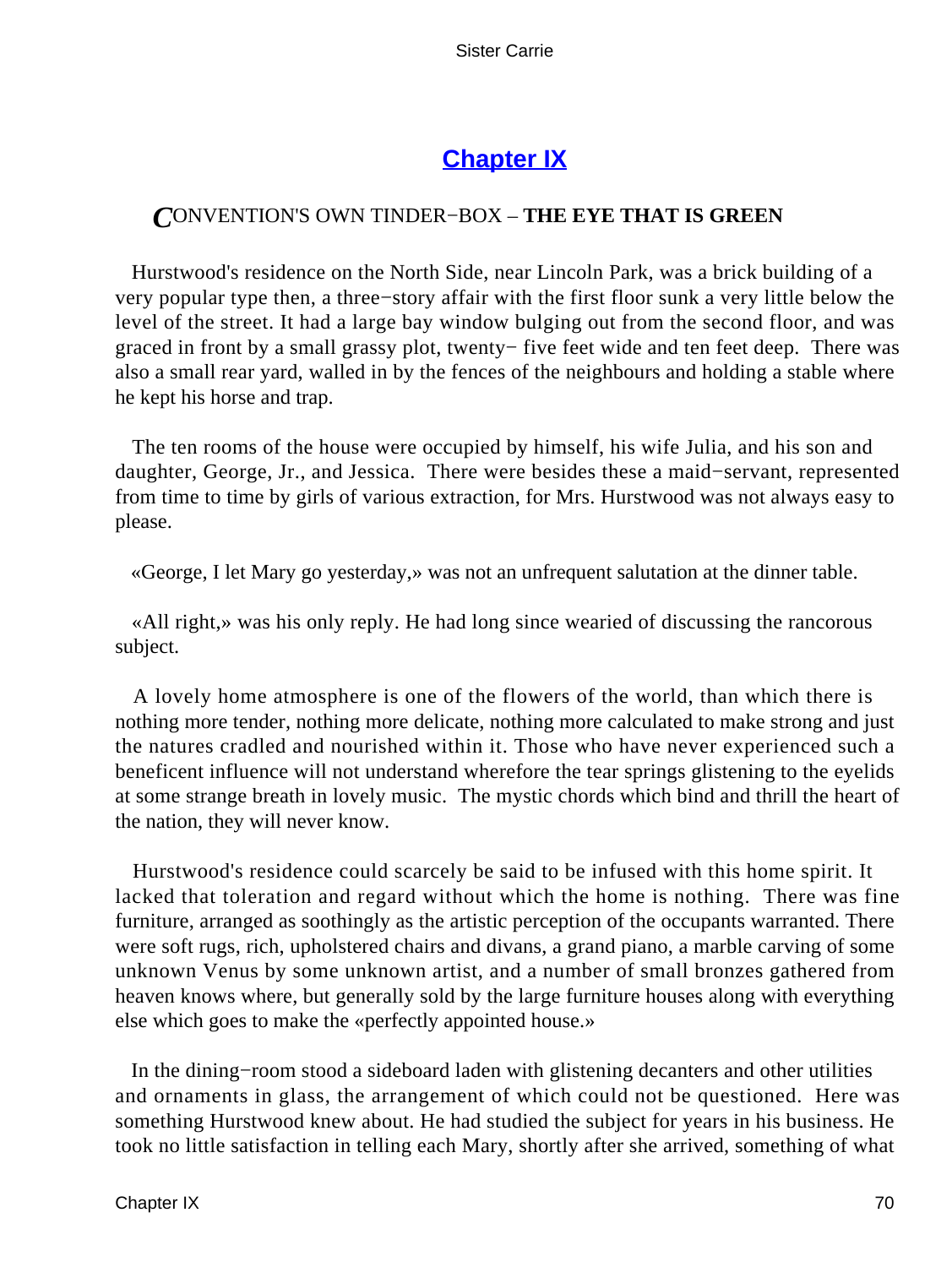the art of the thing required. He was not garrulous by any means. On the contrary, there was a fine reserve in his manner toward the entire domestic economy of his life which was all that is comprehended by the popular term, gentlemanly. He would not argue, he would not talk freely. In his manner was something of the dogmatist. What he could not correct, he would ignore. There was a tendency in him to walk away from the impossible thing.

 There was a time when he had been considerably enamoured of his Jessica, especially when he was younger and more confined in his success. Now, however, in her seventeenth year, Jessica had developed a certain amount of reserve and independence which was not inviting to the richest form of parental devotion. She was in the high school, and had notions of life which were decidedly those of a patrician. She liked nice clothes and urged for them constantly. Thoughts of love and elegant individual establishments were running in her head. She met girls at the high school whose parents were truly rich and whose fathers had standing locally as partners or owners of solid businesses. These girls gave themselves the airs befitting the thriving domestic establishments from whence they issued. They were the only ones of the school about whom Jessica concerned herself.

 Young Hurstwood, Jr., was in his twentieth year, and was already connected in a promising capacity with a large real estate firm. He contributed nothing for the domestic expenses of the family, but was thought to be saving his money to invest in real estate. He had some ability, considerable vanity, and a love of pleasure that had not, as yet, infringed upon his duties, whatever they were. He came in and went out, pursuing his own plans and fancies, addressing a few words to his mother occasionally, relating some little incident to his father, but for the most part confining himself to those generalities with which most conversation concerns itself. He was not laying bare his desires for any one to see. He did not find any one in the house who particularly cared to see.

 Mrs. Hurstwood was the type of woman who has ever endeavoured to shine and has been more or less chagrined at the evidences of superior capability in this direction elsewhere. Her knowledge of life extended to that little conventional round of society of which she was not – but longed to be – a member. She was not without realisation already that this thing was impossible, so far as she was concerned. For her daughter, she hoped better things. Through Jessica she might rise a little. Through George, Jr.'s, possible success she might draw to herself the privilege of pointing proudly. Even Hurstwood was doing well enough, and she was anxious that his small real estate adventures should prosper. His property holdings, as yet, were rather small, but his income was pleasing and his position with Fitzgerald and Moy was fixed. Both those gentlemen were on pleasant and rather informal terms with him.

 The atmosphere which such personalities would create must be apparent to all. It worked out in a thousand little conversations, all of which were of the same calibre.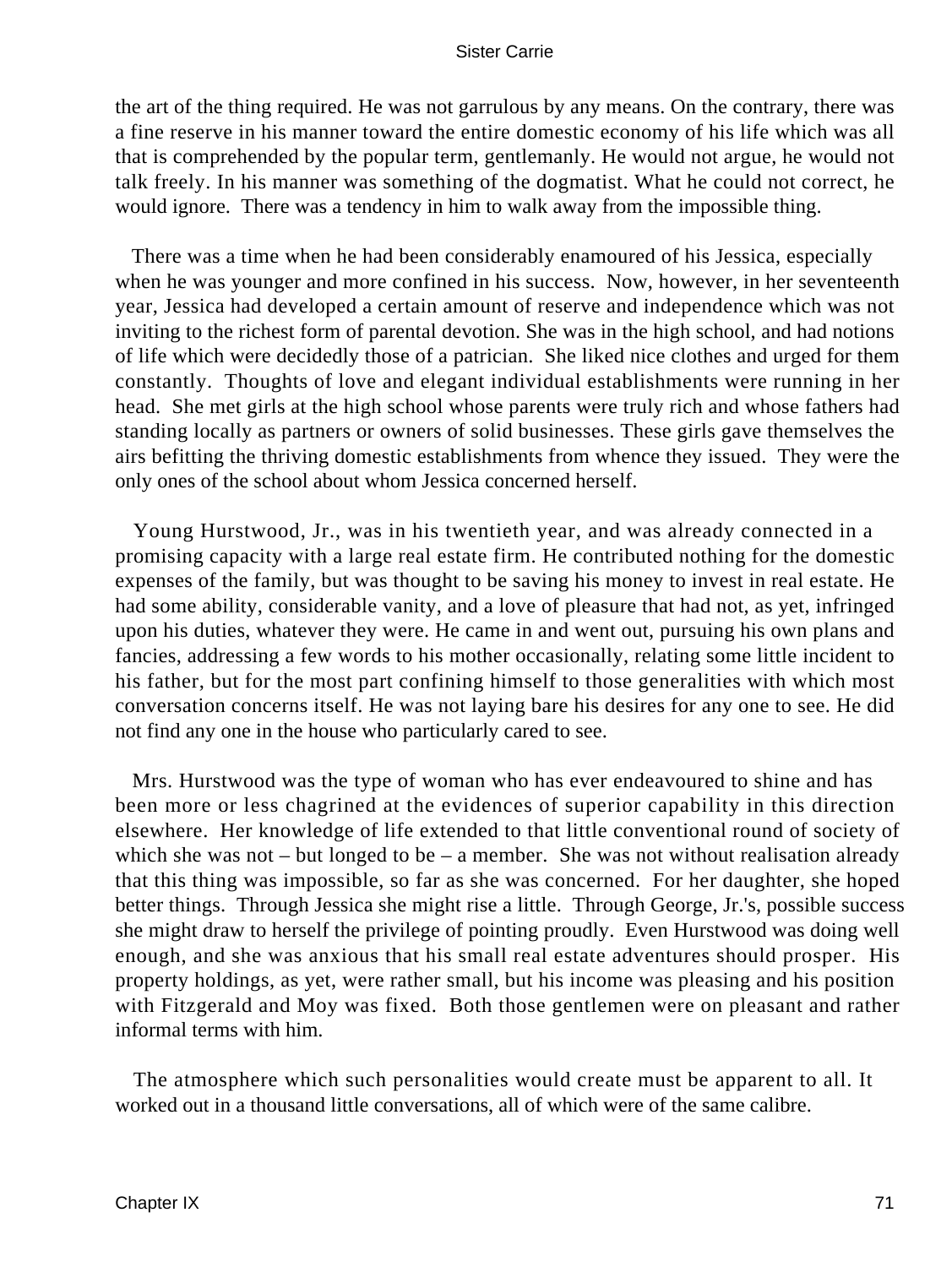«I'm going up to Fox Lake to−morrow,» announced George, Jr., at the dinner table one Friday evening.

«What's going on up there?» queried Mrs. Hurstwood.

 «Eddie Fahrway's got a new steam launch, and he wants me to come up and see how it works.»

«How much did it cost him?» asked his mother.

«Oh, over two thousand dollars. He says it's a dandy.»

«Old Fahrway must be making money,» put in Hurstwood.

 «He is, I guess. Jack told me they were shipping Vegacura to Australia now – said they sent a whole box to Cape Town last week.»

 «Just think of that!» said Mrs. Hurstwood, «and only four years ago they had that basement in Madison Street.»

 «Jack told me they were going to put up a six−story building next spring in Robey Street.»

«Just think of that!» said Jessica.

On this particular occasion Hurstwood wished to leave early.

«I guess I'll be going down town,» he remarked, rising.

«Are we going to McVicker's Monday?» questioned Mrs. Hurstwood, without rising.

«Yes,» he said indifferently.

 They went on dining, while he went upstairs for his hat and coat. Presently the door clicked.

«I guess papa's gone,» said Jessica.

The latter's school news was of a particular stripe.

 «They're going to give a performance in the Lyceum, upstairs,» she reported one day, «and I'm going to be in it.»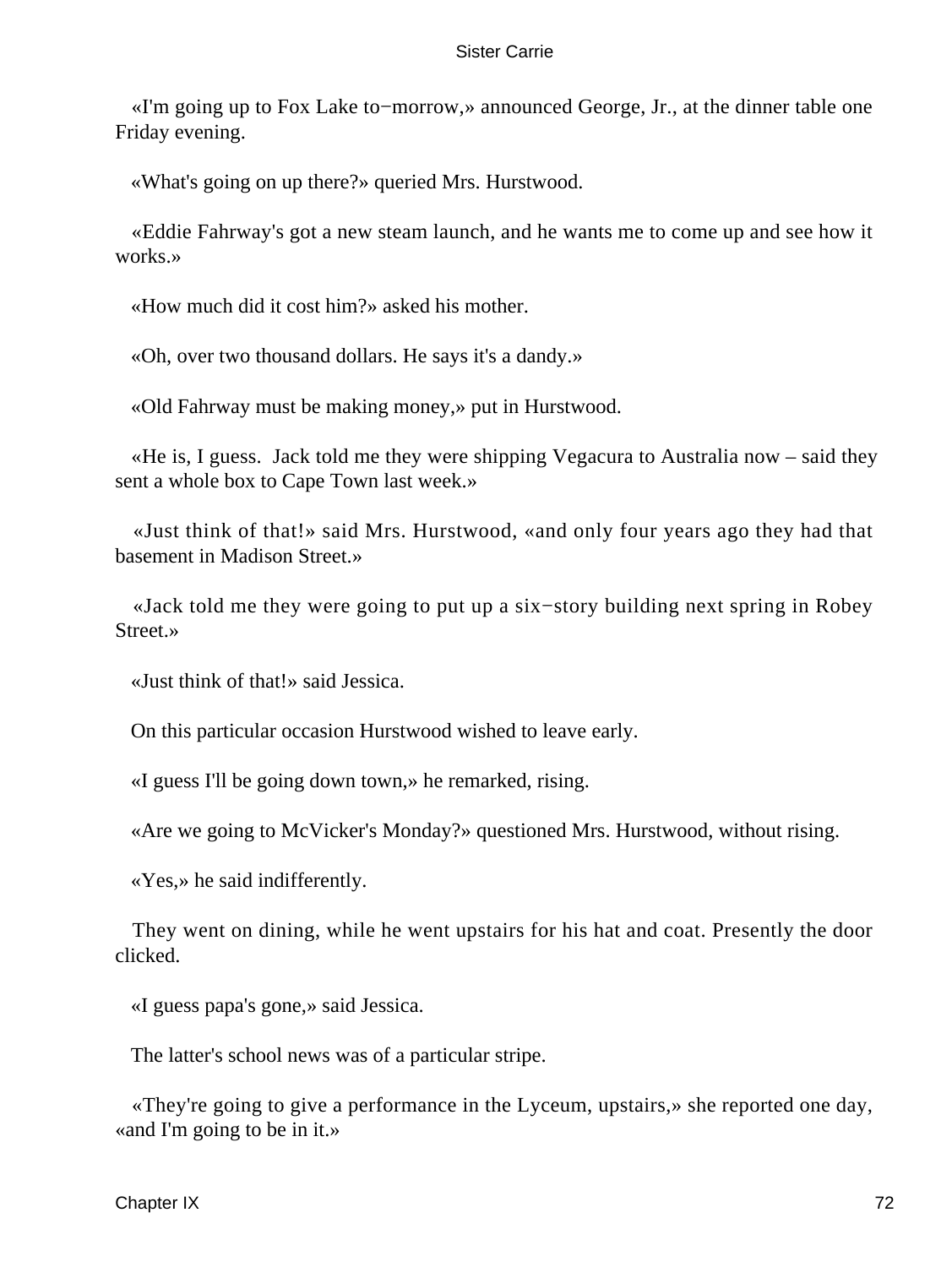«Are you?» said her mother.

 «Yes, and I'll have to have a new dress. Some of the nicest girls in the school are going to be in it. Miss Palmer is going to take the part of Portia.»

«Is she?» said Mrs. Hurstwood.

«They've got that Martha Griswold in it again. She thinks she can act.»

 «Her family doesn't amount to anything, does it?» said Mrs. Hurstwood sympathetically. «They haven't anything, have they?»

«No,» returned Jessica, «they're poor as church mice.»

 She distinguished very carefully between the young boys of the school, many of whom were attracted by her beauty.

 «What do you think?» she remarked to her mother one evening; «that Herbert Crane tried to make friends with me.»

«Who is he, my dear?» inquired Mrs. Hurstwood.

 «Oh, no one,» said Jessica, pursing her pretty lips. «He's just a student there. He hasn't anything.»

 The other half of this picture came when young Blyford, son of Blyford, the soap manufacturer, walked home with her. Mrs. Hurstwood was on the third floor, sitting in a rocking−chair reading, and happened to look out at the time.

«Who was that with you, Jessica?» she inquired, as Jessica came upstairs.

«It's Mr. Blyford, mamma,» she replied.

«Is it?» said Mrs. Hurstwood.

 «Yes, and he wants me to stroll over into the park with him,» explained Jessica, a little flushed with running up the stairs.

«All right, my dear,» said Mrs. Hurstwood. «Don't be gone long.»

 As the two went down the street, she glanced interestedly out of the window. It was a most satisfactory spectacle indeed, most satisfactory.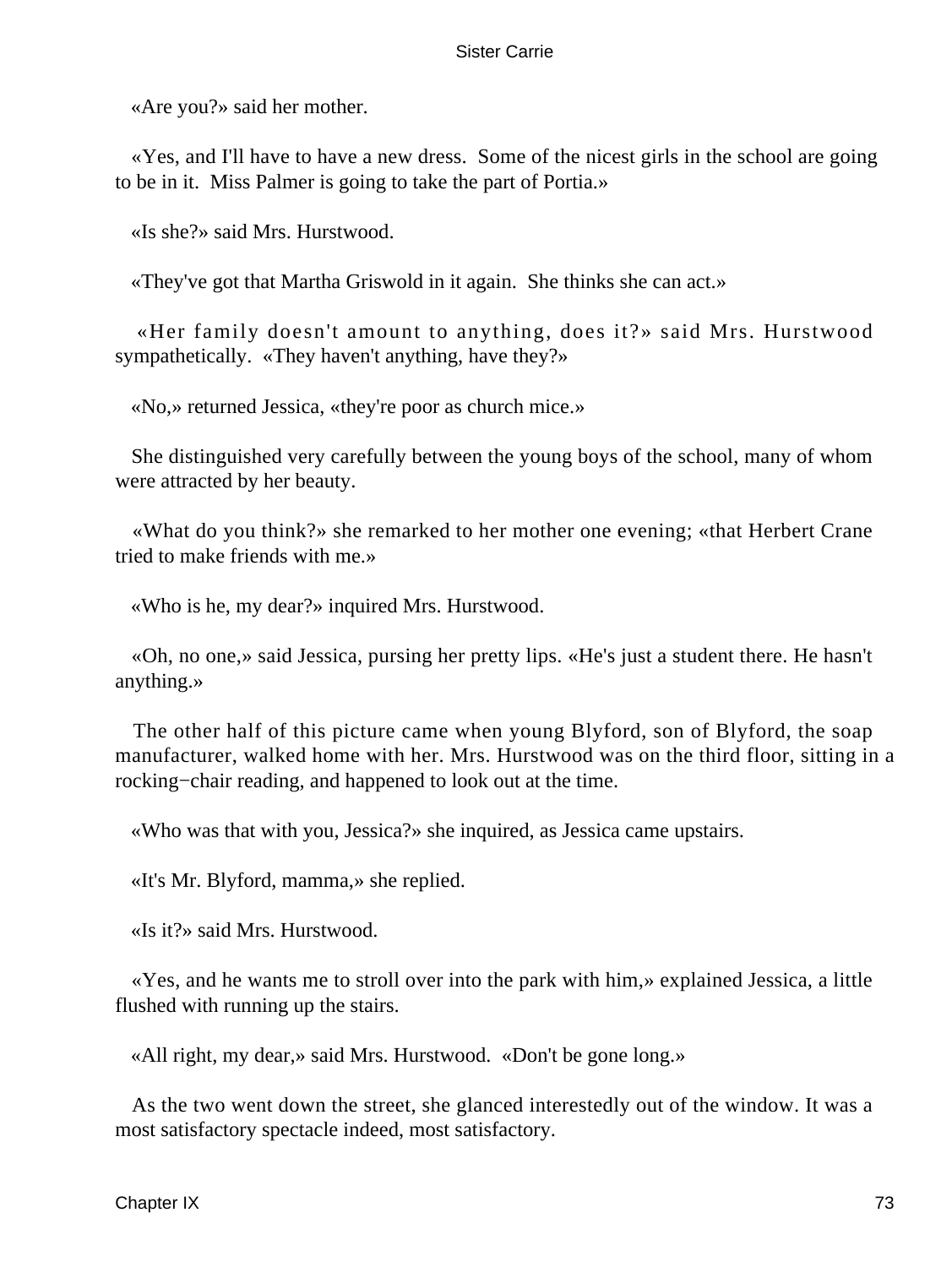In this atmosphere Hurstwood had moved for a number of years, not thinking deeply concerning it. His was not the order of nature to trouble for something better, unless the better was immediately and sharply contrasted. As it was, he received and gave, irritated sometimes by the little displays of selfish indifference, pleased at times by some show of finery which supposedly made for dignity and social distinction. The life of the resort which he managed was his life. There he spent most of his time. When he went home evenings the house looked nice. With rare exceptions the meals were acceptable, being the kind that an ordinary servant can arrange. In part, he was interested in the talk of his son and daughter, who always looked well. The vanity of Mrs. Hurstwood caused her to keep her person rather showily arrayed, but to Hurstwood this was much better than plainness. There was no love lost between them. There was no great feeling of dissatisfaction. Her opinion on any subject was not startling. They did not talk enough together to come to the argument of any one point. In the accepted and popular phrase, she had her ideas and he had his. Once in a while he would meet a woman whose youth, sprightliness, and humour would make his wife seem rather deficient by contrast, but the temporary dissatisfaction which such an encounter might arouse would be counterbalanced by his social position and a certain matter of policy. He could not complicate his home life, because it might affect his relations with his employers. They wanted no scandals. A man, to hold his position, must have a dignified manner, a clean record, a respectable home anchorage. Therefore he was circumspect in all he did, and whenever he appeared in the public ways in the afternoon, or on Sunday, it was with his wife, and sometimes his children. He would visit the local resorts, or those near by in Wisconsin, and spend a few stiff, polished days strolling about conventional places doing conventional things. He knew the need of it.

 When some one of the many middle−class individuals whom he knew, who had money, would get into trouble, he would shake his head. It didn't do to talk about those things. If it came up for discussion among such friends as with him passed for close, he would deprecate the folly of the thing. «It was all right to do it – all men do those things – but why wasn't he careful? A man can't be too careful.» He lost sympathy for the man that made a mistake and was found out.

 On this account he still devoted some time to showing his wife about – time which would have been wearisome indeed if it had not been for the people he would meet and the little enjoyments which did not depend upon her presence or absence. He watched her with considerable curiosity at times, for she was still attractive in a way and men looked at her. She was affable, vain, subject to flattery, and this combination, he knew quite well, might produce a tragedy in a woman of her home position. Owing to his order of mind, his confidence in the sex was not great. His wife never possessed the virtues which would win the confidence and admiration of a man of his nature. As long as she loved him vigorously he could see how confidence could be, but when that was no longer the binding chain – well, something might happen.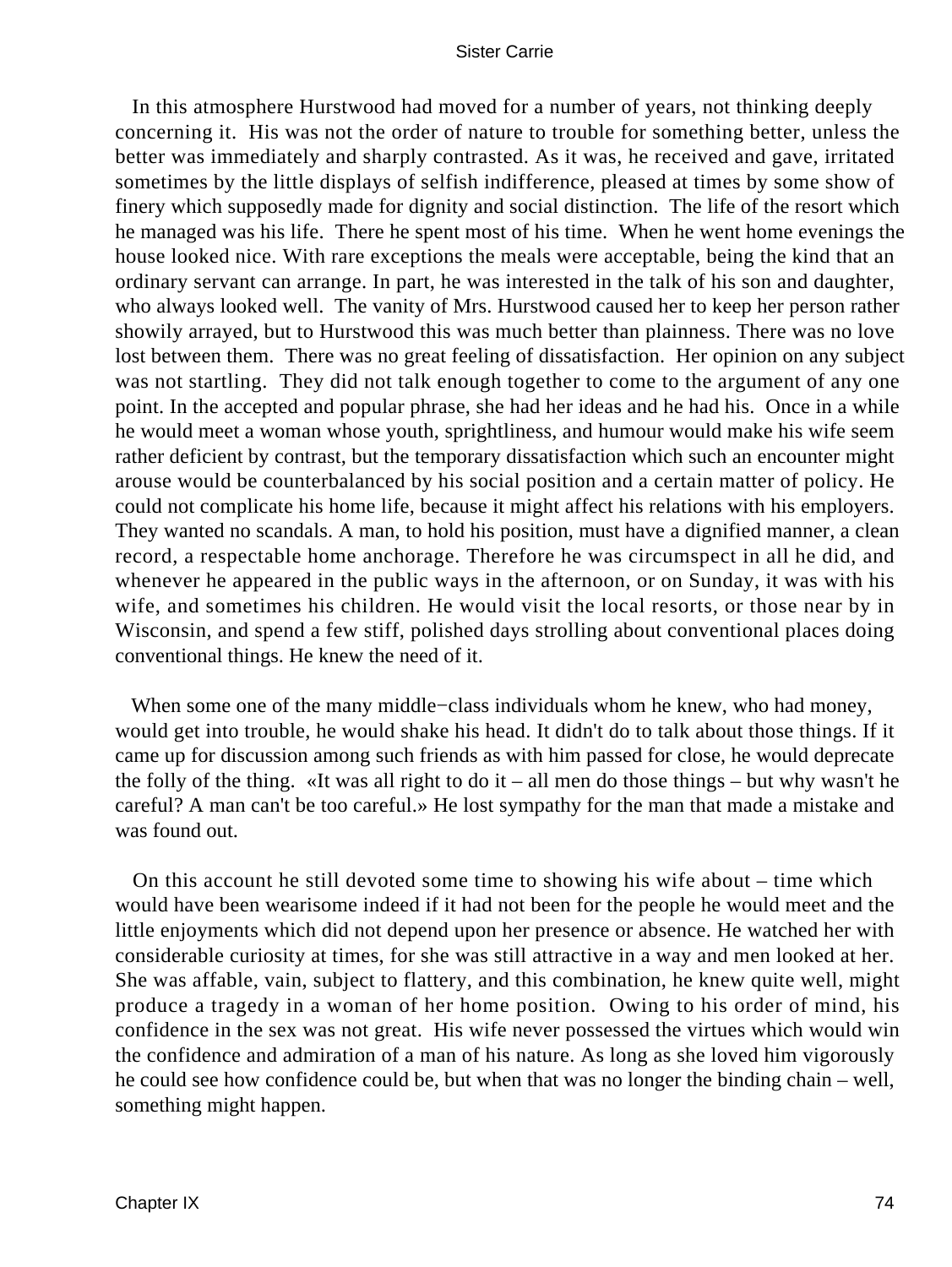During the last year or two the expenses of the family seemed a large thing. Jessica wanted fine clothes, and Mrs. Hurstwood, not to be outshone by her daughter, also frequently enlivened her apparel. Hurstwood had said nothing in the past, but one day he murmured.

«Jessica must have a new dress this month,» said Mrs. Hurstwood one morning.

 Hurstwood was arraying himself in one of his perfection vests before the glass at the time.

«I thought she just bought one,» he said.

«That was just something for evening wear,» returned his wife complacently.

 «It seems to me,» returned Hurstwood, «that she's spending a good deal for dresses of late.»

 «Well, she's going out more,» concluded his wife, but the tone of his voice impressed her as containing something she had not heard there before.

 He was not a man who traveled much, but when he did, he had been accustomed to take her along. On one occasion recently a local aldermanic junket had been arranged to visit Philadelphia – a junket that was to last ten days. Hurstwood had been invited.

 «Nobody knows us down there,» said one, a gentleman whose face was a slight improvement over gross ignorance and sensuality. He always wore a silk hat of most imposing proportions. «We can have a good time.» His left eye moved with just the semblance of a wink. «You want to come along, George.»

The next day Hurstwood announced his intention to his wife.

«I'm going away, Julia,» he said, «for a few days.»

«Where?» she asked, looking up.

«To Philadelphia, on business.»

She looked at him consciously, expecting something else.

«I'll have to leave you behind this time.»

 «All right,» she replied, but he could see that she was thinking that it was a curious thing. Before he went she asked him a few more questions, and that irritated him. He began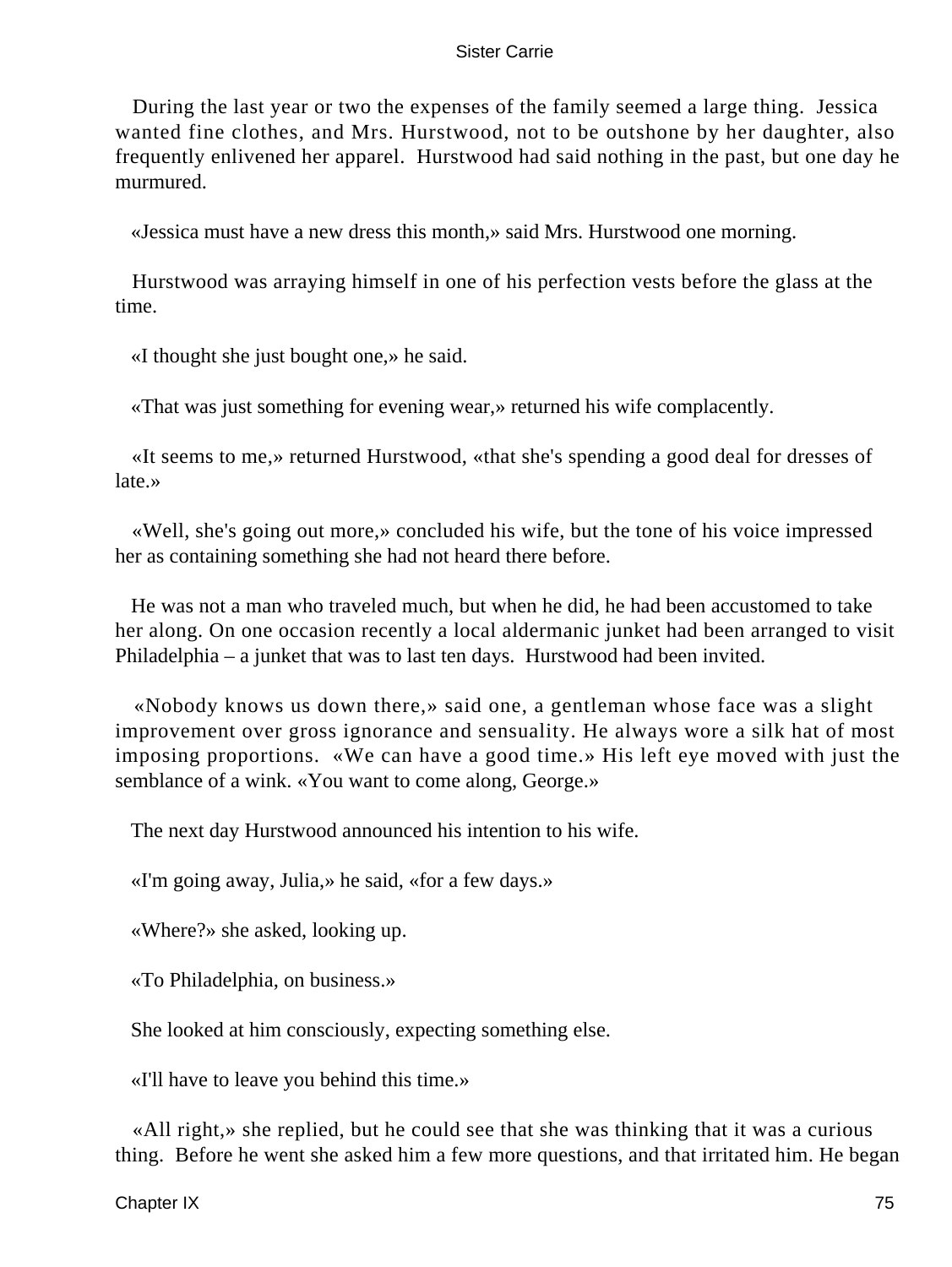to feel that she was a disagreeable attachment.

 On this trip he enjoyed himself thoroughly, and when it was over he was sorry to get back. He was not willingly a prevaricator, and hated thoroughly to make explanations concerning it. The whole incident was glossed over with general remarks, but Mrs. Hurstwood gave the subject considerable thought. She drove out more, dressed better, and attended theatres freely to make up for it.

 Such an atmosphere could hardly come under the category of home life. It ran along by force of habit, by force of conventional opinion. With the lapse of time it must necessarily become dryer and dryer – must eventually be tinder, easily lighted and destroyed.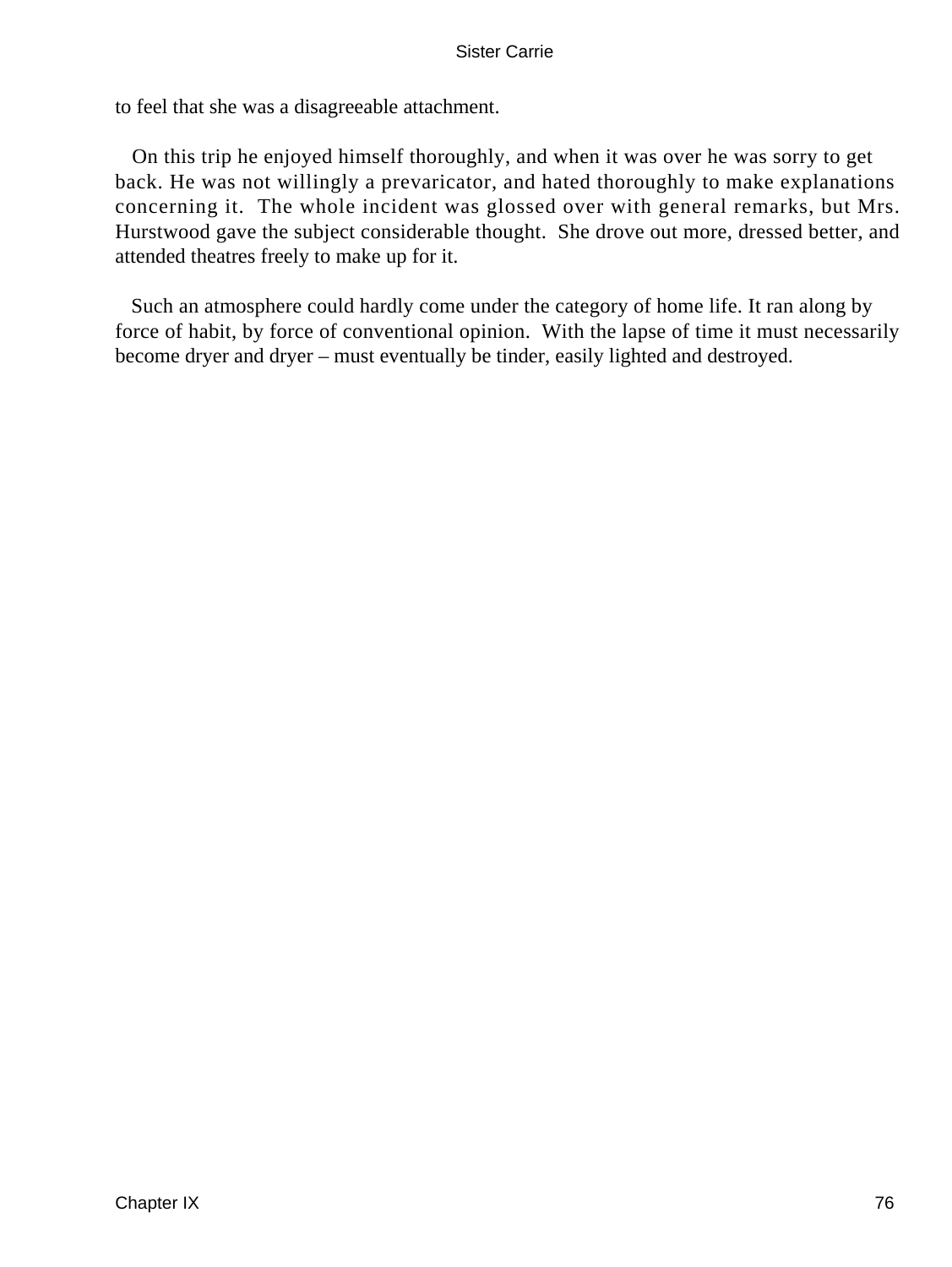# **[Chapter X](#page-428-0)**

## *T*HE **COUNSEL OF WINTER** – FORTUNE'S **AMBASSADOR CALLS**

 In the light of the world's attitude toward woman and her duties, the nature of Carrie's mental state deserves consideration. Actions such as hers are measured by an arbitrary scale. Society possesses a conventional standard whereby it judges all things. All men should be good, all women virtuous. Wherefore, villain, hast thou failed?

 For all the liberal analysis of Spencer and our modern naturalistic philosophers, we have but an infantile perception of morals. There is more in the subject than mere conformity to a law of evolution. It is yet deeper than conformity to things of earth alone. It is more involved than we, as yet, perceive. Answer, first, why the heart thrills; explain wherefore some plaintive note goes wandering about the world, undying; make clear the rose's subtle alchemy evolving its ruddy lamp in light and rain. In the essence of these facts lie the first principles of morals.

«Oh,» thought Drouet, «how delicious is my conquest.»

«Ah,» thought Carrie, with mournful misgivings, «what is it I have lost?»

 Before this world−old proposition we stand, serious, interested, confused; endeavouring to evolve the true theory of morals – the true answer to what is right.

 In the view of a certain stratum of society, Carrie was comfortably established – in the eyes of the starveling, beaten by every wind and gusty sheet of rain, she was safe in a halcyon harbour. Drouet had taken three rooms, furnished, in Ogden Place, facing Union Park, on the West Side. That was a little, green−carpeted breathing spot, than which, to−day, there is nothing more beautiful in Chicago. It afforded a vista pleasant to contemplate. The best room looked out upon the lawn of the park, now sear and brown, where a little lake lay sheltered. Over the bare limbs of the trees, which now swayed in the wintry wind, rose the steeple of the Union Park Congregational Church, and far off the towers of several others.

 The rooms were comfortably enough furnished. There was a good Brussels carpet on the floor, rich in dull red and lemon shades, and representing large jardinieres filled with gorgeous, impossible flowers. There was a large pier−glass mirror between the two windows. A large, soft, green, plush−covered couch occupied one corner, and several rocking−chairs were set about. Some pictures, several rugs, a few small pieces of bric−a−brac, and the tale of contents is told.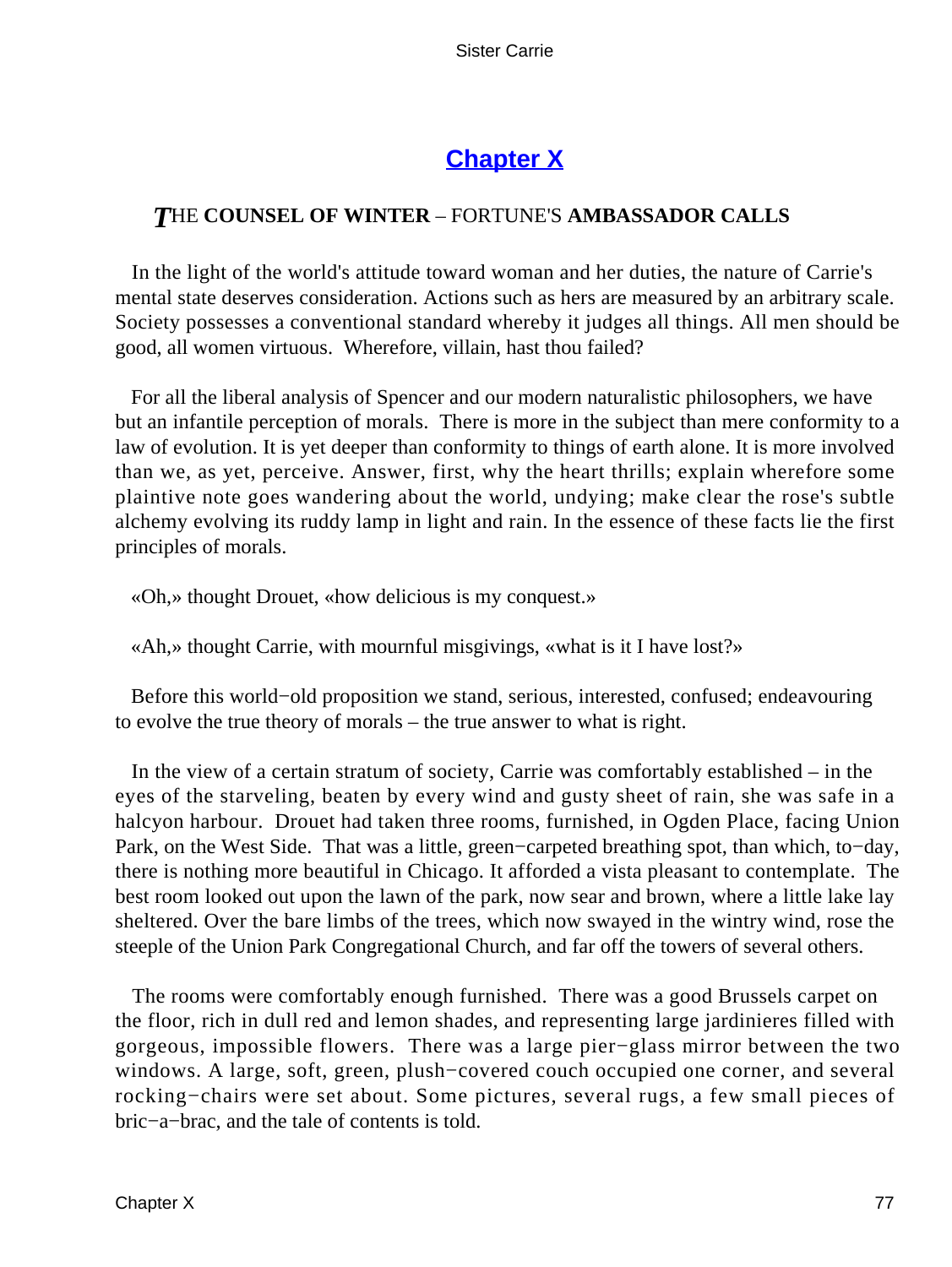In the bedroom, off the front room, was Carrie's trunk, bought by Drouet, and in the wardrobe built into the wall quite an array of clothing – more than she had ever possessed before, and of very becoming designs. There was a third room for possible use as a kitchen, where Drouet had Carrie establish a little portable gas stove for the preparation of small lunches, oysters, Welsh rarebits, and the like, of which he was exceedingly fond; and, lastly, a bath. The whole place was cosey, in that it was lighted by gas and heated by furnace registers, possessing also a small grate, set with an asbestos back, a method of cheerful warming which was then first coming into use. By her industry and natural love of order, which now developed, the place maintained an air pleasing in the extreme.

 Here, then, was Carrie, established in a pleasant fashion, free of certain difficulties which most ominously confronted her, laden with many new ones which were of a mental order, and altogether so turned about in all of her earthly relationships that she might well have been a new and different individual. She looked into her glass and saw a prettier Carrie than she had seen before; she looked into her mind, a mirror prepared of her own and the world's opinions, and saw a worse. Between these two images she wavered, hesitating which to believe.

«My, but you're a little beauty,» Drouet was wont to exclaim to her.

She would look at him with large, pleased eyes.

«You know it, don't you?» he would continue.

 «Oh, I don't know,» she would reply, feeling delight in the fact that one should think so, hesitating to believe, though she really did, that she was vain enough to think so much of herself.

 Her conscience, however, was not a Drouet, interested to praise. There she heard a different voice, with which she argued, pleaded, excused. It was no just and sapient counsellor, in its last analysis. It was only an average little conscience, a thing which represented the world, her past environment, habit, convention, in a confused way. With it, the voice of the people was truly the voice of God.

«Oh, thou failure!» said the voice.

«Why?» she questioned.

 «Look at those about,» came the whispered answer. «Look at those who are good. How would they scorn to do what you have done. Look at the good girls; how will they draw away from such as you when they know you have been weak. You had not tried before you failed.»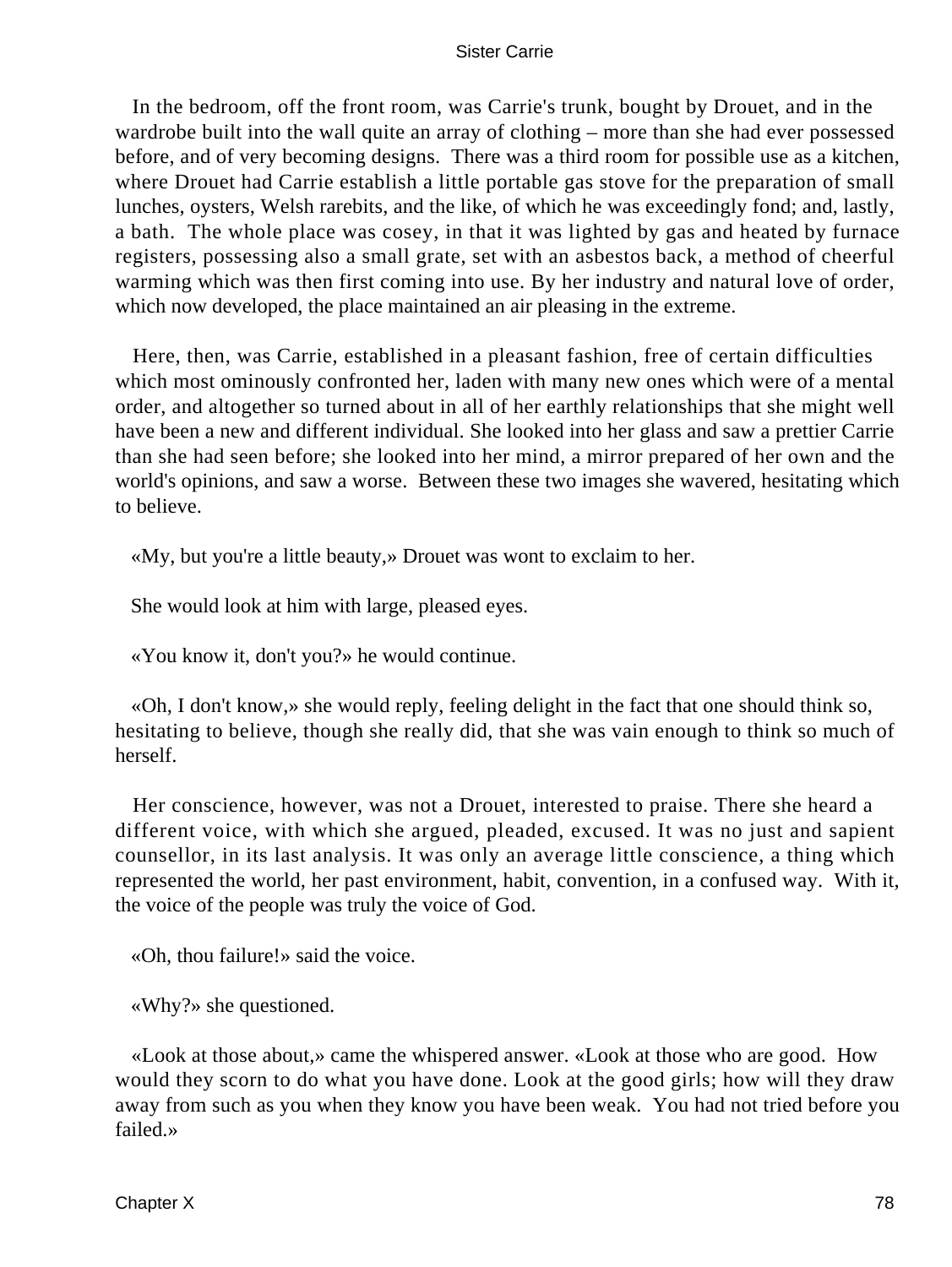It was when Carrie was alone, looking out across the park, that she would be listening to this. It would come infrequently – when something else did not interfere, when the pleasant side was not too apparent, when Drouet was not there. It was somewhat clear in utterance at first, but never wholly convincing. There was always an answer, always the December days threatened. She was alone; she was desireful; she was fearful of the whistling wind. The voice of want made answer for her.

 Once the bright days of summer pass by, a city takes on that sombre garb of grey, wrapt in which it goes about its labours during the long winter. Its endless buildings look grey, its sky and its streets assume a sombre hue; the scattered, leafless trees and wind−blown dust and paper but add to the general solemnity of colour. There seems to be something in the chill breezes which scurry through the long, narrow thoroughfares productive of rueful thoughts. Not poets alone, nor artists, nor that superior order of mind which arrogates to itself all refinement, feel this, but dogs and all men. These feel as much as the poet, though they have not the same power of expression. The sparrow upon the wire, the cat in the doorway, the dray horse tugging his weary load, feel the long, keen breaths of winter. It strikes to the heart of all life, animate and inanimate. If it were not for the artificial fires of merriment, the rush of profit−seeking trade, and pleasure−selling amusements; if the various merchants failed to make the customary display within and without their establishments; if our streets were not strung with signs of gorgeous hues and thronged with hurrying purchasers, we would quickly discover how firmly the chill hand of winter lays upon the heart; how dispiriting are the days during which the sun withholds a portion of our allowance of light and warmth. We are more dependent upon these things than is often thought. We are insects produced by heat, and pass without it.

 In the drag of such a grey day the secret voice would reassert itself, feebly and more feebly.

 Such mental conflict was not always uppermost. Carrie was not by any means a gloomy soul. More, she had not the mind to get firm hold upon a definite truth. When she could not find her way out of the labyrinth of ill−logic which thought upon the subject created, she would turn away entirely.

 Drouet, all the time, was conducting himself in a model way for one of his sort. He took her about a great deal, spent money upon her, and when he travelled took her with him. There were times when she would be alone for two or three days, while he made the shorter circuits of his business, but, as a rule, she saw a great deal of him.

 «Say, Carrie,» he said one morning, shortly after they had so established themselves, «I've invited my friend Hurstwood to come out some day and spend the evening with us.»

«Who is he?» asked Carrie. doubtfully.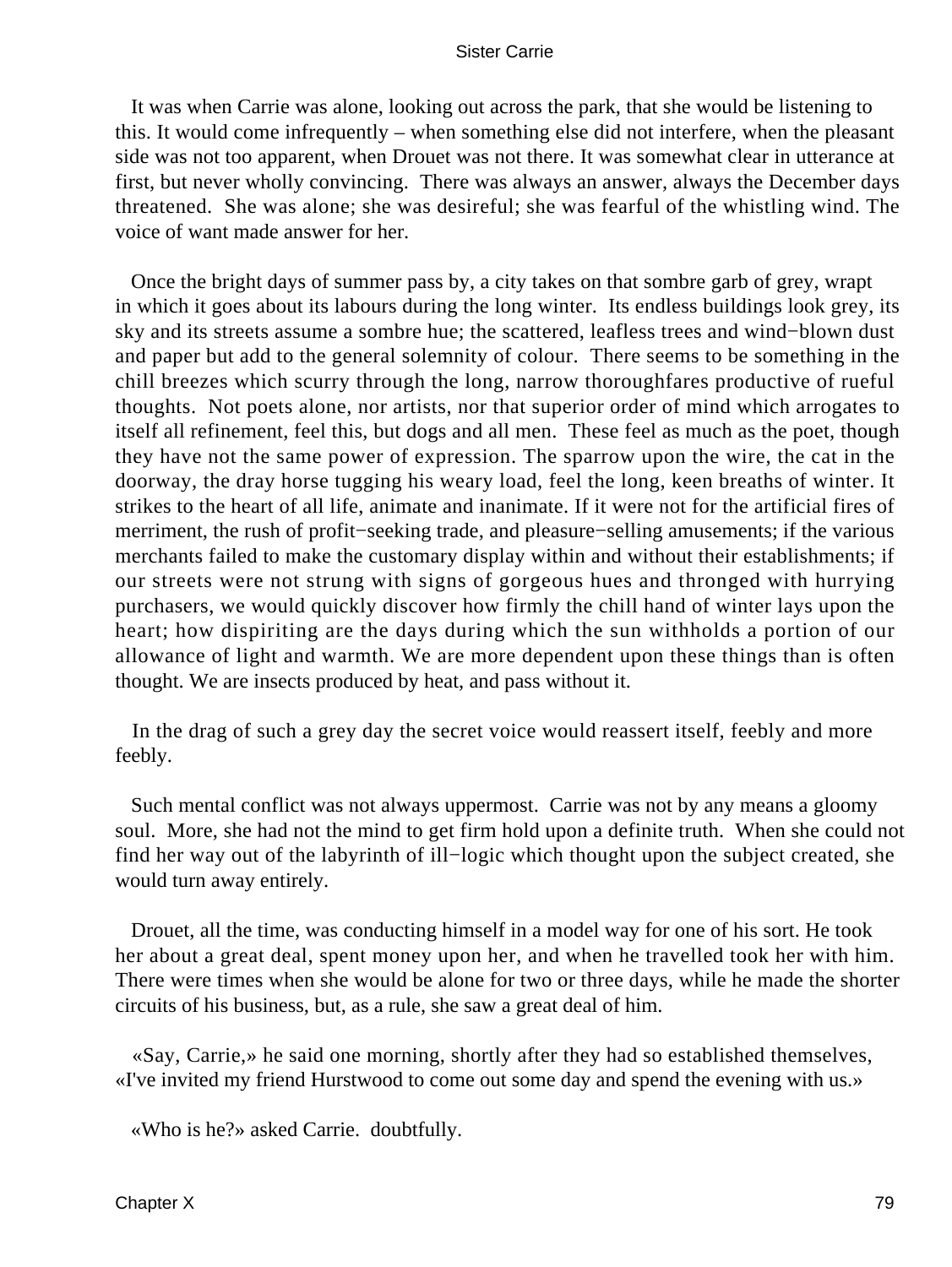«Oh, he's a nice man. He's manager of Fitzgerald and Moy's.»

«What's that?» said Carrie.

«The finest resort in town. It's a way−up, swell place.»

 Carrie puzzled a moment. She was wondering what Drouet had told him, what her attitude would be.

 «That's all right,» said Drouet, feeling her thought. «He doesn't know anything. You're Mrs. Drouet now.»

 There was something about this which struck Carrie as slightly inconsiderate. She could see that Drouet did not have the keenest sensibilities.

 «Why don't we get married?» she inquired, thinking of the voluble promises he had made.

«Well, we will,» he said, «just as soon as I get this little deal of mine closed up.»

 He was referring to some property which he said he had, and which required so much attention, adjustment, and what not, that somehow or other it interfered with his free moral, personal actions.

«Just as soon as I get back from my Denver trip in January we'll do it.»

 Carrie accepted this as basis for hope – it was a sort of salve to her conscience, a pleasant way out. Under the circumstances, things would be righted. Her actions would be justified. She really was not enamoured of Drouet. She was more clever than he. In a dim way, she was beginning to see where he lacked. If it had not been for this, if she had not been able to measure and judge him in a way, she would have been worse off than she was. She would have adored him. She would have been utterly wretched in her fear of not gaining his affection, of losing his interest, of being swept away and left without an anchorage. As it was, she wavered a little, slightly anxious, at first, to gain him completely, but later feeling at ease in waiting. She was not exactly sure what she thought of him – what she wanted to do.

 When Hurstwood called, she met a man who was more clever than Drouet in a hundred ways. He paid that peculiar deference to women which every member of the sex appreciates. He was not overawed, he was not overbold. His great charm was attentiveness. Schooled in winning those birds of fine feather among his own sex, the merchants and professionals who visited his resort, he could use even greater tact when endeavouring to prove agreeable to some one who charmed him. In a pretty woman of any refinement of feeling whatsoever he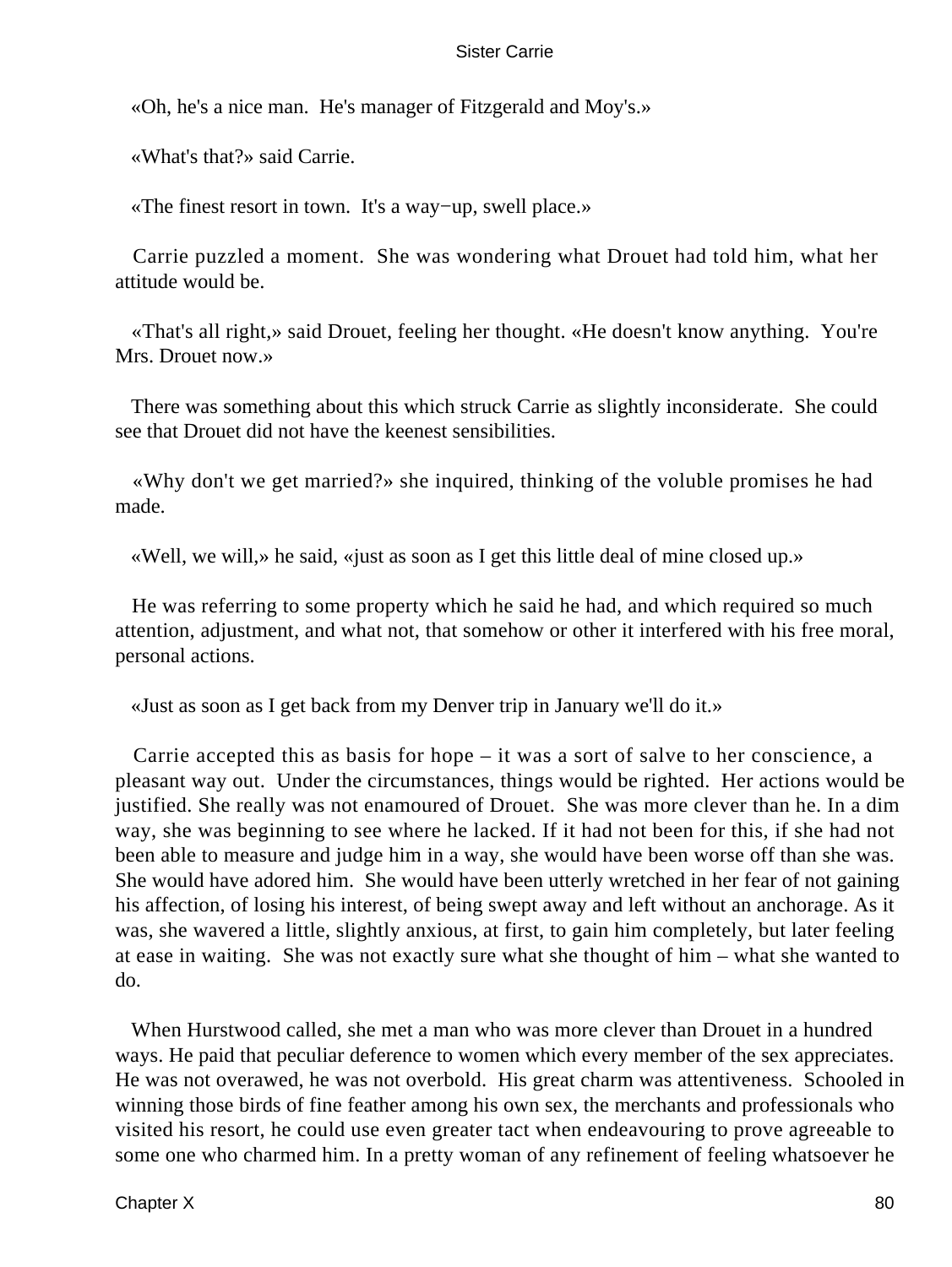found his greatest incentive. He was mild, placid, assured, giving the impression that he wished to be of service only – to do something which would make the lady more pleased.

 Drouet had ability in this line himself when the game was worth the candle, but he was too much the egotist to reach the polish which Hurstwood possessed. He was too buoyant, too full of ruddy life, too assured. He succeeded with many who were not quite schooled in the art of love. He failed dismally where the woman was slightly experienced and possessed innate refinement. In the case of Carrie he found a woman who was all of the latter, but none of the former. He was lucky in the fact that opportunity tumbled into his lap, as it were. A few years later, with a little more experience, the slightest tide of success, and he had not been able to approach Carrie at all.

 «You ought to have a piano here, Drouet,» said Hurstwood, smiling at Carrie, on the evening in question, «so that your wife could play.»

Drouet had not thought of that.

«So we ought,» he observed readily.

«Oh, I don't play,» ventured Carrie.

«It isn't very difficult,» returned Hurstwood. «You could do very well in a few weeks.»

 He was in the best form for entertaining this evening. His clothes were particularly new and rich in appearance. The coat lapels stood out with that medium stiffness which excellent cloth possesses. The vest was of a rich Scotch plaid, set with a double row of round mother−of−pearl buttons. His cravat was a shiny combination of silken threads, not loud, not inconspicuous. What he wore did not strike the eye so forcibly as that which Drouet had on, but Carrie could see the elegance of the material. Hurstwood's shoes were of soft, black calf, polished only to a dull shine. Drouet wore patent leather but Carrie could not help feeling that there was a distinction in favour of the soft leather, where all else was so rich. She noticed these things almost unconsciously. They were things which would naturally flow from the situation. She was used to Drouet's appearance.

 «Suppose we have a little game of euchre?» suggested Hurstwood, after a light round of conversation. He was rather dexterous in avoiding everything that would suggest that he knew anything of Carrie's past. He kept away from personalities altogether, and confined himself to those things which did not concern individuals at all. By his manner, he put Carrie at her ease, and by his deference and pleasantries he amused her. He pretended to be seriously interested in all she said.

«I don't know how to play,» said Carrie.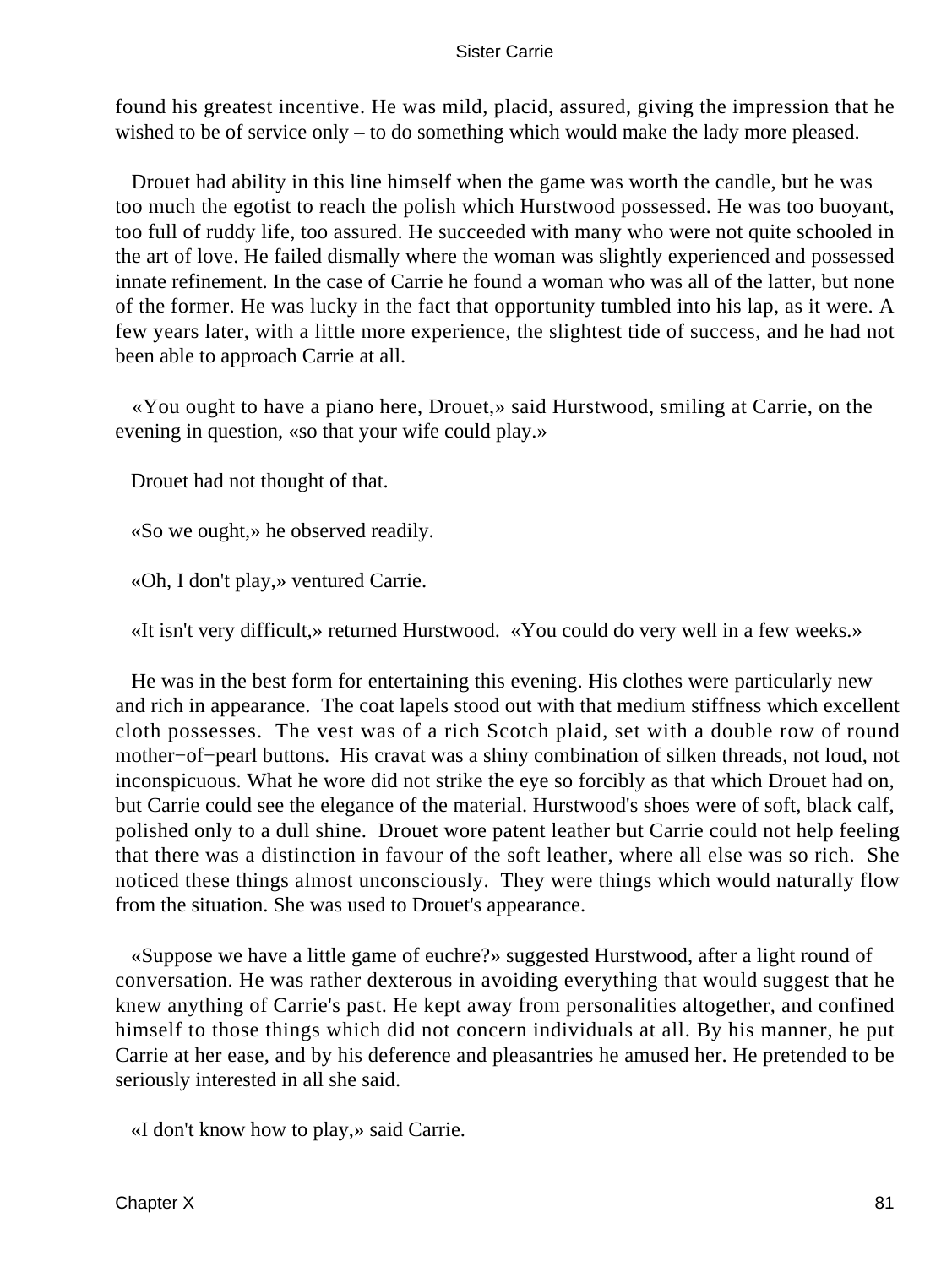«Charlie, you are neglecting a part of your duty,» he observed to Drouet most affably. «Between us, though,» he went on, «we can show you.»

 By his tact he made Drouet feel that he admired his choice. There was something in his manner that showed that he was pleased to be there. Drouet felt really closer to him than ever before. It gave him more respect for Carrie. Her appearance came into a new light, under Hurstwood's appreciation. The situation livened considerably.

 «Now, let me see,» said Hurstwood, looking over Carrie's shoulder very deferentially. «What have you?» He studied for a moment. «That's rather good,» he said.

«You're lucky. Now, I'll show you how to trounce your husband. You take my advice.»

 «Here,» said Drouet, «if you two are going to scheme together, I won't stand a ghost of a show. Hurstwood's a regular sharp.»

«No, it's your wife. She brings me luck. Why shouldn't she win?»

 Carrie looked gratefully at Hurstwood, and smiled at Drouet. The former took the air of a mere friend. He was simply there to enjoy himself. Anything that Carrie did was pleasing to him, nothing more.

 «There,» he said, holding back one of his own good cards, and giving Carrie a chance to take a trick. «I count that clever playing for a beginner.»

 The latter laughed gleefully as she saw the hand coming her way. It was as if she were invincible when Hurstwood helped her.

 He did not look at her often. When he did, it was with a mild light in his eye. Not a shade was there of anything save geniality and kindness. He took back the shifty, clever gleam, and replaced it with one of innocence. Carrie could not guess but that it was pleasure with him in the immediate thing. She felt that he considered she was doing a great deal.

 «It's unfair to let such playing go without earning something,» he said after a time, slipping his finger into the little coin pocket of his coat. «Let's play for dimes.»

«All right,» said Drouet, fishing for bills.

 Hurstwood was quicker. His fingers were full of new ten−cent pieces. «Here we are,» he said, supplying each one with a little stack.

«Oh, this is gambling,» smiled Carrie. «It's bad.»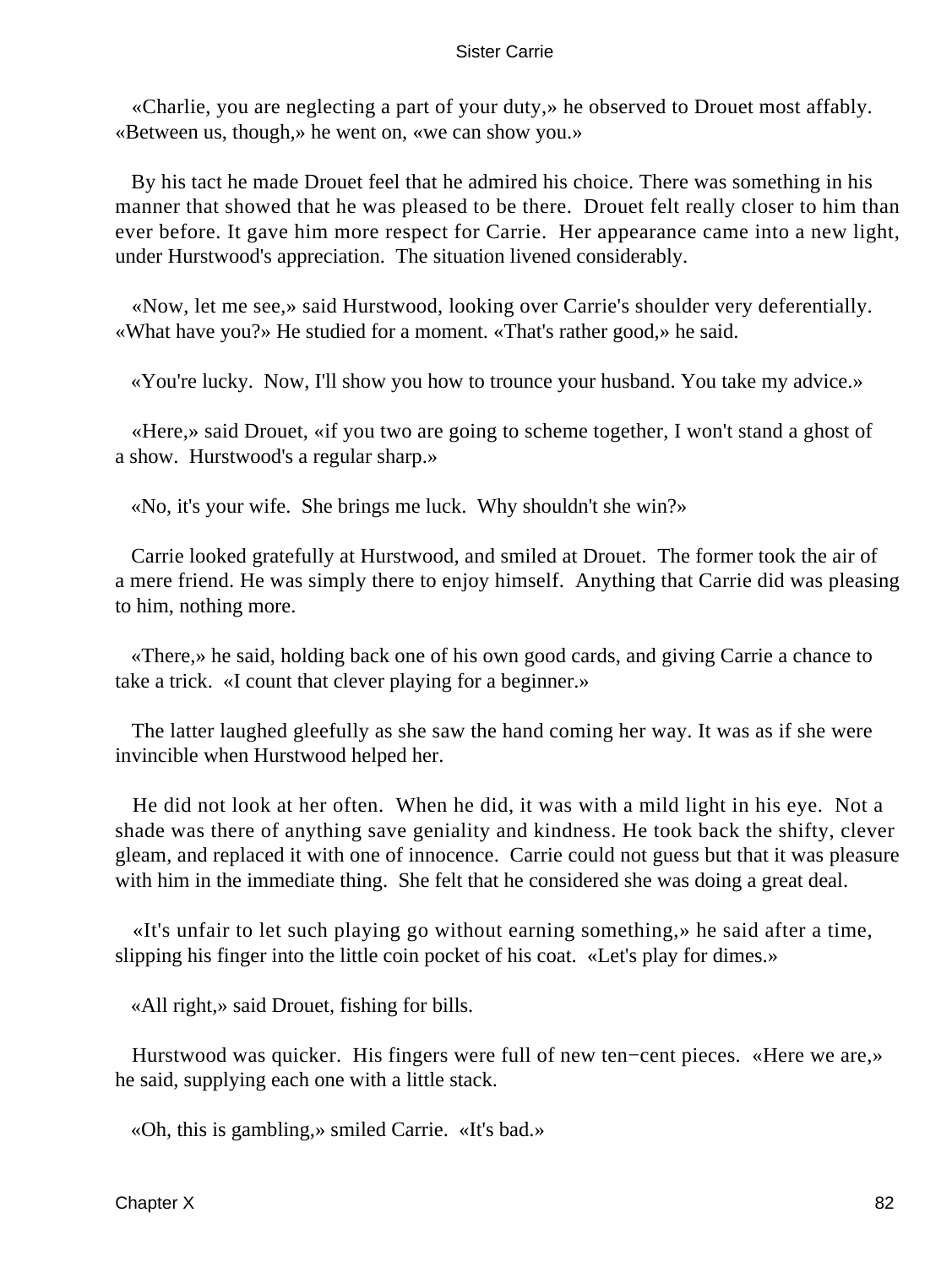«No,» said Drouet, «only fun. If you never play for more than that, you will go to Heaven.»

 «Don't you moralise,» said Hurstwood to Carrie gently, «until you see what becomes of the money.»

Drouet smiled.

«If your husband gets them, he'll tell you how bad it is.»

Drouet laughed loud.

 There was such an ingratiating tone about Hurstwood's voice, the insinuation was so perceptible that even Carrie got the humour of it.

«When do you leave?» said Hurstwood to Drouet.

«On Wednesday,» he replied.

 «It's rather hard to have your husband running about like that, isn't it?» said Hurstwood, addressing Carrie.

«She's going along with me this time,» said Drouet.

«You must both go with me to the theatre before you go.»

«Certainly,» said Drouet. «Eh, Carrie?»

«I'd like it ever so much,» she replied.

 Hurstwood did his best to see that Carrie won the money. He rejoiced in her success, kept counting her winnings, and finally gathered and put them in her extended hand. They spread a little lunch, at which he served the wine, and afterwards he used fine tact in going.

 «Now,» he said, addressing first Carrie and then Drouet with his eyes, «you must be ready at 7.30. I'll come and get you.»

 They went with him to the door and there was his cab waiting, its red lamps gleaming cheerfully in the shadow.

 «Now,» he observed to Drouet, with a tone of good−fellowship, «when you leave your wife alone, you must let me show her around a little. It will break up her loneliness.»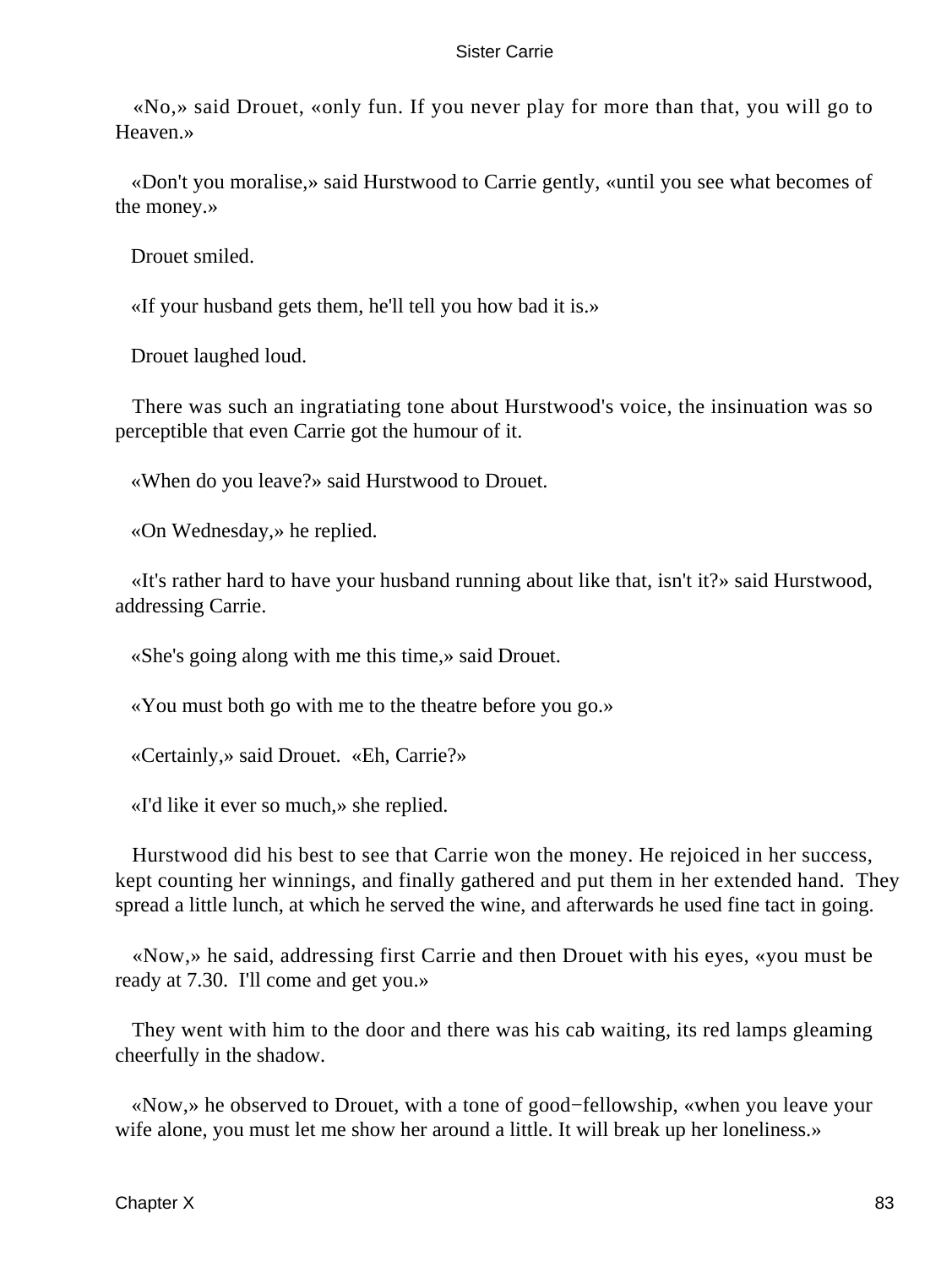«Sure,» said Drouet, quite pleased at the attention shown.

«You're so kind,» observed Carrie.

«Not at all,» said Hurstwood, «I would want your husband to do as much for me.»

 He smiled and went lightly away. Carrie was thoroughly impressed. She had never come in contact with such grace. As for Drouet, he was equally pleased.

 «There's a nice man,» he remarked to Carrie, as they returned to their cosey chamber. «A good friend of mine, too.»

«He seems to be,» said Carrie.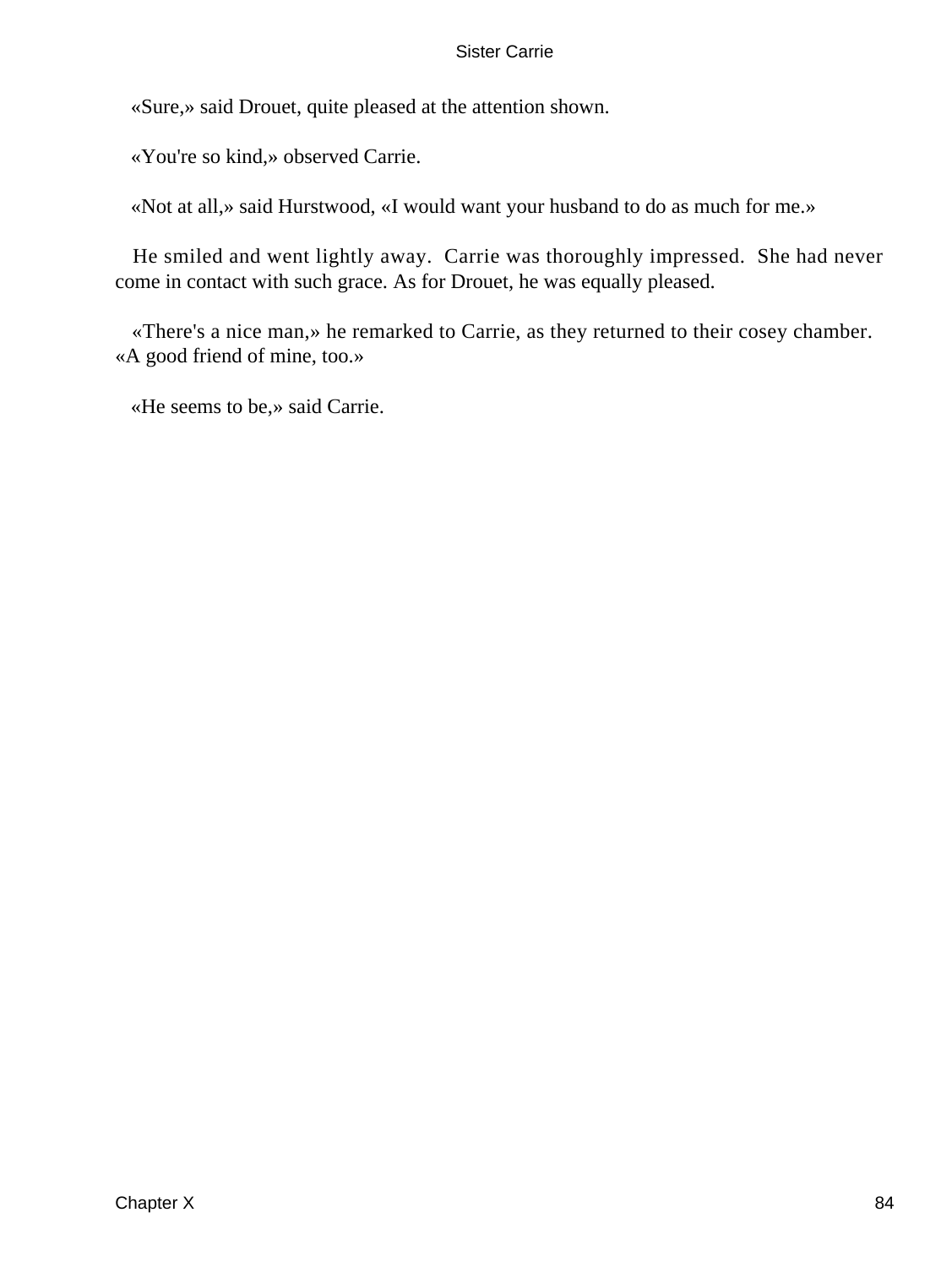# **[Chapter XI](#page-428-0)**

## *T*HE **PERSUASION OF FASHION** – **FEELING GUARDS** O'ER **ITS OWN**

 Carrie was an apt student of fortune's ways – of fortune's superficialities. Seeing a thing, she would immediately set to inquiring how she would look, properly related to it. Be it known that this is not fine feeling, it is not wisdom. The greatest minds are not so afflicted; and on the contrary, the lowest order of mind is not so disturbed. Fine clothes to her were a vast persuasion; they spoke tenderly and Jesuitically for themselves. When she came within earshot of their pleading, desire in her bent a willing ear. The voice of the so−called inanimate! Who shall translate for us the language of the stones?

 «My dear,» said the lace collar she secured from Partridge's, «I fit you beautifully; don't give me up.»

 «Ah, such little feet,» said the leather of the soft new shoes; «how effectively I cover them. What a pity they should ever want my aid.»

 Once these things were in her hand, on her person, she might dream of giving them up; the method by which they came might intrude itself so forcibly that she would ache to be rid of the thought of it, but she would not give them up. «Put on the old clothes – that torn pair of shoes,» was called to her by her conscience in vain. She could possibly have conquered the fear of hunger and gone back; the thought of hard work and a narrow round of suffering would, under the last pressure of conscience, have yielded, but spoil her appearance? – be old−clothed and poor− appearing? – never!

 Drouet heightened her opinion on this and allied subjects in such a manner as to weaken her power of resisting their influence. It is so easy to do this when the thing opined is in the line of what we desire. In his hearty way, he insisted upon her good looks. He looked at her admiringly, and she took it at its full value. Under the circumstances, she did not need to carry herself as pretty women do. She picked that knowledge up fast enough for herself. Drouet had a habit, characteristic of his kind, of looking after stylishly dressed or pretty women on the street and remarking upon them. He had just enough of the feminine love of dress to be a good judge – not of intellect, but of clothes. He saw how they set their little feet, how they carried their chins, with what grace and sinuosity they swung their bodies. A dainty, self−conscious swaying of the hips by a woman was to him as alluring as the glint of rare wine to a toper. He would turn and follow the disappearing vision with his eyes. He would thrill as a child with the unhindered passion that was in him. He loved the thing that women love in themselves, grace. At this, their own shrine, he knelt with them, an ardent devotee.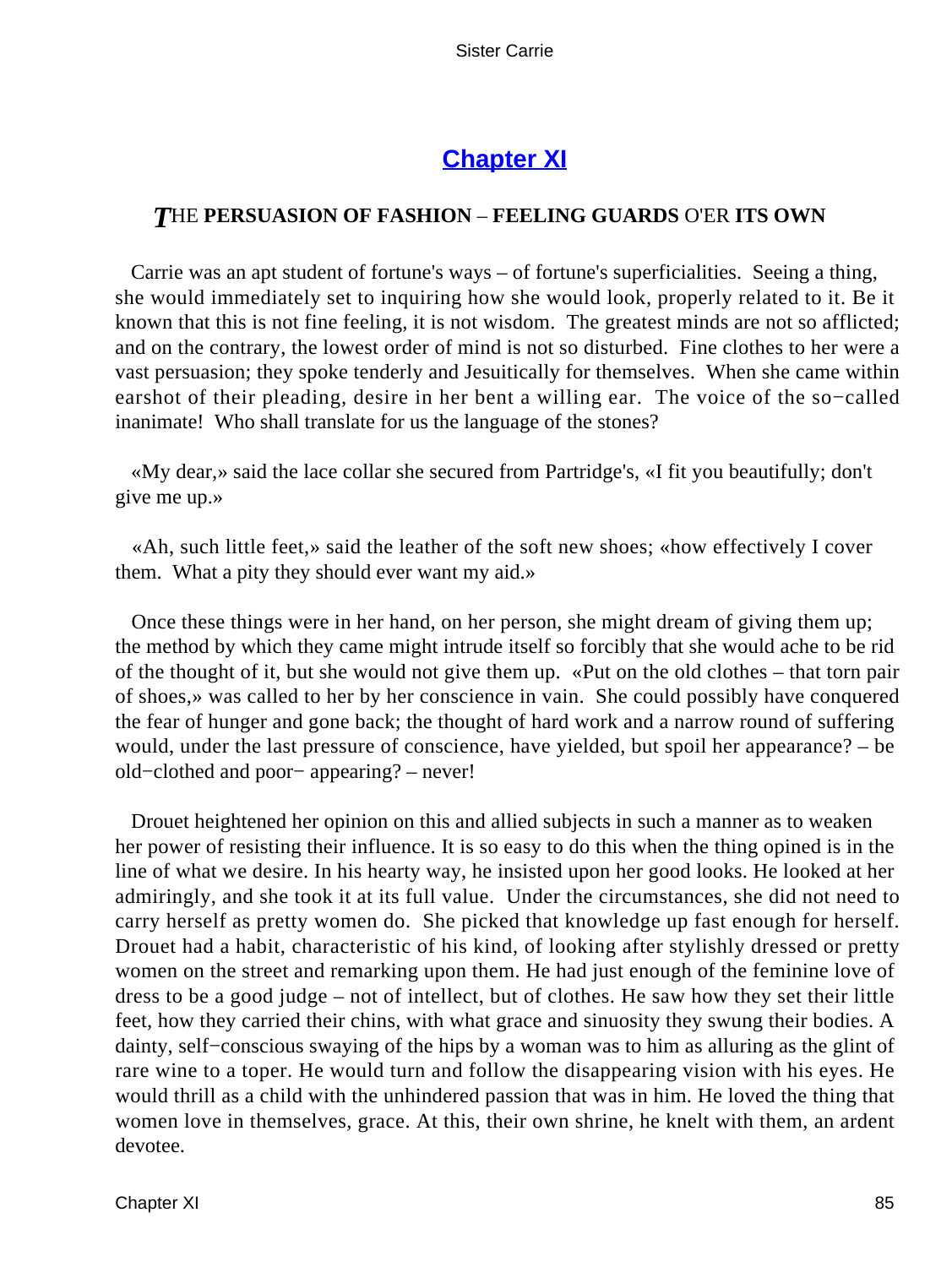«Did you see that woman who went by just now?» he said to Carrie on the first day they took a walk together. «Fine stepper, wasn't she?»

Carrie looked, and observed the grace commended.

 «Yes, she is,» she returned, cheerfully, a little suggestion of possible defect in herself awakening in her mind. If that was so fine, she must look at it more closely. Instinctively, she felt a desire to imitate it. Surely she could do that too.

 When one of her mind sees many things emphasized and re− emphasized and admired, she gathers the logic of it and applies accordingly. Drouet was not shrewd enough to see that this was not tactful. He could not see that it would be better to make her feel that she was competing with herself, not others better than herself. He would not have done it with an older, wiser woman, but in Carrie he saw only the novice. Less clever than she, he was naturally unable to comprehend her sensibility. He went on educating and wounding her, a thing rather foolish in one whose admiration for his pupil and victim was apt to grow.

 Carrie took the instructions affably. She saw what Drouet liked; in a vague way she saw where he was weak. It lessens a woman's opinion of a man when she learns that his admiration is so pointedly and generously distributed. She sees but one object of supreme compliment in this world, and that is herself. If a man is to succeed with many women, he must be all in all to each.

In her own apartments Carrie saw things which were lessons in the same school.

 In the same house with her lived an official of one of the theatres, Mr. Frank A. Hale, manager of the Standard, and his wife, a pleasing−looking brunette of thirty−five. They were people of a sort very common in America today, who live respectably from hand to mouth. Hale received a salary of forty− five dollars a week. His wife, quite attractive, affected the feeling of youth, and objected to that sort of home life which means the care of a house and the raising of a family. Like Drouet and Carrie, they also occupied three rooms on the floor above.

 Not long after she arrived Mrs. Hale established social relations with her, and together they went about. For a long time this was her only companionship, and the gossip of the manager's wife formed the medium through which she saw the world. Such trivialities, such praises of wealth, such conventional expression of morals as sifted through this passive creature's mind, fell upon Carrie and for the while confused her.

 On the other hand, her own feelings were a corrective influence. The constant drag to something better was not to be denied. By those things which address the heart was she steadily recalled. In the apartments across the hall were a young girl and her mother. They were from Evansville, Indiana, the wife and daughter of a railroad treasurer. The daughter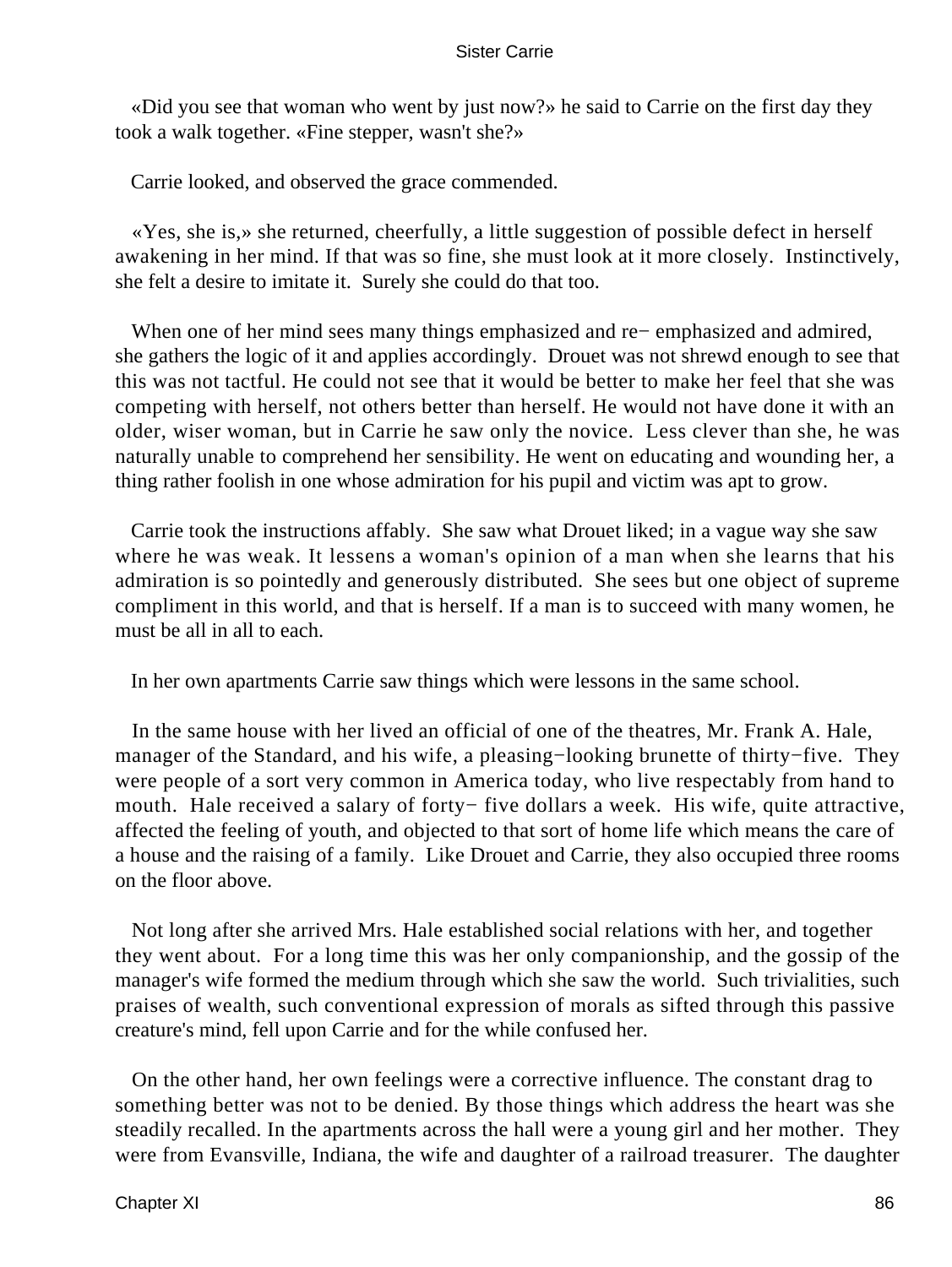was here to study music, the mother to keep her company.

 Carrie did not make their acquaintance, but she saw the daughter coming in and going out. A few times she had seen her at the piano in the parlour, and not infrequently had heard her play. This young woman was particularly dressy for her station, and wore a jewelled ring or two which flashed upon her white fingers as she played.

 Now Carrie was affected by music. Her nervous composition responded to certain strains, much as certain strings of a harp vibrate when a corresponding key of a piano is struck. She was delicately moulded in sentiment, and answered with vague ruminations to certain wistful chords. They awoke longings for those things which she did not have. They caused her to cling closer to things she possessed. One short song the young lady played in a most soulful and tender mood. Carrie heard it through the open door from the parlour below. It was at that hour between afternoon and night when, for the idle, the wanderer, things are apt to take on a wistful aspect. The mind wanders forth on far journeys and returns with sheaves of withered and departed joys. Carrie sat at her window looking out. Drouet had been away since ten in the morning. She had amused herself with a walk, a book by Bertha M. Clay which Drouet had left there, though she did not wholly enjoy the latter, and by changing her dress for the evening. Now she sat looking out across the park as wistful and depressed as the nature which craves variety and life can be under such circumstances. As she contemplated her new state, the strain from the parlour below stole upward. With it her thoughts became coloured and enmeshed. She reverted to the things which were best and saddest within the small limit of her experience. She became for the moment a repentant.

 While she was in this mood Drouet came in, bringing with him an entirely different atmosphere. It was dusk and Carrie had neglected to light the lamp. The fire in the grate, too, had burned low.

«Where are you, Cad?» he said, using a pet name he had given her.

«Here,» she answered.

 There was something delicate and lonely in her voice, but he could not hear it. He had not the poetry in him that would seek a woman out under such circumstances and console her for the tragedy of life. Instead, he struck a match and lighted the gas.

«Hello,» he exclaimed, «you've been crying.»

Her eyes were still wet with a few vague tears.

«Pshaw,» he said, «you don't want to do that.»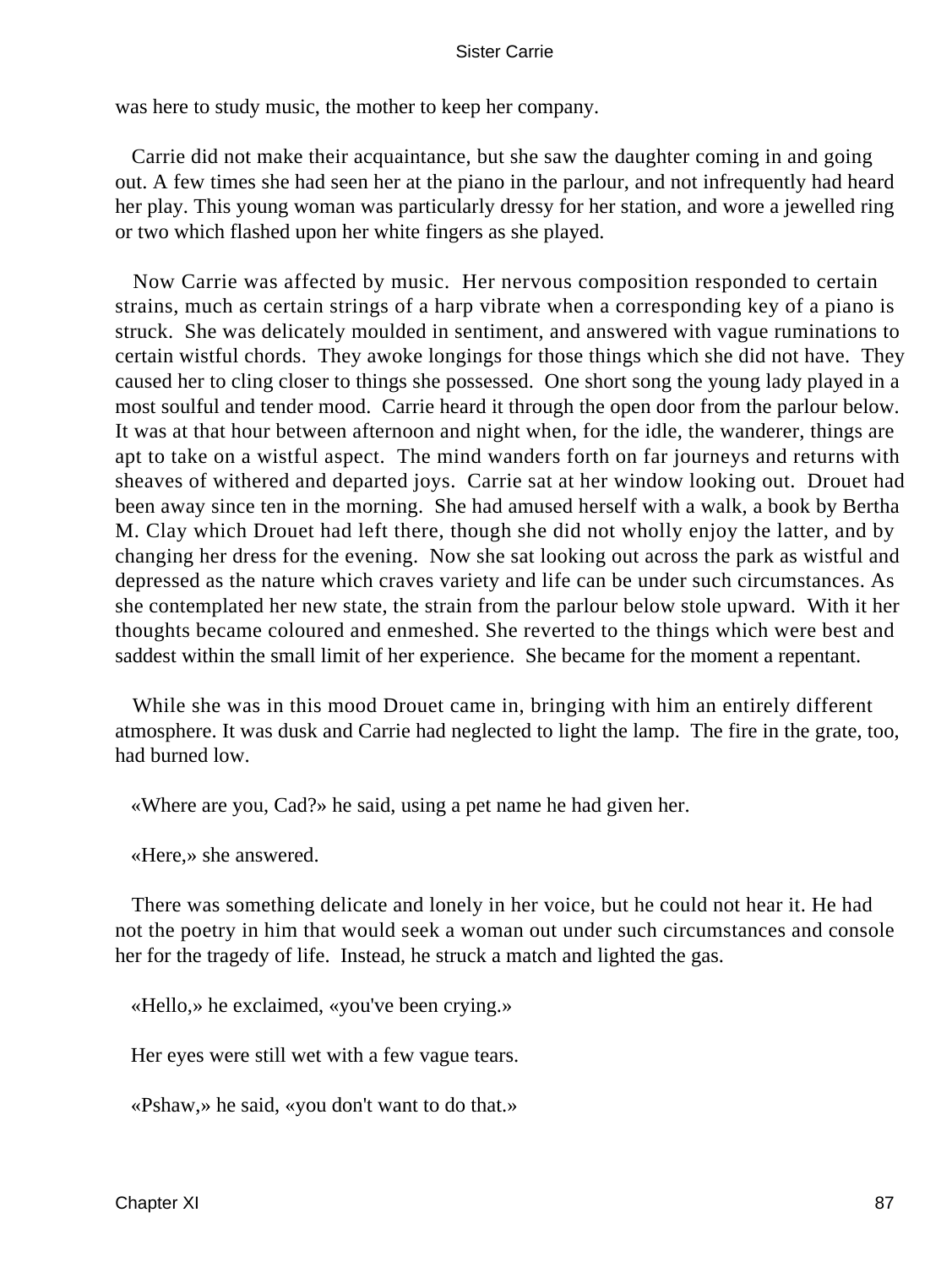He took her hand, feeling in his good−natured egotism that it was probably lack of his presence which had made her lonely.

«Come on, now,» he went on; «it's all right. Let's waltz a little to that music.»

 He could not have introduced a more incongruous proposition. It made clear to Carrie that he could not sympathise with her. She could not have framed thoughts which would have expressed his defect or made clear the difference between them, but she felt it. It was his first great mistake.

 What Drouet said about the girl's grace, as she tripped out evenings accompanied by her mother, caused Carrie to perceive the nature and value of those little modish ways which women adopt when they would presume to be something. She looked in the mirror and pursed up her lips, accompanying it with a little toss of the head, as she had seen the railroad treasurer's daughter do. She caught up her skirts with an easy swing, for had not Drouet remarked that in her and several others, and Carrie was naturally imitative. She began to get the hang of those little things which the pretty woman who has vanity invariably adopts. In short, her knowledge of grace doubled, and with it her appearance changed. She became a girl of considerable taste.

 Drouet noticed this. He saw the new bow in her hair and the new way of arranging her locks which she affected one morning.

«You look fine that way, Cad,» he said.

«Do I?» she replied, sweetly. It made her try for other effects that selfsame day.

 She used her feet less heavily, a thing that was brought about by her attempting to imitate the treasurer's daughter's graceful carriage. How much influence the presence of that young woman in the same house had upon her it would be difficult to say. But, because of all these things, when Hurstwood called he had found a young woman who was much more than the Carrie to whom Drouet had first spoken. The primary defects of dress and manner had passed. She was pretty, graceful, rich in the timidity born of uncertainty, and with a something childlike in her large eyes which captured the fancy of this starched and conventional poser among men. It was the ancient attraction of the fresh for the stale. If there was a touch of appreciation left in him for the bloom and unsophistication which is the charm of youth, it rekindled now. He looked into her pretty face and felt the subtle waves of young life radiating therefrom. In that large clear eye he could see nothing that his blase nature could understand as guile. The little vanity, if he could have perceived it there, would have touched him as a pleasant thing.

«I wonder,» he said, as he rode away in his cab, «how Drouet came to win her.»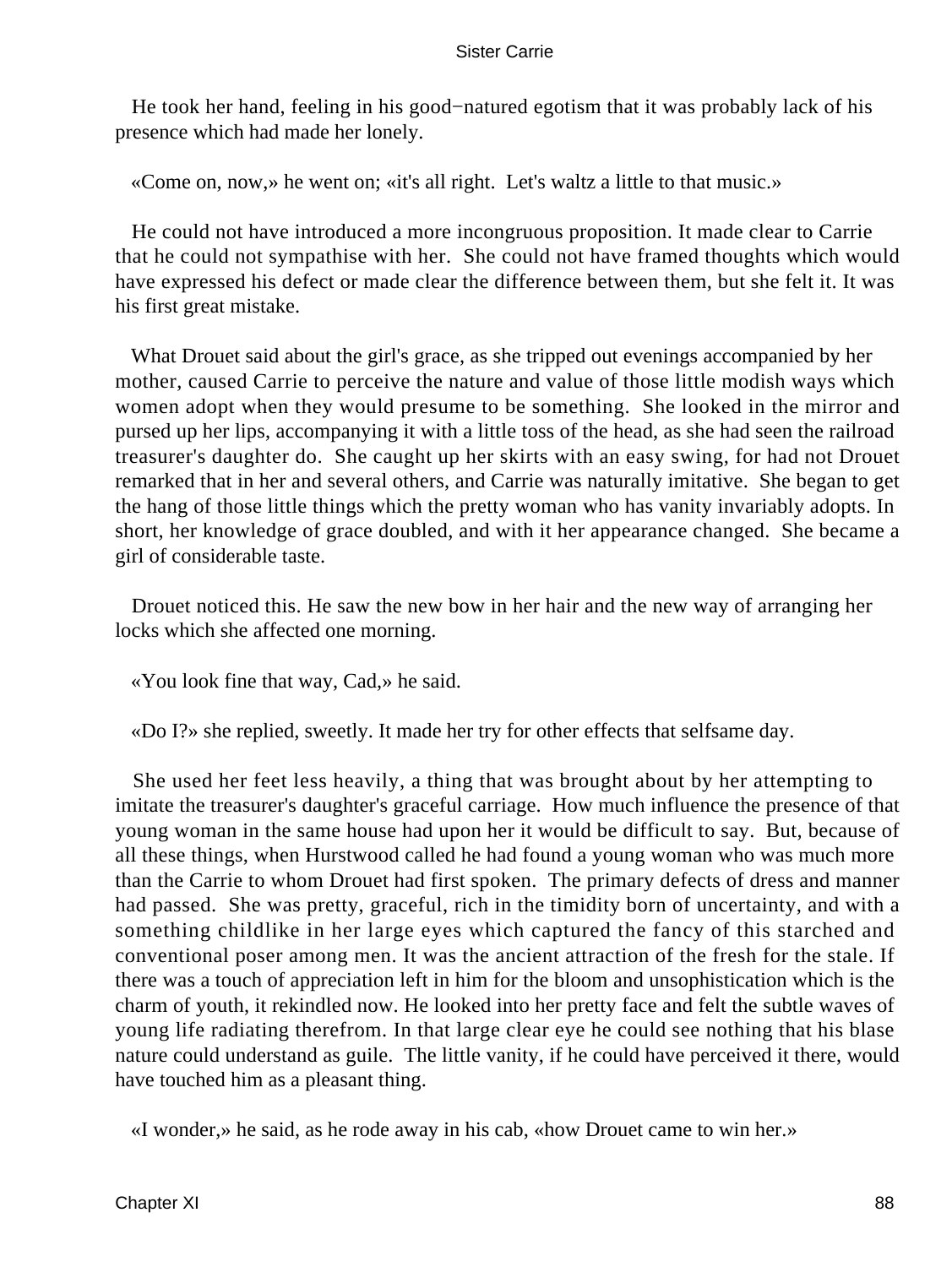He gave her credit for feelings superior to Drouet at the first glance.

 The cab plopped along between the far−receding lines of gas lamps on either hand. He folded his gloved hands and saw only the lighted chamber and Carrie's face. He was pondering over the delight of youthful beauty.

 «I'll have a bouquet for her,» he thought. «Drouet won't mind.» He never for a moment concealed the fact of her attraction for himself. He troubled himself not at all about Drouet's priority. He was merely floating those gossamer threads of thought which, like the spider's, he hoped would lay hold somewhere. He did not know, he could not guess, what the result would be.

 A few weeks later Drouet, in his peregrinations, encountered one of his well−dressed lady acquaintances in Chicago on his return from a short trip to Omaha. He had intended to hurry out to Ogden Place and surprise Carrie, but now he fell into an interesting conversation and soon modified his original intention.

 «Let's go to dinner,» he said, little recking any chance meeting which might trouble his way.

«Certainly,» said his companion.

 They visited one of the better restaurants for a social chat. It was five in the afternoon when they met; it was seven−thirty before the last bone was picked.

 Drouet was just finishing a little incident he was relating, and his face was expanding into a smile, when Hurstwood's eye caught his own. The latter had come in with several friends, and, seeing Drouet and some woman, not Carrie, drew his own conclusion.

 «Ah, the rascal,» he thought, and then, with a touch of righteous sympathy, «that's pretty hard on the little girl.»

 Drouet jumped from one easy thought to another as he caught Hurstwood's eye. He felt but very little misgiving, until he saw that Hurstwood was cautiously pretending not to see. Then some of the latter's impression forced itself upon him. He thought of Carrie and their last meeting. By George, he would have to explain this to Hurstwood. Such a chance half−hour with an old friend must not have anything more attached to it than it really warranted.

 For the first time he was troubled. Here was a moral complication of which he could not possibly get the ends. Hurstwood would laugh at him for being a fickle boy. He would laugh with Hurstwood. Carrie would never hear, his present companion at table would never know, and yet he could not help feeling that he was getting the worst of it – there was some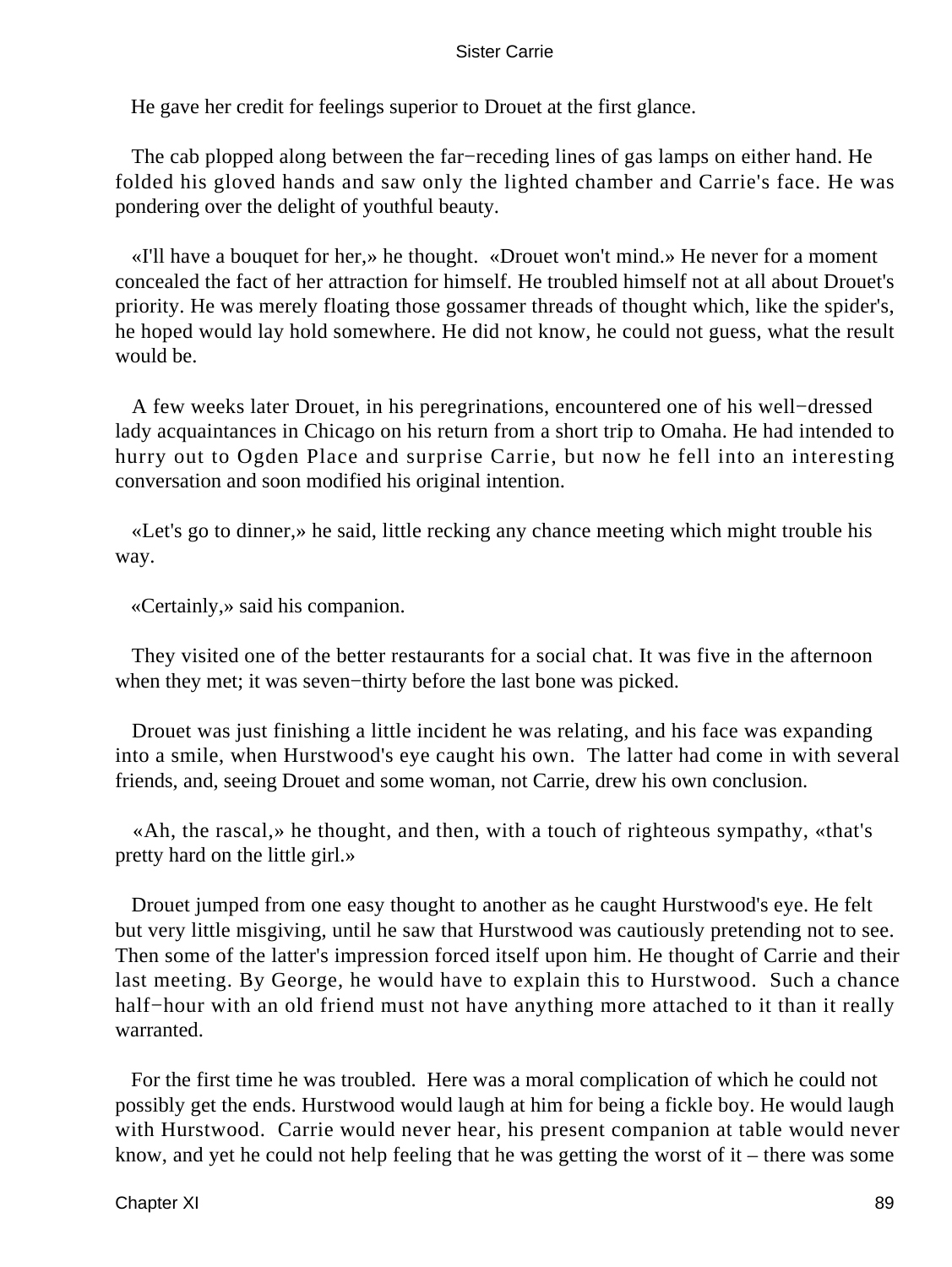faint stigma attached, and he was not guilty. He broke up the dinner by becoming dull, and saw his companion on her car. Then he went home.

 «He hasn't talked to me about any of these later flames,» thought Hurstwood to himself. «He thinks I think he cares for the girl out there.»

 «He ought not to think I'm knocking around, since I have just introduced him out there,» thought Drouet.

 «I saw you,» Hurstwood said, genially, the next time Drouet drifted in to his polished resort, from which he could not stay away. He raised his forefinger indicatively, as parents do to children.

 «An old acquaintance of mine that I ran into just as I was coming up from the station,» explained Drouet. «She used to be quite a beauty.»

«Still attracts a little, eh?» returned the other, affecting to jest.

«Oh, no,» said Drouet, «just couldn't escape her this time.»

«How long are you here?» asked Hurstwood.

«Only a few days.»

 «You must bring the girl down and take dinner with me,» he said. «I'm afraid you keep her cooped up out there. I'll get a box for Joe Jefferson.»

«Not me,» answered the drummer. «Sure I'll come.»

 This pleased Hurstwood immensely. He gave Drouet no credit for any feelings toward Carrie whatever. He envied him, and now, as he looked at the well−dressed jolly salesman, whom he so much liked, the gleam of the rival glowed in his eye. He began to «size up» Drouet from the standpoints of wit and fascination. He began to look to see where he was weak. There was no disputing that, whatever he might think of him as a good fellow, he felt a certain amount of contempt for him as a lover. He could hoodwink him all right. Why, if he would just let Carrie see one such little incident as that of Thursday, it would settle the matter. He ran on in thought, almost exulting, the while he laughed and chatted, and Drouet felt nothing. He had no power of analysing the glance and the atmosphere of a man like Hurstwood. He stood and smiled and accepted the invitation while his friend examined him with the eye of a hawk.

 The object of this peculiarly involved comedy was not thinking of either. She was busy adjusting her thoughts and feelings to newer conditions, and was not in danger of suffering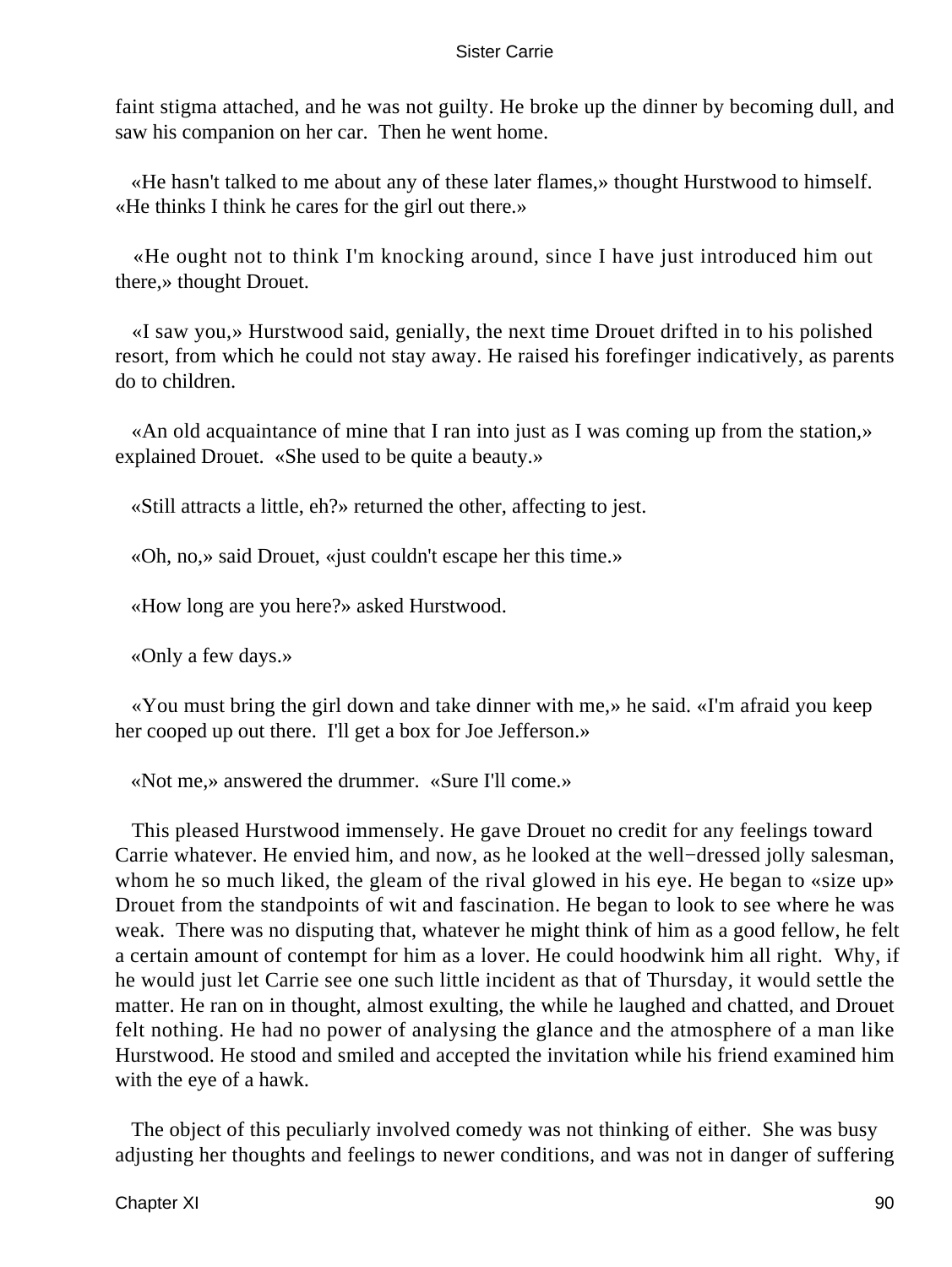disturbing pangs from either quarter. One evening Drouet found her dressing herself before the glass.

«Cad,» said he, catching her, «I believe you're getting vain.»

«Nothing of the kind,» she returned, smiling.

 «Well, you're mighty pretty,» he went on, slipping his arm around her. «Put on that navy−blue dress of yours and I'll take you to the show.»

 «Oh, I've promised Mrs. Hale to go with her to the Exposition to− night,» she returned, apologetically.

 «You did, eh?» he said, studying the situation abstractedly. «I wouldn't care to go to that myself.»

 «Well, I don't know,» answered Carrie, puzzling, but not offering to break her promise in his favour.

Just then a knock came at their door and the maidservant handed a letter in.

«He says there's an answer expected,» she explained.

«It's from Hurstwood,» said Drouet, noting the superscription as he tore it open.

 «You are to come down and see Joe Jefferson with me to−night,» it ran in part. «It's my turn, as we agreed the other day. All other bets are off.»

 «Well, what do you say to this?» asked Drouet, innocently, while Carrie's mind bubbled with favourable replies.

«You had better decide, Charlie,» she said, reservedly.

«I guess we had better go, if you can break that engagement upstairs,» said Drouet.

«Oh, I can,» returned Carrie without thinking.

 Drouet selected writing paper while Carrie went to change her dress. She hardly explained to herself why this latest invitation appealed to her most

 «Shall I wear my hair as I did yesterday?» she asked, as she came out with several articles of apparel pending.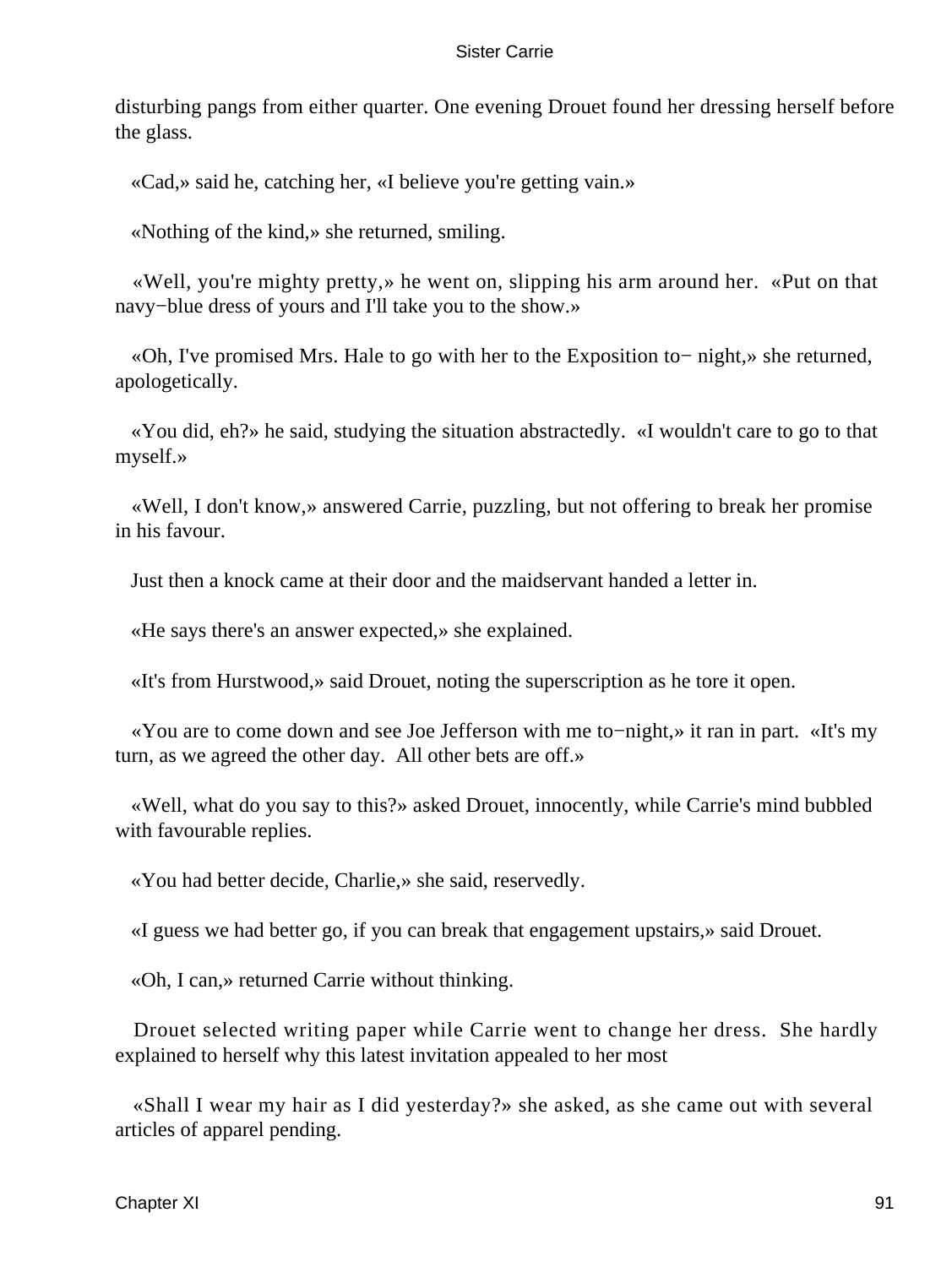«Sure,» he returned, pleasantly.

 She was relieved to see that he felt nothing. She did not credit her willingness to go to any fascination Hurstwood held for her. It seemed that the combination of Hurstwood, Drouet, and herself was more agreeable than anything else that had been suggested. She arrayed herself most carefully and they started off, extending excuses upstairs.

 «I say,» said Hurstwood, as they came up the theatre lobby, «we are exceedingly charming this evening.»

Carrie fluttered under his approving glance.

«Now, then,» he said, leading the way up the foyer into the theatre.

 If ever there was dressiness it was here. It was the personification of the old term spick and span.

«Did you ever see Jefferson?» he questioned, as he leaned toward Carrie in the box.

«I never did,» she returned.

 «He's delightful, delightful,» he went on, giving the commonplace rendition of approval which such men know. He sent Drouet after a programme, and then discoursed to Carrie concerning Jefferson as he had heard of him. The former was pleased beyond expression, and was really hypnotised by the environment, the trappings of the box, the elegance of her companion. Several times their eyes accidentally met, and then there poured into hers such a flood of feeling as she had never before experienced. She could not for the moment explain it, for in the next glance or the next move of the hand there was seeming indifference, mingled only with the kindest attention.

 Drouet shared in the conversation, but he was almost dull in comparison. Hurstwood entertained them both, and now it was driven into Carrie's mind that here was the superior man. She instinctively felt that he was stronger and higher, and yet withal so simple. By the end of the third act she was sure that Drouet was only a kindly soul, but otherwise defective. He sank every moment in her estimation by the strong comparison.

 «I have had such a nice time,» said Carrie, when it was all over and they were coming out.

 «Yes, indeed,» added Drouet, who was not in the least aware that a battle had been fought and his defences weakened. He was like the Emperor of China, who sat glorying in himself, unaware that his fairest provinces were being wrested from him.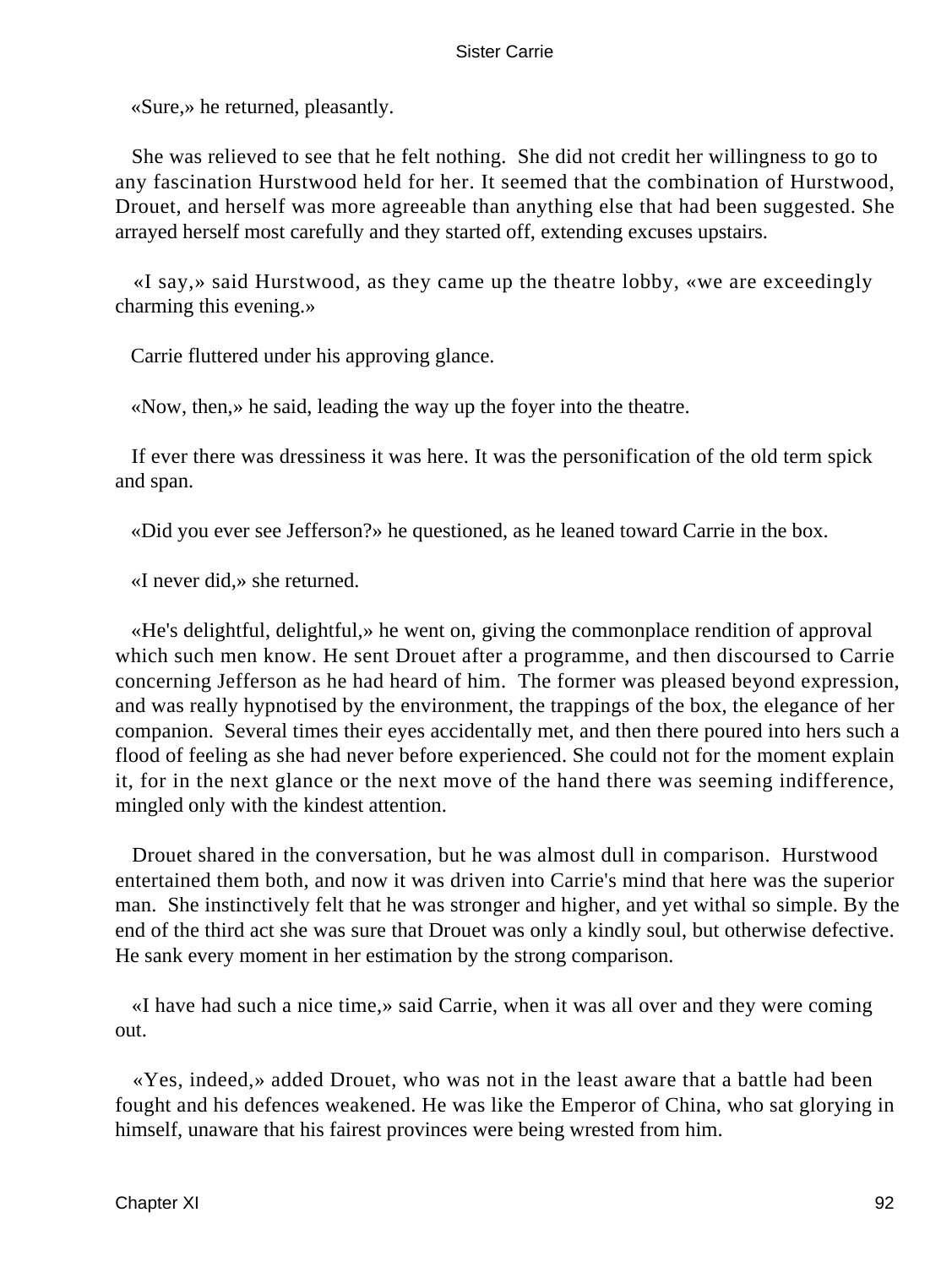«Well, you have saved me a dreary evening,» returned Hurstwood. «Good−night.»

He took Carrie's little hand, and a current of feeling swept from one to the other.

«I'm so tired,» said Carrie, leaning back in the car when Drouet began to talk.

 «Well, you rest a little while I smoke,» he said, rising, and then he foolishly went to the forward platform of the car and left the game as it stood.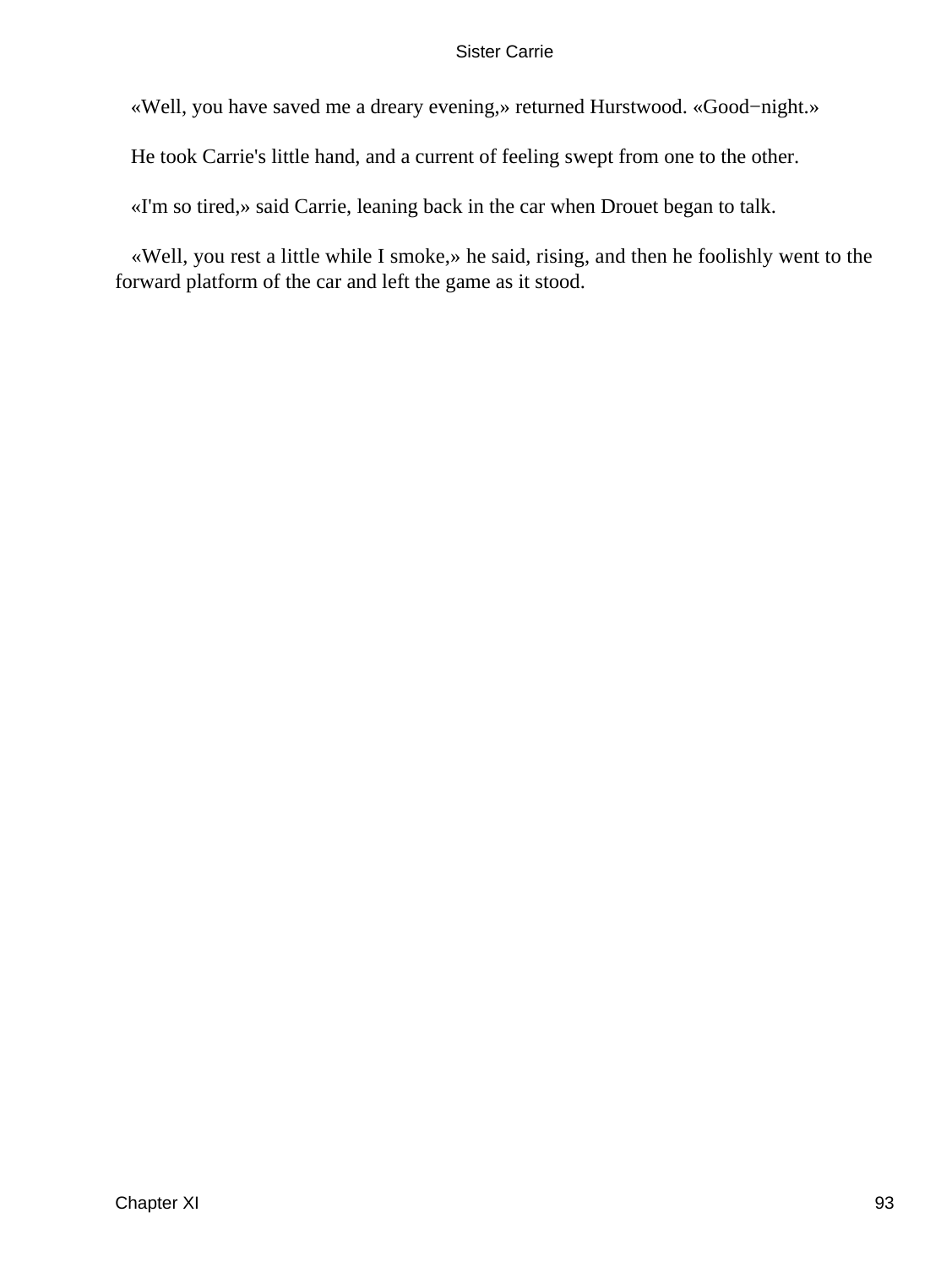## **[Chapter XII](#page-428-0)**

### *O*F **THE LAMPS OF THE MANSIONS** – **THE AMBASSADOR PLEA**

 Mrs. Hurstwood was not aware of any of her husband's moral defections, though she might readily have suspected his tendencies, which she well understood. She was a woman upon whose action under provocation you could never count. Hurstwood, for one, had not the slightest idea of what she would do under certain circumstances. He had never seen her thoroughly aroused. In fact, she was not a woman who would fly into a passion. She had too little faith in mankind not to know that they were erring. She was too calculating to jeopardize any advantage she might gain in the way of information by fruitless clamour. Her wrath would never wreak itself in one fell blow. She would wait and brood, studying the details and adding to them until her power might be commensurate with her desire for revenge. At the same time, she would not delay to inflict any injury, big or little, which would wound the object of her revenge and still leave him uncertain as to the source of the evil. She was a cold, self−centred woman, with many a thought of her own which never found expression, not even by so much as the glint of an eye.

 Hurstwood felt some of this in her nature, though he did not actually perceive it. He dwelt with her in peace and some satisfaction. He did not fear her in the least – there was no cause for it. She still took a faint pride in him, which was augmented by her desire to have her social integrity maintained. She was secretly somewhat pleased by the fact that much of her husband's property was in her name, a precaution which Hurstwood had taken when his home interests were somewhat more alluring than at present. His wife had not the slightest reason to feel that anything would ever go amiss with their household, and yet the shadows which run before gave her a thought of the good of it now and then. She was in a position to become refractory with considerable advantage, and Hurstwood conducted himself circumspectly because he felt that he could not be sure of anything once she became dissatisfied.

 It so happened that on the night when Hurstwood, Carrie, and Drouet were in the box at McVickar's, George, Jr., was in the sixth row of the parquet with the daughter of H. B. Carmichael, the third partner of a wholesale dry−goods house of that city. Hurstwood did not see his son, for he sat, as was his wont, as far back as possible, leaving himself just partially visible, when he bent forward, to those within the first six rows in question. It was his wont to sit this way in every theatre – to make his personality as inconspicuous as possible where it would be no advantage to him to have it otherwise.

 He never moved but what, if there was any danger of his conduct being misconstrued or ill−reported, he looked carefully about him and counted the cost of every inch of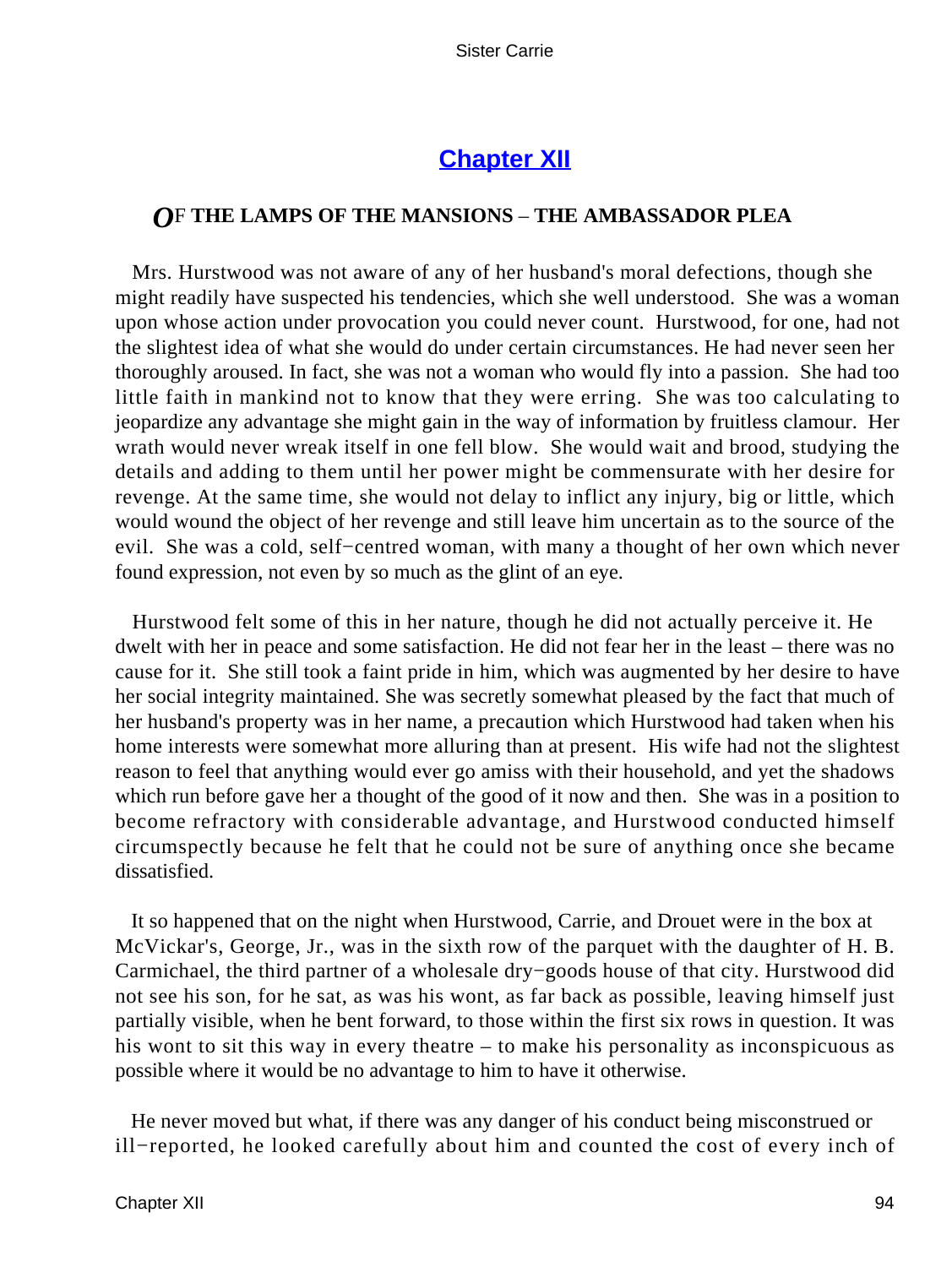conspicuity.

The next morning at breakfast his son said:

«I saw you, Governor, last night.»

«Were you at McVickar's?» said Hurstwood, with the best grace in the world.

«Yes,» said young George.

«Who with?»

«Miss Carmichael.»

 Mrs. Hurstwood directed an inquiring glance at her husband, but could not judge from his appearance whether it was any more than a casual look into the theatre which was referred to.

«How was the play?» she inquired.

«Very good,» returned Hurstwood, «only it's the same old thing, 'Rip Van Winkle.'»

«Whom did you go with?» queried his wife, with assumed indifference.

«Charlie Drouet and his wife. They are friends of Moy's, visiting here.»

 Owing to the peculiar nature of his position, such a disclosure as this would ordinarily create no difficulty. His wife took it for granted that his situation called for certain social movements in which she might not be included. But of late he had pleaded office duty on several occasions when his wife asked for his company to any evening entertainment. He had done so in regard to the very evening in question only the morning before.

«I thought you were going to be busy,» she remarked, very carefully.

 «So I was,» he exclaimed. «I couldn't help the interruption, but I made up for it afterward by working until two.»

 This settled the discussion for the time being, but there was a residue of opinion which was not satisfactory. There was no time at which the claims of his wife could have been more unsatisfactorily pushed. For years he had been steadily modifying his matrimonial devotion, and found her company dull. Now that a new light shone upon the horizon, this older luminary paled in the west. He was satisfied to turn his face away entirely, and any call to look back was irksome.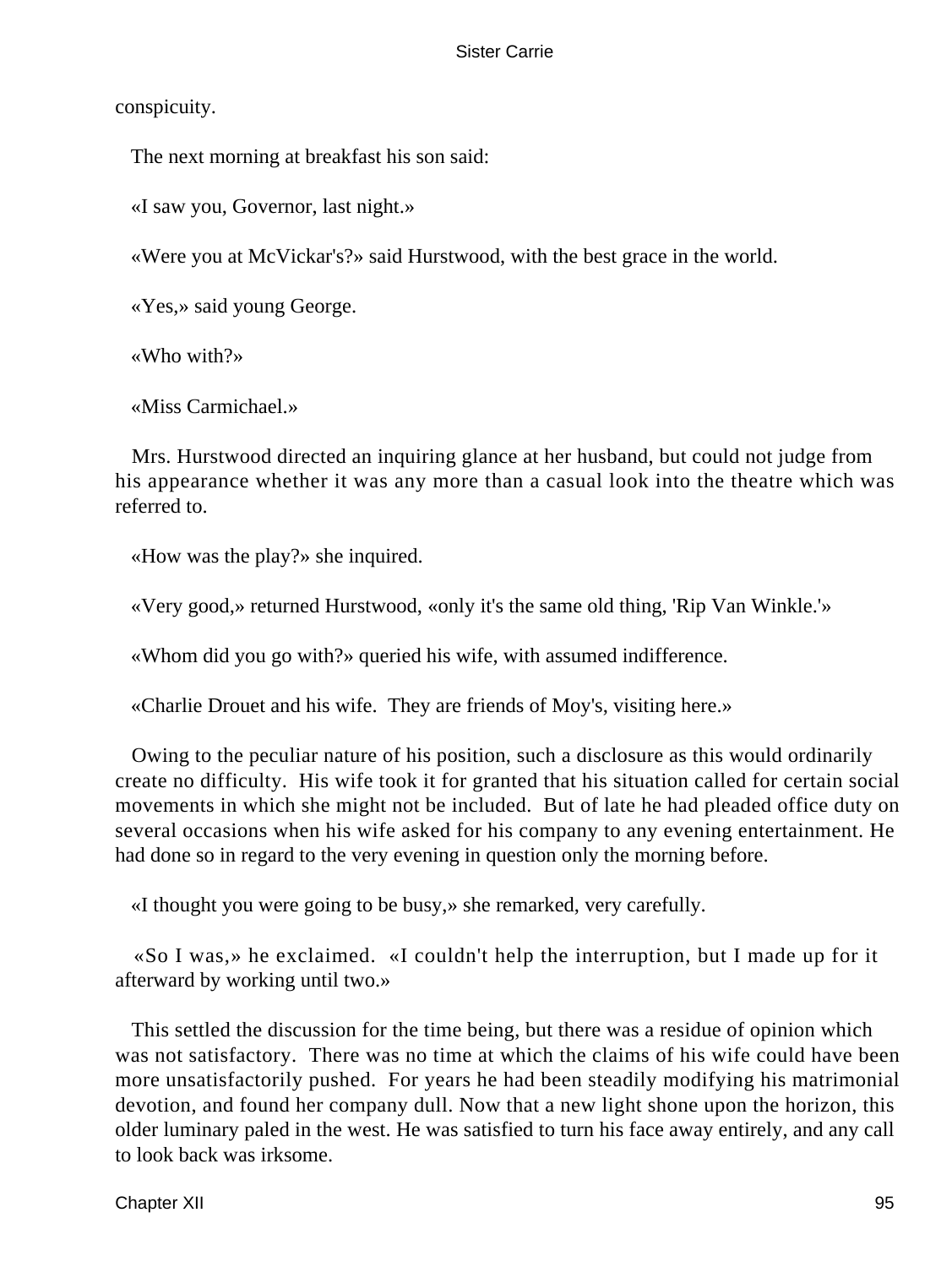She, on the contrary, was not at all inclined to accept anything less than a complete fulfilment of the letter of their relationship, though the spirit might be wanting.

 «We are coming down town this afternoon,» she remarked, a few days later. «I want you to come over to Kinsley's and meet Mr. Phillips and his wife. They're stopping at the Tremont, and we're going to show them around a little.»

 After the occurrence of Wednesday, he could not refuse, though the Phillips were about as uninteresting as vanity and ignorance could make them. He agreed, but it was with short grace. He was angry when he left the house.

 «I'll put a stop to this,» he thought. «I'm not going to be bothered fooling around with visitors when I have work to do.»

 Not long after this Mrs. Hurstwood came with a similar proposition, only it was to a matinee this time.

«My dear,» he returned, «I haven't time. I'm too busy.»

 «You find time to go with other people, though,» she replied, with considerable irritation.

 «Nothing of the kind,» he answered. «I can't avoid business relations, and that's all there is to it.»

 «Well, never mind,» she exclaimed. Her lips tightened. The feeling of mutual antagonism was increased.

 On the other hand, his interest in Drouet's little shop−girl grew in an almost evenly balanced proportion. That young lady, under the stress of her situation and the tutelage of her new friend, changed effectively. She had the aptitude of the struggler who seeks emancipation. The glow of a more showy life was not lost upon her. She did not grow in knowledge so much as she awakened in the matter of desire. Mrs. Hale's extended harangues upon the subjects of wealth and position taught her to distinguish between degrees of wealth. Mrs. Hale loved to drive in the afternoon in the sun when it was fine, and to satisfy her soul with a sight of those mansions and lawns which she could not afford. On the North Side had been erected a number of elegant mansions along what is now known as the North Shore Drive. The present lake wall of stone and granitoid was not then in place, but the road had been well laid out, the intermediate spaces of lawn were lovely to look upon, and the houses were thoroughly new and imposing. When the winter season had passed and the first fine days of the early spring appeared, Mrs. Hale secured a buggy for an afternoon and invited Carrie. They rode first through Lincoln Park and on far out towards Evanston, turning back at four and arriving at the north end of the Shore Drive at about five o'clock. At this time of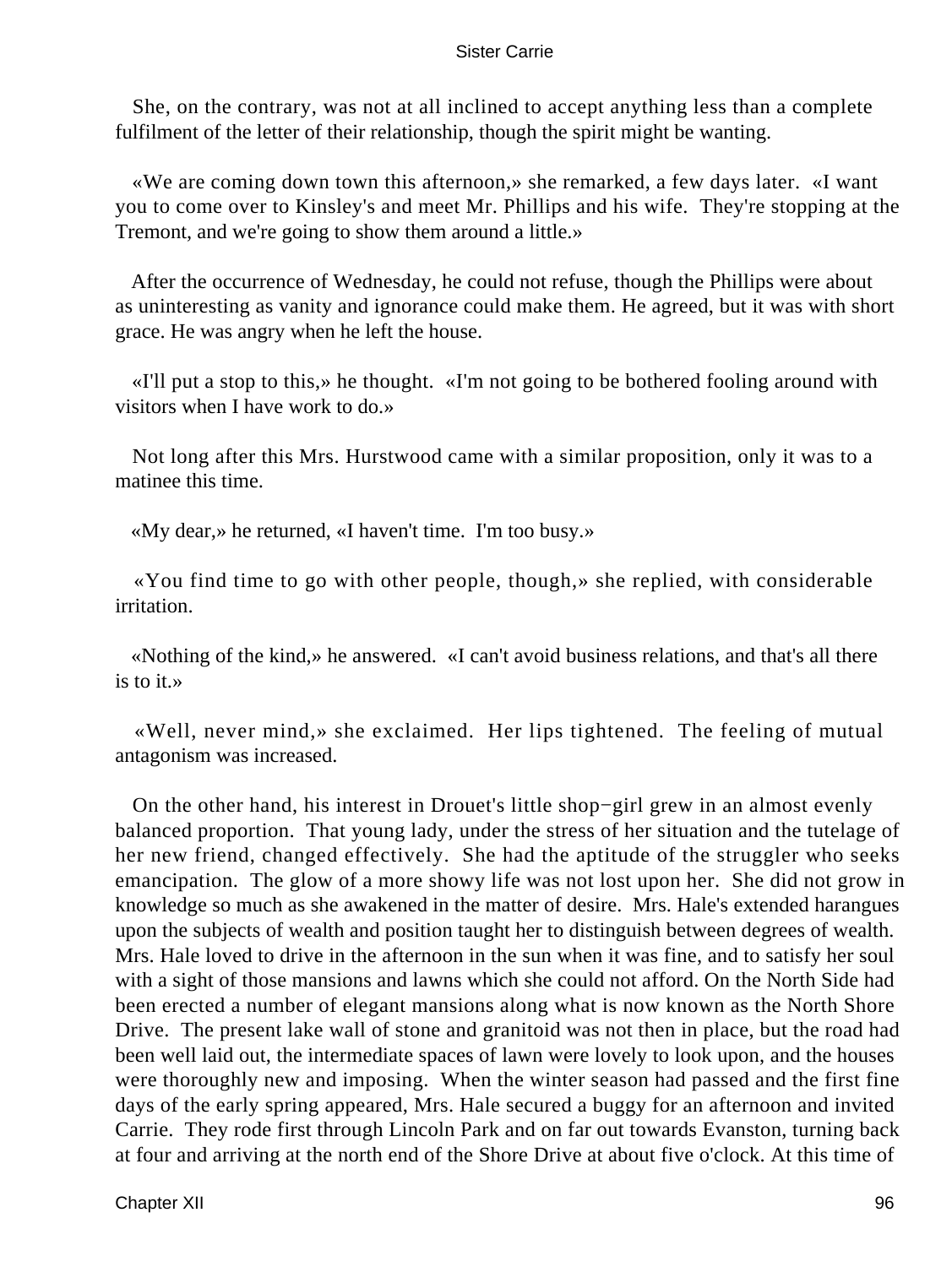year the days are still comparatively short, and the shadows of the evening were beginning to settle down upon the great city. Lamps were beginning to burn with that mellow radiance which seems almost watery and translucent to the eye. There was a softness in the air which speaks with an infinite delicacy of feeling to the flesh as well as to the soul. Carrie felt that it was a lovely day. She was ripened by it in spirit for many suggestions. As they drove along the smooth pavement an occasional carriage passed. She saw one stop and the footman dismount, opening the door for a gentleman who seemed to be leisurely returning from some afternoon pleasure. Across the broad lawns, now first freshening into green, she saw lamps faintly glowing upon rich interiors. Now it was but a chair, now a table, now an ornate corner, which met her eye, but it appealed to her as almost nothing else could. Such childish fancies as she had had of fairy palaces and kingly quarters now came back. She imagined that across these richly carved entrance−ways, where the globed and crystalled lamps shone upon panelled doors set with stained and designed panes of glass, was neither care nor unsatisfied desire. She was perfectly certain that here was happiness. If she could but stroll up yon broad walk, cross that rich entrance−way, which to her was of the beauty of a jewel, and sweep in grace and luxury to possession and command – oh! how quickly would sadness flee; how, in an instant, would the heartache end. She gazed and gazed, wondering, delighting, longing, and all the while the siren voice of the unrestful was whispering in her ear.

 «If we could have such a home as that,» said Mrs. Hale sadly, «how delightful it would be.»

«And yet they do say,» said Carrie, «that no one is ever happy.»

She had heard so much of the canting philosophy of the grapeless fox.

 «I notice,» said Mrs. Hale, «that they all try mighty hard, though, to take their misery in a mansion.»

 When she came to her own rooms, Carrie saw their comparative insignificance. She was not so dull but that she could perceive they were but three small rooms in a moderately well−furnished boarding−house. She was not contrasting it now with what she had had, but what she had so recently seen. The glow of the palatial doors was still in her eye, the roll of cushioned carriages still in her ears. What, after all, was Drouet? What was she? At her window, she thought it over, rocking to and fro, and gazing out across the lamp−lit park toward the lamp−lit houses on Warren and Ashland avenues. She was too wrought up to care to go down to eat, too pensive to do aught but rock and sing. Some old tunes crept to her lips, and, as she sang them, her heart sank. She longed and longed and longed. It was now for the old cottage room in Columbia City, now the mansion upon the Shore Drive, now the fine dress of some lady, now the elegance of some scene. She was sad beyond measure, and yet uncertain, wishing, fancying. Finally, it seemed as if all her state was one of loneliness and forsakenness, and she could scarce refrain from trembling at the lip. She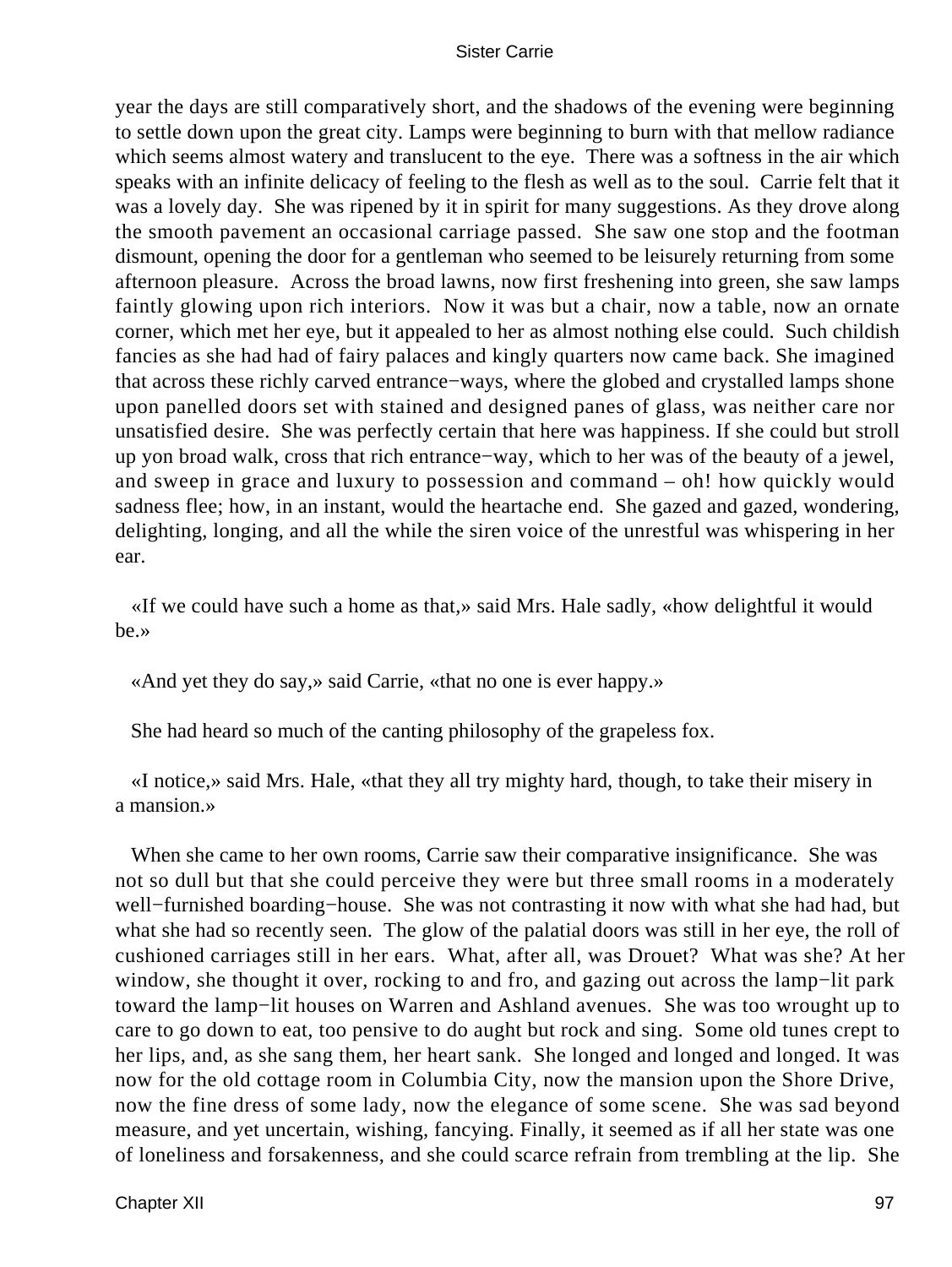hummed and hummed as the moments went by, sitting in the shadow by the window, and was therein as happy, though she did not perceive it, as she ever would be.

 While Carrie was still in this frame of mind, the house−servant brought up the intelligence that Mr. Hurstwood was in the parlour asking to see Mr. and Mrs. Drouet.

«I guess he doesn't know that Charlie is out of town,» thought Carrie.

 She had seen comparatively little of the manager during the winter, but had been kept constantly in mind of him by one thing and another, principally by the strong impression he had made. She was quite disturbed for the moment as to her appearance, but soon satisfied herself by the aid of the mirror, and went below.

 Hurstwood was in his best form, as usual. He hadn't heard that Drouet was out of town. He was but slightly affected by the intelligence, and devoted himself to the more general topics which would interest Carrie. It was surprising – the ease with which he conducted a conversation. He was like every man who has had the advantage of practice and knows he has sympathy. He knew that Carrie listened to him pleasurably, and, without the least effort, he fell into a train of observation which absorbed her fancy. He drew up his chair and modulated his voice to such a degree that what he said seemed wholly confidential. He confined himself almost exclusively to his observation of men and pleasures. He had been here and there, he had seen this and that. Somehow he made Carrie wish to see similar things, and all the while kept her aware of himself. She could not shut out the consciousness of his individuality and presence for a moment. He would raise his eyes slowly in smiling emphasis of something, and she was fixed by their magnetism. He would draw out, with the easiest grace, her approval. Once he touched her hand for emphasis and she only smiled. He seemed to radiate an atmosphere which suffused her being. He was never dull for a minute, and seemed to make her clever. At least, she brightened under his influence until all her best side was exhibited. She felt that she was more clever with him than with others. At least, he seemed to find so much in her to applaud. There was not the slightest touch of patronage. Drouet was full of it.

 There had been something so personal, so subtle, in each meeting between them, both when Drouet was present and when he was absent, that Carrie could not speak of it without feeling a sense of difficulty. She was no talker. She could never arrange her thoughts in fluent order. It was always a matter of feeling with her, strong and deep. Each time there had been no sentence of importance which she could relate, and as for the glances and sensations, what woman would reveal them? Such things had never been between her and Drouet. As a matter of fact, they could never be. She had been dominated by distress and the enthusiastic forces of relief which Drouet represented at an opportune moment when she yielded to him. Now she was persuaded by secret current feelings which Drouet had never understood. Hurstwood's glance was as effective as the spoken words of a lover, and more. They called for no immediate decision, and could not be answered.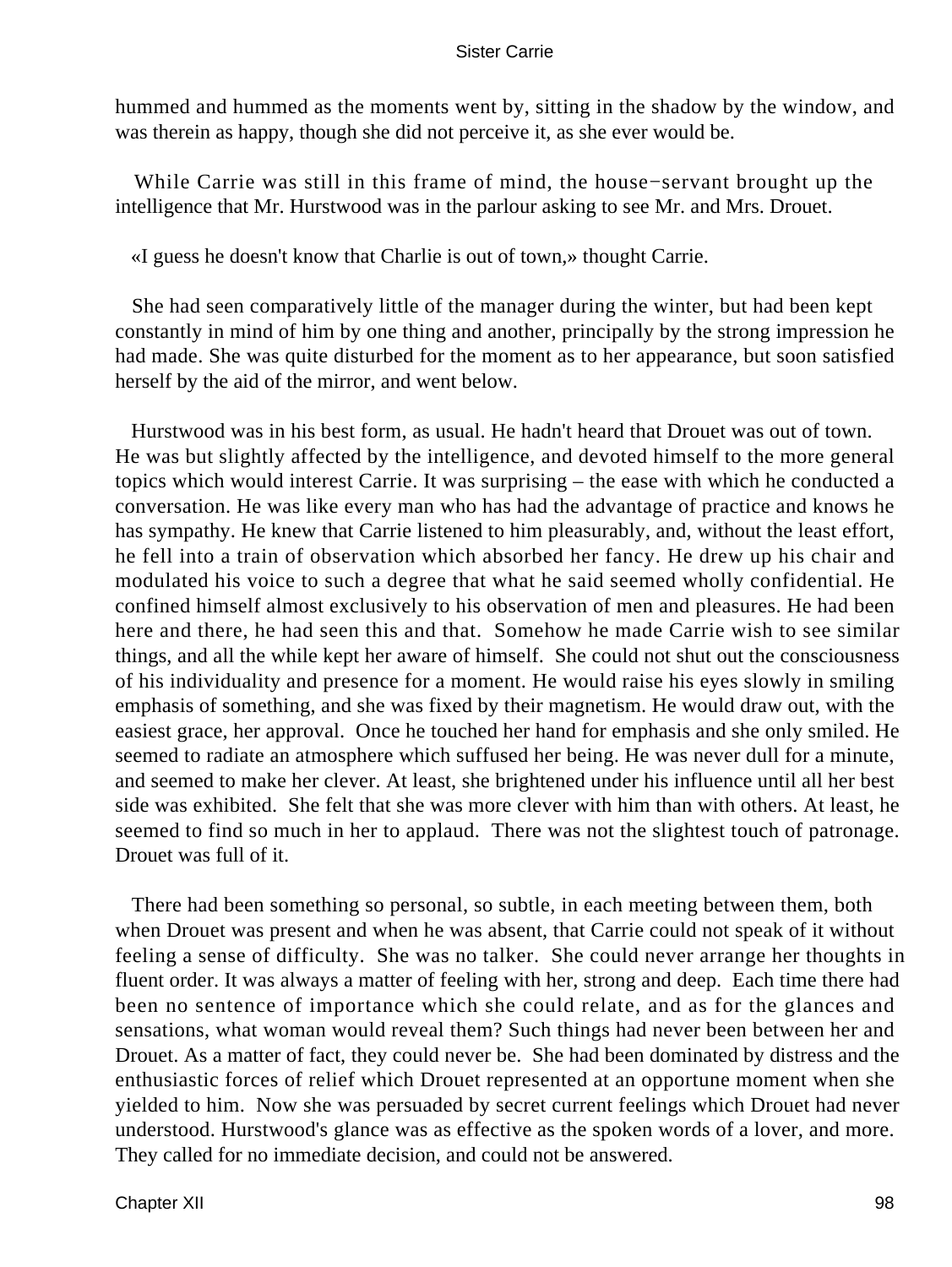People in general attach too much importance to words. They are under the illusion that talking effects great results. As a matter of fact, words are, as a rule, the shallowest portion of all the argument. They but dimly represent the great surging feelings and desires which lie behind. When the distraction of the tongue is removed, the heart listens.

 In this conversation she heard, instead of his words, the voices of the things which he represented. How suave was the counsel of his appearance! How feelingly did his superior state speak for itself! The growing desire he felt for her lay upon her spirit as a gentle hand. She did not need to tremble at all, because it was invisible; she did not need to worry over what other people would say – what she herself would say – because it had no tangibility. She was being pleaded with, persuaded, led into denying old rights and assuming new ones, and yet there were no words to prove it. Such conversation as was indulged in held the same relationship to the actual mental enactments of the twain that the low music of the orchestra does to the dramatic incident which it is used to cover.

 «Have you ever seen the houses along the Lake Shore on the North Side?» asked Hurstwood.

«Why, I was just over there this afternoon – Mrs. Hale and I. Aren't they beautiful?»

«They're very fine,» he answered.

«Oh, me,» said Carrie, pensively. «I wish I could live in such a place.»

«You're not happy,» said Hurstwood, slowly, after a slight pause.

 He had raised his eyes solemnly and was looking into her own. He assumed that he had struck a deep chord. Now was a slight chance to say a word in his own behalf. He leaned over quietly and continued his steady gaze. He felt the critical character of the period. She endeavoured to stir, but it was useless. The whole strength of a man's nature was working. He had good cause to urge him on. He looked and looked, and the longer the situation lasted the more difficult it became. The little shop−girl was getting into deep water. She was letting her few supports float away from her.

«Oh,» she said at last, «you mustn't look at me like that.»

«I can't help it,» he answered.

She relaxed a little and let the situation endure, giving him strength.

«You are not satisfied with life, are you?»

«No,» she answered, weakly.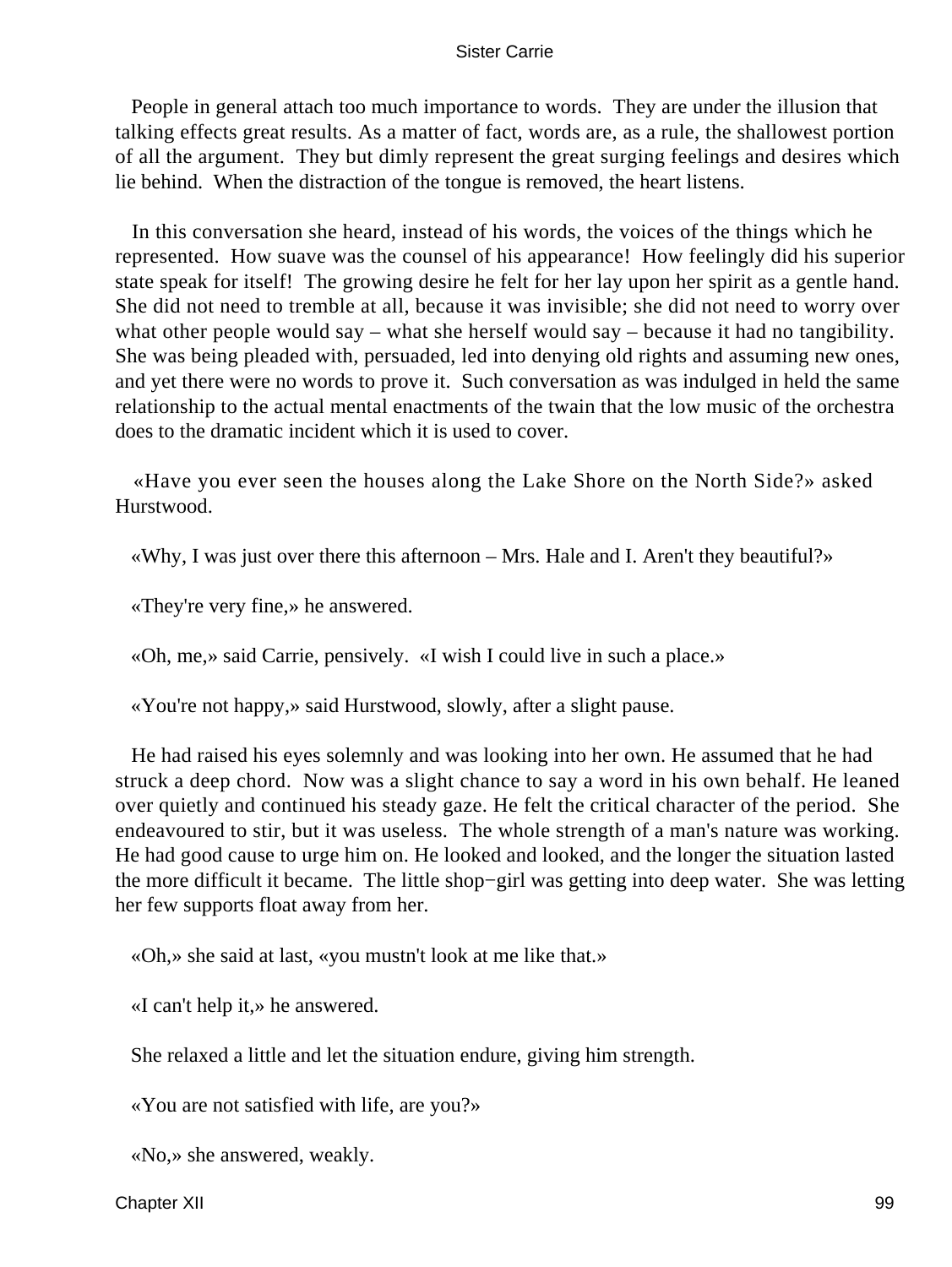He saw he was the master of the situation – he felt it. He reached over and touched her hand.

«You mustn't,» she exclaimed, jumping up.

«I didn't intend to,» he answered, easily.

 She did not run away, as she might have done. She did not terminate the interview, but he drifted off into a pleasant field of thought with the readiest grace. Not long after he rose to go, and she felt that he was in power. «You mustn't feel bad,» he said, kindly; «things will straighten out in the course of time.»

She made no answer, because she could think of nothing to say.

«We are good friends, aren't we?» he said, extending his hand.

«Yes,» she answered.

«Not a word, then, until I see you again.»

He retained a hold on her hand.

«I can't promise,» she said, doubtfully.

 «You must be more generous than that,» he said, in such a simple way that she was touched.

«Let's not talk about it any more,» she returned.

«All right,» he said, brightening.

 He went down the steps and into his cab. Carrie closed the door and ascended into her room. She undid her broad lace collar before the mirror and unfastened her pretty alligator belt which she had recently bought.

 «I'm getting terrible,» she said, honestly affected by a feeling of trouble and shame. «I don't seem to do anything right.»

 She unloosed her hair after a time, and let it hang in loose brown waves. Her mind was going over the events of the evening.

«I don't know,» she murmured at last, «what I can do.»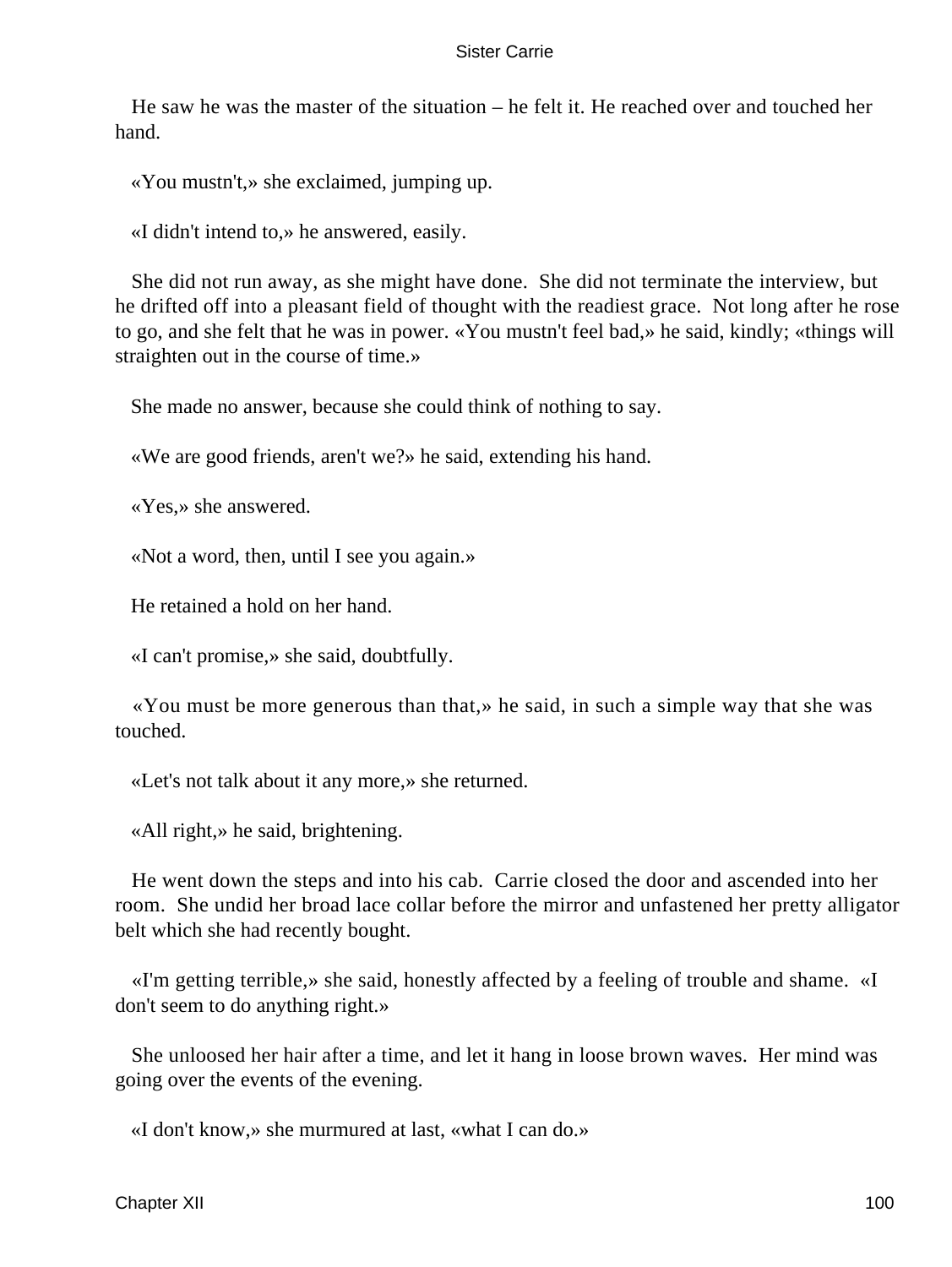«Well,» said Hurstwood as he rode away, «she likes me all right; that I know.»

 The aroused manager whistled merrily for a good four miles to his office an old melody that he had not recalled for fifteen years.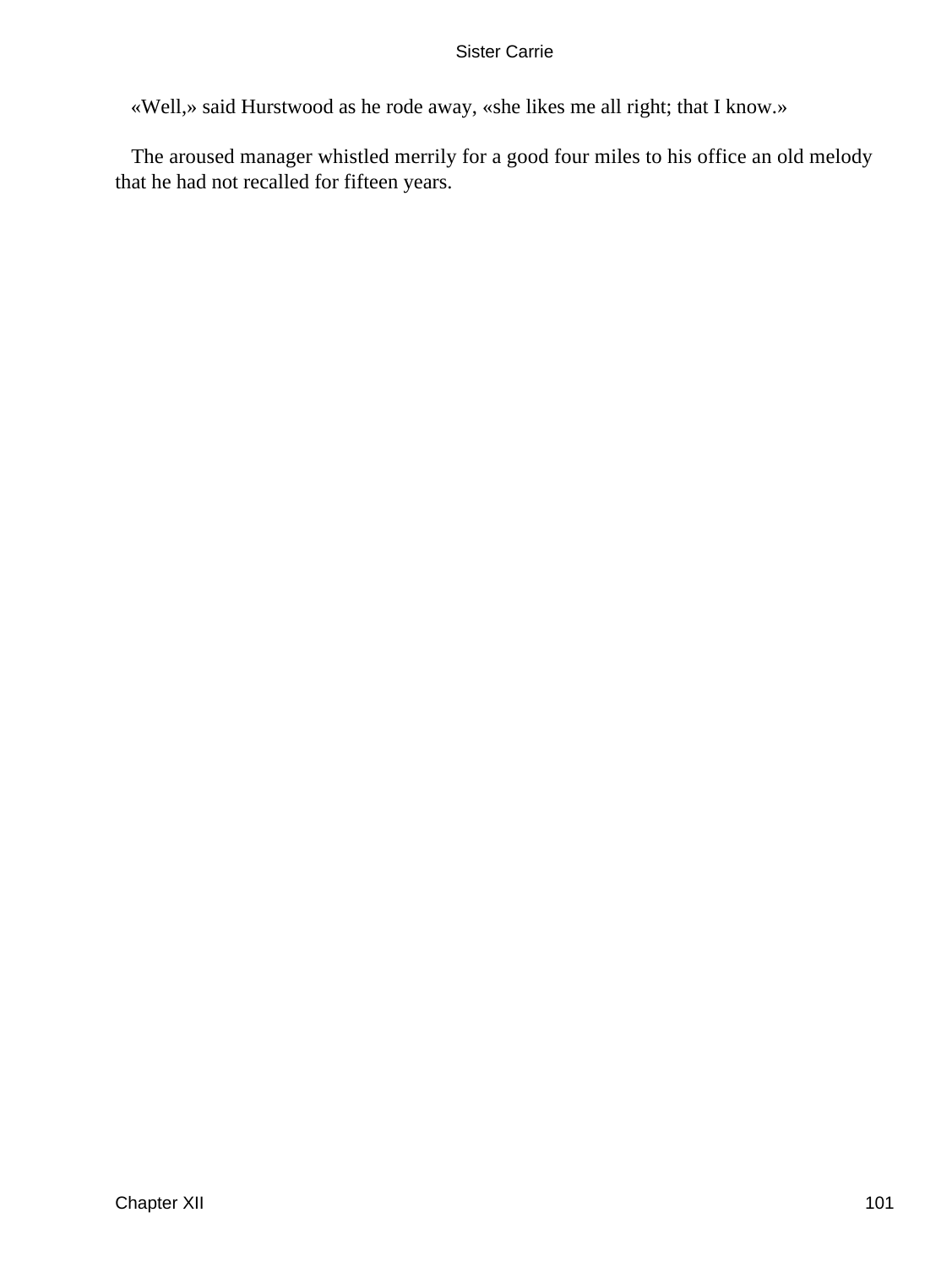## **[Chapter XIII](#page-428-0)**

### *H*IS **CREDENTIALS ACCEPTED** – **A BABEL OF TONGUES**

 It was not quite two days after the scene between Carrie and Hurstwood in the Ogden Place parlour before he again put in his appearance. He had been thinking almost uninterruptedly of her. Her leniency had, in a way, inflamed his regard. He felt that he must succeed with her, and that speedily.

 The reason for his interest, not to say fascination, was deeper than mere desire. It was a flowering out of feelings which had been withering in dry and almost barren soil for many years. It is probable that Carrie represented a better order of woman than had ever attracted him before. He had had no love affair since that which culminated in his marriage, and since then time and the world had taught him how raw and erroneous was his original judgment. Whenever he thought of it, he told himself that, if he had it to do over again, he would never marry such a woman. At the same time, his experience with women in general had lessened his respect for the sex. He maintained a cynical attitude, well grounded on numerous experiences. Such women as he had known were of nearly one type, selfish, ignorant, flashy. The wives of his friends were not inspiring to look upon. His own wife had developed a cold, commonplace nature which to him was anything but pleasing. What he knew of that under−world where grovel the beat−men of society (and he knew a great deal) had hardened his nature. He looked upon most women with suspicion – a single eye to the utility of beauty and dress. He followed them with a keen, suggestive glance. At the same time, he was not so dull but that a good woman commanded his respect. Personally, he did not attempt to analyse the marvel of a saintly woman. He would take off his hat, and would silence the light−tongued and the vicious in her presence – much as the Irish keeper of a Bowery hall will humble himself before a Sister of Mercy, and pay toll to charity with a willing and reverent hand. But he would not think much upon the question of why he did so.

 A man in his situation who comes, after a long round of worthless or hardening experiences, upon a young, unsophisticated, innocent soul, is apt either to hold aloof, out of a sense of his own remoteness, or to draw near and become fascinated and elated by his discovery. It is only by a roundabout process that such men ever do draw near such a girl. They have no method, no understanding of how to ingratiate themselves in youthful favour, save when they find virtue in the toils. If, unfortunately, the fly has got caught in the net, the spider can come forth and talk business upon its own terms. So when maidenhood has wandered into the moil of the city, when it is brought within the circle of the «rounder» and the roue, even though it be at the outermost rim, they can come forth and use their alluring arts.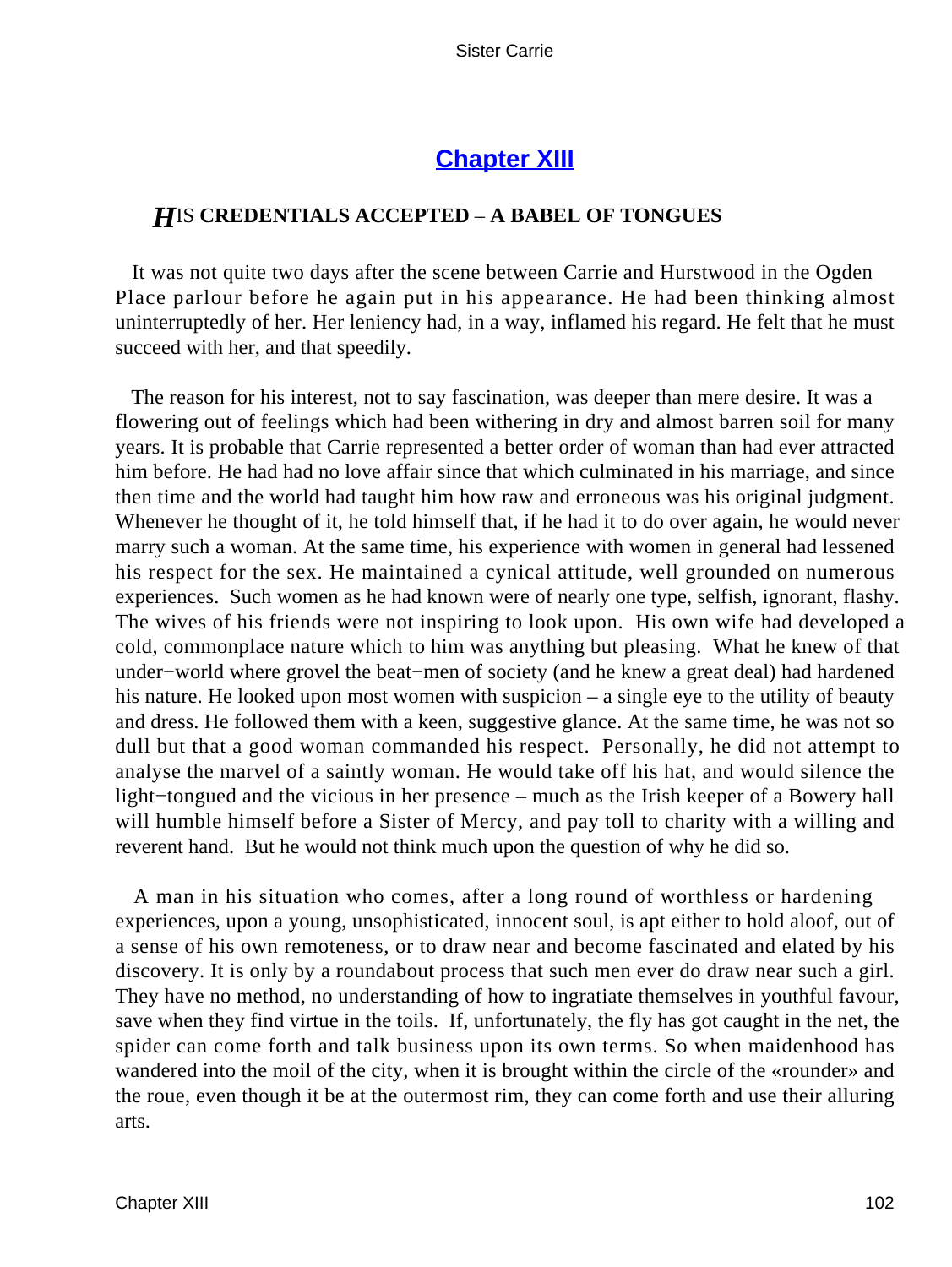Hurstwood had gone, at Drouet's invitation, to meet a new baggage of fine clothes and pretty features. He entered, expecting to indulge in an evening of lightsome frolic, and then lose track of the newcomer forever. Instead he found a woman whose youth and beauty attracted him. In the mild light of Carrie's eye was nothing of the calculation of the mistress. In the diffident manner was nothing of the art of the courtesan. He saw at once that a mistake had been made, that some difficult conditions had pushed this troubled creature into his presence, and his interest was enlisted. Here sympathy sprang to the rescue, but it was not unmixed with selfishness. He wanted to win Carrie because he thought her fate mingled with his was better than if it were united with Drouet's. He envied the drummer his conquest as he had never envied any man in all the course of his experience.

 Carrie was certainly better than this man, as she was superior, mentally, to Drouet. She came fresh from the air of the village, the light of the country still in her eye. Here was neither guile nor rapacity. There were slight inherited traits of both in her, but they were rudimentary. She was too full of wonder and desire to be greedy. She still looked about her upon the great maze of the city without understanding. Hurstwood felt the bloom and the youth. He picked her as he would the fresh fruit of a tree. He felt as fresh in her presence as one who is taken out of the flash of summer to the first cool breath of spring.

 Carrie, left alone since the scene in question, and having no one with whom to counsel, had at first wandered from one strange mental conclusion to another, until at last, tired out, she gave it up. She owed something to Drouet, she thought. It did not seem more than yesterday that he had aided her when she was worried and distressed. She had the kindliest feelings for him in every way. She gave him credit for his good looks, his generous feelings, and even, in fact, failed to recollect his egotism when he was absent; but she could not feel any binding influence keeping her for him as against all others. In fact, such a thought had never had any grounding, even in Drouet's desires.

 The truth is, that this goodly drummer carried the doom of all enduring relationships in his own lightsome manner and unstable fancy. He went merrily on, assured that he was alluring all, that affection followed tenderly in his wake, that things would endure unchangingly for his pleasure. When he missed some old face, or found some door finally shut to him, it did not grieve him deeply. He was too young, too successful. He would remain thus young in spirit until he was dead.

 As for Hurstwood, he was alive with thoughts and feelings concerning Carrie. He had no definite plans regarding her, but he was determined to make her confess an affection for him. He thought he saw in her drooping eye, her unstable glance, her wavering manner, the symptoms of a budding passion. He wanted to stand near her and make her lay her hand in his – he wanted to find out what her next step would be – what the next sign of feeling for him would be. Such anxiety and enthusiasm had not affected him for years. He was a youth again in feeling – a cavalier in action.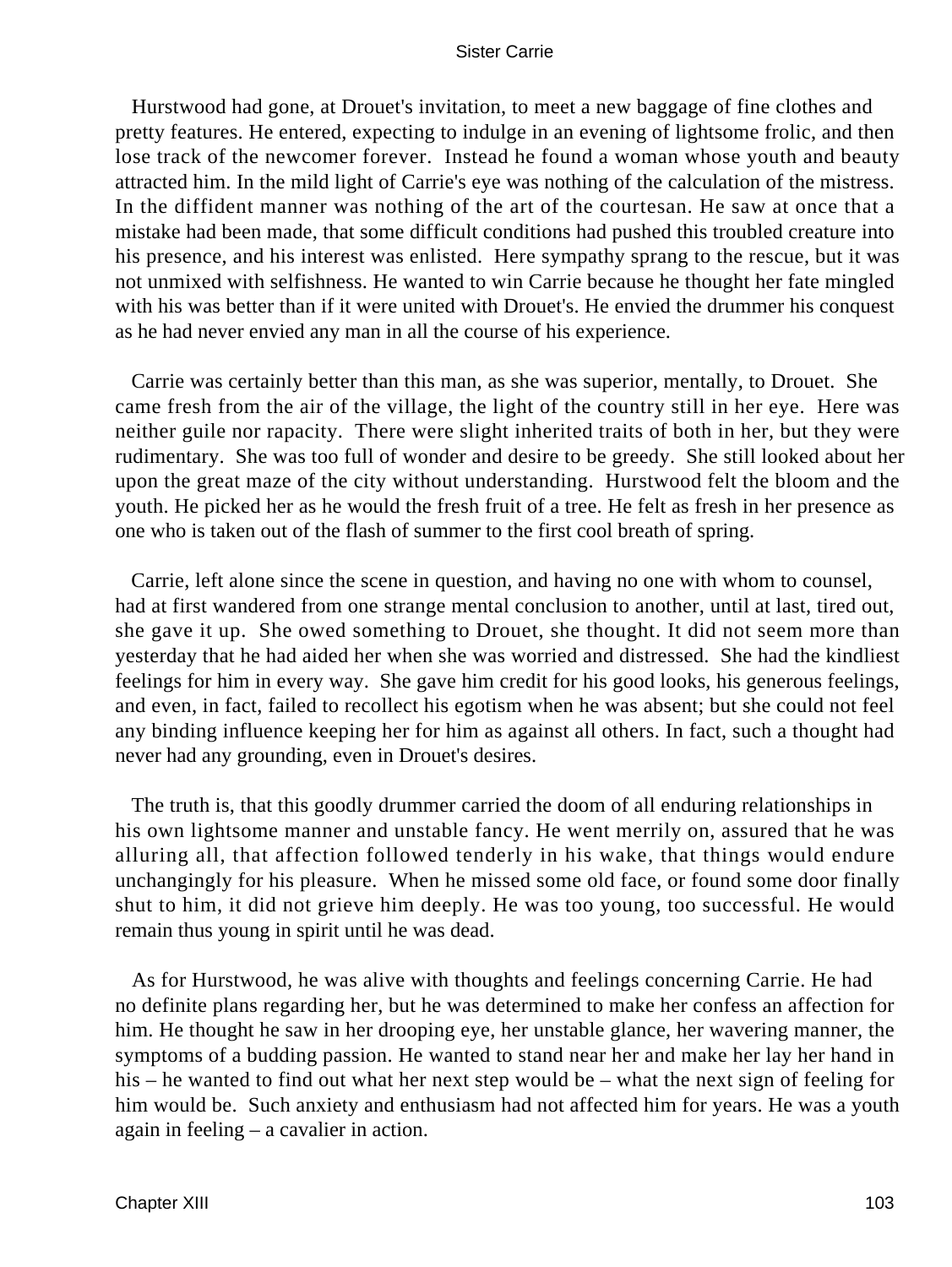In his position opportunity for taking his evenings out was excellent. He was a most faithful worker in general, and a man who commanded the confidence of his employers in so far as the distribution of his time was concerned. He could take such hours off as he chose, for it was well known that he fulfilled his managerial duties successfully, whatever time he might take. His grace, tact, and ornate appearance gave the place an air which was most essential, while at the same time his long experience made him a most excellent judge of its stock necessities. Bartenders and assistants might come and go, singly or in groups, but, so long as he was present, the host of old−time customers would barely notice the change. He gave the place the atmosphere to which they were used. Consequently, he arranged his hours very much to suit himself, taking now an afternoon, now an evening, but invariably returning between eleven and twelve to witness the last hour or two of the day's business and look after the closing details.

 «You see that things are safe and all the employees are out when you go home, George,» Moy had once remarked to him, and he never once, in all the period of his long service, neglected to do this. Neither of the owners had for years been in the resort after five in the afternoon, and yet their manager as faithfully fulfilled this request as if they had been there regularly to observe.

 On this Friday afternoon, scarcely two days after his previous visit, he made up his mind to see Carrie. He could not stay away longer.

 «Evans,» he said, addressing the head barkeeper, «if any one calls, I will be back between four and five.»

 He hurried to Madison Street and boarded a horse−car, which carried him to Ogden Place in half an hour.

 Carrie had thought of going for a walk, and had put on a light grey woollen dress with a jaunty double−breasted jacket. She had out her hat and gloves, and was fastening a white lace tie about her throat when the housemaid brought up the information that Mr. Hurstwood wished to see her.

 She started slightly at the announcement, but told the girl to say that she would come down in a moment, and proceeded to hasten her dressing.

 Carrie could not have told herself at this moment whether she was glad or sorry that the impressive manager was awaiting her presence. She was slightly flurried and tingling in the cheeks, but it was more nervousness than either fear or favour. She did not try to conjecture what the drift of the conversation would be. She only felt that she must be careful, and that Hurstwood had an indefinable fascination for her. Then she gave her tie its last touch with her fingers and went below.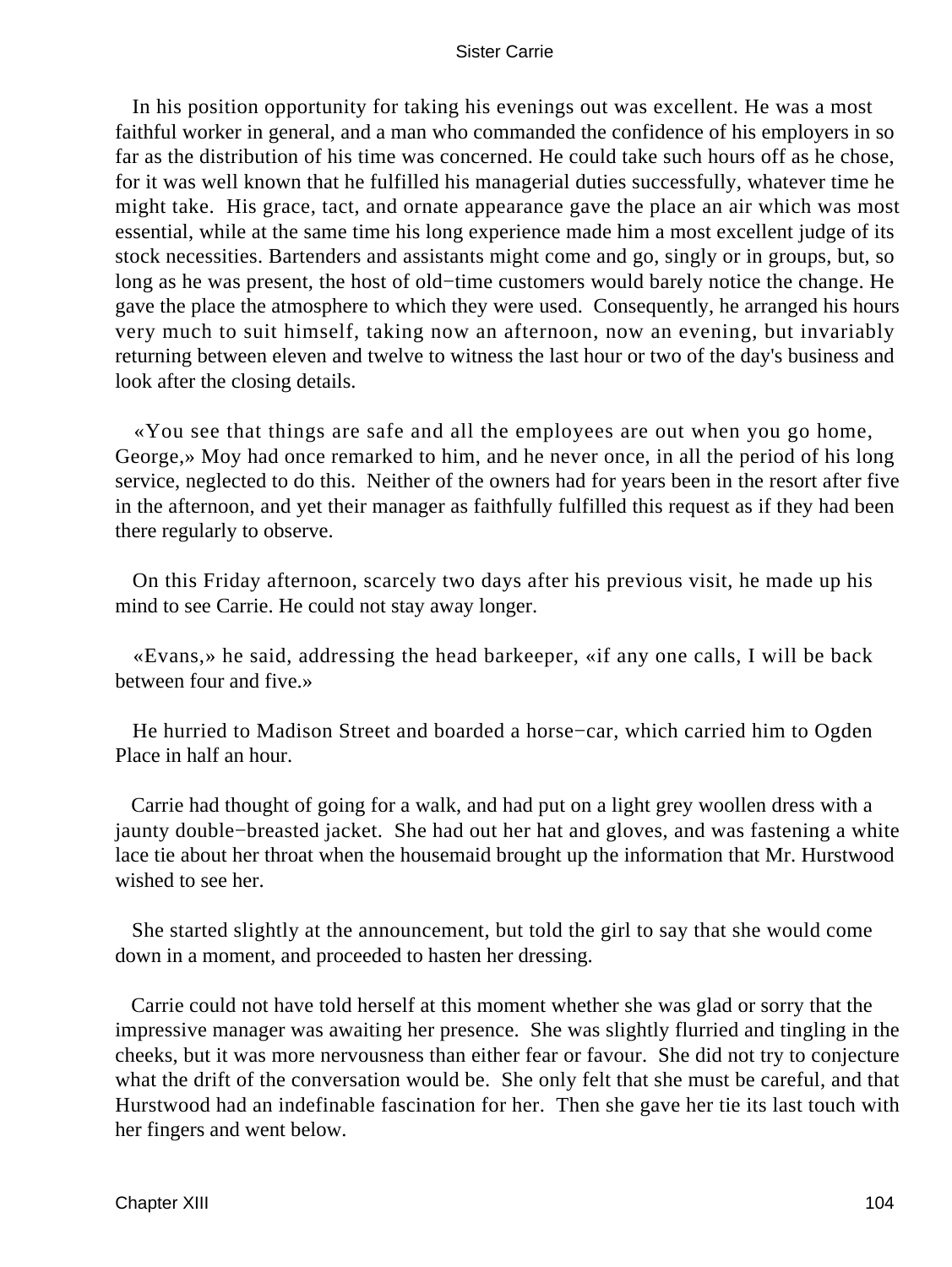The deep–feeling manager was himself a little strained in the nerves by the thorough consciousness of his mission. He felt that he must make a strong play on this occasion, but now that the hour was come, and he heard Carrie's feet upon the stair, his nerve failed him. He sank a little in determination, for he was not so sure, after all, what her opinion might be.

 When she entered the room, however, her appearance gave him courage. She looked simple and charming enough to strengthen the daring of any lover. Her apparent nervousness dispelled his own.

 «How are you?» he said, easily. «I could not resist the temptation to come out this afternoon, it was so pleasant.»

«Yes,» said Carrie, halting before him, «I was just preparing to go for a walk myself.»

«Oh, were you?» he said. «Supposing, then, you get your hat and we both go?»

 They crossed the park and went west along Washington Boulevard, beautiful with its broad macadamised road, and large frame houses set back from the sidewalks. It was a street where many of the more prosperous residents of the West Side lived, and Hurstwood could not help feeling nervous over the publicity of it. They had gone but a few blocks when a livery stable sign in one of the side streets solved the difficulty for him. He would take her to drive along the new Boulevard.

 The Boulevard at that time was little more than a country road. The part he intended showing her was much farther out on this same West Side, where there was scarcely a house. It connected Douglas Park with Washington or South Park, and was nothing more than a neatly **MADE** road, running due south for some five miles over an open, grassy prairie, and then due east over the same kind of prairie for the same distance. There was not a house to be encountered anywhere along the larger part of the route, and any conversation would be pleasantly free of interruption.

 At the stable he picked a gentle horse, and they were soon out of range of either public observation or hearing.

«Can you drive?» he said, after a time.

«I never tried,» said Carrie.

He put the reins in her hand, and folded his arms.

«You see there's nothing to it much,» he said, smilingly.

«Not when you have a gentle horse,» said Carrie.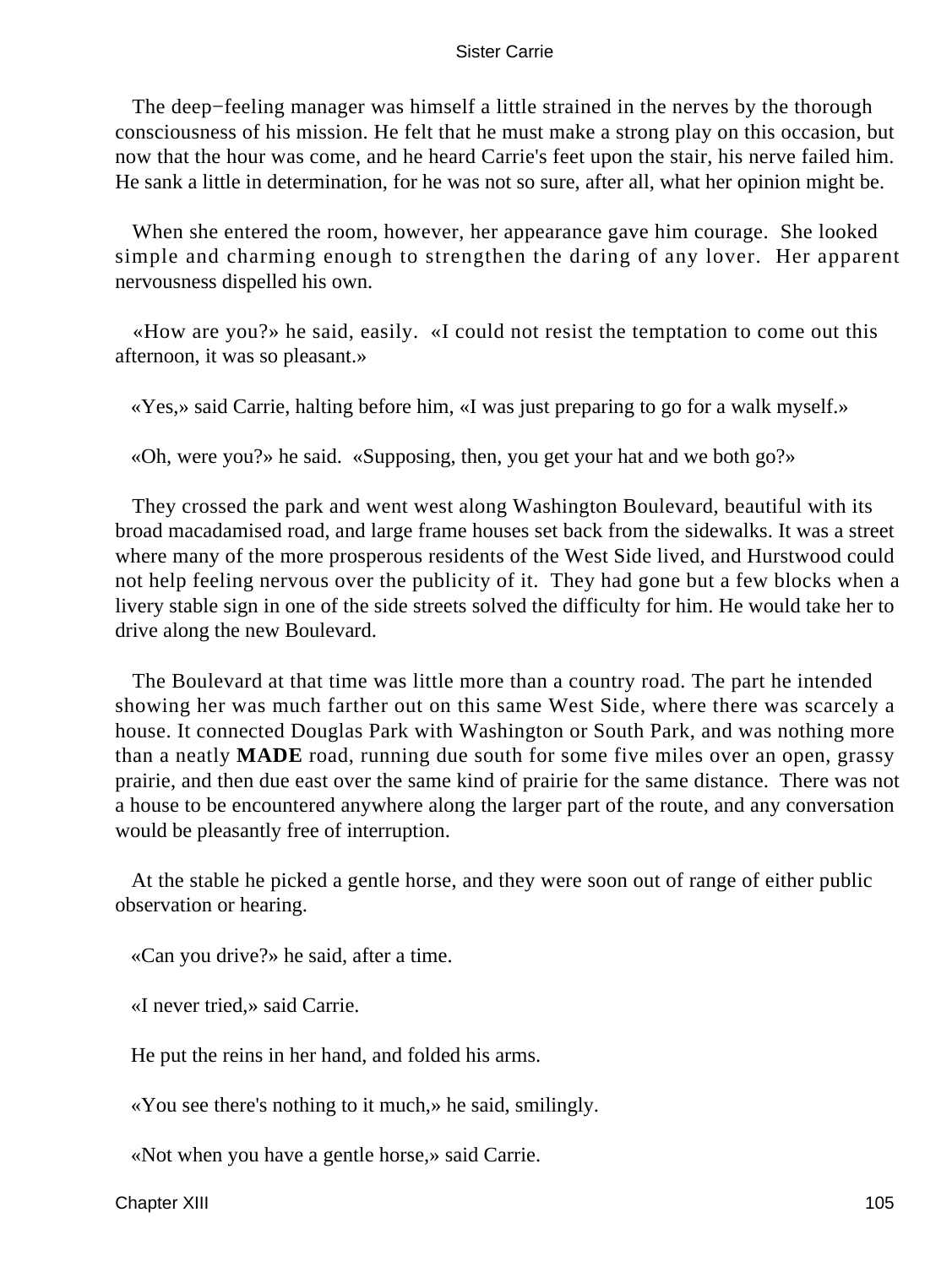«You can handle a horse as well as any one, after a little practice,» he added, encouragingly.

 He had been looking for some time for a break in the conversation when he could give it a serious turn. Once or twice he had held his peace, hoping that in silence her thoughts would take the colour of his own, but she had lightly continued the subject. Presently, however, his silence controlled the situation. The drift of his thoughts began to tell. He gazed fixedly at nothing in particular, as if he were thinking of something which concerned her not at all. His thoughts, however, spoke for themselves. She was very much aware that a climax was pending.

 «Do you know,» he said, «I have spent the happiest evenings in years since I have known you?»

 «Have you?» she said, with assumed airiness, but still excited by the conviction which the tone of his voice carried.

 «I was going to tell you the other evening,» he added, «but somehow the opportunity slipped away.»

 Carrie was listening without attempting to reply. She could think of nothing worth while to say. Despite all the ideas concerning right which had troubled her vaguely since she had last seen him, she was now influenced again strongly in his favour.

 «I came out here to−day,» he went on, solemnly, «to tell you just how I feel – to see if you wouldn't listen to me.»

 Hurstwood was something of a romanticist after his kind. He was capable of strong feelings – often poetic ones – and under a stress of desire, such as the present, he waxed eloquent. That is, his feelings and his voice were coloured with that seeming repression and pathos which is the essence of eloquence.

 «You know,» he said, putting his hand on her arm, and keeping a strange silence while he formulated words, «that I love you?» Carrie did not stir at the words. She was bound up completely in the man's atmosphere. He would have churchlike silence in order to express his feelings, and she kept it. She did not move her eyes from the flat, open scene before her. Hurstwood waited for a few moments, and then repeated the words.

«You must not say that,» she said, weakly.

 Her words were not convincing at all. They were the result of a feeble thought that something ought to be said. He paid no attention to them whatever.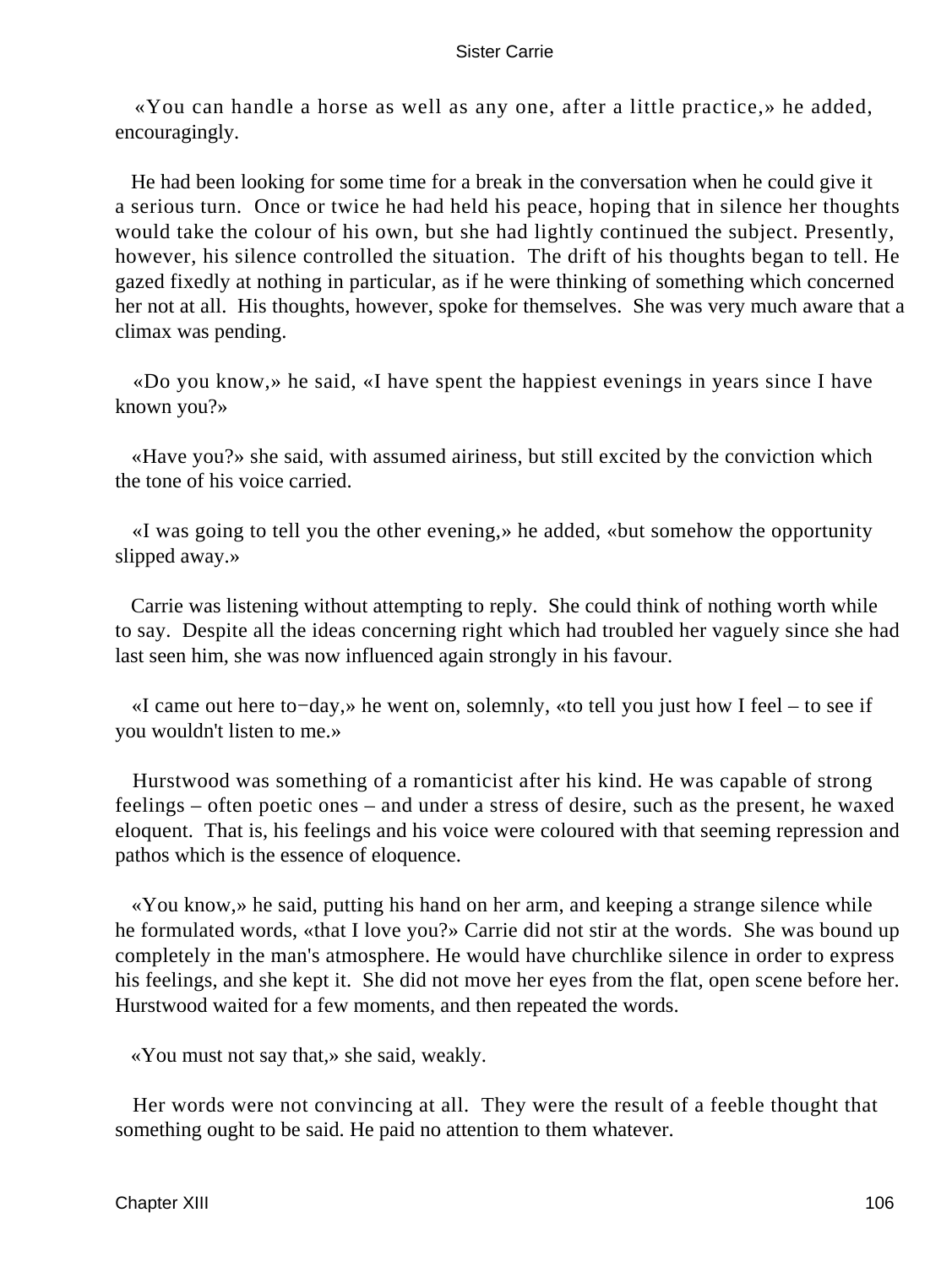«Carrie,» he said, using her first name with sympathetic familiarity, «I want you to love me. You don't know how much I need some one to waste a little affection on me. I am practically alone. There is nothing in my life that is pleasant or delightful. It's all work and worry with people who are nothing to me.»

 As he said this, Hurstwood really imagined that his state was pitiful. He had the ability to get off at a distance and view himself objectively – of seeing what he wanted to see in the things which made up his existence. Now, as he spoke, his voice trembled with that peculiar vibration which is the result of tensity. It went ringing home to his companion's heart.

 «Why, I should think,» she said, turning upon him large eyes which were full of sympathy and feeling, «that you would be very happy. You know so much of the world.»

 «That is it,» he said, his voice dropping to a soft minor, «I know too much of the world.»

 It was an important thing to her to hear one so well−positioned and powerful speaking in this manner. She could not help feeling the strangeness of her situation. How was it that, in so little a while, the narrow life of the country had fallen from her as a garment, and the city, with all its mystery, taken its place? Here was this greatest mystery, the man of money and affairs sitting beside her, appealing to her. Behold, he had ease and comfort, his strength was great, his position high, his clothing rich, and yet he was appealing to her. She could formulate no thought which would be just and right. She troubled herself no more upon the matter. She only basked in the warmth of his feeling, which was as a grateful blaze to one who is cold. Hurstwood glowed with his own intensity, and the heat of his passion was already melting the wax of his companion's scruples.

 «You think,» he said, "I am happy; that I ought not to complain? If you were to meet all day with people who care absolutely nothing about you, if you went day after day to a place where there was nothing but show and indifference, if there was not one person in all those you knew to whom you could appeal for sympathy or talk to with pleasure, perhaps you would be unhappy too.

 He was striking a chord now which found sympathetic response in her own situation. She knew what it was to meet with people who were indifferent, to walk alone amid so many who cared absolutely nothing about you. Had not she? Was not she at this very moment quite alone? Who was there among all whom she knew to whom she could appeal for sympathy? Not one. She was left to herself to brood and wonder.

 «I could be content,» went on Hurstwood, «if I had you to love me. If I had you to go to; you for a companion. As it is, I simply move about from place to place without any satisfaction. Time hangs heavily on my hands. Before you came I did nothing but idle and drift into anything that offered itself. Since you came – well, I've had you to think about.»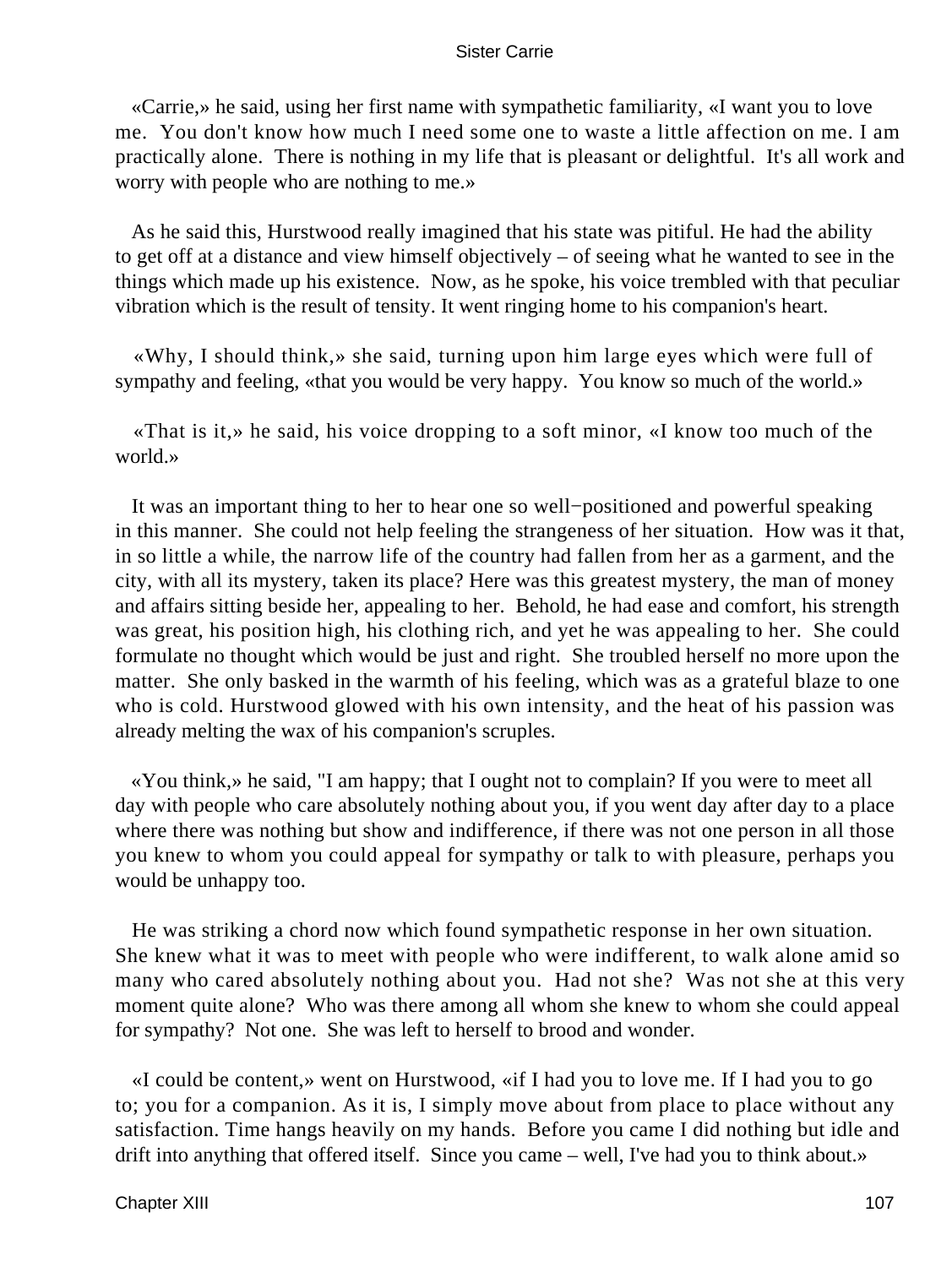The old illusion that here was some one who needed her aid began to grow in Carrie's mind. She truly pitied this sad, lonely figure. To think that all his fine state should be so barren for want of her; that he needed to make such an appeal when she herself was lonely and without anchor. Surely, this was too bad.

 «I am not very bad,» he said, apologetically, as if he owed it to her to explain on this score. «You think, probably, that I roam around, and get into all sorts of evil? I have been rather reckless, but I could easily come out of that. I need you to draw me back, if my life ever amounts to anything.»

 Carrie looked at him with the tenderness which virtue ever feels in its hope of reclaiming vice. How could such a man need reclaiming? His errors, what were they, that she could correct? Small they must be, where all was so fine. At worst, they were gilded affairs, and with what leniency are gilded errors viewed. He put himself in such a lonely light that she was deeply moved.

«Is it that way?» she mused.

 He slipped his arm about her waist, and she could not find the heart to draw away. With his free hand he seized upon her fingers. A breath of soft spring wind went bounding over the road, rolling some brown twigs of the previous autumn before it. The horse paced leisurely on, unguided.

«Tell me,» he said, softly, «that you love me.»

Her eyes fell consciously.

«Own to it, dear,» he said, feelingly; «you do, don't you?»

She made no answer, but he felt his victory.

 «Tell me,» he said, richly, drawing her so close that their lips were near together. He pressed her hand warmly, and then released it to touch her cheek.

«You do?» he said, pressing his lips to her own.

For answer, her lips replied.

«Now,» he said, joyously, his fine eyes ablaze, «you're my own girl, aren't you?»

By way of further conclusion, her head lay softly upon his shoulder.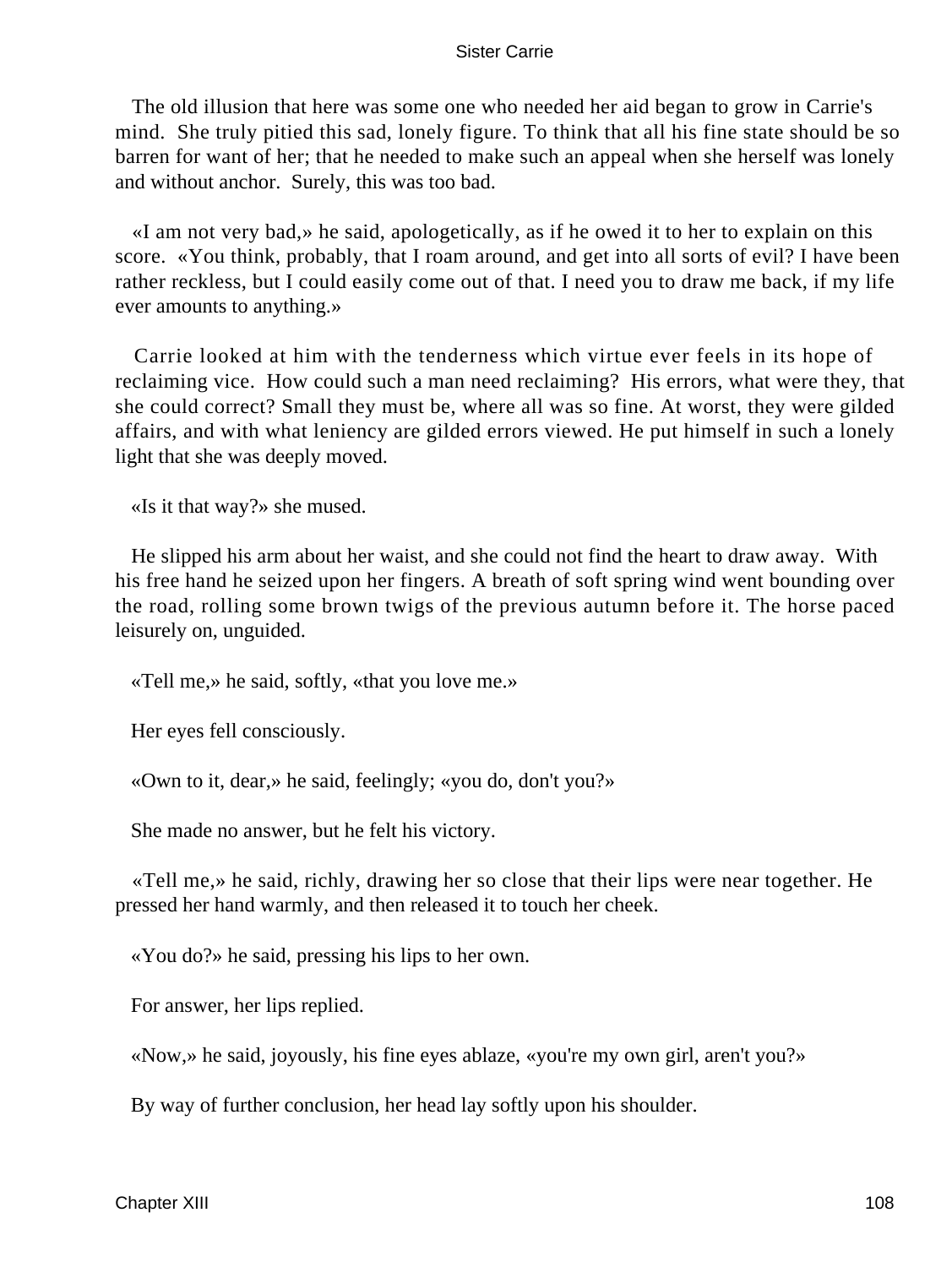## **[Chapter XIV](#page-428-0)**

### *W*ITH **EYES AND NOT SEEING** – **ONE INFLUENCE WANES**

 Carrie in her rooms that evening was in a fine glow, physically and mentally. She was deeply rejoicing in her affection for Hurstwood and his love, and looked forward with fine fancy to their next meeting Sunday night. They had agreed, without any feeling of enforced secrecy, that she should come down town and meet him, though, after all, the need of it was the cause.

Mrs. Hale, from her upper window, saw her come in.

 «Um,» she thought to herself, «she goes riding with another man when her husband is out of the city. He had better keep an eye on her.»

 The truth is that Mrs. Hale was not the only one who had a thought on this score. The housemaid who had welcomed Hurstwood had her opinion also. She had no particular regard for Carrie, whom she took to be cold and disagreeable. At the same time, she had a fancy for the merry and easy−mannered Drouet, who threw her a pleasant remark now and then, and in other ways extended her the evidence of that regard which he had for all members of the sex. Hurstwood was more reserved and critical in his manner. He did not appeal to this bodiced functionary in the same pleasant way. She wondered that he came so frequently, that Mrs. Drouet should go out with him this afternoon when Mr. Drouet was absent. She gave vent to her opinions in the kitchen where the cook was. As a result, a hum of gossip was set going which moved about the house in that secret manner common to gossip.

 Carrie, now that she had yielded sufficiently to Hurstwood to confess her affection, no longer troubled about her attitude towards him. Temporarily she gave little thought to Drouet, thinking only of the dignity and grace of her lover and of his consuming affection for her. On the first evening, she did little but go over the details of the afternoon. It was the first time her sympathies had ever been thoroughly aroused, and they threw a new light on her character. She had some power of initiative, latent before, which now began to exert itself. She looked more practically upon her state and began to see glimmerings of a way out. Hurstwood seemed a drag in the direction of honour. Her feelings were exceedingly creditable, in that they constructed out of these recent developments something which conquered freedom from dishonour. She had no idea what Hurstwood's next word would be. She only took his affection to be a fine thing, and appended better, more generous results accordingly.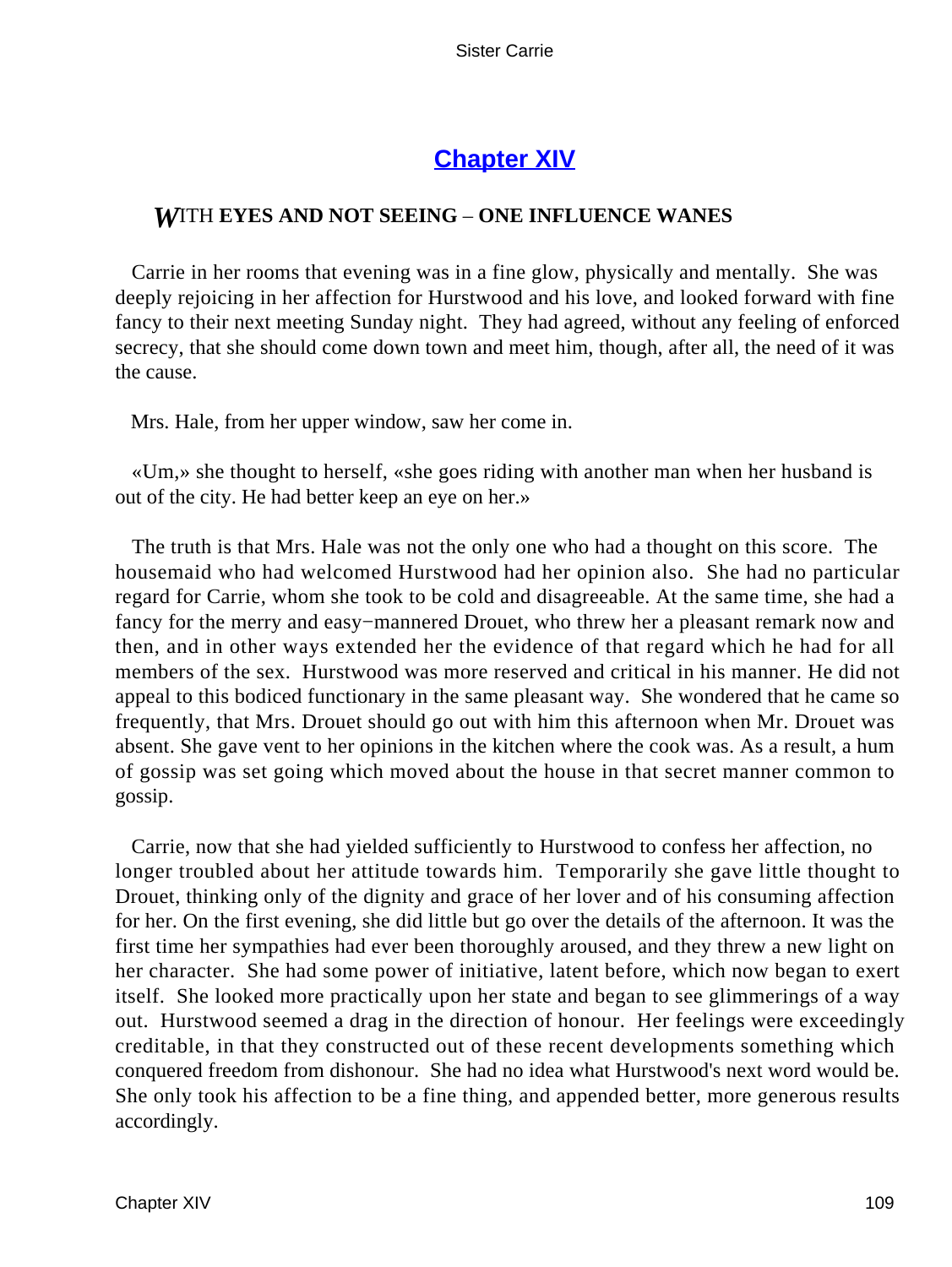As yet, Hurstwood had only a thought of pleasure without responsibility. He did not feel that he was doing anything to complicate his life. His position was secure, his home−life, if not satisfactory, was at least undisturbed, his personal liberty rather untrammelled. Carrie's love represented only so much added pleasure. He would enjoy this new gift over and above his ordinary allowance of pleasure. He would be happy with her and his own affairs would go on as they had, undisturbed.

 On Sunday evening Carrie dined with him at a place he had selected in East Adams Street, and thereafter they took a cab to what was then a pleasant evening resort out on Cottage Grove Avenue near 39th Street. In the process of his declaration he soon realised that Carrie took his love upon a higher basis than he had anticipated. She kept him at a distance in a rather earnest way, and submitted only to those tender tokens of affection which better become the inexperienced lover. Hurstwood saw that she was not to be possessed for the asking, and deferred pressing his suit too warmly.

 Since he feigned to believe in her married state he found that he had to carry out the part. His triumph, he saw, was still at a little distance. How far he could not guess.

They were returning to Ogden Place in the cab, when he asked:

«When will I see you again?»

«I don't know,» she answered, wondering herself.

«Why not come down to The Fair,» he suggested, «next Tuesday?»

She shook her head.

«Not so soon,» she answered.

 «I'll tell you what I'll do,» he added. «I'll write you, care of this West Side Post−office. Could you call next Tuesday?»

Carrie assented.

The cab stopped one door out of the way according to his call.

«Good−night,» he whispered, as the cab rolled away.

 Unfortunately for the smooth progression of this affair, Drouet returned. Hurstwood was sitting in his imposing little office the next afternoon when he saw Drouet enter.

«Why, hello, Charles,» he called affably; «back again?»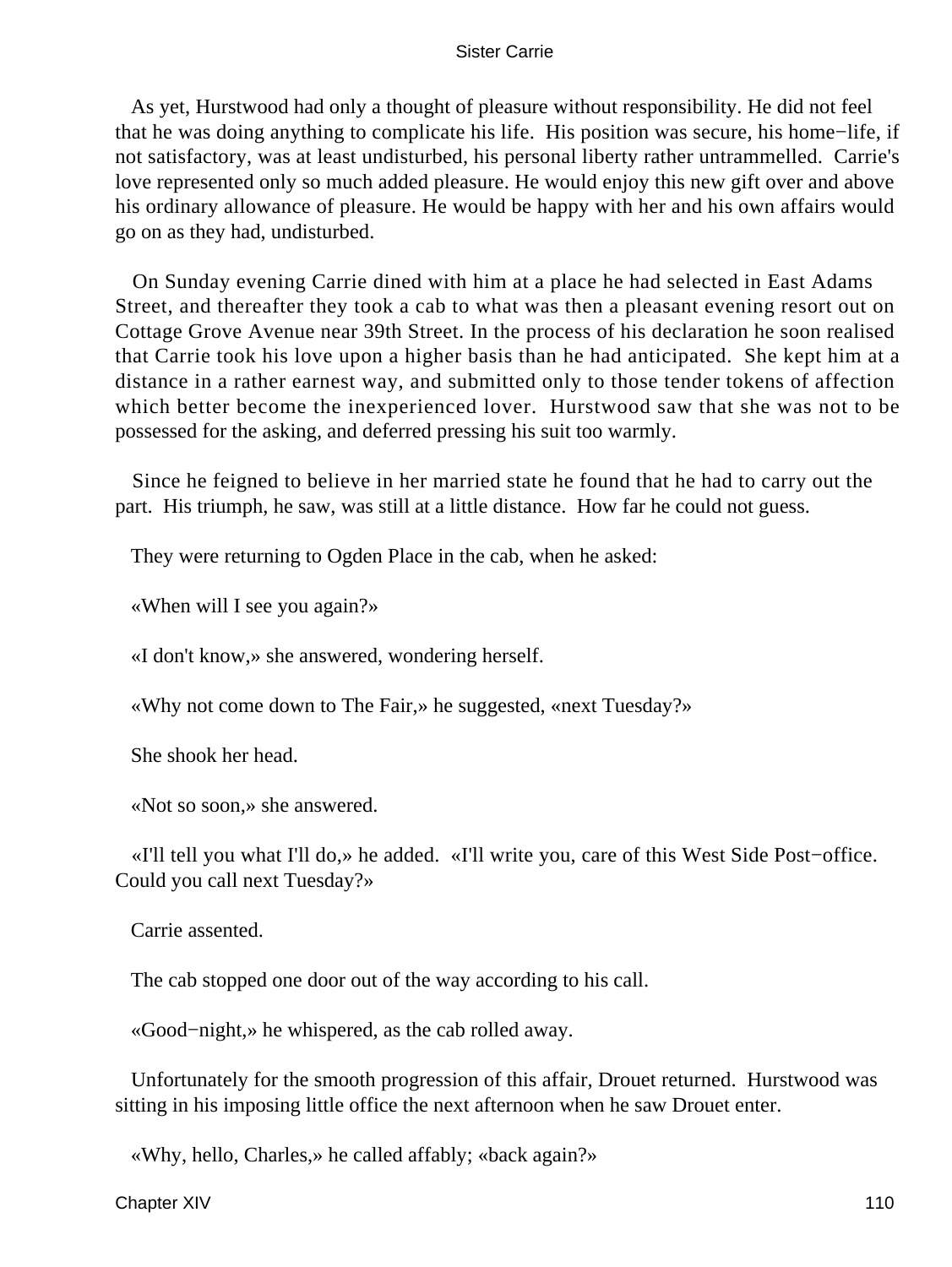«Yes,» smiled Drouet, approaching and looking in at the door.

Hurstwood arose.

«Well,» he said, looking the drummer over, «rosy as ever, eh?»

They began talking of the people they knew and things that had happened.

«Been home yet?» finally asked Hurstwood.

«No, I am going, though,» said Drouet.

 «I remembered the little girl out there,» said Hurstwood, «and called once. Thought you wouldn't want her left quite alone.»

«Right you are,» agreed Drouet. «How is she?»

 «Very well,» said Hurstwood. «Rather anxious about you though. You'd better go out now and cheer her up.»

«I will,» said Drouet, smilingly.

 «Like to have you both come down and go to the show with me Wednesday,» concluded Hurstwood at parting.

«Thanks, old man,» said his friend, «I'll see what the girl says and let you know.»

They separated in the most cordial manner.

 «There's a nice fellow,» Drouet thought to himself as he turned the corner towards Madison.

 «Drouet is a good fellow,» Hurstwood thought to himself as he went back into his office, «but he's no man for Carrie.»

 The thought of the latter turned his mind into a most pleasant vein, and he wandered how he would get ahead of the drummer.

 When Drouet entered Carrie's presence, he caught her in his arms as usual, but she responded to his kiss with a tremour of opposition.

«Well,» he said, «I had a great trip.»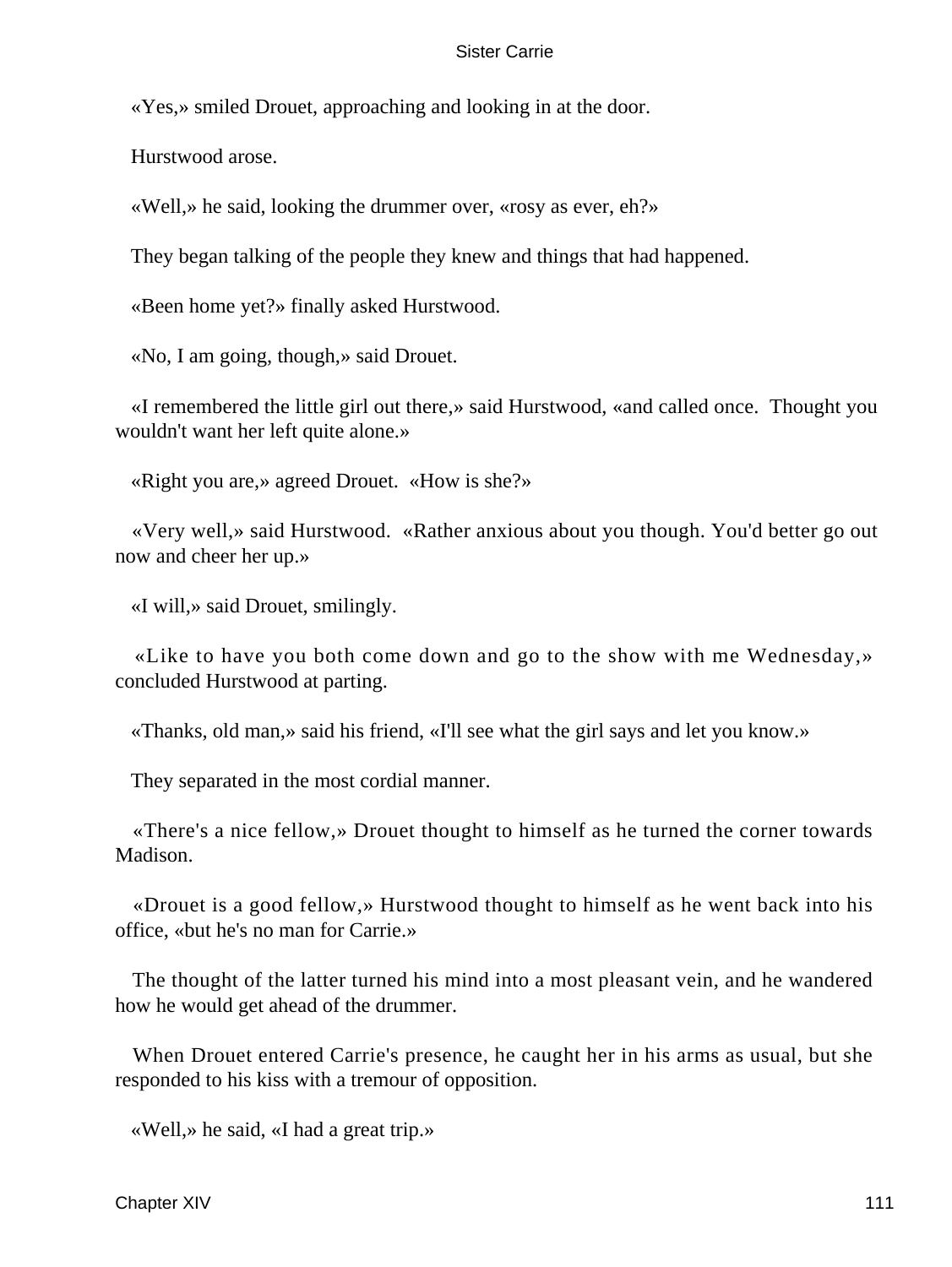«Did you? How did you come out with that La Crosse man you were telling me about?»

 «Oh, fine; sold him a complete line. There was another fellow there, representing Burnstein, a regular hook−nosed sheeny, but he wasn't in it. I made him look like nothing at all.»

 As he undid his collar and unfastened his studs, preparatory to washing his face and changing his clothes, he dilated upon his trip. Carrie could not help listening with amusement to his animated descriptions.

 «I tell you,» he said, «I surprised the people at the office. I've sold more goods this last quarter than any other man of our house on the road. I sold three thousand dollars' worth in La Crosse.»

 He plunged his face in a basin of water, and puffed and blew as he rubbed his neck and ears with his hands, while Carrie gazed upon him with mingled thoughts of recollection and present judgment. He was still wiping his face, when he continued:

 «I'm going to strike for a raise in June. They can afford to pay it, as much business as I turn in. I'll get it too, don't you forget.»

«I hope you do,» said Carrie.

 «And then if that little real estate deal I've got on goes through, we'll get married,» he said with a great show of earnestness, the while he took his place before the mirror and began brushing his hair.

 «I don't believe you ever intend to marry me, Charlie,» Carrie said ruefully. The recent protestations of Hurstwood had given her courage to say this.

«Oh, yes I do – course I do – what put that into your head?»

 He had stopped his trifling before the mirror now and crossed over to her. For the first time Carrie felt as if she must move away from him.

 «But you've been saying that so long,» she said, looking with her pretty face upturned into his.

 «Well, and I mean it too, but it takes money to live as I want to. Now, when I get this increase, I can come pretty near fixing things all right, and I'll do it. Now, don't you worry, girlie.»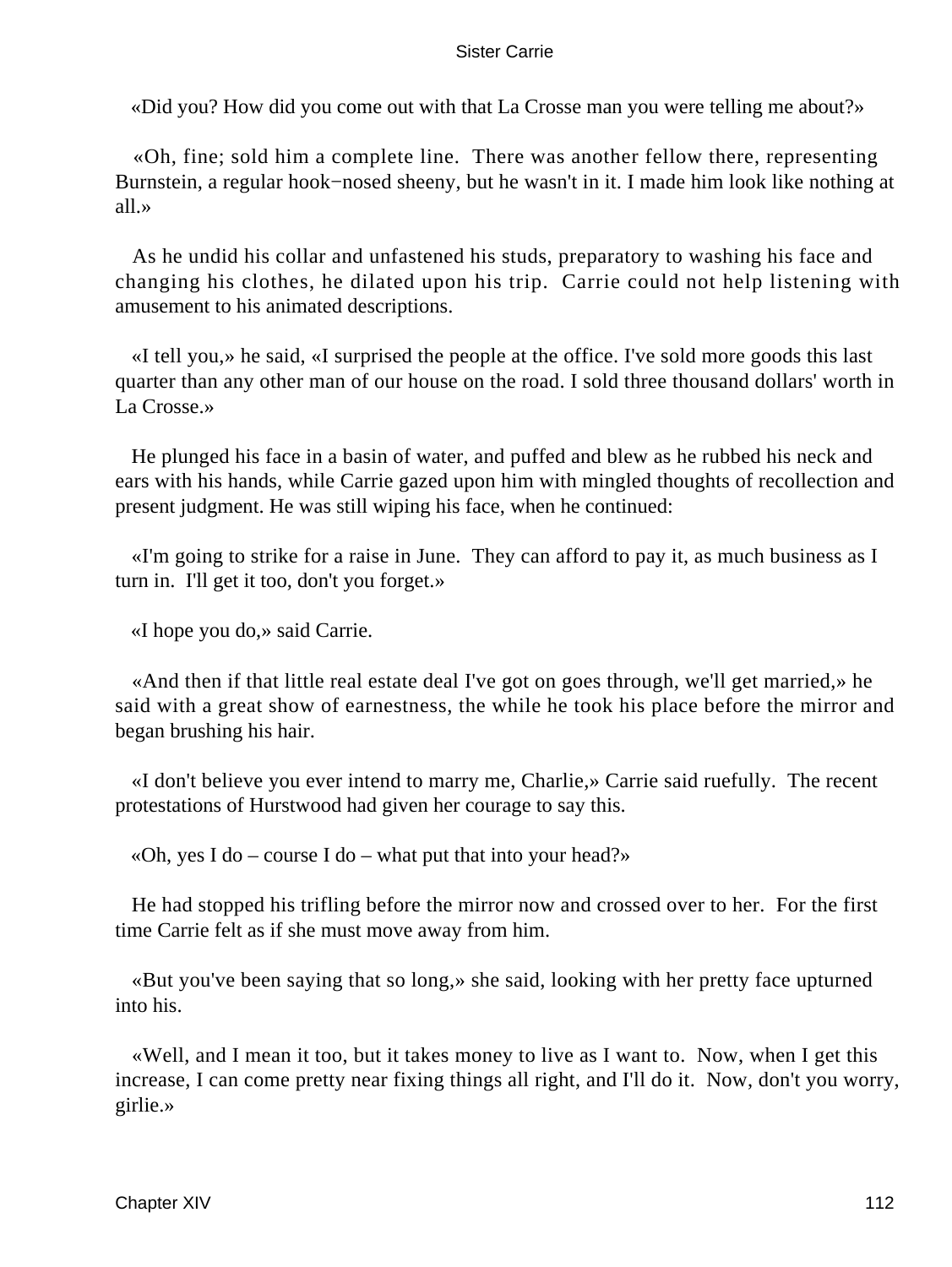He patted her reassuringly upon the shoulder, but Carrie felt how really futile had been her hopes. She could clearly see that this easy−going soul intended no move in her behalf. He was simply letting things drift because he preferred the free round of his present state to any legal trammellings.

 In contrast, Hurstwood appeared strong and sincere. He had no easy manner of putting her off. He sympathised with her and showed her what her true value was. He needed her, while Drouet did not care.

 «Oh, no,» she said remorsefully, her tone reflecting some of her own success and more of her helplessness, «you never will.»

«Well, you wait a little while and see,» he concluded. «I'll marry you all right.»

 Carrie looked at him and felt justified. She was looking for something which would calm her conscience, and here it was, a light, airy disregard of her claims upon his justice. He had faithfully promised to marry her, and this was the way he fulfilled his promise.

 «Say,» he said, after he had, as he thought, pleasantly disposed of the marriage question, «I saw Hurstwood to−day, and he wants us to go to the theatre with him.»

Carrie started at the name, but recovered quickly enough to avoid notice.

«When?» she asked, with assumed indifference.

«Wednesday. We'll go, won't we?»

 «If you think so,» she answered, her manner being so enforcedly reserved as to almost excite suspicion. Drouet noticed something but he thought it was due to her feelings concerning their talk about marriage. «He called once, he said.»

«Yes,» said Carrie, «he was out here Sunday evening.»

 «Was he?» said Drouet. «I thought from what he said that he had called a week or so ago.»

 «So he did,» answered Carrie, who was wholly unaware of what conversation her lovers might have held. She was all at sea mentally, and fearful of some entanglement which might ensue from what she would answer.

 «Oh, then he called twice?» said Drouet, the first shade of misunderstanding showing in his face.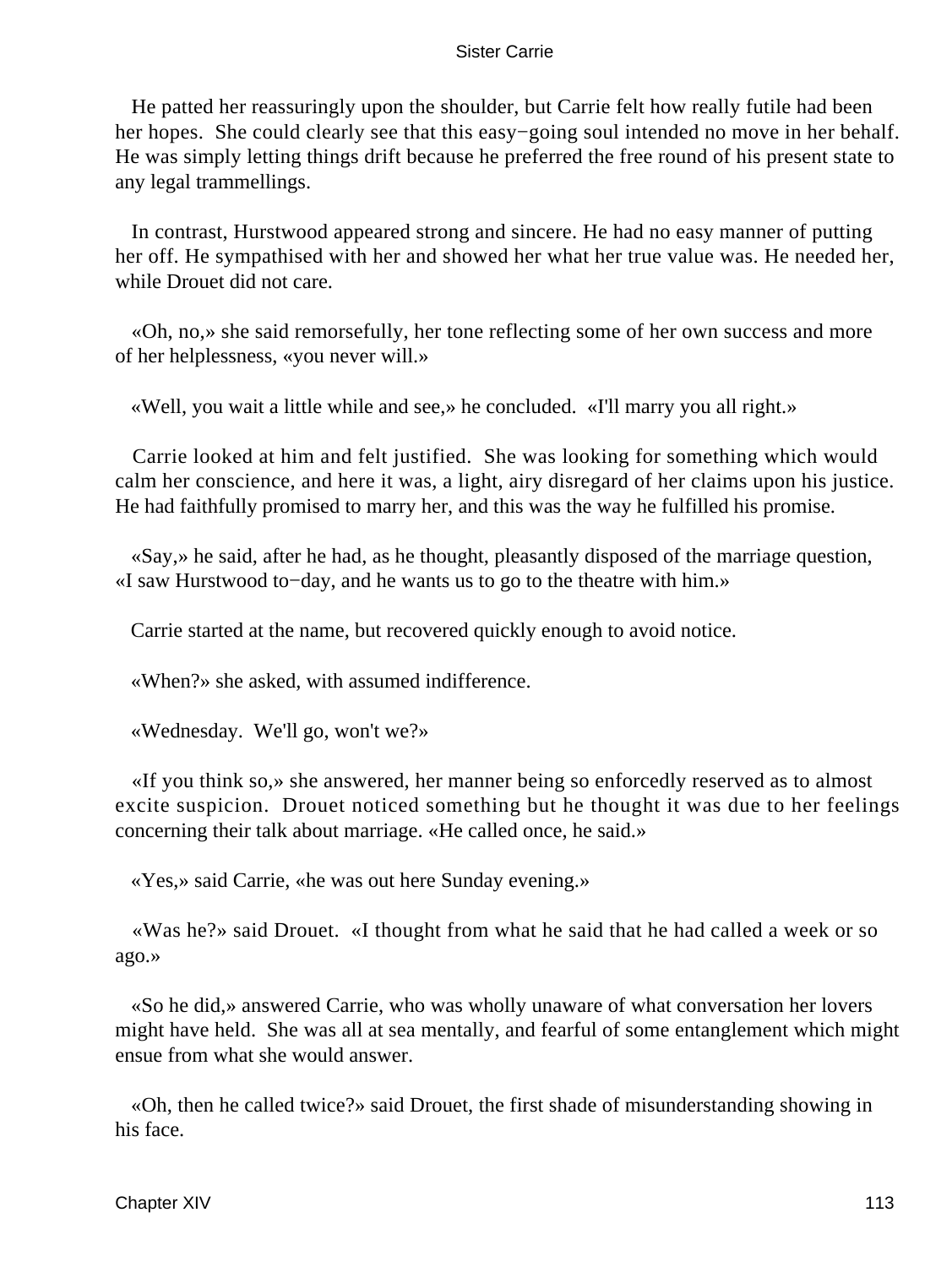«Yes,» said Carrie innocently, feeling now that Hurstwood must have mentioned but one call.

 Drouet imagined that he must have misunderstood his friend. He did not attach particular importance to the information, after all.

«What did he have to say?» he queried, with slightly increased curiosity.

 «He said he came because he thought I might be lonely. You hadn't been in there so long he wondered what had become of you.»

 «George is a fine fellow,» said Drouet, rather gratified by his conception of the manager's interest. «Come on and we'll go out to dinner.»

When Hurstwood saw that Drouet was back he wrote at once to Carrie, saying:

 «I told him I called on you, dearest, when he was away. I did not say how often, but he probably thought once. Let me know of anything you may have said. Answer by special messenger when you get this, and, darling, I must see you. Let me know if you can't meet me at Jackson and Throop Streets Wednesday afternoon at two o'clock. I want to speak with you before we meet at the theatre.»

 Carrie received this Tuesday morning when she called at the West Side branch of the post−office, and answered at once.

 «I said you called twice,» she wrote. «He didn't seem to mind. I will try and be at Throop Street if nothing interferes. I seem to be getting very bad. It's wrong to act as I do, I know.»

Hurstwood, when he met her as agreed, reassured her on this score.

 «You mustn't worry, sweetheart,» he said. «Just as soon as he goes on the road again we will arrange something. We'll fix it so that you won't have to deceive any one.»

 Carrie imagined that he would marry her at once, though he had not directly said so, and her spirits rose. She proposed to make the best of the situation until Drouet left again.

 «Don't show any more interest in me than you ever have,» Hurstwood counselled concerning the evening at the theatre.

«You mustn't look at me steadily then,» she answered, mindful of the power of his eyes.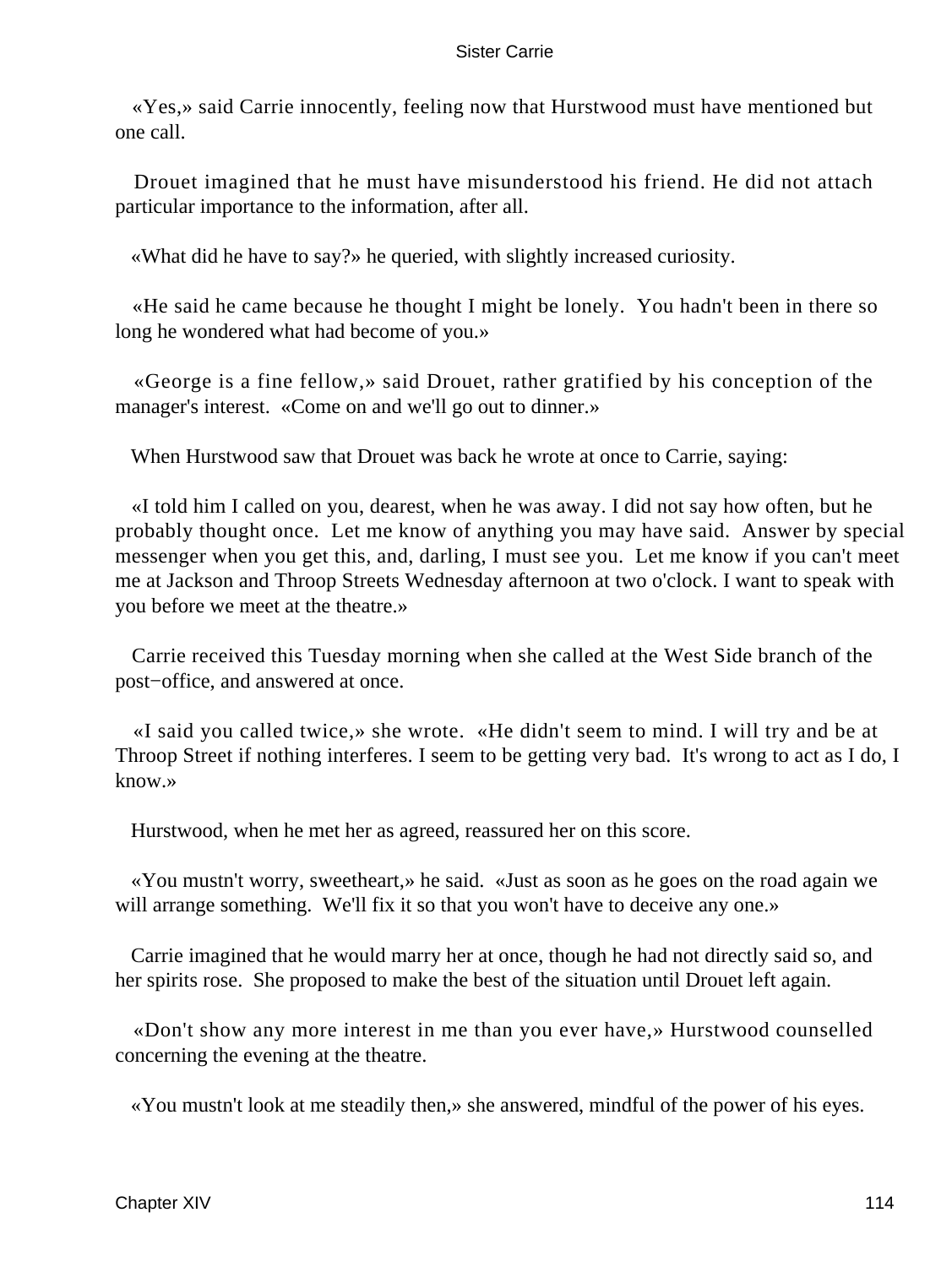«I won't,» he said, squeezing her hand at parting and giving the glance she had just cautioned against.

«There,» she said playfully, pointing a finger at him.

«The show hasn't begun yet,» he returned.

 He watched her walk from him with tender solicitation. Such youth and prettiness reacted upon him more subtly than wine.

 At the theatre things passed as they had in Hurstwood's favour. If he had been pleasing to Carrie before, how much more so was he now. His grace was more permeating because it found a readier medium. Carrie watched his every movement with pleasure. She almost forgot poor Drouet, who babbled on as if he were the host.

 Hurstwood was too clever to give the slightest indication of a change. He paid, if anything, more attention to his old friend than usual, and yet in no way held him up to that subtle ridicule which a lover in favour may so secretly practise before the mistress of his heart. If anything, he felt the injustice of the game as it stood, and was not cheap enough to add to it the slightest mental taunt.

Only the play produced an ironical situation, and this was due to Drouet alone.

 The scene was one in «The Covenant,» in which the wife listened to the seductive voice of a lover in the absence of her husband.

 «Served him right,» said Drouet afterward, even in view of her keen expiation of her error. «I haven't any pity for a man who would be such a chump as that.»

 «Well, you never can tell,» returned Hurstwood gently. «He probably thought he was right.»

«Well, a man ought to be more attentive than that to his wife if he wants to keep her.»

 They had come out of the lobby and made their way through the showy crush about the entrance way.

 «Say, mister,» said a voice at Hurstwood's side, «would you mind giving me the price of a bed?»

Hurstwood was interestedly remarking to Carrie.

«Honest to God, mister, I'm without a place to sleep.»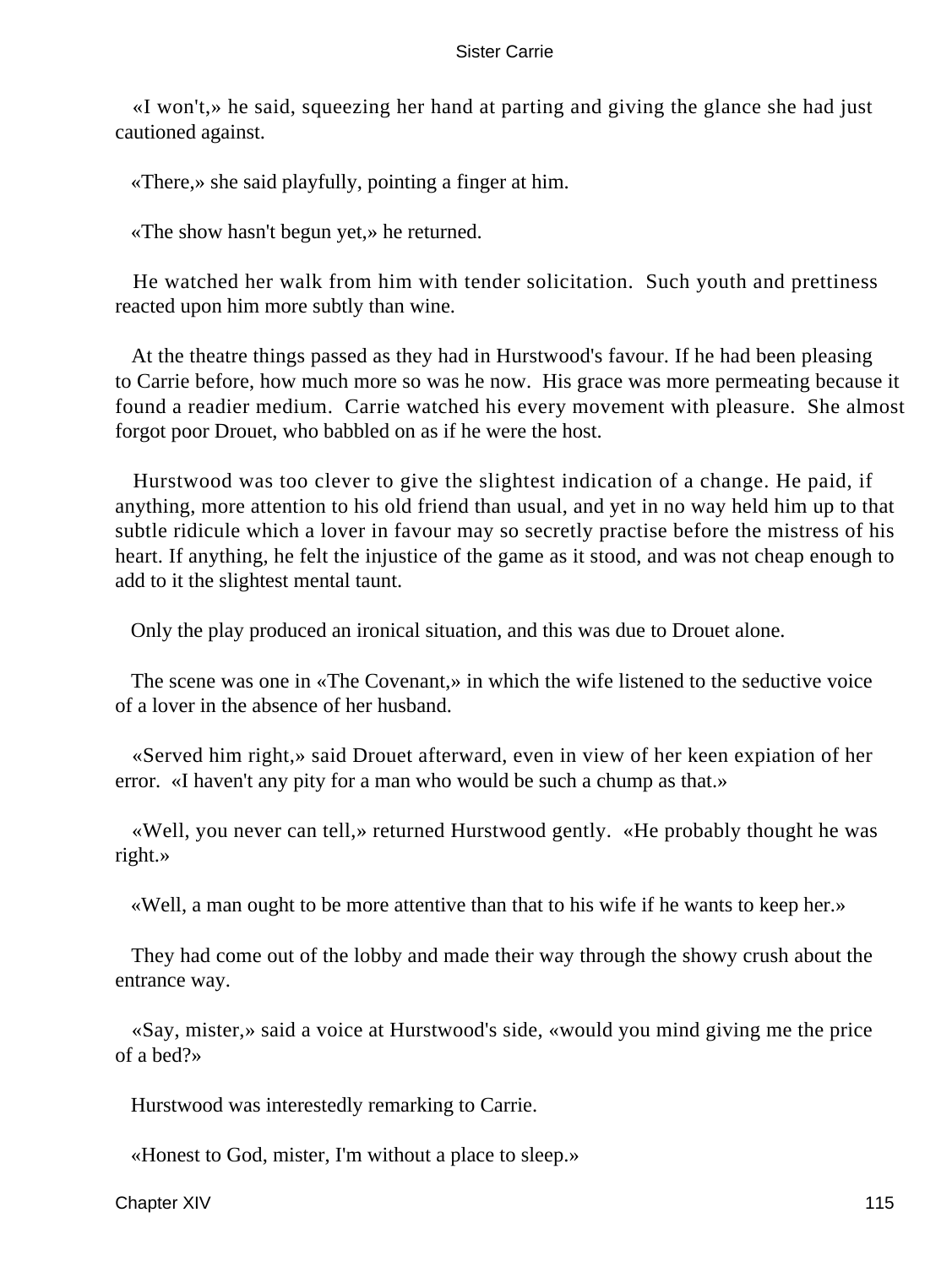The plea was that of a gaunt−faced man of about thirty, who looked the picture of privation and wretchedness. Drouet was the first to see. He handed over a dime with an upwelling feeling of pity in his heart. Hurstwood scarcely noticed the incident. Carrie quickly forgot.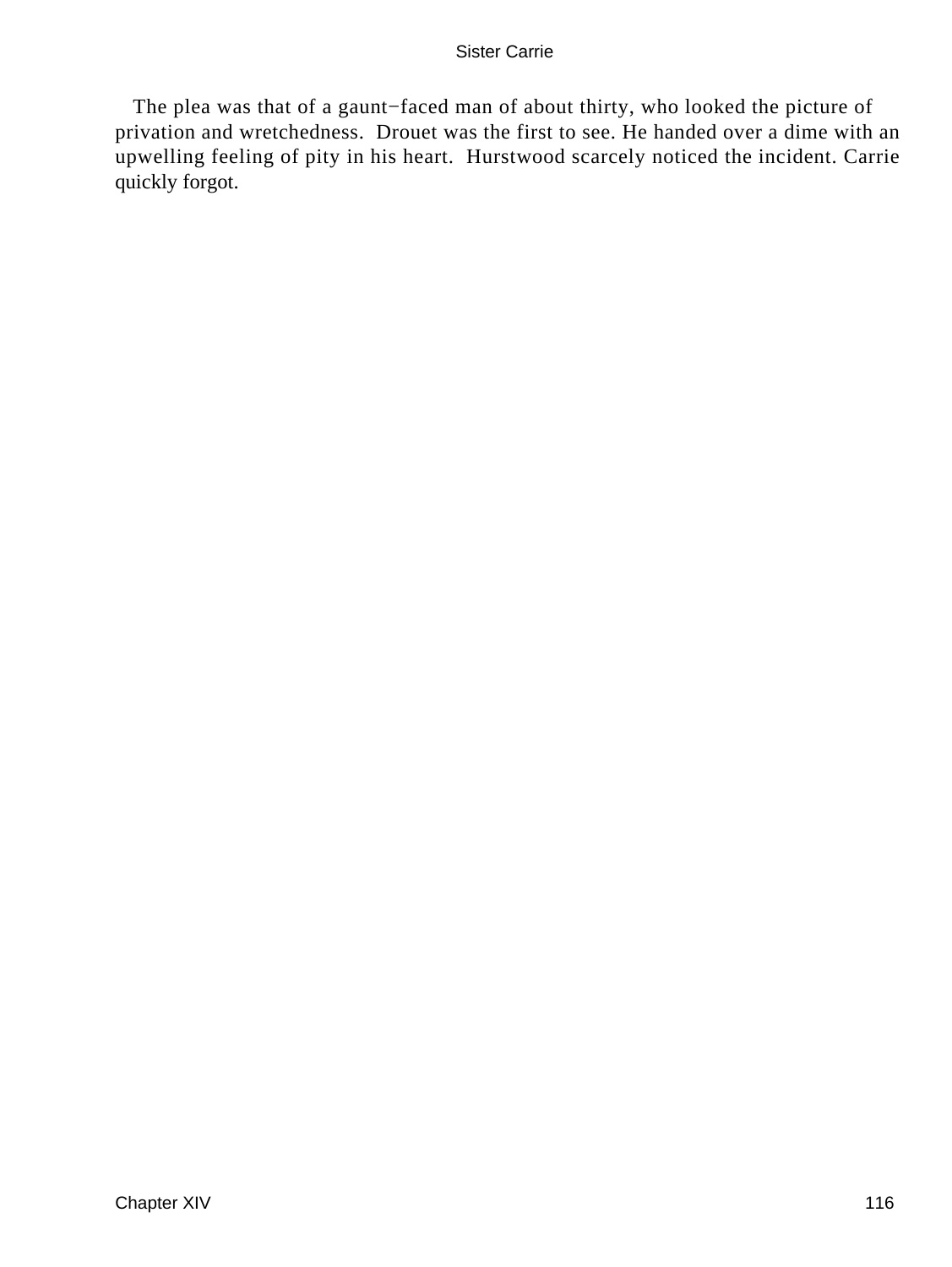# **[Chapter XV](#page-428-0)**

## *T*HE **IRK OF THE OLD TIES** – **THE MAGIC OF YOUTH**

 The complete ignoring by Hurstwood of his own home came with the growth of his affection for Carrie. His actions, in all that related to his family, were of the most perfunctory kind. He sat at breakfast with his wife and children, absorbed in his own fancies, which reached far without the realm of their interests. He read his paper, which was heightened in interest by the shallowness of the themes discussed by his son and daughter. Between himself and his wife ran a river of indifference.

 Now that Carrie had come, he was in a fair way to be blissful again. There was delight in going down town evenings. When he walked forth in the short days, the street lamps had a merry twinkle. He began to experience the almost forgotten feeling which hastens the lover's feet. When he looked at his fine clothes, he saw them with her eyes – and her eyes were young.

 When in the flush of such feelings he heard his wife's voice, when the insistent demands of matrimony recalled him from dreams to a stale practice, how it grated. He then knew that this was a chain which bound his feet.

 «George,» said Mrs. Hurstwood, in that tone of voice which had long since come to be associated in his mind with demands, «we want you to get us a season ticket to the races.»

«Do you want to go to all of them?» he said with a rising inflection.

«Yes,» she answered.

 The races in question were soon to open at Washington Park, on the South Side, and were considered quite society affairs among those who did not affect religious rectitude and conservatism. Mrs. Hurstwood had never asked for a whole season ticket before, but this year certain considerations decided her to get a box. For one thing, one of her neighbours, a certain Mr. and Mrs. Ramsey, who were possessors of money, made out of the coal business, had done so. In the next place, her favourite physician, Dr. Beale, a gentleman inclined to horses and betting, had talked with her concerning his intention to enter a two−year− old in the Derby. In the third place, she wished to exhibit Jessica, who was gaining in maturity and beauty, and whom she hoped to marry to a man of means. Her own desire to be about in such things and parade among her acquaintances and common throng was as much an incentive as anything.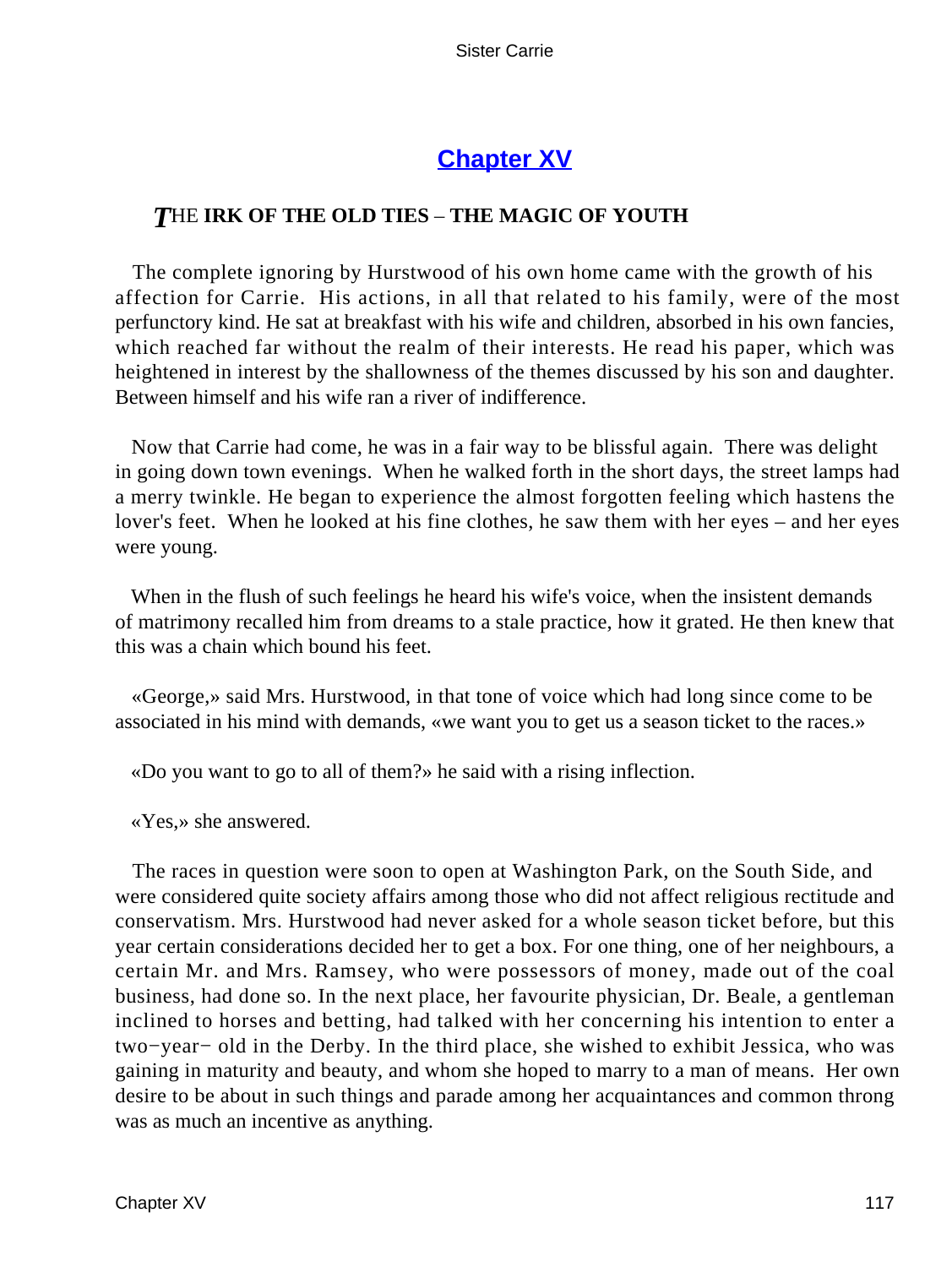Hurstwood thought over the proposition a few moments without answering. They were in the sitting room on the second floor, waiting for supper. It was the evening of his engagement with Carrie and Drouet to see «The Covenant,» which had brought him home to make some alterations in his dress.

 «You're sure separate tickets wouldn't do as well?» he asked, hesitating to say anything more rugged.

«No,» she replied impatiently.

 «Well,» he said, taking offence at her manner, «you needn't get mad about it. I'm just asking you.»

«I'm not mad,» she snapped. «I'm merely asking you for a season ticket.»

 «And I'm telling you,» he returned, fixing a clear, steady eye on her, «that it's no easy thing to get. I'm not sure whether the manager will give it to me.»

He had been thinking all the time of his «pull» with the race– track magnates.

«We can buy it then,» she exclaimed sharply.

«You talk easy,» he said. «A season family ticket costs one hundred and fifty dollars.»

 «I'll not argue with you,» she replied with determination. «I want the ticket and that's all there is to it.»

She had risen, and now walked angrily out of the room.

«Well, you get it then,» he said grimly, though in a modified tone of voice.

As usual, the table was one short that evening.

 The next morning he had cooled down considerably, and later the ticket was duly secured, though it did not heal matters. He did not mind giving his family a fair share of all that he earned, but he did not like to be forced to provide against his will.

 «Did you know, mother,» said Jessica another day, «the Spencers are getting ready to go away?»

«No. Where, I wonder?»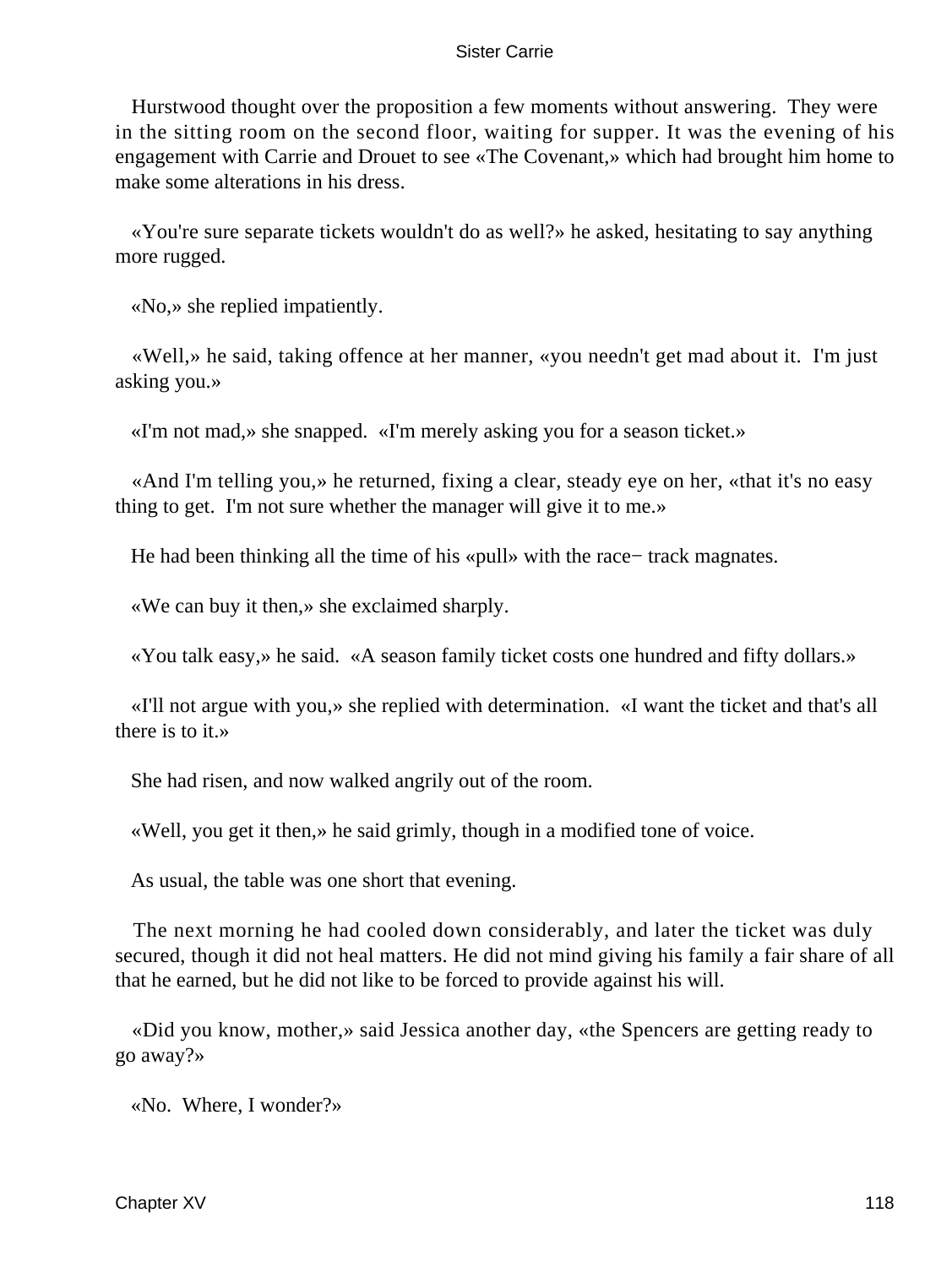«Europe,» said Jessica. «I met Georgine yesterday and she told me. She just put on more airs about it.»

«Did she say when?»

«Monday, I think. They'll get a notice in the papers again – they always do.»

«Never mind,» said Mrs. Hurstwood consolingly, «we'll go one of these days.»

Hurstwood moved his eyes over the paper slowly, but said nothing.

 «'We sail for Liverpool from New York,'» Jessica exclaimed, mocking her acquaintance. «'Expect to spend most of the »summah« in France,' – vain thing. As If it was anything to go to Europe.»

«It must be if you envy her so much,» put in Hurstwood.

It grated upon him to see the feeling his daughter displayed.

«Don't worry over them, my dear,» said Mrs. Hurstwood.

 «Did George get off?» asked Jessica of her mother another day, thus revealing something that Hurstwood had heard nothing about.

 «Where has he gone?» he asked, looking up. He had never before been kept in ignorance concerning departures.

«He was going to Wheaton,» said Jessica, not noticing the slight put upon her father.

 «What's out there?» he asked, secretly irritated and chagrined to think that he should be made to pump for information in this manner.

«A tennis match,» said Jessica.

 «He didn't say anything to me,» Hurstwood concluded, finding it difficult to refrain from a bitter tone.

 «I guess he must have forgotten,» exclaimed his wife blandly. In the past he had always commanded a certain amount of respect, which was a compound of appreciation and awe. The familiarity which in part still existed between himself and his daughter he had courted. As it was, it did not go beyond the light assumption of words. The **TONE** was always modest. Whatever had been, however, had lacked affection, and now he saw that he was losing track of their doings. His knowledge was no longer intimate. He sometimes saw them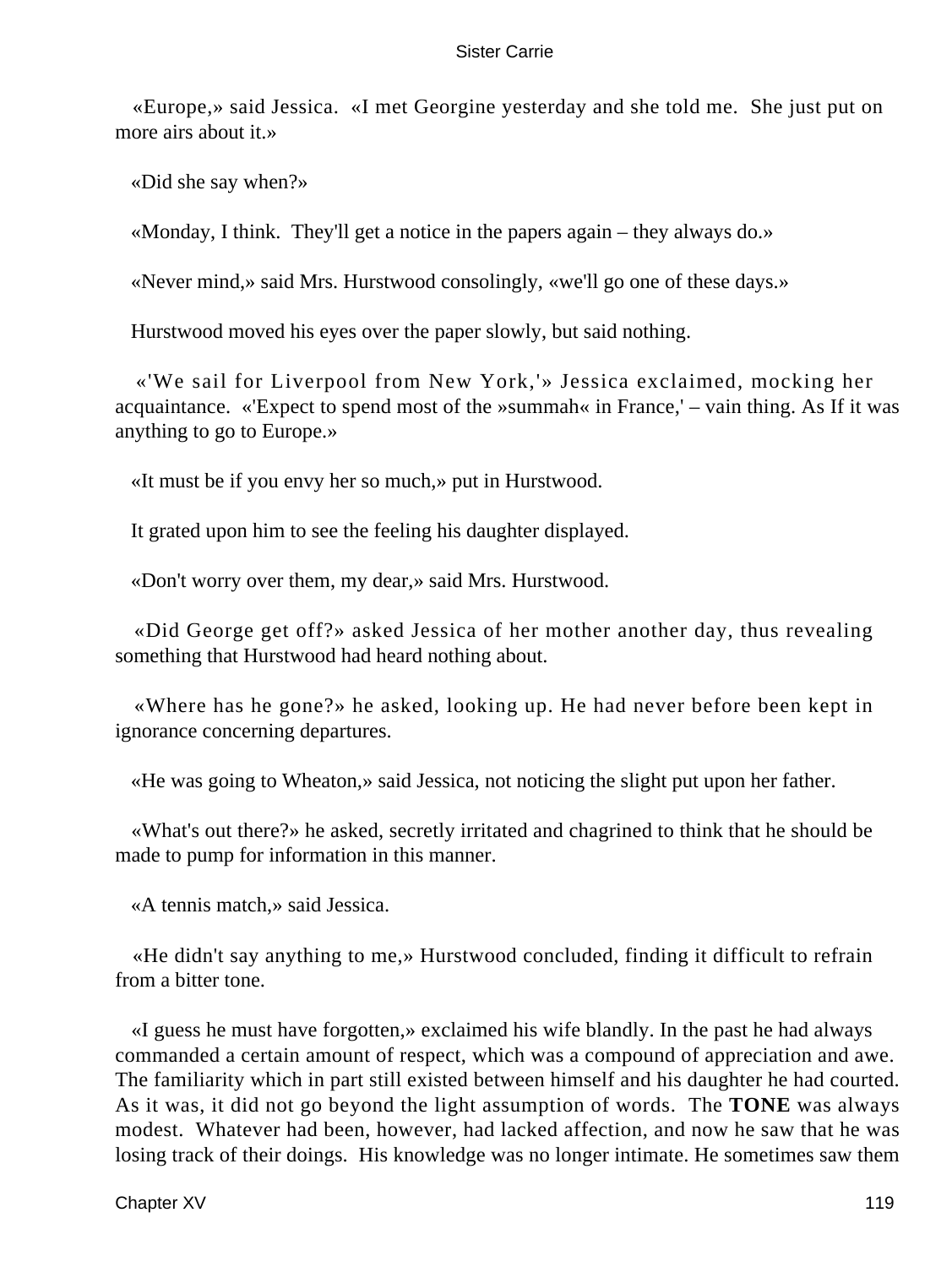at table, and sometimes did not. He heard of their doings occasionally, more often not. Some days he found that he was all at sea as to what they were talking about – things they had arranged to do or that they had done in his absence. More affecting was the feeling that there were little things going on of which he no longer heard. Jessica was beginning to feel that her affairs were her own. George, Jr., flourished about as if he were a man entirely and must needs have private matters. All this Hurstwood could see, and it left a trace of feeling, for he was used to being considered – in his official position, at least – and felt that his importance should not begin to wane here. To darken it all, he saw the same indifference and independence growing in his wife, while he looked on and paid the bills.

 He consoled himself with the thought, however, that, after all, he was not without affection. Things might go as they would at his house, but he had Carrie outside of it. With his mind's eye he looked into her comfortable room in Ogden Place, where he had spent several such delightful evenings, and thought how charming it would be when Drouet was disposed of entirely and she was waiting evenings in cosey little quarters for him. That no cause would come up whereby Drouet would be led to inform Carrie concerning his married state, he felt hopeful. Things were going so smoothly that he believed they would not change. Shortly now he would persuade Carrie and all would be satisfactory.

 The day after their theatre visit he began writing her regularly – a letter every morning, and begging her to do as much for him. He was not literary by any means, but experience of the world and his growing affection gave him somewhat of a style. This he exercised at his office desk with perfect deliberation. He purchased a box of delicately coloured and scented writing paper in monogram, which he kept locked in one of the drawers. His friends now wondered at the cleric and very official−looking nature of his position. The five bartenders viewed with respect the duties which could call a man to do so much desk−work and penmanship.

 Hurstwood surprised himself with his fluency. By the natural law which governs all effort, what he wrote reacted upon him. He began to feel those subtleties which he could find words to express. With every expression came increased conception. Those inmost breathings which there found words took hold upon him. He thought Carrie worthy of all the affection he could there express.

 Carrie was indeed worth loving if ever youth and grace are to command that token of acknowledgment from life in their bloom. Experience had not yet taken away that freshness of the spirit which is the charm of the body. Her soft eyes contained in their liquid lustre no suggestion of the knowledge of disappointment. She had been troubled in a way by doubt and longing, but these had made no deeper impression than could be traced in a certain open wistfulness of glance and speech. The mouth had the expression at times, in talking and in repose, of one who might be upon the verge of tears. It was not that grief was thus ever present. The pronunciation of certain syllables gave to her lips this peculiarity of formation – a formation as suggestive and moving as pathos itself.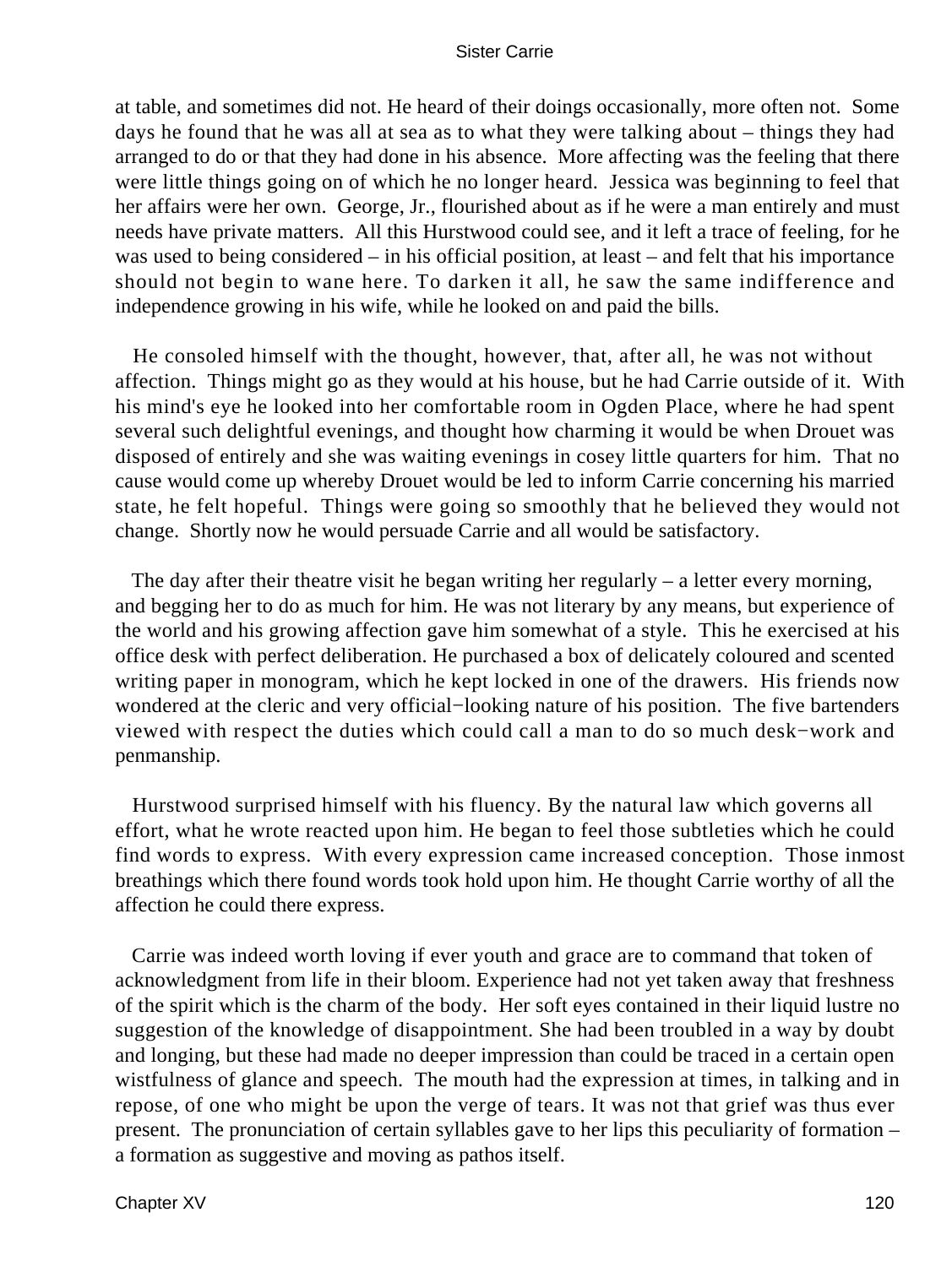There was nothing bold in her manner. Life had not taught her domination – superciliousness of grace, which is the lordly power of some women. Her longing for consideration was not sufficiently powerful to move her to demand it. Even now she lacked self−assurance, but there was that in what she had already experienced which left her a little less than timid. She wanted pleasure, she wanted position, and yet she was confused as to what these things might be. Every hour the kaleidoscope of human affairs threw a new lustre upon something, and therewith it became for her the desired – the all. Another shift of the box, and some other had become the beautiful, the perfect.

 On her spiritual side, also, she was rich in feeling, as such a nature well might be. Sorrow in her was aroused by many a spectacle – an uncritical upwelling of grief for the weak and the helpless. She was constantly pained by the sight of the white− faced, ragged men who slopped desperately by her in a sort of wretched mental stupor. The poorly clad girls who went blowing by her window evenings, hurrying home from some of the shops of the West Side, she pitied from the depths of her heart. She would stand and bite her lips as they passed, shaking her little head and wondering. They had so little, she thought. It was so sad to be ragged and poor. The hang of faded clothes pained her eyes.

«And they have to work so hard!» was her only comment.

 On the street sometimes she would see men working – Irishmen with picks, coal−heavers with great loads to shovel, Americans busy about some work which was a mere matter of strength – and they touched her fancy. Toil, now that she was free of it, seemed even a more desolate thing than when she was part of it. She saw it through a mist of fancy – a pale, sombre half−light, which was the essence of poetic feeling. Her old father, in his flour− dusted miller's suit, sometimes returned to her in memory, revived by a face in a window. A shoemaker pegging at his last, a blastman seen through a narrow window in some basement where iron was being melted, a bench−worker seen high aloft in some window, his coat off, his sleeves rolled up; these took her back in fancy to the details of the mill. She felt, though she seldom expressed them, sad thoughts upon this score. Her sympathies were ever with that under−world of toil from which she had so recently sprung, and which she best understood.

 Though Hurstwood did not know it, he was dealing with one whose feelings were as tender and as delicate as this. He did not know, but it was this in her, after all, which attracted him. He never attempted to analyse the nature of his affection. It was sufficient that there was tenderness in her eye, weakness in her manner, good nature and hope in her thoughts. He drew near this lily, which had sucked its waxen beauty and perfume from below a depth of waters which he had never penetrated, and out of ooze and mould which he could not understand. He drew near because it was waxen and fresh. It lightened his feelings for him. It made the morning worth while.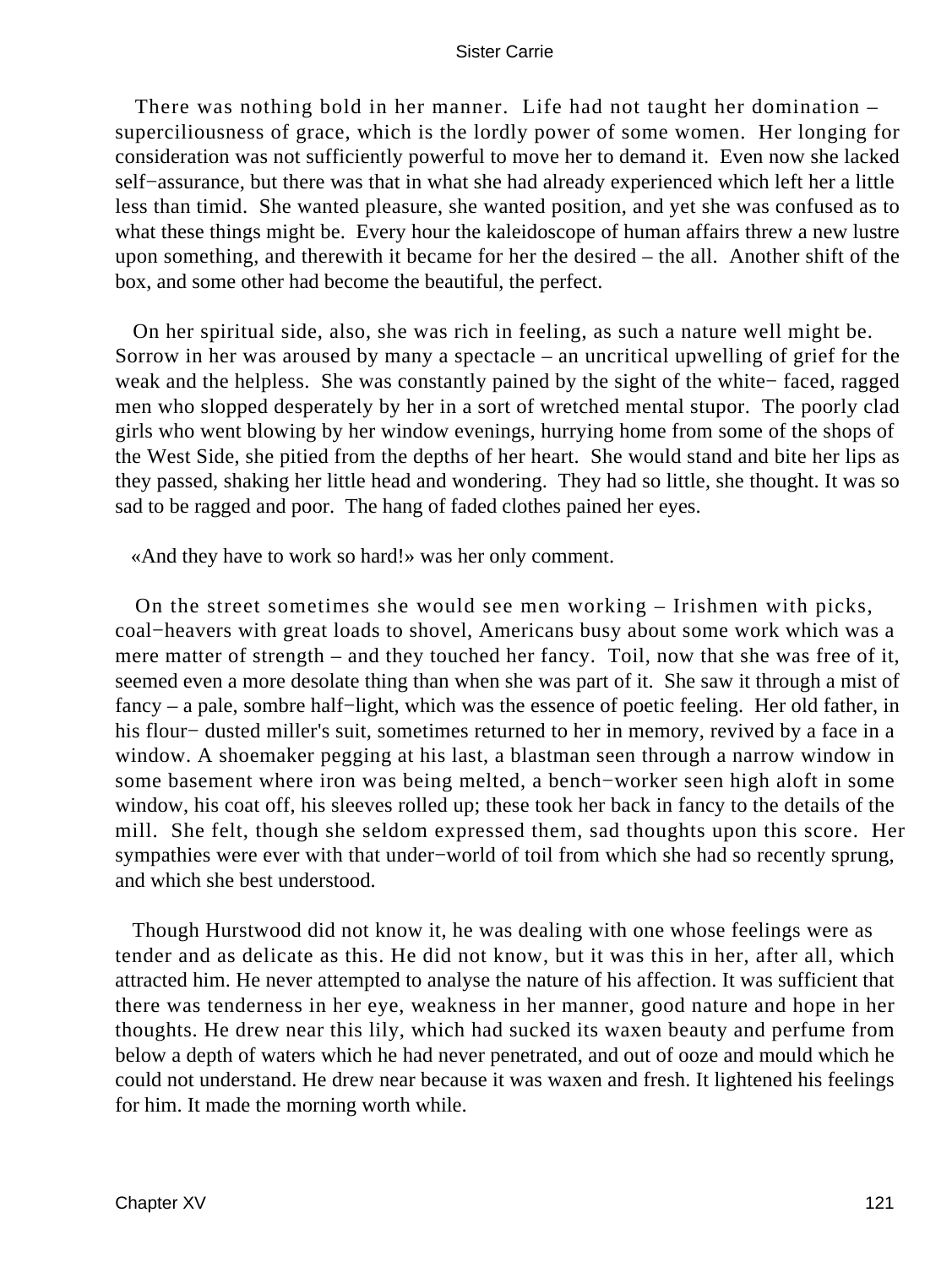In a material way, she was considerably improved. Her awkwardness had all but passed, leaving, if anything, a quaint residue which was as pleasing as perfect grace. Her little shoes now fitted her smartly and had high heels. She had learned much about laces and those little neckpieces which add so much to a woman's appearance. Her form had filled out until it was admirably plump and well−rounded.

 Hurstwood wrote her one morning, asking her to meet him in Jefferson Park, Monroe Street. He did not consider it policy to call any more, even when Drouet was at home.

 The next afternoon he was in the pretty little park by one, and had found a rustic bench beneath the green leaves of a lilac bush which bordered one of the paths. It was at that season of the year when the fulness of spring had not yet worn quite away. At a little pond near by some cleanly dressed children were sailing white canvas boats. In the shade of a green pagoda a bebuttoned officer of the law was resting, his arms folded, his club at rest in his belt. An old gardener was upon the lawn, with a pair of pruning shears, looking after some bushes. High overhead was the clean blue sky of the new summer, and in the thickness of the shiny green leaves of the trees hopped and twittered the busy sparrows.

 Hurstwood had come out of his own home that morning feeling much of the same old annoyance. At his store he had idled, there being no need to write. He had come away to this place with the lightness of heart which characterises those who put weariness behind. Now, in the shade of this cool, green bush, he looked about him with the fancy of the lover. He heard the carts go lumbering by upon the neighbouring streets, but they were far off, and only buzzed upon his ear. The hum of the surrounding city was faint, the clang of an occasional bell was as music. He looked and dreamed a new dream of pleasure which concerned his present fixed condition not at all. He got back in fancy to the old Hurstwood, who was neither married nor fixed in a solid position for life. He remembered the light spirit in which he once looked after the girls – how he had danced, escorted them home, hung over their gates. He almost wished he was back there again – here in this pleasant scene he felt as if he were wholly free.

 At two Carrie came tripping along the walk toward him, rosy and clean. She had just recently donned a sailor hat for the season with a band of pretty white−dotted blue silk. Her skirt was of a rich blue material, and her shirt waist matched it, with a thin− stripe of blue upon a snow−white ground – stripes that were as fine as hairs. Her brown shoes peeped occasionally from beneath her skirt. She carried her gloves in her hand.

Hurstwood looked up at her with delight.

«You came, dearest,» he said eagerly, standing to meet her and taking her hand.

«Of course,» she said, smiling; «did you think I wouldn't?»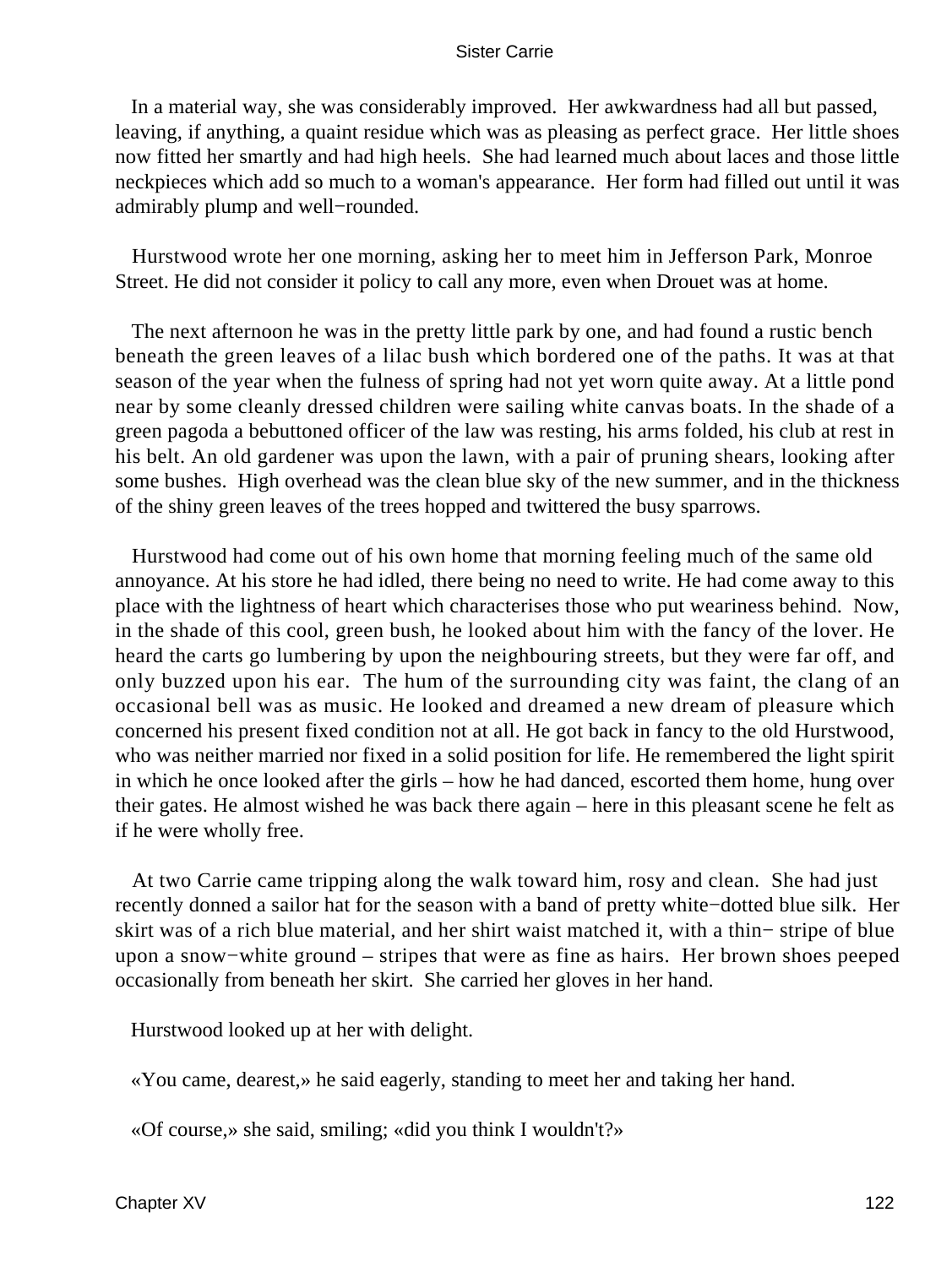«I didn't know,» he replied.

 He looked at her forehead, which was moist from her brisk walk. Then he took out one of his own soft, scented silk handkerchiefs and touched her face here and there.

«Now,» he said affectionately, «you're all right.»

 They were happy in being near one another – in looking into each other's eyes. Finally, when the long flush of delight had sub sided, he said:

«When is Charlie going away again?»

 «I don't know,» she answered. «He says he has some things to do for the house here now.»

 Hurstwood grew serious, and he lapsed into quiet thought. He looked up after a time to say:

«Come away and leave him.»

He turned his eyes to the boys with the boats, as if the request were of little importance.

 «Where would we go?» she asked in much the same manner, rolling her gloves, and looking into a neighbouring tree.

«Where do you want to go?» he enquired.

 There was something in the tone in which he said this which made her feel as if she must record her feelings against any local habitation.

«We can't stay in Chicago,» she replied.

He had no thought that this was in her mind – that any removal would be suggested.

«Why not?» he asked softly.

«Oh, because,» she said, «I wouldn't want to.»

 He listened to this with but dull perception of what it meant. It had no serious ring to it. The question was not up for immediate decision.

«I would have to give up my position,» he said.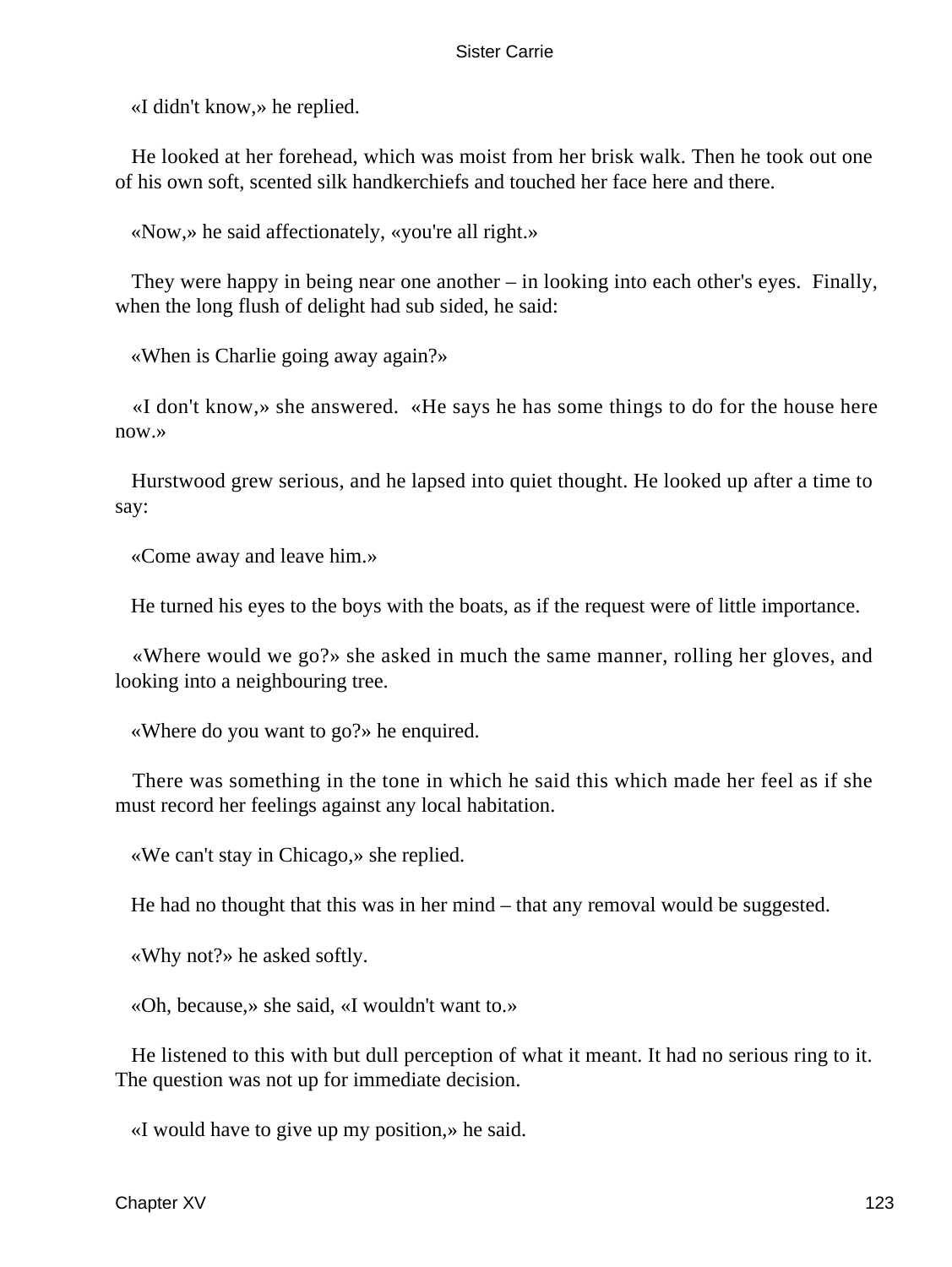The tone he used made it seem as if the matter deserved only slight consideration. Carrie thought a little, the while enjoying the pretty scene.

«I wouldn't like to live in Chicago and him here,» she said, thinking of Drouet.

 «It's a big town, dearest,» Hurstwood answered. «It would be as good as moving to another part of the country to move to the South Side.»

He had fixed upon that region as an objective point.

 «Anyhow,» said Carrie, «I shouldn't want to get married as long as he is here. I wouldn't want to run away.»

 The suggestion of marriage struck Hurstwood forcibly. He saw clearly that this was her idea – he felt that it was not to be gotten over easily. Bigamy lightened the horizon of his shadowy thoughts for a moment. He wondered for the life of him how it would all come out. He could not see that he was making any progress save in her regard. When he looked at her now, he thought her beautiful. What a thing it was to have her love him, even if it be entangling! She increased in value in his eyes because of her objection. She was something to struggle for, and that was everything. How different from the women who yielded willingly! He swept the thought of them from his mind.

«And you don't know when he'll go away?» asked Hurstwood, quietly.

She shook her head.

He sighed.

 «You're a determined little miss, aren't you?» he said, after a few moments, looking up into her eyes.

 She felt a wave of feeling sweep over her at this. It was pride at what seemed his admiration – affection for the man who could feel this concerning her.

«No,» she said coyly, «but what can I do?»

Again he folded his hands and looked away over the lawn into the street.

 «I wish,» he said pathetically, «you would come to me. I don't like to be away from you this way. What good is there in waiting? You're not any happier, are you?»

«Happier!» she exclaimed softly, «you know better than that.»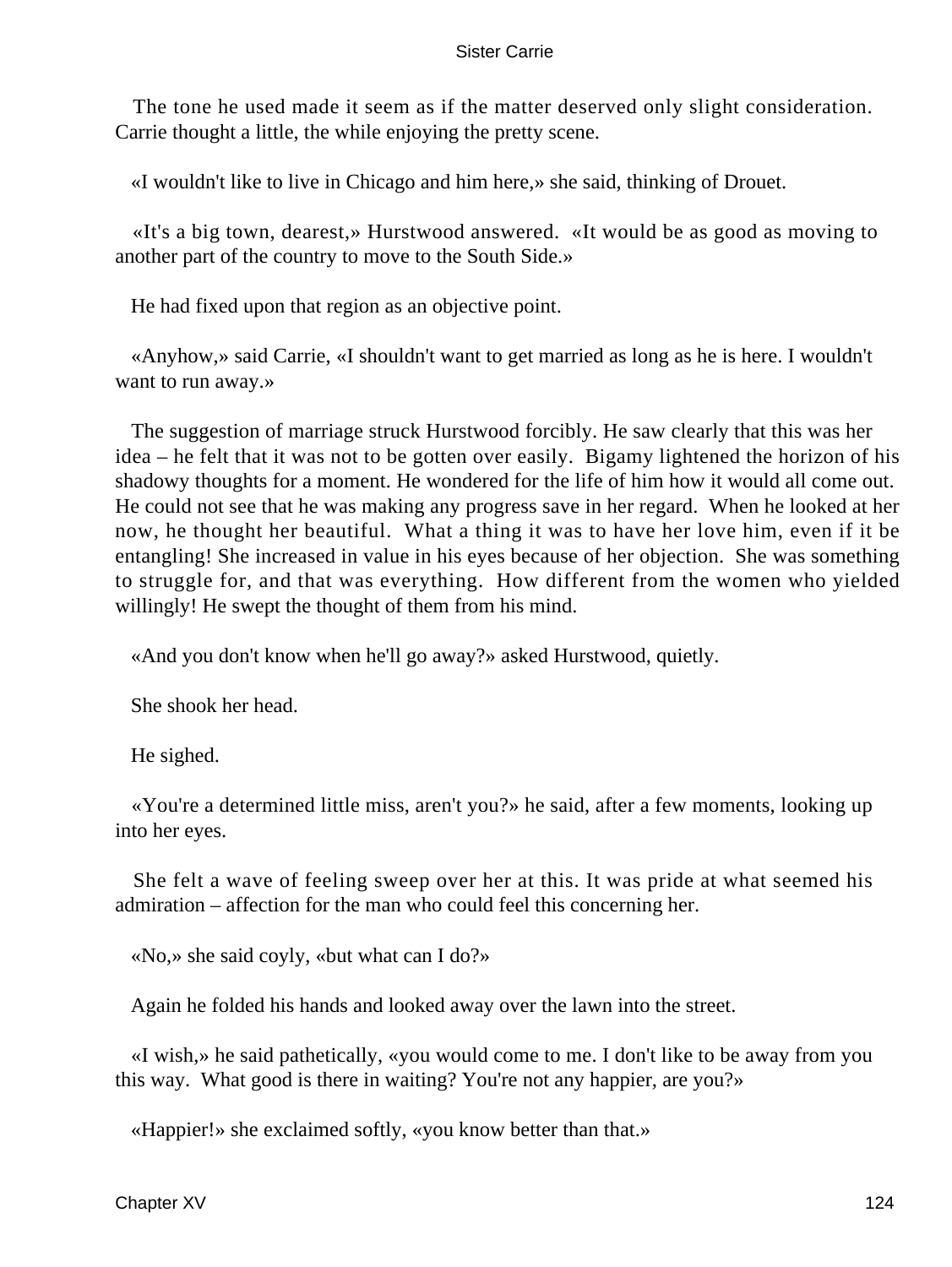«Here we are then,» he went on in the same tone, «wasting our days. If you are not happy, do you think I am? I sit and write to you the biggest part of the time. I'll tell you what, Carrie,» he exclaimed, throwing sudden force of expression into his voice and fixing her with his eyes, «I can't live without you, and that's all there is to it. Now,» he concluded, showing the palm of one of his white hands in a sort of at−an−end, helpless expression, «what shall I do?»

 This shifting of the burden to her appealed to Carrie. The semblance of the load without the weight touched the woman's heart.

 «Can't you wait a little while yet?» she said tenderly. «I'll try and find out when he's going.»

«What good will it do?» he asked, holding the same strain of feeling.

«Well, perhaps we can arrange to go somewhere.»

 She really did not see anything clearer than before, but she was getting into that frame of mind where, out of sympathy, a woman yields.

 Hurstwood did not understand. He was wondering how she was to be persuaded – what appeal would move her to forsake Drouet. He began to wonder how far her affection for him would carry her. He was thinking of some question which would make her tell.

 Finally he hit upon one of those problematical propositions which often disguise our own desires while leading us to an understanding of the difficulties which others make for us, and so discover for us a way. It had not the slightest connection with anything intended on his part, and was spoken at random before he had given it a moment's serious thought.

 «Carrie,» he said, looking into her face and assuming a serious look which he did not feel, «suppose I were to come to you next week, or this week for that matter – to−night say – and tell you I had to go away – that I couldn't stay another minute and wasn't coming back any more – would you come with me?» His sweetheart viewed him with the most affectionate glance, her answer ready before the words were out of his mouth.

«Yes,» she said.

«You wouldn't stop to argue or arrange?»

«Not if you couldn't wait.»

 He smiled when he saw that she took him seriously, and he thought what a chance it would afford for a possible junket of a week or two. He had a notion to tell her that he was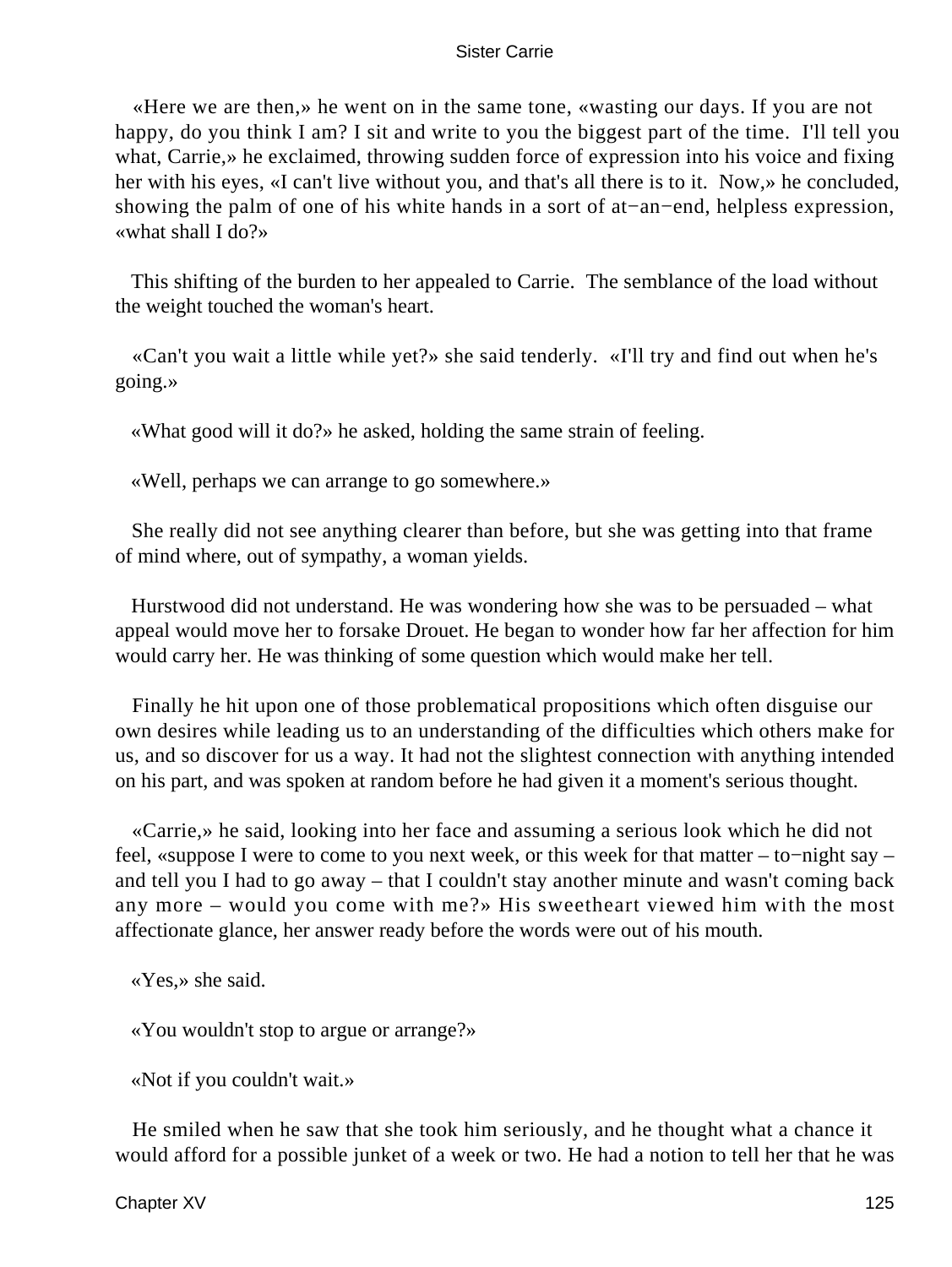joking and so brush away her sweet seriousness, but the effect of it was too delightful. He let it stand.

 «Suppose we didn't have time to get married here?» he added, an afterthought striking him.

 «If we got married as soon as we got to the other end of the journey it would be all right.»

«I meant that,» he said.

«Yes.»

 The morning seemed peculiarly bright to him now. He wondered whatever could have put such a thought into his head. Impossible as it was, he could not help smiling at its cleverness. It showed how she loved him. There was no doubt in his mind now, and he would find a way to win her.

 «Well,» he said, jokingly, «I'll come and get you one of these evenings,» and then he laughed.

«I wouldn't stay with you, though, if you didn't marry me,» Carrie added reflectively.

«I don't want you to,» he said tenderly, taking her hand.

 She was extremely happy now that she understood. She loved him the more for thinking that he would rescue her so. As for him, the marriage clause did not dwell in his mind. He was thinking that with such affection there could be no bar to his eventual happiness.

«Let's stroll about,» he said gayly, rising and surveying all the lovely park.

«All right,» said Carrie.

They passed the young Irishman, who looked after them with envious eyes.

«'Tis a foine couple,» he observed to himself. «They must be rich.»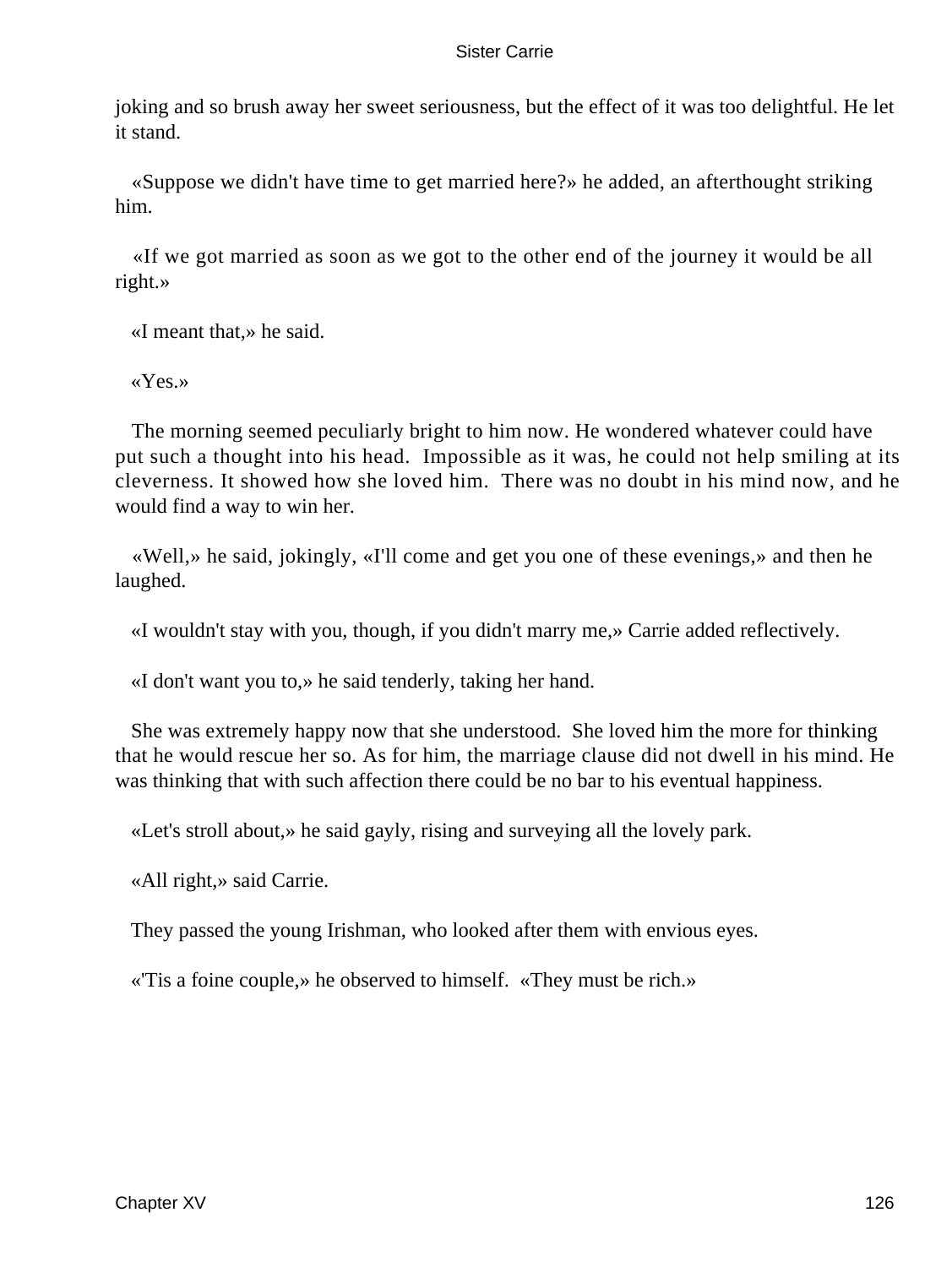## **[Chapter XVI](#page-428-0)**

## *A* **WITLESS ALADDIN** – **THE GATE TO THE WORLD**

 In the course of his present stay in Chicago, Drouet paid some slight attention to the secret order to which he belonged. During his last trip he had received a new light on its importance.

 «I tell you,» said another drummer to him, «it's a great thing. Look at Hazenstab. He isn't so deuced clever. Of course he's got a good house behind him, but that won't do alone. I tell you it's his degree. He's a way−up Mason, and that goes a long way. He's got a secret sign that stands for something.»

 Drouet resolved then and there that he would take more interest in such matters. So when he got back to Chicago he repaired to his local lodge headquarters.

 «I say, Drouet,» said Mr. Harry Quincel, an individual who was very prominent in this local branch of the Elks, «you're the man that can help us out.»

 It was after the business meeting and things were going socially with a hum. Drouet was bobbing around chatting and joking with a score of individuals whom he knew.

 «What are you up to?» he inquired genially, turning a smiling face upon his secret brother.

 «We're trying to get up some theatricals for two weeks from to− day, and we want to know if you don't know some young lady who could take a part – it's an easy part.»

 «Sure,» said Drouet, «what is it?» He did not trouble to remember that he knew no one to whom he could appeal on this score. His innate good−nature, however, dictated a favourable reply.

 «Well, now, I'll tell you what we are trying to do,» went on Mr. Quincel. «We are trying to get a new set of furniture for the lodge. There isn't enough money in the treasury at the present time, and we thought we would raise it by a little entertainment.»

«Sure,» interrupted Drouet, «that's a good idea.»

 «Several of the boys around here have got talent. There's Harry Burbeck, he does a fine black−face turn. Mac Lewis is all right at heavy dramatics. Did you ever hear him recite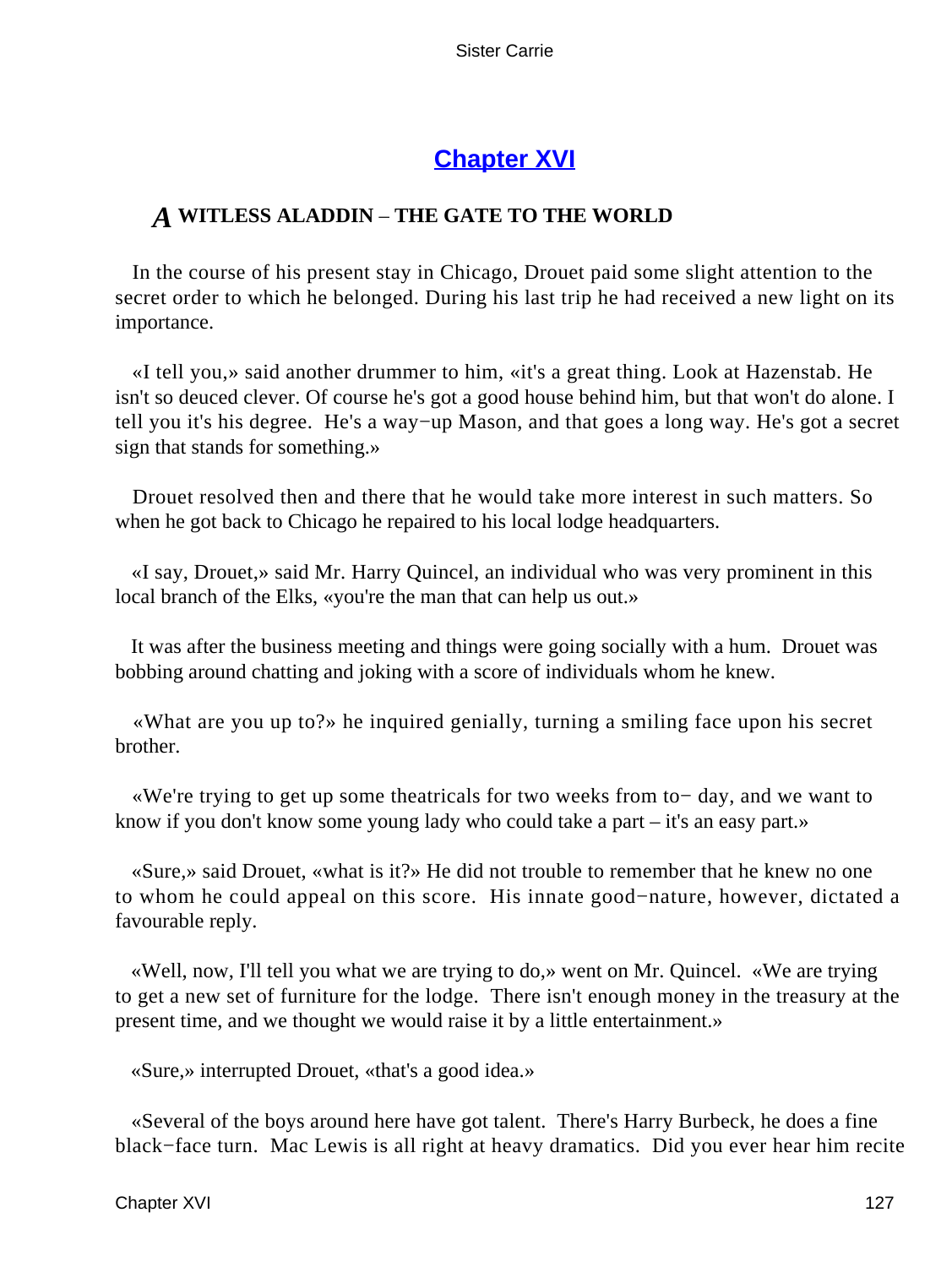'Over the Hills'?»

«Never did.»

«Well, I tell you, he does it fine.»

 «And you want me to get some woman to take a part?» questioned Drouet, anxious to terminate the subject and get on to something else. «What are you going to play?»

 «'Under the Gaslight,'» said Mr. Quincel, mentioning Augustin Daly's famous production, which had worn from a great public success down to an amateur theatrical favourite, with many of the troublesome accessories cut out and the dramatis personae reduced to the smallest possible number.

Drouet had seen this play some time in the past.

 «That's it,» he said; «that's a fine play. It will go all right. You ought to make a lot of money out of that.»

 «We think we'll do very well,» Mr. Quincel replied. «Don't you forget now,» he concluded, Drouet showing signs of restlessness; «some young woman to take the part of Laura.»

«Sure, I'll attend to it.»

 He moved away, forgetting almost all about it the moment Mr. Quincel had ceased talking. He had not even thought to ask the time or place.

 Drouet was reminded of his promise a day or two later by the receipt of a letter announcing that the first rehearsal was set for the following Friday evening, and urging him to kindly forward the young lady's address at once, in order that the part might be delivered to her.

 «Now, who the deuce do I know?» asked the drummer reflectively, scratching his rosy ear. «I don't know any one that knows anything about amateur theatricals.»

 He went over in memory the names of a number of women he knew, and finally fixed on one, largely because of the convenient location of her home on the West Side, and promised himself that as he came out that evening he would see her. When, however, he started west on the car he forgot, and was only reminded of his delinquency by an item in the «Evening News» – a small three−line affair under the head of Secret Society Notes – which stated the Custer Lodge of the Order of Elks would give a theatrical performance in Avery Hall on the 16th, when «Under the Gaslight» would be produced.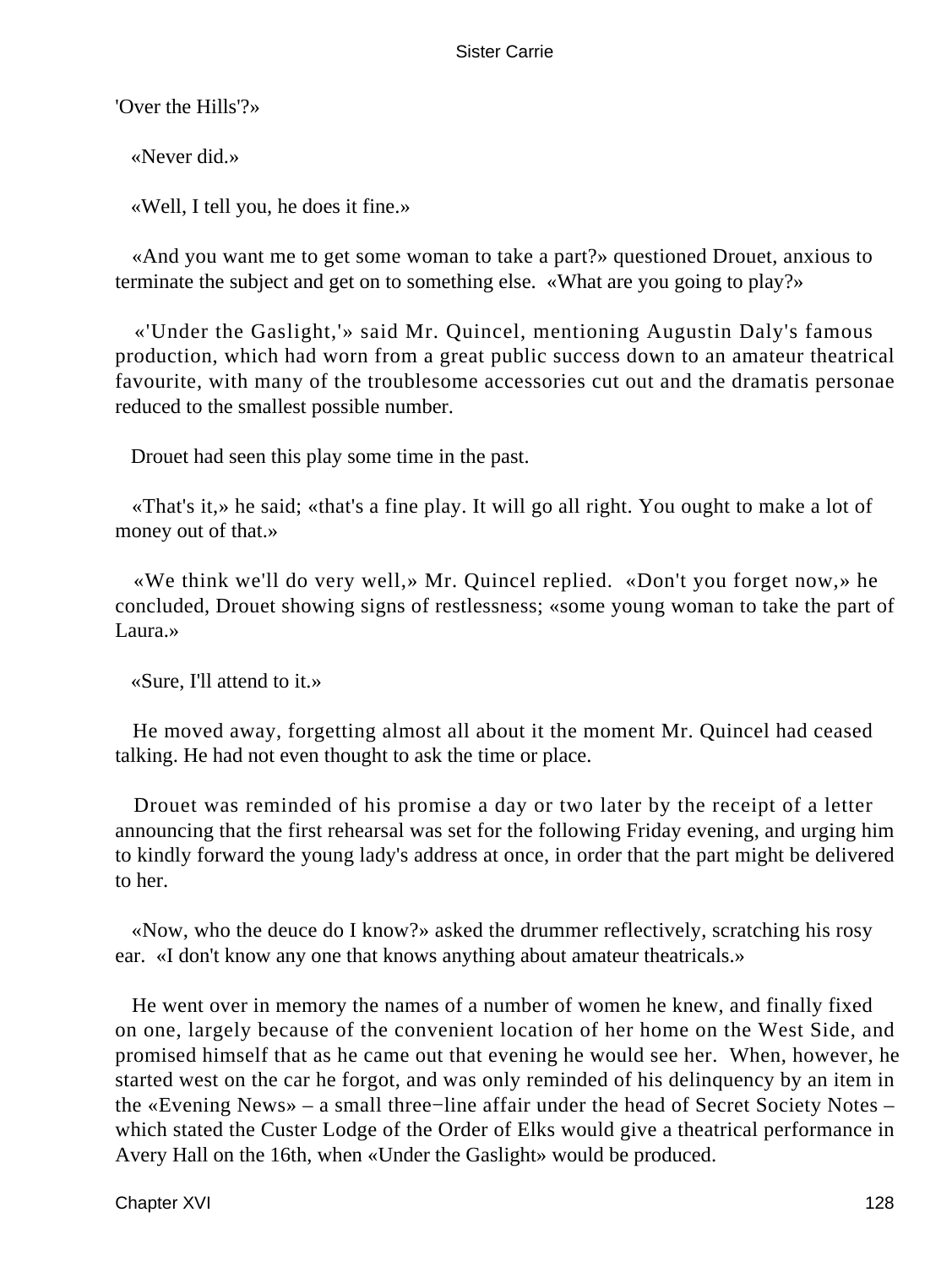«George!» exclaimed Drouet, «I forgot that.»

«What?» inquired Carrie.

 They were at their little table in the room which might have been used for a kitchen, where Carrie occasionally served a meal. To− night the fancy had caught her, and the little table was spread with a pleasing repast.

 «Why, my lodge entertainment. They're going to give a play, and they wanted me to get them some young lady to take a part.»

«What is it they're going to play?»

«'Under the Gaslight.'»

«When?»

«On the 16th.»

«Well, why don't you?» asked Carrie.

«I don't know any one,» he replied.

Suddenly he looked up.

«Say,» he said, «how would you like to take the part?»

«Me?» said Carrie. «I can't act.»

«How do you know?» questioned Drouet reflectively.

«Because,» answered Carrie, «I never did.»

 Nevertheless, she was pleased to think he would ask. Her eyes brightened, for if there was anything that enlisted her sympathies it was the art of the stage. True to his nature, Drouet clung to this idea as an easy way out.

«That's nothing. You can act all you have to down there.»

 «No, I can't,» said Carrie weakly, very much drawn toward the proposition and yet fearful.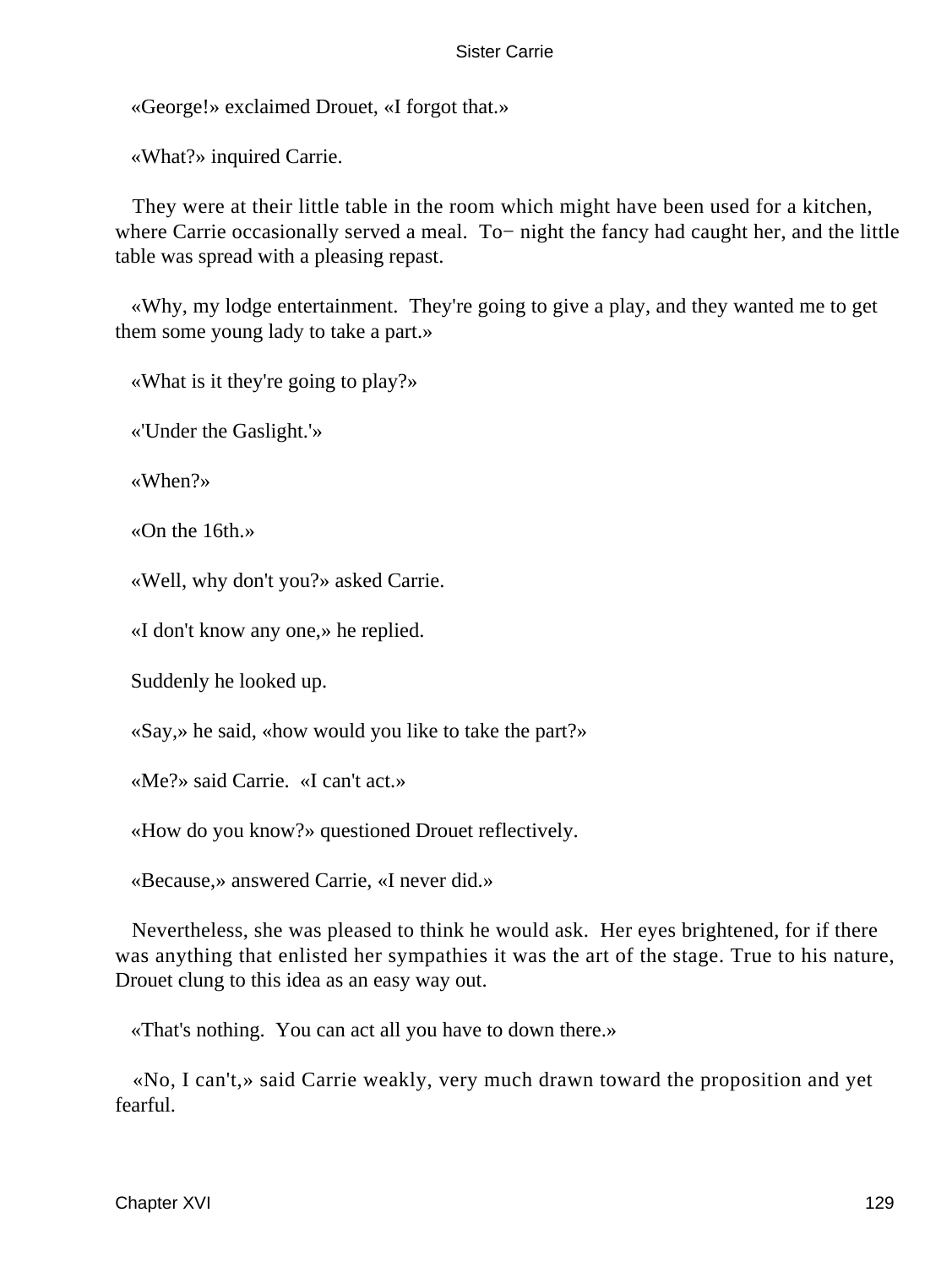«Yes, you can. Now, why don't you do it? They need some one, and it will be lots of fun for you.»

«Oh, no, it won't,» said Carrie seriously.

 «You'd like that. I know you would. I've seen you dancing around here and giving imitations and that's why I asked you. You're clever enough, all right.»

«No, I'm not,» said Carrie shyly.

 «Now, I'll tell you what you do. You go down and see about it. It'll be fun for you. The rest of the company isn't going to be any good. They haven't any experience. What do they know about theatricals?»

He frowned as he thought of their ignorance.

«Hand me the coffee,» he added.

 «I don't believe I could act, Charlie,» Carrie went on pettishly. «You don't think I could, do you?»

 «Sure. Out o' sight. I bet you make a hit. Now you want to go, I know you do. I knew it when I came home. That's why I asked you.»

«What is the play, did you say?»

«'Under the Gaslight.'»

«What part would they want me to take?»

«Oh, one of the heroines – I don't know.»

«What sort of a play is it?»

 «Well,» said Drouet, whose memory for such things was not the best, «it's about a girl who gets kidnapped by a couple of crooks – a man and a woman that live in the slums. She had some money or something and they wanted to get it. I don't know now how it did go exactly.»

«Don't you know what part I would have to take?»

 «No, I don't, to tell the truth.» He thought a moment. «Yes, I do, too. Laura, that's the thing – you're to be Laura.»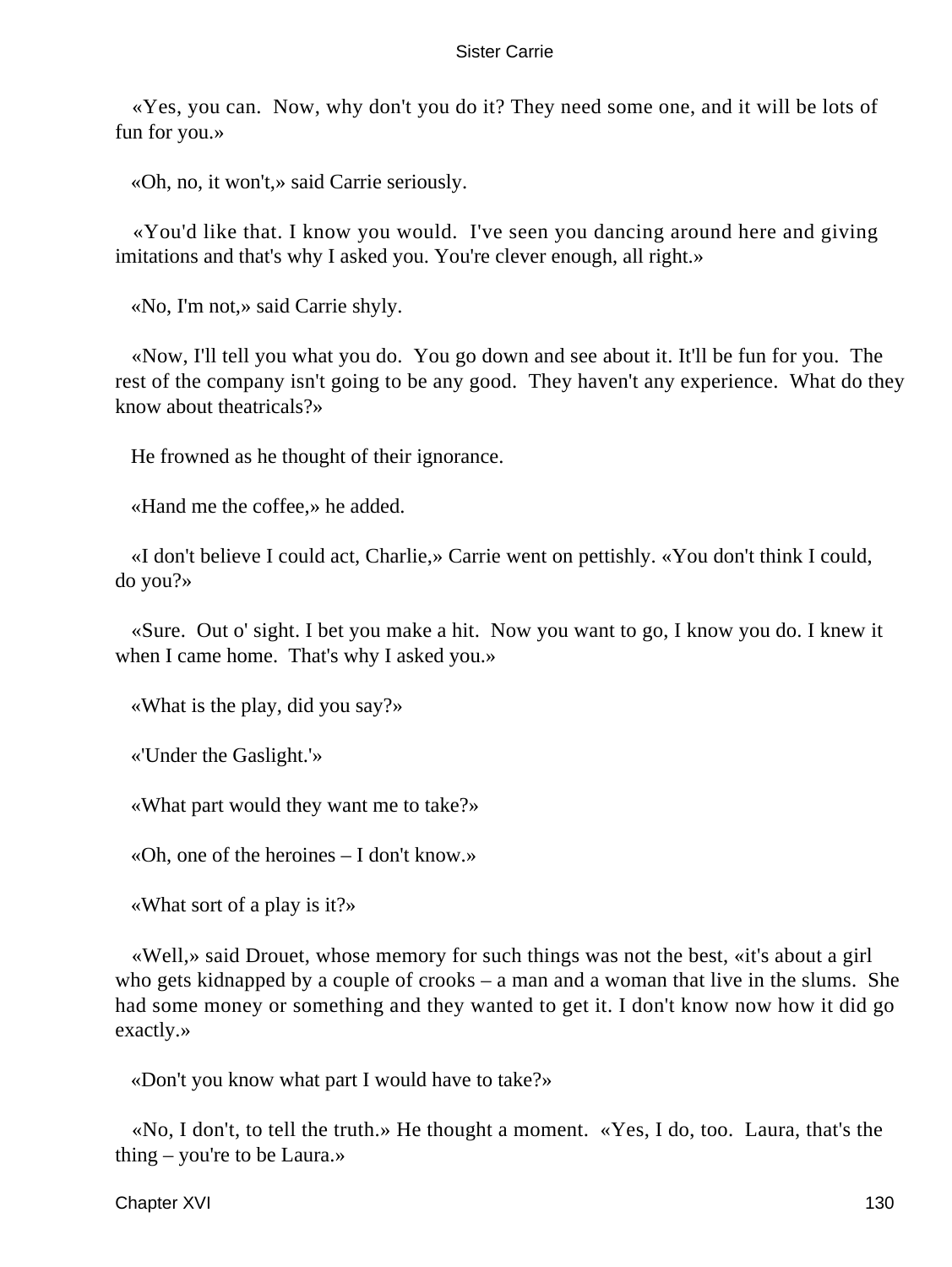«And you can't remember what the part is like?»

 «To save me, Cad, I can't,» he answered. «I ought to, too; I've seen the play enough. There's a girl in it that was stolen when she was an infant – was picked off the street or something – and she's the one that's hounded by the two old criminals I was telling you about.» He stopped with a mouthful of pie poised on a fork before his face. «She comes very near getting drowned – no, that's not it. I'll tell you what I'll do,» he concluded hopelessly, «I'll get you the book. I can't remember now for the life of me.»

 «Well, I don't know,» said Carrie, when he had concluded, her interest and desire to shine dramatically struggling with her timidity for the mastery. «I might go if you thought I'd do all right.»

 «Of course, you'll do,» said Drouet, who, in his efforts to enthuse Carrie, had interested himself. «Do you think I'd come home here and urge you to do something that I didn't think you would make a success of? You can act all right. It'll be good for you.»

«When must I go?» said Carrie, reflectively.

«The first rehearsal is Friday night. I'll get the part for you to−night.»

«All right,» said Carrie resignedly, «I'll do it, but if I make a failure now it's your fault.»

 «You won't fail,» assured Drouet. «Just act as you do around here. Be natural. You're all right. I've often thought you'd make a corking good actress.»

«Did you really?» asked Carrie.

«That's right,» said the drummer.

 He little knew as he went out of the door that night what a secret flame he had kindled in the bosom of the girl he left behind. Carrie was possessed of that sympathetic, impressionable nature which, ever in the most developed form, has been the glory of the drama. She was created with that passivity of soul which is always the mirror of the active world. She possessed an innate taste for imitation and no small ability. Even without practice, she could sometimes restore dramatic situations she had witnessed by re−creating, before her mirror, the expressions of the various faces taking part in the scene. She loved to modulate her voice after the conventional manner of the distressed heroine, and repeat such pathetic fragments as appealed most to her sympathies. Of late, seeing the airy grace of the ingenue in several well−constructed plays, she had been moved to secretly imitate it, and many were the little movements and expressions of the body in which she indulged from time to time in the privacy of her chamber. On several occasions, when Drouet had caught her admiring herself, as he imagined, in the mirror, she was doing nothing more than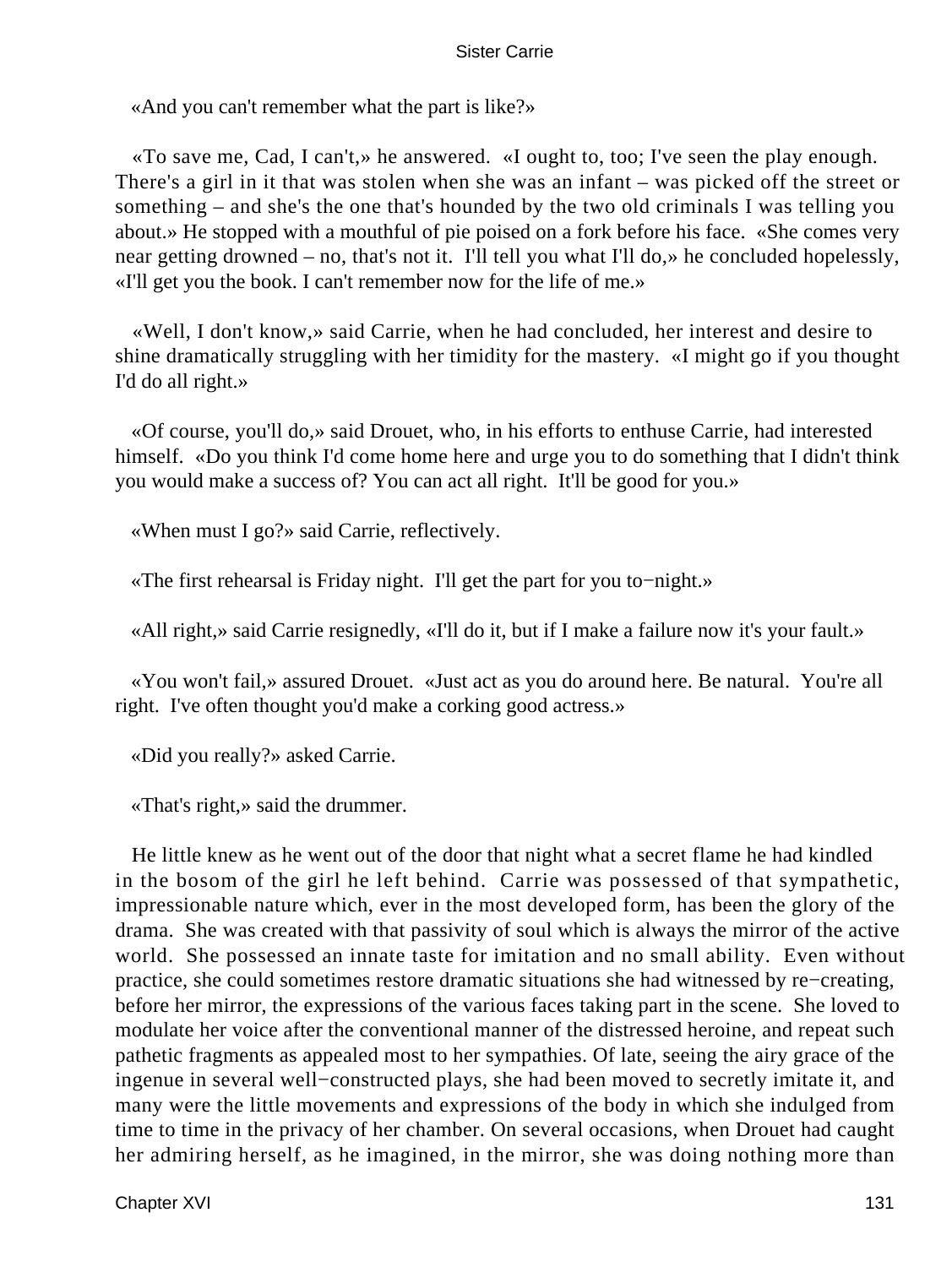recalling some little grace of the mouth or the eyes which she had witnessed in another. Under his airy accusation she mistook this for vanity and accepted the blame with a faint sense of error, though, as a matter of fact, it was nothing more than the first subtle outcroppings of an artistic nature, endeavouring to re−create the perfect likeness of some phase of beauty which appealed to her. In such feeble tendencies, be it known, such outworking of desire to reproduce life, lies the basis of all dramatic art.

 Now, when Carrie heard Drouet's laudatory opinion of her dramatic ability, her body tingled with satisfaction. Like the flame which welds the loosened particles into a solid mass, his words united those floating wisps of feeling which she had felt, but never believed, concerning her possible ability, and made them into a gaudy shred of hope. Like all human beings, she had a touch of vanity. She felt that she could do things if she only had a chance. How often had she looked at the well−dressed actresses on the stage and wondered how she would look, how delightful she would feel if only she were in their place. The glamour, the tense situation, the fine clothes, the applause, these had lured her until she felt that she, too, could act – that she, too, could compel acknowledgment of power. Now she was told that she really could – that little things she had done about the house had made even him feel her power. It was a delightful sensation while it lasted.

 When Drouet was gone, she sat down in her rocking−chair by the window to think about it. As usual, imagination exaggerated the possibilities for her. It was as if he had put fifty cents in her hand and she had exercised the thoughts of a thousand dollars. She saw herself in a score of pathetic situations in which she assumed a tremulous voice and suffering manner. Her mind delighted itself with scenes of luxury and refinement, situations in which she was the cynosure of all eyes, the arbiter of all fates. As she rocked to and fro she felt the tensity of woe in abandonment, the magnificence of wrath after deception, the languour of sorrow after defeat. Thoughts of all the charming women she had seen in plays – every fancy, every illusion which she had concerning the stage – now came back as a returning tide after the ebb. She built up feelings and a determination which the occasion did not warrant.

 Drouet dropped in at the lodge when he went down town, and swashed around with a great AIR, as Quincel met him.

«Where is that young lady you were going to get for us?» asked the latter.

«I've got her,» said Drouet.

 «Have you?» said Quincel, rather surprised by his promptness; «that's good. What's her address?» and he pulled out his notebook in order to be able to send her part to her.

«You want to send her her part?» asked the drummer.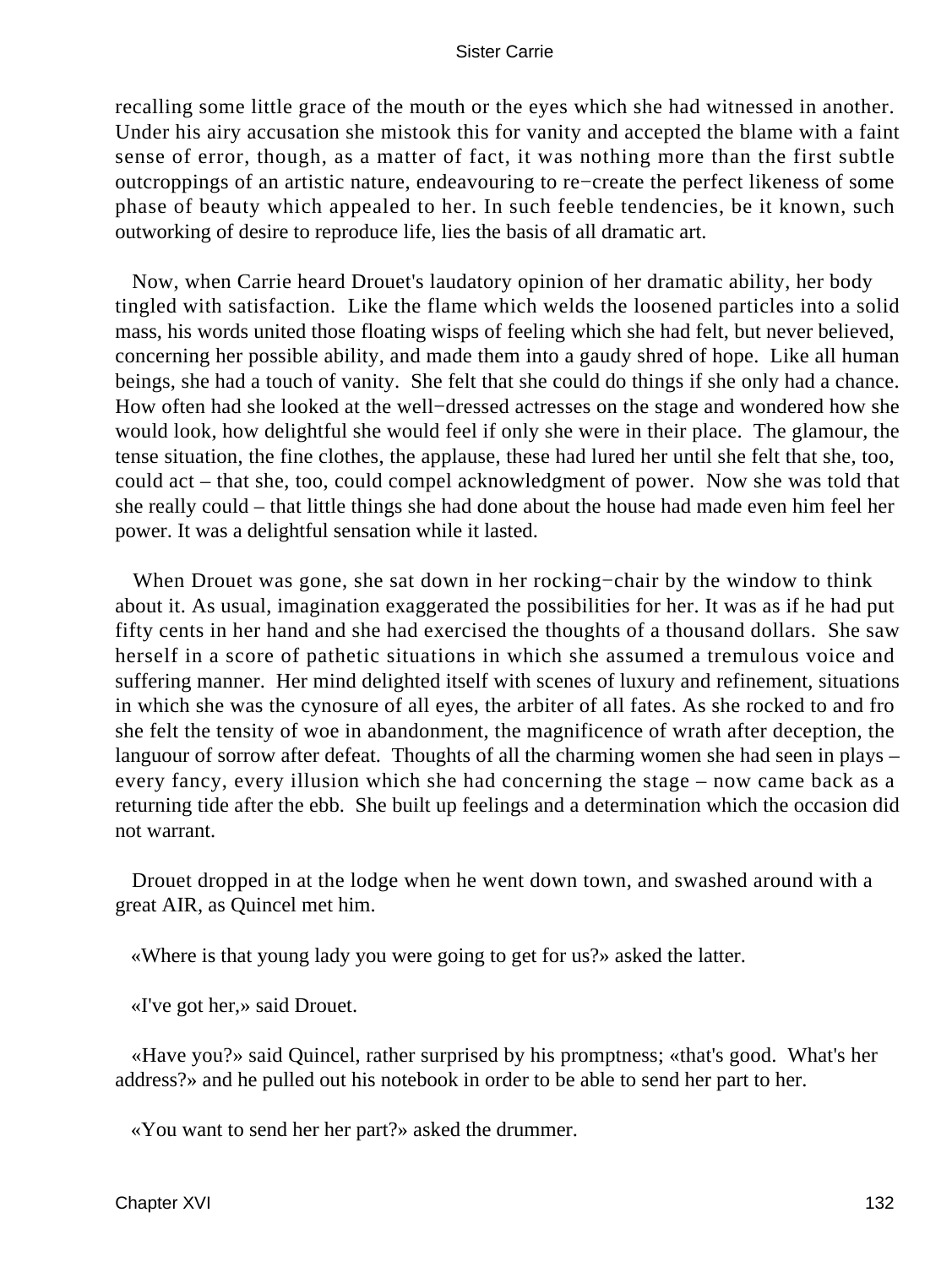«Yes.»

"Well, I'll take it. I'm going right by her house in the morning.

 «What did you say her address was? We only want it in case we have any information to send her.»

«Twenty−nine Ogden Place.»

«And her name?»

 «Carrie Madenda,» said the drummer, firing at random. The lodge members knew him to be single.

«That sounds like somebody that can act, doesn't it?» said Quincel.

«Yes, it does.»

 He took the part home to Carrie and handed it to her with the manner of one who does a favour.

«He says that's the best part. Do you think you can do it?»

«I don't know until I look it over. You know I'm afraid, now that I've said I would.»

 «Oh, go on. What have you got to be afraid of? It's a cheap company. The rest of them aren't as good as you are.»

«Well, I'll see,» said Carrie, pleased to have the part, for all her misgivings.

He sidled around, dressing and fidgeting before he arranged to make his next remark.

 «They were getting ready to print the programmes,» he said, «and I gave them the name of Carrie Madenda. Was that all right?»

 «Yes, I guess so,» said his companion, looking up at him. She was thinking it was slightly strange.

«If you didn't make a hit, you know,» he went on.

«Oh, yes,» she answered, rather pleased now with his caution. It was clever for Drouet.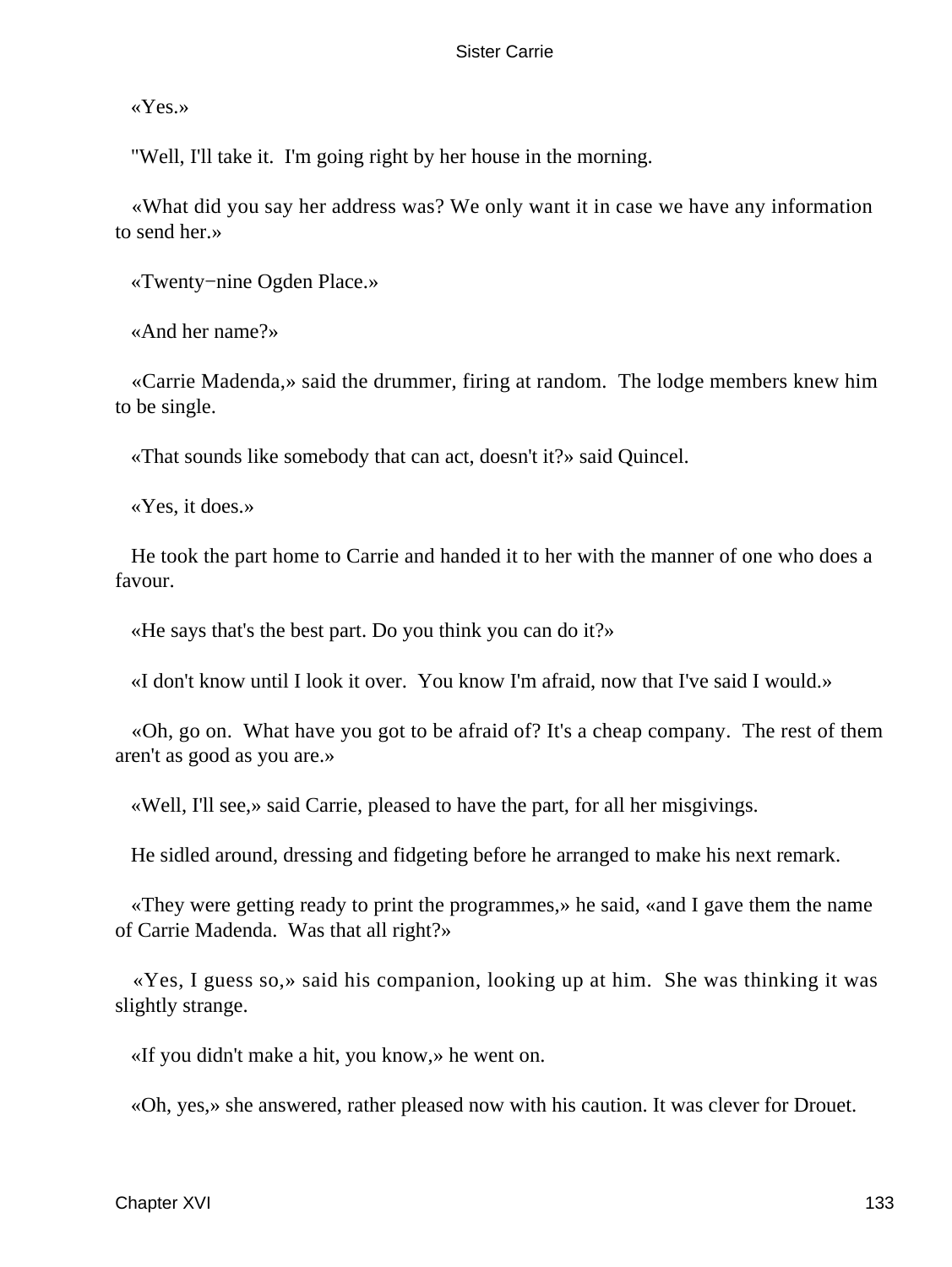«I didn't want to introduce you as my wife, because you'd feel worse then if you didn't GO. They all know me so well. But you'll GO all right. Anyhow, you'll probably never meet any of them again.»

 «Oh, I don't care,» said Carrie desperately. She was determined now to have a try at the fascinating game.

 Drouet breathed a sigh of relief. He had been afraid that he was about to precipitate another conversation upon the marriage question.

 The part of Laura, as Carrie found out when she began to examine it, was one of suffering and tears. As delineated by Mr. Daly, it was true to the most sacred traditions of melodrama as he found it when he began his career. The sorrowful demeanour, the tremolo music, the long, explanatory, cumulative addresses, all were there.

 «Poor fellow,» read Carrie, consulting the text and drawing her voice out pathetically. «Martin, be sure and give him a glass of wine before he goes.»

 She was surprised at the briefness of the entire part, not knowing that she must be on the stage while others were talking, and not only be there, but also keep herself in harmony with the dramatic movement of the scenes.

«I think I can do that, though,» she concluded.

When Drouet came the next night, she was very much satisfied with her day's study.

«Well, how goes it, Caddie?» he said.

«All right,» she laughed. «I think I have it memorised nearly.»

«That's good,» he said. «Let's hear some of it.»

«Oh, I don't know whether I can get up and say it off here,» she said bashfully.

«Well, I don't know why you shouldn't. It'll be easier here than it will there.»

 «I don't know about that,» she answered. Eventually she took off the ballroom episode with considerable feeling, forgetting, as she got deeper in the scene, all about Drouet, and letting herself rise to a fine state of feeling.

«Good,» said Drouet; «fine, out o' sight! You're all right Caddie, I tell you.»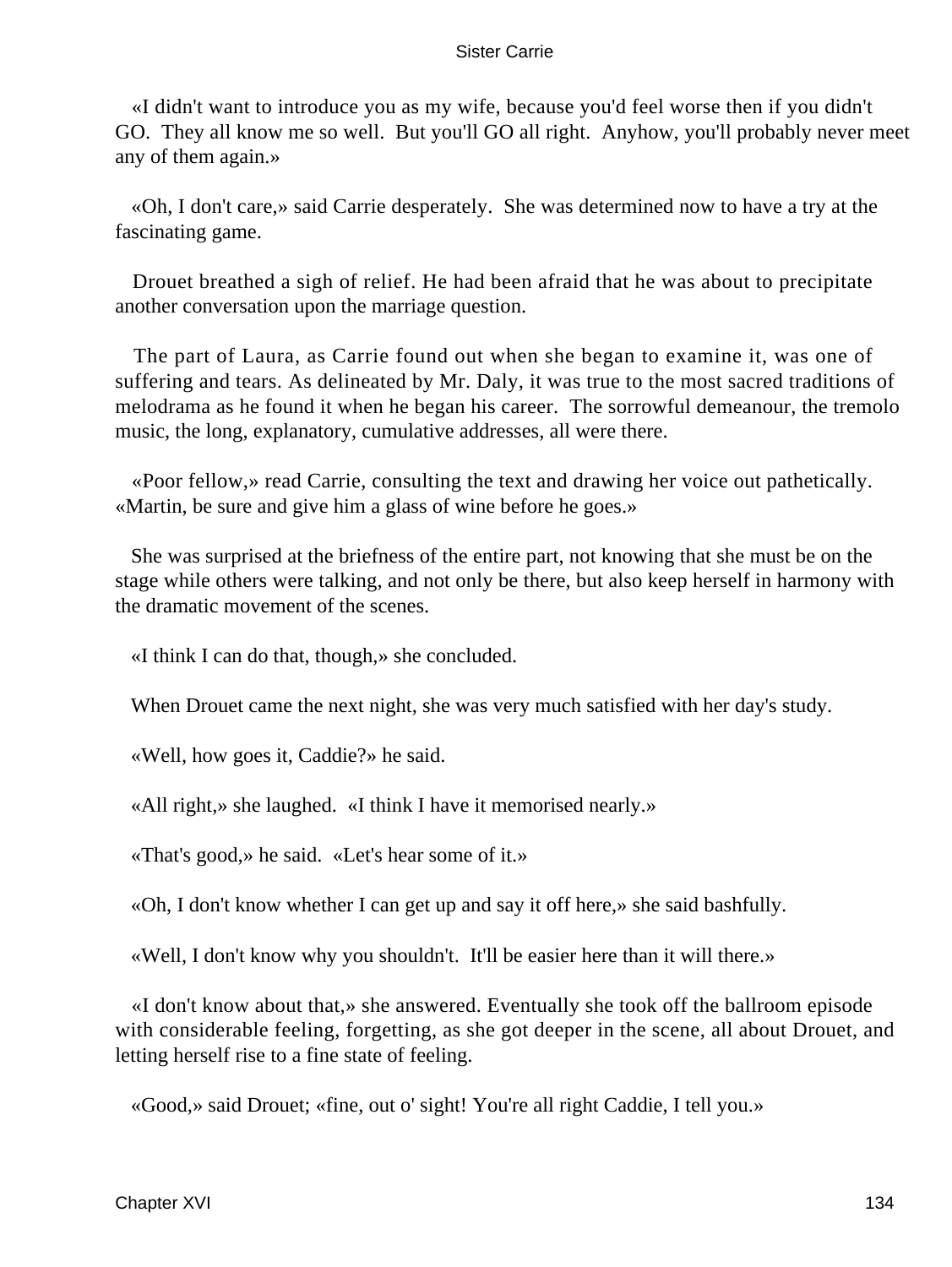He was really moved by her excellent representation and the general appearance of the pathetic little figure as it swayed and finally fainted to the floor. He had bounded up to catch her, and now held her laughing in his arms.

«Ain't you afraid you'll hurt yourself?» he asked.

«Not a bit.»

«Well, you're a wonder. Say, I never knew you could do anything like that.»

«I never did, either,» said Carrie merrily, her face flushed with delight.

 «Well, you can bet that you're all right,» said Drouet. «You can take my word for that. You won't fail.»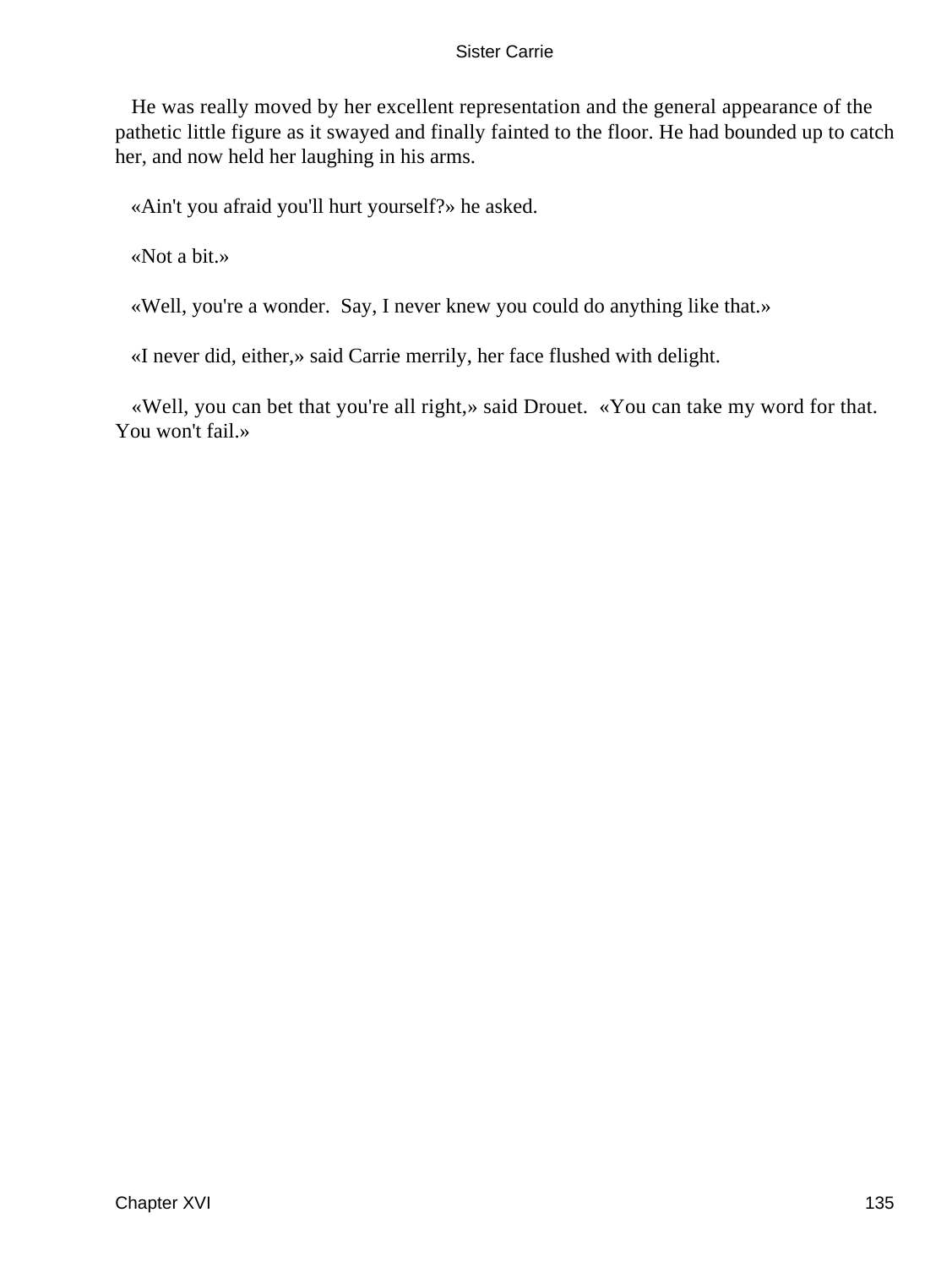# **[Chapter XVII](#page-428-0)**

## *A* **GLIMPSE THROUGH THE GATEWAY** – **HOPE LIGHTENS THE EYE**

 The, to Carrie, very important theatrical performance was to take place at the Avery on conditions which were to make it more noteworthy than was at first anticipated. The little dramatic student had written to Hurstwood the very morning her part was brought her that she was going to take part in a play.

 «I really am,» she wrote, feeling that he might take it as a jest; «I have my part now, honest, truly.»

Hurstwood smiled in an indulgent way as he read this.

«I wonder what it is going to be? I must see that.»

 He answered at once, making a pleasant reference to her ability. «I haven't the slightest doubt you will make a success. You must come to the park to−morrow morning and tell me all about it.»

 Carrie gladly complied, and revealed all the details of the undertaking as she understood it.

 «Well,» he said, «that's fine. I'm glad to hear it. Of course, you will do well, you're so clever.»

 He had truly never seen so much spirit in the girl before. Her tendency to discover a touch of sadness had for the nonce disappeared. As she spoke her eyes were bright, her cheeks red. She radiated much of the pleasure which her undertakings gave her. For all her misgivings – and they were as plentiful as the moments of the day – she was still happy. She could not repress her delight in doing this little thing which, to an ordinary observer, had no importance at all.

 Hurstwood was charmed by the development of the fact that the girl had capabilities. There is nothing so inspiring in life as the sight of a legitimate ambition, no matter how incipient. It gives colour, force, and beauty to the possessor.

 Carrie was now lightened by a touch of this divine afflatus. She drew to herself commendation from her two admirers which she had not earned. Their affection for her naturally heightened their perception of what she was trying to do and their approval of what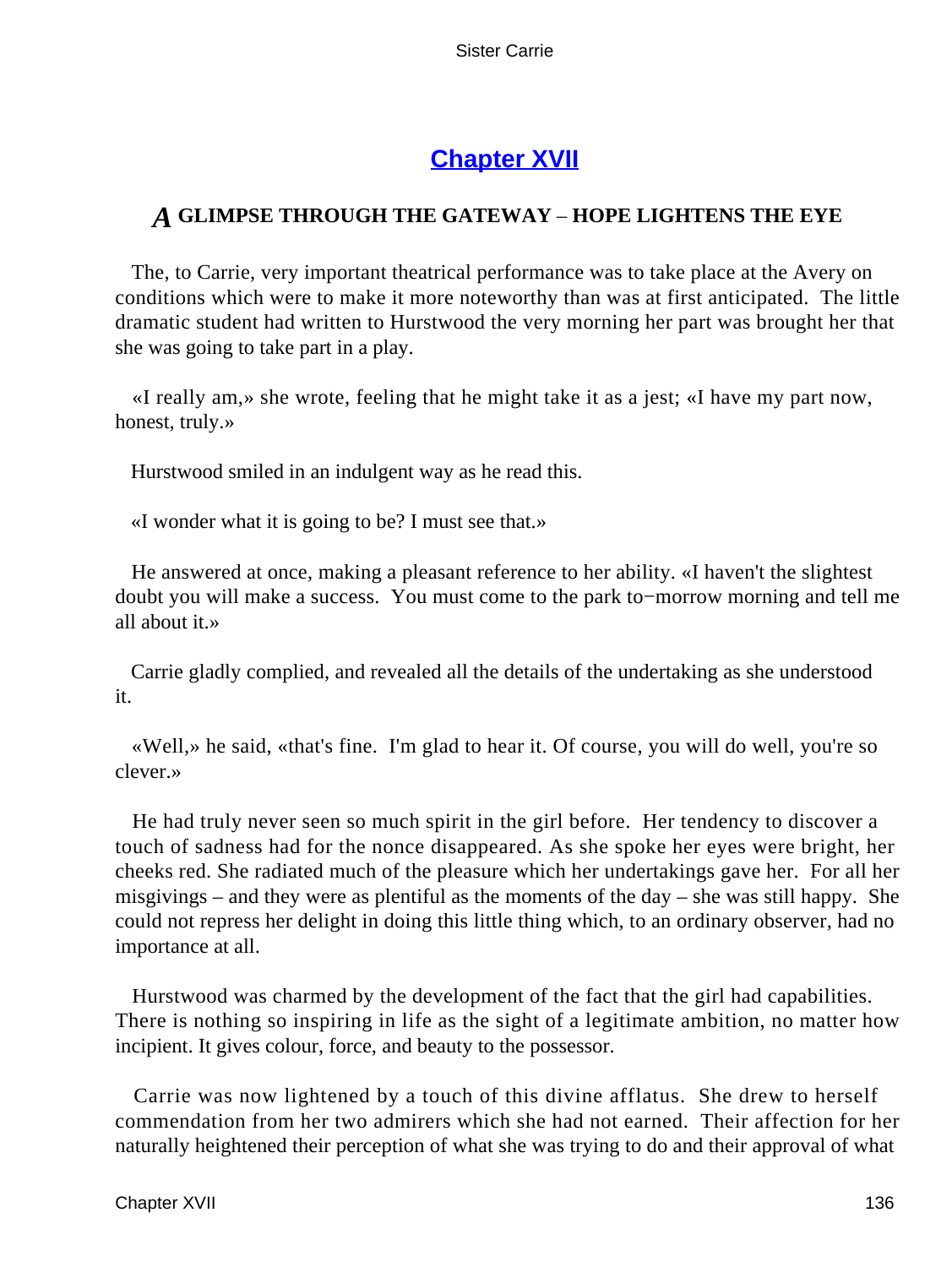she did. Her inexperience conserved her own exuberant fancy, which ran riot with every straw of opportunity, making of it a golden divining rod whereby the treasure of life was to be discovered.

 «Let's see,» said Hurstwood, «I ought to know some of the boys in the lodge. I'm an Elk myself.»

«Oh, you mustn't let him know I told you.»

«That's so,» said the manager.

 «I'd like for you to be there, if you want to come, but I don't see how you can unless he asks you.»

 «I'll be there,» said Hurstwood affectionately. «I can fix it so he won't know you told me. You leave it to me.»

 This interest of the manager was a large thing in itself for the performance, for his standing among the Elks was something worth talking about. Already he was thinking of a box with some friends, and flowers for Carrie. He would make it a dress−suit affair and give the little girl a chance.

 Within a day or two, Drouet dropped into the Adams Street resort, and he was at once spied by Hurstwood. It was at five in the afternoon and the place was crowded with merchants, actors, managers, politicians, a goodly company of rotund, rosy figures, silk−hatted, starchy−bosomed, beringed and bescarfpinned to the queen's taste. John L. Sullivan, the pugilist, was at one end of the glittering bar, surrounded by a company of loudly dressed sports, who were holding a most animated conversation. Drouet came across the floor with a festive stride, a new pair of tan shoes squeaking audibly at his progress.

 «Well, sir,» said Hurstwood, «I was wondering what had become of you. I thought you had gone out of town again.»

Drouet laughed.

«If you don't report more regularly we'll have to cut you off the list.»

«Couldn't help it,» said the drummer, «I've been busy.»

 They strolled over toward the bar amid the noisy, shifting company of notables. The dressy manager was shaken by the hand three times in as many minutes.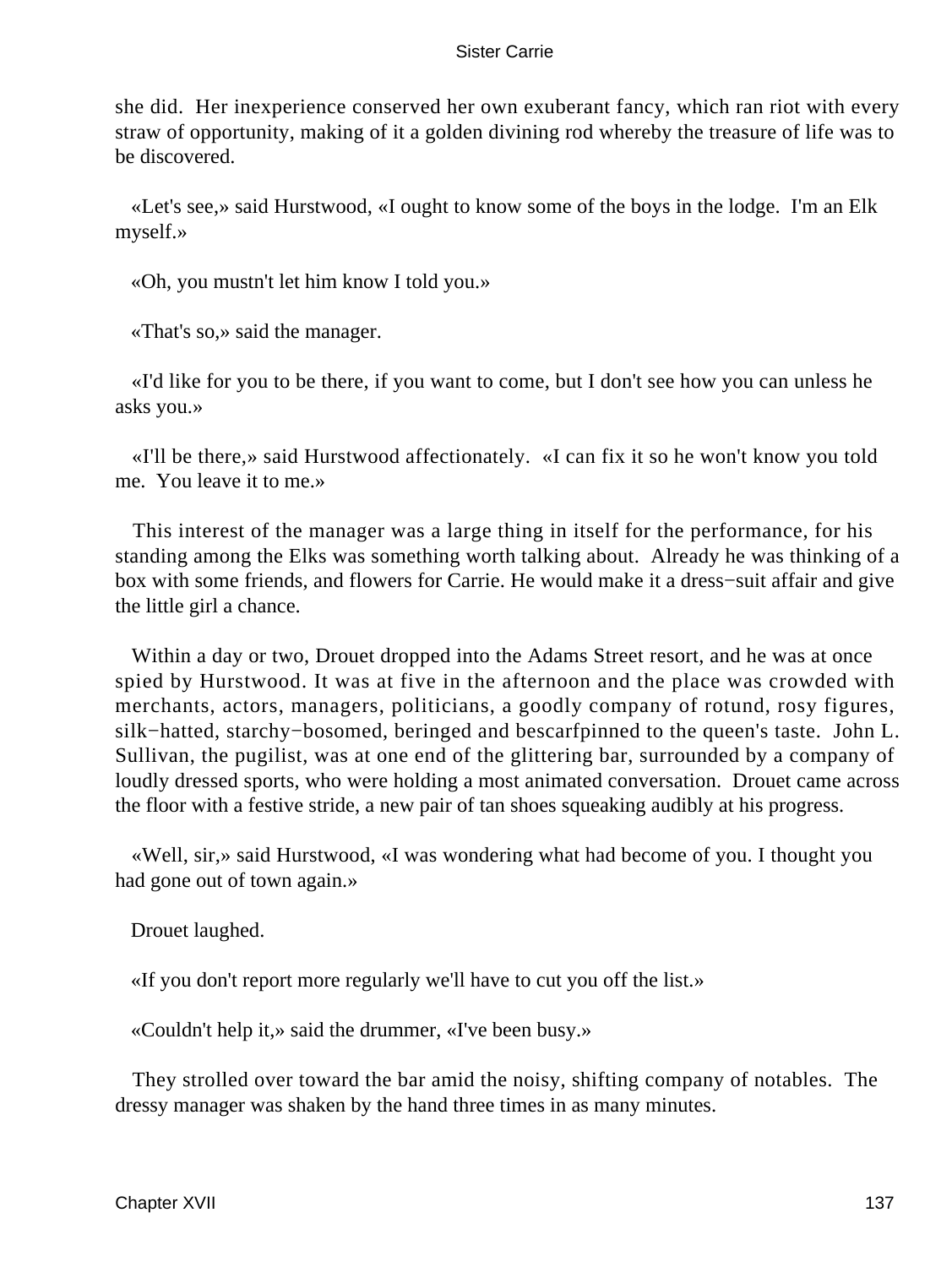«I hear your lodge is going to give a performance,» observed Hurstwood, in the most offhand manner.

«Yes, who told you?»

 «No one,» said Hurstwood. «They just sent me a couple of tickets, which I can have for two dollars. Is it going to be any good?»

 «I don't know,» replied the drummer. «They've been trying to get me to get some woman to take a part.»

 «I wasn't intending to go,» said the manager easily. «I'll subscribe, of course. How are things over there?»

«All right. They're going to fit things up out of the proceeds.»

«Well,» said the manager, «I hope they make a success of it. Have another?»

 He did not intend to say any more. Now, if he should appear on the scene with a few friends, he could say that he had been urged to come along. Drouet had a desire to wipe out the possibility of confusion.

«I think the girl is going to take a part in it,» he said abruptly, after thinking it over.

«You don't say so! How did that happen?»

 «Well, they were short and wanted me to find them some one. I told Carrie, and she seems to want to try.»

 «Good for her,» said the manager. «It'll be a real nice affair. Do her good, too. Has she ever had any experience?»

«Not a bit.»

«Oh, well, it isn't anything very serious.»

 «She's clever, though,» said Drouet, casting off any imputation against Carrie's ability. «She picks up her part quick enough.»

«You don't say so!» said the manager.

«Yes, sir; she surprised me the other night. By George, if she didn't.»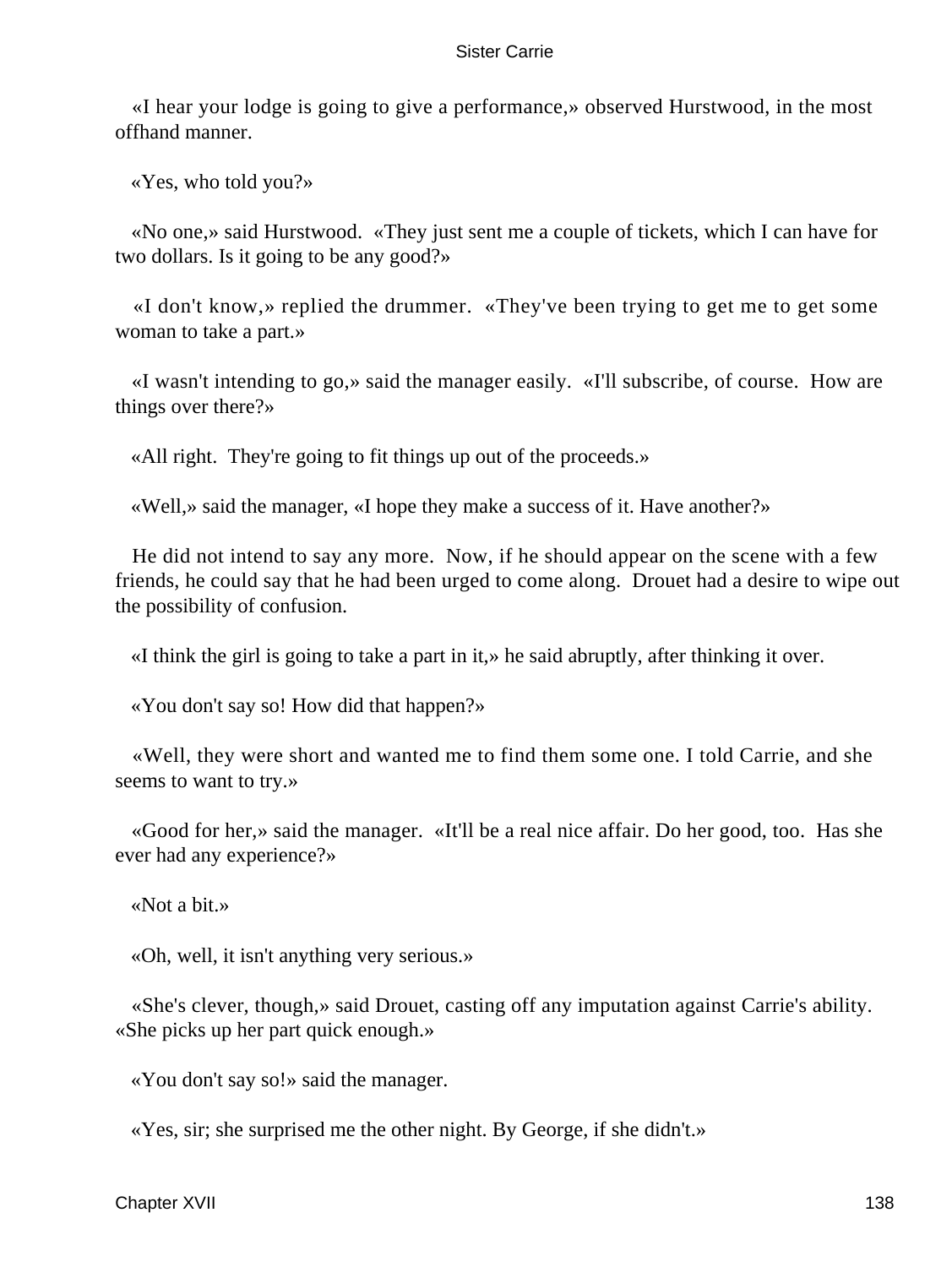«We must give her a nice little send−off,» said the manager. «I'll look after the flowers.»

Drouet smiled at his good−nature.

«After the show you must come with me and we'll have a little supper.»

«I think she'll do all right,» said Drouet.

 «I want to see her. She's got to do all right. We'll make her,» and the manager gave one of his quick, steely half−smiles, which was a compound of good−nature and shrewdness.

 Carrie, meanwhile, attended the first rehearsal. At this performance Mr. Quincel presided, aided by Mr. Millice, a young man who had some qualifications of past experience, which were not exactly understood by any one. He was so experienced and so business−like, however, that he came very near being rude – failing to remember, as he did, that the individuals he was trying to instruct were volunteer players and not salaried underlings.

 «Now, Miss Madenda,» he said, addressing Carrie, who stood in one part uncertain as to what move to make, «you don't want to stand like that. Put expression in your face. Remember, you are troubled over the intrusion of the stranger. Walk so,» and he struck out across the Avery stage in almost drooping manner.

 Carrie did not exactly fancy the suggestion, but the novelty of the situation, the presence of strangers, all more or less nervous, and the desire to do anything rather than make a failure, made her timid. She walked in imitation of her mentor as requested, inwardly feeling that there was something strangely lacking.

 «Now, Mrs. Morgan,» said the director to one young married woman who was to take the part of Pearl, «you sit here. Now, Mr. Bamberger, you stand here, so. Now, what is it you say?»

 «Explain,» said Mr. Bamberger feebly. He had the part of Ray, Laura's lover, the society individual who was to waver in his thoughts of marrying her, upon finding that she was a waif and a nobody by birth.

«How is that – what does your text say?»

«Explain,» repeated Mr. Bamberger, looking intently at his part.

 «Yes, but it also says,» the director remarked, «that you are to look shocked. Now, say it again, and see if you can't look shocked.»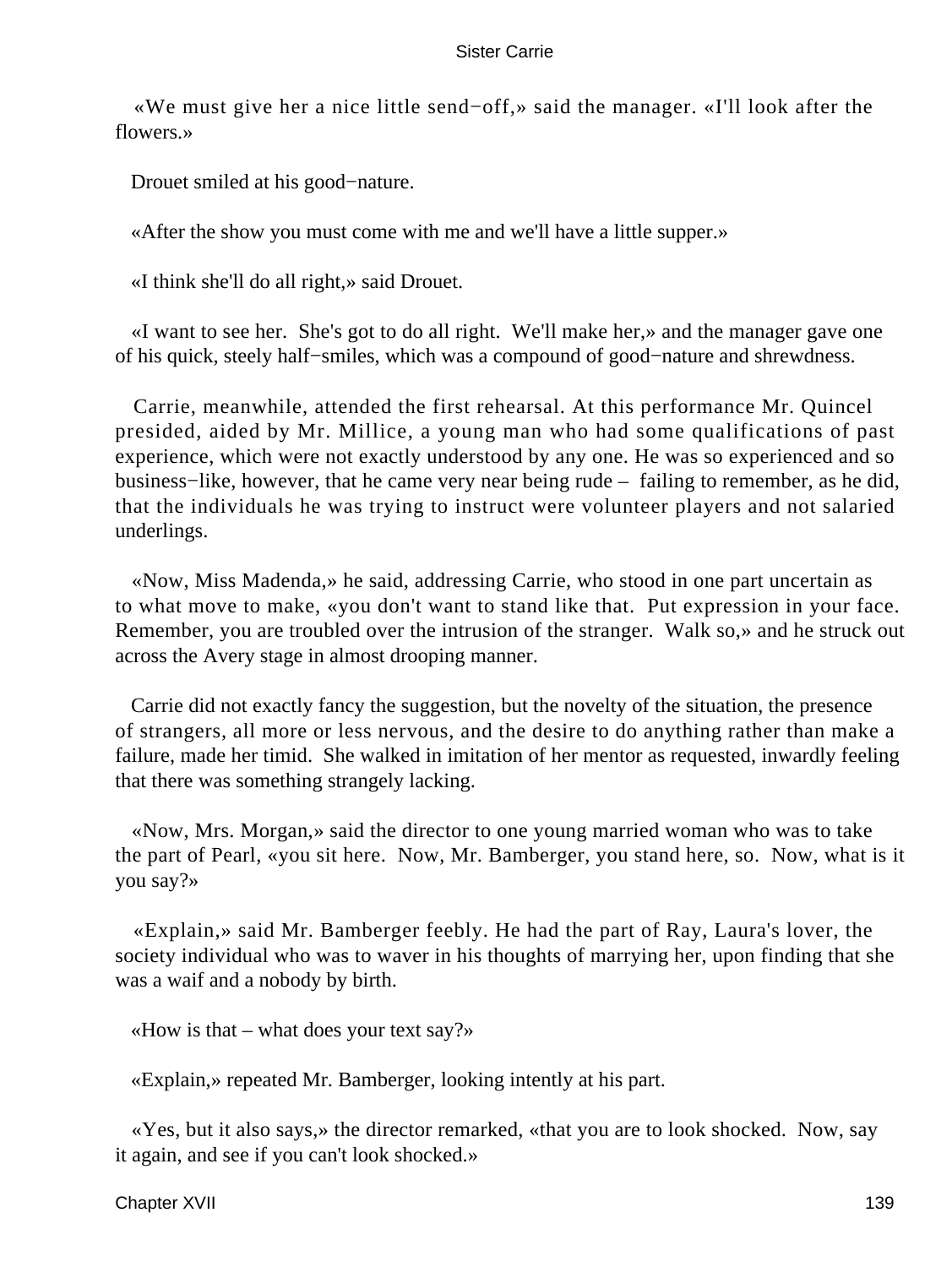«Explain!» demanded Mr. Bamberger vigorously.

«No, no, that won't do! Say it this way – EXPLAIN.»

«Explain,» said Mr. Bamberger, giving a modified imitation.

«That's better. Now go on.»

 «One night,» resumed Mrs. Morgan, whose lines came next, «father and mother were going to the opera. When they were crossing Broadway, the usual crowd of children accosted them for alms  $-$  »

 «Hold on,» said the director, rushing forward, his arm extended. «Put more feeling into what you are saying.»

 Mrs. Morgan looked at him as if she feared a personal assault. Her eye lightened with resentment.

 «Remember, Mrs. Morgan,» he added, ignoring the gleam, but modifying his manner, «that you're detailing a pathetic story. You are now supposed to be telling something that is a grief to you. It requires feeling, repression, thus: 'The usual crowd of children accosted them for alms.'»

«All right,» said Mrs. Morgan.

«Now, go on.»

 «As mother felt in her pocket for some change, her fingers touched a cold and trembling hand which had clutched her purse.»

«Very good,» interrupted the director, nodding his head significantly.

 «A pickpocket! Well!» exclaimed Mr. Bamberger, speaking the lines that here fell to him.

 «No, no, Mr. Bamberger,» said the director, approaching, «not that way. 'A pickpocket – well?' so. That's the idea.»

 «Don't you think,» said Carrie weakly, noticing that it had not been proved yet whether the members of the company knew their lines, let alone the details of expression, «that it would be better if we just went through our lines once to see if we know them? We might pick up some points.»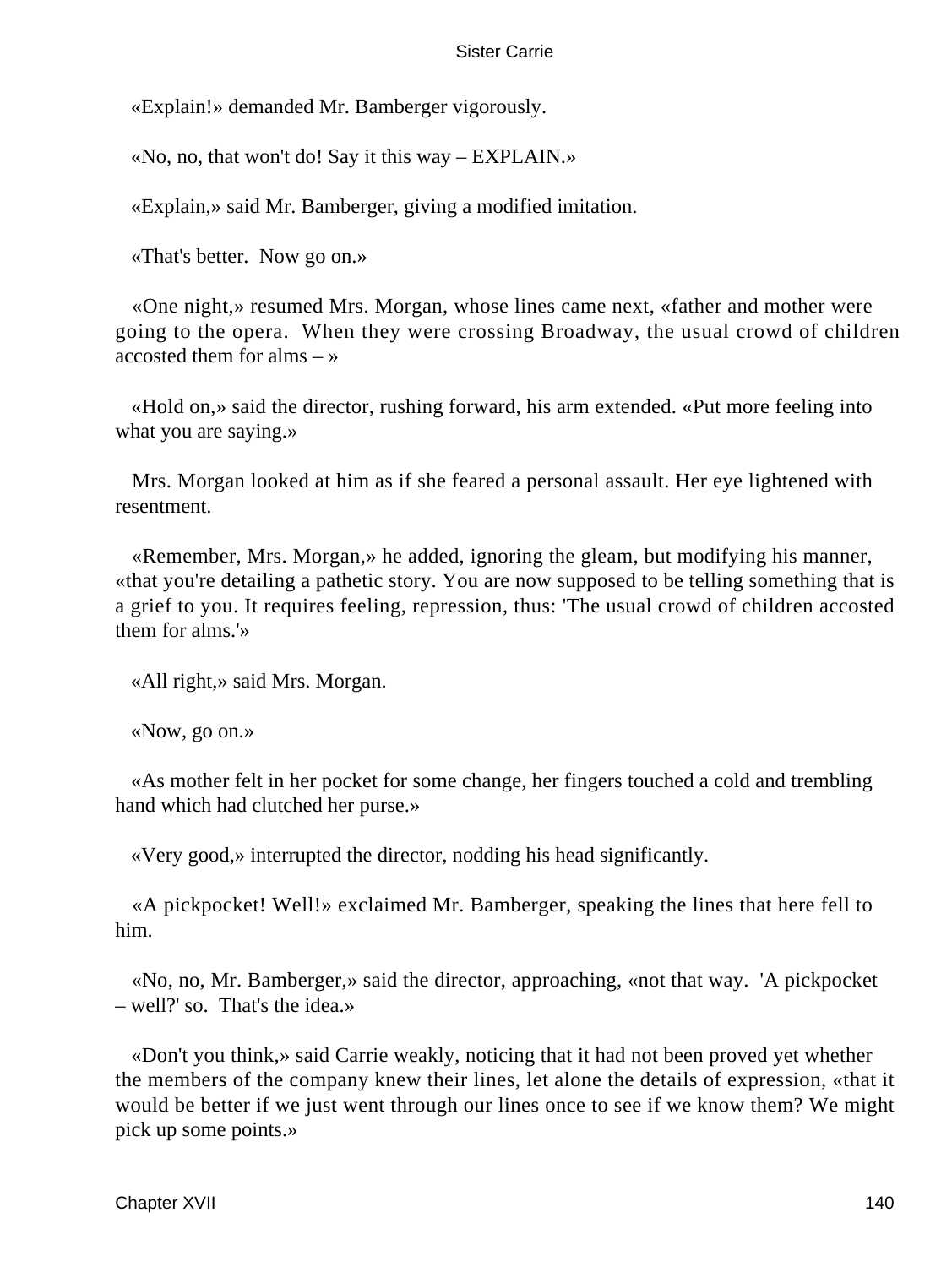«A very good idea, Miss Madenda,» said Mr. Quincel, who sat at the side of the stage, looking serenely on and volunteering opinions which the director did not heed.

 «All right,» said the latter, somewhat abashed, «it might be well to do it.» Then brightening, with a show of authority, «Suppose we run right through, putting in as much expression as we can.»

«Good,» said Mr. Quincel.

 «This hand,» resumed Mrs. Morgan, glancing up at Mr. Bamberger and down at her book, as the lines proceeded, «my mother grasped in her own, and so tight that a small, feeble voice uttered an exclamation of pain. Mother looked down, and there beside her was a little ragged girl.»

«Very good,» observed the director, now hopelessly idle.

«The thief!» exclaimed Mr. Bamberger.

«Louder,» put in the director, finding it almost impossible to keep his hands off.

«The thief!» roared poor Bamberger.

 "Yes, but a thief hardly six years old, with a face like an angel's. 'Stop,' said my mother. 'What are you doing?'

"'Trying to steal,' said the child.

"'Don't you know that it is wicked to do so?' asked my father.

"'No,' said the girl, 'but it is dreadful to be hungry.'

"'Who told you to steal?' asked my mother.

 «'She – there,' said the child, pointing to a squalid woman in a doorway opposite, who fled suddenly down the street. 'That is old Judas,' said the girl.»

 Mrs. Morgan read this rather flatly, and the director was in despair. He fidgeted around, and then went over to Mr. Quincel.

«What do you think of them?» he asked.

 «Oh, I guess we'll be able to whip them into shape,» said the latter, with an air of strength under difficulties.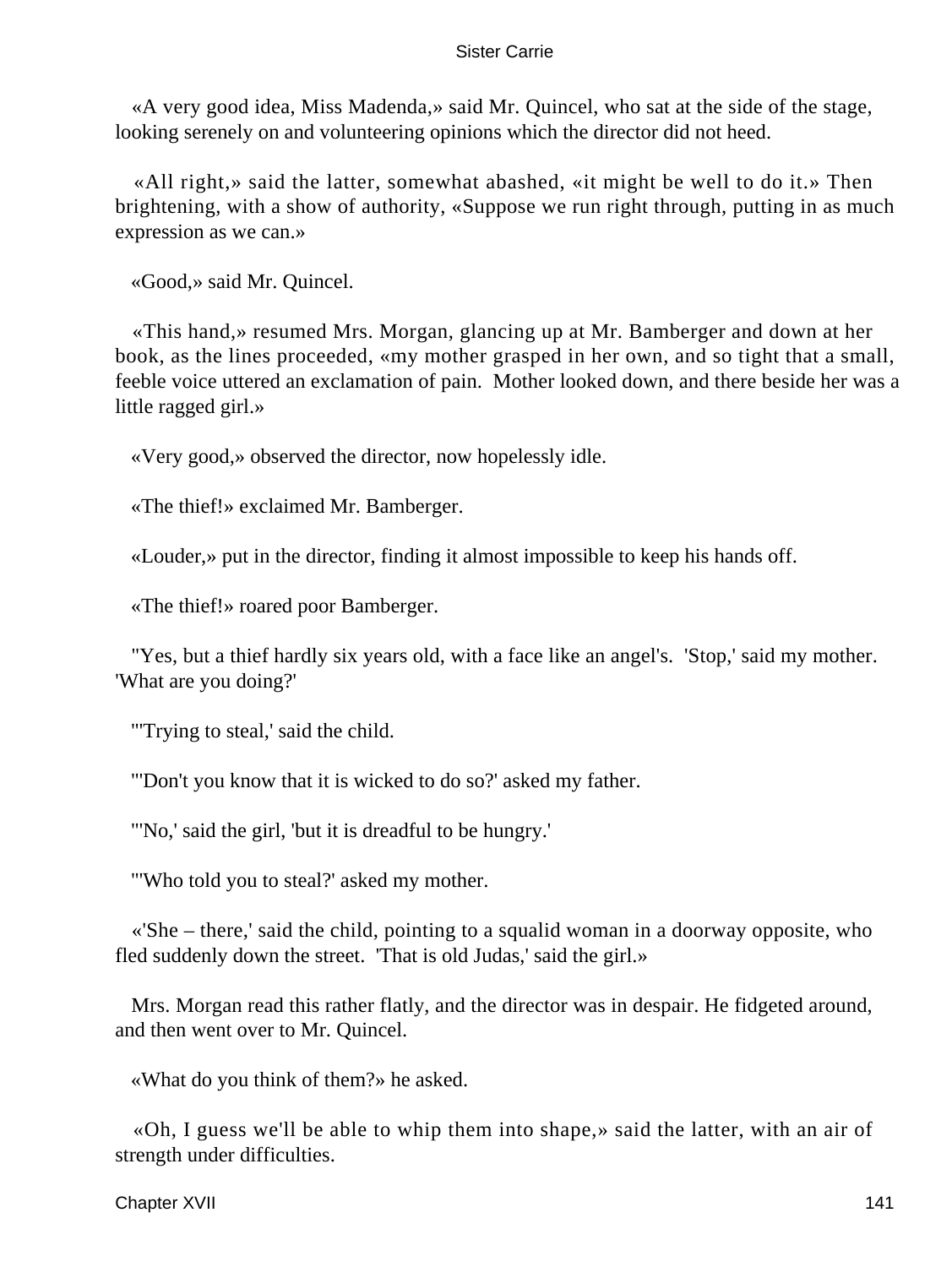«I don't know,» said the director. «That fellow Bamberger strikes me as being a pretty poor shift for a lover.»

 «He's all we've got,» said Quincel, rolling up his eyes. «Harrison went back on me at the last minute. Who else can we get?»

«I don't know,» said the director. «I'm afraid he'll never pick up.»

 At this moment Bamberger was exclaiming, «Pearl, you are joking with me.» «Look at that now,» said the director, whispering behind his hand. «My Lord! what can you do with a man who drawls out a sentence like that?»

«Do the best you can,» said Quincel consolingly.

 The rendition ran on in this wise until it came to where Carrie, as Laura, comes into the room to explain to Ray, who, after hearing Pearl's statement about her birth, had written the letter repudiating her, which, however, he did not deliver. Bamberger was just concluding the words of Ray, «I must go before she returns. Her step! Too late,» and was cramming the letter in his pocket, when she began sweetly with:

«Ray!»

«Miss – Miss Courtland,» Bamberger faltered weakly.

 Carrie looked at him a moment and forgot all about the company present. She began to feel the part, and summoned an indifferent smile to her lips, turning as the lines directed and going to a window, as if he were not present. She did it with a grace which was fascinating to look upon.

 «Who is that woman?» asked the director, watching Carrie in her little scene with Bamberger.

«Miss Madenda,» said Quincel.

«I know her name,» said the director, «but what does she do?»

«I don't know,» said Quincel. «She's a friend of one of our members.»

 «Well, she's got more gumption than any one I've seen here so far – seems to take an interest in what she's doing.»

«Pretty, too, isn't she?» said Quincel.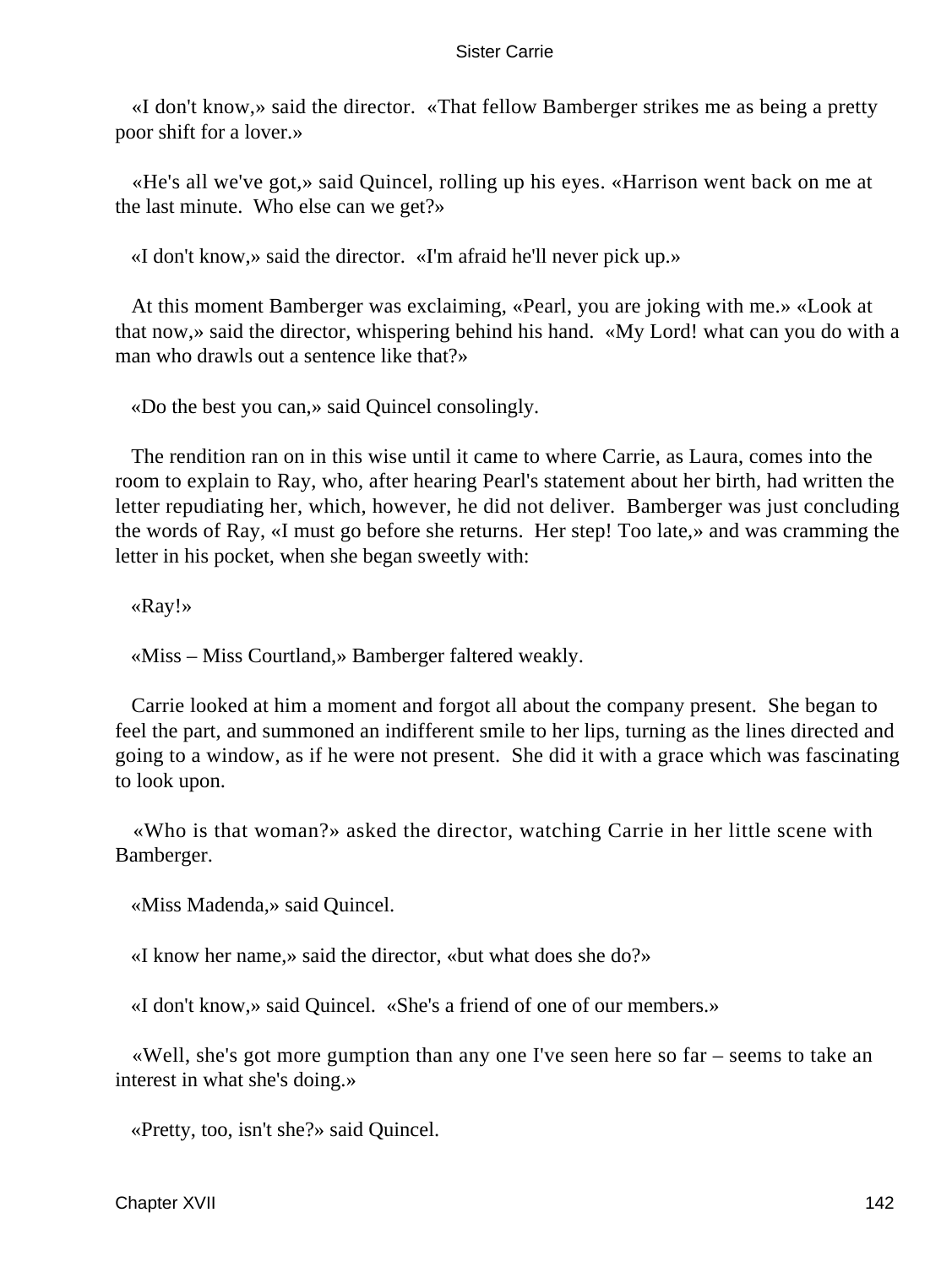The director strolled away without answering.

 In the second scene, where she was supposed to face the company in the ball−room, she did even better, winning the smile of the director, who volunteered, because of her fascination for him, to come over and speak with her.

«Were you ever on the stage?» he asked insinuatingly.

«No,» said Carrie.

«You do so well, I thought you might have had some experience.»

Carrie only smiled consciously.

He walked away to listen to Bamberger, who was feebly spouting some ardent line.

 Mrs. Morgan saw the drift of things and gleamed at Carrie with envious and snapping black eyes.

 «She's some cheap professional,» she gave herself the satisfaction of thinking, and scorned and hated her accordingly.

 The rehearsal ended for one day, and Carrie went home feeling that she had acquitted herself satisfactorily. The words of the director were ringing in her ears, and she longed for an opportunity to tell Hurstwood. She wanted him to know just how well she was doing. Drouet, too, was an object for her confidences. She could hardly wait until he should ask her, and yet she did not have the vanity to bring it up. The drummer, however, had another line of thought to−night, and her little experience did not appeal to him as important. He let the conversation drop, save for what she chose to recite without solicitation, and Carrie was not good at that. He took it for granted that she was doing very well and he was relieved of further worry. Consequently he threw Carrie into repression, which was irritating. She felt his indifference keenly and longed to see Hurstwood. It was as if he were now the only friend she had on earth. The next morning Drouet was interested again, but the damage had been done.

 She got a pretty letter from the manager, saying that by the time she got it he would be waiting for her in the park. When she came, he shone upon her as the morning sun.

«Well, my dear,» he asked, «how did you come out?»

«Well enough,» she said, still somewhat reduced after Drouet.

«Now, tell me just what you did. Was it pleasant?»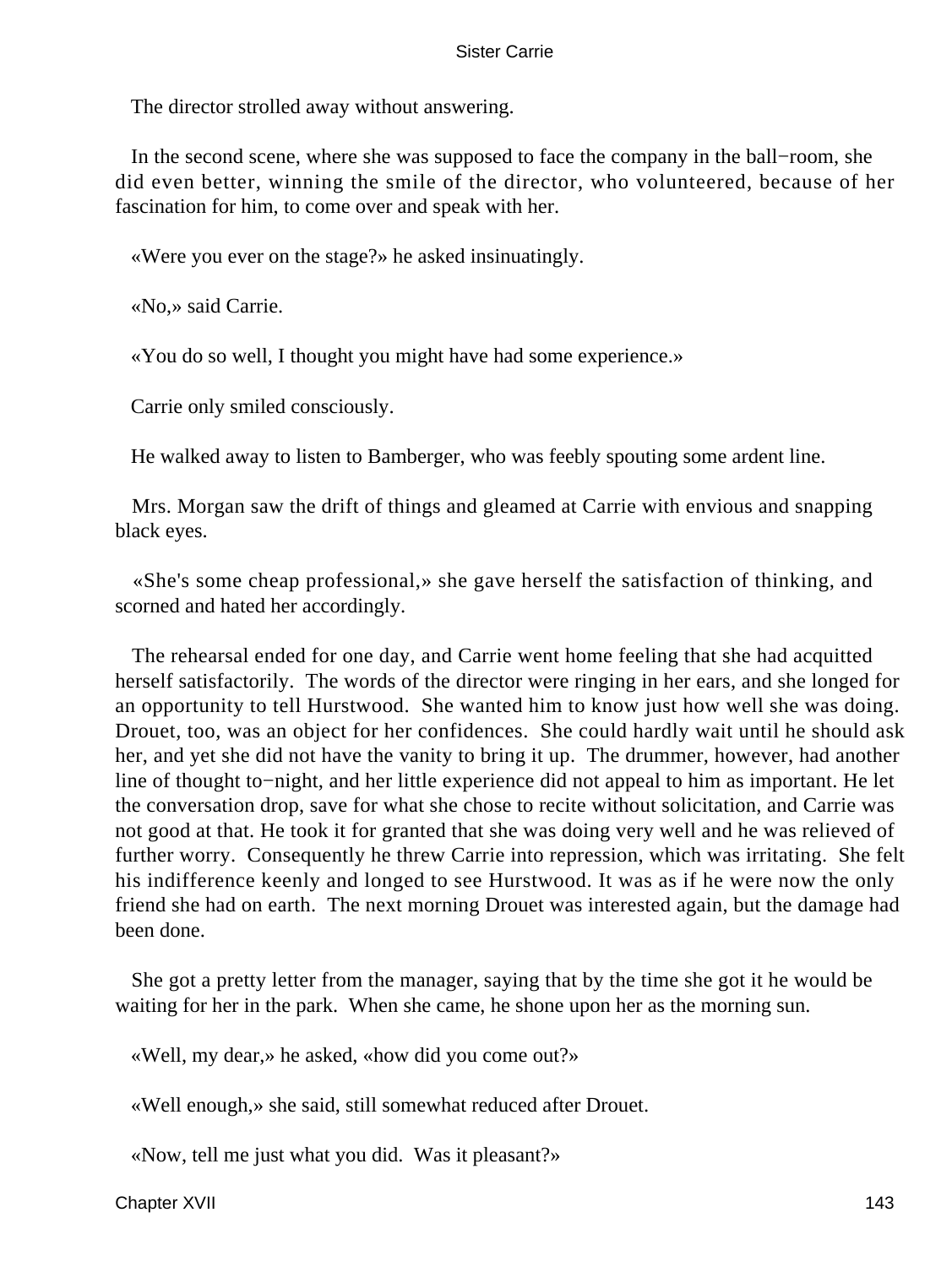Carrie related the incidents of the rehearsal, warming up as she proceeded.

 «Well, that's delightful,» said Hurstwood. «I'm so glad. I must get over there to see you. When is the next rehearsal?»

«Tuesday,» said Carrie, «but they don't allow visitors.»

«I imagine I could get in,» said Hurstwood significantly.

 She was completely restored and delighted by his consideration, but she made him promise not to come around.

 «Now, you must do your best to please me,» he said encouragingly. «Just remember that I want you to succeed. We will make the performance worth while. You do that now.»

«I'll try,» said Carrie, brimming with affection and enthusiasm.

 «That's the girl,» said Hurstwood fondly. «Now, remember,» shaking an affectionate finger at her, «your best.»

«I will,» she answered, looking back.

 The whole earth was brimming sunshine that morning. She tripped along, the clear sky pouring liquid blue into her soul. Oh, blessed are the children of endeavour in this, that they try and are hopeful. And blessed also are they who, knowing, smile and approve.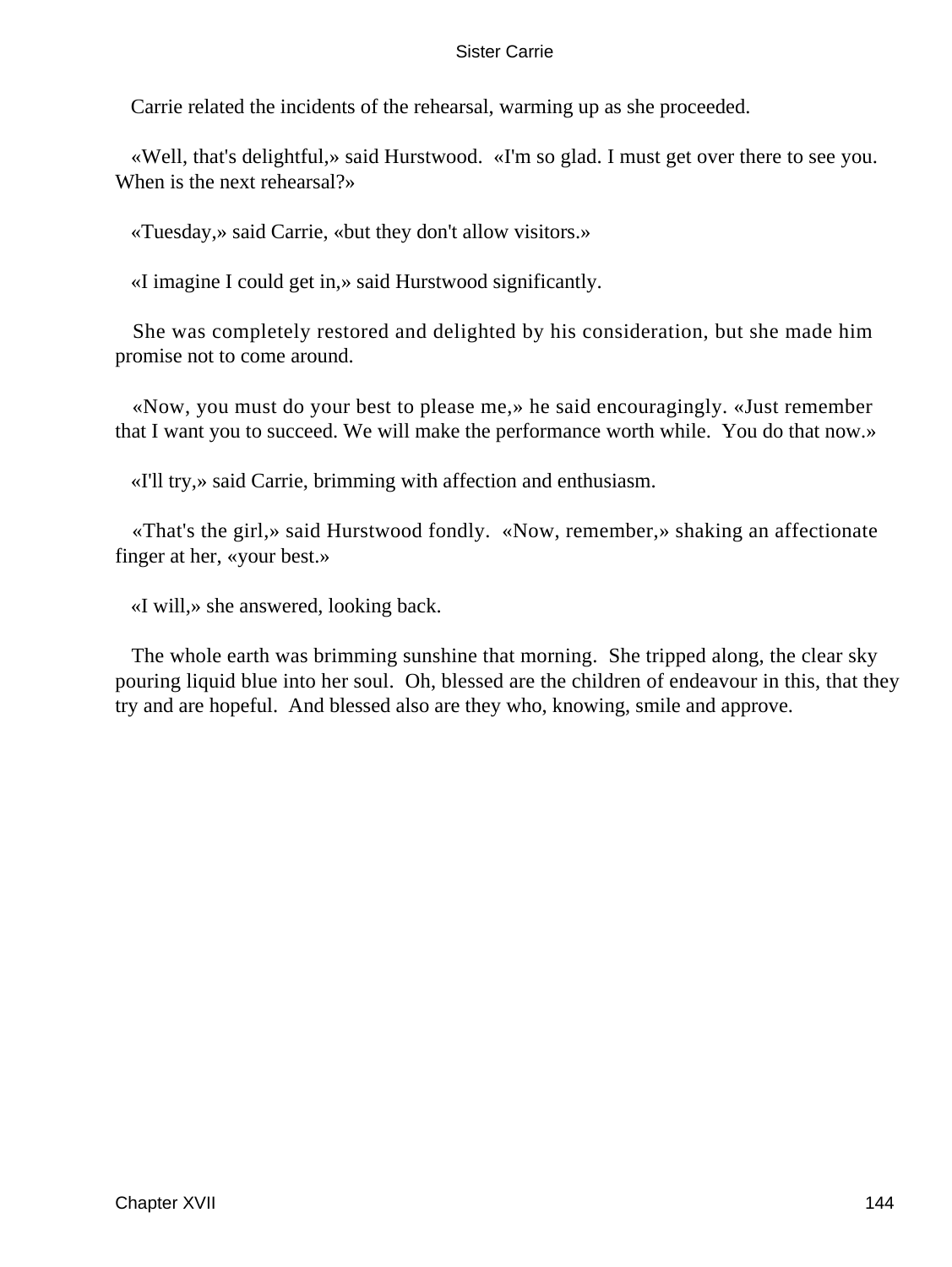# **[Chapter XVIII](#page-428-0)**

# *J*UST **OVER THE BORDER** – **A HAIL AND FAREWELL**

 By the evening of the 16th the subtle hand of Hurstwood had made itself apparent. He had given the word among his friends – and they were many and influential – that here was something which they ought to attend, and, as a consequence, the sale of tickets by Mr. Quincel, acting for the lodge, had been large. Small four−line notes had appeared in all of the daily newspapers. These he had arranged for by the aid of one of his newspaper friends on the «Times,» Mr. Harry McGarren, the managing editor.

 «Say, Harry,» Hurstwood said to him one evening, as the latter stood at the bar drinking before wending his belated way homeward, «you can help the boys out, I guess.»

«What is it?» said McGarren, pleased to be consulted by the opulent manager.

 «The Custer Lodge is getting up a little entertainment for their own good, and they'd like a little newspaper notice. You know what I mean – a squib or two saying that it's going to take place.»

«Certainly,» said McGarren, «I can fix that for you, George.»

 At the same time Hurstwood kept himself wholly in the background. The members of Custer Lodge could scarcely understand why their little affair was taking so well. Mr. Harry Quincel was looked upon as quite a star for this sort of work.

 By the time the 16th had arrived Hurstwood's friends had rallied like Romans to a senator's call. A well−dressed, good−natured, flatteringly−inclined audience was assured from the moment he thought of assisting Carrie.

 That little student had mastered her part to her own satisfaction, much as she trembled for her fate when she should once face the gathered throng, behind the glare of the footlights. She tried to console herself with the thought that a score of other persons, men and women, were equally tremulous concerning the outcome of their efforts, but she could not disassociate the general danger from her own individual liability. She feared that she would forget her lines, that she might be unable to master the feeling which she now felt concerning her own movements in the play. At times she wished that she had never gone into the affair; at others, she trembled lest she should be paralysed with fear and stand white and gasping, not knowing what to say and spoiling the entire performance.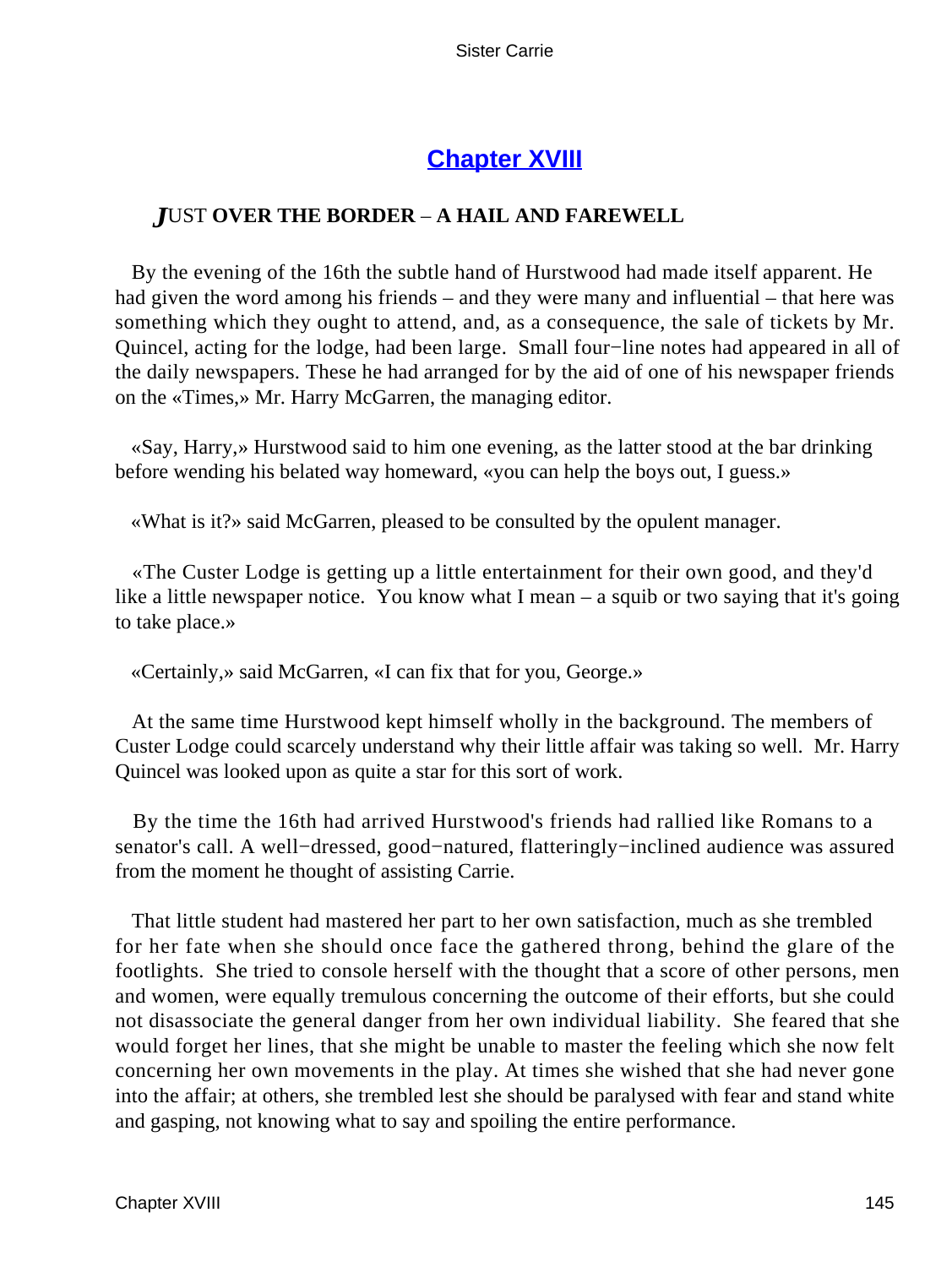In the matter of the company, Mr. Bamberger had disappeared. That hopeless example had fallen under the lance of the director's criticism. Mrs. Morgan was still present, but envious and determined, if for nothing more than spite, to do as well as Carrie at least. A loafing professional had been called in to assume the role of Ray, and, while he was a poor stick of his kind, he was not troubled by any of those qualms which attack the spirit of those who have never faced an audience. He swashed about (cautioned though he was to maintain silence concerning his past theatrical relationships) in such a self−confident manner that he was like to convince every one of his identity by mere matter of circumstantial evidence.

 «It is so easy,» he said to Mrs. Morgan, in the usual affected stage voice. «An audience would be the last thing to trouble me. It's the spirit of the part, you know, that is difficult.»

 Carrie disliked his appearance, but she was too much the actress not to swallow his qualities with complaisance, seeing that she must suffer his fictitious love for the evening.

 At six she was ready to go. Theatrical paraphernalia had been provided over and above her care. She had practised her make−up in the morning, had rehearsed and arranged her material for the evening by one o'clock, and had gone home to have a final look at her part, waiting for the evening to come.

 On this occasion the lodge sent a carriage. Drouet rode with her as far as the door, and then went about the neighbouring stores, looking for some good cigars. The little actress marched nervously into her dressing−room and began that painfully anticipated matter of make−up which was to transform her, a simple maiden, to Laura, The Belle of Society.

The flare of the gas–jets, the open trunks, suggestive of travel and display, the scattered contents of the make−up box – rouge, pearl powder, whiting, burnt cork, India ink, pencils for the eye−lids, wigs, scissors, looking−glasses, drapery – in short, all the nameless paraphernalia of disguise, have a remarkable atmosphere of their own. Since her arrival in the city many things had influenced her, but always in a far−removed manner. This new atmosphere was more friendly. It was wholly unlike the great brilliant mansions which waved her coldly away, permitting her only awe and distant wonder. This took her by the hand kindly, as one who says, «My dear, come in.» It opened for her as if for its own. She had wondered at the greatness of the names upon the bill−boards, the marvel of the long notices in the papers, the beauty of the dresses upon the stage, the atmosphere of carriages, flowers, refinement. Here was no illusion. Here was an open door to see all of that. She had come upon it as one who stumbles upon a secret passage and, behold, she was in the chamber of diamonds and delight!

 As she dressed with a flutter, in her little stage room, hearing the voices outside, seeing Mr. Quincel hurrying here and there, noting Mrs. Morgan and Mrs. Hoagland at their nervous work of preparation, seeing all the twenty members of the cast moving about and worrying over what the result would be, she could not help thinking what a delight this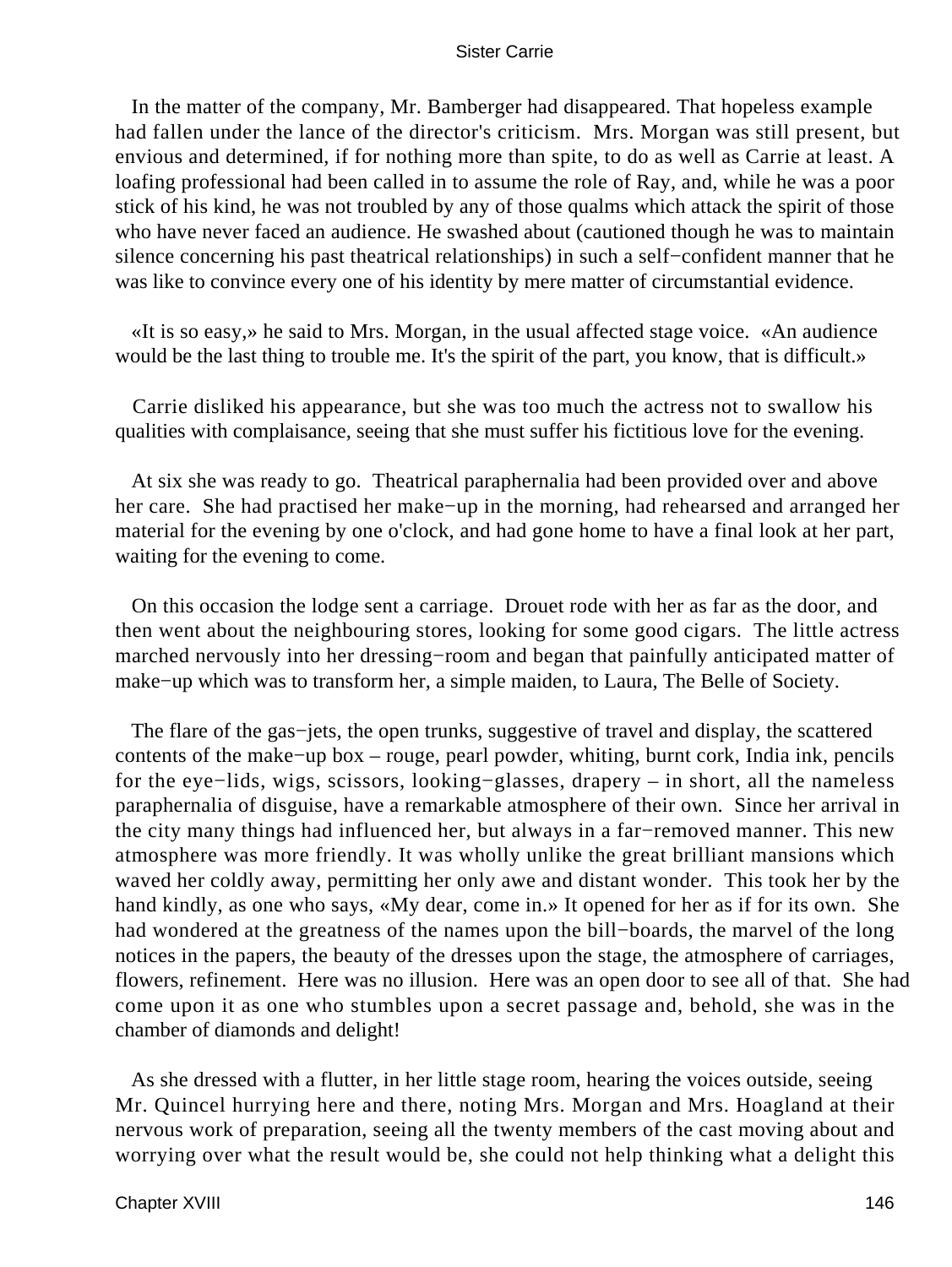would be if it would endure; how perfect a state, if she could only do well now, and then some time get a place as a real actress. The thought had taken a mighty hold upon her. It hummed in her ears as the melody of an old song.

 Outside in the little lobby another scene was begin enacted. Without the interest of Hurstwood, the little hall would probably have been comfortably filled, for the members of the lodge were moderately interested in its welfare. Hurstwood's word, however, had gone the rounds. It was to be a full−dress affair. The four boxes had been taken. Dr. Norman McNeill Hale and his wife were to occupy one. This was quite a card. C. R. Walker, dry−goods merchant and possessor of at least two hundred thousand dollars, had taken another; a well−known coal merchant had been induced to take the third, and Hurstwood and his friends the fourth. Among the latter was Drouet. The people who were now pouring here were not celebrities, nor even local notabilities, in a general sense. They were the lights of a certain circle – the circle of small fortunes and secret order distinctions. These gentlemen Elks knew the standing of one another. They had regard for the ability which could amass a small fortune, own a nice home, keep a barouche or carriage, perhaps, wear fine clothes, and maintain a good mercantile position. Naturally, Hurstwood, who was a little above the order of mind which accepted this standard as perfect, who had shrewdness and much assumption of dignity, who held an imposing and authoritative position, and commanded friendship by intuitive tact in handling people, was quite a figure. He was more generally known than most others in the same circle, and was looked upon as some one whose reserve covered a mine of influence and solid financial prosperity.

 To−night he was in his element. He came with several friends directly from Rector's in a carriage. In the lobby he met Drouet, who was just returning from a trip for more cigars. All five now joined in an animated conversation concerning the company present and the general drift of lodge affairs.

 «Who's here?» said Hurstwood, passing into the theatre proper, where the lights were turned up and a company of gentlemen were laughing and talking in the open space back of the seats.

«Why, how do you do, Mr. Hurstwood?» came from the first individual recognised.

«Glad to see you,» said the latter, grasping his hand lightly.

«Looks quite an affair, doesn't it?»

«Yes, indeed,» said the manager.

«Custer seems to have the backing of its members,» observed the friend.

«So it should,» said the knowing manager. «I'm glad to see it.»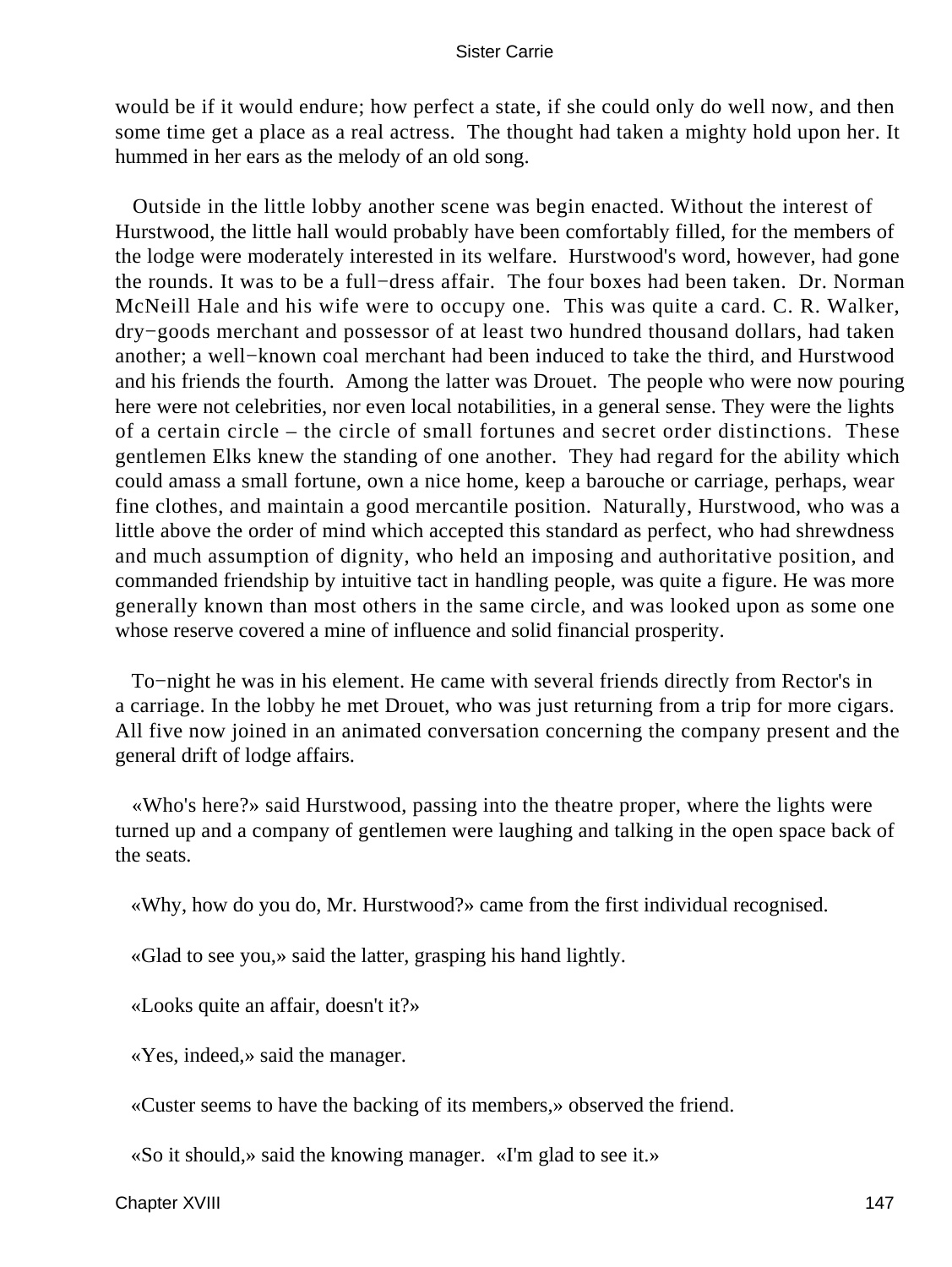«Well, George,» said another rotund citizen, whose avoirdupois made necessary an almost alarming display of starched shirt bosom, «how goes it with you?»

«Excellent,» said the manager.

«What brings you over here? You're not a member of Custer.»

«Good−nature,» returned the manager. «Like to see the boys, you know.»

«Wife here?»

«She couldn't come to−night. She's not well.»

«Sorry to hear it – nothing serious, I hope.»

«No, just feeling a little ill.»

«I remember Mrs. Hurstwood when she was travelling once with you over to St. Joe  $-\infty$ and here the newcomer launched off in a trivial recollection, which was terminated by the arrival of more friends.

 «Why, George, how are you?» said another genial West Side politician and lodge member. «My, but I'm glad to see you again; how are things, anyhow?»

«Very well; I see you got that nomination for alderman.»

«Yes, we whipped them out over there without much trouble.»

«What do you suppose Hennessy will do now?»

«Oh, he'll go back to his brick business. He has a brick−yard, you know.»

 «I didn't know that,» said the manager. «Felt pretty sore, I suppose, over his defeat.» «Perhaps,» said the other, winking shrewdly.

 Some of the more favoured of his friends whom he had invited began to roll up in carriages now. They came shuffling in with a great show of finery and much evident feeling of content and importance.

«Here we are,» said Hurstwood, turning to one from a group with whom he was talking.

«That's right,» returned the newcomer, a gentleman of about forty−five.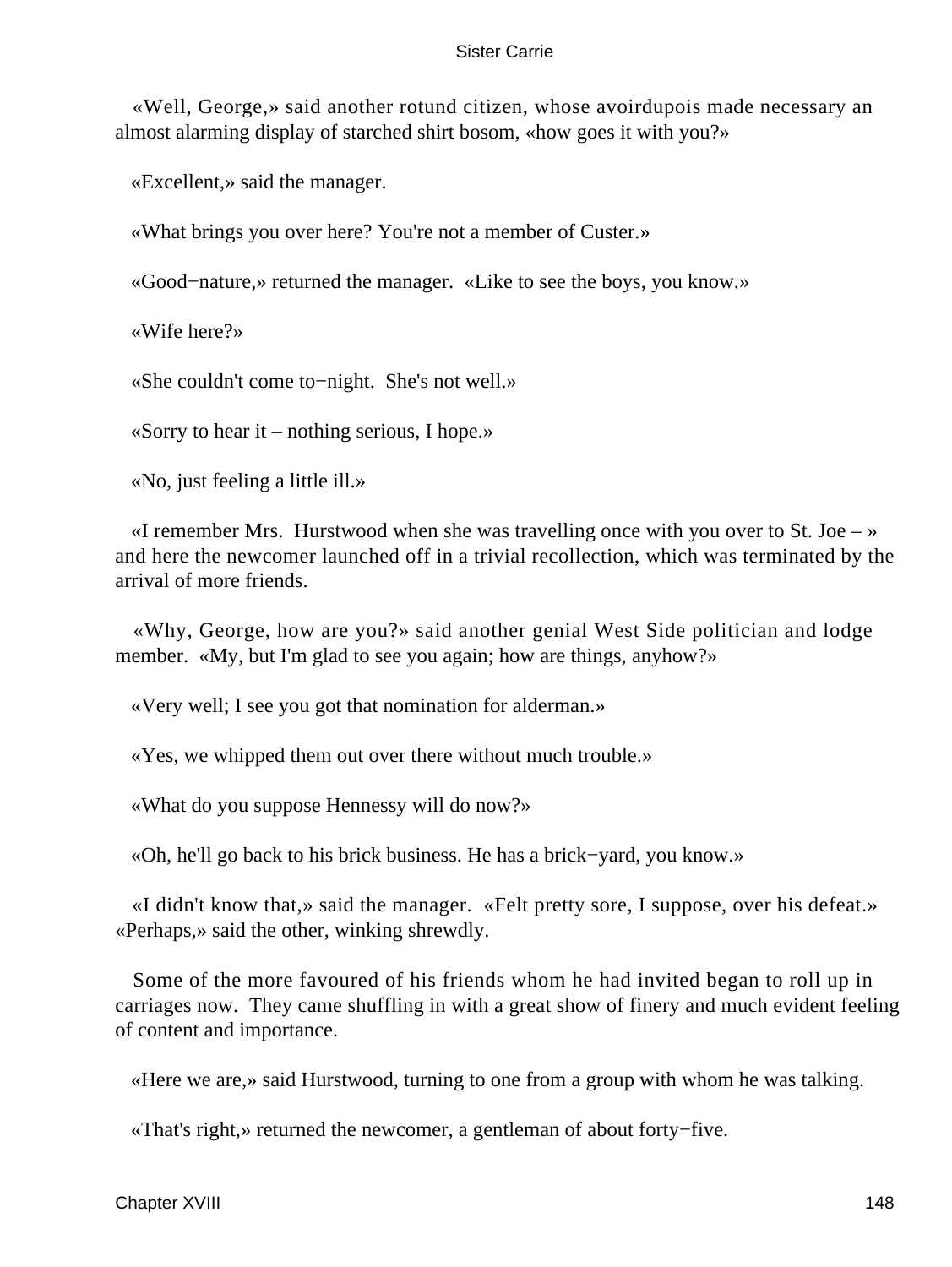«And say,» he whispered, jovially, pulling Hurstwood over by the shoulder so that he might whisper in his ear, «if this isn't a good show, I'll punch your head.»

«You ought to pay for seeing your old friends. Bother the show!»

To another who inquired, «Is it something really good?» the manager replied:

«I don't know. I don't suppose so.» Then, lifting his hand graciously, «For the lodge.»

«Lots of boys out, eh?»

«Yes, look up Shanahan. He was just asking for you a moment ago.»

 It was thus that the little theatre resounded to a babble of successful voices, the creak of fine clothes, the commonplace of good−nature, and all largely because of this man's bidding. Look at him any time within the half hour before the curtain was up, he was a member of an eminent group – a rounded company of five or more whose stout figures, large white bosoms, and shining pins bespoke the character of their success. The gentlemen who brought their wives called him out to shake hands. Seats clicked, ushers bowed while he looked blandly on. He was evidently a light among them, reflecting in his personality the ambitions of those who greeted him. He was acknowledged, fawned upon, in a way lionised. Through it all one could see the standing of the man. It was greatness in a way, small as it was.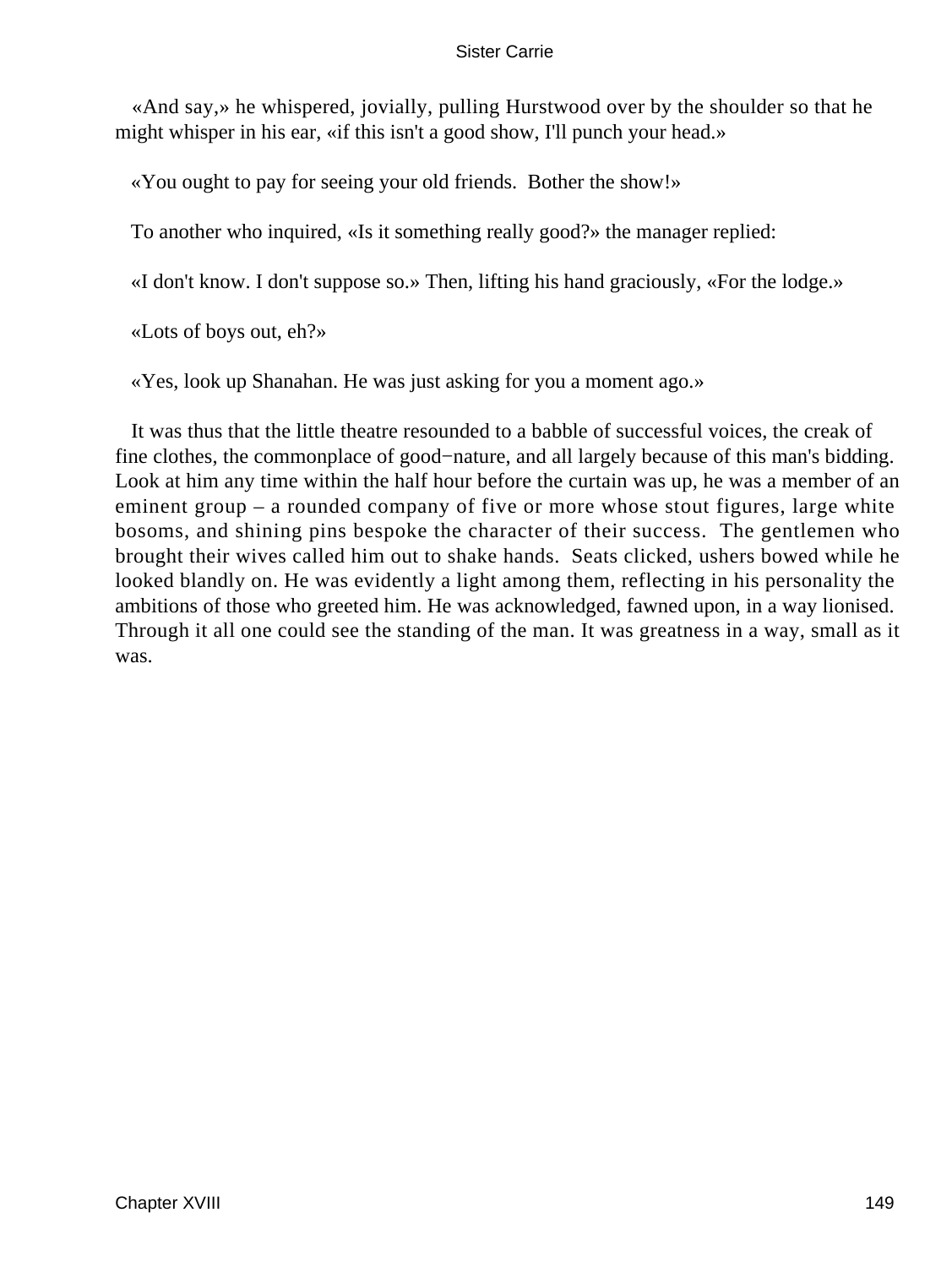# **[Chapter XIX](#page-428-0)**

## *A*N **HOUR IN ELFLAND** – **A CLAMOUR HALF HEARD**

 At last the curtain was ready to go up. All the details of the make−up had been completed, and the company settled down as the leader of the small, hired orchestra tapped significantly upon his music rack with his baton and began the soft curtain−raising strain. Hurstwood ceased talking, and went with Drouet and his friend Sagar Morrison around to the box.

 «Now, we'll see how the little girl does,» he said to Drouet, in a tone which no one else could hear.

 On the stage, six of the characters had already appeared in the opening parlour scene. Drouet and Hurstwood saw at a glance that Carrie was not among them, and went on talking in a whisper. Mrs. Morgan, Mrs. Hoagland, and the actor who had taken Bamberger's part were representing the principal roles in this scene. The professional, whose name was Patton, had little to recommend him outside of his assurance, but this at the present moment was most palpably needed. Mrs. Morgan, as Pearl, was stiff with fright. Mrs. Hoagland was husky in the throat. The whole company was so weak−kneed that the lines were merely spoken, and nothing more. It took all the hope and uncritical good−nature of the audience to keep from manifesting pity by that unrest which is the agony of failure.

 Hurstwood was perfectly indifferent. He took it for granted that it would be worthless. All he cared for was to have it endurable enough to allow for pretension and congratulation afterward.

 After the first rush of fright, however, the players got over the danger of collapse. They rambled weakly forward, losing nearly all the expression which was intended, and making the thing dull in the extreme, when Carrie came in.

 One glance at her, and both Hurstwood and Drouet saw plainly that she also was weak−kneed. She came faintly across the stage, saying:

 «And you, sir; we have been looking for you since eight o'clock,» but with so little colour and in such a feeble voice that it was positively painful.

«She's frightened,» whispered Drouet to Hurstwood.

The manager made no answer.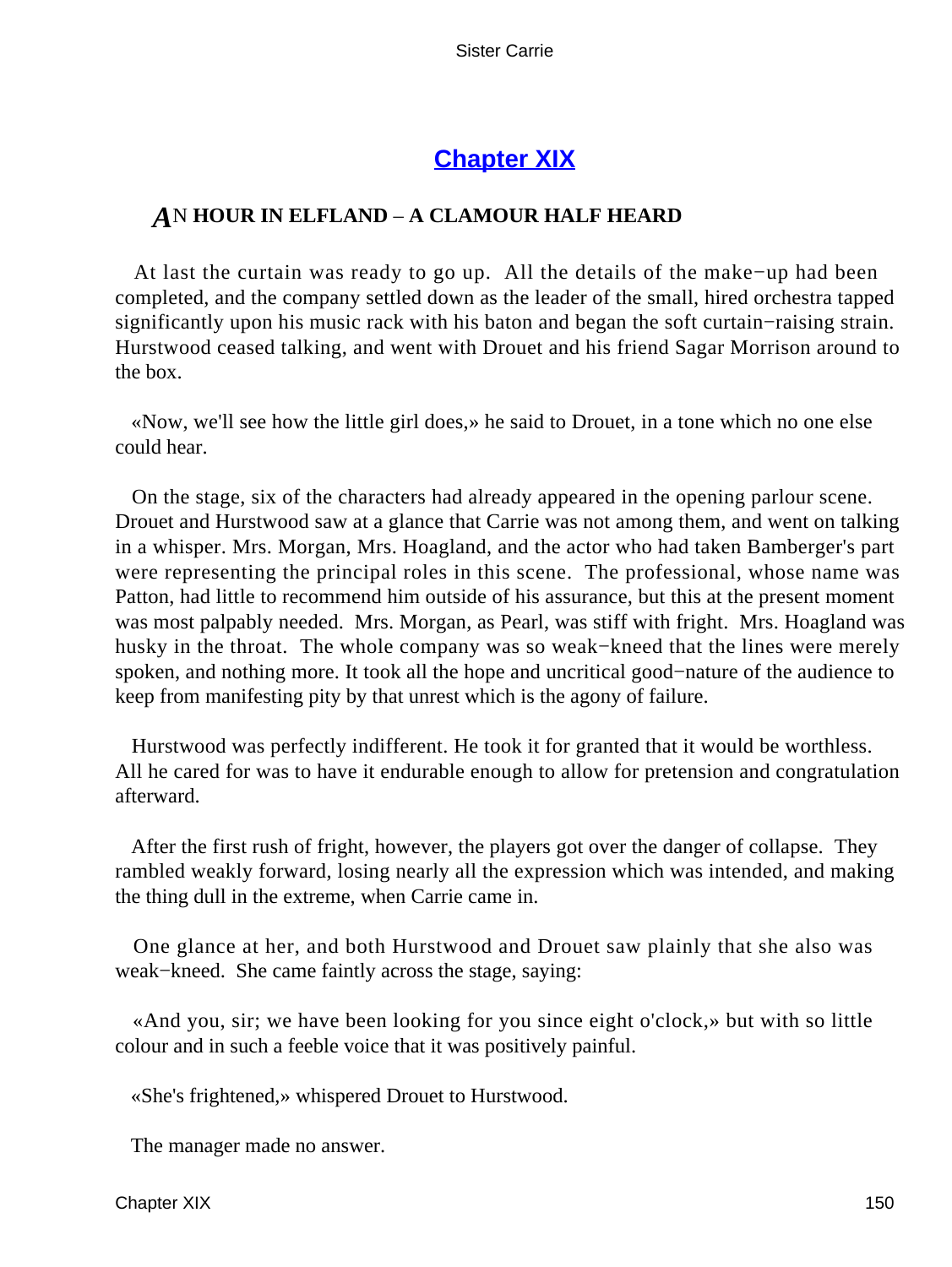She had a line presently which was supposed to be funny.

«Well, that's as much as to say that I'm a sort of life pill.»

 It came out so flat, however, that it was a deathly thing. Drouet fidgeted. Hurstwood moved his toe the least bit.

 There was another place in which Laura was to rise and, with a sense of impending disaster, say, sadly:

 «I wish you hadn't said that, Pearl. You know the old proverb, 'Call a maid by a married name.'»

 The lack of feeling in the thing was ridiculous. Carrie did not get it at all. She seemed to be talking in her sleep. It looked as if she were certain to be a wretched failure. She was more hopeless than Mrs. Morgan, who had recovered somewhat, and was now saying her lines clearly at least. Drouet looked away from the stage at the audience. The latter held out silently, hoping for a general change, of course. Hurstwood fixed his eye on Carrie, as if to hypnotise her into doing better. He was pouring determination of his own in her direction. He felt sorry for her.

 In a few more minutes it fell to her to read the letter sent in by the strange villain. The audience had been slightly diverted by a conversation between the professional actor and a character called Snorky, impersonated by a short little American, who really developed some humour as a half−crazed, one−armed soldier, turned messenger for a living. He bawled his lines out with such defiance that, while they really did not partake of the humour intended, they were funny. Now he was off, however, and it was back to pathos, with Carrie as the chief figure. She did not recover. She wandered through the whole scene between herself and the intruding villain, straining the patience of the audience, and finally exiting, much to their relief.

 «She's too nervous,» said Drouet, feeling in the mildness of the remark that he was lying for once.

«Better go back and say a word to her.»

 Drouet was glad to do anything for relief. He fairly hustled around to the side entrance, and was let in by the friendly door− keeper. Carrie was standing in the wings, weakly waiting her next cue, all the snap and nerve gone out of her.

 «Say, Cad,» he said, looking at her, «you mustn't be nervous. Wake up. Those guys out there don't amount to anything. What are you afraid of?»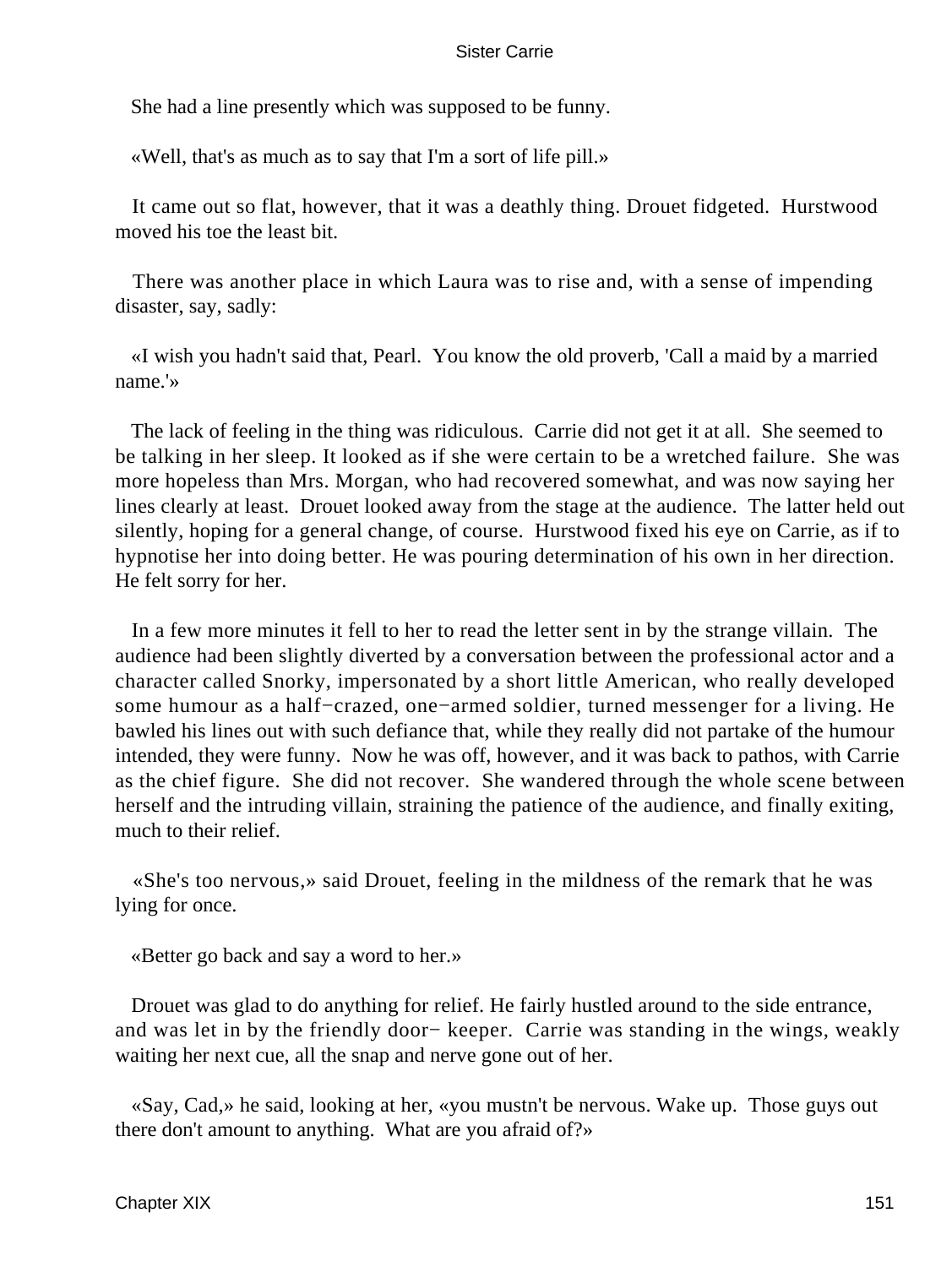«I don't know,» said Carrie. «I just don't seem to be able to do it.»

 She was grateful for the drummer's presence, though. She had found the company so nervous that her own strength had gone.

 «Come on,» said Drouet. «Brace up. What are you afraid of? Go on out there now, and do the trick. What do you care?»

Carrie revived a little under the drummer's electrical, nervous condition.

«Did I do so very bad?»

 «Not a bit. All you need is a little more ginger. Do it as you showed me. Get that toss of your head you had the other night.»

Carrie remembered her triumph in the room. She tried to think she could to it.

'What's next?" he said, looking at her part, which she had been studying.

«Why, the scene between Ray and me when I refuse him.»

 «Well, now you do that lively,» said the drummer. «Put in snap, that's the thing. Act as if you didn't care.»

«Your turn next, Miss Madenda,» said the prompter.

«Oh, dear,» said Carrie.

 «Well, you're a chump for being afraid,» said Drouet. «Come on now, brace up. I'll watch you from right here.»

«Will you?» said Carrie.

«Yes, now go on. Don't be afraid.»

The prompter signalled her.

 She started out, weak as ever, but suddenly her nerve partially returned. She thought of Drouet looking.

 «Ray,» she said, gently, using a tone of voice much more calm than when she had last appeared. It was the scene which had pleased the director at the rehearsal.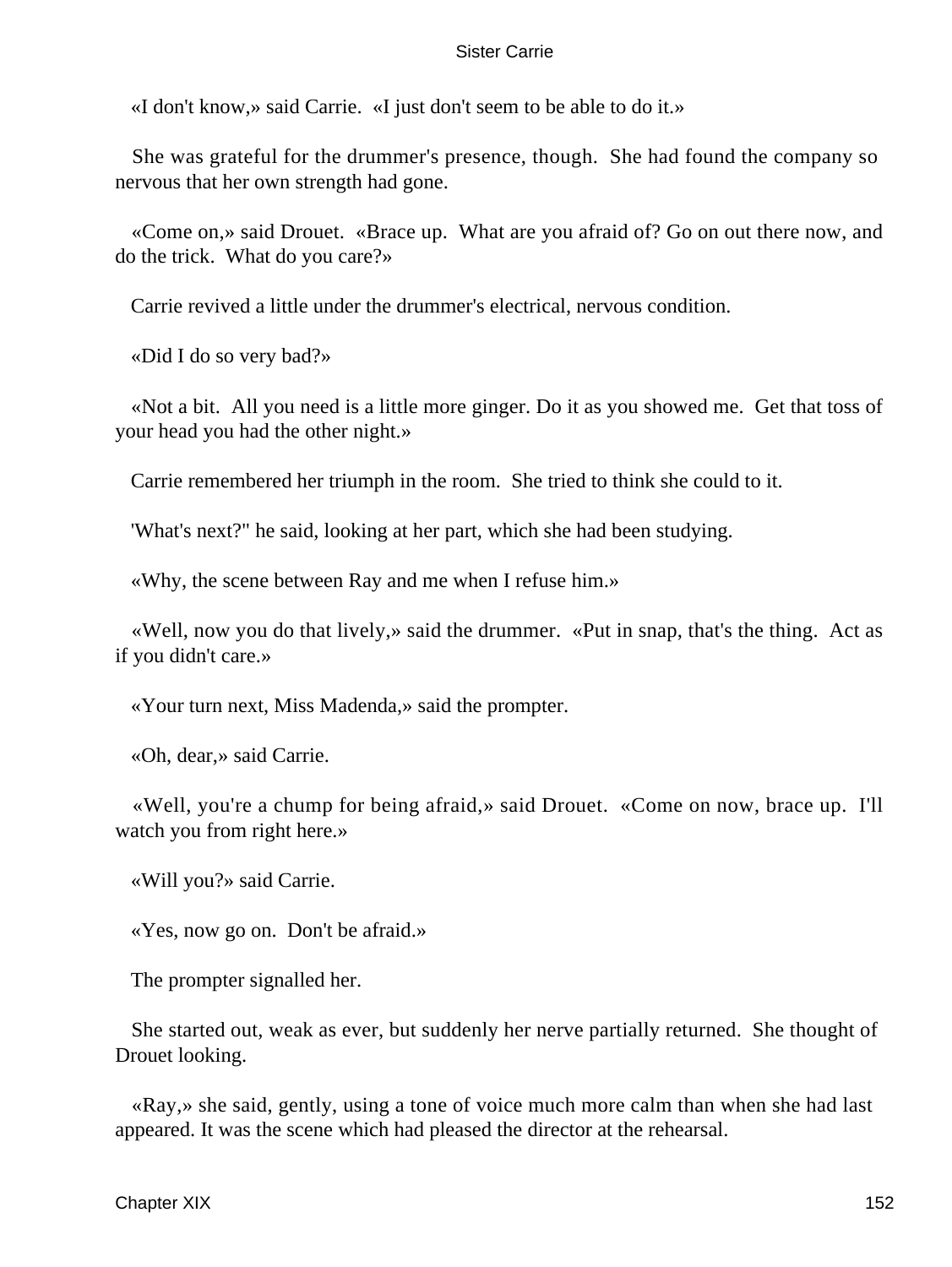«She's easier,» thought Hurstwood to himself.

 She did not do the part as she had at rehearsal, but she was better. The audience was at least not irritated. The improvement of the work of the entire company took away direct observation from her. They were making very fair progress, and now it looked as if the play would be passable, in the less trying parts at least.

Carrie came off warm and nervous.

«Well,» she said, looking at him, «was it any better?»

 «Well, I should say so. That's the way. Put life into it. You did that about a thousand per cent. better than you did the other scene. Now go on and fire up. You can do it. Knock 'em.»

«Was it really better?»

«Better, I should say so. What comes next?»

«That ballroom scene.»

«Well, you can do that all right,» he said.

«I don't know,» answered Carrie.

 «Why, woman,» he exclaimed, «you did it for me! Now you go out there and do it. It'll be fun for you. Just do as you did in the room. If you'll reel it off that way, I'll bet you make a hit. Now, what'll you bet? You do it.»

 The drummer usually allowed his ardent good−nature to get the better of his speech. He really did think that Carrie had acted this particular scene very well, and he wanted her to repeat it in public. His enthusiasm was due to the mere spirit of the occasion.

 When the time came, he buoyed Carrie up most effectually. He began to make her feel as if she had done very well. The old melancholy of desire began to come back as he talked at her, and by the time the situation rolled around she was running high in feeling.

«I think I can do this.»

«Sure you can. Now you go ahead and see.»

On the stage, Mrs. Van Dam was making her cruel insinuation against Laura.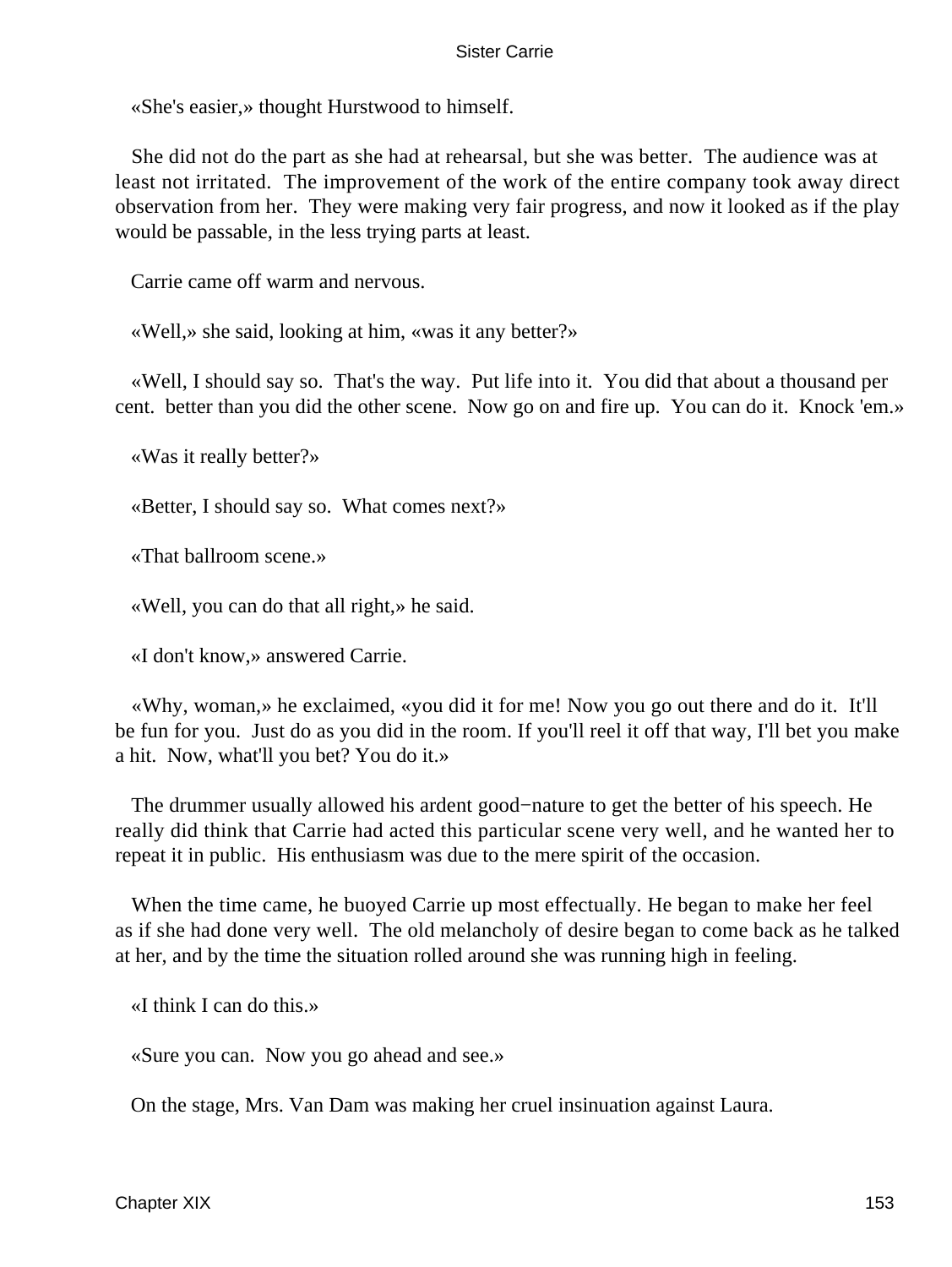Carrie listened, and caught the infection of something – she did not know what. Her nostrils sniffed thinly.

 «It means,» the professional actor began, speaking as Ray, «that society is a terrible avenger of insult. Have you ever heard of the Siberian wolves? When one of the pack falls through weakness, the others devour him. It is not an elegant comparison, but there is something wolfish in society. Laura has mocked it with a pretence, and society, which is made up of pretence, will bitterly resent the mockery.»

 At the sound of her stage name Carrie started. She began to feel the bitterness of the situation. The feelings of the outcast descended upon her. She hung at the wing's edge, wrapt in her own mounting thoughts. She hardly heard anything more, save her own rumbling blood.

 «Come, girls,» said Mrs. Van Dam, solemnly, «let us look after our things. They are no longer safe when such an accomplished thief enters.»

 «Cue,» said the prompter, close to her side, but she did not hear. Already she was moving forward with a steady grace, born of inspiration. She dawned upon the audience, handsome and proud, shifting, with the necessity of the situation, to a cold, white, helpless object, as the social pack moved away from her scornfully.

 Hurstwood blinked his eyes and caught the infection. The radiating waves of feeling and sincerity were already breaking against the farthest walls of the chamber. The magic of passion, which will yet dissolve the world, was here at work.

There was a drawing, too, of attention, a riveting of feeling, heretofore wandering.

«Ray! Ray! Why do you not come back to her?» was the cry of Pearl.

 Every eye was fixed on Carrie, still proud and scornful. They moved as she moved. Their eyes were with her eyes.

Mrs. Morgan, as Pearl, approached her.

«Let us go home,» she said.

 «No,» answered Carrie, her voice assuming for the first time a penetrating quality which it had never known. «Stay with him!»

 She pointed an almost accusing hand toward her lover. Then, with a pathos which struck home because of its utter simplicity, «He shall not suffer long.»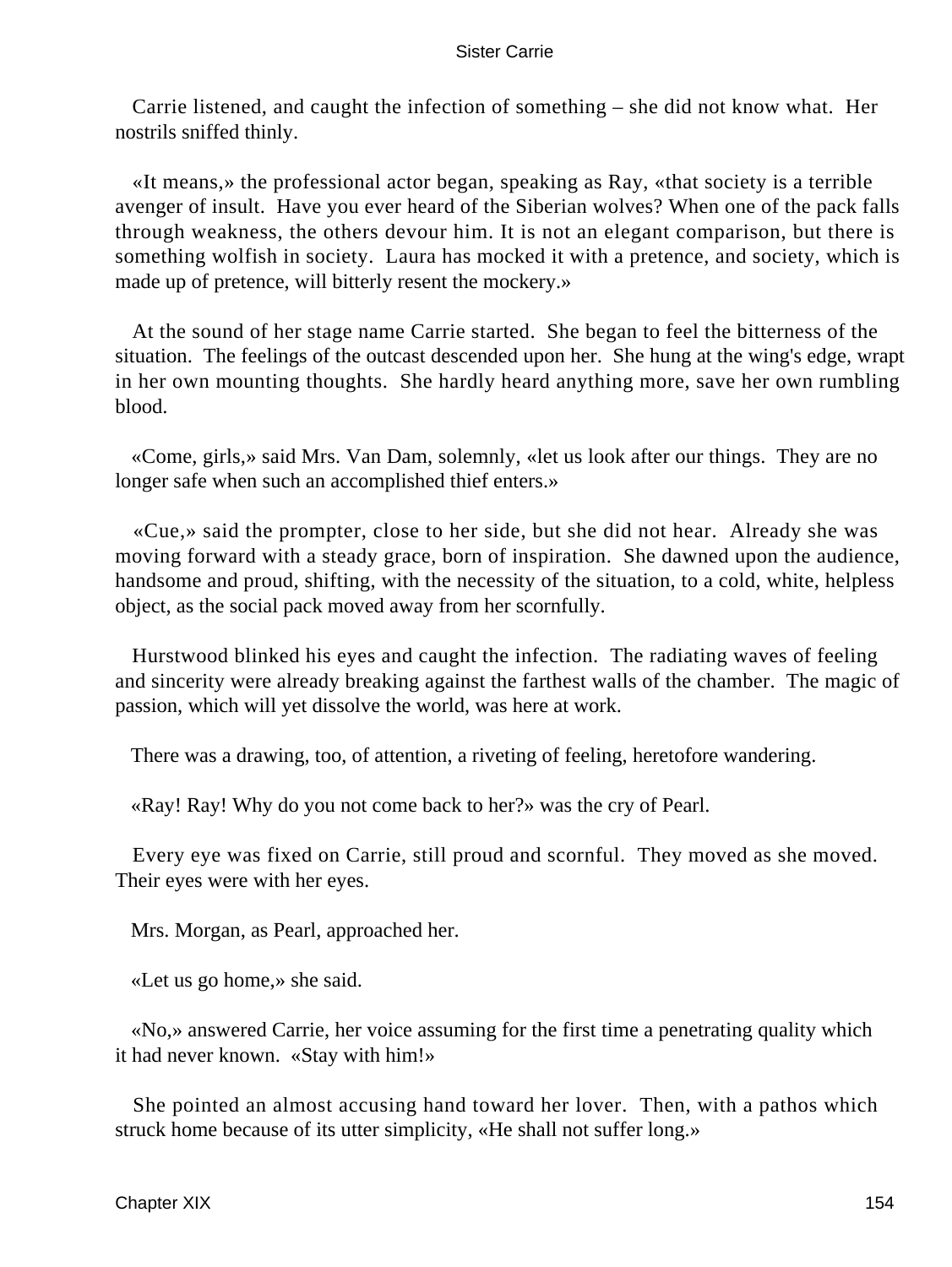Hurstwood realised that he was seeing something extraordinarily good. It was heightened for him by the applause of the audience as the curtain descended and the fact that it was Carrie. He thought now that she was beautiful. She had done something which was above his sphere. He felt a keen delight in realising that she was his.

 «Fine,» he said, and then, seized by a sudden impulse, arose and went about to the stage door.

 When he came in upon Carrie she was still with Drouet. His feelings for her were most exuberant. He was almost swept away by the strength and feeling she exhibited. His desire was to pour forth his praise with the unbounded feelings of a lover, but here was Drouet, whose affection was also rapidly reviving. The latter was more fascinated, if anything, than Hurstwood. At least, in the nature of things, it took a more ruddy form.

 «Well, well,» said Drouet, «you did out of sight. That was simply great. I knew you could do it. Oh, but you're a little daisy!»

Carrie's eyes flamed with the light of achievement.

«Did I do all right?»

«Did you? Well, I guess. Didn't you hear the applause?»

There was some faint sound of clapping yet.

«I thought I got it something like  $-$  I felt it.»

 Just then Hurstwood came in. Instinctively he felt the change in Drouet. He saw that the drummer was near to Carrie, and jealousy leaped alight in his bosom. In a flash of thought, he reproached himself for having sent him back. Also, he hated him as an intruder. He could scarcely pull himself down to the level where he would have to congratulate Carrie as a friend. Nevertheless, the man mastered himself, and it was a triumph. He almost jerked the old subtle light to his eyes.

 «I thought,» he said, looking at Carrie, «I would come around and tell you how well you did, Mrs. Drouet. It was delightful.»

Carrie took the cue, and replied:

«Oh, thank you.»

 «I was just telling her,» put in Drouet, now delighted with his possession, «that I thought she did fine.»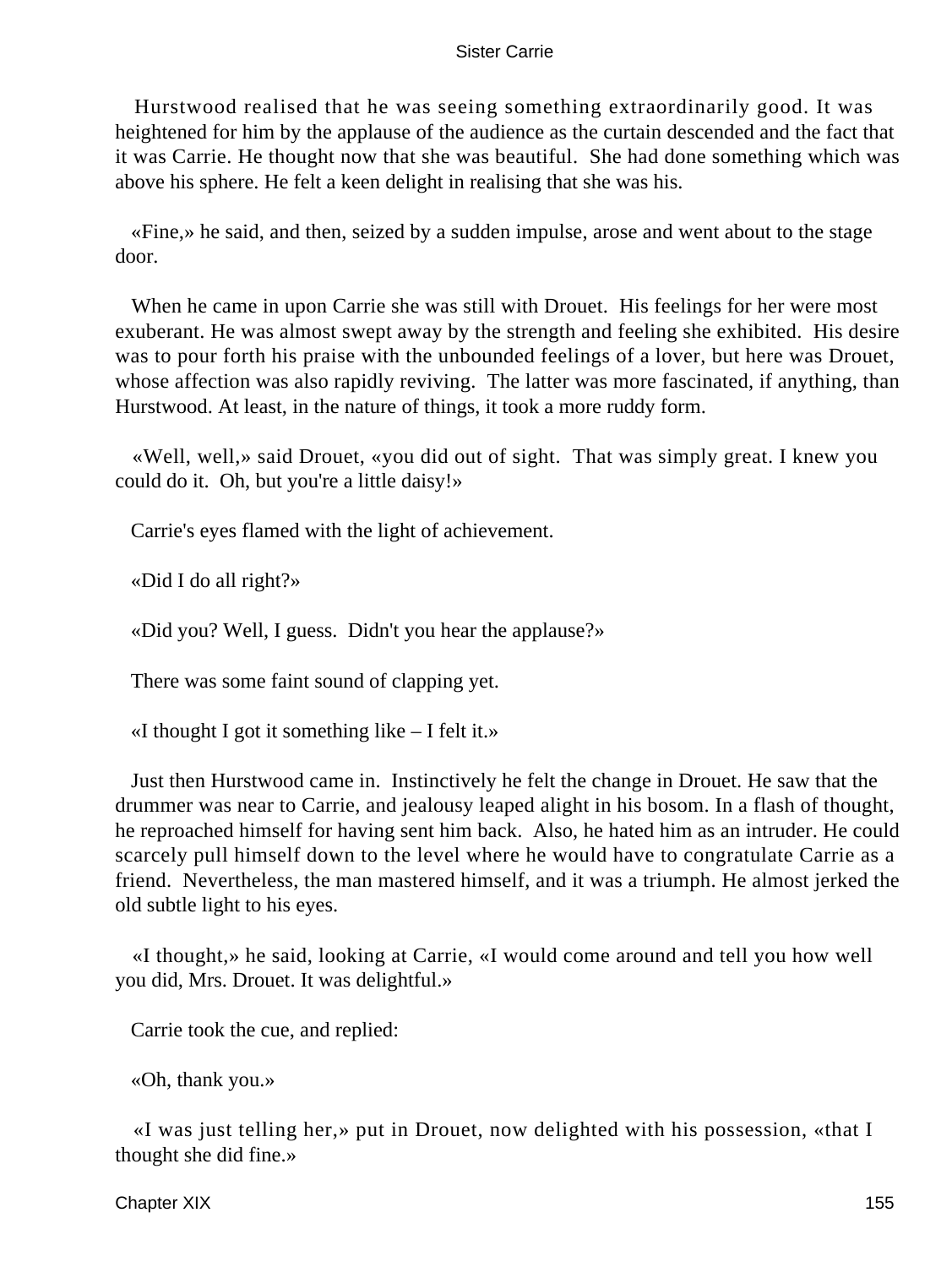«Indeed you did,» said Hurstwood, turning upon Carrie eyes in which she read more than the words.

Carrie laughed luxuriantly.

 «If you do as well in the rest of the play, you will make us all think you are a born actress.»

 Carrie smiled again. She felt the acuteness of Hurstwood's position, and wished deeply that she could be alone with him, but she did not understand the change in Drouet. Hurstwood found that he could not talk, repressed as he was, and grudging Drouet every moment of his presence, he bowed himself out with the elegance of a Faust. Outside he set his teeth with envy.

 «Damn it!» he said, «is he always going to be in the way?» He was moody when he got back to the box, and could not talk for thinking of his wretched situation.

 As the curtain for the next act arose, Drouet came back. He was very much enlivened in temper and inclined to whisper, but Hurstwood pretended interest. He fixed his eyes on the stage, although Carrie was not there, a short bit of melodramatic comedy preceding her entrance. He did not see what was going on, however. He was thinking his own thoughts, and they were wretched.

 The progress of the play did not improve matters for him. Carrie, from now on, was easily the centre of interest. The audience, which had been inclined to feel that nothing could be good after the first gloomy impression, now went to the other extreme and saw power where it was not. The general feeling reacted on Carrie. She presented her part with some felicity, though nothing like the intensity which had aroused the feeling at the end of the long first act.

 Both Hurstwood and Drouet viewed her pretty figure with rising feelings. The fact that such ability should reveal itself in her, that they should see it set forth under such effective circumstances, framed almost in massy gold and shone upon by the appropriate lights of sentiment and personality, heightened her charm for them. She was more than the old Carrie to Drouet. He longed to be at home with her until he could tell her. He awaited impatiently the end, when they should go home alone.

 Hurstwood, on the contrary, saw in the strength of her new attractiveness his miserable predicament. He could have cursed the man beside him. By the Lord, he could not even applaud feelingly as he would. For once he must simulate when it left a taste in his mouth.

 It was in the last act that Carrie's fascination for her lovers assumed its most effective character.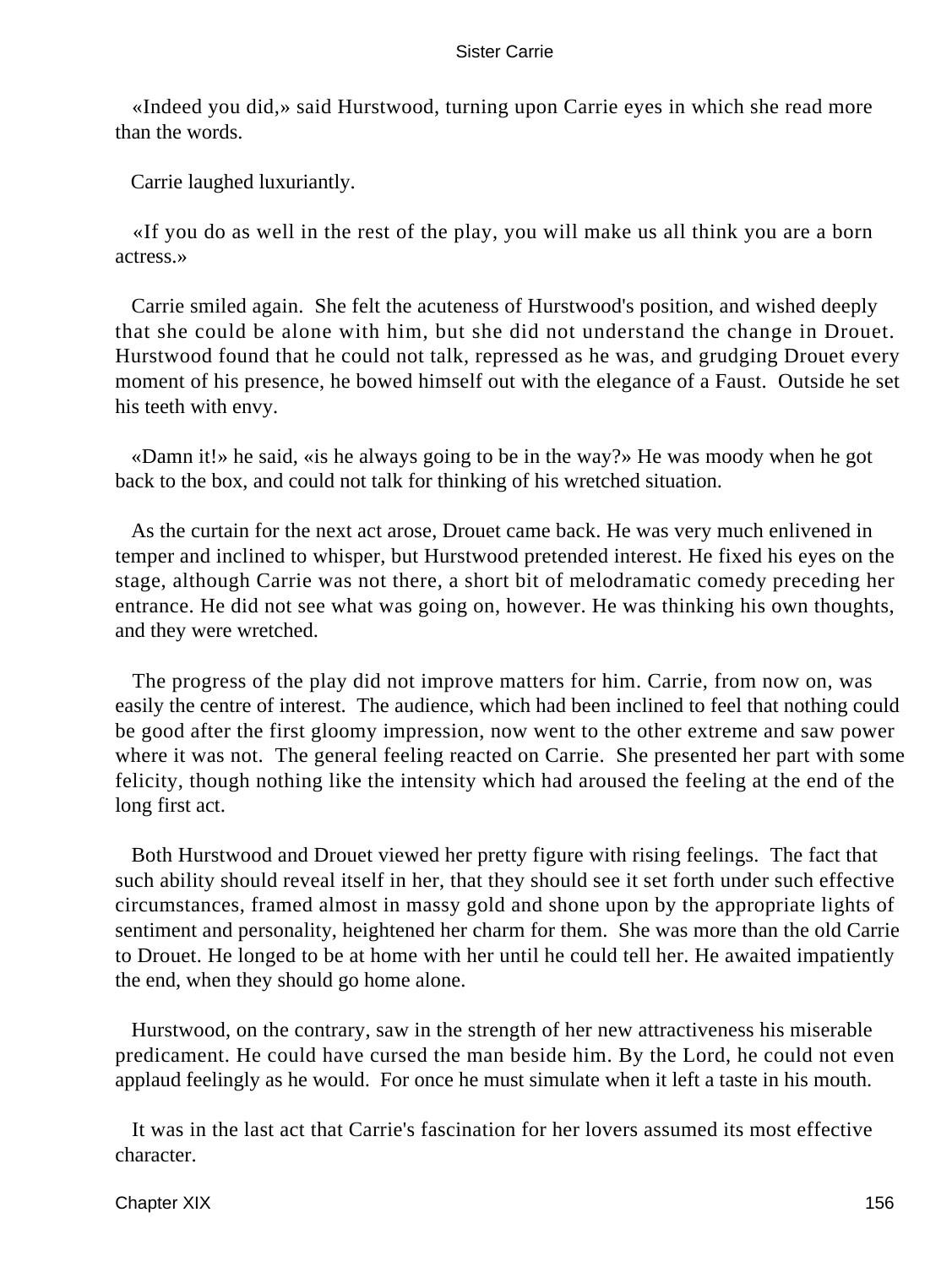Hurstwood listened to its progress, wondering when Carrie would come on. He had not long to wait. The author had used the artifice of sending all the merry company for a drive, and now Carrie came in alone. It was the first time that Hurstwood had had a chance to see her facing the audience quite alone, for nowhere else had she been without a foil of some sort. He suddenly felt, as she entered, that her old strength – the power that had grasped him at the end of the first act – had come back. She seemed to be gaining feeling, now that the play was drawing to a close and the opportunity for great action was passing.

 «Poor Pearl,» she said, speaking with natural pathos. «It is a sad thing to want for happiness, but it is a terrible thing to see another groping about blindly for it, when it is almost within the grasp.»

 She was gazing now sadly out upon the open sea, her arm resting listlessly upon the polished door−post.

 Hurstwood began to feel a deep sympathy for her and for himself. He could almost feel that she was talking to him. He was, by a combination of feelings and entanglements, almost deluded by that quality of voice and manner which, like a pathetic strain of music, seems ever a personal and intimate thing. Pathos has this quality, that it seems ever addressed to one alone.

 «And yet, she can be very happy with him,» went on the little actress. «Her sunny temper, her joyous face will brighten any home.»

 She turned slowly toward the audience without seeing. There was so much simplicity in her movements that she seemed wholly alone. Then she found a seat by a table, and turned over some books, devoting a thought to them.

 «With no longings for what I may not have,» she breathed in conclusion – and it was almost a sigh – «my existence hidden from all save two in the wide world, and making my joy out of the joy of that innocent girl who will soon be his wife.»

 Hurstwood was sorry when a character, known as Peach Blossom, interrupted her. He stirred irritably, for he wished her to go on. He was charmed by the pale face, the lissome figure, draped in pearl grey, with a coiled string of pearls at the throat. Carrie had the air of one who was weary and in need of protection, and, under the fascinating make−believe of the moment, he rose in feeling until he was ready in spirit to go to her and ease her out of her misery by adding to his own delight.

In a moment Carrie was alone again, and was saying, with animation:

 «I must return to the city, no matter what dangers may lurk here. I must go, secretly if I can; openly, if I must.»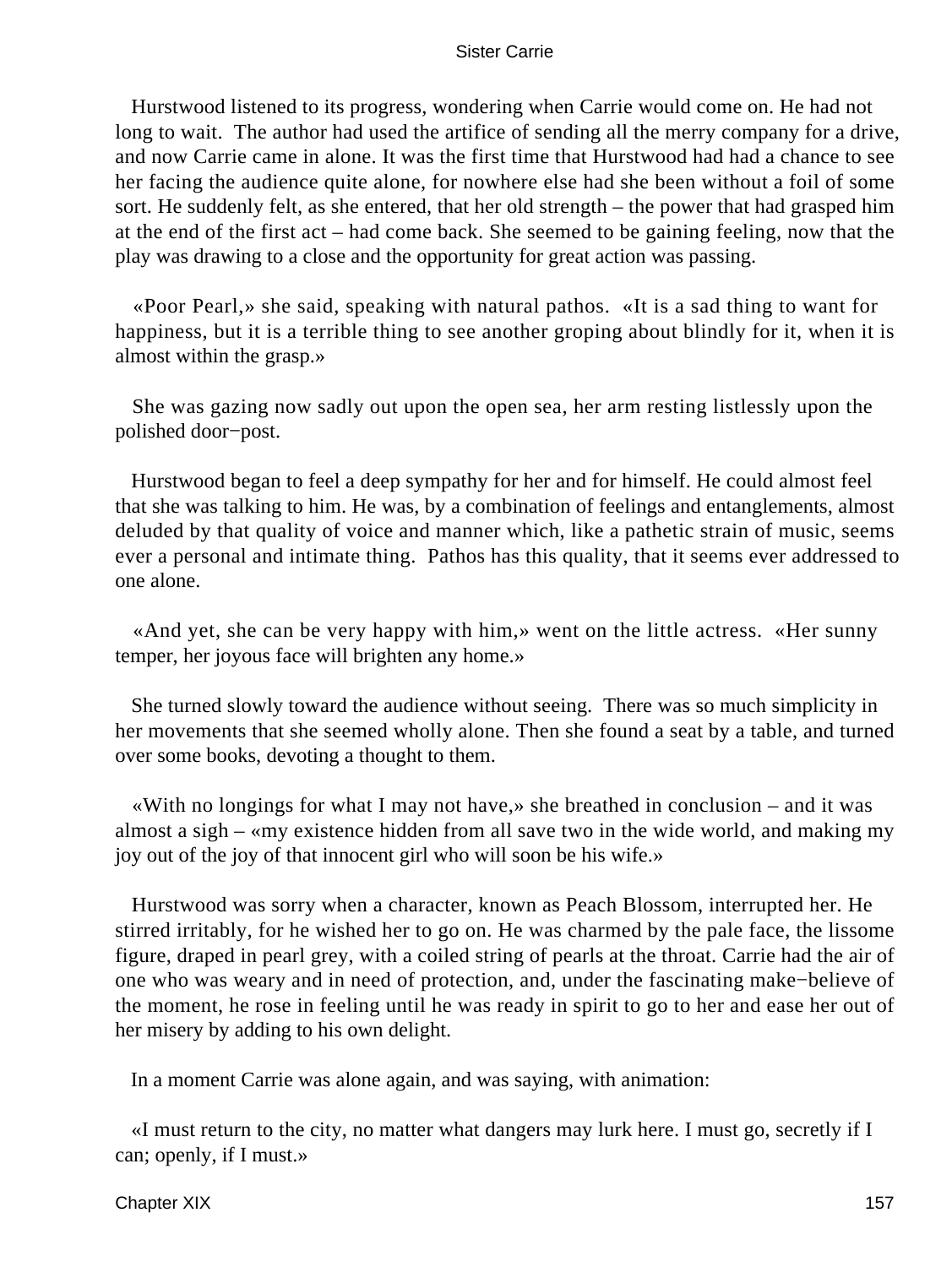There was a sound of horses' hoofs outside, and then Ray's voice saying: «No, I shall not ride again. Put him up.»

 He entered, and then began a scene which had as much to do with the creation of the tragedy of affection in Hurstwood as anything in his peculiar and involved career. For Carrie had resolved to make something of this scene, and, now that the cue had come, it began to take a feeling hold upon her. Both Hurstwood and Drouet noted the rising sentiment as she proceeded.

«I thought you had gone with Pearl,» she said to her lover.

«I did go part of the way, but I left the Party a mile down the road.»

«You and Pearl had no disagreement?»

 «No – yes; that is, we always have. Our social barometers always stand at 'cloudy' and 'overcast.'»

«And whose fault is that?» she said, easily.

«Not mine,» he answered, pettishly. «I know I do all I can  $-$  I say all I can  $-$  but she  $-$ »

 This was rather awkwardly put by Patton, but Carrie redeemed it with a grace which was inspiring.

 «But she is your wife,» she said, fixing her whole attention upon the stilled actor, and softening the quality of her voice until it was again low and musical. «Ray, my friend, courtship is the text from which the whole sermon of married life takes its theme. Do not let yours be discontented and unhappy.»

She put her two little hands together and pressed them appealingly.

Hurstwood gazed with slightly parted lips. Drouet was fidgeting with satisfaction.

 «To be my wife, yes,» went on the actor in a manner which was weak by comparison, but which could not now spoil the tender atmosphere which Carrie had created and maintained. She did not seem to feel that he was wretched. She would have done nearly as well with a block of wood. The accessories she needed were within her own imagination. The acting of others could not affect them.

«And you repent already?» she said, slowly.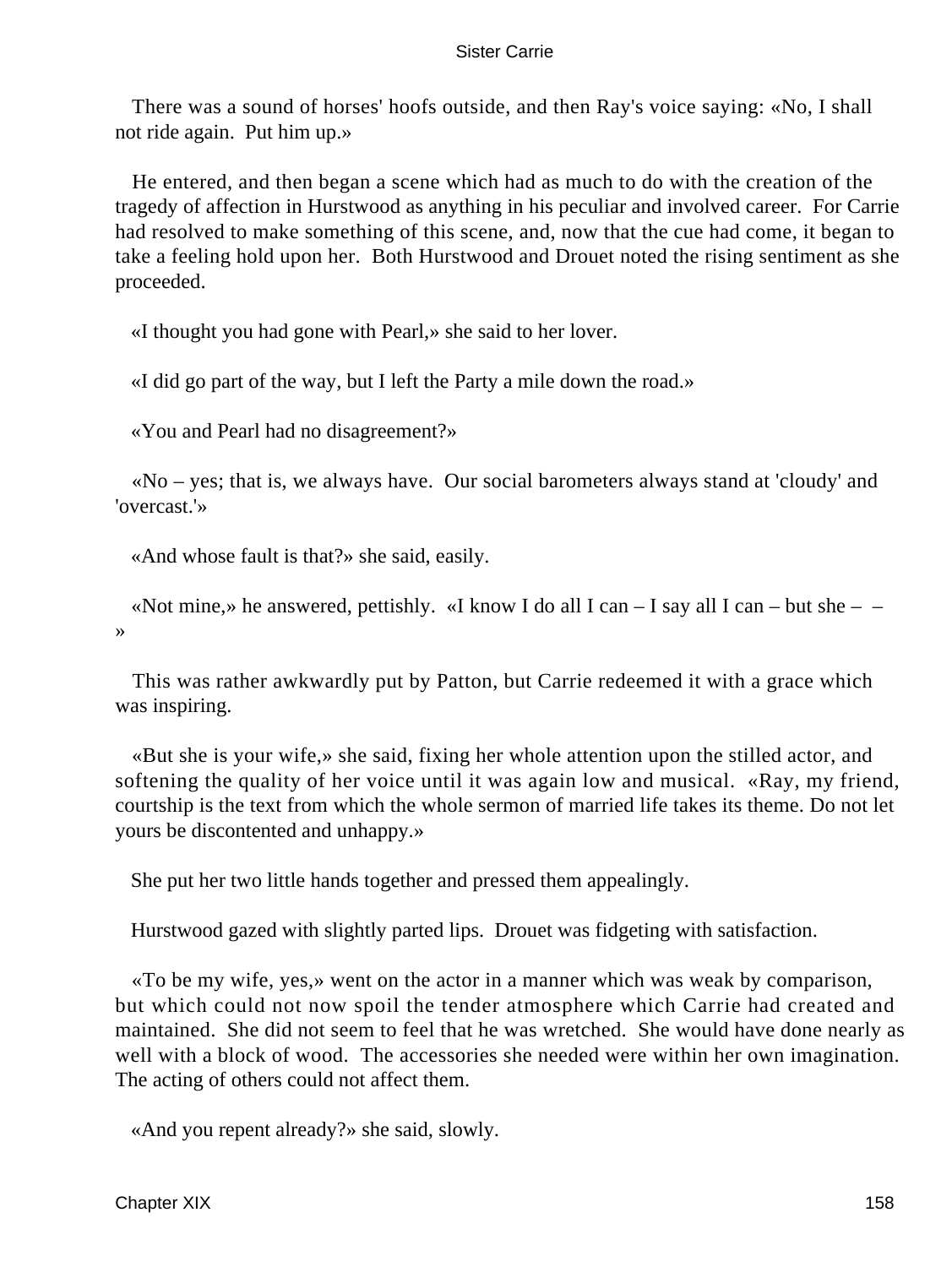«I lost you,» he said, seizing her little hand, «and I was at the mercy of any flirt who chose to give me an inviting look. It was your fault – you know it was – why did you leave me?»

 Carrie turned slowly away, and seemed to be mastering some impulse in silence. Then she turned back.

 «Ray,» she said, «the greatest happiness I have ever felt has been the thought that all your affection was forever bestowed upon a virtuous woman, your equal in family, fortune, and accomplishments. What a revelation do you make to me now! What is it makes you continually war with your happiness?»

 The last question was asked so simply that it came to the audience and the lover as a personal thing.

At last it came to the part where the lover exclaimed, «Be to me as you used to be.»

 Carrie answered, with affecting sweetness, «I cannot be that to you, but I can speak in the spirit of the Laura who is dead to you forever.»

«Be it as you will,» said Patton.

Hurstwood leaned forward. The whole audience was silent and intent.

 «Let the woman you look upon be wise or vain,» said Carrie, her eyes bent sadly upon the lover, who had sunk into a seat, «beautiful or homely, rich or poor, she has but one thing she can really give or refuse – her heart.»

Drouet felt a scratch in his throat.

 «Her beauty, her wit, her accomplishments, she may sell to you; but her love is the treasure without money and without price.»

 The manager suffered this as a personal appeal. It came to him as if they were alone, and he could hardly restrain the tears for sorrow over the hopeless, pathetic, and yet dainty and appealing woman whom he loved. Drouet also was beside himself. He was resolving that he would be to Carrie what he had never been before. He would marry her, by George! She was worth it.

 «She asks only in return,» said Carrie, scarcely hearing the small, scheduled reply of her lover, and putting herself even more in harmony with the plaintive melody now issuing from the orchestra, «that when you look upon her your eyes shall speak devotion; that when you address her your voice shall be gentle, loving, and kind; that you shall not despise her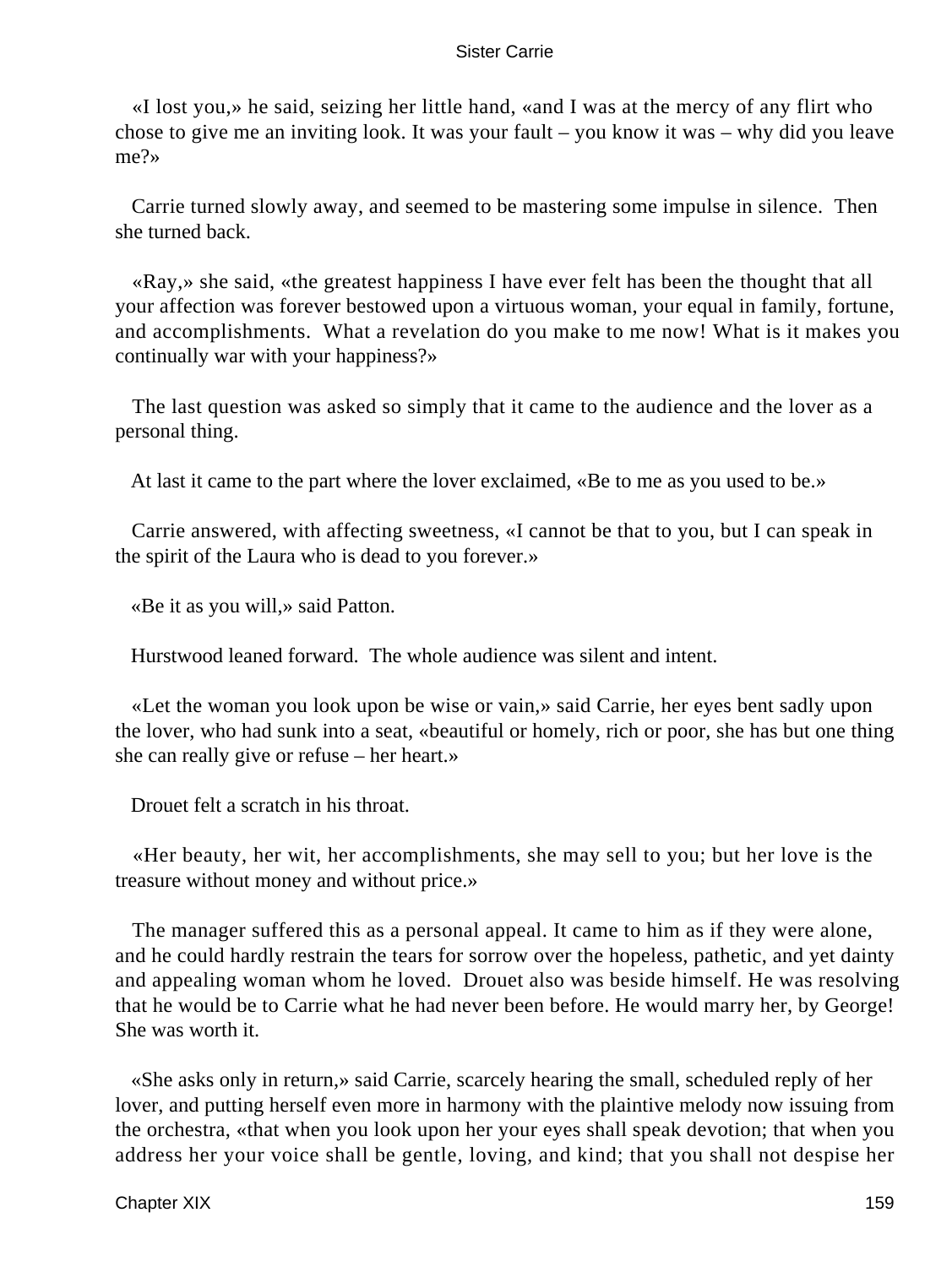because she cannot understand all at once your vigorous thoughts and ambitious designs; for, when misfortune and evil have defeated your greatest purposes, her love remains to console you. You look to the trees,» she continued, while Hurstwood restrained his feelings only by the grimmest repression, «for strength and grandeur; do not despise the flowers because their fragrance is all they have to give. Remember,» she concluded, tenderly, «love is all a woman has to give,» and she laid a strange, sweet accent on the all, «but it is the only thing which God permits us to carry beyond the grave.»

 The two men were in the most harrowed state of affection. They scarcely heard the few remaining words with which the scene concluded. They only saw their idol, moving about with appealing grace, continuing a power which to them was a revelation.

 Hurstwood resolved a thousands things, Drouet as well. They joined equally in the burst of applause which called Carrie out. Drouet pounded his hands until they ached. Then he jumped up again and started out. As he went, Carrie came out, and, seeing an immense basket of flowers being hurried down the aisle toward her she waited. They were Hurstwood's. She looked toward the manager's box for a moment, caught his eye, and smiled. He could have leaped out of the box to enfold her. He forgot the need of circumspectness which his married state enforced. He almost forgot that he had with him in the box those who knew him. By the Lord, he would have that lovely girl if it took his all. He would act at once. This should be the end of Drouet, and don't you forget it. He would not wait another day. The drummer should not have her.

 He was so excited that he could not stay in the box. He went into the lobby, and then into the street, thinking. Drouet did not return. In a few minutes the last act was over, and he was crazy to have Carrie alone. He cursed the luck that could keep him smiling, bowing, shamming, when he wanted to tell her that he loved her, when he wanted to whisper to her alone. He groaned as he saw that his hopes were futile. He must even take her to supper, shamming. He finally went about and asked how she was getting along. The actors were all dressing, talking, hurrying about. Drouet was palavering himself with the looseness of excitement and passion. The manager mastered himself only by a great effort.

 «We are going to supper, of course,» he said, with a voice that was a mockery of his heart.

«Oh, yes,» said Carrie, smiling.

 The little actress was in fine feather. She was realising now what it was to be petted. For once she was the admired, the sought−for. The independence of success now made its first faint showing. With the tables turned, she was looking down, rather than up, to her lover. She did not fully realise that this was so, but there was something in condescension coming from her which was infinitely sweet. When she was ready they climbed into the waiting coach and drove down town; once, only, did she find an opportunity to express her feeling,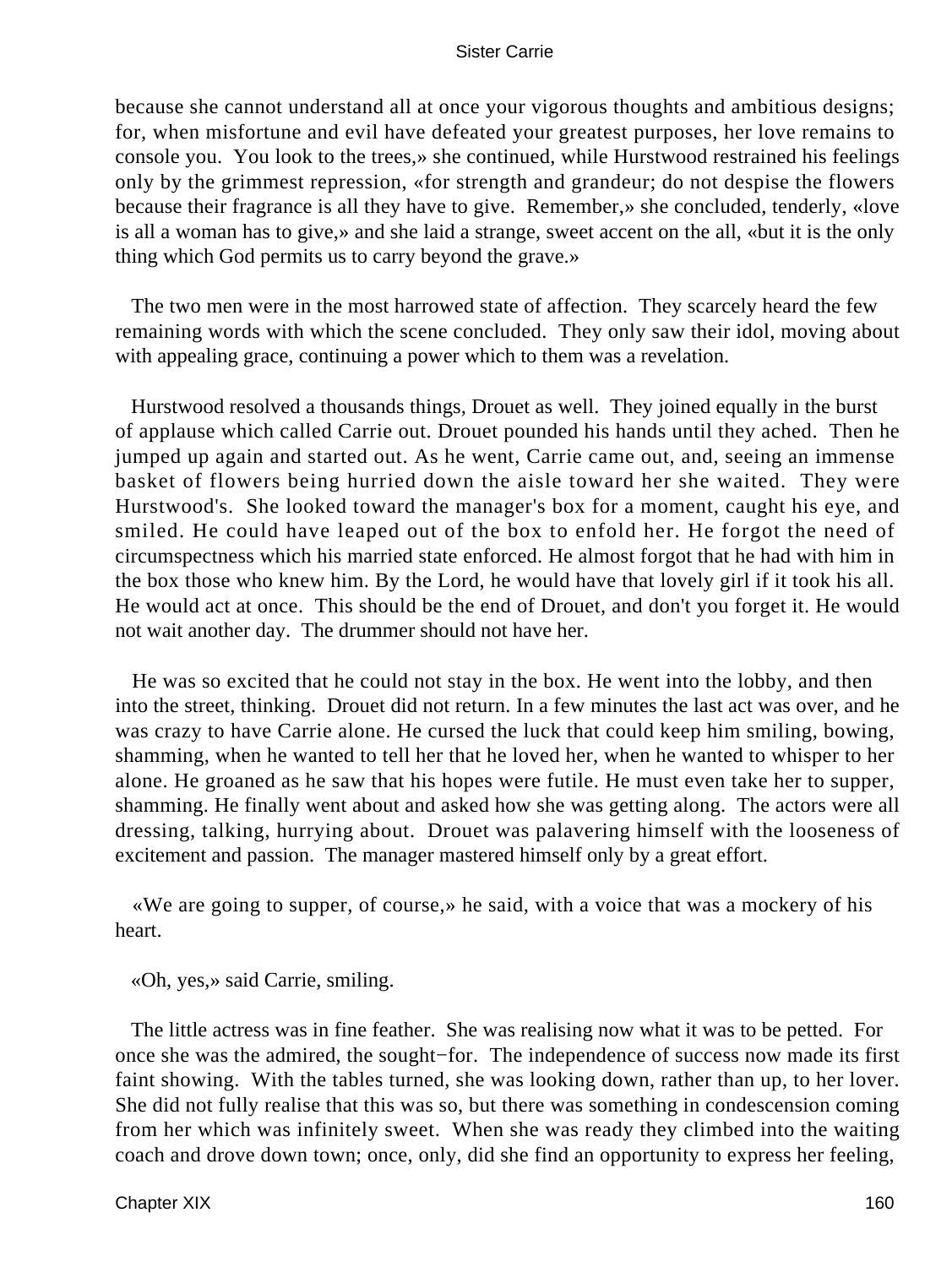and that was when the manager preceded Drouet in the coach and sat beside her. Before Drouet was fully in she had squeezed Hurstwood's hand in a gentle, impulsive manner. The manager was beside himself with affection. He could have sold his soul to be with her alone. «Ah,» he thought, «the agony of it.»

 Drouet hung on, thinking he was all in all. The dinner was spoiled by his enthusiasm. Hurstwood went home feeling as if he should die if he did not find affectionate relief. He whispered «to−morrow» passionately to Carrie, and she understood. He walked away from the drummer and his prize at parting feeling as if he could slay him and not regret. Carrie also felt the misery of it.

«Good−night,» he said, simulating an easy friendliness.

«Good−night,» said the little actress, tenderly.

 «The fool!» he said, now hating Drouet. «The idiot! I'll do him yet, and that quick! We'll see to−morrow.»

 «Well, if you aren't a wonder,» Drouet was saying, complacently, squeezing Carrie's arm. «You are the dandiest little girl on earth.»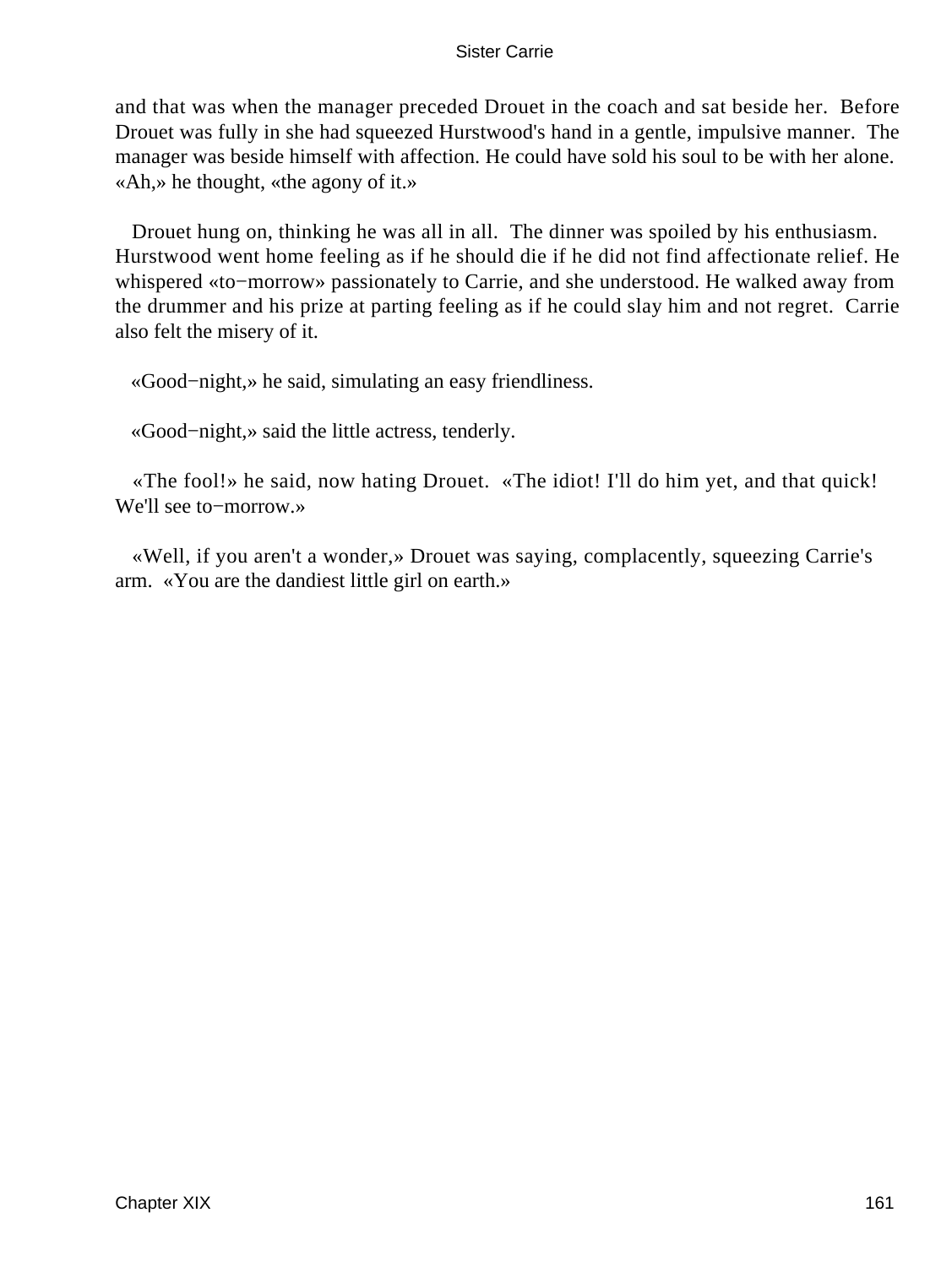# **[Chapter XX](#page-428-0)**

## *T*HE **LURE OF THE SPIRIT** – **THE FLESH IN PURSUIT**

 Passion in a man of Hurstwood's nature takes a vigorous form. It is no musing, dreamy thing. There is none of the tendency to sing outside of my lady's window – to languish and repine in the face of difficulties. In the night he was long getting to sleep because of too much thinking, and in the morning he was early awake, seizing with alacrity upon the same dear subject and pursuing it with vigour. He was out of sorts physically, as well as disordered mentally, for did he not delight in a new manner in his Carrie, and was not Drouet in the way? Never was man more harassed than he by the thoughts of his love being held by the elated, flush−mannered drummer. He would have given anything, it seemed to him, to have the complication ended – to have Carrie acquiesce to an arrangement which would dispose of Drouet effectually and forever.

 What to do. He dressed thinking. He moved about in the same chamber with his wife, unmindful of her presence.

 At breakfast he found himself without an appetite. The meat to which he helped himself remained on his plate untouched. His coffee grew cold, while he scanned the paper indifferently. Here and there he read a little thing, but remembered nothing. Jessica had not yet come down. His wife sat at one end of the table revolving thoughts of her own in silence. A new servant had been recently installed and had forgot the napkins. On this account the silence was irritably broken by a reproof.

 «I've told you about this before, Maggie,» said Mrs. Hurstwood. «I'm not going to tell you again.»

 Hurstwood took a glance at his wife. She was frowning. Just now her manner irritated him excessively. Her next remark was addressed to him.

«Have you made up your mind, George, when you will take your vacation?»

 It was customary for them to discuss the regular summer outing at this season of the year.

«Not yet,» he said, «I'm very busy just now.»

 «Well, you'll want to make up your mind pretty soon, won't you, if we're going?» she returned.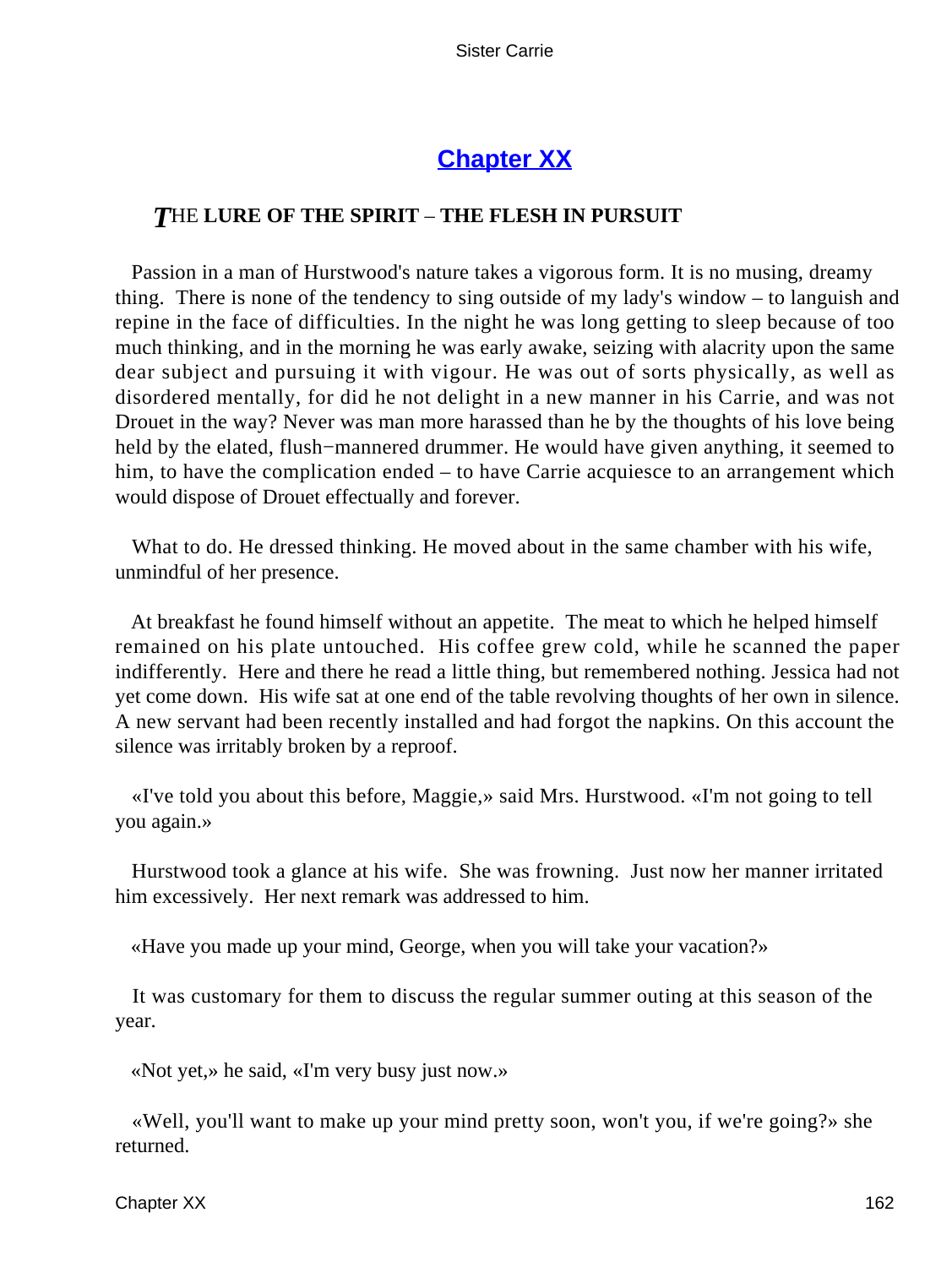«I guess we have a few days yet,» he said.

«Hmff,» she returned. «Don't wait until the season's over.»

She stirred in aggravation as she said this.

 «There you go again,» he observed. «One would think I never did anything, the way you begin.»

«Well, I want to know about it,» she reiterated.

 «You've got a few days yet,» he insisted. «You'll not want to start before the races are over.»

 He was irritated to think that this should come up when he wished to have his thoughts for other purposes.

«Well, we may. Jessica doesn't want to stay until the end of the races.»

«What did you want with a season ticket, then?»

 «Uh!» she said, using the sound as an exclamation of disgust, «I'll not argue with you,» and therewith arose to leave the table.

 «Say,» he said, rising, putting a note of determination in his voice which caused her to delay her departure, «what's the matter with you of late? Can't I talk with you any more?»

«Certainly, you can **TALK** with me,» she replied, laying emphasis on the word.

 «Well, you wouldn't think so by the way you act. Now, you want to know when I'll be ready – not for a month yet. Maybe not then.»

«We'll go without you.»

«You will, eh?» he sneered.

«Yes, we will.»

He was astonished at the woman's determination, but it only irritated him the more.

 «Well, we'll see about that. It seems to me you're trying to run things with a pretty high hand of late. You talk as though you settled my affairs for me. Well, you don't. You don't regulate anything that's connected with me. If you want to go, go, but you won't hurry me by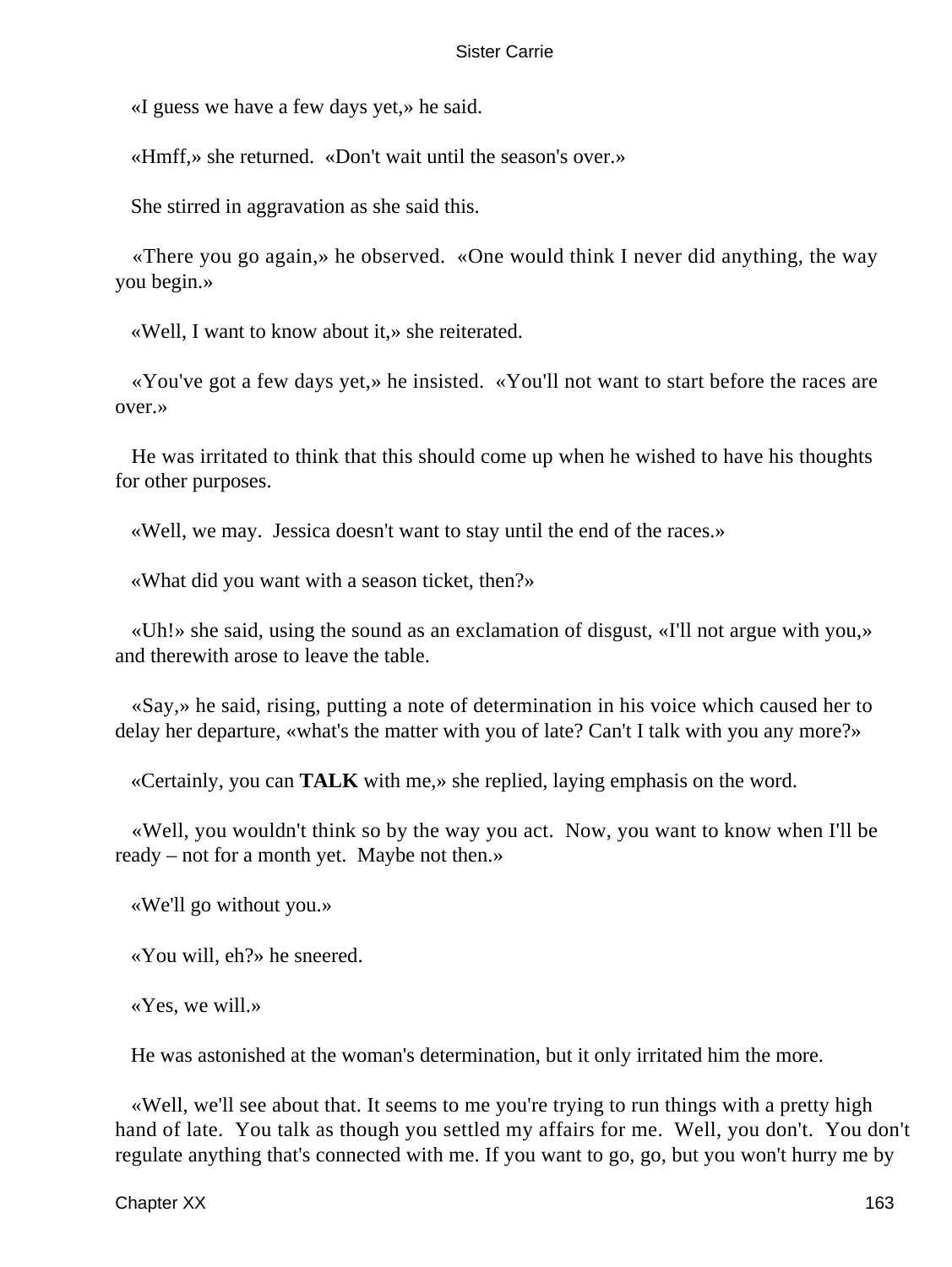any such talk as that.»

 He was thoroughly aroused now. His dark eyes snapped, and he crunched his paper as he laid it down. Mrs. Hurstwood said nothing more. He was just finishing when she turned on her heel and went out into the hall and upstairs. He paused for a moment, as if hesitating, then sat down and drank a little coffee, and thereafter arose and went for his hat and gloves upon the main floor.

 His wife had really not anticipated a row of this character. She had come down to the breakfast table feeling a little out of sorts with herself and revolving a scheme which she had in her mind. Jessica had called her attention to the fact that the races were not what they were supposed to be. The social opportunities were not what they had thought they would be this year. The beautiful girl found going every day a dull thing. There was an earlier exodus this year of people who were anybody to the watering places and Europe. In her own circle of acquaintances several young men in whom she was interested had gone to Waukesha. She began to feel that she would like to go too, and her mother agreed with her.

 Accordingly, Mrs. Hurstwood decided to broach the subject. She was thinking this over when she came down to the table, but for some reason the atmosphere was wrong. She was not sure, after it was all over, just how the trouble had begun. She was determined now, however, that her husband was a brute, and that, under no circumstances, would she let this go by unsettled. She would have more lady−like treatment or she would know why.

 For his part, the manager was loaded with the care of this new argument until he reached his office and started from there to meet Carrie. Then the other complications of love, desire, and opposition possessed him. His thoughts fled on before him upon eagles' wings. He could hardly wait until he should meet Carrie face to face. What was the night, after all, without her – what the day? She must and should be his.

 For her part, Carrie had experienced a world of fancy and feeling since she had left him, the night before. She had listened to Drouet's enthusiastic maunderings with much regard for that part which concerned herself, with very little for that which affected his own gain. She kept him at such lengths as she could, because her thoughts were with her own triumph. She felt Hurstwood's passion as a delightful background to her own achievement, and she wondered what he would have to say. She was sorry for him, too, with that peculiar sorrow which finds something complimentary to itself in the misery of another. She was now experiencing the first shades of feeling of that subtle change which removes one out of the ranks of the suppliants into the lines of the dispensers of charity. She was, all in all, exceedingly happy.

 On the morrow, however, there was nothing in the papers concerning the event, and, in view of the flow of common, everyday things about, it now lost a shade of the glow of the previous evening. Drouet himself was not talking so much OF as FOR her. He felt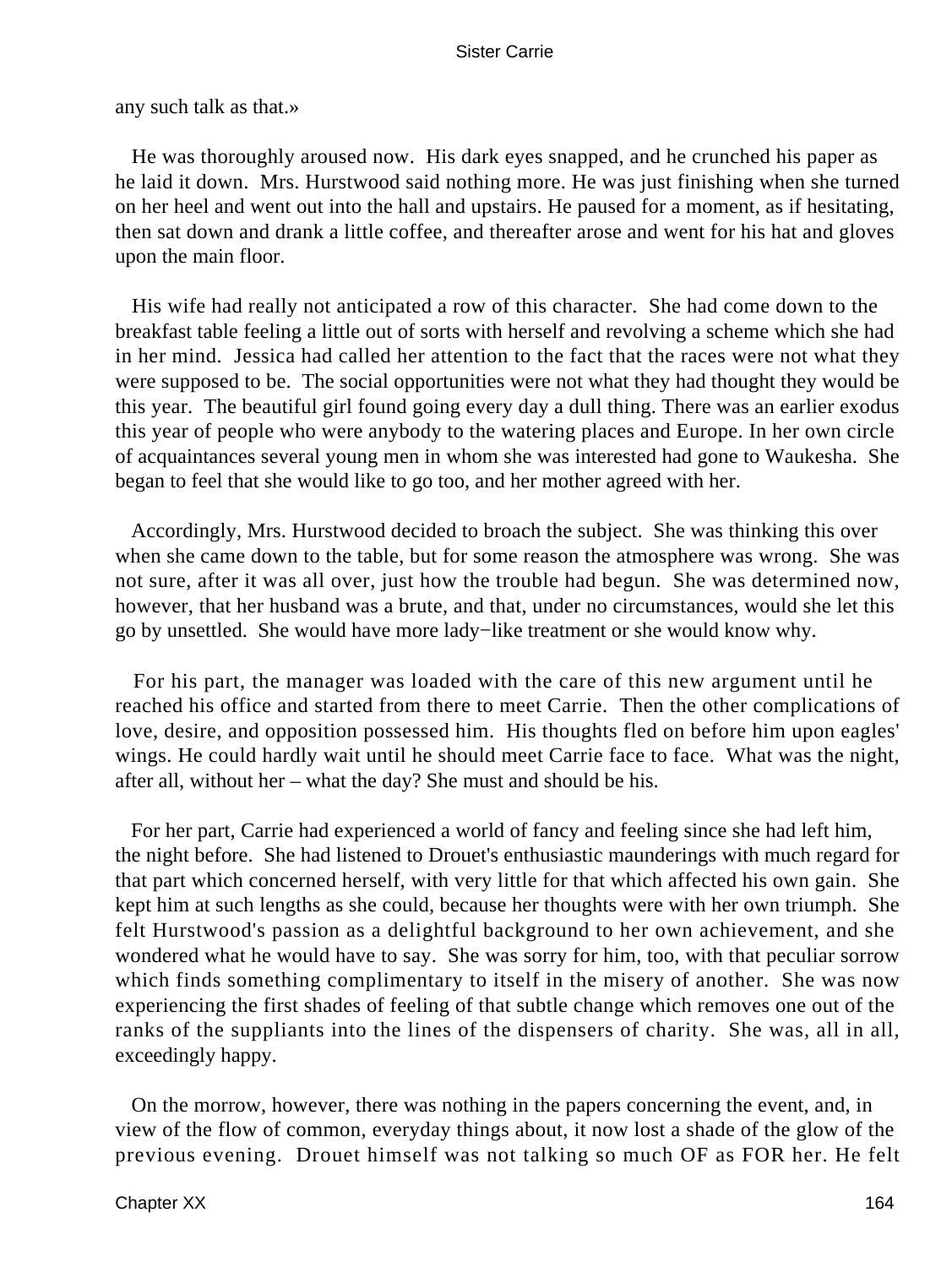instinctively that, for some reason or other, he needed reconstruction in her regard.

 «I think,» he said, as he spruced around their chambers the next morning, preparatory to going down town, «that I'll straighten out that little deal of mine this month and then we'll get married. I was talking with Mosher about that yesterday.»

 «No, you won't,» said Carrie, who was coming to feel a certain faint power to jest with the drummer.

 «Yes, I will,» he exclaimed, more feelingly than usual, adding, with the tone of one who pleads, «Don't you believe what I've told you?»

Carrie laughed a little.

«Of course I do,» she answered.

 Drouet's assurance now misgave him. Shallow as was his mental observation, there was that in the things which had happened which made his little power of analysis useless. Carrie was still with him, but not helpless and pleading. There was a lilt in her voice which was new. She did not study him with eyes expressive of dependence. The drummer was feeling the shadow of something which was coming. It coloured his feelings and made him develop those little attentions and say those little words which were mere forefendations against danger.

 Shortly afterward he departed, and Carrie prepared for her meeting with Hurstwood. She hurried at her toilet, which was soon made, and hastened down the stairs. At the corner she passed Drouet, but they did not see each other.

 The drummer had forgotten some bills which he wished to turn into his house. He hastened up the stairs and burst into the room, but found only the chambermaid, who was cleaning up.

«Hello,» he exclaimed, half to himself, «has Carrie gone?»

«Your wife? Yes, she went out just a few minutes ago.»

 «That's strange,» thought Drouet. «She didn't say a word to me. I wonder where she went?»

 He hastened about, rummaging in his valise for what he wanted, and finally pocketing it. Then he turned his attention to his fair neighbour, who was good−looking and kindly disposed towards him.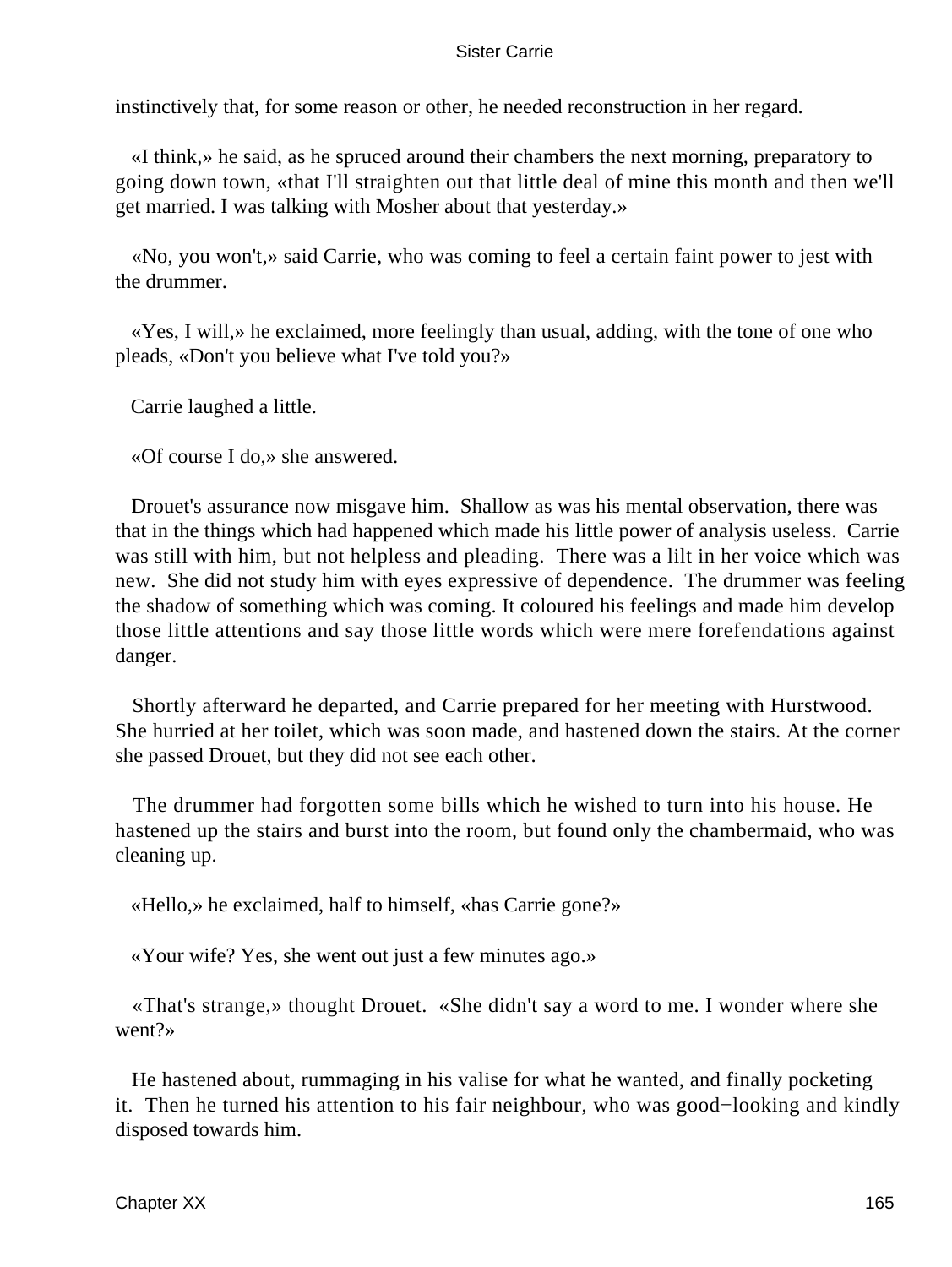«What are you up to?» he said, smiling.

«Just cleaning,» she replied, stopping and winding a dusting towel about her hand.

«Tired of it?»

«Not so very.»

 «Let me show you something,» he said, affably, coming over and taking out of his pocket a little lithographed card which had been issued by a wholesale tobacco company. On this was printed a picture of a pretty girl, holding a striped parasol, the colours of which could be changed by means of a revolving disk in the back, which showed red, yellow, green, and blue through little interstices made in the ground occupied by the umbrella top.

 «Isn't that clever?» he said, handing it to her and showing her how it worked. «You never saw anything like that before.»

«Isn't it nice?» she answered.

«You can have it if you want it,» he remarked.

 «That's a pretty ring you have,» he said, touching a commonplace setting which adorned the hand holding the card he had given her.

«Do you think so?»

 «That's right,» he answered, making use of a pretence at examination to secure her finger. «That's fine.»

 The ice being thus broken, he launched into further observation pretending to forget that her fingers were still retained by his. She soon withdrew them, however, and retreated a few feet to rest against the window−sill.

 «I didn't see you for a long time,» she said, coquettishly, repulsing one of his exuberant approaches. «You must have been away.»

«I was,» said Drouet.

«Do you travel far?»

«Pretty far – yes.»

«Do you like it?»

Chapter XX 166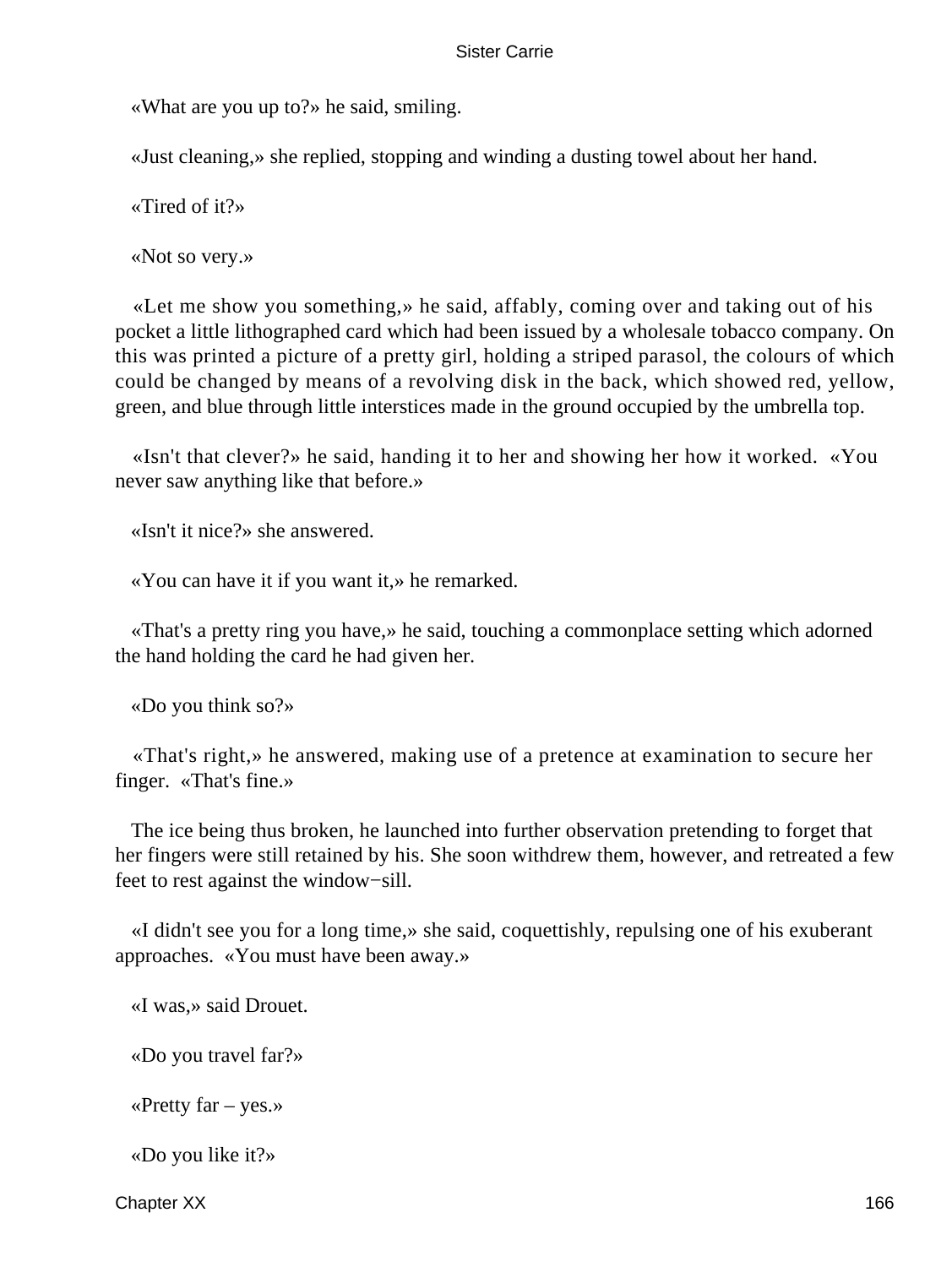«Oh, not very well. You get tired of it after a while.»

«I wish I could travel,» said the girl, gazing idly out of the window.

 «What has become of your friend, Mr. Hurstwood?» she suddenly asked, bethinking herself of the manager, who, from her own observation, seemed to contain promising material.

«He's here in town. What makes you ask about him?»

«Oh, nothing, only he hasn't been here since you got back.»

«How did you come to know him?»

«Didn't I take up his name a dozen times in the last month?»

 «Get out,» said the drummer, lightly. «He hasn't called more than half a dozen times since we've been here.»

«He hasn't, eh?» said the girl, smiling. «That's all you know about it.»

 Drouet took on a slightly more serious tone. He was uncertain as to whether she was joking or not.

«Tease,» he said, «what makes you smile that way?»

«Oh, nothing.»

«Have you seen him recently?»

«Not since you came back,» she laughed.

«Before?»

«Certainly.»

«How often?»

«Why, nearly every day.»

 She was a mischievous newsmonger, and was keenly wondering what the effect of her words would be.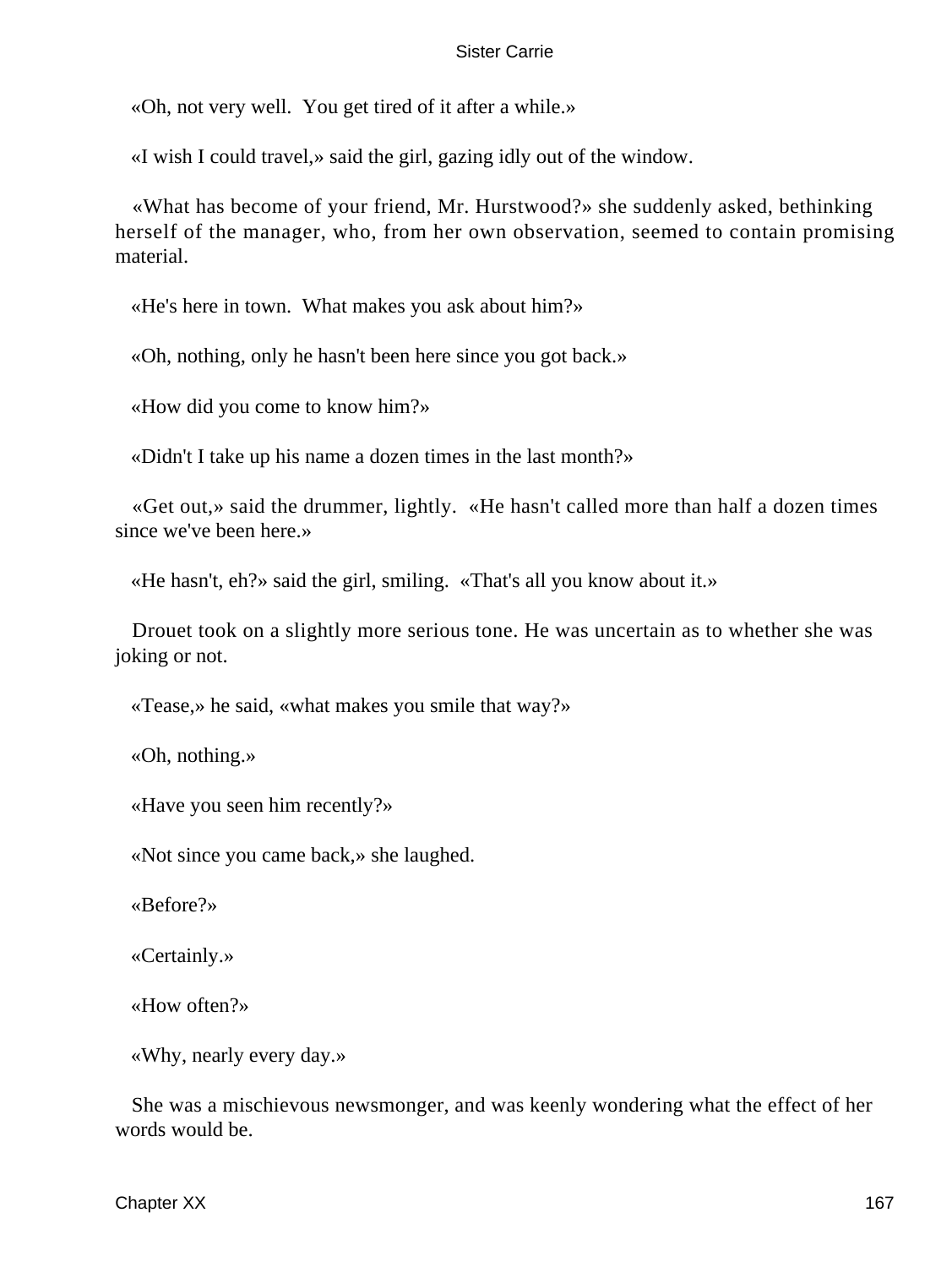«Who did he come to see?» asked the drummer, incredulously.

«Mrs. Drouet.»

 He looked rather foolish at this answer, and then attempted to correct himself so as not to appear a dupe.

«Well,» he said, «what of it?»

«Nothing,» replied the girl, her head cocked coquettishly on one side.

«He's an old friend,» he went on, getting deeper into the mire.

 He would have gone on further with his little flirtation, but the taste for it was temporarily removed. He was quite relieved when the girl's named was called from below.

«I've got to go,» she said, moving away from him airily.

«I'll see you later,» he said, with a pretence of disturbance at being interrupted.

 When she was gone, he gave freer play to his feelings. His face, never easily controlled by him, expressed all the perplexity and disturbance which he felt. Could it be that Carrie had received so many visits and yet said nothing about them? Was Hurstwood lying? What did the chambermaid mean by it, anyway? He had thought there was something odd about Carrie's manner at the time. Why did she look so disturbed when he had asked her how many times Hurstwood had called? By George! He remembered now. There was something strange about the whole thing.

 He sat down in a rocking−chair to think the better, drawing up one leg on his knee and frowning mightily. His mind ran on at a great rate.

 And yet Carrie hadn't acted out of the ordinary. It couldn't be, by George, that she was deceiving him. She hadn't acted that way. Why, even last night she had been as friendly toward him as could be, and Hurstwood too. Look how they acted! He could hardly believe they would try to deceive him.

His thoughts burst into words.

 «She did act sort of funny at times. Here she had dressed, and gone out this morning and never said a word.»

 He scratched his head and prepared to go down town. He was still frowning. As he came into the hall he encountered the girl, who was now looking after another chamber. She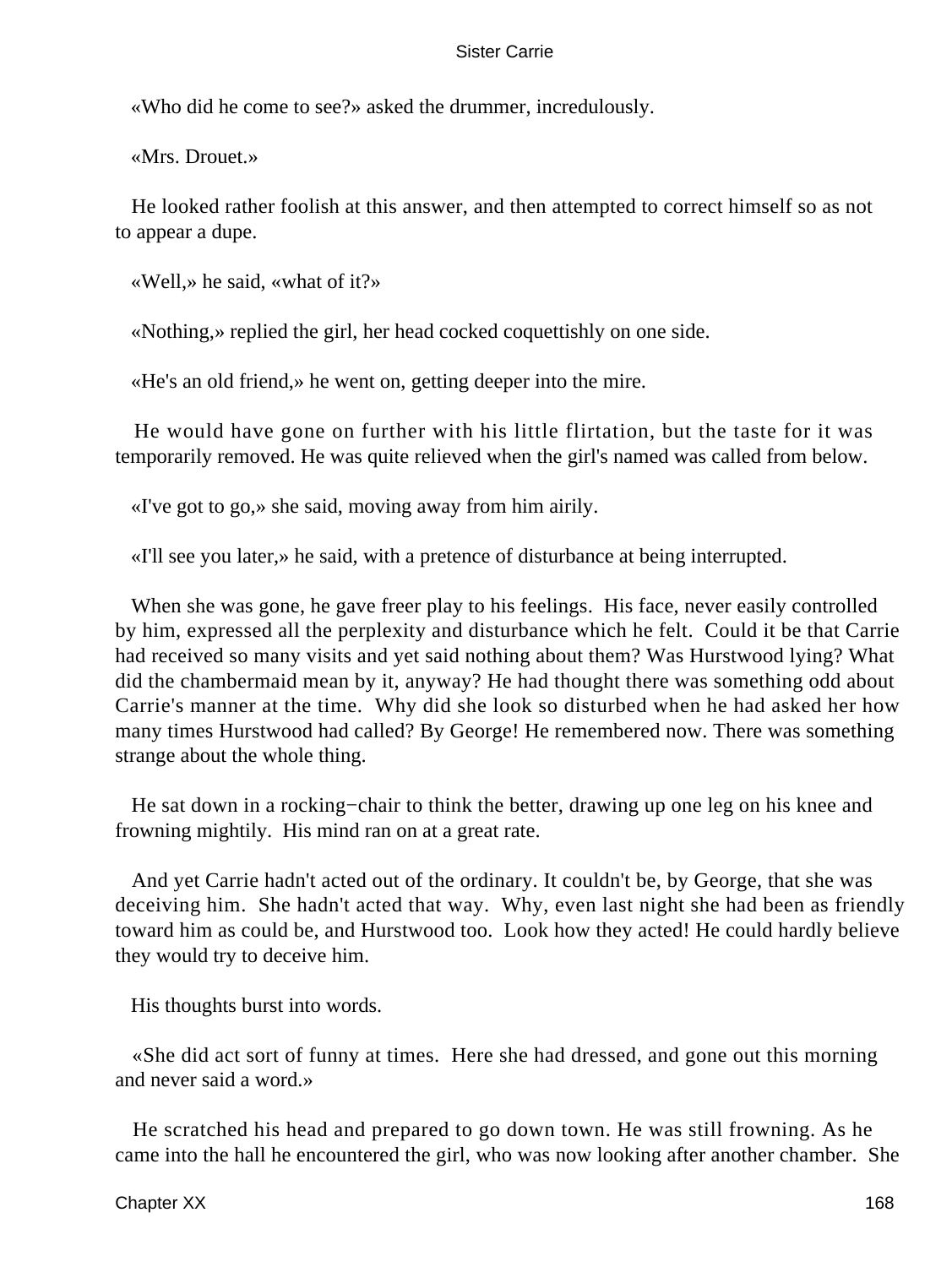had on a white dusting cap, beneath which her chubby face shone good−naturedly. Drouet almost forgot his worry in the fact that she was smiling on him. He put his hand familiarly on her shoulder, as if only to greet her in passing.

«Got over being mad?» she said, still mischievously inclined.

«I'm not mad,» he answered.

«I thought you were,» she said, smiling.

«Quit your fooling about that,» he said, in an offhand way. «Were you serious?»

 «Certainly,» she answered. Then, with an air of one who did not intentionally mean to create trouble, «He came lots of times. I thought you knew.»

 The game of deception was up with Drouet. He did not try to simulate indifference further.

«Did he spend the evenings here?» he asked.

«Sometimes. Sometimes they went out.»

«In the evening?»

«Yes. You mustn't look so mad, though.»

«I'm not,» he said. «Did any one else see him?»

«Of course,» said the girl, as if, after all, it were nothing in particular.

«How long ago was this?»

«Just before you came back.»

The drummer pinched his lip nervously.

«Don't say anything, will you?» he asked, giving the girl's arm a gentle squeeze.

«Certainly not,» she returned. «I wouldn't worry over it.»

 «All right,» he said, passing on, seriously brooding for once, and yet not wholly unconscious of the fact that he was making a most excellent impression upon the chambermaid.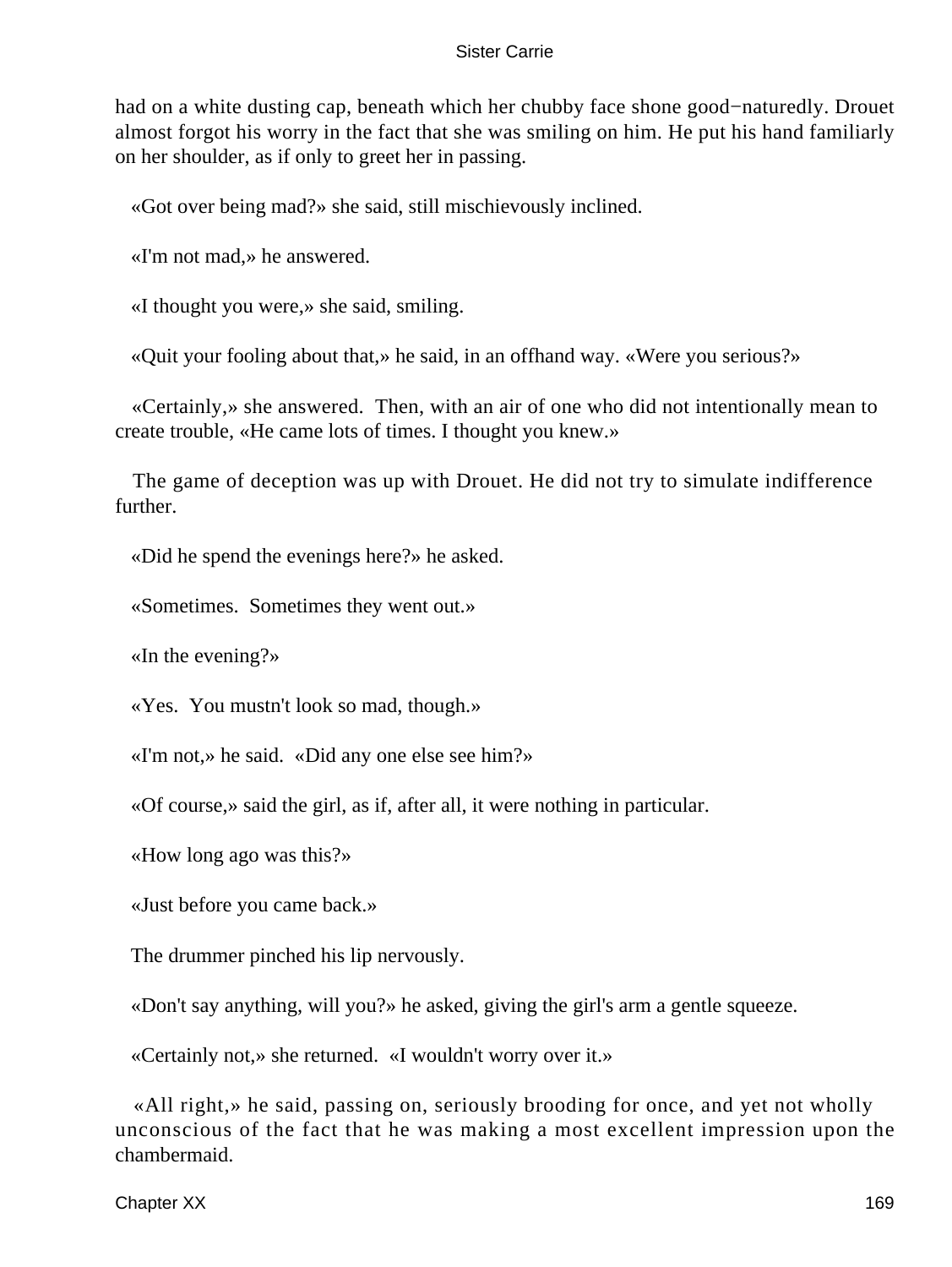«I'll see her about that,» he said to himself, passionately, feeling that he had been unduly wronged. «I'll find out, b'George, whether she'll act that way or not.»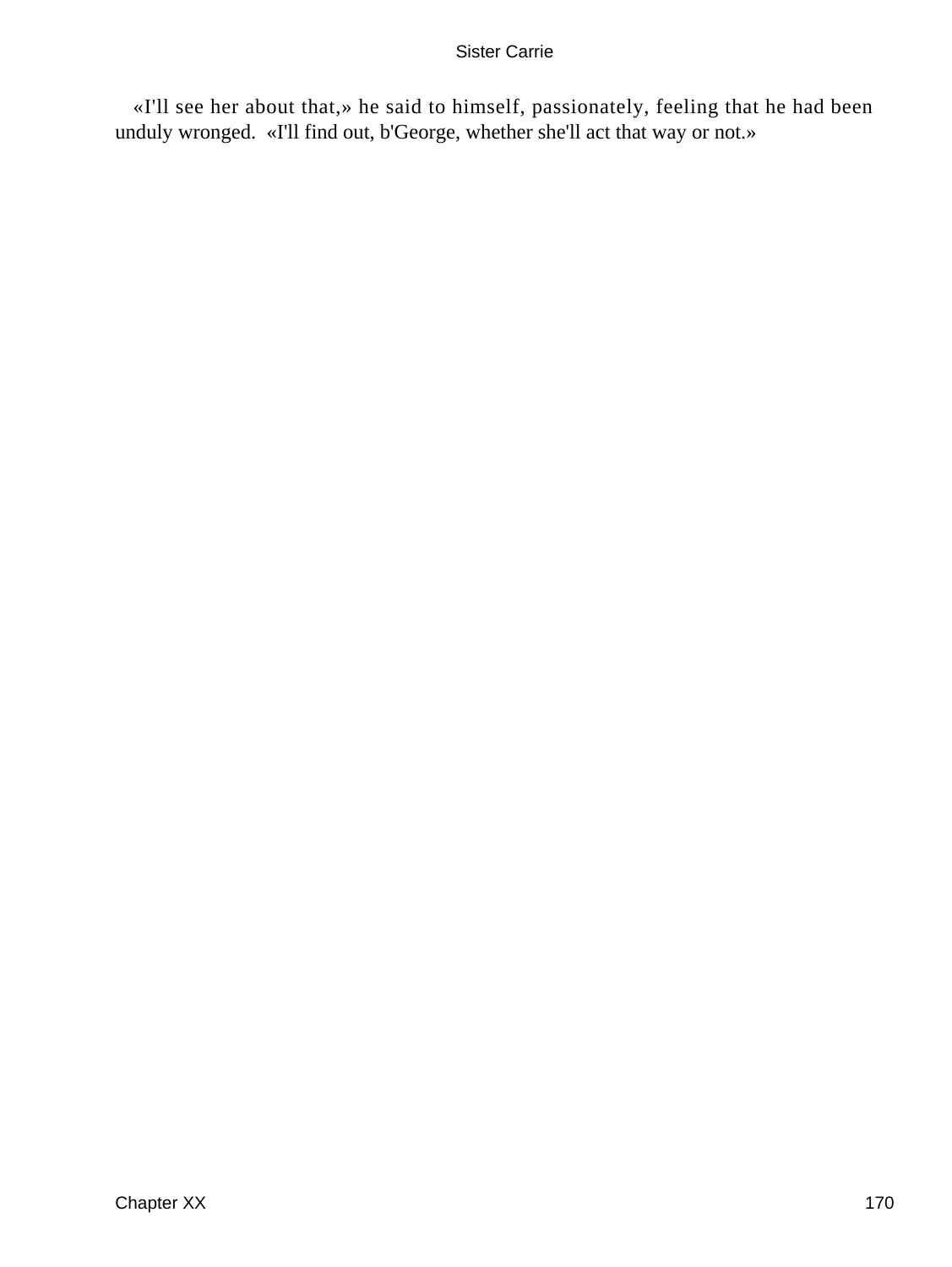# **[Chapter XXI](#page-429-0)**

# *T*HE **LURE OF THE SPIRIT** – **THE FLESH IN PURSUIT**

 When Carrie came Hurstwood had been waiting many minutes. His blood was warm; his nerves wrought up. He was anxious to see the woman who had stirred him so profoundly the night before.

 «Here you are,» he said, repressedly, feeling a spring in his limbs and an elation which was tragic in itself.

«Yes,» said Carrie.

 They walked on as if bound for some objective point, while Hurstwood drank in the radiance of her presence. The rustle of her pretty skirt was like music to him.

«Are you satisfied?» he asked, thinking of how well she did the night before.

«Are you?»

He tightened his fingers as he saw the smile she gave him.

«It was wonderful.»

Carrie laughed ecstatically.

«That was one of the best things I've seen in a long time,» he added.

 He was dwelling on her attractiveness as he had felt it the evening before, and mingling it with the feeling her presence inspired now.

 Carrie was dwelling in the atmosphere which this man created for her. Already she was enlivened and suffused with a glow. She felt his drawing toward her in every sound of his voice.

 «Those were such nice flowers you sent me,» she said, after a moment or two. «They were beautiful.»

«Glad you liked them,» he answered, simply.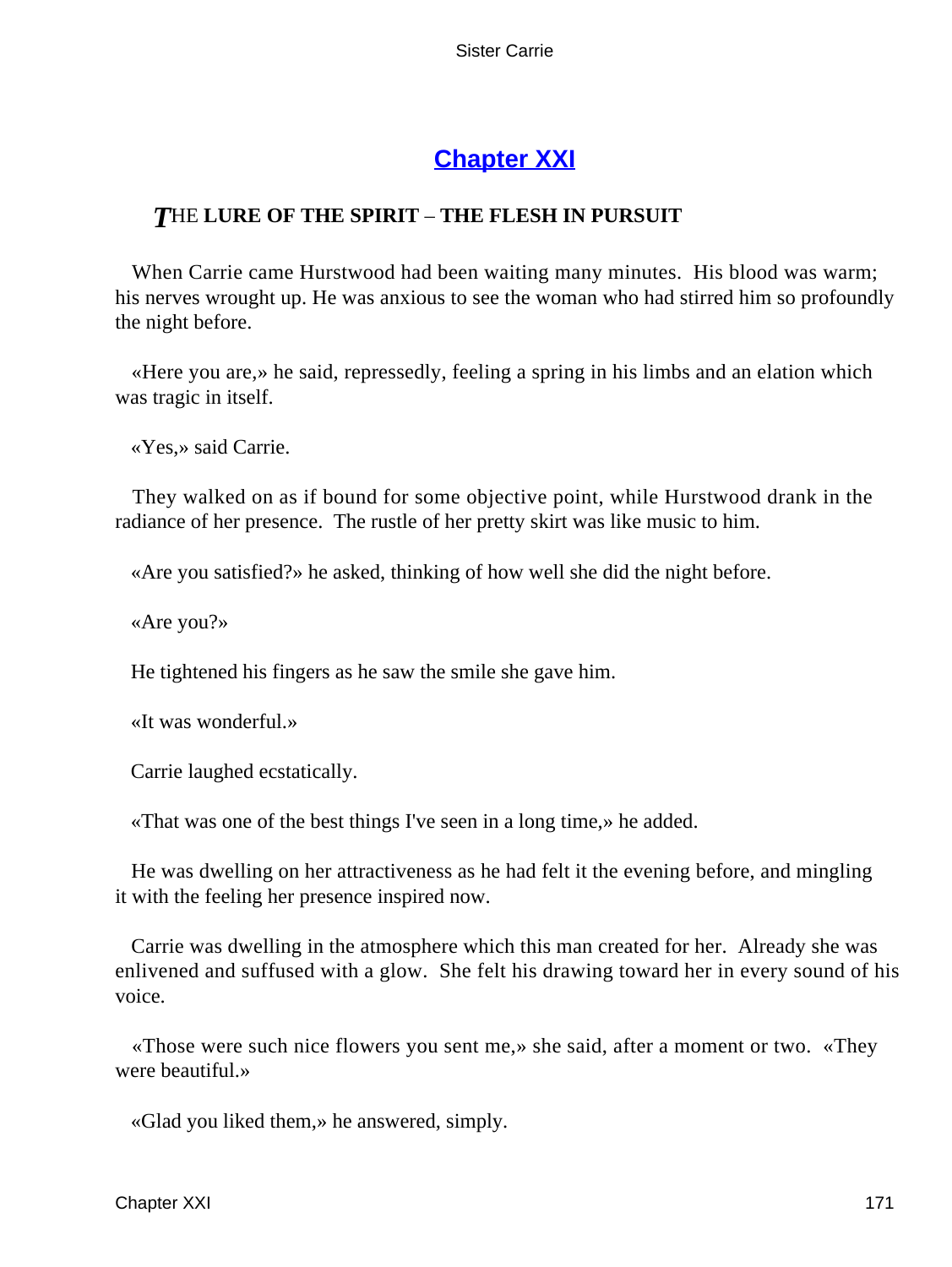He was thinking all the time that the subject of his desire was being delayed. He was anxious to turn the talk to his own feelings. All was ripe for it. His Carrie was beside him. He wanted to plunge in and expostulate with her, and yet he found himself fishing for words and feeling for a way.

 «You got home all right,» he said, gloomily, of a sudden, his tune modifying itself to one of self−commiseration.

«Yes,» said Carrie, easily.

He looked at her steadily for a moment, slowing his pace and fixing her with his eye.

She felt the flood of feeling.

«How about me?» he asked.

 This confused Carrie considerably, for she realised the flood− gates were open. She didn't know exactly what to answer. «I don't know,» she answered.

 He took his lower lip between his teeth for a moment, and then let it go. He stopped by the walk side and kicked the grass with his toe. He searched her face with a tender, appealing glance.

«Won't you come away from him?» he asked, intensely.

 «I don't know,» returned Carrie, still illogically drifting and finding nothing at which to catch.

 As a matter of fact, she was in a most hopeless quandary. Here was a man whom she thoroughly liked, who exercised an influence over her, sufficient almost to delude her into the belief that she was possessed of a lively passion for him. She was still the victim of his keen eyes, his suave manners, his fine clothes. She looked and saw before her a man who was most gracious and sympathetic, who leaned toward her with a feeling that was a delight to observe. She could not resist the glow of his temperament, the light of his eye. She could hardly keep from feeling what he felt.

 And yet she was not without thoughts which were disturbing. What did he know? What had Drouet told him? Was she a wife in his eyes, or what? Would he marry her? Even while he talked, and she softened, and her eyes were lighted with a tender glow, she was asking herself if Drouet had told him they were not married. There was never anything at all convincing about what Drouet said.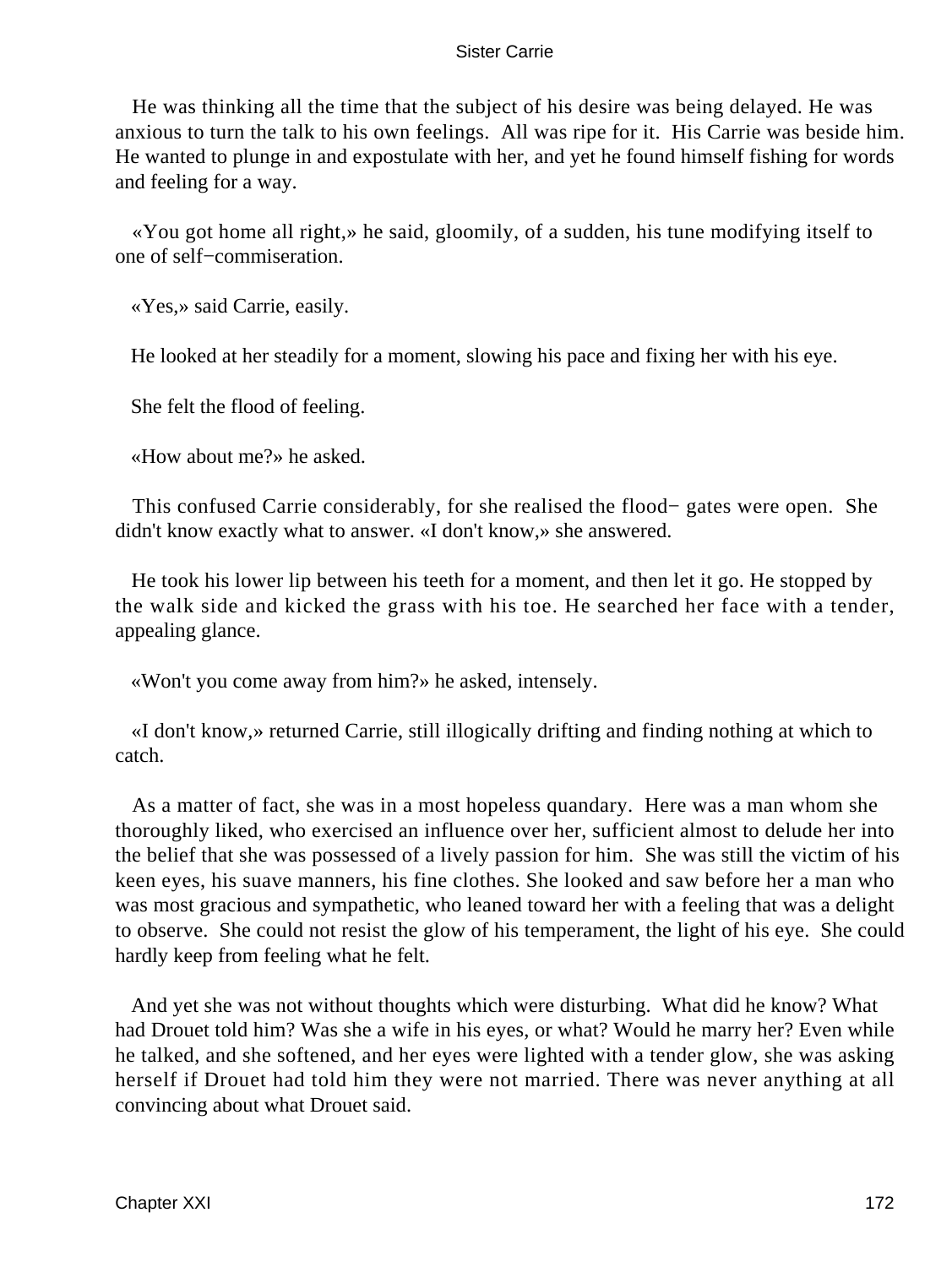And yet she was not grieved at Hurstwood's love. No strain of bitterness was in it for her, whatever he knew. He was evidently sincere. His passion was real and warm. There was power in what he said. What should she do? She went on thinking this, answering vaguely, languishing affectionately, and altogether drifting, until she was on a borderless sea of speculation.

«Why don't you come away?» he said, tenderly. «I will arrange for you whatever  $-\infty$ 

«Oh, don't,» said Carrie.

«Don't what?» he asked. «What do you mean?»

 There was a look of confusion and pain in her face. She was wondering why that miserable thought must be brought in. She was struck as by a blade with the miserable provision which was outside the pale of marriage.

 He himself realized that it was a wretched thing to have dragged in. He wanted to weigh the effects of it, and yet he could not see. He went beating on, flushed by her presence, clearly awakened, intensely enlisted in his plan.

 «Won't you come?» he said, beginning over and with a more reverent feeling. «You know I can't do without you – you know it – it can't go on this way – can it?»

«I know,» said Carrie.

 $\ll$ I wouldn't ask if I – I wouldn't argue with you if I could help it. Look at me, Carrie. Put yourself in my place. You don't want to stay away from me, do you?»

 She shook her head as if in deep thought. «Then why not settle the whole thing, once and for all?»

«I don't know,» said Carrie.

«Don't know! Ah, Carrie, what makes you say that? Don't torment me. Be serious.»

«I am,» said Carrie, softly.

 «You can't be, dearest, and say that. Not when you know how I love you. Look at last night.»

 His manner as he said this was the most quiet imaginable. His face and body retained utter composure. Only his eyes moved, and they flashed a subtle, dissolving fire. In them the whole intensity of the man's nature was distilling itself.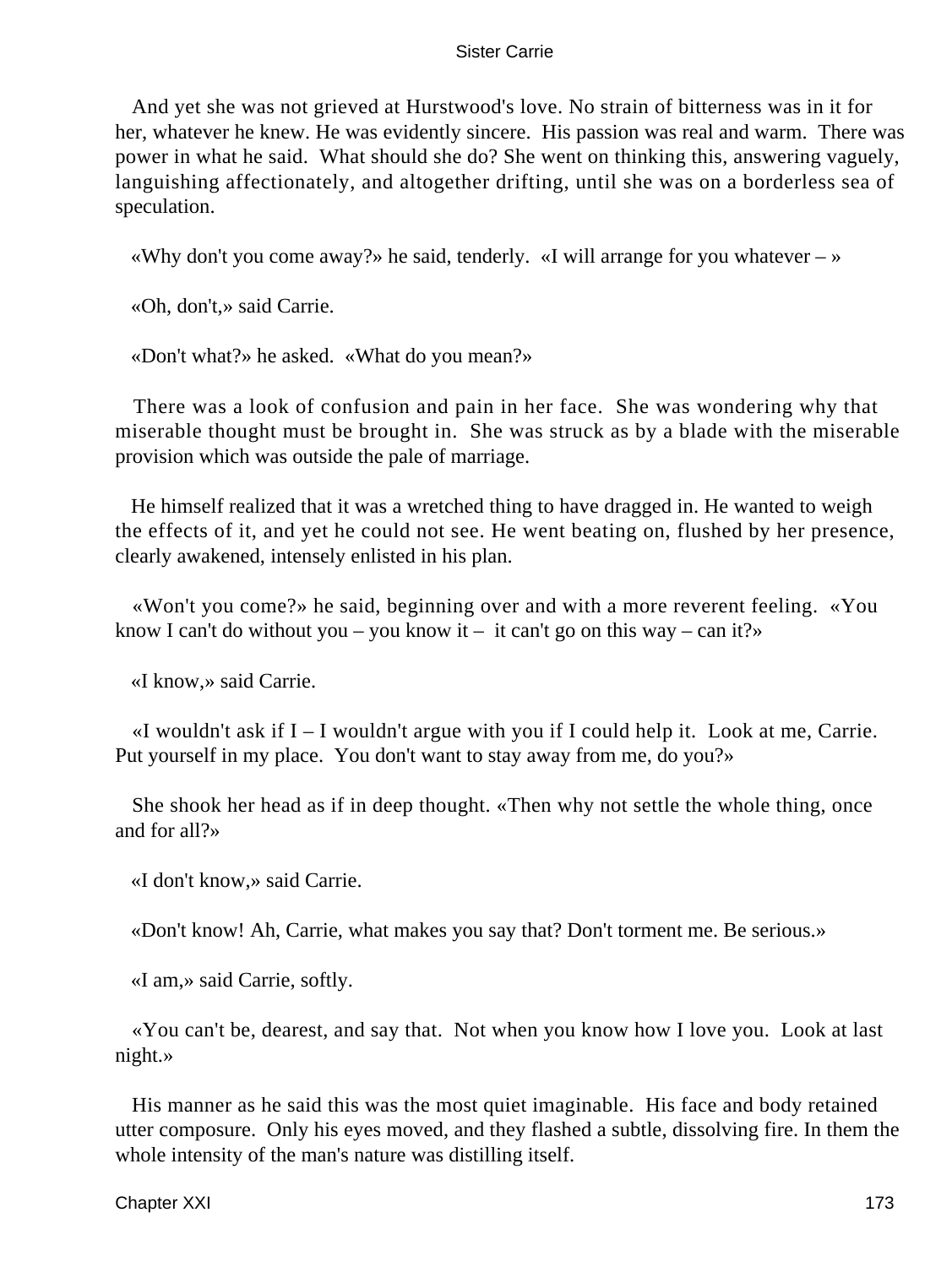Carrie made no answer.

 «How can you act this way, dearest?» he inquired, after a time. «You love me, don't you?»

 He turned on her such a storm of feeling that she was overwhelmed. For the moment all doubts were cleared away.

«Yes,» she answered, frankly and tenderly.

«Well, then you'll come, won't you – come to−night?»

Carrie shook her head in spite of her distress.

«I can't wait any longer,» urged Hurstwood. «If that is too soon, come Saturday.»

 «When will we be married?» she asked, diffidently, forgetting in her difficult situation that she had hoped he took her to be Drouet's wife.

 The manager started, hit as he was by a problem which was more difficult than hers. He gave no sign of the thoughts that flashed like messages to his mind.

 «Any time you say,» he said, with ease, refusing to discolour his present delight with this miserable problem.

«Saturday?» asked Carrie.

He nodded his head.

«Well, if you will marry me then,» she said, «I'll go.»

 The manager looked at his lovely prize, so beautiful, so winsome, so difficult to be won, and made strange resolutions. His passion had gotten to that stage now where it was no longer coloured with reason. He did not trouble over little barriers of this sort in the face of so much loveliness. He would accept the situation with all its difficulties; he would not try to answer the objections which cold truth thrust upon him. He would promise anything, everything, and trust to fortune to disentangle him. He would make a try for Paradise, whatever might be the result. He would be happy, by the Lord, if it cost all honesty of statement, all abandonment of truth.

 Carrie looked at him tenderly. She could have laid her head upon his shoulder, so delightful did it all seem. «Well,» she said, «I'll try and get ready then.»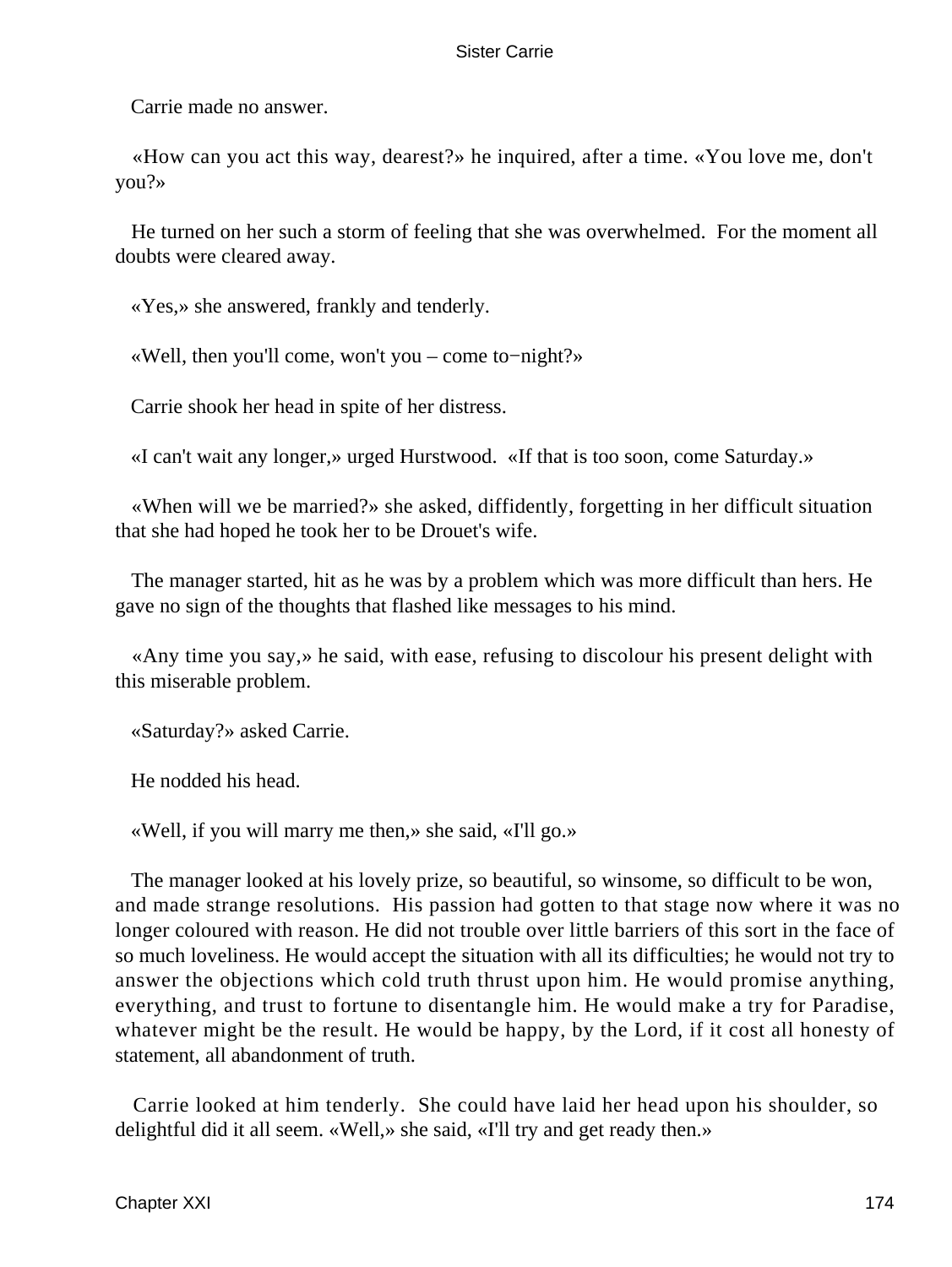Hurstwood looked into her pretty face, crossed with little shadows of wonder and misgiving, and thought he had never seen anything more lovely.

«I'll see you again to−morrow,» he said, joyously, «and we'll talk over the plans.»

 He walked on with her, elated beyond words, so delightful had been the result. He impressed a long story of joy and affection upon her, though there was but here and there a word. After a half−hour he began to realise that the meeting must come to an end, so exacting is the world.

 «To−morrow,» he said at parting, a gayety of manner adding wonderfully to his brave demeanour.

«Yes,» said Carrie, tripping elatedly away.

 There had been so much enthusiasm engendered that she was believing herself deeply in love. She sighed as she thought of her handsome adorer. Yes, she would get ready by Saturday. She would go, and they would be happy.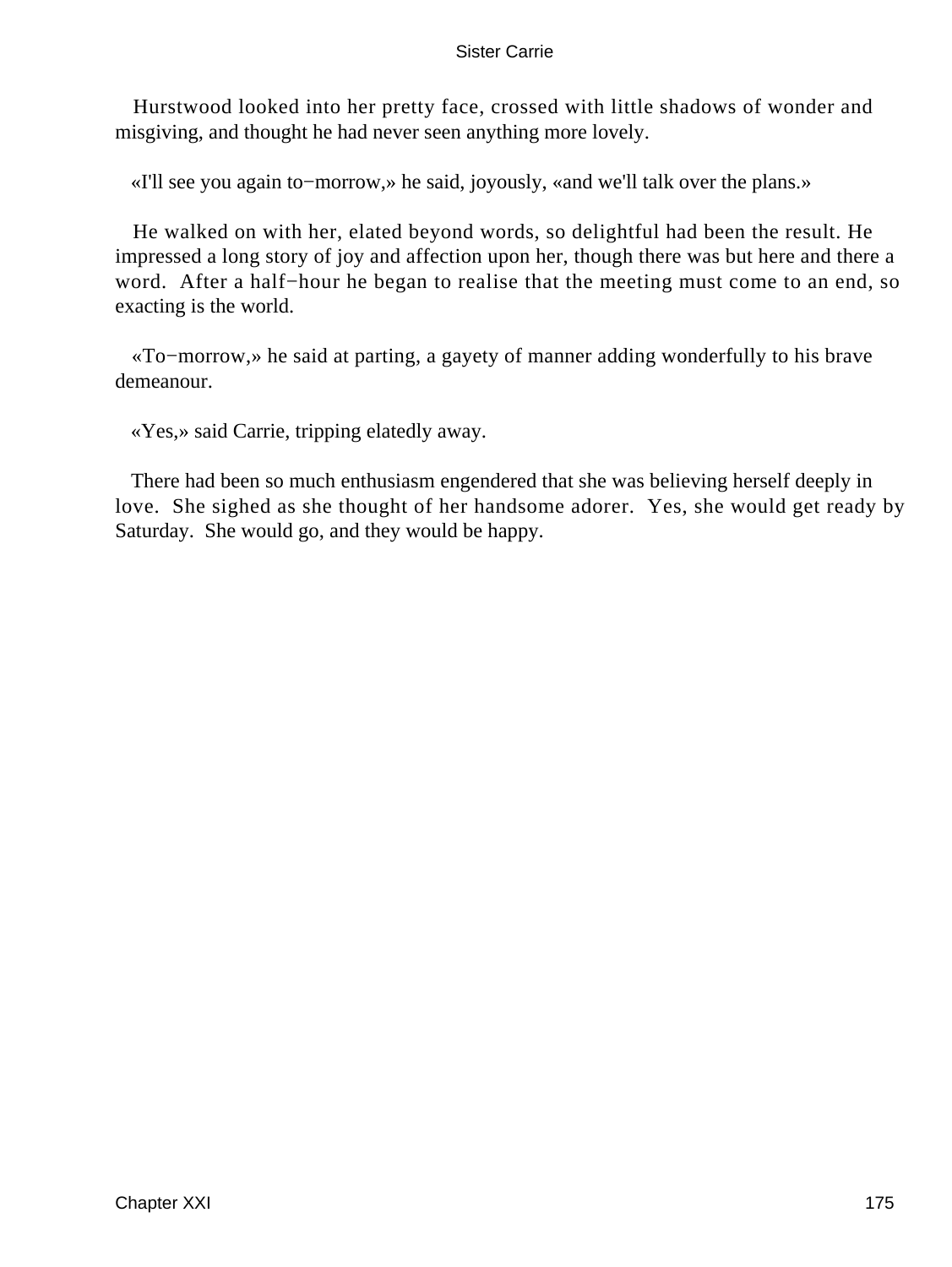# **[Chapter XXII](#page-429-0)**

## *T*HE **BLAZE OF THE TINDER** – **FLESH WARS WITH THE FLESH**

 The misfortune of the Hurstwood household was due to the fact that jealousy, having been born of love, did not perish with it. Mrs. Hurstwood retained this in such form that subsequent influences could transform it into hate. Hurstwood was still worthy, in a physical sense, of the affection his wife had once bestowed upon him, but in a social sense he fell short. With his regard died his power to be attentive to her, and this, to a woman, is much greater than outright crime toward another. Our self−love dictates our appreciation of the good or evil in another. In Mrs. Hurstwood it discoloured the very hue of her husband's indifferent nature. She saw design in deeds and phrases which sprung only from a faded appreciation of her presence.

 As a consequence, she was resentful and suspicious. The jealousy that prompted her to observe every falling away from the little amenities of the married relation on his part served to give her notice of the airy grace with which he still took the world. She could see from the scrupulous care which he exercised in the matter of his personal appearance that his interest in life had abated not a jot. Every motion, every glance had something in it of the pleasure he felt in Carrie, of the zest this new pursuit of pleasure lent to his days. Mrs. Hurstwood felt something, sniffing change, as animals do danger, afar off.

 This feeling was strengthened by actions of a direct and more potent nature on the part of Hurstwood. We have seen with what irritation he shirked those little duties which no longer contained any amusement of satisfaction for him, and the open snarls with which, more recently, he resented her irritating goads. These little rows were really precipitated by an atmosphere which was surcharged with dissension. That it would shower, with a sky so full of blackening thunderclouds, would scarcely be thought worthy of comment. Thus, after leaving the breakfast table this morning, raging inwardly at his blank declaration of indifference at her plans, Mrs. Hurstwood encountered Jessica in her dressing−room, very leisurely arranging her hair. Hurstwood had already left the house.

 «I wish you wouldn't be so late coming down to breakfast,» she said, addressing Jessica, while making for her crochet basket. «Now here the things are quite cold, and you haven't eaten.»

 Her natural composure was sadly ruffled, and Jessica was doomed to feel the fag end of the storm.

«I'm not hungry,» she answered.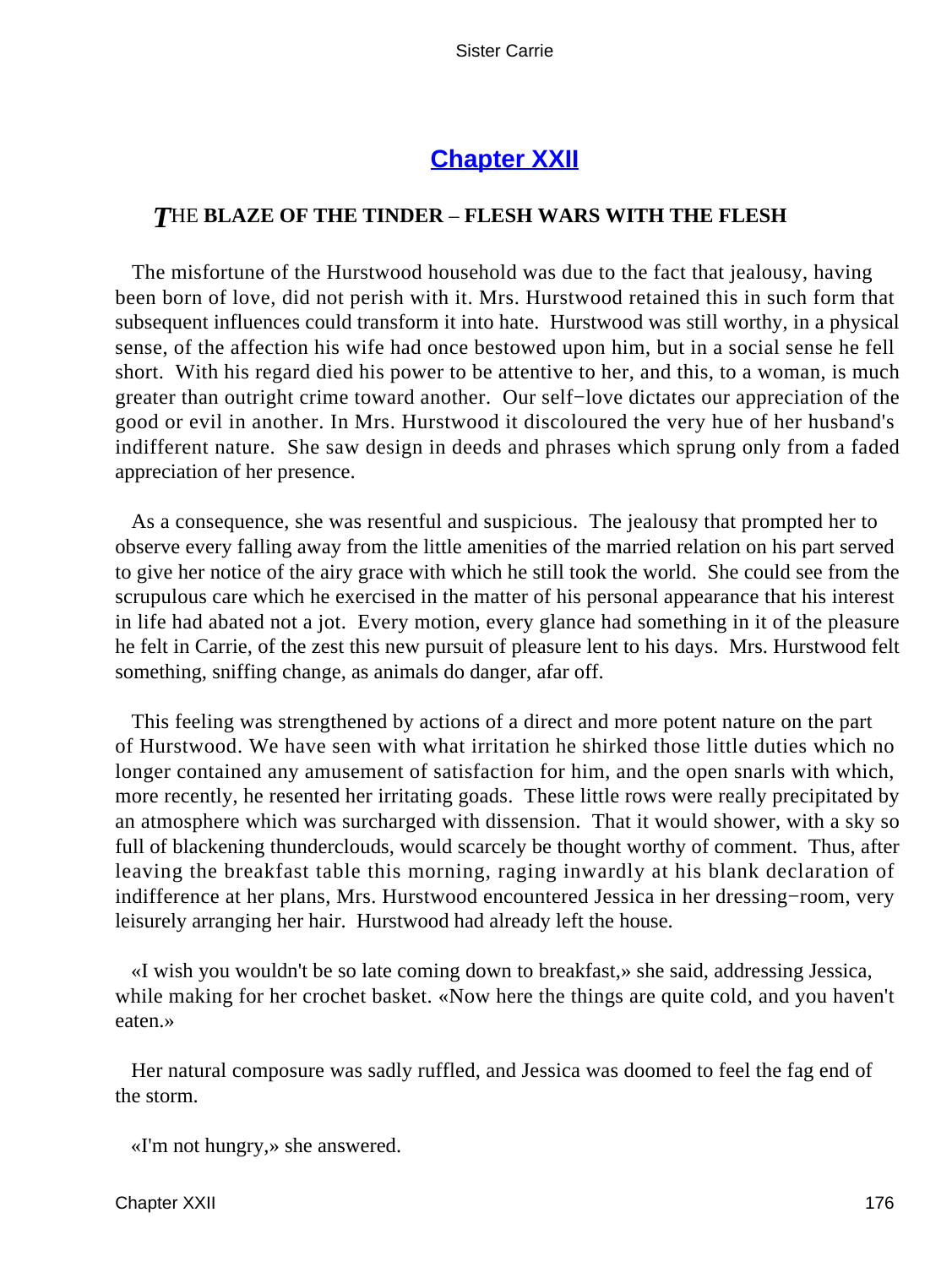«Then why don't you say so, and let the girl put away the things, instead of keeping her waiting all morning?»

«She doesn't mind,» answered Jessica, coolly.

 «Well, I do, if she doesn't,» returned the mother, «and, anyhow, I don't like you to talk that way to me. You're too young to put on such an air with your mother.»

 «Oh, mamma, don't row,»; answered Jessica. «What's the matter this morning, anyway?»

 «Nothing's the matter, and I'm not rowing. You mustn't think because I indulge you in some things that you can keep everybody waiting. I won't have it.»

 «I'm not keeping anybody waiting,» returned Jessica, sharply, stirred out of a cynical indifference to a sharp defence. «I said I wasn't hungry. I don't want any breakfast.»

«Mind how you address me, missy. I'll not have it. Hear me now; I'll not have it!»

 Jessica heard this last while walking out of the room, with a toss of her head and a flick of her pretty skirts indicative of the independence and indifference she felt. She did not propose to be quarrelled with.

 Such little arguments were all too frequent, the result of a growth of natures which were largely independent and selfish. George, Jr., manifested even greater touchiness and exaggeration in the matter of his individual rights, and attempted to make all feel that he was a man with a man's privileges – an assumption which, of all things, is most groundless and pointless in a youth of nineteen.

 Hurstwood was a man of authority and some fine feeling, and it irritated him excessively to find himself surrounded more and more by a world upon which he had no hold, and of which he had a lessening understanding.

 Now, when such little things, such as the proposed earlier start to Waukesha, came up, they made clear to him his position. He was being made to follow, was not leading. When, in addition, a sharp temper was manifested, and to the process of shouldering him out of his authority was added a rousing intellectual kick, such as a sneer or a cynical laugh, he was unable to keep his temper. He flew into hardly repressed passion, and wished himself clear of the whole household. It seemed a most irritating drag upon all his desires and opportunities.

 For all this, he still retained the semblance of leadership and control, even though his wife was straining to revolt. Her display of temper and open assertion of opposition were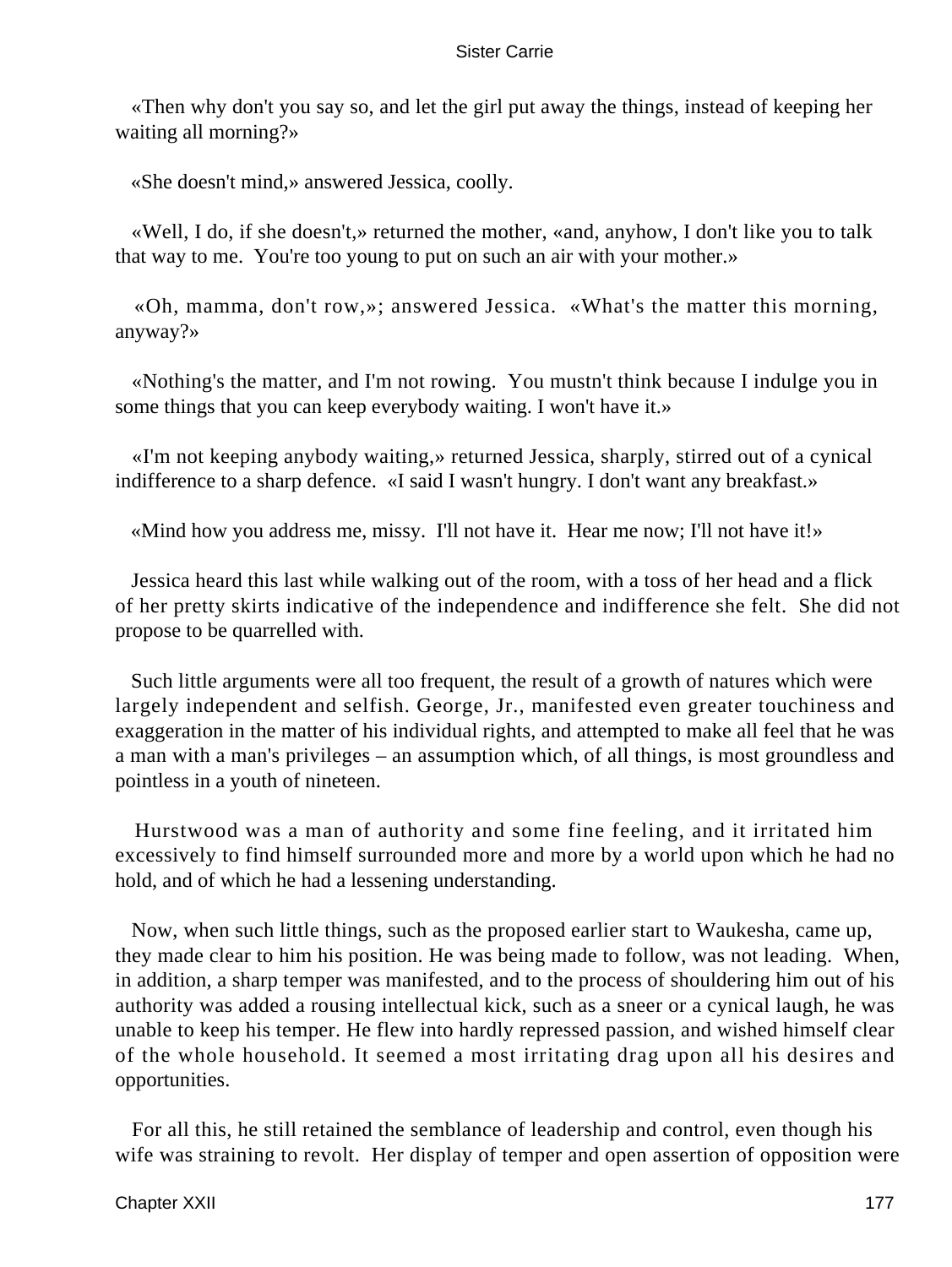based upon nothing more than the feeling that she could do it. She had no special evidence wherewith to justify herself – the knowledge of something which would give her both authority and excuse. The latter was all that was lacking, however, to give a solid foundation to what, in a way, seemed groundless discontent. The clear proof of one overt deed was the cold breath needed to convert the lowering clouds of suspicion into a rain of wrath.

 An inkling of untoward deeds on the part of Hurstwood had come. Doctor Beale, the handsome resident physician of the neighbourhood, met Mrs. Hurstwood at her own doorstep some days after Hurstwood and Carrie had taken the drive west on Washington Boulevard. Dr. Beale, coming east on the same drive, had recognised Hurstwood, but not before he was quite past him. He was not so sure of Carrie – did not know whether it was Hurstwood's wife or daughter.

 «You don't speak to your friends when you meet them out driving, do you?» he said, jocosely, to Mrs. Hurstwood.

«If I see them, I do. Where was I?»

 «On Washington Boulevard.» he answered, expecting her eye to light with immediate remembrance.

She shook her head.

«Yes, out near Hoyne Avenue. You were with your husband.»

 «I guess you're mistaken,» she answered. Then, remembering her husband's part in the affair, she immediately fell a prey to a host of young suspicions, of which, however, she gave no sign.

 «I know I saw your husband,» he went on. «I wasn't so sure about you. Perhaps it was your daughter.»

 «Perhaps it was,» said Mrs. Hurstwood, knowing full well that such was not the case, as Jessica had been her companion for weeks. She had recovered herself sufficiently to wish to know more of the details.

 «Was it in the afternoon?» she asked, artfully, assuming an air of acquaintanceship with the matter.

«Yes, about two or three.»

 «It must have been Jessica,» said Mrs. Hurstwood, not wishing to seem to attach any importance to the incident.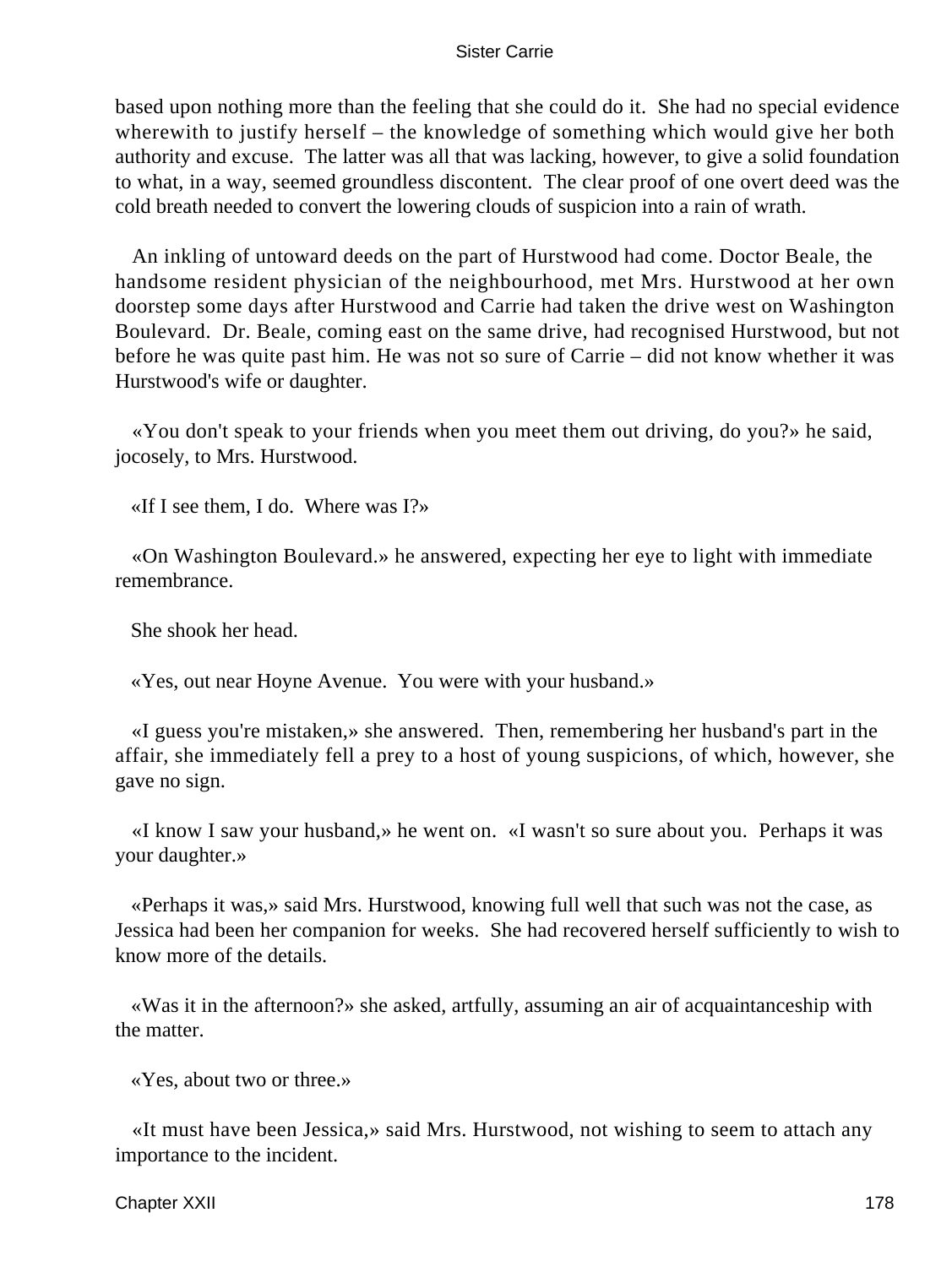The physician had a thought or two of his own, but dismissed the matter as worthy of no further discussion on his part at least.

 Mrs. Hurstwood gave this bit of information considerable thought during the next few hours, and even days. She took it for granted that the doctor had really seen her husband, and that he had been riding, most likely, with some other woman, after announcing himself as **BUSY** to her. As a consequence, she recalled, with rising feeling, how often he had refused to go to places with her, to share in little visits, or, indeed, take part in any of the social amenities which furnished the diversion of her existence. He had been seen at the theatre with people whom he called Moy's friends; now he was seen driving, and, most likely, would have an excuse for that. Perhaps there were others of whom she did not hear, or why should he be so busy, so indifferent, of late? In the last six weeks he had become strangely irritable – strangely satisfied to pick up and go out, whether things were right or wrong in the house. Why?

 She recalled, with more subtle emotions, that he did not look at her now with any of the old light of satisfaction or approval in his eye. Evidently, along with other things, he was taking her to be getting old and uninteresting. He saw her wrinkles, perhaps. She was fading, while he was still preening himself in his elegance and youth. He was still an interested factor in the merry−makings of the world, while she – but she did not pursue the thought. She only found the whole situation bitter, and hated him for it thoroughly.

 Nothing came of this incident at the time, for the truth is it did not seem conclusive enough to warrant any discussion. Only the atmosphere of distrust and ill−feeling was strengthened, precipitating every now and then little sprinklings of irritable conversation, enlivened by flashes of wrath. The matter of the Waukesha outing was merely a continuation of other things of the same nature.

 The day after Carrie's appearance on the Avery stage, Mrs. Hurstwood visited the races with Jessica and a youth of her acquaintance, Mr. Bart Taylor, the son of the owner of a local house−furnishing establishment. They had driven out early, and, as it chanced, encountered several friends of Hurstwood, all Elks, and two of whom had attended the performance the evening before. A thousand chances the subject of the performance had never been brought up had Jessica not been so engaged by the attentions of her young companion, who usurped as much time as possible. This left Mrs. Hurstwood in the mood to extend the perfunctory greetings of some who knew her into short conversations, and the short conversations of friends into long ones. It was from one who meant but to greet her perfunctorily that this interesting intelligence came.

 «I see,» said this individual, who wore sporting clothes of the most attractive pattern, and had a field−glass strung over his shoulder, «that you did not get over to our little entertainment last evening.»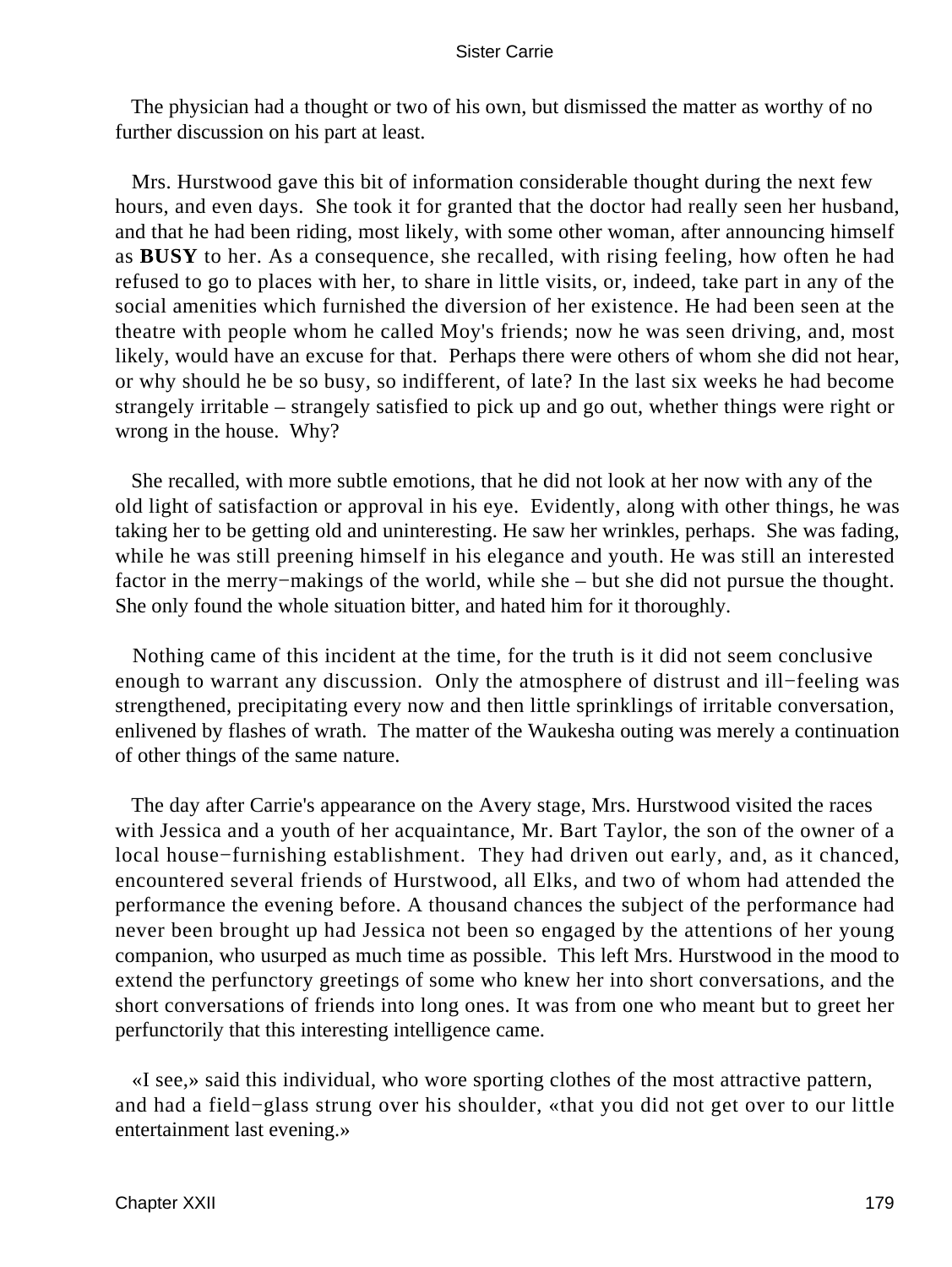«No?» said Mrs. Hurstwood, inquiringly, and wondering why he should be using the tone he did in noting the fact that she had not been to something she knew nothing about. It was on her lips to say, «What was it?» when he added, «I saw your husband.»

Her wonder was at once replaced by the more subtle quality of suspicion.

«Yes,» she said, cautiously, «was it pleasant? He did not tell me much about it.»

 «Very. Really one of the best private theatricals I ever attended. There was one actress who surprised us all.»

«Indeed,» said Mrs. Hurstwood.

 «It's too bad you couldn't have been there, really. I was sorry to hear you weren't feeling well.»

 Feeling well! Mrs. Hurstwood could have echoed the words after him open−mouthed. As it was, she extricated herself from her mingled impulse to deny and question, and said, almost raspingly:

«Yes, it is too bad.»

 «Looks like there will be quite a crowd here to−day, doesn't it?» the acquaintance observed, drifting off upon another topic.

 The manager's wife would have questioned farther, but she saw no opportunity. She was for the moment wholly at sea, anxious to think for herself, and wondering what new deception was this which caused him to give out that she was ill when she was not. Another case of her company not wanted, and excuses being made. She resolved to find out more.

 «Were you at the performance last evening?» she asked of the next of Hurstwood's friends who greeted her as she sat in her box.

«Yes. You didn't get around.»

«No,» she answered, «I was not feeling very well.»

 «So your husband told me,» he answered. «Well, it was really very enjoyable. Turned out much better than I expected.»

«Were there many there?»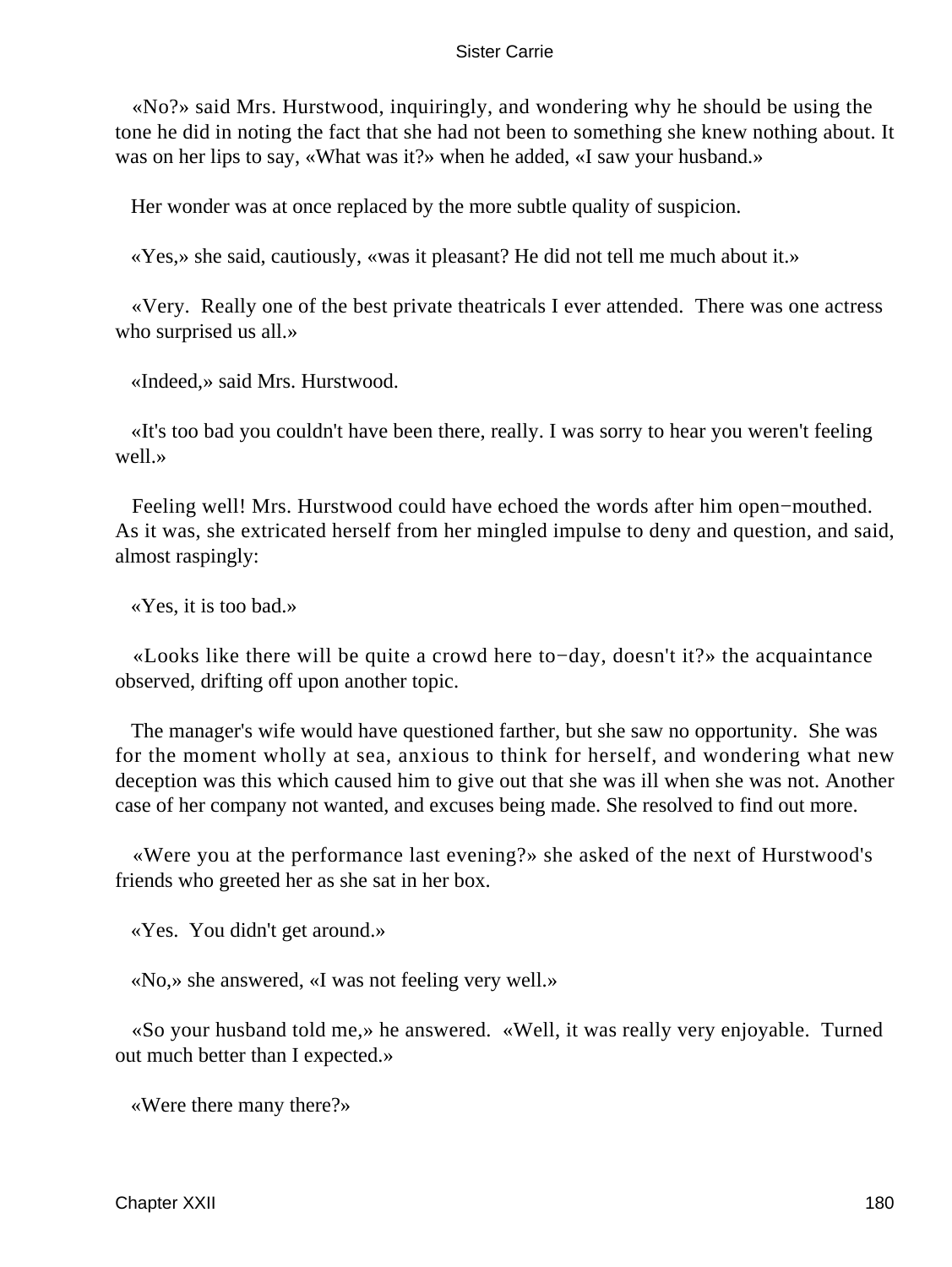«The house was full. It was quite an Elk night. I saw quite a number of your friends – Mrs. Harrison, Mrs. Barnes, Mrs. Collins.»

«Quite a social gathering.»

«Indeed it was. My wife enjoyed it very much.»

Mrs. Hurstwood bit her lip.

 «So,» she thought, «that's the way he does. Tells my friends I am sick and cannot come.»

 She wondered what could induce him to go alone. There was something back of this. She rummaged her brain for a reason.

 By evening, when Hurstwood reached home, she had brooded herself into a state of sullen desire for explanation and revenge. She wanted to know what this peculiar action of his imported. She was certain there was more behind it all than what she had heard, and evil curiosity mingled well with distrust and the remnants of her wrath of the morning. She, impending disaster itself, walked about with gathered shadow at the eyes and the rudimentary muscles of savagery fixing the hard lines of her mouth.

 On the other hand, as we may well believe, the manager came home in the sunniest mood. His conversation and agreement with Carrie had raised his spirits until he was in the frame of mind of one who sings joyously. He was proud of himself, proud of his success, proud of Carrie. He could have been genial to all the world, and he bore no grudge against his wife. He meant to be pleasant, to forget her presence, to live in the atmosphere of youth and pleasure which had been restored to him.

 So now, the house, to his mind, had a most pleasing and comfortable appearance. In the hall he found an evening paper, laid there by the maid and forgotten by Mrs. Hurstwood. In the dining−room the table was clean laid with linen and napery and shiny with glasses and decorated china. Through an open door he saw into the kitchen, where the fire was crackling in the stove and the evening meal already well under way. Out in the small back yard was George, Jr., frolicking with a young dog he had recently purchased, and in the parlour Jessica was playing at the piano, the sounds of a merry waltz filling every nook and corner of the comfortable home. Every one, like himself, seemed to have regained his good spirits, to be in sympathy with youth and beauty, to be inclined to joy and merry−making. He felt as if he could say a good word all around himself, and took a most genial glance at the spread table and polished sideboard before going upstairs to read his paper in the comfortable armchair of the sitting−room which looked through the open windows into the street. When he entered there, however, he found his wife brushing her hair and musing to herself the while.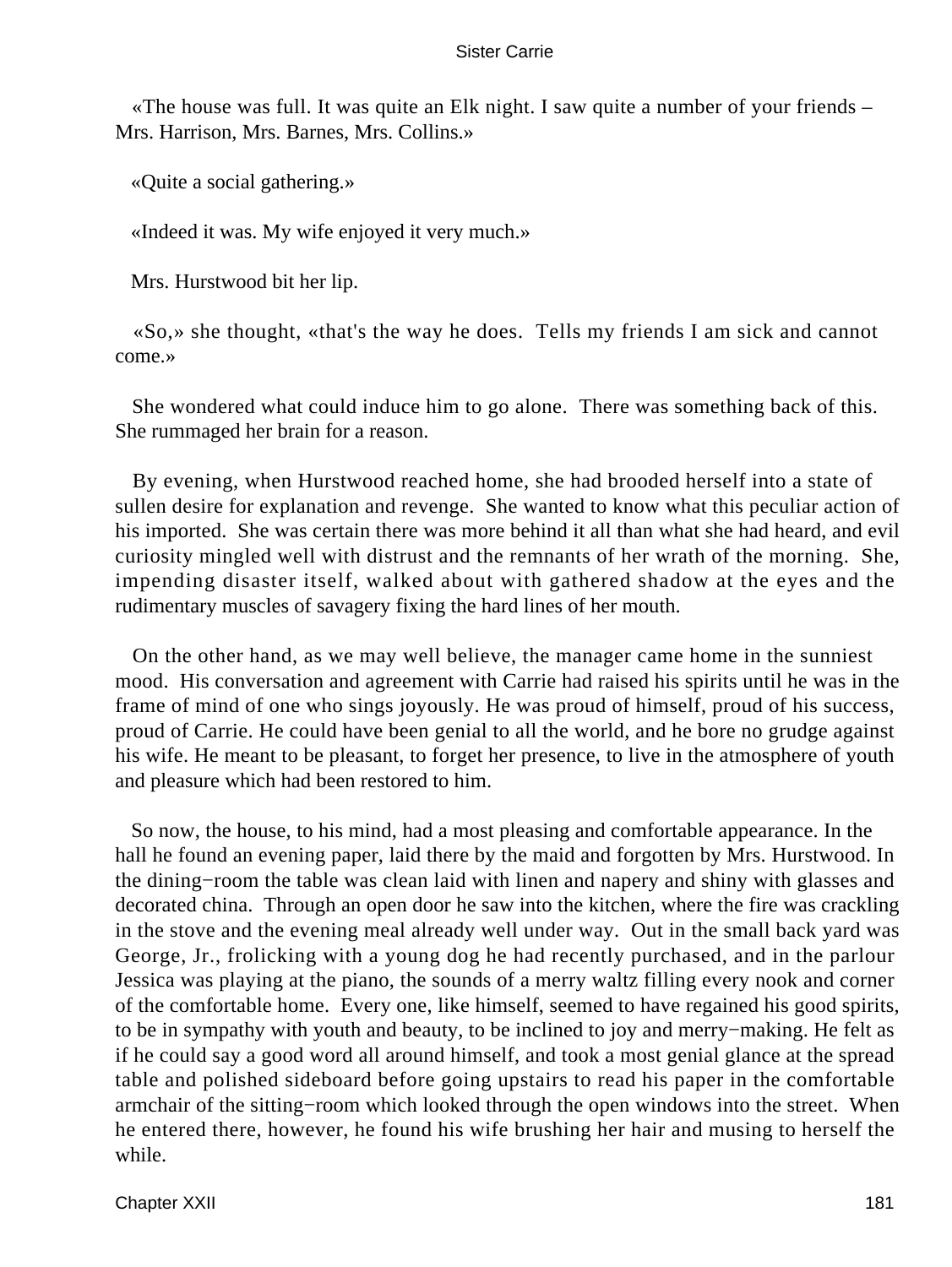He came lightly in, thinking to smooth over any feeling that might still exist by a kindly word and a ready promise, but Mrs. Hurstwood said nothing. He seated himself in the large chair, stirred lightly in making himself comfortable, opened his paper, and began to read. In a few moments he was smiling merrily over a very comical account of a baseball game which had taken place between the Chicago and Detroit teams.

 The while he was doing this Mrs. Hurstwood was observing him casually through the medium of the mirror which was before her. She noticed his pleasant and contented manner, his airy grace and smiling humour, and it merely aggravated her the more. She wondered how he could think to carry himself so in her presence after the cynicism, indifference, and neglect he had heretofore manifested and would continue to manifest so long as she would endure it. She thought how she should like to tell him – what stress and emphasis she would lend her assertions, how she should drive over this whole affair until satisfaction should be rendered her. Indeed, the shining sword of her wrath was but weakly suspended by a thread of thought.

 In the meanwhile Hurstwood encountered a humorous item concerning a stranger who had arrived in the city and became entangled with a bunco−steerer. It amused him immensely, and at last he stirred and chuckled to himself. He wished that he might enlist his wife's attention and read it to her.

«Ha, ha,» he exclaimed softly, as if to himself, «that's funny.»

Mrs. Hurstwood kept on arranging her hair, not so much as deigning a glance.

 He stirred again and went on to another subject. At last he felt as if his good−humour must find some outlet. Julia was probably still out of humour over that affair of this morning, but that could easily be straightened. As a matter of fact, she was in the wrong, but he didn't care. She could go to Waukesha right away if she wanted to. The sooner the better. He would tell her that as soon as he got a chance, and the whole thing would blow over.

 «Did you notice,» he said, at last, breaking forth concerning another item which he had found, «that they have entered suit to compel the Illinois Central to get off the lake front, Julia?» he asked.

She could scarcely force herself to answer, but managed to say «No,» sharply.

Hurstwood pricked up his ears. There was a note in her voice which vibrated keenly.

 «It would be a good thing if they did,» he went on, half to himself, half to her, though he felt that something was amiss in that quarter. He withdrew his attention to his paper very circumspectly, listening mentally for the little sounds which should show him what was on foot.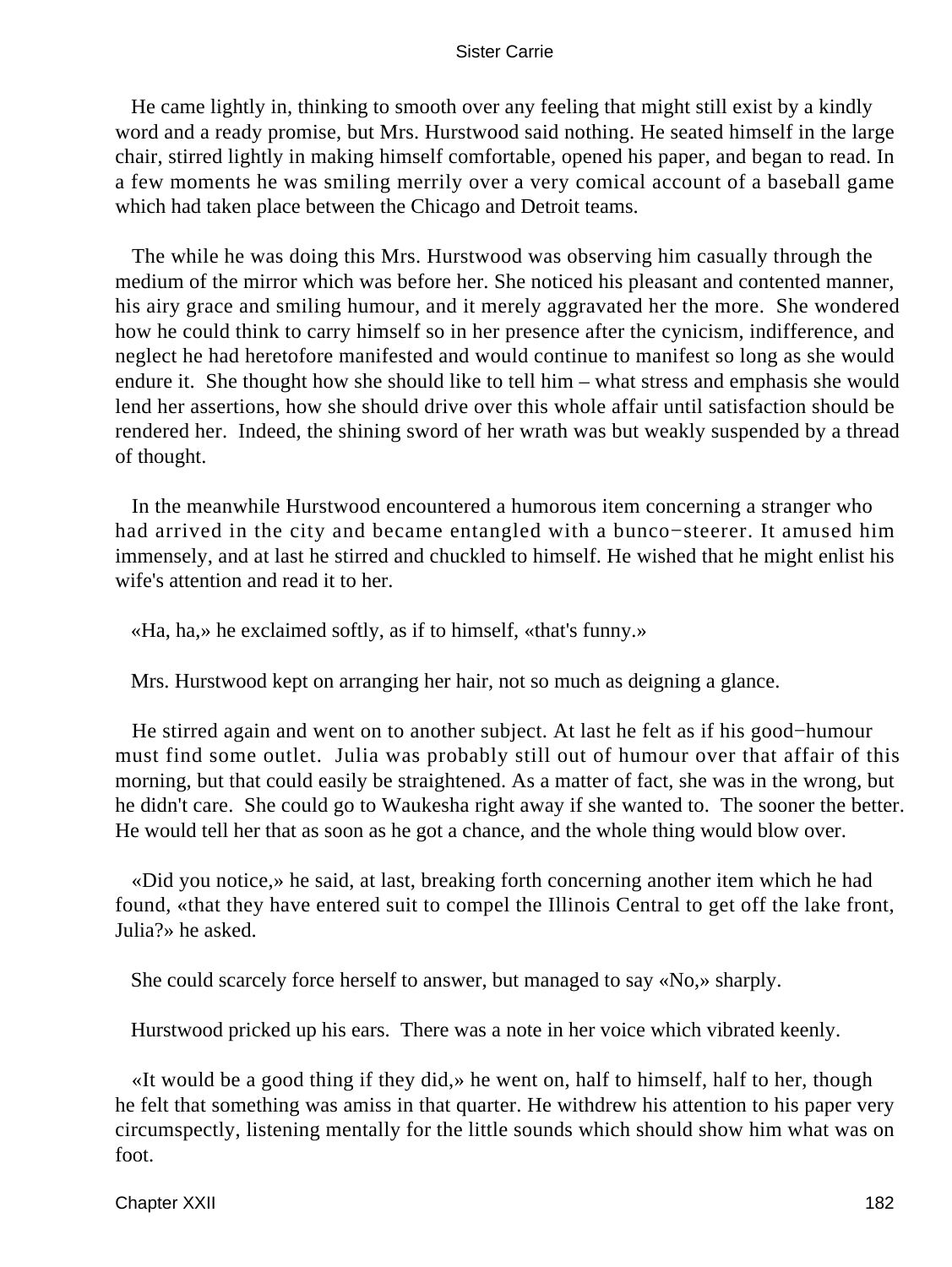As a matter of fact, no man as clever as Hurstwood – as observant and sensitive to atmospheres of many sorts, particularly upon his own plane of thought – would have made the mistake which he did in regard to his wife, wrought up as she was, had he not been occupied mentally with a very different train of thought. Had not the influence of Carrie's regard for him, the elation which her promise aroused in him, lasted over, he would not have seen the house in so pleasant a mood. It was not extraordinarily bright and merry this evening. He was merely very much mistaken, and would have been much more fitted to cope with it had he come home in his normal state.

 After he had studied his paper a few moments longer, he felt that he ought to modify matters in some way or other. Evidently his wife was not going to patch up peace at a word. So he said:

«Where did George get the dog he has there in the yard?»

«I don't know,» she snapped.

 He put his paper down on his knees and gazed idly out of the window. He did not propose to lose his temper, but merely to be persistent and agreeable, and by a few questions bring around a mild understanding of some sort.

 «Why do you feel so bad about that affair of this morning? he said, at last. »We needn't quarrel about that. You know you can go to Waukesha if you want to."

 «So you can stay here and trifle around with some one else?» she exclaimed, turning to him a determined countenance upon which was drawn a sharp and wrathful sneer.

 He stopped as if slapped in the face. In an instant his persuasive, conciliatory manner fled. He was on the defensive at a wink and puzzled for a word to reply.

 «What do you mean?» he said at last, straightening himself and gazing at the cold, determined figure before him, who paid no attention, but went on arranging herself before the mirror.

 «You know what I mean,» she said, finally, as if there were a world of information which she held in reserve – which she did not need to tell.

 «Well, I don't,» he said, stubbornly, yet nervous and alert for what should come next. The finality of the woman's manner took away his feeling of superiority in battle.

She made no answer.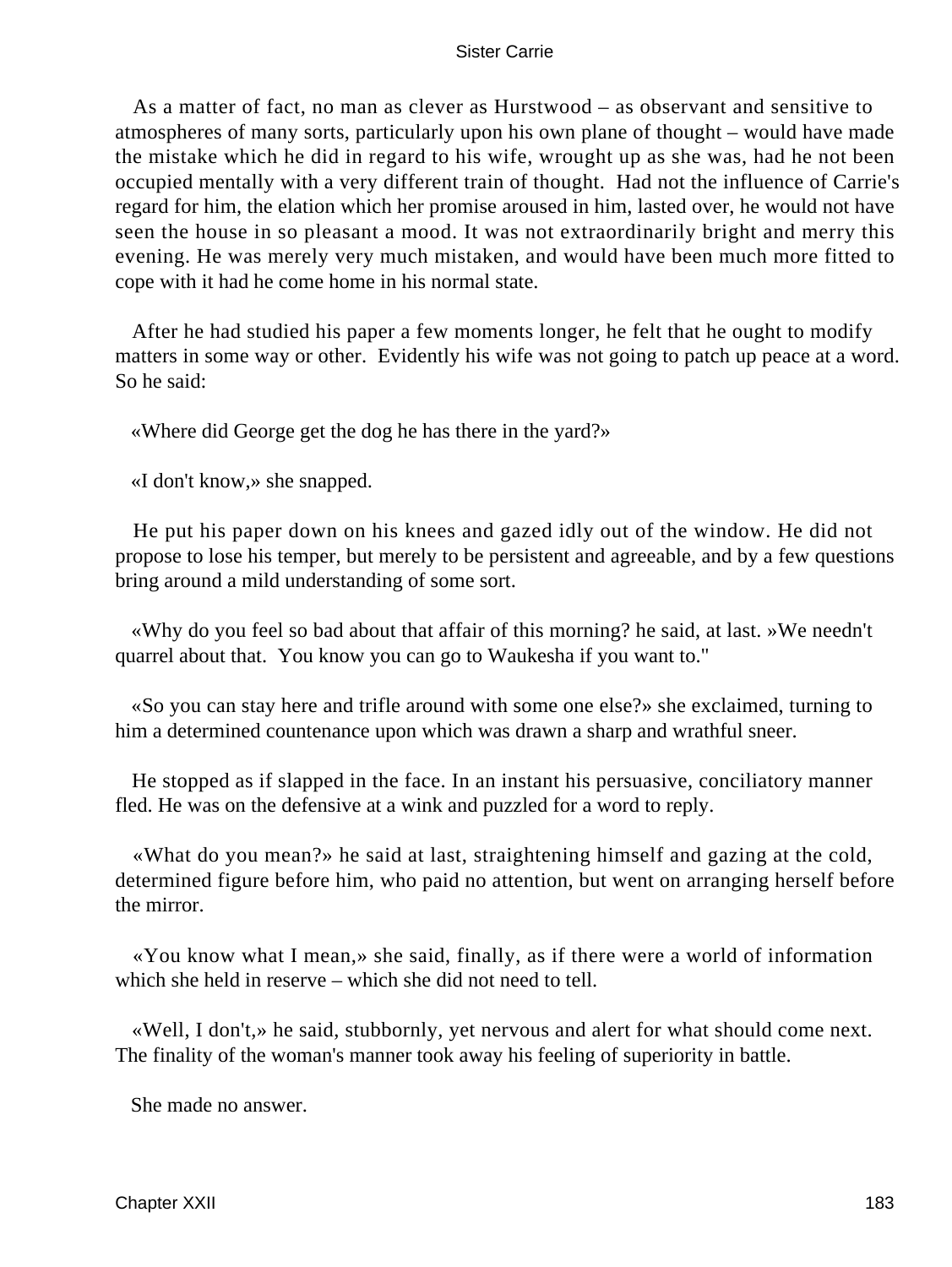«Hmph!» he murmured, with a movement of his head to one side. It was the weakest thing he had ever done. It was totally unassured.

 Mrs. Hurstwood noticed the lack of colour in it. She turned upon him, animal−like, able to strike an effectual second blow.

«I want the Waukesha money to−morrow morning,» she said.

 He looked at her in amazement. Never before had he seen such a cold, steely determination in her eye – such a cruel look of indifference. She seemed a thorough master of her mood – thoroughly confident and determined to wrest all control from him. He felt that all his resources could not defend him. He must attack.

 «What do you mean?» he said, jumping up. «You want! I'd like to know what's got into you to−night.»

 «Nothing's GOT into me,» she said, flaming. «I want that money. You can do your swaggering afterwards.»

 «Swaggering, eh! What! You'll get nothing from me. What do you mean by your insinuations, anyhow?»

 «Where were you last night?» she answered. The words were hot as they came. «Who were you driving with on Washington Boulevard? Who were you with at the theatre when George saw you? Do you think I'm a fool to be duped by you? Do you think I'll sit at home here and take your 'too busys' and 'can't come,' while you parade around and make out that I'm unable to come? I want you to know that lordly airs have come to an end so far as I am concerned. You can't dictate to me nor my children. I'm through with you entirely.»

«It's a lie,» he said, driven to a corner and knowing no other excuse.

 «Lie, eh!» she said, fiercely, but with returning reserve; «you may call it a lie if you want to, but I know.»

 «It's a lie, I tell you,» he said, in a low, sharp voice. «You've been searching around for some cheap accusation for months and now you think you have it. You think you'll spring something and get the upper hand. Well, I tell you, you can't. As long as I'm in this house I'm master of it, and you or any one else won't dictate to me – do you hear?»

 He crept toward her with a light in his eye that was ominous. Something in the woman's cool, cynical, upper−handish manner, as if she were already master, caused him to feel for the moment as if he could strangle her.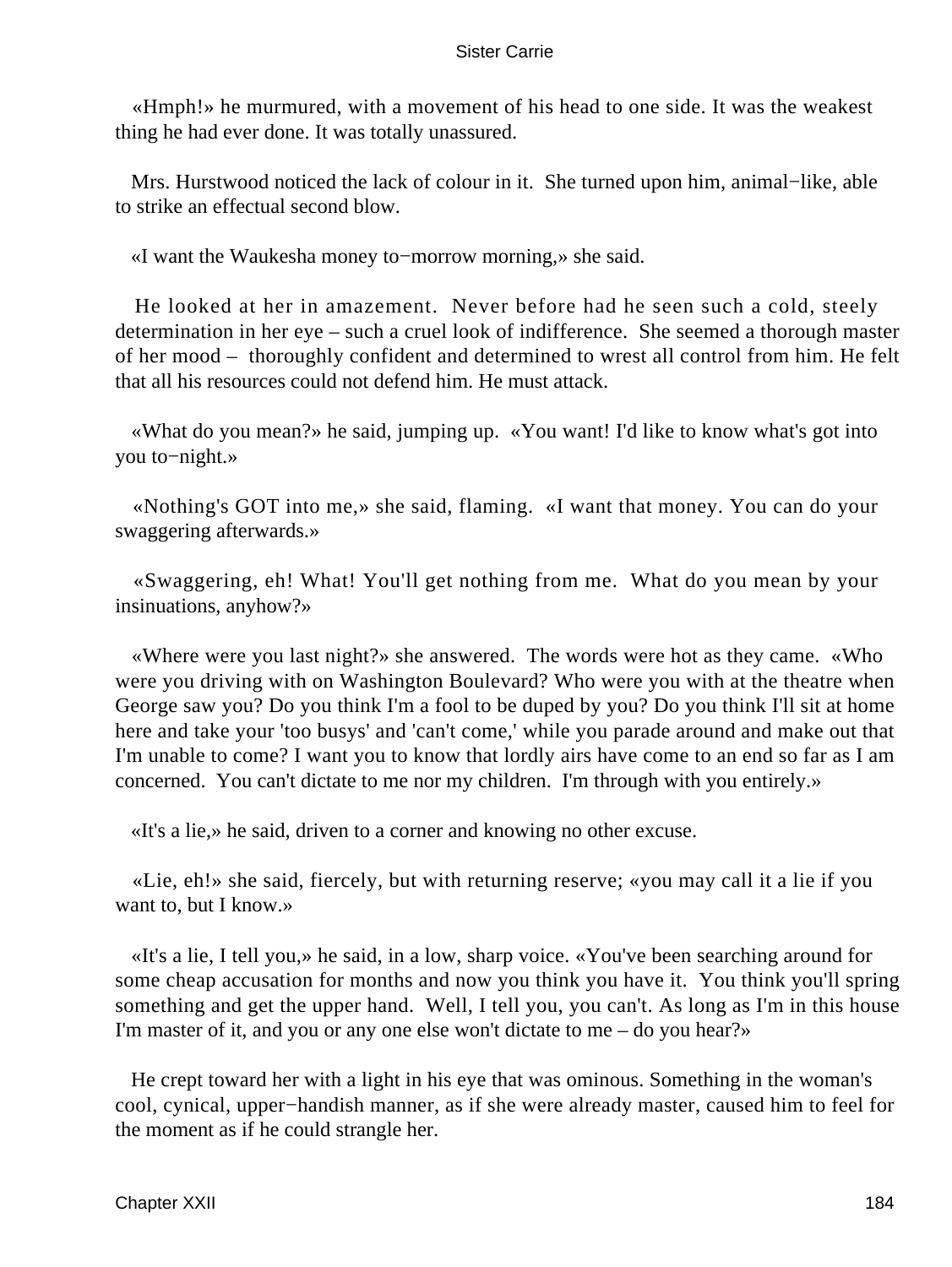She gazed at him – a pythoness in humour.

«I'm not dictating to you,» she returned; «I'm telling you what I want.»

 The answer was so cool, so rich in bravado, that somehow it took the wind out of his sails. He could not attack her, he could not ask her for proofs. Somehow he felt evidence, law, the remembrance of all his property which she held in her name, to be shining in her glance. He was like a vessel, powerful and dangerous, but rolling and floundering without sail.

 «And I'm telling you,» he said in the end, slightly recovering himself, «what you'll not get.»

 «We'll see about it,» she said. «I'll find out what my rights are. Perhaps you'll talk to a lawyer, if you won't to me.»

 It was a magnificent play, and had its effect. Hurstwood fell back beaten. He knew now that he had more than mere bluff to contend with. He felt that he was face to face with a dull proposition. What to say he hardly knew. All the merriment had gone out of the day. He was disturbed, wretched, resentful. What should he do? «Do as you please,» he said, at last. «I'll have nothing more to do with you,» and out he strode.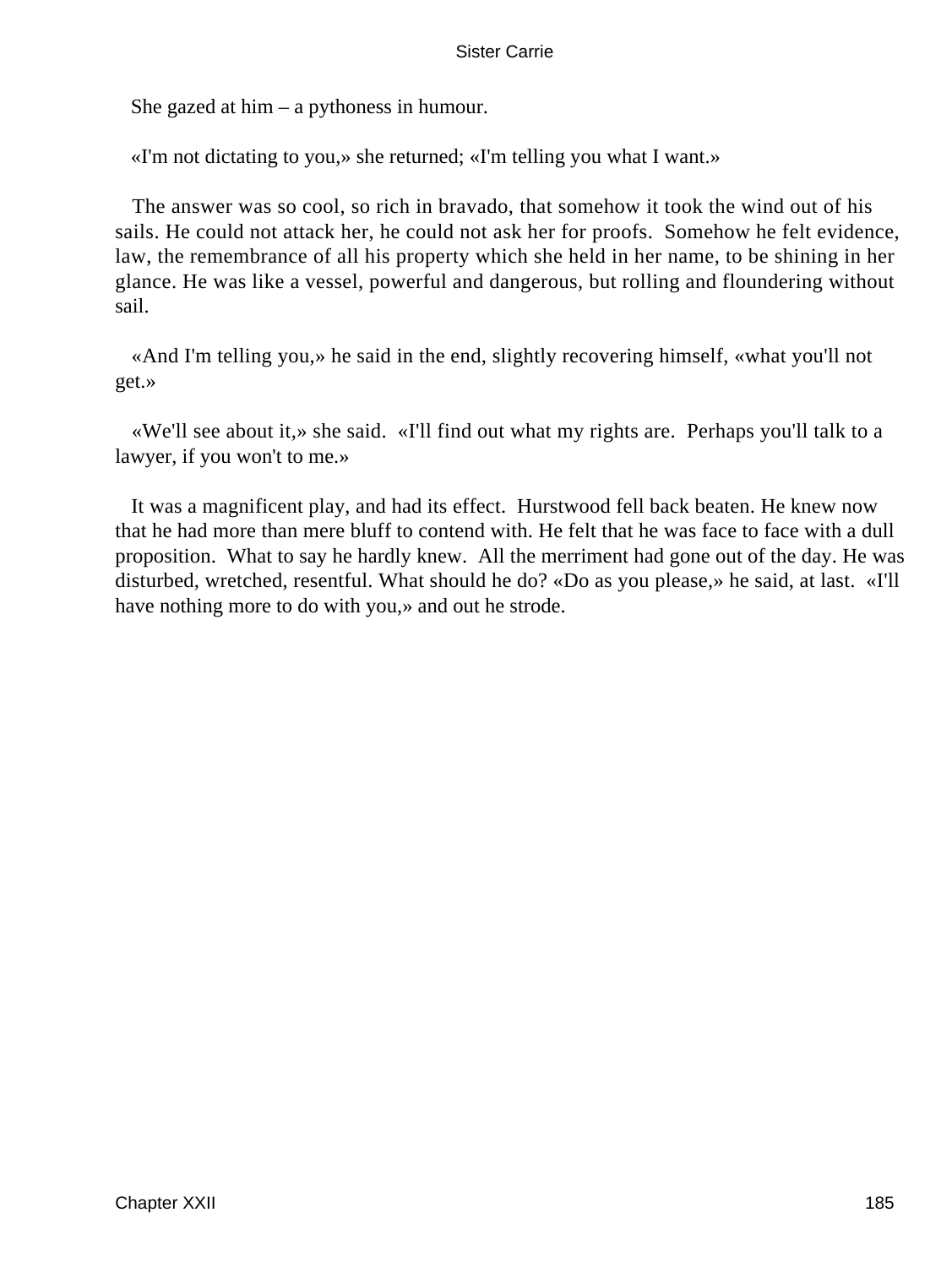## **[Chapter XXIII](#page-429-0)**

### *A* **SPIRIT IN TRAVAIL** – **ONE RUNG PUT BEHIND**

 When Carrie reached her own room she had already fallen a prey to those doubts and misgivings which are ever the result of a lack of decision. She could not persuade herself as to the advisability of her promise, or that now, having given her word, she ought to keep it. She went over the whole ground in Hurstwood's absence, and discovered little objections that had not occurred to her in the warmth of the manager's argument. She saw where she had put herself in a peculiar light, namely, that of agreeing to marry when she was already supposedly married. She remembered a few things Drouet had done, and now that it came to walking away from him without a word, she felt as if she were doing wrong. Now, she was comfortably situated, and to one who is more or less afraid of the world, this is an urgent matter, and one which puts up strange, uncanny arguments. «You do not know what will come. There are miserable things outside. People go a−begging. Women are wretched. You never can tell what will happen. Remember the time you were hungry. Stick to what you have.»

 Curiously, for all her leaning towards Hurstwood, he had not taken a firm hold on her understanding. She was listening, smiling, approving, and yet not finally agreeing. This was due to a lack of power on his part, a lack of that majesty of passion that sweeps the mind from its seat, fuses and melts all arguments and theories into a tangled mass, and destroys for the time being the reasoning power. This majesty of passion is possessed by nearly every man once in his life, but it is usually an attribute of youth and conduces to the first successful mating.

 Hurstwood, being an older man, could scarcely be said to retain the fire of youth, though he did possess a passion warm and unreasoning. It was strong enough to induce the leaning toward him which, on Carrie's part, we have seen. She might have been said to be imagining herself in love, when she was not. Women frequently do this. It flows from the fact that in each exists a bias toward affection, a craving for the pleasure of being loved. The longing to be shielded, bettered, sympathised with, is one of the attributes of the sex. This, coupled with sentiment and a natural tendency to emotion, often makes refusing difficult. It persuades them that they are in love.

 Once at home, she changed her clothes and straightened the rooms for herself. In the matter of the arrangement of the furniture she never took the housemaid's opinion. That young woman invariably put one of the rocking−chairs in the corner, and Carrie as regularly moved it out. To−day she hardly noticed that it was in the wrong place, so absorbed was she in her own thoughts. She worked about the room until Drouet put in appearance at five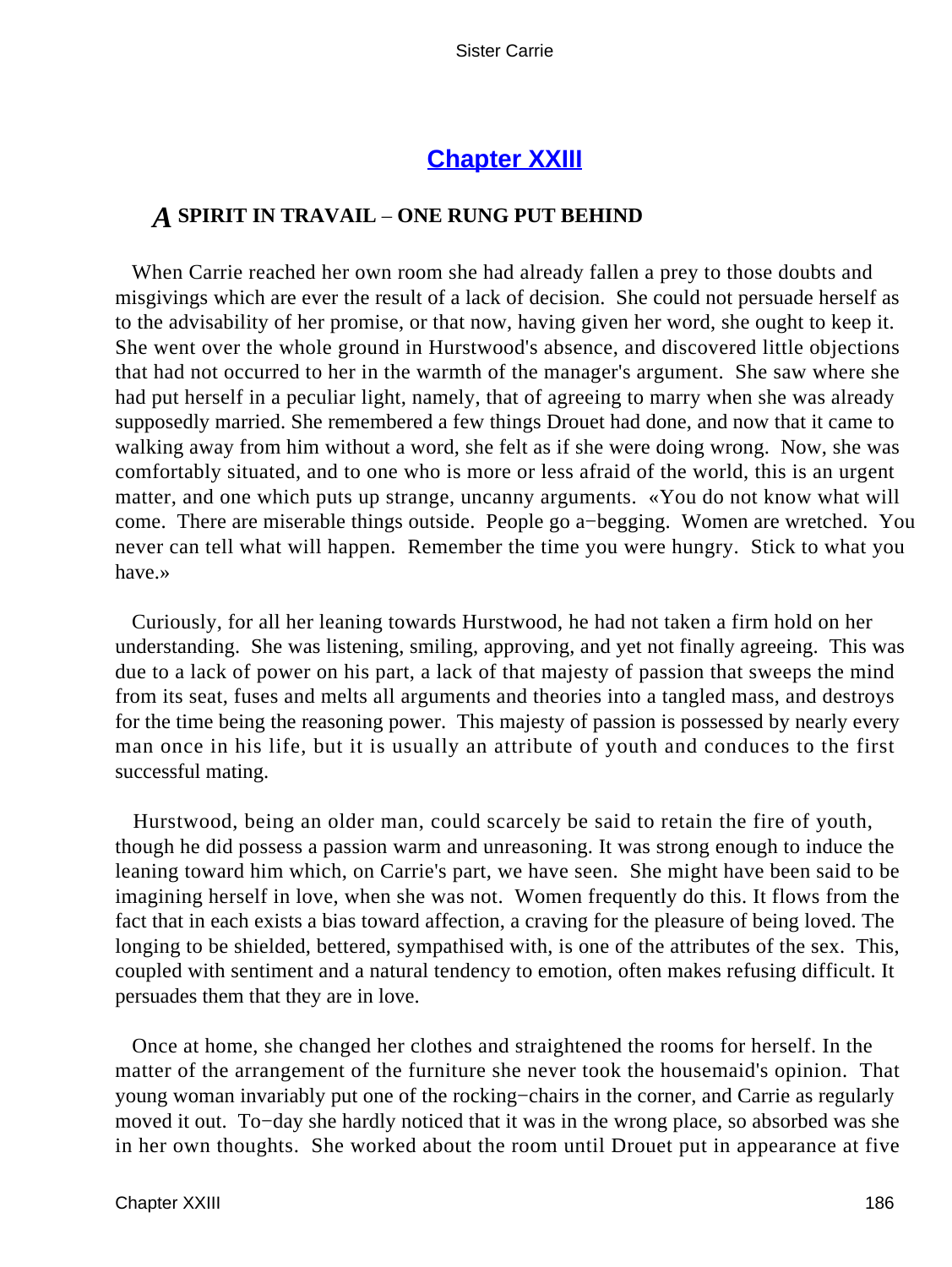o'clock. The drummer was flushed and excited and full of determination to know all about her relations with Hurstwood. Nevertheless, after going over the subject in his mind the livelong day, he was rather weary of it and wished it over with. He did not foresee serious consequences of any sort, and yet he rather hesitated to begin. Carrie was sitting by the window when he came in, rocking and looking out. «Well,» she said innocently, weary of her own mental discussion and wondering at his haste and ill−concealed excitement, «what makes you hurry so?»

 Drouet hesitated, now that he was in her presence, uncertain as to what course to pursue. He was no diplomat. He could neither read nor see.

«When did you get home?» he asked foolishly.

«Oh, an hour or so ago. What makes you ask that?»

 «You weren't here,» he said, «when I came back this morning, and I thought you had gone out.»

«So I did,» said Carrie simply. «I went for a walk.»

 Drouet looked at her wonderingly. For all his lack of dignity in such matters he did not know how to begin. He stared at her in the most flagrant manner until at last she said:

«What makes you stare at me so? What's the matter?»

«Nothing,» he answered. «I was just thinking.»

«Just thinking what?» she returned smilingly, puzzled by his attitude.

«Oh, nothing – nothing much.»

«Well, then, what makes you look so?»

 Drouet was standing by the dresser, gazing at her in a comic manner. He had laid off his hat and gloves and was now fidgeting with the little toilet pieces which were nearest him. He hesitated to believe that the pretty woman before him was involved in anything so unsatisfactory to himself. He was very much inclined to feel that it was all right, after all. Yet the knowledge imparted to him by the chambermaid was rankling in his mind. He wanted to plunge in with a straight remark of some sort, but he knew not what.

«Where did you go this morning?» he finally asked weakly.

«Why, I went for a walk,» said Carrie.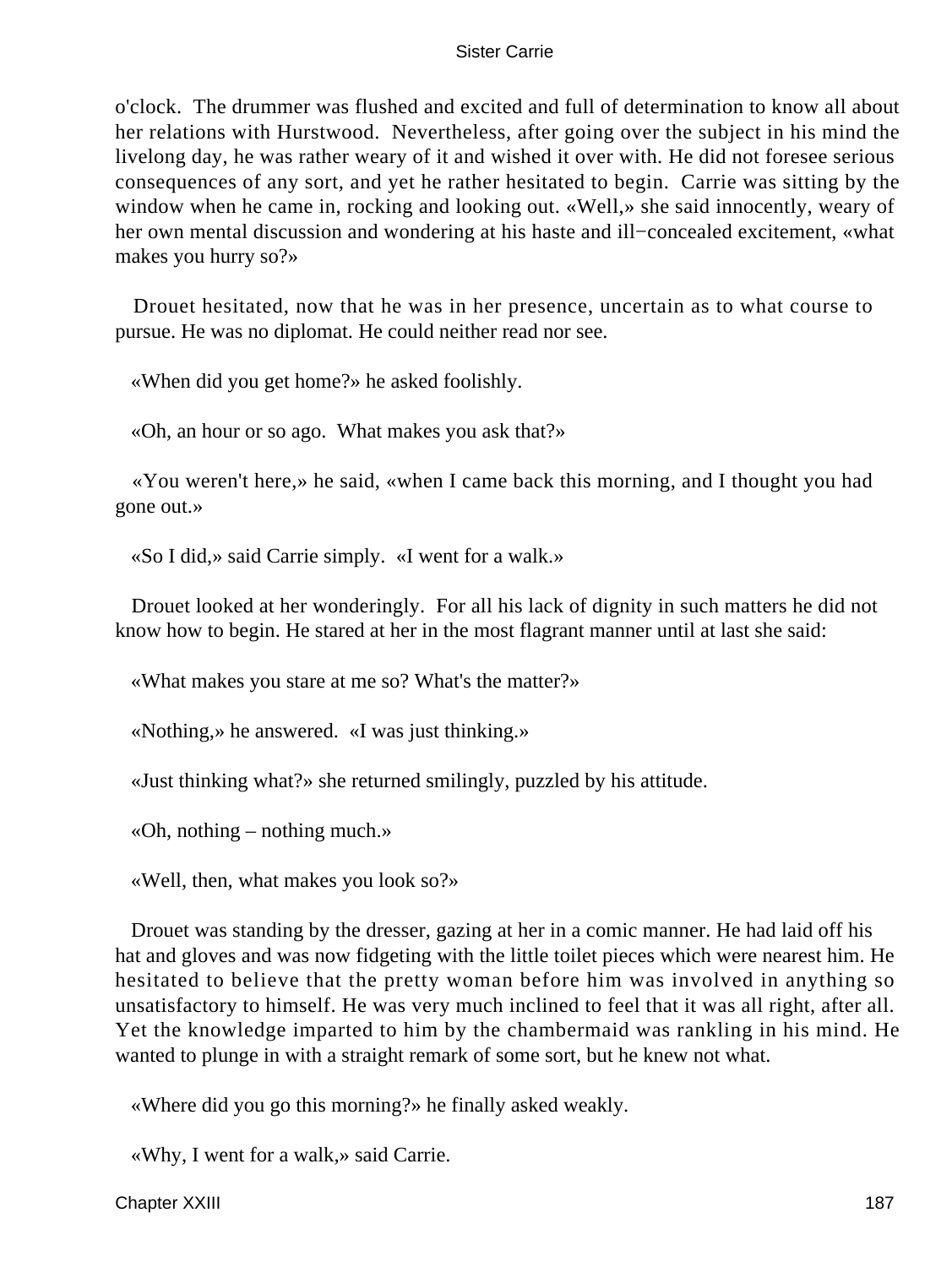«Sure you did?» he asked.

«Yes, what makes you ask?»

 She was beginning to see now that he knew something. Instantly she drew herself into a more reserved position. Her cheeks blanched slightly.

 «I thought maybe you didn't,» he said, beating about the bush in the most useless manner.

 Carrie gazed at him, and as she did so her ebbing courage halted. She saw that he himself was hesitating, and with a woman's intuition realised that there was no occasion for great alarm.

 «What makes you talk like that?» she asked, wrinkling her pretty forehead. «You act so funny to−night.»

 «I feel funny,» he answered. They looked at one another for a moment, and then Drouet plunged desperately into his subject.

«What's this about you and Hurstwood?» he asked.

«Me and Hurstwood – what do you mean?»

«Didn't he come here a dozen times while I was away?»

«A dozen times,» repeated Carrie, guiltily. «No, but what do you mean?»

«Somebody said that you went out riding with him and that he came here every night.»

«No such thing,» answered Carrie. «It isn't true. Who told you that?»

 She was flushing scarlet to the roots of her hair, but Drouet did not catch the full hue of her face, owing to the modified light of the room. He was regaining much confidence as Carrie defended herself with denials.

«Well, some one,» he said. «You're sure you didn't?»

«Certainly,» said Carrie. «You know how often he came.»

Drouet paused for a moment and thought.

«I know what you told me,» he said finally.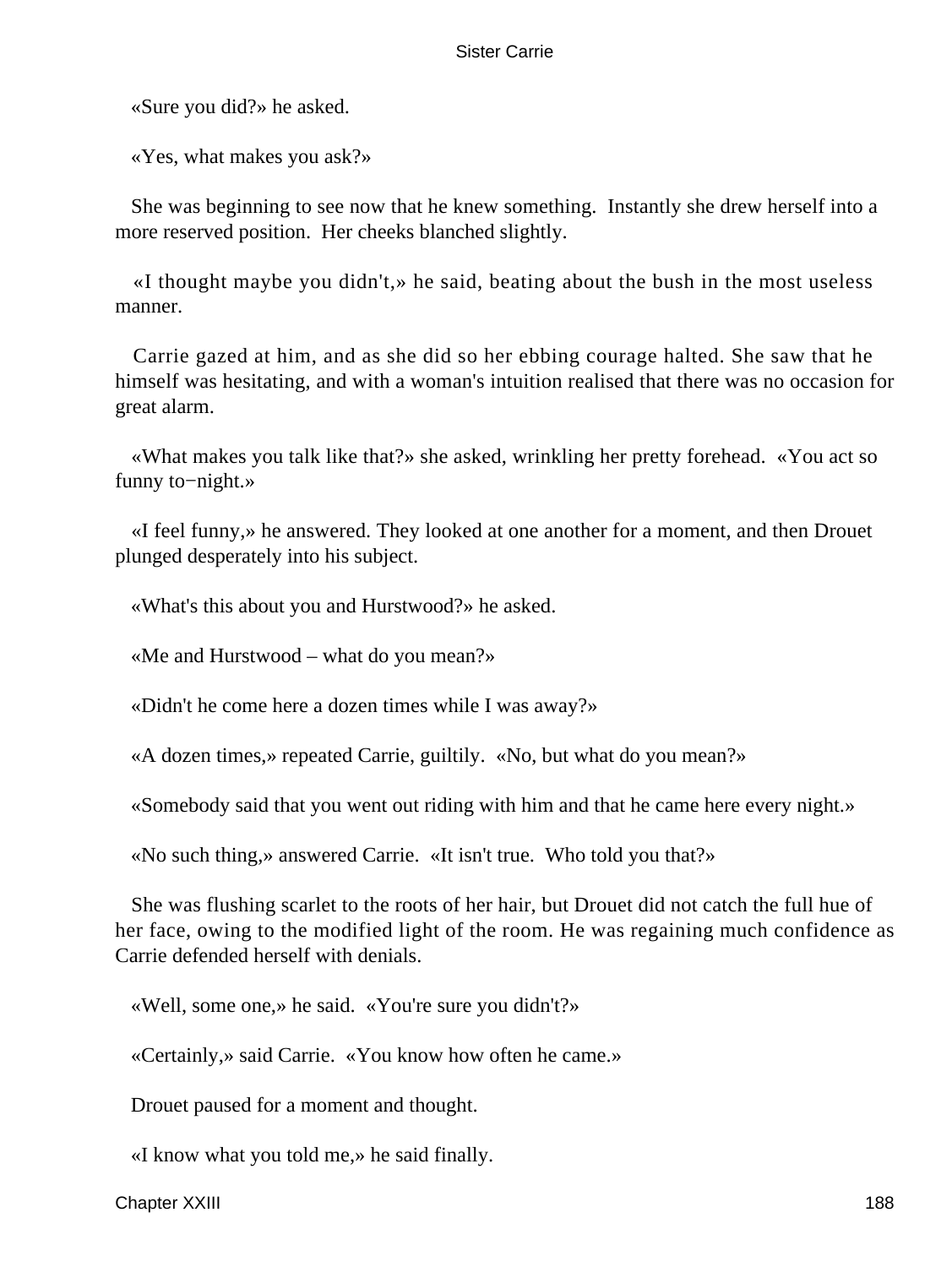He moved nervously about, while Carrie looked at him confusedly.

 «Well, I know that I didn't tell you any such thing as that,» said Carrie, recovering herself.

 «If I were you,» went on Drouet, ignoring her last remark, «I wouldn't have anything to do with him. He's a married man, you know.»

«Who – who is?» said Carrie, stumbling at the word.

 «Why, Hurstwood,» said Drouet, noting the effect and feeling that he was delivering a telling blow.

 «Hurstwood!» exclaimed Carrie, rising. Her face had changed several shades since this announcement was made. She looked within and without herself in a half−dazed way.

 «Who told you this?» she asked, forgetting that her interest was out of order and exceedingly incriminating.

«Why, I know it. I've always known it,» said Drouet.

 Carrie was feeling about for a right thought. She was making a most miserable showing, and yet feelings were generating within her which were anything but crumbling cowardice.

«I thought I told you,» he added.

 «No, you didn't,» she contradicted, suddenly recovering her voice. «You didn't do anything of the kind.»

Drouet listened to her in astonishment. This was something new.

«I thought I did,» he said.

Carrie looked around her very solemnly, and then went over to the window.

 «You oughtn't to have had anything to do with him,» said Drouet in an injured tone, «after all I've done for you.»

«You,» said Carrie, «you! What have you done for me?»

 Her little brain had been surging with contradictory feelings – shame at exposure, shame at Hurstwood's perfidy, anger at Drouet's deception, the mockery he had made at her. Now one clear idea came into her head. He was at fault. There was no doubt about it. Why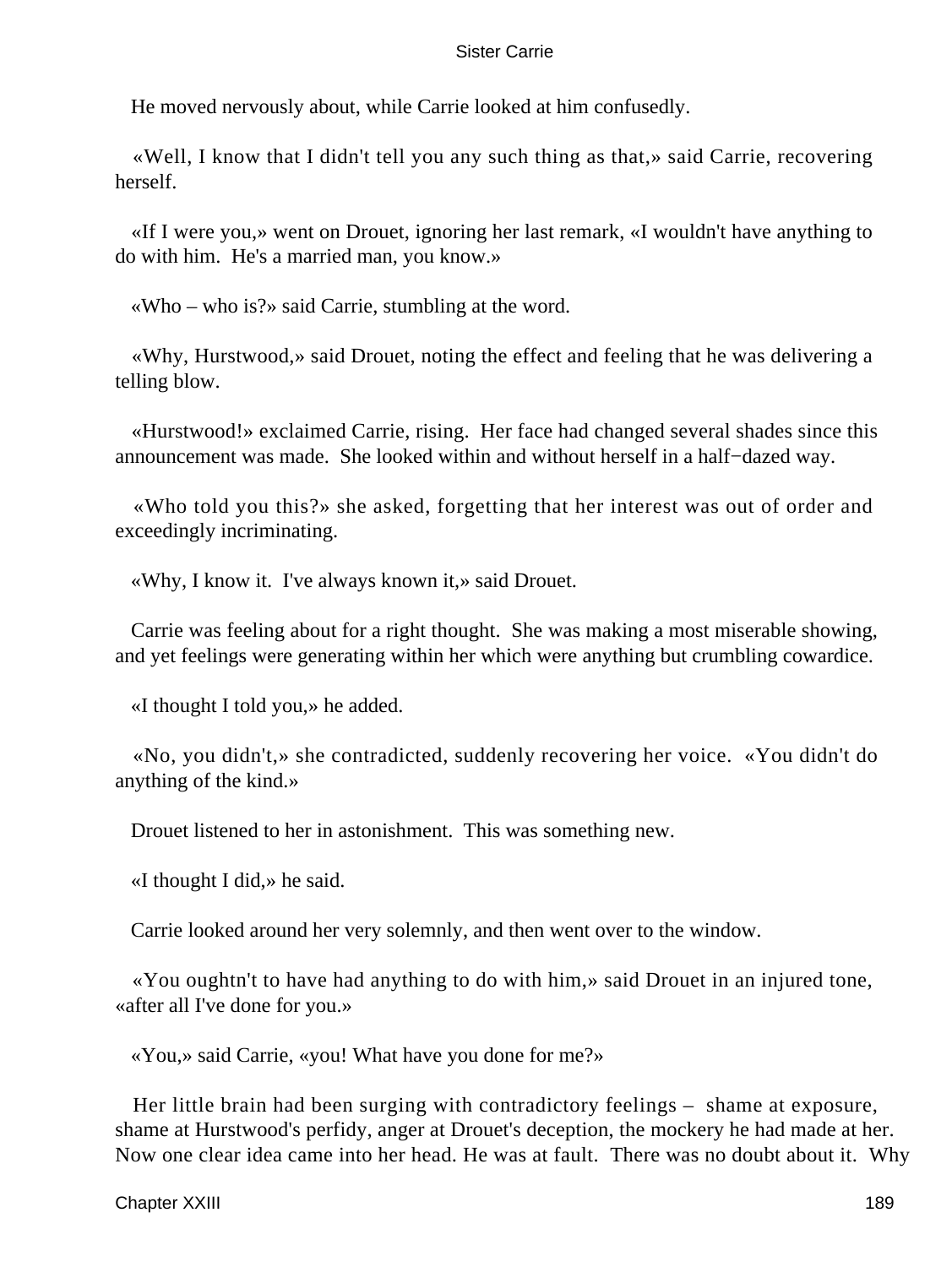did he bring Hurstwood out – Hurstwood, a married man, and never say a word to her? Never mind now about Hurstwood's perfidy – why had he done this? Why hadn't he warned her? There he stood now, guilty of this miserable breach of confidence and talking about what he had done for her!

 «Well, I like that,» exclaimed Drouet, little realising the fire his remark had generated. «I think I've done a good deal.»

 «You have, eh?» she answered. «You've deceived me – that's what you've done. You've brought your old friends out here under false pretences. You've made me out to be – Oh,» and with this her voice broke and she pressed her two little hands together tragically.

«I don't see what that's got to do with it,» said the drummer quaintly.

 «No,» she answered, recovering herself and shutting her teeth. «No, of course you don't see. There isn't anything you see. You couldn't have told me in the first place, could you? You had to make me out wrong until it was too late. Now you come sneaking around with your information and your talk about what you have done.»

 Drouet had never suspected this side of Carrie's nature. She was alive with feeling, her eyes snapping, her lips quivering, her whole body sensible of the injury she felt, and partaking of her wrath.

 «Who's sneaking?» he asked, mildly conscious of error on his part, but certain that he was wronged.

 «You are,» stamped Carrie. «You're a horrid, conceited coward, that's what you are. If you had any sense of manhood in you, you wouldn't have thought of doing any such thing.»

The drummer stared.

«I'm not a coward,» he said. «What do you mean by going with other men, anyway?»

 «Other men!» exclaimed Carrie. «Other men – you know better than that. I did go with Mr. Hurstwood, but whose fault was it? Didn't you bring him here? You told him yourself that he should come out here and take me out. Now, after it's all over, you come and tell me that I oughtn't to go with him and that he's a married man.»

 She paused at the sound of the last two words and wrung her hands. The knowledge of Hurstwood's perfidy wounded her like a knife. «Oh,» she sobbed, repressing herself wonderfully and keeping her eyes dry. «Oh, oh!»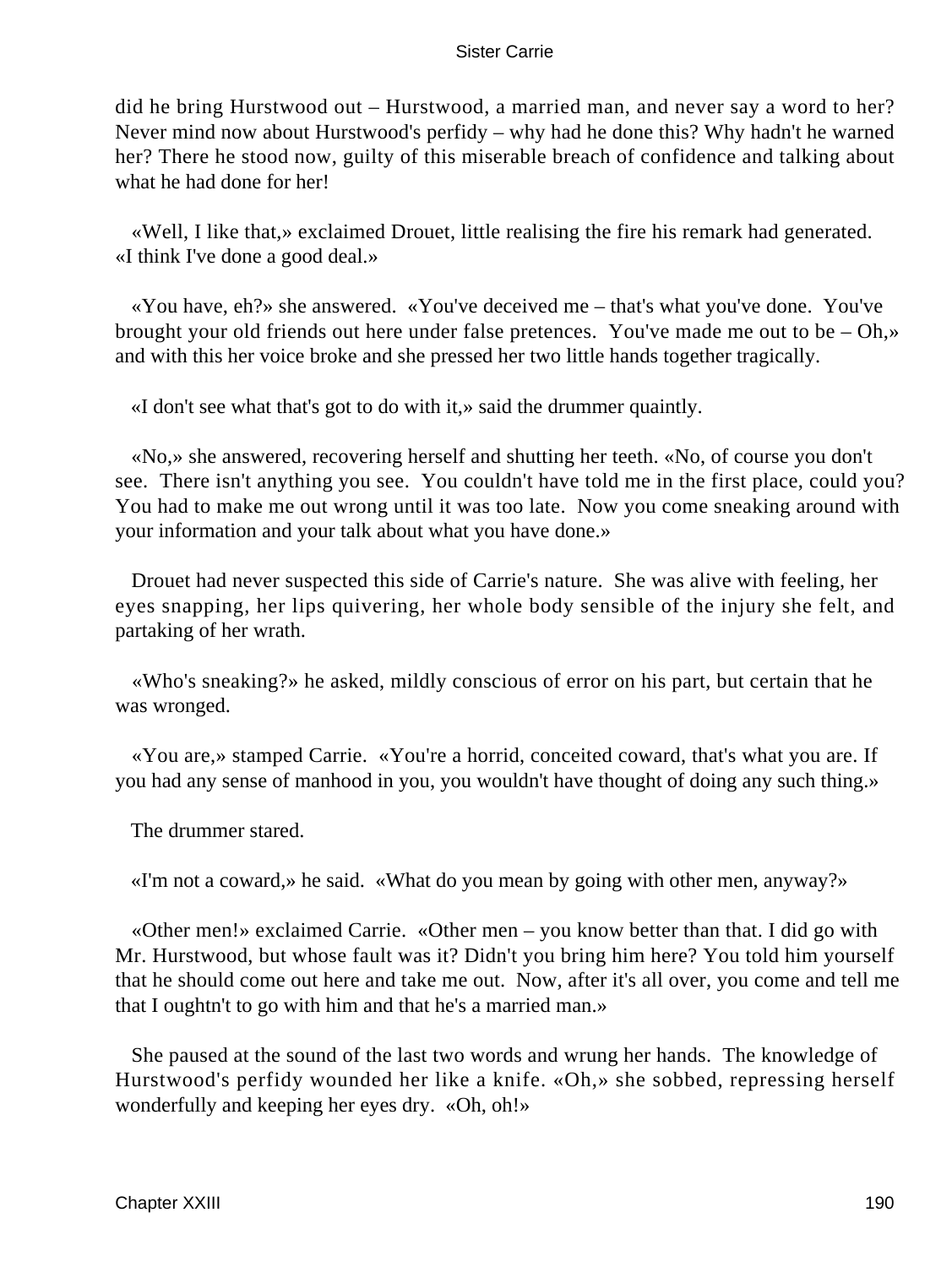«Well, I didn't think you'd be running around with him when I was away,» insisted Drouet.

 «Didn't think!» said Carrie, now angered to the core by the man's peculiar attitude. «Of course not. You thought only of what would be to your satisfaction. You thought you'd make a toy of me – a plaything. Well, I'll show you that you won't. I'll have nothing more to do with you at all. You can take your old things and keep them,» and unfastening a little pin he had given her, she flung it vigorously upon the floor and began to move about as if to gather up the things which belonged to her.

 By this Drouet was not only irritated but fascinated the more. He looked at her in amazement, and finally said:

 «I don't see where your wrath comes in. I've got the right of this thing. You oughtn't to have done anything that wasn't right after all I did for you.»

 «What have you done for me?» asked Carrie blazing, her head thrown back and her lips parted.

 «I think I've done a good deal,» said the drummer, looking around. «I've given you all the clothes you wanted, haven't I? I've taken you everywhere you wanted to go. You've had as much as I've had, and more too.»

 Carrie was not ungrateful, whatever else might be said of her. In so far as her mind could construe, she acknowledged benefits received. She hardly knew how to answer this, and yet her wrath was not placated. She felt that the drummer had injured her irreparably.

«Did I ask you to?» she returned.

«Well, I did it,» said Drouet, «and you took it.»

 «You talk as though I had persuaded you,» answered Carrie. «You stand there and throw up what you've done. I don't want your old things. I'll not have them. You take them to−night and do what you please with them. I'll not stay here another minute.»

 «That's nice!» he answered, becoming angered now at the sense of his own approaching loss. «Use everything and abuse me and then walk off. That's just like a woman. I take you when you haven't got anything, and then when some one else comes along, why I'm no good. I always thought it'd come out that way.»

 He felt really hurt as he thought of his treatment, and looked as if he saw no way of obtaining justice.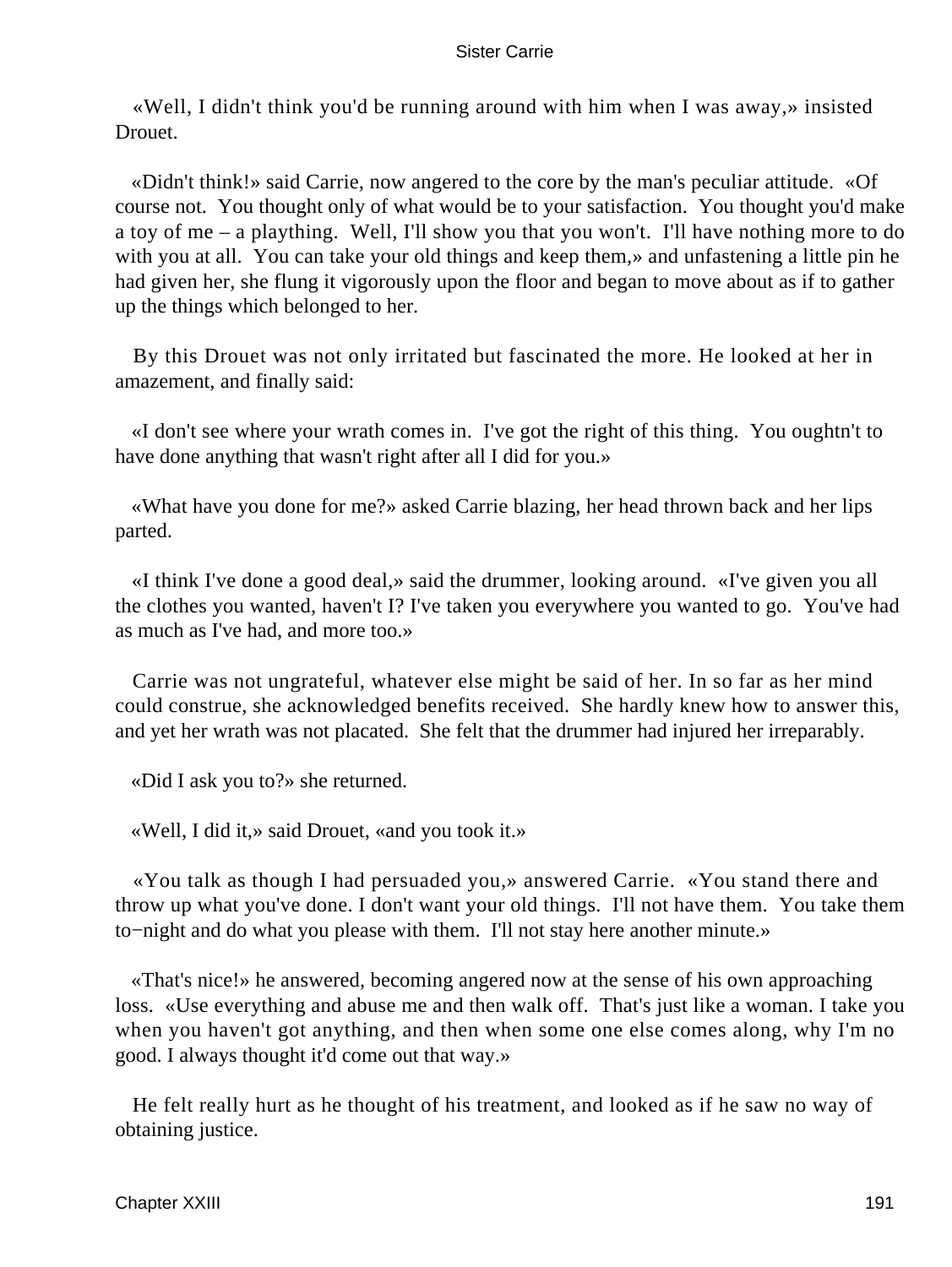«It's not so,» said Carrie, «and I'm not going with anybody else. You have been as miserable and inconsiderate as you can be. I hate you, I tell you, and I wouldn't live with you another minute. You're a big, insulting  $\phi$  – here she hesitated and used no word at all – «or you wouldn't talk that way.»

 She had secured her hat and jacket and slipped the latter on over her little evening dress. Some wisps of wavy hair had loosened from the bands at the side of her head and were straggling over her hot, red cheeks. She was angry, mortified, grief−stricken. Her large eyes were full of the anguish of tears, but her lids were not yet wet. She was distracted and uncertain, deciding and doing things without an aim or conclusion, and she had not the slightest conception of how the whole difficulty would end.

 «Well, that's a fine finish,» said Drouet. «Pack up and pull out, eh? You take the cake. I bet you were knocking around with Hurstwood or you wouldn't act like that. I don't want the old rooms. You needn't pull out for me. You can have them for all I care, but b'George, you haven't done me right.»

 «I'll not live with you,» said Carrie. «I don't want to live with you. You've done nothing but brag around ever since you've been here.»

«Aw, I haven't anything of the kind,» he answered.

Carrie walked over to the door.

«Where are you going?» he said, stepping over and heading her off.

«Let me out,» she said.

«Where are you going?» he repeated.

 He was, above all, sympathetic, and the sight of Carrie wandering out, he knew not where, affected him, despite his grievance.

Carrie merely pulled at the door.

 The strain of the situation was too much for her, however. She made one more vain effort and then burst into tears.

 «Now, be reasonable, Cad,» said Drouet gently. «What do you want to rush out for this way? You haven't any place to go. Why not stay here now and be quiet? I'll not bother you. I don't want to stay here any longer.»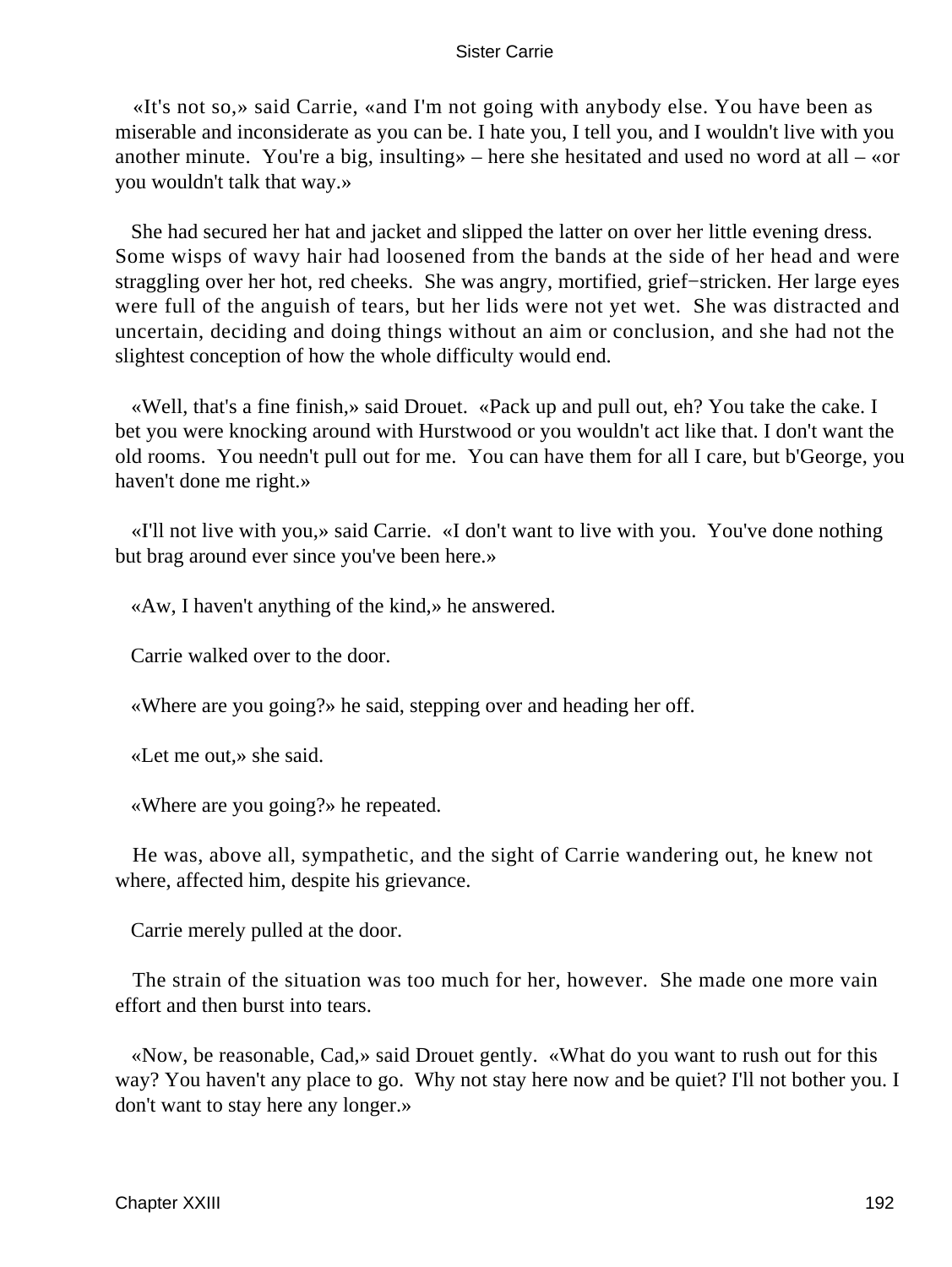Carrie had gone sobbing from the door to the window. She was so overcome she could not speak.

 «Be reasonable now,» he said. «I don't want to hold you. You can go if you want to, but why don't you think it over? Lord knows, I don't want to stop you.»

He received no answer. Carrie was quieting, however, under the influence of his plea.

«You stay here now, and I'll go,» he added at last.

 Carrie listened to this with mingled feelings. Her mind was shaken loose from the little mooring of logic that it had. She was stirred by this thought, angered by that – her own injustice, Hurstwood's, Drouet's, their respective qualities of kindness and favour, the threat of the world outside, in which she had failed once before, the impossibility of this state inside, where the chambers were no longer justly hers, the effect of the argument upon her nerves, all combined to make her a mass of jangling fibres – an anchorless, storm−beaten little craft which could do absolutely nothing but drift.

 «Say,» said Drouet, coming over to her after a few moments, with a new idea, and putting his hand upon her.

 «Don't!» said Carrie, drawing away, but not removing her handkerchief from her eyes. «Never mind about this quarrel now. Let it go. You stay here until the month's out, anyhow, and then you can tell better what you want to do. Eh?»

Carrie made no answer.

 «You'd better do that,» he said. «There's no use your packing up now. You can't go anywhere.»

Still he got nothing for his words.

«If you'll do that, we'll call it off for the present and I'll get out.»

Carrie lowered her handkerchief slightly and looked out of the window.

«Will you do that?» he asked.

Still no answer.

«Will you?» he repeated.

She only looked vaguely into the street.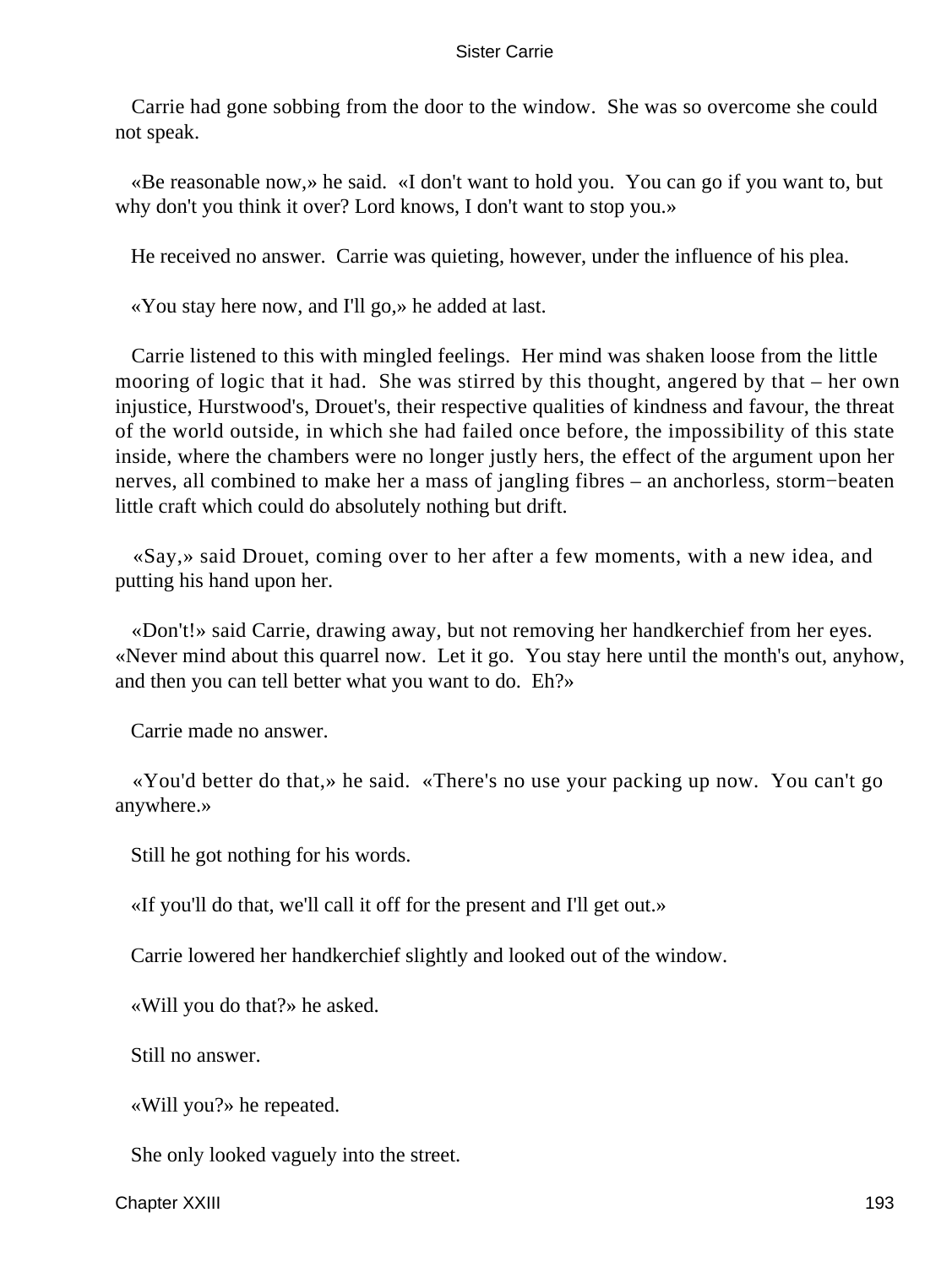«Aw! come on,» he said, «tell me. Will you?»

«I don't know,» said Carrie softly, forced to answer.

 «Promise me you'll do that,» he said, «and we'll quit talking about it. It'll be the best thing for you.»

 Carrie heard him, but she could not bring herself to answer reasonably. She felt that the man was gentle, and that his interest in her had not abated, and it made her suffer a pang of regret. She was in a most helpless plight.

 As for Drouet, his attitude had been that of the jealous lover. Now his feelings were a mixture of anger at deception, sorrow at losing Carrie, misery at being defeated. He wanted his rights in some way or other, and yet his rights included the retaining of Carrie, the making her feel her error.

«Will you?» he urged.

«Well, I'll see,» said Carrie.

 This left the matter as open as before, but it was something. It looked as if the quarrel would blow over, if they could only get some way of talking to one another. Carrie was ashamed, and Drouet aggrieved. He pretended to take up the task of packing some things in a valise.

 Now, as Carrie watched him out of the corner of her eye, certain sound thoughts came into her head. He had erred, true, but what had she done? He was kindly and good−natured for all his egotism. Throughout this argument he had said nothing very harsh. On the other hand, there was Hurstwood – a greater deceiver than he. He had pretended all this affection, all this passion, and he was lying to her all the while. Oh, the perfidy of men! And she had loved him. There could be nothing more in that quarter. She would see Hurstwood no more. She would write him and let him know what she thought. Thereupon what would she do? Here were these rooms. Here was Drouet, pleading for her to remain. Evidently things could go on here somewhat as before, if all were arranged. It would be better than the street, without a place to lay her head.

 All this she thought of as Drouet rummaged the drawers for collars and laboured long and painstakingly at finding a shirt− stud. He was in no hurry to rush this matter. He felt an attraction to Carrie which would not down. He could not think that the thing would end by his walking out of the room. There must be some way round, some way to make her own up that he was right and she was wrong – to patch up a peace and shut out Hurstwood for ever. Mercy, how he turned at the man's shameless duplicity.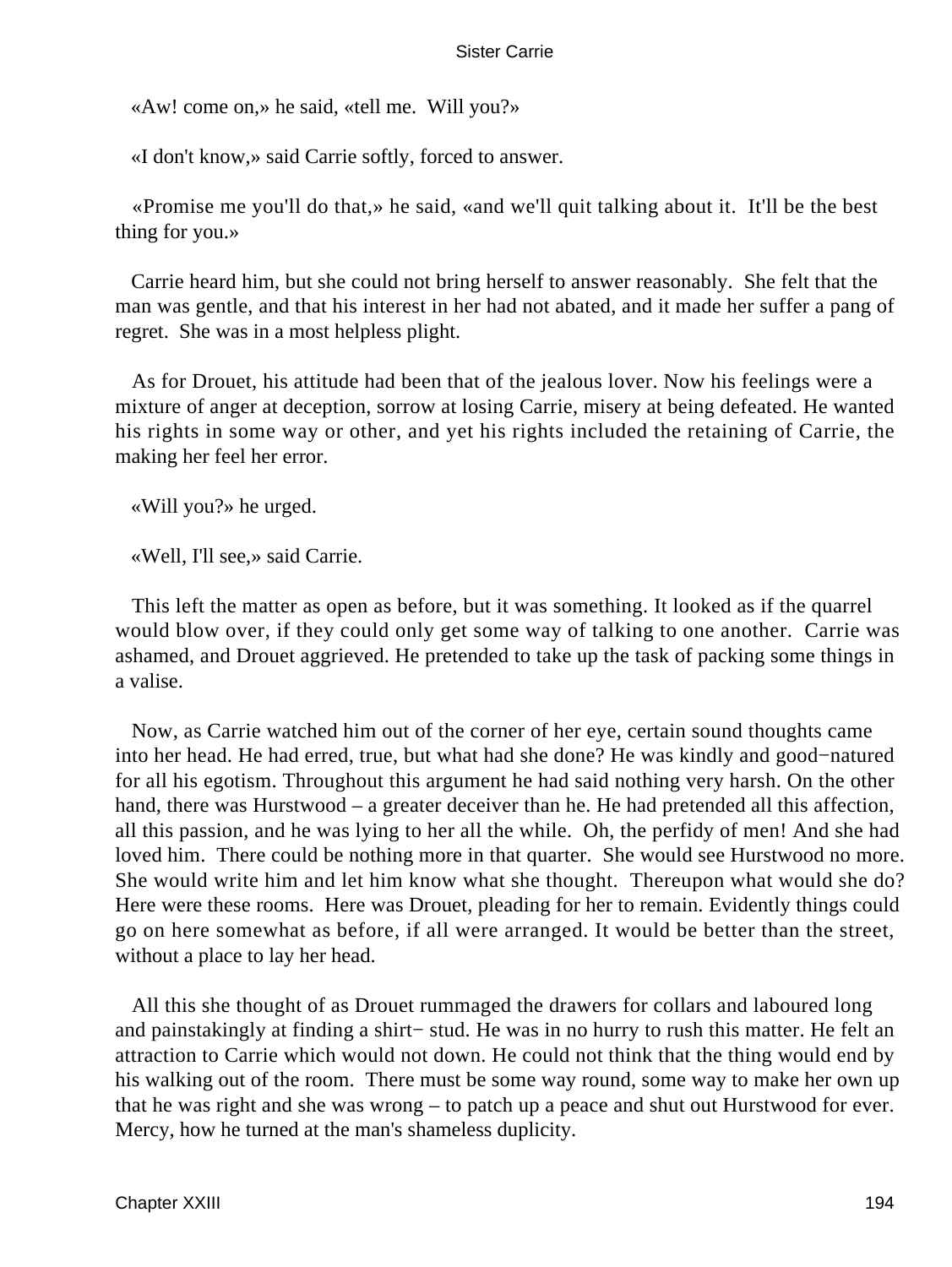«Do you think,» he said, after a few moments' silence, «that you'll try and get on the stage?»

He was wondering what she was intending.

«I don't know what I'll do yet,» said Carrie.

«If you do, maybe I can help you. I've got a lot of friends in that line.»

She made no answer to this.

 «Don't go and try to knock around now without any money. Let me help you,» he said. «It's no easy thing to go on your own hook here.»

Carrie only rocked back and forth in her chair.

«I don't want you to go up against a hard game that way.»

He bestirred himself about some other details and Carrie rocked on.

 «Why don't you tell me all about this thing,» he said, after a time, «and let's call it off? You don't really care for Hurstwood, do you?»

«Why do you want to start on that again?» said Carrie. «You were to blame.»

«No, I wasn't,» he answered.

 «Yes, you were, too,» said Carrie. «You shouldn't have ever told me such a story as that.»

 «But you didn't have much to do with him, did you?» went on Drouet, anxious for his own peace of mind to get some direct denial from her.

 «I won't talk about it,» said Carrie, pained at the quizzical turn the peace arrangement had taken.

 «What's the use of acting like that now, Cad?» insisted the drummer, stopping in his work and putting up a hand expressively. «You might let me know where I stand, at least.»

 «I won't,» said Carrie, feeling no refuge but in anger. «Whatever has happened is your own fault.»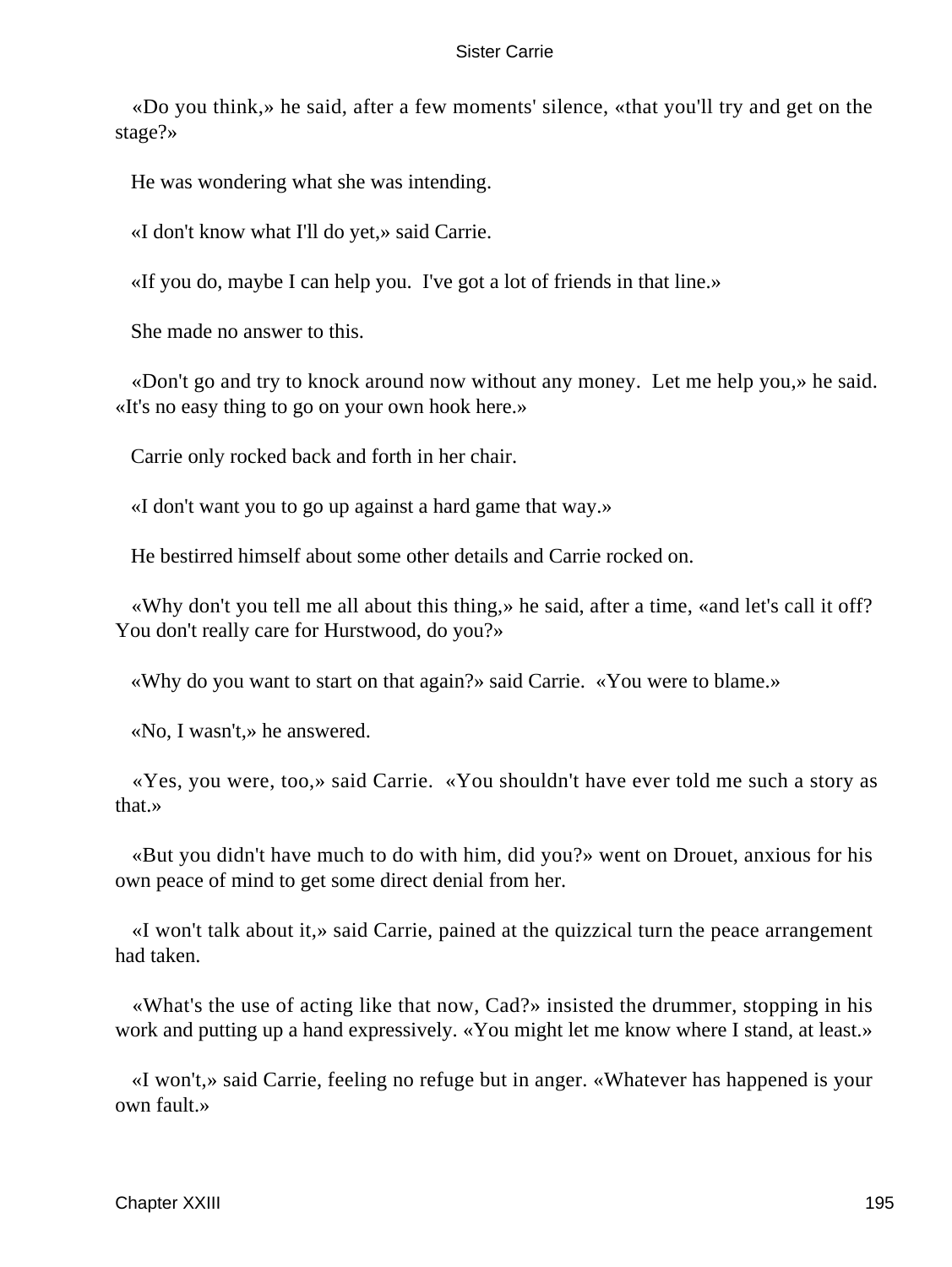«Then you do care for him?» said Drouet, stopping completely and experiencing a rush of feeling.

 «Oh, stop!» said Carrie. «Well, I'll not be made a fool of,» exclaimed Drouet. «You may trifle around with him if you want to, but you can't lead me. You can tell me or not, just as you want to, but I won't fool any longer!»

 He shoved the last few remaining things he had laid out into his valise and snapped it with a vengeance. Then he grabbed his coat, which he had laid off to work, picked up his gloves, and started out.

 «You can go to the deuce as far as I am concerned,» he said, as he reached the door. «I'm no sucker,» and with that he opened it with a jerk and closed it equally vigorously.

 Carrie listened at her window view, more astonished than anything else at this sudden rise of passion in the drummer. She could hardly believe her senses – so good−natured and tractable had he invariably been. It was not for her to see the wellspring of human passion. A real flame of love is a subtle thing. It burns as a will−o'−the−wisp, dancing onward to fairylands of delight. It roars as a furnace. Too often jealousy is the quality upon which it feeds.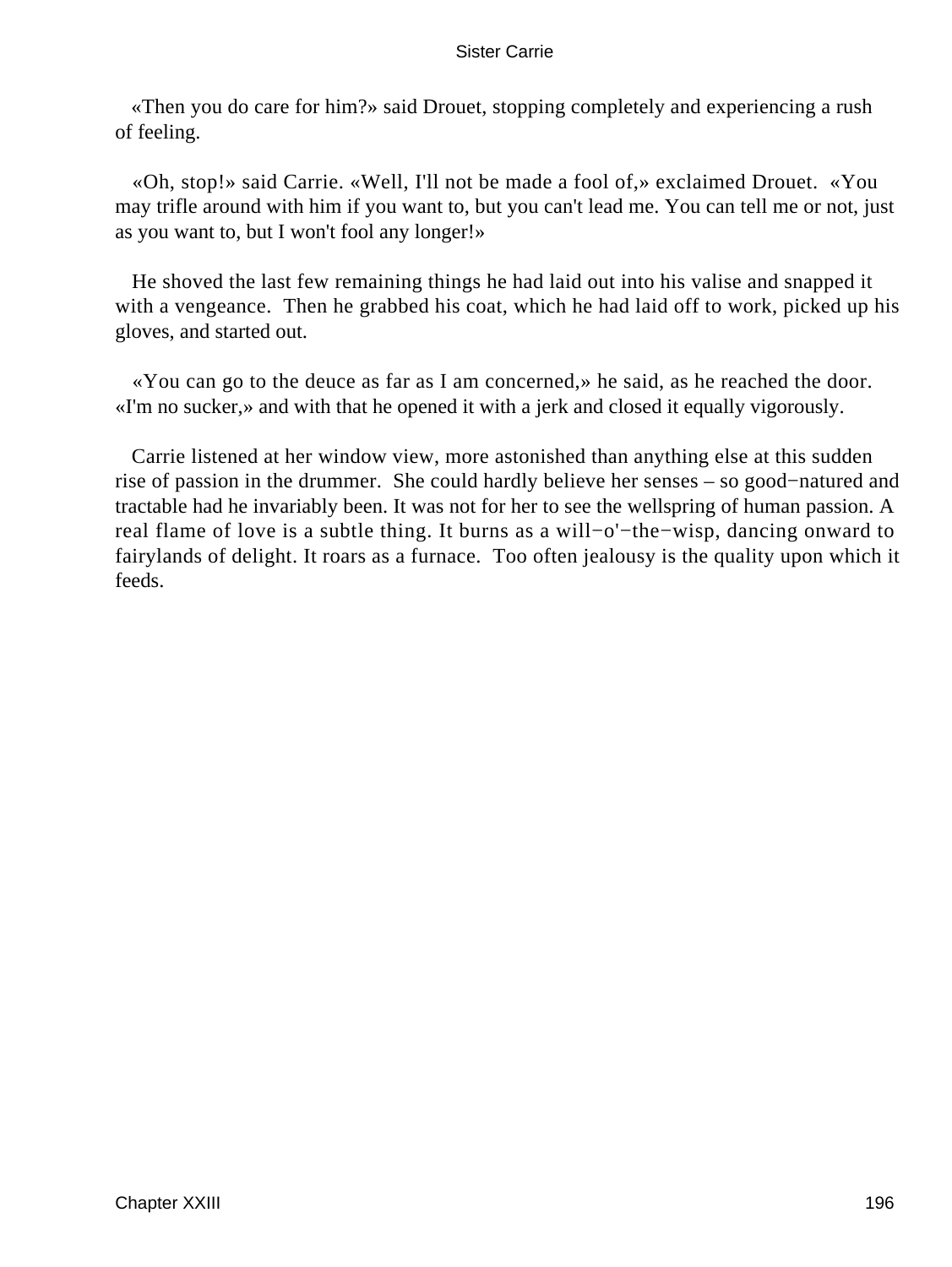## **[Chapter XXIV](#page-429-0)**

## *A*SHES **OF TINDER** – **A FACE AT THE WINDOW**

 That night Hurstwood remained down town entirely, going to the Palmer House for a bed after his work was through. He was in a fevered state of mind, owing to the blight his wife's action threatened to cast upon his entire future. While he was not sure how much significance might be attached to the threat she had made, he was sure that her attitude, if long continued, would cause him no end of trouble. She was determined, and had worsted him in a very important contest. How would it be from now on? He walked the floor of his little office, and later that of his room, putting one thing and another together to no avail.

 Mrs. Hurstwood, on the contrary, had decided not to lose her advantage by inaction. Now that she had practically cowed him, she would follow up her work with demands, the acknowledgment of which would make her word LAW in the future. He would have to pay her the money which she would now regularly demand or there would be trouble. It did not matter what he did. She really did not care whether he came home any more or not. The household would move along much more pleasantly without him, and she could do as she wished without consulting any one. Now she proposed to consult a lawyer and hire a detective. She would find out at once just what advantages she could gain.

 Hurstwood walked the floor, mentally arranging the chief points of his situation. «She has that property in her name,» he kept saying to himself. «What a fool trick that was. Curse it! What a fool move that was.»

 He also thought of his managerial position. «If she raises a row now I'll lose this thing. They won't have me around if my name gets in the papers. My friends, too!» He grew more angry as he thought of the talk any action on her part would create. How would the papers talk about it? Every man he knew would be wondering. He would have to explain and deny and make a general mark of himself. Then Moy would come and confer with him and there would be the devil to pay.

 Many little wrinkles gathered between his eyes as he contemplated this, and his brow moistened. He saw no solution of anything – not a loophole left.

 Through all this thoughts of Carrie flashed upon him, and the approaching affair of Saturday. Tangled as all his matters were, he did not worry over that. It was the one pleasing thing in this whole rout of trouble. He could arrange that satisfactorily, for Carrie would be glad to wait, if necessary. He would see how things turned out to−morrow, and then he would talk to her. They were going to meet as usual. He saw only her pretty face and neat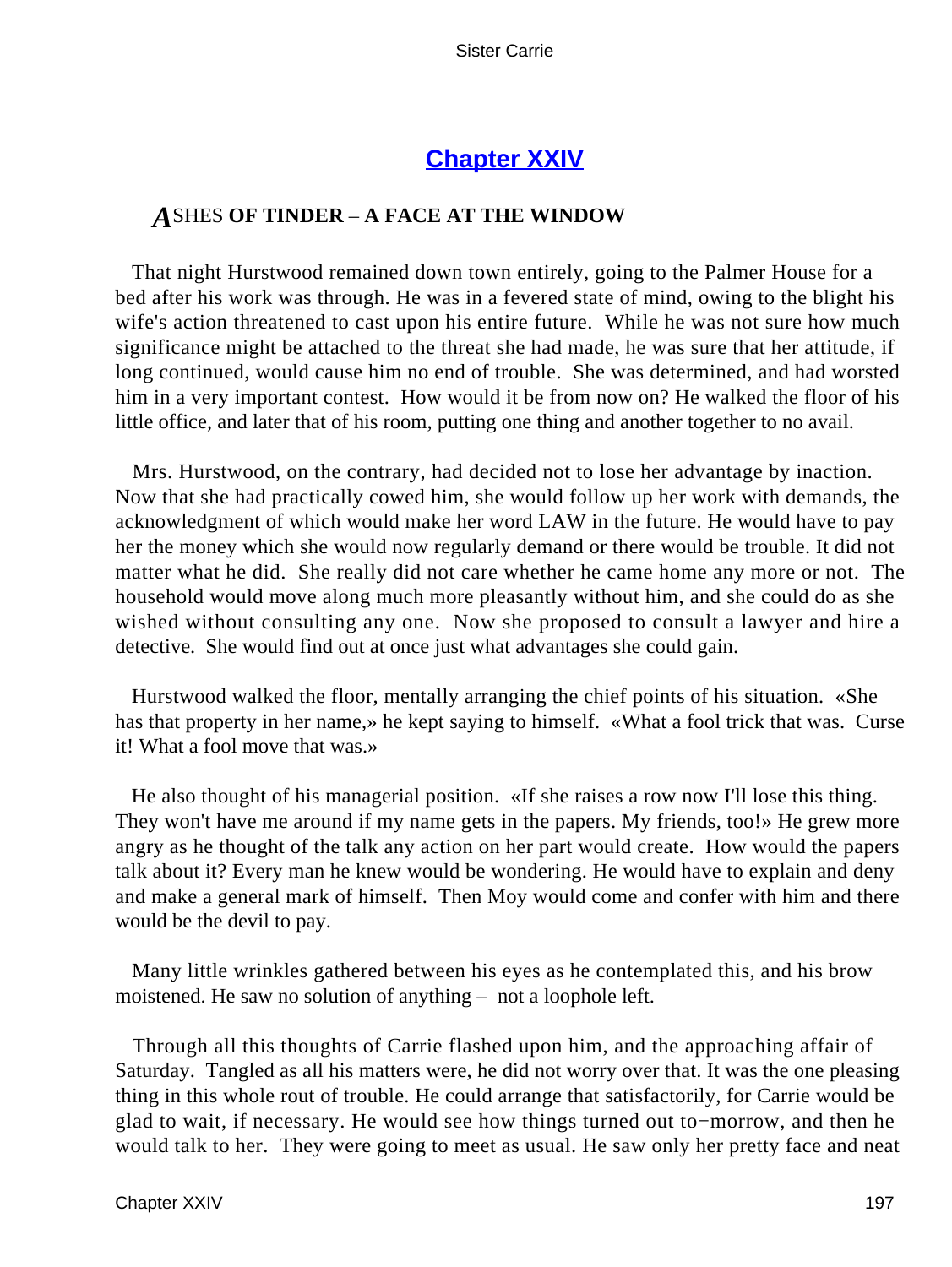figure and wondered why life was not arranged so that such joy as he found with her could be steadily maintained. How much more pleasant it would be. Then he would take up his wife's threat again, and the wrinkles and moisture would return.

 In the morning he came over from the hotel and opened his mail, but there was nothing in it outside the ordinary run. For some reason he felt as if something might come that way, and was relieved when all the envelopes had been scanned and nothing suspicious noticed. He began to feel the appetite that had been wanting before he had reached the office, and decided before going out to the park to meet Carrie to drop in at the Grand Pacific and have a pot of coffee and some rolls. While the danger had not lessened, it had not as yet materialised, and with him no news was good news. If he could only get plenty of time to think, perhaps something would turn up. Surely, surely, this thing would not drift along to catastrophe and he not find a way out.

 His spirits fell, however, when, upon reaching the park, he waited and waited and Carrie did not come. He held his favourite post for an hour or more, then arose and began to walk about restlessly. Could something have happened out there to keep her away? Could she have been reached by his wife? Surely not. So little did he consider Drouet that it never once occurred to him to worry about his finding out. He grew restless as he ruminated, and then decided that perhaps it was nothing. She had not been able to get away this morning. That was why no letter notifying him had come. He would get one to−day. It would probably be on his desk when he got back. He would look for it at once.

 After a time he gave up waiting and drearily headed for the Madison car. To add to his distress, the bright blue sky became overcast with little fleecy clouds which shut out the sun. The wind veered to the east, and by the time he reached his office it was threatening to drizzle all afternoon.

 He went in and examined his letters, but there was nothing from Carrie. Fortunately, there was nothing from his wife either. He thanked his stars that he did not have to confront that proposition just now when he needed to think so much. He walked the floor again, pretending to be in an ordinary mood, but secretly troubled beyond the expression of words.

 At one−thirty he went to Rector's for lunch, and when he returned a messenger was waiting for him. He looked at the little chap with a feeling of doubt.

«I'm to bring an answer,» said the boy.

 Hurstwood recognised his wife's writing. He tore it open and read without a show of feeling. It began in the most formal manner and was sharply and coldly worded throughout.

 «I want you to send the money I asked for at once. I need it to carry out my plans. You can stay away if you want to. It doesn't matter in the least. But I must have some money. So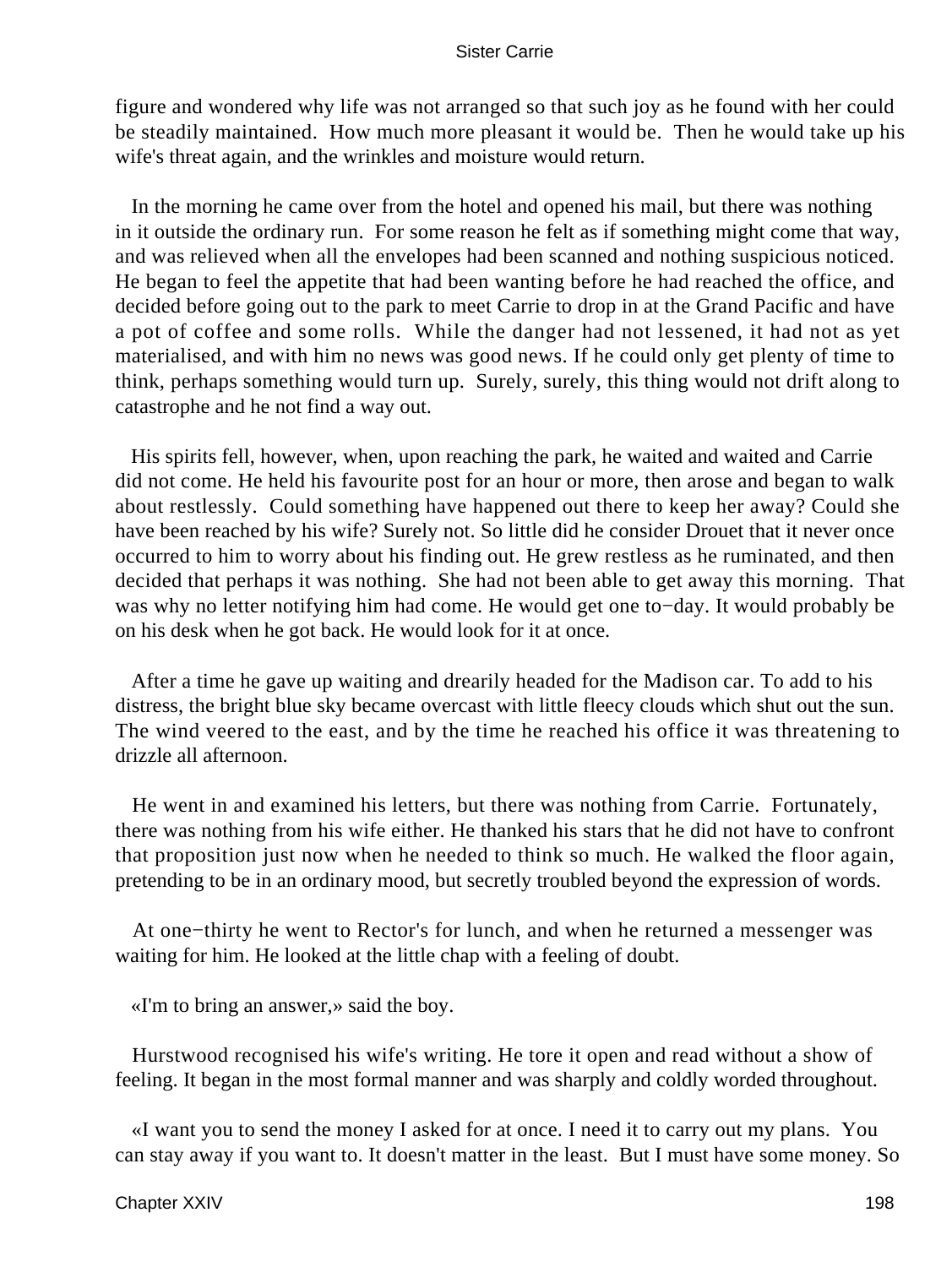don't delay, but send it by the boy.»

 When he had finished it, he stood holding it in his hands. The audacity of the thing took his breath. It roused his ire also – the deepest element of revolt in him. His first impulse was to write but four words in reply – «Go to the devil!» – but he compromised by telling the boy that there would be no reply. Then he sat down in his chair and gazed without seeing, contemplating the result of his work. What would she do about that? The confounded wretch! Was she going to try to bulldoze him into submission? He would go up there and have it out with her, that's what he would do. She was carrying things with too high a hand. These were his first thoughts.

 Later, however, his old discretion asserted itself. Something had to be done. A climax was near and she would not sit idle. He knew her well enough to know that when she had decided upon a plan she would follow it up. Possibly matters would go into a lawyer's hands at once.

 «Damn her!» he said softly, with his teeth firmly set, «I'll make it hot for her if she causes me trouble. I'll make her change her tone if I have to use force to do it!»

 He arose from his chair and went and looked out into the street. The long drizzle had begun. Pedestrians had turned up collars, and trousers at the bottom. Hands were hidden in the pockets of the umbrellaless; umbrellas were up. The street looked like a sea of round black cloth roofs, twisting, bobbing, moving. Trucks and vans were rattling in a noisy line and everywhere men were shielding themselves as best they could. He scarcely noticed the picture. He was forever confronting his wife, demanding of her to change her attitude toward him before he worked her bodily harm.

 At four o'clock another note came, which simply said that if the money was not forthcoming that evening the matter would be laid before Fitzgerald and Moy on the morrow, and other steps would be taken to get it.

 Hurstwood almost exclaimed out loud at the insistency of this thing. Yes, he would send her the money. He'd take it to her – he would go up there and have a talk with her, and that at once.

 He put on his hat and looked around for his umbrella. He would have some arrangement of this thing.

 He called a cab and was driven through the dreary rain to the North Side. On the way his temper cooled as he thought of the details of the case. What did she know? What had she done? Maybe she'd got hold of Carrie, who knows – or – or Drouet. Perhaps she really had evidence, and was prepared to fell him as a man does another from secret ambush. She was shrewd. Why should she taunt him this way unless she had good grounds?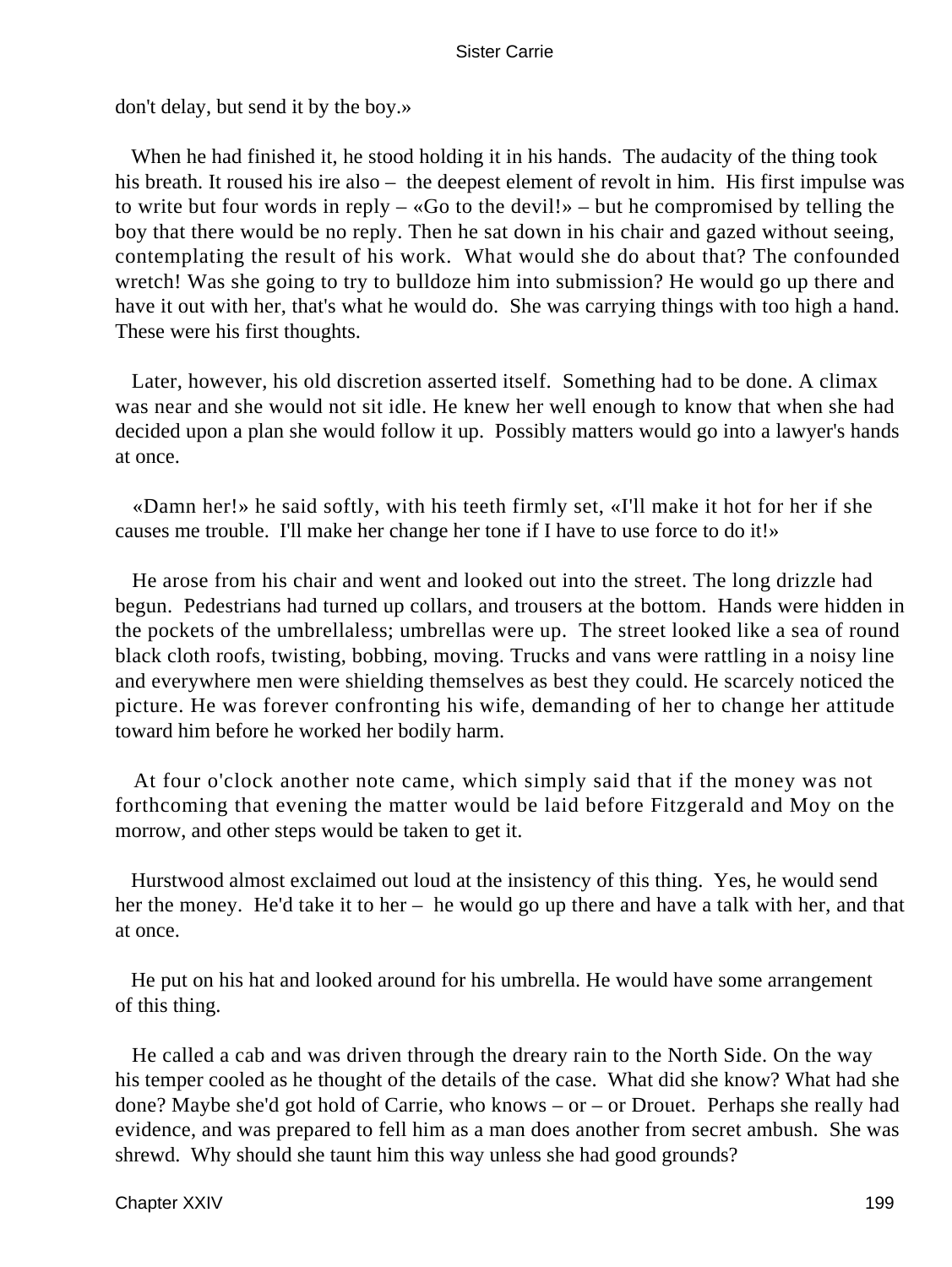He began to wish that he had compromised in some way or other – that he had sent the money. Perhaps he could do it up here. He would go in and see, anyhow. He would have no row. By the time he reached his own street he was keenly alive to the difficulties of his situation and wished over and over that some solution would offer itself, that he could see his way out. He alighted and went up the steps to the front door, but it was with a nervous palpitation of the heart. He pulled out his key and tried to insert it, but another key was on the inside. He shook at the knob, but the door was locked. Then he rang the bell. No answer. He rang again – this time harder. Still no answer. He jangled it fiercely several times in succession, but without avail. Then he went below.

 There was a door which opened under the steps into the kitchen, protected by an iron grating, intended as a safeguard against burglars. When he reached this he noticed that it also was bolted and that the kitchen windows were down. What could it mean? He rang the bell and then waited. Finally, seeing that no one was coming, he turned and went back to his cab.

 «I guess they've gone out,» he said apologetically to the individual who was hiding his red face in a loose tarpaulin raincoat.

«I saw a young girl up in that winder,» returned the cabby.

 Hurstwood looked, but there was no face there now. He climbed moodily into the cab, relieved and distressed.

 So this was the game, was it? Shut him out and make him pay. Well, by the Lord, that did beat all!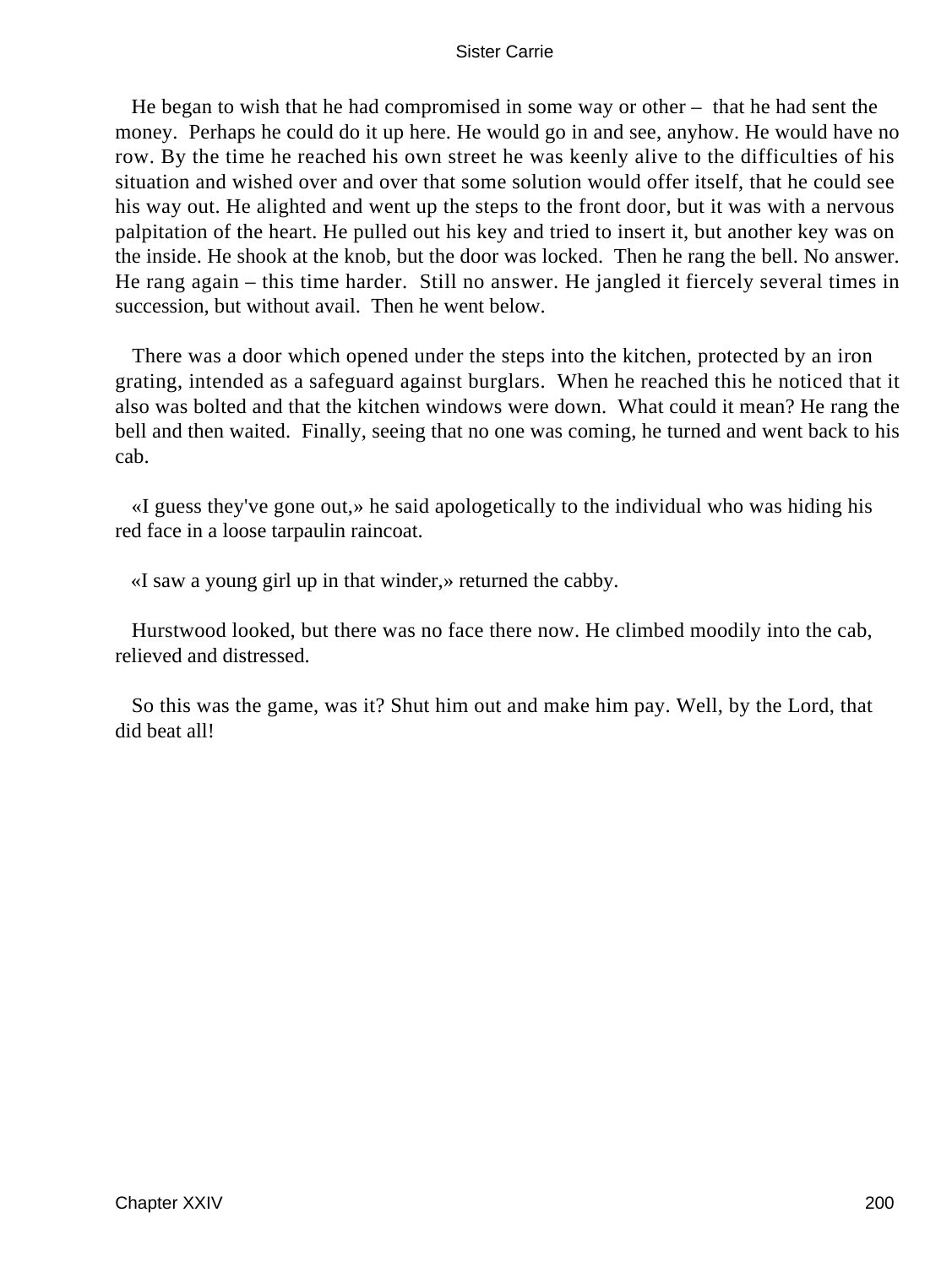# **[Chapter XXV](#page-429-0)**

## *A*SHES **OF TINDER** – **THE LOOSING OF STAYS**

 When Hurstwood got back to his office again he was in a greater quandary than ever. Lord, Lord, he thought, what had he got into? How could things have taken such a violent turn, and so quickly? He could hardly realise how it had all come about. It seemed a monstrous, unnatural, unwarranted condition which had suddenly descended upon him without his let or hindrance.

 Meanwhile he gave a thought now and then to Carrie. What could be the trouble in that quarter? No letter had come, no word of any kind, and yet here it was late in the evening and she had agreed to meet him that morning. To−morrow they were to have met and gone off – where? He saw that in the excitement of recent events he had not formulated a plan upon that score. He was desperately in love, and would have taken great chances to win her under ordinary circumstances, but now – now what? Supposing she had found out something? Supposing she, too, wrote him and told him that she knew all – that she would have nothing more to do with him? It would be just like this to happen as things were going now. Meanwhile he had not sent the money.

 He strolled up and down the polished floor of the resort, his hands in his pockets, his brow wrinkled, his mouth set. He was getting some vague comfort out of a good cigar, but it was no panacea for the ill which affected him. Every once in a while he would clinch his fingers and tap his foot – signs of the stirring mental process he was undergoing. His whole nature was vigorously and powerfully shaken up, and he was finding what limits the mind has to endurance. He drank more brandy and soda than he had any evening in months. He was altogether a fine example of great mental perturbation.

 For all his study nothing came of the evening except this – he sent the money. It was with great opposition, after two or three hours of the most urgent mental affirmation and denial, that at last he got an envelope, placed in it the requested amount, and slowly sealed it up.

Then he called Harry, the boy of all work around the place.

 «You take this to this address,» he said, handing him the envelope, «and give it to Mrs. Hurstwood.»

«Yes, sir,» said the boy.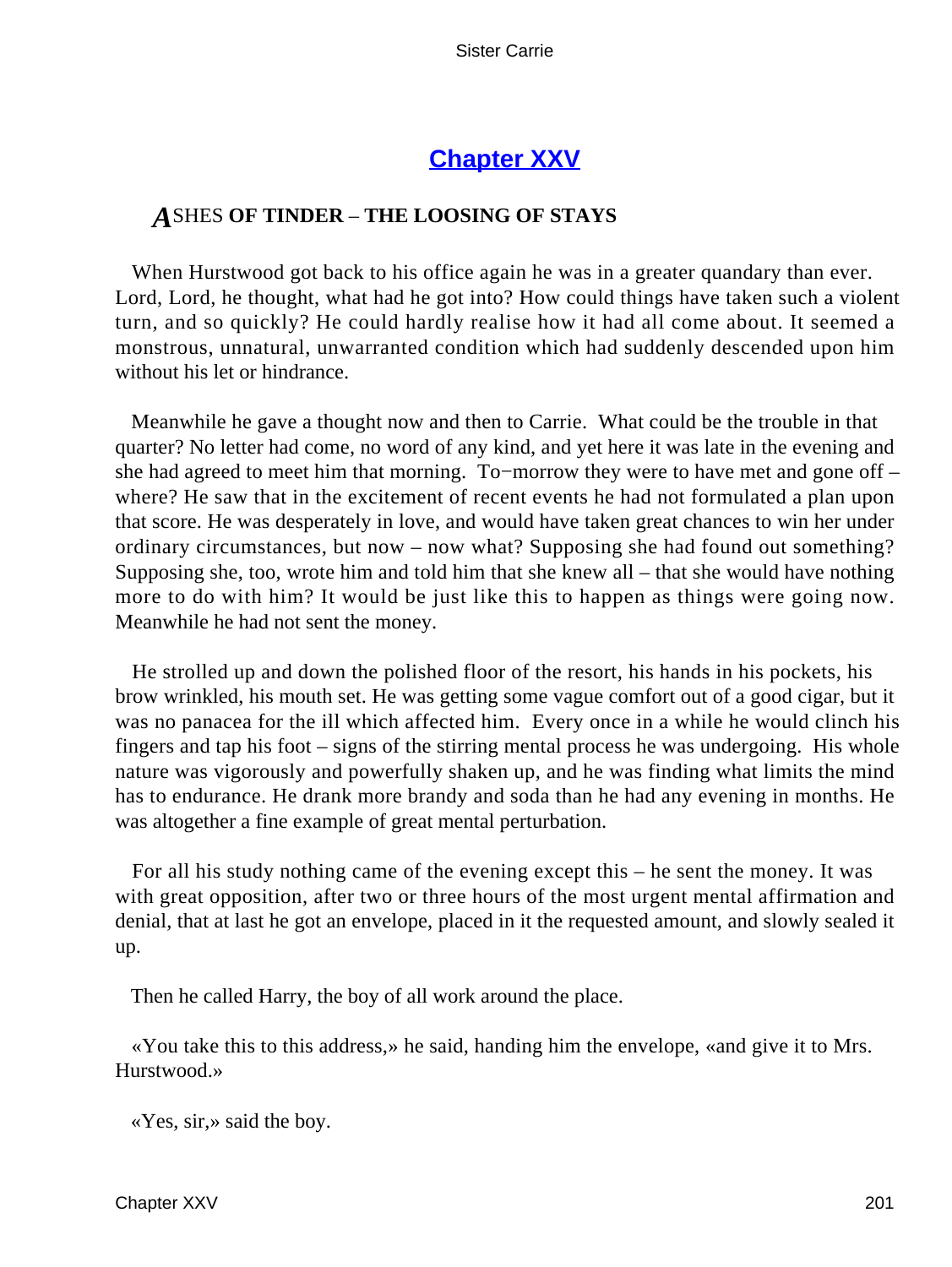«If she isn't there bring it back.»

«Yes, sir»

«You've seen my wife?» he asked as a precautionary measure as the boy turned to go.

«Oh, yes, sir. I know her.»

«All right, now. Hurry right back.»

«Any answer?»

«I guess not.»

 The boy hastened away and the manager fell to his musings. Now he had done it. There was no use speculating over that. He was beaten for to−night and he might just as well make the best of it. But, oh, the wretchedness of being forced this way! He could see her meeting the boy at the door and smiling sardonically. She would take the envelope and know that she had triumphed. If he only had that letter back he wouldn't send it. He breathed heavily and wiped the moisture from his face.

 For relief, he arose and joined in conversation with a few friends who were drinking. He tried to get the interest of things about him, but it was not to be. All the time his thoughts would run out to his home and see the scene being therein enacted. All the time he was wondering what she would say when the boy handed her the envelope.

 In about an hour and three−quarters the boy returned. He had evidently delivered the package, for, as he came up, he made no sign of taking anything out of his pocket.

«Well?» said Hurstwood.

«I gave it to her.»

«My wife?»

«Yes, sir.»

«Any answer?»

«She said it was high time.»

Hurstwood scowled fiercely.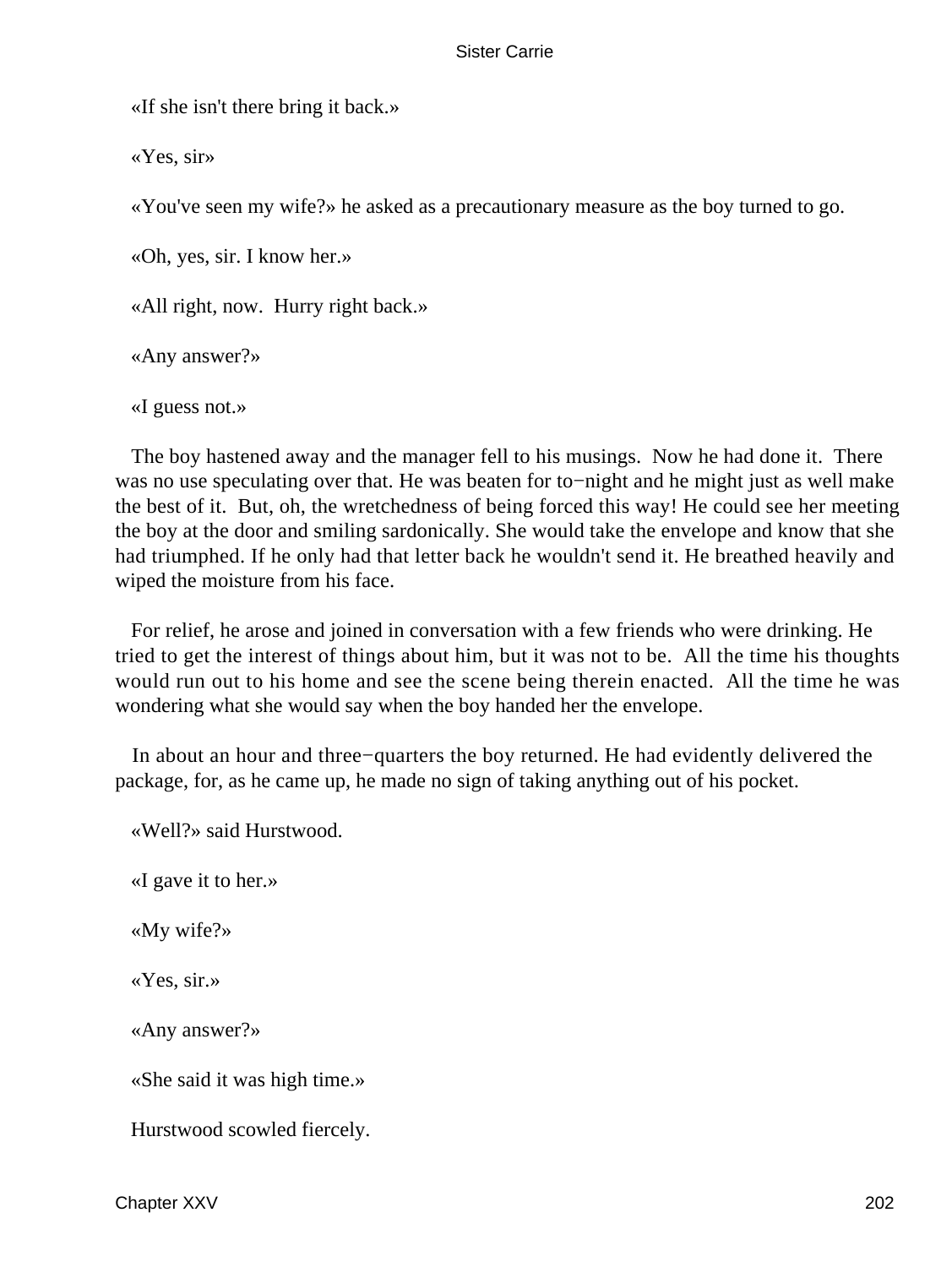There was no more to be done upon that score that night. He went on brooding over his situation until midnight, when he repaired again to the Palmer House. He wondered what the morning would bring forth, and slept anything but soundly upon it. Next day he went again to the office and opened his mail, suspicious and hopeful of its contents. No word from Carrie. Nothing from his wife, which was pleasant.

 The fact that he had sent the money and that she had received it worked to the ease of his mind, for, as the thought that he had done it receded, his chagrin at it grew less and his hope of peace more. He fancied, as he sat at his desk, that nothing would be done for a week or two. Meanwhile, he would have time to think.

 This process of **THINKING** began by a reversion to Carrie and the arrangement by which he was to get her away from Drouet. How about that now? His pain at her failure to meet or write him rapidly increased as he devoted himself to this subject. He decided to write her care of the West Side Post−office and ask for an explanation, as well as to have her meet him. The thought that this letter would probably not reach her until Monday chafed him exceedingly. He must get some speedier method – but how?

He thought upon it for a half–hour, not contemplating a messenger or a cab direct to the house, owing to the exposure of it, but finding that time was slipping away to no purpose, he wrote the letter and then began to think again.

 The hours slipped by, and with them the possibility of the union he had contemplated. He had thought to be joyously aiding Carrie by now in the task of joining her interests to his, and here it was afternoon and nothing done. Three o'clock came, four, five, six, and no letter. The helpless manager paced the floor and grimly endured the gloom of defeat. He saw a busy Saturday ushered out, the Sabbath in, and nothing done. All day, the bar being closed, he brooded alone, shut out from home, from the excitement of his resort, from Carrie, and without the ability to alter his condition one iota. It was the worst Sunday he had spent in his life.

 In Monday's second mail he encountered a very legal−looking letter, which held his interest for some time. It bore the imprint of the law offices of McGregor, James and Hay, and with a very formal «Dear Sir,» and «We beg to state,» went on to inform him briefly that they had been retained by Mrs. Julia Hurstwood to adjust certain matters which related to her sustenance and property rights, and would he kindly call and see them about the matter at once.

 He read it through carefully several times, and then merely shook his head. It seemed as if his family troubles were just beginning.

«Well!» he said after a time, quite audibly, «I don't know.»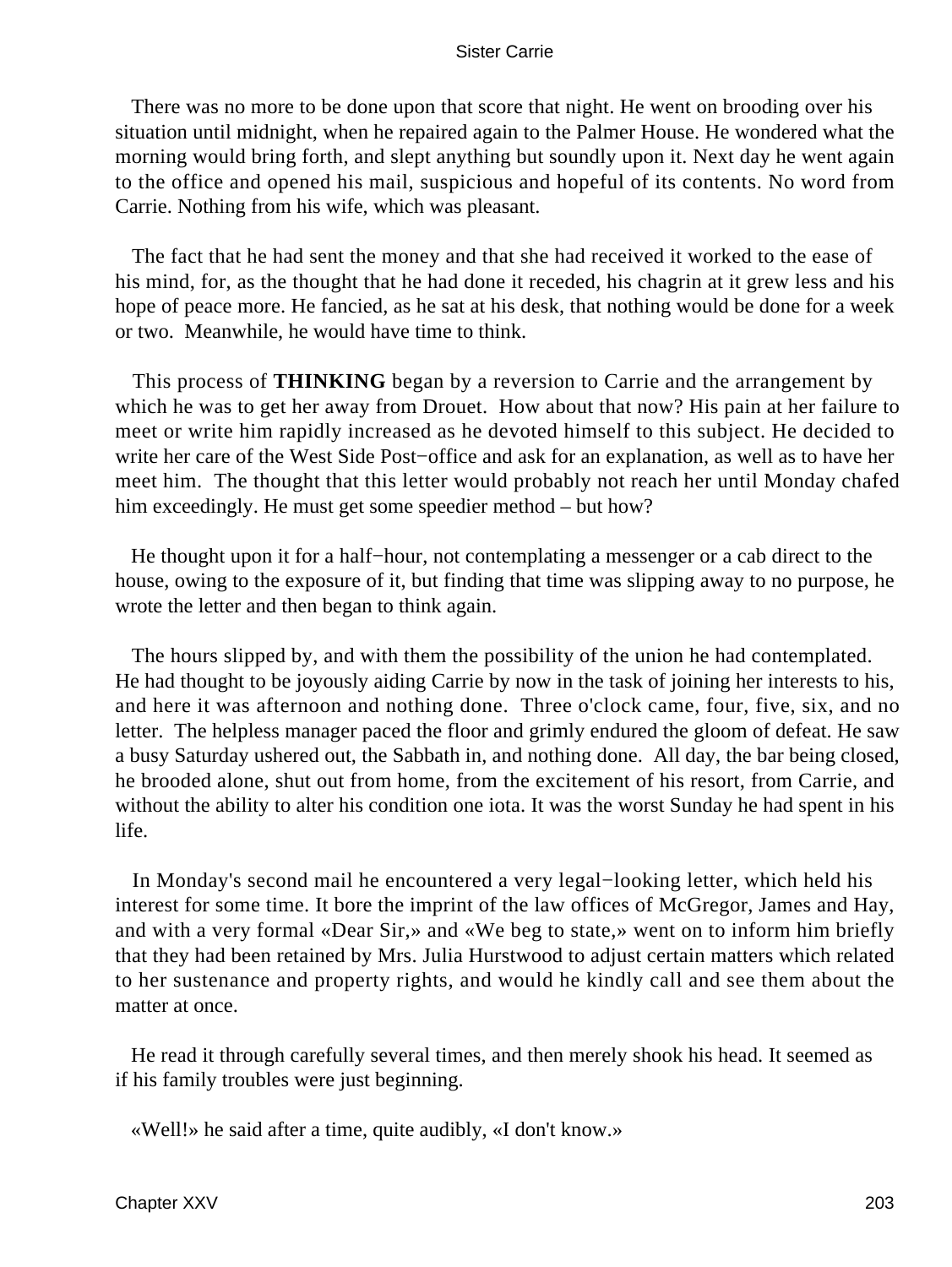Then he folded it up and put it in his pocket.

 To add to his misery there was no word from Carrie. He was quite certain now that she knew he was married and was angered at his perfidy. His loss seemed all the more bitter now that he needed her most. He thought he would go out and insist on seeing her if she did not send him word of some sort soon. He was really affected most miserably of all by this desertion. He had loved her earnestly enough, but now that the possibility of losing her stared him in the face she seemed much more attractive. He really pined for a word, and looked out upon her with his mind's eye in the most wistful manner. He did not propose to lose her, whatever she might think. Come what might, he would adjust this matter, and soon. He would go to her and tell her all his family complications. He would explain to her just where he stood and how much he needed her. Surely she couldn't go back on him now? It wasn't possible. He would plead until her anger would melt – until she would forgive him.

Suddenly he thought: «Supposing she isn't out there – suppose she has gone?»

He was forced to take his feet. It was too much to think of and sit still.

Nevertheless, his rousing availed him nothing.

 On Tuesday it was the same way. He did manage to bring himself into the mood to go out to Carrie, but when he got in Ogden Place he thought he saw a man watching him and went away. He did not go within a block of the house.

 One of the galling incidents of this visit was that he came back on a Randolph Street car, and without noticing arrived almost opposite the building of the concern with which his son was connected. This sent a pang through his heart. He had called on his boy there several times. Now the lad had not sent him a word. His absence did not seem to be noticed by either of his children. Well, well, fortune plays a man queer tricks. He got back to his office and joined in a conversation with friends. It was as if idle chatter deadened the sense of misery.

 That night he dined at Rector's and returned at once to his office. In the bustle and show of the latter was his only relief. He troubled over many little details and talked perfunctorily to everybody. He stayed at his desk long after all others had gone, and only quitted it when the night watchman on his round pulled at the front door to see if it was safely locked.

On Wednesday he received another polite note from McGregor, James and Hay. It read:

 «Dear Sir: We beg to inform you that we are instructed to wait until to−morrow (Thursday) at one o'clock, before filing suit against you, on behalf of Mrs. Julia Hurstwood, for divorce and alimony. If we do not hear from you before that time we shall consider that you do not wish to compromise the matter in any way and act accordingly. »Very truly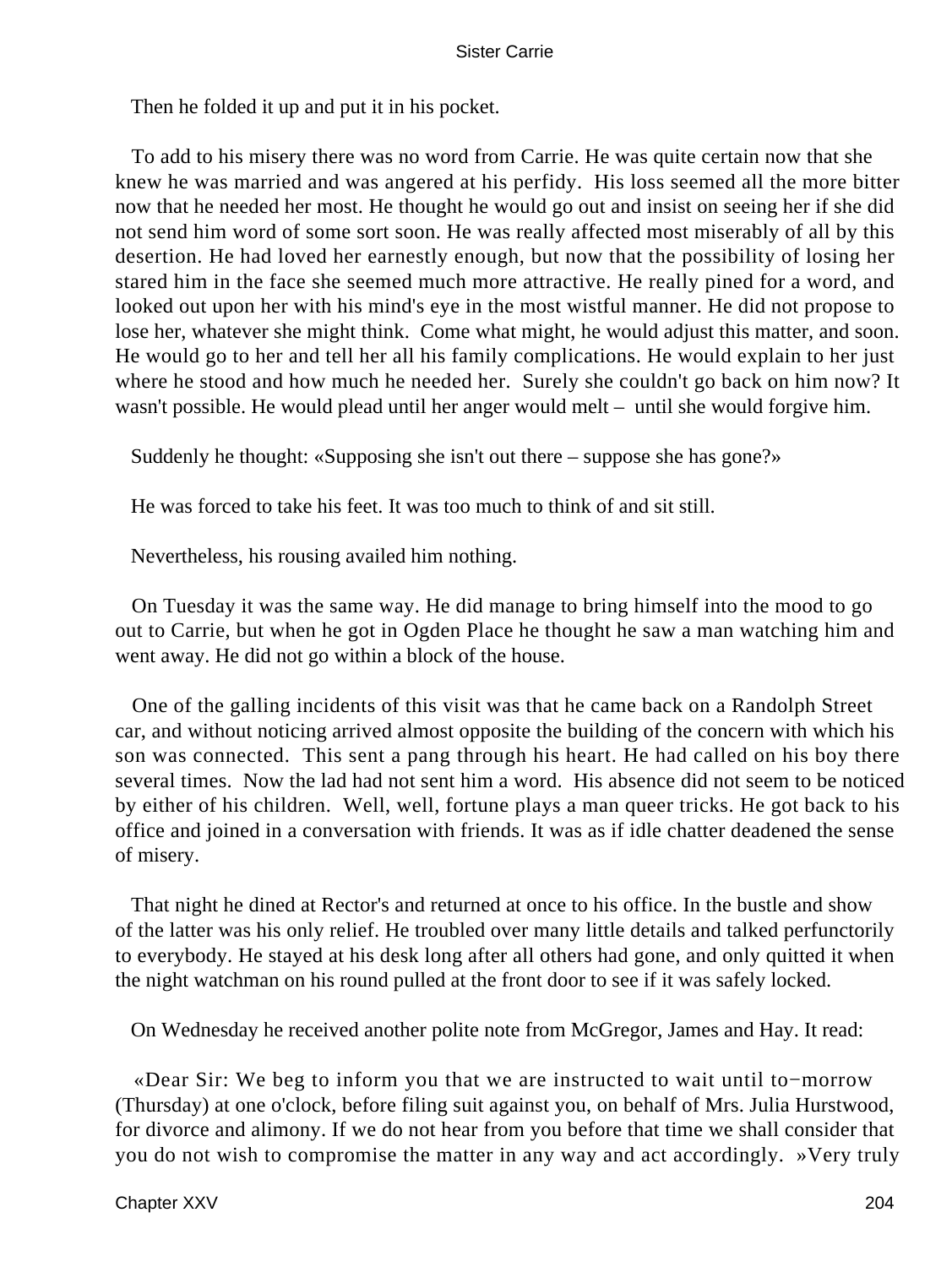yours, etc."

«Compromise!» exclaimed Hurstwood bitterly. «Compromise!»

Again he shook his head.

 So here it was spread out clear before him, and now he knew what to expect. If he didn't go and see them they would sue him promptly. If he did, he would be offered terms that would make his blood boil. He folded the letter and put it with the other one. Then he put on his hat and went for a turn about the block.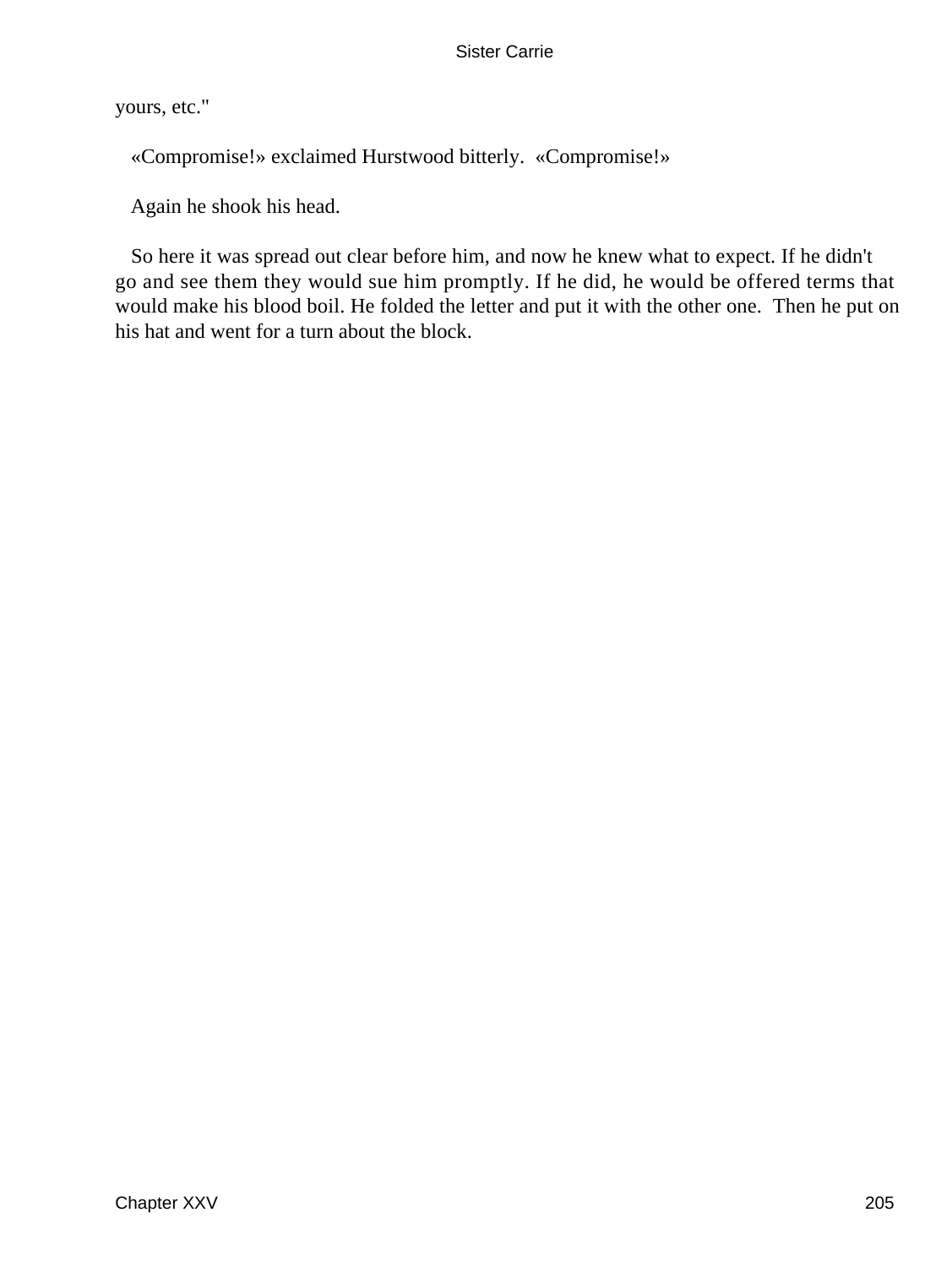# **[Chapter XXVI](#page-429-0)**

## *T*HE **AMBASSADOR FALLEN** – **A SEARCH FOR THE GATE**

 Carrie, left alone by Drouet, listened to his retreating steps, scarcely realising what had happened. She knew that he had stormed out. It was some moments before she questioned whether he would return, not now exactly, but ever. She looked around her upon the rooms, out of which the evening light was dying, and wondered why she did not feel quite the same towards them. She went over to the dresser and struck a match, lighting the gas. Then she went back to the rocker to think.

 It was some time before she could collect her thoughts, but when she did, this truth began to take on importance. She was quite alone. Suppose Drouet did not come back? Suppose she should never hear anything more of him? This fine arrangement of chambers would not last long. She would have to quit them.

 To her credit, be it said, she never once counted on Hurstwood. She could only approach that subject with a pang of sorrow and regret. For a truth, she was rather shocked and frightened by this evidence of human depravity. He would have tricked her without turning an eyelash. She would have been led into a newer and worse situation. And yet she could not keep out the pictures of his looks and manners. Only this one deed seemed strange and miserable. It contrasted sharply with all she felt and knew concerning the man.

 But she was alone. That was the greater thought just at present. How about that? Would she go out to work again? Would she begin to look around in the business district? The stage! Oh, yes. Drouet had spoken about that. Was there any hope there? She moved to and fro, in deep and varied thoughts, while the minutes slipped away and night fell completely. She had had nothing to eat, and yet there she sat, thinking it over.

 She remembered that she was hungry and went to the little cupboard in the rear room where were the remains of one of their breakfasts. She looked at these things with certain misgivings. The contemplation of food had more significance than usual.

 While she was eating she began to wonder how much money she had. It struck her as exceedingly important, and without ado she went to look for her purse. It was on the dresser, and in it were seven dollars in bills and some change. She quailed as she thought of the insignificance of the amount and rejoiced because the rent was paid until the end of the month. She began also to think what she would have done if she had gone out into the street when she first started. By the side of that situation, as she looked at it now, the present seemed agreeable. She had a little time at least, and then, perhaps, everything would come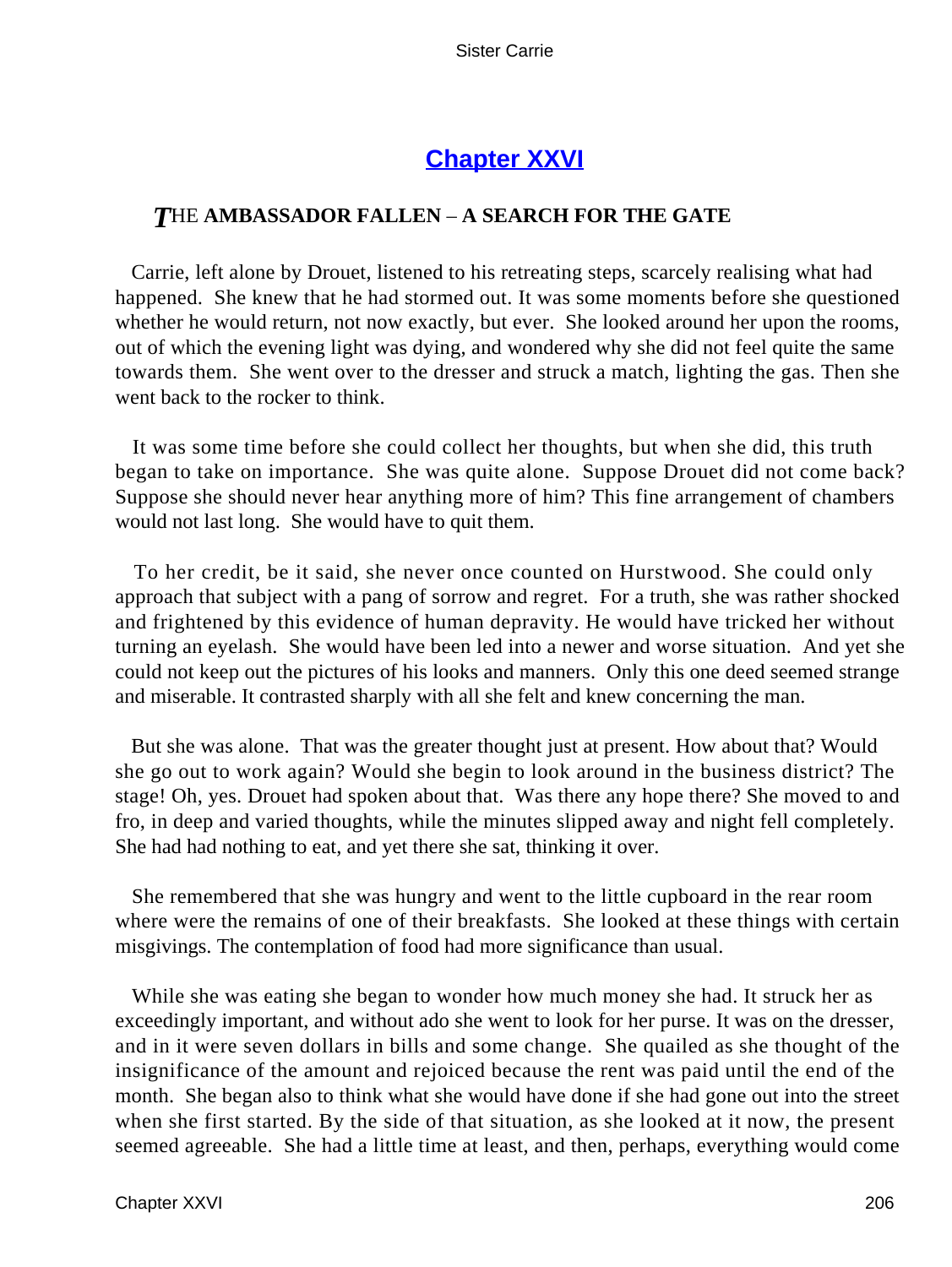out all right, after all.

 Drouet had gone, but what of it? He did not seem seriously angry. He only acted as if he were huffy. He would come back – of course he would. There was his cane in the corner. Here was one of his collars. He had left his light overcoat in the wardrobe. She looked about and tried to assure herself with the sight of a dozen such details, but, alas, the secondary thought arrived. Supposing he did come back. Then what?

 Here was another proposition nearly, if not quite, as disturbing. She would have to talk with and explain to him. He would want her to admit that he was right. It would be impossible for her to live with him.

 On Friday Carrie remembered her appointment with Hurstwood, and the passing of the hour when she should, by all right of promise, have been in his company served to keep the calamity which had befallen her exceedingly fresh and clear. In her nervousness and stress of mind she felt it necessary to act, and consequently put on a brown street dress, and at eleven o'clock started to visit the business portion once again. She must look for work.

 The rain, which threatened at twelve and began at one, served equally well to cause her to retrace her steps and remain within doors as it did to reduce Hurstwood's spirits and give him a wretched day.

The morrow was Saturday, a half–holiday in many business quarters, and besides it was a balmy, radiant day, with the trees and grass shining exceedingly green after the rain of the night before. When she went out the sparrows were twittering merrily in joyous choruses. She could not help feeling, as she looked across the lovely park, that life was a joyous thing for those who did not need to worry, and she wished over and over that something might interfere now to preserve for her the comfortable state which she had occupied. She did not want Drouet or his money when she thought of it, nor anything more to do with Hurstwood, but only the content and ease of mind she had experienced, for, after all, she had been happy – happier, at least, than she was now when confronted by the necessity of making her way alone.

 When she arrived in the business part it was quite eleven o'clock, and the business had little longer to run. She did not realise this at first, being affected by some of the old distress which was a result of her earlier adventure into this strenuous and exacting quarter. She wandered about, assuring herself that she was making up her mind to look for something, and at the same time feeling that perhaps it was not necessary to be in such haste about it. The thing was difficult to encounter, and she had a few days. Besides, she was not sure that she was really face to face again with the bitter problem of self−sustenance. Anyhow, there was one change for the better. She knew that she had improved in appearance. Her manner had vastly changed. Her clothes were becoming, and men – well−dressed men, some of the kind who before had gazed at her indifferently from behind their polished railings and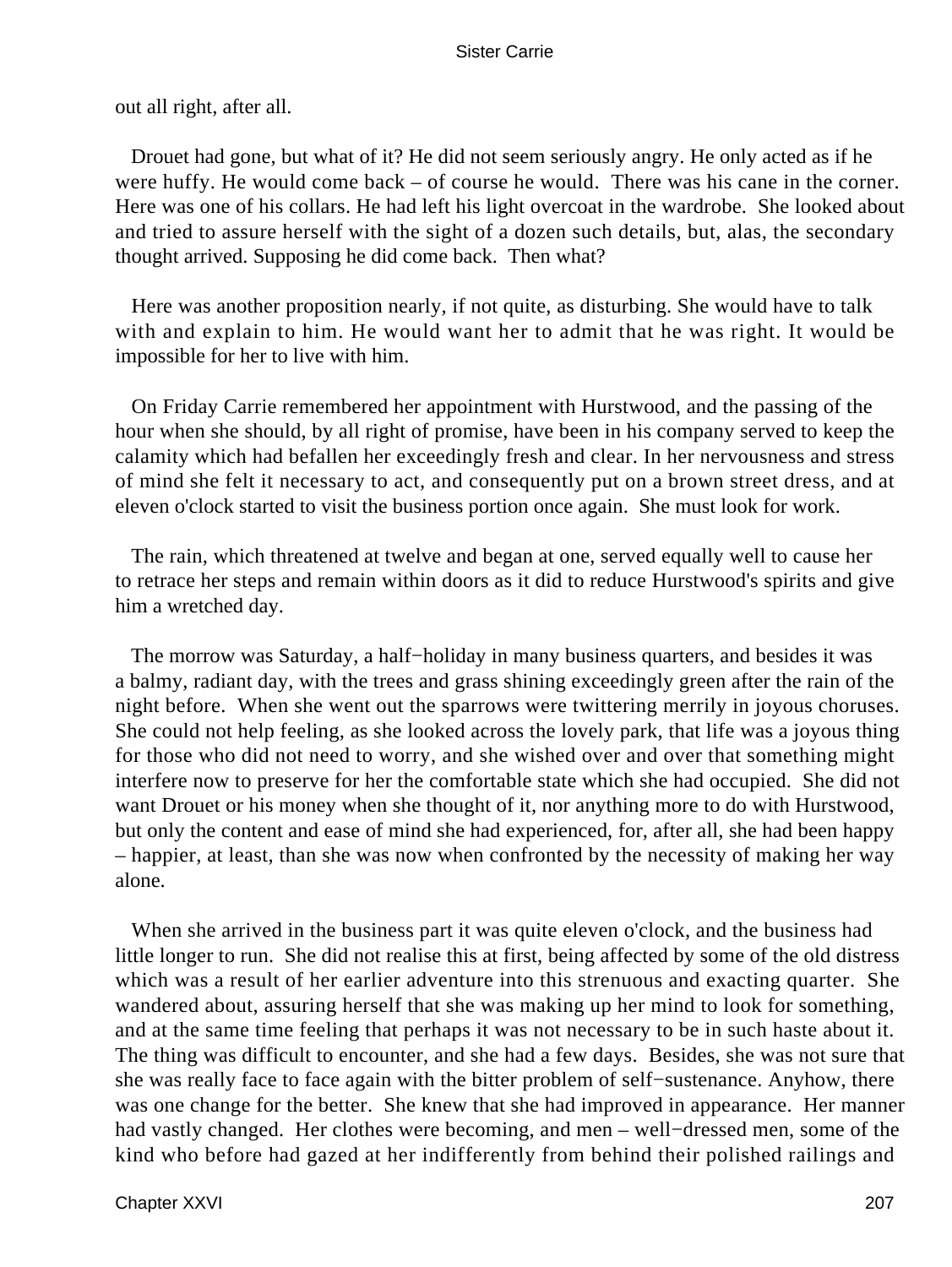imposing office partitions – now gazed into her face with a soft light in their eyes. In a way, she felt the power and satisfaction of the thing, but it did not wholly reassure her. She looked for nothing save what might come legitimately and without the appearance of special favour. She wanted something, but no man should buy her by false protestations or favour. She proposed to earn her living honestly.

 «This store closes at one on Saturdays,» was a pleasing and satisfactory legend to see upon doors which she felt she ought to enter and inquire for work. It gave her an excuse, and after encountering quite a number of them, and noting that the clock registered 12.15, she decided that it would be no use to seek further to−day, so she got on a car and went to Lincoln Park. There was always something to see there – the flowers, the animals, the lake – and she flattered herself that on Monday she would be up betimes and searching. Besides, many things might happen between now and Monday.

 Sunday passed with equal doubts, worries, assurances, and heaven knows what vagaries of mind and spirit. Every half−hour in the day the thought would come to her most sharply, like the tail of a swishing whip, that action – immediate action – was imperative. At other times she would look about her and assure herself that things were not so bad – that certainly she would come out safe and sound. At such times she would think of Drouet's advice about going on the stage, and saw some chance for herself in that quarter. She decided to take up that opportunity on the morrow.

 Accordingly, she arose early Monday morning and dressed herself carefully. She did not know just how such applications were made, but she took it to be a matter which related more directly to the theatre buildings. All you had to do was to inquire of some one about the theatre for the manager and ask for a position. If there was anything, you might get it, or, at least, he could tell you how.

 She had had no experience with this class of individuals whatsoever, and did not know the salacity and humour of the theatrical tribe. She only knew of the position which Mr. Hale occupied, but, of all things, she did not wish to encounter that personage, on account of her intimacy with his wife.

 There was, however, at this time, one theatre, the Chicago Opera House, which was considerably in the public eye, and its manager, David A. Henderson, had a fair local reputation. Carrie had seen one or two elaborate performances there and had heard of several others. She knew nothing of Henderson nor of the methods of applying, but she instinctively felt that this would be a likely place, and accordingly strolled about in that neighbourhood. She came bravely enough to the showy entrance way, with the polished and begilded lobby, set with framed pictures out of the current attraction, leading up to the quiet box−office, but she could get no further. A noted comic opera comedian was holding forth that week, and the air of distinction and prosperity overawed her. She could not imagine that there would be anything in such a lofty sphere for her. She almost trembled at the audacity which might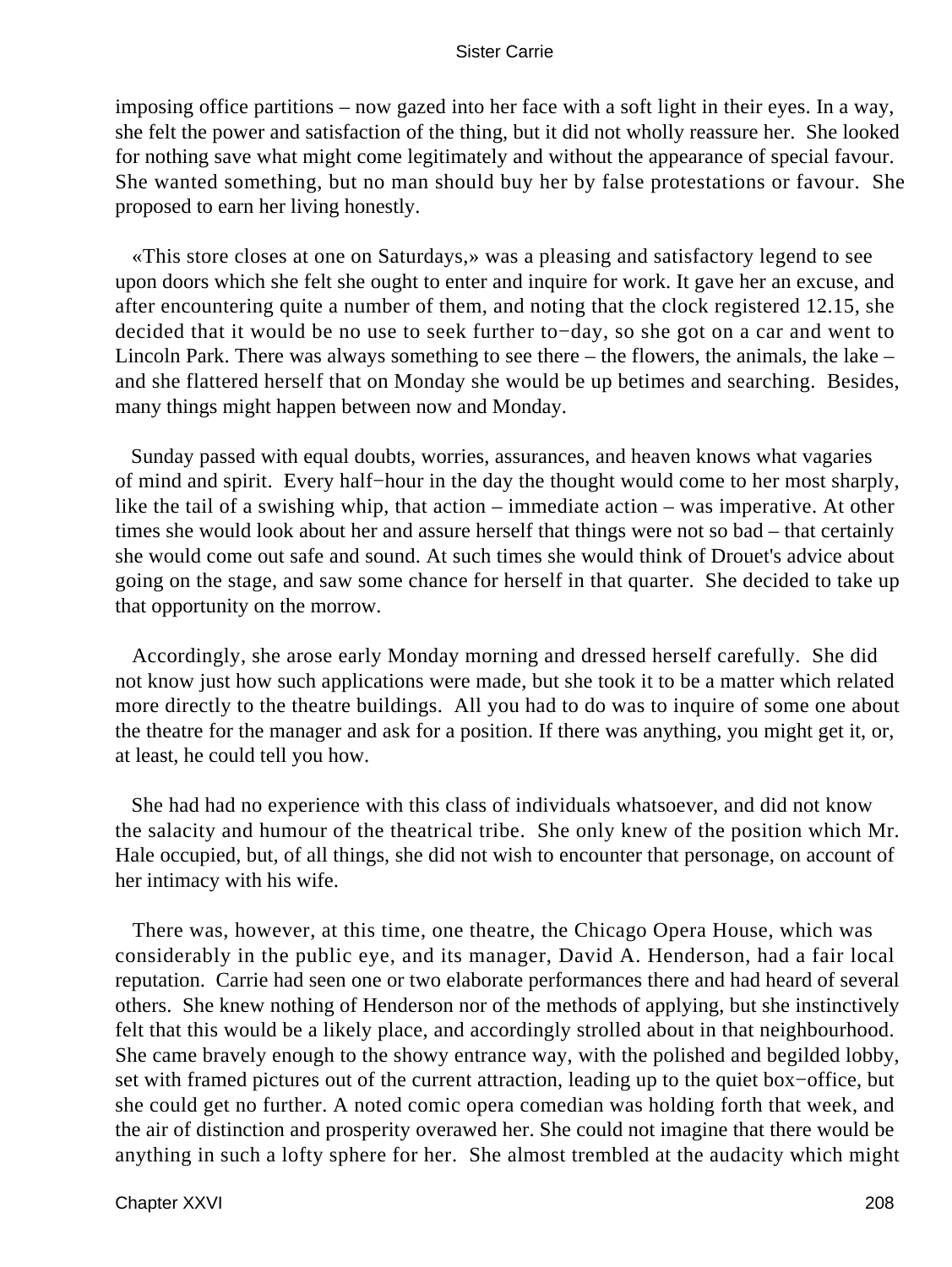have carried her on to a terrible rebuff. She could find heart only to look at the pictures which were showy and then walk out. It seemed to her as if she had made a splendid escape and that it would be foolhardy to think of applying in that quarter again.

 This little experience settled her hunting for one day. She looked around elsewhere, but it was from the outside. She got the location of several playhouses fixed in her mind – notably the Grand Opera House and McVickar's, both of which were leading in attractions – and then came away. Her spirits were materially reduced, owing to the newly restored sense of magnitude of the great interests and the insignificance of her claims upon society, such as she understood them to be.

 That night she was visited by Mrs. Hale, whose chatter and protracted stay made it impossible to dwell upon her predicament or the fortune of the day. Before retiring, however, she sat down to think, and gave herself up to the most gloomy forebodings. Drouet had not put in an appearance. She had had no word from any quarter, she had spent a dollar of her precious sum in procuring food and paying car fare. It was evident that she would not endure long. Besides, she had discovered no resource.

 In this situation her thoughts went out to her sister in Van Buren Street, whom she had not seen since the night of her flight, and to her home at Columbia City, which seemed now a part of something that could not be again. She looked for no refuge in that direction. Nothing but sorrow was brought her by thoughts of Hurstwood, which would return. That he could have chosen to dupe her in so ready a manner seemed a cruel thing.

 Tuesday came, and with it appropriate indecision and speculation. She was in no mood, after her failure of the day before, to hasten forth upon her work−seeking errand, and yet she rebuked herself for what she considered her weakness the day before. Accordingly she started out to revisit the Chicago Opera House, but possessed scarcely enough courage to approach.

She did manage to inquire at the box−office, however.

 «Manager of the company or the house?» asked the smartly dressed individual who took care of the tickets. He was favourably impressed by Carrie's looks.

«I don't know,» said Carrie, taken back by the question.

 «You couldn't see the manager of the house to−day, anyhow,» volunteered the young man. «He's out of town.»

He noted her puzzled look, and then added: «What is it you wish to see about?»

«I want to see about getting a position,» she answered.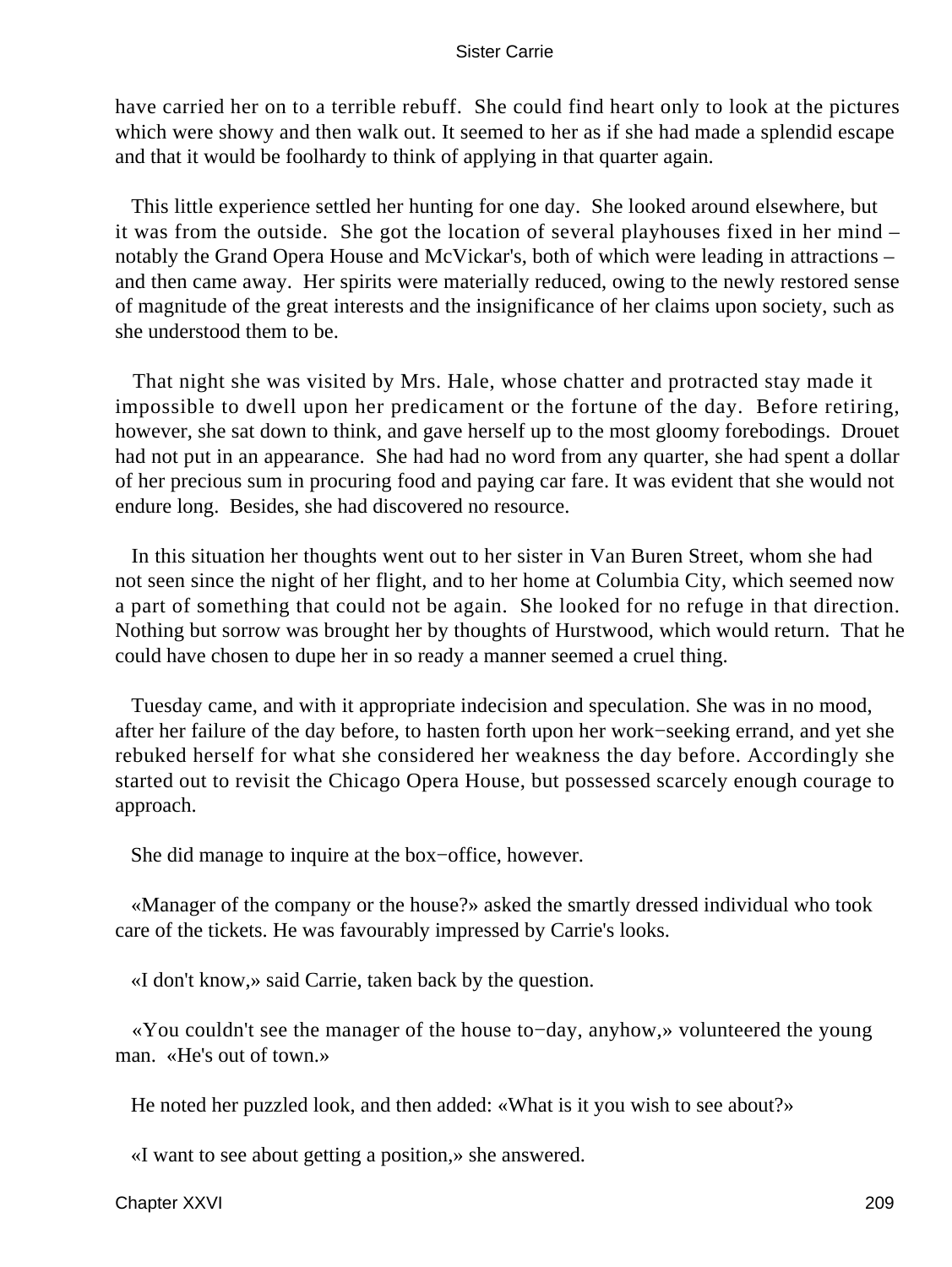«You'd better see the manager of the company,» he returned, «but he isn't here now.»

«When will he be in?» asked Carrie, somewhat relieved by this information.

«Well, you might find him in between eleven and twelve. He's here after two o'clock.»

 Carrie thanked him and walked briskly out, while the young man gazed after her through one of the side windows of his gilded coop.

 «Good−looking,» he said to himself, and proceeded to visions of condescensions on her part which were exceedingly flattering to himself.

 One of the principal comedy companies of the day was playing an engagement at the Grand Opera House. Here Carrie asked to see the manager of the company. She little knew the trivial authority of this individual, or that had there been a vacancy an actor would have been sent on from New York to fill it.

«His office is upstairs,» said a man in the box−office.

 Several persons were in the manager's office, two lounging near a window, another talking to an individual sitting at a roll−top desk – the manager. Carrie glanced nervously about, and began to fear that she should have to make her appeal before the assembled company, two of whom – the occupants of the window – were already observing her carefully.

 «I can't do it,» the manager was saying; «it's a rule of Mr. Frohman's never to allow visitors back of the stage. No, no!»

 Carrie timidly waited, standing. There were chairs, but no one motioned her to be seated. The individual to whom the manager had been talking went away quite crestfallen. That luminary gazed earnestly at some papers before him, as if they were of the greatest concern.

«Did you see that in the 'Herald' this morning about Nat Goodwin, Harris?»

 «No,» said the person addressed. «What was it?» «Made quite a curtain address at Hooley's last night. Better look it up.»

Harris reached over to a table and began to look for the «Herald.»

 «What is it?» said the manager to Carrie, apparently noticing her for the first time. He thought he was going to be held up for free tickets.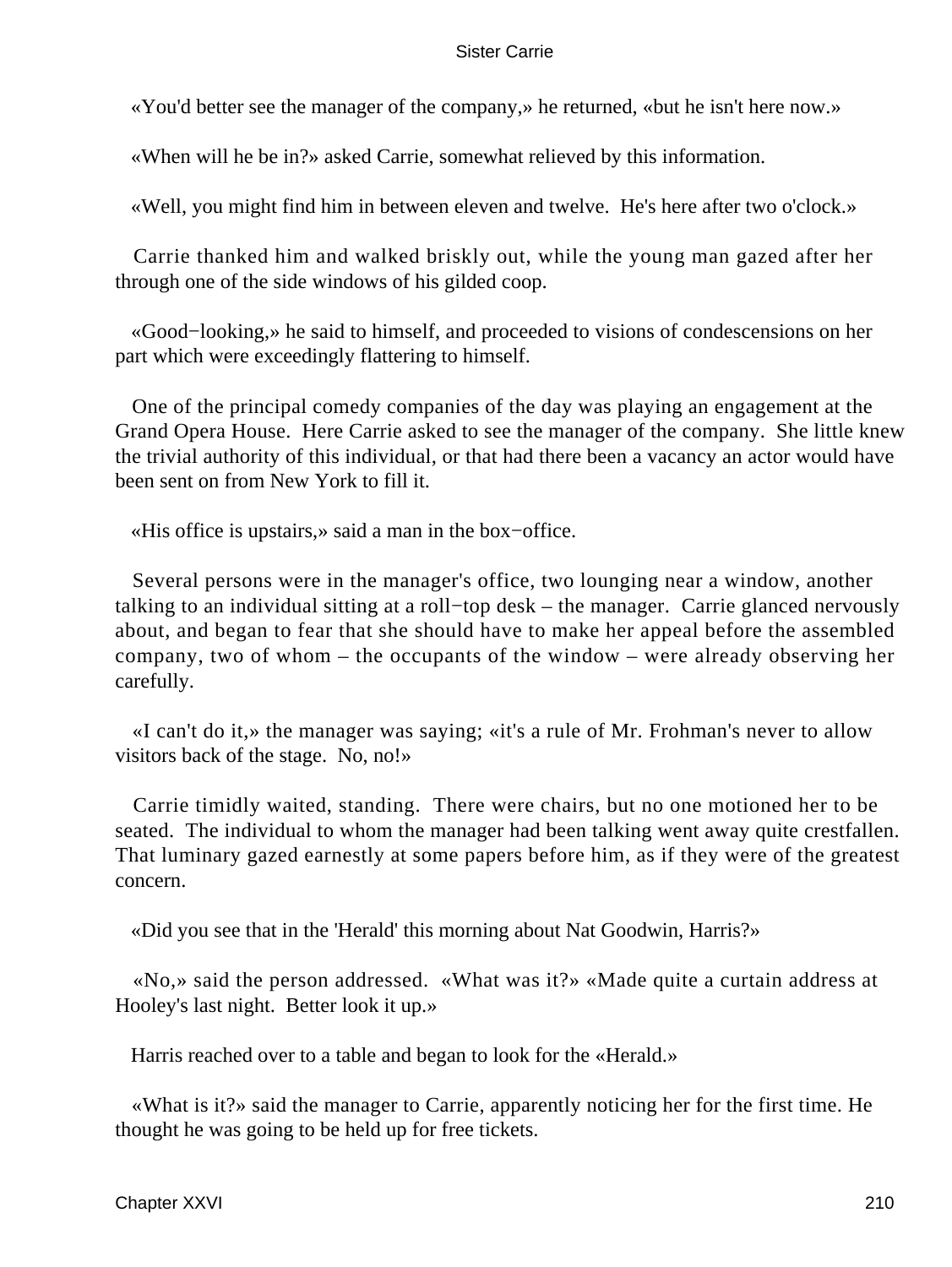Carrie summoned up all her courage, which was little at best. She realised that she was a novice, and felt as if a rebuff were certain. Of this she was so sure that she only wished now to pretend she had called for advice.

«Can you tell me how to go about getting on the stage?»

 It was the best way after all to have gone about the matter. She was interesting, in a manner, to the occupant of the chair, and the simplicity of her request and attitude took his fancy. He smiled, as did the others in the room, who, however, made some slight effort to conceal their humour.

 «I don't know,» he answered, looking her brazenly over. «Have you ever had any experience upon the stage?»

«A little,» answered Carrie. «I have taken part in amateur performances.»

She thought she had to make some sort of showing in order to retain his interest.

 «Never studied for the stage?» he said, putting on an air intended as much to impress his friends with his discretion as Carrie.

«No, sir.»

 «Well, I don't know,» he answered, tipping lazily back in his chair while she stood before him. «What makes you want to get on the stage?»

 She felt abashed at the man's daring, but could only smile in answer to his engaging smirk, and say:

«I need to make a living.»

 «Oh,» he answered, rather taken by her trim appearance, and feeling as if he might scrape up an acquaintance with her. «That's a good reason, isn't it? Well, Chicago is not a good place for what you want to do. You ought to be in New York. There's more chance there. You could hardly expect to get started out here.» Carrie smiled genially, grateful that he should condescend to advise her even so much. He noticed the smile, and put a slightly different construction on it. He thought he saw an easy chance for a little flirtation.

 «Sit down,» he said, pulling a chair forward from the side of his desk and dropping his voice so that the two men in the room should not hear. Those two gave each other the suggestion of a wink.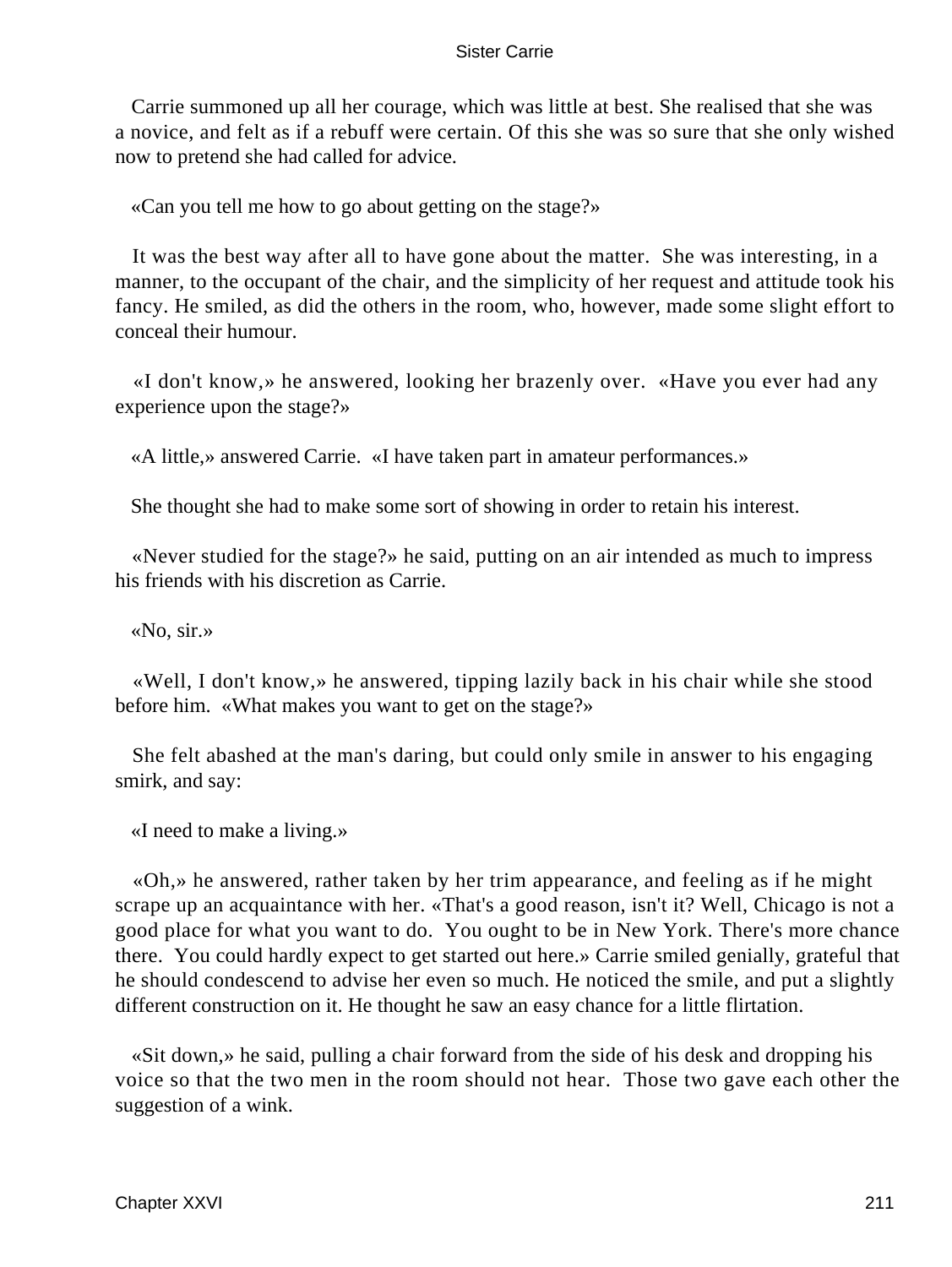«Well, I'll be going, Barney,» said one, breaking away and so addressing the manager. «See you this afternoon.»

«All right,» said the manager.

The remaining individual took up a paper as if to read.

 «Did you have any idea what sort of part you would like to get?» asked the manager softly.

«Oh, no,» said Carrie. «I would take anything to begin with.»

«I see,» he said. «Do you live here in the city?»

«Yes, sir.»

The manager smiled most blandly.

 «Have you ever tried to get in as a chorus girl?» he asked, assuming a more confidential air.

Carrie began to feel that there was something exuberant and unnatural in his manner.

«No,» she said.

 «That's the way most girls begin,» he went on, «who go on the stage. It's a good way to get experience.»

He was turning on her a glance of the companionable and persuasive manner.

«I didn't know that,» said Carrie.

 «It's a difficult thing,» he went on, «but there's always a chance, you know.» Then, as if he suddenly remembered, he pulled out his watch and consulted it. «I've an appointment at two,» he said, «and I've got to go to lunch now. Would you care to come and dine with me? We can talk it over there.»

 «Oh, no,» said Carrie, the whole motive of the man flashing on her at once. «I have an engagement myself.»

 «That's too bad,» he said, realising that he had been a little beforehand in his offer and that Carrie was about to go away. «Come in later. I may know of something.»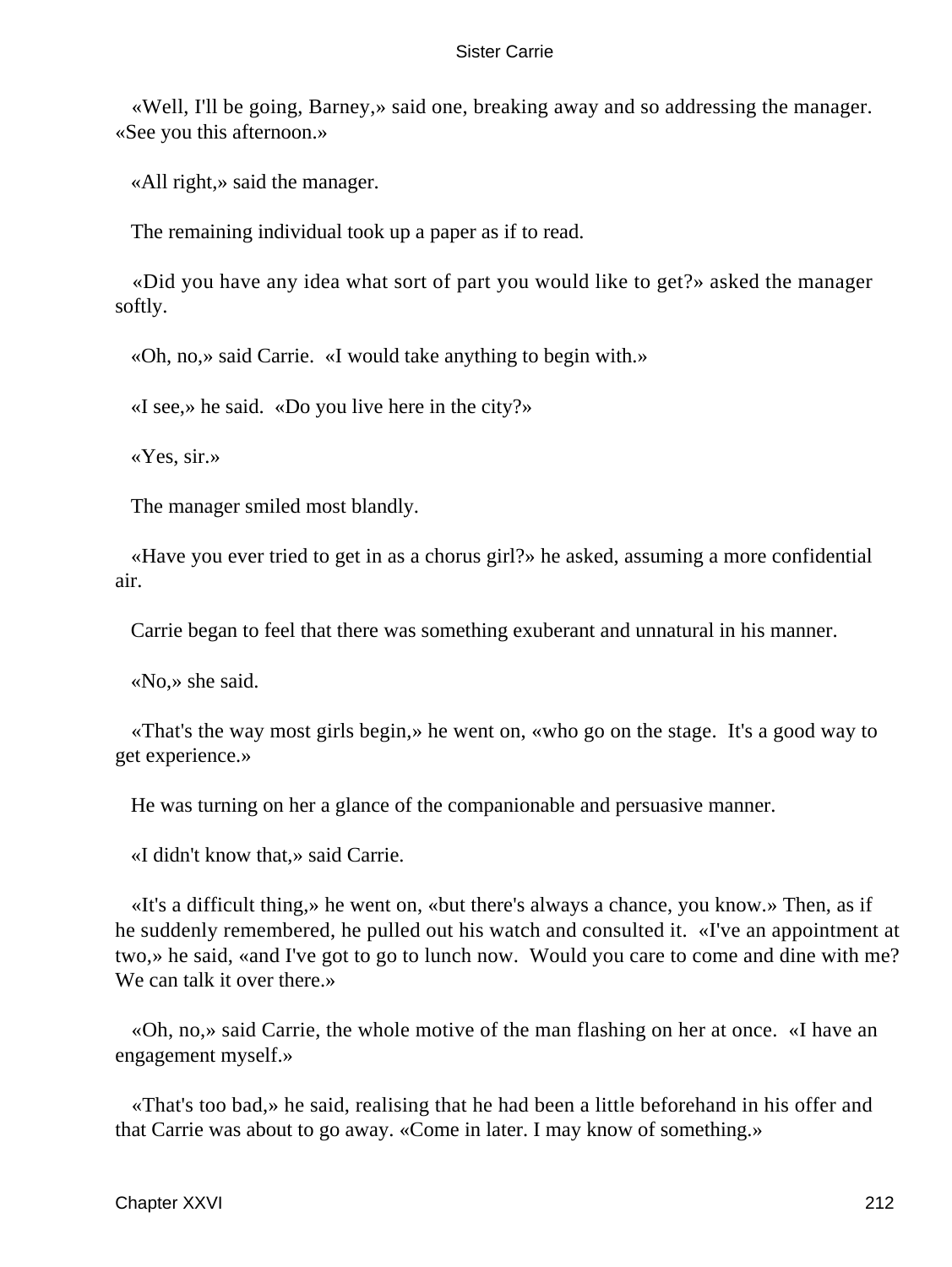«Thank you,» she answered, with some trepidation and went out.

 «She was good−looking, wasn't she?» said the manager's companion, who had not caught all the details of the game he had played.

 «Yes, in a way,» said the other, sore to think the game had been lost. «She'd never make an actress, though. Just another chorus girl – that's all.»

 This little experience nearly destroyed her ambition to call upon the manager at the Chicago Opera House, but she decided to do so after a time. He was of a more sedate turn of mind. He said at once that there was no opening of any sort, and seemed to consider her search foolish.

«Chicago is no place to get a start,» he said. «You ought to be in New York.»

 Still she persisted, and went to McVickar's, where she could not find any one. «The Old Homestead» was running there, but the person to whom she was referred was not to be found.

 These little expeditions took up her time until quite four o'clock, when she was weary enough to go home. She felt as if she ought to continue and inquire elsewhere, but the results so far were too dispiriting. She took the car and arrived at Ogden Place in three−quarters of an hour, but decided to ride on to the West Side branch of the Post−office, where she was accustomed to receive Hurstwood's letters. There was one there now, written Saturday, which she tore open and read with mingled feelings. There was so much warmth in it and such tense complaint at her having failed to meet him, and her subsequent silence, that she rather pitied the man. That he loved her was evident enough. That he had wished and dared to do so, married as he was, was the evil. She felt as if the thing deserved an answer, and consequently decided that she would write and let him know that she knew of his married state and was justly incensed at his deception. She would tell him that it was all over between them.

 At her room, the wording of this missive occupied her for some time, for she fell to the task at once. It was most difficult.

 «You do not need to have me explain why I did not meet you,» she wrote in part. «How could you deceive me so? You cannot expect me to have anything more to do with you. I wouldn't under any circumstances. Oh, how could you act so?» she added in a burst of feeling. «You have caused me more misery than you can think. I hope you will get over your infatuation for me. We must not meet any more. Good−bye.»

 She took the letter the next morning, and at the corner dropped it reluctantly into the letter−box, still uncertain as to whether she should do so or not. Then she took the car and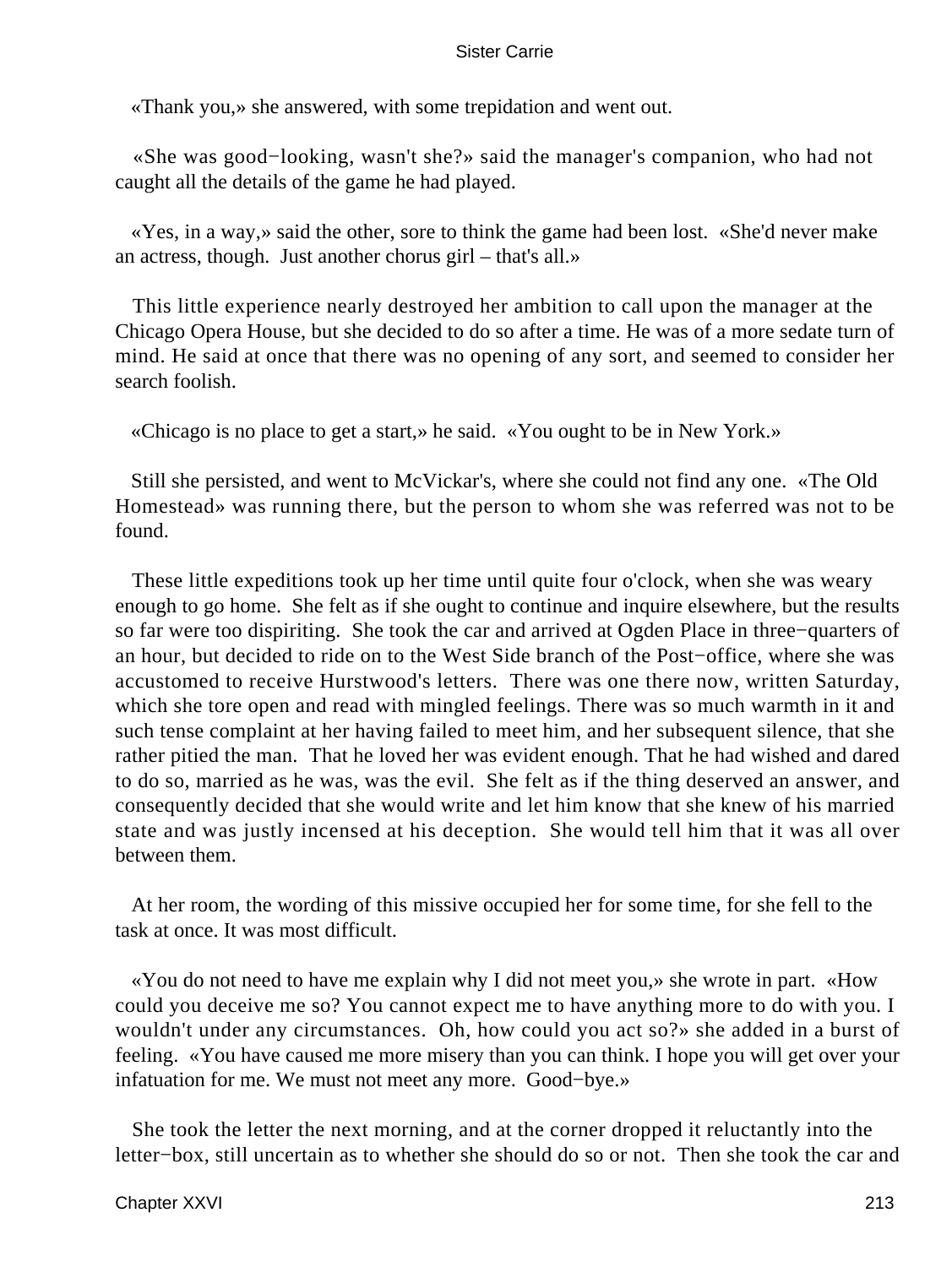went down town.

 This was the dull season with the department stores, but she was listened to with more consideration than was usually accorded to young women applicants, owing to her neat and attractive appearance. She was asked the same old questions with which she was already familiar.

 «What can you do? Have you ever worked in a retail store before? Are you experienced?»

 At The Fair, See and Company's, and all the great stores it was much the same. It was the dull season, she might come in a little later, possibly they would like to have her.

 When she arrived at the house at the end of the day, weary and disheartened, she discovered that Drouet had been there. His umbrella and light overcoat were gone. She thought she missed other things, but could not be sure. Everything had not been taken.

 So his going was crystallising into staying. What was she to do now? Evidently she would be facing the world in the same old way within a day or two. Her clothes would get poor. She put her two hands together in her customary expressive way and pressed her fingers. Large tears gathered in her eyes and broke hot across her cheeks. She was alone, very much alone.

 Drouet really had called, but it was with a very different mind from that which Carrie had imagined. He expected to find her, to justify his return by claiming that he came to get the remaining portion of his wardrobe, and before he got away again to patch up a peace.

 Accordingly, when he arrived, he was disappointed to find Carrie out. He trifled about, hoping that she was somewhere in the neighbourhood and would soon return. He constantly listened, expecting to hear her foot on the stair.

 When he did so, it was his intention to make believe that he had just come in and was disturbed at being caught. Then he would explain his need of his clothes and find out how things stood.

 Wait as he did, however, Carrie did not come. From pottering around among the drawers, in momentary expectation of her arrival he changed to looking out of the window, and from that to resting himself in the rocking−chair. Still no Carrie. He began to grow restless and lit a cigar. After that he walked the floor. Then he looked out of the window and saw clouds gathering. He remembered an appointment at three. He began to think that it would be useless to wait, and got hold of his umbrella and light coat, intending to take these things, any way. It would scare her, he hoped. To−morrow he would come back for the others. He would find out how things stood.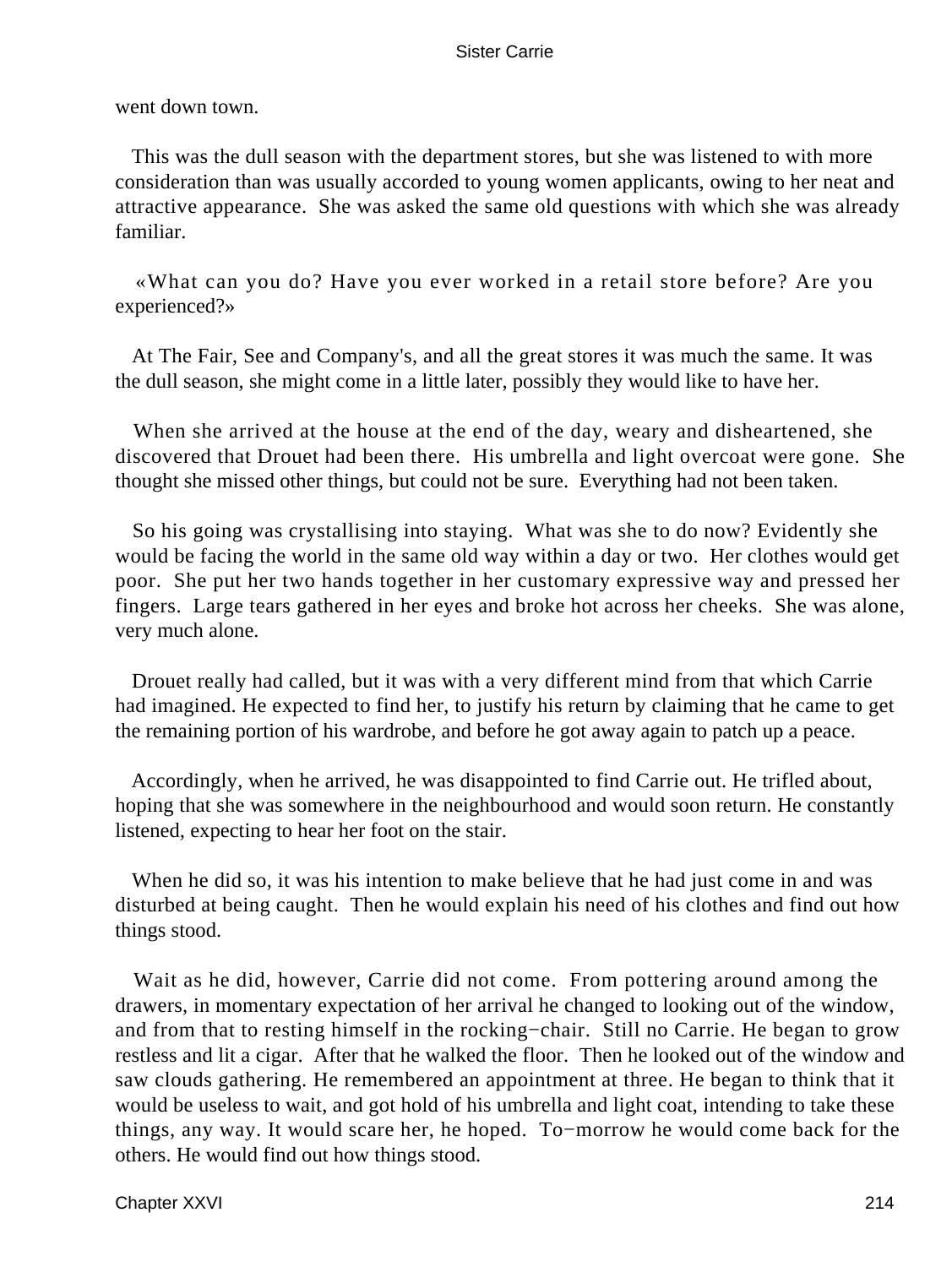As he started to go he felt truly sorry that he had missed her. There was a little picture of her on the wall, showing her arrayed in the little jacket he had first bought her – her face a little more wistful than he had seen it lately. He was really touched by it, and looked into the eyes of it with a rather rare feeling for him.

«You didn't do me right, Cad,» he said, as if he were addressing her in the flesh.

Then he went to the door, took a good look around and went out.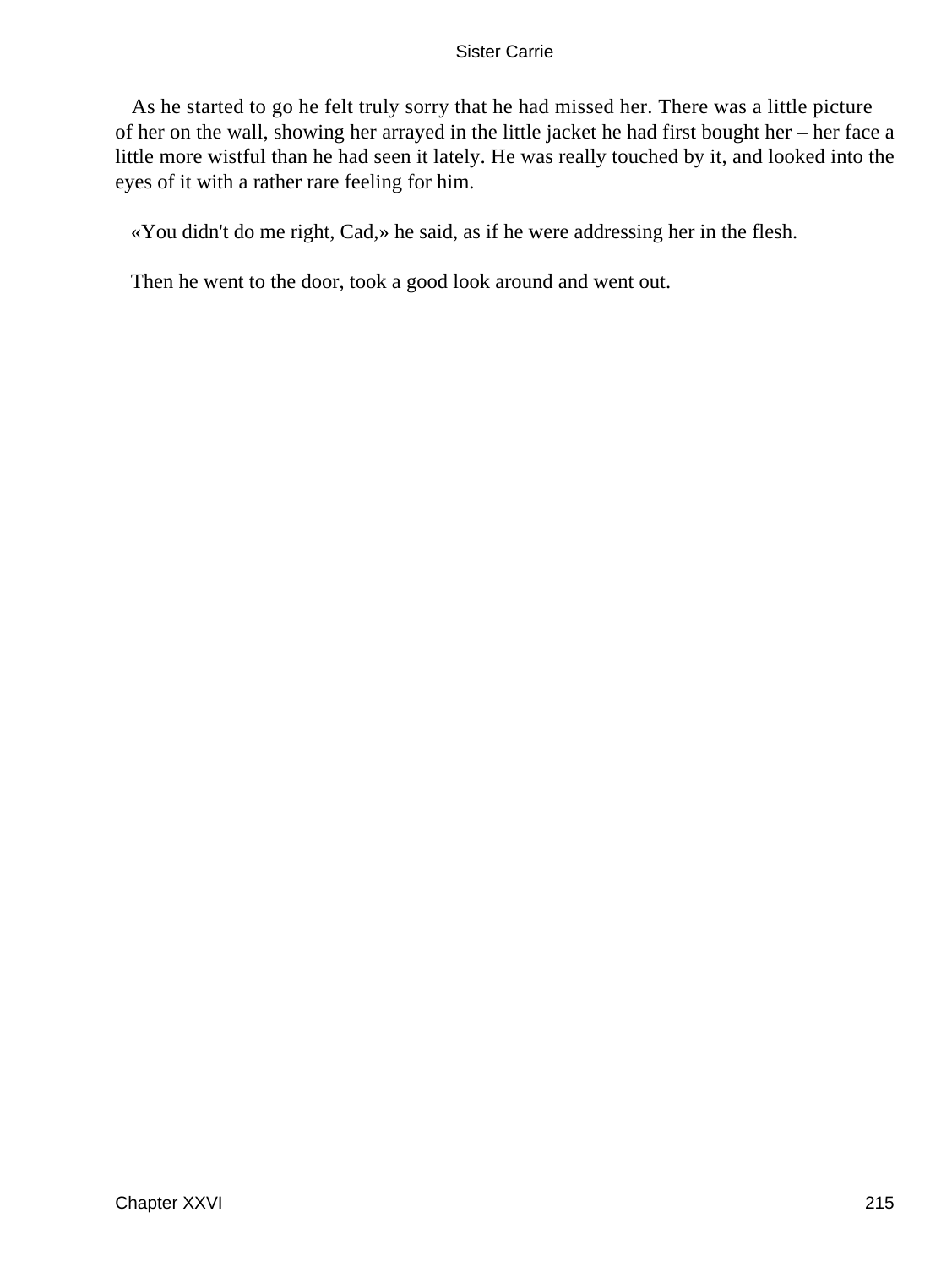# **[Chapter XXVII](#page-429-0)**

### *W*HEN **WATERS ENGULF US WE REACH FOR A STAR**

 It was when he returned from his disturbed stroll about the streets, after receiving the decisive note from McGregor, James and Hay, that Hurstwood found the letter Carrie had written him that morning. He thrilled intensely as he noted the handwriting, and rapidly tore it open.

«Then,» he thought, «she loves me or she would not have written to me at all.»

 He was slightly depressed at the tenor of the note for the first few minutes, but soon recovered. «She wouldn't write at all if she didn't care for me.»

 This was his one resource against the depression which held him. He could extract little from the wording of the letter, but the spirit he thought he knew.

There was really something exceedingly human  $-$  if not pathetic  $-$  in his being thus relieved by a clearly worded reproof. He who had for so long remained satisfied with himself now looked outside of himself for comfort – and to such a source. The mystic cords of affection! How they bind us all.

 The colour came to his cheeks. For the moment he forgot the letter from McGregor, James and Hay. If he could only have Carrie, perhaps he could get out of the whole entanglement – perhaps it would not matter. He wouldn't care what his wife did with herself if only he might not lose Carrie. He stood up and walked about, dreaming his delightful dream of a life continued with this lovely possessor of his heart.

 It was not long, however, before the old worry was back for consideration, and with it what weariness! He thought of the morrow and the suit. He had done nothing, and here was the afternoon slipping away. It was now a quarter of four. At five the attorneys would have gone home. He still had the morrow until noon. Even as he thought, the last fifteen minutes passed away and it was five. Then he abandoned the thought of seeing them any more that day and turned to Carrie.

 It is to be observed that the man did not justify himself to himself. He was not troubling about that. His whole thought was the possibility of persuading Carrie. Nothing was wrong in that. He loved her dearly. Their mutual happiness depended upon it. Would that Drouet were only away!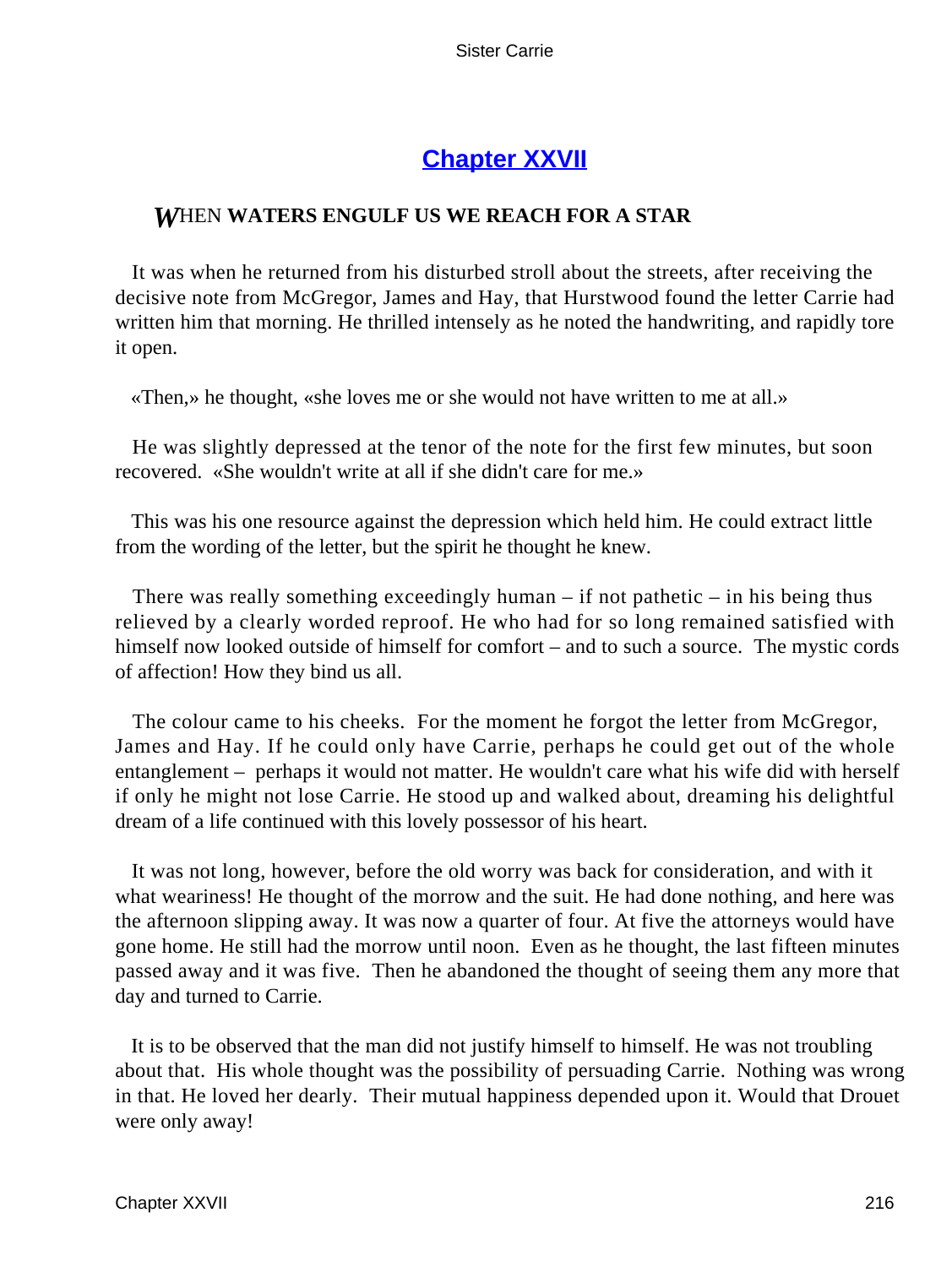While he was thinking thus elatedly, he remembered that he wanted some clean linen in the morning.

 This he purchased, together with a half−dozen ties, and went to the Palmer House. As he entered he thought he saw Drouet ascending the stairs with a key. Surely not Drouet! Then he thought, perhaps they had changed their abode temporarily. He went straight up to the desk.

«Is Mr. Drouet stopping here?» he asked of the clerk.

«I think he is,» said the latter, consulting his private registry list. «Yes.»

 «Is that so?» exclaimed Hurstwood, otherwise concealing his astonishment. «Alone?» he added.

«Yes,» said the clerk.

Hurstwood turned away and set his lips so as best to express and conceal his feelings.

«How's that?» he thought. «They've had a row.»

 He hastened to his room with rising spirits and changed his linen. As he did so, he made up his mind that if Carrie was alone, or if she had gone to another place, it behooved him to find out. He decided to call at once.

 «I know what I'll do,» he thought. «I'll go to the door and ask if Mr. Drouet is at home. That will bring out whether he is there or not and where Carrie is.»

 He was almost moved to some muscular display as he thought of it. He decided to go immediately after supper.

 On coming down from his room at six, he looked carefully about to see if Drouet was present and then went out to lunch. He could scarcely eat, however, he was so anxious to be about his errand. Before starting he thought it well to discover where Drouet would be, and returned to his hotel.

«Has Mr. Drouet gone out?» he asked of the clerk.

 «No,» answered the latter, «he's in his room. Do you wish to send up a card?» «No, I'll call around later,» answered Hurstwood, and strolled out.

 He took a Madison car and went direct to Ogden Place this time walking boldly up to the door. The chambermaid answered his knock.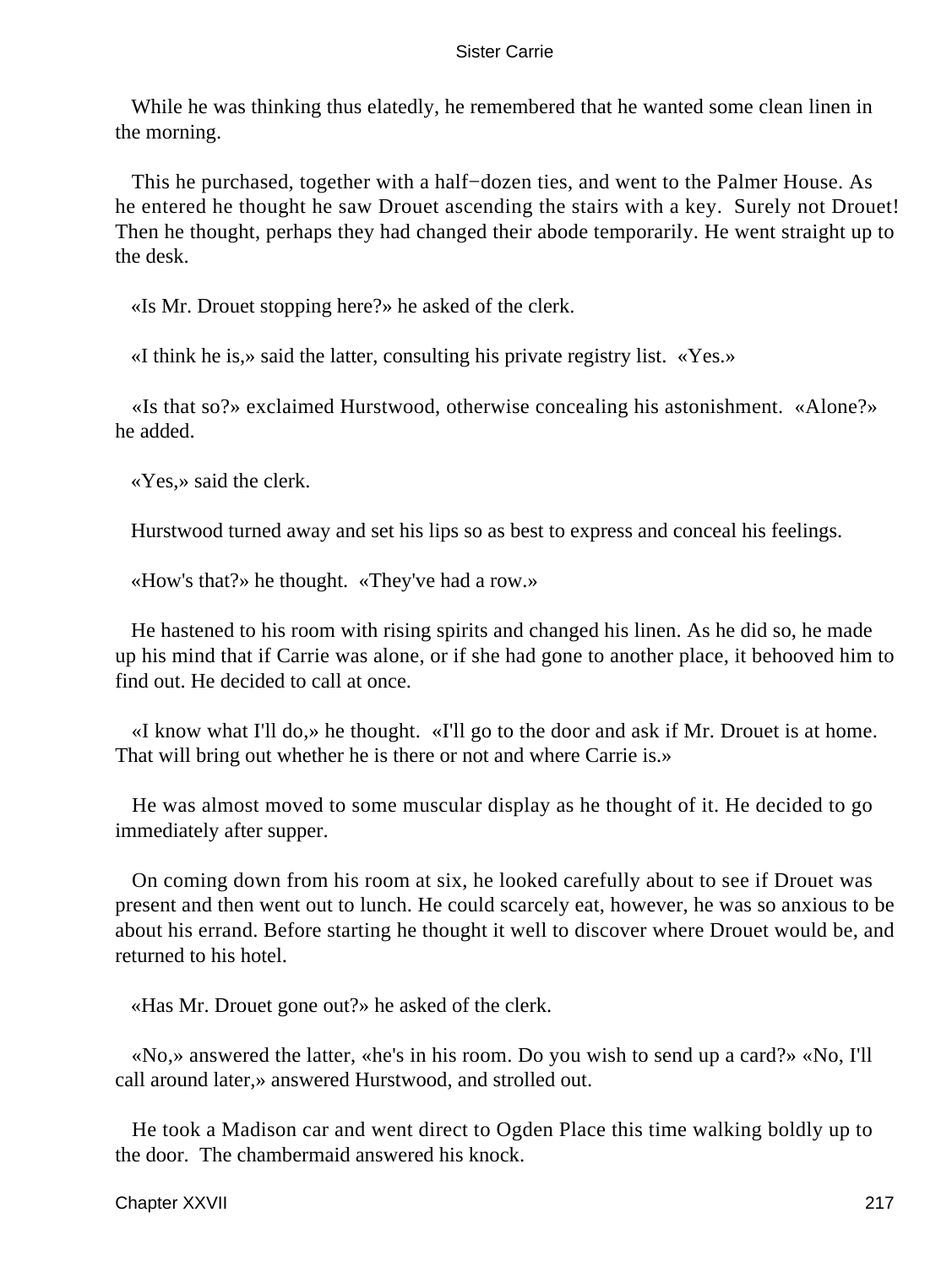«Is Mr. Drouet in?» said Hurstwood blandly.

«He is out of the city,» said the girl, who had heard Carrie tell this to Mrs. Hale.

«Is Mrs. Drouet in?»

«No, she has gone to the theatre.»

 «Is that so?» said Hurstwood, considerably taken back; then, as if burdened with something important, «You don't know to which theatre?»

 The girl really had no idea where she had gone, but not liking Hurstwood, and wishing to cause him trouble, answered: «Yes, Hooley's.»

«Thank you,» returned the manager, and, tipping his hat slightly, went away.

 «I'll look in at Hooley's,» thought he, but as a matter of fact he did not. Before he had reached the central portion of the city he thought the whole matter over and decided it would be useless. As much as he longed to see Carrie, he knew she would be with some one and did not wish to intrude with his plea there. A little later he might do so – in the morning. Only in the morning he had the lawyer question before him.

 This little pilgrimage threw quite a wet blanket upon his rising spirits. He was soon down again to his old worry, and reached the resort anxious to find relief. Quite a company of gentlemen were making the place lively with their conversation. A group of Cook County politicians were conferring about a round cherry−wood table in the rear portion of the room. Several young merrymakers were chattering at the bar before making a belated visit to the theatre. A shabbily−genteel individual, with a red nose and an old high hat, was sipping a quiet glass of ale alone at one end of the bar. Hurstwood nodded to the politicians and went into his office.

 About ten o'clock a friend of his, Mr. Frank L. Taintor, a local sport and racing man, dropped in, and seeing Hurstwood alone in his office came to the door.

«Hello, George!» he exclaimed.

 «How are you, Frank?» said Hurstwood, somewhat relieved by the sight of him. «Sit down,» and he motioned him to one of the chairs in the little room.

 «What's the matter, George?» asked Taintor. «You look a little glum. Haven't lost at the track, have you?»

«I'm not feeling very well to−night. I had a slight cold the other day.»

Chapter XXVII 218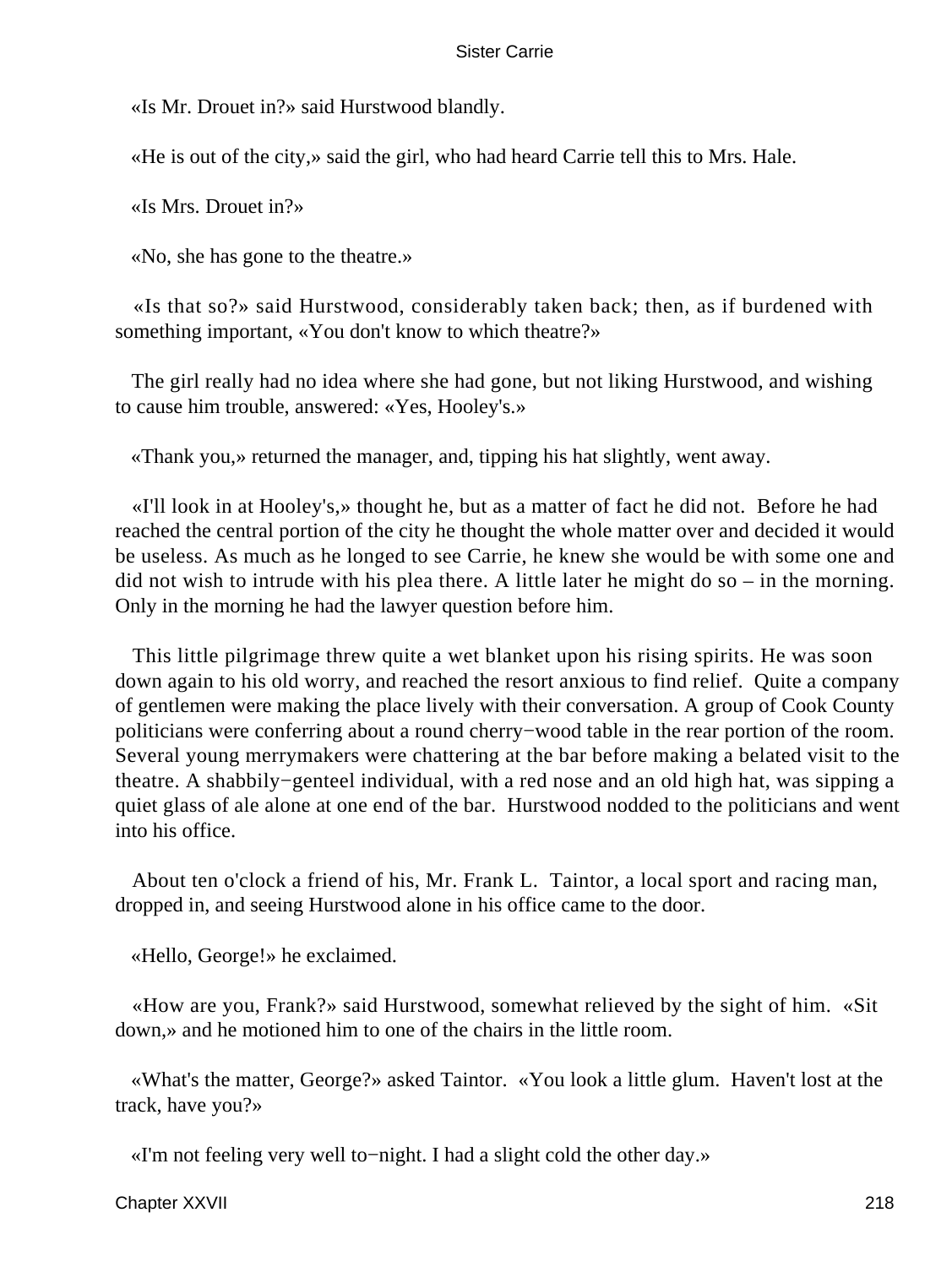«Take whiskey, George,» said Taintor. «You ought to know that.»

Hurstwood smiled.

 While they were still conferring there, several other of Hurstwood's friends entered, and not long after eleven, the theatres being out, some actors began to drop in – among them some notabilities.

 Then began one of those pointless social conversations so common in American resorts where the would−be gilded attempt to rub off gilt from those who have it in abundance. If Hurstwood had one leaning, it was toward notabilities. He considered that, if anywhere, he belonged among them. He was too proud to toady, too keen not to strictly observe the plane he occupied when there were those present who did not appreciate him, but, in situations like the present, where he could shine as a gentleman and be received without equivocation as a friend and equal among men of known ability, he was most delighted. It was on such occasions, if ever, that he would «take something.» When the social flavour was strong enough he would even unbend to the extent of drinking glass for glass with his associates, punctiliously observing his turn to pay as if he were an outsider like the others. If he ever approached intoxication – or rather that ruddy warmth and comfortableness which precedes the more sloven state – it was when individuals such as these were gathered about him, when he was one of a circle of chatting celebrities. To−night, disturbed as was his state, he was rather relieved to find company, and now that notabilities were gathered, he laid aside his troubles for the nonce, and joined in right heartily.

 It was not long before the imbibing began to tell. Stories began to crop up – those ever−enduring, droll stories which form the major portion of the conversation among American men under such circumstances.

 Twelve o'clock arrived, the hour for closing, and with it the company took leave. Hurstwood shook hands with them most cordially. He was very roseate physically. He had arrived at that state where his mind, though clear, was, nevertheless, warm in its fancies. He felt as if his troubles were not very serious. Going into his office, he began to turn over certain accounts, awaiting the departure of the bartenders and the cashier, who soon left.

 It was the manager's duty, as well as his custom, after all were gone to see that everything was safely closed up for the night. As a rule, no money except the cash taken in after banking hours was kept about the place, and that was locked in the safe by the cashier, who, with the owners, was joint keeper of the secret combination, but, nevertheless, Hurstwood nightly took the precaution to try the cash drawers and the safe in order to see that they were tightly closed. Then he would lock his own little office and set the proper light burning near the safe, after which he would take his departure.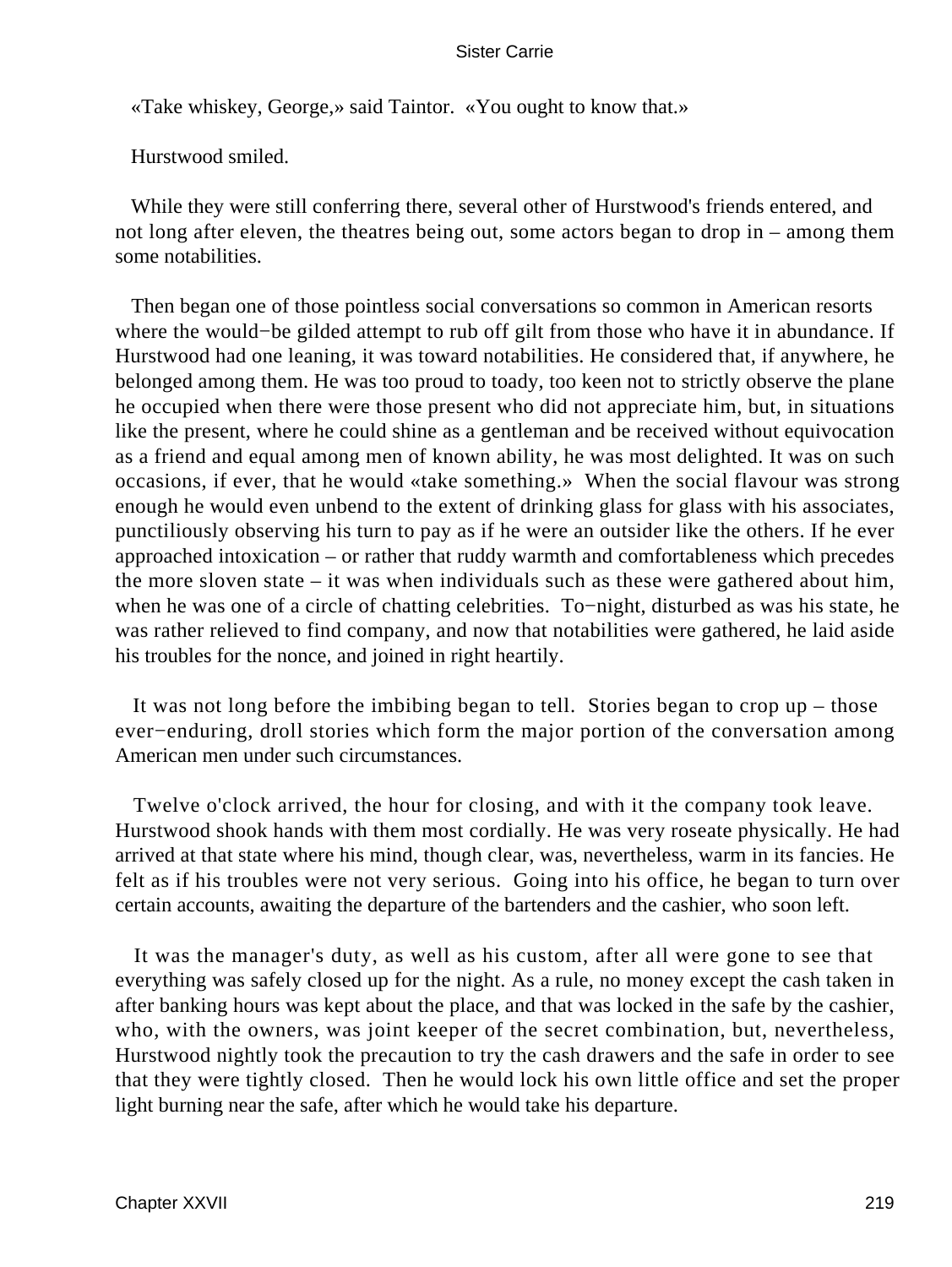Never in his experience had he found anything out of order, but to−night, after shutting down his desk, he came out and tried the safe. His way was to give a sharp pull. This time the door responded. He was slightly surprised at that, and looking in found the money cases as left for the day, apparently unprotected. His first thought was, of course, to inspect the drawers and shut the door.

«I'll speak to Mayhew about this to−morrow,» he thought.

 The latter had certainly imagined upon going out a half−hour before that he had turned the knob on the door so as to spring the lock. He had never failed to do so before. But to−night Mayhew had other thoughts. He had been revolving the problem of a business of his own.

 «I'll look in here,» thought the manager, pulling out the money drawers. He did not know why he wished to look in there. It was quite a superfluous action, which another time might not have happened at all.

 As he did so, a layer of bills, in parcels of a thousand, such as banks issue, caught his eye. He could not tell how much they represented, but paused to view them. Then he pulled out the second of the cash drawers. In that were the receipts of the day.

 «I didn't know Fitzgerald and Moy ever left any money this way,» his mind said to itself. «They must have forgotten it.»

He looked at the other drawer and paused again.

«Count them,» said a voice in his ear.

 He put his hand into the first of the boxes and lifted the stack, letting the separate parcels fall. They were bills of fifty and one hundred dollars done in packages of a thousand. He thought he counted ten such.

 «Why don't I shut the safe?» his mind said to itself, lingering. «What makes me pause here?»

For answer there came the strangest words:

«Did you ever have ten thousand dollars in ready money?»

 Lo, the manager remembered that he had never had so much. All his property had been slowly accumulated, and now his wife owned that. He was worth more than forty thousand, all told – but she would get that.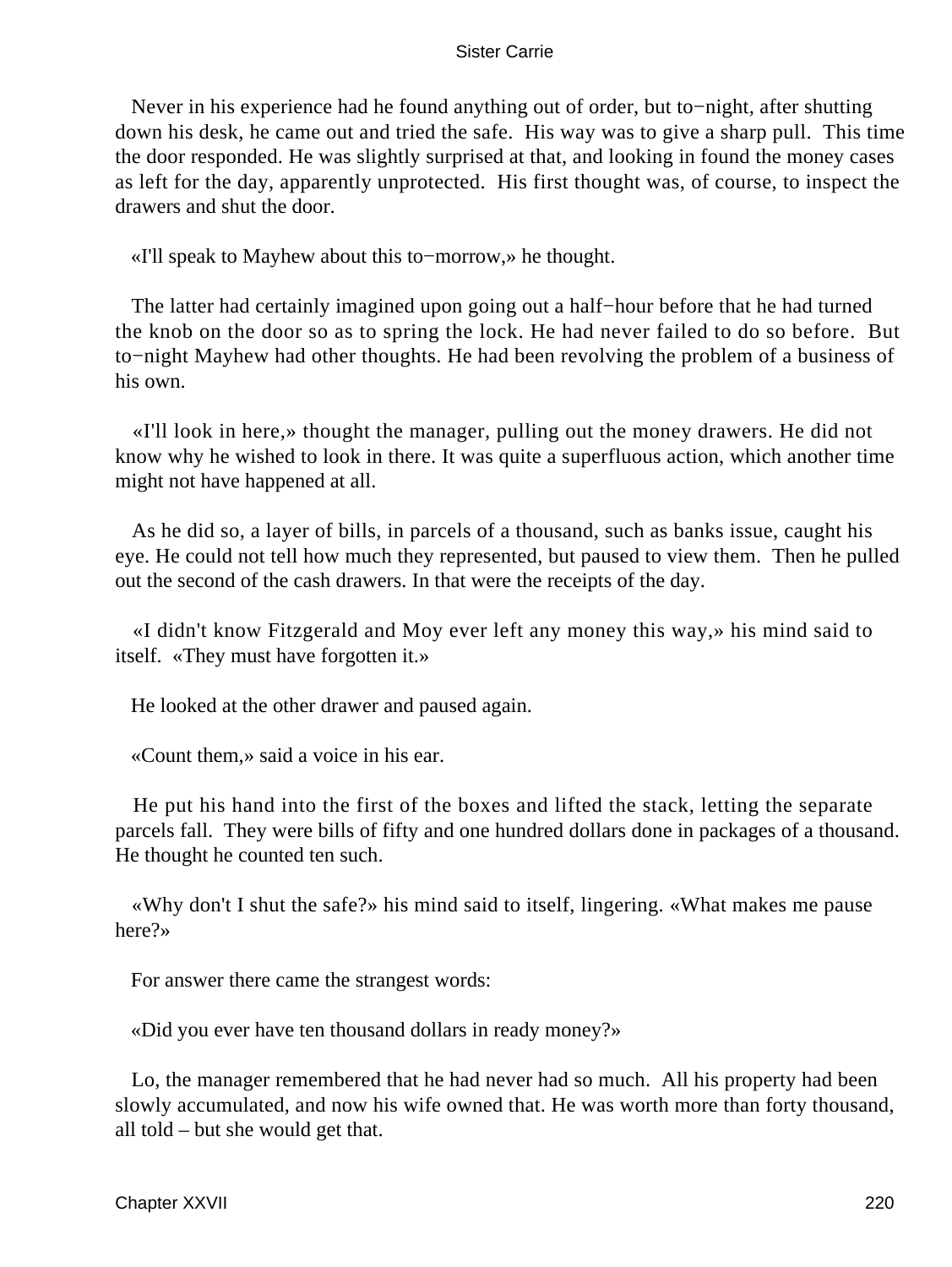He puzzled as he thought of these things, then pushed in the drawers and closed the door, pausing with his hand upon the knob, which might so easily lock it all beyond temptation. Still he paused. Finally he went to the windows and pulled down the curtains. Then he tried the door, which he had previously locked. What was this thing, making him suspicious? Why did he wish to move about so quietly. He came back to the end of the counter as if to rest his arm and think. Then he went and unlocked his little office door and turned on the light. He also opened his desk, sitting down before it, only to think strange thoughts.

 «The safe is open,» said a voice. «There is just the least little crack in it. The lock has not been sprung.»

 The manager floundered among a jumble of thoughts. Now all the entanglement of the day came back. Also the thought that here was a solution. That money would do it. If he had that and Carrie. He rose up and stood stock−still, looking at the floor.

 «What about it?» his mind asked, and for answer he put his hand slowly up and scratched his head.

 The manager was no fool to be led blindly away by such an errant proposition as this, but his situation was peculiar. Wine was in his veins. It had crept up into his head and given him a warm view of the situation. It also coloured the possibilities of ten thousand for him. He could see great opportunities with that. He could get Carrie. Oh, yes, he could! He could get rid of his wife. That letter, too, was waiting discussion to−morrow morning. He would not need to answer that. He went back to the safe and put his hand on the knob. Then he pulled the door open and took the drawer with the money quite out.

With it once out and before him, it seemed a foolish thing to think about leaving it. Certainly it would. Why, he could live quietly with Carrie for years.

 Lord! what was that? For the first time he was tense, as if a stern hand had been laid upon his shoulder. He looked fearfully around. Not a soul was present. Not a sound. Some one was shuffling by on the sidewalk. He took the box and the money and put it back in the safe. Then he partly closed the door again.

 To those who have never wavered in conscience, the predicament of the individual whose mind is less strongly constituted and who trembles in the balance between duty and desire is scarcely appreciable, unless graphically portrayed. Those who have never heard that solemn voice of the ghostly clock which ticks with awful distinctness, «thou shalt,» «thou shalt not,» «thou shalt,» «thou shalt not,» are in no position to judge. Not alone in sensitive, highly organised natures is such a mental conflict possible. The dullest specimen of humanity, when drawn by desire toward evil, is recalled by a sense of right, which is proportionate in power and strength to his evil tendency. We must remember that it may not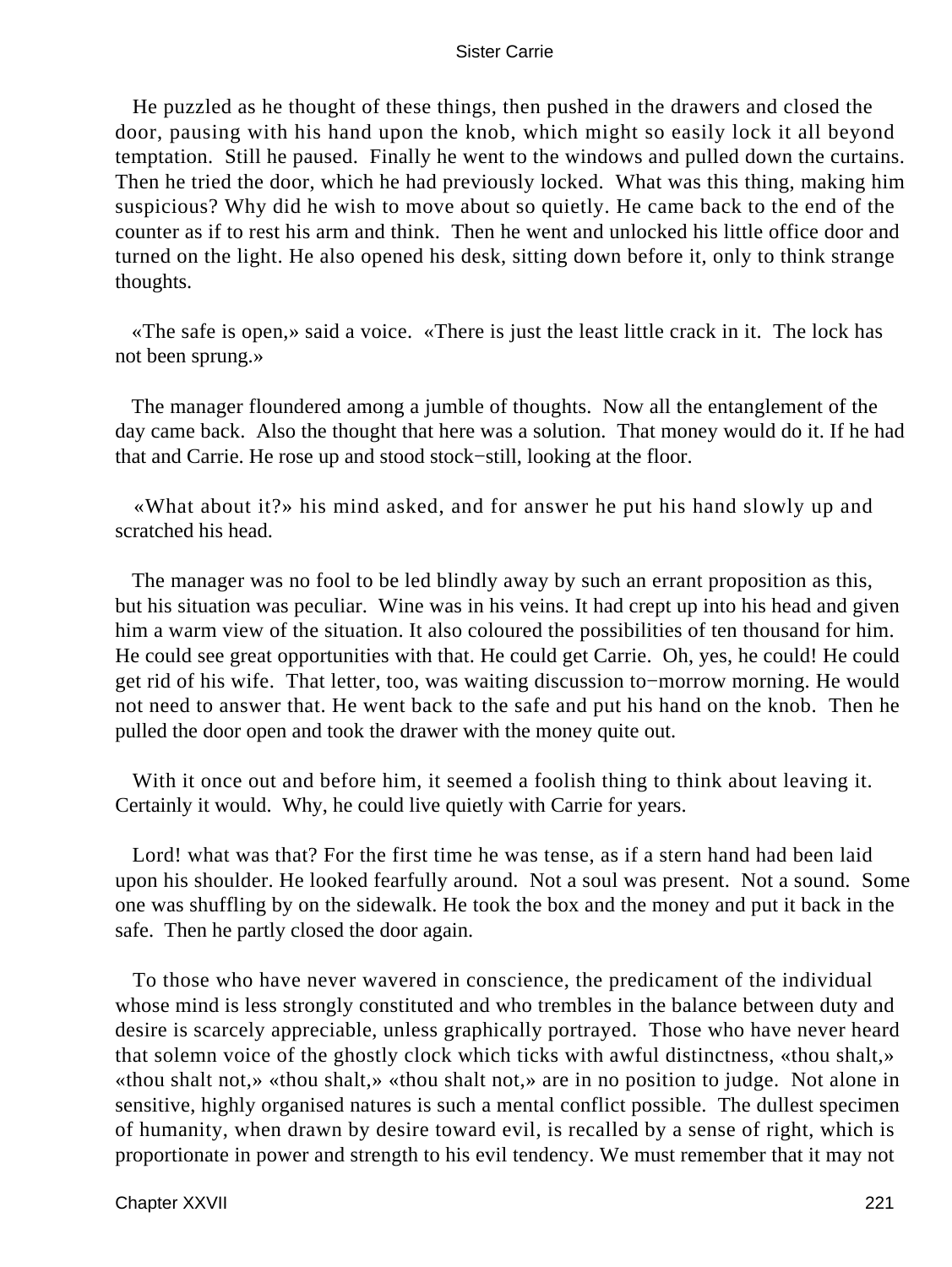be a knowledge of right, for no knowledge of right is predicated of the animal's instinctive recoil at evil. Men are still led by instinct before they are regulated by knowledge. It is instinct which recalls the criminal – it is instinct (where highly organised reasoning is absent) which gives the criminal his feeling of danger, his fear of wrong.

 At every first adventure, then, into some untried evil, the mind wavers. The clock of thought ticks out its wish and its denial. To those who have never experienced such a mental dilemma, the following will appeal on the simple ground of revelation.

 When Hurstwood put the money back, his nature again resumed its ease and daring. No one had observed him. He was quite alone. No one could tell what he wished to do. He could work this thing out for himself.

 The imbibation of the evening had not yet worn off. Moist as was his brow, tremble as did his hand once after the nameless fright, he was still flushed with the fumes of liquor. He scarcely noticed that the time was passing. He went over his situation once again, his eye always seeing the money in a lump, his mind always seeing what it would do. He strolled into his little room, then to the door, then to the safe again. He put his hand on the knob and opened it. There was the money! Surely no harm could come from looking at it!

 He took out the drawer again and lifted the bills. They were so smooth, so compact, so portable. How little they made, after all. He decided he would take them. Yes, he would. He would put them in his pocket. Then he looked at that and saw they would not go there. His hand satchel! To be sure, his hand satchel. They would go in that – all of it would. No one would think anything of it either. He went into the little office and took it from the shelf in the corner. Now he set it upon his desk and went out toward the safe. For some reason he did not want to fill it out in the big room. First he brought the bills and then the loose receipts of the day. He would take it all. He put the empty drawers back and pushed the iron door almost to, then stood beside it meditating.

 The wavering of a mind under such circumstances is an almost inexplicable thing, and yet it is absolutely true. Hurstwood could not bring himself to act definitely. He wanted to think about it – to ponder over it, to decide whether it were best. He was drawn by such a keen desire for Carrie, driven by such a state of turmoil in his own affairs that he thought constantly it would be best, and yet he wavered. He did not know what evil might result from it to him – how soon he might come to grief. The true ethics of the situation never once occurred to him, and never would have, under any circumstances.

 After he had all the money in the handbag, a revulsion of feeling seized him. He would not do it – no! Think of what a scandal it would make. The police! They would be after him. He would have to fly, and where? Oh, the terror of being a fugitive from justice! He took out the two boxes and put all the money back. In his excitement he forgot what he was doing, and put the sums in the wrong boxes. As he pushed the door to, he thought he remembered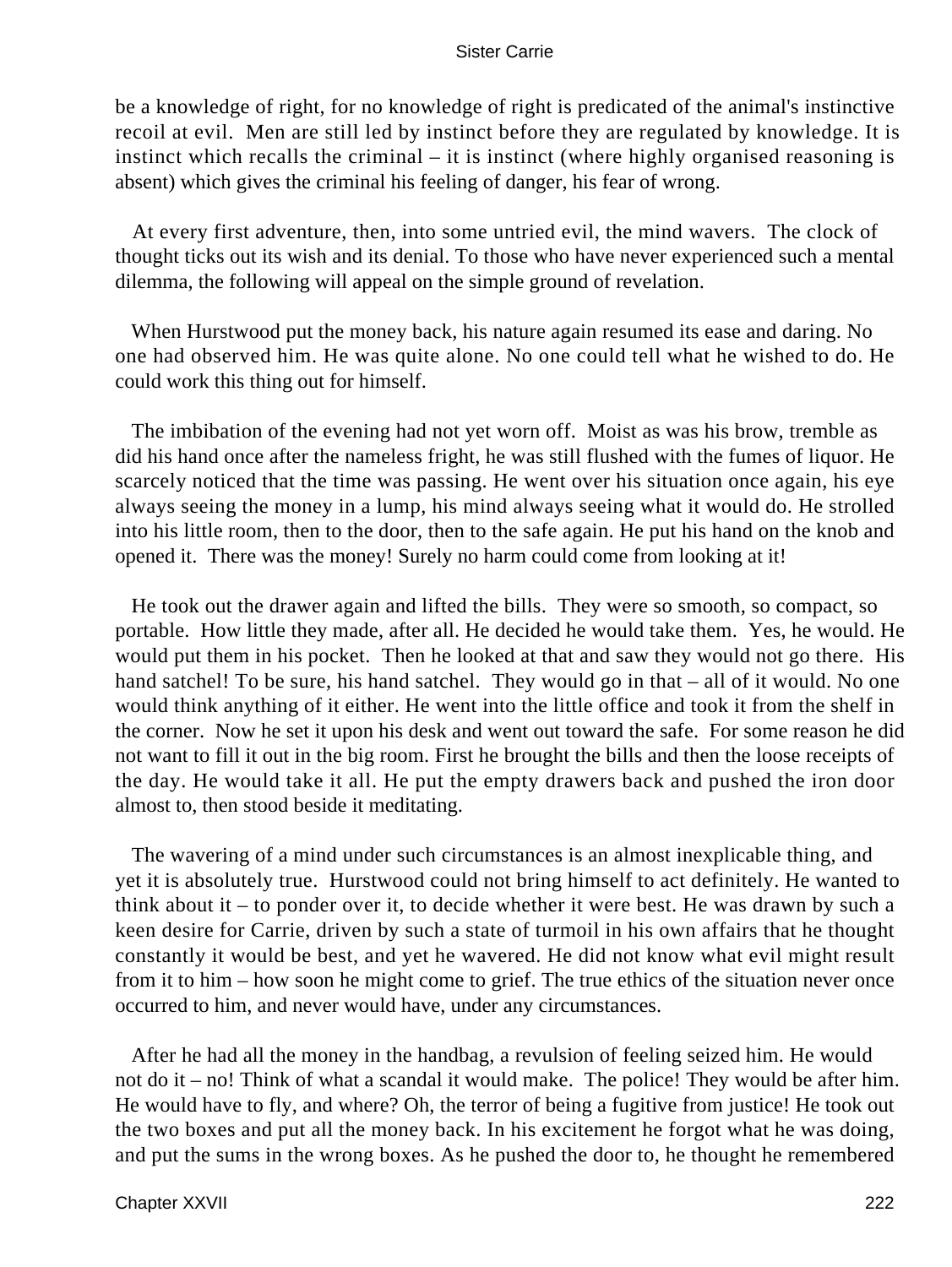doing it wrong and opened the door again. There were the two boxes mixed.

 He took them out and straightened the matter, but now the terror had gone. Why be afraid?

 While the money was in his hand the lock clicked. It had sprung! Did he do it? He grabbed at the knob and pulled vigorously. It had closed. Heavens! he was in for it now, sure enough.

 The moment he realised that the safe was locked for a surety, the sweat burst out upon his brow and he trembled violently. He looked about him and decided instantly. There was no delaying now.

 «Supposing I do lay it on the top,» he said, «and go away, they'll know who took it. I'm the last to close up. Besides, other things will happen.»

At once he became the man of action.

«I must get out of this,» he thought.

 He hurried into his little room, took down his light overcoat and hat, locked his desk, and grabbed the satchel. Then he turned out all but one light and opened the door. He tried to put on his old assured air, but it was almost gone. He was repenting rapidly.

«I wish I hadn't done that,» he said. «That was a mistake.»

 He walked steadily down the street, greeting a night watchman whom he knew who was trying doors. He must get out of the city, and that quickly.

«I wonder how the trains run?» he thought.

Instantly he pulled out his watch and looked. It was nearly half−past one.

 At the first drugstore he stopped, seeing a long−distance telephone booth inside. It was a famous drugstore, and contained one of the first private telephone booths ever erected. «I want to use your 'phone a minute,» he said to the night clerk.

The latter nodded.

 «Give me 1643,» he called to Central, after looking up the Michigan Central depot number. Soon he got the ticket agent.

«How do the trains leave here for Detroit?» he asked.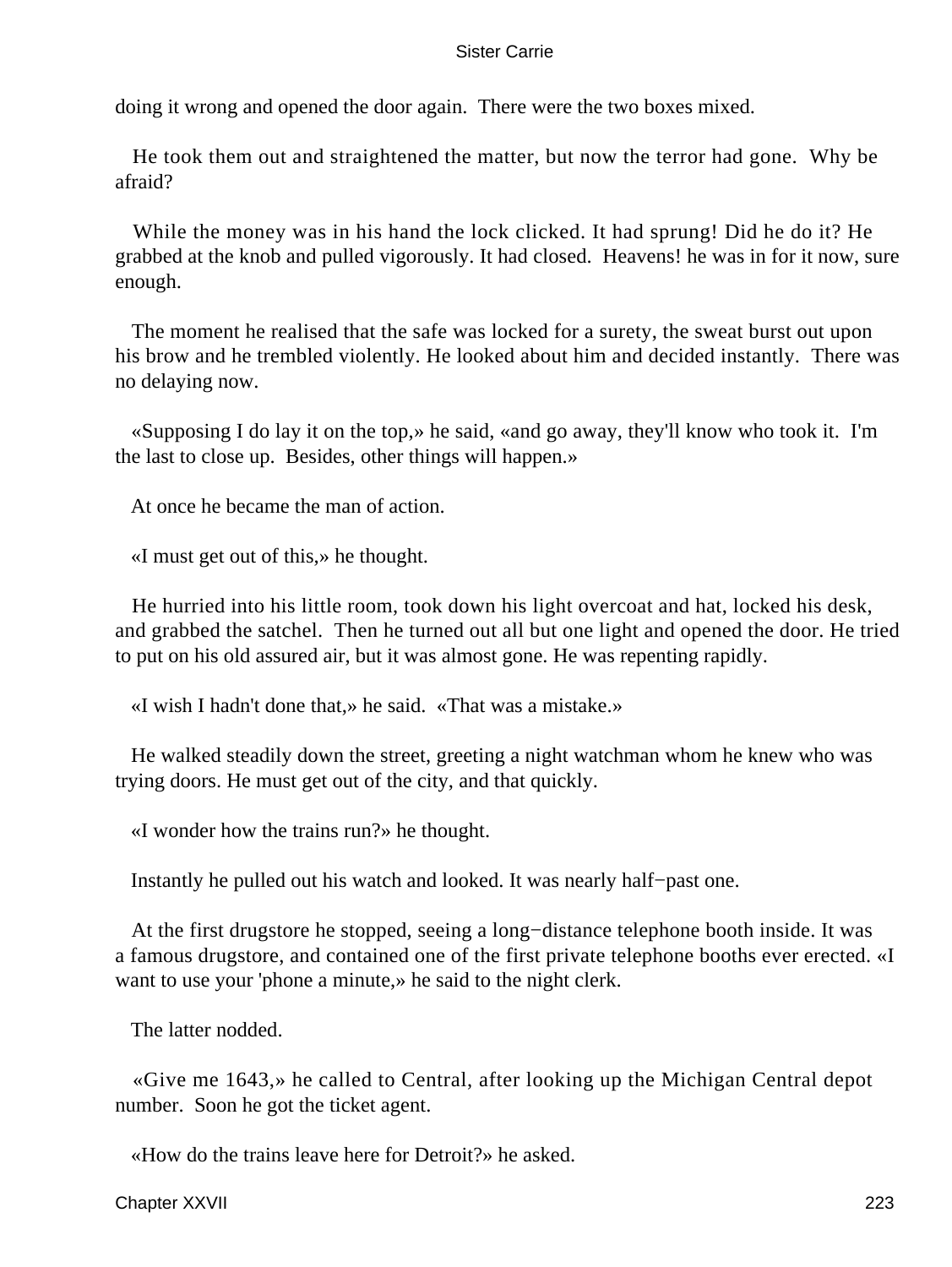The man explained the hours.

«No more to−night?»

 «Nothing with a sleeper. Yes, there is, too,» he added. «There is a mail train out of here at three o'clock.»

«All right,» said Hurstwood. «What time does that get to Detroit?»

 He was thinking if he could only get there and cross the river into Canada, he could take his time about getting to Montreal. He was relieved to learn that it would reach there by noon.

 «Mayhew won't open the safe till nine,» he thought. «They can't get on my track before noon.»

 Then he thought of Carrie. With what speed must he get her, if he got her at all. She would have to come along. He jumped into the nearest cab standing by.

«To Ogden Place,» he said sharply. «I'll give you a dollar more if you make good time.»

 The cabby beat his horse into a sort of imitation gallop which was fairly fast, however. On the way Hurstwood thought what to do. Reaching the number, he hurried up the steps and did not spare the bell in waking the servant.

«Is Mrs. Drouet in?» he asked.

«Yes,» said the astonished girl.

 «Tell her to dress and come to the door at once. Her husband is in the hospital, injured, and wants to see her.»

The servant girl hurried upstairs, convinced by the man's strained and emphatic manner.

«What!» said Carrie, lighting the gas and searching for her clothes.

«Mr. Drouet is hurt and in the hospital. He wants to see you. The cab's downstairs.»

 Carrie dressed very rapidly, and soon appeared below, forgetting everything save the necessities.

«Drouet is hurt,» said Hurstwood quickly. «He wants to see you. Come quickly.»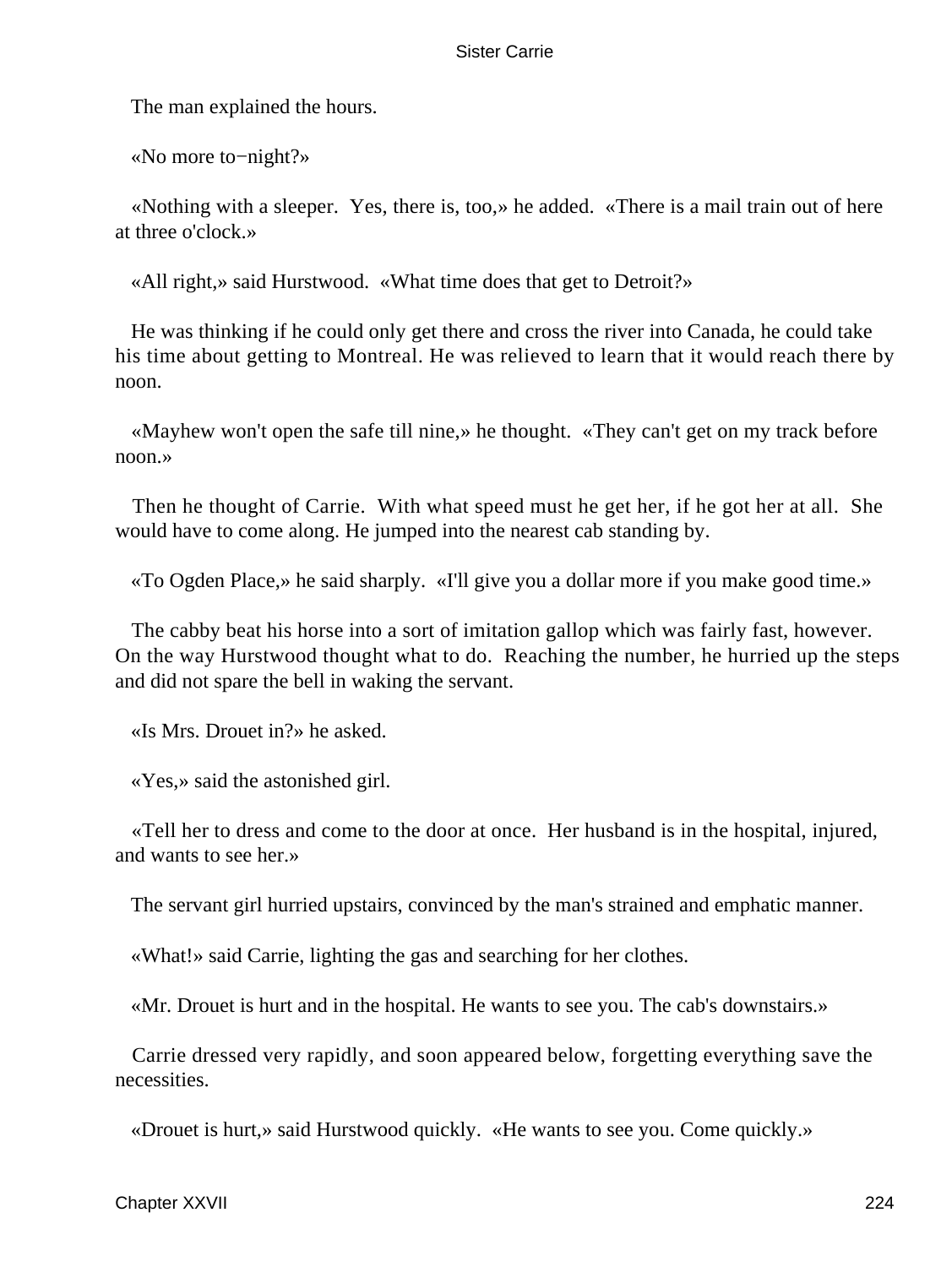Carrie was so bewildered that she swallowed the whole story.

«Get in,» said Hurstwood, helping her and jumping after.

 The cabby began to turn the horse around. «Michigan Central depot,» he said, standing up and speaking so low that Carrie could not hear, «as fast as you can go.»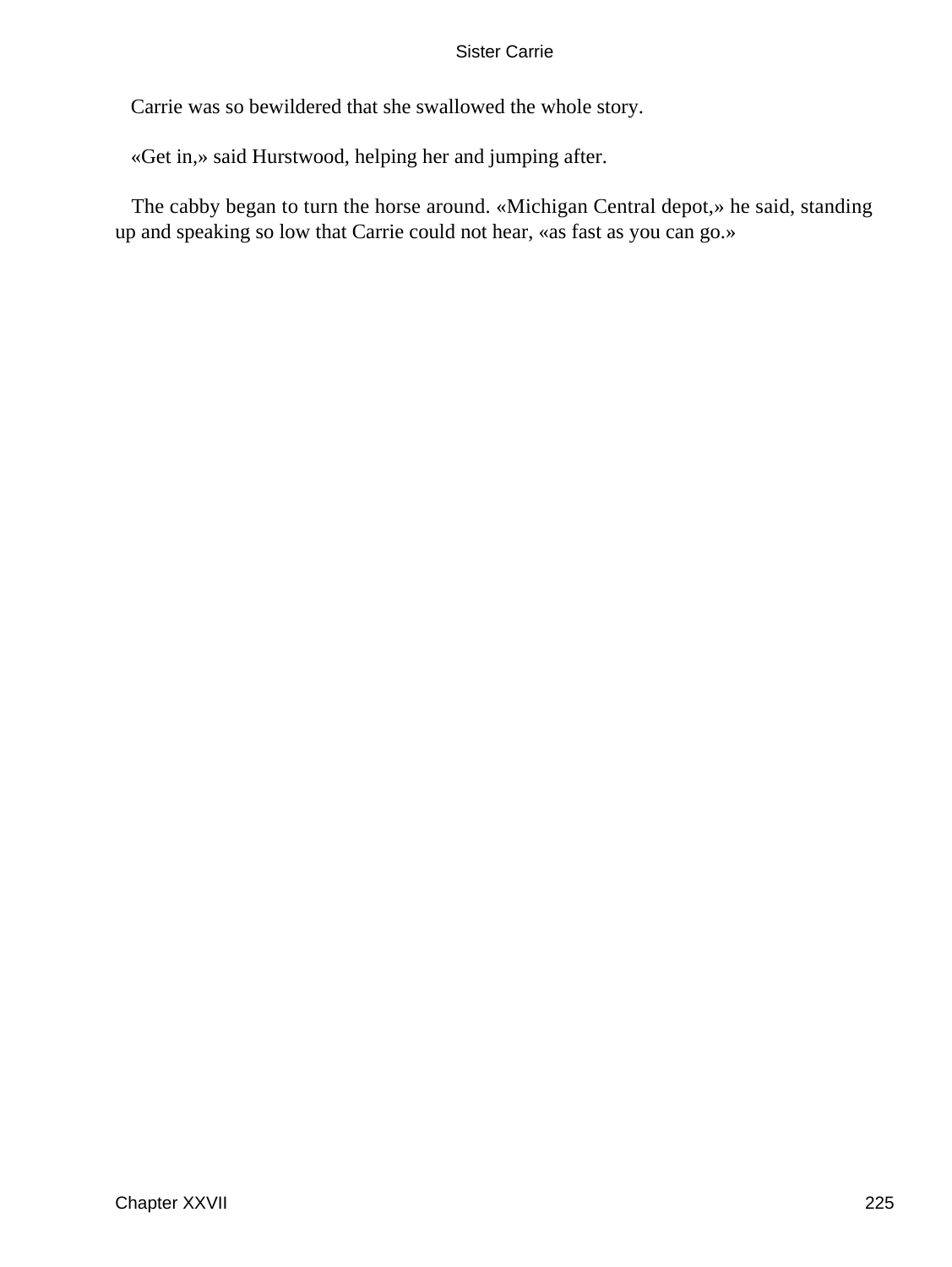## **[Chapter XXVIII](#page-429-0)**

## *A* **PILGRIM,** AN **OUTLAW** – **THE SPIRIT DETAINED**

 The cab had not travelled a short block before Carrie, settling herself and thoroughly waking in the night atmosphere, asked:

«What's the matter with him? Is he hurt badly?»

 «It isn't anything very serious,» Hurstwood said solemnly. He was very much disturbed over his own situation, and now that he had Carrie with him, he only wanted to get safely out of reach of the law. Therefore he was in no mood for anything save such words as would further his plans distinctly.

 Carrie did not forget that there was something to be settled between her and Hurstwood, but the thought was ignored in her agitation. The one thing was to finish this strange pilgrimage.

«Where is he?»

 «Way out on the South Side,» said Hurstwood. «We'll have to take the train. It's the quickest way.»

 Carrie said nothing, and the horse gambolled on. The weirdness of the city by night held her attention. She looked at the long receding rows of lamps and studied the dark, silent houses.

 «How did he hurt himself?» she asked – meaning what was the nature of his injuries. Hurstwood understood. He hated to lie any more than necessary, and yet he wanted no protests until he was out of danger.

 «I don't know exactly,» he said. «They just called me up to go and get you and bring you out. They said there wasn't any need for alarm, but that I shouldn't fail to bring you.»

The man's serious manner convinced Carrie, and she became silent, wondering.

 Hurstwood examined his watch and urged the man to hurry. For one in so delicate a position he was exceedingly cool. He could only think of how needful it was to make the train and get quietly away. Carrie seemed quite tractable, and he congratulated himself.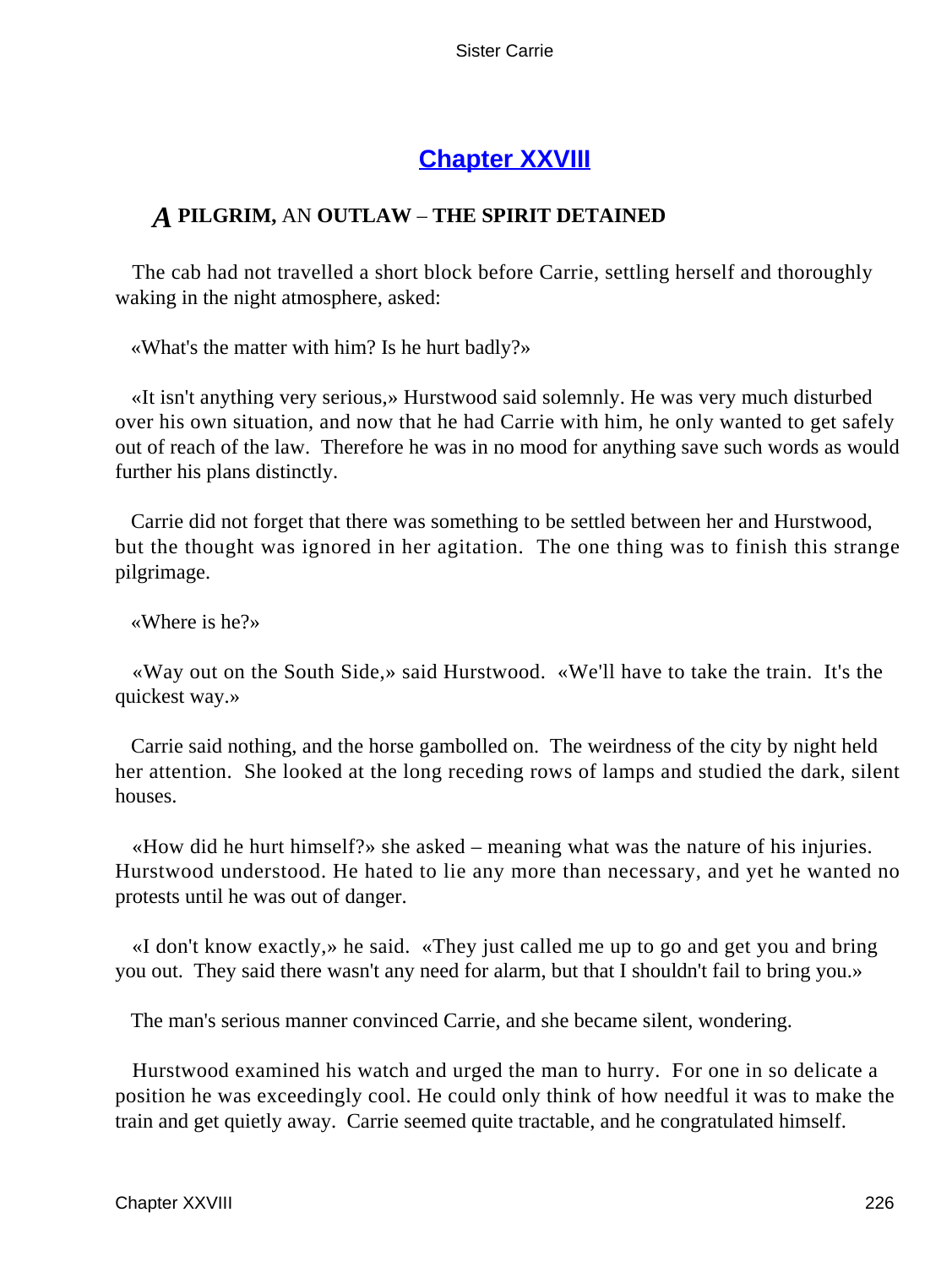In due time they reached the depot, and after helping her out he handed the man a five−dollar bill and hurried on.

 «You wait here,» he said to Carrie, when they reached the waiting−room, «while I get the tickets.»

«Have I much time to catch that train for Detroit?» he asked of the agent.

«Four minutes,» said the latter.

He paid for two tickets as circumspectly as possible.

«Is it far?» said Carrie, as he hurried back.

«Not very,» he said. «We must get right in.»

 He pushed her before him at the gate, stood between her and the ticket man while the latter punched their tickets, so that she could not see, and then hurried after.

 There was a long line of express and passenger cars and one or two common day coaches. As the train had only recently been made up and few passengers were expected, there were only one or two brakemen waiting. They entered the rear day coach and sat down. Almost immediately, «All aboard,» resounded faintly from the outside, and the train started.

 Carrie began to think it was a little bit curious – this going to a depot – but said nothing. The whole incident was so out of the natural that she did not attach too much weight to anything she imagined.

«How have you been?» asked Hurstwood gently, for he now breathed easier.

 «Very well,» said Carrie, who was so disturbed that she could not bring a proper attitude to bear in the matter. She was still nervous to reach Drouet and see what could be the matter. Hurstwood contemplated her and felt this. He was not disturbed that it should be so. He did not trouble because she was moved sympathetically in the matter. It was one of the qualities in her which pleased him exceedingly. He was only thinking how he should explain. Even this was not the most serious thing in his mind, however. His own deed and present flight were the great shadows which weighed upon him.

«What a fool I was to do that,» he said over and over. «What a mistake!»

 In his sober senses, he could scarcely realise that the thing had been done. He could not begin to feel that he was a fugitive from justice. He had often read of such things, and had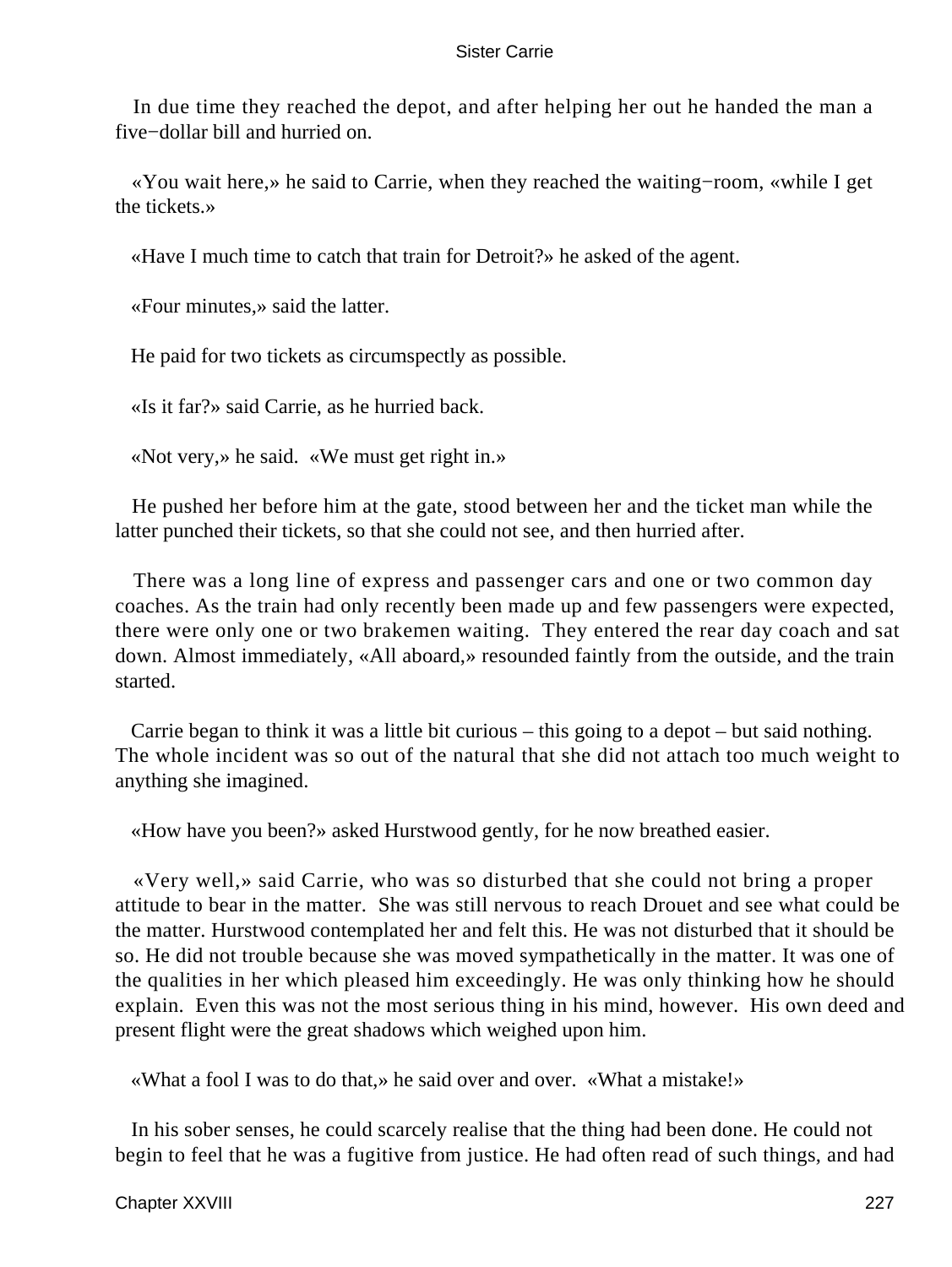thought they must be terrible, but now that the thing was upon him, he only sat and looked into the past. The future was a thing which concerned the Canadian line. He wanted to reach that. As for the rest he surveyed his actions for the evening, and counted them parts of a great mistake.

«Still,» he said, «what could I have done?»

 Then he would decide to make the best of it, and would begin to do so by starting the whole inquiry over again. It was a fruitless, harassing round, and left him in a queer mood to deal with the proposition he had in the presence of Carrie.

 The train clacked through the yards along the lake front, and ran rather slowly to Twenty−fourth Street. Brakes and signals were visible without. The engine gave short calls with its whistle, and frequently the bell rang. Several brakemen came through, bearing lanterns. They were locking the vestibules and putting the cars in order for a long run.

 Presently it began to gain speed, and Carrie saw the silent streets flashing by in rapid succession. The engine also began its whistle−calls of four parts, with which it signalled danger to important crossings.

 «Is it very far?» asked Carrie. «Not so very,» said Hurstwood. He could hardly repress a smile at her simplicity. He wanted to explain and conciliate her, but he also wanted to be well out of Chicago.

 In the lapse of another half−hour it became apparent to Carrie that it was quite a run to wherever he was taking her, anyhow.

 «Is it in Chicago?» she asked nervously. They were now far beyond the city limits, and the train was scudding across the Indiana line at a great rate.

«No,» he said, «not where we are going.»

There was something in the way he said this which aroused her in an instant.

Her pretty brow began to contract.

«We are going to see Charlie, aren't we?» she asked.

 He felt that the time was up. An explanation might as well come now as later. Therefore, he shook his head in the most gentle negative.

 «What?» said Carrie. She was nonplussed at the possibility of the errand being different from what she had thought.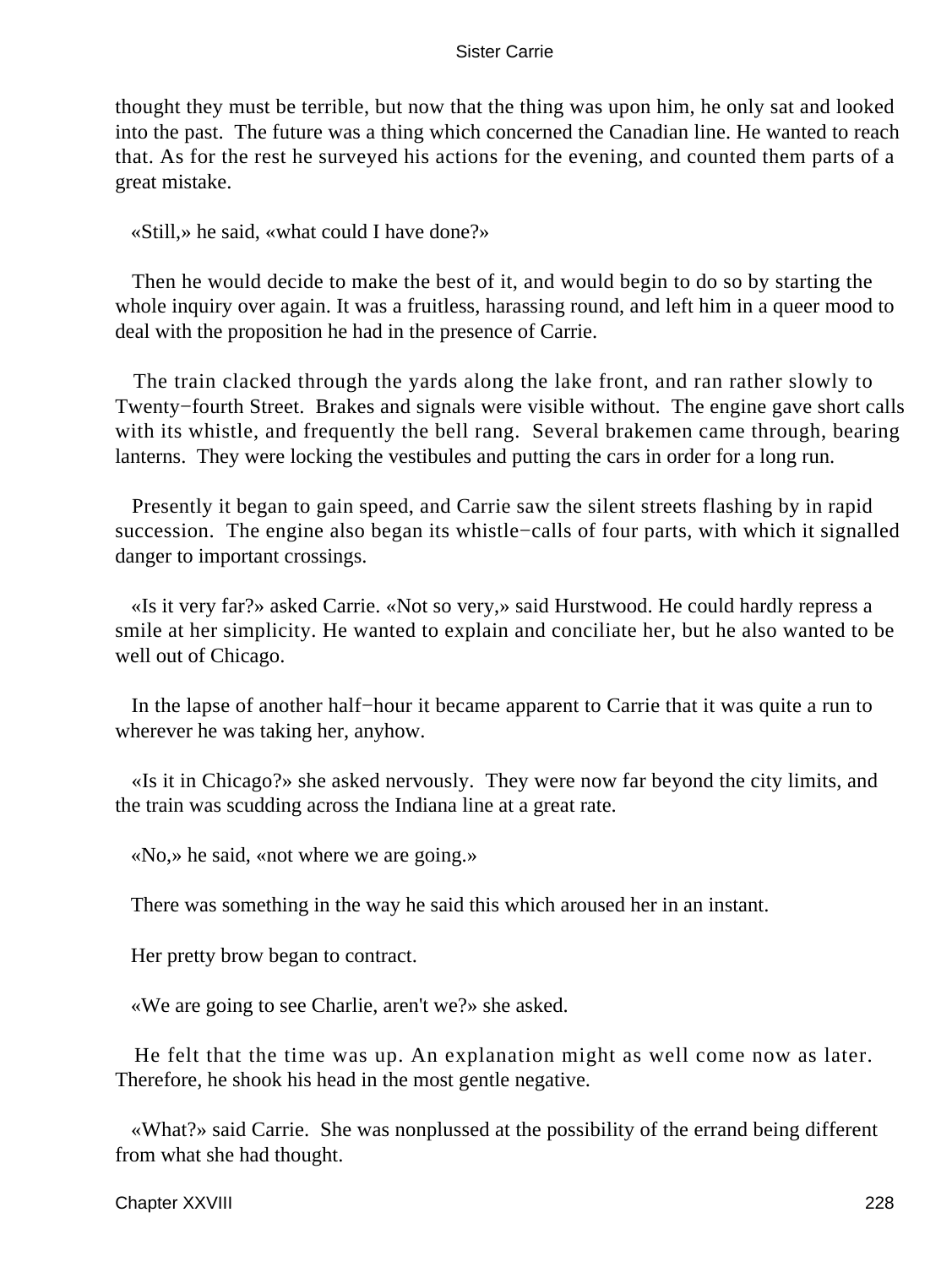He only looked at her in the most kindly and mollifying way.

 «Well, where are you taking me, then?» she asked, her voice showing the quality of fright.

 «I'll tell you, Carrie, if you'll be quiet. I want you to come along with me to another city,»

 «Oh,» said Carrie, her voice rising into a weak cry. «Let me off. I don't want to go with you.»

 She was quite appalled at the man's audacity. This was something which had never for a moment entered her head. Her one thought now was to get off and away. If only the flying train could be stopped, the terrible trick would be amended.

 She arose and tried to push out into the aisle – anywhere. She knew she had to do something. Hurstwood laid a gentle hand on her.

 «Sit still, Carrie,» he said. «Sit still. It won't do you any good to get up here. Listen to me and I'll tell you what I'll do. Wait a moment.»

 She was pushing at his knees, but he only pulled her back. No one saw this little altercation, for very few persons were in the car, and they were attempting to doze.

 «I won't,» said Carrie, who was, nevertheless, complying against her will. «Let me go,» she said. «How dare you?» and large tears began to gather in her eyes.

 Hurstwood was now fully aroused to the immediate difficulty, and ceased to think of his own situation. He must do something with this girl, or she would cause him trouble. He tried the art of persuasion with all his powers aroused.

 «Look here now, Carrie,» he said, «you mustn't act this way. I didn't mean to hurt your feelings. I don't want to do anything to make you feel bad.»

«Oh,» sobbed Carrie, «oh, oh – oo – o!»

 «There, there,» he said, «you mustn't cry. Won't you listen to me? Listen to me a minute, and I'll tell you why I came to do this thing. I couldn't help it. I assure you I couldn't. Won't you listen?»

Her sobs disturbed him so that he was quite sure she did not hear a word he said.

«Won't you listen?» he asked.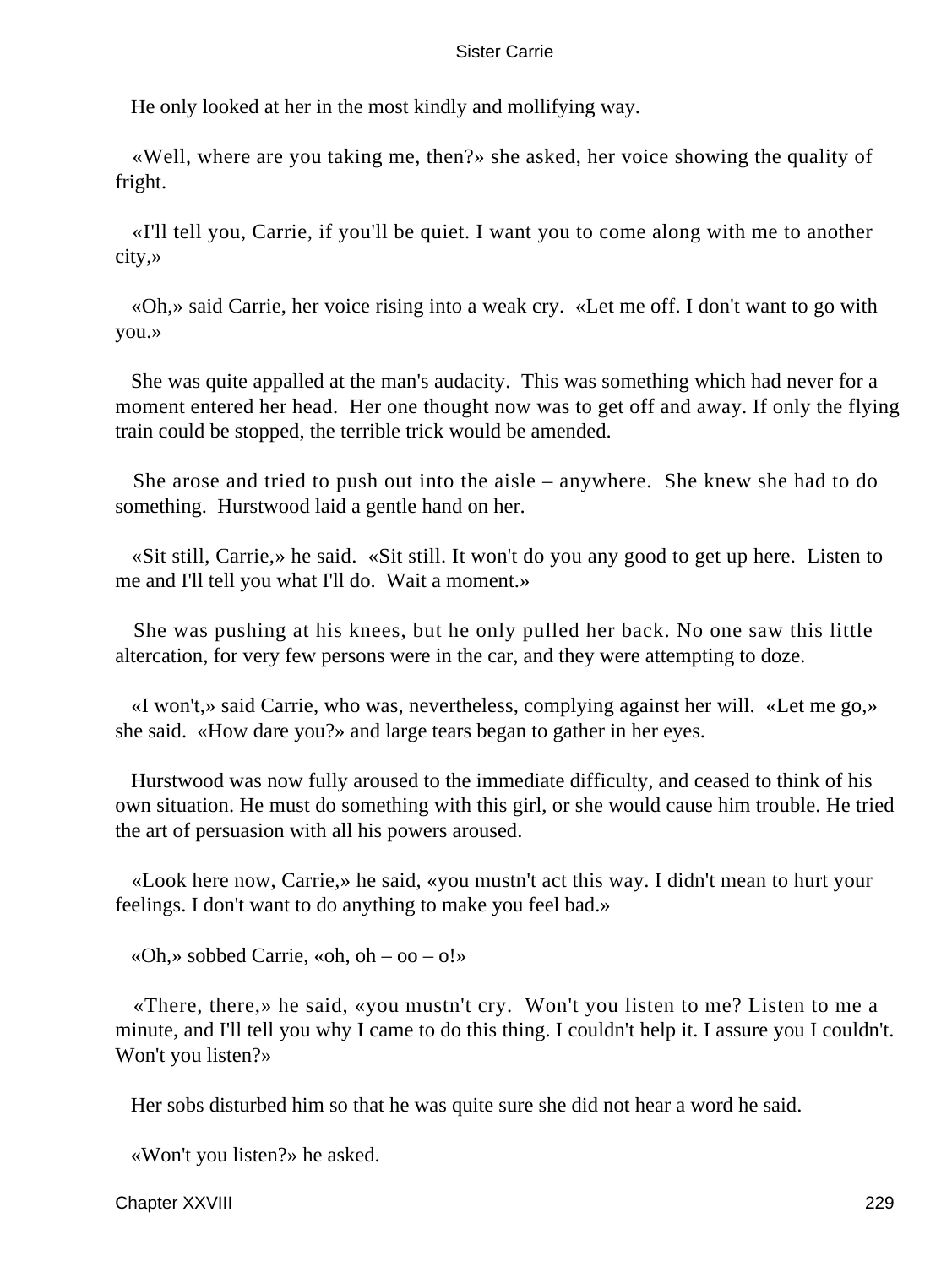«No, I won't,» said Carrie, flashing up. «I want you to take me out of this, or I'll tell the conductor. I won't go with you. It's a shame,» and again sobs of fright cut off her desire for expression.

 Hurstwood listened with some astonishment. He felt that she had just cause for feeling as she did, and yet he wished that he could straighten this thing out quickly. Shortly the conductor would come through for the tickets. He wanted no noise, no trouble of any kind. Before everything he must make her quiet.

 «You couldn't get out until the train stops again,» said Hurstwood. «It won't be very long until we reach another station. You can get out then if you want to. I won't stop you. All I want you to do is to listen a moment. You'll let me tell you, won't you?»

 Carrie seemed not to listen. She only turned her head toward the window, where outside all was black. The train was speeding with steady grace across the fields and through patches of wood. The long whistles came with sad, musical effect as the lonely woodland crossings were approached.

 Now the conductor entered the car and took up the one or two fares that had been added at Chicago. He approached Hurstwood, who handed out the tickets. Poised as she was to act, Carrie made no move. She did not look about.

When the conductor had gone again Hurstwood felt relieved.

 «You're angry at me because I deceived you,» he said. «I didn't mean to, Carrie. As I live I didn't. I couldn't help it. I couldn't stay away from you after the first time I saw you.»

 He was ignoring the last deception as something that might go by the board. He wanted to convince her that his wife could no longer be a factor in their relationship. The money he had stolen he tried to shut out of his mind.

 «Don't talk to me,» said Carrie, «I hate you. I want you to go away from me. I am going to get out at the very next station.»

She was in a tremble of excitement and opposition as she spoke.

 «All right,» he said, «but you'll hear me out, won't you? After all you have said about loving me, you might hear me. I don't want to do you any harm. I'll give you the money to go back with when you go. I merely want to tell you, Carrie. You can't stop me from loving you, whatever you may think.»

 He looked at her tenderly, but received no reply. «You think I have deceived you badly, but I haven't. I didn't do it willingly. I'm through with my wife. She hasn't any claims on me.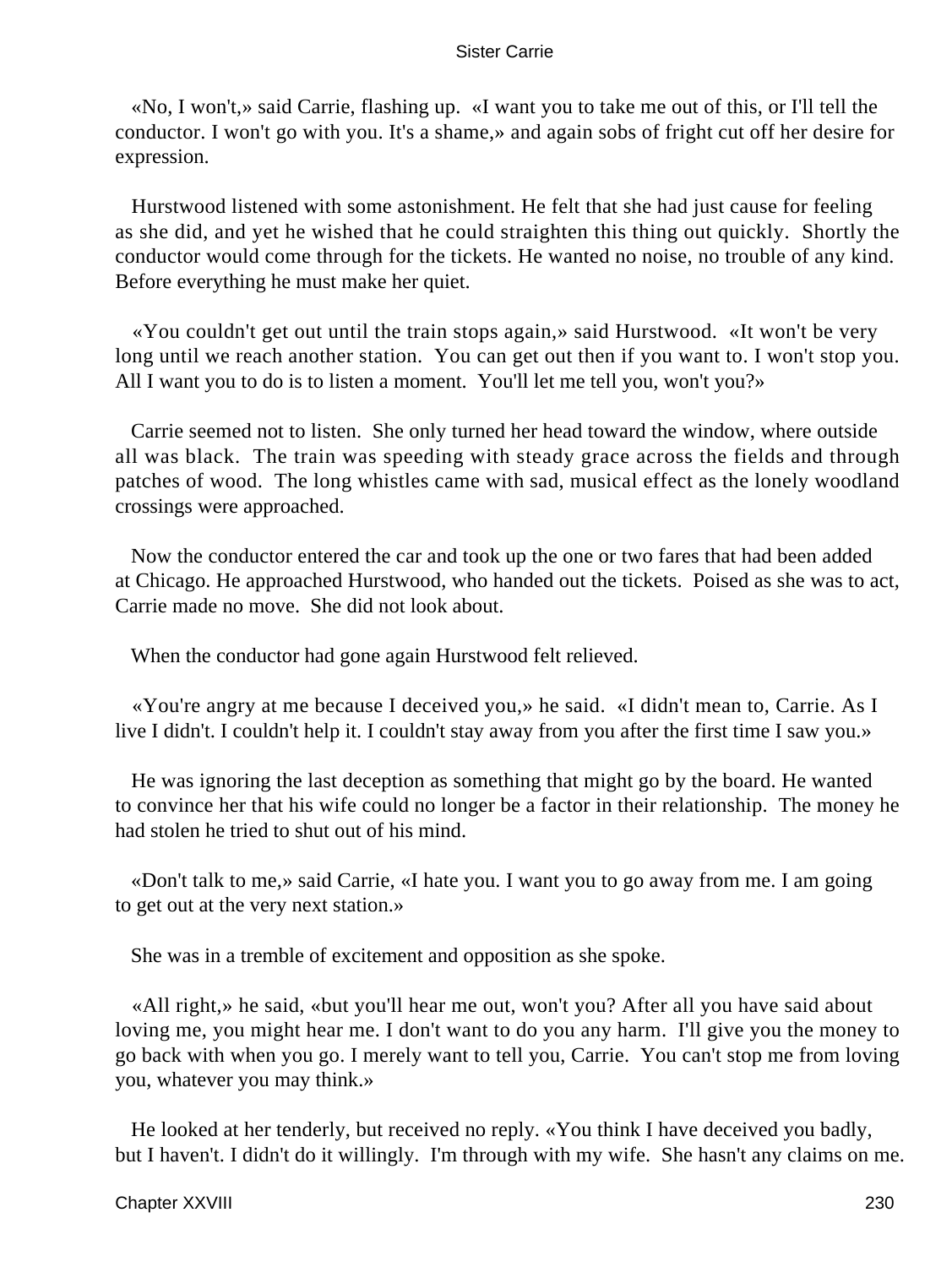I'll never see her any more. That's why I'm here to− night. That's why I came and got you.»

 «You said Charlie was hurt,» said Carrie, savagely. «You deceived me. You've been deceiving me all the time, and now you want to force me to run away with you.»

 She was so excited that she got up and tried to get by him again. He let her, and she took another seat. Then he followed.

 «Don't run away from me, Carrie,» he said gently. «Let me explain. If you will only hear me out you will see where I stand. I tell you my wife is nothing to me. She hasn't been anything for years or I wouldn't have ever come near you. I'm going to get a divorce just as soon as I can. I'll never see her again. I'm done with all that. You're the only person I want. If I can have you I won't ever think of another woman again.»

 Carrie heard all this in a very ruffled state. It sounded sincere enough, however, despite all he had done. There was a tenseness in Hurstwood's voice and manner which could but have some effect. She did not want anything to do with him. He was married, he had deceived her once, and now again, and she thought him terrible. Still there is something in such daring and power which is fascinating to a woman, especially if she can be made to feel that it is all prompted by love of her.

 The progress of the train was having a great deal to do with the solution of this difficult situation. The speeding wheels and disappearing country put Chicago farther and farther behind. Carrie could feel that she was being borne a long distance off – that the engine was making an almost through run to some distant city. She felt at times as if she could cry out and make such a row that some one would come to her aid; at other times it seemed an almost useless thing – so far was she from any aid, no matter what she did. All the while Hurstwood was endeavouring to formulate his plea in such a way that it would strike home and bring her into sympathy with him.

«I was simply put where I didn't know what else to do.»

Carrie deigned no suggestion of hearing this.

 «When I say you wouldn't come unless I could marry you, I decided to put everything else behind me and get you to come away with me. I'm going off now to another city. I want to go to Montreal for a while, and then anywhere you want to. We'll go and live in New York, if you say.»

 «I'll not have anything to do with you,» said Carrie. «I want to get off this train. Where are we going?»

«To Detroit,» said Hurstwood.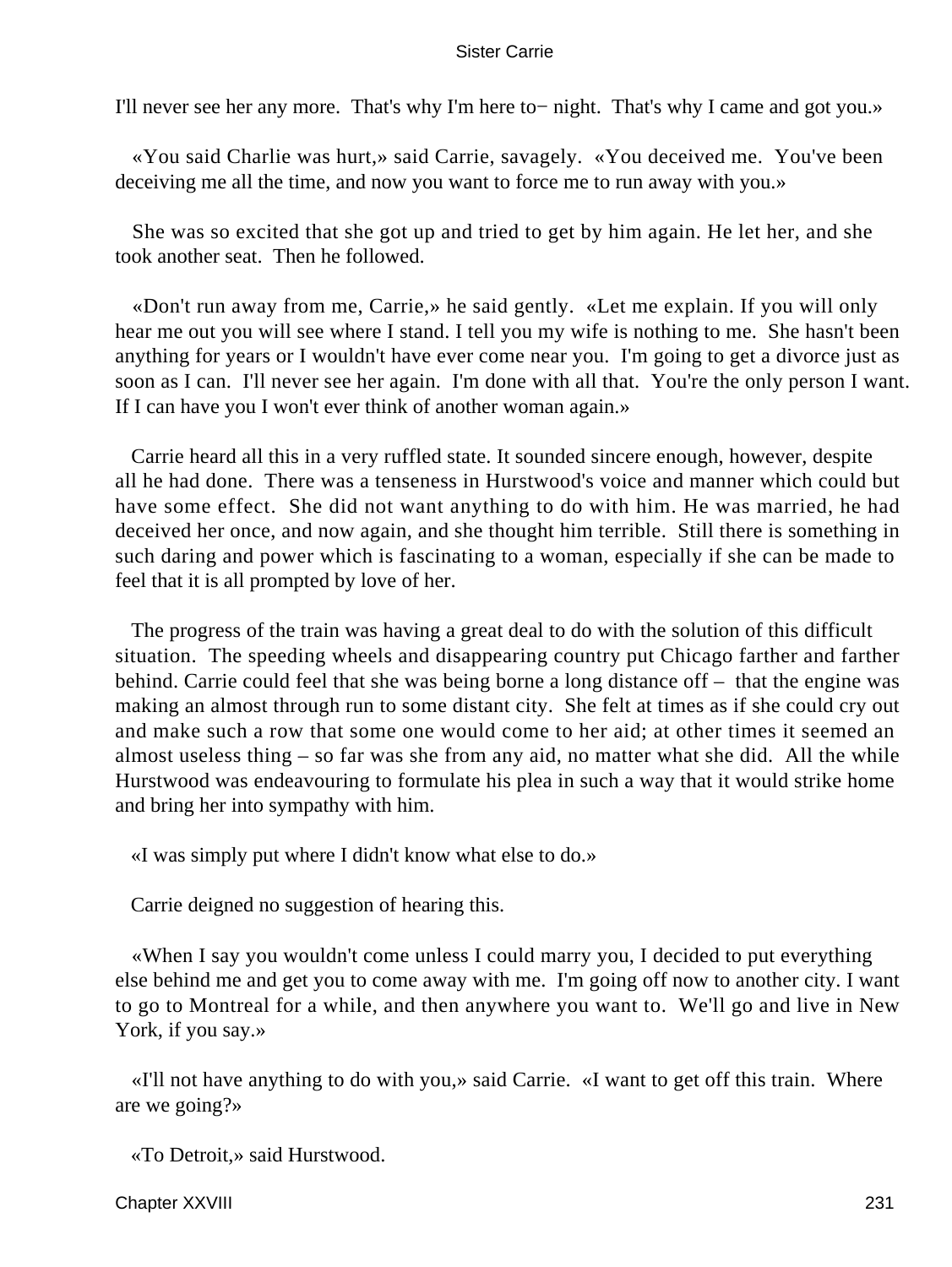«Oh!» said Carrie, in a burst of anguish. So distant and definite a point seemed to increase the difficulty.

 «Won't you come along with me?» he said, as if there was great danger that she would not. «You won't need to do anything but travel with me. I'll not trouble you in any way. You can see Montreal and New York, and then if you don't want to stay you can go back. It will be better than trying to go back to−night.»

 The first gleam of fairness shone in this proposition for Carrie. It seemed a plausible thing to do, much as she feared his opposition if she tried to carry it out. Montreal and New York! Even now she was speeding toward those great, strange lands, and could see them if she liked. She thought, but made no sign.

Hurstwood thought he saw a shade of compliance in this. He redoubled his ardour.

 «Think,» he said, «what I've given up. I can't go back to Chicago any more. I've got to stay away and live alone now, if you don't come with me. You won't go back on me entirely, will you, Carrie?»

«I don't want you to talk to me,» she answered forcibly.

Hurstwood kept silent for a while.

 Carrie felt the train to be slowing down. It was the moment to act if she was to act at all. She stirred uneasily.

 «Don't think of going, Carrie,» he said. «If you ever cared for me at all, come along and let's start right. I'll do whatever you say. I'll marry you, or I'll let you go back. Give yourself time to think it over. I wouldn't have wanted you to come if I hadn't loved you. I tell you, Carrie, before God, I can't live without you. I won't!»

 There was the tensity of fierceness in the man's plea which appealed deeply to her sympathies. It was a dissolving fire which was actuating him now. He was loving her too intensely to think of giving her up in this, his hour of distress. He clutched her hand nervously and pressed it with all the force of an appeal.

 The train was now all but stopped. It was running by some cars on a side track. Everything outside was dark and dreary. A few sprinkles on the window began to indicate that it was raining. Carrie hung in a quandary, balancing between decision and helplessness. Now the train stopped, and she was listening to his plea. The engine backed a few feet and all was still.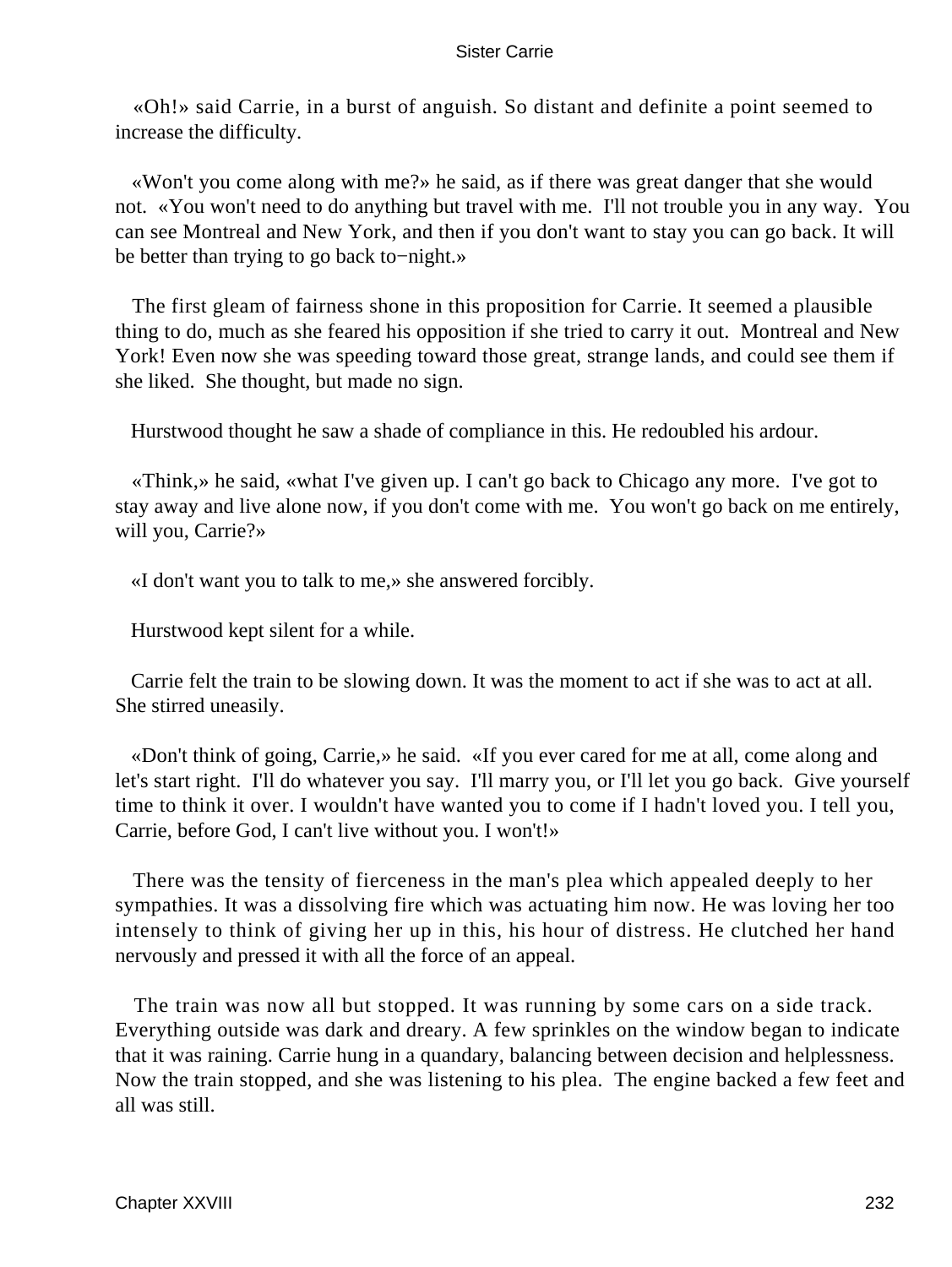She wavered, totally unable to make a move. Minute after minute slipped by and still she hesitated, he pleading.

 «Will you let me come back if I want to?» she asked, as if she now had the upper hand and her companion was utterly subdued.

«Of course,» he answered, «you know I will.»

 Carrie only listened as one who has granted a temporary amnesty. She began to feel as if the matter were in her hands entirely.

The train was again in rapid motion. Hurstwood changed the subject.

«Aren't you very tired?» he said.

«No,» she answered.

«Won't you let me get you a berth in the sleeper?»

 She shook her head, though for all her distress and his trickery she was beginning to notice what she had always felt – his thoughtfulness.

«Oh, yes,» he said, «you will feel so much better.»

She shook her head.

 «Let me fix my coat for you, anyway,» and he arose and arranged his light coat in a comfortable position to receive her head.

 «There,» he said tenderly, «now see if you can't rest a little.» He could have kissed her for her compliance. He took his seat beside her and thought a moment.

«I believe we're in for a heavy rain,» he said.

 «So it looks,» said Carrie, whose nerves were quieting under the sound of the rain drops, driven by a gusty wind, as the train swept on frantically through the shadow to a newer world.

 The fact that he had in a measure mollified Carrie was a source of satisfaction to Hurstwood, but it furnished only the most temporary relief. Now that her opposition was out of the way, he had all of his time to devote to the consideration of his own error.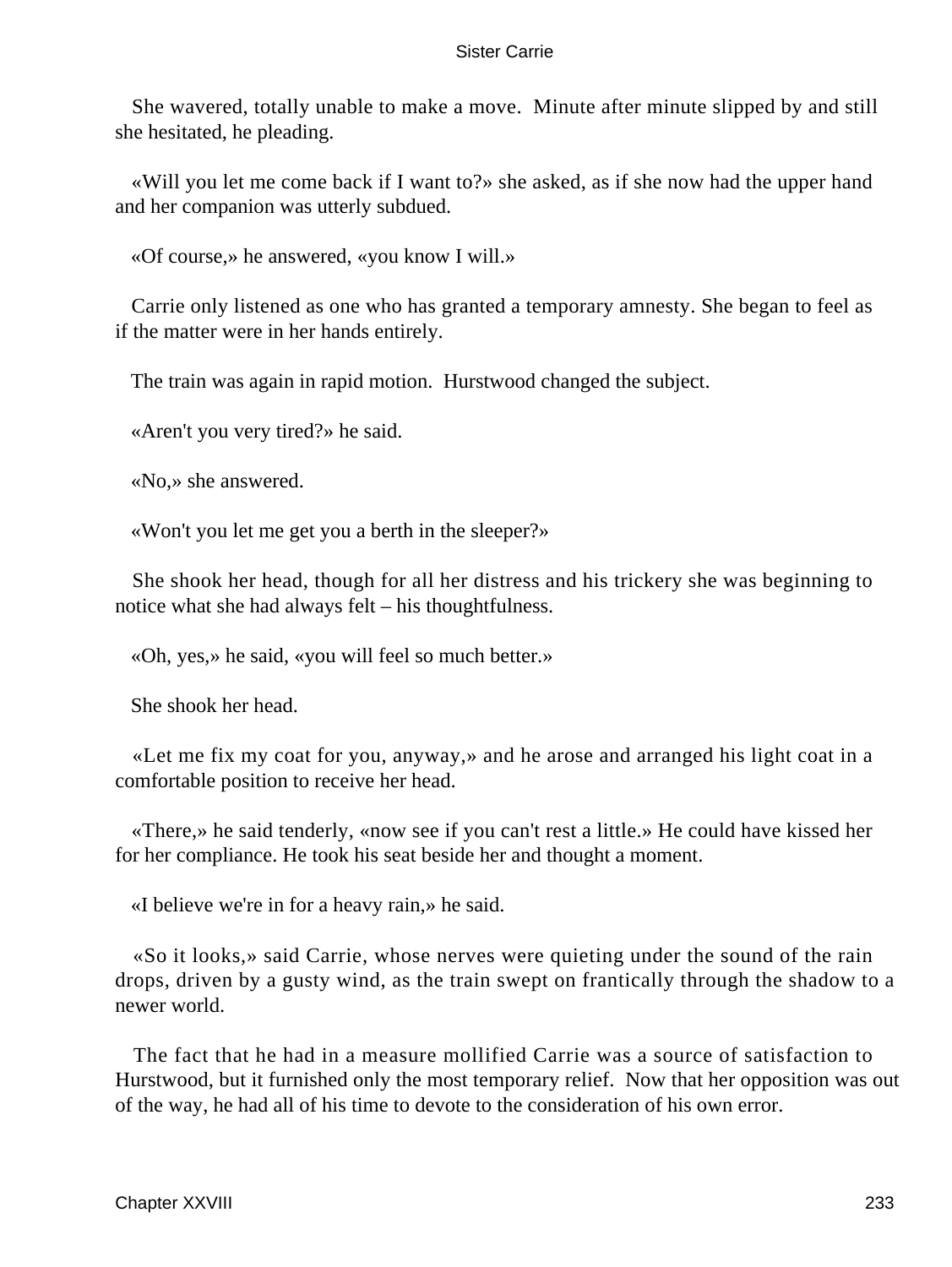His condition was bitter in the extreme, for he did not want the miserable sum he had stolen. He did not want to be a thief. That sum or any other could never compensate for the state which he had thus foolishly doffed. It could not give him back his host of friends, his name, his house and family, nor Carrie, as he had meant to have her. He was shut out from Chicago – from his easy, comfortable state. He had robbed himself of his dignity, his merry meetings, his pleasant evenings. And for what? The more he thought of it the more unbearable it became. He began to think that he would try and restore himself to his old state. He would return the miserable thievings of the night and explain. Perhaps Moy would understand. Perhaps they would forgive him and let him come back.

 By noontime the train rolled into Detroit and he began to feel exceedingly nervous. The police must be on his track by now. They had probably notified all the police of the big cities, and detectives would be watching for him. He remembered instances in which defaulters had been captured. Consequently, he breathed heavily and paled somewhat. His hands felt as if they must have something to do. He simulated interest in several scenes without which he did not feel. He repeatedly beat his foot upon the floor.

 Carrie noticed his agitation, but said nothing. She had no idea what it meant or that it was important.

 He wondered now why he had not asked whether this train went on through to Montreal or some Canadian point. Perhaps he could have saved time. He jumped up and sought the conductor.

«Does any part of this train go to Montreal?» he asked.

«Yes, the next sleeper back does.»

 He would have asked more, but it did not seem wise, so he decided to inquire at the depot.

The train rolled into the yards, clanging and puffing.

 «I think we had better go right on through to Montreal,» he said to Carrie. «I'll see what the connections are when we get off.»

 He was exceedingly nervous, but did his best to put on a calm exterior. Carrie only looked at him with large, troubled eyes. She was drifting mentally, unable to say to herself what to do.

 The train stopped and Hurstwood led the way out. He looked warily around him, pretending to look after Carrie. Seeing nothing that indicated studied observation, he made his way to the ticket office.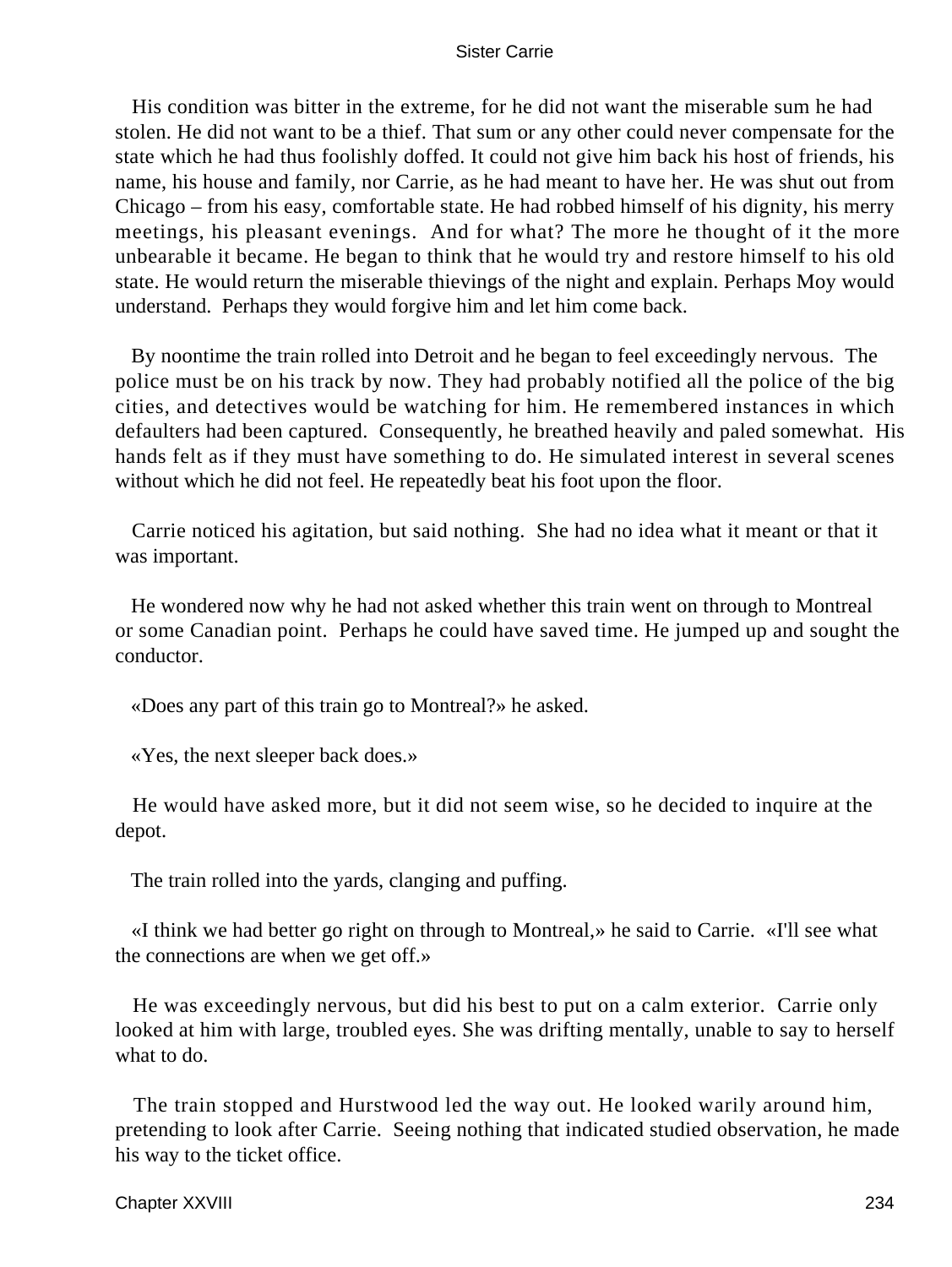«The next train for Montreal leaves when?» he asked.

«In twenty minutes,» said the man.

He bought two tickets and Pullman berths. Then he hastened back to Carrie.

«We go right out again,» he said, scarcely noticing that Carrie looked tired and weary.

«I wish I was out of all this,» she exclaimed gloomily.

«You'll feel better when we reach Montreal,» he said.

«I haven't an earthly thing with me,» said Carrie; «not even a handkerchief.»

 «You can buy all you want as soon as you get there, dearest,» he explained. «You can call in a dressmaker.»

 Now the crier called the train ready and they got on. Hurstwood breathed a sigh of relief as it started. There was a short run to the river, and there they were ferried over. They had barely pulled the train off the ferry−boat when he settled back with a sigh.

 «It won't be so very long now,» he said, remembering her in his relief. «We get there the first thing in the morning.»

Carrie scarcely deigned to reply.

«I'll see if there is a dining−car,» he added. «I'm hungry.»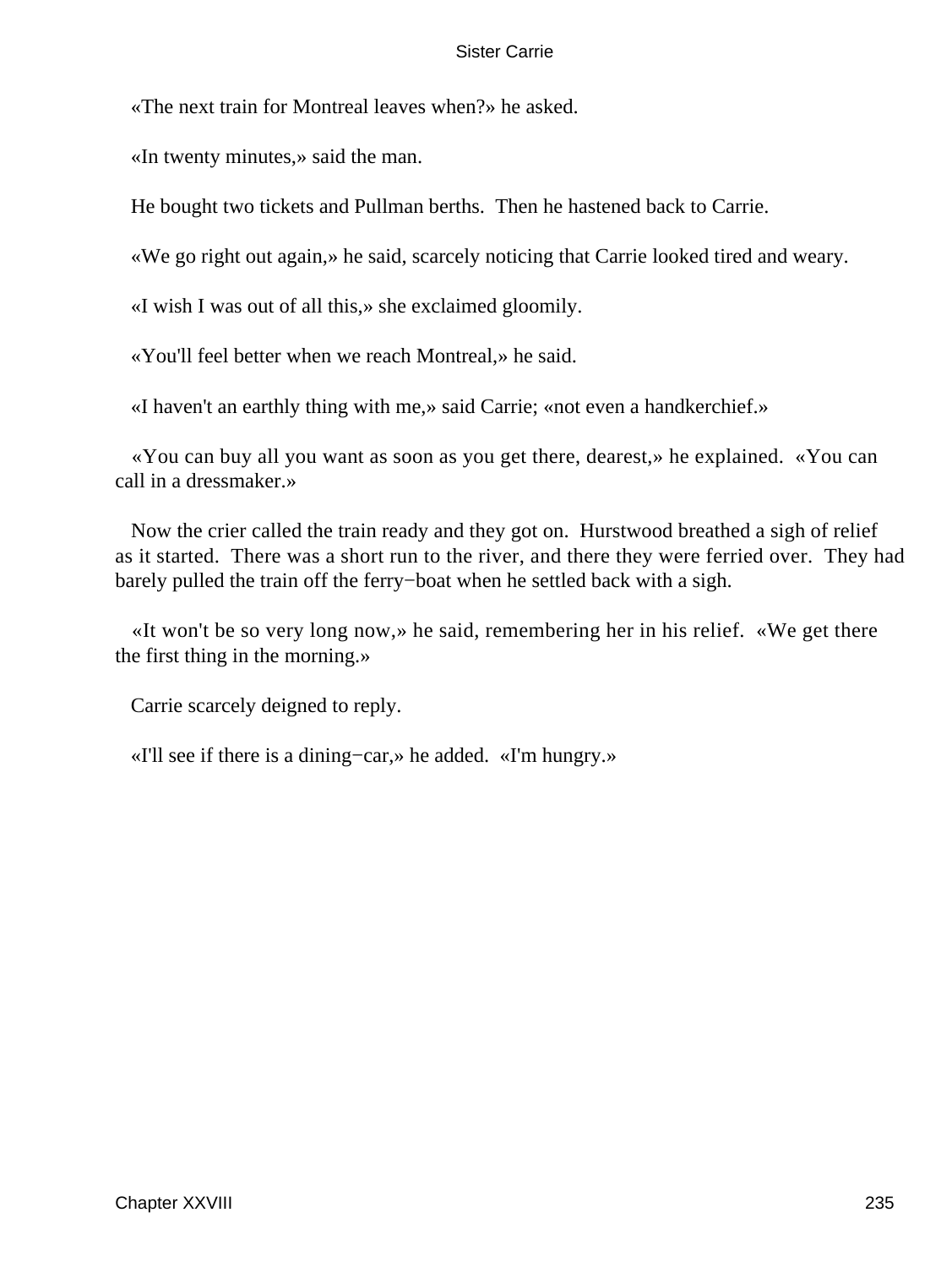# **[Chapter XXIX](#page-429-0)**

### *T*HE **SOLACE OF TRAVEL** – **THE BOATS OF THE SEA**

 To the untravelled, territory other than their own familiar heath is invariably fascinating. Next to love, it is the one thing which solaces and delights. Things new are too important to be neglected, and mind, which is a mere reflection of sensory impressions, succumbs to the flood of objects. Thus lovers are forgotten, sorrows laid aside, death hidden from view. There is a world of accumulated feeling back of the trite dramatic expression – «I am going away.»

 As Carrie looked out upon the flying scenery she almost forgot that she had been tricked into this long journey against her will and that she was without the necessary apparel for travelling. She quite forgot Hurstwood's presence at times, and looked away to homely farmhouses and cosey cottages in villages with wondering eyes. It was an interesting world to her. Her life had just begun. She did not feel herself defeated at all. Neither was she blasted in hope. The great city held much. Possibly she would come out of bondage into freedom – who knows? Perhaps she would be happy. These thoughts raised her above the level of erring. She was saved in that she was hopeful.

 The following morning the train pulled safely into Montreal and they stepped down, Hurstwood glad to be out of danger, Carrie wondering at the novel atmosphere of the northern city. Long before, Hurstwood had been here, and now he remembered the name of the hotel at which he had stopped. As they came out of the main entrance of the depot he heard it called anew by a busman.

«We'll go right up and get rooms,» he said.

 At the clerk's office Hurstwood swung the register about while the clerk came forward. He was thinking what name he would put down. With the latter before him he found no time for hesitation. A name he had seen out of the car window came swiftly to him. It was pleasing enough. With an easy hand he wrote, «G. W. Murdock and wife.» It was the largest concession to necessity he felt like making. His initials he could not spare.

 When they were shown their room Carrie saw at once that he had secured her a lovely chamber.

«You have a bath there,» said he. «Now you can clean up when you get ready.»

Carrie went over and looked out the window, while Hurstwood looked at himself in the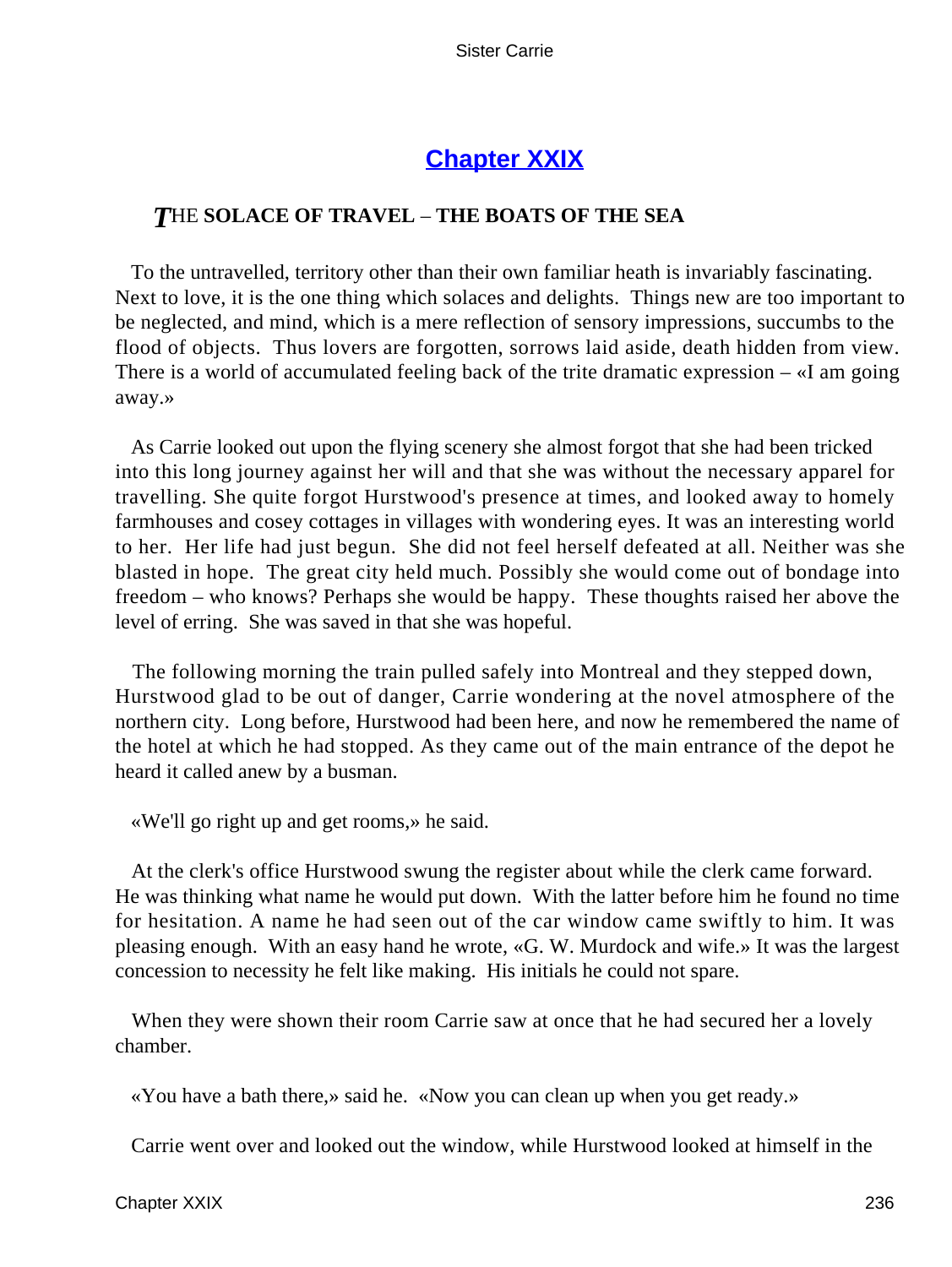glass. He felt dusty and unclean. He had no trunk, no change of linen, not even a hair−brush.

 «I'll ring for soap and towels,» he said, «and send you up a hair−brush. Then you can bathe and get ready for breakfast. I'll go for a shave and come back and get you, and then we'll go out and look for some clothes for you.»

He smiled good−naturedly as he said this.

«All right,» said Carrie.

 She sat down in one of the rocking−chairs, while Hurstwood waited for the boy, who soon knocked.

«Soap, towels, and a pitcher of ice−water.»

«Yes, sir.»

 «I'll go now,» he said to Carrie, coming toward her and holding out his hands, but she did not move to take them.

«You're not mad at me, are you?» he asked softly.

«Oh, no!» she answered, rather indifferently.

«Don't you care for me at all?»

She made no answer, but looked steadily toward the window.

 «Don't you think you could love me a little?» he pleaded, taking one of her hands, which she endeavoured to draw away. «You once said you did.»

«What made you deceive me so?» asked Carrie.

«I couldn't help it,» he said, «I wanted you too much.»

«You didn't have any right to want me,» she answered, striking cleanly home.

 «Oh, well, Carrie,» he answered, «here I am. It's too late now. Won't you try and care for me a little?»

He looked rather worsted in thought as he stood before her.

She shook her head negatively.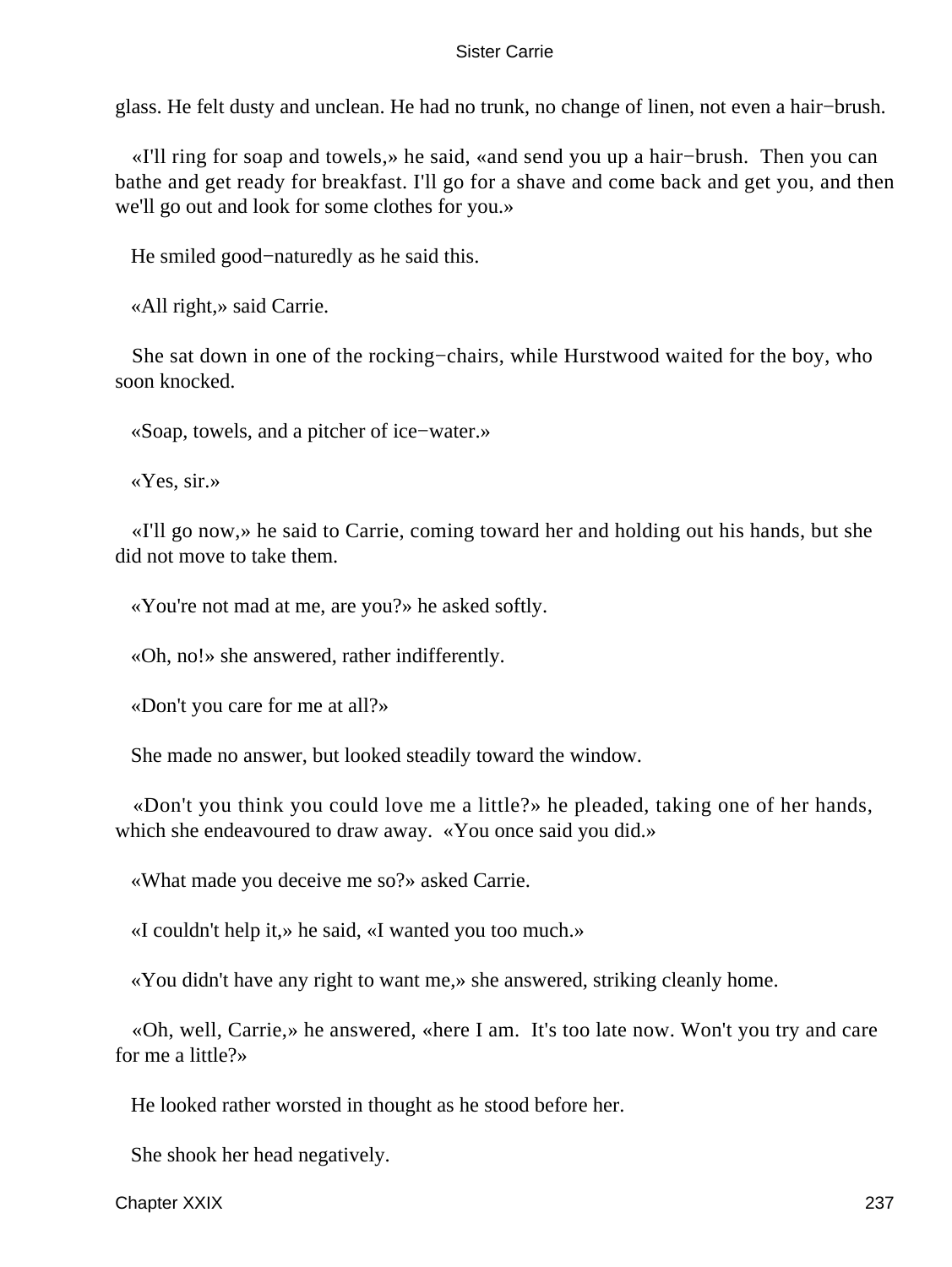«Let me start all over again. Be my wife from to−day on.»

 Carrie rose up as if to step away, he holding her hand. Now he slipped his arm about her and she struggled, but in vain. He held her quite close. Instantly there flamed up in his body the all compelling desire. His affection took an ardent form.

«Let me go,» said Carrie, who was folded close to him.

«Won't you love me?» he said. «Won't you be mine from now on?»

 Carrie had never been ill−disposed toward him. Only a moment before she had been listening with some complacency, remembering her old affection for him. He was so handsome, so daring!

 Now, however, this feeling had changed to one of opposition, which rose feebly. It mastered her for a moment, and then, held close as she was, began to wane. Something else in her spoke. This man, to whose bosom she was being pressed, was strong; he was passionate, he loved her, and she was alone. If she did not turn to him – accept of his love – where else might she go? Her resistance half dissolved in the flood of his strong feeling.

 She found him lifting her head and looking into her eyes. What magnetism there was she could never know. His many sins, however, were for the moment all forgotten.

He pressed her closer and kissed her, and she felt that further opposition was useless.

«Will you marry me?» she asked, forgetting how.

«This very day,» he said, with all delight.

Now the hall−boy pounded on the door and he released his hold upon her regretfully.

«You get ready now, will you,» he said, «at once?»

«Yes,» she answered.

«I'll be back in three−quarters of an hour.»

Carrie, flushed and excited, moved away as he admitted the boy.

 Below stairs, he halted in the lobby to look for a barber shop. For the moment, he was in fine feather. His recent victory over Carrie seemed to atone for much he had endured during the last few days. Life seemed worth fighting for. This eastward flight from all things customary and attached seemed as if it might have happiness in store. The storm showed a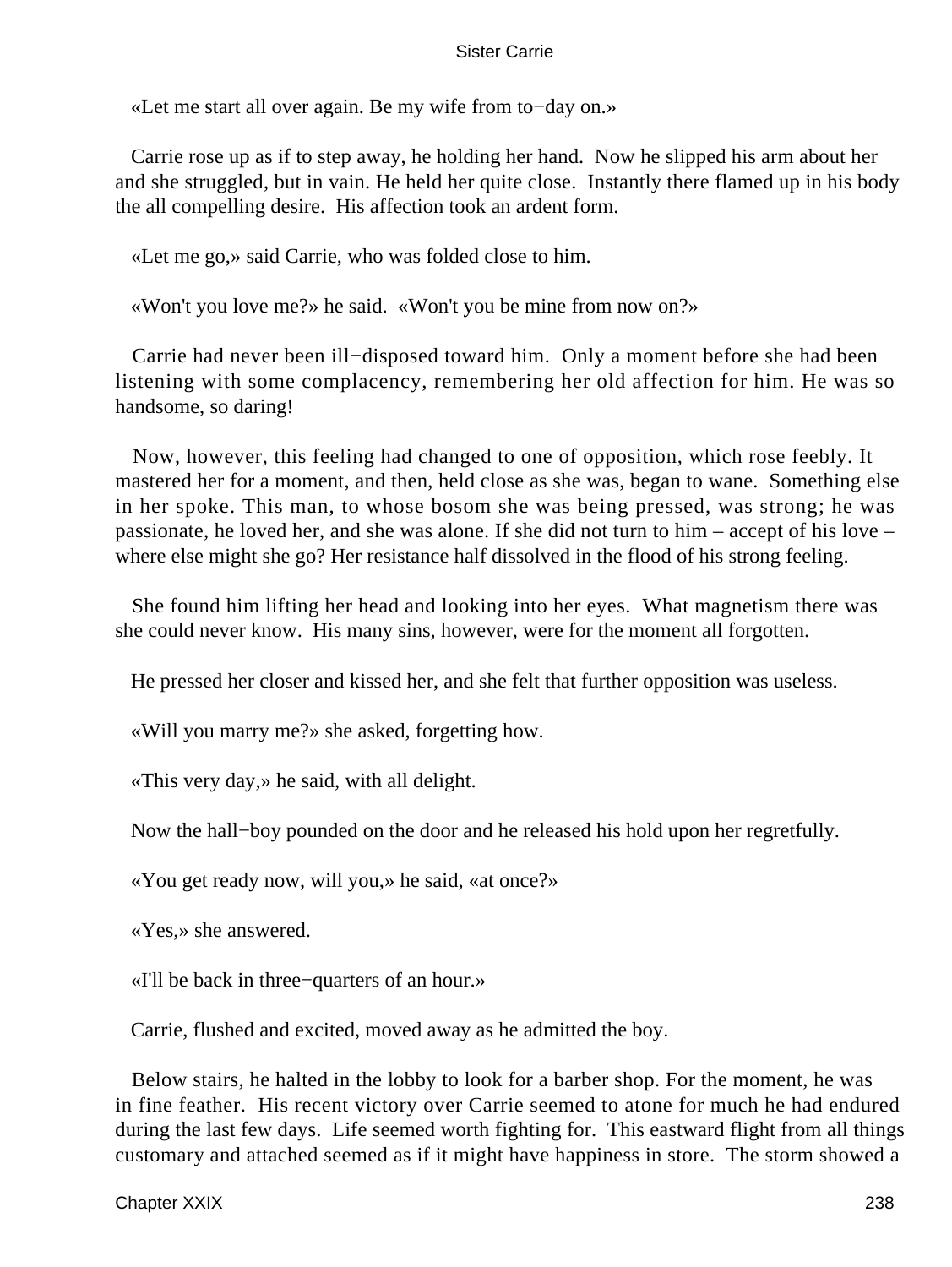rainbow at the end of which might be a pot of gold.

 He was about to cross to a little red−and−white striped bar which was fastened up beside a door when a voice greeted him familiarly. Instantly his heart sank. «Why, hello, George, old man!» said the voice. «What are you doing down here?»

Hurstwood was already confronted, and recognised his friend Kenny, the stock−broker.

 «Just attending to a little private matter,» he answered, his mind working like a key−board of a telephone station. This man evidently did not know – he had not read the papers.

 «Well, it seems strange to see you way up here,» said Mr. Kenny genially. «Stopping here?»

«Yes,» said Hurstwood uneasily, thinking of his handwriting on the register.

«Going to be in town long?»

«No, only a day or so.»

«Is that so? Had your breakfast?»

«Yes,» said Hurstwood, lying blandly. «I'm just going for a shave.»

«Won't you come have a drink?»

 «Not until afterwards,» said the ex−manager. «I'll see you later. Are you stopping here?»

 «Yes,» said Mr. Kenny, and then, turning the word again added: «How are things out in Chicago?»

«About the same as usual,» said Hurstwood, smiling genially.

«Wife with you?»

«No.»

 «Well, I must see more of you to−day. I'm just going in here for breakfast. Come in when you're through.»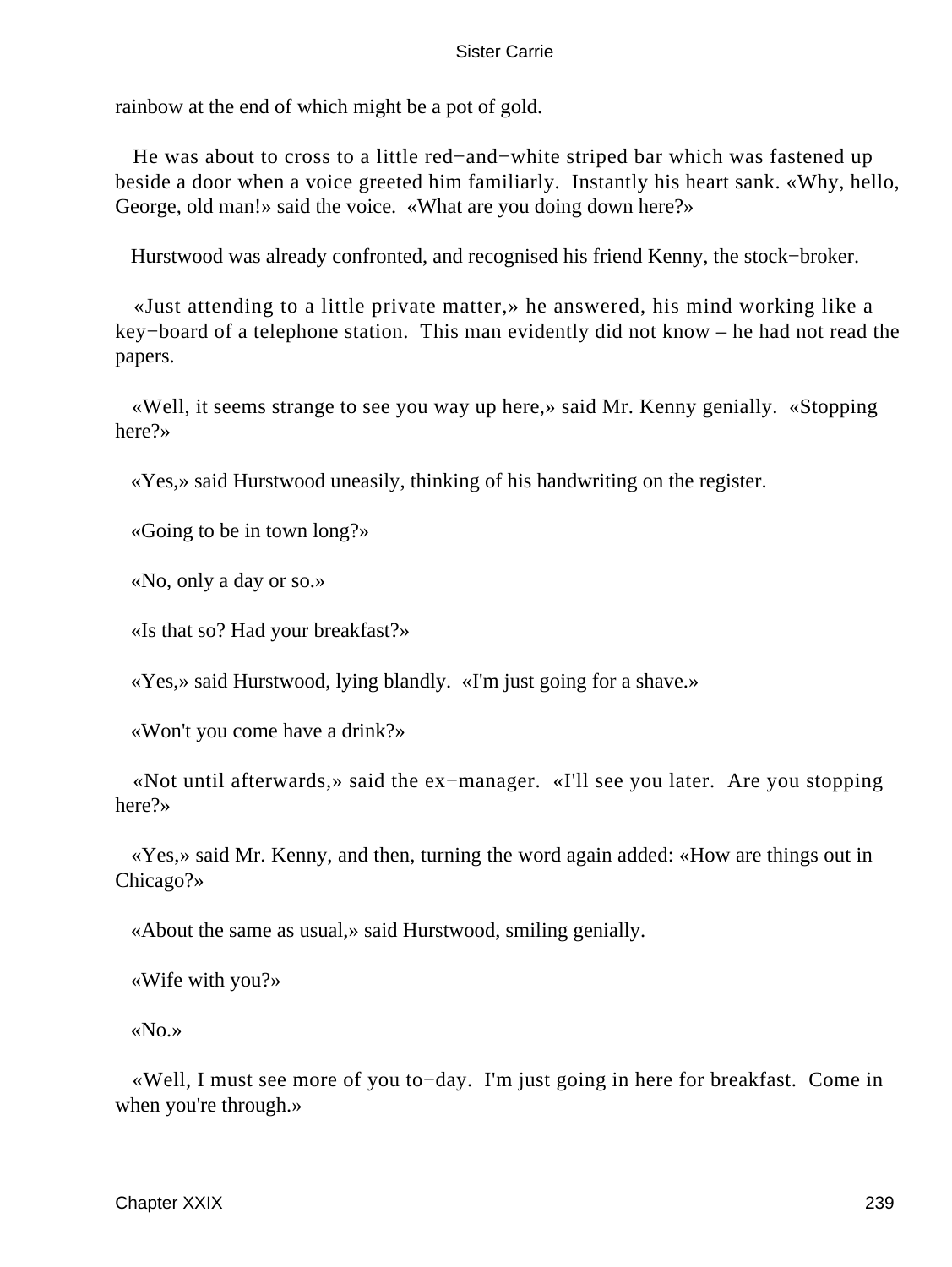«I will,» said Hurstwood, moving away. The whole conversation was a trial to him. It seemed to add complications with very word. This man called up a thousand memories. He represented everything he had left. Chicago, his wife, the elegant resort – all these were in his greeting and inquiries. And here he was in this same hotel expecting to confer with him, unquestionably waiting to have a good time with him. All at once the Chicago papers would arrive. The local papers would have accounts in them this very day. He forgot his triumph with Carrie in the possibility of soon being known for what he was, in this man's eyes, a safe−breaker. He could have groaned as he went into the barber shop. He decided to escape and seek a more secluded hotel.

 Accordingly, when he came out he was glad to see the lobby clear, and hastened toward the stairs. He would get Carrie and go out by the ladies' entrance. They would have breakfast in some more inconspicuous place.

 Across the lobby, however, another individual was surveying him. He was of a commonplace Irish type, small of stature, cheaply dressed, and with a head that seemed a smaller edition of some huge ward politician's. This individual had been evidently talking with the clerk, but now he surveyed the ex−manager keenly.

 Hurstwood felt the long−range examination and recognised the type. Instinctively he felt that the man was a detective – that he was being watched. He hurried across, pretending not to notice, but in his mind was a world of thoughts. What would happen now? What could these people do? He began to trouble concerning the extradition laws. He did not understand them absolutely. Perhaps he could be arrested. Oh, if Carrie should find out! Montreal was too warm for him. He began to long to be out of it.

 Carrie had bathed and was waiting when he arrived. She looked refreshed – more delightful than ever, but reserved. Since he had gone she had resumed somewhat of her cold attitude towards him. Love was not blazing in her heart. He felt it, and his troubles seemed increased. He could not take her in his arms; he did not even try. Something about her forbade it. In part his opinion was the result of his own experiences and reflections below stairs.

«You're ready, are you?» he said kindly.

«Yes,» she answered.

«We'll go out for breakfast. This place down here doesn't appeal to me very much.»

«All right,» said Carrie.

 They went out, and at the corner the commonplace Irish individual was standing, eyeing him. Hurstwood could scarcely refrain from showing that he knew of this chap's presence.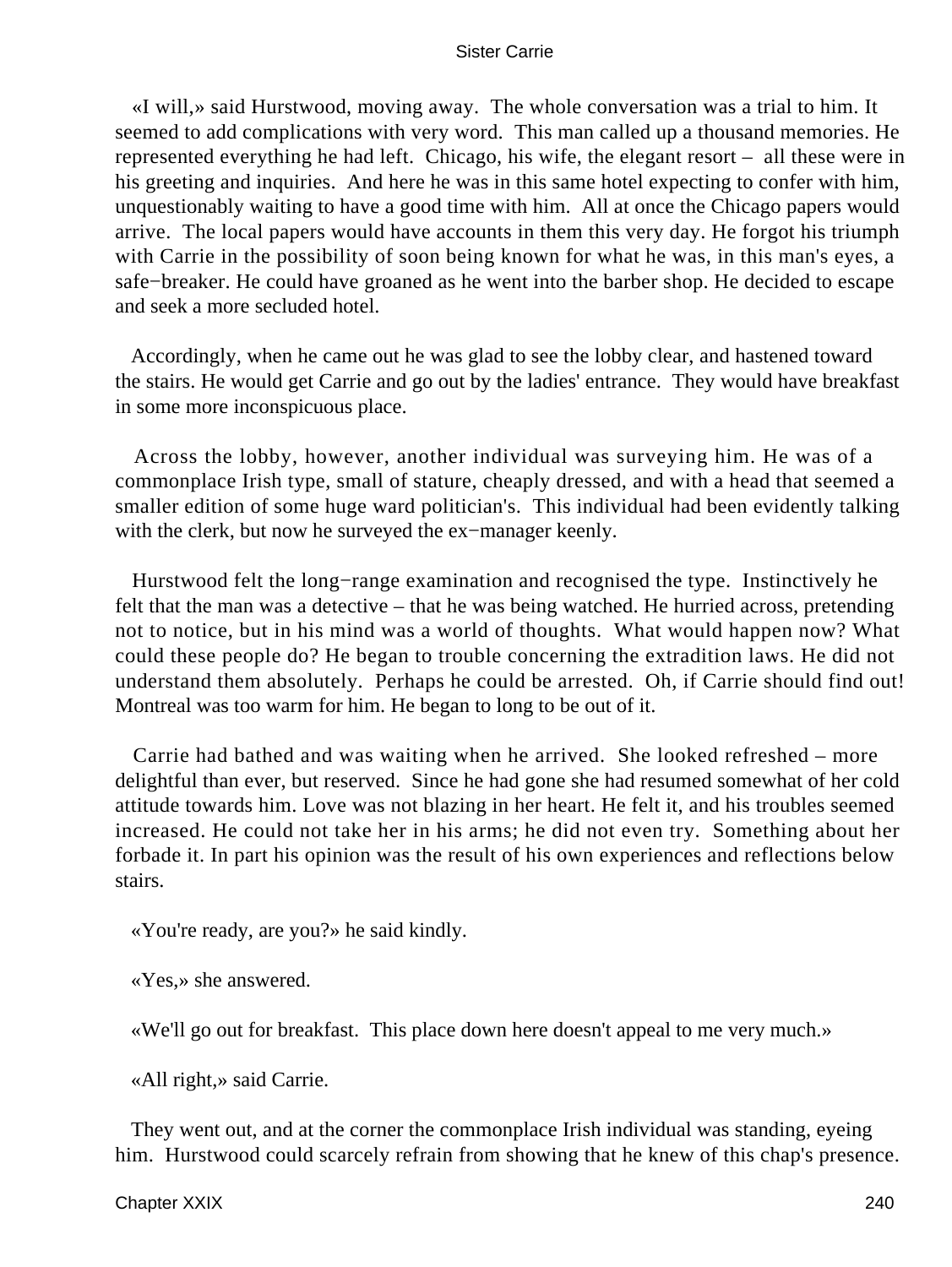The insolence in the fellow's eye was galling. Still they passed, and he explained to Carrie concerning the city. Another restaurant was not long in showing itself, and here they entered.

 «What a queer town this is,» said Carrie, who marvelled at it solely because it was not like Chicago.

«It Isn't as lively as Chicago,» said Hurstwood. «Don't you like it?»

«No,» said Carrie, whose feelings were already localised in the great Western city.

«Well, it isn't as interesting,» said Hurstwood.

«What's here?» asked Carrie, wondering at his choosing to visit this town.

 «Nothing much,» returned Hurstwood. «It's quite a resort. There's some pretty scenery about here.»

 Carrie listened, but with a feeling of unrest. There was much about her situation which destroyed the possibility of appreciation.

 «We won't stay here long,» said Hurstwood, who was now really glad to note her dissatisfaction. «You pick out your clothes as soon as breakfast is over and we'll run down to New York soon. You'll like that. It's a lot more like a city than any place outside Chicago.»

 He was really planning to slip out and away. He would see what these detectives would do – what move his employers at Chicago would make – then he would slip away – down to New York, where it was easy to hide. He knew enough about that city to know that its mysteries and possibilities of mystification were infinite.

 The more he thought, however, the more wretched his situation became. He saw that getting here did not exactly clear up the ground. The firm would probably employ detectives to watch him – Pinkerton men or agents of Mooney and Boland. They might arrest him the moment he tried to leave Canada. So he might be compelled to remain here months, and in what a state!

 Back at the hotel Hurstwood was anxious and yet fearful to see the morning papers. He wanted to know how far the news of his criminal deed had spread. So he told Carrie he would be up in a few moments, and went to secure and scan the dailies. No familiar or suspicious faces were about, and yet he did not like reading in the lobby, so he sought the main parlour on the floor above and, seated by a window there, looked them over. Very little was given to his crime, but it was there, several «sticks» in all, among all the riffraff of telegraphed murders, accidents, marriages, and other news. He wished, half sadly, that he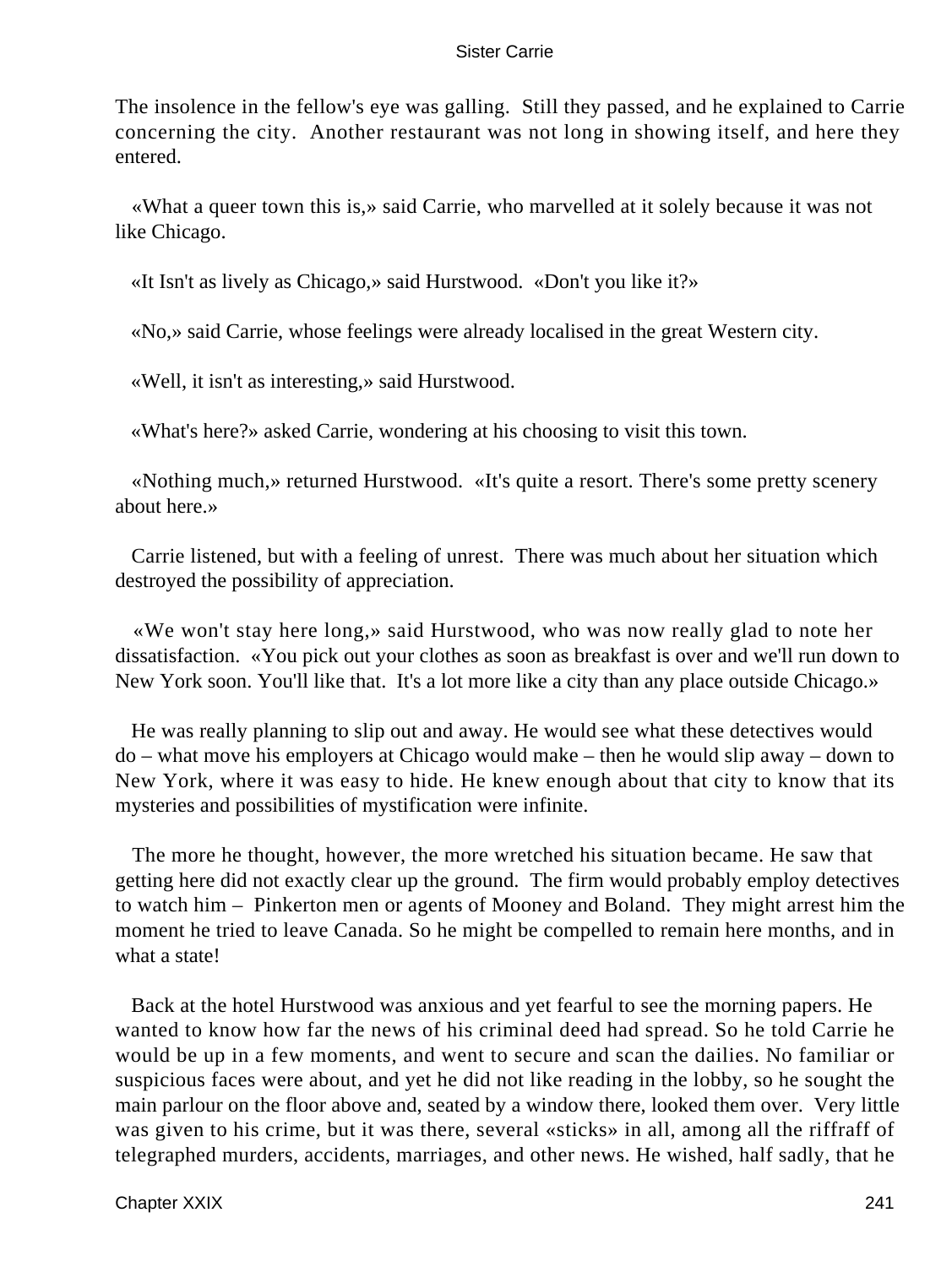could undo it all. Every moment of his time in this far−off abode of safety but added to his feeling that he had made a great mistake. There could have been an easier way out if he had only known.

 He left the papers before going to the room, thinking thus to keep them out of the hands of Carrie.

 «Well, how are you feeling?» he asked of her. She was engaged in looking out of the window.

«Oh, all right,» she answered.

 He came over, and was about to begin a conversation with her, when a knock came at their door.

«Maybe it's one of my parcels,» said Carrie.

 Hurstwood opened the door, outside of which stood the individual whom he had so thoroughly suspected.

 «You're Mr. Hurstwood, are you?» said the latter, with a volume of affected shrewdness and assurance.

 «Yes,» said Hurstwood calmly. He knew the type so thoroughly that some of his old familiar indifference to it returned. Such men as these were of the lowest stratum welcomed at the resort. He stepped out and closed the door.

«Well, you know what I am here for, don't you?» said the man confidentially.

«I can guess,» said Hurstwood softly.

«Well, do you intend to try and keep the money?»

«That's my affair,» said Hurstwood grimly.

«You can't do it, you know,» said the detective, eyeing him coolly.

 «Look here, my man,» said Hurstwood authoritatively, «you don't understand anything about this case, and I can't explain to you. Whatever I intend to do I'll do without advice from the outside. You'll have to excuse me.» «Well, now, there's no use of your talking that way,» said the man, «when you're in the hands of the police. We can make a lot of trouble for you if we want to. You're not registered right in this house, you haven't got your wife with you, and the newspapers don't know you're here yet. You might as well be reasonable.»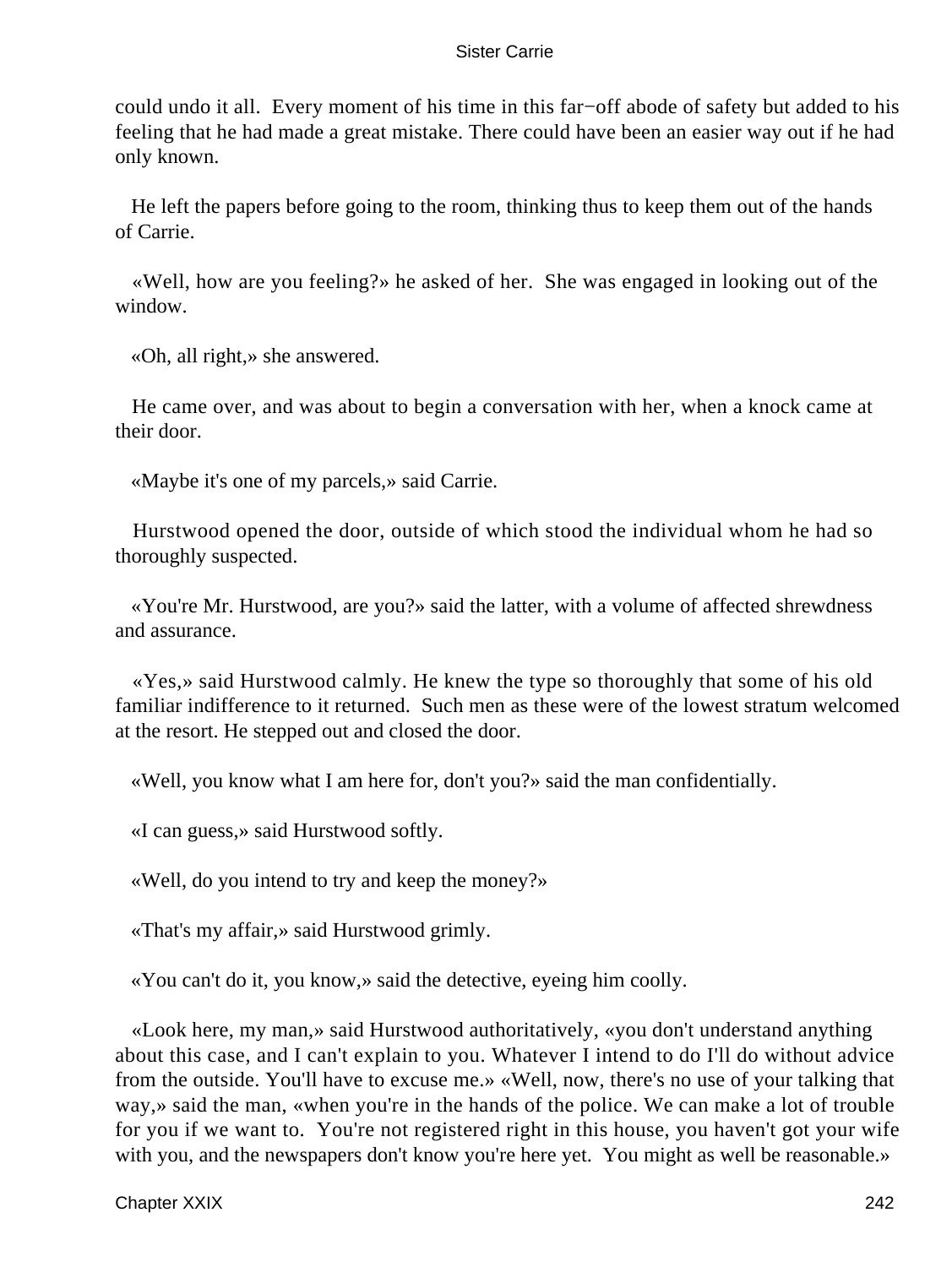«What do you want to know?» asked Hurstwood.

«Whether you're going to send back that money or not.»

Hurstwood paused and studied the floor.

 «There's no use explaining to you about this,» he said at last. «There's no use of your asking me. I'm no fool, you know. I know just what you can do and what you can't. You can create a lot of trouble if you want to. I know that all right, but it won't help you to get the money. Now, I've made up my mind what to do. I've already written Fitzgerald and Moy, so there's nothing I can say. You wait until you hear more from them.»

 All the time he had been talking he had been moving away from the door, down the corridor, out of the hearing of Carrie. They were now near the end where the corridor opened into the large general parlour.

«You won't give it up?» said the man.

 The words irritated Hurstwood greatly. Hot blood poured into his brain. Many thoughts formulated themselves. He was no thief. He didn't want the money. If he could only explain to Fitzgerald and Moy, maybe it would be all right again.

 «See here,» he said, «there's no use my talking about this at all. I respect your power all right, but I'll have to deal with the people who know.»

«Well, you can't get out of Canada with it,» said the man.

 «I don't want to get out,» said Hurstwood. «When I get ready there'll be nothing to stop me for.»

 He turned back, and the detective watched him closely. It seemed an intolerable thing. Still he went on and into the room.

«Who was it?» asked Carrie.

«A friend of mine from Chicago.»

 The whole of this conversation was such a shock that, coming as it did after all the other worry of the past week, it sufficed to induce a deep gloom and moral revulsion in Hurstwood. What hurt him most was the fact that he was being pursued as a thief. He began to see the nature of that social injustice which sees but one side – often but a single point in a long tragedy. All the newspapers noted but one thing, his taking the money. How and wherefore were but indifferently dealt with. All the complications which led up to it were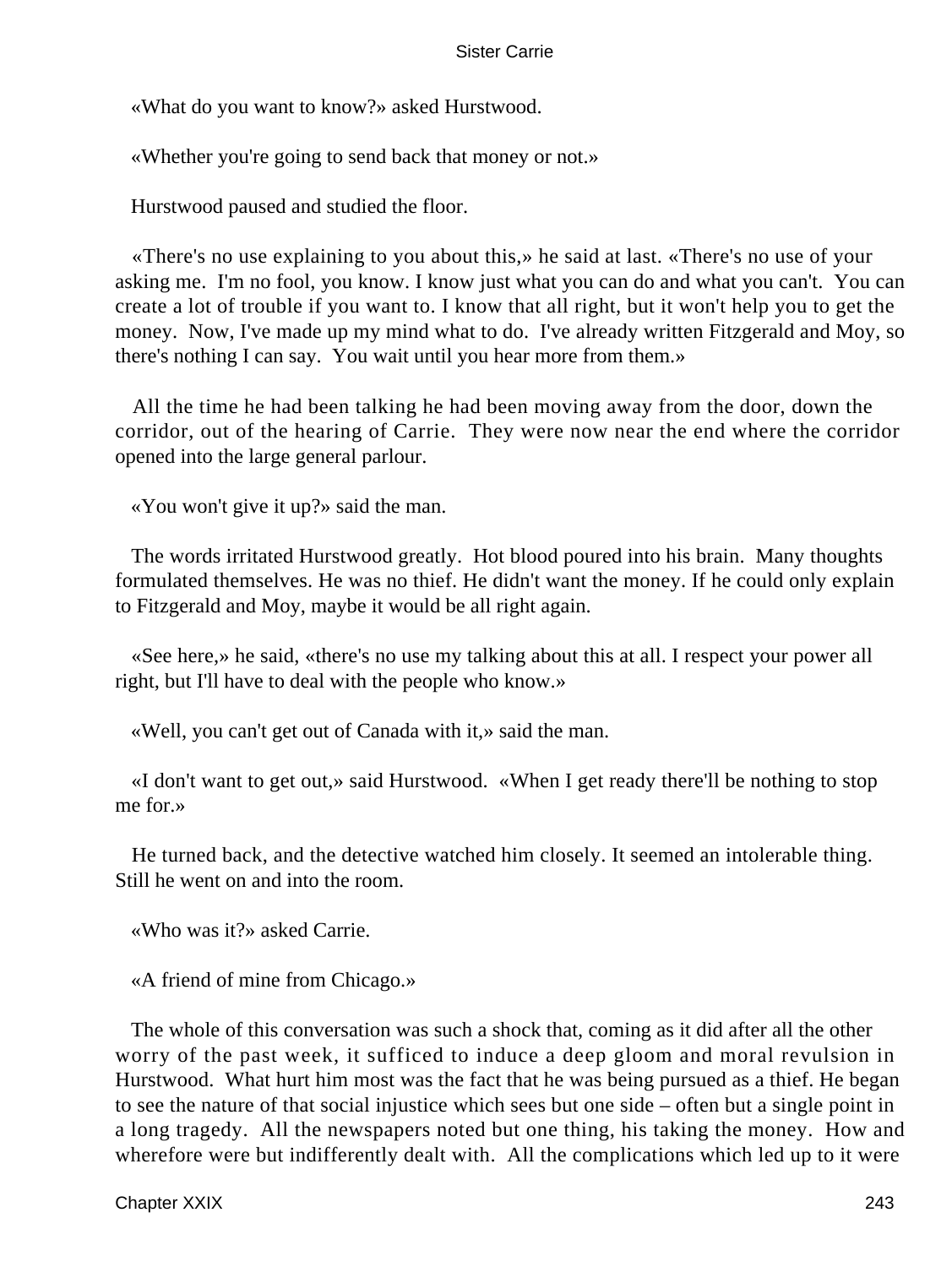unknown. He was accused without being understood.

 Sitting in his room with Carrie the same day, he decided to send the money back. He would write Fitzgerald and Moy, explain all, and then send it by express. Maybe they would forgive him. Perhaps they would ask him back. He would make good the false statement he had made about writing them. Then he would leave this peculiar town.

 For an hour he thought over this plausible statement of the tangle. He wanted to tell them about his wife, but couldn't. He finally narrowed it down to an assertion that he was light−headed from entertaining friends, had found the safe open, and having gone so far as to take the money out, had accidentally closed it. This act he regretted very much. He was sorry he had put them to so much trouble. He would undo what he could by sending the money back – the major portion of it. The remainder he would pay up as soon as he could. Was there any possibility of his being restored? This he only hinted at.

 The troubled state of the man's mind may be judged by the very construction of this letter. For the nonce he forgot what a painful thing it would be to resume his old place, even if it were given him. He forgot that he had severed himself from the past as by a sword, and that if he did manage to in some way reunite himself with it, the jagged line of separation and reunion would always show. He was always forgetting something – his wife, Carrie, his need of money, present situation, or something – and so did not reason clearly. Nevertheless, he sent the letter, waiting a reply before sending the money.

 Meanwhile, he accepted his present situation with Carrie, getting what joy out of it he could.

 Out came the sun by noon, and poured a golden flood through their open windows. Sparrows were twittering. There were laughter and song in the air. Hurstwood could not keep his eyes from Carrie. She seemed the one ray of sunshine in all his trouble. Oh, if she would only love him wholly – only throw her arms around him in the blissful spirit in which he had seen her in the little park in Chicago – how happy he would be! It would repay him; it would show him that he had not lost all. He would not care.

 «Carrie,» he said, getting up once and coming over to her, «are you going to stay with me from now on?»

 She looked at him quizzically, but melted with sympathy as the value of the look upon his face forced itself upon her. It was love now, keen and strong – love enhanced by difficulty and worry. She could not help smiling.

 «Let me be everything to you from now on,» he said. «Don't make me worry any more. I'll be true to you. We'll go to New York and get a nice flat. I'll go into business again, and we'll be happy. Won't you be mine?»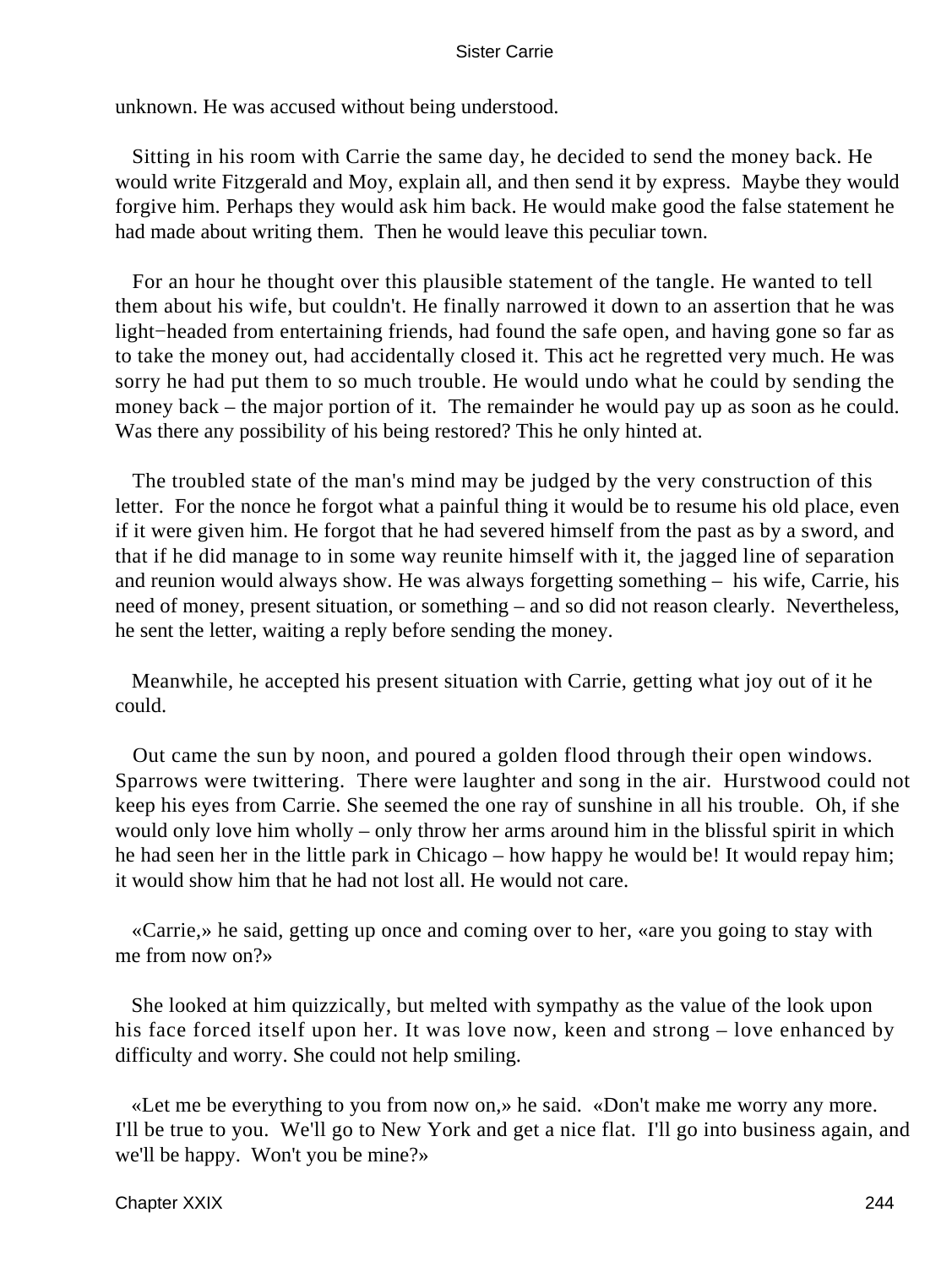Carrie listened quite solemnly. There was no great passion in her, but the drift of things and this man's proximity created a semblance of affection. She felt rather sorry for him – a sorrow born of what had only recently been a great admiration. True love she had never felt for him. She would have known as much if she could have analysed her feelings, but this thing which she now felt aroused by his great feeling broke down the barriers between them.

«You'll stay with me, won't you?» he asked.

«Yes,» she said, nodding her head.

He gathered her to himself, imprinting kisses upon her lips and cheeks.

«You must marry me, though,» she said. «I'll get a license to−day,» he answered.

«How?» she asked.

 «Under a new name,» he answered. «I'll take a new name and live a new life. From now on I'm Murdock.»

«Oh, don't take that name,» said Carrie.

«Why not?» he said.

«I don't like it.»

«Well, what shall I take?» he asked.

«Oh, anything, only don't take that.»

He thought a while, still keeping his arms about her, and then said:

«How would Wheeler do?»

«That's all right,» said Carrie.

«Well, then, Wheeler,» he said. «I'll get the license this afternoon.»

They were married by a Baptist minister, the first divine they found convenient.

 At last the Chicago firm answered. It was by Mr. Moy's dictation. He was astonished that Hurstwood had done this; very sorry that it had come about as it had. If the money were returned, they would not trouble to prosecute him, as they really bore him no ill−will. As for his returning, or their restoring him to his former position, they had not quite decided what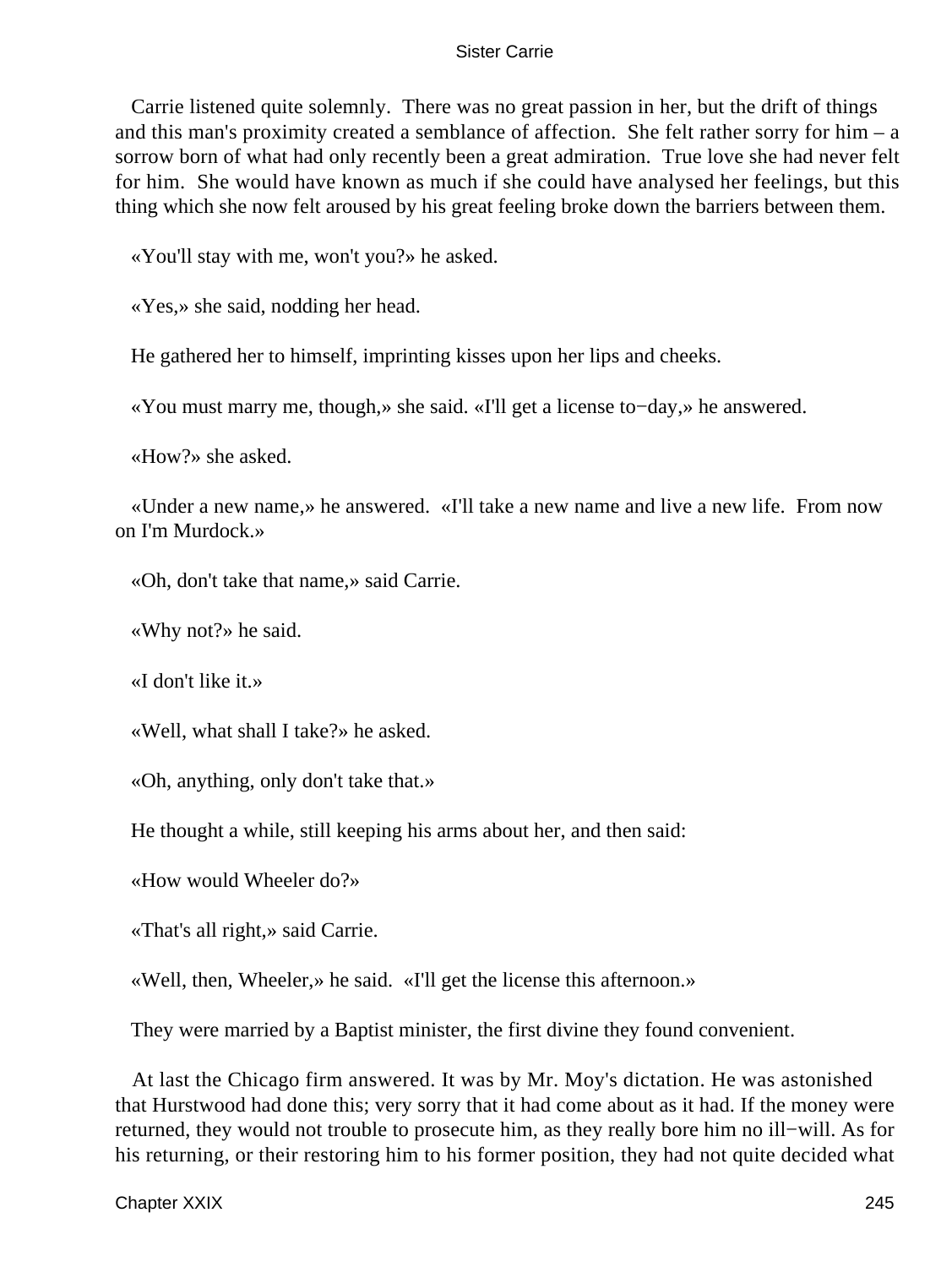the effect of it would be. They would think it over and correspond with him later, possibly, after a little time, and so on.

 The sum and substance of it was that there was no hope, and they wanted the money with the least trouble possible. Hurstwood read his doom. He decided to pay \$9,500 to the agent whom they said they would send, keeping \$1,300 for his own use. He telegraphed his acquiescence, explained to the representative who called at the hotel the same day, took a certificate of payment, and told Carrie to pack her trunk. He was slightly depressed over this newest move at the time he began to make it, but eventually restored himself. He feared that even yet he might be seized and taken back, so he tried to conceal his movements, but it was scarcely possible. He ordered Carrie's trunk sent to the depot, where he had it sent by express to New York. No one seemed to be observing him, but he left at night. He was greatly agitated lest at the first station across the border or at the depot in New York there should be waiting for him an officer of the law.

 Carrie, ignorant of his theft and his fears, enjoyed the entry into the latter city in the morning. The round green hills sentinelling the broad, expansive bosom of the Hudson held her attention by their beauty as the train followed the line of the stream. She had heard of the Hudson River, the great city of New York, and now she looked out, filling her mind with the wonder of it.

 As the train turned east at Spuyten Duyvil and followed the east bank of the Harlem River, Hurstwood nervously called her attention to the fact that they were on the edge of the city. After her experience with Chicago, she expected long lines of cars – a great highway of tracks – and noted the difference. The sight of a few boats in the Harlem and more in the East River tickled her young heart. It was the first sign of the great sea. Next came a plain street with five−story brick flats, and then the train plunged into the tunnel.

 «Grand Central Station!» called the trainman, as, after a few minutes of darkness and smoke, daylight reappeared. Hurstwood arose and gathered up his small grip. He was screwed up to the highest tension. With Carrie he waited at the door and then dismounted. No one approached him, but he glanced furtively to and fro as he made for the street entrance. So excited was he that he forgot all about Carrie, who fell behind, wondering at his self−absorption. As he passed through the depot proper the strain reached its climax and began to wane. All at once he was on the sidewalk, and none but cabmen hailed him. He heaved a great breath and turned, remembering Carrie.

«I thought you were going to run off and leave me,» she said.

«I was trying to remember which car takes us to the Gilsey,» he answered.

Carrie hardly heard him, so interested was she in the busy scene.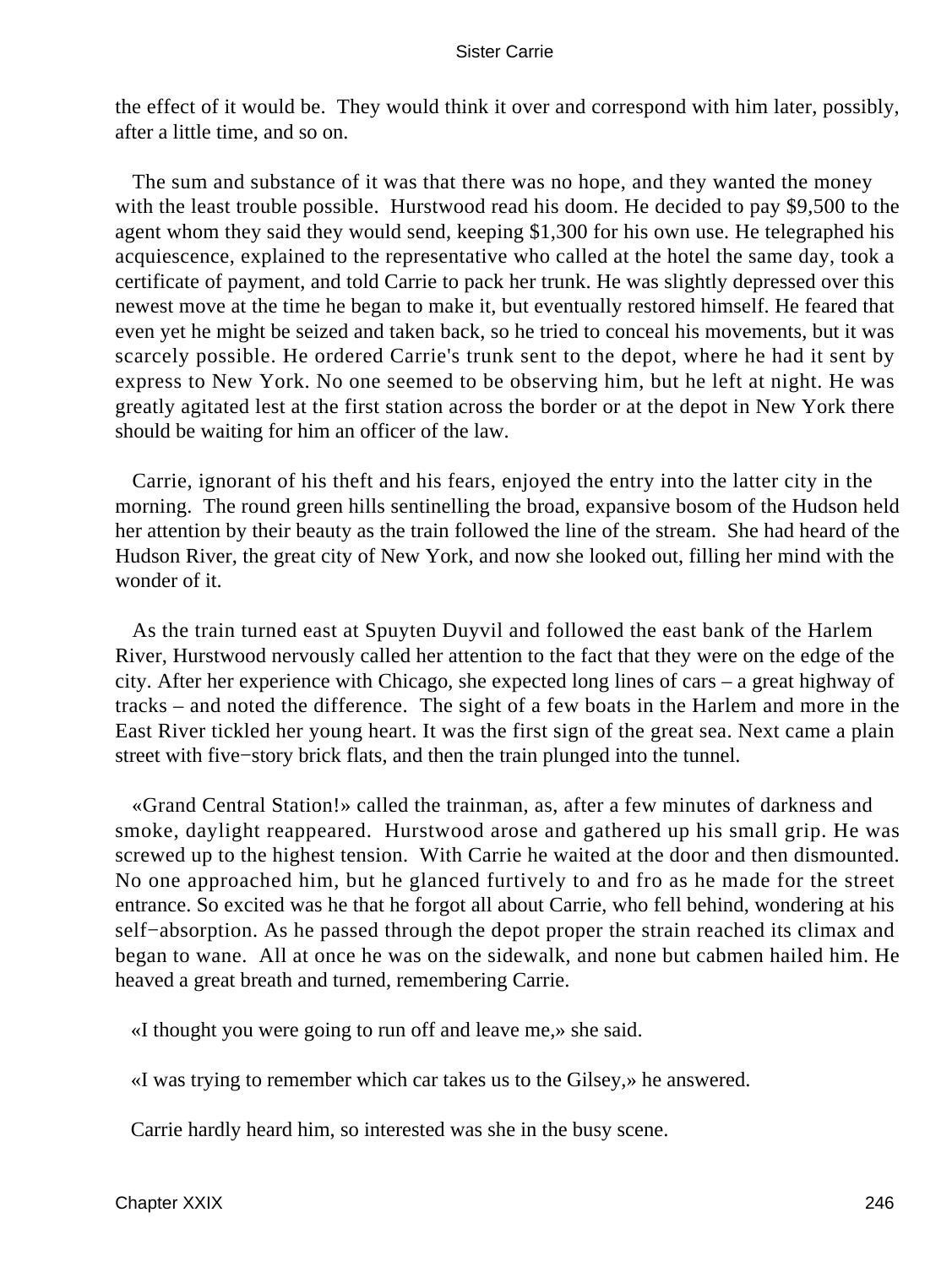«How large is New York?» she asked.

«Oh a million or more,» said Hurstwood.

He looked around and hailed a cab, but he did so in a changed way.

 For the first time in years the thought that he must count these little expenses flashed through his mind. It was a disagreeable thing.

 He decided he would lose no time living in hotels but would rent a flat. Accordingly he told Carrie, and she agreed.

«We'll look to−day, if you want to,» she said.

 Suddenly he thought of his experience in Montreal. At the more important hotels he would be certain to meet Chicagoans whom he knew. He stood up and spoke to the driver.

 «Take me to the Belford,» he said, knowing it to be less frequented by those whom he knew. Then he sat down.

 «Where is the residence part?» asked Carrie, who did not take the tall five−story walls on either hand to be the abodes of families.

 «Everywhere,» said Hurstwood, who knew the city fairly well. «There are no lawns in New York. All these are houses.»

 «Well, then, I don't like it,» said Carrie, who was coming to have a few opinions of her own.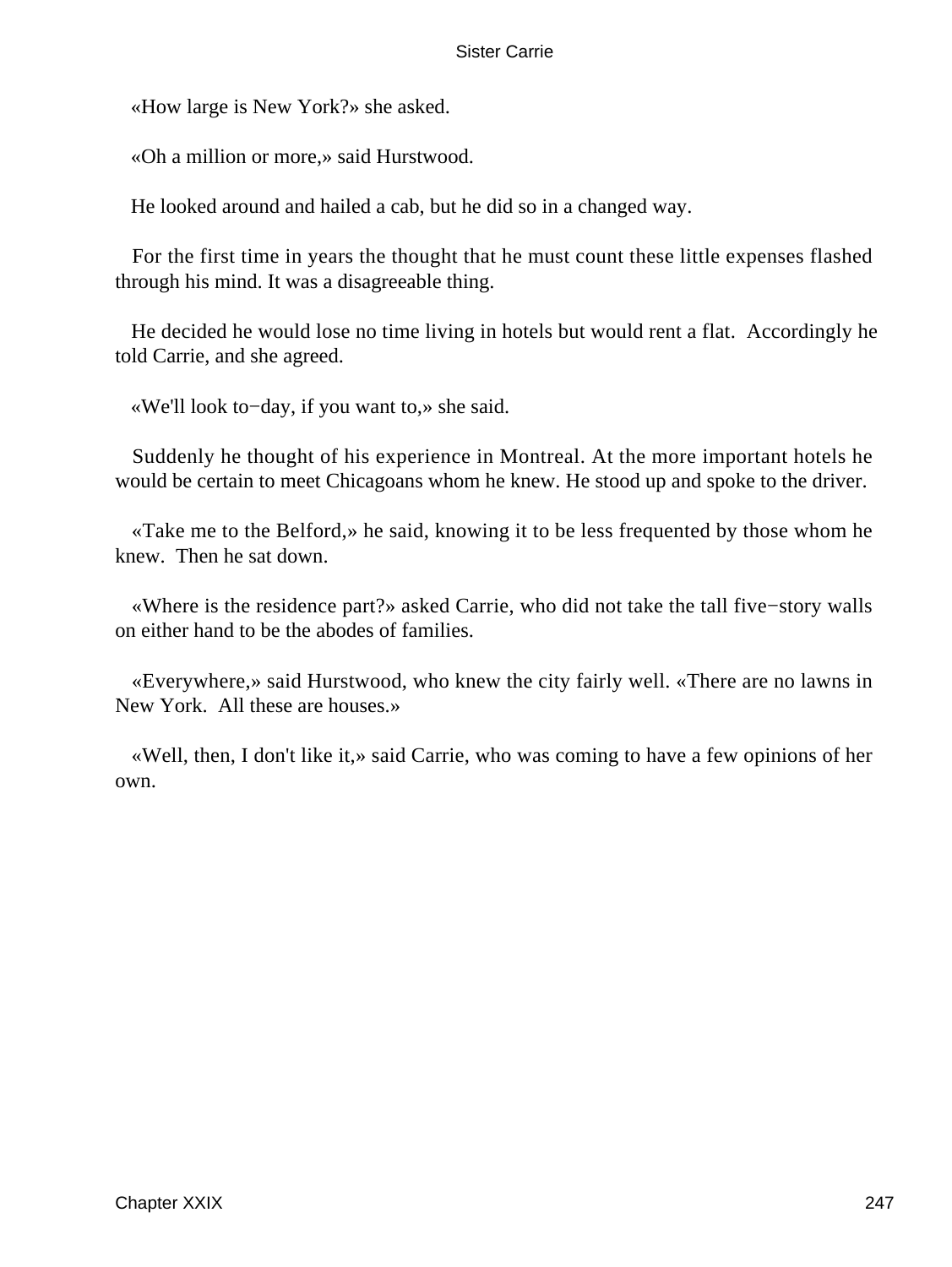## **[Chapter XXX](#page-429-0)**

### *T*HE **KINGDOM OF GREATNESS** – **THE PILGRIM A DREAM**

 Whatever a man like Hurstwood could be in Chicago, it is very evident that he would be but an inconspicuous drop in an ocean like New York. In Chicago, whose population still ranged about 500,000, millionaires were not numerous. The rich had not become so conspicuously rich as to drown all moderate incomes in obscurity. The attention of the inhabitants was not so distracted by local celebrities in the dramatic, artistic, social, and religious fields as to shut the well−positioned man from view. In Chicago the two roads to distinction were politics and trade. In New York the roads were any one of a half−hundred, and each had been diligently pursued by hundreds, so that celebrities were numerous. The sea was already full of whales. A common fish must needs disappear wholly from view – remain unseen. In other words, Hurstwood was nothing.

 There is a more subtle result of such a situation as this, which, though not always taken into account, produces the tragedies of the world. The great create an atmosphere which reacts badly upon the small. This atmosphere is easily and quickly felt. Walk among the magnificent residences, the splendid equipages, the gilded shops, restaurants, resorts of all kinds; scent the flowers, the silks, the wines; drink of the laughter springing from the soul of luxurious content, of the glances which gleam like light from defiant spears; feel the quality of the smiles which cut like glistening swords and of strides born of place, and you shall know of what is the atmosphere of the high and mighty. Little use to argue that of such is not the kingdom of greatness, but so long as the world is attracted by this and the human heart views this as the one desirable realm which it must attain, so long, to that heart, will this remain the realm of greatness. So long, also, will the atmosphere of this realm work its desperate results in the soul of man. It is like a chemical reagent. One day of it, like one drop of the other, will so affect and discolour the views, the aims, the desire of the mind, that it will thereafter remain forever dyed. A day of it to the untried mind is like opium to the untried body. A craving is set up which, if gratified, shall eternally result in dreams and death. Aye! dreams unfulfilled – gnawing, luring, idle phantoms which beckon and lead, beckon and lead, until death and dissolution dissolve their power and restore us blind to nature's heart.

 A man of Hurstwood's age and temperament is not subject to the illusions and burning desires of youth, but neither has he the strength of hope which gushes as a fountain in the heart of youth. Such an atmosphere could not incite in him the cravings of a boy of eighteen, but in so far as they were excited, the lack of hope made them proportionately bitter. He could not fail to notice the signs of affluence and luxury on every hand. He had been to New York before and knew the resources of its folly. In part it was an awesome place to him, for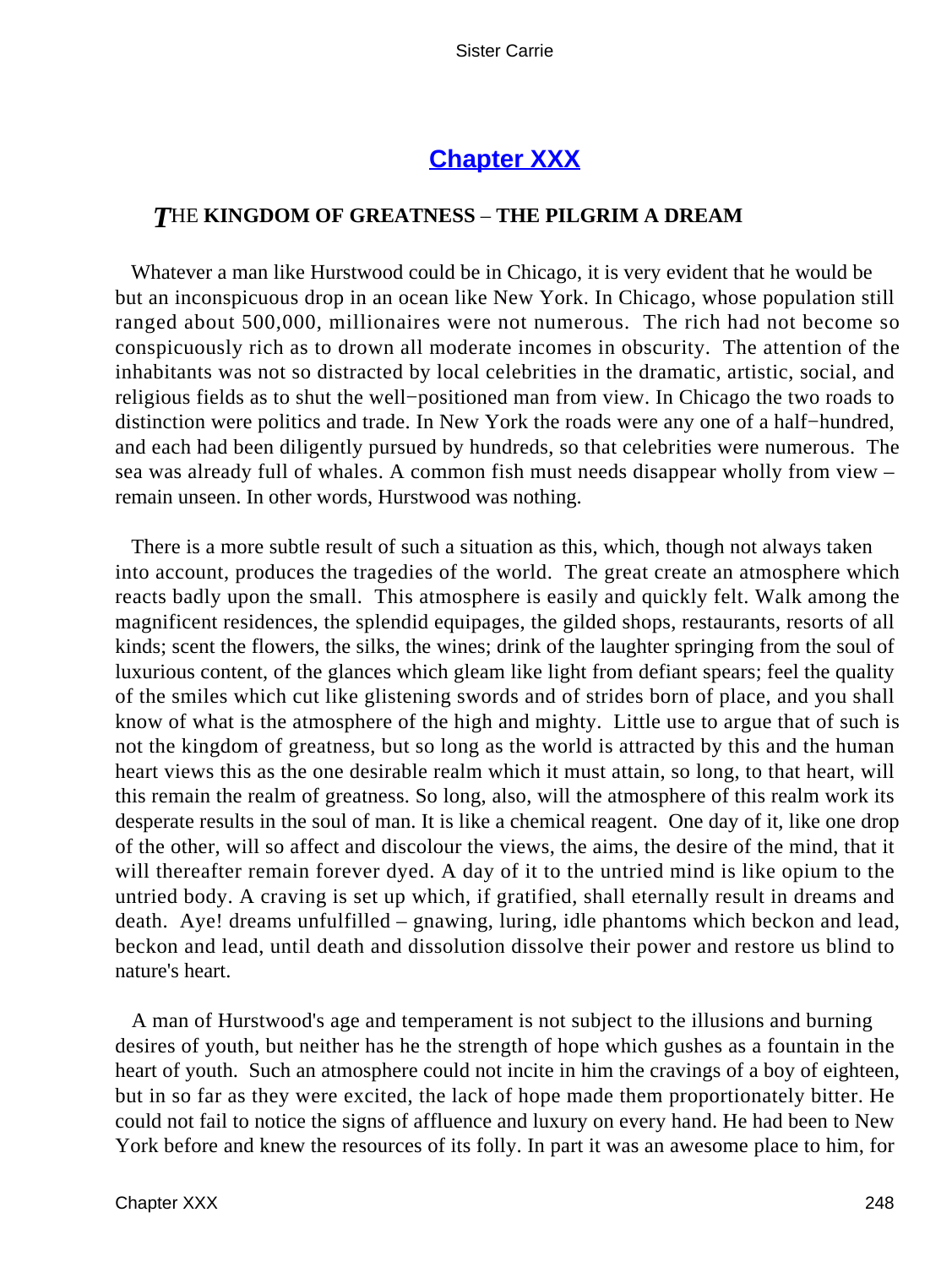here gathered all that he most respected on this earth – wealth, place, and fame. The majority of the celebrities with whom he had tipped glasses in his day as manager hailed from this self−centred and populous spot. The most inviting stories of pleasure and luxury had been told of places and individuals here. He knew it to be true that unconsciously he was brushing elbows with fortune the livelong day; that a hundred or five hundred thousand gave no one the privilege of living more than comfortably in so wealthy a place. Fashion and pomp required more ample sums, so that the poor man was nowhere. All this he realised, now quite sharply, as he faced the city, cut off from his friends, despoiled of his modest fortune, and even his name, and forced to begin the battle for place and comfort all over again. He was not old, but he was not so dull but that he could feel he soon would be. Of a sudden, then, this show of fine clothes, place, and power took on peculiar significance. It was emphasised by contrast with his own distressing state.

 And it was distressing. He soon found that freedom from fear of arrest was not the sine qua non of his existence. That danger dissolved, the next necessity became the grievous thing. The paltry sum of thirteen hundred and some odd dollars set against the need of rent, clothing, food, and pleasure for years to come was a spectacle little calculated to induce peace of mind in one who had been accustomed to spend five times that sum in the course of a year. He thought upon the subject rather actively the first few days he was in New York, and decided that he must act quickly. As a consequence, he consulted the business opportunities advertised in the morning papers and began investigations on his own account.

 That was not before he had become settled, however. Carrie and he went looking for a flat, as arranged, and found one in Seventy−eighth Street near Amsterdam Avenue. It was a five−story building, and their flat was on the third floor. Owing to the fact that the street was not yet built up solidly, it was possible to see east to the green tops of the trees in Central Park and west to the broad waters of the Hudson, a glimpse of which was to be had out of the west windows. For the privilege of six rooms and a bath, running in a straight line, they were compelled to pay thirty−five dollars a month – an average, and yet exorbitant, rent for a home at the time. Carrie noticed the difference between the size of the rooms here and in Chicago and mentioned it.

 «You'll not find anything better, dear,» said Hurstwood, «unless you go into one of the old−fashioned houses, and then you won't have any of these conveniences.»

 Carrie picked out the new abode because of its newness and bright wood−work. It was one of the very new ones supplied with steam heat, which was a great advantage. The stationary range, hot and cold water, dumb−waiter, speaking tubes, and call−bell for the janitor pleased her very much. She had enough of the instincts of a housewife to take great satisfaction in these things.

 Hurstwood made arrangements with one of the instalment houses whereby they furnished the flat complete and accepted fifty dollars down and ten dollars a month. He then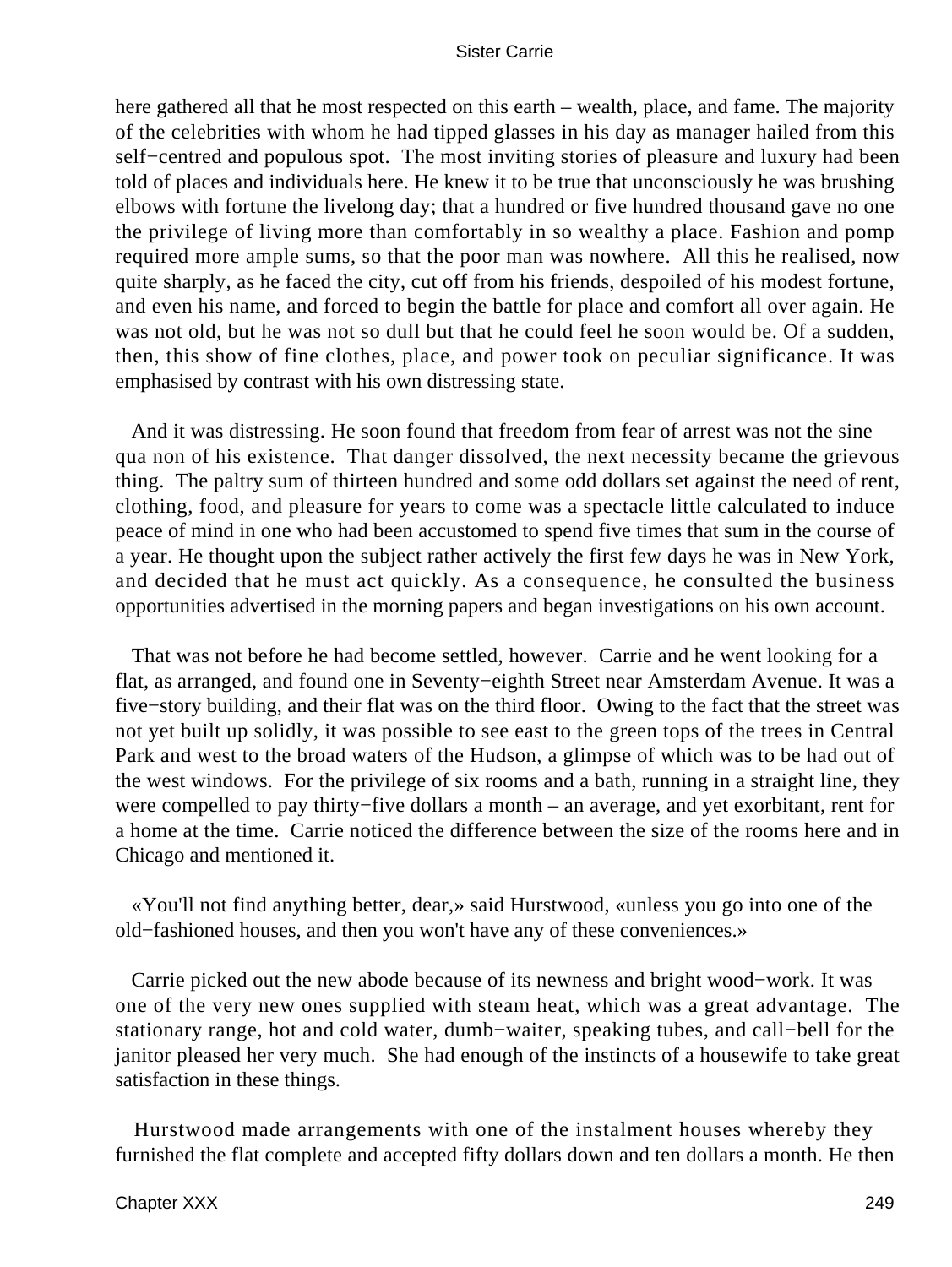had a little plate, bearing the name G. W. Wheeler, made, which he placed on his letter−box in the hall. It sounded exceedingly odd to Carrie to be called Mrs. Wheeler by the janitor, but in time she became used to it and looked upon the name as her own.

 These house details settled, Hurstwood visited some of the advertised opportunities to purchase an interest in some flourishing down−town bar. After the palatial resort in Adams Street, he could not stomach the commonplace saloons which he found advertised. He lost a number of days looking up these and finding them disagreeable. He did, however, gain considerable knowledge by talking, for he discovered the influence of Tammany Hall and the value of standing in with the police. The most profitable and flourishing places he found to be those which conducted anything but a legitimate business, such as that controlled by Fitzgerald and Moy. Elegant back rooms and private drinking booths on the second floor were usually adjuncts of very profitable places. He saw by portly keepers, whose shirt fronts shone with large diamonds, and whose clothes were properly cut, that the liquor business here, as elsewhere, yielded the same golden profit. At last he found an individual who had a resort in Warren Street, which seemed an excellent venture. It was fairly well−appearing and susceptible of improvement. The owner claimed the business to be excellent, and it certainly looked so.

 «We deal with a very good class of people,» he told Hurstwood. «Merchants, salesmen, and professionals. It's a well−dressed class. No bums. We don't allow 'em in the place.»

Hurstwood listened to the cash−register ring, and watched the trade for a while.

«It's profitable enough for two, is it?» he asked.

 «You can see for yourself if you're any judge of the liquor trade,» said the owner. «This is only one of the two places I have. The other is down in Nassau Street. I can't tend to them both alone. If I had some one who knew the business thoroughly I wouldn't mind sharing with him in this one and letting him manage it.»

 «I've had experience enough,» said Hurstwood blandly, but he felt a little diffident about referring to Fitzgerald and Moy.

«Well, you can suit yourself, Mr. Wheeler,» said the proprietor.

 He only offered a third interest in the stock, fixtures, and good−will, and this in return for a thousand dollars and managerial ability on the part of the one who should come in. There was no property involved, because the owner of the saloon merely rented from an estate.

 The offer was genuine enough, but it was a question with Hurstwood whether a third interest in that locality could be made to yield one hundred and fifty dollars a month, which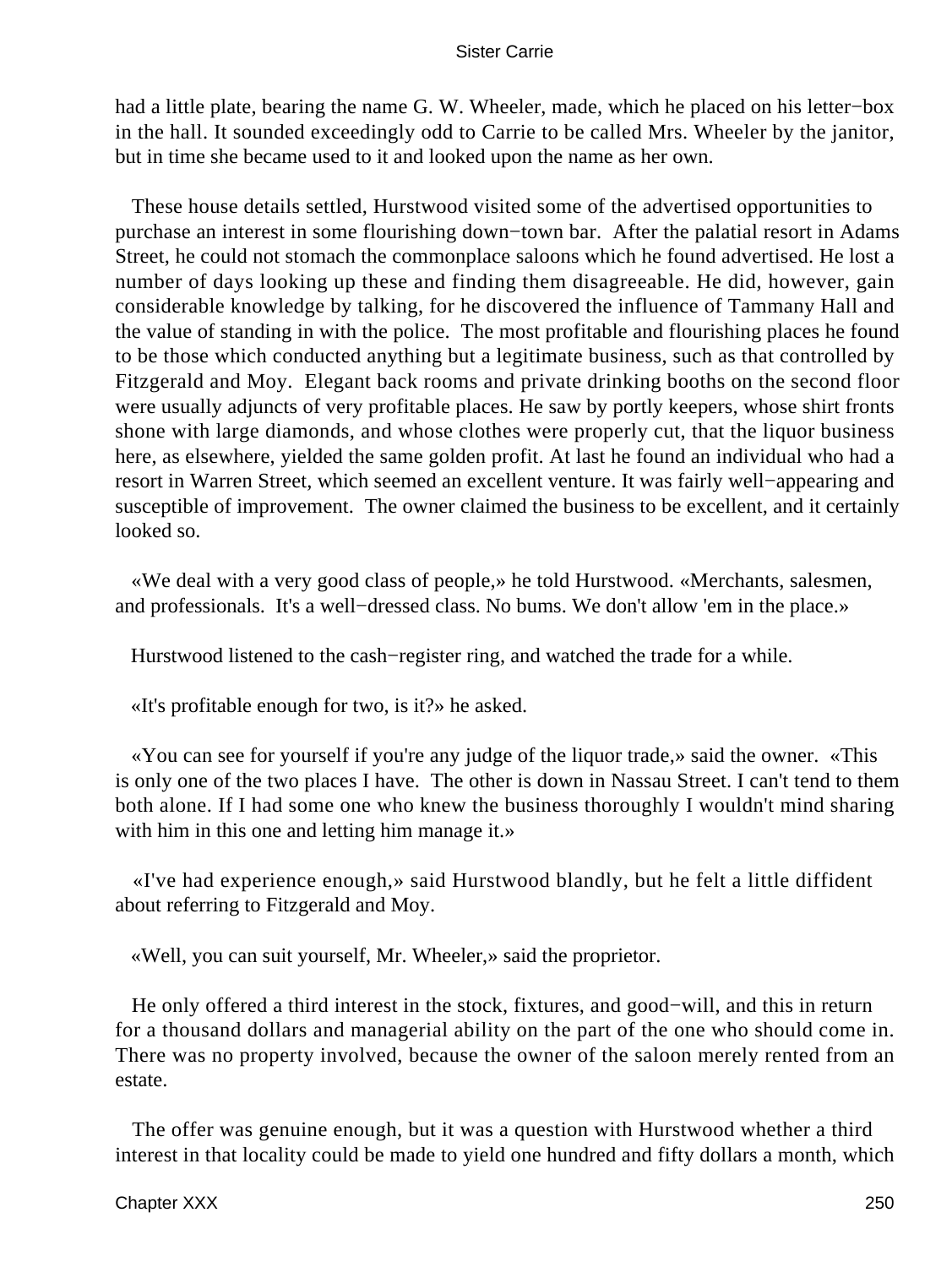he figured he must have in order to meet the ordinary family expenses and be comfortable. It was not the time, however, after many failures to find what he wanted, to hesitate. It looked as though a third would pay a hundred a month now. By judicious management and improvement, it might be made to pay more. Accordingly he agreed to enter into partnership, and made over his thousand dollars, preparing to enter the next day.

 His first inclination was to be elated, and he confided to Carrie that he thought he had made an excellent arrangement. Time, however, introduced food for reflection. He found his partner to be very disagreeable. Frequently he was the worse for liquor, which made him surly. This was the last thing which Hurstwood was used to in business. Besides, the business varied. It was nothing like the class of patronage which he had enjoyed in Chicago. He found that it would take a long time to make friends. These people hurried in and out without seeking the pleasures of friendship. It was no gathering or lounging place. Whole days and weeks passed without one such hearty greeting as he had been wont to enjoy every day in Chicago.

 For another thing, Hurstwood missed the celebrities – those well− dressed, elite individuals who lend grace to the average bars and bring news from far−off and exclusive circles. He did not see one such in a month. Evenings, when still at his post, he would occasionally read in the evening papers incidents concerning celebrities whom he knew – whom he had drunk a glass with many a time. They would visit a bar like Fitzgerald and Moy's in Chicago, or the Hoffman House, uptown, but he knew that he would never see them down here. Again, the business did not pay as well as he thought. It increased a little, but he found he would have to watch his household expenses, which was humiliating.

 In the very beginning it was a delight to go home late at night, as he did, and find Carrie. He managed to run up and take dinner with her between six and seven, and to remain home until nine o'clock in the morning, but the novelty of this waned after a time, and he began to feel the drag of his duties.

 The first month had scarcely passed before Carrie said in a very natural way: "I think I'll go down this week and buy a dress.'

«What kind?» said Hurstwood.

«Oh, something for street wear.»

 «All right,» he answered, smiling, although he noted mentally that it would be more agreeable to his finances if she didn't. Nothing was said about it the next day, but the following morning he asked:

«Have you done anything about your dress?»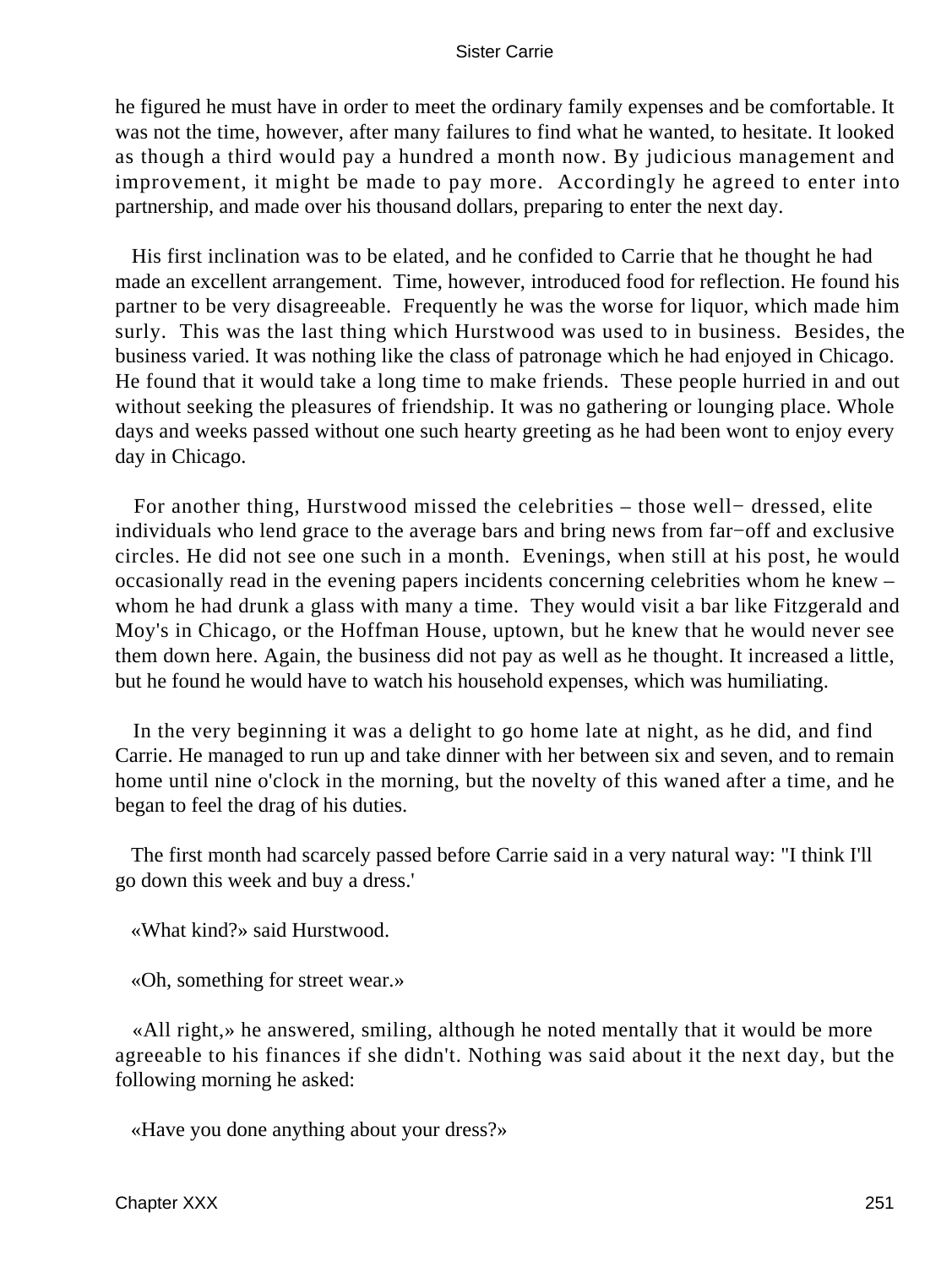«Not yet,» said Carrie.

He paused a few moments, as if in thought, and then said:

«Would you mind putting it off a few days?»

 «No,» replied Carrie, who did not catch the drift of his remarks. She had never thought of him in connection with money troubles before. «Why?»

 «Well, I'll tell you,» said Hurstwood. «This investment of mine is taking a lot of money just now. I expect to get it all back shortly, but just at present I am running close.»

«Oh!» answered Carrie. «Why, certainly, dear. Why didn't you tell me before?»

«It wasn't necessary,» said Hurstwood.

 For all her acquiescence, there was something about the way Hurstwood spoke which reminded Carrie of Drouet and his little deal which he was always about to put through. It was only the thought of a second, but it was a beginning. It was something new in her thinking of Hurstwood.

 Other things followed from time to time, little things of the same sort, which in their cumulative effect were eventually equal to a full revelation. Carrie was not dull by any means. Two persons cannot long dwell together without coming to an understanding of one another. The mental difficulties of an individual reveal themselves whether he voluntarily confesses them or not. Trouble gets in the air and contributes gloom, which speaks for itself. Hurstwood dressed as nicely as usual, but they were the same clothes he had in Canada. Carrie noticed that he did not install a large wardrobe, though his own was anything but large. She noticed, also, that he did not suggest many amusements, said nothing about the food, seemed concerned about his business. This was not the easy Hurstwood of Chicago – not the liberal, opulent Hurstwood she had known. The change was too obvious to escape detection.

 In time she began to feel that a change had come about, and that she was not in his confidence. He was evidently secretive and kept his own counsel. She found herself asking him questions about little things. This is a disagreeable state to a woman. Great love makes it seem reasonable, sometimes plausible, but never satisfactory. Where great love is not, a more definite and less satisfactory conclusion is reached.

 As for Hurstwood, he was making a great fight against the difficulties of a changed condition. He was too shrewd not to realise the tremendous mistake he had made, and appreciate that he had done well in getting where he was, and yet he could not help contrasting his present state with his former, hour after hour, and day after day.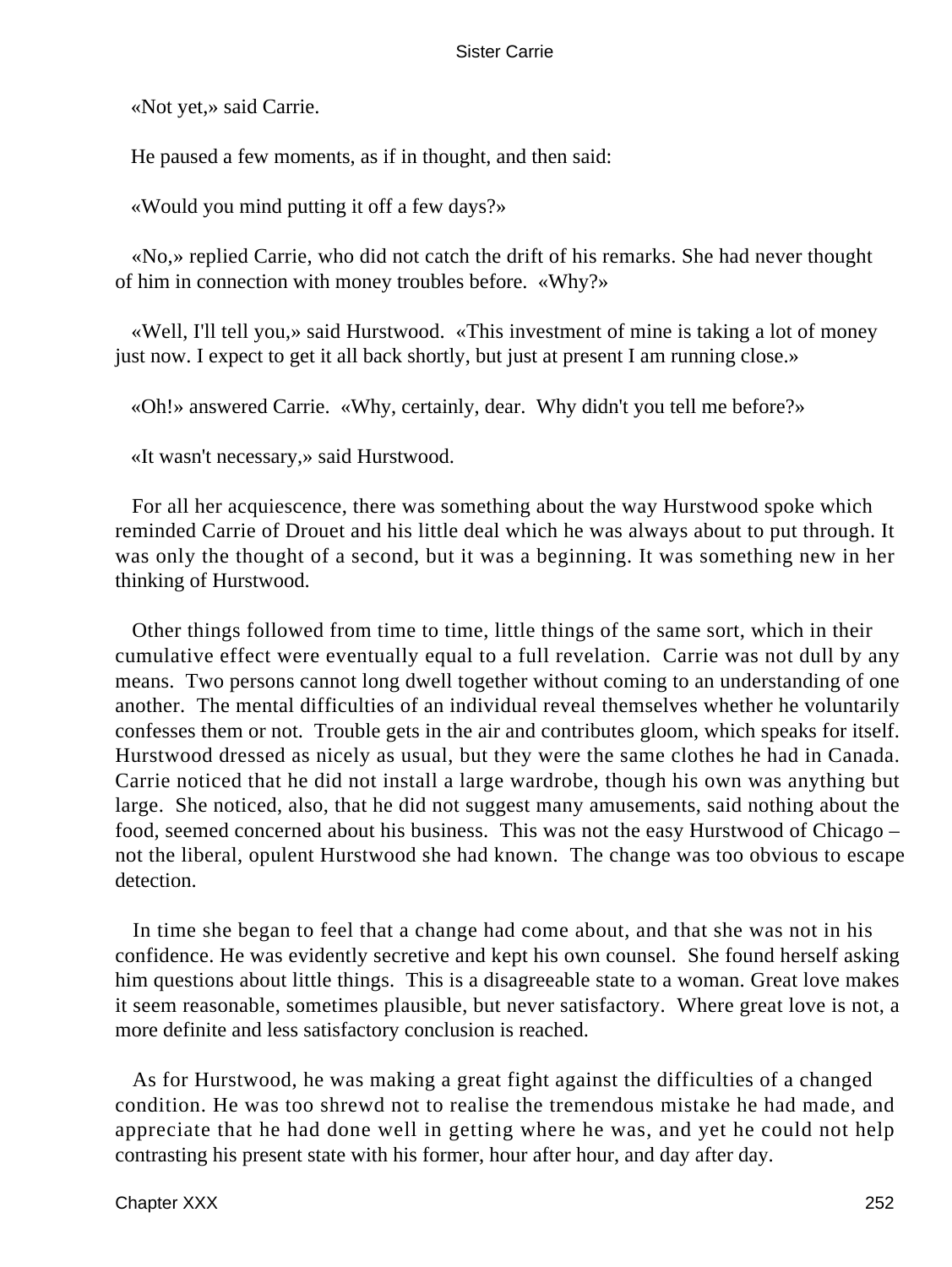Besides, he had the disagreeable fear of meeting old−time friends, ever since one such encounter which he made shortly after his arrival in the city. It was in Broadway that he saw a man approaching him whom he knew. There was no time for simulating non−recognition. The exchange of glances had been too sharp, the knowledge of each other too apparent. So the friend, a buyer for one of the Chicago wholesale houses, felt, perforce, the necessity of stopping.

 «How are you?» he said, extending his hand with an evident mixture of feeling and a lack of plausible interest.

«Very well,» said Hurstwood, equally embarrassed. «How is it with you?»

«All right; I'm down here doing a little buying. Are you located here now?»

«Yes,» said Hurstwood, «I have a place down in Warren Street.»

«Is that so?» said the friend. «Glad to hear it. I'll come down and see you.»

«Do,» said Hurstwood.

«So long,» said the other, smiling affably and going on.

 «He never asked for my number,» thought Hurstwood; «he wouldn't think of coming.» He wiped his forehead, which had grown damp, and hoped sincerely he would meet no one else.

 These things told upon his good−nature, such as it was. His one hope was that things would change for the better in a money way.

 He had Carrie. His furniture was being paid for. He was maintaining his position. As for Carrie, the amusements he could give her would have to do for the present. He could probably keep up his pretensions sufficiently long without exposure to make good, and then all would be well. He failed therein to take account of the frailties of human nature – the difficulties of matrimonial life. Carrie was young. With him and with her varying mental states were common. At any moment the extremes of feeling might be anti−polarised at the dinner table. This often happens in the best regulated families. Little things brought out on such occasions need great love to obliterate them afterward. Where that is not, both parties count two and two and make a problem after a while.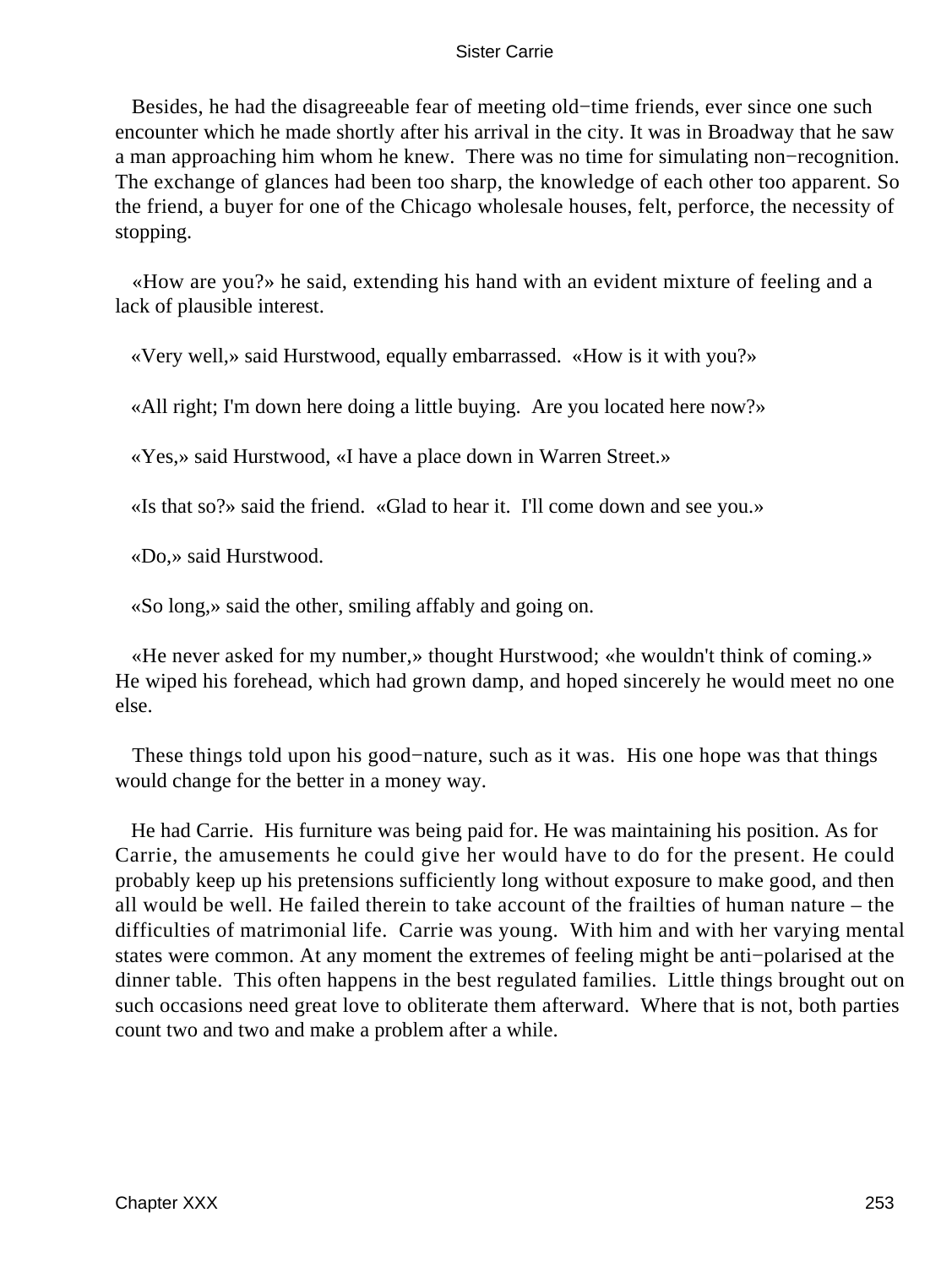# **[Chapter XXXI](#page-429-0)**

# *A* **PET OF GOOD FORTUNE** – **BROADWAY FLAUNTS ITS JOYS**

 The effect of the city and his own situation on Hurstwood was paralleled in the case of Carrie, who accepted the things which fortune provided with the most genial good−nature. New York, despite her first expression of disapproval, soon interested her exceedingly. Its clear atmosphere, more populous thoroughfares, and peculiar indifference struck her forcibly. She had never seen such a little flat as hers, and yet it soon enlisted her affection. The new furniture made an excellent showing, the sideboard which Hurstwood himself arranged gleamed brightly. The furniture for each room was appropriate, and in the so−called parlour, or front room, was installed a piano, because Carrie said she would like to learn to play. She kept a servant and developed rapidly in household tactics and information. For the first time in her life she felt settled, and somewhat justified in the eyes of society as she conceived of it. Her thoughts were merry and innocent enough. For a long while she concerned herself over the arrangement of New York flats, and wondered at ten families living in one building and all remaining strange and indifferent to each other. She also marvelled at the whistles of the hundreds of vessels in the harbour – the long, low cries of the Sound steamers and ferry−boats when fog was on. The mere fact that these things spoke from the sea made them wonderful. She looked much at what she could see of the Hudson from her west windows and of the great city building up rapidly on either hand. It was much to ponder over, and sufficed to entertain her for more than a year without becoming stale.

 For another thing, Hurstwood was exceedingly interesting in his affection for her. Troubled as he was, he never exposed his difficulties to her. He carried himself with the same self– important air, took his new state with easy familiarity, and rejoiced in Carrie's proclivities and successes. Each evening he arrived promptly to dinner, and found the little dining−room a most inviting spectacle. In a way, the smallness of the room added to its luxury. It looked full and replete. The white− covered table was arrayed with pretty dishes and lighted with a four−armed candelabra, each light of which was topped with a red shade. Between Carrie and the girl the steaks and chops came out all right, and canned goods did the rest for a while. Carrie studied the art of making biscuit, and soon reached the stage where she could show a plate of light, palatable morsels for her labour.

 In this manner the second, third, and fourth months passed. Winter came, and with it a feeling that indoors was best, so that the attending of theatres was not much talked of. Hurstwood made great efforts to meet all expenditures without a show of feeling one way or the other. He pretended that he was reinvesting his money in strengthening the business for greater ends in the future. He contented himself with a very moderate allowance of personal apparel, and rarely suggested anything for Carrie. Thus the first winter passed.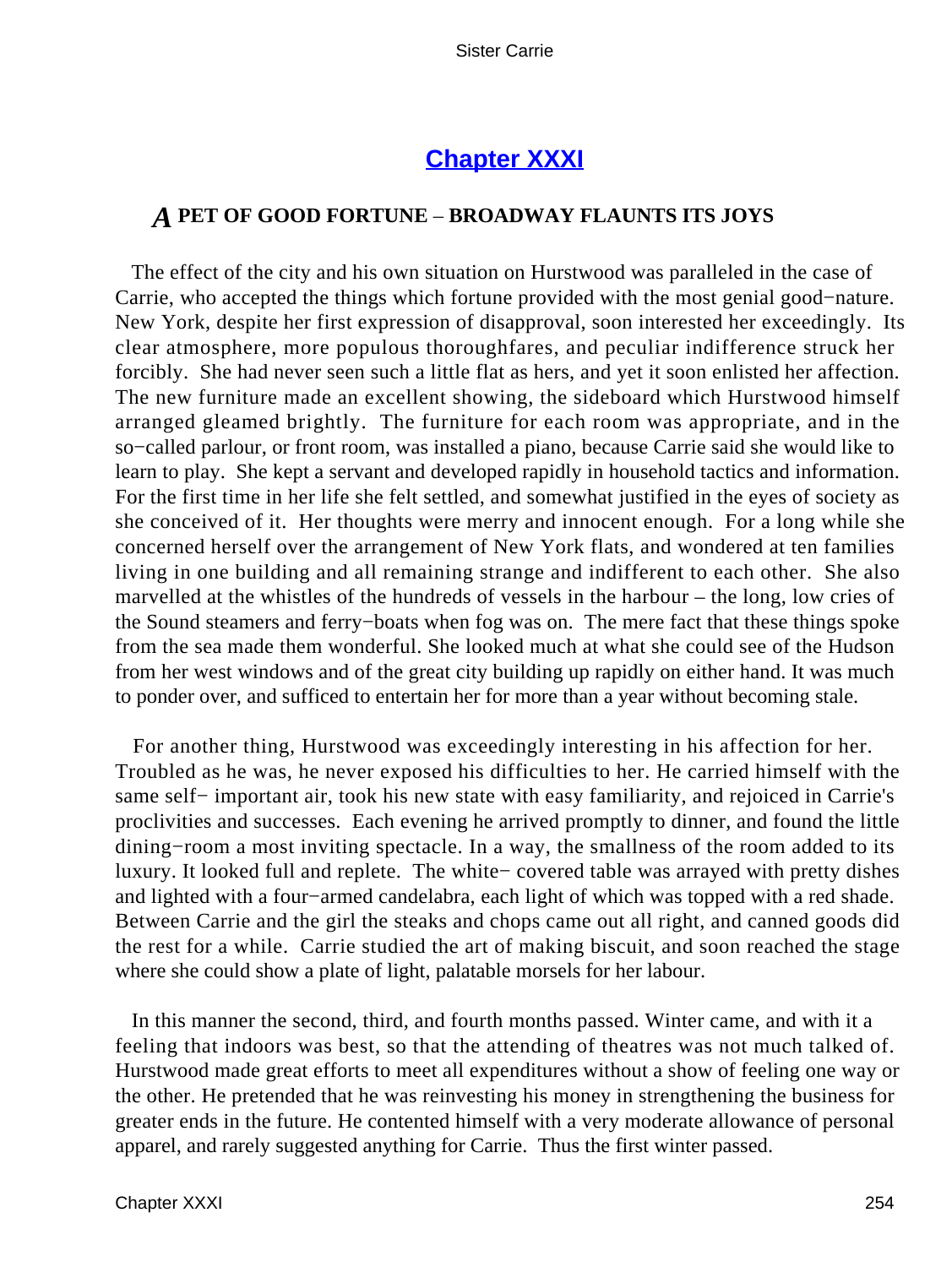In the second year, the business which Hurstwood managed did increase somewhat. He got out of it regularly the \$150 per month which he had anticipated. Unfortunately, by this time Carrie had reached certain conclusions, and he had scraped up a few acquaintances.

 Being of a passive and receptive rather than an active and aggressive nature, Carrie accepted the situation. Her state seemed satisfactory enough. Once in a while they would go to a theatre together, occasionally in season to the beaches and different points about the city, but they picked up no acquaintances. Hurstwood naturally abandoned his show of fine manners with her and modified his attitude to one of easy familiarity. There were no misunderstandings, no apparent differences of opinion. In fact, without money or visiting friends, he led a life which could neither arouse jealousy nor comment. Carrie rather sympathised with his efforts and thought nothing upon her lack of entertainment such as she had enjoyed in Chicago. New York as a corporate entity and her flat temporarily seemed sufficient.

 However, as Hurstwood's business increased, he, as stated, began to pick up acquaintances. He also began to allow himself more clothes. He convinced himself that his home life was very precious to him, but allowed that he could occasionally stay away from dinner. The first time he did this he sent a message saying that he would be detained. Carrie ate alone, and wished that it might not happen again. The second time, also, he sent word, but at the last moment. The third time he forgot entirely and explained afterwards. These events were months apart, each.

«Where were you, George?» asked Carrie, after the first absence.

 «Tied up at the office,» he said genially. «There were some accounts I had to straighten.»

 «I'm sorry you couldn't get home,» she said kindly. «I was fixing to have such a nice dinner.»

 The second time he gave a similar excuse, but the third time the feeling about it in Carrie's mind was a little bit out of the ordinary.

«I couldn't get home,» he said, when he came in later in the evening, «I was so busy.»

«Couldn't you have sent me word?» asked Carrie.

«I meant to,» he said, «but you know I forgot it until it was too late to do any good.»

«And I had such a good dinner!» said Carrie.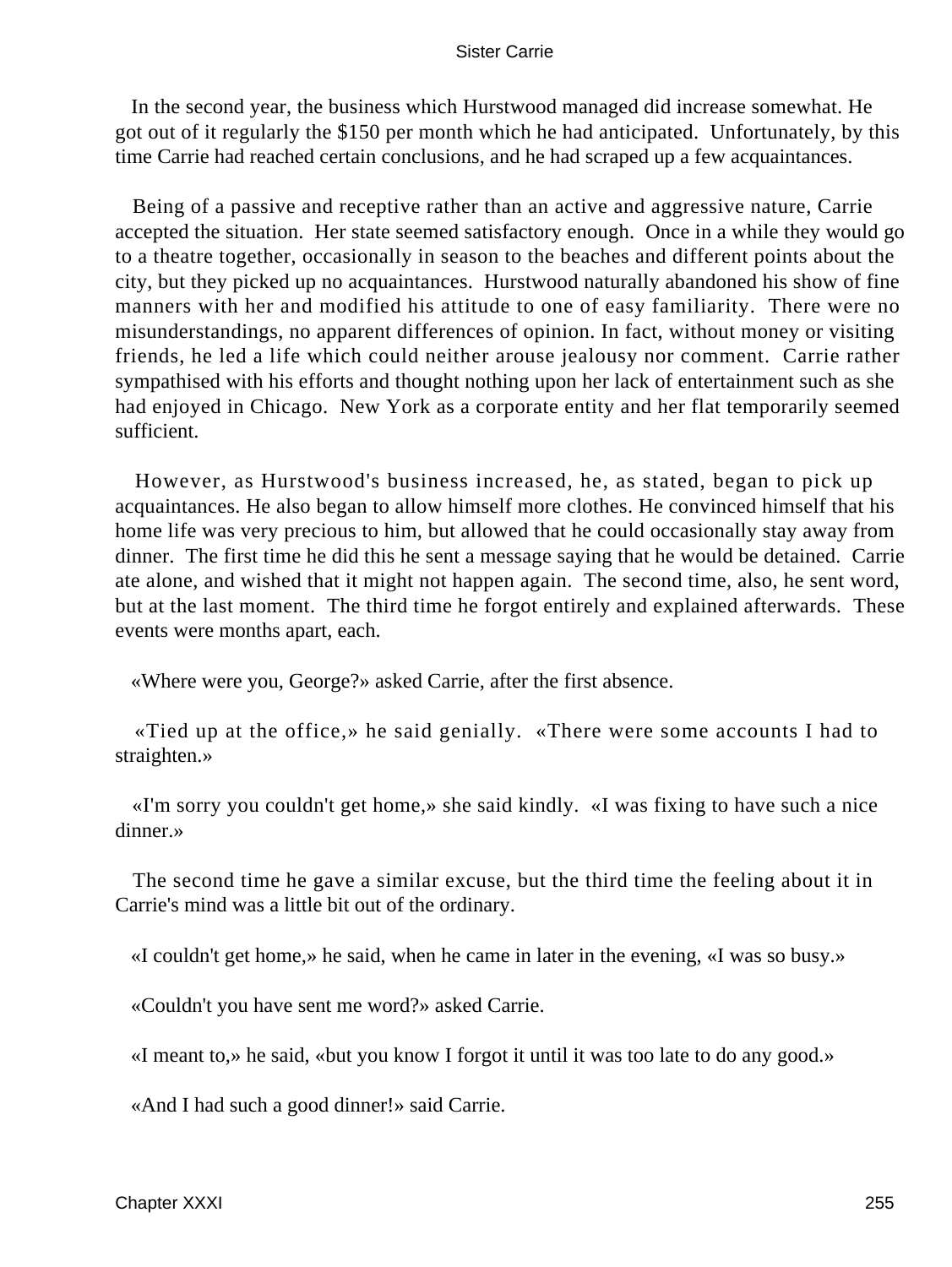Now, it so happened that from his observations of Carrie he began to imagine that she was of the thoroughly domestic type of mind. He really thought, after a year, that her chief expression in life was finding its natural channel in household duties. Notwithstanding the fact that he had observed her act in Chicago, and that during the past year he had only seen her limited in her relations to her flat and him by conditions which he made, and that she had not gained any friends or associates, he drew this peculiar conclusion. With it came a feeling of satisfaction in having a wife who could thus be content, and this satisfaction worked its natural result. That is, since he imagined he saw her satisfied, he felt called upon to give only that which contributed to such satisfaction. He supplied the furniture, the decorations, the food, and the necessary clothing. Thoughts of entertaining her, leading her out into the shine and show of life, grew less and less. He felt attracted to the outer world, but did not think she would care to go along. Once he went to the theatre alone. Another time he joined a couple of his new friends at an evening game of poker. Since his money−feathers were beginning to grow again he felt like sprucing about. All this, however, in a much less imposing way than had been his wont in Chicago. He avoided the gay places where he would be apt to meet those who had known him. Now, Carrie began to feel this in various sensory ways. She was not the kind to be seriously disturbed by his actions. Not loving him greatly, she could not be jealous in a disturbing way. In fact, she was not jealous at all. Hurstwood was pleased with her placid manner, when he should have duly considered it. When he did not come home it did not seem anything like a terrible thing to her. She gave him credit for having the usual allurements of men – people to talk to, places to stop, friends to consult with. She was perfectly willing that he should enjoy himself in his way, but she did not care to be neglected herself. Her state still seemed fairly reasonable, however. All she did observe was that Hurstwood was somewhat different.

 Some time in the second year of their residence in Seventy−eighth Street the flat across the hall from Carrie became vacant, and into it moved a very handsome young woman and her husband, with both of whom Carrie afterwards became acquainted. This was brought about solely by the arrangement of the flats, which were united in one place, as it were, by the dumb−waiter. This useful elevator, by which fuel, groceries, and the like were sent up from the basement, and garbage and waste sent down, was used by both residents of one floor; that is, a small door opened into it from each flat.

 If the occupants of both flats answered to the whistle of the janitor at the same time, they would stand face to face when they opened the dumb−waiter doors. One morning, when Carrie went to remove her paper, the newcomer, a handsome brunette of perhaps twenty−three years of age, was there for a like purpose. She was in a night−robe and dressing−gown, with her hair very much tousled, but she looked so pretty and good−natured that Carrie instantly conceived a liking for her. The newcomer did no more than smile shamefacedly, but it was sufficient. Carrie felt that she would like to know her, and a similar feeling stirred in the mind of the other, who admired Carrie's innocent face.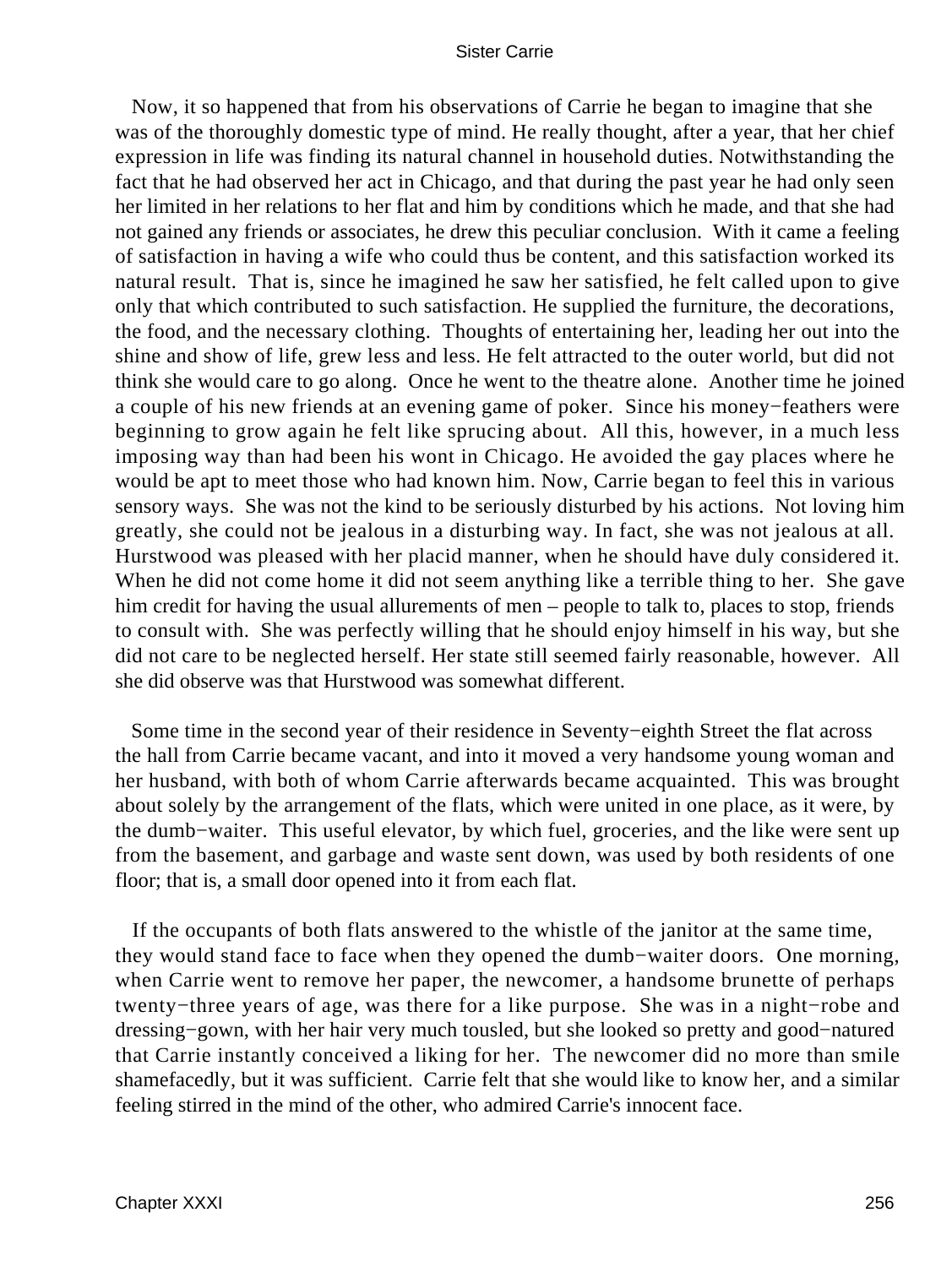«That's a real pretty woman who has moved in next door,» said Carrie to Hurstwood at the breakfast table.

«Who are they?» asked Hurstwood.

 «I don't know,» said Carrie. «The name on the bell is Vance. Some one over there plays beautifully. I guess it must be she.»

 «Well, you never can tell what sort of people you're living next to in this town, can you?» said Hurstwood, expressing the customary New York opinion about neighbours.

 «Just think,» said Carrie, «I have been in this house with nine other families for over a year and I don't know a soul. These people have been here over a month and I haven't seen any one before this morning.»

 «It's just as well,» said Hurstwood. 'You never know who you're going to get in with. Some of these people are pretty bad company."

«I expect so,» said Carrie, agreeably.

 The conversation turned to other things, and Carrie thought no more upon the subject until a day or two later, when, going out to market, she encountered Mrs. Vance coming in. The latter recognised her and nodded, for which Carrie returned a smile. This settled the probability of acquaintanceship. If there had been no faint recognition on this occasion, there would have been no future association.

 Carrie saw no more of Mrs. Vance for several weeks, but she heard her play through the thin walls which divided the front rooms of the flats, and was pleased by the merry selection of pieces and the brilliance of their rendition. She could play only moderately herself, and such variety as Mrs. Vance exercised bordered, for Carrie, upon the verge of great art. Everything she had seen and heard thus far – the merest scraps and shadows – indicated that these people were, in a measure, refined and in comfortable circumstances. So Carrie was ready for any extension of the friendship which might follow.

 One day Carrie's bell rang and the servant, who was in the kitchen, pressed the button which caused the front door of the general entrance on the ground floor to be electrically unlatched. When Carrie waited at her own door on the third floor to see who it might be coming up to call on her, Mrs. Vance appeared.

 «I hope you'll excuse me,» she said. «I went out a while ago and forgot my outside key, so I thought I'd ring your bell.»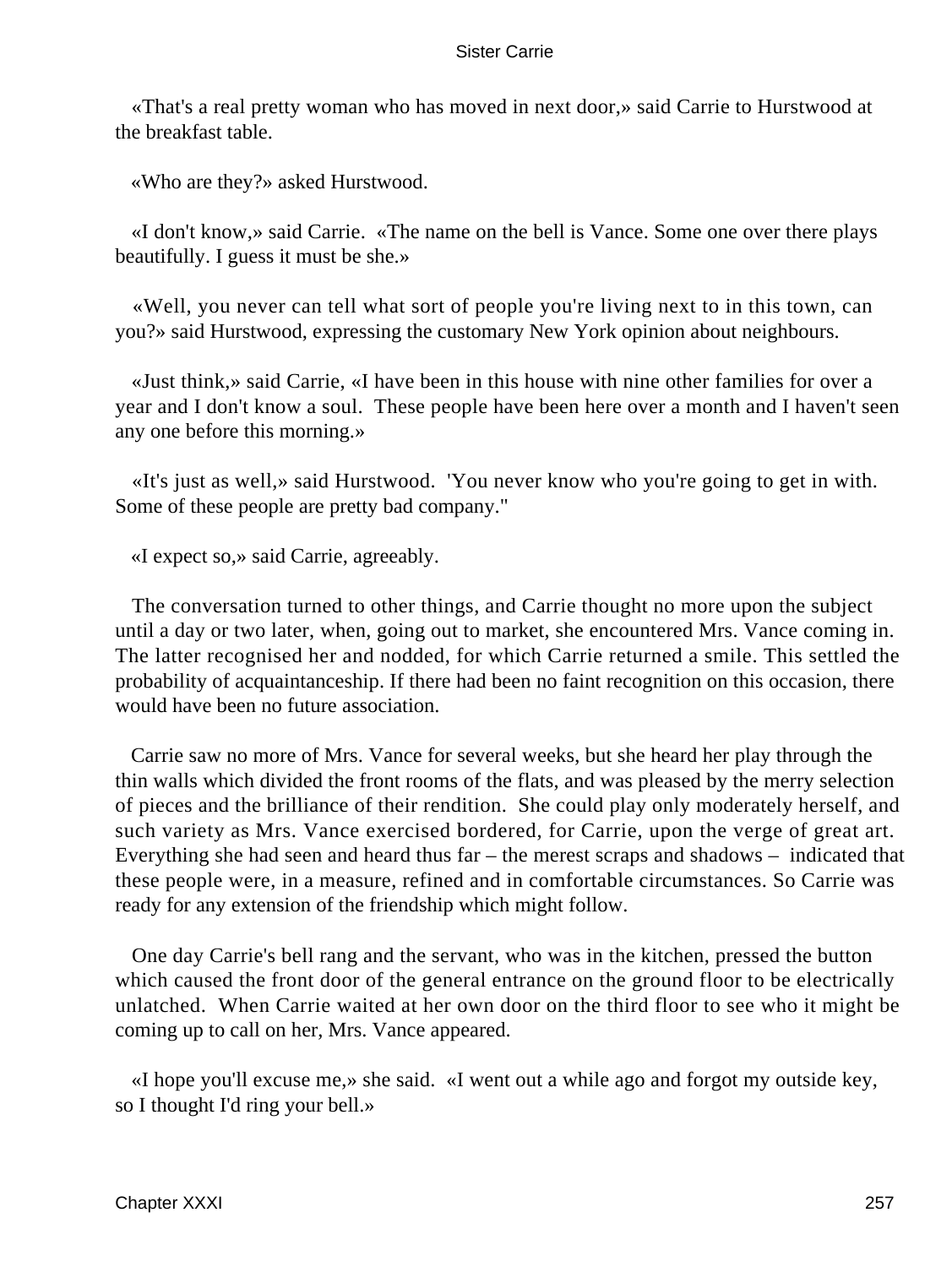This was a common trick of other residents of the building, whenever they had forgotten their outside keys. They did not apologise for it, however.

«Certainly,» said Carrie. «I'm glad you did. I do the same thing sometimes.»

«Isn't it just delightful weather?» said Mrs. Vance, pausing for a moment.

 Thus, after a few more preliminaries, this visiting acquaintance was well launched, and in the young Mrs. Vance Carrie found an agreeable companion.

 On several occasions Carrie visited her and was visited. Both flats were good to look upon, though that of the Vances tended somewhat more to the luxurious.

 «I want you to come over this evening and meet my husband,» said Mrs. Vance, not long after their intimacy began. «He wants to meet you. You play cards, don't you?»

«A little,» said Carrie.

«Well, we'll have a game of cards. If your husband comes home bring him over.»

«He's not coming to dinner to−night,» said Carrie.

«Well, when he does come we'll call him in.»

 Carrie acquiesced, and that evening met the portly Vance, an individual a few years younger than Hurstwood, and who owed his seemingly comfortable matrimonial state much more to his money than to his good looks. He thought well of Carrie upon the first glance and laid himself out to be genial, teaching her a new game of cards and talking to her about New York and its pleasures. Mrs. Vance played some upon the piano, and at last Hurstwood came.

 «I am very glad to meet you,» he said to Mrs. Vance when Carrie introduced him, showing much of the old grace which had captivated Carrie. «Did you think your wife had run away?» said Mr. Vance, extending his hand upon introduction.

«I didn't know but what she might have found a better husband,» said Hurstwood.

 He now turned his attention to Mrs. Vance, and in a flash Carrie saw again what she for some time had subconsciously missed in Hurstwood – the adroitness and flattery of which he was capable. She also saw that she was not well dressed – not nearly as well dressed – as Mrs. Vance. These were not vague ideas any longer. Her situation was cleared up for her. She felt that her life was becoming stale, and therein she felt cause for gloom. The old helpful, urging melancholy was restored. The desirous Carrie was whispered to concerning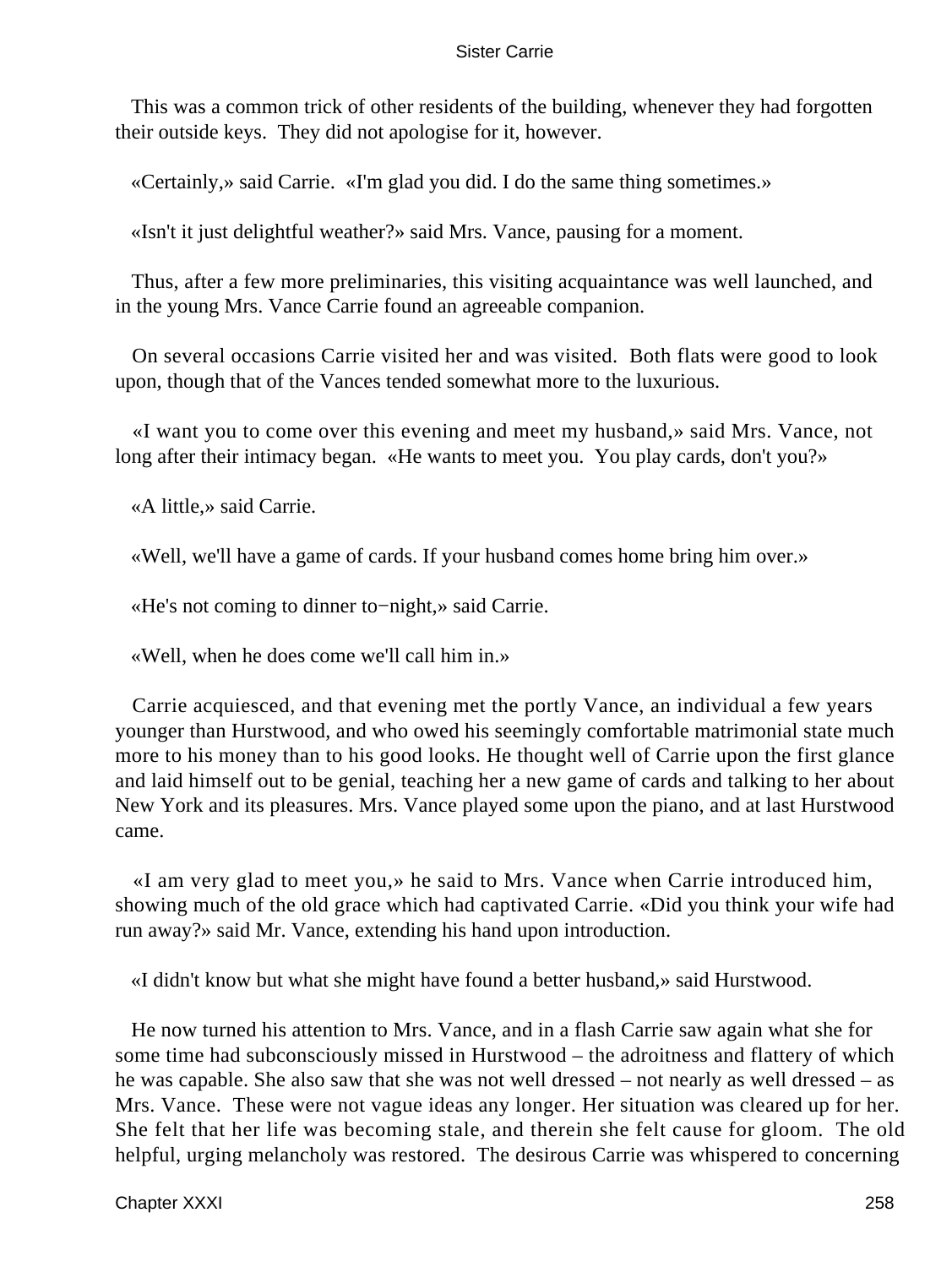her possibilities.

 There were no immediate results to this awakening, for Carrie had little power of initiative; but, nevertheless, she seemed ever capable of getting herself into the tide of change where she would be easily borne along. Hurstwood noticed nothing. He had been unconscious of the marked contrasts which Carrie had observed.

 He did not even detect the shade of melancholy which settled in her eyes. Worst of all, she now began to feel the loneliness of the flat and seek the company of Mrs. Vance, who liked her exceedingly.

 «Let's go to the matinee this afternoon,» said Mrs. Vance, who had stepped across into Carrie's flat one morning, still arrayed in a soft pink dressing−gown, which she had donned upon rising. Hurstwood and Vance had gone their separate ways nearly an hour before.

 «All right,» said Carrie, noticing the air of the petted and well−groomed woman in Mrs. Vance's general appearance. She looked as though she was dearly loved and her every wish gratified. «What shall we see?»

 «Oh, I do want to see Nat Goodwin,» said Mrs. Vance. «I do think he is the jolliest actor. The papers say this is such a good play.»

«What time will we have to start?» asked Carrie.

 «Let's go at once and walk down Broadway from Thirty−fourth Street,» said Mrs. Vance. «It's such an interesting walk. He's at the Madison Square.»

«I'll be glad to go,» said Carrie. «How much will we have to pay for seats?»

«Not more than a dollar,» said Mrs. Vance.

 The latter departed, and at one o'clock reappeared, stunningly arrayed in a dark−blue walking dress, with a nobby hat to match. Carrie had gotten herself up charmingly enough, but this woman pained her by contrast. She seemed to have so many dainty little things which Carrie had not. There were trinkets of gold, an elegant green leather purse set with her initials, a fancy handkerchief, exceedingly rich in design, and the like. Carrie felt that she needed more and better clothes to compare with this woman, and that any one looking at the two would pick Mrs. Vance for her raiment alone. It was a trying, though rather unjust thought, for Carrie had now developed an equally pleasing figure, and had grown in comeliness until she was a thoroughly attractive type of her colour of beauty. There was some difference in the clothing of the two, both of quality and age, but this difference was not especially noticeable. It served, however, to augment Carrie's dissatisfaction with her state.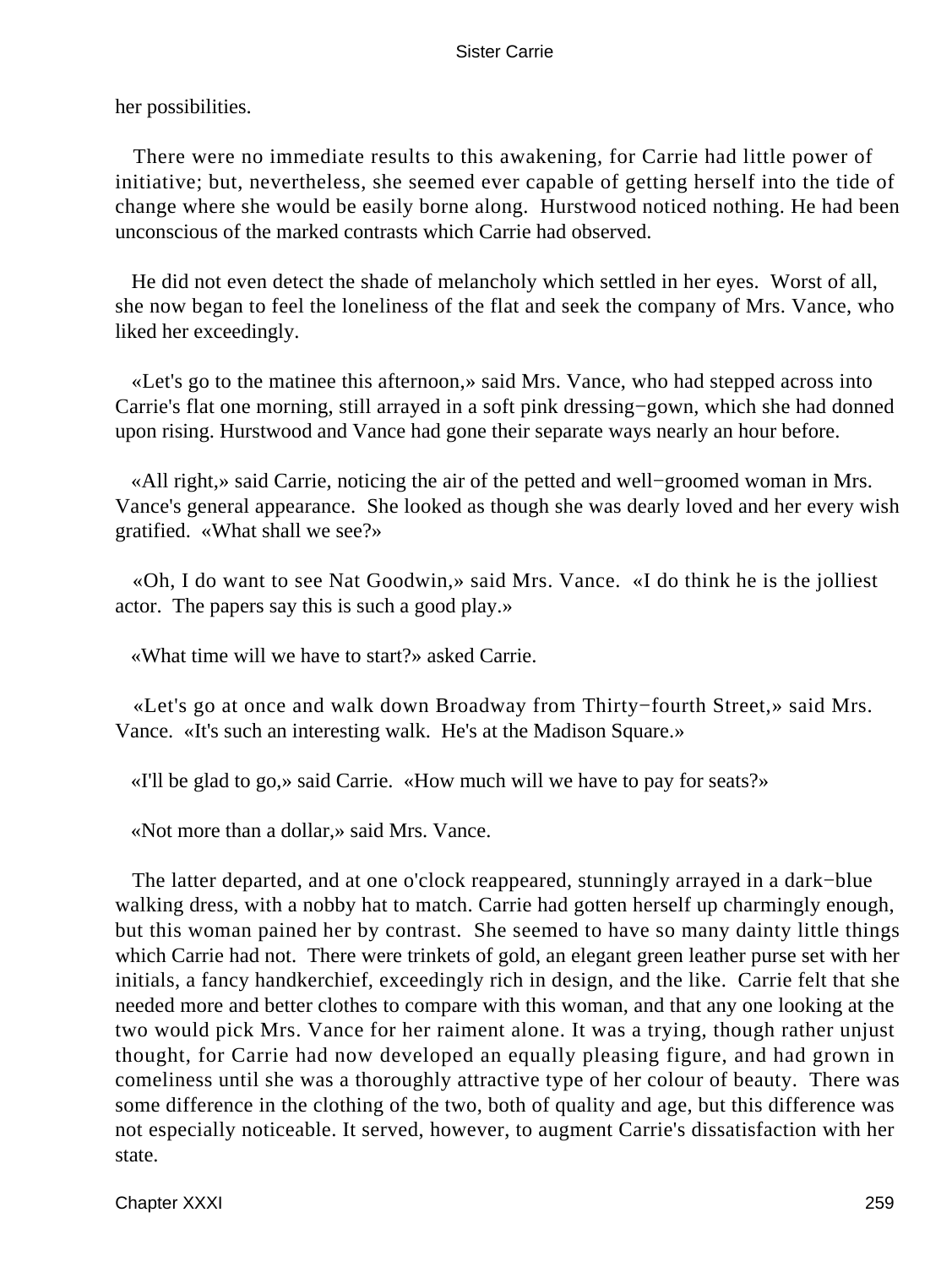The walk down Broadway, then as now, was one of the remarkable features of the city. There gathered, before the matinee and afterwards, not only all the pretty women who love a showy parade, but the men who love to gaze upon and admire them. It was a very imposing procession of pretty faces and fine clothes. Women appeared in their very best hats, shoes, and gloves, and walked arm in arm on their way to the fine shops or theatres strung along from Fourteenth to Thirty−fourth Streets. Equally the men paraded with the very latest they could afford. A tailor might have secured hints on suit measurements, a shoemaker on proper lasts and colours, a hatter on hats. It was literally true that if a lover of fine clothes secured a new suit, it was sure to have its first airing on Broadway. So true and well understood was this fact, that several years later a popular song, detailing this and other facts concerning the afternoon parade on matinee days, and entitled «What Right Has He on Broadway?» was published, and had quite a vogue about the music− halls of the city.

 In all her stay in the city, Carrie had never heard of this showy parade; had never even been on Broadway when it was taking place. On the other hand, it was a familiar thing to Mrs. Vance, who not only knew of it as an entity, but had often been in it, going purposely to see and be seen, to create a stir with her beauty and dispel any tendency to fall short in dressiness by contrasting herself with the beauty and fashion of the town.

 Carrie stepped along easily enough after they got out of the car at Thirty−fourth Street, but soon fixed her eyes upon the lovely company which swarmed by and with them as they proceeded. She noticed suddenly that Mrs. Vance's manner had rather stiffened under the gaze of handsome men and elegantly dressed ladies, whose glances were not modified by any rules of propriety. To stare seemed the proper and natural thing. Carrie found herself stared at and ogled. Men in flawless top−coats, high hats, and silver−headed walking sticks elbowed near and looked too often into conscious eyes. Ladies rustled by in dresses of stiff cloth, shedding affected smiles and perfume. Carrie noticed among them the sprinkling of goodness and the heavy percentage of vice. The rouged and powdered cheeks and lips, the scented hair, the large, misty, and languorous eye, were common enough. With a start she awoke to find that she was in fashion's crowd, on parade in a show place – and such a show place! Jewellers' windows gleamed along the path with remarkable frequency. Florist shops, furriers, haberdashers, confectioners – all followed in rapid succession. The street was full of coaches. Pompous doormen in immense coats, shiny brass belts and buttons, waited in front of expensive salesrooms. Coachmen in tan boots, white tights, and blue jackets waited obsequiously for the mistresses of carriages who were shopping inside. The whole street bore the flavour of riches and show, and Carrie felt that she was not of it. She could not, for the life of her, assume the attitude and smartness of Mrs. Vance, who, in her beauty, was all assurance. She could only imagine that it must be evident to many that she was the less handsomely dressed of the two. It cut her to the quick, and she resolved that she would not come here again until she looked better. At the same time she longed to feel the delight of parading here as an equal. Ah, then she would be happy!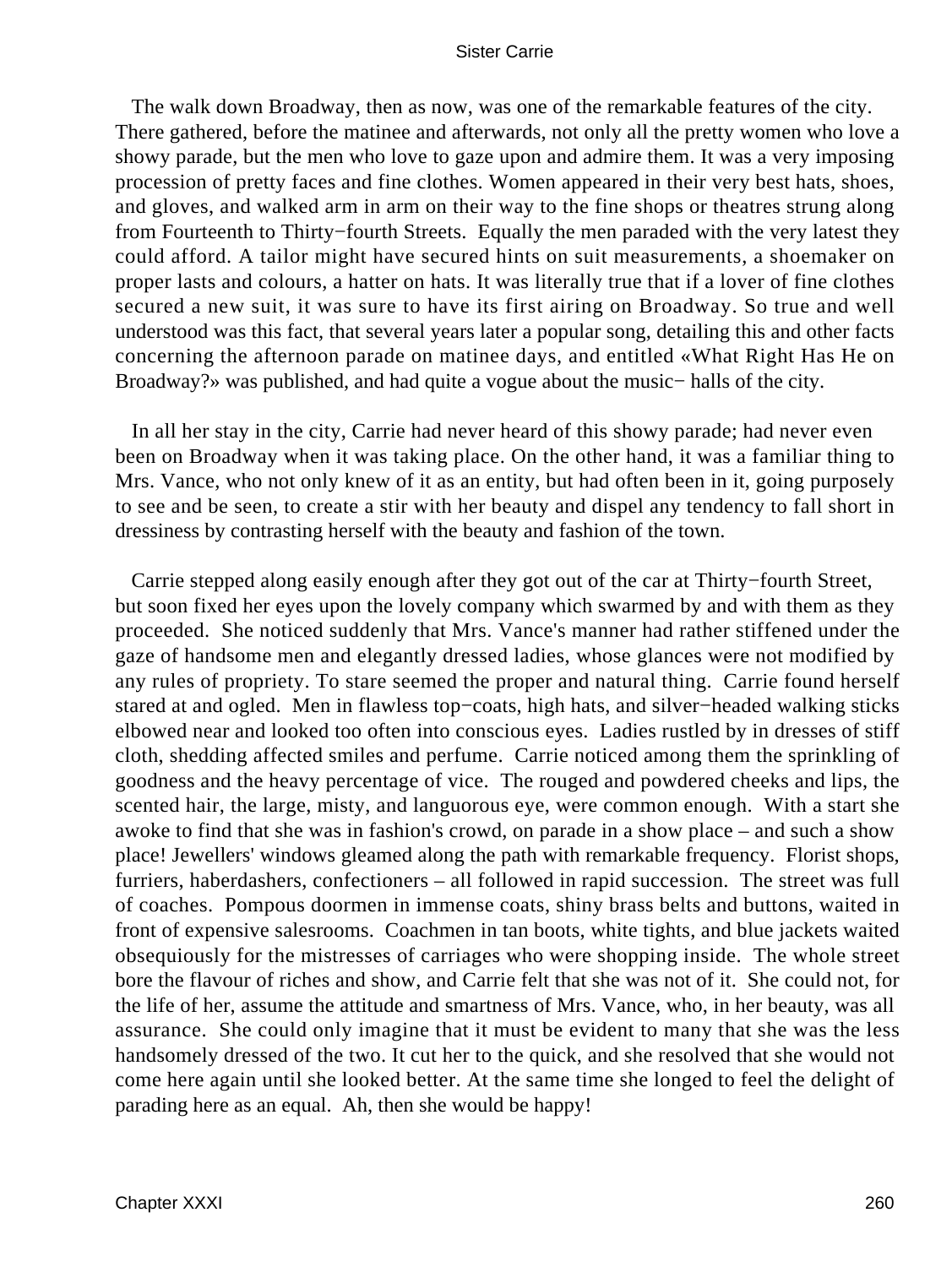# **[Chapter XXXII](#page-429-0)**

# *T*HE **FEAST OF BELSHAZZAR** – **A SEER TO TRANSLATE**

 Such feelings as were generated in Carrie by this walk put her in an exceedingly receptive mood for the pathos which followed in the play. The actor whom they had gone to see had achieved his popularity by presenting a mellow type of comedy, in which sufficient sorrow was introduced to lend contrast and relief to humour. For Carrie, as we well know, the stage had a great attraction. She had never forgotten her one histrionic achievement in Chicago. It dwelt in her mind and occupied her consciousness during many long afternoons in which her rocking− chair and her latest novel contributed the only pleasures of her state. Never could she witness a play without having her own ability vividly brought to consciousness. Some scenes made her long to be a part of them – to give expression to the feelings which she, in the place of the character represented, would feel. Almost invariably she would carry the vivid imaginations away with her and brood over them the next day alone. She lived as much in these things as in the realities which made up her daily life.

 It was not often that she came to the play stirred to her heart's core by actualities. To−day a low song of longing had been set singing in her heart by the finery, the merriment, the beauty she had seen. Oh, these women who had passed her by, hundreds and hundreds strong, who were they? Whence came the rich, elegant dresses, the astonishingly coloured buttons, the knick−knacks of silver and gold? Where were these lovely creatures housed? Amid what elegancies of carved furniture, decorated walls, elaborate tapestries did they move? Where were their rich apartments, loaded with all that money could provide? In what stables champed these sleek, nervous horses and rested the gorgeous carriages? Where lounged the richly groomed footmen? Oh, the mansions, the lights, the perfume, the loaded boudoirs and tables! New York must be filled with such bowers, or the beautiful, insolent, supercilious creatures could not be. Some hothouses held them. It ached her to know that she was not one of them – that, alas, she had dreamed a dream and it had not come true. She wondered at her own solitude these two years past – her indifference to the fact that she had never achieved what she had expected.

 The play was one of those drawing−room concoctions in which charmingly overdressed ladies and gentlemen suffer the pangs of love and jealousy amid gilded surroundings. Such bon−mots are ever enticing to those who have all their days longed for such material surroundings and have never had them gratified. They have the charm of showing suffering under ideal conditions. Who would not grieve upon a gilded chair? Who would not suffer amid perfumed tapestries, cushioned furniture, and liveried servants? Grief under such circumstances becomes an enticing thing. Carrie longed to be of it. She wanted to take her sufferings, whatever they were, in such a world, or failing that, at least to simulate them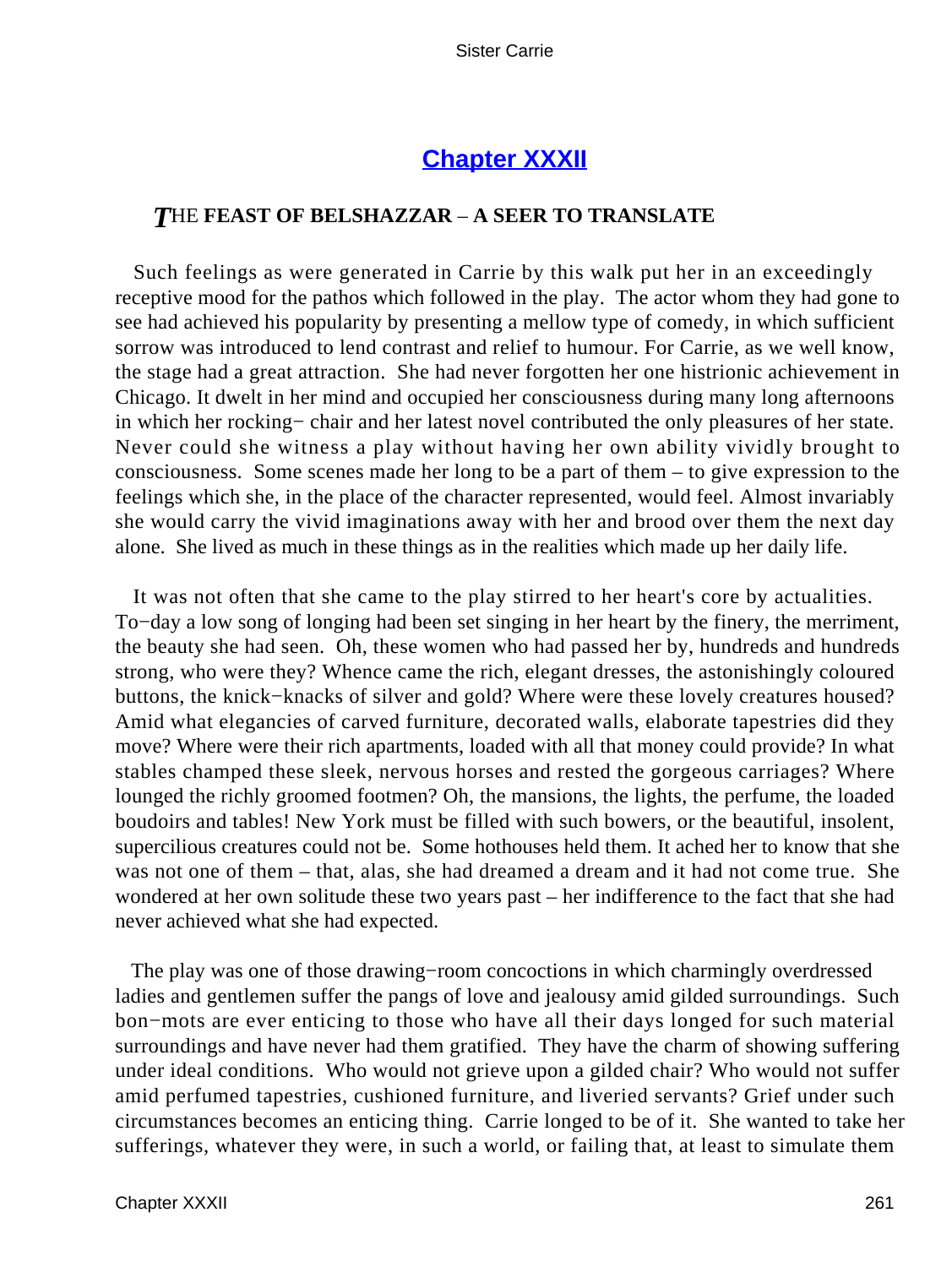under such charming conditions upon the stage. So affected was her mind by what she had seen, that the play now seemed an extraordinarily beautiful thing. She was soon lost in the world it represented, and wished that she might never return. Between the acts she studied the galaxy of matinee attendants in front rows and boxes, and conceived a new idea of the possibilities of New York. She was sure she had not seen it all – that the city was one whirl of pleasure and delight.

 Going out, the same Broadway taught her a sharper lesson. The scene she had witnessed coming down was now augmented and at its height. Such a crush of finery and folly she had never seen. It clinched her convictions concerning her state. She had not lived, could not lay claim to having lived, until something of this had come into her own life. Women were spending money like water; she could see that in every elegant shop she passed. Flowers, candy, jewelry, seemed the principal things in which the elegant dames were interested. And she – she had scarcely enough pin money to indulge in such outings as this a few times a month.

 That night the pretty little flat seemed a commonplace thing. It was not what the rest of the world was enjoying. She saw the servant working at dinner with an indifferent eye. In her mind were running scenes of the play. Particularly she remembered one beautiful actress – the sweetheart who had been wooed and won. The grace of this woman had won Carrie's heart. Her dresses had been all that art could suggest, her sufferings had been so real. The anguish which she had portrayed Carrie could feel. It was done as she was sure she could do it. There were places in which she could even do better. Hence she repeated the lines to herself. Oh, if she could only have such a part, how broad would be her life! She, too, could act appealingly.

 When Hurstwood came, Carrie was moody. She was sitting, rocking and thinking, and did not care to have her enticing imaginations broken in upon; so she said little or nothing.

 «What's the matter, Carrie?» said Hurstwood after a time, noticing her quiet, almost moody state.

«Nothing,» said Carrie. «I don't feel very well tonight.»

«Not sick, are you?» he asked, approaching very close.

«Oh, no,» she said, almost pettishly, «I just don't feel very good.»

 «That's too bad,» he said, stepping away and adjusting his vest after his slight bending over. «I was thinking we might go to a show to−night.»

 «I don't want to go,» said Carrie, annoyed that her fine visions should have thus been broken into and driven out of her mind. «I've been to the matinee this afternoon.»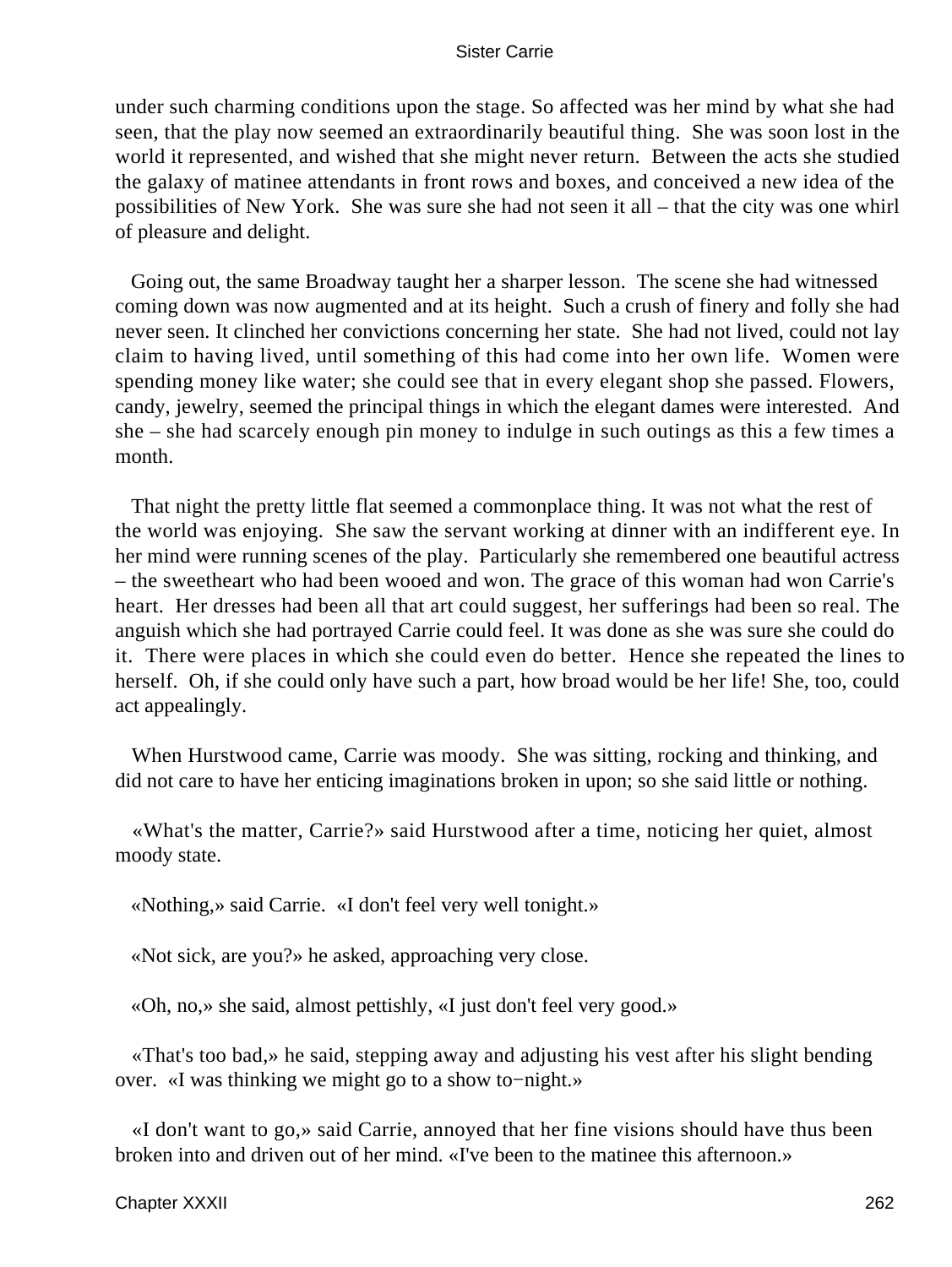«Oh, you have?» said Hurstwood. «What was it?»

«A Gold Mine.»

«How was it?»

«Pretty good,» said Carrie.

«And you don't want to go again to night?»

«I don't think I do,» she said.

 Nevertheless, wakened out of her melancholia and called to the dinner table, she changed her mind. A little food in the stomach does wonders. She went again, and in so doing temporarily recovered her equanimity. The great awakening blow had, however, been delivered. As often as she might recover from these discontented thoughts now, they would occur again. Time and repetition – ah, the wonder of it! The dropping water and the solid stone – how utterly it yields at last!

 Not long after this matinee experience – perhaps a month – Mrs. Vance invited Carrie to an evening at the theatre with them. She heard Carrie say that Hurstwood was not coming home to dinner.

 «Why don't you come with us? Don't get dinner for yourself. We're going down to Sherry's for dinner and then over to the Lyceum. Come along with us.»

«I think I will,» answered Carrie.

 She began to dress at three o'clock for her departure at half− past five for the noted dining−room which was then crowding Delmonico's for position in society. In this dressing Carrie showed the influence of her association with the dashing Mrs. Vance. She had constantly had her attention called by the latter to novelties in everything which pertains to a woman's apparel.

 «Are you going to get such and such a hat?» or, «Have you seen the new gloves with the oval pearl buttons?» were but sample phrases out of a large selection.

 «The next time you get a pair of shoes, dearie,» said Mrs. Vance, «get button, with thick soles and patent−leather tips. They're all the rage this fall.»

«I will,» said Carrie.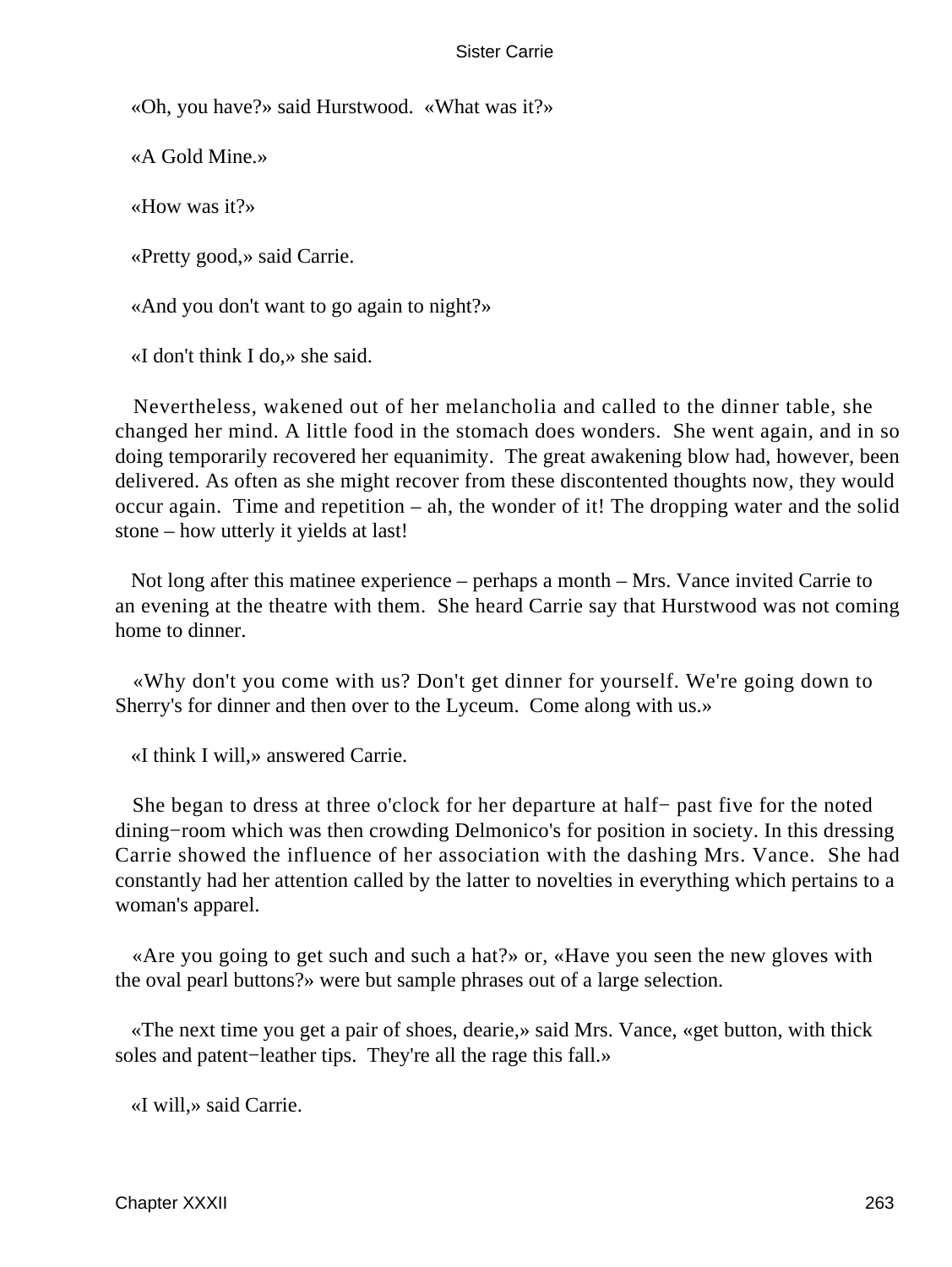«Oh, dear, have you seen the new shirtwaists at Altman's? They have some of the loveliest patterns. I saw one there that I know would look stunning on you. I said so when I saw it.»

 Carrie listened to these things with considerable interest, for they were suggested with more of friendliness than is usually common between pretty women. Mrs. Vance liked Carrie's stable good−nature so well that she really took pleasure in suggesting to her the latest things.

 «Why don't you get yourself one of those nice serge skirts they're selling at Lord Taylor's?» she said one day. «They're the circular style, and they're going to be worn from now on. A dark blue one would look so nice on you.»

 Carrie listened with eager ears. These things never came up between her and Hurstwood. Nevertheless, she began to suggest one thing and another, which Hurstwood agreed to without any expression of opinion. He noticed the new tendency on Carrie's part, and finally, hearing much of Mrs. Vance and her delightful ways, suspected whence the change came. He was not inclined to offer the slightest objection so soon, but he felt that Carrie's wants were expanding. This did not appeal to him exactly, but he cared for her in his own way, and so the thing stood. Still, there was something in the details of the transactions which caused Carrie to feel that her requests were not a delight to him. He did not enthuse over the purchases. This led her to believe that neglect was creeping in, and so another small wedge was entered.

 Nevertheless, one of the results of Mrs. Vance's suggestions was the fact that on this occasion Carrie was dressed somewhat to her own satisfaction. She had on her best, but there was comfort in the thought that if she must confine herself to a best, it was neat and fitting. She looked the well−groomed woman of twenty− one, and Mrs. Vance praised her, which brought colour to her plump cheeks and a noticeable brightness into her large eyes. It was threatening rain, and Mr. Vance, at his wife's request, had called a coach. «Your husband isn't coming?» suggested Mr. Vance, as he met Carrie in his little parlour.

«No; he said he wouldn't be home for dinner.»

«Better leave a little note for him, telling him where we are. He might turn up.»

«I will,» said Carrie, who had not thought of it before.

«Tell him we'll be at Sherry's until eight o'clock. He knows, though I guess.»

 Carrie crossed the hall with rustling skirts, and scrawled the note, gloves on. When she returned a newcomer was in the Vance flat.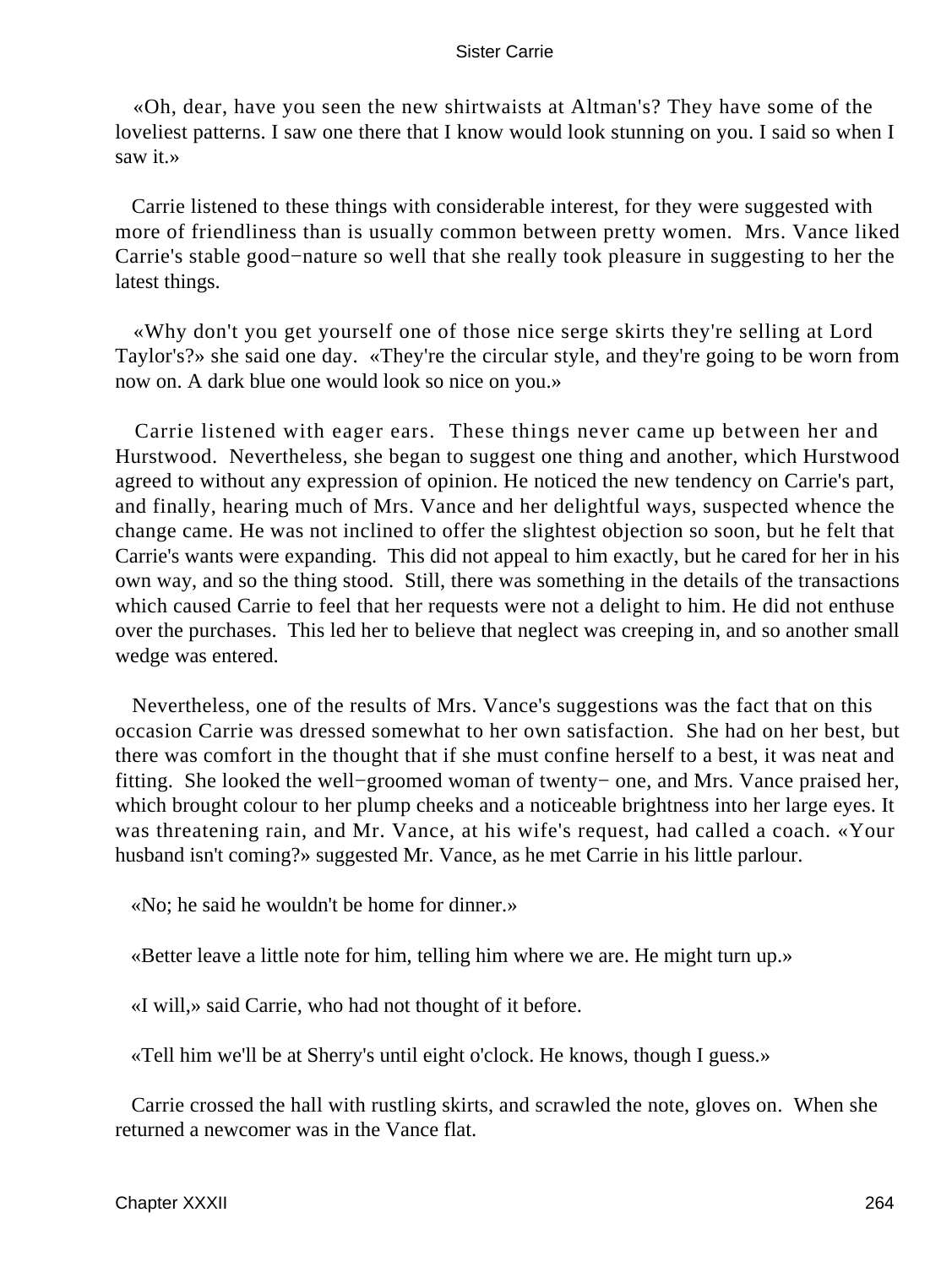«Mrs. Wheeler, let me introduce Mr. Ames, a cousin of mine,» said Mrs. Vance. «He's going along with us, aren't you, Bob?»

«I'm very glad to meet you,» said Ames, bowing politely to Carrie.

 The latter caught in a glance the dimensions of a very stalwart figure. She also noticed that he was smooth−shaven, good looking, and young, but nothing more.

 «Mr. Ames is just down in New York for a few days,» put in Vance, «and we're trying to show him around a little.»

«Oh, are you?» said Carrie, taking another glance at the newcomer.

 «Yes; I am just on here from Indianapolis for a week or so,» said young Ames, seating himself on the edge of a chair to wait while Mrs. Vance completed the last touches of her toilet.

 «I guess you find New York quite a thing to see, don't you?» said Carrie, venturing something to avoid a possible deadly silence.

«It is rather large to get around in a week,» answered Ames, pleasantly.

 He was an exceedingly genial soul, this young man, and wholly free of affectation. It seemed to Carrie he was as yet only overcoming the last traces of the bashfulness of youth. He did not seem apt at conversation, but he had the merit of being well dressed and wholly courageous. Carrie felt as if it were not going to be hard to talk to him.

«Well, I guess we're ready now. The coach is outside.»

 «Come on, people,» said Mrs. Vance, coming in smiling. «Bob, you'll have to look after Mrs. Wheeler.»

 «I'll try to,» said Bob smiling, and edging closer to Carrie. «You won't need much watching, will you?» he volunteered, in a sort of ingratiating and help−me−out kind of way.

«Not very, I hope,» said Carrie.

 They descended the stairs, Mrs. Vance offering suggestions, and climbed into the open coach.

«All right,» said Vance, slamming the coach door, and the conveyance rolled away.

«What is it we're going to see?» asked Ames.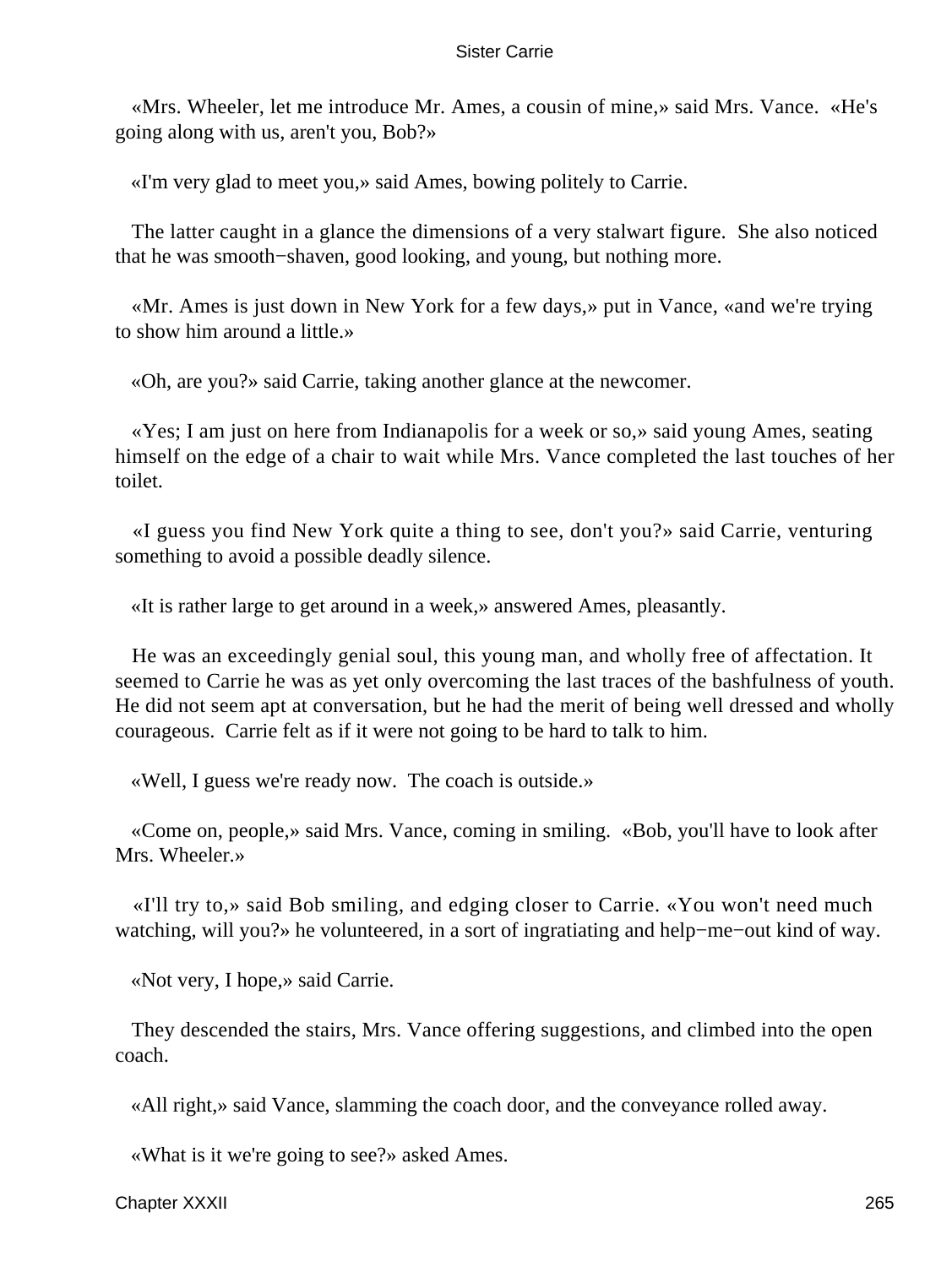«Sothern,» said Vance, «in 'Lord Chumley.'»

«Oh, he is so good!» said Mrs. Vance. «He's just the funniest man.»

«I notice the papers praise it,» said Ames.

«I haven't any doubt,» put in Vance, «but we'll all enjoy it very much.»

 Ames had taken a seat beside Carrie, and accordingly he felt it his bounden duty to pay her some attention. He was interested to find her so young a wife, and so pretty, though it was only a respectful interest. There was nothing of the dashing lady's man about him. He had respect for the married state, and thought only of some pretty marriageable girls in Indianapolis.

«Are you a born New Yorker?» asked Ames of Carrie.

«Oh, no; I've only been here for two years.»

«Oh, well, you've had time to see a great deal of it, anyhow.»

 «I don't seem to have,» answered Carrie. «It's about as strange to me as when I first came here.»

«You're not from the West, are you?»

«Yes. I'm from Wisconsin,» she answered.

 «Well, it does seem as if most people in this town haven't been here so very long. I hear of lots of Indiana people in my line who are here.»

«What is your line?» asked Carrie.

«I'm connected with an electrical company,» said the youth.

 Carrie followed up this desultory conversation with occasional interruptions from the Vances. Several times it became general and partially humorous, and in that manner the restaurant was reached.

 Carrie had noticed the appearance of gayety and pleasure−seeking in the streets which they were following. Coaches were numerous, pedestrians many, and in Fifty−ninth Street the street cars were crowded. At Fifty−ninth Street and Fifth Avenue a blaze of lights from several new hotels which bordered the Plaza Square gave a suggestion of sumptuous hotel life. Fifth Avenue, the home of the wealthy, was noticeably crowded with carriages, and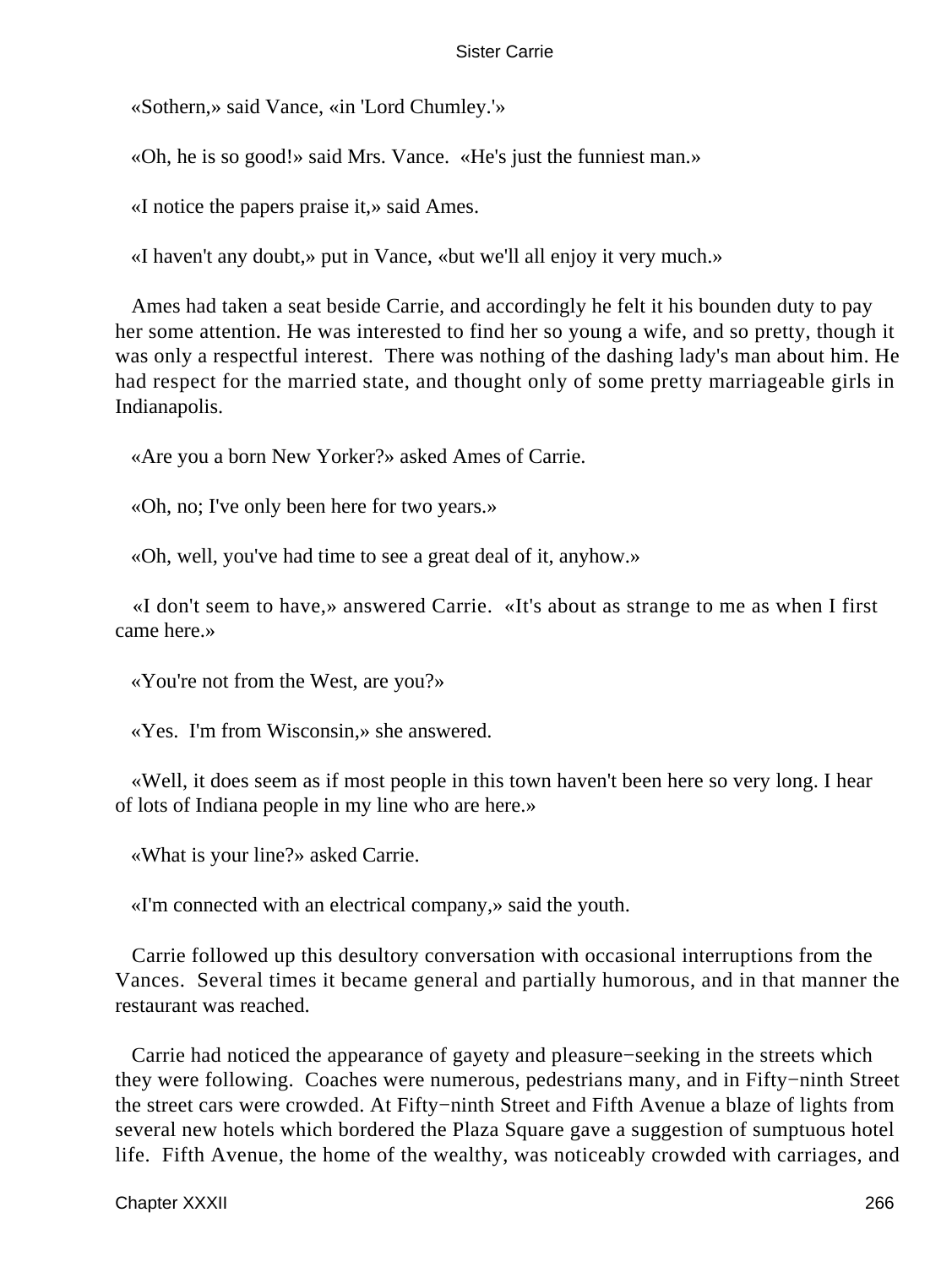gentlemen in evening dress. At Sherry's an imposing doorman opened the coach door and helped them out. Young Ames held Carrie's elbow as he helped her up the steps. They entered the lobby already swarming with patrons, and then, after divesting themselves of their wraps, went into a sumptuous dining−room.

 In all Carrie's experience she had never seen anything like this. In the whole time she had been in New York Hurstwood's modified state had not permitted his bringing her to such a place. There was an almost indescribable atmosphere about it which convinced the newcomer that this was the proper thing. Here was the place where the matter of expense limited the patrons to the moneyed or pleasure−loving class. Carrie had read of it often in the «Morning» and «Evening World.» She had seen notices of dances, parties, balls, and suppers at Sherry's. The Misses So−and−so would give a party on Wednesday evening at Sherry's. Young Mr. So−and−So would entertain a party of friends at a private luncheon on the sixteenth, at Sherry's. The common run of conventional, perfunctory notices of the doings of society, which she could scarcely refrain from scanning each day, had given her a distinct idea of the gorgeousness and luxury of this wonderful temple of gastronomy. Now, at last, she was really in it. She had come up the imposing steps, guarded by the large and portly doorman. She had seen the lobby, guarded by another large and portly gentleman, and been waited upon by uniformed youths who took care of canes, overcoats, and the like. Here was the splendid dining−chamber, all decorated and aglow, where the wealthy ate. Ah, how fortunate was Mrs. Vance; young, beautiful, and well off – at least, sufficiently so to come here in a coach. What a wonderful thing it was to be rich.

 Vance led the way through lanes of shining tables, at which were seated parties of two, three, four, five, or six. The air of assurance and dignity about it all was exceedingly noticeable to the novitiate. Incandescent lights, the reflection of their glow in polished glasses, and the shine of gilt upon the walls, combined into one tone of light which it requires minutes of complacent observation to separate and take particular note of. The white shirt fronts of the gentlemen, the bright costumes of the ladies, diamonds, jewels, fine feathers – all were exceedingly noticeable.

 Carrie walked with an air equal to that of Mrs. Vance, and accepted the seat which the head waiter provided for her. She was keenly aware of all the little things that were done – the little genuflections and attentions of the waiters and head waiter which Americans pay for. The air with which the latter pulled out each chair, and the wave of the hand with which he motioned them to be seated, were worth several dollars in themselves.

 Once seated, there began that exhibition of showy, wasteful, and unwholesome gastronomy as practised by wealthy Americans, which is the wonder and astonishment of true culture and dignity the world over. The large bill of fare held an array of dishes sufficient to feed an army, sidelined with prices which made reasonable expenditure a ridiculous impossibility – an order of soup at fifty cents or a dollar, with a dozen kinds to choose from; oysters in forty styles and at sixty cents the half−dozen; entrees, fish, and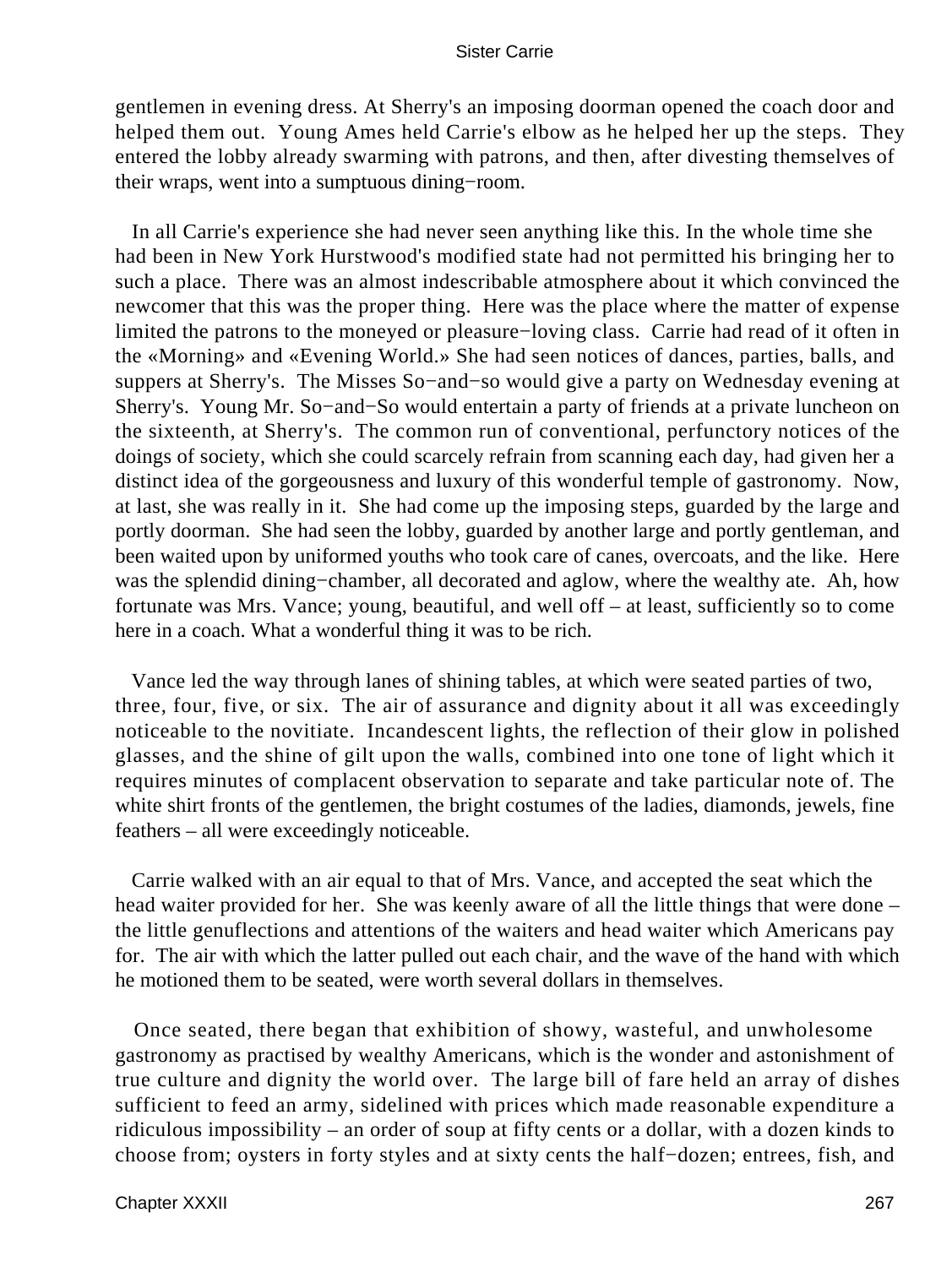meats at prices which would house one over night in an average hotel. One dollar fifty and two dollars seemed to be the most common figures upon this most tastefully printed bill of fare.

 Carrie noticed this, and in scanning it the price of spring chicken carried her back to that other bill of fare and far different occasion when, for the first time, she sat with Drouet in a good restaurant in Chicago. It was only momentary – a sad note as out of an old song – and then it was gone. But in that flash was seen the other Carrie – poor, hungry, drifting at her wits' ends, and all Chicago a cold and closed world, from which she only wandered because she could not find work.

 On the walls were designs in colour, square spots of robin's−egg blue, set in ornate frames of gilt, whose corners were elaborate mouldings of fruit and flowers, with fat cupids hovering in angelic comfort. On the ceilings were coloured traceries with more gilt, leading to a centre where spread a cluster of lights – incandescent globes mingled with glittering prisms and stucco tendrils of gilt. The floor was of a reddish hue, waxed and polished, and in every direction were mirrors – tall, brilliant, bevel−edged mirrors – reflecting and re−reflecting forms, faces, and candelabra a score and a hundred times.

 The tables were not so remarkable in themselves, and yet the imprint of Sherry upon the napery, the name of Tiffany upon the silverware, the name of Haviland upon the china, and over all the glow of the small, red−shaded candelabra and the reflected tints of the walls on garments and faces, made them seem remarkable. Each waiter added an air of exclusiveness and elegance by the manner in which he bowed, scraped, touched, and trifled with things. The exclusively personal attention which he devoted to each one, standing half bent, ear to one side, elbows akimbo, saying: «Soup – green turtle, yes. One portion, yes. Oysters – certainly – half−dozen – yes. Asparagus. Olives – yes.»

 It would be the same with each one, only Vance essayed to order for all, inviting counsel and suggestions. Carrie studied the company with open eyes. So this was high life in New York. It was so that the rich spent their days and evenings. Her poor little mind could not rise above applying each scene to all society. Every fine lady must be in the crowd on Broadway in the afternoon, in the theatre at the matinee, in the coaches and dining−halls at night. It must be glow and shine everywhere, with coaches waiting, and footmen attending, and she was out of it all. In two long years she had never even been in such a place as this.

 Vance was in his element here, as Hurstwood would have been in former days. He ordered freely of soup, oysters, roast meats, and side dishes, and had several bottles of wine brought, which were set down beside the table in a wicker basket.

 Ames was looking away rather abstractedly at the crowd and showed an interesting profile to Carrie. His forehead was high, his nose rather large and strong, his chin moderately pleasing. He had a good, wide, well−shaped mouth, and his dark−brown hair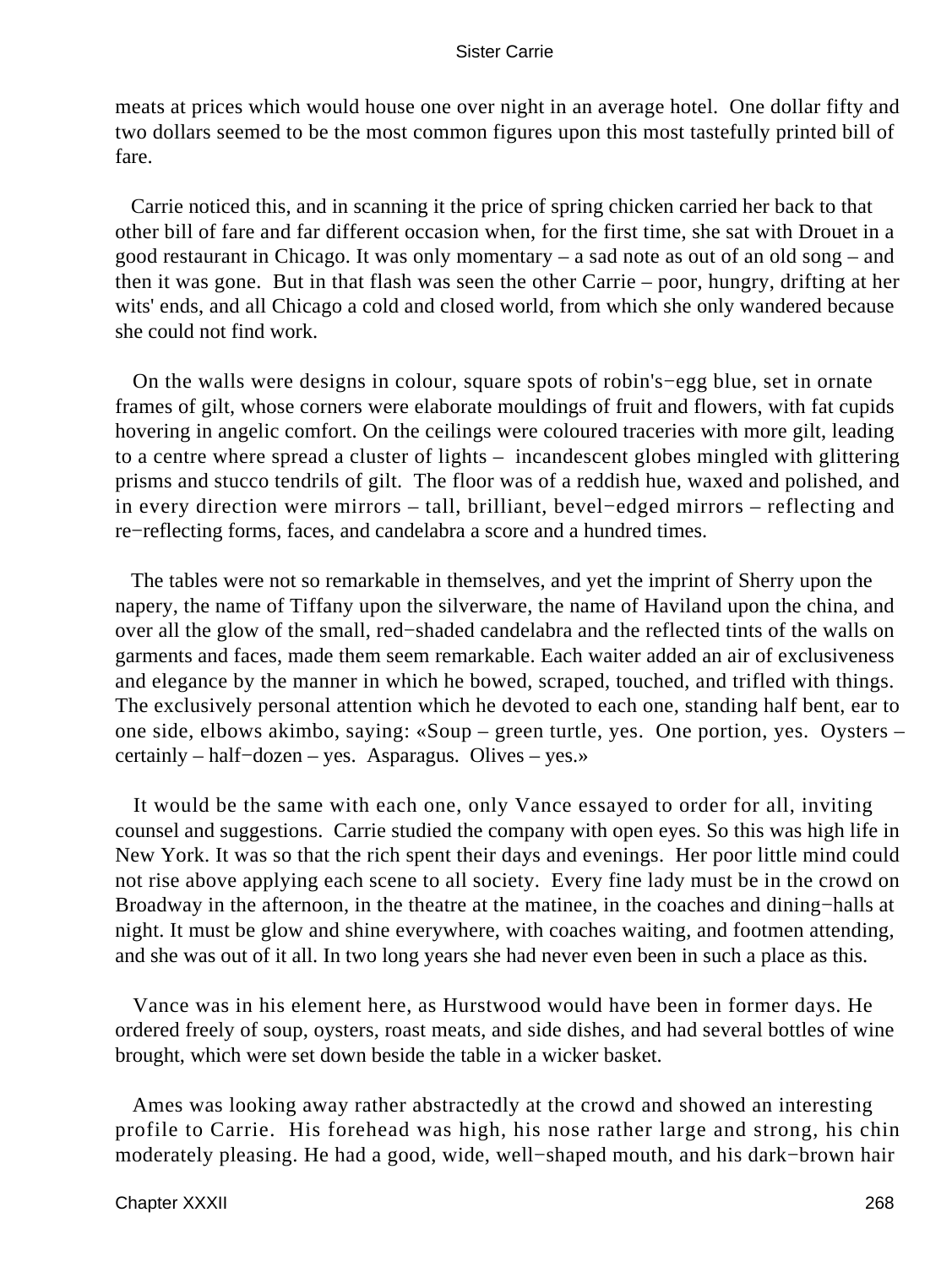was parted slightly on one side. He seemed to have the least touch of boyishness to Carrie, and yet he was a man full grown.

 «Do you know,» he said, turning back to Carrie, after his reflection, «I sometimes think it is a shame for people to spend so much money this way.»

 Carrie looked at him a moment with the faintest touch of surprise at his seriousness. He seemed to be thinking about something over which she had never pondered.

«Do you?» she answered, interestedly.

 «Yes,» he said, «they pay so much more than these things are worth. They put on so much show.»

«I don't know why people shouldn't spend when they have it,» said Mrs. Vance.

 «It doesn't do any harm,» said Vance, who was still studying the bill of fare, though he had ordered.

 Ames was looking away again, and Carrie was again looking at his forehead. To her he seemed to be thinking about strange things. As he studied the crowd his eye was mild.

 «Look at that woman's dress over there,» he said, again turning to Carrie, and nodding in a direction.

«Where?» said Carrie, following his eyes.

«Over there in the corner – way over. Do you see that brooch?»

«Isn't it large?» said Carrie.

«One of the largest clusters of jewels I have ever seen,» said Ames.

 «It is, isn't it?» said Carrie. She felt as if she would like to be agreeable to this young man, and also there came with it, or perhaps preceded it, the slightest shade of a feeling that he was better educated than she was – that his mind was better. He seemed to look it, and the saving grace in Carrie was that she could understand that people could be wiser. She had seen a number of people in her life who reminded her of what she had vaguely come to think of as scholars. This strong young man beside her, with his clear, natural look, seemed to get a hold of things which she did not quite understand, but approved of. It was fine to be so, as a man, she thought.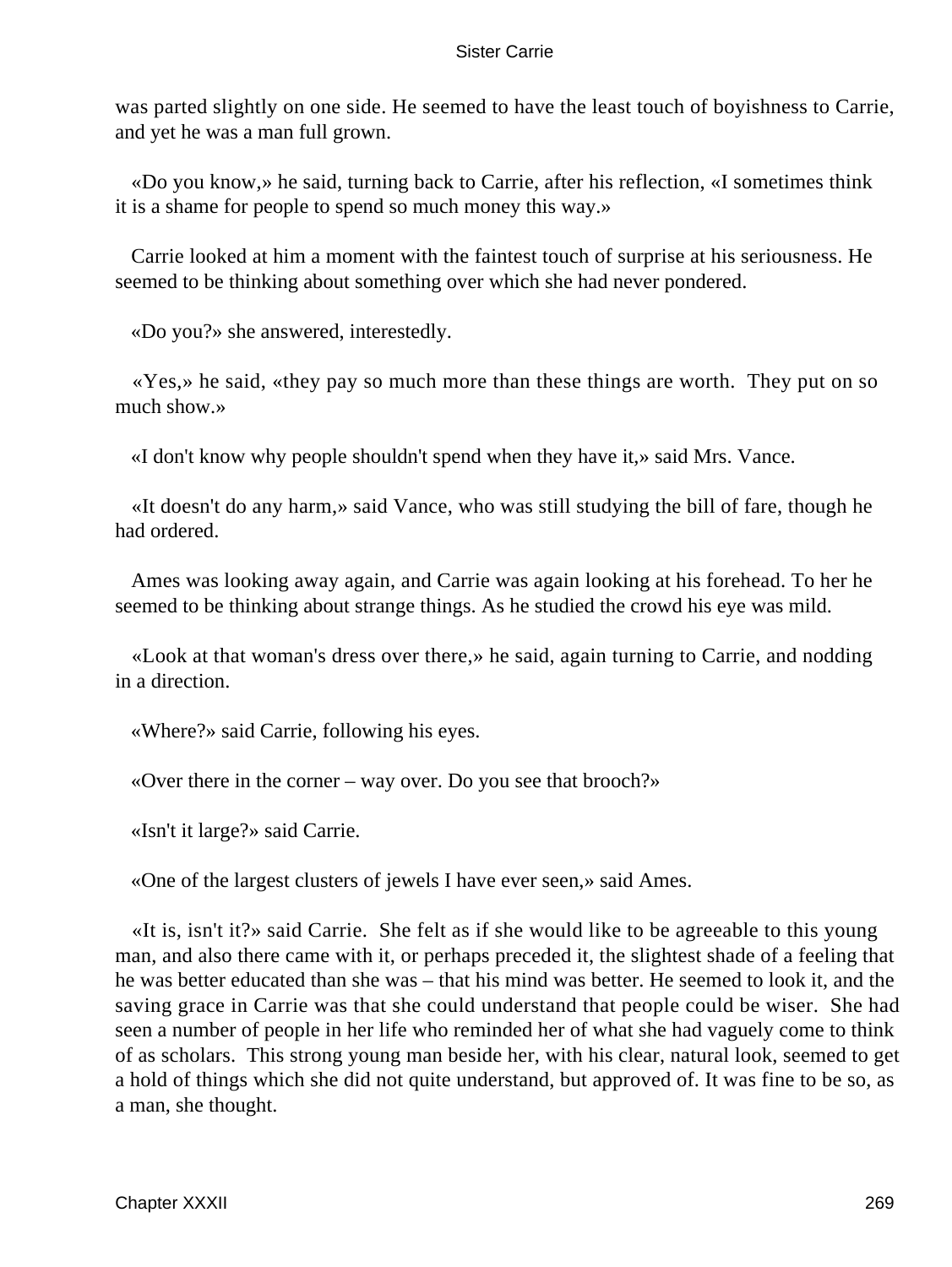The conversation changed to a book that was having its vogue at the time – «Moulding a Maiden,» by Albert Ross. Mrs. Vance had read it. Vance had seen it discussed in some of the papers.

 «A man can make quite a strike writing a book,» said Vance. «I notice this fellow Ross is very much talked about.» He was looking at Carrie as he spoke.

«I hadn't heard of him,» said Carrie, honestly.

 «Oh, I have,» said Mrs. Vance. «He's written lots of things. This last story is pretty good.»

«He doesn't amount to much,» said Ames.

Carrie turned her eyes toward him as to an oracle.

«His stuff is nearly as bad as 'Dora Thorne,'» concluded Ames.

 Carrie felt this as a personal reproof. She read «Dora Thorne,» or had a great deal in the past. It seemed only fair to her, but she supposed that people thought it very fine. Now this clear− eyed, fine−headed youth, who looked something like a student to her, made fun of it. It was poor to him, not worth reading. She looked down, and for the first time felt the pain of not understanding.

 Yet there was nothing sarcastic or supercilious in the way Ames spoke. He had very little of that in him. Carrie felt that it was just kindly thought of a high order – the right thing to think, and wondered what else was right, according to him. He seemed to notice that she listened and rather sympathised with him, and from now on he talked mostly to her.

 As the waiter bowed and scraped about, felt the dishes to see if they were hot enough, brought spoons and forks, and did all those little attentive things calculated to impress the luxury of the situation upon the diner, Ames also leaned slightly to one side and told her of Indianapolis in an intelligent way. He really had a very bright mind, which was finding its chief development in electrical knowledge. His sympathies for other forms of information, however, and for types of people, were quick and warm. The red glow on his head gave it a sandy tinge and put a bright glint in his eye. Carrie noticed all these things as he leaned toward her and felt exceedingly young. This man was far ahead of her. He seemed wiser than Hurstwood, saner and brighter than Drouet. He seemed innocent and clean, and she thought that he was exceedingly pleasant. She noticed, also, that his interest in her was a far−off one. She was not in his life, nor any of the things that touched his life, and yet now, as he spoke of these things, they appealed to her.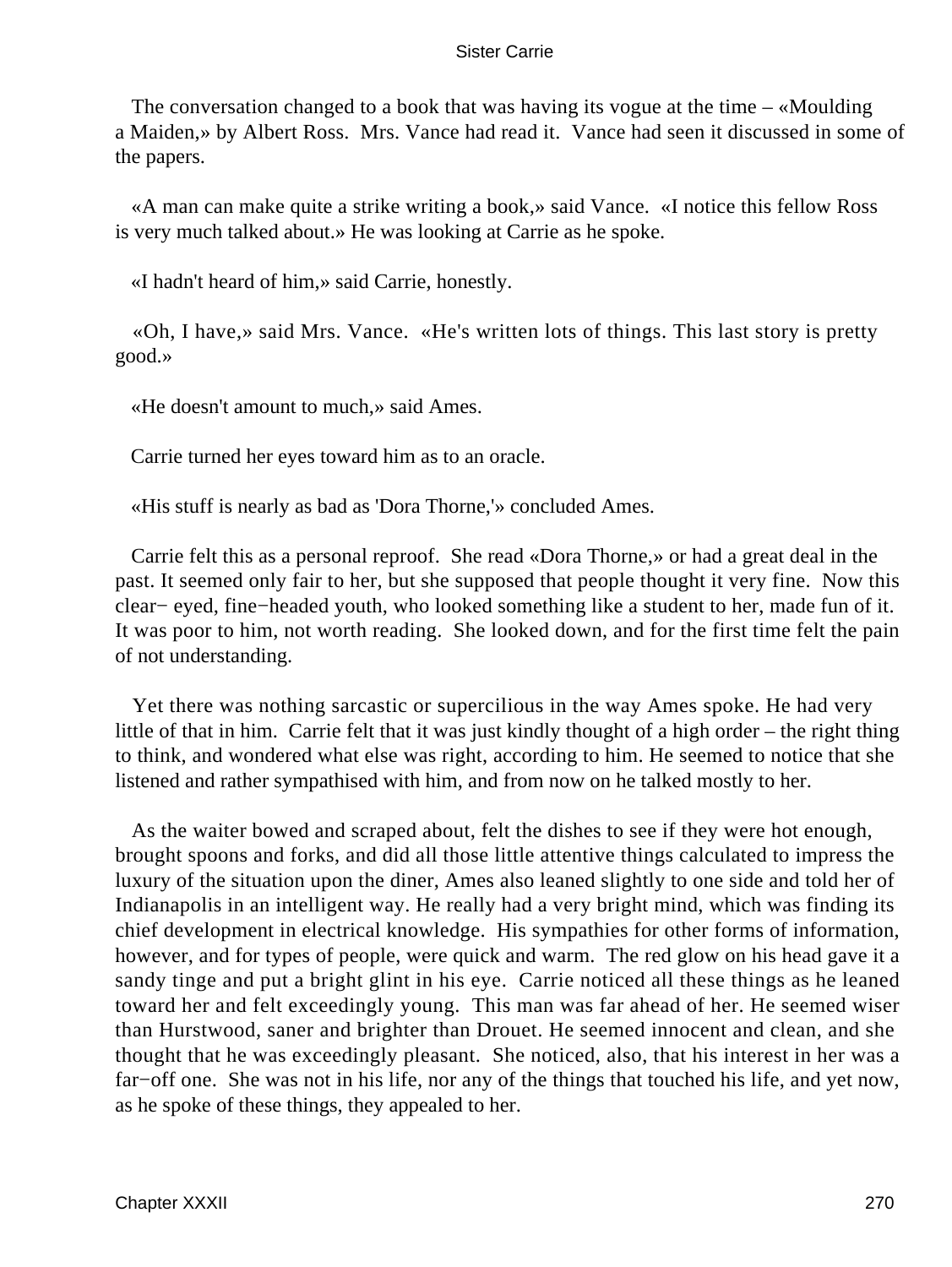«I shouldn't care to be rich,» he told her, as the dinner proceeded and the supply of food warmed up his sympathies; «not rich enough to spend my money this way.»

 «Oh, wouldn't you?» said Carrie, the, to her, new attitude forcing itself distinctly upon her for the first time.

 «No,» he said. «What good would it do? A man doesn't need this sort of thing to be happy.»

Carrie thought of this doubtfully; but, coming from him, it had weight with her.

«He probably could be happy,» she thought to herself, «all alone. He's so strong.»

 Mr. and Mrs. Vance kept up a running fire of interruptions, and these impressive things by Ames came at odd moments. They were sufficient, however, for the atmosphere that went with this youth impressed itself upon Carrie without words. There was something in him, or the world he moved in, which appealed to her. He reminded her of scenes she had seen on the stage – the sorrows and sacrifices that always went with she knew not what. He had taken away some of the bitterness of the contrast between this life and her life, and all by a certain calm indifference which concerned only him.

 As they went out, he took her arm and helped her into the coach, and then they were off again, and so to the show.

 During the acts Carrie found herself listening to him very attentively. He mentioned things in the play which she most approved of – things which swayed her deeply.

«Don't you think it rather fine to be an actor?» she asked once.

«Yes, I do,» he said, «to be a good one. I think the theatre a great thing.»

 Just this little approval set Carrie's heart bounding. Ah, if she could only be an actress – a good one! This man was wise – he knew – and he approved of it. If she were a fine actress, such men as he would approve of her. She felt that he was good to speak as he had, although it did not concern her at all. She did not know why she felt this way.

At the close of the show it suddenly developed that he was not going back with them.

«Oh, aren't you?» said Carrie, with an unwarrantable feeling.

«Oh, no,» he said; «I'm stopping right around here in Thirty− third Street.»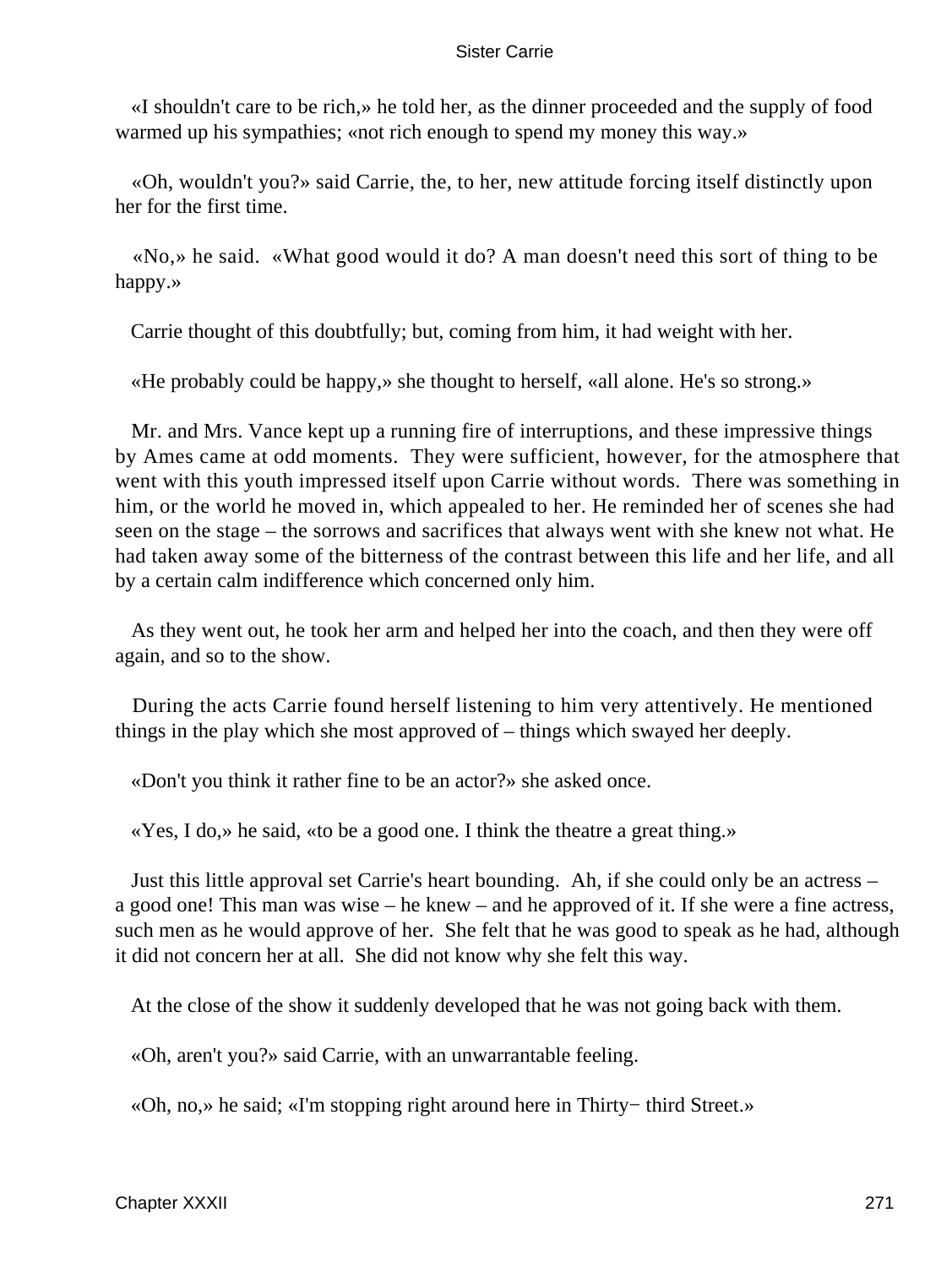Carrie could not say anything else, but somehow this development shocked her. She had been regretting the wane of a pleasant evening, but she had thought there was a half−hour more. Oh, the half−hours, the minutes of the world; what miseries and griefs are crowded into them!

 She said good−bye with feigned indifference. What matter could it make? Still, the coach seemed lorn.

 When she went into her own flat she had this to think about. She did not know whether she would ever see this man any more. What difference could it make – what difference could it make?

 Hurstwood had returned, and was already in bed. His clothes were scattered loosely about. Carrie came to the door and saw him, then retreated. She did not want to go in yet a while. She wanted to think. It was disagreeable to her.

 Back in the dining−room she sat in her chair and rocked. Her little hands were folded tightly as she thought. Through a fog of longing and conflicting desires she was beginning to see. Oh, ye legions of hope and pity – of sorrow and pain! She was rocking, and beginning to see.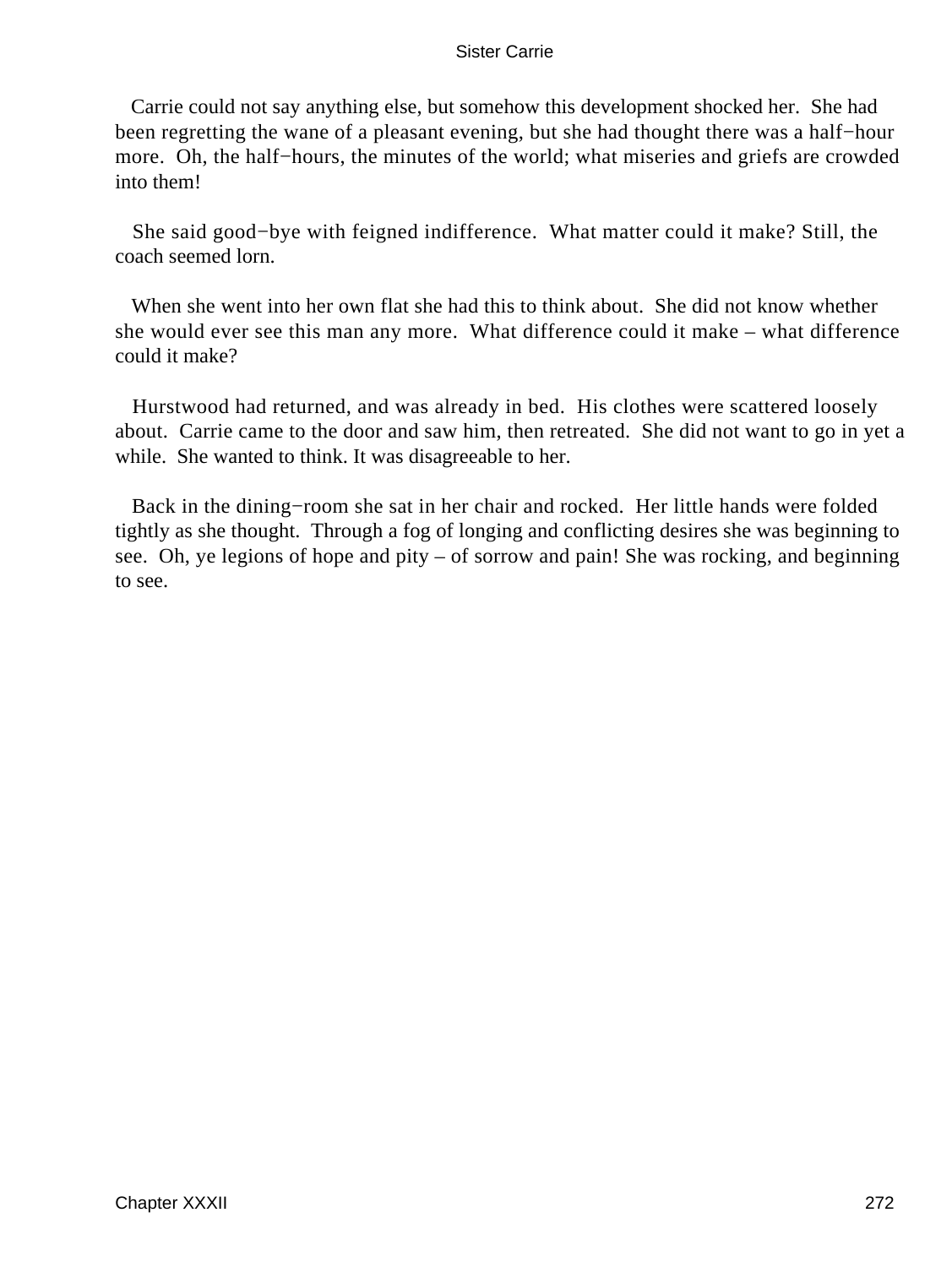# **[Chapter XXXIII](#page-429-0)**

# *W*ITHOUT **THE WALLED CITY** – **THE SLOPE OF THE YEARS**

 The immediate result of this was nothing. Results from such things are usually long in growing. Morning brings a change of feeling. The existent condition invariably pleads for itself. It is only at odd moments that we get glimpses of the misery of things. The heart understands when it is confronted with contrasts. Take them away and the ache subsides.

 Carrie went on, leading much this same life for six months thereafter or more. She did not see Ames any more. He called once upon the Vances, but she only heard about it through the young wife. Then he went West, and there was a gradual subsidence of whatever personal attraction had existed. The mental effect of the thing had not gone, however, and never would entirely. She had an ideal to contrast men by – particularly men close to her.

 During all this time – a period rapidly approaching three years – Hurstwood had been moving along in an even path. There was no apparent slope downward, and distinctly none upward, so far as the casual observer might have seen. But psychologically there was a change, which was marked enough to suggest the future very distinctly indeed. This was in the mere matter of the halt his career had received when he departed from Chicago. A man's fortune or material progress is very much the same as his bodily growth. Either he is growing stronger, healthier, wiser, as the youth approaching manhood, or he is growing weaker, older, less incisive mentally, as the man approaching old age. There are no other states. Frequently there is a period between the cessation of youthful accretion and the setting in, in the case of the middle−aged man, of the tendency toward decay when the two processes are almost perfectly balanced and there is little doing in either direction. Given time enough, however, the balance becomes a sagging to the grave side. Slowly at first, then with a modest momentum, and at last the graveward process is in the full swing. So it is frequently with man's fortune. If its process of accretion is never halted, if the balancing stage is never reached, there will be no toppling. Rich men are, frequently, in these days, saved from this dissolution of their fortune by their ability to hire younger brains. These younger brains look upon the interests of the fortune as their own, and so steady and direct its progress. If each individual were left absolutely to the care of his own interests, and were given time enough in which to grow exceedingly old, his fortune would pass as his strength and will. He and his would be utterly dissolved and scattered unto the four winds of the heavens.

 But now see wherein the parallel changes. A fortune, like a man, is an organism which draws to itself other minds and other strength than that inherent in the founder. Beside the young minds drawn to it by salaries, it becomes allied with young forces, which make for its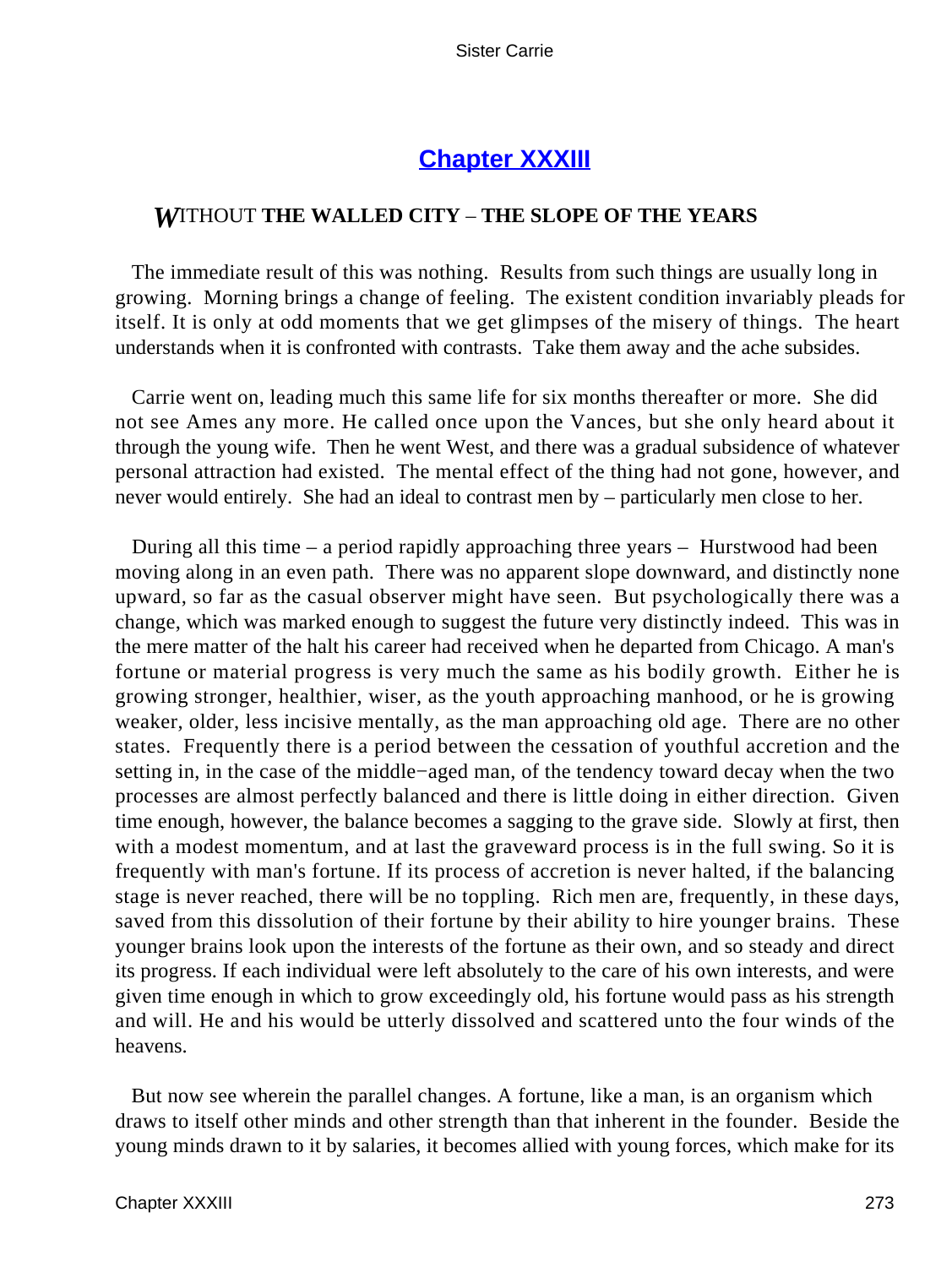existence even when the strength and wisdom of the founder are fading. It may be conserved by the growth of a community or of a state. It may be involved in providing something for which there is a growing demand. This removes it at once beyond the special care of the founder. It needs not so much foresight now as direction. The man wanes, the need continues or grows, and the fortune, fallen into whose hands it may, continues. Hence, some men never recognise the turning in the tide of their abilities. It is only in chance cases, where a fortune or a state of success is wrested from them, that the lack of ability to do as they did formerly becomes apparent. Hurstwood, set down under new conditions, was in a position to see that he was no longer young. If he did not, it was due wholly to the fact that his state was so well balanced that an absolute change for the worse did not show.

 Not trained to reason or introspect himself, he could not analyse the change that was taking place in his mind, and hence his body, but he felt the depression of it. Constant comparison between his old state and his new showed a balance for the worse, which produced a constant state of gloom or, at least, depression. Now, it has been shown experimentally that a constantly subdued frame of mind produces certain poisons in the blood, called katastates, just as virtuous feelings of pleasure and delight produce helpful chemicals called anastates. The poisons generated by remorse inveigh against the system, and eventually produce marked physical deterioration. To these Hurstwood was subject.

 In the course of time it told upon his temper. His eye no longer possessed that buoyant, searching shrewdness which had characterised it in Adams Street. His step was not as sharp and firm. He was given to thinking, thinking, thinking. The new friends he made were not celebrities. They were of a cheaper, a slightly more sensual and cruder, grade. He could not possibly take the pleasure in this company that he had in that of those fine frequenters of the Chicago resort. He was left to brood.

 Slowly, exceedingly slowly, his desire to greet, conciliate, and make at home these people who visited the Warren Street place passed from him. More and more slowly the significance of the realm he had left began to be clear. It did not seem so wonderful to be in it when he was in it. It had seemed very easy for any one to get up there and have ample raiment and money to spend, but now that he was out of it, how far off it became. He began to see as one sees a city with a wall about it. Men were posted at the gates. You could not get in. Those inside did not care to come out to see who you were. They were so merry inside there that all those outside were forgotten, and he was on the outside.

 Each day he could read in the evening papers of the doings within this walled city. In the notices of passengers for Europe he read the names of eminent frequenters of his old resort. In the theatrical column appeared, from time to time, announcements of the latest successes of men he had known. He knew that they were at their old gayeties. Pullmans were hauling them to and fro about the land, papers were greeting them with interesting mentions, the elegant lobbies of hotels and the glow of polished dining−rooms were keeping them close within the walled city. Men whom he had known, men whom he had tipped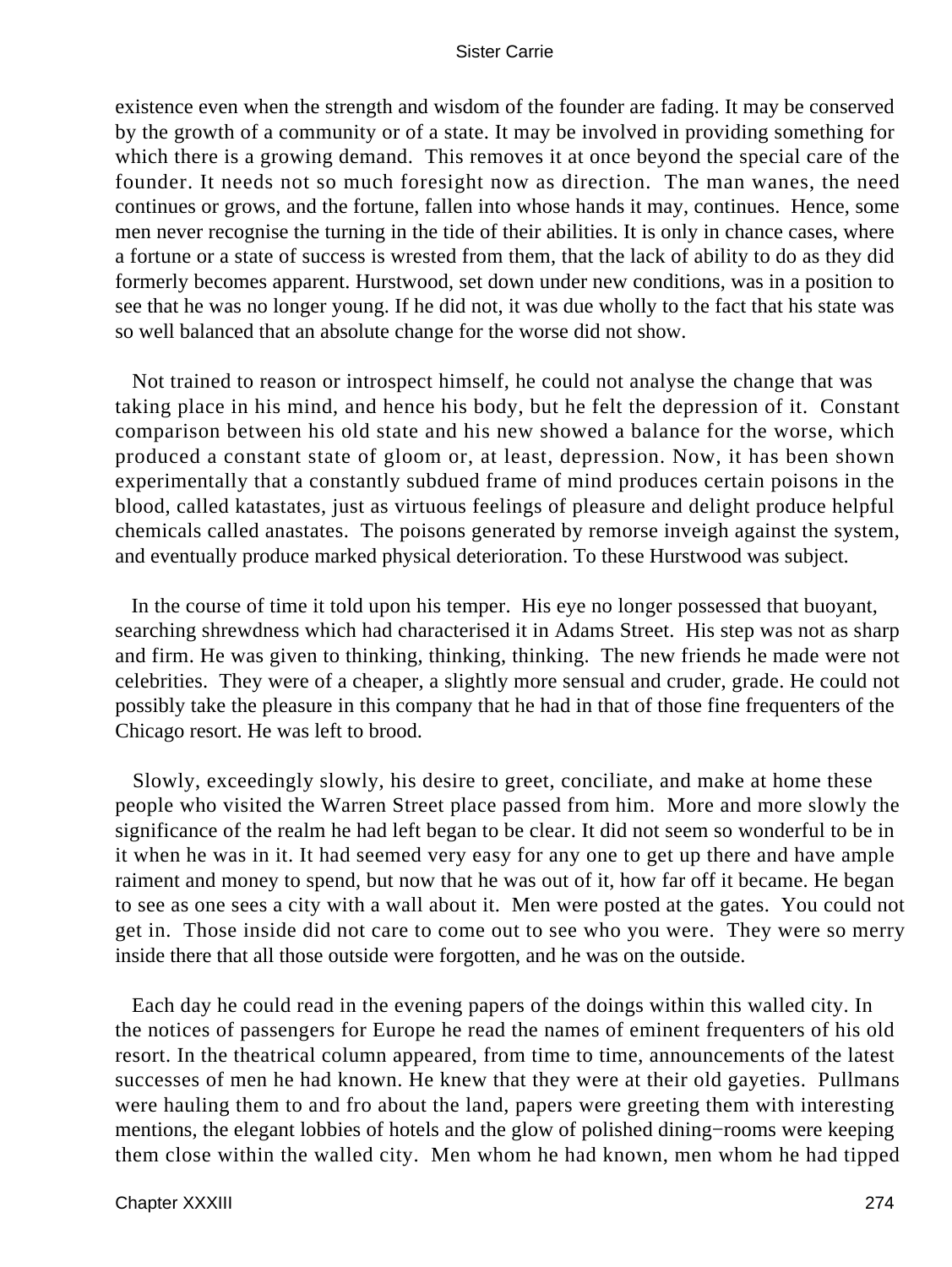glasses with – rich men, and he was forgotten! Who was Mr. Wheeler? What was the Warren Street resort? Bah!

 If one thinks that such thoughts do not come to so common a type of mind – that such feelings require a higher mental development – I would urge for their consideration the fact that it is the higher mental development that does away with such thoughts. It is the higher mental development which induces philosophy and that fortitude which refuses to dwell upon such things – refuses to be made to suffer by their consideration. The common type of mind is exceedingly keen on all matters which relate to its physical welfare – exceedingly keen. It is the unintellectual miser who sweats blood at the loss of a hundred dollars. It is the Epictetus who smiles when the last vestige of physical welfare is removed.

 The time came, in the third year, when this thinking began to produce results in the Warren Street place. The tide of patronage dropped a little below what it had been at its best since he had been there. This irritated and worried him.

 There came a night when he confessed to Carrie that the business was not doing as well this month as it had the month before. This was in lieu of certain suggestions she had made concerning little things she wanted to buy. She had not failed to notice that he did not seem to consult her about buying clothes for himself. For the first time, it struck her as a ruse, or that he said it so that she would not think of asking for things. Her reply was mild enough, but her thoughts were rebellious. He was not looking after her at all. She was depending for her enjoyment upon the Vances.

 And now the latter announced that they were going away. It was approaching spring, and they were going North.

 «Oh, yes,» said Mrs. Vance to Carrie, «we think we might as well give up the flat and store our things. We'll be gone for the summer, and it would be a useless expense. I think we'll settle a little farther down town when we come back.»

 Carrie heard this with genuine sorrow. She had enjoyed Mrs. Vance's companionship so much. There was no one else in the house whom she knew. Again she would be all alone.

 Hurstwood's gloom over the slight decrease in profits and the departure of the Vances came together. So Carrie had loneliness and this mood of her husband to enjoy at the same time. It was a grievous thing. She became restless and dissatisfied, not exactly, as she thought, with Hurstwood, but with life. What was it? A very dull round indeed. What did she have? Nothing but this narrow, little flat. The Vances could travel, they could do the things worth doing, and here she was. For what was she made, anyhow? More thought followed, and then tears – tears seemed justified, and the only relief in the world.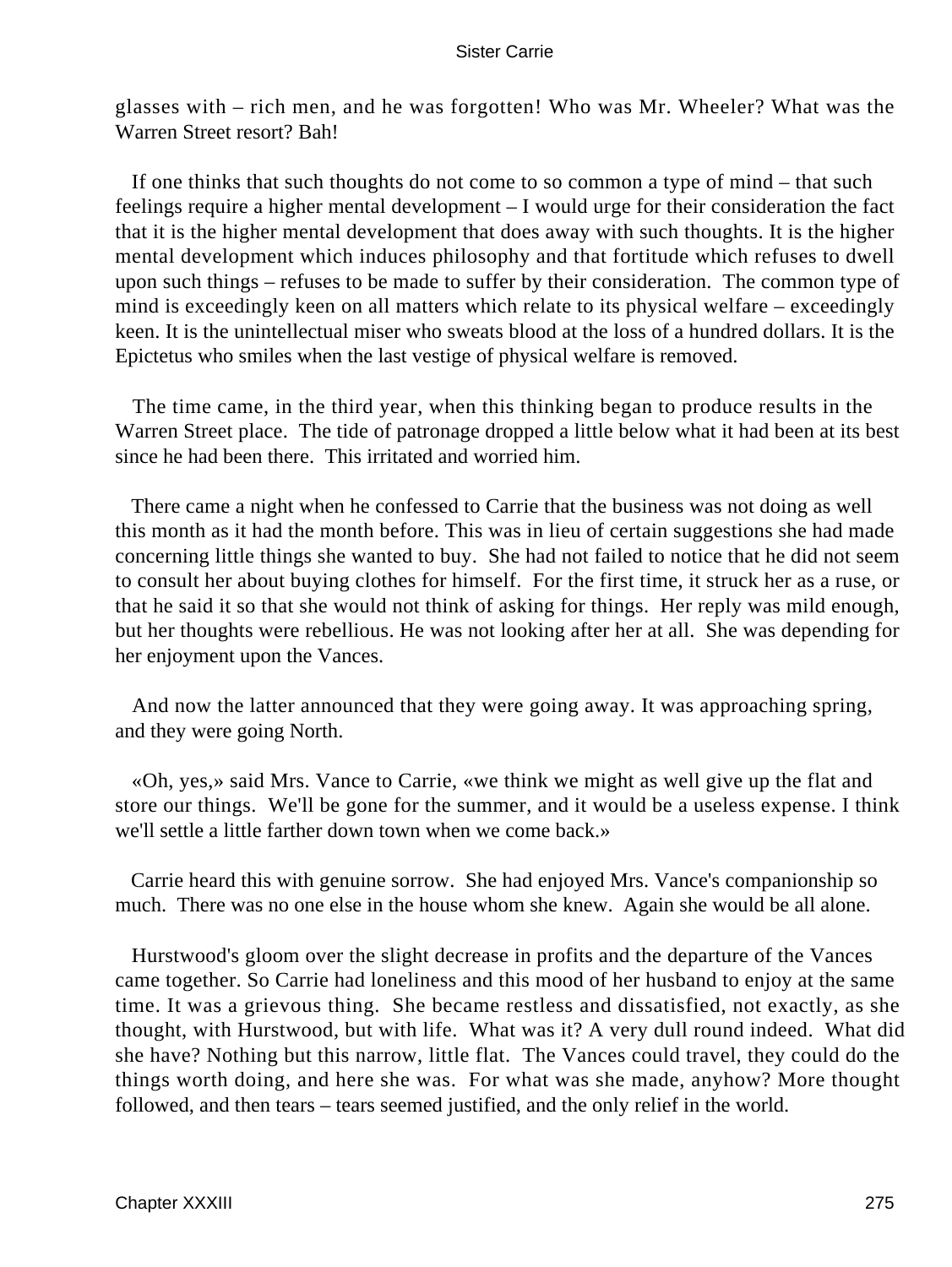For another period this state continued, the twain leading a rather monotonous life, and then there was a slight change for the worse. One evening, Hurstwood, after thinking about a way to modify Carrie's desire for clothes and the general strain upon his ability to provide, said:

«I don't think I'll ever be able to do much with Shaughnessy.»

«What's the matter?» said Carrie.

 «Oh, he's a slow, greedy 'mick'! He won't agree to anything to improve the place, and it won't ever pay without it.»

«Can't you make him?» said Carrie.

 «No; I've tried. The only thing I can see, if I want to improve, is to get hold of a place of my own.»

«Why don't you?» said Carrie.

 «Well, all I have is tied up in there just now. If I had a chance to save a while I think I could open a place that would give us plenty of money.»

«Can't we save?» said Carrie.

 «We might try it,» he suggested. «I've been thinking that if we'd take a smaller flat down town and live economically for a year, I would have enough, with what I have invested, to open a good place. Then we could arrange to live as you want to.»

 «It would suit me all right,» said Carrie, who, nevertheless, felt badly to think it had come to this. Talk of a smaller flat sounded like poverty.

 «There are lots of nice little flats down around Sixth Avenue, below Fourteenth Street. We might get one down there.»

«I'll look at them if you say so,» said Carrie.

 «I think I could break away from this fellow inside of a year,» said Hurstwood. «Nothing will ever come of this arrangement as it's going on now.»

 «I'll look around,» said Carrie, observing that the proposed change seemed to be a serious thing with him.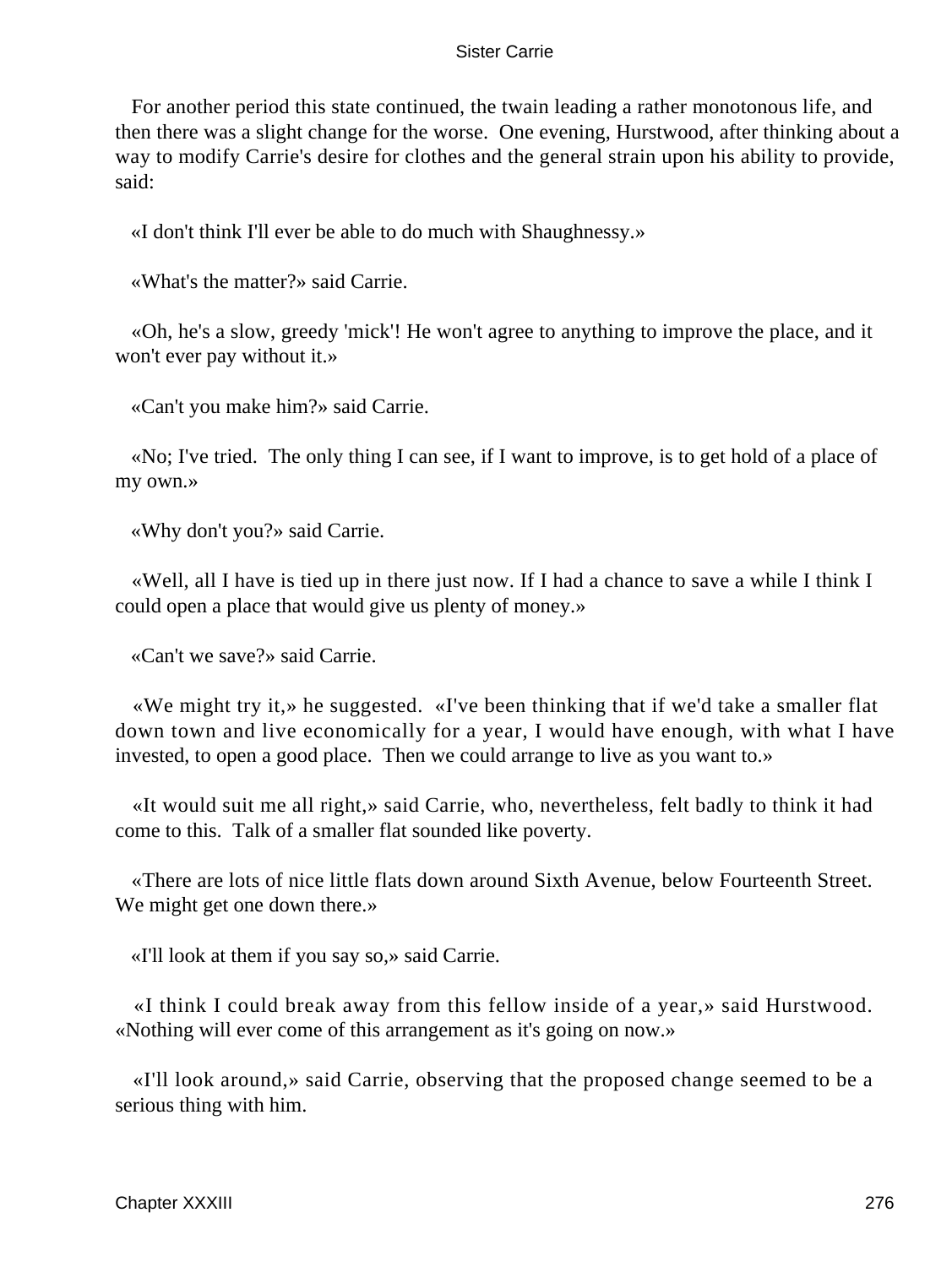The upshot of this was that the change was eventually effected; not without great gloom on the part of Carrie. It really affected her more seriously than anything that had yet happened. She began to look upon Hurstwood wholly as a man, and not as a lover or husband. She felt thoroughly bound to him as a wife, and that her lot was cast with his, whatever it might be; but she began to see that he was gloomy and taciturn, not a young, strong, and buoyant man. He looked a little bit old to her about the eyes and mouth now, and there were other things which placed him in his true rank, so far as her estimation was concerned. She began to feel that she had made a mistake. Incidentally, she also began to recall the fact that he had practically forced her to flee with him.

 The new flat was located in Thirteenth Street, a half block west of Sixth Avenue, and contained only four rooms. The new neighbourhood did not appeal to Carrie as much. There were no trees here, no west view of the river. The street was solidly built up. There were twelve families here, respectable enough, but nothing like the Vances. Richer people required more space.

 Being left alone in this little place, Carrie did without a girl. She made it charming enough, but could not make it delight her. Hurstwood was not inwardly pleased to think that they should have to modify their state, but he argued that he could do nothing. He must put the best face on it, and let it go at that.

 He tried to show Carrie that there was no cause for financial alarm, but only congratulation over the chance he would have at the end of the year by taking her rather more frequently to the theatre and by providing a liberal table. This was for the time only. He was getting in the frame of mind where he wanted principally to be alone and to be allowed to think. The disease of brooding was beginning to claim him as a victim. Only the newspapers and his own thoughts were worth while. The delight of love had again slipped away. It was a case of live, now, making the best you can out of a very commonplace station in life.

 The road downward has but few landings and level places. The very state of his mind, superinduced by his condition, caused the breach to widen between him and his partner. At last that individual began to wish that Hurstwood was out of it. It so happened, however, that a real estate deal on the part of the owner of the land arranged things even more effectually than ill− will could have schemed.

 «Did you see that?» said Shaughnessy one morning to Hurstwood, pointing to the real estate column in a copy of the «Herald,» which he held.

«No, what is it?» said Hurstwood, looking down the items of news.

«The man who owns this ground has sold it.»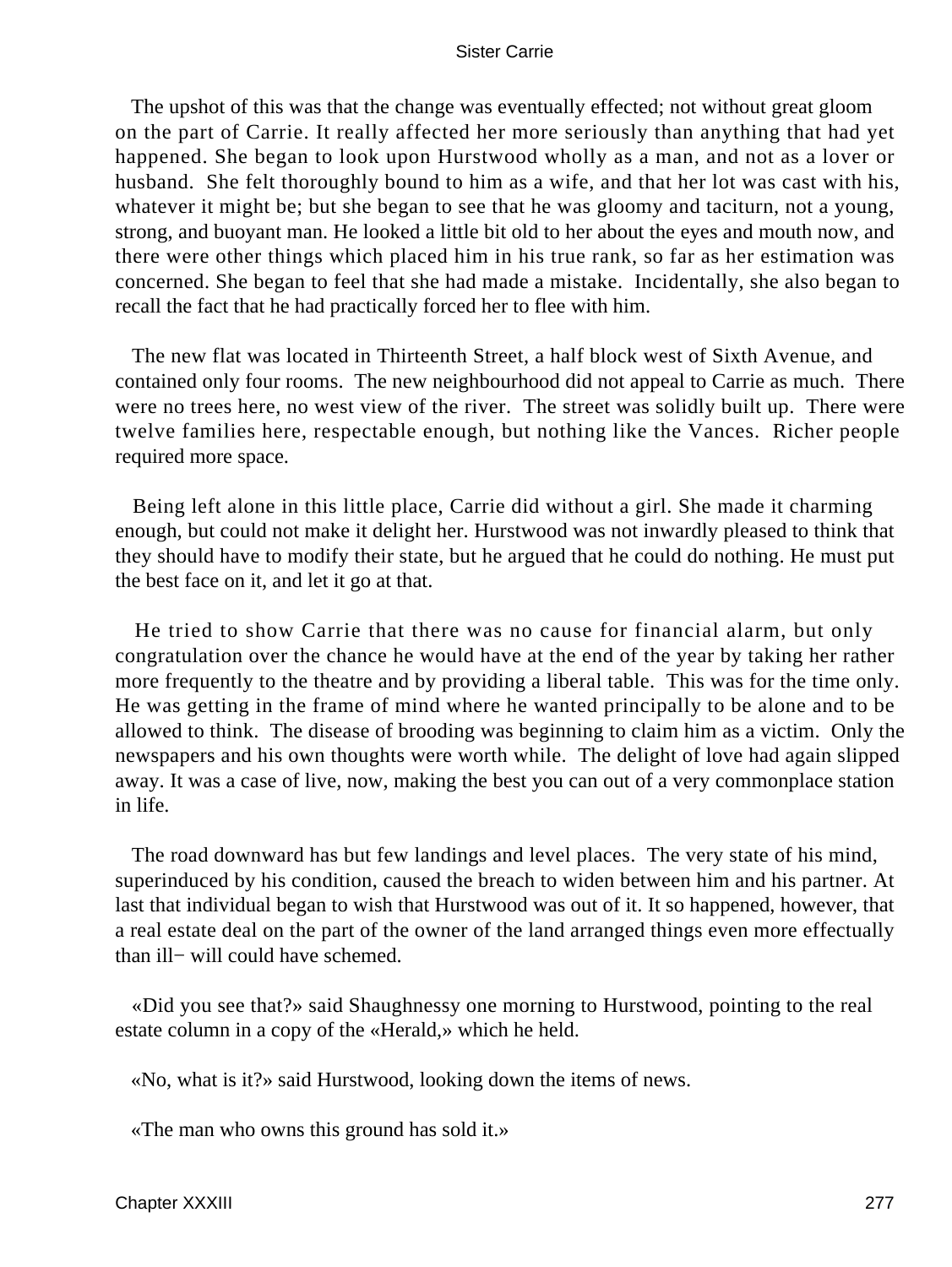«You don't say so?» said Hurstwood.

 He looked, and there was the notice. Mr. August Viele had yesterday registered the transfer of the lot, 25 x 75 feet, at the corner of Warren and Hudson Streets, to J. F. Slawson for the sum of \$57,000.

«Our lease expires when?» asked Hurstwood, thinking. «Next February, isn't it?»

«That's right,» said Shaughnessy.

 «It doesn't say what the new man's going to do with it,» remarked Hurstwood, looking back to the paper.

«We'll hear, I guess, soon enough,» said Shaughnessy.

 Sure enough, it did develop. Mr. Slawson owned the property adjoining, and was going to put up a modern office building. The present one was to be torn down. It would take probably a year and a half to complete the other one.

 All these things developed by degrees, and Hurstwood began to ponder over what would become of the saloon. One day he spoke about it to his partner.

 «Do you think it would be worth while to open up somewhere else in the neighbourhood?»

 «What would be the use?» said Shaughnessy. «We couldn't get another corner around here.»

«It wouldn't pay anywhere else, do you think?»

 «I wouldn't try it,» said the other. The approaching change now took on a most serious aspect to Hurstwood. Dissolution meant the loss of his thousand dollars, and he could not save another thousand in the time. He understood that Shaughnessy was merely tired of the arrangement, and would probably lease the new corner, when completed, alone. He began to worry about the necessity of a new connection and to see impending serious financial straits unless something turned up. This left him in no mood to enjoy his flat or Carrie, and consequently the depression invaded that quarter.

 Meanwhile, he took such time as he could to look about, but opportunities were not numerous. More, he had not the same impressive personality which he had when he first came to New York. Bad thoughts had put a shade into his eyes which did not impress others favourably. Neither had he thirteen hundred dollars in hand to talk with. About a month later, finding that he had not made any progress, Shaughnessy reported definitely that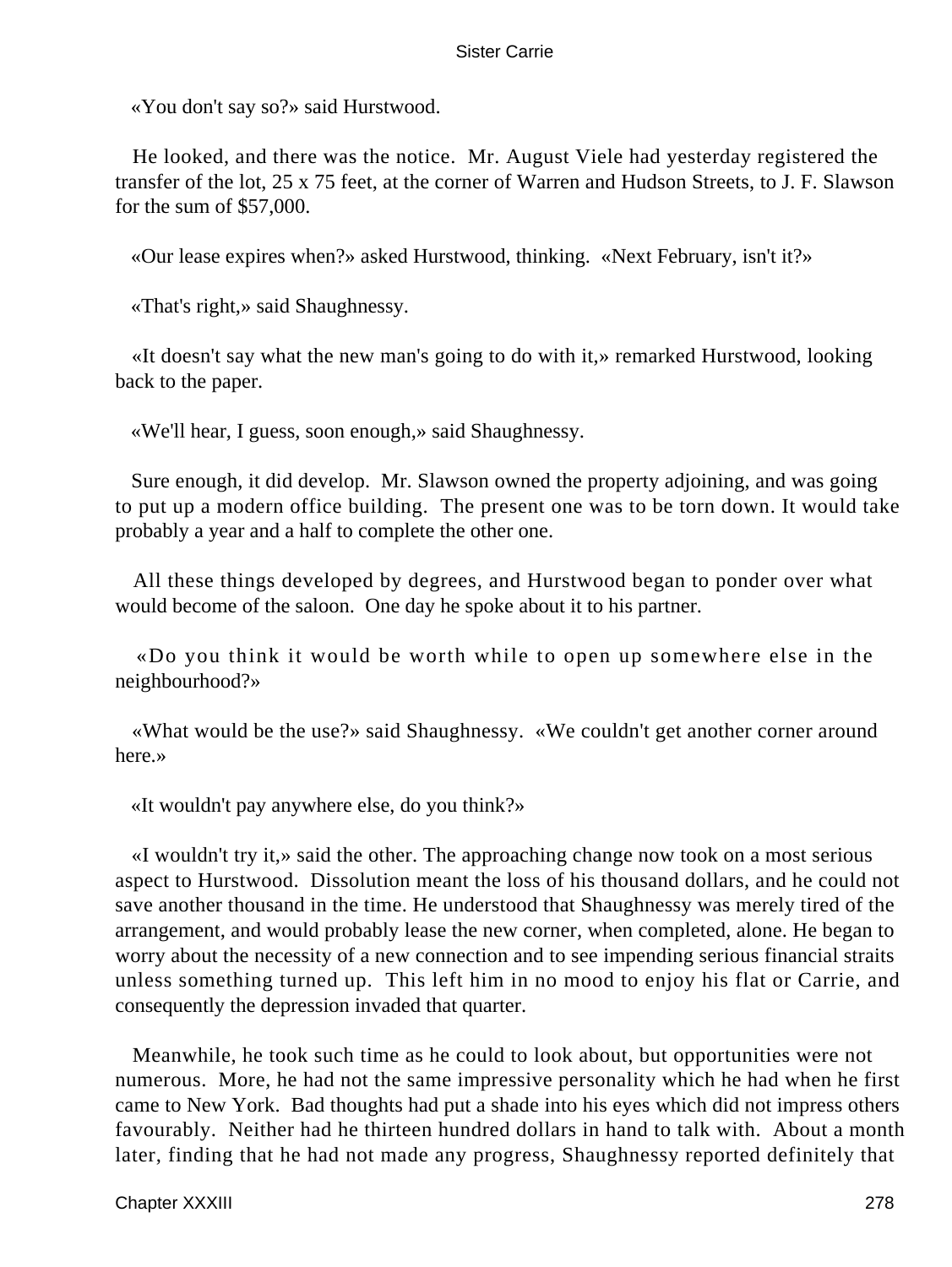Slawson would not extend the lease.

«I guess this thing's got to come to an end,» he said, affecting an air of concern.

 «Well, if it has, it has,» answered Hurstwood, grimly. He would not give the other a key to his opinions, whatever they were. He should not have the satisfaction.

A day or two later he saw that he must say something to Carrie.

«You know,» he said, «I think I'm going to get the worst of my deal down there.»

«How is that?» asked Carrie in astonishment.

 «Well, the man who owns the ground has sold it. and the new owner won't release it to us. The business may come to an end.»

«Can't you start somewhere else?»

«There doesn't seem to be any place. Shaughnessy doesn't want to.»

«Do you lose what you put in?»

«Yes,» said Hurstwood, whose face was a study.

«Oh, isn't that too bad?» said Carrie.

«It's a trick,» said Hurstwood. «That's all. They'll start another place there all right.»

 Carrie looked at him, and gathered from his whole demeanour what it meant. It was serious, very serious.

«Do you think you can get something else?» she ventured, timidly.

 Hurstwood thought a while. It was all up with the bluff about money and investment. She could see now that he was «broke.»

«I don't know,» he said solemnly; «I can try.»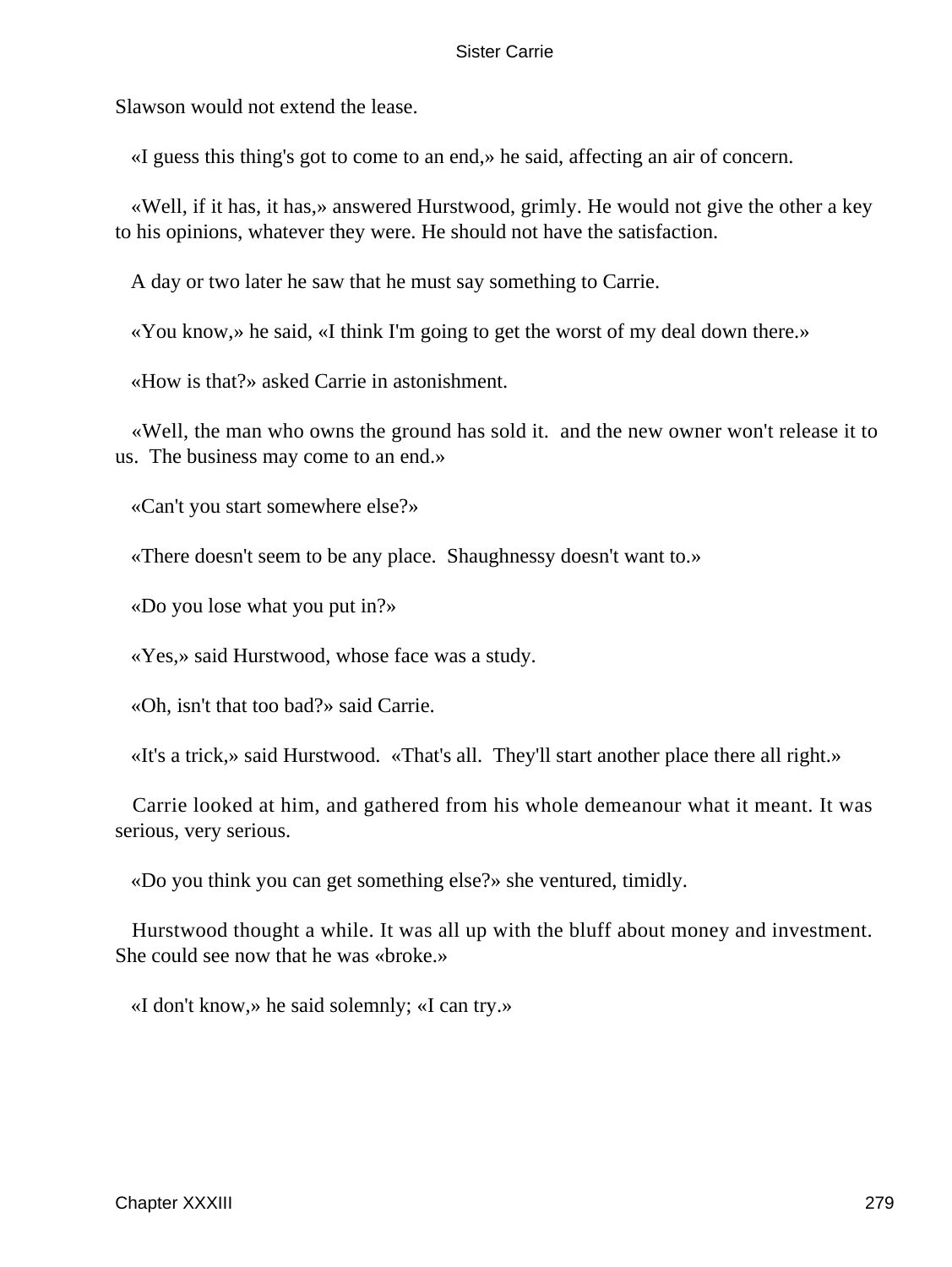# **[Chapter XXXIV](#page-429-0)**

# *T*HE **GRIND OF THE MILLSTONES** – **A SAMPLE OF CHAFF**

 Carrie pondered over this situation as consistently as Hurstwood, once she got the facts adjusted in her mind. It took several days for her to fully realise that the approach of the dissolution of her husband's business meant commonplace struggle and privation. Her mind went back to her early venture in Chicago, the Hansons and their flat, and her heart revolted. That was terrible! Everything about poverty was terrible. She wished she knew a way out. Her recent experiences with the Vances had wholly unfitted her to view her own state with complacence. The glamour of the high life of the city had, in the few experiences afforded her by the former, seized her completely. She had been taught how to dress and where to go without having ample means to do either. Now, these things – ever−present realities as they were – filled her eyes and mind. The more circumscribed became her state, the more entrancing seemed this other. And now poverty threatened to seize her entirely and to remove this other world far upward like a heaven to which any Lazarus might extend, appealingly, his hands.

 So, too, the ideal brought into her life by Ames remained. He had gone, but here was his word that riches were not everything; that there was a great deal more in the world than she knew; that the stage was good, and the literature she read poor. He was a strong man and clean – how much stronger and better than Hurstwood and Drouet she only half formulated to herself, but the difference was painful. It was something to which she voluntarily closed her eyes.

 During the last three months of the Warren Street connection, Hurstwood took parts of days off and hunted, tracking the business advertisements. It was a more or less depressing business, wholly because of the thought that he must soon get something or he would begin to live on the few hundred dollars he was saving, and then he would have nothing to invest – he would have to hire out as a clerk.

 Everything he discovered in his line advertised as an opportunity, was either too expensive or too wretched for him. Besides, winter was coming, the papers were announcing hardships, and there was a general feeling of hard times in the air, or, at least, he thought so. In his worry, other people's worries became apparent. No item about a firm failing, a family starving, or a man dying upon the streets, supposedly of starvation, but arrested his eye as he scanned the morning papers. Once the «World» came out with a flaring announcement about «80,000 people out of employment in New York this winter,» which struck as a knife at his heart.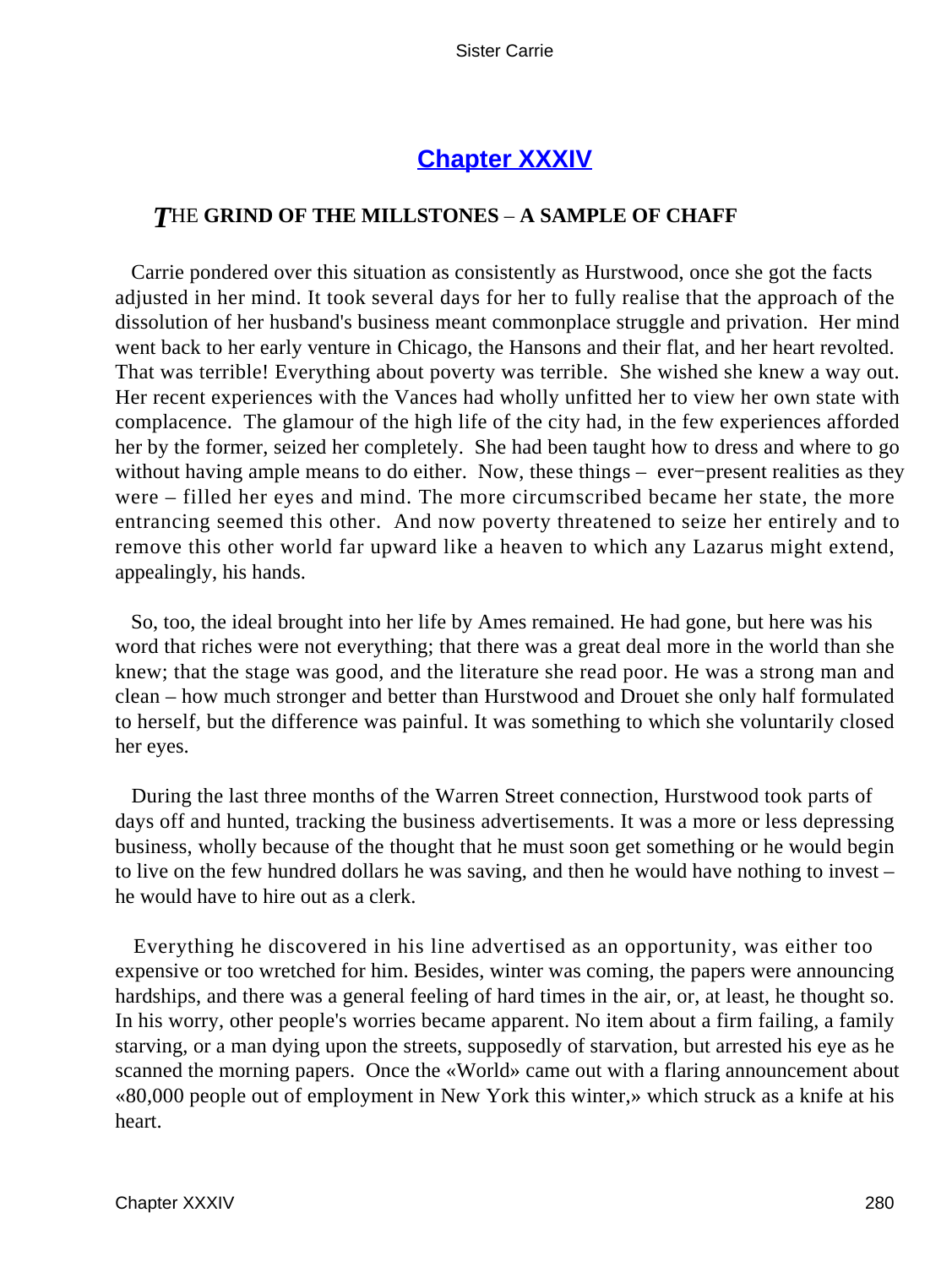«Eighty thousand!» he thought. «What an awful thing that is.»

 This was new reasoning for Hurstwood. In the old days the world had seemed to be getting along well enough. He had been wont to see similar things in the «Daily News,» in Chicago, but they did not hold his attention. Now, these things were like grey clouds hovering along the horizon of a clear day. They threatened to cover and obscure his life with chilly greyness. He tried to shake them off, to forget and brace up. Sometimes he said to himself, mentally:

 «What's the use worrying? I'm not out yet. I've got six weeks more. Even if worst comes to worst, I've got enough to live on for six months.»

 Curiously, as he troubled over his future, his thoughts occasionally reverted to his wife and family. He had avoided such thoughts for the first three years as much as possible. He hated her, and he could get along without her. Let her go. He would do well enough. Now, however, when he was not doing well enough, he began to wonder what she was doing, how his children were getting along. He could see them living as nicely as ever, occupying the comfortable house and using his property.

 «By George! it's a shame they should have it all,» he vaguely thought to himself on several occasions. «I didn't do anything.»

 As he looked back now and analysed the situation which led up to his taking the money, he began mildly to justify himself. What had he done – what in the world – that should bar him out this way and heap such difficulties upon him? It seemed only yesterday to him since he was comfortable and well−to−do. But now it was all wrested from him.

 «She didn't deserve what she got out of me, that is sure. I didn't do so much, if everybody could just know.»

 There was no thought that the facts ought to be advertised. It was only a mental justification he was seeking from himself – something that would enable him to bear his state as a righteous man.

 One afternoon, five weeks before the Warren Street place closed up, he left the saloon to visit three or four places he saw advertised in the «Herald.» One was down in Gold Street, and he visited that, but did not enter. It was such a cheap looking place he felt that he could not abide it. Another was on the Bowery, which he knew contained many showy resorts. It was near Grand Street, and turned out to be very handsomely fitted up. He talked around about investments for fully three−quarters of an hour with the proprietor, who maintained that his health was poor, and that was the reason he wished a partner.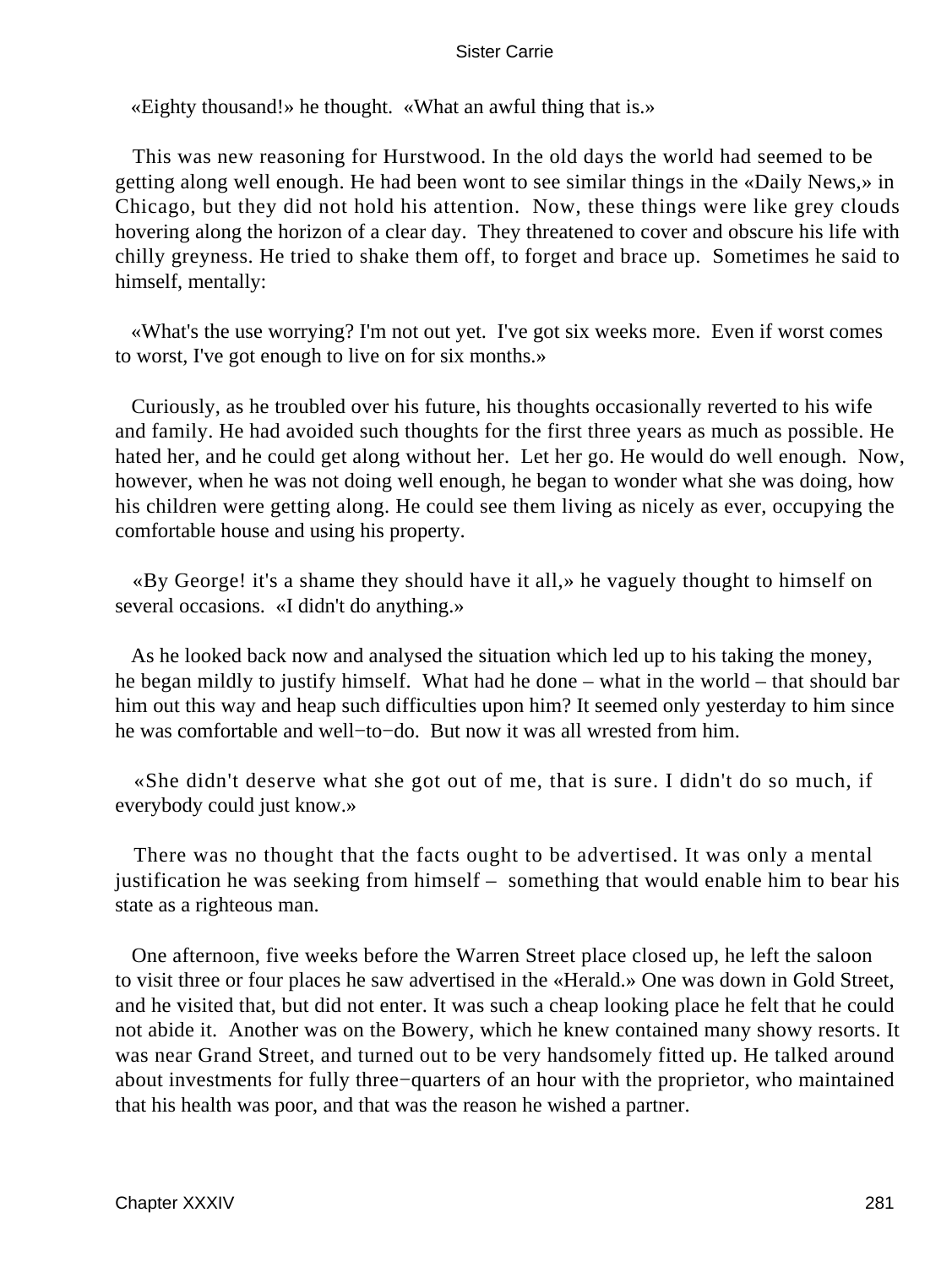«Well, now, just how much money would it take to buy a half interest here?» said Hurstwood, who saw seven hundred dollars as his limit.

«Three thousand,» said the man.

Hurstwood's jaw fell.

«Cash?» he said.

«Cash.»

 He tried to put on an air of deliberation, as one who might really buy; but his eyes showed gloom. He wound up by saying he would think it over, and came away. The man he had been talking to sensed his condition in a vague way.

«I don't think he wants to buy,» he said to himself. «He doesn't talk right.»

 The afternoon was as grey as lead and cold. It was blowing up a disagreeable winter wind. He visited a place far up on the east side, near Sixty−ninth Street, and it was five o'clock, and growing dim, when he reached there. A portly German kept this place.

 «How about this ad of yours?» asked Hurstwood, who rather objected to the looks of the place.

«Oh, dat iss all over,» said the German. «I vill not sell now.»

«Oh, is that so?»

«Yes; dere is nothing to dat. It iss all over.»

«Very well,» said Hurstwood, turning around.

The German paid no more attention to him, and it made him angry.

«The crazy ass!» he said to himself. «What does he want to advertise for?»

 Wholly depressed, he started for Thirteenth Street. The flat had only a light in the kitchen, where Carrie was working. He struck a match and, lighting the gas, sat down in the dining−room without even greeting her. She came to the door and looked in.

«It's you, is it?» she said, and went back.

«Yes,» he said, without even looking up from the evening paper he had bought.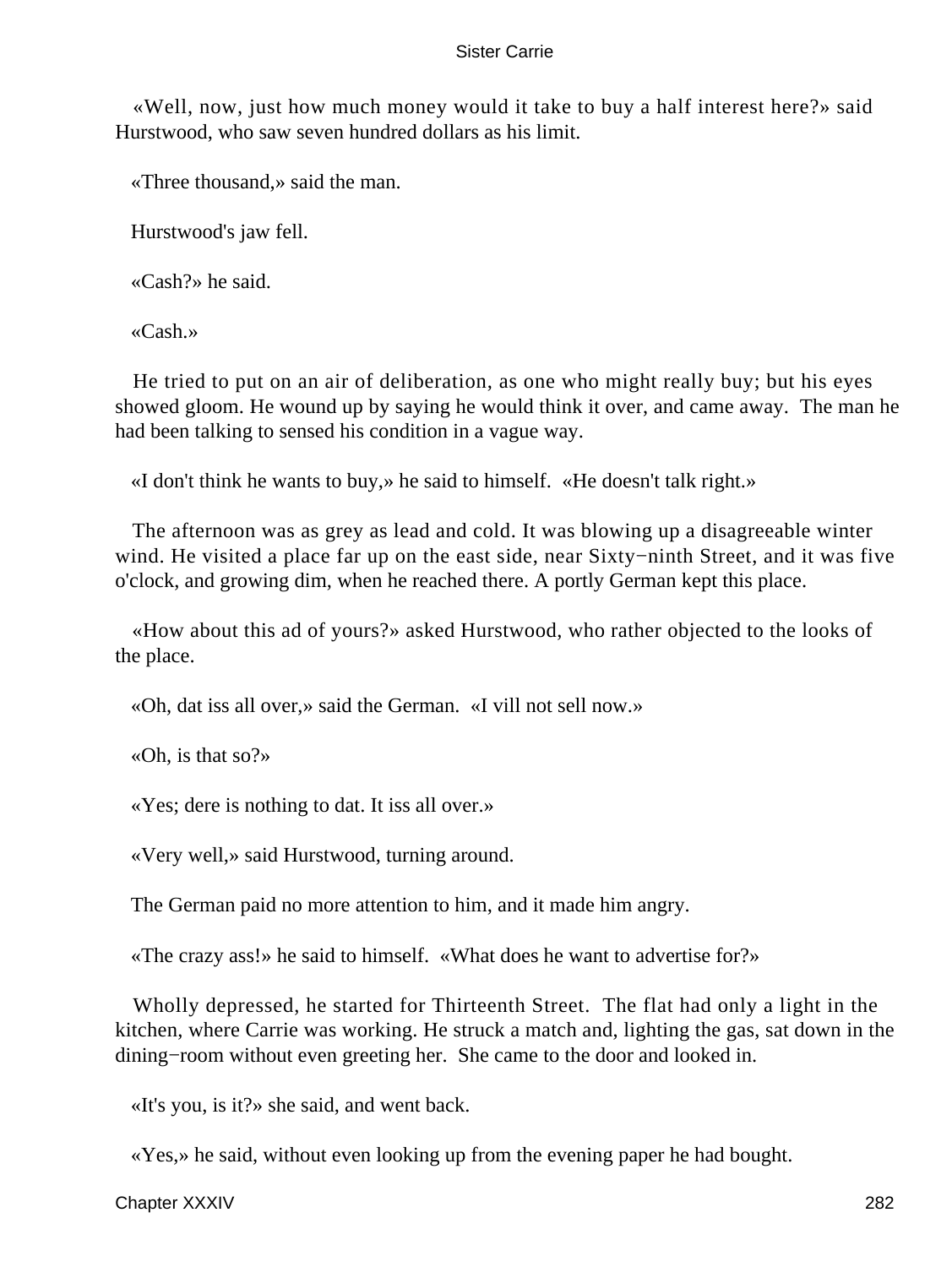Carrie saw things were wrong with him. He was not so handsome when gloomy. The lines at the sides of the eyes were deepened. Naturally dark of skin, gloom made him look slightly sinister. He was quite a disagreeable figure.

Carrie set the table and brought in the meal.

«Dinner's ready,» she said, passing him for something.

He did not answer, reading on.

She came in and sat down at her place, feeling exceedingly wretched.

«Won't you eat now?» she asked.

 He folded his paper and drew near, silence holding for a time, except for the «Pass me's.»

«It's been gloomy to−day, hasn't it?» ventured Carrie, after a time.

«Yes,» he said.

He only picked at his food.

 «Are you still sure to close up?» said Carrie, venturing to take up the subject which they had discussed often enough.

«Of course we are,» he said, with the slightest modification of sharpness.

This retort angered Carrie. She had had a dreary day of it herself.

«You needn't talk like that,» she said.

 «Oh!» he exclaimed, pushing back from the table, as if to say more, but letting it go at that. Then he picked up his paper. Carrie left her seat, containing herself with difficulty. He saw she was hurt.

«Don't go 'way,» he said, as she started back into the kitchen. «Eat your dinner.»

She passed, not answering.

He looked at the paper a few moments, and then rose up and put on his coat.

«I'm going downtown, Carrie,» he said, coming out. «I'm out of sorts to−night.»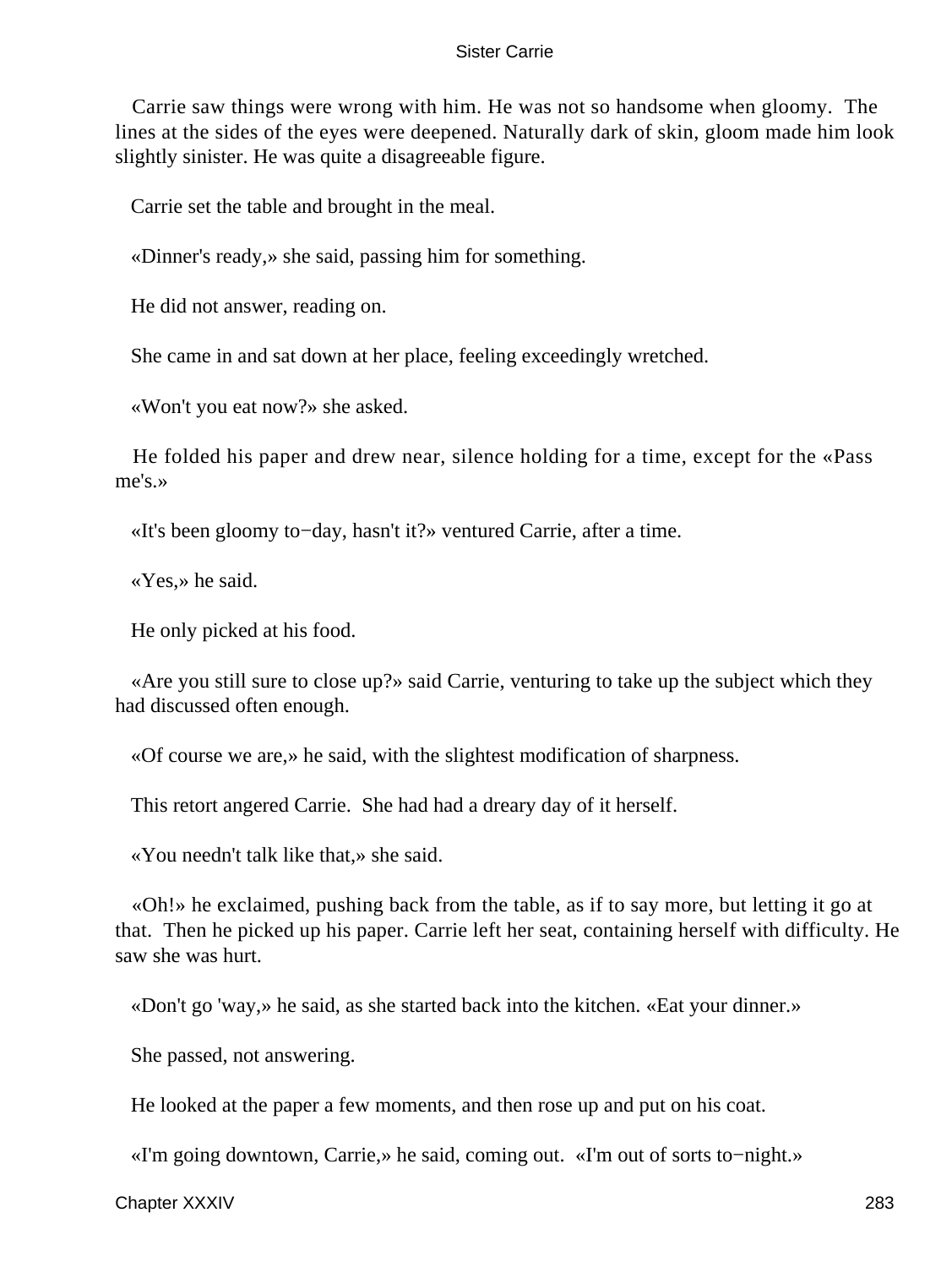She did not answer.

«Don't be angry,» he said. «It will be all right to morrow.»

He looked at her, but she paid no attention to him, working at her dishes.

«Good−bye!» he said finally, and went out.

 This was the first strong result of the situation between them, but with the nearing of the last day of the business the gloom became almost a permanent thing. Hurstwood could not conceal his feelings about the matter. Carrie could not help wondering where she was drifting. It got so that they talked even less than usual, and yet it was not Hurstwood who felt any objection to Carrie. It was Carrie who shied away from him. This he noticed. It aroused an objection to her becoming indifferent to him. He made the possibility of friendly intercourse almost a giant task, and then noticed with discontent that Carrie added to it by her manner and made it more impossible.

 At last the final day came. When it actually arrived, Hurstwood, who had got his mind into such a state where a thunderclap and raging storm would have seemed highly appropriate, was rather relieved to find that it was a plain, ordinary day. The sun shone, the temperature was pleasant. He felt, as he came to the breakfast table, that it wasn't so terrible, after all.

«Well,» he said to Carrie, «to−day's my last day on earth.»

Carrie smiled in answer to his humour.

Hurstwood glanced over his paper rather gayly. He seemed to have lost a load.

 «I'll go down for a little while,» he said after breakfast, «and then I'll look around. To−morrow I'll spend the whole day looking about. I think I can get something, now this thing's off my hands.»

 He went out smiling and visited the place. Shaughnessy was there. They had made all arrangements to share according to their interests. When, however, he had been there several hours, gone out three more, and returned, his elation had departed. As much as he had objected to the place, now that it was no longer to exist, he felt sorry. He wished that things were different.

Shaughnessy was coolly businesslike.

«Well,» he said at five o'clock, «we might as well count the change and divide.»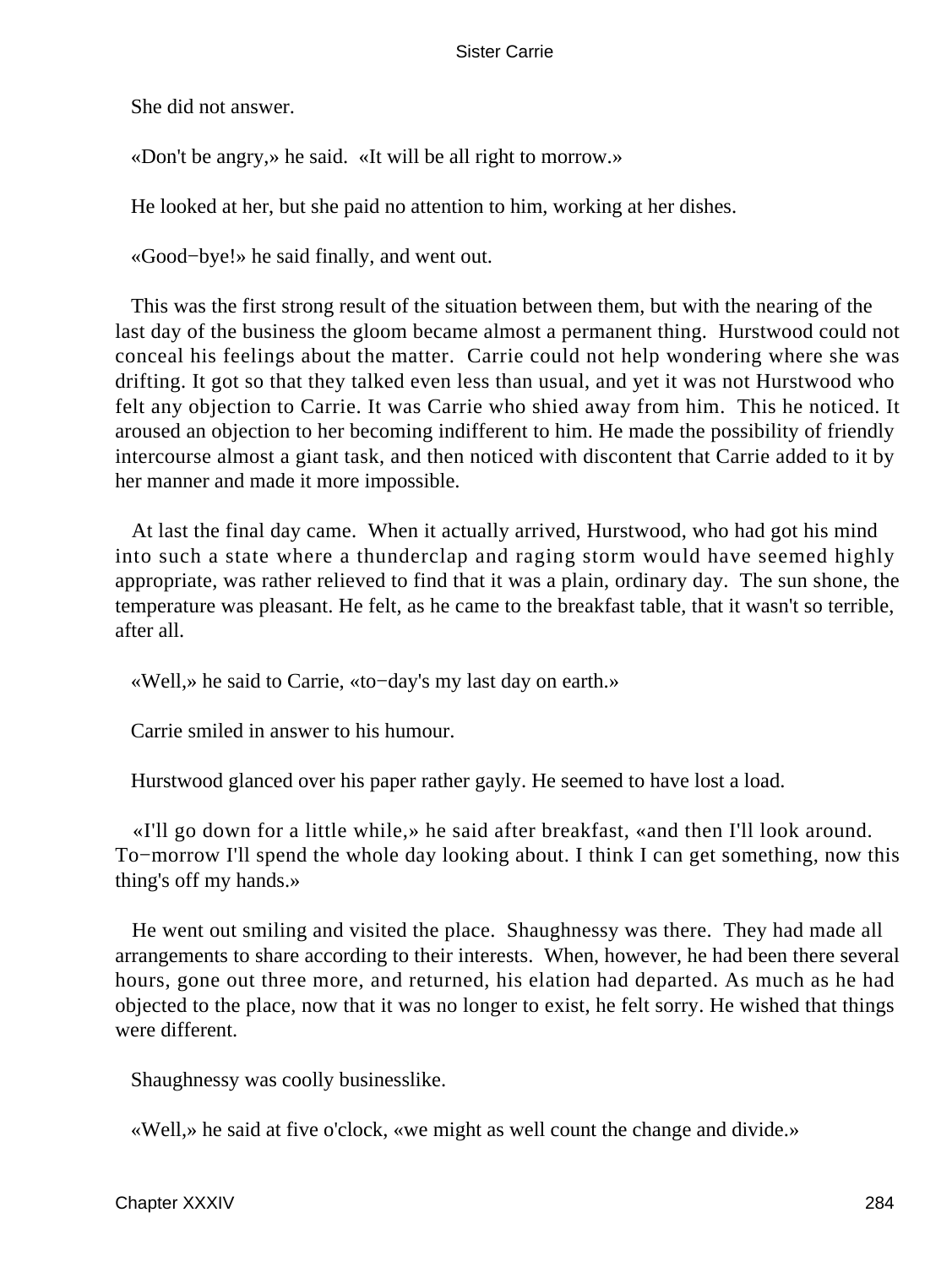They did so. The fixtures had already been sold and the sum divided.

«Good−night,» said Hurstwood at the final moment, in a last effort to be genial.

«So long,» said Shaughnessy, scarcely deigning a notice.

Thus the Warren Street arrangement was permanently concluded.

 Carrie had prepared a good dinner at the flat, but after his ride up, Hurstwood was in a solemn and reflective mood.

«Well?» said Carrie, inquisitively.

«I'm out of that,» he answered, taking off his coat.

 As she looked at him, she wondered what his financial state was now. They ate and talked a little.

«Will you have enough to buy in anywhere else?» asked Carrie.

«No,» he said. «I'll have to get something else and save up.»

 «It would be nice if you could get some place,» said Carrie, prompted by anxiety and hope.

«I guess I will,» he said reflectively.

 For some days thereafter he put on his overcoat regularly in the morning and sallied forth. On these ventures he first consoled himself with the thought that with the seven hundred dollars he had he could still make some advantageous arrangement. He thought about going to some brewery, which, as he knew, frequently controlled saloons which they leased, and get them to help him. Then he remembered that he would have to pay out several hundred any way for fixtures and that he would have nothing left for his monthly expenses. It was costing him nearly eighty dollars a month to live.

«No,» he said, in his sanest moments, «I can't do it. I'll get something else and save up.»

 This getting−something proposition complicated itself the moment he began to think of what it was he wanted to do. Manage a place? Where should he get such a position? The papers contained no requests for managers. Such positions, he knew well enough, were either secured by long years of service or were bought with a half or third interest. Into a place important enough to need such a manager he had not money enough to buy.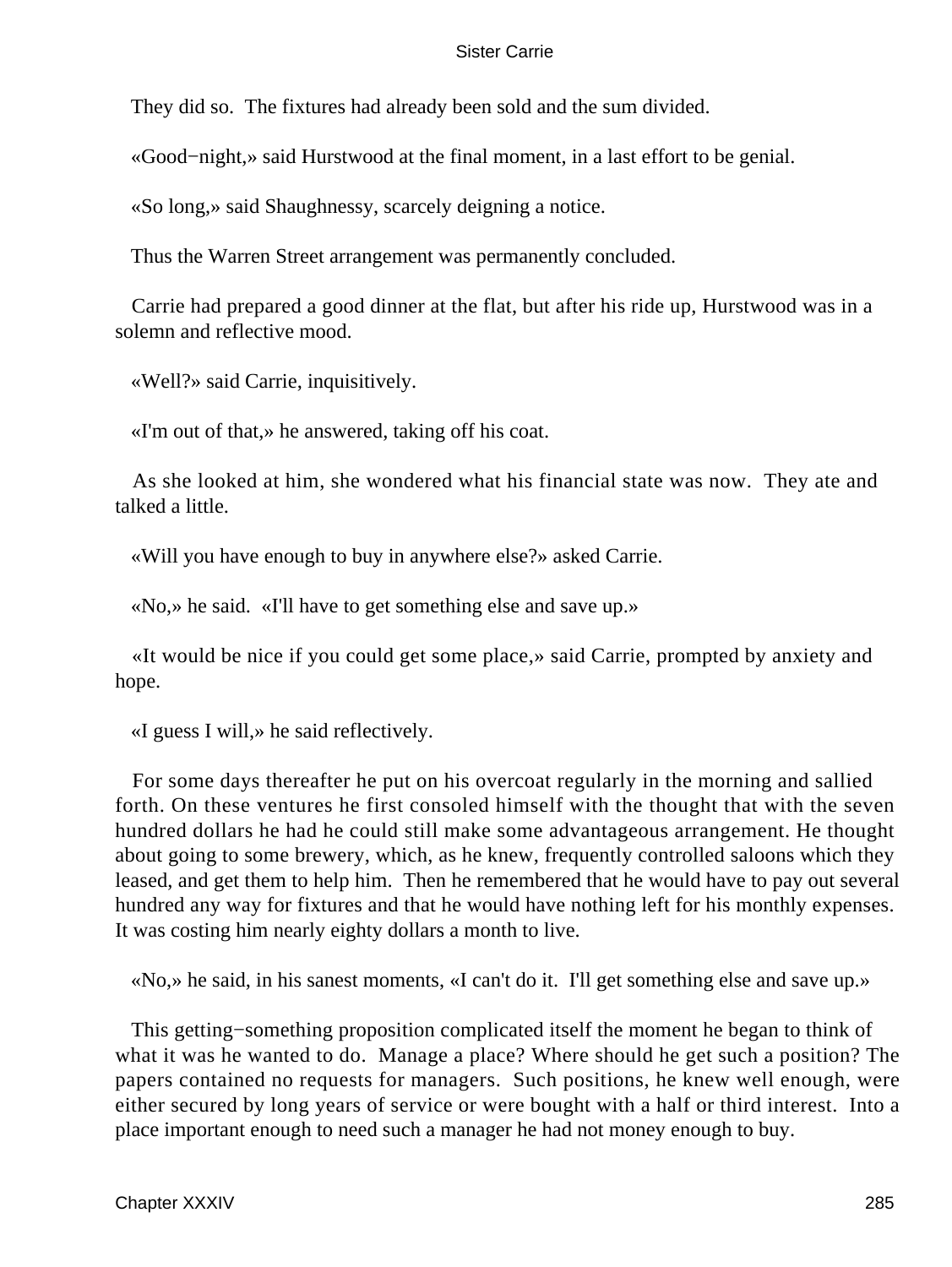Nevertheless, he started out. His clothes were very good and his appearance still excellent, but it involved the trouble of deluding. People, looking at him, imagined instantly that a man of his age, stout and well dressed, must be well off. He appeared a comfortable owner of something, a man from whom the common run of mortals could well expect gratuities. Being now forty−three years of age, and comfortably built, walking was not easy. He had not been used to exercise for many years. His legs tired, his shoulders ached, and his feet pained him at the close of the day, even when he took street cars in almost every direction. The mere getting up and down, if long continued, produced this result.

 The fact that people took him to be better off than he was, he well understood. It was so painfully clear to him that it retarded his search. Not that he wished to be less well− appearing, but that he was ashamed to belie his appearance by incongruous appeals. So he hesitated, wondering what to do.

 He thought of the hotels, but instantly he remembered that he had had no experience as a clerk, and, what was more important, no acquaintances or friends in that line to whom he could go. He did know some hotel owners in several cities, including New York, but they knew of his dealings with Fitzgerald and Moy. He could not apply to them. He thought of other lines suggested by large buildings or businesses which he knew of – wholesale groceries, hardware, insurance concerns, and the like – but he had had no experience.

 How to go about getting anything was a bitter thought. Would he have to go personally and ask; wait outside an office door, and, then, distinguished and affluent looking, announce that he was looking for something to do? He strained painfully at the thought. No, he could not do that.

 He really strolled about, thinking, and then, the weather being cold, stepped into a hotel. He knew hotels well enough to know that any decent individual was welcome to a chair in the lobby. This was in the Broadway Central, which was then one of the most important hotels in the city. Taking a chair here was a painful thing to him. To think he should come to this! He had heard loungers about hotels called chairwarmers. He had called them that himself in his day. But here he was, despite the possibility of meeting some one who knew him, shielding himself from cold and the weariness of the streets in a hotel lobby.

 «I can't do this way,» he said to himself. «There's no use of my starting out mornings without first thinking up some place to go. I'll think of some places and then look them up.»

 It occurred to him that the positions of bartenders were sometimes open, but he put this out of his mind. Bartender – he, the ex−manager!

 It grew awfully dull sitting in the hotel lobby, and so at four he went home. He tried to put on a business air as he went in, but it was a feeble imitation. The rocking chair in the dining− room was comfortable. He sank into it gladly, with several papers he had bought,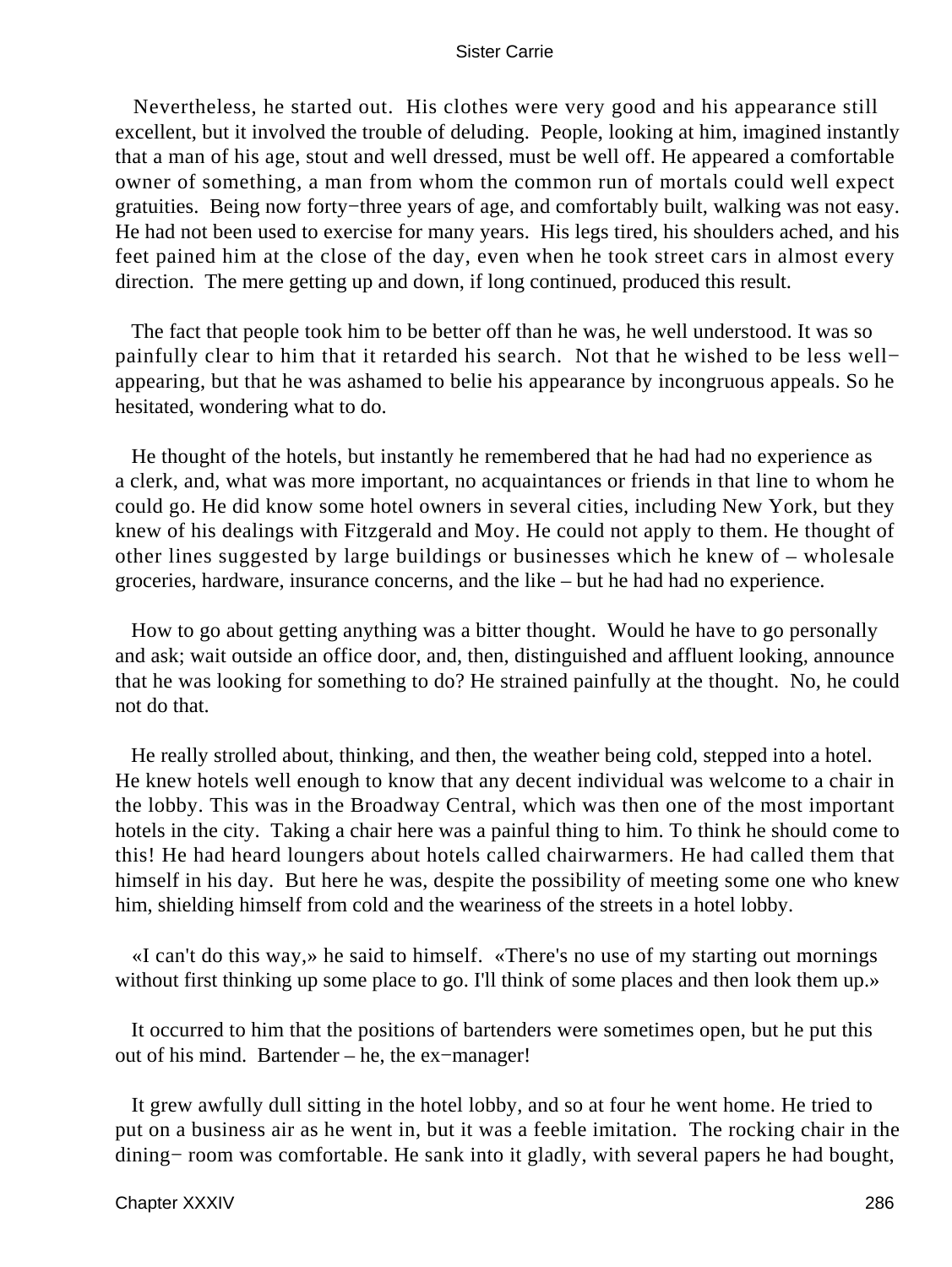and began to read.

As she was going through the room to begin preparing dinner, Carrie said:

«The man was here for the rent to−day.»

«Oh, was he?» said Hurstwood.

 The least wrinkle crept into his brow as he remembered that this was February 2d, the time the man always called. He fished down in his pocket for his purse, getting the first taste of paying out when nothing is coming in. He looked at the fat, green roll as a sick man looks at the one possible saving cure. Then he counted off twenty−eight dollars.

«Here you are,» he said to Carrie, when she came through again.

He buried himself in his papers and read. Oh, the rest of it  $-$  the relief from walking and thinking! What Lethean waters were these floods of telegraphed intelligence! He forgot his troubles, in part. Here was a young, handsome woman, if you might believe the newspaper drawing, suing a rich, fat, candy−making husband in Brooklyn for divorce. Here was another item detailing the wrecking of a vessel in ice and snow off Prince's Bay on Staten Island. A long, bright column told of the doings in the theatrical world – the plays produced, the actors appearing, the managers making announcements. Fannie Davenport was just opening at the Fifth Avenue. Daly was producing «King Lear.» He read of the early departure for the season of a party composed of the Vanderbilts and their friends for Florida. An interesting shooting affray was on in the mountains of Kentucky. So he read, read, read, rocking in the warm room near the radiator and waiting for dinner to be served.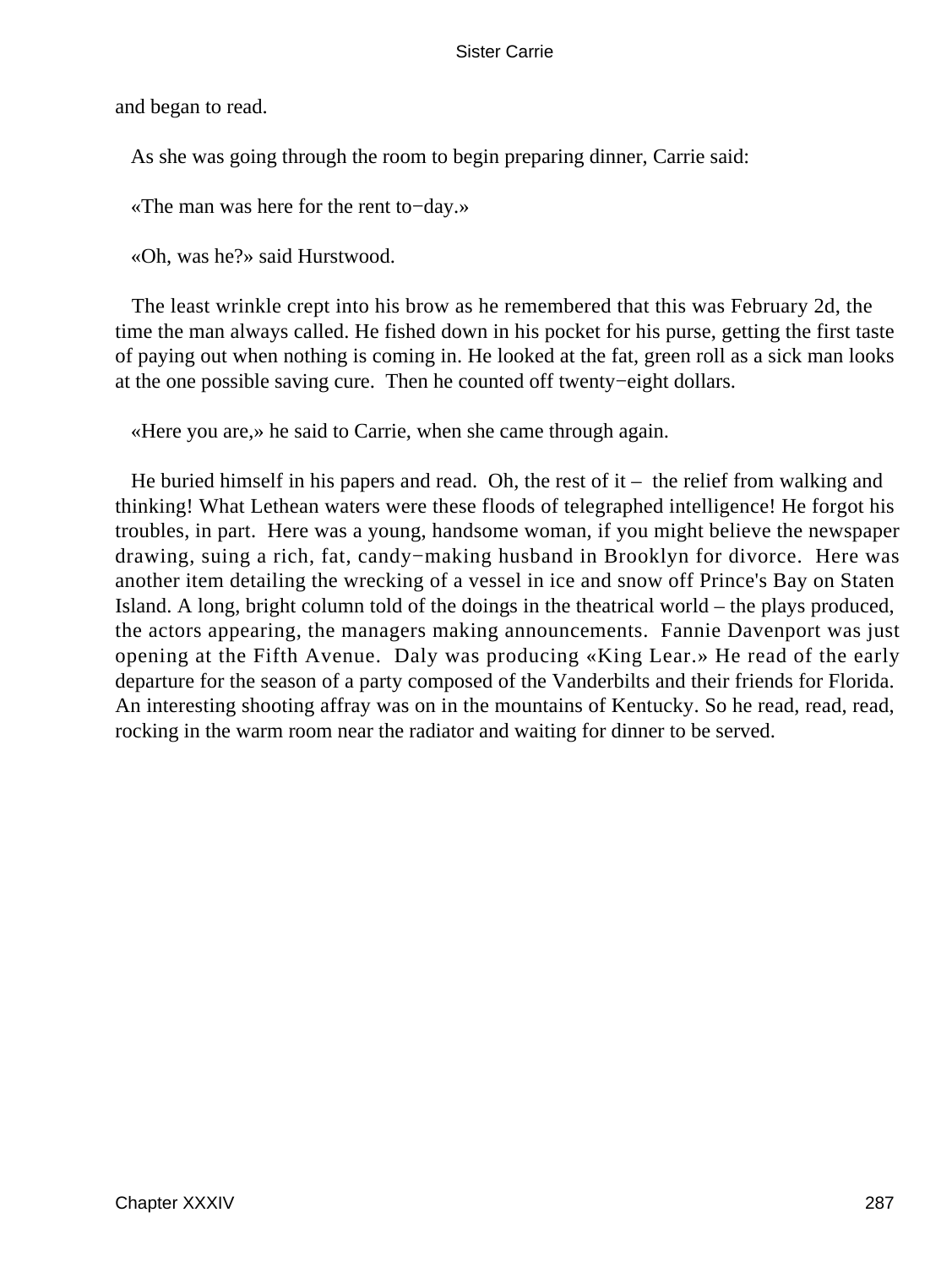## **[Chapter XXXV](#page-429-0)**

### *T*HE **PASSING OF EFFORT** – **THE VISAGE OF CARE**

 The next morning he looked over the papers and waded through a long list of advertisements, making a few notes. Then he turned to the male−help−wanted column, but with disagreeable feelings. The day was before him – a long day in which to discover something – and this was how he must begin to discover. He scanned the long column, which mostly concerned bakers, bushelmen, cooks, compositors, drivers, and the like, finding two things only which arrested his eye. One was a cashier wanted in a wholesale furniture house, and the other a salesman for a whiskey house. He had never thought of the latter. At once he decided to look that up.

The firm in question was Alsbery Co., whiskey brokers.

He was admitted almost at once to the manager on his appearance.

 «Good−morning, sir,» said the latter, thinking at first that he was encountering one of his out−of−town customers.

«Good−morning,» said Hurstwood. «You advertised, I believe, for a salesman?»

 «Oh,» said the man, showing plainly the enlightenment which had come to him. «Yes. Yes, I did.»

 «I thought I'd drop in,» said Hurstwood, with dignity. «I've had some experience in that line myself.»

«Oh, have you?» said the man. «What experience have you had?»

 «Well, I've managed several liquor houses in my time. Recently I owned a third−interest in a saloon at Warren and Hudson streets.»

«I see,» said the man.

Hurstwood ceased, waiting for some suggestion.

 «We did want a salesman,» said the man. «I don't know as it's anything you'd care to take hold of, though.»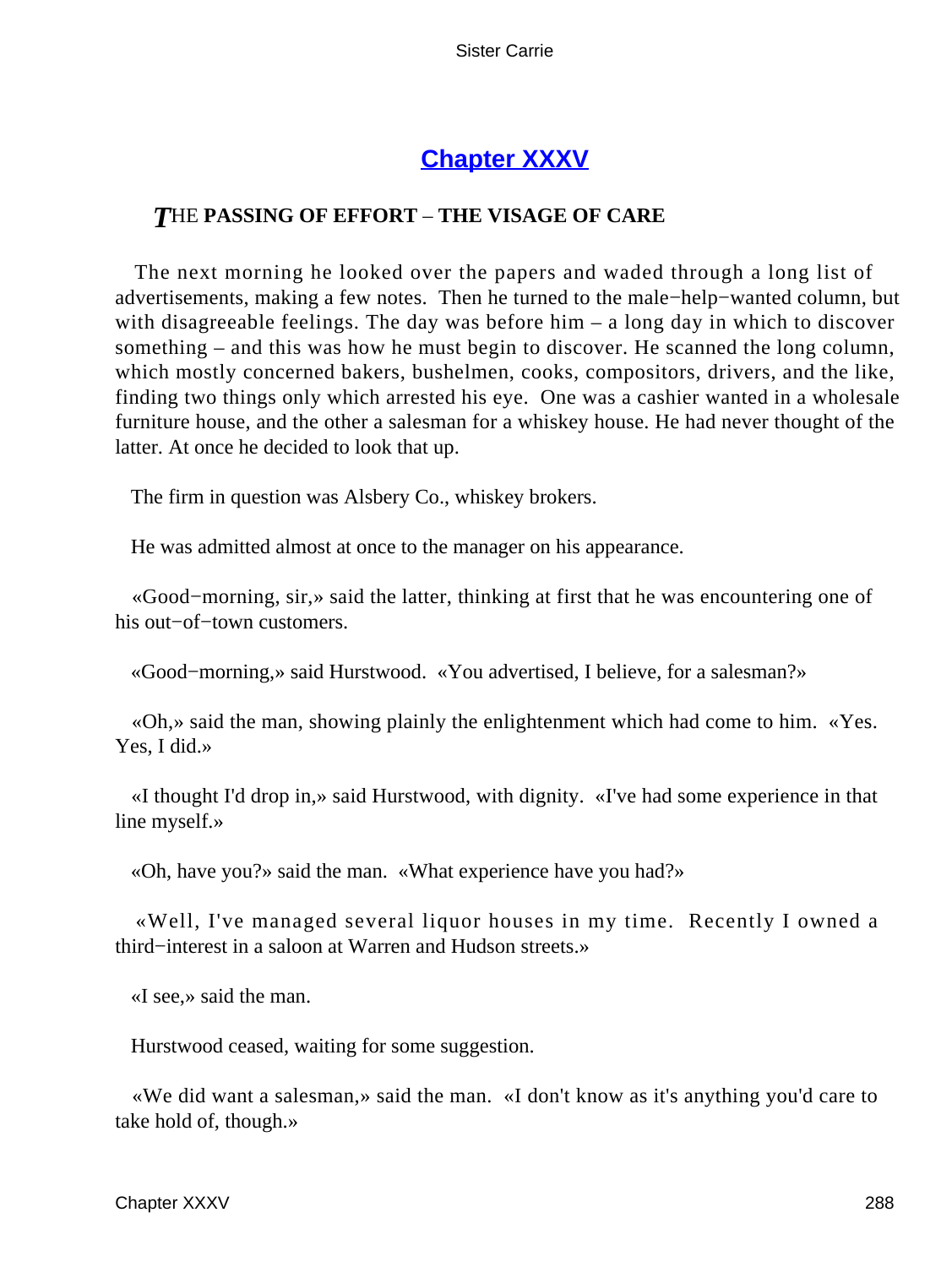«I see,» said Hurstwood. «Well, I'm in no position to choose, just at present. If it were open, I should be glad to get it.»

 The man did not take kindly at all to his «No position to choose.» He wanted some one who wasn't thinking of a choice or something better. Especially not an old man. He wanted some one young, active, and glad to work actively for a moderate sum. Hurstwood did not please him at all. He had more of an air than his employers.

 «Well,» he said in answer, «we'd be glad to consider your application. We shan't decide for a few days yet. Suppose you send us your references.»

«I will,» said Hurstwood.

 He nodded good−morning and came away. At the corner he looked at the furniture company's address, and saw that it was in West Twenty−third Street. Accordingly, he went up there. The place was not large enough, however. It looked moderate, the men in it idle and small salaried. He walked by, glancing in, and then decided not to go in there.

«They want a girl, probably, at ten a week,» he said.

 At one o'clock he thought of eating, and went to a restaurant in Madison Square. There he pondered over places which he might look up. He was tired. It was blowing up grey again. Across the way, through Madison Square Park, stood the great hotels, looking down upon a busy scene. He decided to go over to the lobby of one and sit a while. It was warm in there and bright. He had seen no one he knew at the Broadway Central. In all likelihood he would encounter no one here. Finding a seat on one of the red plush divans close to the great windows which look out on Broadway's busy rout, he sat musing. His state did not seem so bad in here. Sitting still and looking out, he could take some slight consolation in the few hundred dollars he had in his purse. He could forget, in a measure, the weariness of the street and his tiresome searches. Still, it was only escape from a severe to a less severe state. He was still gloomy and disheartened. There, minutes seemed to go very slowly. An hour was a long, long time in passing. It was filled for him with observations and mental comments concerning the actual guests of the hotel, who passed in and out, and those more prosperous pedestrians whose good fortune showed in their clothes and spirits as they passed along Broadway, outside. It was nearly the first time since he had arrived in the city that his leisure afforded him ample opportunity to contemplate this spectacle. Now, being, perforce, idle himself, he wondered at the activity of others. How gay were the youths he saw, how pretty the women. Such fine clothes they all wore. They were so intent upon getting somewhere. He saw coquettish glances cast by magnificent girls. Ah, the money it required to train with such – how well he knew! How long it had been since he had had the opportunity to do so!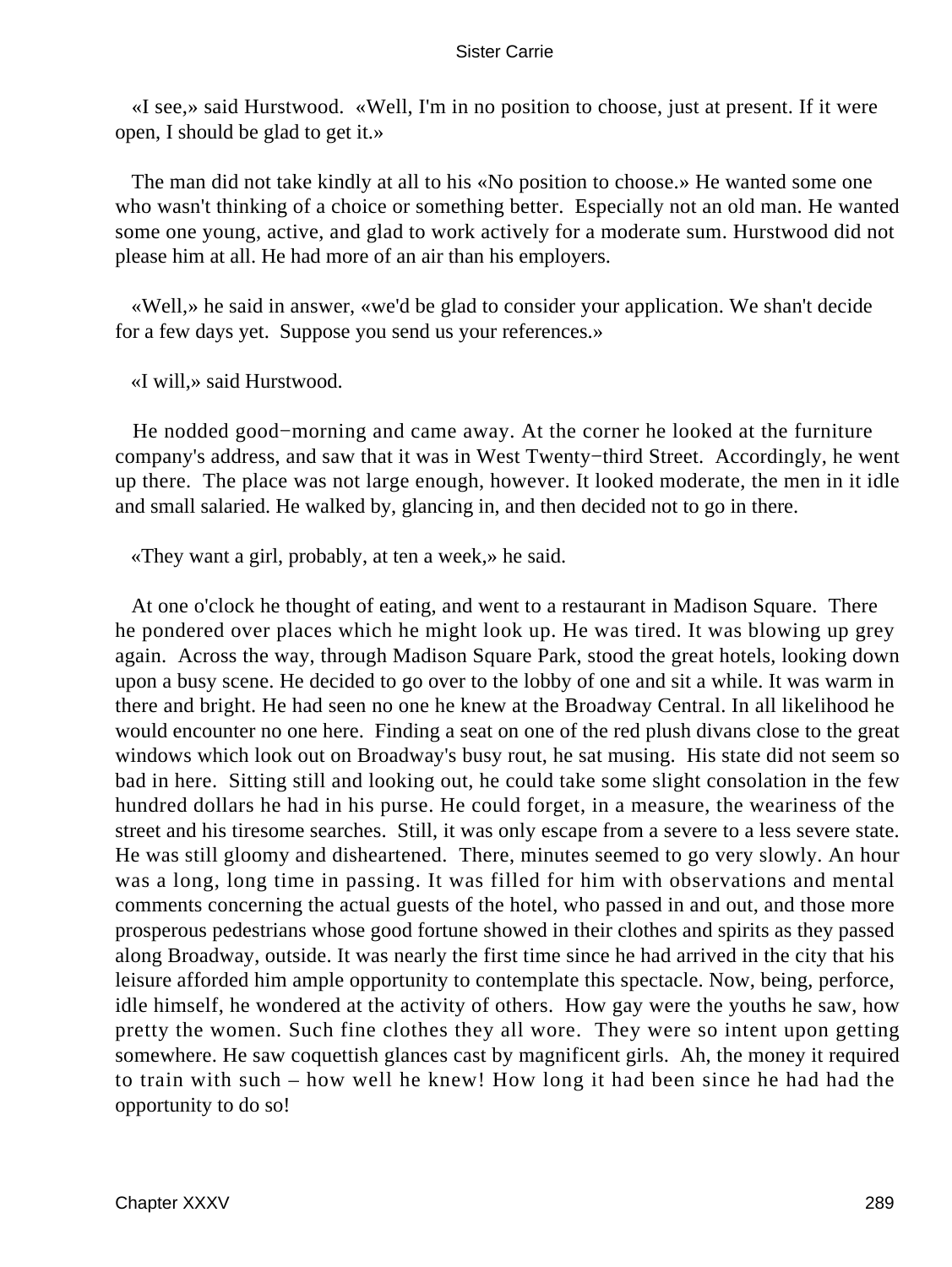The clock outside registered four. It was a little early, but he thought he would go back to the flat.

 This going back to the flat was coupled with the thought that Carrie would think he was sitting around too much if he came home early. He hoped he wouldn't have to, but the day hung heavily on his hands. Over there he was on his own ground. He could sit in his rocking−chair and read. This busy, distracting, suggestive scene was shut out. He could read his papers. Accordingly, he went home. Carrie was reading, quite alone. It was rather dark in the flat, shut in as it was.

«You'll hurt your eyes,» he said when he saw her.

 After taking off his coat, he felt it incumbent upon him to make some little report of his day.

«I've been talking with a wholesale liquor company,» he said. «I may go on the road.»

«Wouldn't that be nice!» said Carrie. «It wouldn't be such a bad thing,» he answered.

 Always from the man at the corner now he bought two papers – the «Evening World» and «Evening Sun.» So now he merely picked his papers up, as he came by, without stopping.

 He drew up his chair near the radiator and lighted the gas. Then it was as the evening before. His difficulties vanished in the items he so well loved to read.

 The next day was even worse than the one before, because now he could not think of where to go. Nothing he saw in the papers he studied – till ten o'clock – appealed to him. He felt that he ought to go out, and yet he sickened at the thought. Where to, where to?

«You mustn't forget to leave me my money for this week,» said Carrie, quietly.

 They had an arrangement by which he placed twelve dollars a week in her hands, out of which to pay current expenses. He heaved a little sigh as she said this, and drew out his purse. Again he felt the dread of the thing. Here he was taking off, taking off, and nothing coming in.

«Lord!» he said, in his own thoughts, «this can't go on.»

 To Carrie he said nothing whatsoever. She could feel that her request disturbed him. To pay her would soon become a distressing thing.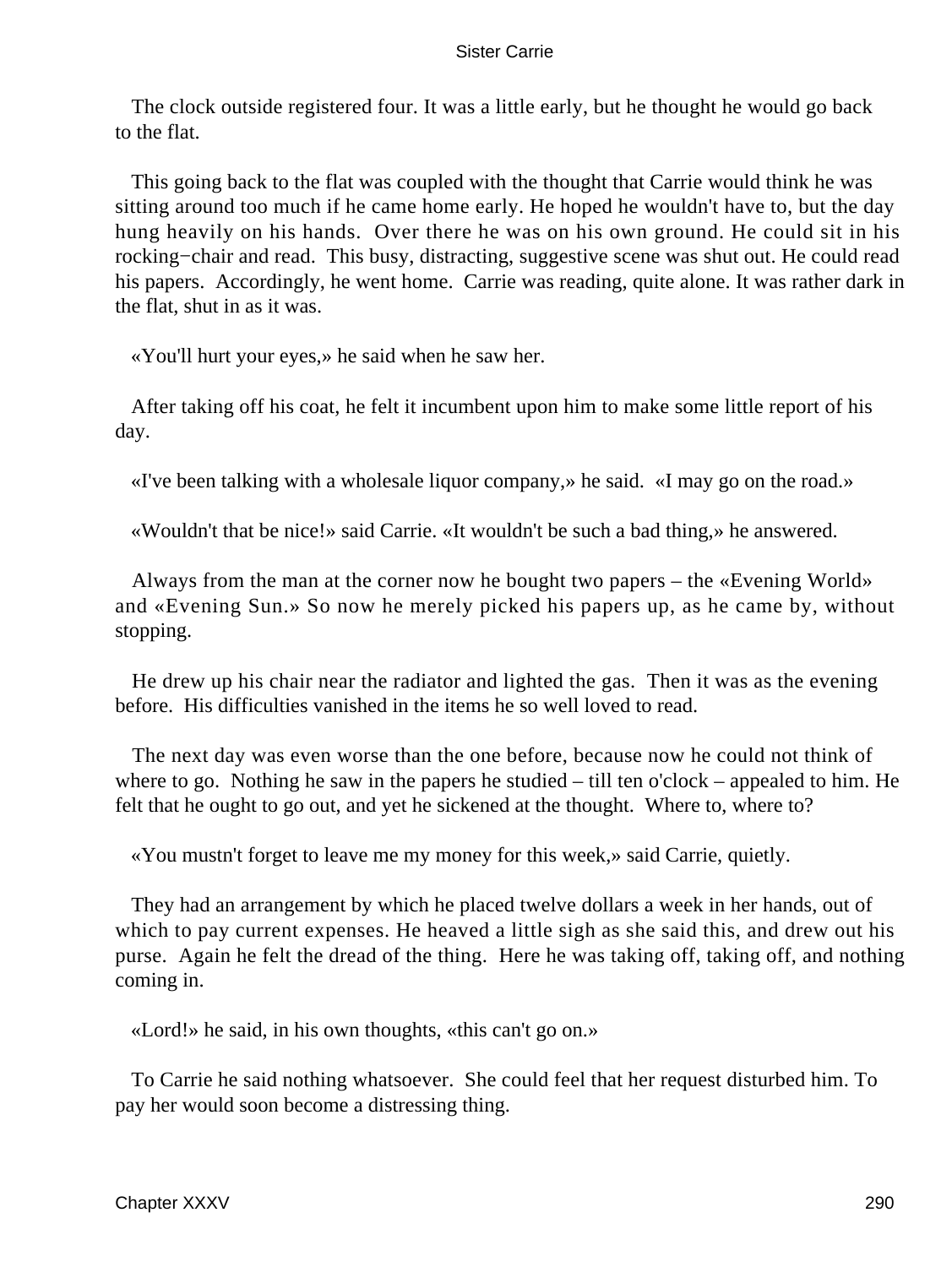«Yet, what have I got to do with it?» she thought. «Oh, why should I be made to worry?»

 Hurstwood went out and made for Broadway. He wanted to think up some place. Before long, though, he reached the Grand Hotel at Thirty−first Street. He knew of its comfortable lobby. He was cold after his twenty blocks' walk.

«I'll go in their barber shop and get a shave,» he thought.

Thus he justified himself in sitting down in here after his tonsorial treatment.

 Again, time hanging heavily on his hands, he went home early, and this continued for several days, each day the need to hunt paining him, and each day disgust, depression, shamefacedness driving him into lobby idleness.

 At last three days came in which a storm prevailed, and he did not go out at all. The snow began to fall late one afternoon. It was a regular flurry of large, soft, white flakes. In the morning it was still coming down with a high wind, and the papers announced a blizzard. From out the front windows one could see a deep, soft bedding.

 «I guess I'll not try to go out to−day,» he said to Carrie at breakfast. «It's going to be awful bad, so the papers say.»

«The man hasn't brought my coal, either,» said Carrie, who ordered by the bushel.

 «I'll go over and see about it,» said Hurstwood. This was the first time he had ever suggested doing an errand, but, somehow, the wish to sit about the house prompted it as a sort of compensation for the privilege.

 All day and all night it snowed, and the city began to suffer from a general blockade of traffic. Great attention was given to the details of the storm by the newspapers, which played up the distress of the poor in large type.

 Hurstwood sat and read by his radiator in the corner. He did not try to think about his need of work. This storm being so terrific, and tying up all things, robbed him of the need. He made himself wholly comfortable and toasted his feet.

 Carrie observed his ease with some misgiving. For all the fury of the storm she doubted his comfort. He took his situation too philosophically.

 Hurstwood, however, read on and on. He did not pay much attention to Carrie. She fulfilled her household duties and said little to disturb him.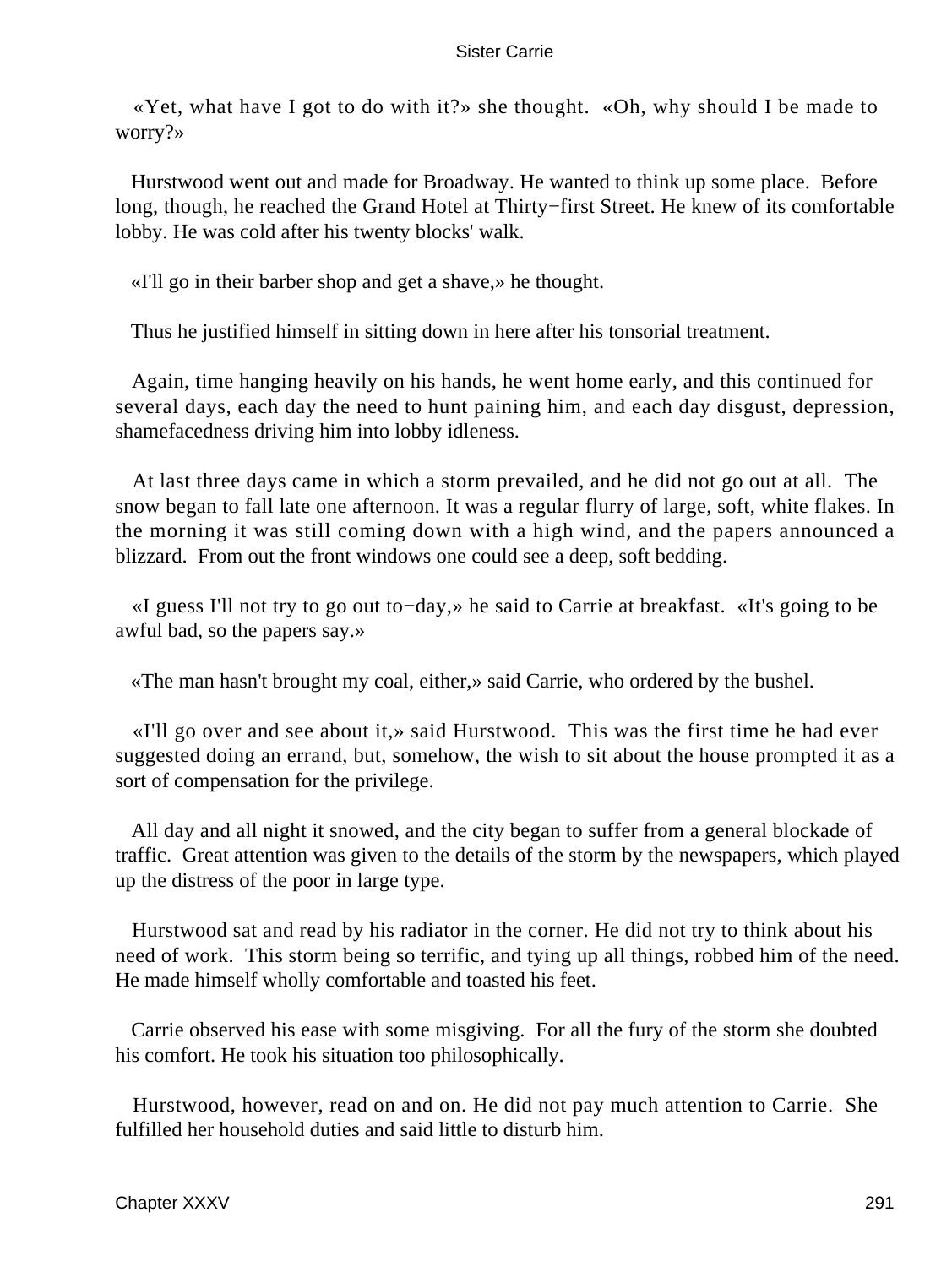The next day it was still snowing, and the next, bitter cold. Hurstwood took the alarm of the paper and sat still. Now he volunteered to do a few other little things. One was to go to the butcher, another to the grocery. He really thought nothing of these little services in connection with their true significance. He felt as if he were not wholly useless – indeed, in such a stress of weather, quite worth while about the house.

 On the fourth day, however, it cleared, and he read that the storm was over. Now, however, he idled, thinking how sloppy the streets would be.

 It was noon before he finally abandoned his papers and got under way. Owing to the slightly warmer temperature the streets were bad. He went across Fourteenth Street on the car and got a transfer south on Broadway. One little advertisement he had, relating to a saloon down in Pearl Street. When he reached the Broadway Central, however, he changed his mind.

 «What's the use?» he thought, looking out upon the slop and snow. «I couldn't buy into it. It's a thousand to one nothing comes of it. I guess I'll get off,» and off he got. In the lobby he took a seat and waited again, wondering what he could do.

 While he was idly pondering, satisfied to be inside, a well− dressed man passed up the lobby, stopped, looked sharply, as if not sure of his memory, and then approached. Hurstwood recognised Cargill, the owner of the large stables in Chicago of the same name, whom he had last seen at Avery Hall, the night Carrie appeared there. The remembrance of how this individual brought up his wife to shake hands on that occasion was also on the instant clear.

Hurstwood was greatly abashed. His eyes expressed the difficulty he felt.

 «Why, it's Hurstwood!» said Cargill, remembering now, and sorry that he had not recognised him quickly enough in the beginning to have avoided this meeting.

«Yes,» said Hurstwood. «How are you?»

«Very well,» said Cargill, troubled for something to talk about. «Stopping here?»

 «No,» said Hurstwood, «just keeping an appointment.» «I knew you had left Chicago. I was wondering what had become of you.»

«Oh, I'm here now,» answered Hurstwood, anxious to get away.

«Doing well, I suppose?»

«Excellent.»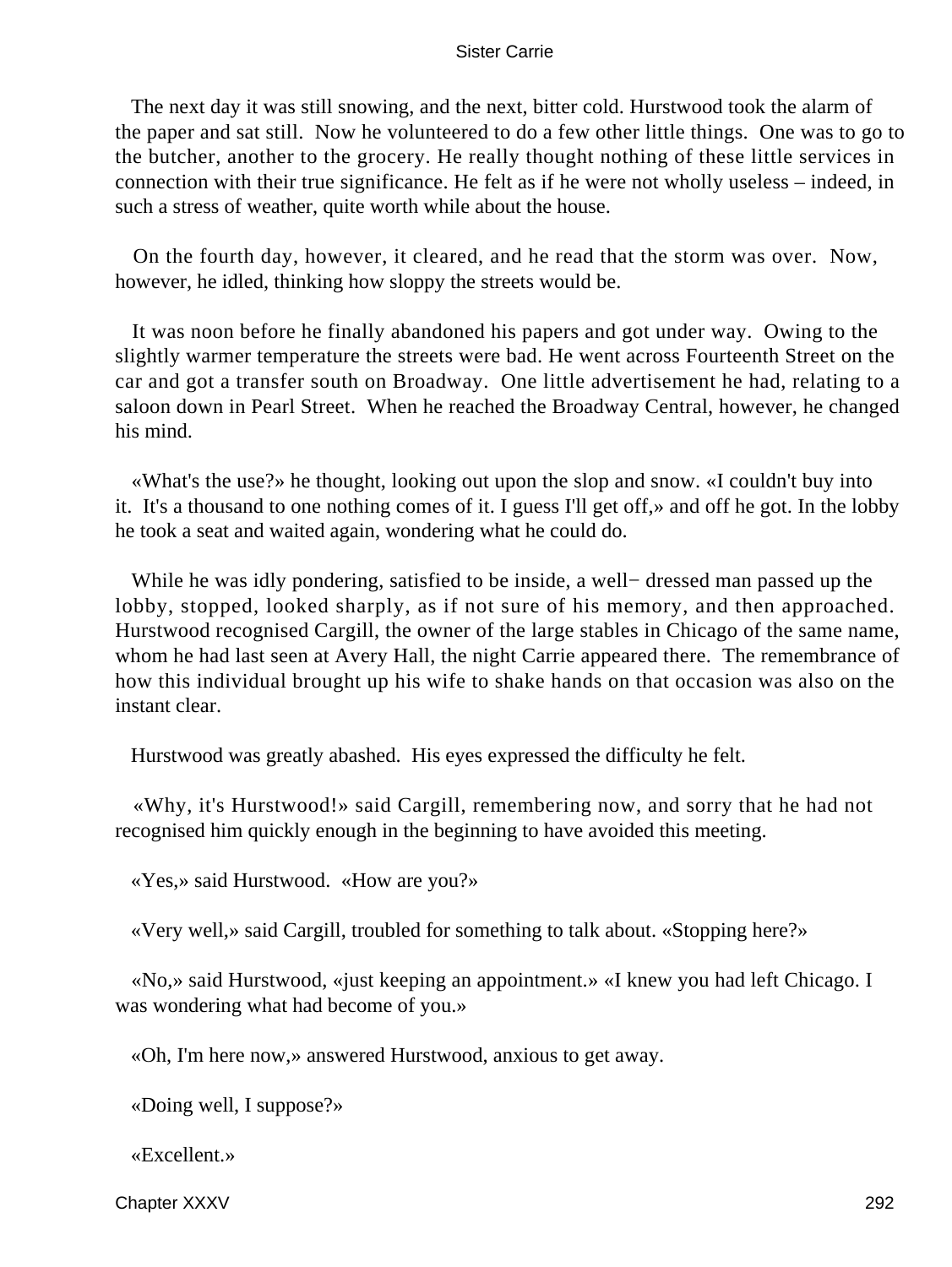«Glad to hear it.»

They looked at one another, rather embarrassed.

«Well, I have an engagement with a friend upstairs. I'll leave you. So long.»

Hurstwood nodded his head.

«Damn it all,» he murmured, turning toward the door. «I knew that would happen.»

 He walked several blocks up the street. His watch only registered 1.30. He tried to think of some place to go or something to do. The day was so bad he wanted only to be inside. Finally his feet began to feel wet and cold, and he boarded a car. This took him to Fifty−ninth Street, which was as good as anywhere else. Landed here, he turned to walk back along Seventh Avenue, but the slush was too much. The misery of lounging about with nowhere to go became intolerable. He felt as if he were catching cold.

 Stopping at a corner, he waited for a car south bound. This was no day to be out; he would go home.

Carrie was surprised to see him at a quarter of three.

 «It's a miserable day out,» was all he said. Then he took off his coat and changed his shoes.

 That night he felt a cold coming on and took quinine. He was feverish until morning, and sat about the next day while Carrie waited on him. He was a helpless creature in sickness, not very handsome in a dull−coloured bath gown and his hair uncombed. He looked haggard about the eyes and quite old. Carrie noticed this, and it did not appeal to her. She wanted to be good− natured and sympathetic, but something about the man held her aloof.

Toward evening he looked so badly in the weak light that she suggested he go to bed.

«You'd better sleep alone,» she said, «you'll feel better. I'll open your bed for you now.»

«All right,» he said.

As she did all these things, she was in a most despondent state.

«What a life! What a life!» was her one thought.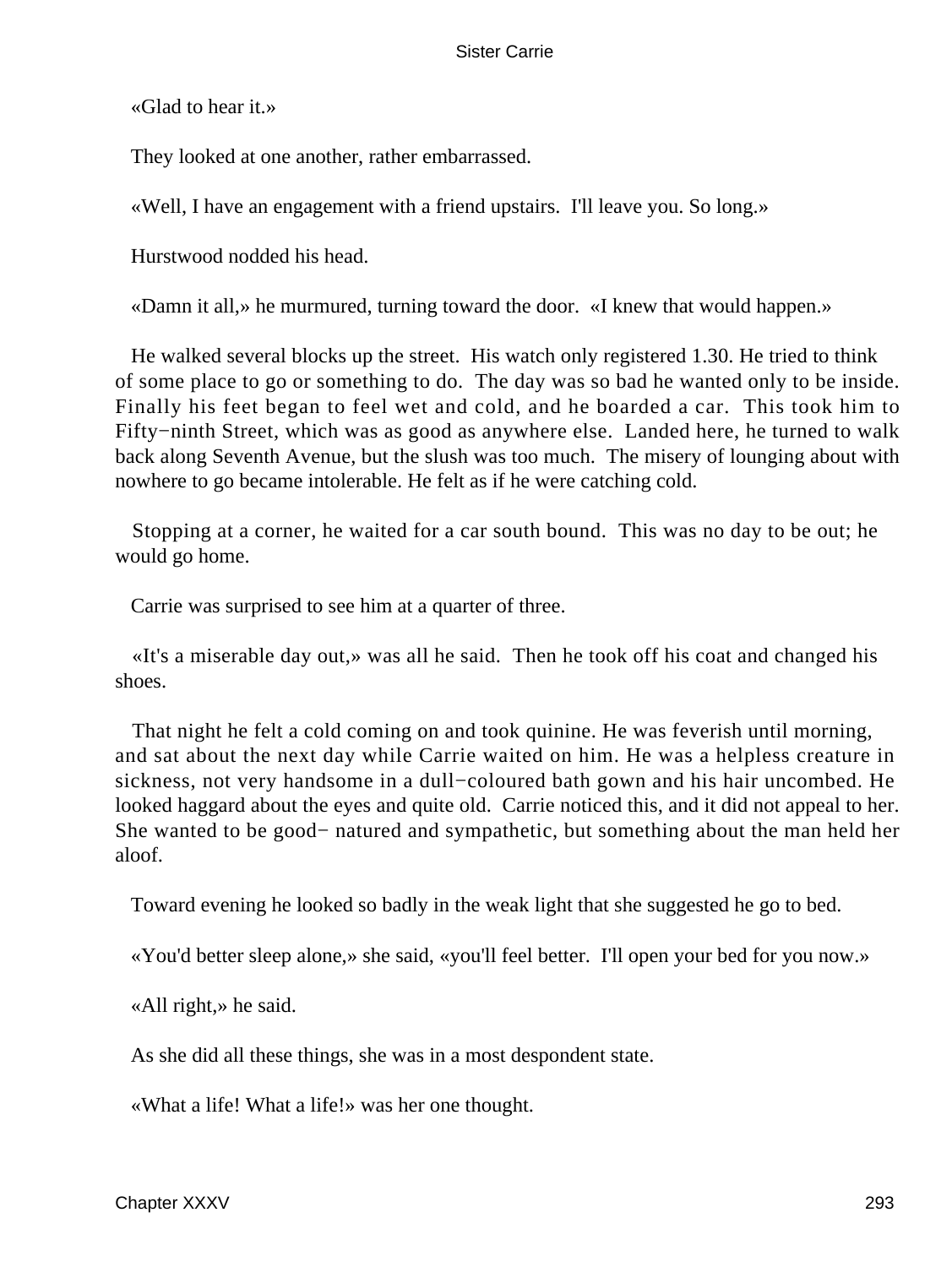Once during the day, when he sat near the radiator, hunched up and reading, she passed through, and seeing him, wrinkled her brows. In the front room, where it was not so warm, she sat by the window and cried. This was the life cut out for her, was it? To live cooped up in a small flat with some one who was out of work, idle, and indifferent to her. She was merely a servant to him now, nothing more.

 This crying made her eyes red, and when, in preparing his bed, she lighted the gas, and, having prepared it, called him in, he noticed the fact.

 «What's the matter with you?» he asked, looking into her face. His voice was hoarse and his unkempt head only added to its grewsome quality.

«Nothing,» said Carrie, weakly.

«You've been crying,» he said.

«I haven't, either,» she answered.

It was not for love of him, that he knew.

«You needn't cry,» he said, getting into bed. «Things will come out all right.»

 In a day or two he was up again, but rough weather holding, he stayed in. The Italian newsdealer now delivered the morning papers, and these he read assiduously. A few times after that he ventured out, but meeting another of his old−time friends, he began to feel uneasy sitting about hotel corridors.

 Every day he came home early, and at last made no pretence of going anywhere. Winter was no time to look for anything.

 Naturally, being about the house, he noticed the way Carrie did things. She was far from perfect in household methods and economy, and her little deviations on this score first caught his eye. Not, however, before her regular demand for her allowance became a grievous thing. Sitting around as he did, the weeks seemed to pass very quickly. Every Tuesday Carrie asked for her money.

«Do you think we live as cheaply as we might?» he asked one Tuesday morning.

«I do the best I can,» said Carrie.

Nothing was added to this at the moment, but the next day he said:

«Do you ever go to the Gansevoort Market over here?»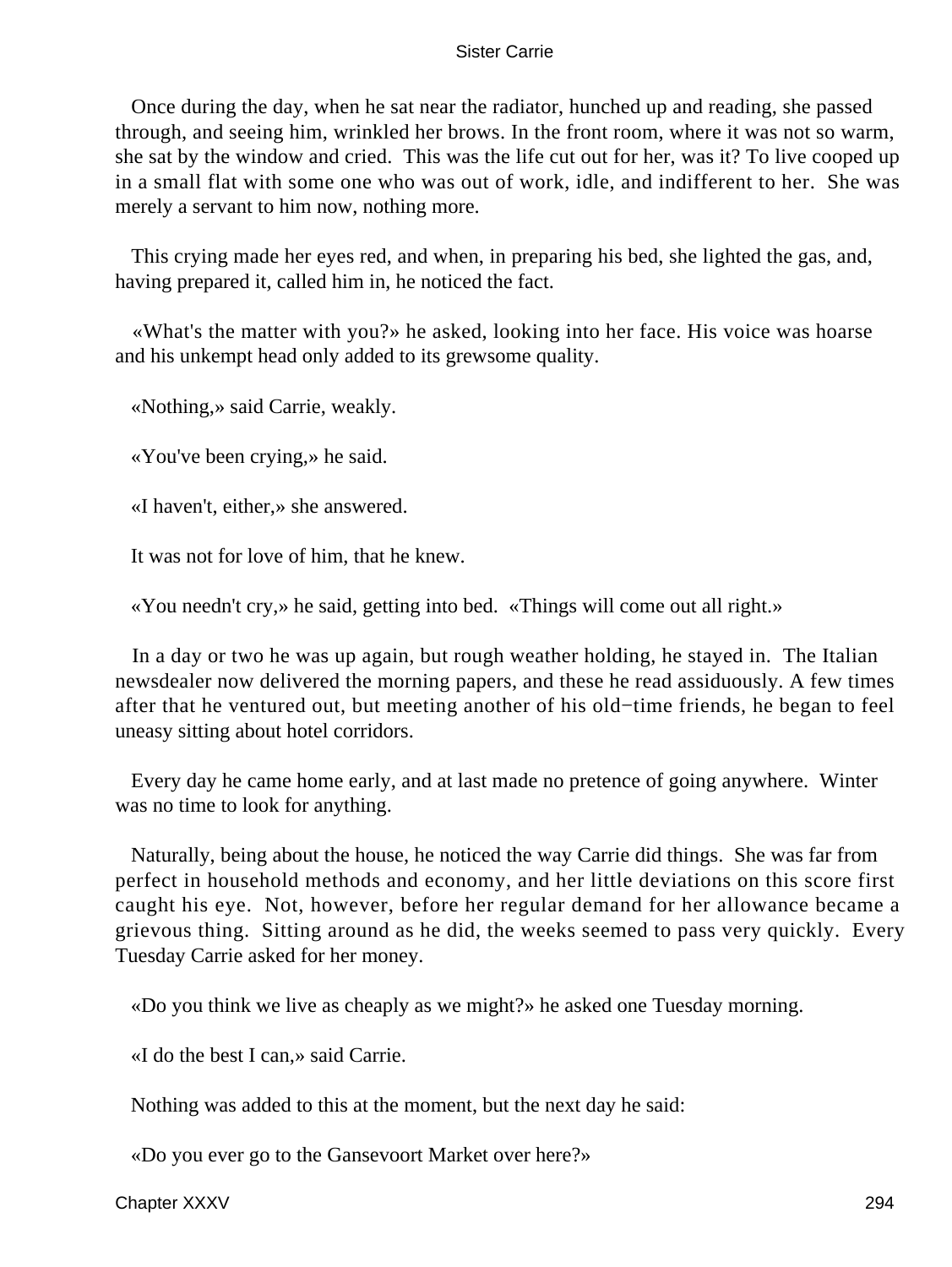«I didn't know there was such a market,» said Carrie.

«They say you can get things lots cheaper there.»

 Carrie was very indifferent to the suggestion. These were things which she did not like at all.

«How much do you pay for a pound of meat?» he asked one day.

«Oh, there are different prices,» said Carrie. «Sirloin steak is twenty−two cents.»

«That's steep, isn't it?» he answered.

 So he asked about other things, until finally, with the passing days, it seemed to become a mania with him. He learned the prices and remembered them. His errand−running capacity also improved. It began in a small way, of course. Carrie, going to get her hat one morning, was stopped by him.

«Where are you going, Carrie?» he asked.

«Over to the baker's,» she answered.

«I'd just as leave go for you,» he said.

She acquiesced, and he went. Each afternoon he would go to the corner for the papers.

«Is there anything you want?» he would say.

 By degrees she began to use him. Doing this, however, she lost the weekly payment of twelve dollars.

«You want to pay me to−day,» she said one Tuesday, about this time.

«How much?» he asked.

She understood well enough what it meant.

«Well, about five dollars,» she answered. «I owe the coal man.»

The same day he said:

 «I think this Italian up here on the corner sells coal at twenty− five cents a bushel. I'll trade with him.»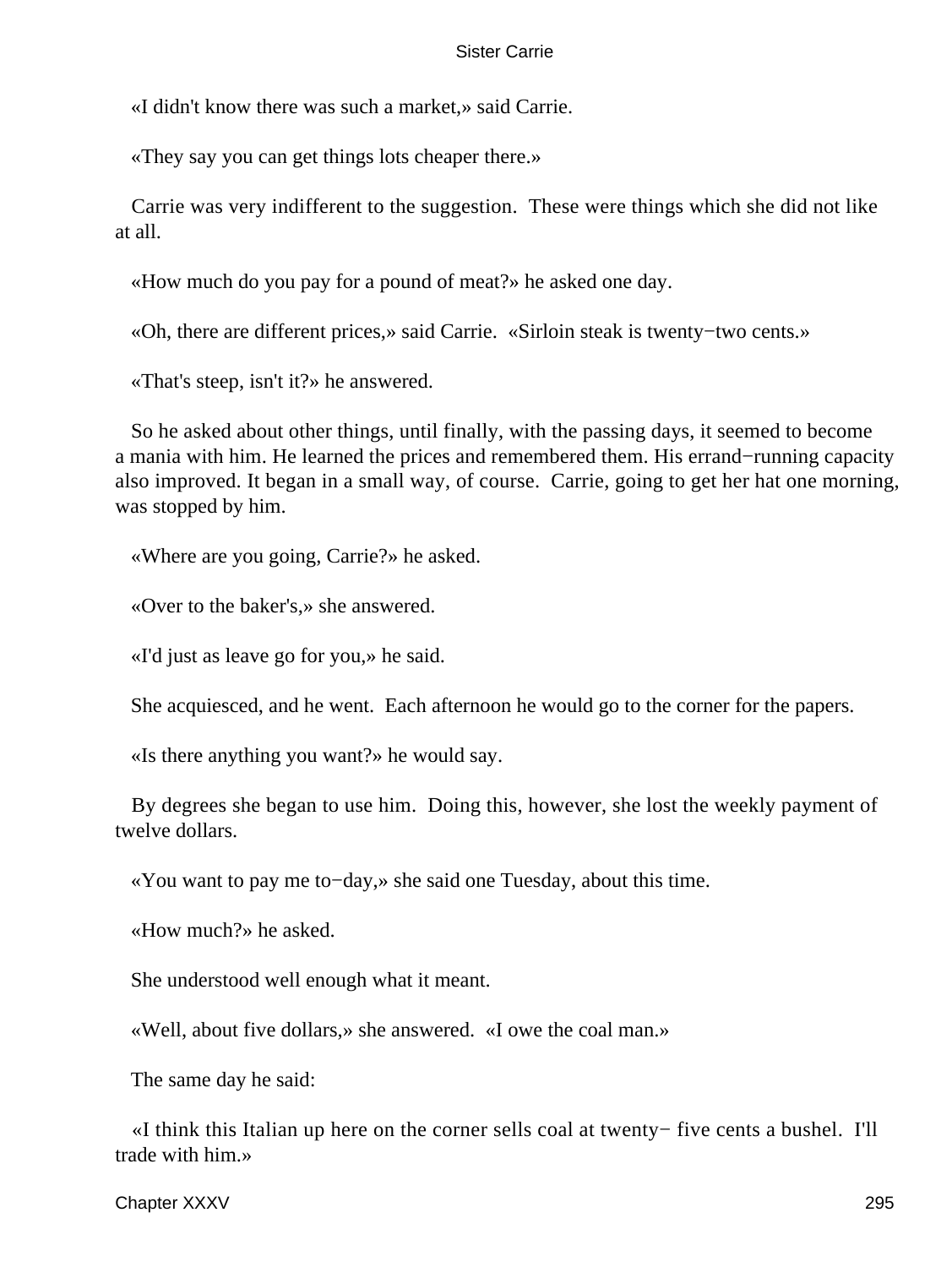Carrie heard this with indifference.

«All right,» she said.

Then it came to be:

 «George, I must have some coal to−day,» or, «You must get some meat of some kind for dinner.»

He would find out what she needed and order.

Accompanying this plan came skimpiness.

 «I only got a half−pound of steak,» he said, coming in one afternoon with his papers. «We never seem to eat very much.»

 These miserable details ate the heart out of Carrie. They blackened her days and grieved her soul. Oh, how this man had changed! All day and all day, here he sat, reading his papers. The world seemed to have no attraction. Once in a while he would go out, in fine weather, it might be four or five hours, between eleven and four. She could do nothing but view him with gnawing contempt.

 It was apathy with Hurstwood, resulting from his inability to see his way out. Each month drew from his small store. Now, he had only five hundred dollars left, and this he hugged, half feeling as if he could stave off absolute necessity for an indefinite period. Sitting around the house, he decided to wear some old clothes he had. This came first with the bad days. Only once he apologised in the very beginning:

 «It's so bad to−day, I'll just wear these around.» Eventually these became the permanent thing.

 Also, he had been wont to pay fifteen cents for a shave, and a tip of ten cents. In his first distress, he cut down the tip to five, then to nothing. Later, he tried a ten−cent barber shop, and, finding that the shave was satisfactory, patronised regularly. Later still, he put off shaving to every other day, then to every third, and so on, until once a week became the rule. On Saturday he was a sight to see.

 Of course, as his own self−respect vanished, it perished for him in Carrie. She could not understand what had gotten into the man. He had some money, he had a decent suit remaining, he was not bad looking when dressed up. She did not forget her own difficult struggle in Chicago, but she did not forget either that she had never ceased trying. He never tried. He did not even consult the ads in the papers any more.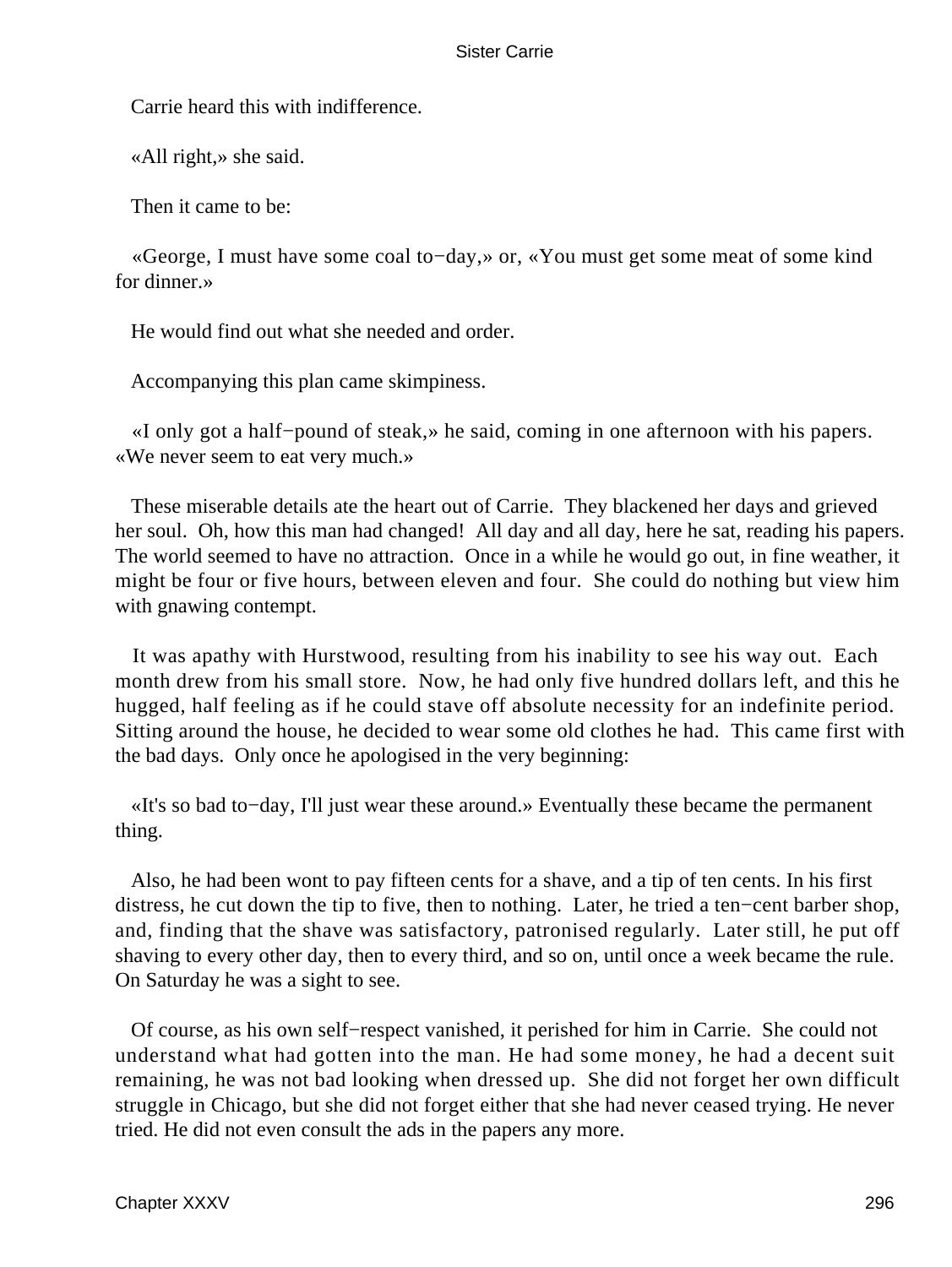Finally, a distinct impression escaped from her.

 «What makes you put so much butter on the steak?» he asked her one evening, standing around in the kitchen.

«To make it good, of course,» she answered.

«Butter is awful dear these days,» he suggested.

«You wouldn't mind it if you were working,» she answered.

 He shut up after this, and went in to his paper, but the retort rankled in his mind. It was the first cutting remark that had come from her.

 That same evening, Carrie, after reading, went off to the front room to bed. This was unusual. When Hurstwood decided to go, he retired, as usual, without a light. It was then that he discovered Carrie's absence.

«That's funny,» he said; «maybe she's sitting up.»

 He gave the matter no more thought, but slept. In the morning she was not beside him. Strange to say, this passed without comment.

Night approaching, and a slightly more conversational feeling prevailing, Carrie said:

«I think I'll sleep alone to−night. I have a headache.»

«All right,» said Hurstwood.

The third night she went to her front bed without apologies.

This was a grim blow to Hurstwood, but he never mentioned it.

«All right,» he said to himself, with an irrepressible frown, «let her sleep alone.»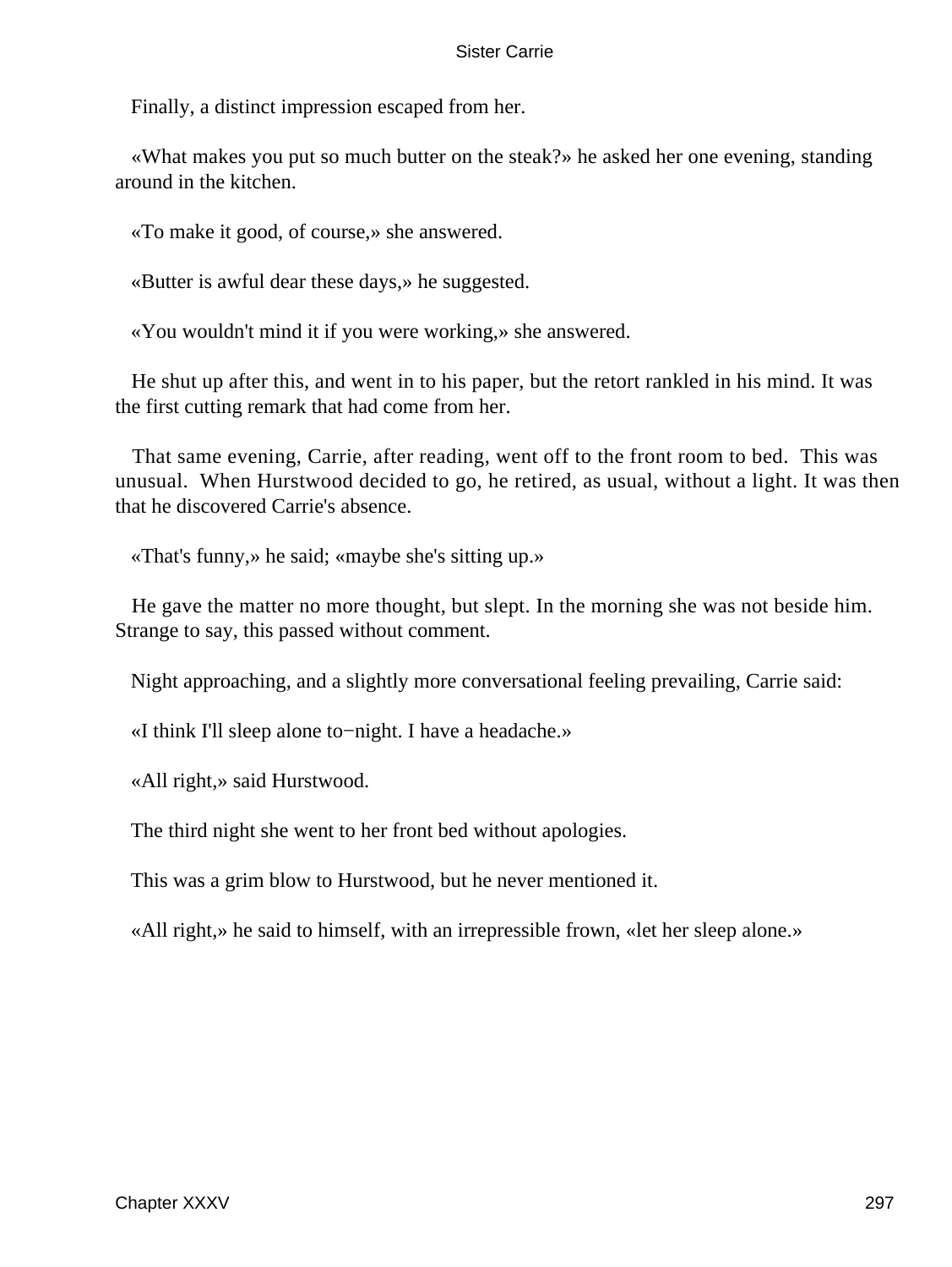## **[Chapter XXXVI](#page-429-0)**

### *A* **GRIM RETROGRESSION** – **THE PHANTOM OF CHANCE**

 The Vances, who had been back in the city ever since Christmas, had not forgotten Carrie; but they, or rather Mrs. Vance, had never called on her, for the very simple reason that Carrie had never sent her address. True to her nature, she corresponded with Mrs. Vance as long as she still lived in Seventy−eighth Street, but when she was compelled to move into Thirteenth, her fear that the latter would take it as an indication of reduced circumstances caused her to study some way of avoiding the necessity of giving her address. Not finding any convenient method, she sorrowfully resigned the privilege of writing to her friend entirely. The latter wondered at this strange silence, thought Carrie must have left the city, and in the end gave her up as lost. So she was thoroughly surprised to encounter her in Fourteenth Street, where she had gone shopping. Carrie was there for the same purpose.

 «Why, Mrs. Wheeler,» said Mrs. Vance, looking Carrie over in a glance, «where have you been? Why haven't you been to see me? I've been wondering all this time what had become of you. Really,  $I - \rightarrow$ 

 «I'm so glad to see you,» said Carrie, pleased and yet nonplussed. Of all times, this was the worst to encounter Mrs. Vance. «Why, I'm living down town here. I've been intending to come and see you. Where are you living now?»

 «In Fifty−eighth Street,» said Mrs. Vance, «just off Seventh Avenue – 218. Why don't you come and see me?»

 «I will,» said Carrie. «Really, I've been wanting to come. I know I ought to. It's a shame. But you know  $- - \infty$ 

«What's your number?» said Mrs. Vance.

«Thirteenth Street,» said Carrie, reluctantly. «112 West.»

«Oh,» said Mrs. Vance, «that's right near here, isn't it?»

«Yes,» said Carrie. «You must come down and see me some time.»

 «Well, you're a fine one,» said Mrs. Vance, laughing, the while noting that Carrie's appearance had modified somewhat. «The address, too,» she added to herself. «They must be hard up.»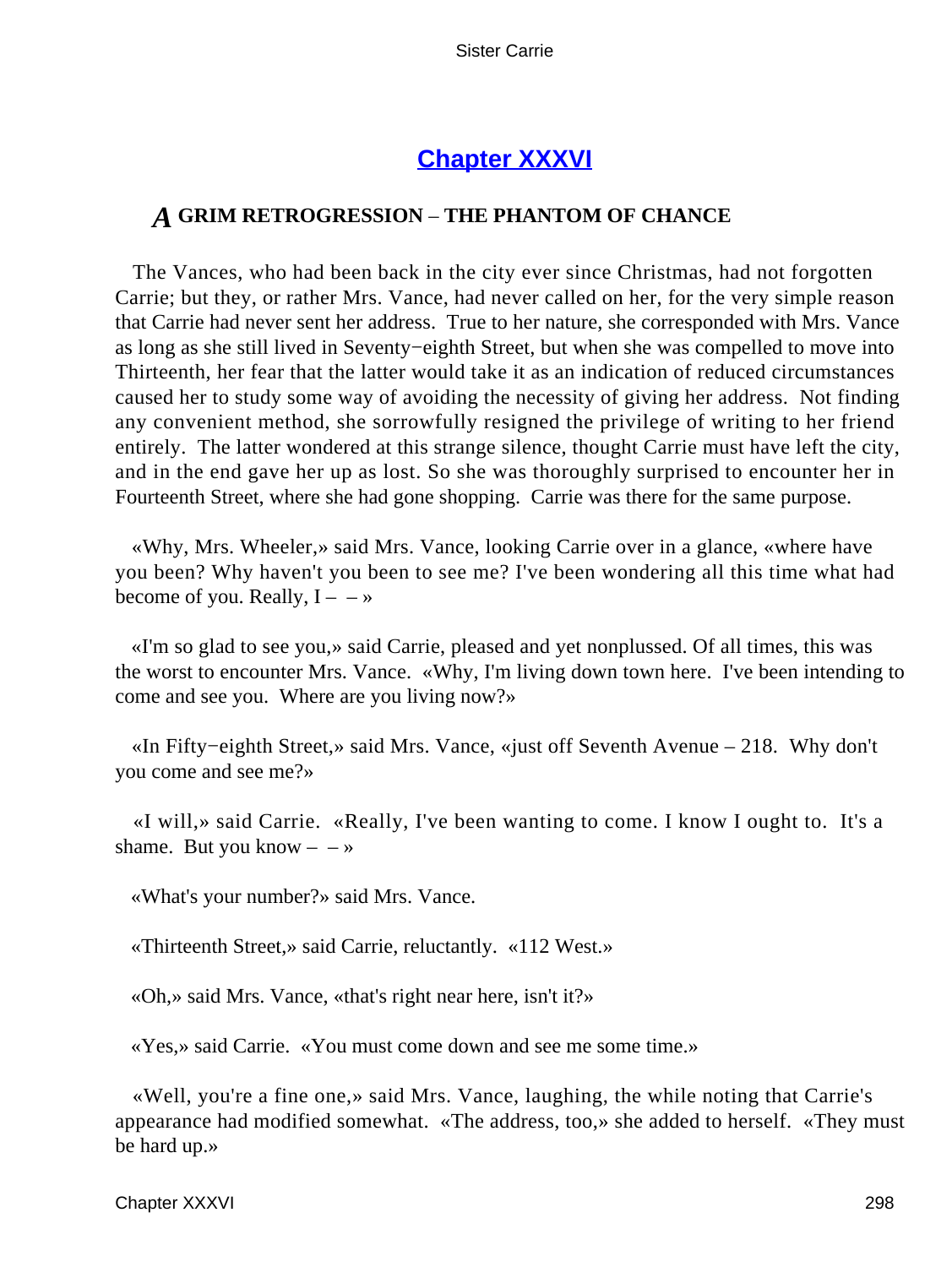Still she liked Carrie well enough to take her in tow.

«Come with me in here a minute,» she exclaimed, turning into a store.

 When Carrie returned home, there was Hurstwood, reading as usual. He seemed to take his condition with the utmost nonchalance. His beard was at least four days old.

«Oh,» thought Carrie, «if she were to come here and see him?»

 She shook her head in absolute misery. It looked as if her situation was becoming unbearable.

Driven to desperation, she asked at dinner:

«Did you ever hear any more from that wholesale house?»

«No,» he said. «They don't want an inexperienced man.»

Carrie dropped the subject, feeling unable to say more.

«I met Mrs. Vance this afternoon,» she said, after a time.

«Did, eh?» he answered.

«They're back in New York now,» Carrie went on. «She did look so nice.»

 «Well, she can afford it as long as he puts up for it,» returned Hurstwood. «He's got a soft job.»

 Hurstwood was looking into the paper. He could not see the look of infinite weariness and discontent Carrie gave him.

«She said she thought she'd call here some day.»

 «She's been long getting round to it, hasn't she?» said Hurstwood, with a kind of sarcasm.

The woman didn't appeal to him from her spending side.

 «Oh, I don't know,» said Carrie, angered by the man's attitude. «Perhaps I didn't want her to come.»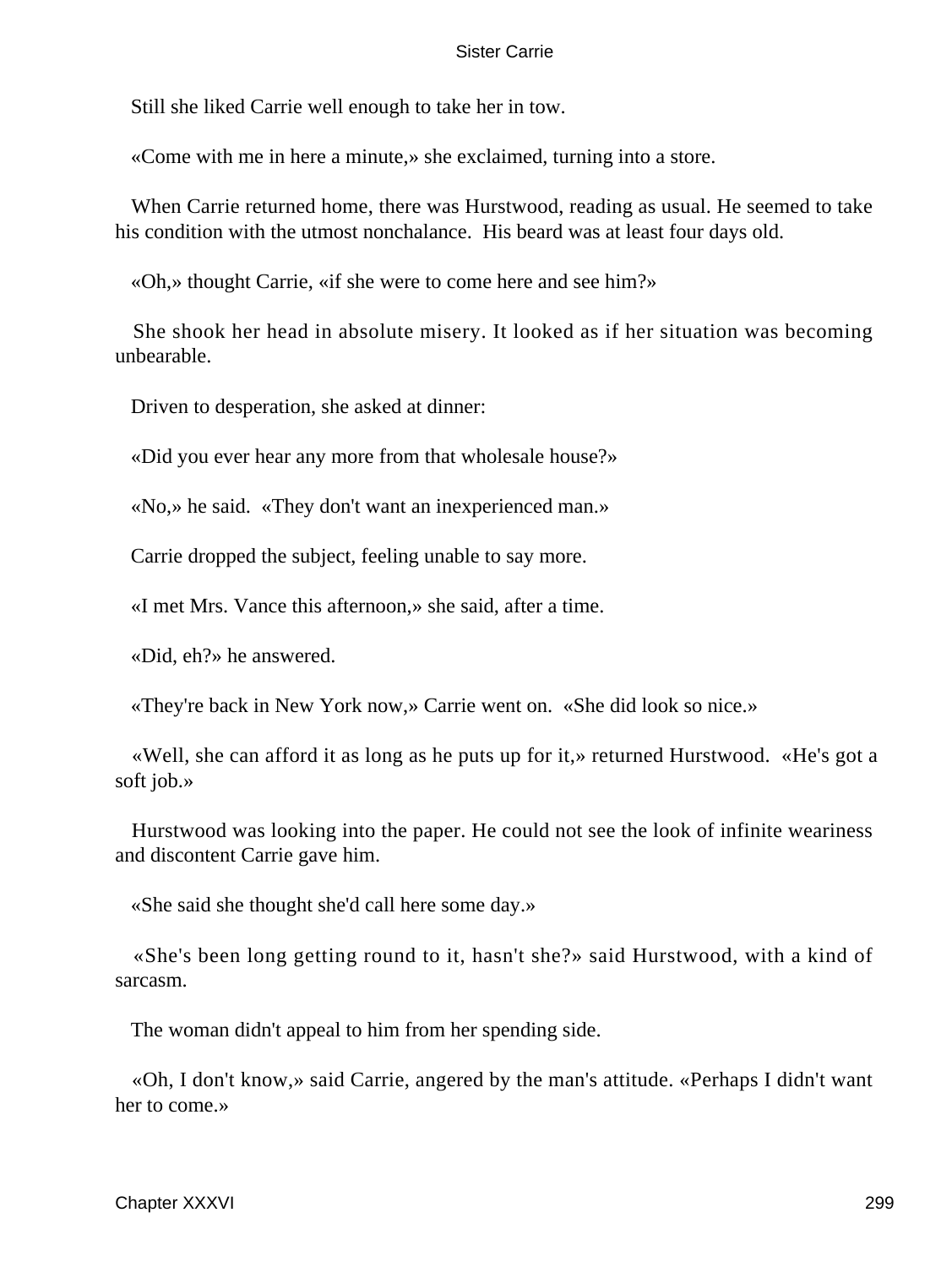«She's too gay,» said Hurstwood, significantly. «No one can keep up with her pace unless they've got a lot of money.»

«Mr. Vance doesn't seem to find it very hard.»

 «He may not now,» answered Hurstwood, doggedly, well understanding the inference; «but his life isn't done yet. You can't tell what'll happen. He may get down like anybody else.»

 There was something quite knavish in the man's attitude. His eye seemed to be cocked with a twinkle upon the fortunate, expecting their defeat. His own state seemed a thing apart – not considered.

 This thing was the remains of his old−time cocksureness and independence. Sitting in his flat, and reading of the doings of other people, sometimes this independent, undefeated mood came upon him. Forgetting the weariness of the streets and the degradation of search, he would sometimes prick up his ears. It was as if he said:

 «I can do something. I'm not down yet. There's a lot of things coming to me if I want to go after them.»

 It was in this mood that he would occasionally dress up, go for a shave, and, putting on his gloves, sally forth quite actively. Not with any definite aim. It was more a barometric condition. He felt just right for being outside and doing something.

 On such occasions, his money went also. He knew of several poker rooms down town. A few acquaintances he had in downtown resorts and about the City Hall. It was a change to see them and exchange a few friendly commonplaces.

 He had once been accustomed to hold a pretty fair hand at poker. Many a friendly game had netted him a hundred dollars or more at the time when that sum was merely sauce to the dish of the game – not the all in all. Now, he thought of playing.

«I might win a couple of hundred. I'm not out of practice.»

 It is but fair to say that this thought had occurred to him several times before he acted upon it. The poker room which he first invaded was over a saloon in West Street, near one of the ferries. He had been there before. Several games were going. These he watched for a time and noticed that the pots were quite large for the ante involved.

 «Deal me a hand,» he said at the beginning of a new shuffle. He pulled up a chair and studied his cards. Those playing made that quiet study of him which is so unapparent, and yet invariably so searching.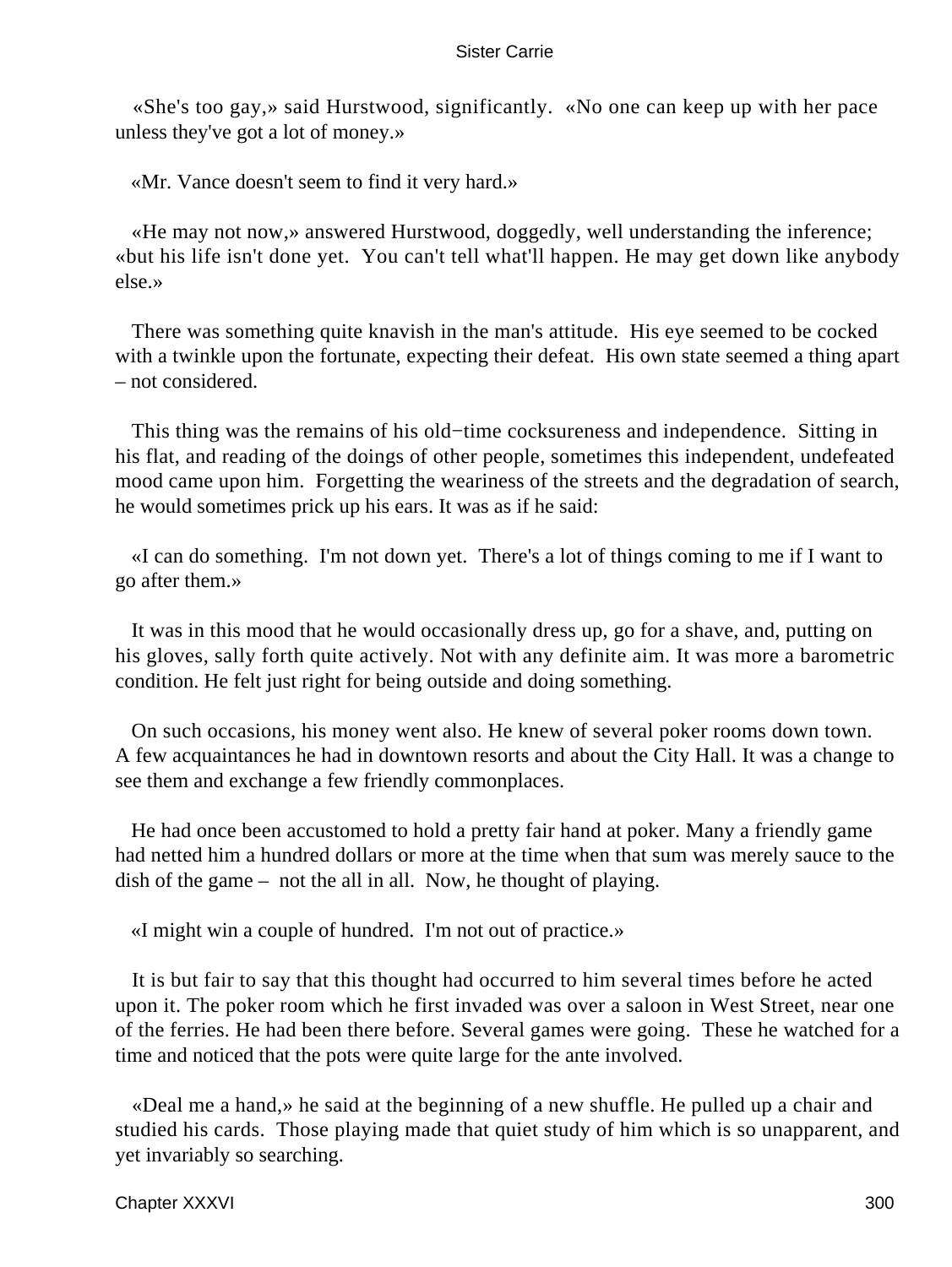Poor fortune was with him at first. He received a mixed collection without progression or pairs. The pot was opened.

«I pass,» he said.

 On the strength of this, he was content to lose his ante. The deals did fairly by him in the long run, causing him to come away with a few dollars to the good.

 The next afternoon he was back again, seeking amusement and profit. This time he followed up three of a kind to his doom. There was a better hand across the table, held by a pugnacious Irish youth, who was a political hanger−on of the Tammany district in which they were located. Hurstwood was surprised at the persistence of this individual, whose bets came with a sang− froid which, if a bluff, was excellent art. Hurstwood began to doubt, but kept, or thought to keep, at least, the cool demeanour with which, in olden times, he deceived those psychic students of the gaming table, who seem to read thoughts and moods, rather than exterior evidences, however subtle. He could not down the cowardly thought that this man had something better and would stay to the end, drawing his last dollar into the pot, should he choose to go so far. Still, he hoped to win much – his hand was excellent. Why not raise it five more?

«I raise you three,» said the youth.

«Make it five,» said Hurstwood, pushing out his chips.

«Come again,» said the youth, pushing out a small pile of reds.

 «Let me have some more chips,» said Hurstwood to the keeper in charge, taking out a bill.

 A cynical grin lit up the face of his youthful opponent. When the chips were laid out, Hurstwood met the raise.

«Five again,» said the youth.

 Hurstwood's brow was wet. He was deep in now – very deep for him. Sixty dollars of his good money was up. He was ordinarily no coward, but the thought of losing so much weakened him. Finally he gave way. He would not trust to this fine hand any longer.

«I call,» he said.

«A full house!» said the youth, spreading out his cards.

Hurstwood's hand dropped.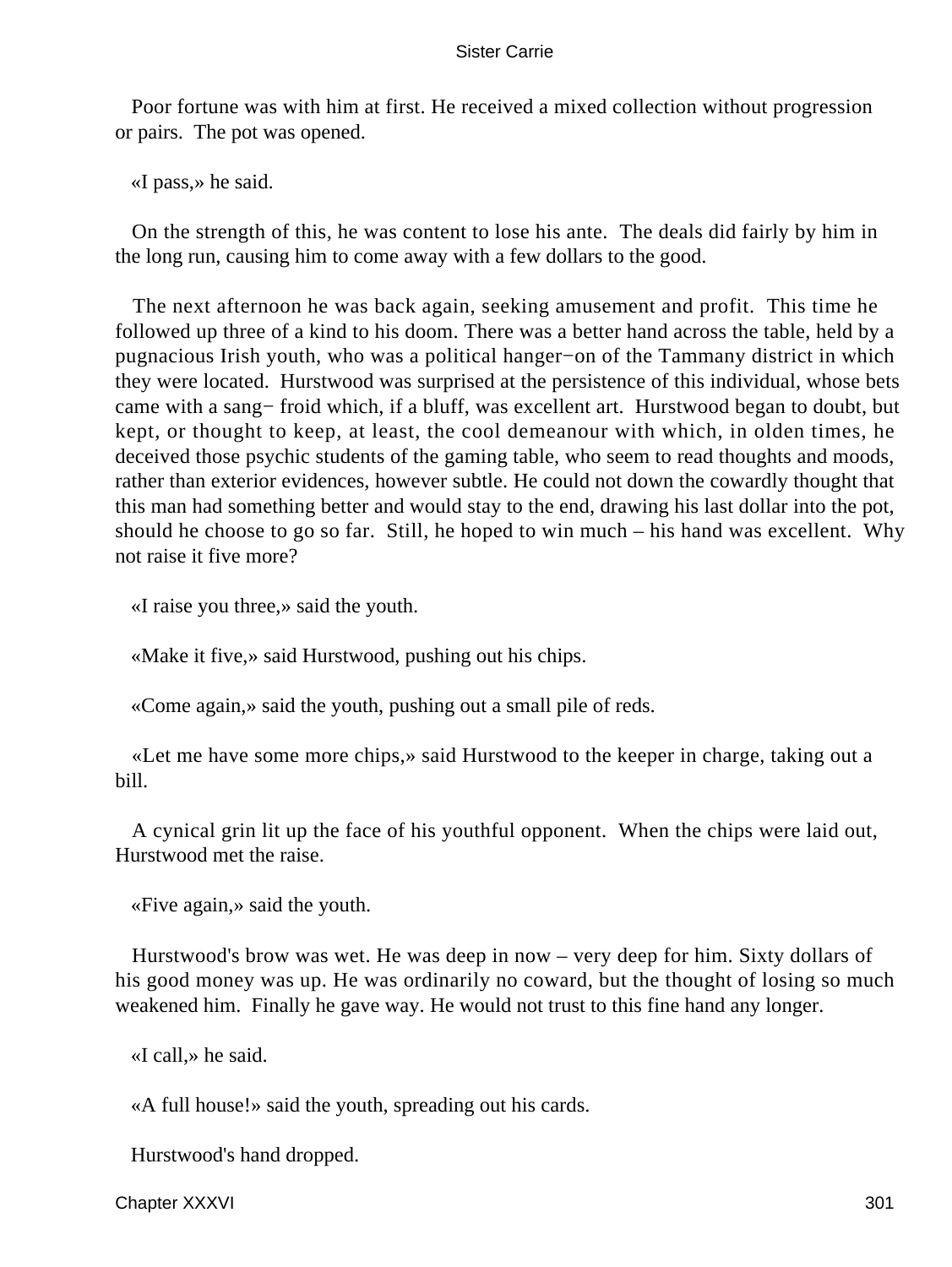«I thought I had you,» he said, weakly.

 The youth raked in his chips, and Hurstwood came away, not without first stopping to count his remaining cash on the stair.

«Three hundred and forty dollars,» he said.

With this loss and ordinary expenses, so much had already gone.

Back in the flat, he decided he would play no more.

 Remembering Mrs. Vance's promise to call, Carrie made one other mild protest. It was concerning Hurstwood's appearance. This very day, coming home, he changed his clothes to the old togs he sat around in.

«What makes you always put on those old clothes?» asked Carrie.

«What's the use wearing my good ones around here?» he asked.

«Well, I should think you'd feel better.» Then she added: «Some one might call.»

«Who?» he said.

«Well, Mrs. Vance,» said Carrie.

«She needn't see me,» he answered, sullenly.

This lack of pride and interest made Carrie almost hate him.

 «Oh,» she thought, «there he sits. 'She needn't see me.' I should think he would be ashamed of himself.»

 The real bitterness of this thing was added when Mrs. Vance did call. It was on one of her shopping rounds. Making her way up the commonplace hall, she knocked at Carrie's door. To her subsequent and agonising distress, Carrie was out. Hurstwood opened the door, half−thinking that the knock was Carrie's. For once, he was taken honestly aback. The lost voice of youth and pride spoke in him.

«Why,» he said, actually stammering, «how do you do?»

 «How do you do?» said Mrs. Vance, who could scarcely believe her eyes. His great confusion she instantly perceived. He did not know whether to invite her in or not.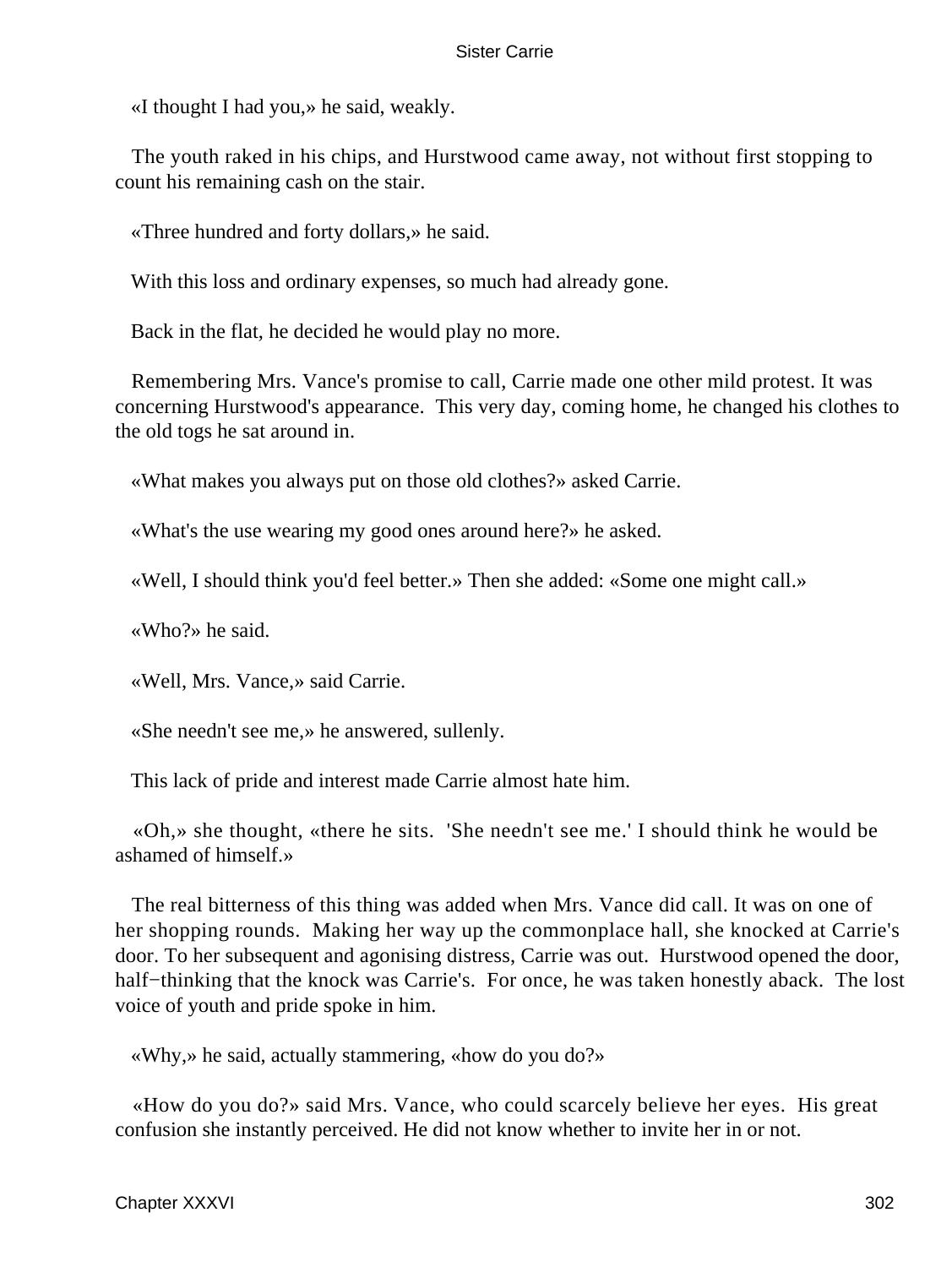«Is your wife at home?» she inquired.

«No,» he said, «Carrie's out; but won't you step in? She'll be back shortly.»

 «No−o,» said Mrs. Vance, realising the change of it all. «I'm really very much in a hurry. I thought I'd just run up and look in, but I couldn't stay. Just tell your wife she must come and see me.»

 «I will,» said Hurstwood, standing back, and feeling intense relief at her going. He was so ashamed that he folded his hands weakly, as he sat in the chair afterwards, and thought.

 Carrie, coming in from another direction, thought she saw Mrs. Vance going away. She strained her eyes, but could not make sure.

«Was anybody here just now?» she asked of Hurstwood.

«Yes,» he said guiltily; «Mrs. Vance.»

 «Did she see you?» she asked, expressing her full despair. This cut Hurstwood like a whip, and made him sullen.

«If she had eyes, she did. I opened the door.»

 «Oh,» said Carrie, closing one hand tightly out of sheer nervousness. «What did she have to say?»

«Nothing,» he answered. «She couldn't stay.»

«And you looking like that!» said Carrie, throwing aside a long reserve.

«What of it?» he said, angering. «I didn't know she was coming, did I?»

 «You knew she might,» said Carrie. «I told you she said she was coming. I've asked you a dozen times to wear your other clothes. Oh, I think this is just terrible.»

 «Oh, let up,» he answered. "What difference does it make? You couldn't associate with her, anyway. They've got too much money.

«Who said I wanted to?» said Carrie, fiercely.

«Well, you act like it, rowing around over my looks. You'd think I'd committed  $- \rightarrow \infty$ 

Carrie interrupted: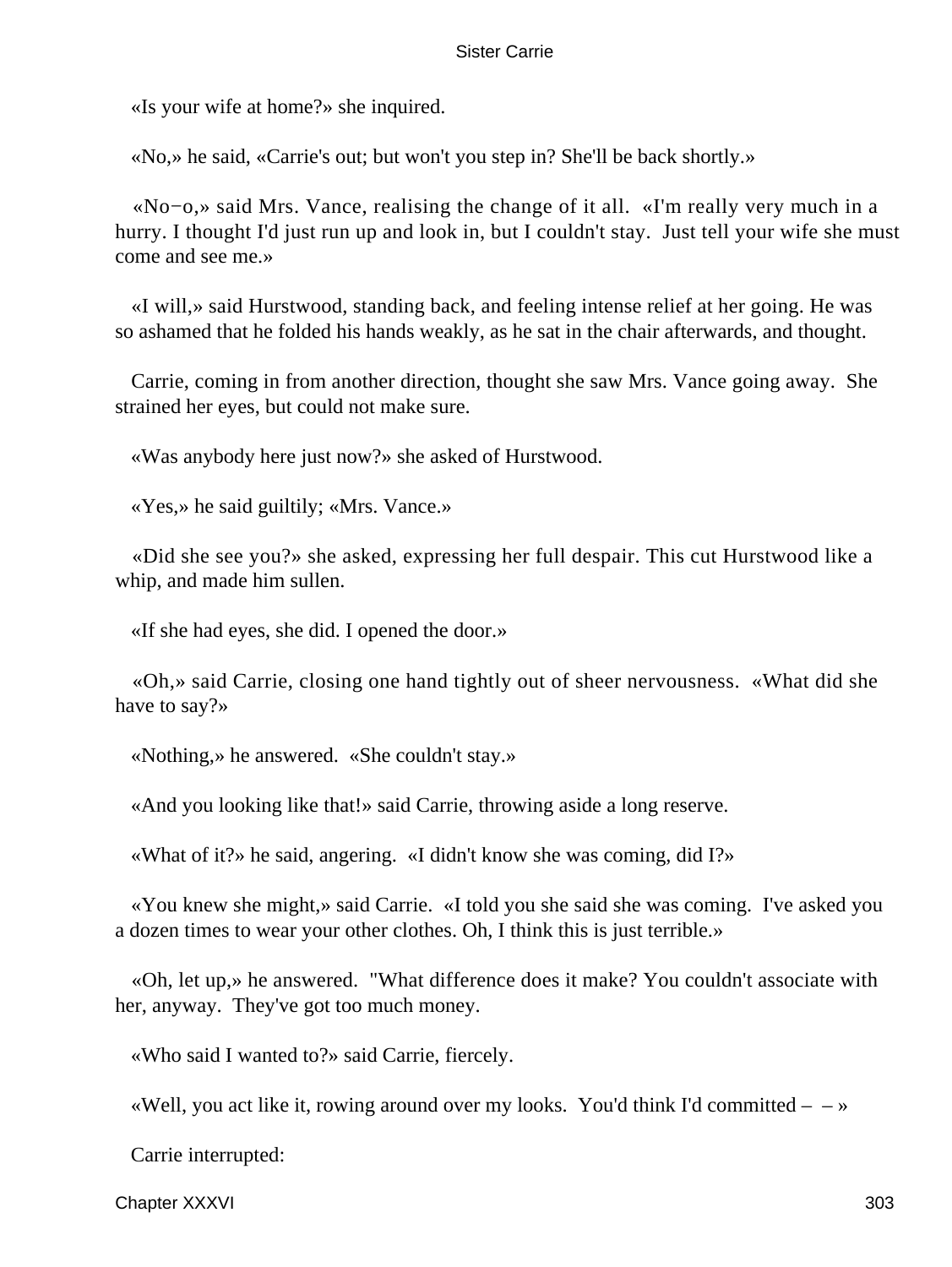«It's true,» she said. «I couldn't if I wanted to, but whose fault is it? You're very free to sit and talk about who I could associate with. Why don't you get out and look for work?»

This was a thunderbolt in camp.

 «What's it to you?» he said, rising, almost fiercely. «I pay the rent, don't I? I furnish the  $- - \lambda$ 

 «Yes, you pay the rent,» said Carrie. «You talk as if there was nothing else in the world but a flat to sit around in. You haven't done a thing for three months except sit around and interfere here. I'd like to know what you married me for?»

«I didn't marry you,» he said, in a snarling tone.

«I'd like to know what you did, then, in Montreal?» she answered.

 «Well, I didn't marry you,» he answered. «You can get that out of your head. You talk as though you didn't know.»

 Carrie looked at him a moment, her eyes distending. She had believed it was all legal and binding enough.

 «What did you lie to me for, then?» she asked, fiercely. «What did you force me to run away with you for?»

Her voice became almost a sob.

«Force!» he said, with curled lip. «A lot of forcing I did.»

 «Oh!» said Carrie, breaking under the strain, and turning. «Oh, oh!» and she hurried into the front room.

 Hurstwood was now hot and waked up. It was a great shaking up for him, both mental and moral. He wiped his brow as he looked around, and then went for his clothes and dressed. Not a sound came from Carrie; she ceased sobbing when she heard him dressing. She thought, at first, with the faintest alarm, of being left without money – not of losing him, though he might be going away permanently. She heard him open the top of the wardrobe and take out his hat. Then the dining−room door closed, and she knew he had gone.

 After a few moments of silence, she stood up, dry−eyed, and looked out the window. Hurstwood was just strolling up the street, from the flat, toward Sixth Avenue.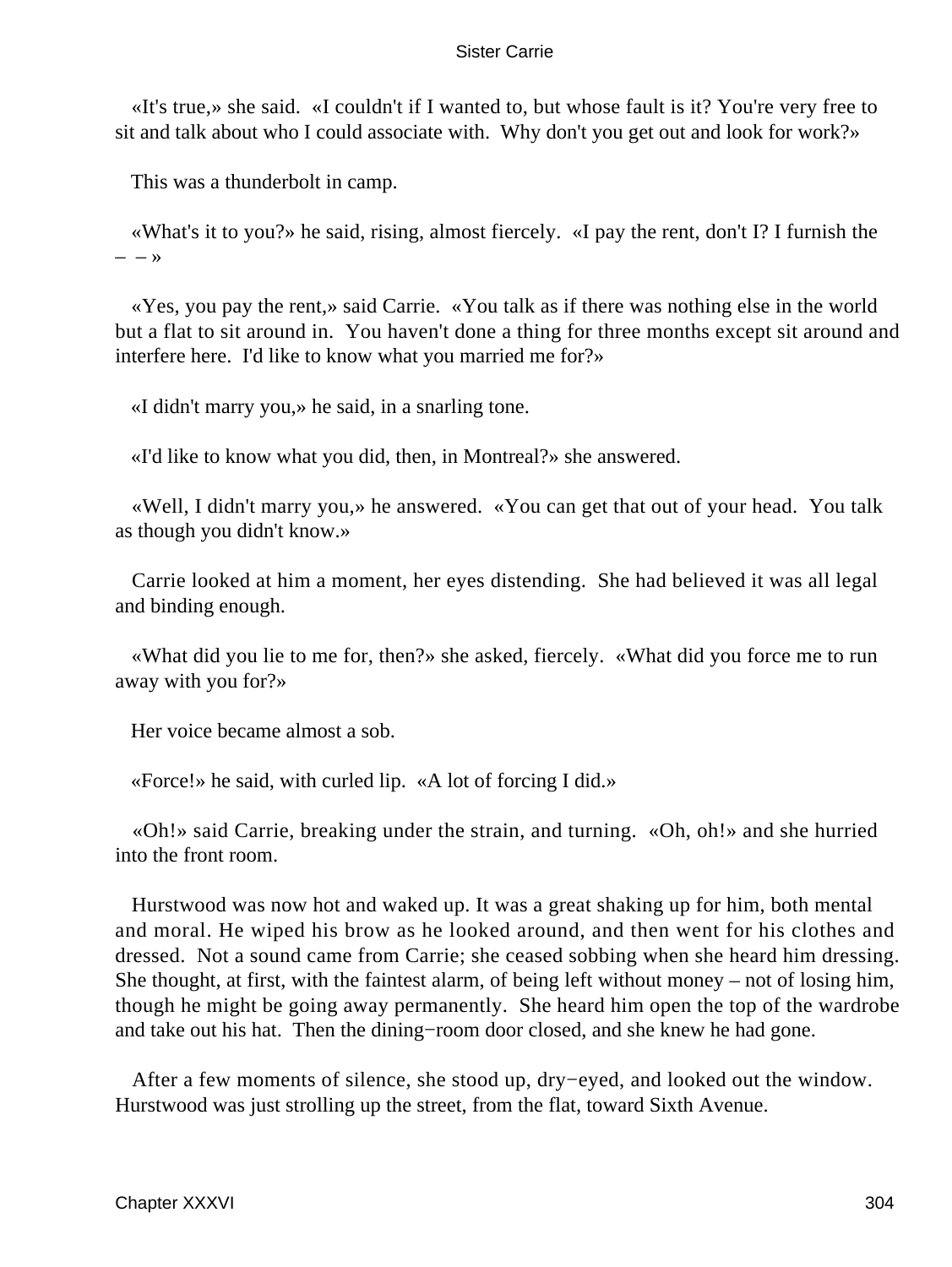The latter made progress along Thirteenth and across Fourteenth Street to Union Square.

 «Look for work!» he said to himself. «Look for work! She tells me to get out and look for work.»

 He tried to shield himself from his own mental accusation, which told him that she was right.

 «What a cursed thing that Mrs. Vance's call was, anyhow,» he thought. «Stood right there, and looked me over. I know what she was thinking.»

 He remembered the few times he had seen her in Seventy−eight Street. She was always a swell−looker, and he had tried to put on the air of being worthy of such as she, in front of her. Now, to think she had caught him looking this way. He wrinkled his forehead in his distress.

«The devil!» he said a dozen times in an hour.

 It was a quarter after four when he left the house. Carrie was in tears. There would be no dinner that night.

 «What the deuce,» he said, swaggering mentally to hide his own shame from himself. «I'm not so bad. I'm not down yet.»

 He looked around the square, and seeing the several large hotels, decided to go to one for dinner. He would get his papers and make himself comfortable there.

 He ascended into the fine parlour of the Morton House, then one of the best New York hotels, and, finding a cushioned seat, read. It did not trouble him much that his decreasing sum of money did not allow of such extravagance. Like the morphine fiend, he was becoming addicted to his ease. Anything to relieve his mental distress, to satisfy his craving for comfort. He must do it. No thoughts for the morrow – he could not stand to think of it any more than he could of any other calamity. Like the certainty of death, he tried to shut the certainty of soon being without a dollar completely out of his mind, and he came very near doing it.

 Well−dressed guests moving to and fro over the thick carpets carried him back to the old days. A young lady, a guest of the house, playing a piano in an alcove pleased him. He sat there reading.

 His dinner cost him \$1.50. By eight o'clock he was through, and then, seeing guests leaving and the crowd of pleasure−seekers thickening outside wondered where he should go.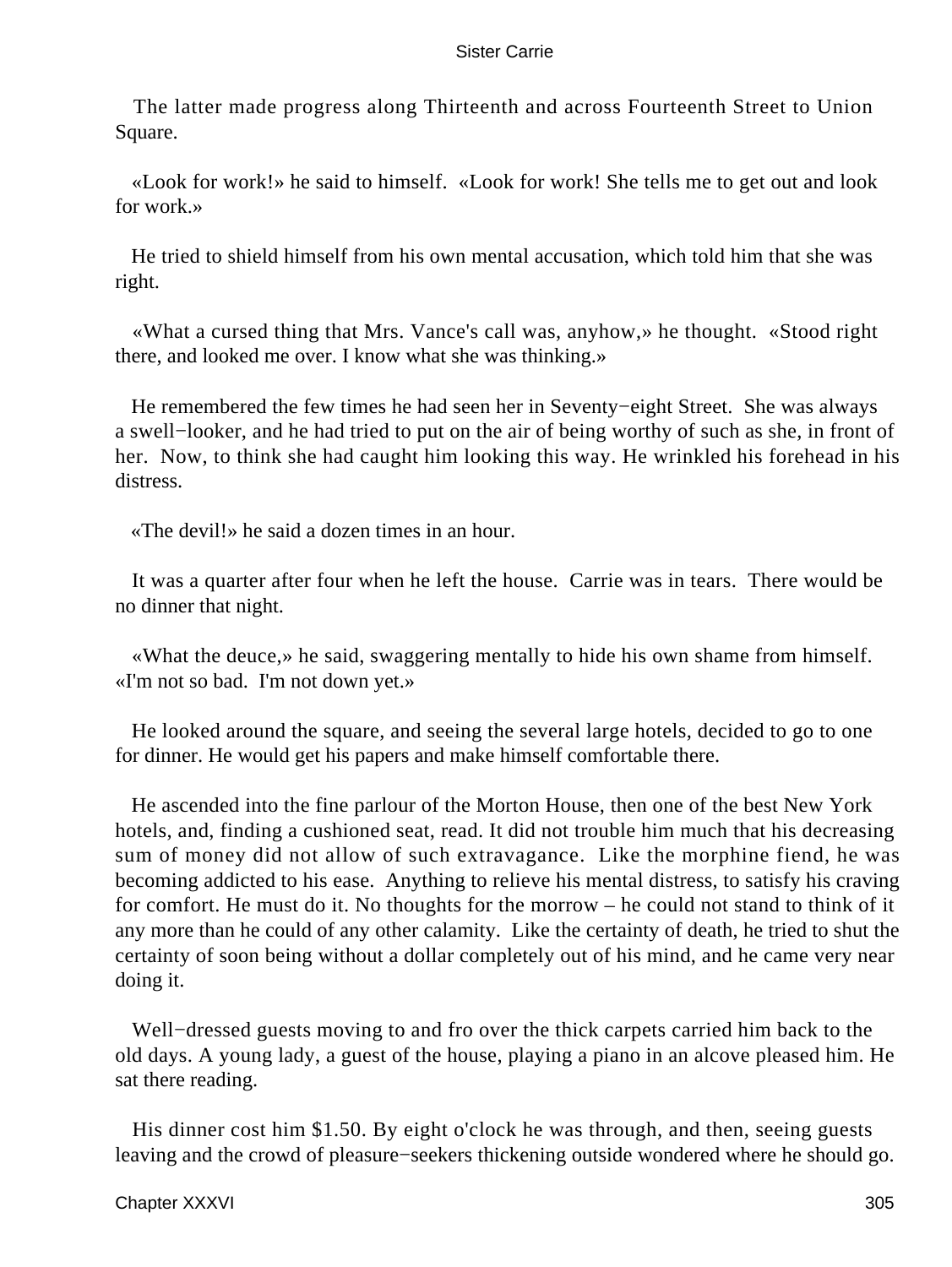Not home. Carrie would be up. No, he would not go back there this evening. He would stay out and knock around as a man who was independent – not broke – well might. He bought a cigar, and went outside on the corner where other individuals were lounging – brokers, racing people, thespians – his own flesh and blood. As he stood there, he thought of the old evenings in Chicago, and how he used to dispose of them. Many's the game he had had. This took him to poker.

 «I didn't do that thing right the other day,» he thought, referring to his loss of sixty dollars. «I shouldn't have weakened. I could have bluffed that fellow down. I wasn't in form, that's what ailed me.»

 Then he studied the possibilities of the game as it had been played, and began to figure how he might have won, in several instances, by bluffing a little harder.

«I'm old enough to play poker and do something with it. I'll try my hand to−night.»

 Visions of a big stake floated before him. Supposing he did win a couple of hundred, wouldn't he be in it? Lots of sports he knew made their living at this game, and a good living, too.

«They always had as much as I had,» he thought.

 So off he went to a poker room in the neighbourhood, feeling much as he had in the old days. In this period of self−forgetfulness, aroused first by the shock of argument and perfected by a dinner in the hotel, with cocktails and cigars, he was as nearly like the old Hurstwood as he would ever be again. It was not the old Hurstwood – only a man arguing with a divided conscience and lured by a phantom.

 This poker room was much like the other one, only it was a back room in a better drinking resort. Hurstwood watched a while, and then, seeing an interesting game, joined in. As before, it went easy for a while, he winning a few times and cheering up, losing a few pots and growing more interested and determined on that account. At last the fascinating game took a strong hold on him. He enjoyed its risks and ventured, on a trifling hand, to bluff the company and secure a fair stake. To his self−satisfaction intense and strong, he did it.

 In the height of this feeling he began to think his luck was with him. No one else had done so well. Now came another moderate hand, and again he tried to open the jack−pot on it. There were others there who were almost reading his heart, so close was their observation.

 «I have three of a kind,» said one of the players to himself. «I'll just stay with that fellow to the finish.»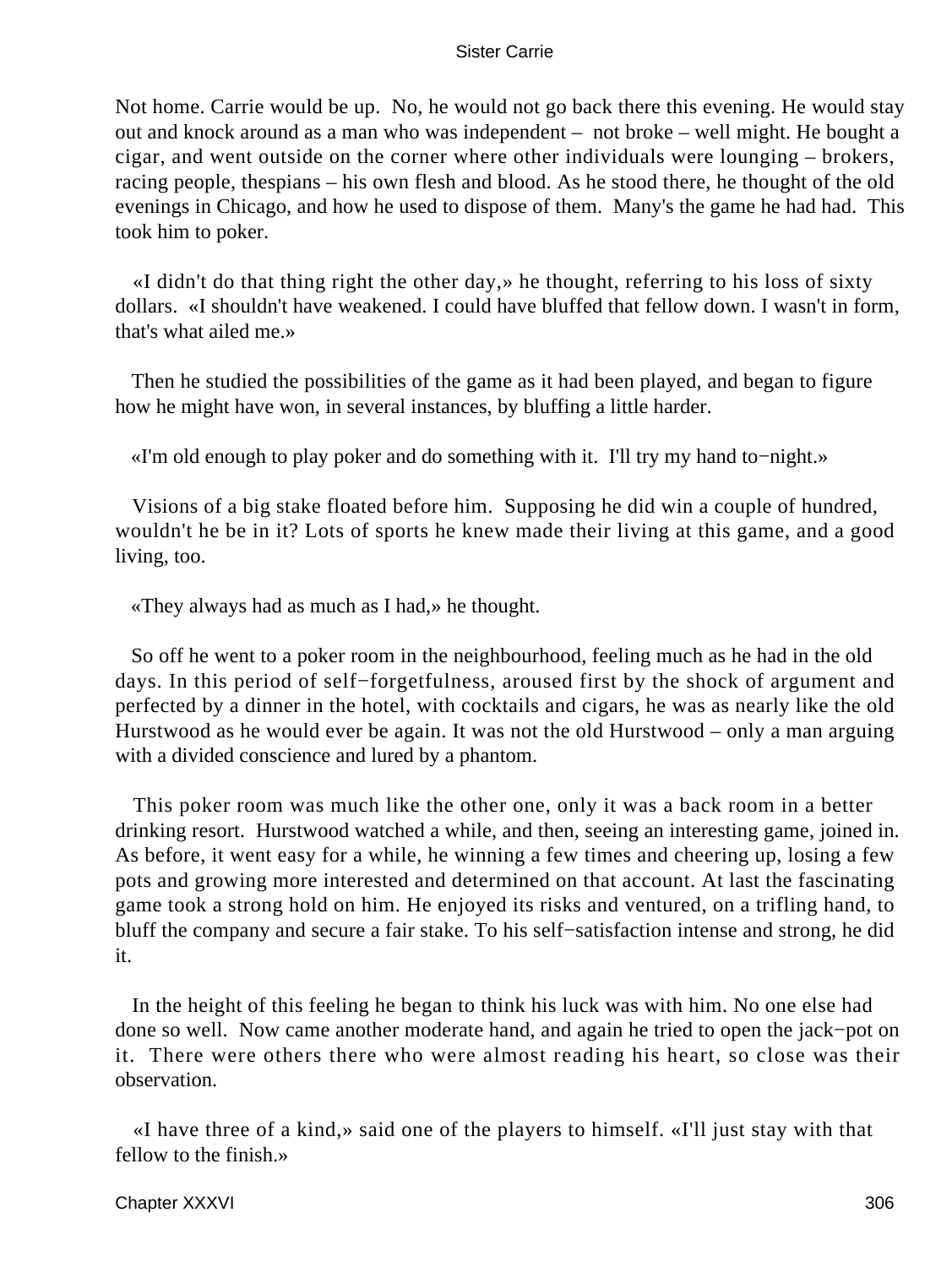The result was that bidding began.

«I raise you ten.»

«Good.»

«Ten more.»

«Good.»

«Ten again.»

«Right you are.»

 It got to where Hurstwood had seventy−five dollars up. The other man really became serious. Perhaps this individual (Hurstwood) really did have a stiff hand.

«I call,» he said.

 Hurstwood showed his hand. He was done. The bitter fact that he had lost seventy−five dollars made him desperate.

«Let's have another pot,» he said, grimly.

«All right,» said the man.

 Some of the other players quit, but observant loungers took their places. Time passed, and it came to twelve o'clock. Hurstwood held on, neither winning nor losing much. Then he grew weary, and on a last hand lost twenty more. He was sick at heart.

 At a quarter after one in the morning he came out of the place. The chill, bare streets seemed a mockery of his state. He walked slowly west, little thinking of his row with Carrie. He ascended the stairs and went into his room as if there had been no trouble. It was his loss that occupied his mind. Sitting down on the bedside he counted his money. There was now but a hundred and ninety dollars and some change. He put it up and began to undress.

«I wonder what's getting into me, anyhow?» he said.

 In the morning Carrie scarcely spoke and he felt as if he must go out again. He had treated her badly, but he could not afford to make up. Now desperation seized him, and for a day or two, going out thus, he lived like a gentleman – or what he conceived to be a gentleman – which took money. For his escapades he was soon poorer in mind and body, to say nothing of his purse, which had lost thirty by the process. Then he came down to cold,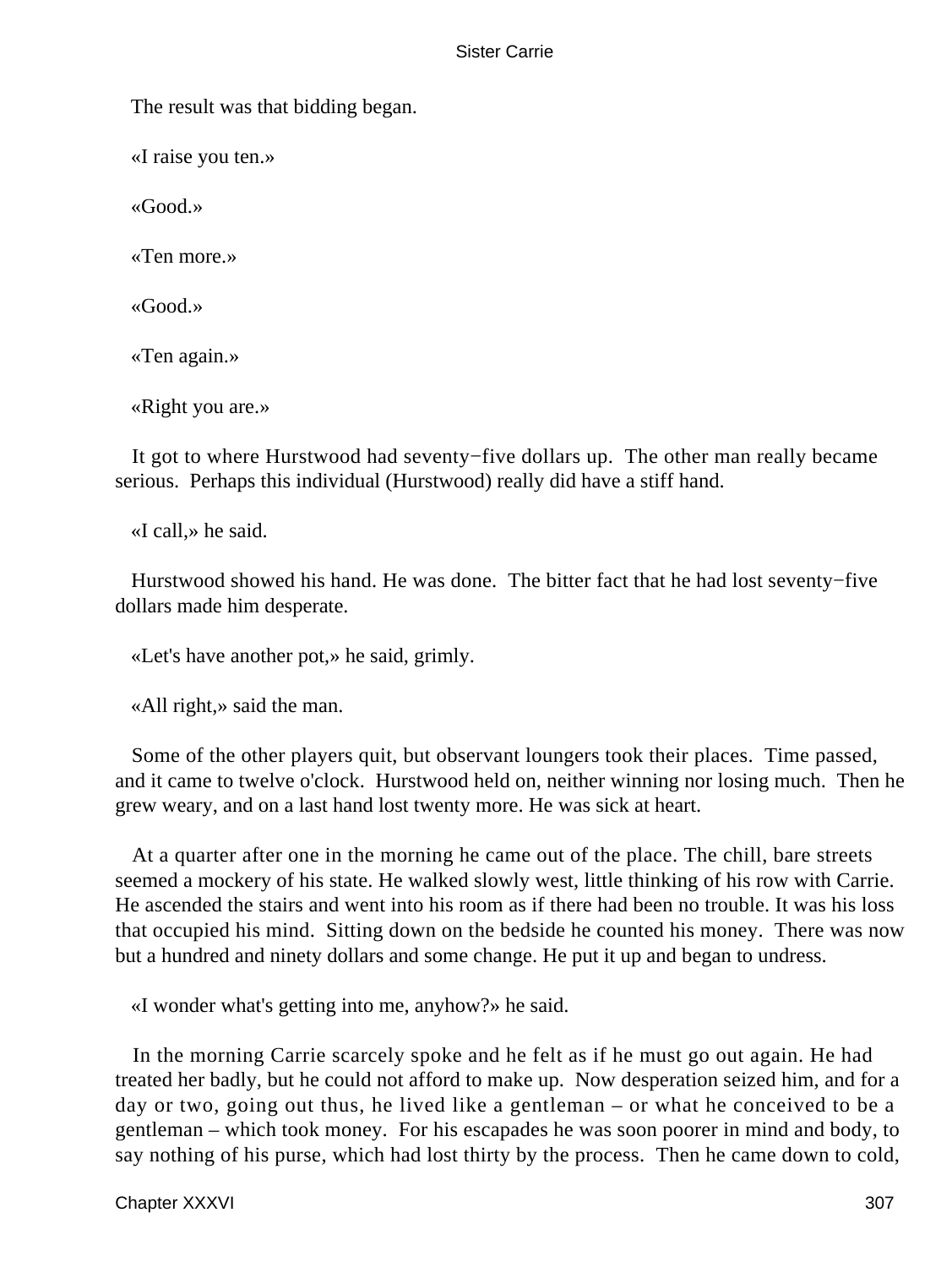bitter sense again.

 «The rent man comes to−day,» said Carrie, greeting him thus indifferently three mornings later.

«He does?»

«Yes; this is the second,» answered Carrie.

Hurstwood frowned. Then in despair he got out his purse.

«It seems an awful lot to pay for rent,» he said.

He was nearing his last hundred dollars.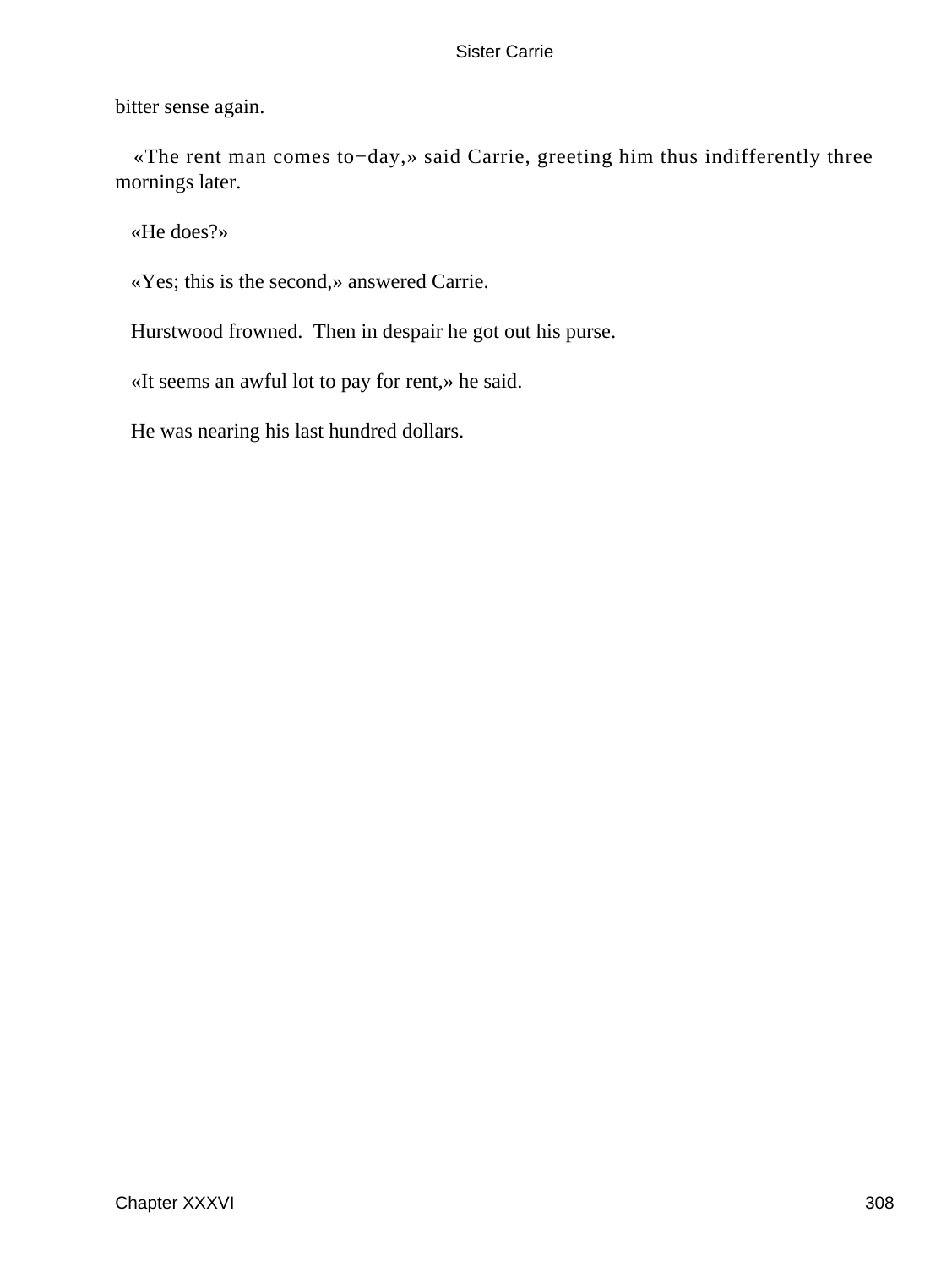# **[Chapter XXXVII](#page-429-0)**

### *T*HE **SPIRIT AWAKENS** – **NEW SEARCH FOR THE GATE**

 It would be useless to explain how in due time the last fifty dollars was in sight. The seven hundred, by his process of handling, had only carried them into June. Before the final hundred mark was reached he began to indicate that a calamity was approaching.

 «I don't know,» he said one day, taking a trivial expenditure for meat as a text, «it seems to take an awful lot for us to live.»

«It doesn't seem to me,» said Carrie, «that we spend very much.»

«My money is nearly gone,» he said, «and I hardly know where it's gone to.»

«All that seven hundred dollars?» asked Carrie.

«All but a hundred.»

 He looked so disconsolate that it scared her. She began to see that she herself had been drifting. She had felt it all the time.

 «Well, George,» she exclaimed, «why don't you get out and look for something? You could find something.»

«I have looked,» he said. «You can t make people give you a place.»

 She gazed weakly at him and said: «Well, what do you think you will do? A hundred dollars won't last long.»

«I don't know,» he said. «I can't do any more than look.»

 Carrie became frightened over this announcement. She thought desperately upon the subject. Frequently she had considered the stage as a door through which she might enter that gilded state which she had so much craved. Now, as in Chicago, it came as a last resource in distress. Something must be done if he did not get work soon. Perhaps she would have to go out and battle again alone.

 She began to wonder how one would go about getting a place. Her experience in Chicago proved that she had not tried the right way. There must be people who would listen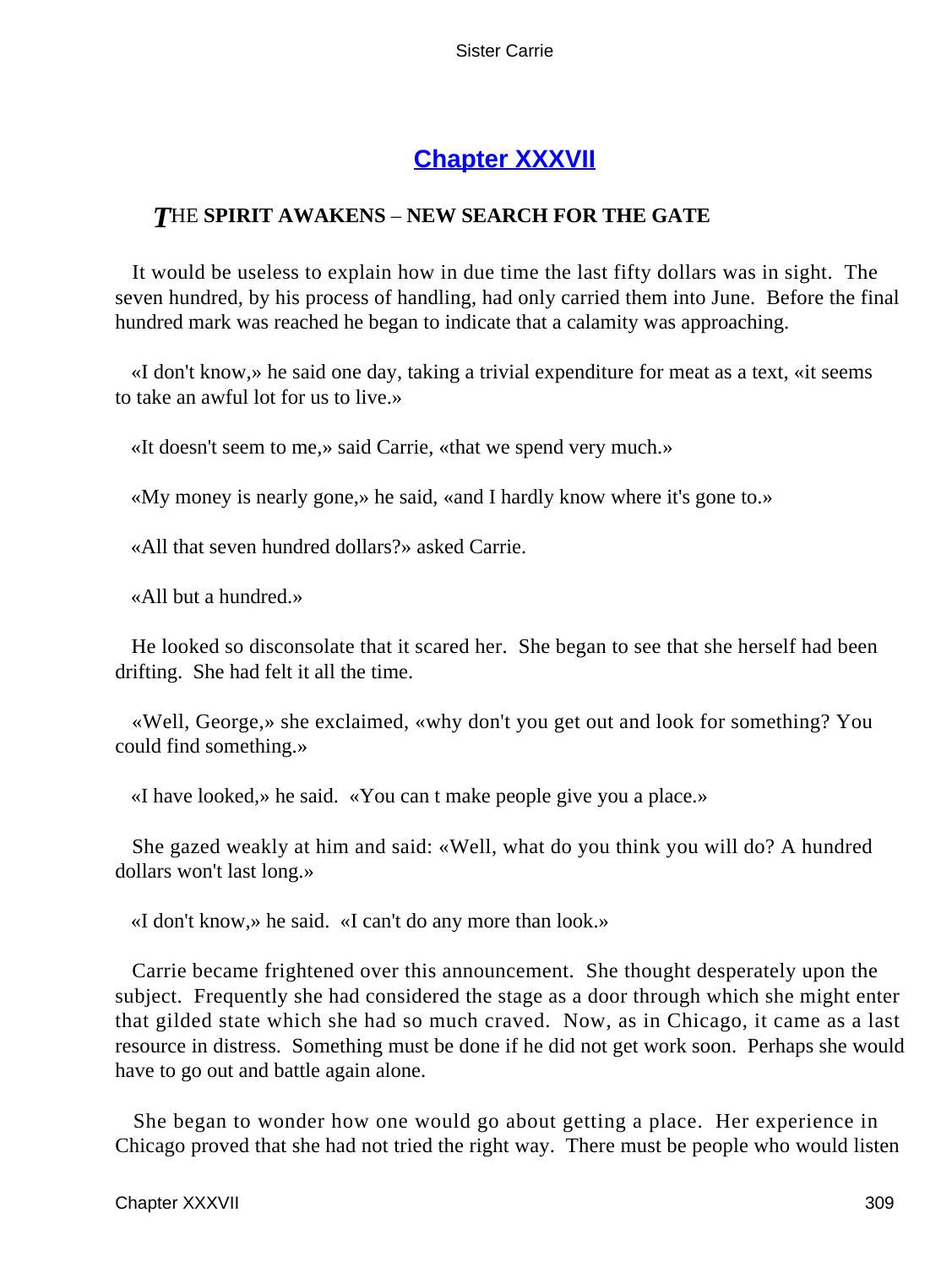to and try you – men who would give you an opportunity.

 They were talking at the breakfast table, a morning or two later, when she brought up the dramatic subject by saying that she saw that Sarah Bernhardt was coming to this country. Hurstwood had seen it, too.

«How do people get on the stage, George?» she finally asked, innocently.

«I don't know,» he said. «There must be dramatic agents.»

Carrie was sipping coffee, and did not look up.

«Regular people who get you a place?»

«Yes, I think so,» he answered.

Suddenly the air with which she asked attracted his attention.

«You're not still thinking about being an actress, are you?» he asked.

«No,» she answered, «I was just wondering.»

 Without being clear, there was something in the thought which he objected to. He did not believe any more, after three years of observation, that Carrie would ever do anything great in that line. She seemed too simple, too yielding. His idea of the art was that it involved something more pompous. If she tried to get on the stage she would fall into the hands of some cheap manager and become like the rest of them. He had a good idea of what he meant by **THEM.** Carrie was pretty. She would get along all right, but where would he be?

«I'd get that idea out of my head, if I were you. It's a lot more difficult than you think.»

Carrie felt this to contain, in some way, an aspersion upon her ability.

«You said I did real well in Chicago,» she rejoined.

 «You did,» he answered, seeing that he was arousing opposition, «but Chicago isn't New York, by a big jump.»

Carrie did not answer this at all. It hurt her.

 «The stage,» he went on, «is all right if you can be one of the big guns, but there's nothing to the rest of it. It takes a long while to get up.»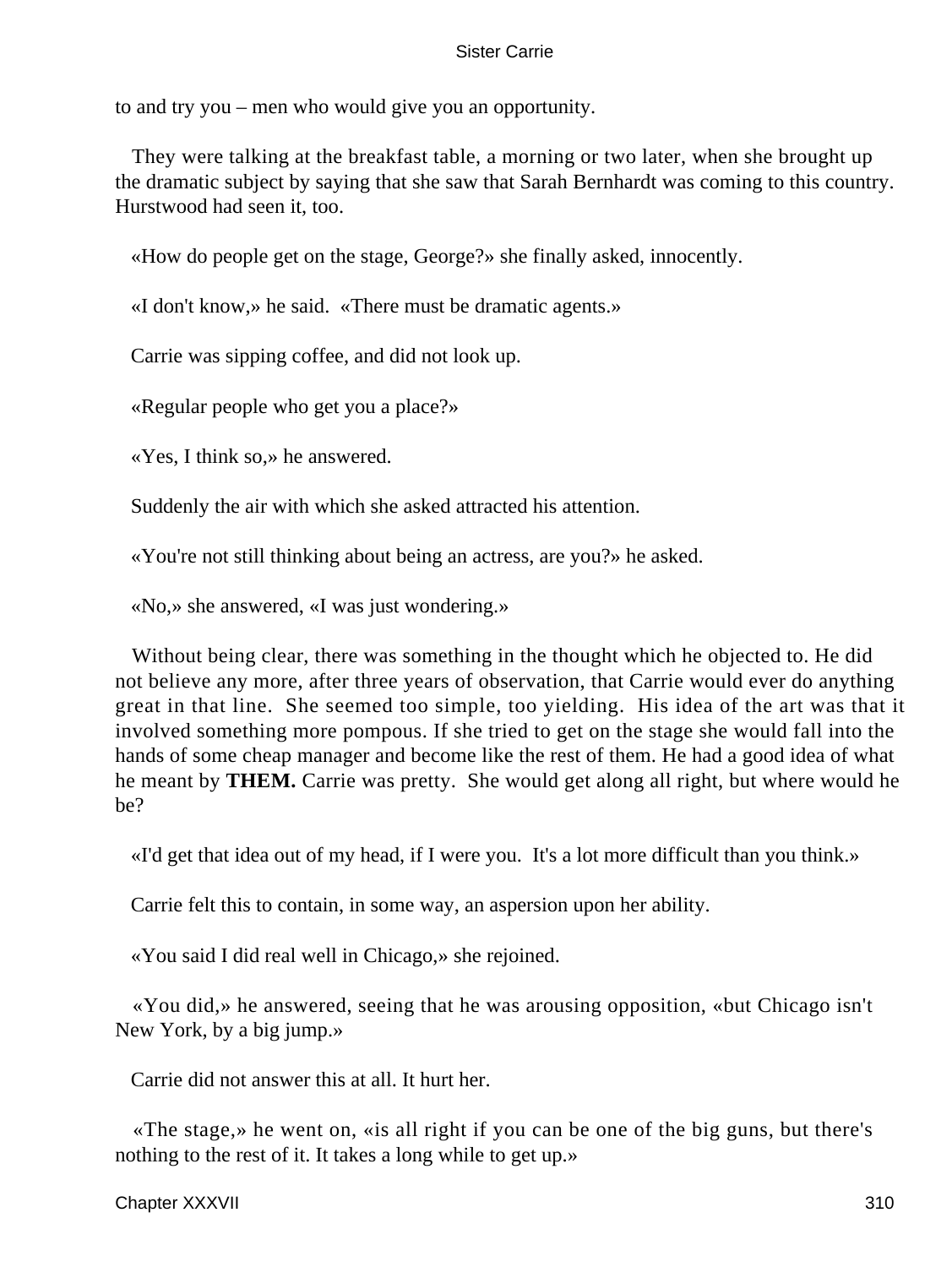«Oh, I don't know,» said Carrie, slightly aroused.

 In a flash, he thought he foresaw the result of this thing. Now, when the worst of his situation was approaching, she would get on the stage in some cheap way and forsake him. Strangely, he had not conceived well of her mental ability. That was because he did not understand the nature of emotional greatness. He had never learned that a person might be emotionally – instead of intellectually – great. Avery Hall was too far away for him to look back and sharply remember. He had lived with this woman too long.

 «Well, I do,» he answered. «If I were you I wouldn't think of it. It's not much of a profession for a woman.»

 «It's better than going hungry,» said Carrie. «If you don't want me to do that, why don't you get work yourself?»

There was no answer ready for this. He had got used to the suggestion.

«Oh, let up,» he answered.

 The result of this was that she secretly resolved to try. It didn't matter about him. She was not going to be dragged into poverty and something worse to suit him. She could act. She could get something and then work up. What would he say then? She pictured herself already appearing in some fine performance on Broadway; of going every evening to her dressing−room and making up. Then she would come out at eleven o'clock and see the carriages ranged about, waiting for the people. It did not matter whether she was the star or not. If she were only once in, getting a decent salary, wearing the kind of clothes she liked, having the money to do with, going here and there as she pleased, how delightful it would all be. Her mind ran over this picture all the day long. Hurstwood's dreary state made its beauty become more and more vivid.

 Curiously this idea soon took hold of Hurstwood. His vanishing sum suggested that he would need sustenance. Why could not Carrie assist him a little until he could get something?

He came in one day with something of this idea in his mind.

 «I met John B. Drake to−day,» he said. «He's going to open a hotel here in the fall. He says that he can make a place for me then.»

«Who is he?» asked Carrie.

«He's the man that runs the Grand Pacific in Chicago.»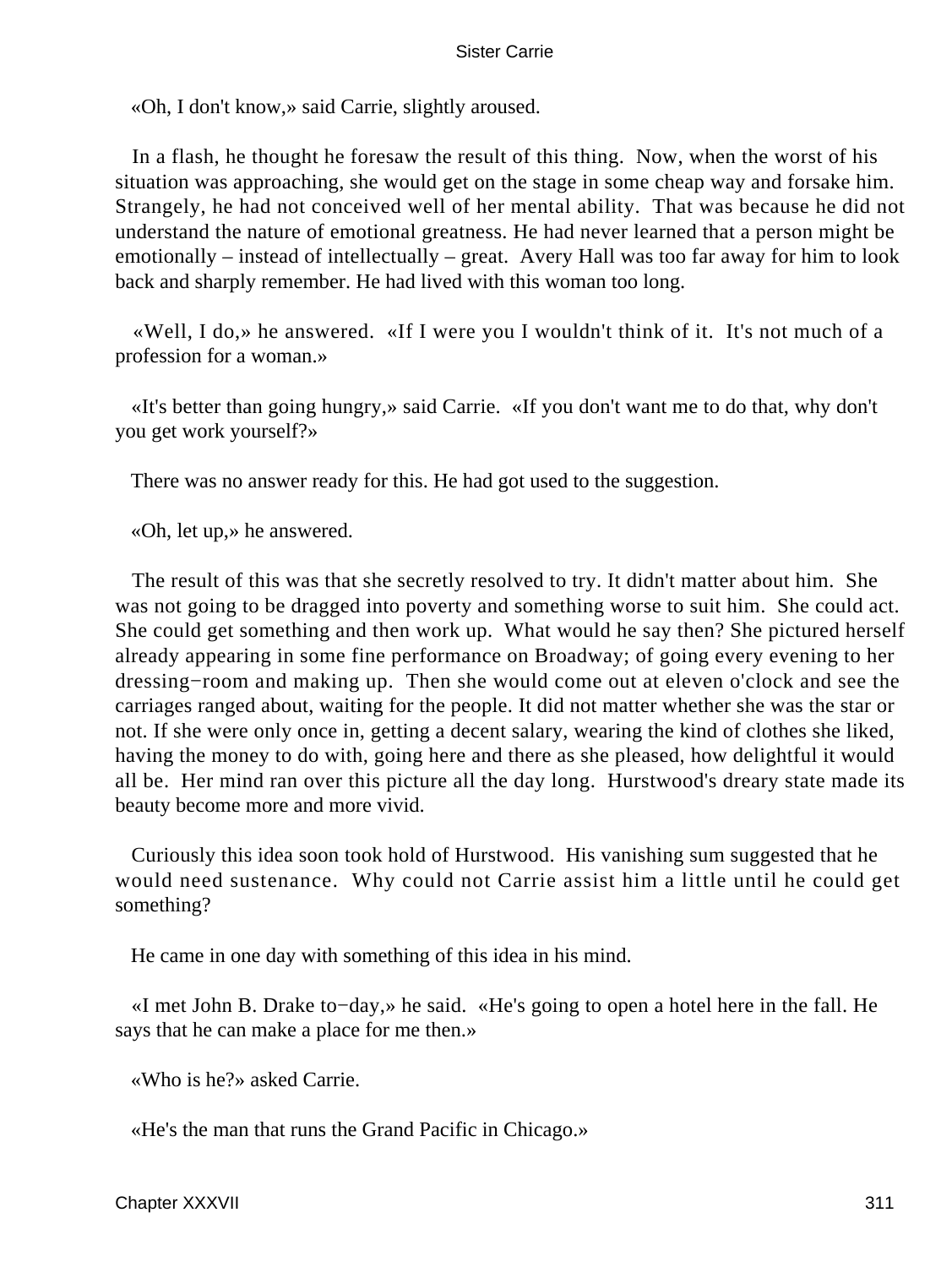«Oh,» said Carrie.

«I'd get about fourteen hundred a year out of that.»

«That would be good, wouldn't it?» she said, sympathetically.

 «If I can only get over this summer,» he added, «I think I'll be all right. I'm hearing from some of my friends again.»

 Carrie swallowed this story in all its pristine beauty. She sincerely wished he could get through the summer. He looked so hopeless.

«How much money have you left?»

«Only fifty dollars.»

 «Oh, mercy,» she exclaimed, «what will we do? It's only twenty days until the rent will be due again.»

Hurstwood rested his head on his hands and looked blankly at the floor.

«Maybe you could get something in the stage line?» he blandly suggested.

«Maybe I could,» said Carrie, glad that some one approved of the idea.

 «I'll lay my hand to whatever I can get,» he said, now that he saw her brighten up. «I can get something.»

 She cleaned up the things one morning after he had gone, dressed as neatly as her wardrobe permitted, and set out for Broadway. She did not know that thoroughfare very well. To her it was a wonderful conglomeration of everything great and mighty. The theatres were there – these agencies must be somewhere about.

 She decided to stop in at the Madison Square Theatre and ask how to find the theatrical agents. This seemed the sensible way. Accordingly, when she reached that theatre she applied to the clerk at the box office.

 «Eh?» he said, looking out. «Dramatic agents? I don't know. You'll find them in the 'Clipper,' though. They all advertise in that.»

«Is that a paper?» said Carrie.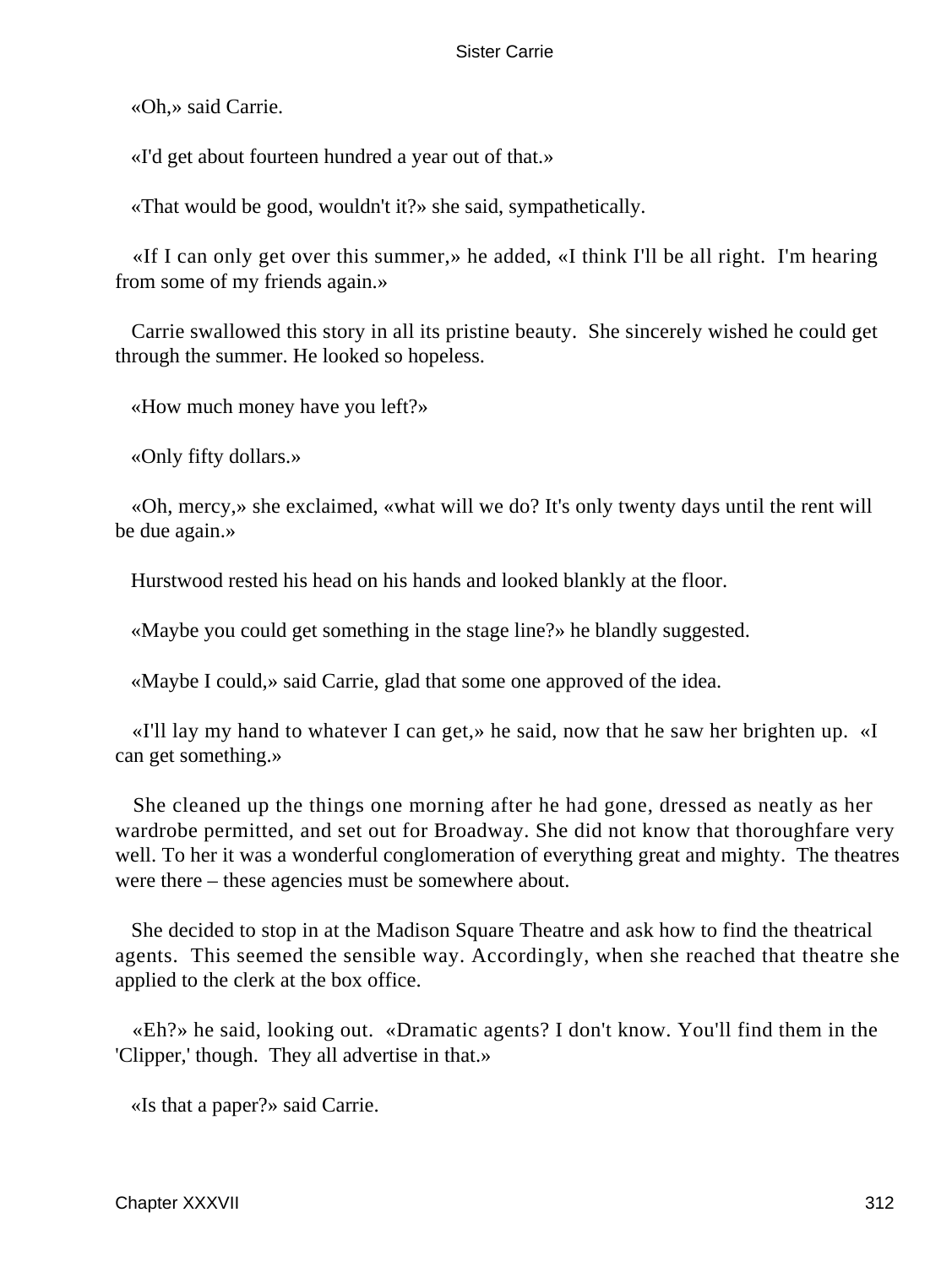«Yes,» said the clerk, marvelling at such ignorance of a common fact. «You can get it at the news−stands,» he added politely, seeing how pretty the inquirer was.

 Carrie proceeded to get the «Clipper,» and tried to find the agents by looking over it as she stood beside the stand. This could not be done so easily. Thirteenth Street was a number of blocks off, but she went back, carrying the precious paper and regretting the waste of time.

Hurstwood was already there, sitting in his place.

«Where were you?» he asked.

«I've been trying to find some dramatic agents.»

 He felt a little diffident about asking concerning her success. The paper she began to scan attracted his attention.

«What have you got there?» he asked.

«The 'Clipper.' The man said I'd find their addresses in here.»

«Have you been all the way over to Broadway to find that out? I could have told you.»

«Why didn't you?» she asked, without looking up.

«You never asked me,» he returned.

 She went hunting aimlessly through the crowded columns. Her mind was distracted by this man's indifference. The difficulty of the situation she was facing was only added to by all he did. Self− commiseration brewed in her heart. Tears trembled along her eyelids but did not fall. Hurstwood noticed something.

«Let me look.»

 To recover herself she went into the front room while he searched. Presently she returned. He had a pencil, and was writing upon an envelope.

«Here're three,» he said.

 Carrie took it and found that one was Mrs. Bermudez, another Marcus Jenks, a third Percy Weil. She paused only a moment, and then moved toward the door.

«I might as well go right away,» she said, without looking back.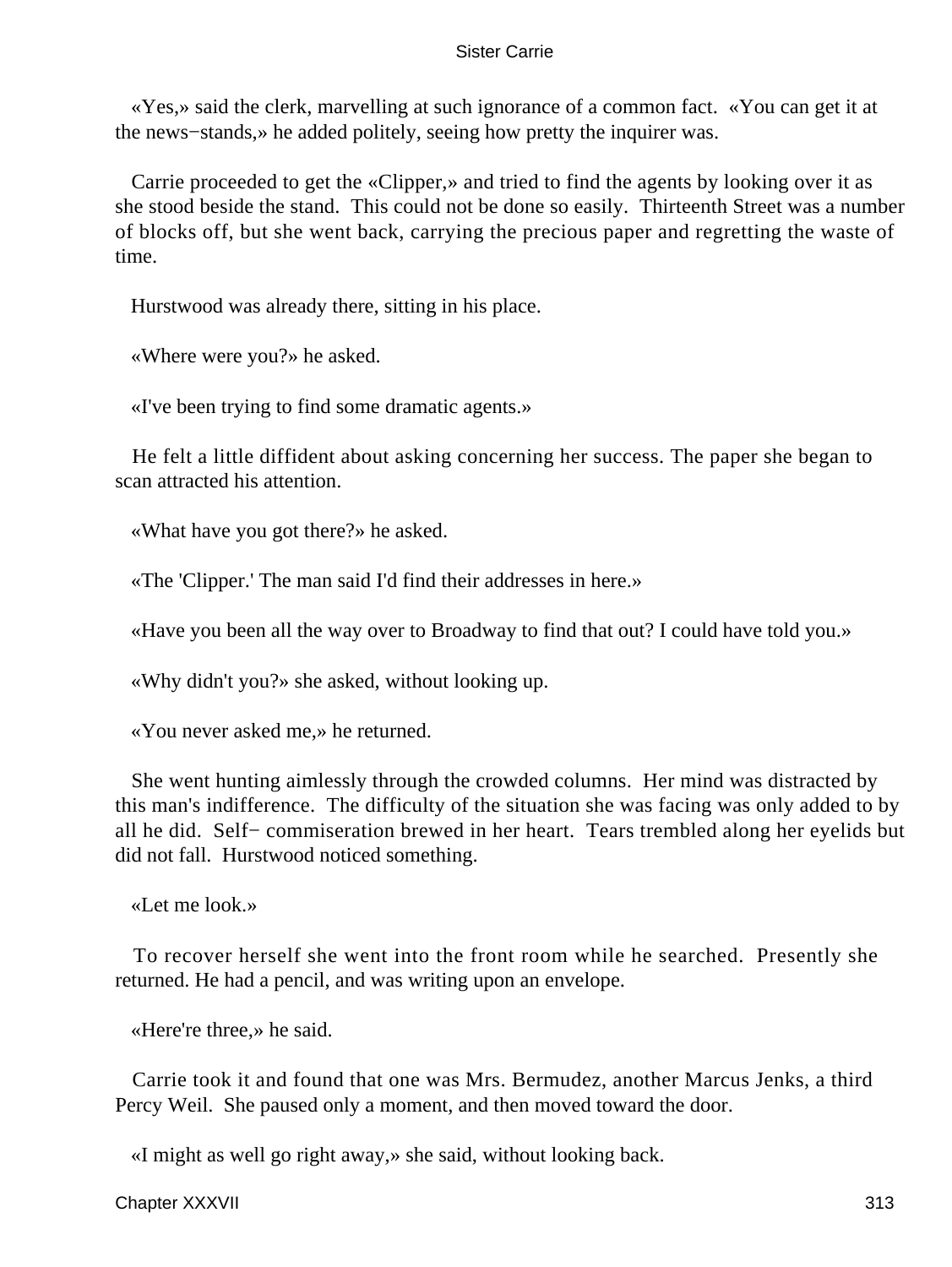Hurstwood saw her depart with some faint stirrings of shame, which were the expression of a manhood rapidly becoming stultified. He sat a while, and then it became too much. He got up and put on his hat.

 «I guess I'll go out,» he said to himself, and went, strolling nowhere in particular, but feeling somehow that he must go.

 Carrie's first call was upon Mrs. Bermudez, whose address was quite the nearest. It was an old−fashioned residence turned into offices. Mrs. Bermudez's offices consisted of what formerly had been a back chamber and a hall bedroom, marked «Private.»

 As Carrie entered she noticed several persons lounging about – men, who said nothing and did nothing.

 While she was waiting to be noticed, the door of the hall bedroom opened and from it issued two very mannish−looking women, very tightly dressed, and wearing white collars and cuffs. After them came a portly lady of about forty−five, light−haired, sharp−eyed, and evidently good−natured. At least she was smiling.

«Now, don't forget about that,» said one of the mannish women.

 «I won't,» said the portly woman. «Let's see,» she added, «where are you the first week in February?» «Pittsburg,» said the woman.

«I'll write you there.»

«All right,» said the other, and the two passed out.

 Instantly the portly lady's face became exceedingly sober and shrewd. She turned about and fixed on Carrie a very searching eye.

«Well,» she said, «young woman, what can I do for you?»

«Are you Mrs. Bermudez?»

«Yes.»

 «Well,» said Carrie, hesitating how to begin, «do you get places for persons upon the stage?»

«Yes.»

«Could you get me one?»

Chapter XXXVII 314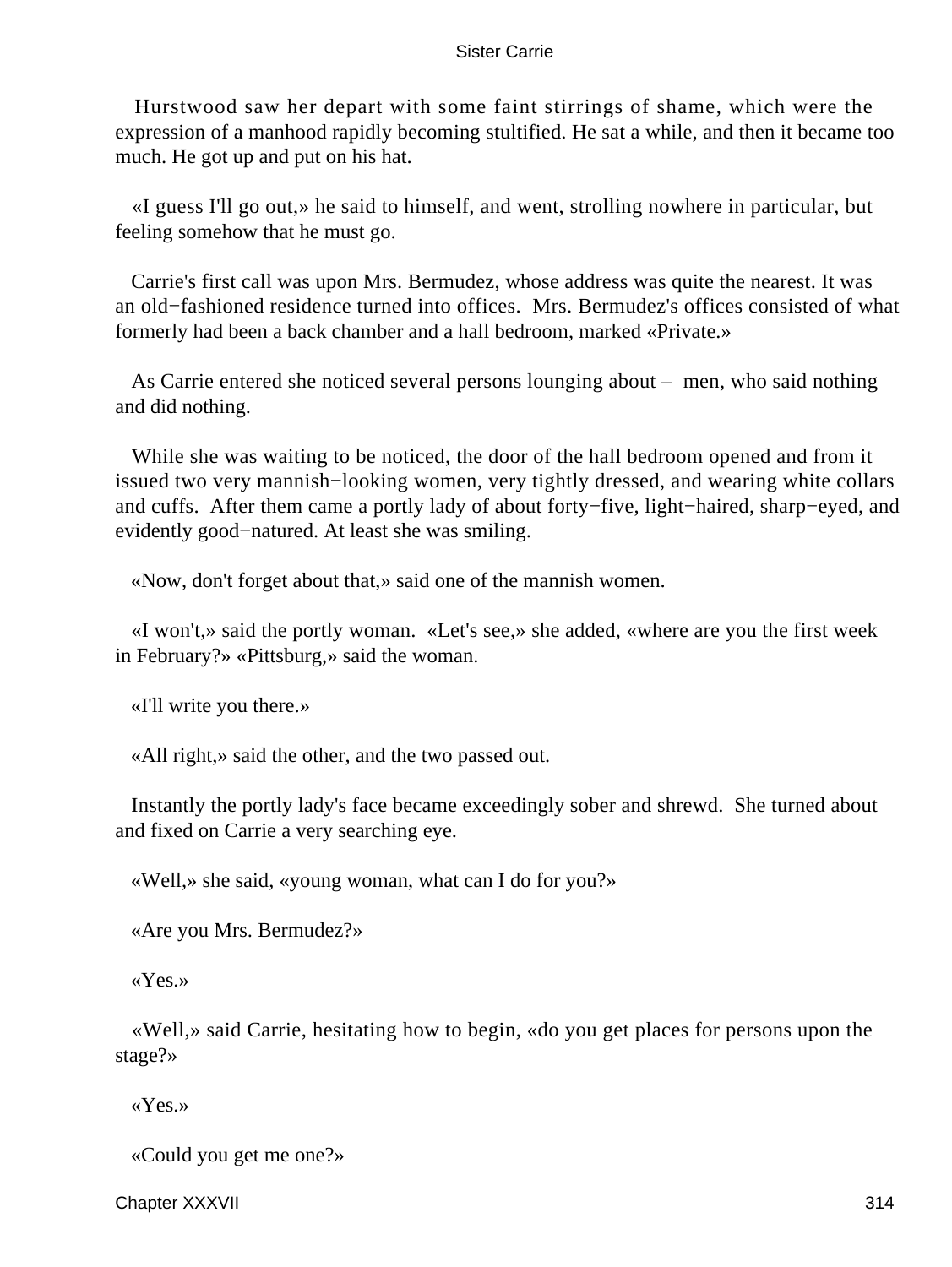«Have you ever had any experience?»

«A very little,» said Carrie.

«Whom did you play with?»

«Oh, with no one,» said Carrie. «It was just a show gotten  $- \rightarrow \infty$ 

«Oh, I see,» said the woman, interrupting her. «No, I don't know of anything now.»

Carrie's countenance fell.

 «You want to get some New York experience,» concluded the affable Mrs. Bermudez. «We'll take your name, though.»

Carrie stood looking while the lady retired to her office.

 «What is your address?» inquired a young lady behind the counter, taking up the curtailed conversation.

 «Mrs. George Wheeler,» said Carrie, moving over to where she was writing. The woman wrote her address in full and then allowed her to depart at her leisure.

 She encountered a very similar experience in the office of Mr. Jenks, only he varied it by saying at the close: «If you could play at some local house, or had a programme with your name on it, I might do something.»

In the third place the individual asked:

«What sort of work do you want to do?»

«What do you mean?» said Carrie.

«Well, do you want to get in a comedy or on the vaudeville or in the chorus?»

«Oh, I'd like to get a part in a play,» said Carrie.

 «Well,» said the man, «it'll cost you something to do that.» «How much?» said Carrie, who, ridiculous as it may seem, had not thought of this before.

«Well, that's for you to say,» he answered shrewdly.

Carrie looked at him curiously. She hardly knew how to continue the inquiry.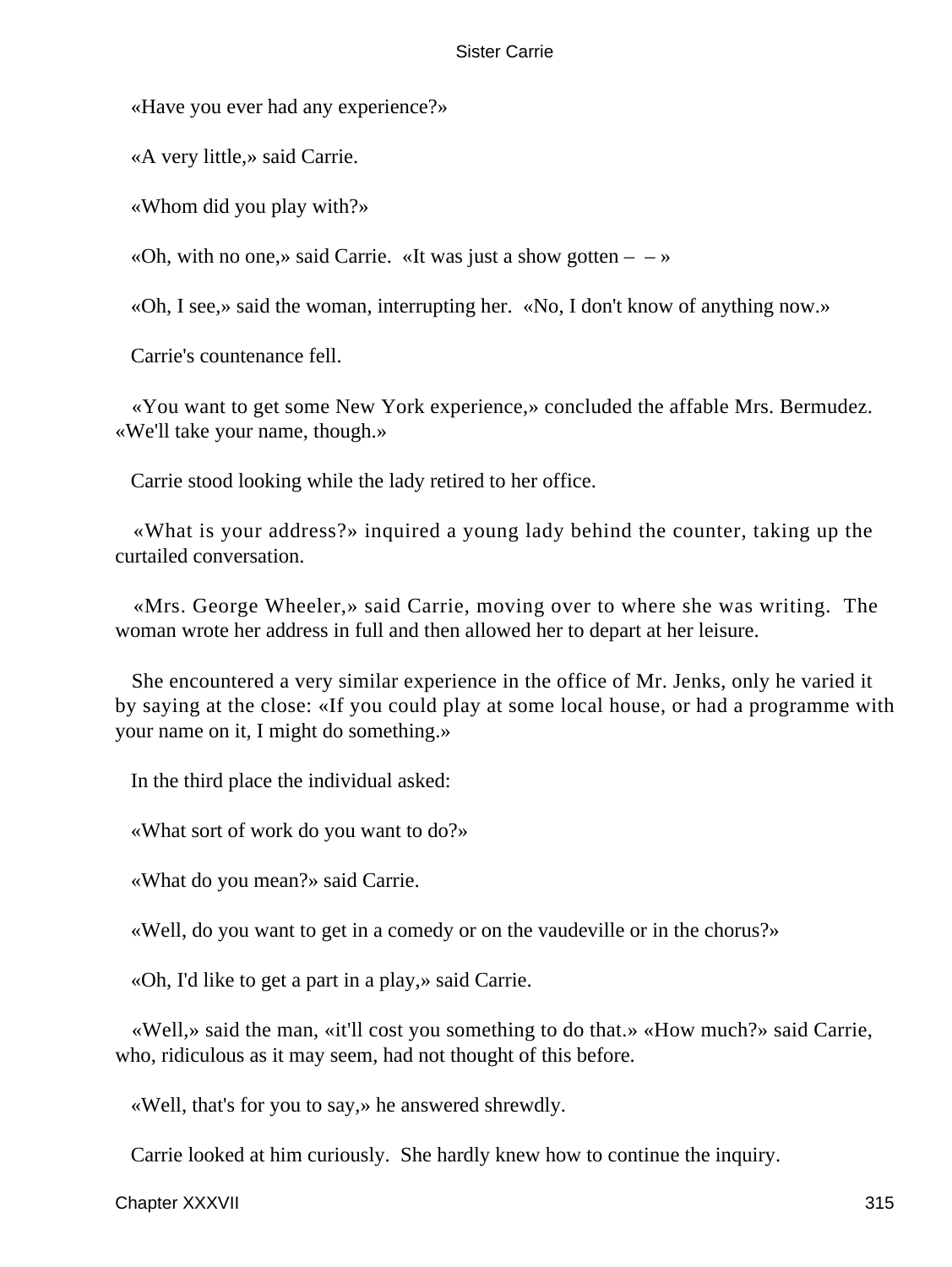«Could you get me a part if I paid?»

«If we didn't you'd get your money back.»

«Oh,» she said.

The agent saw he was dealing with an inexperienced soul, and continued accordingly.

 «You'd want to deposit fifty dollars, anyway. No agent would trouble about you for less than that.»

Carrie saw a light.

«Thank you,» she said. «I'll think about it.»

She started to go, and then bethought herself.

«How soon would I get a place?» she asked.

 «Well, that's hard to say,» said the man. «You might get one in a week, or it might be a month. You'd get the first thing that we thought you could do.»

«I see,» said Carrie, and then, half−smiling to be agreeable, she walked out.

The agent studied a moment, and then said to himself:

«It's funny how anxious these women are to get on the stage.»

 Carrie found ample food for reflection in the fifty−dollar proposition. «Maybe they'd take my money and not give me anything,» she thought. She had some jewelry – a diamond ring and pin and several other pieces. She could get fifty dollars for those if she went to a pawnbroker.

Hurstwood was home before her. He had not thought she would be so long seeking.

«Well?» he said, not venturing to ask what news.

 «I didn't find out anything to−day,» said Carrie, taking off her gloves. «They all want money to get you a place.»

«How much?» asked Hurstwood.

«Fifty dollars.»

Chapter XXXVII 316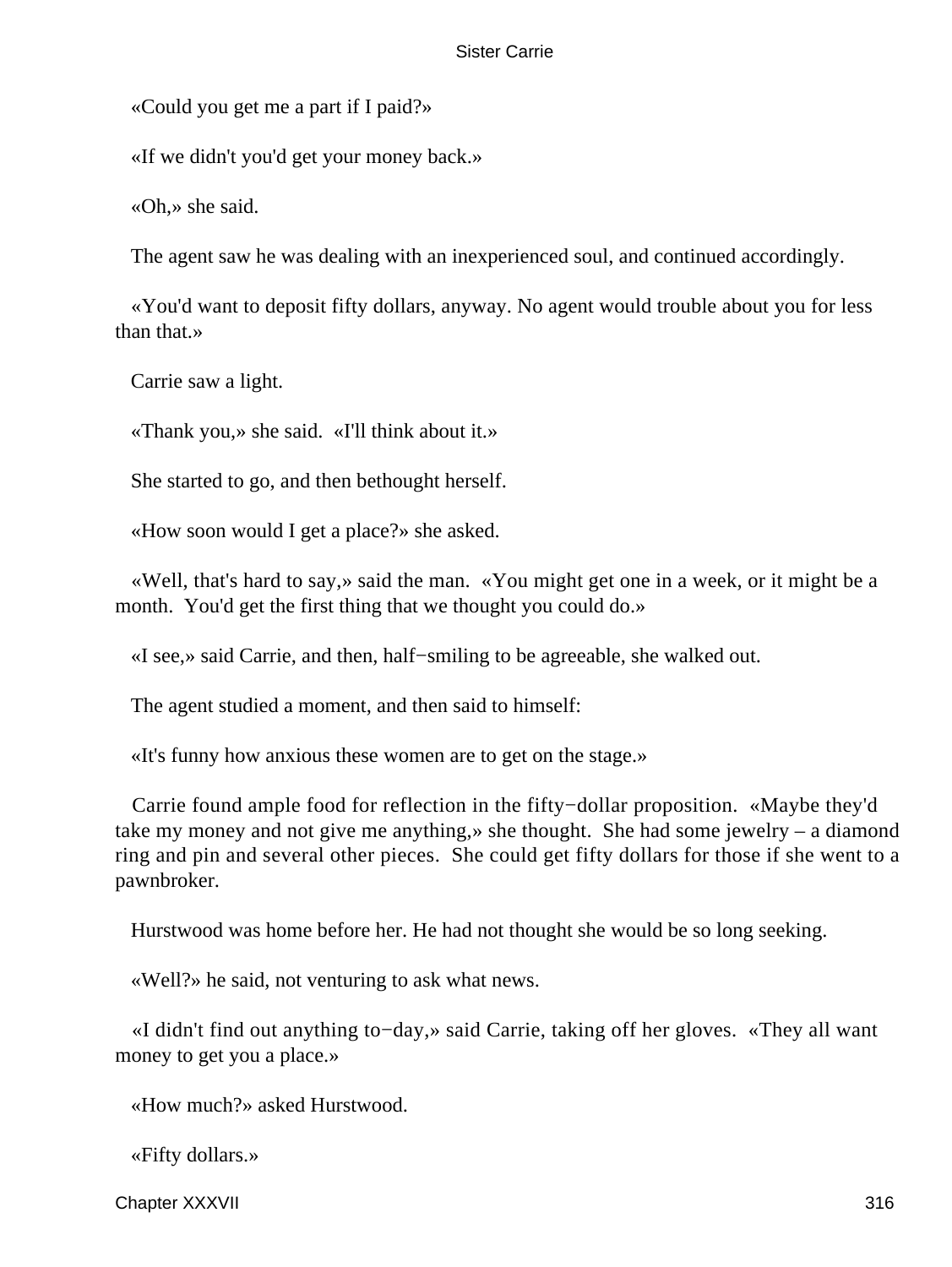«They don't want anything, do they?»

 «Oh, they're like everybody else. You can't tell whether they'd ever get you anything after you did pay them.»

 «Well, I wouldn't put up fifty on that basis,» said Hurstwood, as if he were deciding, money in hand.

«I don't know,» said Carrie. «I think I'll try some of the managers.»

 Hurstwood heard this, dead to the horror of it. He rocked a little to and fro, and chewed at his finger. It seemed all very natural in such extreme states. He would do better later on.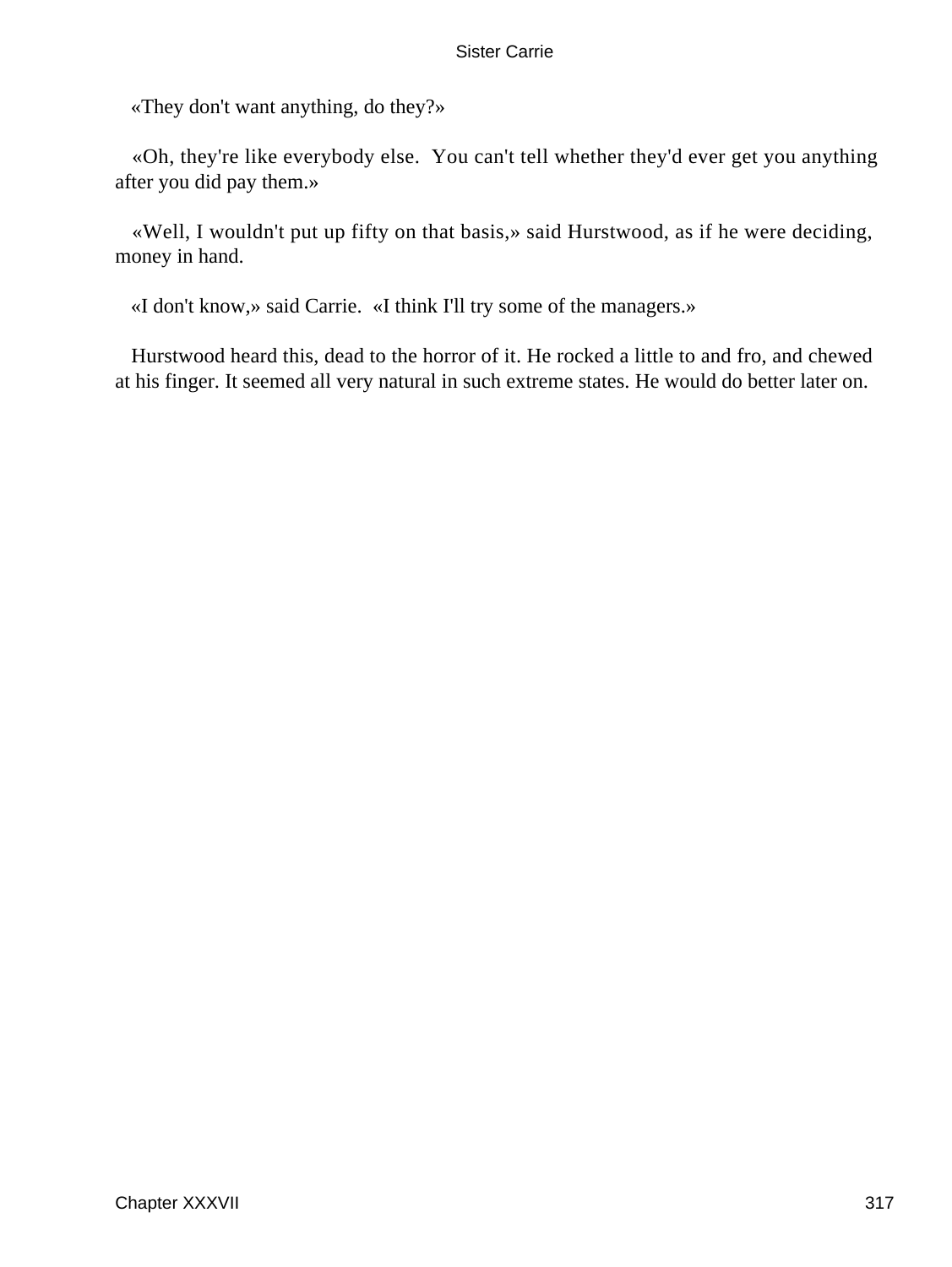## **[Chapter XXXVIII](#page-429-0)**

## *I*N **ELF LAND DISPORTING** – **THE GRIM WORLD WITHOUT**

 When Carrie renewed her search, as she did the next day, going to the Casino, she found that in the opera chorus, as in other fields, employment is difficult to secure. Girls who can stand in a line and look pretty are as numerous as labourers who can swing a pick. She found there was no discrimination between one and the other of applicants, save as regards a conventional standard of prettiness and form. Their own opinion or knowledge of their ability went for nothing.

 «Where shall I find Mr. Gray?» she asked of a sulky doorman at the stage entrance of the Casino.

«You can't see him now; he's busy.»

«Do you know when I can see him?»

«Got an appointment with him?»

«No.»

«Well, you'll have to call at his office.»

«Oh, dear!» exclaimed Carrie. «Where is his office?»

He gave her the number.

 She knew there was no need of calling there now. He would not be in. Nothing remained but to employ the intermediate hours in search.

 The dismal story of ventures in other places is quickly told. Mr. Daly saw no one save by appointment. Carrie waited an hour in a dingy office, quite in spite of obstacles, to learn this fact of the placid, indifferent Mr. Dorney.

«You will have to write and ask him to see you.»

So she went away.

At the Empire Theatre she found a hive of peculiarly listless and indifferent individuals.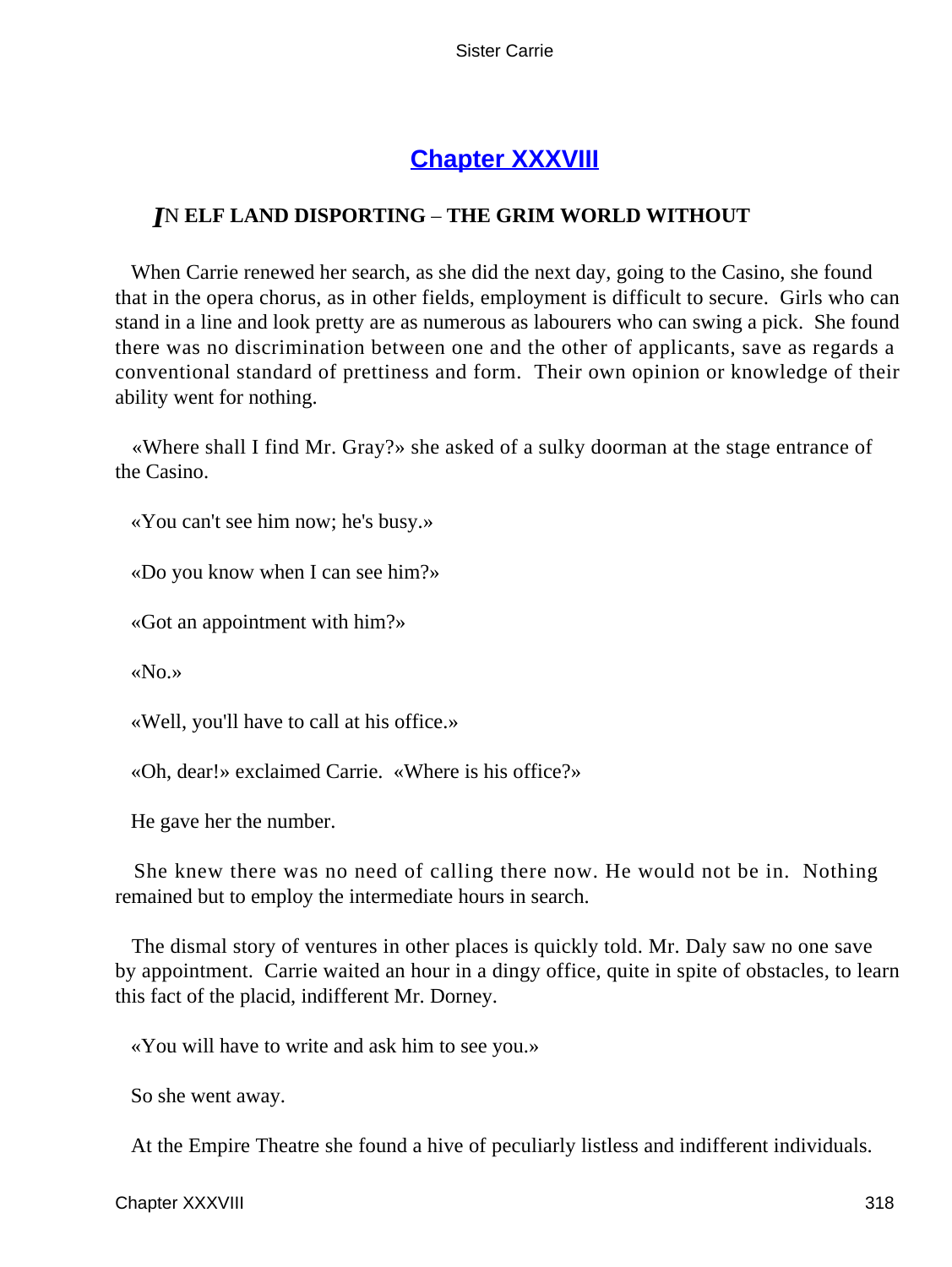Everything ornately upholstered, everything carefully finished, everything remarkably reserved.

 At the Lyceum she entered one of those secluded, under−stairway closets, berugged and bepaneled, which causes one to feel the greatness of all positions of authority. Here was reserve itself done into a box−office clerk, a doorman, and an assistant, glorying in their fine positions.

 «Ah, be very humble now – very humble indeed. Tell us what it is you require. Tell it quickly, nervously, and without a vestige of self−respect. If no trouble to us in any way, we may see what we can do.»

 This was the atmosphere of the Lyceum – the attitude, for that matter, of every managerial office in the city. These little proprietors of businesses are lords indeed on their own ground.

Carrie came away wearily, somewhat more abashed for her pains.

Hurstwood heard the details of the weary and unavailing search that evening.

 «I didn't get to see any one,» said Carrie. «I just walked, and walked, and waited around.»

Hurstwood only looked at her.

 «I suppose you have to have some friends before you can get in,» she added, disconsolately.

 Hurstwood saw the difficulty of this thing, and yet it did not seem so terrible. Carrie was tired and dispirited, but now she could rest. Viewing the world from his rocking−chair, its bitterness did not seem to approach so rapidly. To−morrow was another day.

To−morrow came, and the next, and the next.

Carrie saw the manager at the Casino once.

«Come around,» he said, «the first of next week. I may make some changes then.»

 He was a large and corpulent individual, surfeited with good clothes and good eating, who judged women as another would horseflesh. Carrie was pretty and graceful. She might be put in even if she did not have any experience. One of the proprietors had suggested that the chorus was a little weak on looks.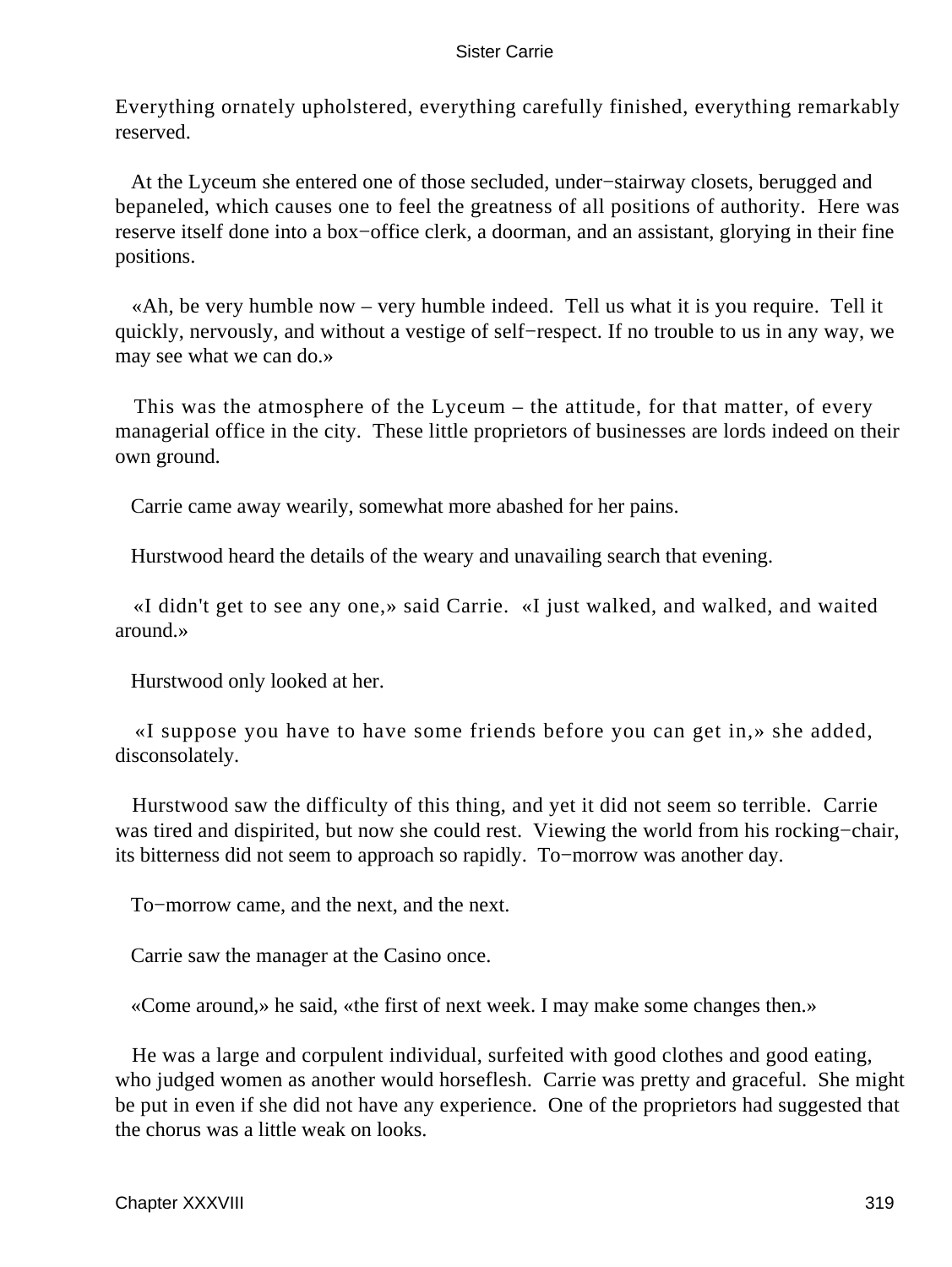The first of next week was some days off yet. The first of the month was drawing near. Carrie began to worry as she had never worried before.

 «Do you really look for anything when you go out?» she asked Hurstwood one morning as a climax to some painful thoughts of her own.

 «Of course I do,» he said pettishly, troubling only a little over the disgrace of the insinuation.

 «I'd take anything,» she said, «for the present. It will soon be the first of the month again.»

She looked the picture of despair.

Hurstwood quit reading his paper and changed his clothes.

 «He would look for something,» he thought. «He would go and see if some brewery couldn't get him in somewhere. Yes, he would take a position as bartender, if he could get it.»

 It was the same sort of pilgrimage he had made before. One or two slight rebuffs, and the bravado disappeared.

«No use,» he thought. «I might as well go on back home.»

 Now that his money was so low, he began to observe his clothes and feel that even his best ones were beginning to look commonplace. This was a bitter thought.

Carrie came in after he did.

 «I went to see some of the variety managers,» she said, aimlessly. «You have to have an act. They don't want anybody that hasn't.»

 «I saw some of the brewery people to−day,» said Hurstwood. «One man told me he'd try to make a place for me in two or three weeks.»

 In the face of so much distress on Carrie's part, he had to make some showing, and it was thus he did so. It was lassitude's apology to energy.

Monday Carrie went again to the Casino.

 «Did I tell you to come around to day?» said the manager, looking her over as she stood before him.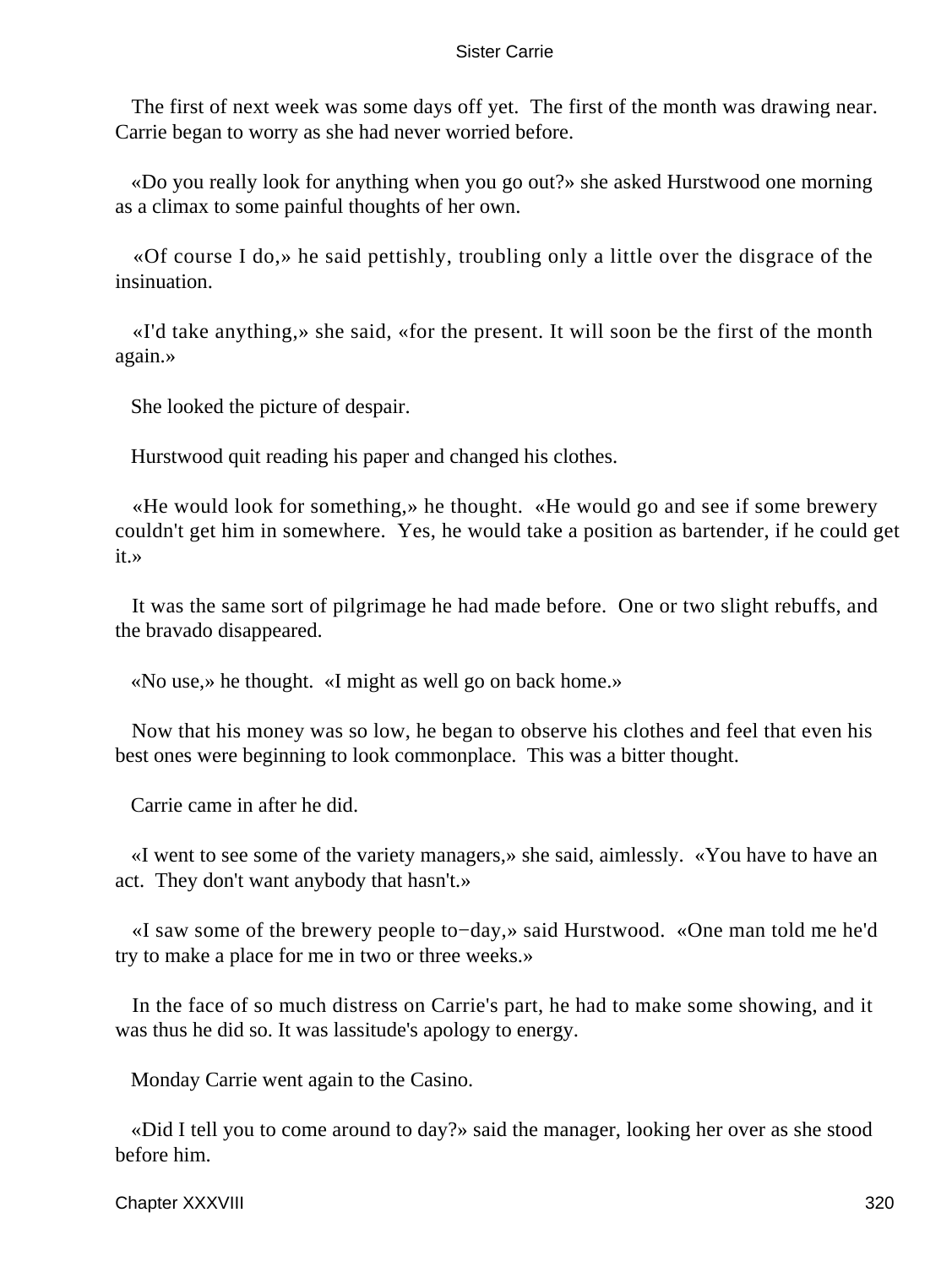«You said the first of the week,» said Carrie, greatly abashed.

«Ever had any experience?» he asked again, almost severely.

Carrie owned to ignorance.

 He looked her over again as he stirred among some papers. He was secretly pleased with this pretty, disturbed−looking young woman. «Come around to the theatre to−morrow morning.»

Carrie's heart bounded to her throat.

«I will,» she said with difficulty. She could see he wanted her, and turned to go.

«Would he really put her to work? Oh, blessed fortune, could it be?»

Already the hard rumble of the city through the open windows became pleasant.

 A sharp voice answered her mental interrogation, driving away all immediate fears on that score.

 «Be sure you're there promptly,» the manager said roughly. «You'll be dropped if you're not.»

 Carrie hastened away. She did not quarrel now with Hurstwood's idleness. She had a place – she had a place! This sang in her ears.

 In her delight she was almost anxious to tell Hurstwood. But, as she walked homeward, and her survey of the facts of the case became larger, she began to think of the anomaly of her finding work in several weeks and his lounging in idleness for a number of months.

 «Why don't he get something?» she openly said to herself. «If I can he surely ought to. It wasn't very hard for me.»

 She forgot her youth and her beauty. The handicap of age she did not, in her enthusiasm, perceive.

 Thus, ever, the voice of success. Still, she could not keep her secret. She tried to be calm and indifferent, but it was a palpable sham.

«Well?» he said, seeing her relieved face.

«I have a place.»

Chapter XXXVIII 321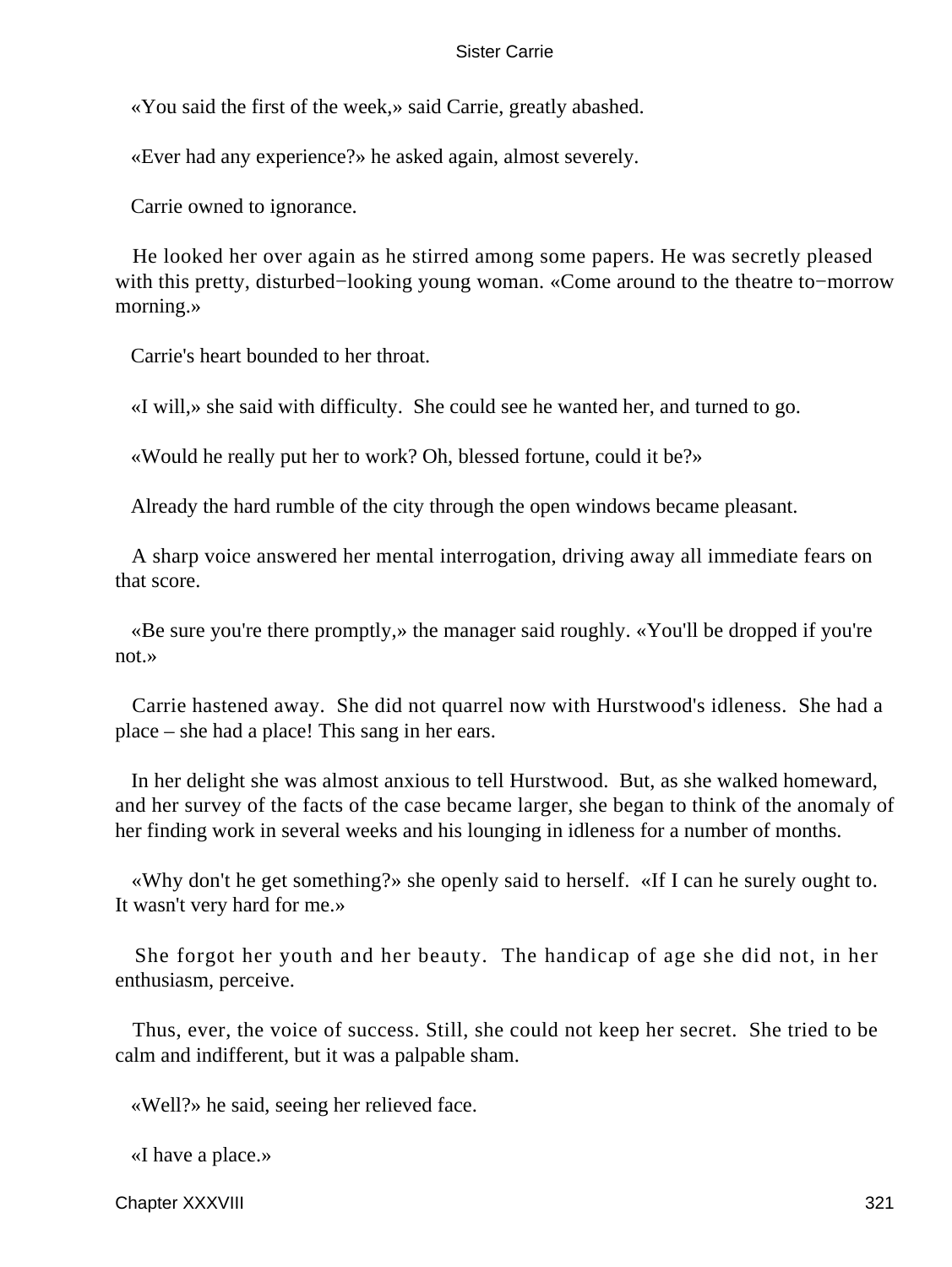«You have?» he said, breathing a better breath.

«Yes.»

 «What sort of a place is it?» he asked, feeling in his veins as if now he might get something good also.

«In the chorus,» she answered.

«Is it the Casino show you told me about?»

«Yes,» she answered. «I begin rehearsing to−morrow.»

 There was more explanation volunteered by Carrie, because she was happy. At last Hurstwood said:

«Do you know how much you'll get?»

 «No, I didn't want to ask,» said Carrie. «I guess they pay twelve or fourteen dollars a week.»

«About that, I guess,» said Hurstwood.

 There was a good dinner in the flat that evening, owing to the mere lifting of the terrible strain. Hurstwood went out for a shave, and returned with a fair−sized sirloin steak.

 «Now, to−morrow,» he thought, «I'll look around myself,» and with renewed hope he lifted his eyes from the ground.

 On the morrow Carrie reported promptly and was given a place in the line. She saw a large, empty, shadowy play−house, still redolent of the perfumes and blazonry of the night, and notable for its rich, oriental appearance. The wonder of it awed and delighted her. Blessed be its wondrous reality. How hard she would try to be worthy of it. It was above the common mass, above idleness, above want, above insignificance. People came to it in finery and carriages to see. It was ever a centre of light and mirth. And here she was of it. Oh, if she could only remain, how happy would be her days!

«What is your name?» said the manager, who was conducting the drill.

 «Madenda,» she replied, instantly mindful of the name Drouet had selected in Chicago. «Carrie Madenda.»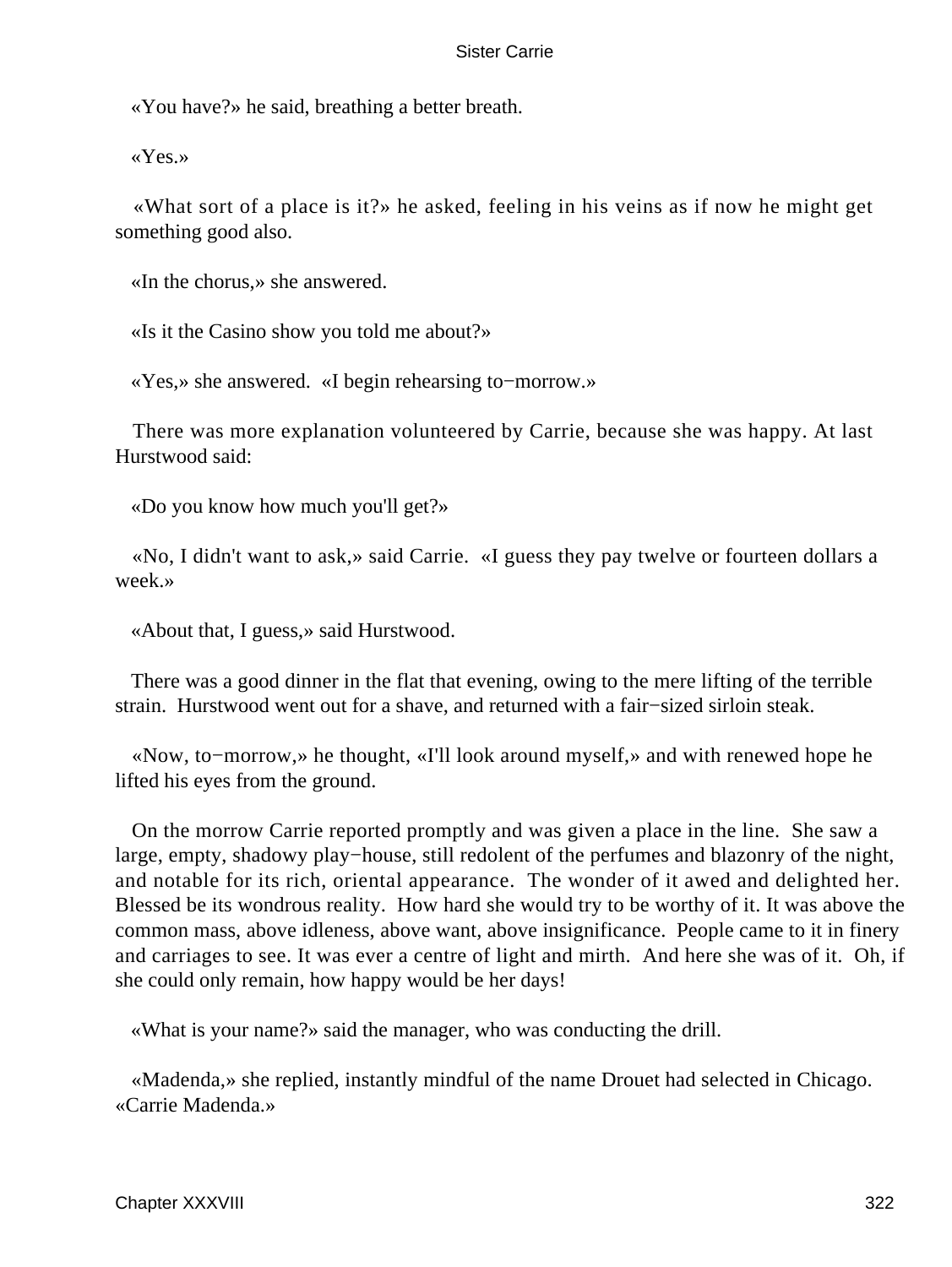«Well, now, Miss Madenda,» he said, very affably, as Carrie thought, «you go over there.»

Then he called to a young woman who was already of the company:

«Miss Clark, you pair with Miss Madenda.»

 This young lady stepped forward, so that Carrie saw where to go, and the rehearsal began.

 Carrie soon found that while this drilling had some slight resemblance to the rehearsals as conducted at Avery Hall, the attitude of the manager was much more pronounced. She had marvelled at the insistence and superior airs of Mr. Millice, but the individual conducting here had the same insistence, coupled with almost brutal roughness. As the drilling proceeded, he seemed to wax exceedingly wroth over trifles, and to increase his lung power in proportion. It was very evident that he had a great contempt for any assumption of dignity or innocence on the part of these young women.

 «Clark,» he would call – meaning, of course, Miss Clark – «why don't you catch step there?»

 «By fours, right! Right, I said, right! For heaven's sake, get on to yourself! Right!» and in saying this he would lift the last sounds into a vehement roar.

«Maitland! Maitland!» he called once.

 A nervous, comely−dressed little girl stepped out. Carrie trembled for her out of the fulness of her own sympathies and fear.

«Yes, sir,» said Miss Maitland.

«Is there anything the matter with your ears?»

«No, sir.»

«Do you know what 'column left' means?»

«Yes, sir.»

«Well, what are you stumbling around the right for? Want to break up the line?»

«I was just»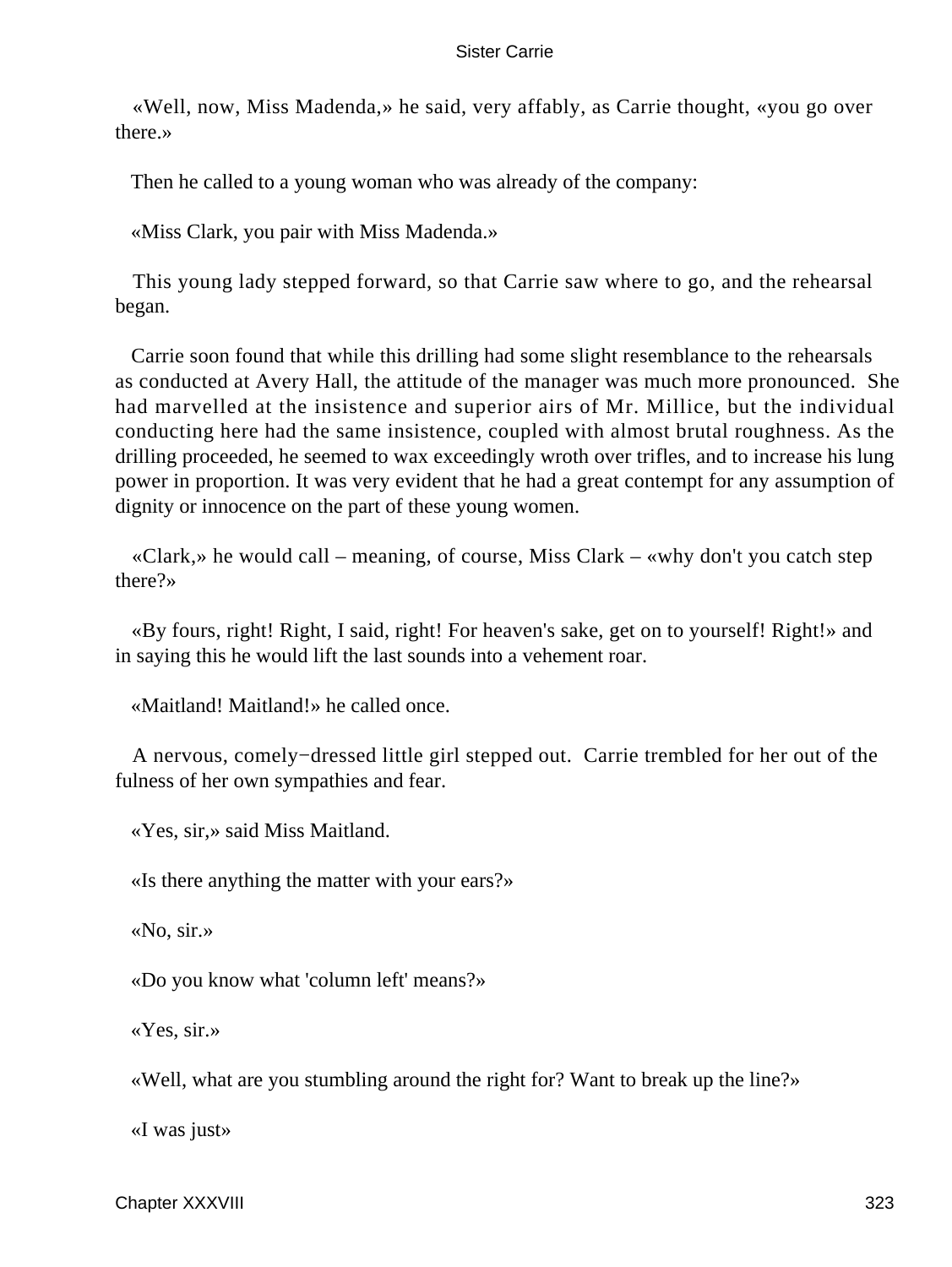«Never mind what you were just. Keep your ears open.»

Carrie pitied, and trembled for her turn.

Yet another suffered the pain of personal rebuke.

 «Hold on a minute,» cried the manager, throwing up his hands, as if in despair. His demeanour was fierce.

«Elvers,» he shouted, «what have you got in your mouth?»

«Nothing,» said Miss Elvers, while some smiled and stood nervously by.

«Well, are you talking?»

«No, sir.»

«Well, keep your mouth still then. Now, all together again.»

 At last Carrie's turn came. It was because of her extreme anxiety to do all that was required that brought on the trouble.

She heard some one called.

«Mason,» said the voice. «Miss Mason.»

 She looked around to see who it could be. A girl behind shoved her a little, but she did not understand.

«You, you!» said the manager. «Can't you hear?»

«Oh,» said Carrie, collapsing, and blushing fiercely.

«Isn't your name Mason?» asked the manager.

«No, sir,» said Carrie, «it's Madenda.»

«Well, what's the matter with your feet? Can't you dance?»

«Yes, sir,» said Carrie, who had long since learned this art.

 «Why don't you do it then? Don't go shuffling along as if you were dead. I've got to have people with life in them.»

Chapter XXXVIII 324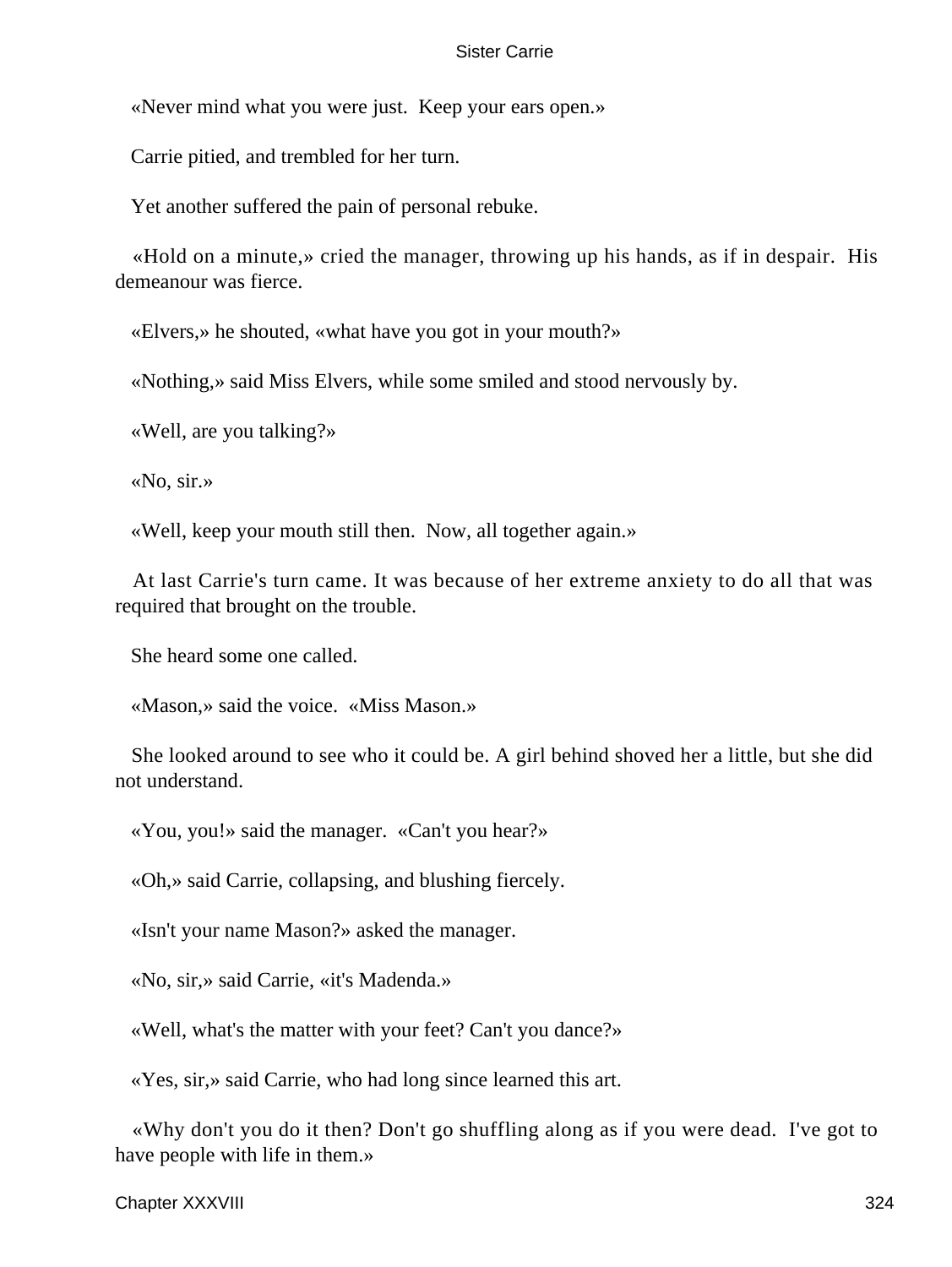Carrie's cheek burned with a crimson heat. Her lips trembled a little.

«Yes, sir,» she said.

 It was this constant urging, coupled with irascibility and energy, for three long hours. Carrie came away worn enough in body, but too excited in mind to notice it. She meant to go home and practise her evolutions as prescribed. She would not err in any way, if she could help it.

 When she reached the flat Hurstwood was not there. For a wonder he was out looking for work, as she supposed. She took only a mouthful to eat and then practised on, sustained by visions of freedom from financial distress – «The sound of glory ringing in her ears.»

 When Hurstwood returned he was not so elated as when he went away, and now she was obliged to drop practice and get dinner. Here was an early irritation. She would have her work and this. Was she going to act and keep house?

«I'll not do it,» she said, «after I get started. He can take his meals out.»

 Each day thereafter brought its cares. She found it was not such a wonderful thing to be in the chorus, and she also learned that her salary would be twelve dollars a week. After a few days she had her first sight of those high and mighties – the leading ladies and gentlemen. She saw that they were privileged and deferred to. She was nothing – absolutely nothing at all.

 At home was Hurstwood, daily giving her cause for thought. He seemed to get nothing to do, and yet he made bold to inquire how she was getting along. The regularity with which he did this smacked of some one who was waiting to live upon her labour. Now that she had a visible means of support, this irritated her. He seemed to be depending upon her little twelve dollars.

«How are you getting along?» he would blandly inquire.

«Oh, all right,» she would reply.

«Find it easy?»

«It will be all right when I get used to it.»

His paper would then engross his thoughts.

 «I got some lard,» he would add, as an afterthought. «I thought maybe you might want to make some biscuit.»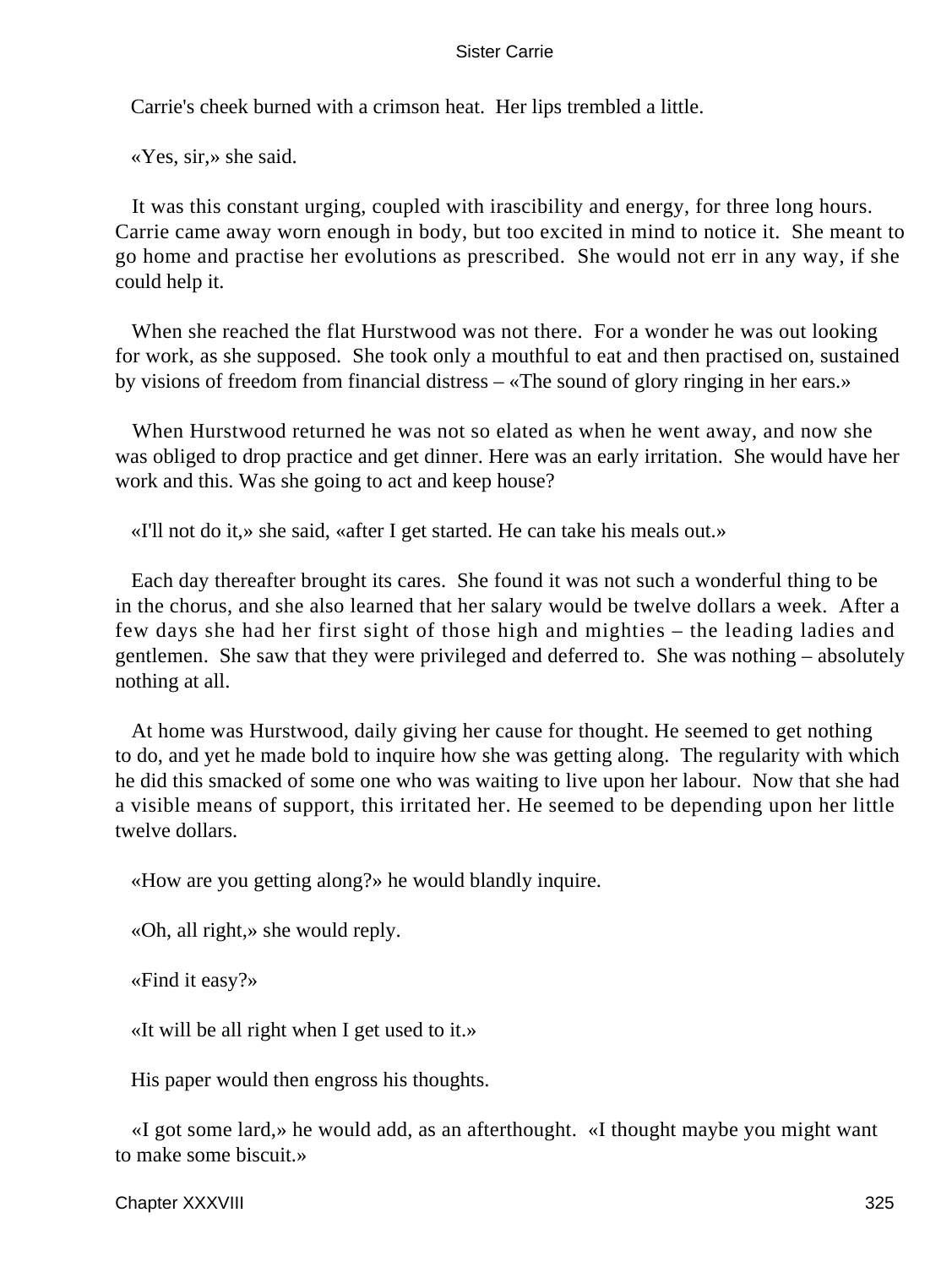The calm suggestion of the man astonished her a little, especially in the light of recent developments. Her dawning independence gave her more courage to observe, and she felt as if she wanted to say things. Still she could not talk to him as she had to Drouet. There was something in the man's manner of which she had always stood in awe. He seemed to have some invisible strength in reserve.

One day, after her first week's rehearsal, what she expected came openly to the surface.

 «We'll have to be rather saving,» he said, laying down some meat he had purchased. «You won't get any money for a week or so yet.»

«No,» said Carrie, who was stirring a pan at the stove.

«I've only got the rent and thirteen dollars more,» he added.

«That's it,» she said to herself. «I'm to use my money now.»

 Instantly she remembered that she had hoped to buy a few things for herself. She needed clothes. Her hat was not nice.

 «What will twelve dollars do towards keeping up this flat?» she thought. «I can't do it. Why doesn't he get something to do?»

 The important night of the first real performance came. She did not suggest to Hurstwood that he come and see. He did not think of going. It would only be money wasted. She had such a small part.

 The advertisements were already in the papers; the posters upon the bill−boards. The leading lady and many members were cited. Carrie was nothing.

 As in Chicago, she was seized with stage fright as the very first entrance of the ballet approached, but later she recovered. The apparent and painful insignificance of the part took fear away from her. She felt that she was so obscure it did not matter. Fortunately, she did not have to wear tights. A group of twelve were assigned pretty golden−hued skirts which came only to a line about an inch above the knee. Carrie happened to be one of the twelve.

 In standing about the stage, marching, and occasionally lifting up her voice in the general chorus, she had a chance to observe the audience and to see the inauguration of a great hit. There was plenty of applause, but she could not help noting how poorly some of the women of alleged ability did.

 «I could do better than that,» Carrie ventured to herself, in several instances. To do her justice, she was right.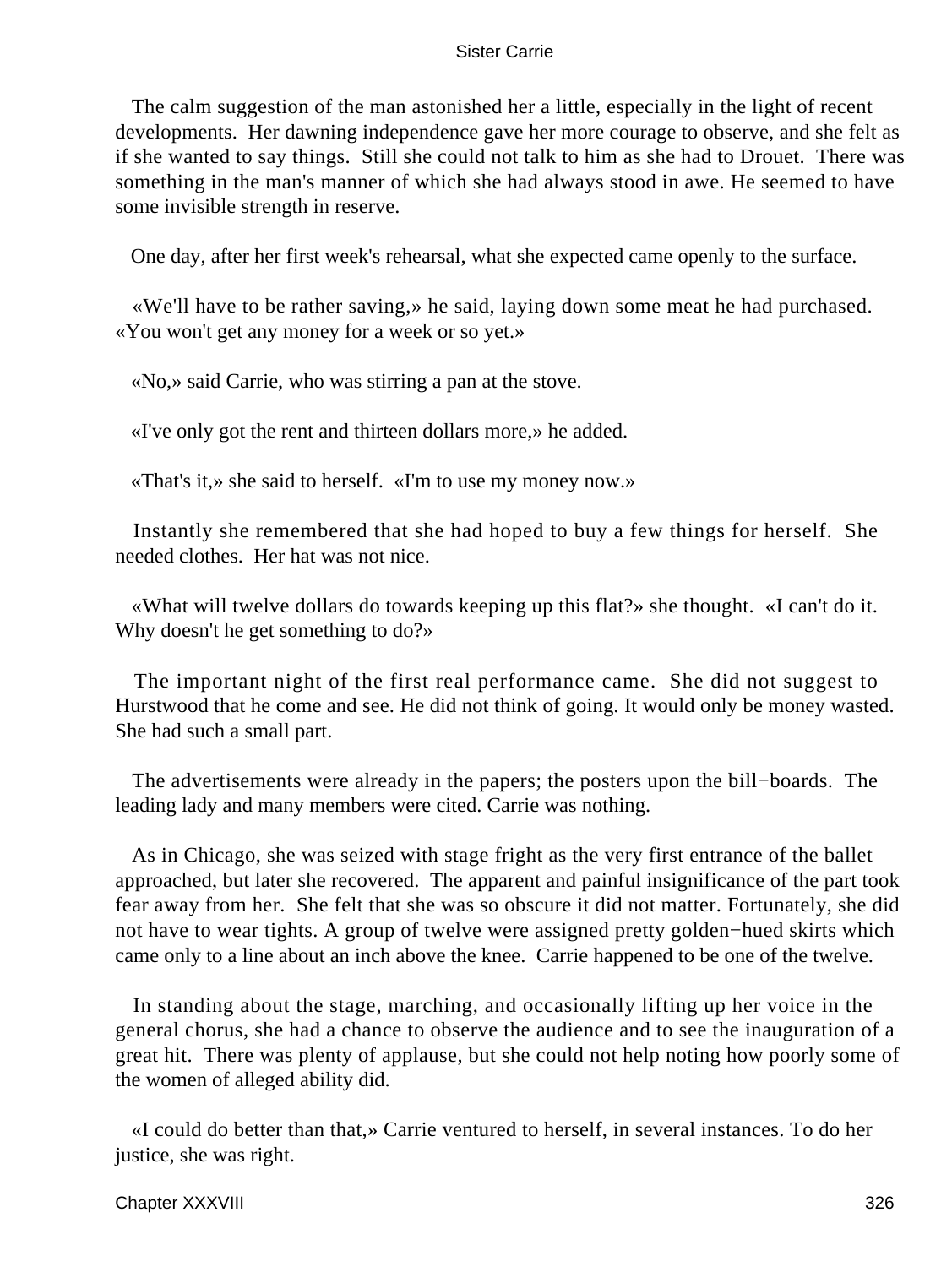After it was over she dressed quickly, and as the manager had scolded some others and passed her, she imagined she must have proved satisfactory. She wanted to get out quickly, because she knew but few, and the stars were gossiping. Outside were carriages and some correct youths in attractive clothing, waiting. Carrie saw that she was scanned closely. The flutter of an eyelash would have brought her a companion. That she did not give.

One experienced youth volunteered, anyhow.

«Not going home alone, are you?» he said.

 Carrie merely hastened her steps and took the Sixth Avenue car. Her head was so full of the wonder of it that she had time for nothing else.

 «Did you hear any more from the brewery?» she asked at the end of the week, hoping by the question to stir him on to action.

 «No,» he answered, «they're not quite ready yet. I think something will come of that, though.»

 She said nothing more then, objecting to giving up her own money, and yet feeling that such would have to be the case. Hurstwood felt the crisis, and artfully decided to appeal to Carrie. He had long since realised how good−natured she was, how much she would stand. There was some little shame in him at the thought of doing so, but he justified himself with the thought that he really would get something. Rent day gave him his opportunity.

 «Well,» he said, as he counted it out, «that's about the last of my money. I'll have to get something pretty soon.»

Carrie looked at him askance, half−suspicious of an appeal.

 «If I could only hold out a little longer I think I could get something. Drake is sure to open a hotel here in September.»

«Is he?» said Carrie, thinking of the short month that still remained until that time.

 «Would you mind helping me out until then?» he said appealingly. «I think I'll be all right after that time.»

«No,» said Carrie, feeling sadly handicapped by fate.

«We can get along if we economise. I'll pay you back all right.»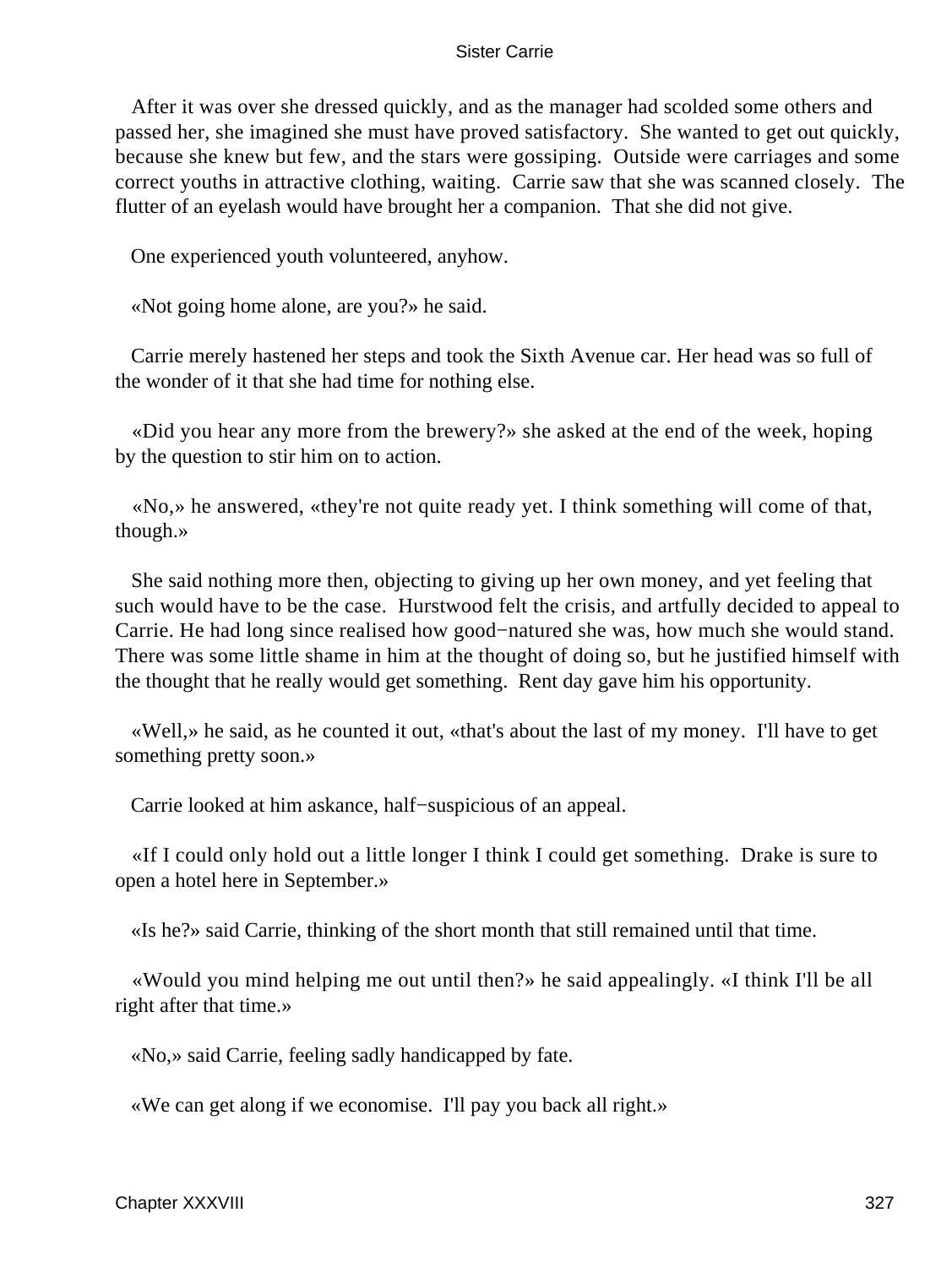«Oh, I'll help you,» said Carrie, feeling quite hardhearted at thus forcing him to humbly appeal, and yet her desire for the benefit of her earnings wrung a faint protest from her.

 «Why don't you take anything, George, temporarily?» she said. «What difference does it make? Maybe, after a while, you'll get something better.»

 «I will take anything,» he said, relieved, and wincing under reproof. «I'd just as leave dig on the streets. Nobody knows me here.»

 «Oh, you needn't do that,» said Carrie, hurt by the pity of it. «But there must be other things.»

«I'll get something!» he said, assuming determination.

Then he went back to his paper.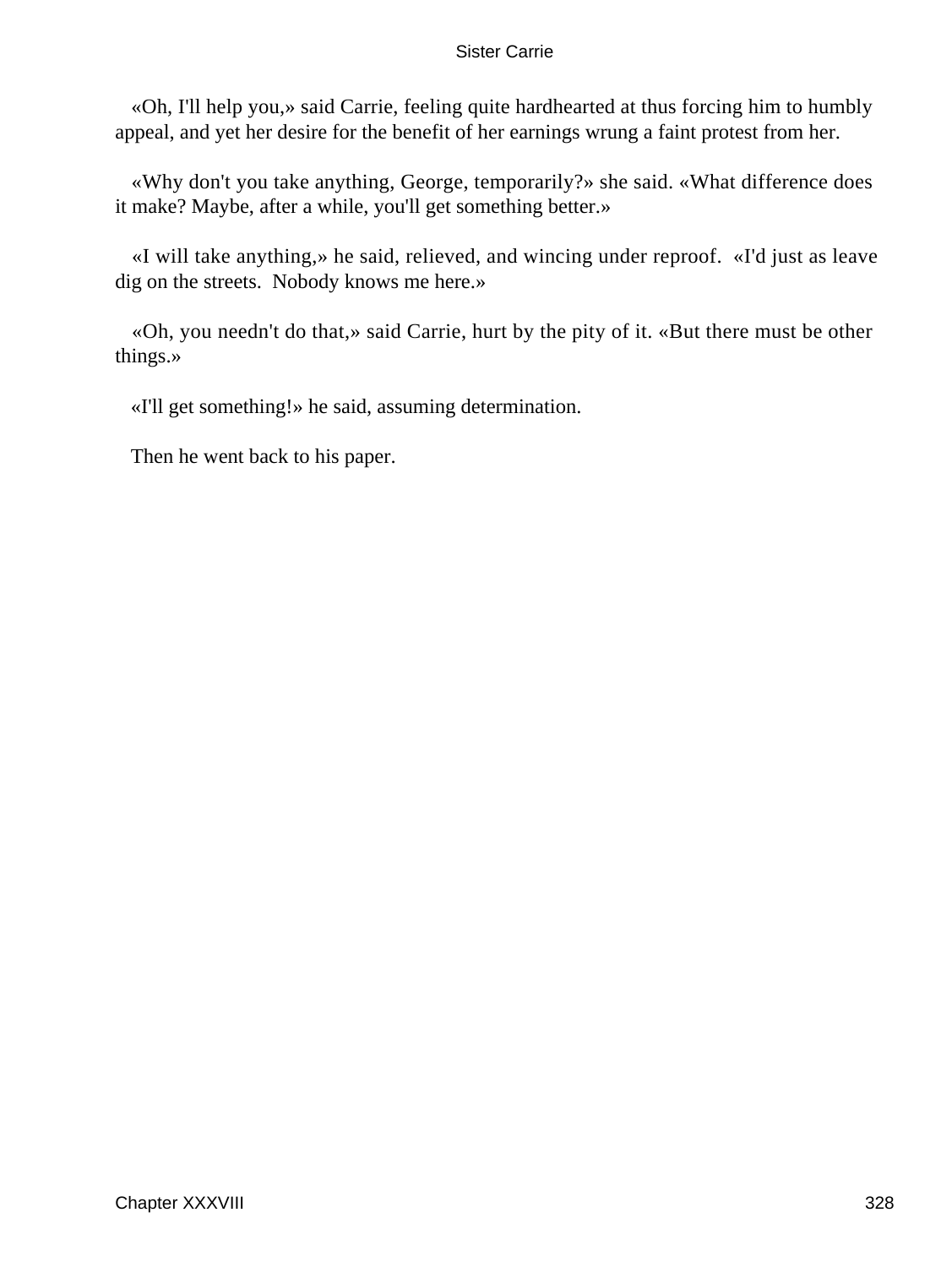# **[Chapter XXXIX](#page-429-0)**

## *O*F **LIGHTS AND OF SHADOWS** – **THE PARTING OF WORLDS**

 What Hurstwood got as the result of this determination was more self−assurance that each particular day was not the day. At the same time, Carrie passed through thirty days of mental distress.

 Her need of clothes – to say nothing of her desire for ornaments – grew rapidly as the fact developed that for all her work she was not to have them. The sympathy she felt for Hurstwood, at the time he asked her to tide him over, vanished with these newer urgings of decency. He was not always renewing his request, but this love of good appearance was. It insisted, and Carrie wished to satisfy it, wished more and more that Hurstwood was not in the way.

 Hurstwood reasoned, when he neared the last ten dollars, that he had better keep a little pocket change and not become wholly dependent for car−fare, shaves, and the like; so when this sum was still in his hand he announced himself as penniless.

 «I'm clear out,» he said to Carrie one afternoon. «I paid for some coal this morning, and that took all but ten or fifteen cents.»

«I've got some money there in my purse.»

 Hurstwood went to get it, starting for a can of tomatoes. Carrie scarcely noticed that this was the beginning of the new order. He took out fifteen cents and bought the can with it. Thereafter it was dribs and drabs of this sort, until one morning Carrie suddenly remembered that she would not be back until close to dinner time.

 «We're all out of flour,» she said; «you'd better get some this afternoon. We haven't any meat, either. How would it do if we had liver and bacon?»

«Suits me,» said Hurstwood.

«Better get a half or three−quarters of a pound of that.»

«Half 'll be enough,» volunteered Hurstwood.

She opened her purse and laid down a half dollar. He pretended not to notice it.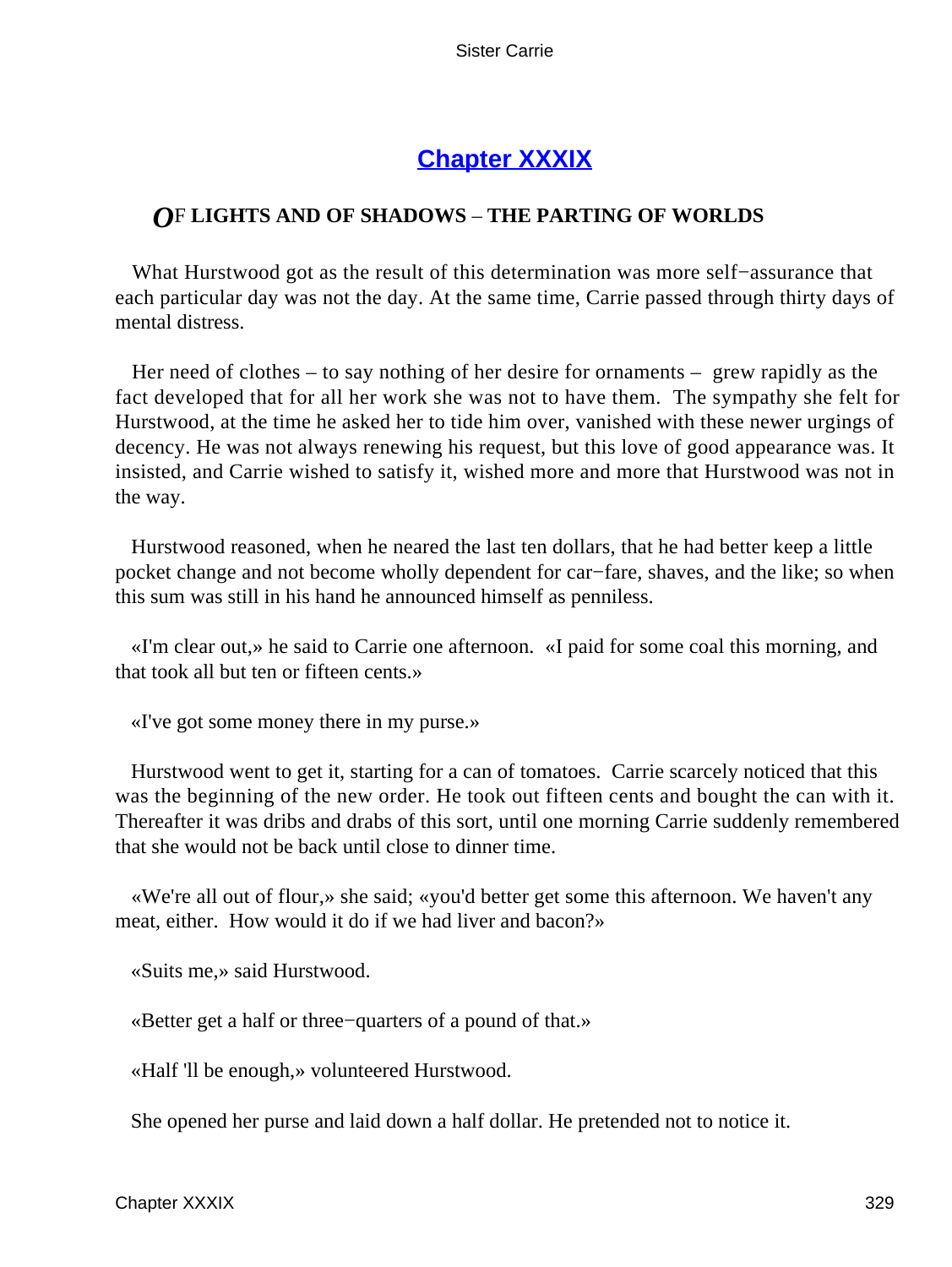Hurstwood bought the flour – which all grocers sold in 3 1/2−pound packages – for thirteen cents and paid fifteen cents for a half− pound of liver and bacon. He left the packages, together with the balance of twenty−two cents, upon the kitchen table, where Carrie found it. It did not escape her that the change was accurate. There was something sad in realising that, after all, all that he wanted of her was something to eat. She felt as if hard thoughts were unjust. Maybe he would get something yet. He had no vices.

 That very evening, however, on going into the theatre, one of the chorus girls passed her all newly arrayed in a pretty mottled tweed suit, which took Carrie's eye. The young woman wore a fine bunch of violets and seemed in high spirits. She smiled at Carrie good−naturedly as she passed, showing pretty, even teeth, and Carrie smiled back.

 «She can afford to dress well,» thought Carrie, «and so could I, if I could only keep my money. I haven't a decent tie of any kind to wear.»

 She put out her foot and looked at her shoe reflectively. «I'll get a pair of shoes Saturday, anyhow; I don't care what happens.»

 One of the sweetest and most sympathetic little chorus girls in the company made friends with her because in Carrie she found nothing to frighten her away. She was a gay little Manon, unwitting of society's fierce conception of morality, but, nevertheless, good to her neighbour and charitable. Little license was allowed the chorus in the matter of conversation, but, nevertheless, some was indulged in.

 «It's warm to−night, isn't it?» said this girl, arrayed in pink fleshings and an imitation golden helmet. She also carried a shining shield.

«Yes; it is,» said Carrie, pleased that some one should talk to her.

«I'm almost roasting,» said the girl.

 Carrie looked into her pretty face, with its large blue eyes, and saw little beads of moisture.

«There's more marching in this opera than ever I did before,» added the girl.

«Have you been in others?» asked Carrie, surprised at her experience.

«Lots of them,» said the girl; «haven't you?»

«This is my first experience.»

«Oh, is it? I thought I saw you the time they ran 'The Queen's Mate' here.»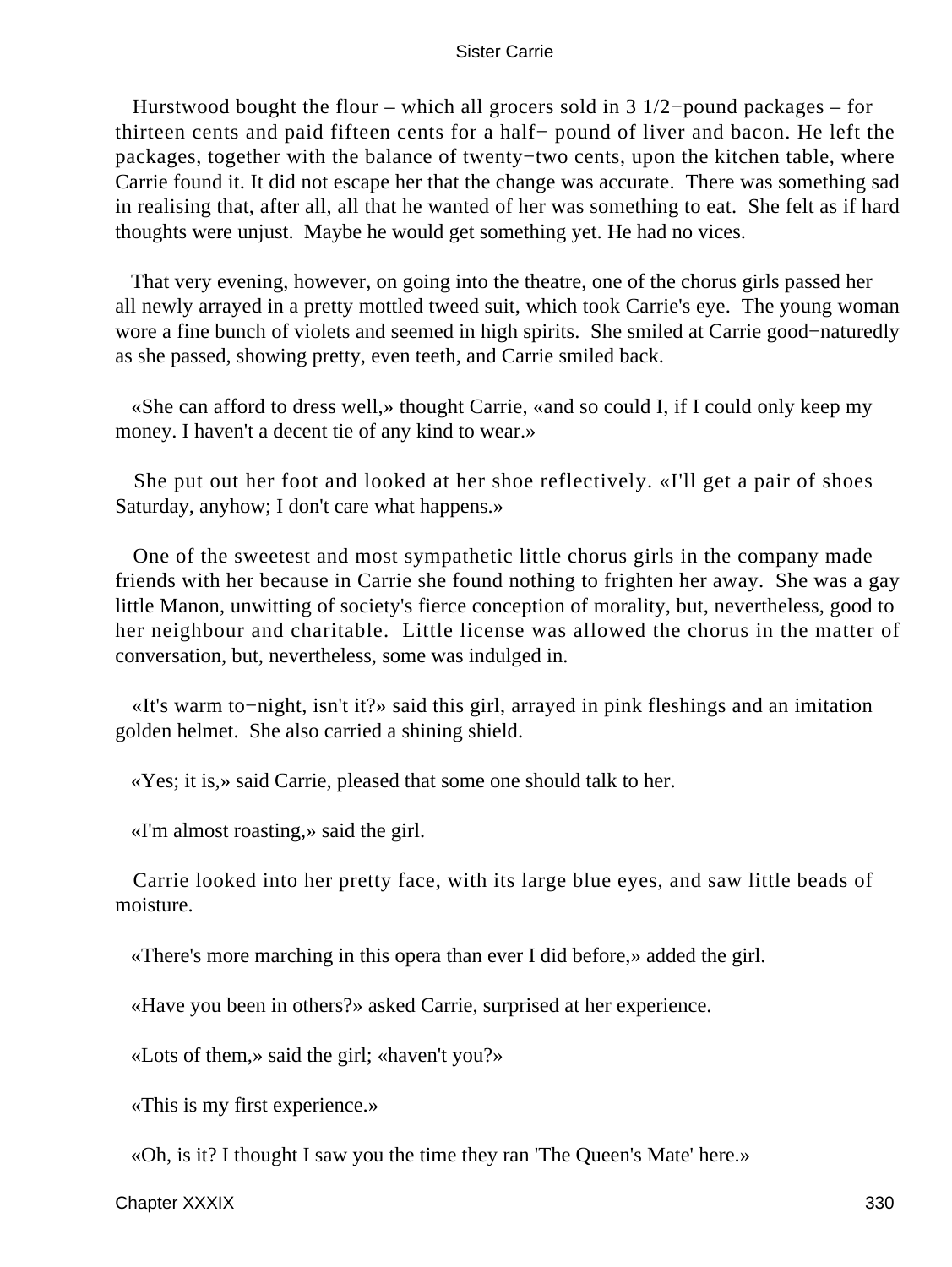«No,» said Carrie, shaking her head; «not me.»

 This conversation was interrupted by the blare of the orchestra and the sputtering of the calcium lights in the wings as the line was called to form for a new entrance. No further opportunity for conversation occurred, but the next evening, when they were getting ready for the stage, this girl appeared anew at her side.

«They say this show is going on the road next month.»

«Is it?» said Carrie.

«Yes; do you think you'll go?»

«I don't know; I guess so, if they'll take me.»

 «Oh, they'll take you. I wouldn't go. They won't give you any more, and it will cost you everything you make to live. I never leave New York. There are too many shows going on here.»

«Can you always get in another show?»

 «I always have. There's one going on up at the Broadway this month. I'm going to try and get in that if this one really goes.»

 Carrie heard this with aroused intelligence. Evidently it wasn't so very difficult to get on. Maybe she also could get a place if this show went away. «Do they all pay about the same?» she asked.

«Yes. Sometimes you get a little more. This show doesn't pay very much.»

«I get twelve,» said Carrie.

 «Do you?» said the girl. «They pay me fifteen, and you do more work than I do. I wouldn't stand it if I were you. They're just giving you less because they think you don't know. You ought to be making fifteen.»

«Well, I'm not,» said Carrie.

 «Well, you'll get more at the next place if you want it,» went on the girl, who admired Carrie very much. «You do fine, and the manager knows it.»

 To say the truth, Carrie did unconsciously move about with an air pleasing and somewhat distinctive. It was due wholly to her natural manner and total lack of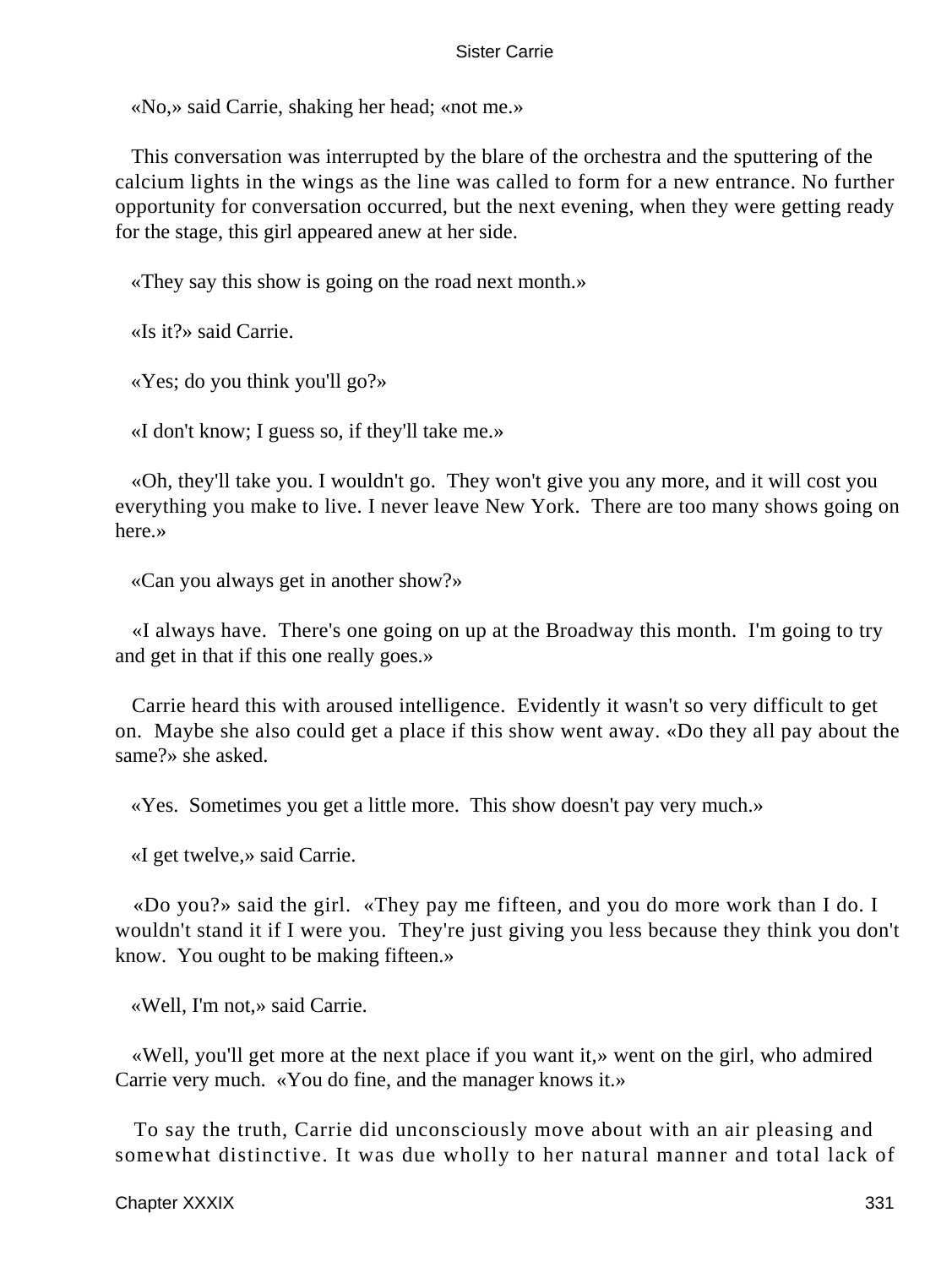self−consciousness.

«Do you suppose I could get more up at the Broadway?»

 «Of course you can,» answered the girl. «You come with me when I go. I'll do the talking.»

 Carrie heard this, flushing with thankfulness. She liked this little gaslight soldier. She seemed so experienced and self– reliant in her tinsel helmet and military accoutrements.

«My future must be assured if I can always get work this way,» thought Carrie.

 Still, in the morning, when her household duties would infringe upon her and Hurstwood sat there, a perfect load to contemplate, her fate seemed dismal and unrelieved. It did not take so very much to feed them under Hurstwood's close−measured buying, and there would possibly be enough for rent, but it left nothing else. Carrie bought the shoes and some other things, which complicated the rent problem very seriously. Suddenly, a week from the fatal day, Carrie realised that they were going to run short.

 «I don't believe,» she exclaimed, looking into her purse at breakfast, «that I'll have enough to pay the rent.»

«How much have you?» inquired Hurstwood.

 «Well, I've got twenty−two dollars, but there's everything to be paid for this week yet, and if I use all I get Saturday to pay this, there won't be any left for next week. Do you think your hotel man will open his hotel this month?»

«I think so,» returned Hurstwood. «He said he would.»

After a while, Hurstwood said:

 «Don't worry about it. Maybe the grocer will wait. He can do that. We've traded there long enough to make him trust us for a week or two.»

«Do you think he will?» she asked.

 «I think so.» On this account, Hurstwood, this very day, looked grocer Oeslogge clearly in the eye as he ordered a pound of coffee, and said:

«Do you mind carrying my account until the end of every week?»

«No, no, Mr. Wheeler,» said Mr. Oeslogge. «Dat iss all right.»

Chapter XXXIX 332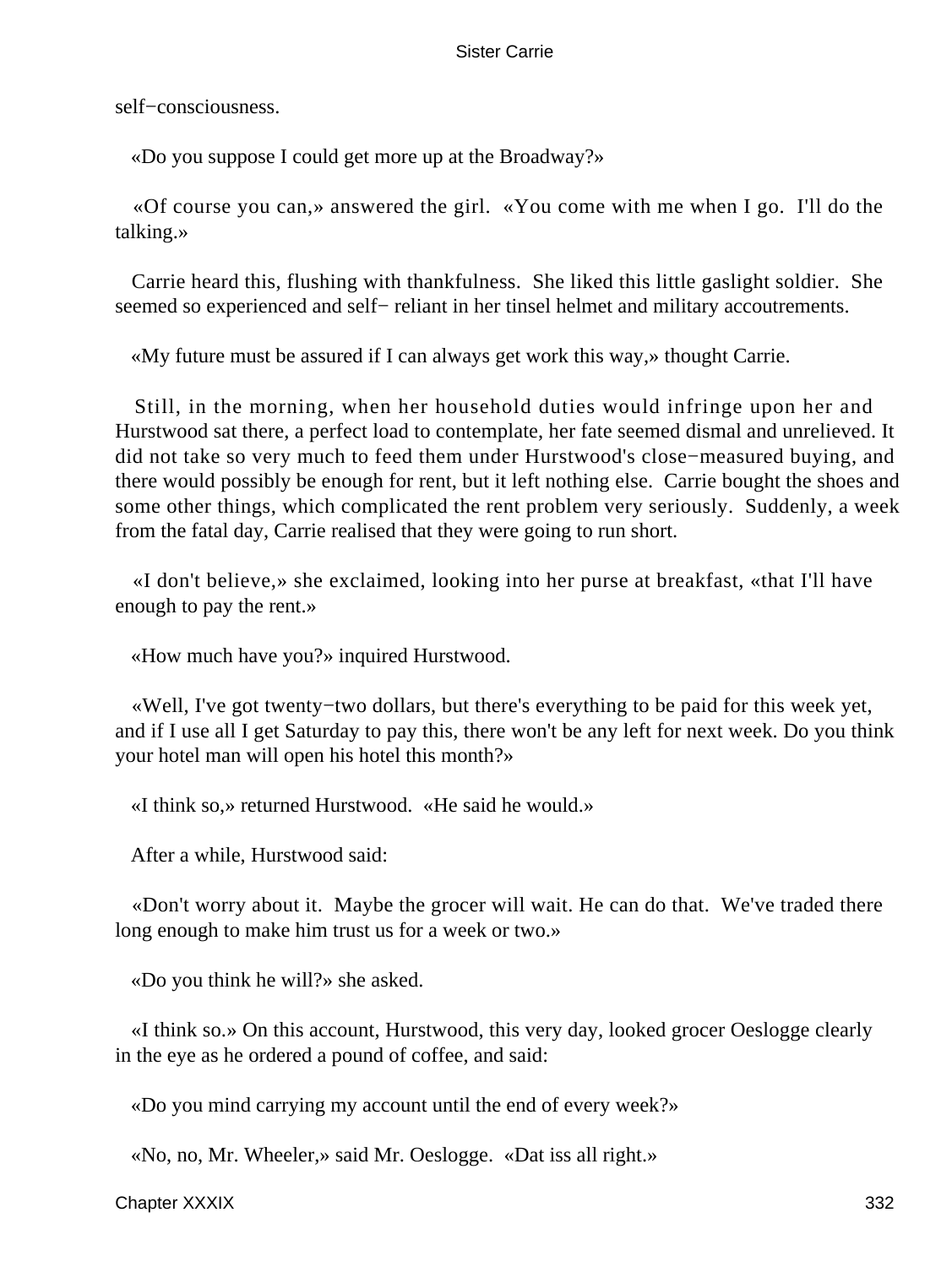Hurstwood, still tactful in distress, added nothing to this. It seemed an easy thing. He looked out of the door, and then gathered up his coffee when ready and came away. The game of a desperate man had begun.

 Rent was paid, and now came the grocer. Hurstwood managed by paying out of his own ten and collecting from Carrie at the end of the week. Then he delayed a day next time settling with the grocer, and so soon had his ten back, with Oeslogge getting his pay on this Thursday or Friday for last Saturday's bill.

 This entanglement made Carrie anxious for a change of some sort. Hurstwood did not seem to realise that she had a right to anything. He schemed to make what she earned cover all expenses, but seemed not to trouble over adding anything himself.

 «He talks about worrying,» thought Carrie. «If he worried enough he couldn't sit there and wait for me. He'd get something to do. No man could go seven months without finding something if he tried.»

 The sight of him always around in his untidy clothes and gloomy appearance drove Carrie to seek relief in other places. Twice a week there were matinees, and then Hurstwood ate a cold snack, which he prepared himself. Two other days there were rehearsals beginning at ten in the morning and lasting usually until one. Now, to this Carrie added a few visits to one or two chorus girls, including the blue−eyed soldier of the golden helmet. She did it because it was pleasant and a relief from dulness of the home over which her husband brooded.

 The blue−eyed soldier's name was Osborne – Lola Osborne. Her room was in Nineteenth Street near Fourth Avenue, a block now given up wholly to office buildings. Here she had a comfortable back room, looking over a collection of back yards in which grew a number of shade trees pleasant to see.

«Isn't your home in New York?» she asked of Lola one day.

 «Yes; but I can't get along with my people. They always want me to do what they want. Do you live here?»

«Yes,» said Carrie.

«With your family?»

 Carrie was ashamed to say that she was married. She had talked so much about getting more salary and confessed to so much anxiety about her future, that now, when the direct question of fact was waiting, she could not tell this girl.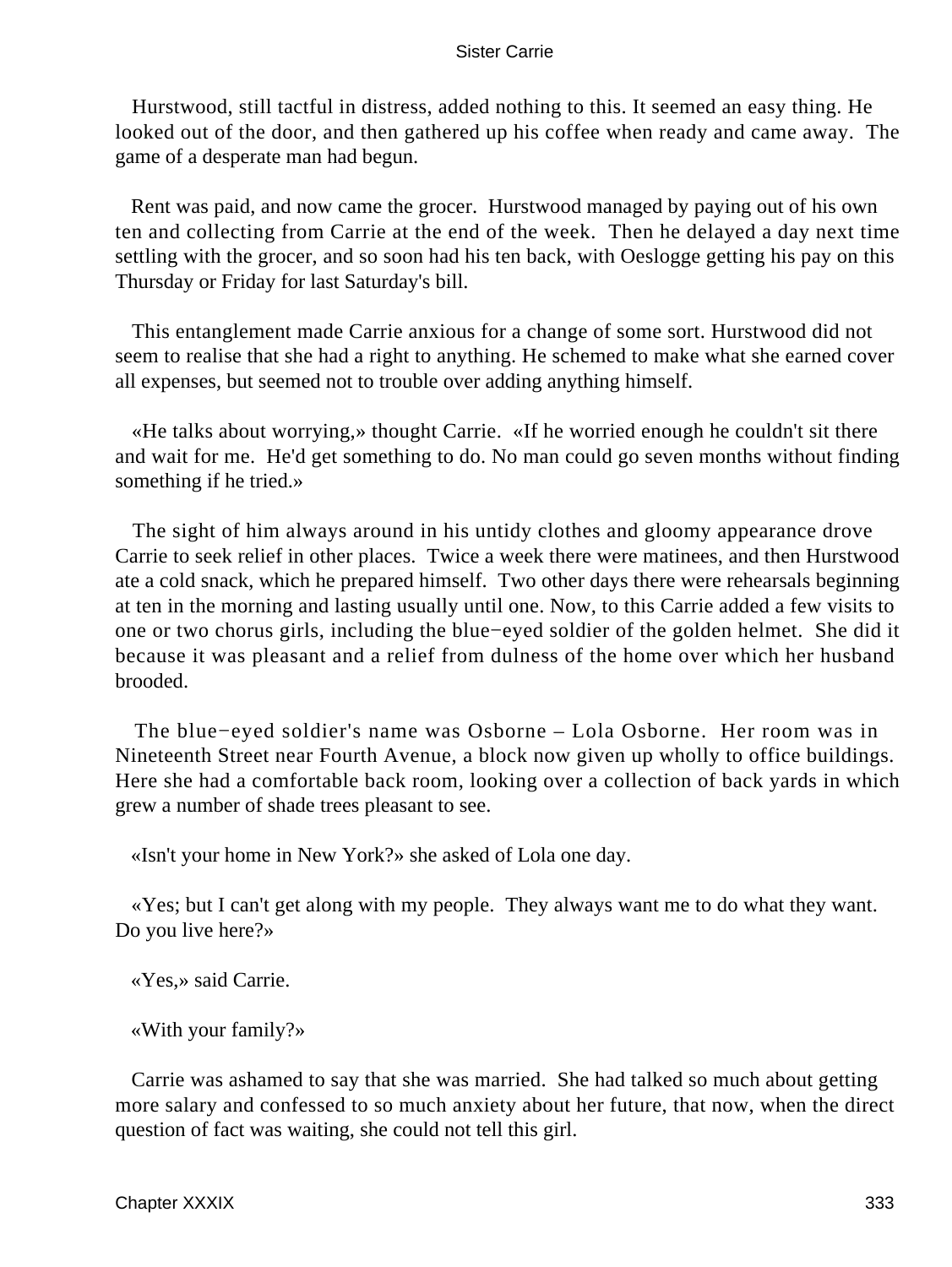«With some relatives,» she answered.

 Miss Osborne took it for granted that, like herself, Carrie's time was her own. She invariably asked her to stay, proposing little outings and other things of that sort until Carrie began neglecting her dinner hours. Hurstwood noticed it, but felt in no position to quarrel with her. Several times she came so late as scarcely to have an hour in which to patch up a meal and start for the theatre.

 «Do you rehearse in the afternoons?» Hurstwood once asked, concealing almost completely the cynical protest and regret which prompted it.

«No; I was looking around for another place,» said Carrie.

 As a matter of fact she was, but only in such a way as furnished the least straw of an excuse. Miss Osborne and she had gone to the office of the manager who was to produce the new opera at the Broadway and returned straight to the former's room, where they had been since three o'clock.

 Carrie felt this question to be an infringement on her liberty. She did not take into account how much liberty she was securing. Only the latest step, the newest freedom, must not be questioned.

 Hurstwood saw it all clearly enough. He was shrewd after his kind, and yet there was enough decency in the man to stop him from making any effectual protest. In his almost inexplicable apathy he was content to droop supinely while Carrie drifted out of his life, just as he was willing supinely to see opportunity pass beyond his control. He could not help clinging and protesting in a mild, irritating, and ineffectual way, however – a way that simply widened the breach by slow degrees.

 A further enlargement of this chasm between them came when the manager, looking between the wings upon the brightly lighted stage where the chorus was going through some of its glittering evolutions, said to the master of the ballet:

«Who is that fourth girl there on the right – the one coming round at the end now?»

«Oh,» said the ballet−master, «that's Miss Madenda.»

«She's good looking. Why don't you let her head that line?»

«I will,» said the man.

«Just do that. She'll look better there than the woman you've got.»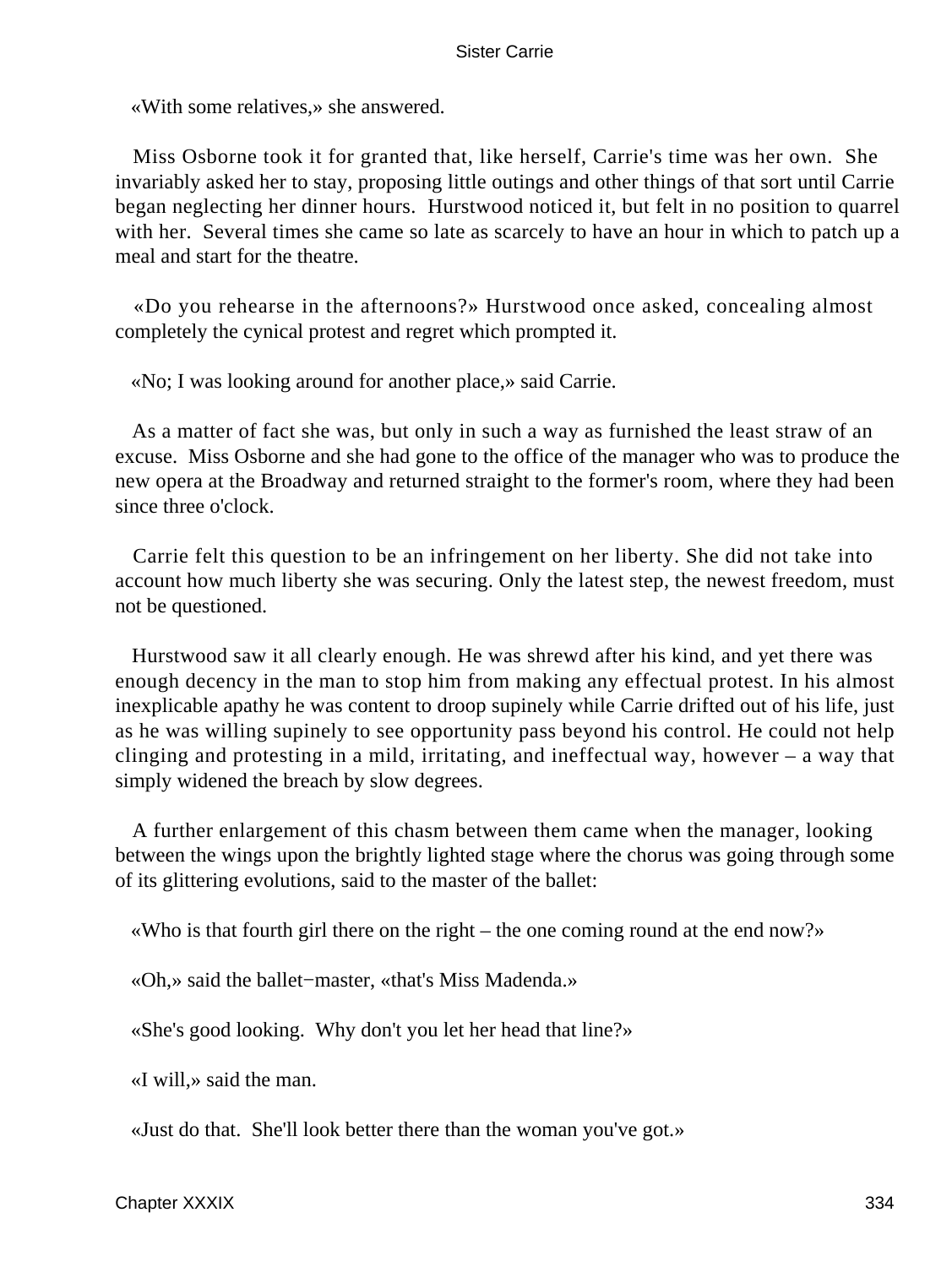«All right. I will do that,» said the master.

The next evening Carrie was called out, much as if for an error.

«You lead your company to night,» said the master.

«Yes, sir,» said Carrie.

«Put snap into it,» he added. «We must have snap.»

«Yes, sir,» replied Carrie.

 Astonished at this change, she thought that the heretofore leader must be ill; but when she saw her in the line, with a distinct expression of something unfavourable in her eye, she began to think that perhaps it was merit.

 She had a chic way of tossing her head to one side, and holding her arms as if for action – not listlessly. In front of the line this showed up even more effectually.

 «That girl knows how to carry herself,» said the manager, another evening. He began to think that he should like to talk with her. If he hadn't made it a rule to have nothing to do with the members of the chorus, he would have approached her most unbendingly.

 «Put that girl at the head of the white column,» he suggested to the man in charge of the ballet.

 This white column consisted of some twenty girls, all in snow− white flannel trimmed with silver and blue. Its leader was most stunningly arrayed in the same colours, elaborated, however, with epaulets and a belt of silver, with a short sword dangling at one side. Carrie was fitted for this costume, and a few days later appeared, proud of her new laurels. She was especially gratified to find that her salary was now eighteen instead of twelve.

Hurstwood heard nothing about this.

 «I'll not give him the rest of my money,» said Carrie. «I do enough. I am going to get me something to wear.»

 As a matter of fact, during this second month she had been buying for herself as recklessly as she dared, regardless of the consequences. There were impending more complications rent day, and more extension of the credit system in the neighbourhood. Now, however, she proposed to do better by herself.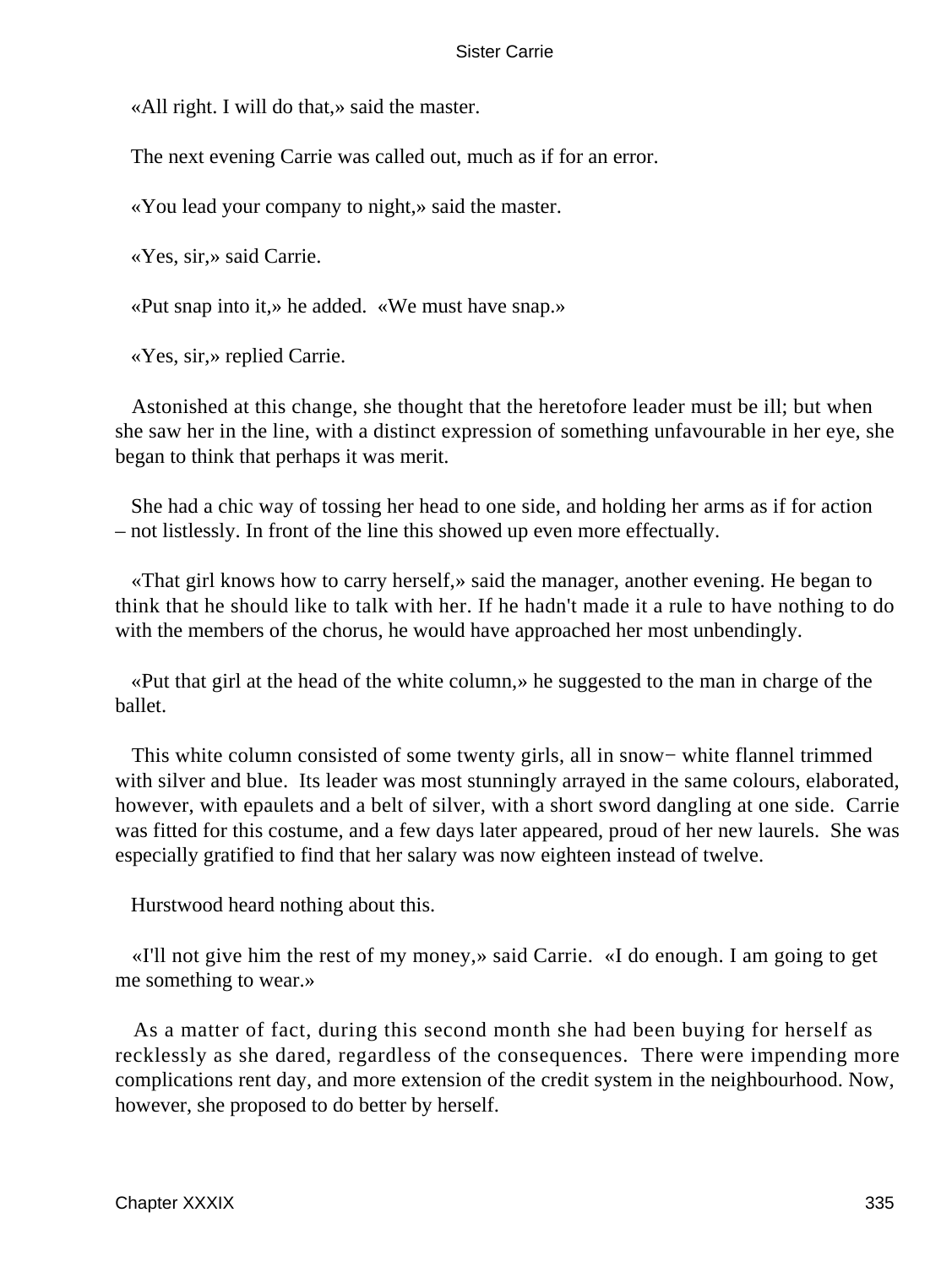Her first move was to buy a shirt waist, and in studying these she found how little her money would buy – how much, if she could only use all. She forgot that if she were alone she would have to pay for a room and board, and imagined that every cent of her eighteen could be spent for clothes and things that she liked.

 At last she picked upon something, which not only used up all her surplus above twelve, but invaded that sum. She knew she was going too far, but her feminine love of finery prevailed. The next day Hurstwood said:

«We owe the grocer five dollars and forty cents this week.»

«Do we?» said Carrie, frowning a little.

She looked in her purse to leave it.

«I've only got eight dollars and twenty cents altogether.»

«We owe the milkman sixty cents,» added Hurstwood.

«Yes, and there's the coal man,» said Carrie.

 Hurstwood said nothing. He had seen the new things she was buying; the way she was neglecting household duties; the readiness with which she was slipping out afternoons and staying. He felt that something was going to happen. All at once she spoke:

«I don't know,» she said; «I can't do it all. I don't earn enough.»

This was a direct challenge. Hurstwood had to take it up. He tried to be calm.

 «I don't want you to do it all,» he said. «I only want a little help until I can get something to do.»

 «Oh, yes,» answered Carrie. "That's always the way. It takes more than I can earn to pay for things. I don't see what I'm going to do.

«Well, I've tried to get something,» he exclaimed. What do you want me to do?"

«You couldn't have tried so very hard,» said Carrie. «I got something.»

 «Well, I did,» he said, angered almost to harsh words. «You needn't throw up your success to me. All I asked was a little help until I could get something. I'm not down yet. I'll come up all right.»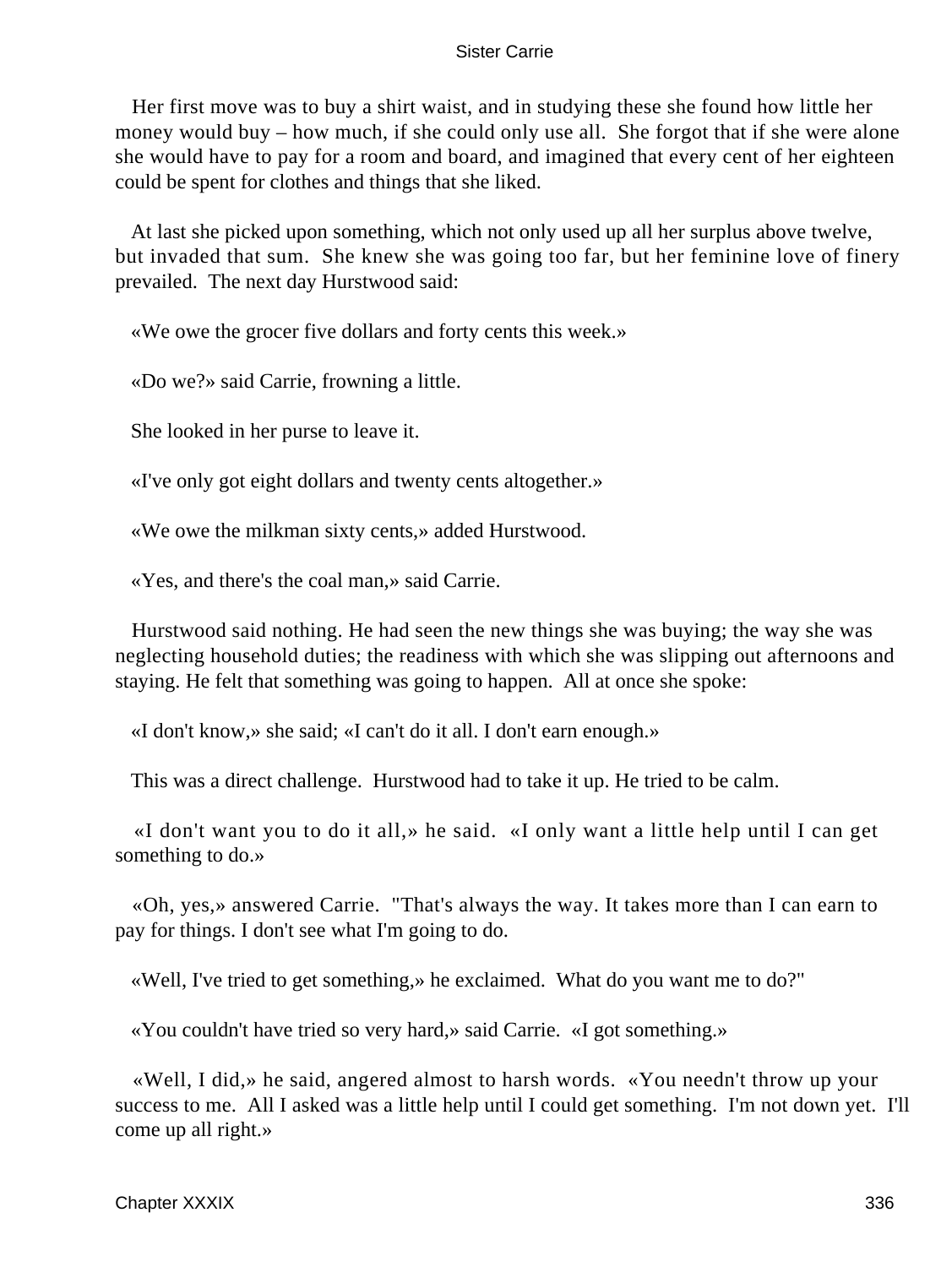He tried to speak steadily, but his voice trembled a little.

Carrie's anger melted on the instant. She felt ashamed.

 «Well,» she said, «here's the money,» and emptied it out on the table. «I haven't got quite enough to pay it all. If they can wait until Saturday, though, I'll have some more.»

«You keep it,» said Hurstwood sadly. «I only want enough to pay the grocer.»

 She put it back, and proceeded to get dinner early and in good time. Her little bravado made her feel as if she ought to make amends.

In a little while their old thoughts returned to both.

 «She's making more than she says,» thought Hurstwood. «She says she's making twelve, but that wouldn't buy all those things. I don't care. Let her keep her money. I'll get something again one of these days. Then she can go to the deuce.»

 He only said this in his anger, but it prefigured a possible course of action and attitude well enough.

 «I don't care,» thought Carrie. «He ought to be told to get out and do something. It isn't right that I should support him.»

 In these days Carrie was introduced to several youths, friends of Miss Osborne, who were of the kind most aptly described as gay and festive. They called once to get Miss Osborne for an afternoon drive. Carrie was with her at the time.

«Come and go along,» said Lola.

«No, I can't,» said Carrie.

«Oh, yes, come and go. What have you got to do?»

«I have to be home by five,» said Carrie.

«What for?»

«Oh, dinner.»

«They'll take us to dinner,» said Lola.

«Oh, no,» said Carrie. «I won't go. I can't.»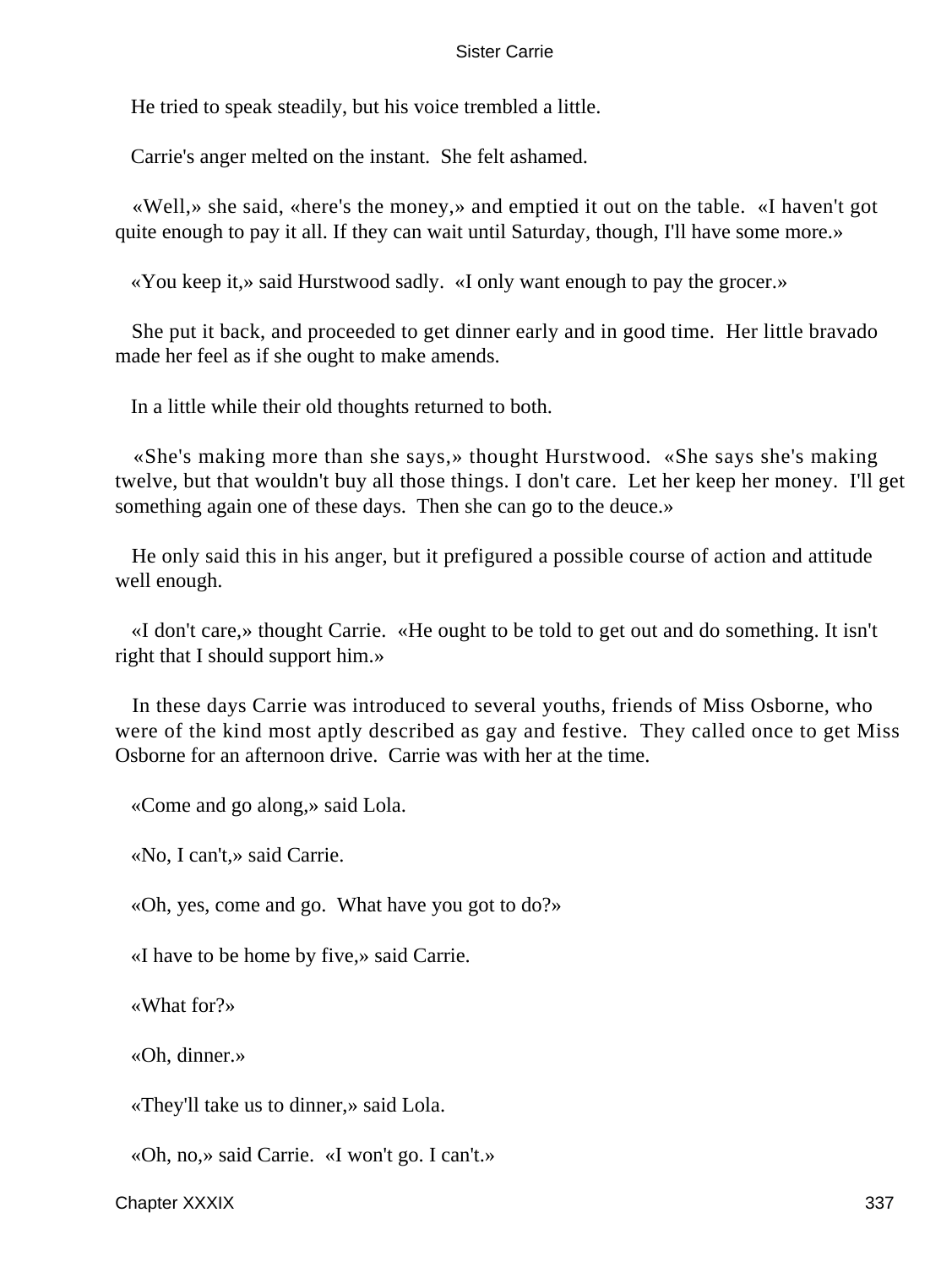«Oh, do come. They're awful nice boys. We'll get you back in time. We're only going for a drive in Central Park.» Carrie thought a while, and at last yielded.

«Now, I must be back by half−past four,» she said.

The information went in one ear of Lola and out the other.

 After Drouet and Hurstwood, there was the least touch of cynicism in her attitude toward young men – especially of the gay and frivolous sort. She felt a little older than they. Some of their pretty compliments seemed silly. Still, she was young in heart and body and youth appealed to her.

 «Oh, we'll be right back, Miss Madenda,» said one of the chaps, bowing. «You wouldn't think we'd keep you over time, now, would you?»

«Well, I don't know,» said Carrie, smiling.

 They were off for a drive – she, looking about and noticing fine clothing, the young men voicing those silly pleasantries and weak quips which pass for humour in coy circles. Carrie saw the great park parade of carriages, beginning at the Fifty−ninth Street entrance and winding past the Museum of Art to the exit at One Hundred and Tenth Street and Seventh Avenue. Her eye was once more taken by the show of wealth – the elaborate costumes, elegant harnesses, spirited horses, and, above all, the beauty. Once more the plague of poverty galled her, but now she forgot in a measure her own troubles so far as to forget Hurstwood. He waited until four, five, and even six. It was getting dark when he got up out of his chair.

«I guess she isn't coming home,» he said, grimly.

«That's the way,» he thought. «She's getting a start now. I'm out of it.»

 Carrie had really discovered her neglect, but only at a quarter after five, and the open carriage was now far up Seventh Avenue, near the Harlem River.

«What time is it?» she inquired. «I must be getting back.»

«A quarter after five,» said her companion, consulting an elegant, open−faced watch.

 «Oh, dear me!» exclaimed Carrie. Then she settled back with a sigh. «There's no use crying over spilt milk,» she said. «It's too late.»

 «Of course it is,» said the youth, who saw visions of a fine dinner now, and such invigorating talk as would result in a reunion after the show. He was greatly taken with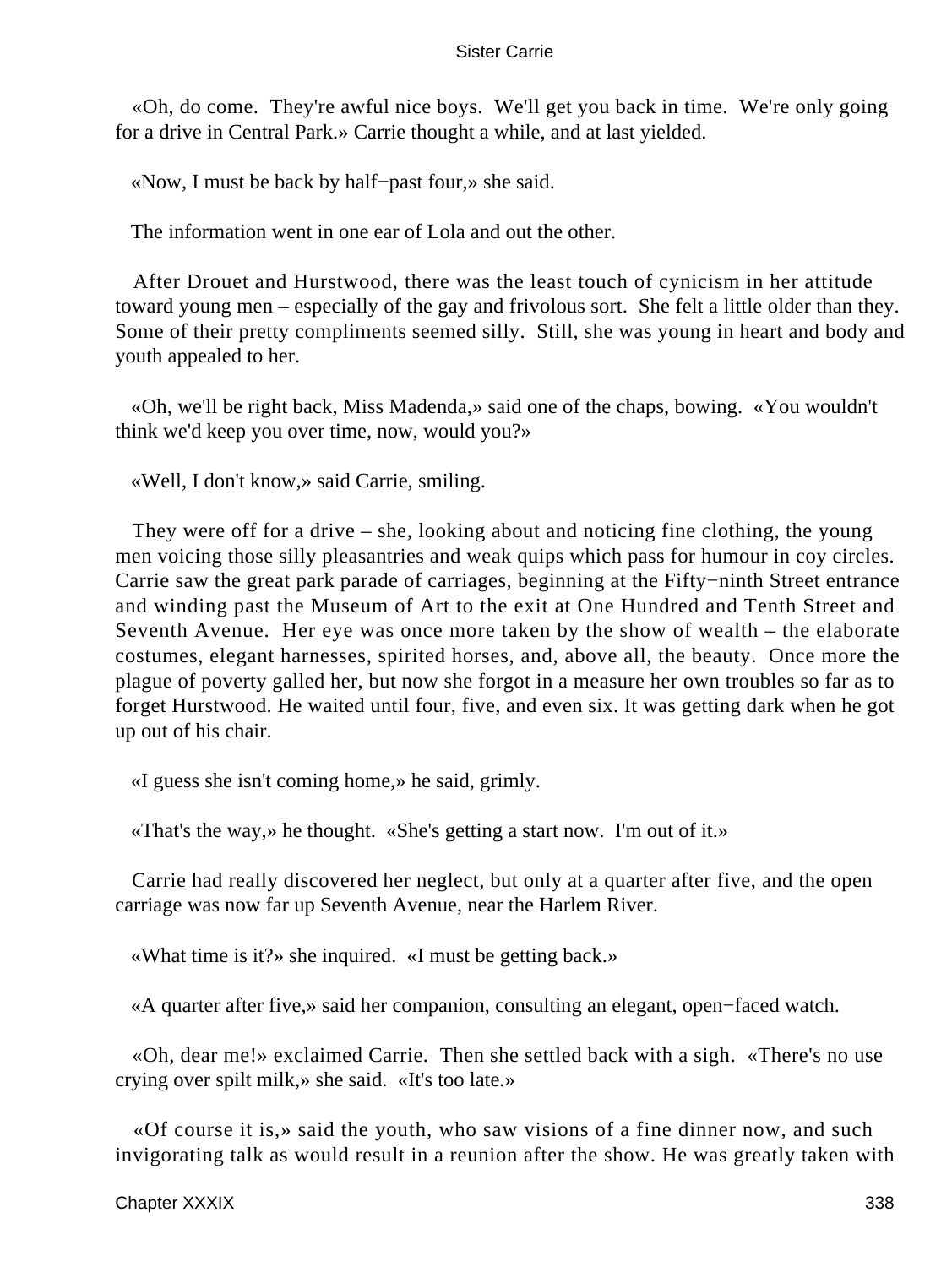Carrie. «We'll drive down to Delmonico's now and have something there, won't we, Orrin?»

«To be sure,» replied Orrin, gaily.

Carrie thought of Hurstwood. Never before had she neglected dinner without an excuse.

 They drove back, and at 6.15 sat down to dine. It was the Sherry incident over again, the remembrance of which came painfully back to Carrie. She remembered Mrs. Vance, who had never called again after Hurstwood's reception, and Ames.

 At this figure her mind halted. It was a strong, clean vision. He liked better books than she read, better people than she associated with. His ideals burned in her heart.

«It's fine to be a good actress,» came distinctly back.

What sort of an actress was she?

 «What are you thinking about, Miss Madenda?» inquired her merry companion. «Come, now, let's see if I can guess.»

«Oh, no,» said Carrie. «Don't try.»

 She shook it off and ate. She forgot, in part, and was merry. When it came to the after−theatre proposition, however, she shook her head.

«No,» she said, «I can't. I have a previous engagement.»

«Oh, now, Miss Madenda,» pleaded the youth.

«No,» said Carrie, «I can't. You've been so kind, but you'll have to excuse me.»

The youth looked exceedingly crestfallen.

 «Cheer up, old man,» whispered his companion. «We'll go around, anyhow. She may change her mind.»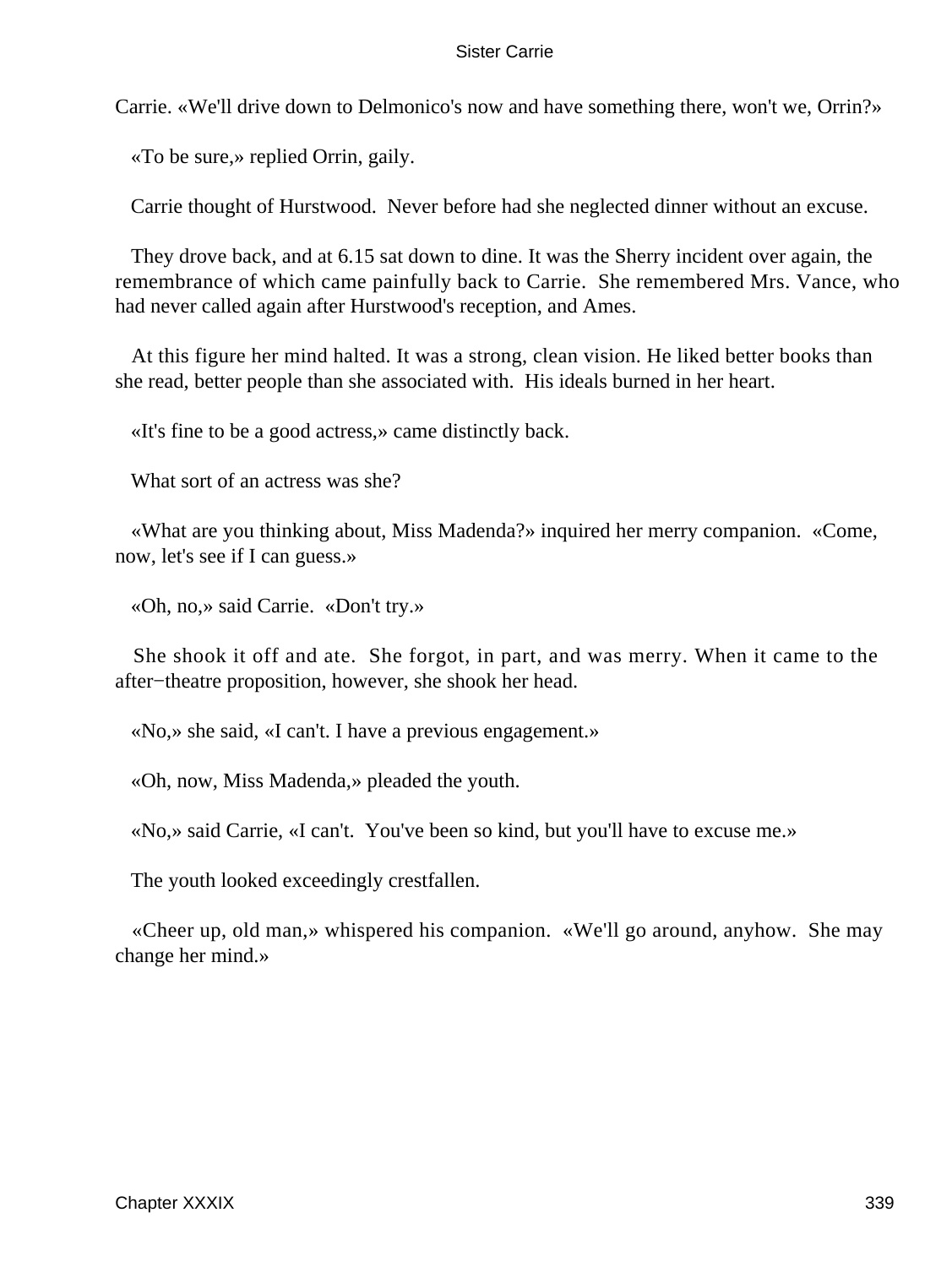# **[Chapter XL](#page-429-0)**

## *A* **PUBLIC DISSENSION** – **A FINAL APPEAL**

 There was no after−theatre lark, however, so far as Carrie was concerned. She made her way homeward, thinking about her absence. Hurstwood was asleep, but roused up to look as she passed through to her own bed.

«Is that you?» he said.

«Yes,» she answered.

The next morning at breakfast she felt like apologising.

«I couldn't get home last evening,» she said.

 «Ah, Carrie,» he answered, «what's the use saying that? I don't care. You needn't tell me that, though.»

 «I couldn't,» said Carrie, her colour rising. Then, seeing that he looked as if he said «I know,» she exclaimed: «Oh, all right. I don't care.»

 From now on, her indifference to the flat was even greater. There seemed no common ground on which they could talk to one another. She let herself be asked for expenses. It became so with him that he hated to do it. He preferred standing off the butcher and baker. He ran up a grocery bill of sixteen dollars with Oeslogge, laying in a supply of staple articles, so that they would not have to buy any of those things for some time to come. Then he changed his grocery. It was the same with the butcher and several others. Carrie never heard anything of this directly from him. He asked for such as he could expect, drifting farther and farther into a situation which could have but one ending.

In this fashion, September went by.

«Isn't Mr. Drake going to open his hotel?» Carrie asked several times.

«Yes. He won't do it before October, though, now.»

 Carrie became disgusted. «Such a man,» she said to herself frequently. More and more she visited. She put most of her spare money in clothes, which, after all, was not an astonishing amount. At last the opera she was with announced its departure within four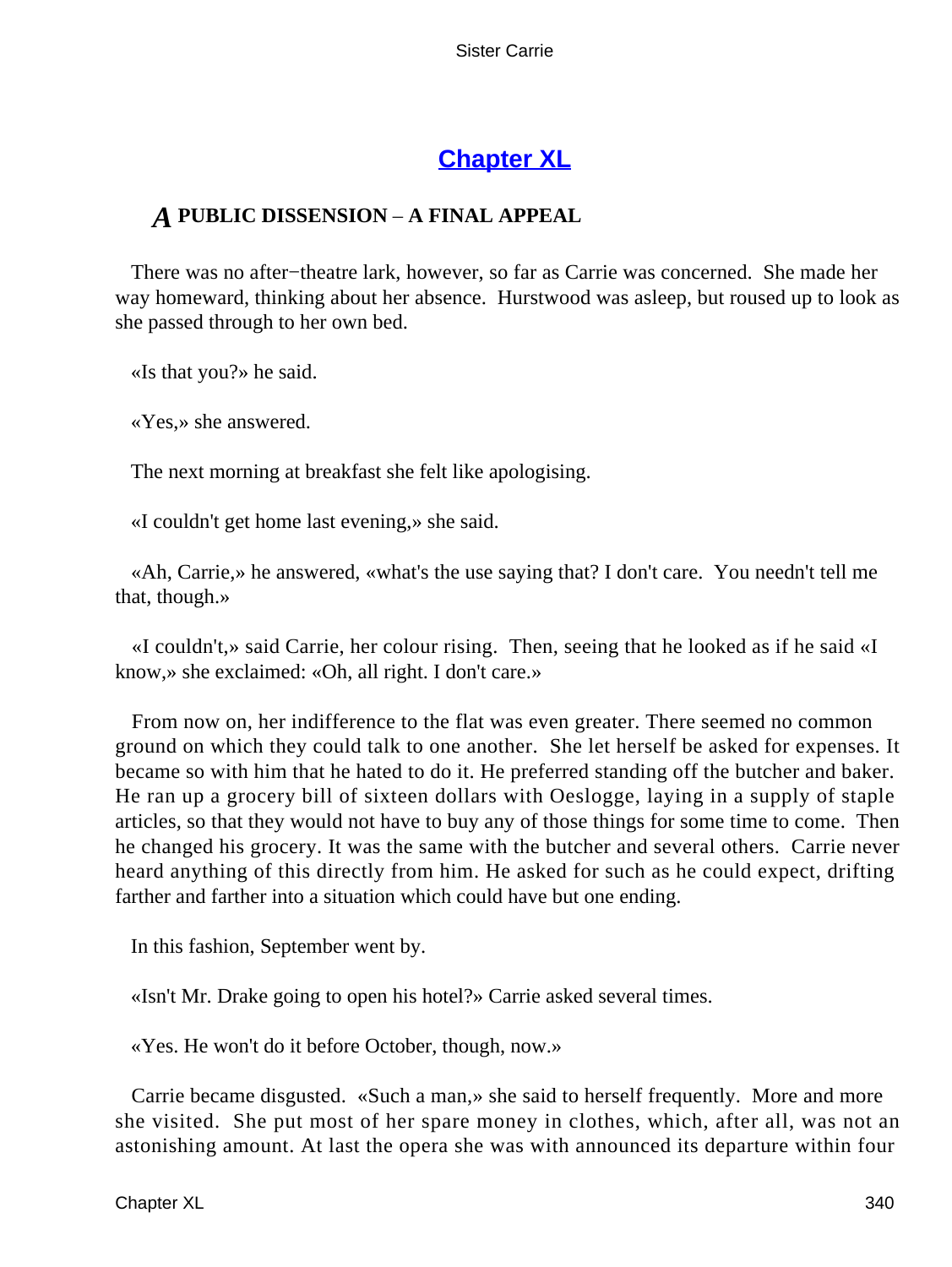weeks. «Last two weeks of the Great Comic Opera success  $-$  – The  $-$  –  $\rightarrow$  » etc., was upon all billboards and in the newspapers, before she acted.

«I'm not going out on the road,» said Miss Osborne.

Carrie went with her to apply to another manager.

«Ever had any experience?» was one of his questions.

«I'm with the company at the Casino now.»

«Oh, you are?» he said.

The end of this was another engagement at twenty per week.

 Carrie was delighted. She began to feel that she had a place in the world. People recognised ability.

 So changed was her state that the home atmosphere became intolerable. It was all poverty and trouble there, or seemed to be, because it was a load to bear. It became a place to keep away from. Still she slept there, and did a fair amount of work, keeping it in order. It was a sitting place for Hurstwood. He sat and rocked, rocked and read, enveloped in the gloom of his own fate. October went by, and November. It was the dead of winter almost before he knew it, and there he sat.

 Carrie was doing better, that he knew. Her clothes were improved now, even fine. He saw her coming and going, sometimes picturing to himself her rise. Little eating had thinned him somewhat. He had no appetite. His clothes, too, were a poor man's clothes. Talk about getting something had become even too threadbare and ridiculous for him. So he folded his hands and waited – for what, he could not anticipate.

 At last, however, troubles became too thick. The hounding of creditors, the indifference of Carrie, the silence of the flat, and presence of winter, all joined to produce a climax. It was effected by the arrival of Oeslogge, personally, when Carrie was there.

«I call about my bill,» said Mr. Oeslogge.

Carrie was only faintly surprised.

«How much is it?» she asked.

«Sixteen dollars,» he replied.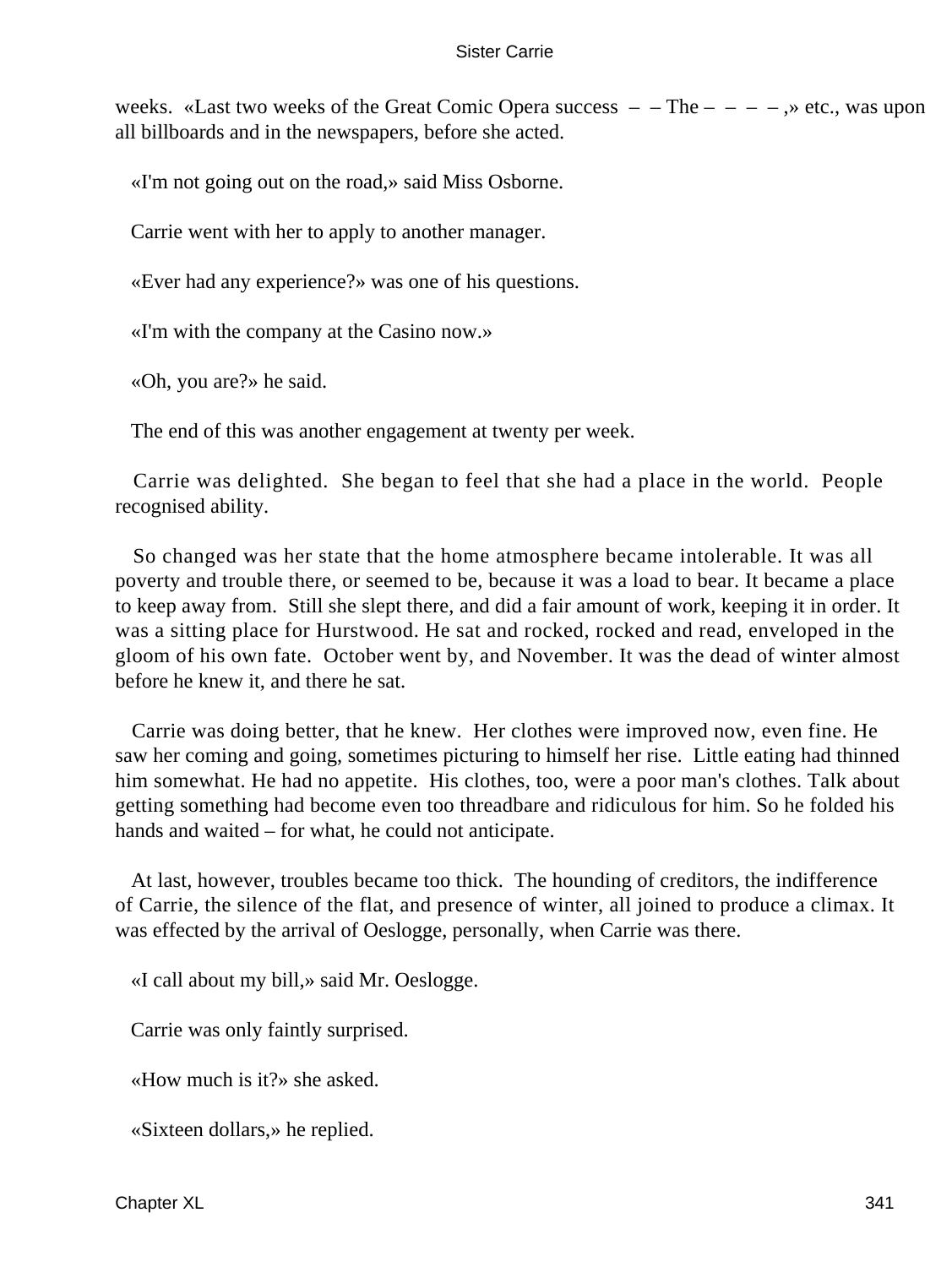«Oh, that much?» said Carrie. «Is this right?» she asked, turning to Hurstwood.

«Yes,» he said.

«Well, I never heard anything about it.»

She looked as if she thought he had been contracting some needless expense.

 «Well, we had it all right,» he answered. Then he went to the door. «I can't pay you anything on that to−day,» he said, mildly.

«Well, when can you?» said the grocer.

«Not before Saturday, anyhow,» said Hurstwood.

«Huh!» returned the grocer. «This is fine. I must have that. I need the money.»

 Carrie was standing farther back in the room, hearing it all. She was greatly distressed. It was so bad and commonplace. Hurstwood was annoyed also.

 «Well,» he said, «there's no use talking about it now. If you'll come in Saturday, I'll pay you something on it.»

The grocery man went away.

«How are we going to pay it?» asked Carrie, astonished by the bill. «I can't do it.»

«Well, you don't have to,» he said. «He can't get what he can't get. He'll have to wait.»

«I don't see how we ran up such a bill as that,» said Carrie.

«Well, we ate it,» said Hurstwood.

«It's funny,» she replied, still doubting.

 «What's the use of your standing there and talking like that, now?» he asked. «Do you think I've had it alone? You talk as if I'd taken something.»

 «Well, it's too much, anyhow,» said Carrie. «I oughtn't to be made to pay for it. I've got more than I can pay for now.»

 «All right,» replied Hurstwood, sitting down in silence. He was sick of the grind of this thing.

Chapter XL 342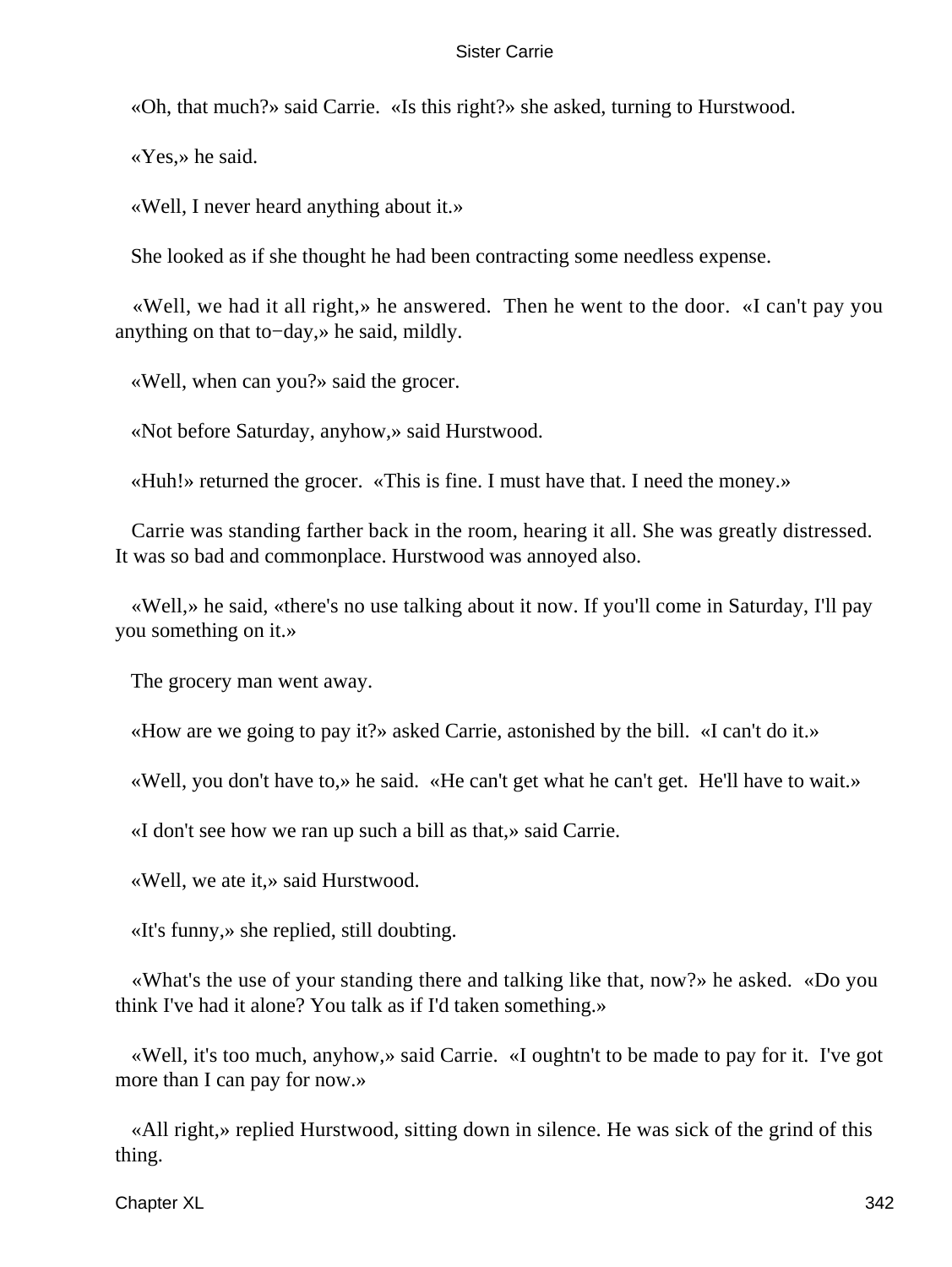Carrie went out and there he sat, determining to do something.

 There had been appearing in the papers about this time rumours and notices of an approaching strike on the trolley lines in Brooklyn. There was general dissatisfaction as to the hours of labour required and the wages paid. As usual – and for some inexplicable reason – the men chose the winter for the forcing of the hand of their employers and the settlement of their difficulties.

 Hurstwood had been reading of this thing, and wondering concerning the huge tie−up which would follow. A day or two before this trouble with Carrie, it came. On a cold afternoon, when everything was grey and it threatened to snow, the papers announced that the men had been called out on all the lines. Being so utterly idle, and his mind filled with the numerous predictions which had been made concerning the scarcity of labour this winter and the panicky state of the financial market, Hurstwood read this with interest. He noted the claims of the striking motormen and conductors, who said that they had been wont to receive two dollars a day in times past, but that for a year or more «trippers» had been introduced, which cut down their chance of livelihood one−half, and increased their hours of servitude from ten to twelve, and even fourteen. These «trippers» were men put on during the busy and rush hours, to take a car out for one trip. The compensation paid for such a trip was only twenty−five cents. When the rush or busy hours were over, they were laid off. Worst of all, no man might know when he was going to get a car. He must come to the barns in the morning and wait around in fair and foul weather until such time as he was needed. Two trips were an average reward for so much waiting – a little over three hours' work for fifty cents. The work of waiting was not counted.

 The men complained that this system was extending, and that the time was not far off when but a few out of 7,000 employees would have regular two−dollar−a−day work at all. They demanded that the system be abolished, and that ten hours be considered a day's work, barring unavoidable delays, with \$2.25 pay. They demanded immediate acceptance of these terms, which the various trolley companies refused.

 Hurstwood at first sympathised with the demands of these men – indeed, it is a question whether he did not always sympathise with them to the end, belie him as his actions might. Reading nearly all the news, he was attracted first by the scare−heads with which the trouble was noted in the «World.» He read it fully – the names of the seven companies involved, the number of men.

 «They're foolish to strike in this sort of weather,» he thought to himself. «Let 'em win if they can, though.»

 The next day there was even a larger notice of it. «Brooklynites Walk,» said the «World.» «Knights of Labour Tie up the Trolley Lines Across the Bridge.» «About Seven Thousand Men Out.»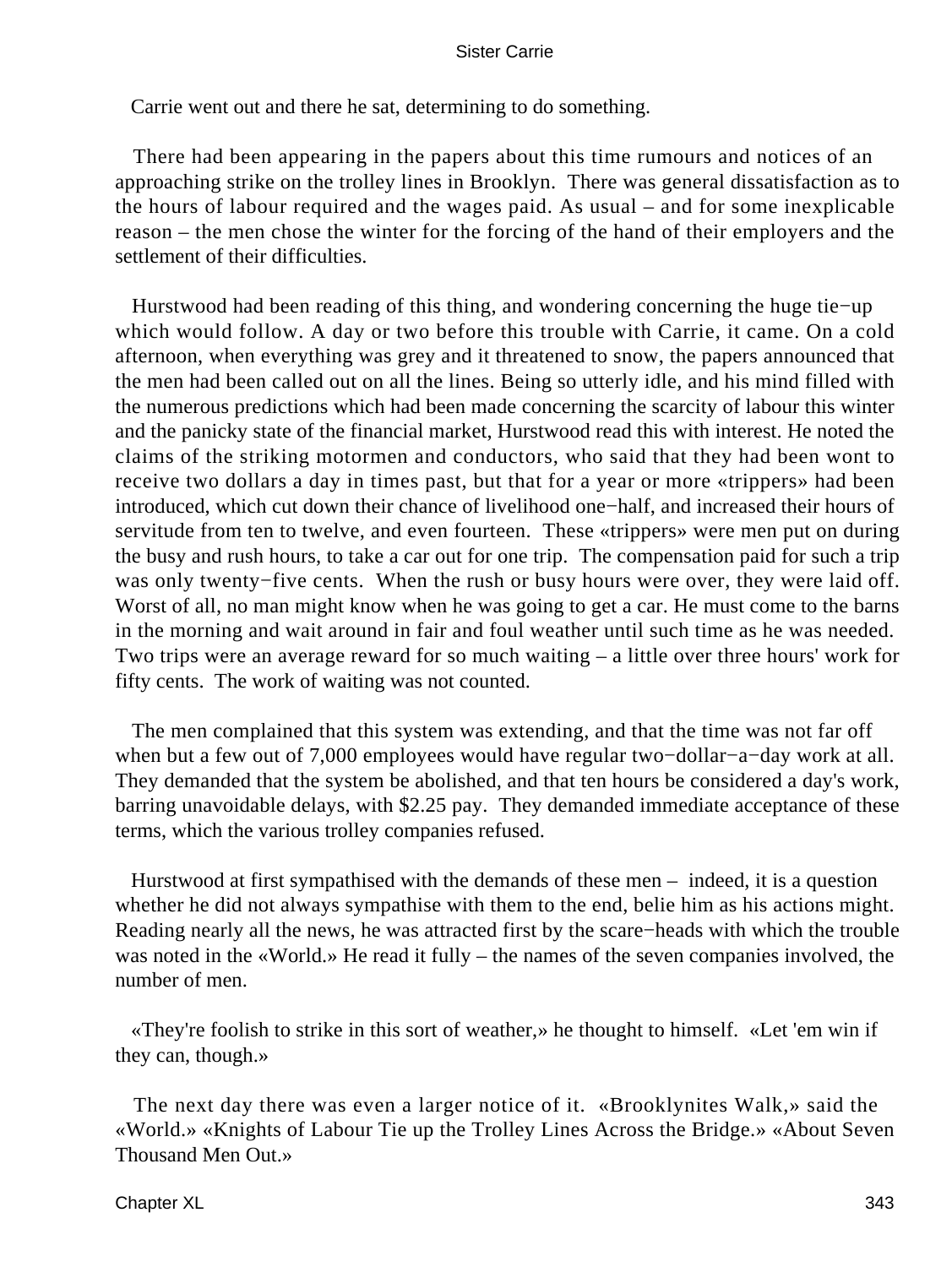Hurstwood read this, formulating to himself his own idea of what would be the outcome. He was a great believer in the strength of corporations.

 «They can't win,» he said, concerning the men. «They haven't any money. The police will protect the companies. They've got to. The public has to have its cars.»

 He didn't sympathise with the corporations, but strength was with them. So was property and public utility.

«Those fellows can't win,» he thought.

Among other things, he noticed a circular issued by one of the companies, which read:

## ATLANTIC **AVENUE** RAILROAD

## *SPECIAL NOTICE*

 The motormen and conductors and other employees of this company having abruptly left its service, an opportunity is now given to all loyal men who have struck against their will to be reinstated, providing they will make their applications by twelve o'clock noon on Wednesday, January 16th. Such men will be given employment (with guaranteed protection) in the order in which such applications are received, and runs and positions assigned them accordingly. Otherwise, they will be considered discharged, and every vacancy will be filled by a new man as soon as his services can be secured. (Signed)

## *Benjamin Norton,*

President

He also noted among the want ads. one which read:

**WANTED.** – 50 skilled motormen, accustomed to Westinghouse system, to run U.S. mail cars only, in the City of Brooklyn; protection guaranteed.

 He noted particularly in each the «protection guaranteed.» It signified to him the unassailable power of the companies.

 «They've got the militia on their side,» he thought. «There isn't anything those men can do.»

 While this was still in his mind, the incident with Oeslogge and Carrie occurred. There had been a good deal to irritate him, but this seemed much the worst. Never before had she accused him of stealing – or very near that. She doubted the naturalness of so large a bill.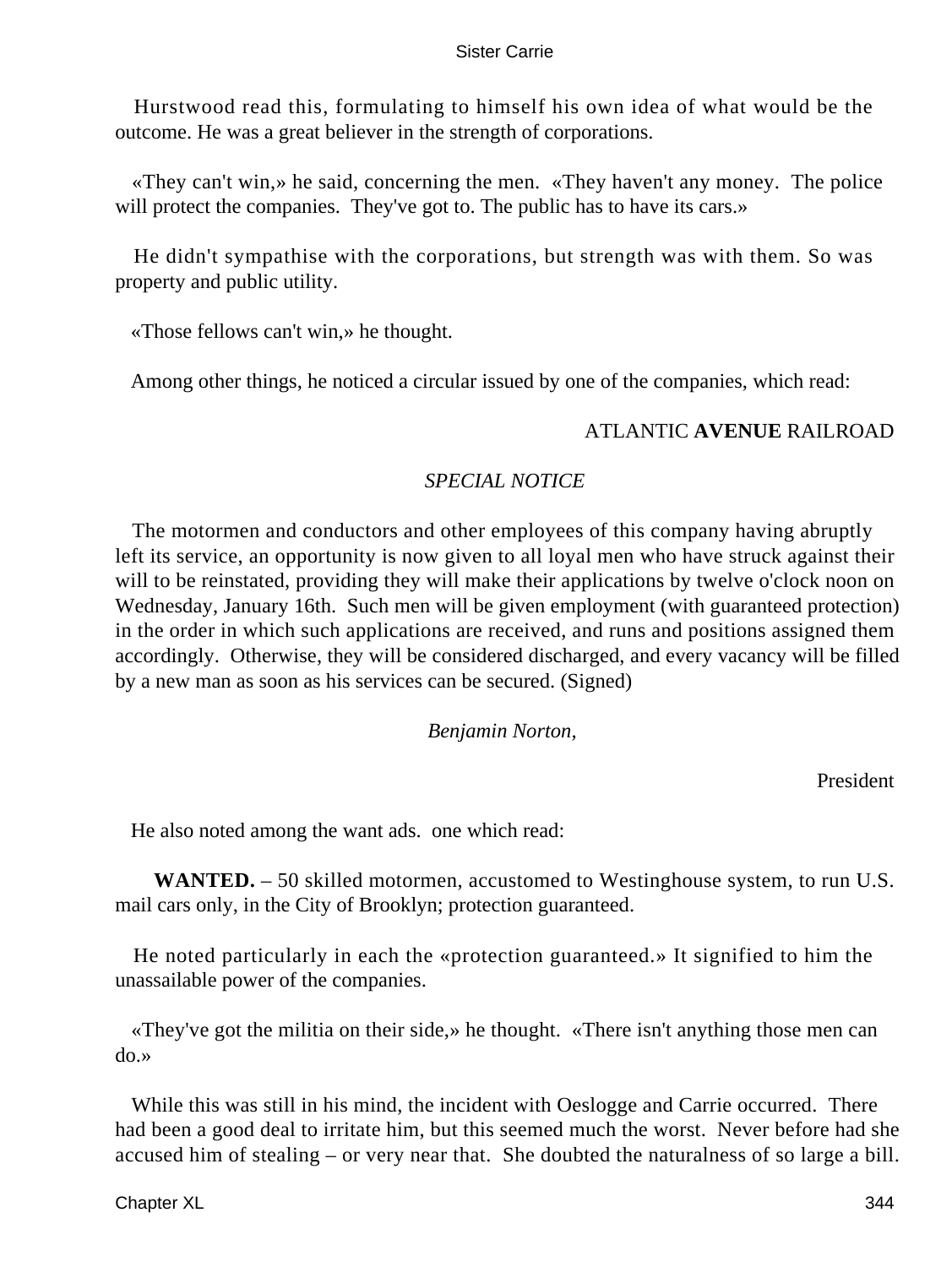And he had worked so hard to make expenses seem light. He had been «doing» butcher and baker in order not to call on her. He had eaten very little – almost nothing.

«Damn it all!» he said. «I can get something. I'm not down yet.»

 He thought that he really must do something now. It was too cheap to sit around after such an insinuation as this. Why, after a little, he would be standing anything.

 He got up and looked out the window into the chilly street. It came gradually into his mind, as he stood there, to go to Brooklyn.

«Why not?» his mind said. «Any one can get work over there. You'll get two a day.»

«How about accidents?» said a voice. «You might get hurt.»

 «Oh, there won't be much of that,» he answered. «They've called out the police. Any one who wants to run a car will be protected all right.»

«You don't know how to run a car,» rejoined the voice.

«I won't apply as a motorman,» he answered. «I can ring up fares all right.»

«They'll want motormen, mostly.»

«They'll take anybody; that I know.»

 For several hours he argued pro and con with this mental counsellor, feeling no need to act at once in a matter so sure of profit.

 In the morning he put on his best clothes, which were poor enough, and began stirring about, putting some bread and meat into a page of a newspaper. Carrie watched him, interested in this new move.

«Where are you going?» she asked.

 «Over to Brooklyn,» he answered. Then, seeing her still inquisitive, he added: «I think I can get on over there.»

«On the trolley lines?» said Carrie, astonished.

«Yes,» he rejoined.

«Aren't you afraid?» she asked.

Chapter XL 345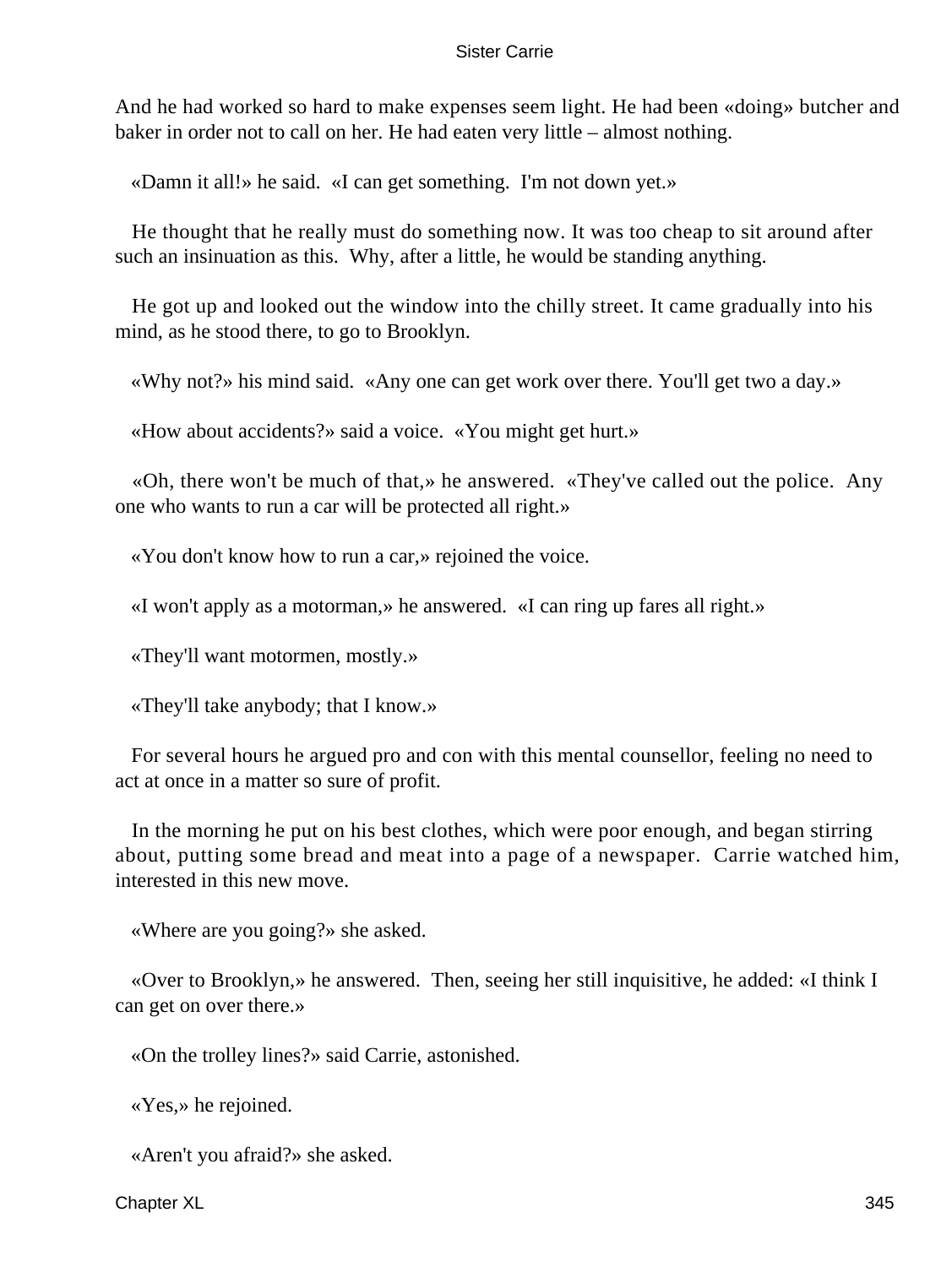«What of?» he answered. «The police are protecting them.»

«The paper said four men were hurt yesterday.»

 «Yes,» he returned; «but you can't go by what the papers say. They'll run the cars all right.»

 He looked rather determined now, in a desolate sort of way, and Carrie felt very sorry. Something of the old Hurstwood was here – the least shadow of what was once shrewd and pleasant strength. Outside, it was cloudy and blowing a few flakes of snow.

«What a day to go over there,» thought Carrie.

 Now he left before she did, which was a remarkable thing, and tramped eastward to Fourteenth Street and Sixth Avenue, where he took the car. He had read that scores of applicants were applying at the office of the Brooklyn City Railroad building and were being received. He made his way there by horse−car and ferry – a dark, silent man – to the offices in question. It was a long way, for no cars were running, and the day was cold; but he trudged along grimly. Once in Brooklyn, he could clearly see and feel that a strike was on. People showed it in their manner. Along the routes of certain tracks not a car was running. About certain corners and nearby saloons small groups of men were lounging. Several spring wagons passed him, equipped with plain wooden chairs, and labelled «Flatbush» or «Prospect Park. Fare, Ten Cents.» He noticed cold and even gloomy faces. Labour was having its little war.

 When he came near the office in question, he saw a few men standing about, and some policemen. On the far corners were other men – whom he took to be strikers – watching. All the houses were small and wooden, the streets poorly paved. After New York, Brooklyn looked actually poor and hard−up.

 He made his way into the heart of the small group, eyed by policemen and the men already there. One of the officers addressed him.

«What are you looking for?»

«I want to see if I can get a place.»

 «The offices are up those steps,» said the bluecoat. His face was a very neutral thing to contemplate. In his heart of hearts, he sympathised with the strikers and hated this «scab.» In his heart of hearts, also, he felt the dignity and use of the police force, which commanded order. Of its true social significance, he never once dreamed. His was not the mind for that. The two feelings blended in him – neutralised one another and him. He would have fought for this man as determinedly as for himself, and yet only so far as commanded. Strip him of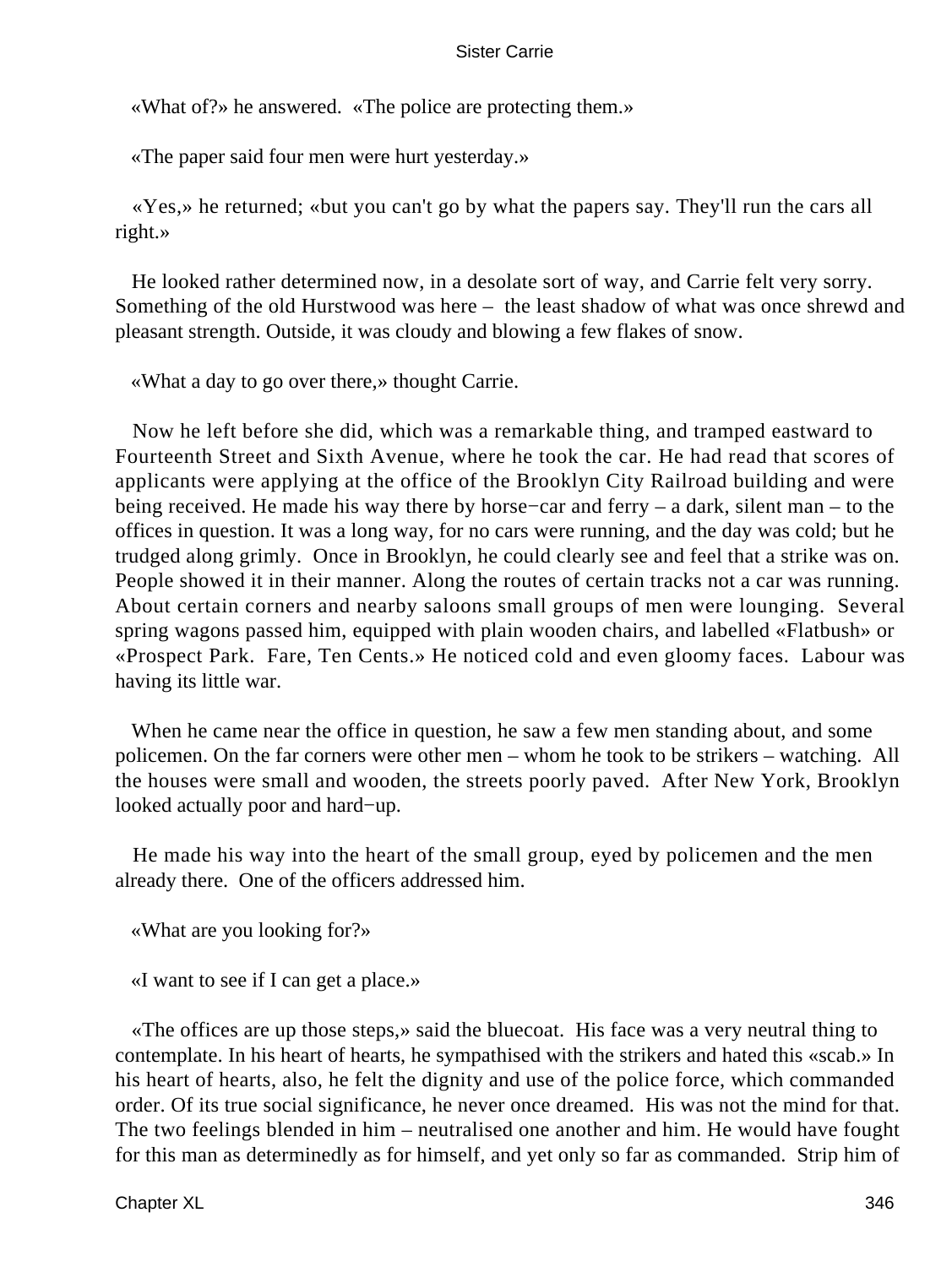his uniform, and he would have soon picked his side.

 Hurstwood ascended a dusty flight of steps and entered a small, dust−coloured office, in which were a railing, a long desk, and several clerks.

«Well, sir?» said a middle−aged man, looking up at him from the long desk.

«Do you want to hire any men?» inquired Hurstwood.

«What are you – a motorman?»

«No; I'm not anything,» said Hurstwood.

 He was not at all abashed by his position. He knew these people needed men. If one didn't take him, another would. This man could take him or leave him, just as he chose.

 «Well, we prefer experienced men, of course,» said the man. He paused, while Hurstwood smiled indifferently. Then he added: «Still, I guess you can learn. What is your name?»

«Wheeler,» said Hurstwood.

 The man wrote an order on a small card. «Take that to our barns,» he said, «and give it to the foreman. He'll show you what to do.»

 Hurstwood went down and out. He walked straight away in the direction indicated, while the policemen looked after.

«There's another wants to try it,» said Officer Kiely to Officer Macey.

 «I have my mind he'll get his fill,» returned the latter, quietly. They had been in strikes before.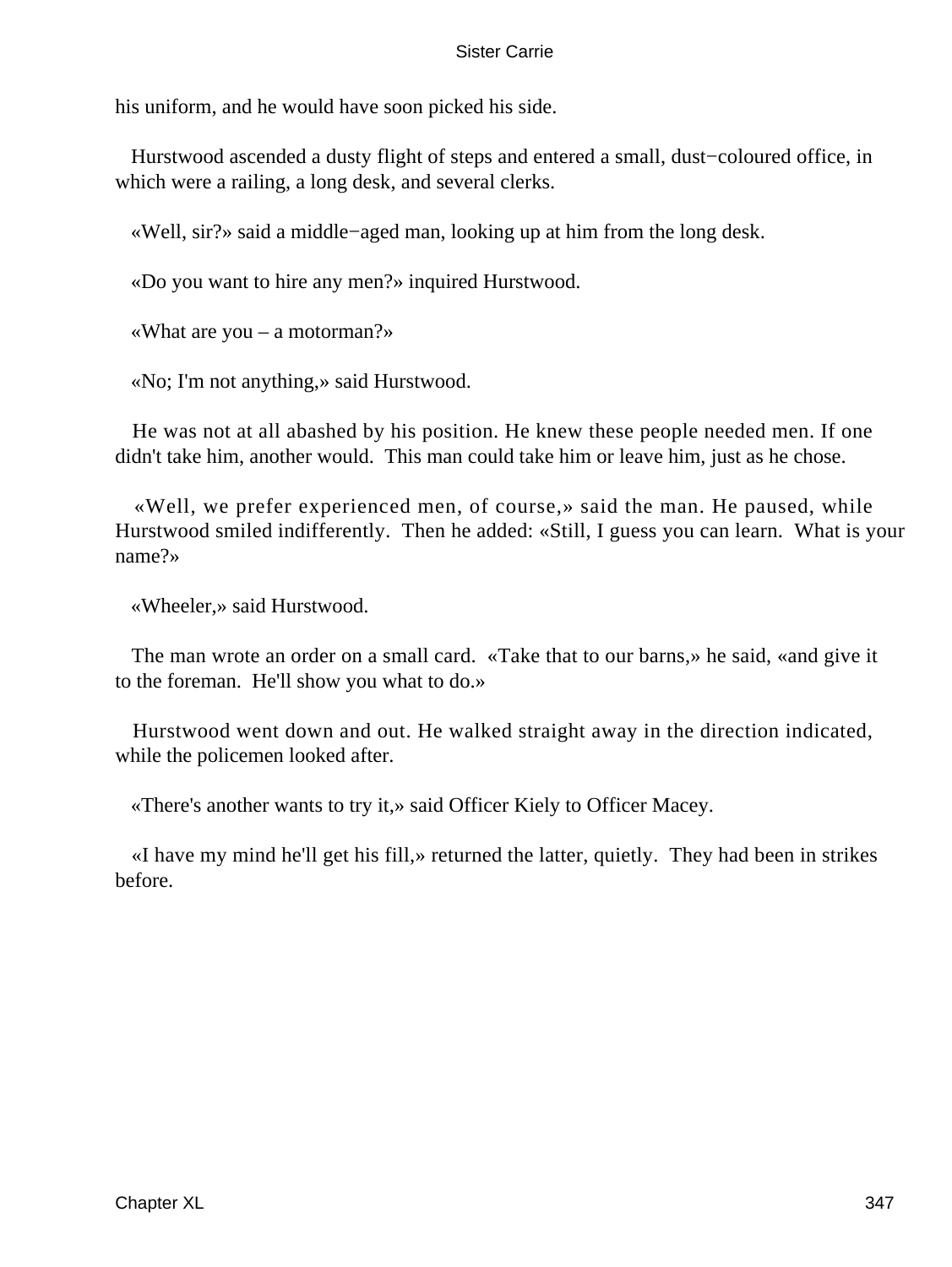# **[Chapter XLI](#page-429-0)**

## *T*HE **STRIKE**

 The barn at which Hurstwood applied was exceedingly short−handed, and was being operated practically by three men as directors. There were a lot of green hands around – queer, hungry−looking men, who looked as if want had driven them to desperate means. They tried to be lively and willing, but there was an air of hang–dog diffidence about the place.

 Hurstwood went back through the barns and out into a large, enclosed lot, where were a series of tracks and loops. A half– dozen cars were there, manned by instructors, each with a pupil at the lever. More pupils were waiting at one of the rear doors of the barn.

 In silence Hurstwood viewed this scene, and waited. His companions took his eye for a while, though they did not interest him much more than the cars. They were an uncomfortable−looking gang, however. One or two were very thin and lean. Several were quite stout. Several others were rawboned and sallow, as if they had been beaten upon by all sorts of rough weather.

 «Did you see by the paper they are going to call out the militia?» Hurstwood heard one of them remark.

«Oh, they'll do that,» returned the other. «They always do.»

«Think we're liable to have much trouble?» said another, whom Hurstwood did not see.

«Not very.»

 «That Scotchman that went out on the last car,» put in a voice, «told me that they hit him in the ear with a cinder.»

A small, nervous laugh accompanied this.

 «One of those fellows on the Fifth Avenue line must have had a hell of a time, according to the papers,» drawled another. «They broke his car windows and pulled him off into the street 'fore the police could stop 'em.»

«Yes; but there are more police around to−day,» was added by another.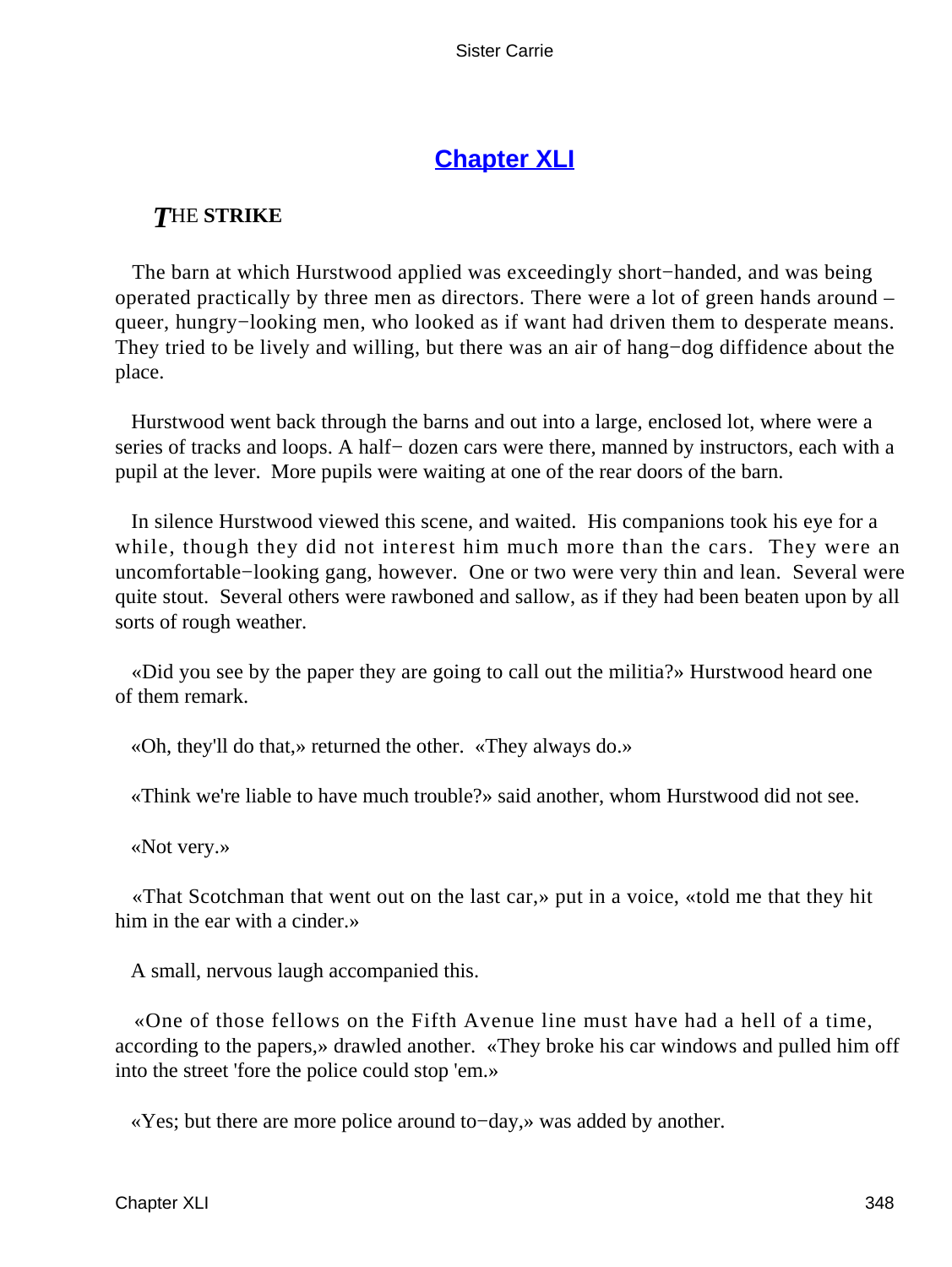Hurstwood hearkened without much mental comment. These talkers seemed scared to him. Their gabbling was feverish – things said to quiet their own minds. He looked out into the yard and waited.

 Two of the men got around quite near him, but behind his back. They were rather social, and he listened to what they said.

«Are you a railroad man?» said one.

«Me? No. I've always worked in a paper factory.»

«I had a job in Newark until last October,» returned the other, with reciprocal feeling.

 There were some words which passed too low to hear. Then the conversation became strong again.

 «I don't blame these fellers for striking,» said one. «They've got the right of it, all right, but I had to get something to do.»

 «Same here,» said the other. «If I had any job in Newark I wouldn't be over here takin' chances like these.»

 «It's hell these days, ain't it?» said the man. «A poor man ain't nowhere. You could starve, by God, right in the streets, and there ain't most no one would help you.»

 «Right you are,» said the other. «The job I had I lost 'cause they shut down. They run all summer and lay up a big stock, and then shut down.»

 Hurstwood paid some little attention to this. Somehow, he felt a little superior to these two – a little better off. To him these were ignorant and commonplace, poor sheep in a driver's hand.

 «Poor devils,» he thought, speaking out of the thoughts and feelings of a bygone period of success. «Next,» said one of the instructors.

«You're next,» said a neighbour, touching him.

 He went out and climbed on the platform. The instructor took it for granted that no preliminaries were needed.

 «You see this handle,» he said, reaching up to an electric cut− off, which was fastened to the roof. «This throws the current off or on. If you want to reverse the car you turn it over here. If you want to send it forward, you put it over here. If you want to cut off the power,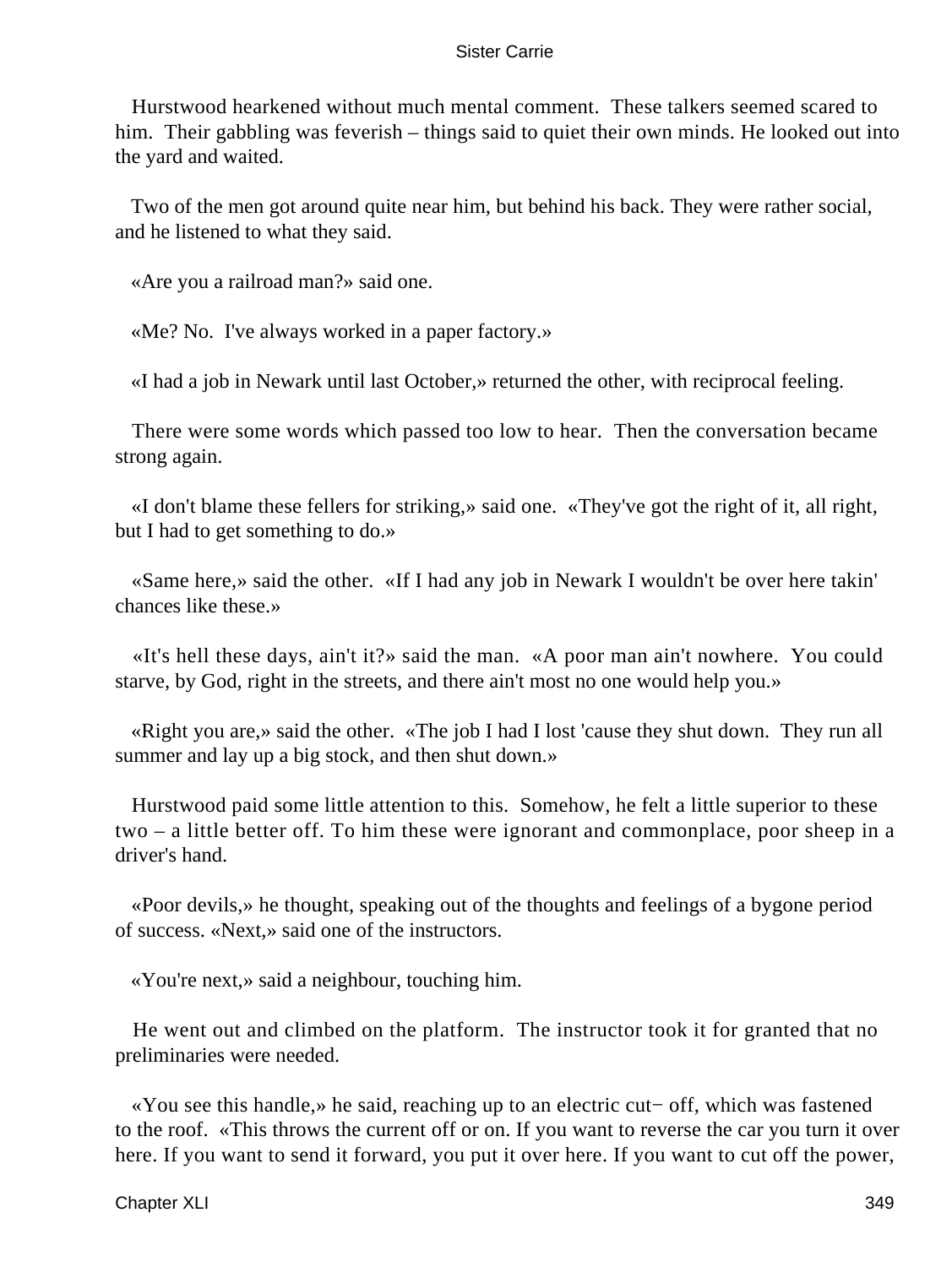you keep it in the middle.»

Hurstwood smiled at the simple information.

 «Now, this handle here regulates your speed. To here,» he said, pointing with his finger, «gives you about four miles an hour. This is eight. When it's full on, you make about fourteen miles an hour.»

 Hurstwood watched him calmly. He had seen motormen work before. He knew just about how they did it, and was sure he could do as well, with a very little practice.

The instructor explained a few more details, and then said:

«Now, we'll back her up.»

Hurstwood stood placidly by, while the car rolled back into the yard.

 «One thing you want to be careful about, and that is to start easy. Give one degree time to act before you start another. The one fault of most men is that they always want to throw her wide open. That's bad. It's dangerous, too. Wears out the motor. You don't want to do that.»

«I see,» said Hurstwood.

He waited and waited, while the man talked on.

«Now you take it,» he said, finally.

 The ex−manager laid hand to the lever and pushed it gently, as he thought. It worked much easier than he imagined, however, with the result that the car jerked quickly forward, throwing him back against the door. He straightened up sheepishly, while the instructor stopped the car with the brake.

«You want to be careful about that,» was all he said.

 Hurstwood found, however, that handling a brake and regulating speed were not so instantly mastered as he had imagined. Once or twice he would have ploughed through the rear fence if it had not been for the hand and word of his companion. The latter was rather patient with him, but he never smiled.

 «You've got to get the knack of working both arms at once,» he said. «It takes a little practice.»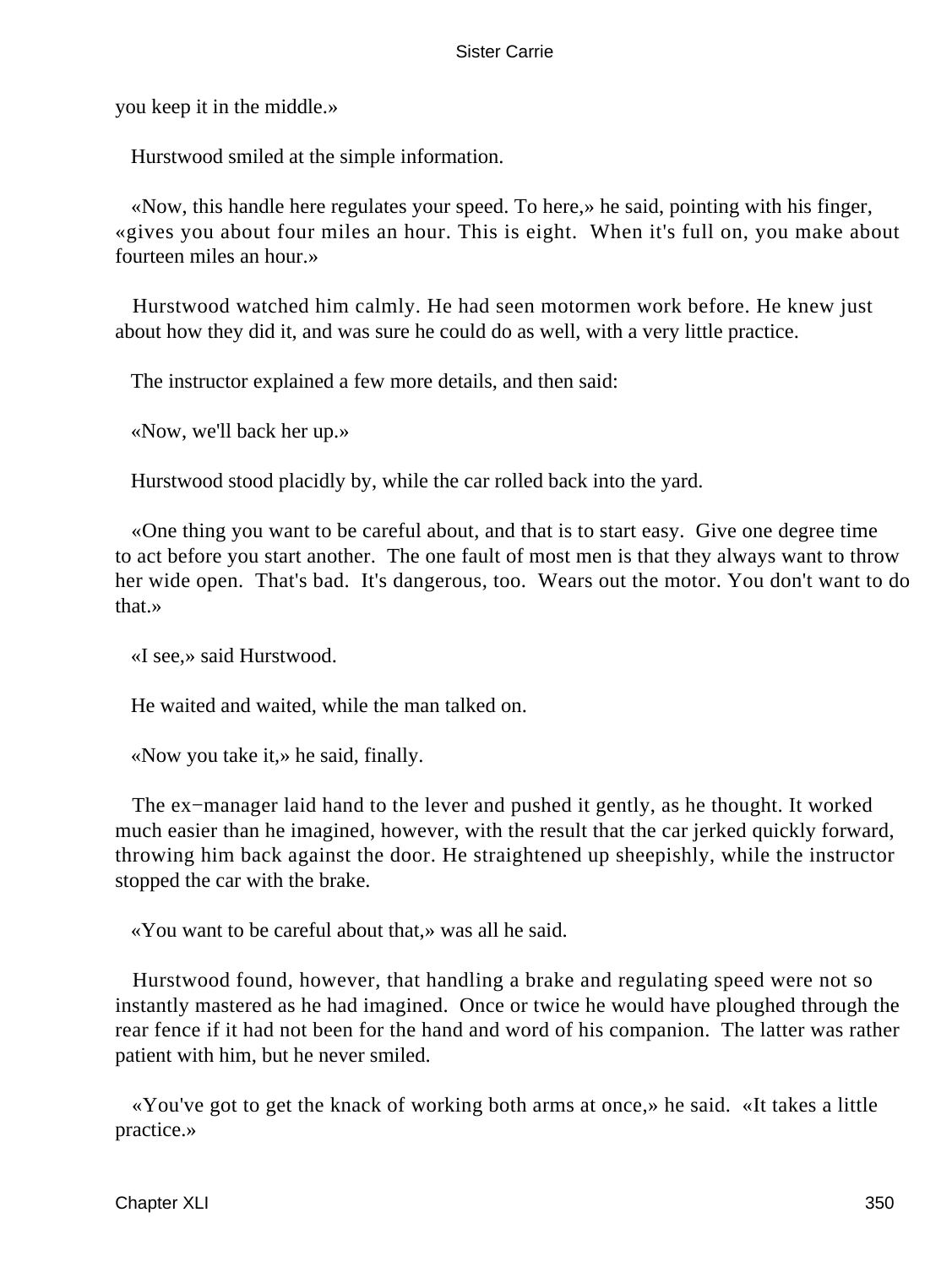One o'clock came while he was still on the car practising, and he began to feel hungry. The day set in snowing, and he was cold. He grew weary of running to and fro on the short track.

 They ran the car to the end and both got off. Hurstwood went into the barn and sought a car step, pulling out his paper− wrapped lunch from his pocket. There was no water and the bread was dry, but he enjoyed it. There was no ceremony about dining. He swallowed and looked about, contemplating the dull, homely labour of the thing. It was disagreeable – miserably disagreeable – in all its phases. Not because it was bitter, but because it was hard. It would be hard to any one, he thought.

After eating, he stood about as before, waiting until his turn came.

 The intention was to give him an afternoon of practice, but the greater part of the time was spent in waiting about.

 At last evening came, and with it hunger and a debate with himself as to how he should spend the night. It was half−past five. He must soon eat. If he tried to go home, it would take him two hours and a half of cold walking and riding. Besides he had orders to report at seven the next morning, and going home would necessitate his rising at an unholy and disagreeable hour. He had only something like a dollar and fifteen cents of Carrie's money, with which he had intended to pay the two weeks' coal bill before the present idea struck him.

 «They must have some place around here,» he thought. «Where does that fellow from Newark stay?»

 Finally he decided to ask. There was a young fellow standing near one of the doors in the cold, waiting a last turn. He was a mere boy in years – twenty−one about – but with a body lank and long, because of privation. A little good living would have made this youth plump and swaggering.

 «How do they arrange this, if a man hasn't any money?» inquired Hurstwood, discreetly.

The fellow turned a keen, watchful face on the inquirer.

«You mean eat?» he replied.

«Yes, and sleep. I can't go back to New York to−night.»

«The foreman 'll fix that if you ask him, I guess. He did me.»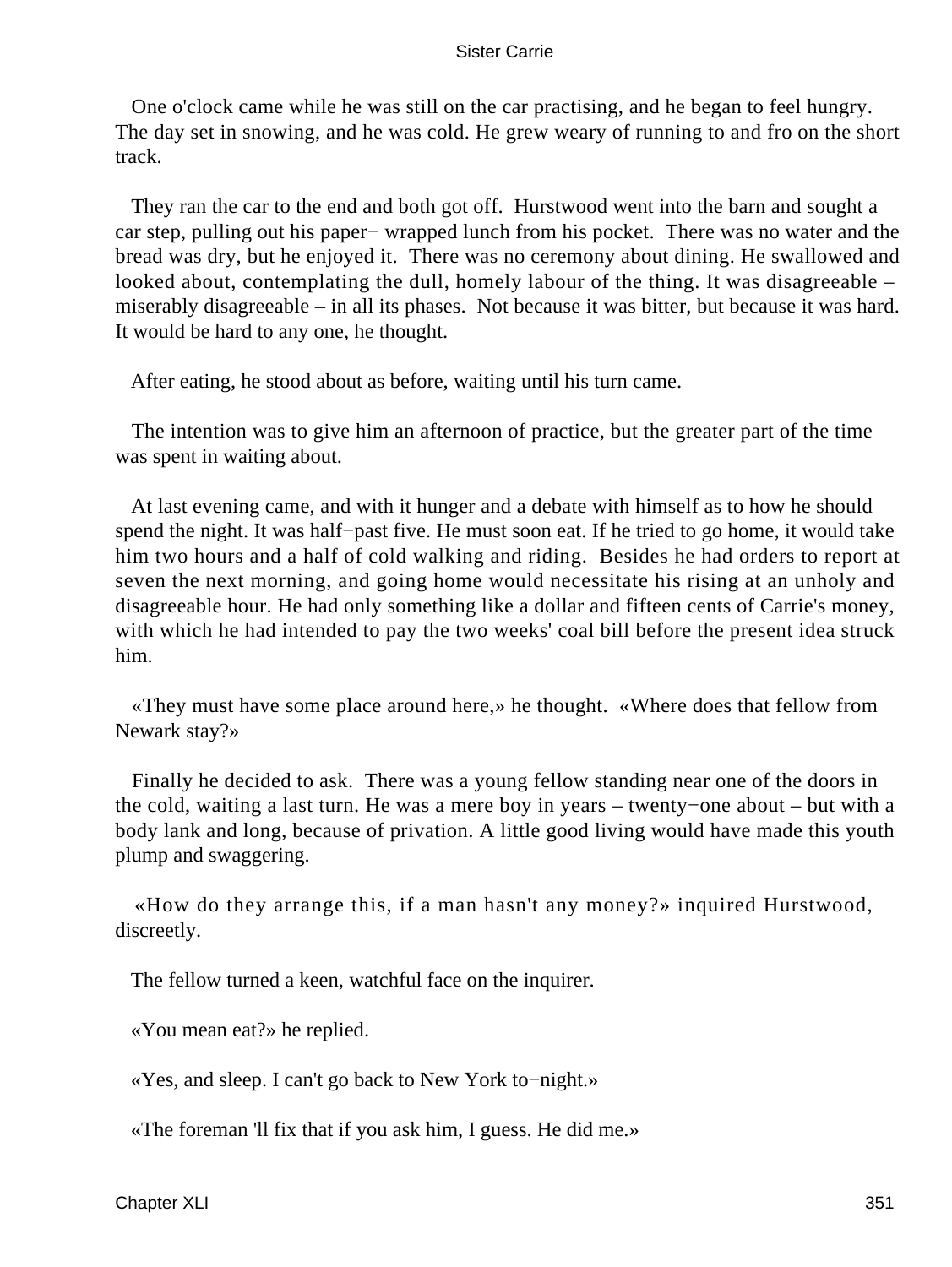«That so?»

 «Yes. I just told him I didn't have anything. Gee, I couldn't go home. I live way over in Hoboken.»

Hurstwood only cleared his throat by way of acknowledgment.

 «They've got a place upstairs here, I understand. I don't know what sort of a thing it is. Purty tough, I guess. He gave me a meal ticket this noon. I know that wasn't much.»

Hurstwood smiled grimly, and the boy laughed.

«It ain't no fun, is it?» he inquired, wishing vainly for a cheery reply.

«Not much,» answered Hurstwood.

«I'd tackle him now,» volunteered the youth. «He may go 'way.»

Hurstwood did so.

 «Isn't there some place I can stay around here to−night?» he inquired. «If I have to go back to New York, I'm afraid I won't»

«There're some cots upstairs,» interrupted the man, «if you want one of them.»

«That'll do,» he assented.

 He meant to ask for a meal ticket, but the seemingly proper moment never came, and he decided to pay himself that night.

«I'll ask him in the morning.»

 He ate in a cheap restaurant in the vicinity, and, being cold and lonely, went straight off to seek the loft in question. The company was not attempting to run cars after nightfall. It was so advised by the police.

 The room seemed to have been a lounging place for night workers. There were some nine cots in the place, two or three wooden chairs, a soap box, and a small, round−bellied stove, in which a fire was blazing. Early as he was, another man was there before him. The latter was sitting beside the stove warming his hands.

 Hurstwood approached and held out his own toward the fire. He was sick of the bareness and privation of all things connected with his venture, but was steeling himself to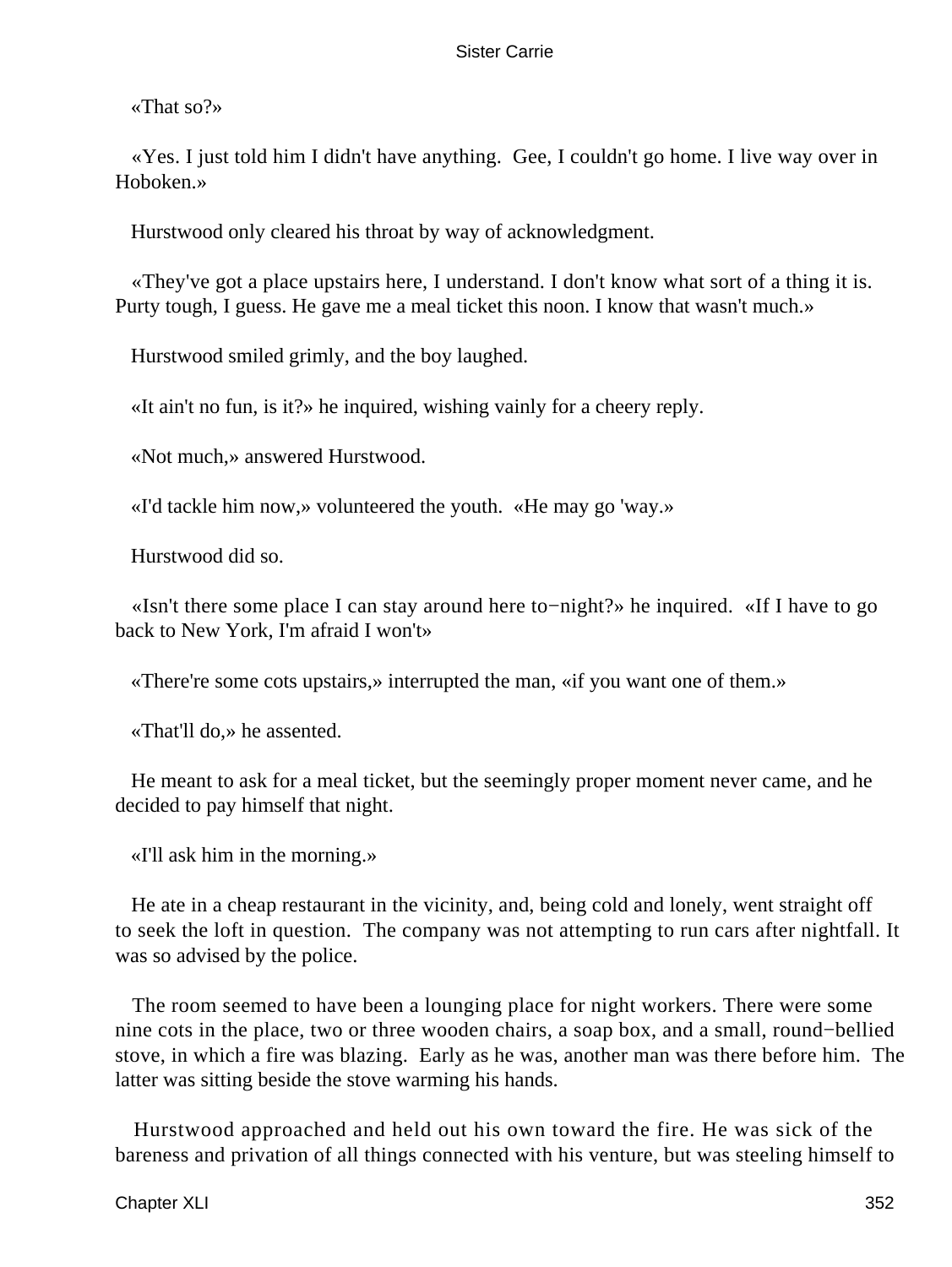hold out. He fancied he could for a while.

«Cold, isn't it?» said the early guest.

«Rather.»

A long silence.

«Not much of a place to sleep in, is it?» said the man.

«Better than nothing,» replied Hurstwood.

Another silence.

«I believe I'll turn in,» said the man.

 Rising, he went to one of the cots and stretched himself, removing only his shoes, and pulling the one blanket and dirty old comforter over him in a sort of bundle. The sight disgusted Hurstwood, but he did not dwell on it, choosing to gaze into the stove and think of something else. Presently he decided to retire, and picked a cot, also removing his shoes.

 While he was doing so, the youth who had advised him to come here entered, and, seeing Hurstwood, tried to be genial.

«Better'n nothin',» he observed, looking around.

 Hurstwood did not take this to himself. He thought it to be an expression of individual satisfaction, and so did not answer. The youth imagined he was out of sorts, and set to whistling softly. Seeing another man asleep, he quit that and lapsed into silence.

 Hurstwood made the best of a bad lot by keeping on his clothes and pushing away the dirty covering from his head, but at last he dozed in sheer weariness. The covering became more and more comfortable, its character was forgotten, and he pulled it about his neck and slept. In the morning he was aroused out of a pleasant dream by several men stirring about in the cold, cheerless room. He had been back in Chicago in fancy, in his own comfortable home. Jessica had been arranging to go somewhere, and he had been talking with her about it. This was so clear in his mind, that he was startled now by the contrast of this room. He raised his head, and the cold, bitter reality jarred him into wakefulness.

«Guess I'd better get up,» he said.

 There was no water on this floor. He put on his shoes in the cold and stood up, shaking himself in his stiffness. His clothes felt disagreeable, his hair bad.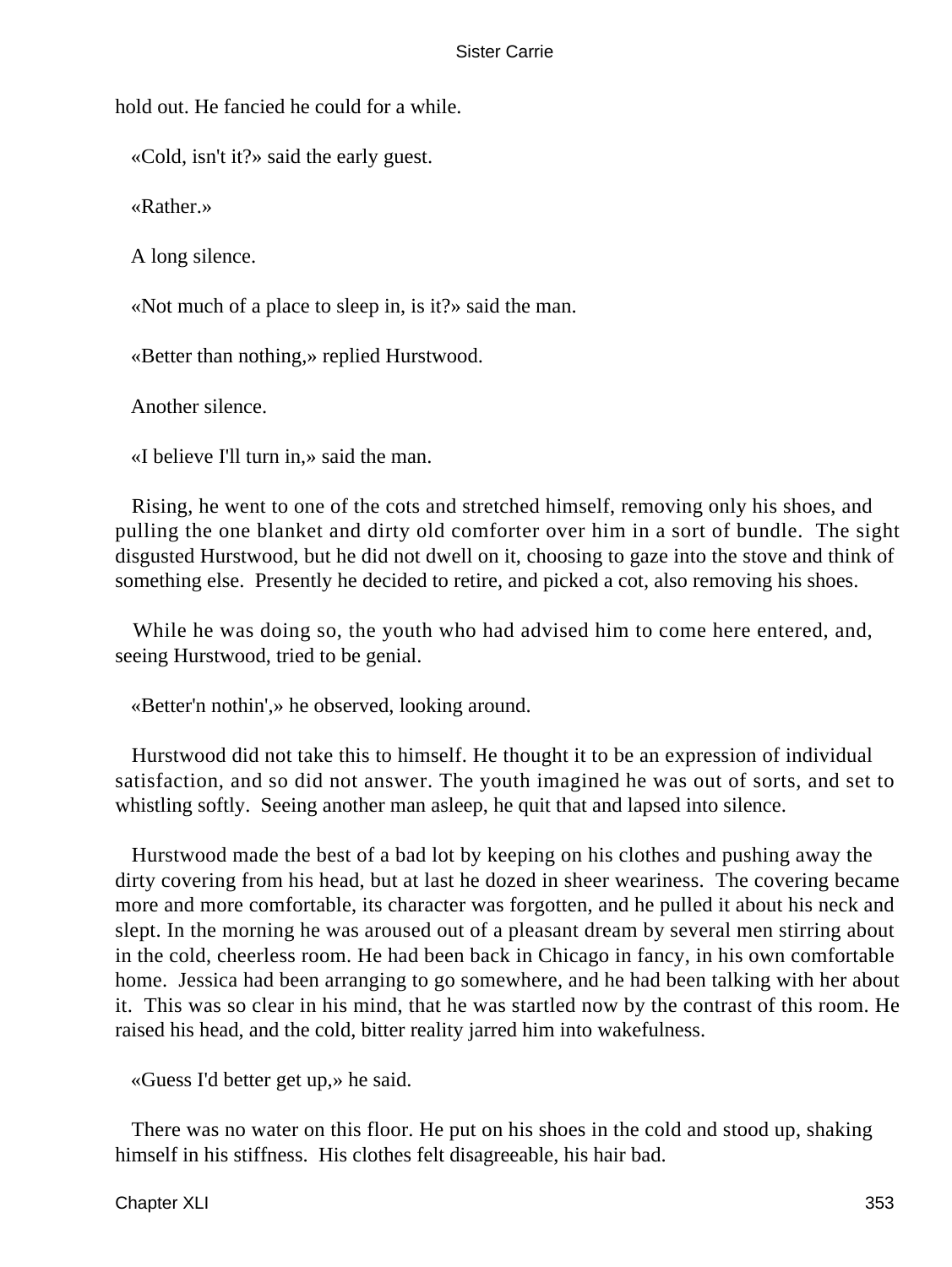«Hell!» he muttered, as he put on his hat.

Downstairs things were stirring again.

 He found a hydrant, with a trough which had once been used for horses, but there was no towel here, and his handkerchief was soiled from yesterday. He contented himself with wetting his eyes with the ice−cold water. Then he sought the foreman, who was already on the ground.

«Had your breakfast yet?» inquired that worthy.

«No,» said Hurstwood.

«Better get it, then; your car won't be ready for a little while.»

Hurstwood hesitated.

«Could you let me have a meal ticket?» he asked with an effort.

«Here you are,» said the man, handing him one.

 He breakfasted as poorly as the night before on some fried steak and bad coffee. Then he went back.

 «Here,» said the foreman, motioning him, when he came in. «You take this car out in a few minutes.»

 Hurstwood climbed up on the platform in the gloomy barn and waited for a signal. He was nervous, and yet the thing was a relief. Anything was better than the barn.

 On this the fourth day of the strike, the situation had taken a turn for the worse. The strikers, following the counsel of their leaders and the newspapers, had struggled peaceably enough. There had been no great violence done. Cars had been stopped, it is true, and the men argued with. Some crews had been won over and led away, some windows broken, some jeering and yelling done; but in no more than five or six instances had men been seriously injured. These by crowds whose acts the leaders disclaimed.

 Idleness, however, and the sight of the company, backed by the police, triumphing, angered the men. They saw that each day more cars were going on, each day more declarations were being made by the company officials that the effective opposition of the strikers was broken. This put desperate thoughts in the minds of the men. Peaceful methods meant, they saw, that the companies would soon run all their cars and those who had complained would be forgotten. There was nothing so helpful to the companies as peaceful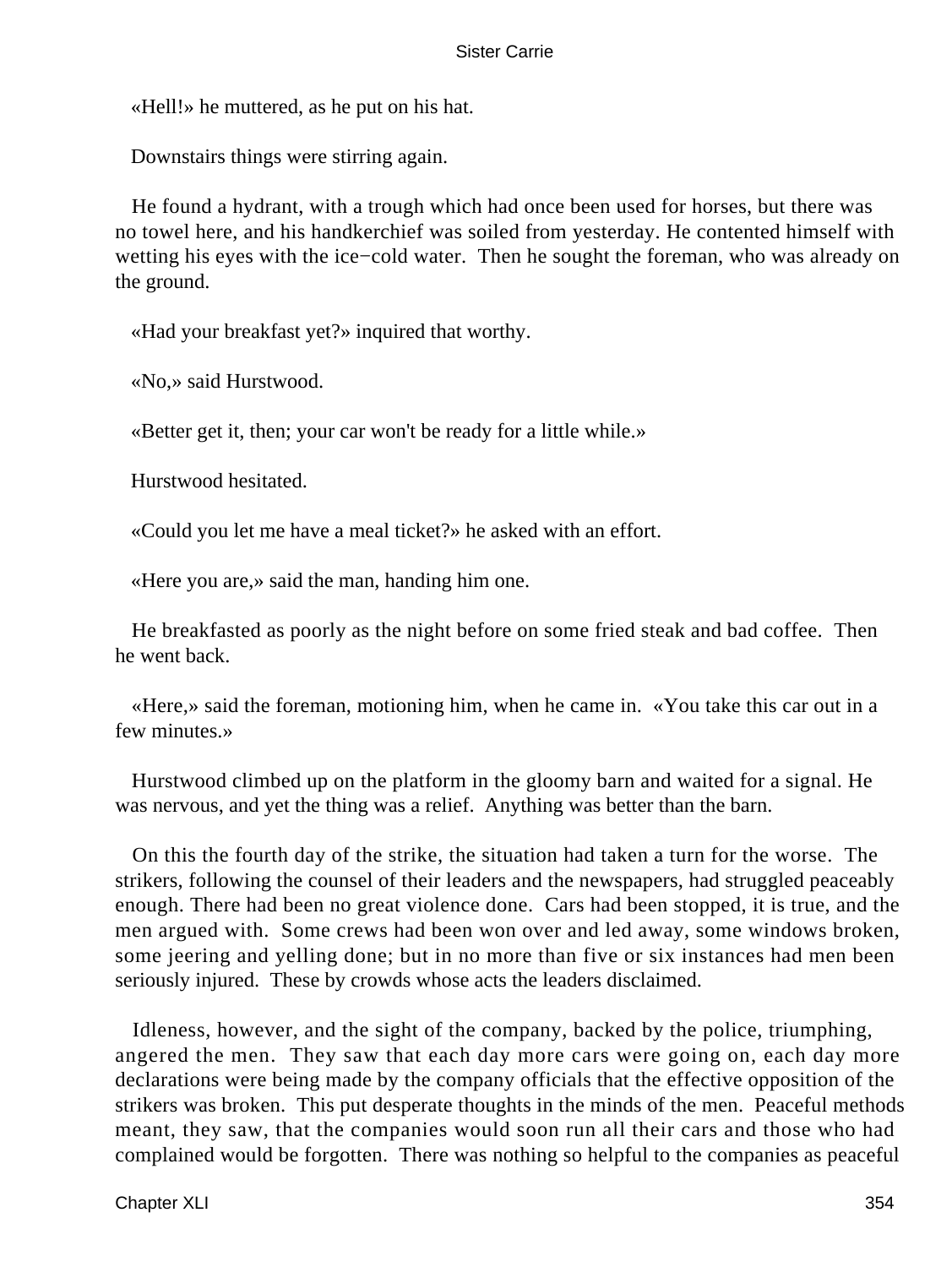methods. All at once they blazed forth, and for a week there was storm and stress. Cars were assailed, men attacked, policemen struggled with, tracks torn up, and shots fired, until at last street fights and mob movements became frequent, and the city was invested with militia.

Hurstwood knew nothing of the change of temper.

 «Run your car out,» called the foreman, waving a vigorous hand at him. A green conductor jumped up behind and rang the bell twice as a signal to start. Hurstwood turned the lever and ran the car out through the door into the street in front of the barn. Here two brawny policemen got up beside him on the platform – one on either hand.

 At the sound of a gong near the barn door, two bells were given by the conductor and Hurstwood opened his lever.

The two policemen looked about them calmly.

 «'Tis cold, all right, this morning,» said the one on the left, who possessed a rich brogue.

«I had enough of it yesterday,» said the other. «I wouldn't want a steady job of this.»

«Nor I»

 Neither paid the slightest attention to Hurstwood, who stood facing the cold wind, which was chilling him completely, and thinking of his orders.

 «Keep a steady gait,» the foreman had said. «Don't stop for any one who doesn't look like a real passenger. Whatever you do, don't stop for a crowd.»

The two officers kept silent for a few moments.

 «The last man must have gone through all right,» said the officer on the left. «I don't see his car anywhere.»

 «Who's on there?» asked the second officer, referring, of course, to its complement of policemen.

«Schaeffer and Ryan.»

 There was another silence, in which the car ran smoothly along. There were not so many houses along this part of the way. Hurstwood did not see many people either. The situation was not wholly disagreeable to him. If he were not so cold, he thought he would do well enough.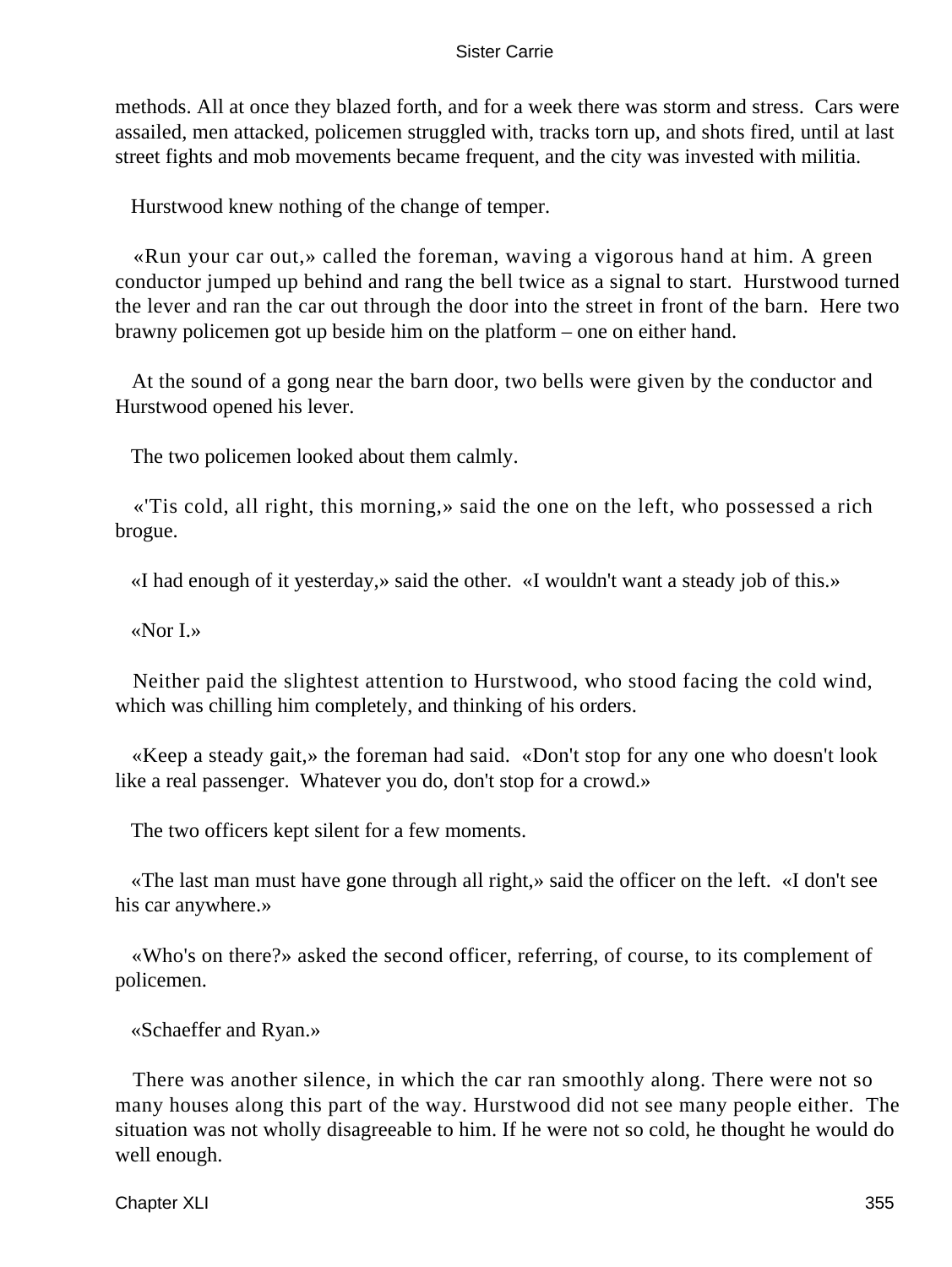He was brought out of this feeling by the sudden appearance of a curve ahead, which he had not expected. He shut off the current and did an energetic turn at the brake, but not in time to avoid an unnaturally quick turn. It shook him up and made him feel like making some apologetic remarks, but he refrained.

«You want to look out for them things,» said the officer on the left, condescendingly.

«That's right,» agreed Hurstwood, shamefacedly.

 «There's lots of them on this line,» said the officer on the right. Around the corner a more populated way appeared. One or two pedestrians were in view ahead. A boy coming out of a gate with a tin milk bucket gave Hurstwood his first objectionable greeting.

«Scab!» he yelled. «Scab!»

 Hurstwood heard it, but tried to make no comment, even to himself. He knew he would get that, and much more of the same sort, probably.

At a corner farther up a man stood by the track and signalled the car to stop.

«Never mind him,» said one of the officers. «He's up to some game.»

 Hurstwood obeyed. At the corner he saw the wisdom of it. No sooner did the man perceive the intention to ignore him, than he shook his fist.

«Ah, you bloody coward!» he yelled.

 Some half dozen men, standing on the corner, flung taunts and jeers after the speeding car.

 Hurstwood winced the least bit. The real thing was slightly worse than the thoughts of it had been.

Now came in sight, three or four blocks farther on, a heap of something on the track.

«They've been at work, here, all right,» said one of the policemen.

«We'll have an argument, maybe,» said the other.

 Hurstwood ran the car close and stopped. He had not done so wholly, however, before a crowd gathered about. It was composed of ex−motormen and conductors in part, with a sprinkling of friends and sympathisers.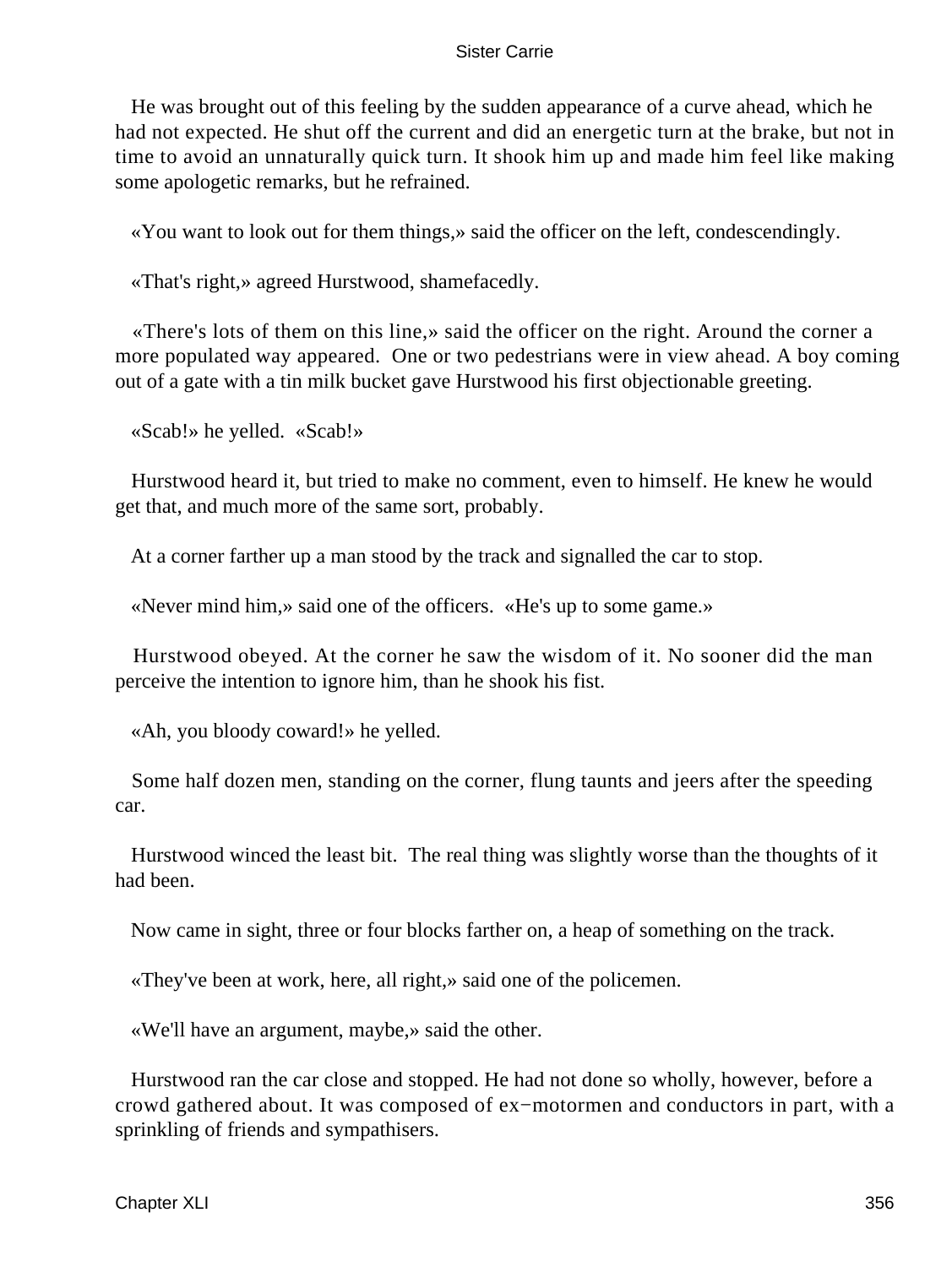«Come off the car, pardner,» said one of the men in a voice meant to be conciliatory. «You don't want to take the bread out of another man's mouth, do you?»

Hurstwood held to his brake and lever, pale and very uncertain what to do.

 «Stand back,» yelled one of the officers, leaning over the platform railing. «Clear out of this, now. Give the man a chance to do his work.»

 «Listen, pardner,» said the leader, ignoring the policeman and addressing Hurstwood. «We're all working men, like yourself. If you were a regular motorman, and had been treated as we've been, you wouldn't want any one to come in and take your place, would you? You wouldn't want any one to do you out of your chance to get your rights, would you?»

 «Shut her off! shut her off!» urged the other of the policemen, roughly. «Get out of this, now,» and he jumped the railing and landed before the crowd and began shoving. Instantly the other officer was down beside him.

 «Stand back, now,» they yelled. «Get out of this. What the hell do you mean? Out, now.»

It was like a small swarm of bees.

«Don't shove me,» said one of the strikers, determinedly. «I'm not doing anything.»

 «Get out of this!» cried the officer, swinging his club. «I'll give ye a bat on the sconce. Back, now.»

 «What the hell!» cried another of the strikers, pushing the other way, adding at the same time some lusty oaths.

 Crack came an officer's club on his forehead. He blinked his eyes blindly a few times, wabbled on his legs, threw up his hands, and staggered back. In return, a swift fist landed on the officer's neck.

 Infuriated by this, the latter plunged left and right, laying about madly with his club. He was ably assisted by his brother of the blue, who poured ponderous oaths upon the troubled waters. No severe damage was done, owing to the agility of the strikers in keeping out of reach. They stood about the sidewalk now and jeered.

 «Where is the conductor?» yelled one of the officers, getting his eye on that individual, who had come nervously forward to stand by Hurstwood. The latter had stood gazing upon the scene with more astonishment than fear.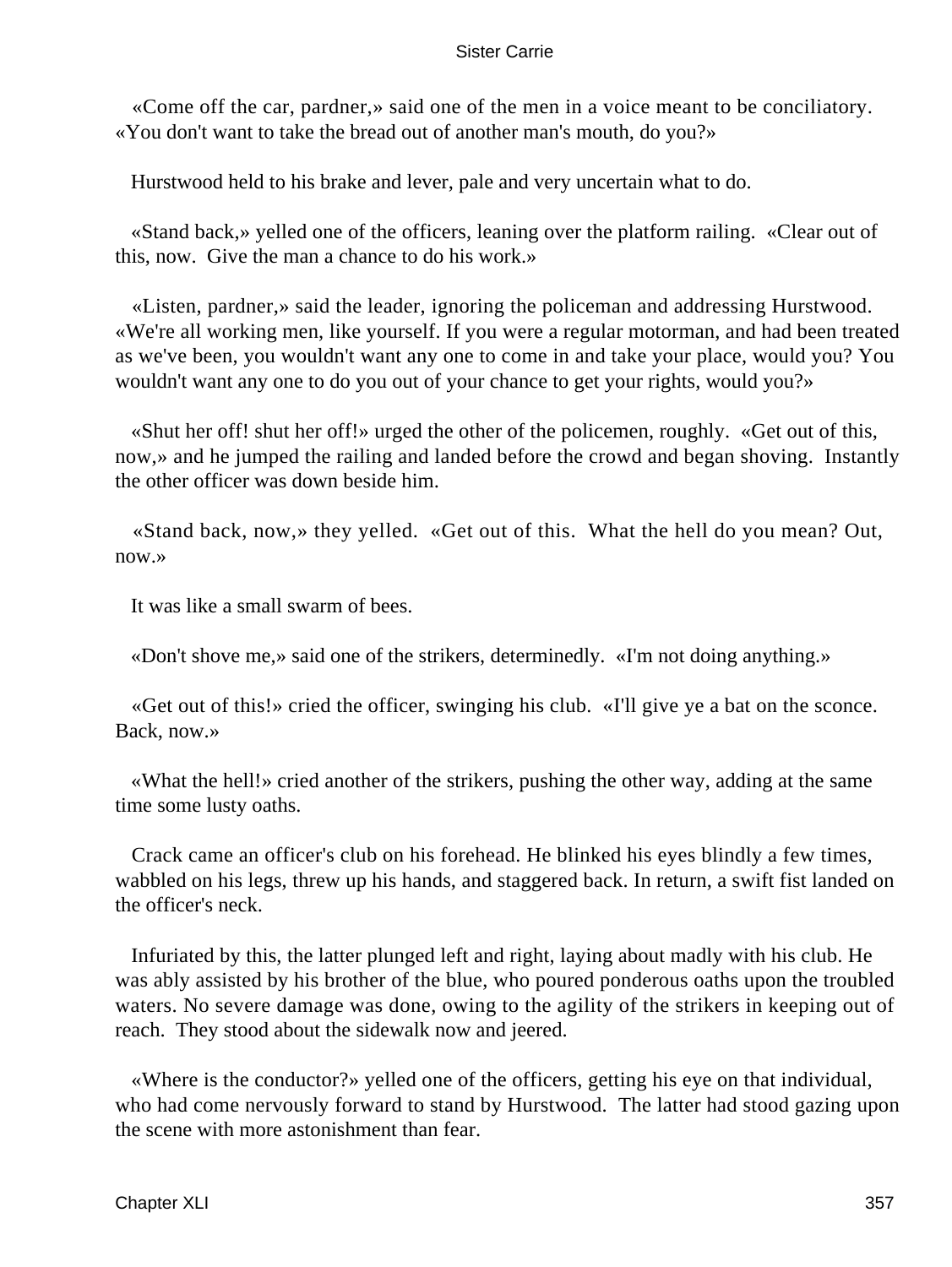«Why don't you come down here and get these stones off the track?» inquired the officer. «What you standing there for? Do you want to stay here all day? Get down.»

 Hurstwood breathed heavily in excitement and jumped down with the nervous conductor as if he had been called.

«Hurry up, now,» said the other policeman.

 Cold as it was, these officers were hot and mad. Hurstwood worked with the conductor, lifting stone after stone and warming himself by the work.

 «Ah, you scab, you!» yelled the crowd. «You coward! Steal a man's job, will you? Rob the poor, will you, you thief? We'll get you yet, now. Wait.»

 Not all of this was delivered by one man. It came from here and there, incorporated with much more of the same sort and curses.

 «Work, you blackguards,» yelled a voice. «Do the dirty work. You're the suckers that keep the poor people down!»

 «May God starve ye yet,» yelled an old Irish woman, who now threw open a nearby window and stuck out her head.

 «Yes, and you,» she added, catching the eye of one of the policemen. «You bloody, murtherin' thafe! Crack my son over the head, will you, you hardhearted, murtherin' divil? Ah,  $ye - - \infty$ 

But the officer turned a deaf ear.

 «Go to the devil, you old hag,» he half muttered as he stared round upon the scattered company.

 Now the stones were off, and Hurstwood took his place again amid a continued chorus of epithets. Both officers got up beside him and the conductor rang the bell, when, bang! bang! through window and door came rocks and stones. One narrowly grazed Hurstwood's head. Another shattered the window behind.

«Throw open your lever,» yelled one of the officers, grabbing at the handle himself.

 Hurstwood complied and the car shot away, followed by a rattle of stones and a rain of curses.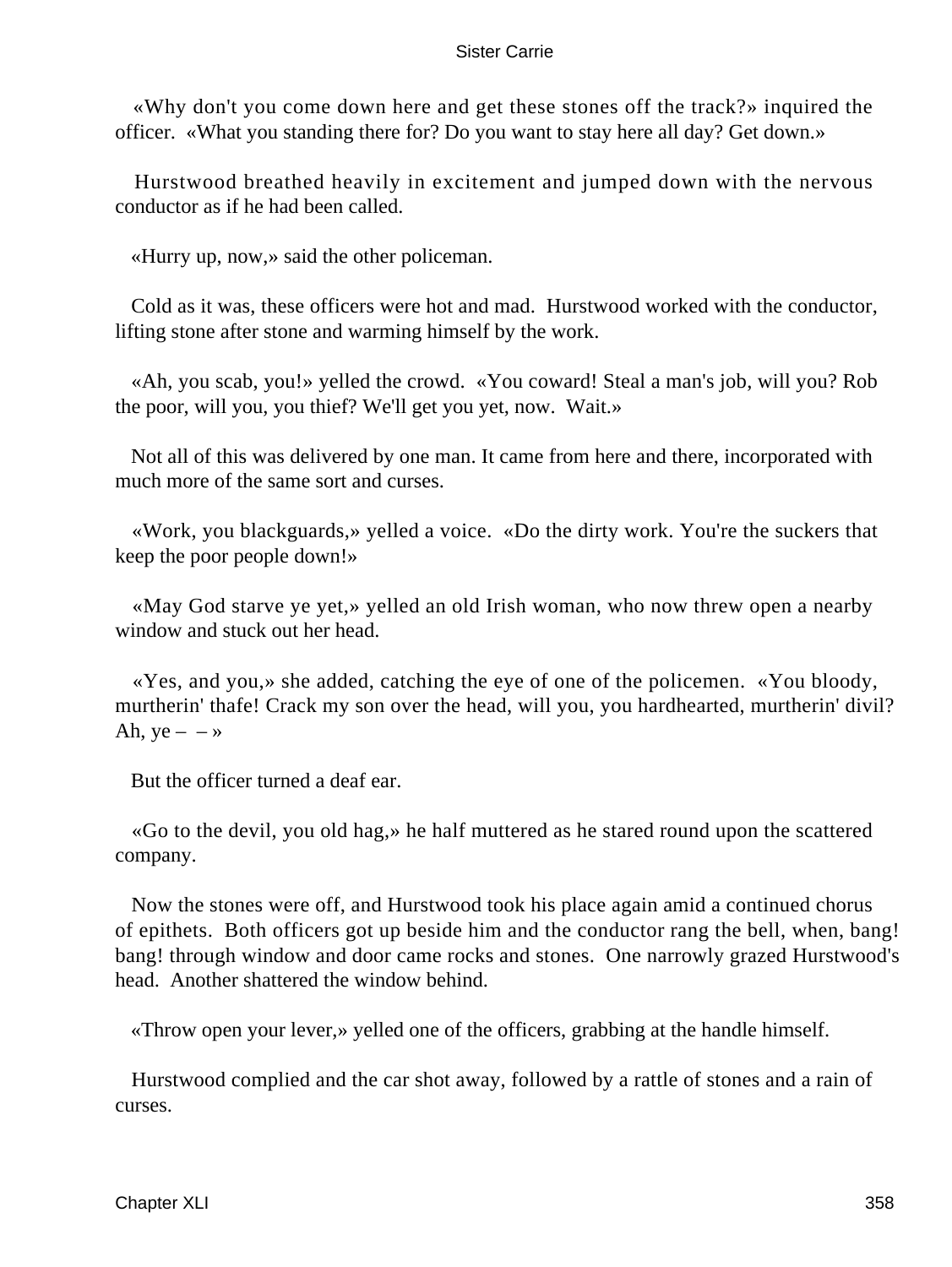«That  $---$  – – – – – hit me in the neck,» said one of the officers. «I gave him a good crack for it, though.»

«I think I must have left spots on some of them,» said the other.

«I know that big guy that called us  $a$  – – – – – – – – » said the first. «I'll get him yet for that.»

«I thought we were in for it sure, once there,» said the second.

 Hurstwood, warmed and excited, gazed steadily ahead. It was an astonishing experience for him. He had read of these things, but the reality seemed something altogether new. He was no coward in spirit. The fact that he had suffered this much now rather operated to arouse a stolid determination to stick it out. He did not recur in thought to New York or the flat. This one trip seemed a consuming thing.

 They now ran into the business heart of Brooklyn uninterrupted. People gazed at the broken windows of the car and at Hurstwood in his plain clothes. Voices called «scab» now and then, as well as other epithets, but no crowd attacked the car. At the downtown end of the line, one of the officers went to call up his station and report the trouble.

 «There's a gang out there,» he said, «laying for us yet. Better send some one over there and clean them out.»

 The car ran back more quietly – hooted, watched, flung at, but not attacked. Hurstwood breathed freely when he saw the barns.

«Well,» he observed to himself, «I came out of that all right.»

 The car was turned in and he was allowed to loaf a while, but later he was again called. This time a new team of officers was aboard. Slightly more confident, he sped the car along the commonplace streets and felt somewhat less fearful. On one side, however, he suffered intensely. The day was raw, with a sprinkling of snow and a gusty wind, made all the more intolerable by the speed of the car. His clothing was not intended for this sort of work. He shivered, stamped his feet, and beat his arms as he had seen other motormen do in the past, but said nothing. The novelty and danger of the situation modified in a way his disgust and distress at being compelled to be here, but not enough to prevent him from feeling grim and sour. This was a dog's life, he thought. It was a tough thing to have to come to.

 The one thought that strengthened him was the insult offered by Carrie. He was not down so low as to take all that, he thought. He could do something – this, even – for a while. It would get better. He would save a little.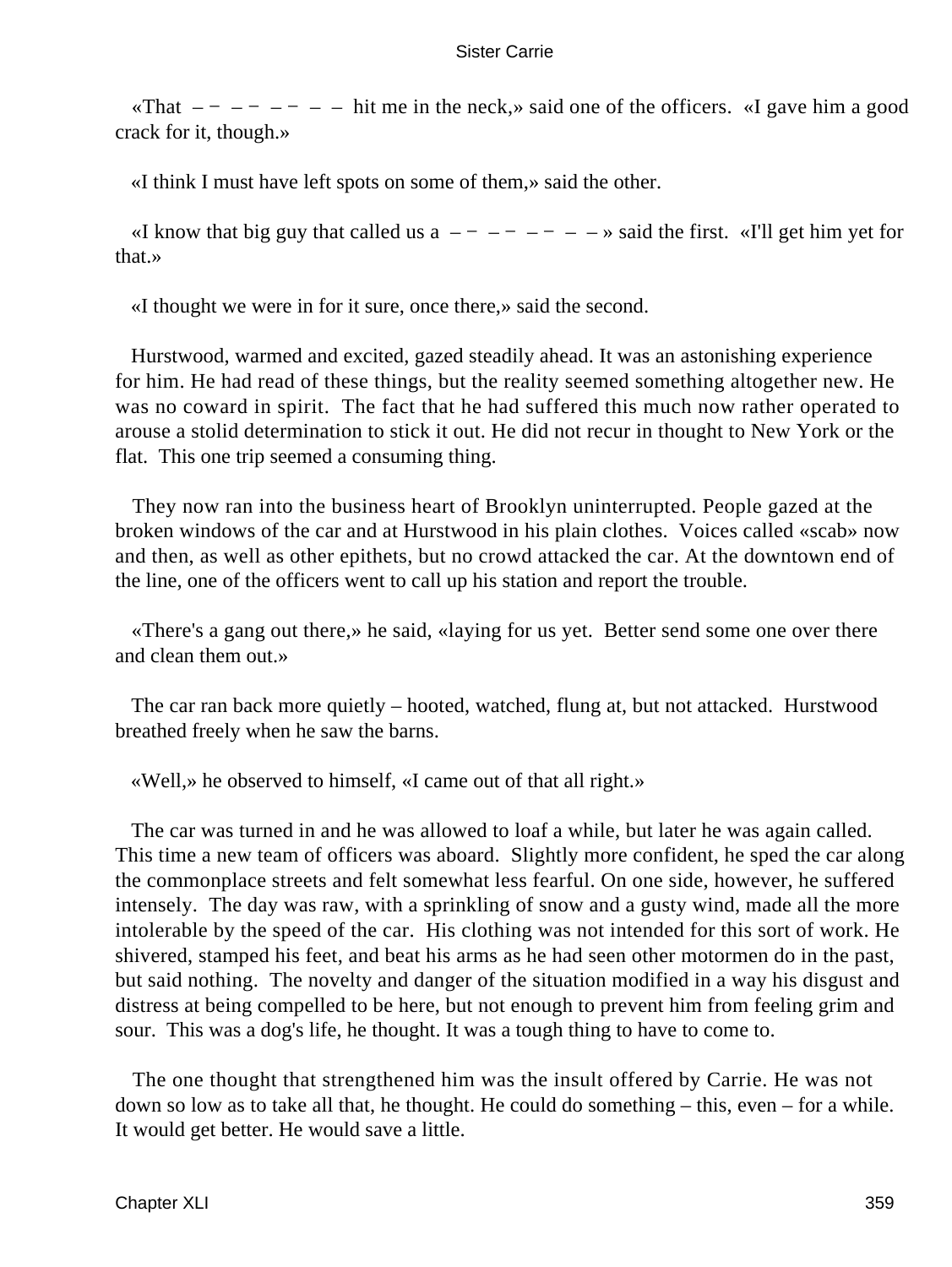A boy threw a clod of mud while he was thus reflecting and hit him upon the arm. It hurt sharply and angered him more than he had been any time since morning.

«The little cur!» he muttered.

«Hurt you?» asked one of the policemen.

«No,» he answered.

 At one of the corners, where the car slowed up because of a turn, an ex−motorman, standing on the sidewalk, called to him:

 «Won't you come out, pardner, and be a man? Remember we're fighting for decent day's wages, that's all. We've got families to support.» The man seemed most peaceably inclined.

 Hurstwood pretended not to see him. He kept his eyes straight on before and opened the lever wide. The voice had something appealing in it.

 All morning this went on and long into the afternoon. He made three such trips. The dinner he had was no stay for such work and the cold was telling on him. At each end of the line he stopped to thaw out, but he could have groaned at the anguish of it. One of the barnmen, out of pity, loaned him a heavy cap and a pair of sheepskin gloves, and for once he was extremely thankful.

 On the second trip of the afternoon he ran into a crowd about half way along the line, that had blocked the car's progress with an old telegraph pole.

«Get that thing off the track,» shouted the two policemen.

«Yah, yah, yah!» yelled the crowd. «Get it off yourself.»

The two policemen got down and Hurstwood started to follow.

«You stay there,» one called. «Some one will run away with your car.»

Amid the babel of voices, Hurstwood heard one close beside him.

 «Come down, pardner, and be a man. Don't fight the poor. Leave that to the corporations.»

 He saw the same fellow who had called to him from the corner. Now, as before, he pretended not to hear him.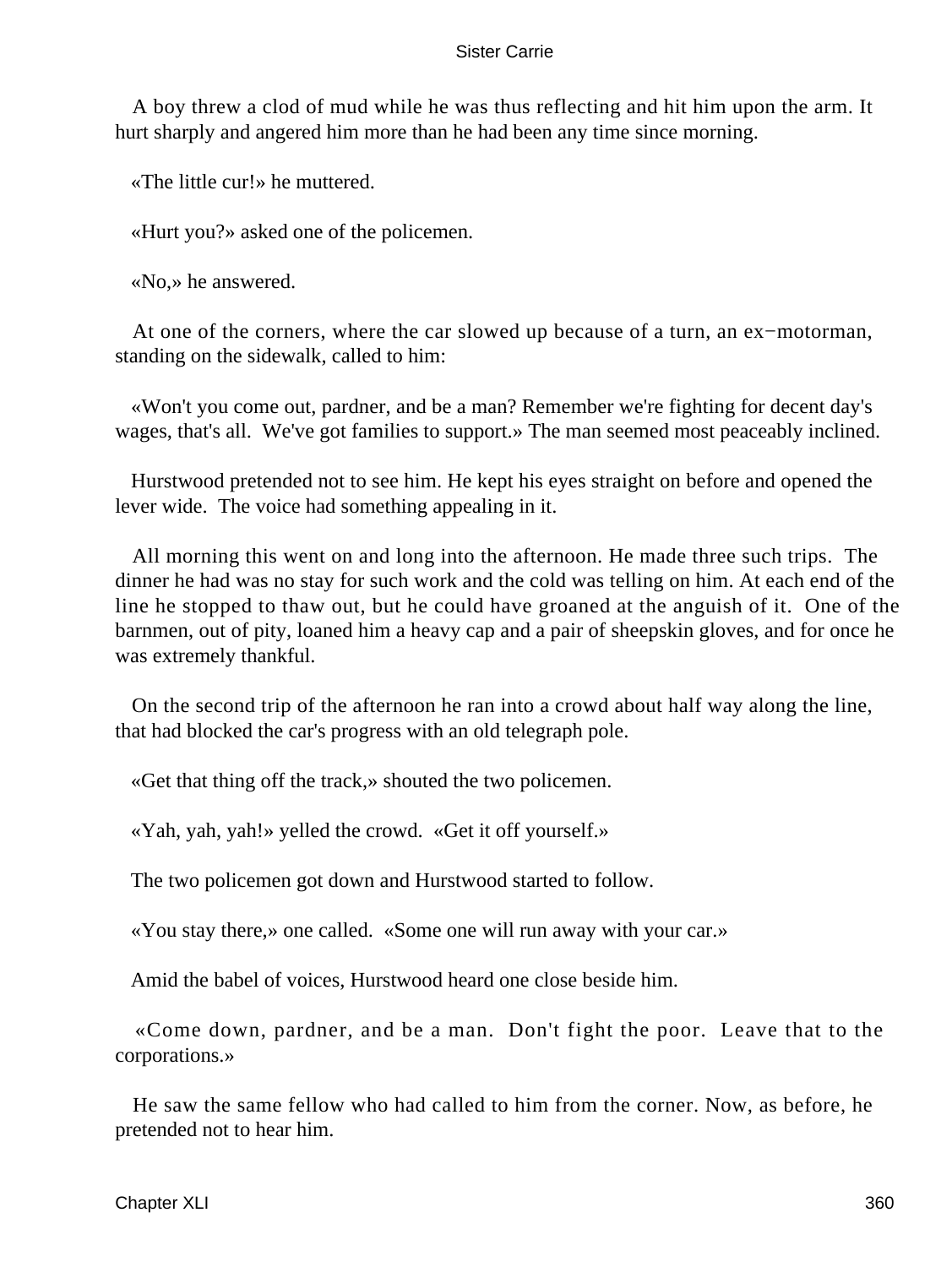«Come down,» the man repeated gently. «You don't want to fight poor men. Don't fight at all.» It was a most philosophic and jesuitical motorman.

 A third policeman joined the other two from somewhere and some one ran to telephone for more officers. Hurstwood gazed about, determined but fearful.

A man grabbed him by the coat.

«Come off of that,» he exclaimed, jerking at him and trying to pull him over the railing.

«Let go,» said Hurstwood, savagely.

 «I'll show you – you scab!» cried a young Irishman, jumping up on the car and aiming a blow at Hurstwood. The latter ducked and caught it on the shoulder instead of the jaw.

 «Away from here,» shouted an officer, hastening to the rescue, and adding, of course, the usual oaths.

 Hurstwood recovered himself, pale and trembling. It was becoming serious with him now. People were looking up and jeering at him. One girl was making faces.

 He began to waver in his resolution, when a patrol wagon rolled up and more officers dismounted. Now the track was quickly cleared and the release effected.

«Let her go now, quick,» said the officer, and again he was off.

 The end came with a real mob, which met the car on its return trip a mile or two from the barns. It was an exceedingly poor− looking neighbourhood. He wanted to run fast through it, but again the track was blocked. He saw men carrying something out to it when he was yet a half−dozen blocks away.

«There they are again!» exclaimed one policeman.

 «I'll give them something this time,» said the second officer, whose patience was becoming worn. Hurstwood suffered a qualm of body as the car rolled up. As before, the crowd began hooting, but now, rather than come near, they threw things. One or two windows were smashed and Hurstwood dodged a stone.

 Both policemen ran out toward the crowd, but the latter replied by running toward the car. A woman – a mere girl in appearance – was among these, bearing a rough stick. She was exceedingly wrathful and struck at Hurstwood, who dodged. Thereupon, her companions, duly encouraged, jumped on the car and pulled Hurstwood over. He had hardly time to speak or shout before he fell.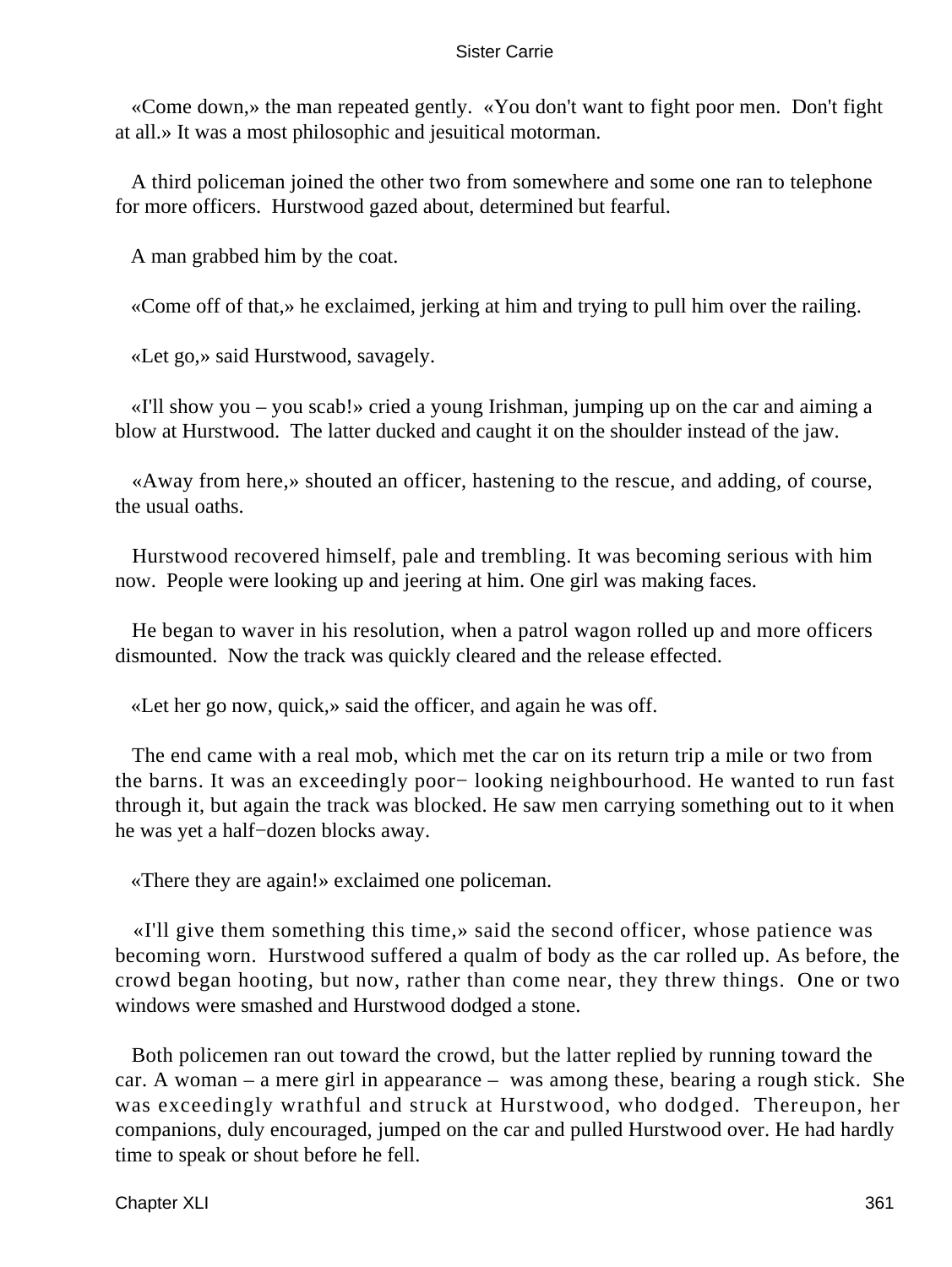«Let go of me,» he said, falling on his side.

 «Ah, you sucker,» he heard some one say. Kicks and blows rained on him. He seemed to be suffocating. Then two men seemed to be dragging him off and he wrestled for freedom.

«Let up,» said a voice, «you're all right. Stand up.»

 He was let loose and recovered himself. Now he recognised two officers. He felt as if he would faint from exhaustion. Something was wet on his chin. He put up his hand and felt, then looked. It was red.

«They cut me,» he said, foolishly, fishing for his handkerchief.

«Now, now,» said one of the officers. «It's only a scratch.»

 His senses became cleared now and he looked around. He was standing in a little store, where they left him for the moment. Outside, he could see, as he stood wiping his chin, the car and the excited crowd. A patrol wagon was there, and another.

He walked over and looked out. It was an ambulance, backing in.

He saw some energetic charging by the police and arrests being made.

 «Come on, now, if you want to take your car,» said an officer, opening the door and looking in. He walked out, feeling rather uncertain of himself. He was very cold and frightened.

«Where's the conductor?» he asked.

«Oh, he's not here now,» said the policeman.

 Hurstwood went toward the car and stepped nervously on. As he did so there was a pistol shot. Something stung his shoulder.

 «Who fired that?» he heard an officer exclaim. «By God! who did that?» Both left him, running toward a certain building. He paused a moment and then got down.

«George!» exclaimed Hurstwood, weakly, «this is too much for me.»

He walked nervously to the corner and hurried down a side street.

«Whew!» he said, drawing in his breath.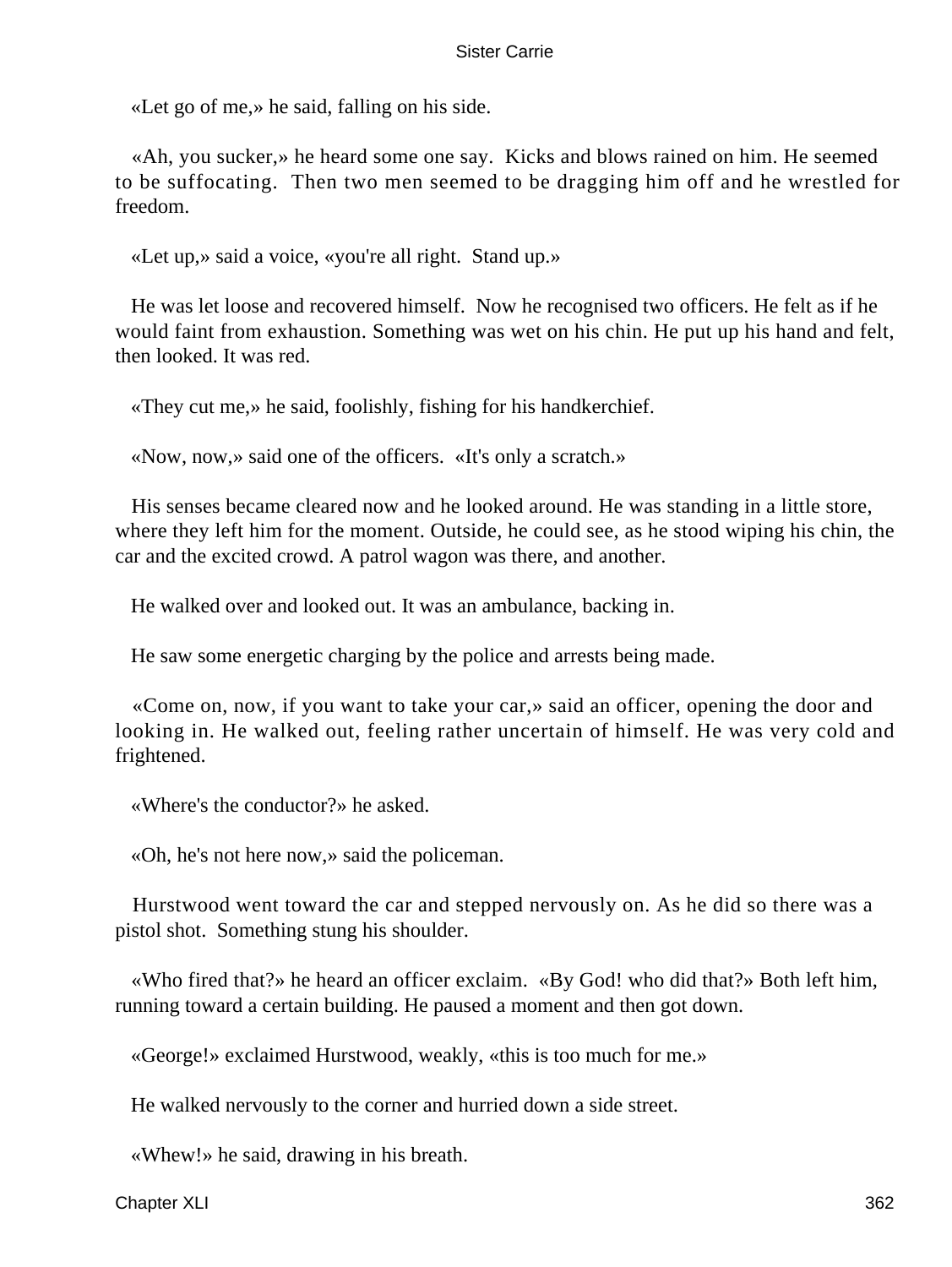A half block away, a small girl gazed at him.

«You'd better sneak,» she called.

 He walked homeward in a blinding snowstorm, reaching the ferry by dusk. The cabins were filled with comfortable souls, who studied him curiously. His head was still in such a whirl that he felt confused. All the wonder of the twinkling lights of the river in a white storm passed for nothing. He trudged doggedly on until he reached the flat. There he entered and found the room warm. Carrie was gone. A couple of evening papers were lying on the table where she left them. He lit the gas and sat down. Then he got up and stripped to examine his shoulder. It was a mere scratch. He washed his hands and face, still in a brown study, apparently, and combed his hair. Then he looked for something to eat, and finally, his hunger gone, sat down in his comfortable rocking−chair. It was a wonderful relief.

He put his hand to his chin, forgetting, for the moment, the papers.

 «Well,» he said, after a time, his nature recovering itself, «that's a pretty tough game over there.»

Then he turned and saw the papers. With half a sigh he picked up the «World.»

«Strike Spreading in Brooklyn,» he read. «Rioting Breaks Out in all Parts of the City.»

 He adjusted his paper very comfortably and continued. It was the one thing he read with absorbing interest.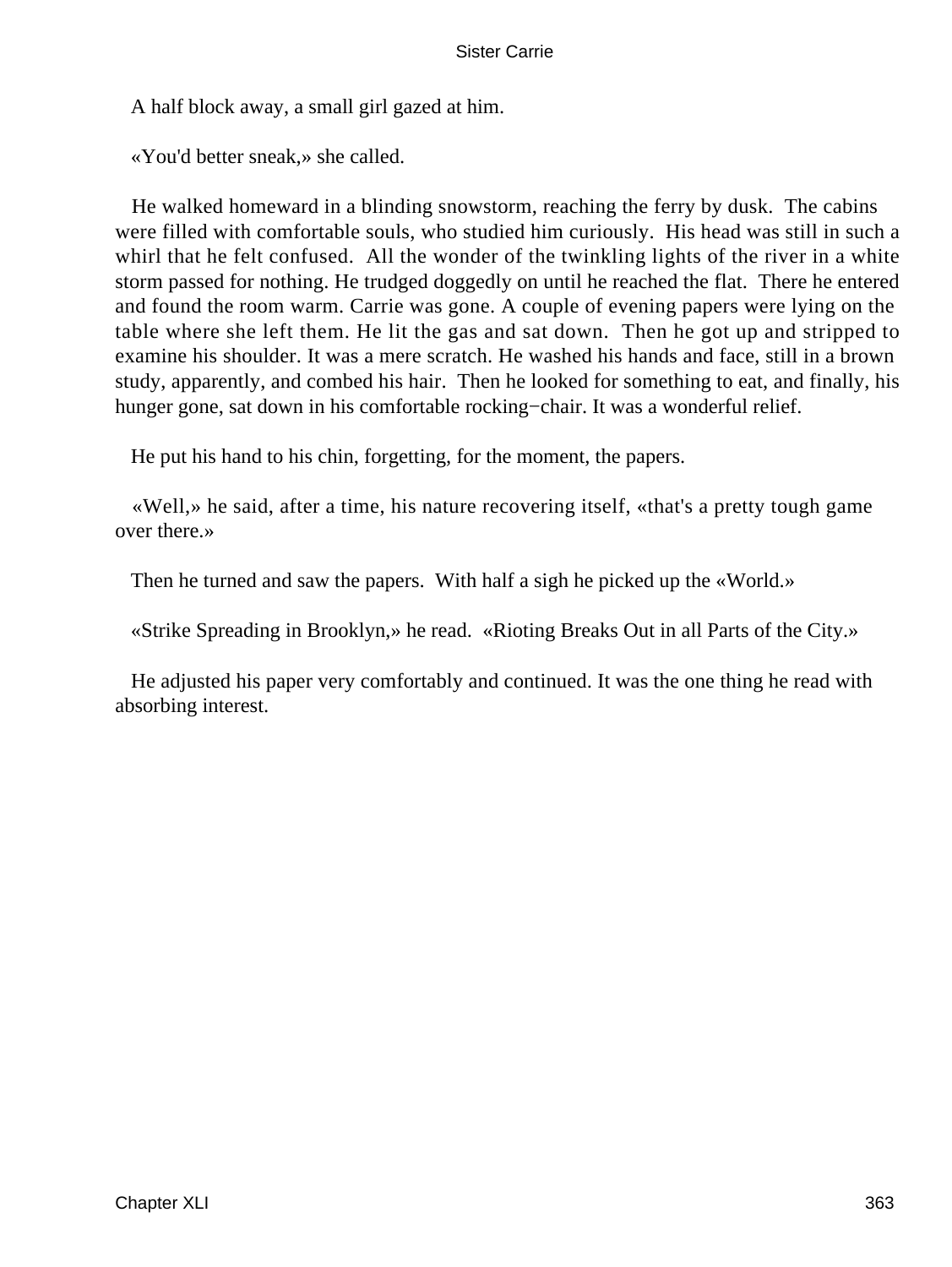# **[Chapter XLII](#page-429-0)**

# *A* **TOUCH OF SPRING** – **THE EMPTY SHELL**

 Those who look upon Hurstwood's Brooklyn venture as an error of judgment will none the less realise the negative influence on him of the fact that he had tried and failed. Carrie got a wrong idea of it. He said so little that she imagined he had encountered nothing worse than the ordinary roughness – quitting so soon in the face of this seemed trifling. He did not want to work.

 She was now one of a group of oriental beauties who, in the second act of the comic opera, were paraded by the vizier before the new potentate as the treasures of his harem. There was no word assigned to any of them, but on the evening when Hurstwood was housing himself in the loft of the street−car barn, the leading comedian and star, feeling exceedingly facetious, said in a profound voice, which created a ripple of laughter:

«Well, who are you?»

 It merely happened to be Carrie who was courtesying before him. It might as well have been any of the others, so far as he was concerned. He expected no answer and a dull one would have been reproved. But Carrie, whose experience and belief in herself gave her daring, courtesied sweetly again and answered:

«I am yours truly.»

 It was a trivial thing to say, and yet something in the way she did it caught the audience, which laughed heartily at the mock− fierce potentate towering before the young woman. The comedian also liked it, hearing the laughter.

«I thought your name was Smith,» he returned, endeavouring to get the last laugh.

 Carrie almost trembled for her daring after she had said this. All members of the company had been warned that to interpolate lines or «business» meant a fine or worse. She did not know what to think.

 As she was standing in her proper position in the wings, awaiting another entry, the great comedian made his exit past her and paused in recognition.

 «You can just leave that in hereafter,» he remarked, seeing how intelligent she appeared. «Don't add any more, though.»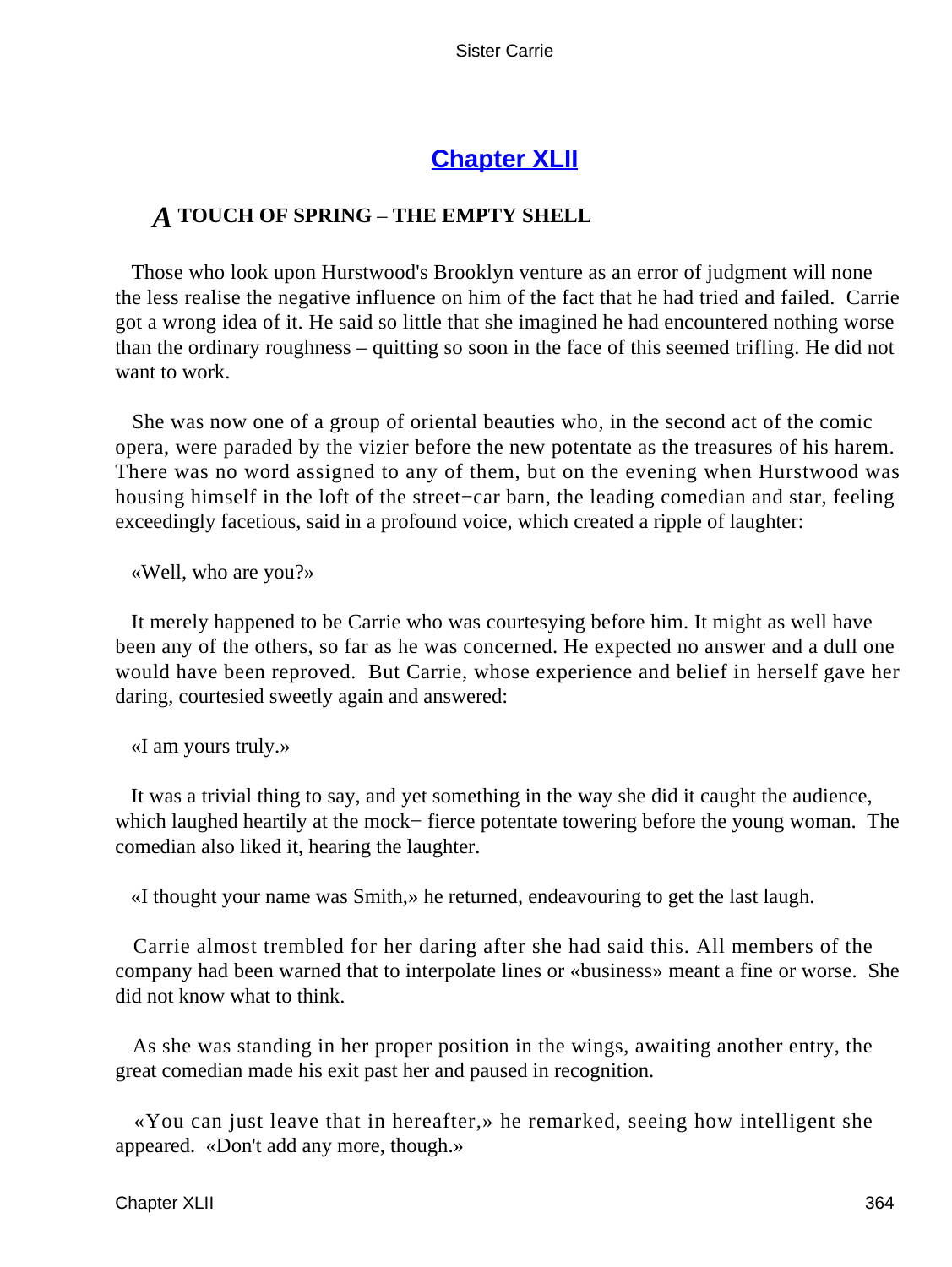«Thank you,» said Carrie, humbly. When he went on she found herself trembling violently.

 «Well, you're in luck,» remarked another member of the chorus. «There isn't another one of us has got a line.»

 There was no gainsaying the value of this. Everybody in the company realised that she had got a start. Carrie hugged herself when next evening the lines got the same applause. She went home rejoicing, knowing that soon something must come of it. It was Hurstwood who, by his presence, caused her merry thoughts to flee and replaced them with sharp longings for an end of distress.

The next day she asked him about his venture.

 «They're not trying to run any cars except with police. They don't want anybody just now – not before next week.»

 Next week came, but Carrie saw no change. Hurstwood seemed more apathetic than ever. He saw her off mornings to rehearsals and the like with the utmost calm. He read and read. Several times he found himself staring at an item, but thinking of something else. The first of these lapses that he sharply noticed concerned a hilarious party he had once attended at a driving club, of which he had been a member. He sat, gazing downward, and gradually thought he heard the old voices and the clink of glasses.

 «You're a dandy, Hurstwood,» his friend Walker said. He was standing again well dressed, smiling, good−natured, the recipient of encores for a good story.

 All at once he looked up. The room was so still it seemed ghostlike. He heard the clock ticking audibly and half suspected that he had been dozing. The paper was so straight in his hands, however, and the items he had been reading so directly before him, that he rid himself of the doze idea. Still, it seemed peculiar. When it occurred a second time, however, it did not seem quite so strange.

 Butcher and grocery man, baker and coal man – not the group with whom he was then dealing, but those who had trusted him to the limit – called. He met them all blandly, becoming deft in excuse. At last he became bold, pretended to be out, or waved them off.

«They can't get blood out of a turnip,» he said. «if I had it I'd pay them.»

 Carrie's little soldier friend, Miss Osborne, seeing her succeeding, had become a sort of satellite. Little Osborne could never of herself amount to anything. She seemed to realise it in a sort of pussy−like way and instinctively concluded to cling with her soft little claws to Carrie.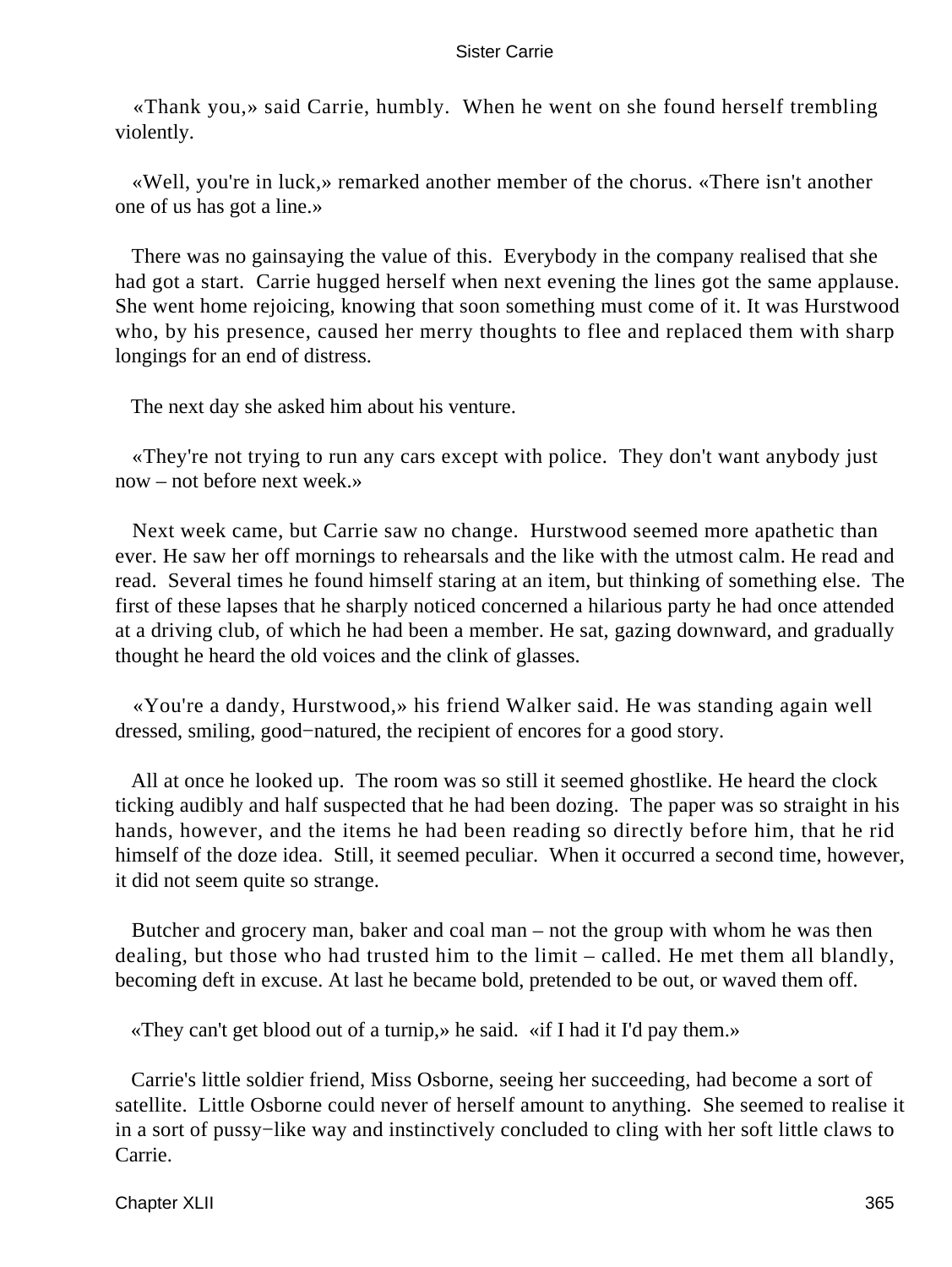«Oh, you'll get up,» she kept telling Carrie with admiration. «You're so good.»

 Timid as Carrie was, she was strong in capability. The reliance of others made her feel as if she must, and when she must she dared. Experience of the world and of necessity was in her favour. No longer the lightest word of a man made her head dizzy. She had learned that men could change and fail. Flattery in its most palpable form had lost its force with her. It required superiority – kindly superiority – to move her – the superiority of a genius like Ames.

 «I don't like the actors in our company,» she told Lola one day. «They're all so struck on themselves.»

 «Don't you think Mr. Barclay's pretty nice?» inquired Lola, who had received a condescending smile or two from that quarter.

«Oh, he's nice enough,» answered Carrie; «but he isn't sincere. He assumes such an air.»

Lola felt for her first hold upon Carrie in the following manner:

«Are you paying room−rent where you are?»

«Certainly,» answered Carrie. «Why?»

 «I know where I could get the loveliest room and bath, cheap. It's too big for me, but it would be just right for two, and the rent is only six dollars a week for both.»

«Where?» said Carrie.

«In Seventeenth Street.»

 «Well, I don't know as I'd care to change,» said Carrie, who was already turning over the three−dollar rate in her mind. She was thinking if she had only herself to support this would leave her seventeen for herself.

 Nothing came of this until after the Brooklyn adventure of Hurstwood's and her success with the speaking part. Then she began to feel as if she must be free. She thought of leaving Hurstwood and thus making him act for himself, but he had developed such peculiar traits she feared he might resist any effort to throw him off. He might hunt her out at the show and hound her in that way. She did not wholly believe that he would, but he might. This, she knew, would be an embarrassing thing if he made himself conspicuous in any way. It troubled her greatly.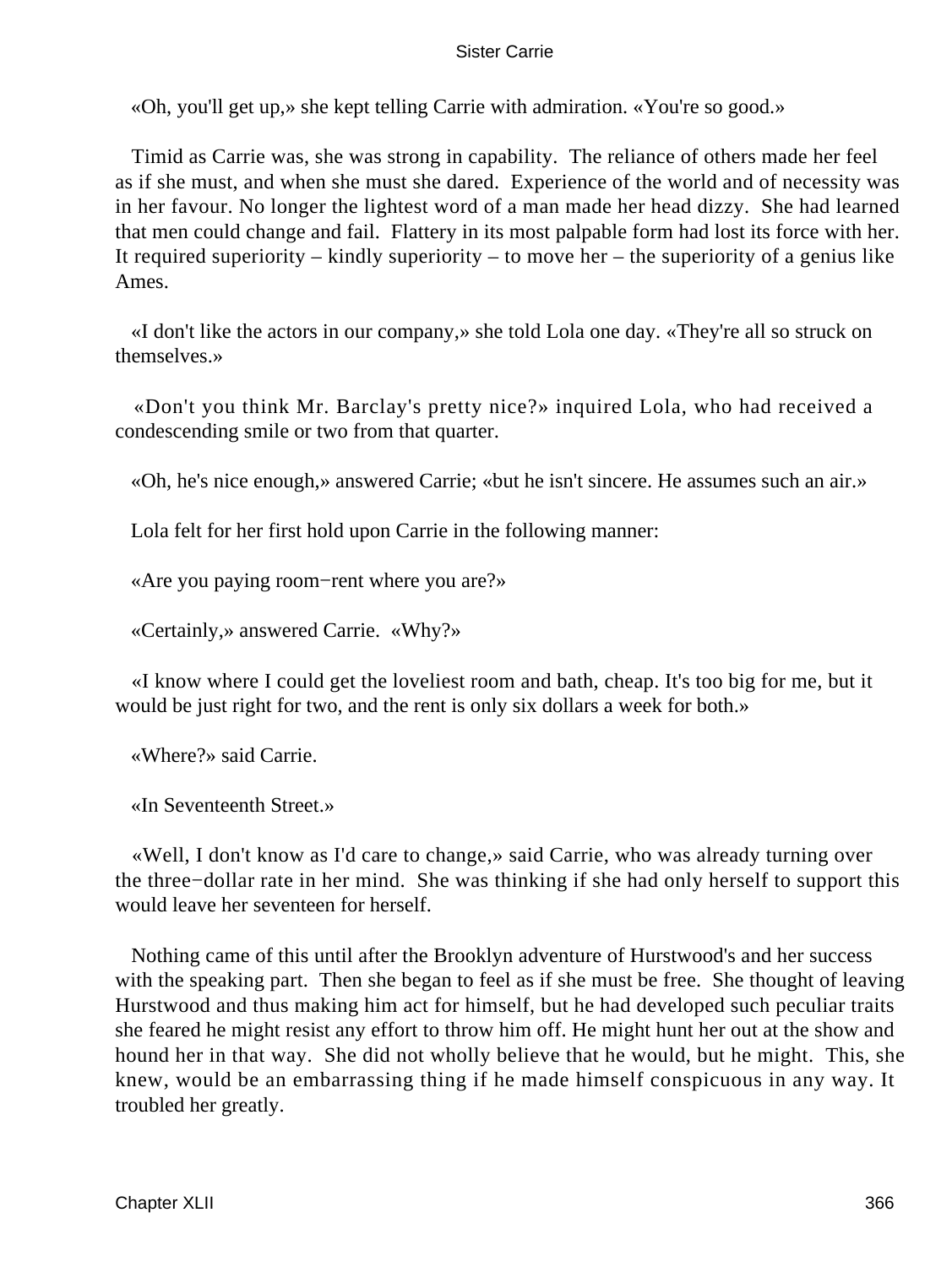Things were precipitated by the offer of a better part. One of the actresses playing the part of a modest sweetheart gave notice of leaving and Carrie was selected.

«How much are you going to get?» asked Miss Osborne, on hearing the good news.

«I didn't ask him,» said Carrie.

 «Well, find out. Goodness, you'll never get anything if you don't ask. Tell them you must have forty dollars, anyhow.»

«Oh, no,» said Carrie.

«Certainly!» exclaimed Lola. «Ask 'em, anyway.»

 Carrie succumbed to this prompting, waiting, however, until the manager gave her notice of what clothing she must have to fit the part.

«How much do I get?» she inquired.

«Thirty−five dollars,» he replied.

 Carrie was too much astonished and delighted to think of mentioning forty. She was nearly beside herself, and almost hugged Lola, who clung to her at the news.

 «It isn't as much as you ought to get,» said the latter, «especially when you've got to buy clothes.»

 Carrie remembered this with a start. Where to get the money? She had none laid up for such an emergency. Rent day was drawing near.

 «I'll not do it,» she said, remembering her necessity. «I don't use the flat. I'm not going to give up my money this time. I'll move.»

Fitting into this came another appeal from Miss Osborne, more urgent than ever.

 «Come live with me, won't you?» she pleaded. «We can have the loveliest room. It won't cost you hardly anything that way.»

«I'd like to,» said Carrie, frankly.

«Oh, do,» said Lola. «We'll have such a good time.»

Carrie thought a while.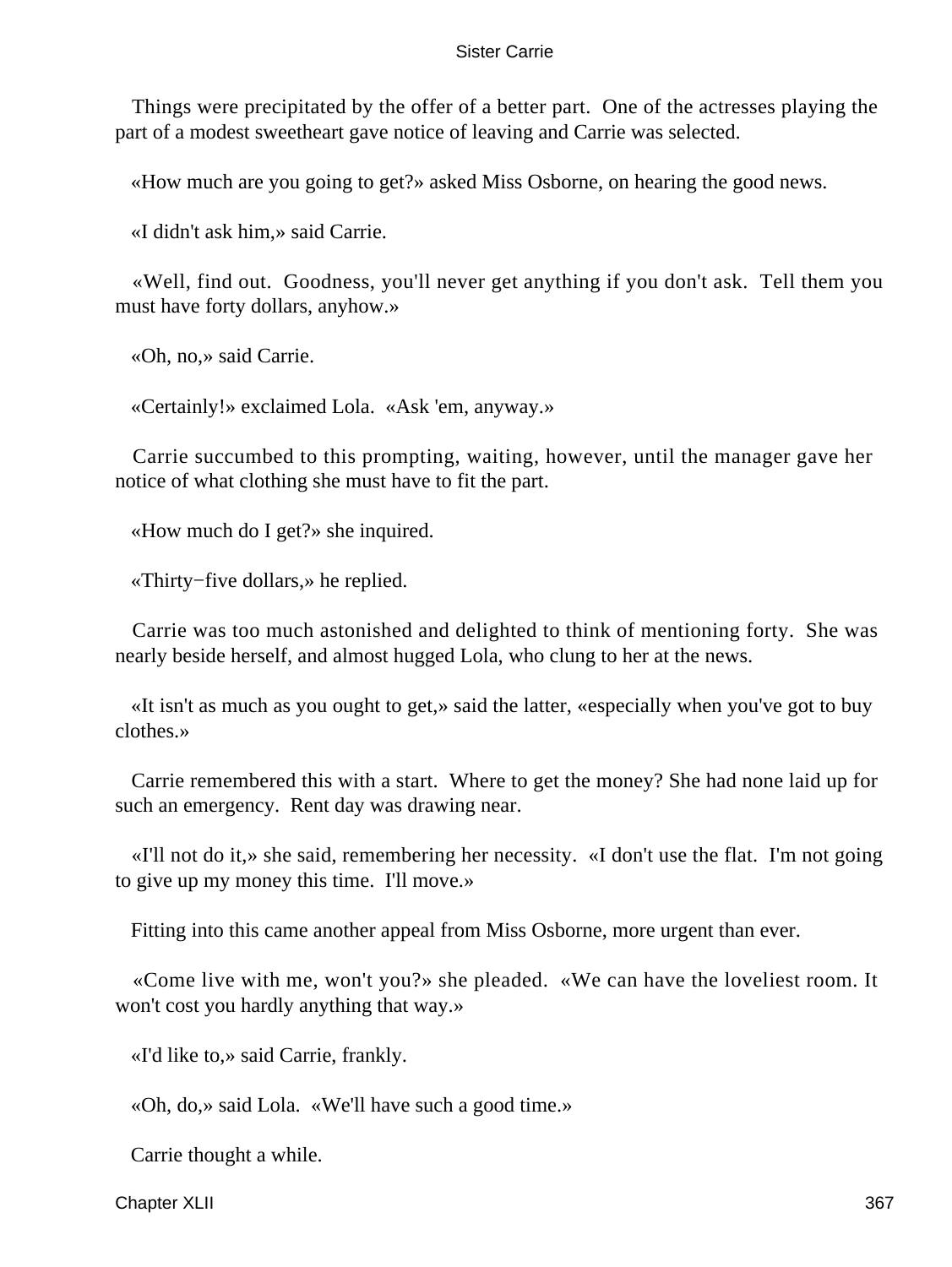«I believe I will,» she said, and then added: «I'll have to see first, though.» With the idea thus grounded, rent day approaching, and clothes calling for instant purchase, she soon found excuse in Hurstwood's lassitude. He said less and drooped more than ever.

 As rent day approached, an idea grew in him. It was fostered by the demands of creditors and the impossibility of holding up many more. Twenty−eight dollars was too much for rent. «It's hard on her,» he thought. «We could get a cheaper place.»

Stirred with this idea, he spoke at the breakfast table.

«Don't you think we pay too much rent here?» he asked.

«Indeed I do,» said Carrie, not catching his drift.

 «I should think we could get a smaller place,» he suggested. «We don't need four rooms.»

 Her countenance, had he been scrutinising her, would have exhibited the disturbance she felt at this evidence of his determination to stay by her. He saw nothing remarkable in asking her to come down lower.

«Oh, I don't know,» she answered, growing wary.

 «There must be places around here where we could get a couple of rooms, which would do just as well.»

 Her heart revolted. «Never!» she thought. Who would furnish the money to move? To think of being in two rooms with him! She resolved to spend her money for clothes quickly, before something terrible happened. That very day she did it. Having done so, there was but one other thing to do.

«Lola,» she said, visiting her friend, «I think I'll come.»

«Oh, jolly!» cried the latter.

«Can we get it right away?» she asked, meaning the room.

«Certainly,» cried Lola.

 They went to look at it. Carrie had saved ten dollars from her expenditures – enough for this and her board beside. Her enlarged salary would not begin for ten days yet – would not reach her for seventeen. She paid half of the six dollars with her friend.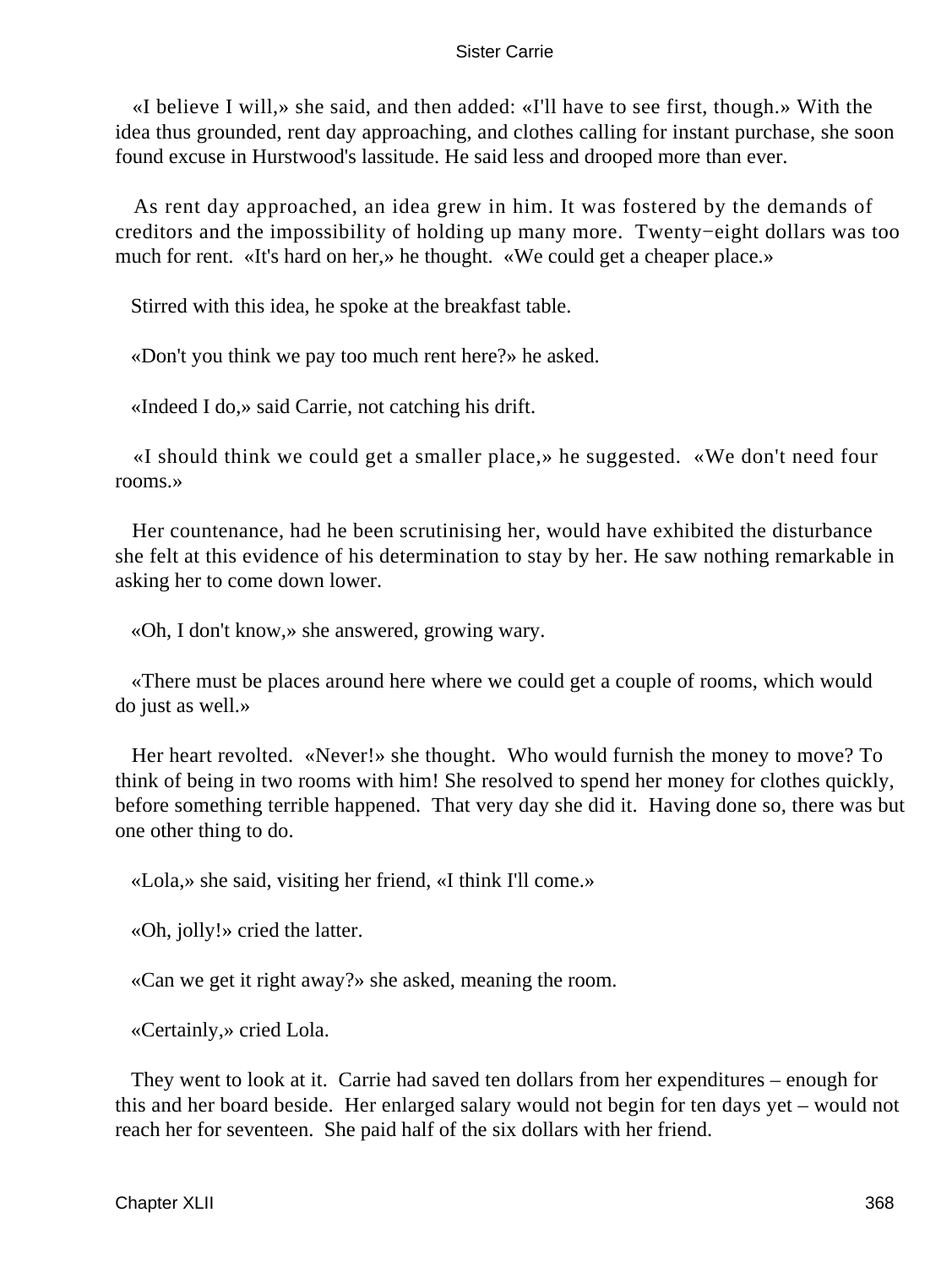«Now, I've just enough to get on to the end of the week,» she confided.

«Oh, I've got some,» said Lola. «I've got twenty−five dollars, if you need it.»

«No,» said Carrie. «I guess I'll get along.»

 They decided to move Friday, which was two days away. Now that the thing was settled, Carrie's heart misgave her. She felt very much like a criminal in the matter. Each day looking at Hurstwood, she had realised that, along with the disagreeableness of his attitude, there was something pathetic.

 She looked at him the same evening she had made up her mind to go, and now he seemed not so shiftless and worthless, but run down and beaten upon by chance. His eyes were not keen, his face marked, his hands flabby. She thought his hair had a touch of grey. All unconscious of his doom, he rocked and read his paper, while she glanced at him.

Knowing that the end was so near, she became rather solicitous.

 «Will you go over and get some canned peaches?» she asked Hurstwood, laying down a two−dollar bill.

«Certainly,» he said, looking in wonder at the money.

«See if you can get some nice asparagus,» she added. «I'll cook it for dinner.»

 Hurstwood rose and took the money, slipping on his overcoat and getting his hat. Carrie noticed that both of these articles of apparel were old and poor looking in appearance. It was plain enough before, but now it came home with peculiar force. Perhaps he couldn't help it, after all. He had done well in Chicago. She remembered his fine appearance the days he had met her in the park. Then he was so sprightly, so clean. Had it been all his fault?

He came back and laid the change down with the food.

«You'd better keep it,» she observed. «We'll need other things.»

«No,» he said, with a sort of pride; «you keep it.»

«Oh, go on and keep it,» she replied, rather unnerved. «There'll be other things.»

 He wondered at this, not knowing the pathetic figure he had become in her eyes. She restrained herself with difficulty from showing a quaver in her voice.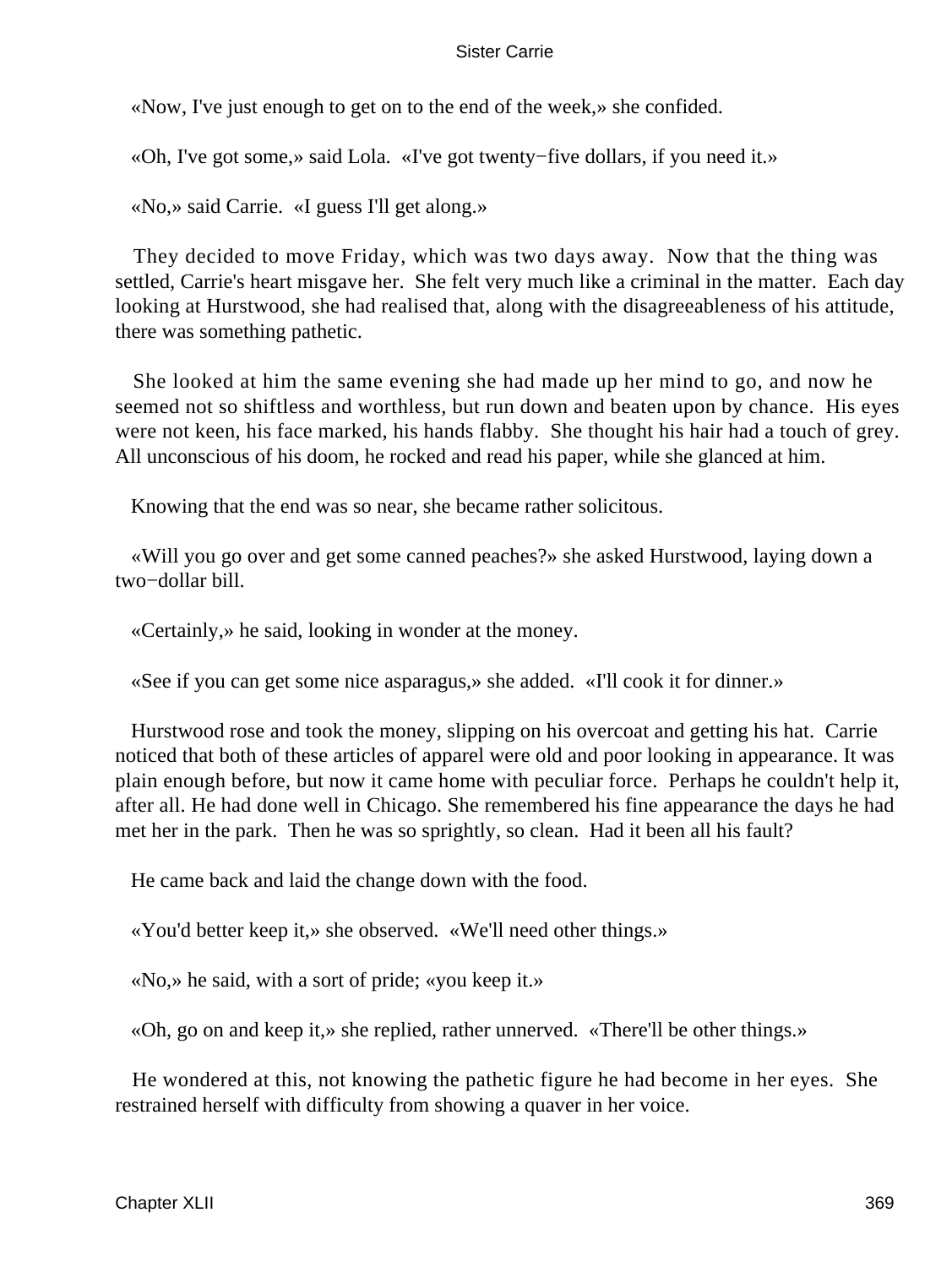To say truly, this would have been Carrie's attitude in any case. She had looked back at times upon her parting from Drouet and had regretted that she had served him so badly. She hoped she would never meet him again, but she was ashamed of her conduct. Not that she had any choice in the final separation. She had gone willingly to seek him, with sympathy in her heart, when Hurstwood had reported him ill. There was something cruel somewhere, and not being able to track it mentally to its logical lair, she concluded with feeling that he would never understand what Hurstwood had done and would see hard−hearted decision in her deed; hence her shame. Not that she cared for him. She did not want to make any one who had been good to her feel badly.

 She did not realise what she was doing by allowing these feelings to possess her. Hurstwood, noticing the kindness, conceived better of her. «Carrie's good−natured, anyhow,» he thought.

Going to Miss Osborne's that afternoon, she found that little lady packing and singing.

«Why don't you come over with me today?» she asked.

 «Oh, I can't,» said Carrie. «I'll be there Friday. Would you mind lending me the twenty−five dollars you spoke of?»

«Why, no,» said Lola, going for her purse.

«I want to get some other things,» said Carrie.

 «Oh, that's all right,» answered the little girl, good−naturedly, glad to be of service. It had been days since Hurstwood had done more than go to the grocery or to the news−stand. Now the weariness of indoors was upon him – had been for two days – but chill, grey weather had held him back. Friday broke fair and warm. It was one of those lovely harbingers of spring, given as a sign in dreary winter that earth is not forsaken of warmth and beauty. The blue heaven, holding its one golden orb, poured down a crystal wash of warm light. It was plain, from the voice of the sparrows, that all was halcyon outside. Carrie raised the front windows, and felt the south wind blowing.

«It's lovely out to−day,» she remarked.

«Is it?» said Hurstwood.

After breakfast, he immediately got his other clothes.

«Will you be back for lunch?» asked Carrie nervously.

«No,» he said.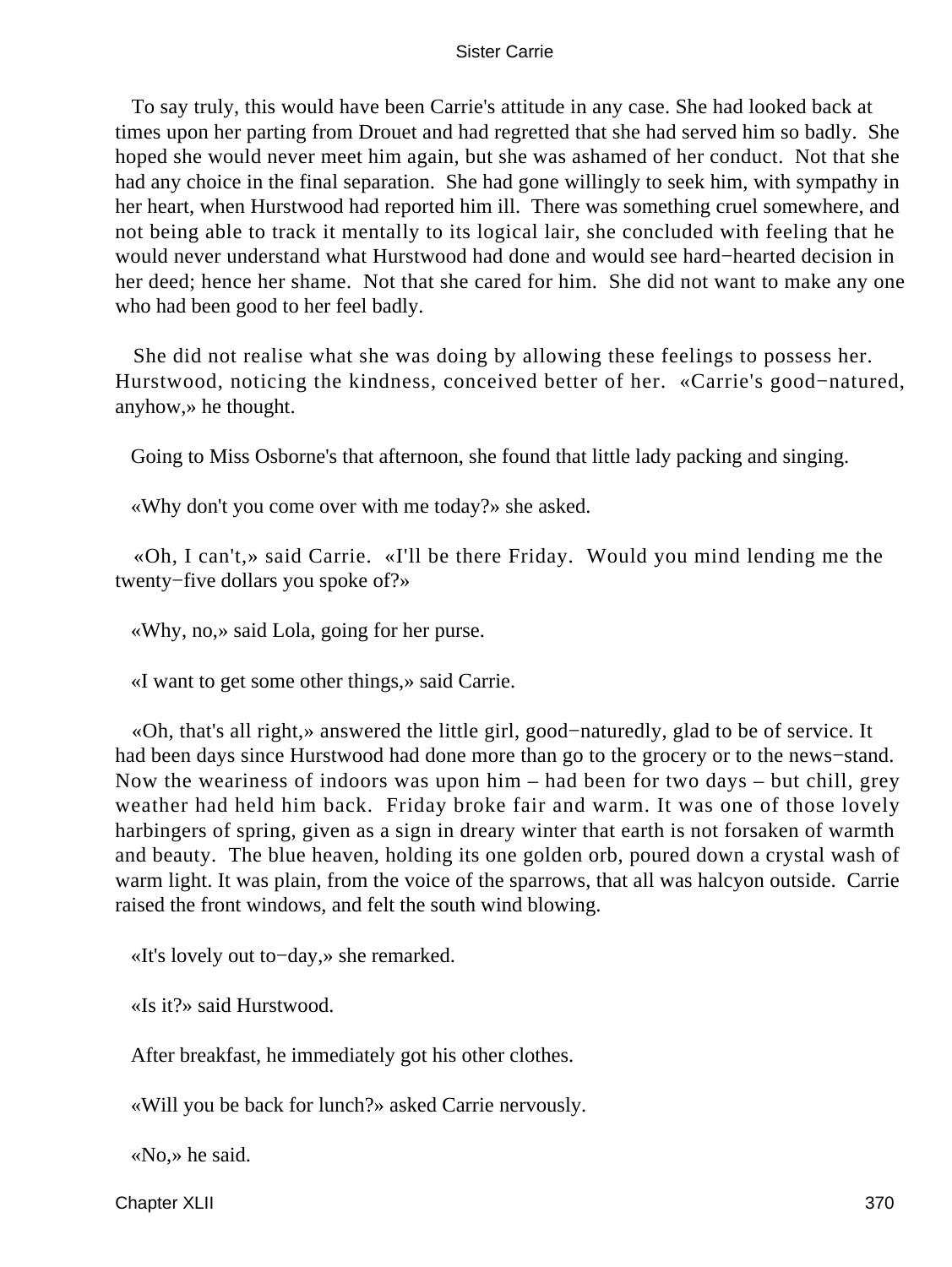He went out into the streets and tramped north, along Seventh Avenue, idly fixing upon the Harlem River as an objective point. He had seen some ships up there, the time he had called upon the brewers. He wondered how the territory thereabouts was growing.

 Passing Fifty−ninth Street, he took the west side of Central Park, which he followed to Seventy−eighth Street. Then he remembered the neighbourhood and turned over to look at the mass of buildings erected. It was very much improved. The great open spaces were filling up. Coming back, he kept to the Park until 110th Street, and then turned into Seventh Avenue again, reaching the pretty river by one o'clock.

 There it ran winding before his gaze, shining brightly in the clear light, between the undulating banks on the right and the tall, tree−covered heights on the left. The spring−like atmosphere woke him to a sense of its loveliness, and for a few moments he stood looking at it, folding his hands behind his back. Then he turned and followed it toward the east side, idly seeking the ships he had seen. It was four o'clock before the waning day, with its suggestion of a cooler evening, caused him to return. He was hungry and would enjoy eating in the warm room.

 When he reached the flat by half−past five, it was still dark. He knew that Carrie was not there, not only because there was no light showing through the transom, but because the evening papers were stuck between the outside knob and the door. He opened with his key and went in. Everything was still dark. Lighting the gas, he sat down, preparing to wait a little while. Even if Carrie did come now, dinner would be late. He read until six, then got up to fix something for himself.

 As he did so, he noticed that the room seemed a little queer. What was it? He looked around, as if he missed something, and then saw an envelope near where he had been sitting. It spoke for itself, almost without further action on his part.

 Reaching over, he took it, a sort of chill settling upon him even while he reached. The crackle of the envelope in his hands was loud. Green paper money lay soft within the note.

 «Dear George,» he read, crunching the money in one hand, "I'm going away. I'm not coming back any more. It's no use trying to keep up the flat; I can't do it. I wouldn't mind helping you, if I could, but I can't support us both, and pay the rent. I need what little I make to pay for my clothes. I'm leaving twenty dollars. It's all I have just now. You can do whatever you like with the furniture. I won't want it. – **CARRIE.**

 He dropped the note and looked quietly round. Now he knew what he missed. It was the little ornamental clock, which was hers. It had gone from the mantelpiece. He went into the front room, his bedroom, the parlour, lighting the gas as he went. From the chiffonier had gone the knick−knacks of silver and plate. From the table−top, the lace coverings. He opened the wardrobe – no clothes of hers. He opened the drawers – nothing of hers. Her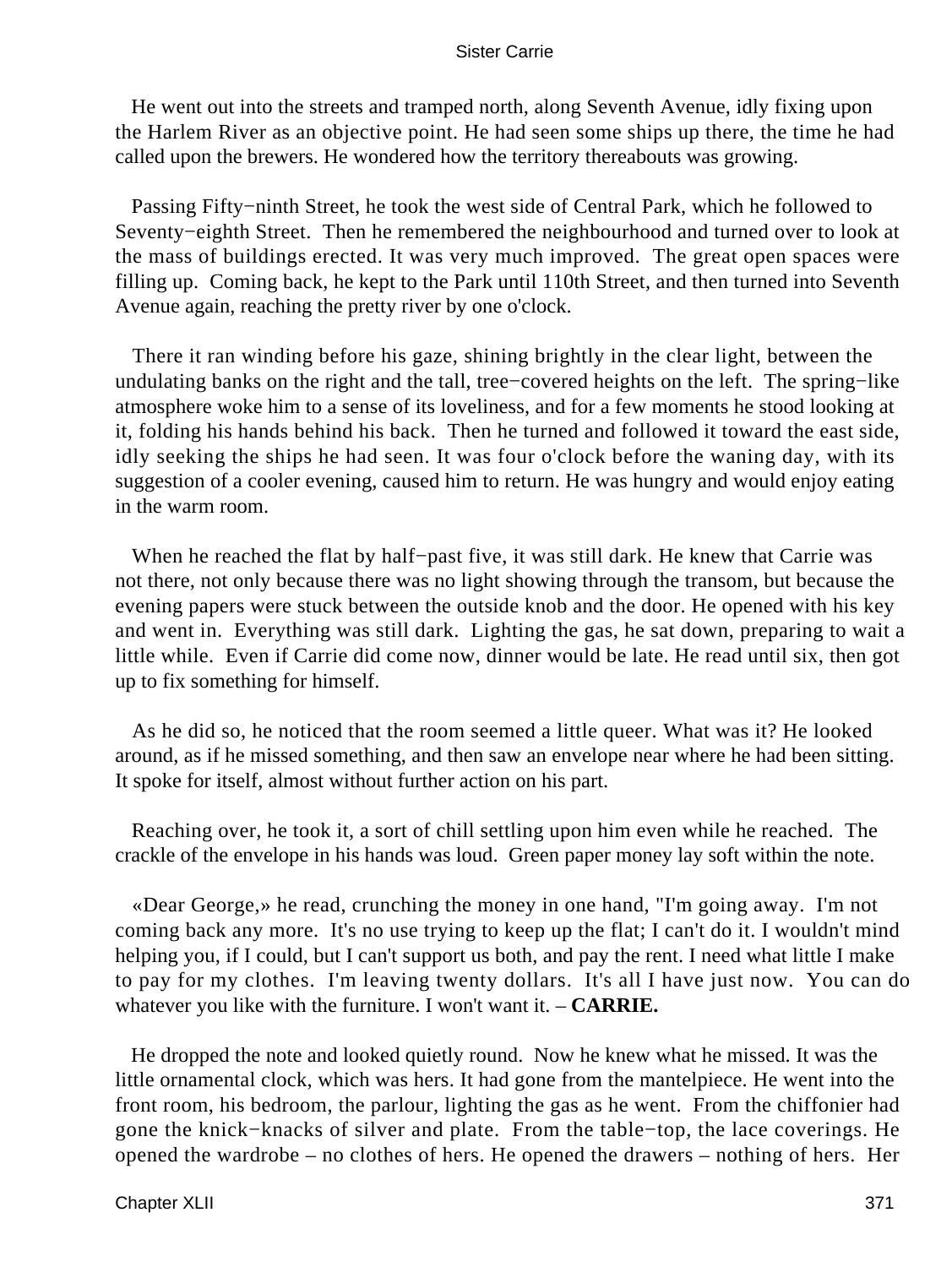trunk was gone from its accustomed place. Back in his own room hung his old clothes, just as he had left them. Nothing else was gone.

 He stepped into the parlour and stood for a few moments looking vacantly at the floor. The silence grew oppressive. The little flat seemed wonderfully deserted. He wholly forgot that he was hungry, that it was only dinner−time. It seemed later in the night.

 Suddenly, he found that the money was still in his hands. There were twenty dollars in all, as she had said. Now he walked back, leaving the lights ablaze, and feeling as if the flat were empty.

«I'll get out of this,» he said to himself.

Then the sheer loneliness of his situation rushed upon him in full.

«Left me!» he muttered, and repeated, «left me!»

 The place that had been so comfortable, where he had spent so many days of warmth, was now a memory. Something colder and chillier confronted him. He sank down in his chair, resting his chin in his hand – mere sensation, without thought, holding him.

Then something like a bereaved affection and self−pity swept over him.

«She needn't have gone away,» he said. «I'd have got something.»

He sat a long while without rocking, and added quite clearly, out loud:

«I tried, didn't I?»

At midnight he was still rocking, staring at the floor.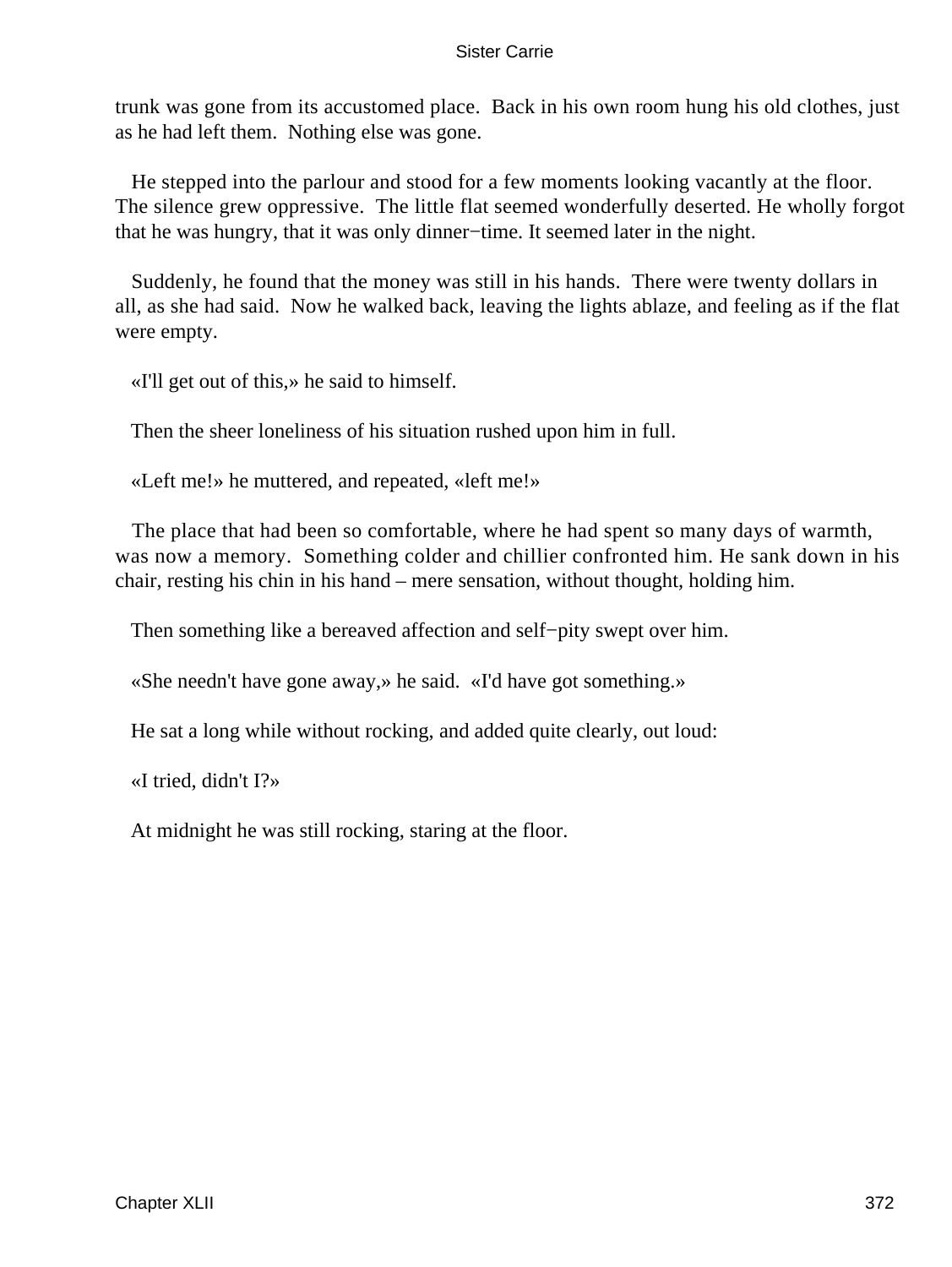# **[Chapter XLIII](#page-430-0)**

# *T*HE **WORLD TURNS FLATTERER** – **AN EYE IN THE DARK**

 Installed in her comfortable room, Carrie wondered how Hurstwood had taken her departure. She arranged a few things hastily and then left for the theatre, half expecting to encounter him at the door. Not finding him, her dread lifted, and she felt more kindly toward him. She quite forgot him until about to come out, after the show, when the chance of his being there frightened her. As day after day passed and she heard nothing at all, the thought of being bothered by him passed. In a little while she was, except for occasional thoughts, wholly free of the gloom with which her life had been weighed in the flat.

 It is curious to note how quickly a profession absorbs one. Carrie became wise in theatrical lore, hearing the gossip of little Lola. She learned what the theatrical papers were, which ones published items about actresses and the like. She began to read the newspaper notices, not only of the opera in which she had so small a part, but of others. Gradually the desire for notice took hold of her. She longed to be renowned like others, and read with avidity all the complimentary or critical comments made concerning others high in her profession. The showy world in which her interest lay completely absorbed her.

 It was about this time that the newspapers and magazines were beginning to pay that illustrative attention to the beauties of the stage which has since become fervid. The newspapers, and particularly the Sunday newspapers, indulged in large decorative theatrical pages, in which the faces and forms of well−known theatrical celebrities appeared, enclosed with artistic scrolls. The magazines also or at least one or two of the newer ones – published occasional portraits of pretty stars, and now and again photos of scenes from various plays. Carrie watched these with growing interest. When would a scene from her opera appear? When would some paper think her photo worth while?

 The Sunday before taking her new part she scanned the theatrical pages for some little notice. It would have accorded with her expectations if nothing had been said, but there in the squibs, tailing off several more substantial items, was a wee notice. Carrie read it with a tingling body:

 «The part of Katisha, the country maid, in 'The Wives of Abdul' at the Broadway, heretofore played by Inez Carew, will be hereafter filled by Carrie Madenda, one of the cleverest members of the chorus.»

 Carrie hugged herself with delight. Oh, wasn't it just fine! At last! The first, the long−hoped for, the delightful notice! And they called her clever. She could hardly restrain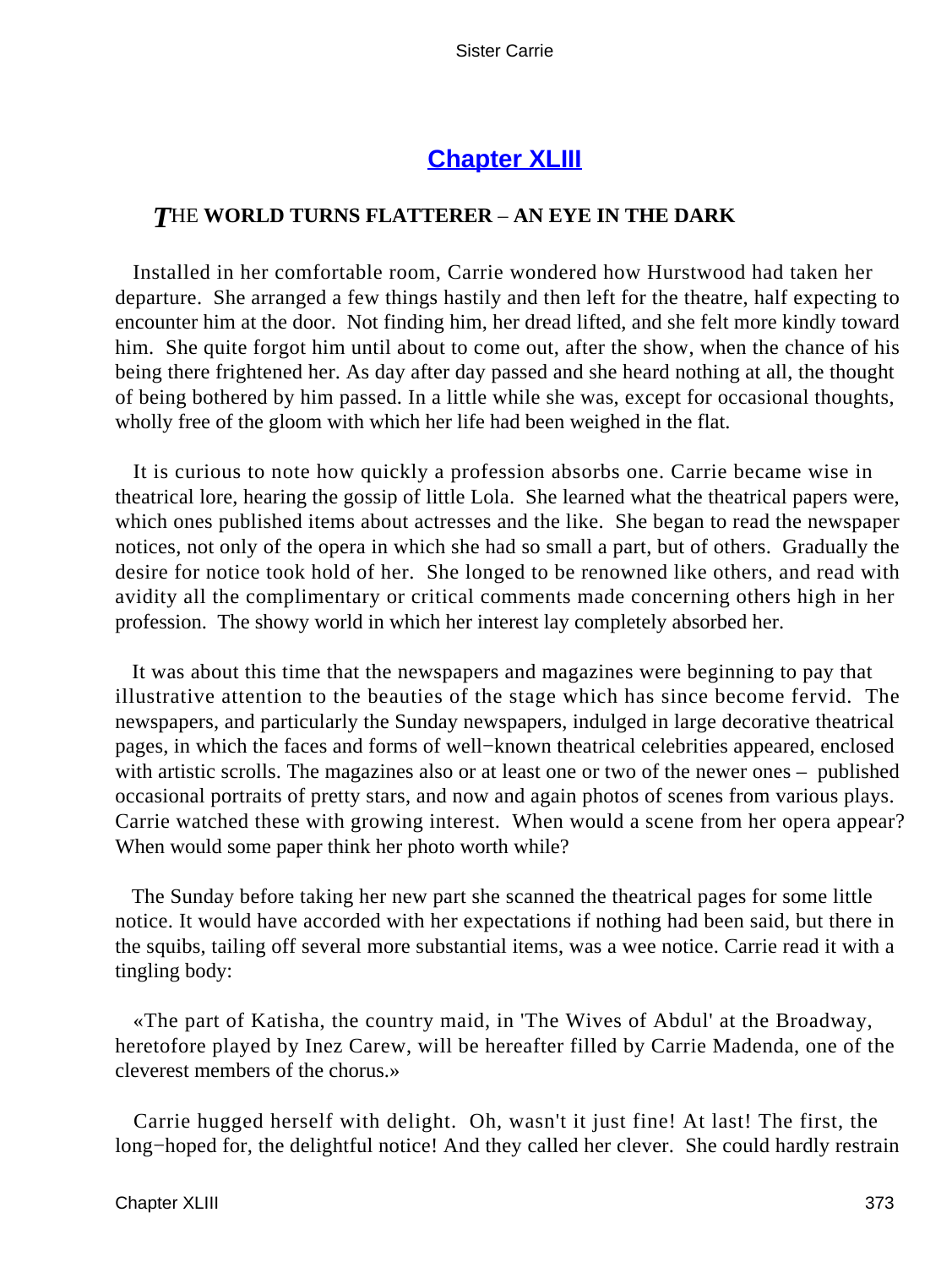herself from laughing loudly. Had Lola seen it?

 «They've got a notice here of the part I'm going to play to− morrow night,» said Carrie to her friend.

 «Oh, jolly! Have they?» cried Lola, running to her. «That's all right,» she said, looking. «You'll get more now, if you do well. I had my picture in the 'World' once.»

«Did you?» asked Carrie.

«Did I? Well, I should say,» returned the little girl. «They had a frame around it.»

Carrie laughed.

«They've never published my picture.»

«But they will,» said Lola. «You'll see. You do better than most that get theirs in now.»

 Carrie felt deeply grateful for this. She almost loved Lola for the sympathy and praise she extended. It was so helpful to her – so almost necessary.

 Fulfilling her part capably brought another notice in the papers that she was doing her work acceptably. This pleased her immensely. She began to think the world was taking note of her.

 The first week she got her thirty−five dollars, it seemed an enormous sum. Paying only three dollars for room rent seemed ridiculous. After giving Lola her twenty−five, she still had seven dollars left. With four left over from previous earnings, she had eleven. Five of this went to pay the regular installment on the clothes she had to buy. The next week she was even in greater feather. Now, only three dollars need be paid for room rent and five on her clothes. The rest she had for food and her own whims.

«You'd better save a little for summer,» cautioned Lola. «We'll probably close in May.»

«I intend to,» said Carrie.

 The regular entrance of thirty−five dollars a week to one who has endured scant allowances for several years is a demoralising thing. Carrie found her purse bursting with good green bills of comfortable denominations. Having no one dependent upon her, she began to buy pretty clothes and pleasing trinkets, to eat well, and to ornament her room. Friends were not long in gathering about. She met a few young men who belonged to Lola's staff. The members of the opera company made her acquaintance without the formality of introduction. One of these discovered a fancy for her. On several occasions he strolled home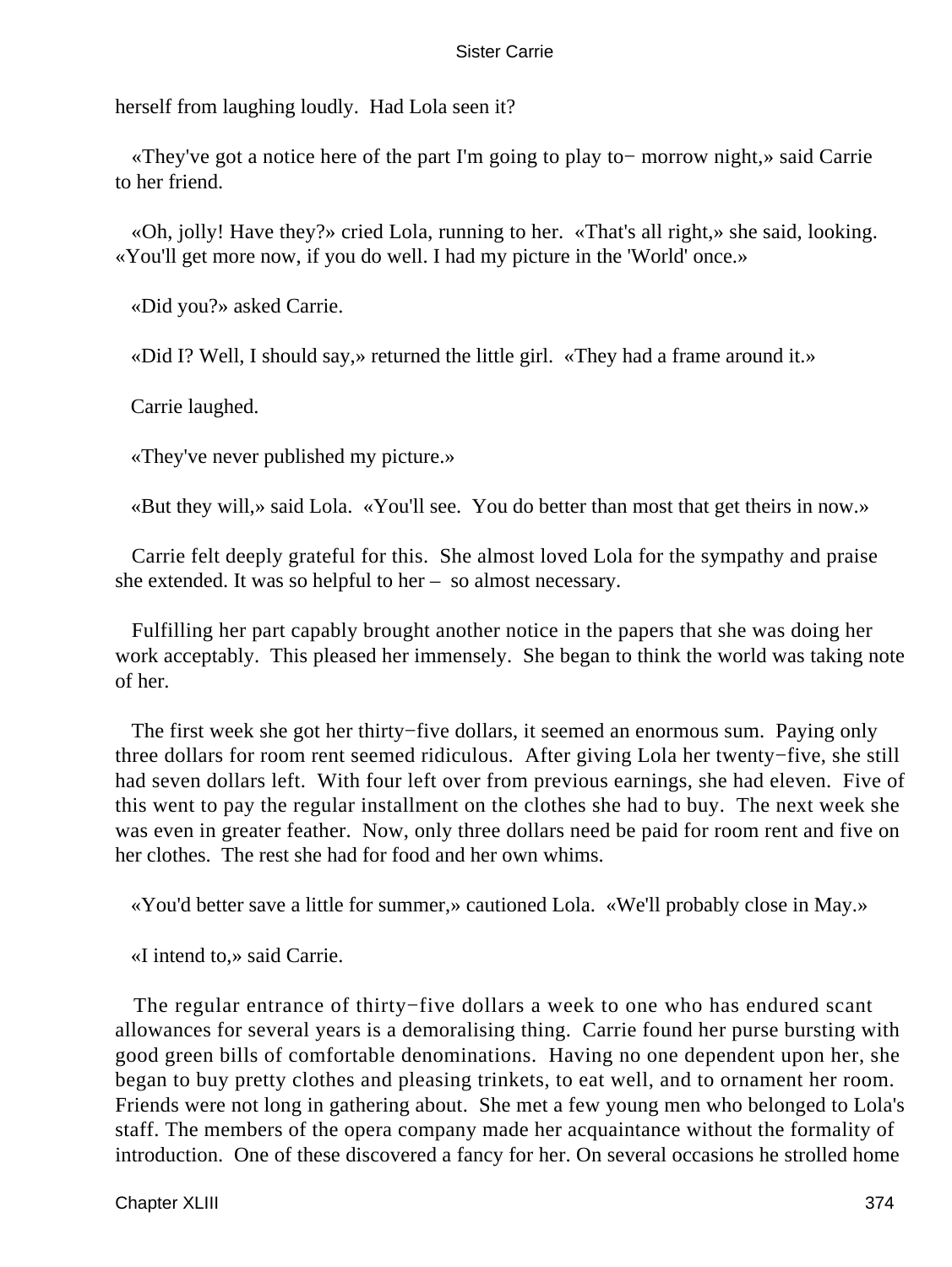with her.

«Let's stop in and have a rarebit,» he suggested one midnight.

«Very well,» said Carrie.

 In the rosy restaurant, filled with the merry lovers of late hours, she found herself criticising this man. He was too stilted, too self−opinionated. He did not talk of anything that lifted her above the common run of clothes and material success. When it was all over, he smiled most graciously.

«Got to go straight home, have you?» he said.

«Yes,» she answered, with an air of quiet understanding.

 «She's not so inexperienced as she looks,» he thought, and thereafter his respect and ardour were increased.

 She could not help sharing in Lola's love for a good time. There were days when they went carriage riding, nights when after the show they dined, afternoons when they strolled along Broadway, tastefully dressed. She was getting in the metropolitan whirl of pleasure.

 At last her picture appeared in one of the weeklies. She had not known of it, and it took her breath. «Miss Carrie Madenda,» it was labelled. «One of the favourites of 'The Wives of Abdul' company.» At Lola's advice she had had some pictures taken by Sarony. They had got one there. She thought of going down and buying a few copies of the paper, but remembered that there was no one she knew well enough to send them to. Only Lola, apparently, in all the world was interested.

 The metropolis is a cold place socially, and Carrie soon found that a little money brought her nothing. The world of wealth and distinction was quite as far away as ever. She could feel that there was no warm, sympathetic friendship back of the easy merriment with which many approached her. All seemed to be seeking their own amusement, regardless of the possible sad consequence to others. So much for the lessons of Hurstwood and Drouet.

 In April she learned that the opera would probably last until the middle or the end of May, according to the size of the audiences. Next season it would go on the road. She wondered if she would be with it. As usual, Miss Osborne, owing to her moderate salary, was for securing a home engagement.

 «They're putting on a summer play at the Casino,» she announced, after figuratively putting her ear to the ground. «Let's try and get in that.»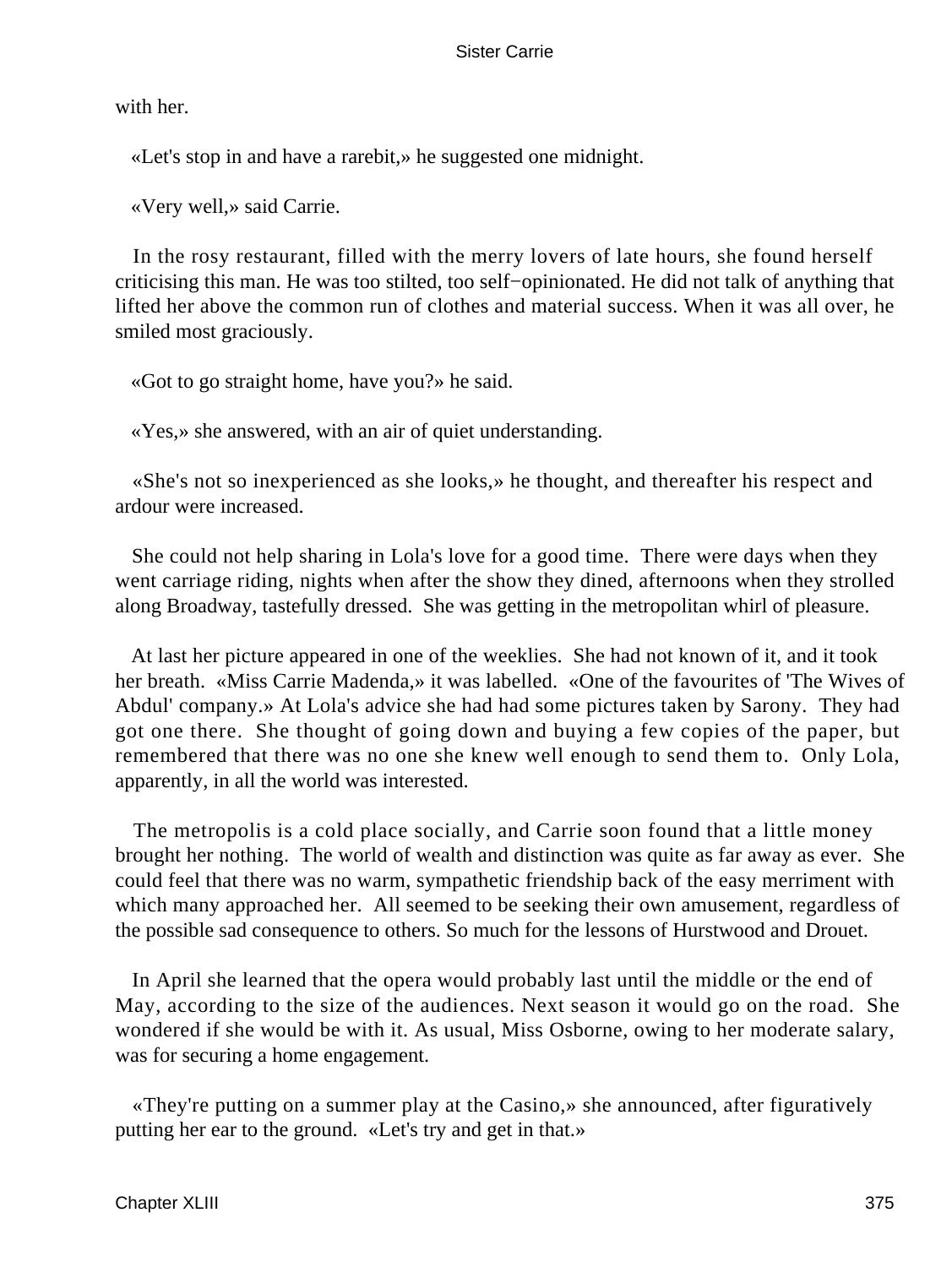«I'm willing,» said Carrie.

 They tried in time and were apprised of the proper date to apply again. That was May 16th. Meanwhile their own show closed May 5th.

 «Those that want to go with the show next season,» said the manager, «will have to sign this week.»

«Don't you sign,» advised Lola. «I wouldn't go.»

«I know,» said Carrie, «but maybe I can't get anything else.»

 «Well, I won't,» said the little girl, who had a resource in her admirers. «I went once and I didn't have anything at the end of the season.»

Carrie thought this over. She had never been on the road.

«We can get along,» added Lola. «I always have.»

Carrie did not sign.

 The manager who was putting on the summer skit at the Casino had never heard of Carrie, but the several notices she had received, her published picture, and the programme bearing her name had some little weight with him. He gave her a silent part at thirty dollars a week.

 «Didn't I tell you?» said Lola. «It doesn't do you any good to go away from New York. They forget all about you if you do.»

 Now, because Carrie was pretty, the gentlemen who made up the advance illustrations of shows about to appear for the Sunday papers selected Carrie's photo along with others to illustrate the announcement. Because she was very pretty, they gave it excellent space and drew scrolls about it. Carrie was delighted. Still, the management did not seem to have seen anything of it. At least, no more attention was paid to her than before. At the same time there seemed very little in her part. It consisted of standing around in all sorts of scenes, a silent little Quakeress. The author of the skit had fancied that a great deal could be made of such a part, given to the right actress, but now, since it had been doled out to Carrie, he would as leave have had it cut out.

 «Don't kick, old man,» remarked the manager. «If it don't go the first week we will cut it out.»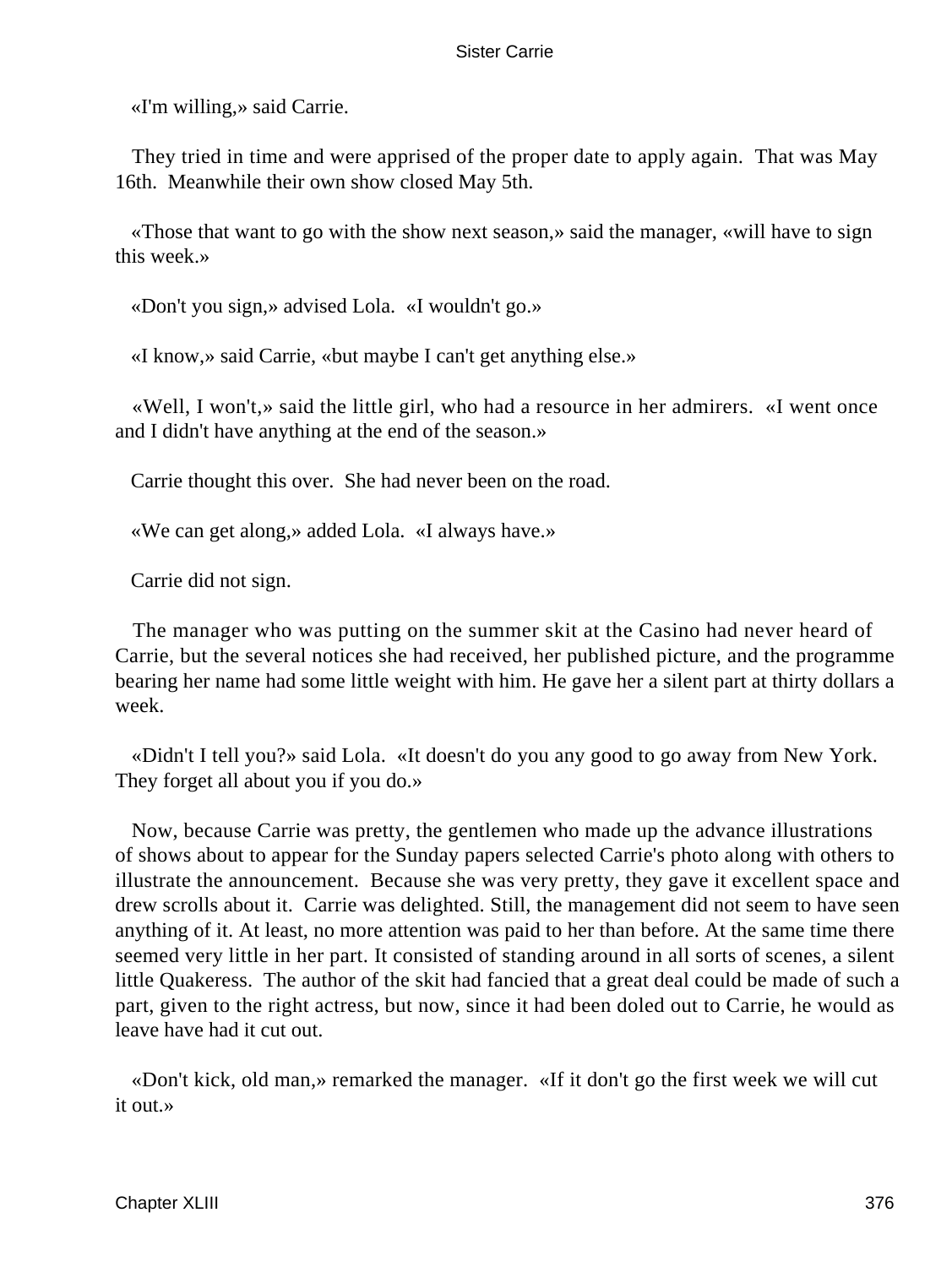Carrie had no warning of this halcyon intention. She practised her part ruefully, feeling that she was effectually shelved. At the dress rehearsal she was disconsolate.

 «That isn't so bad,» said the author, the manager noting the curious effect which Carrie's blues had upon the part. «Tell her to frown a little more when Sparks dances.»

 Carrie did not know it, but there was the least show of wrinkles between her eyes and her mouth was puckered quaintly.

«Frown a little more, Miss Madenda,» said the stage manager.

Carrie instantly brightened up, thinking he had meant it as a rebuke.

«No; frown,» he said. «Frown as you did before.»

Carrie looked at him in astonishment.

«I mean it,» he said. «Frown hard when Mr. Sparks dances. I want to see how it looks.»

 It was easy enough to do. Carrie scowled. The effect was something so quaint and droll it caught even the manager.

«That is good,» he said. «If she'll do that all through, I think it will take.»

Going over to Carrie, he said:

 «Suppose you try frowning all through. Do it hard. Look mad. It'll make the part really funny.»

 On the opening night it looked to Carrie as if there were nothing to her part, after all. The happy, sweltering audience did not seem to see her in the first act. She frowned and frowned, but to no effect. Eyes were riveted upon the more elaborate efforts of the stars.

 In the second act, the crowd, wearied by a dull conversation, roved with its eyes about the stage and sighted her. There she was, grey−suited, sweet−faced, demure, but scowling. At first the general idea was that she was temporarily irritated, that the look was genuine and not fun at all. As she went on frowning, looking now at one principal and now at the other, the audience began to smile. The portly gentlemen in the front rows began to feel that she was a delicious little morsel. It was the kind of frown they would have loved to force away with kisses. All the gentlemen yearned toward her. She was capital.

 At last, the chief comedian, singing in the centre of the stage, noticed a giggle where it was not expected. Then another and another. When the place came for loud applause it was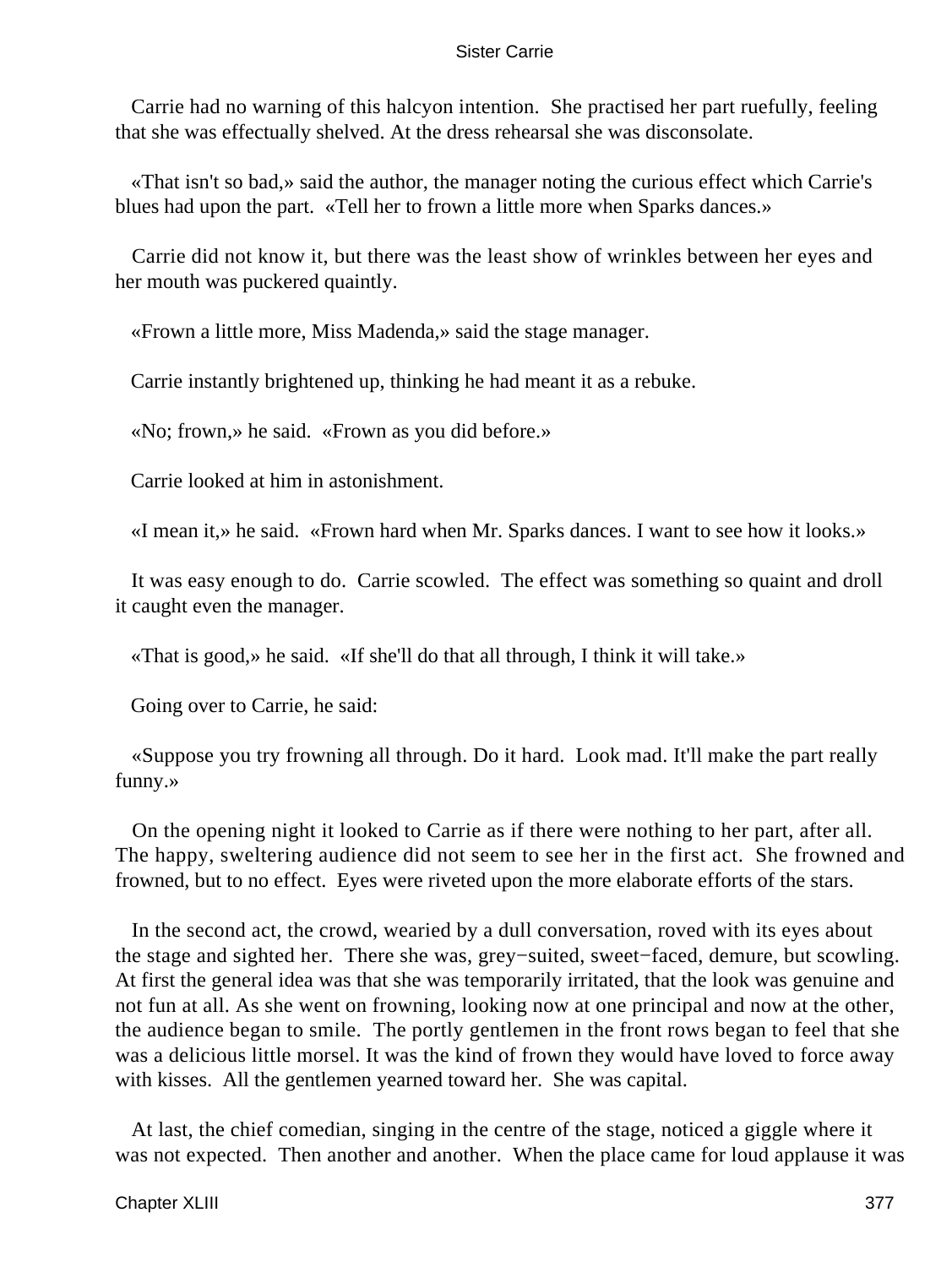only moderate. What could be the trouble? He realised that something was up.

 All at once, after an exit, he caught sight of Carrie. She was frowning alone on the stage and the audience was giggling and laughing.

 «By George, I won't stand that!» thought the thespian. «I'm not going to have my work cut up by some one else. Either she quits that when I do my turn or I quit.»

 «Why, that's all right,» said the manager, when the kick came. «That's what she's supposed to do. You needn't pay any attention to that.»

«But she ruins my work.»

«No, she don't,» returned the former, soothingly. «It's only a little fun on the side.»

 «It is, eh?» exclaimed the big comedian. «She killed my hand all right. I'm not going to stand that.»

«Well, wait until after the show. Wait until to−morrow. We'll see what we can do.»

 The next act, however, settled what was to be done. Carrie was the chief feature of the play. The audience, the more it studied her, the more it indicated its delight. Every other feature paled beside the quaint, teasing, delightful atmosphere which Carrie contributed while on the stage. Manager and company realised she had made a hit.

 The critics of the daily papers completed her triumph. There were long notices in praise of the quality of the burlesque, touched with recurrent references to Carrie. The contagious mirth of the thing was repeatedly emphasised.

 «Miss Madenda presents one of the most delightful bits of character work ever seen on the Casino stage,» observed the stage critic of the «Sun.» «It is a bit of quiet, unassuming drollery which warms like good wine. Evidently the part was not intended to take precedence, as Miss Madenda is not often on the stage, but the audience, with the characteristic perversity of such bodies, selected for itself. The little Quakeress was marked for a favourite the moment she appeared, and thereafter easily held attention and applause. The vagaries of fortune are indeed curious.»

 The critic of the «Evening World,» seeking as usual to establish a catch phrase which should «go» with the town, wound up by advising: «If you wish to be merry, see Carrie frown.»

 The result was miraculous so far as Carrie's fortune was concerned. Even during the morning she received a congratulatory message from the manager.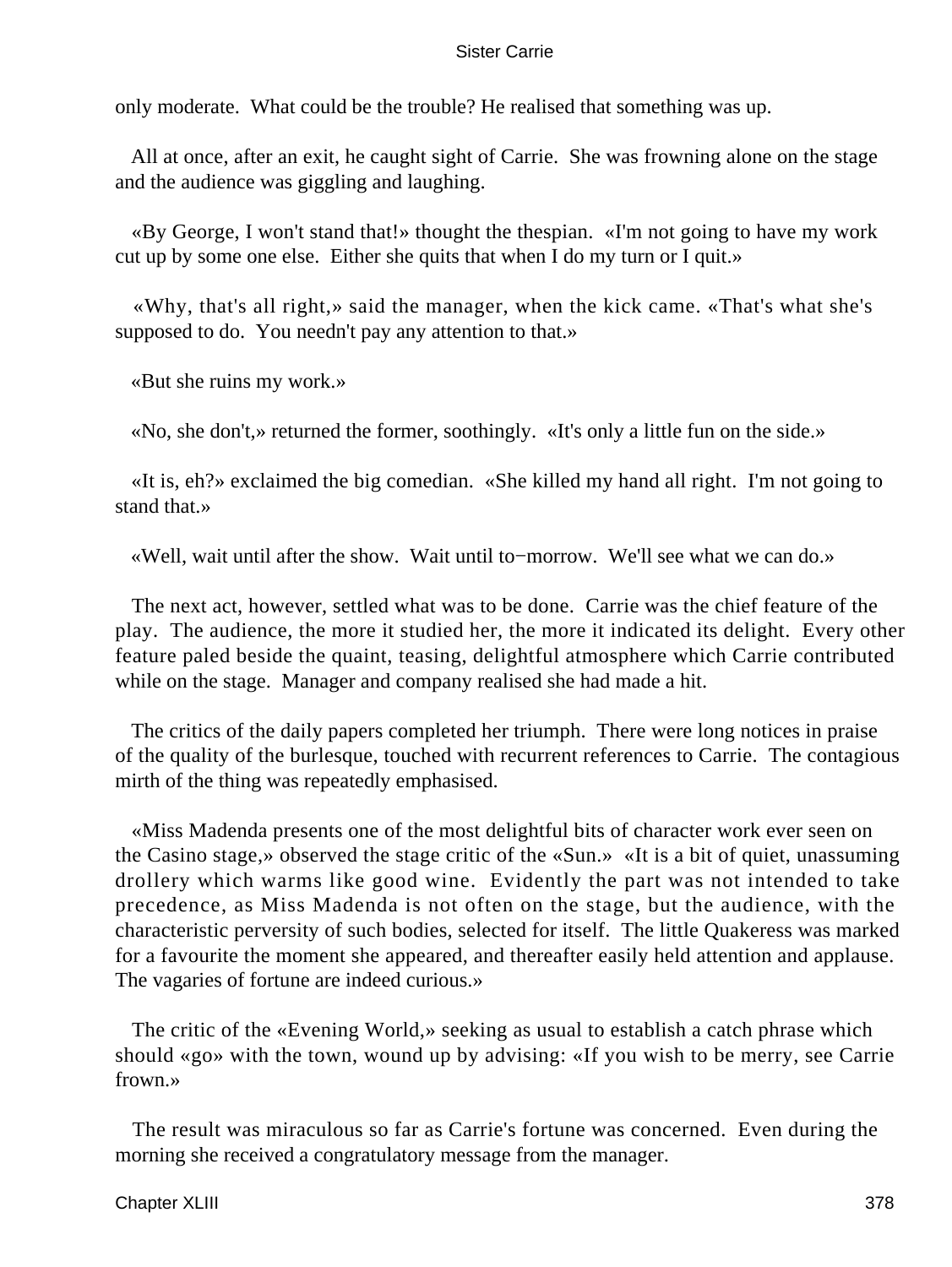«You seem to have taken the town by storm,» he wrote. «This is delightful. I am as glad for your sake as for my own.»

The author also sent word.

 That evening when she entered the theatre the manager had a most pleasant greeting for her.

 «Mr. Stevens,» he said, referring to the author, «is preparing a little song, which he would like you to sing next week.»

«Oh, I can't sing,» returned Carrie.

 «It isn't anything difficult. 'It's something that is very simple,' he says, 'and would suit you exactly.'»

«Of course, I wouldn't mind trying,» said Carrie, archly.

 «Would you mind coming to the box−office a few moments before you dress?» observed the manager, in addition. «There's a little matter I want to speak to you about.»

«Certainly,» replied Carrie.

In that latter place the manager produced a paper.

 «Now, of course,» he said, «we want to be fair with you in the matter of salary. Your contract here only calls for thirty dollars a week for the next three months. How would it do to make it, say, one hundred and fifty a week and extend it for twelve months?»

«Oh, very well,» said Carrie, scarcely believing her ears.

«Supposing, then, you just sign this.»

 Carrie looked and beheld a new contract made out like the other one, with the exception of the new figures of salary and time. With a hand trembling from excitement she affixed her name.

 «One hundred and fifty a week!» she murmured, when she was again alone. She found, after all – as what millionaire has not? – that there was no realising, in consciousness, the meaning of large sums. It was only a shimmering, glittering phrase in which lay a world of possibilities.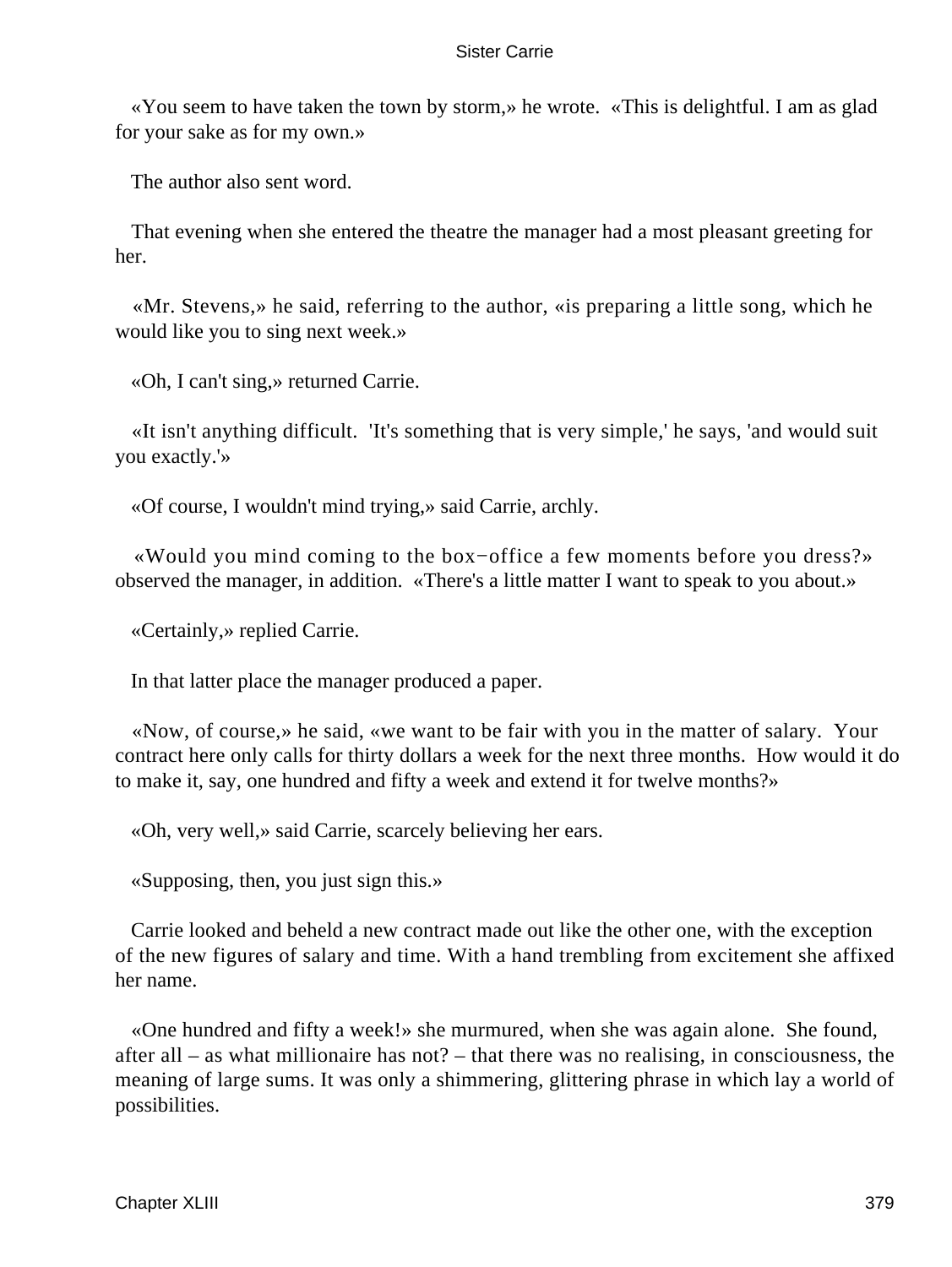Down in a third−rate Bleecker Street hotel, the brooding Hurstwood read the dramatic item covering Carrie's success, without at first realising who was meant. Then suddenly it came to him and he read the whole thing over again.

«That's her, all right, I guess,» he said.

Then he looked about upon a dingy, moth−eaten hotel lobby.

 «I guess she's struck it,» he thought, a picture of the old shiny, plush−covered world coming back, with its lights, its ornaments, its carriages, and flowers. Ah, she was in the walled city now! Its splendid gates had opened, admitting her from a cold, dreary outside. She seemed a creature afar off – like every other celebrity he had known.

«Well, let her have it,» he said. «I won't bother her.»

It was the grim resolution of a bent, bedraggled, but unbroken pride.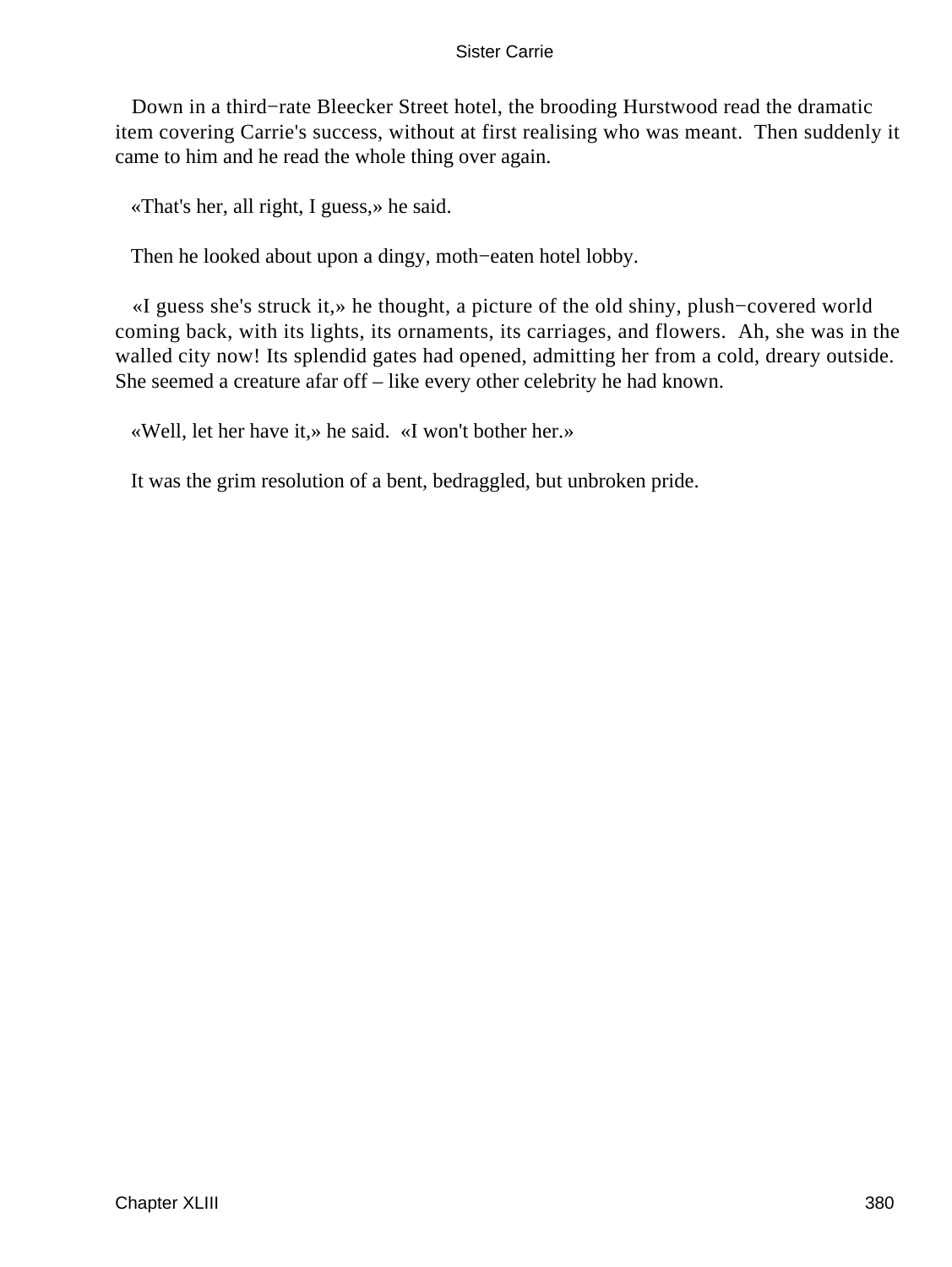# **[Chapter XLIV](#page-430-0)**

# *A*ND **THIS IS NOT ELF LAND** – **WHAT GOLD WILL NOT BUY**

 When Carrie got back on the stage, she found that over night her dressing−room had been changed.

«You are to use this room, Miss Madenda,» said one of the stage lackeys.

 No longer any need of climbing several flights of steps to a small coop shared with another. Instead, a comparatively large and commodious chamber with conveniences not enjoyed by the small fry overhead. She breathed deeply and with delight. Her sensations were more physical than mental. In fact, she was scarcely thinking at all. Heart and body were having their say.

 Gradually the deference and congratulation gave her a mental appreciation of her state. She was no longer ordered, but requested, and that politely. The other members of the cast looked at her enviously as she came out arrayed in her simple habit, which she wore all through the play. All those who had supposedly been her equals and superiors now smiled the smile of sociability, as much as to say: «How friendly we have always been.» Only the star comedian whose part had been so deeply injured stalked by himself. Figuratively, he could not kiss the hand that smote him.

 Doing her simple part, Carrie gradually realised the meaning of the applause which was for her, and it was sweet. She felt mildly guilty of something – perhaps unworthiness. When her associates addressed her in the wings she only smiled weakly. The pride and daring of place were not for her. It never once crossed her mind to be reserved or haughty – to be other than she had been. After the performances she rode to her room with Lola, in a carriage provided.

 Then came a week in which the first fruits of success were offered to her lips – bowl after bowl. It did not matter that her splendid salary had not begun. The world seemed satisfied with the promise. She began to get letters and cards. A Mr. Withers – whom she did not know from Adam – having learned by some hook or crook where she resided, bowed himself politely in.

 «You will excuse me for intruding,» he said; «but have you been thinking of changing your apartments?»

«I hadn't thought of it,» returned Carrie.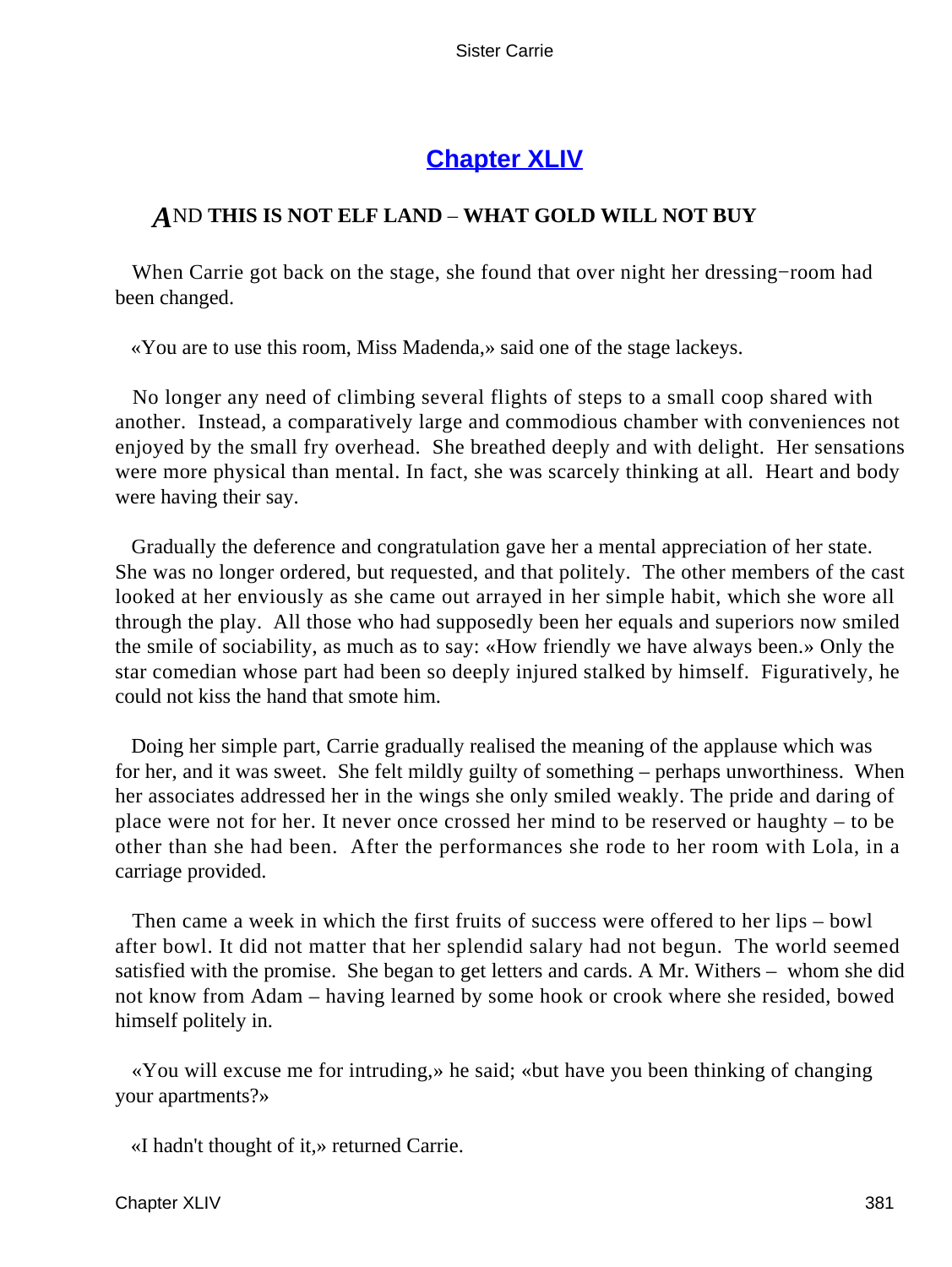«Well, I am connected with the Wellington – the new hotel on Broadway. You have probably seen notices of it in the papers.»

 Carrie recognised the name as standing for one of the newest and most imposing hostelries. She had heard it spoken of as having a splendid restaurant.

 «Just so,» went on Mr. Withers, accepting her acknowledgment of familiarity. «We have some very elegant rooms at present which we would like to have you look at, if you have not made up your mind where you intend to reside for the summer. Our apartments are perfect in every detail – hot and cold water, private baths, special hall service for every floor, elevators, and all that. You know what our restaurant is.»

 Carrie looked at him quietly. She was wondering whether he took her to be a millionaire.

«What are your rates?» she inquired.

 «Well, now, that is what I came to talk with you privately about. Our regular rates are anywhere from three to fifty dollars a day.»

«Mercy!» interrupted Carrie. «I couldn't pay any such rate as that.»

 «I know how you feel about it,» exclaimed Mr. Withers, halting. «But just let me explain. I said those are our regular rates. Like every other hotel we make special ones however. Possibly you have not thought about it, but your name is worth something to us.» «Oh!» ejaculated Carrie, seeing at a glance.

 «Of course. Every hotel depends upon the repute of its patrons. A well−known actress like yourself,» and he bowed politely, while Carrie flushed, «draws attention to the hotel, and – although you may not believe it – patrons.»

 «Oh, yes,» returned Carrie, vacantly, trying to arrange this curious proposition in her mind.

 «Now,» continued Mr. Withers, swaying his derby hat softly and beating one of his polished shoes upon the floor, «I want to arrange, if possible, to have you come and stop at the Wellington. You need not trouble about terms. In fact, we need hardly discuss them. Anything will do for the summer – a mere figure – anything that you think you could afford to pay.»

Carrie was about to interrupt, but he gave her no chance.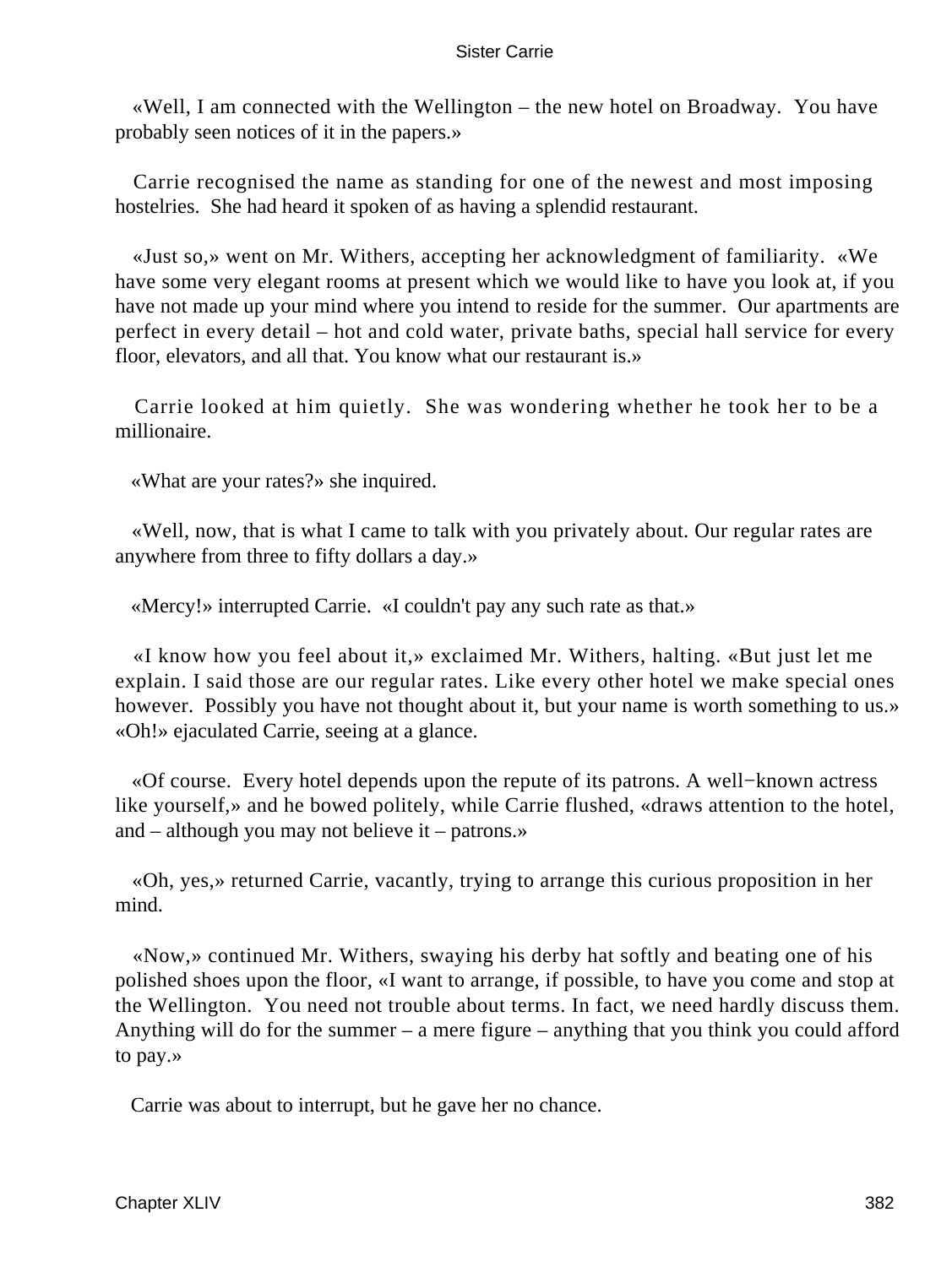«You can come to−day or to−morrow – the earlier the better – and we will give you your choice of nice, light, outside rooms – the very best we have.»

 «You're very kind,» said Carrie, touched by the agent's extreme affability. «I should like to come very much. I would want to pay what is right, however. I shouldn't want to  $-\rightarrow \infty$ 

 «You need not trouble about that at all,» interrupted Mr. Withers. «We can arrange that to your entire satisfaction at any time. If three dollars a day is satisfactory to you, it will be so to us. All you have to do is to pay that sum to the clerk at the end of the week or month, just as you wish, and he will give you a receipt for what the rooms would cost if charged for at our regular rates.»

The speaker paused.

«Suppose you come and look at the rooms,» he added.

«I'd be glad to,» said Carrie, «but I have a rehearsal this morning.»

 «I did not mean at once,» he returned. «Any time will do. Would this afternoon be inconvenient?»

«Not at all,» said Carrie.

Suddenly she remembered Lola, who was out at the time.

 «I have a room−mate,» she added, «who will have to go wherever I do. I forgot about that.»

 «Oh, very well,» said Mr. Withers, blandly. «It is for you to say whom you want with you. As I say, all that can be arranged to suit yourself.»

He bowed and backed toward the door.

«At four, then, we may expect you?»

«Yes,» said Carrie.

«I will be there to show you,» and so Mr. Withers withdrew.

 After rehearsal Carrie informed Lola. «Did they really?» exclaimed the latter, thinking of the Wellington as a group of managers. «Isn't that fine? Oh, jolly! It's so swell. That's where we dined that night we went with those two Cushing boys. Don't you know?»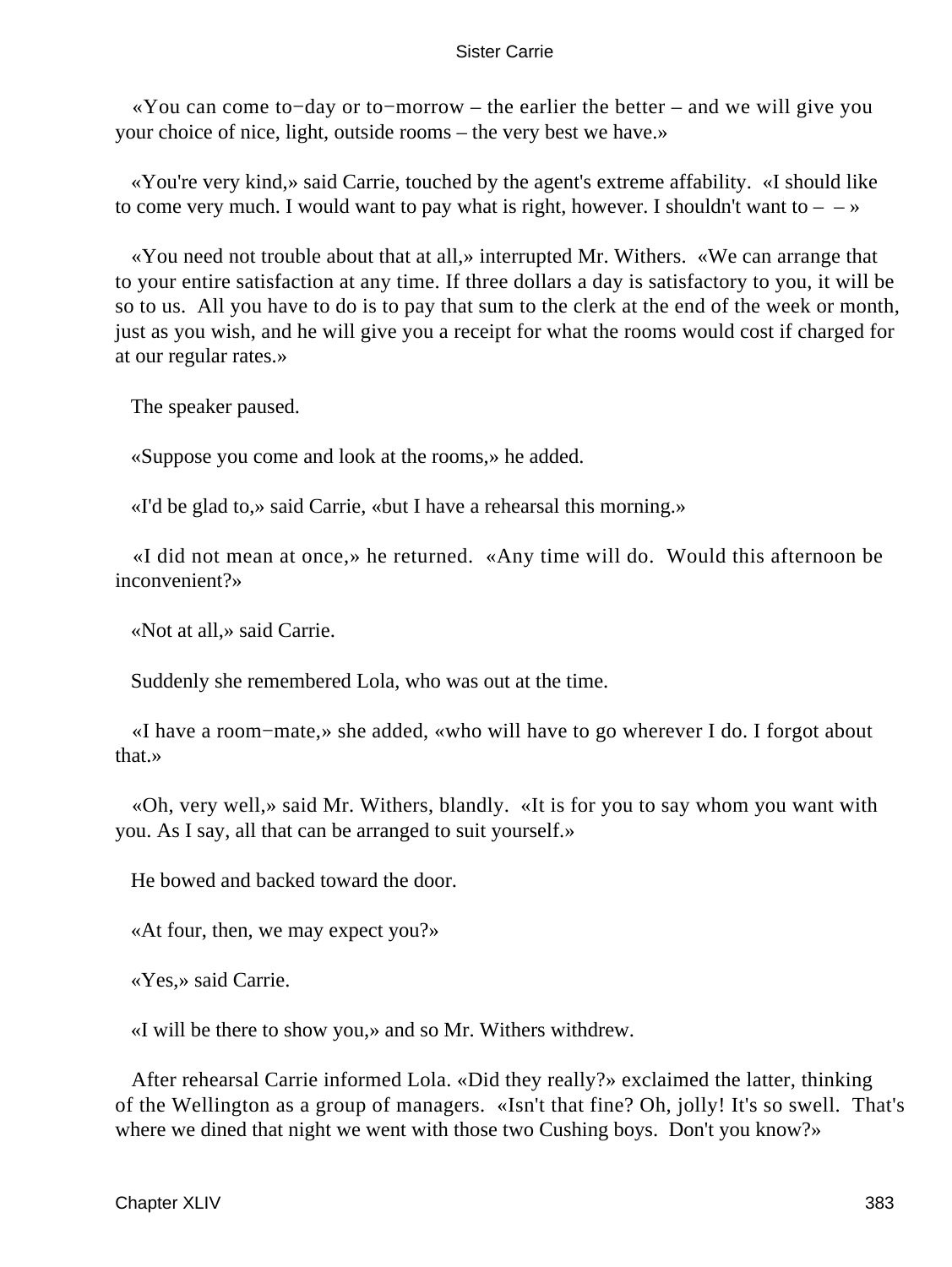«I remember,» said Carrie.

«Oh, it's as fine as it can be.»

«We'd better be going up there,» observed Carrie later in the afternoon.

 The rooms which Mr. Withers displayed to Carrie and Lola were three and bath – a suite on the parlour floor. They were done in chocolate and dark red, with rugs and hangings to match. Three windows looked down into busy Broadway on the east, three into a side street which crossed there. There were two lovely bedrooms, set with brass and white enamel beds, white ribbon−trimmed chairs and chiffoniers to match. In the third room, or parlour, was a piano, a heavy piano lamp, with a shade of gorgeous pattern, a library table, several huge easy rockers, some dado book shelves, and a gilt curio case, filled with oddities. Pictures were upon the walls, soft Turkish pillows upon the divan footstools of brown plush upon the floor. Such accommodations would ordinarily cost a hundred dollars a week.

«Oh, lovely!» exclaimed Lola, walking about.

 «It is comfortable,» said Carrie, who was lifting a lace curtain and looking down into crowded Broadway.

 The bath was a handsome affair, done in white enamel, with a large, blue−bordered stone tub and nickel trimmings. It was bright and commodious, with a bevelled mirror set in the wall at one end and incandescent lights arranged in three places.

«Do you find these satisfactory?» observed Mr. Withers.

«Oh, very,» answered Carrie.

 «Well, then, any time you find it convenient to move in, they are ready. The boy will bring you the keys at the door.»

 Carrie noted the elegantly carpeted and decorated hall, the marbled lobby, and showy waiting−room. It was such a place as she had often dreamed of occupying.

 «I guess we'd better move right away, don't you think so?» she observed to Lola, thinking of the commonplace chamber in Seventeenth Street.

«Oh, by all means,» said the latter.

The next day her trunks left for the new abode.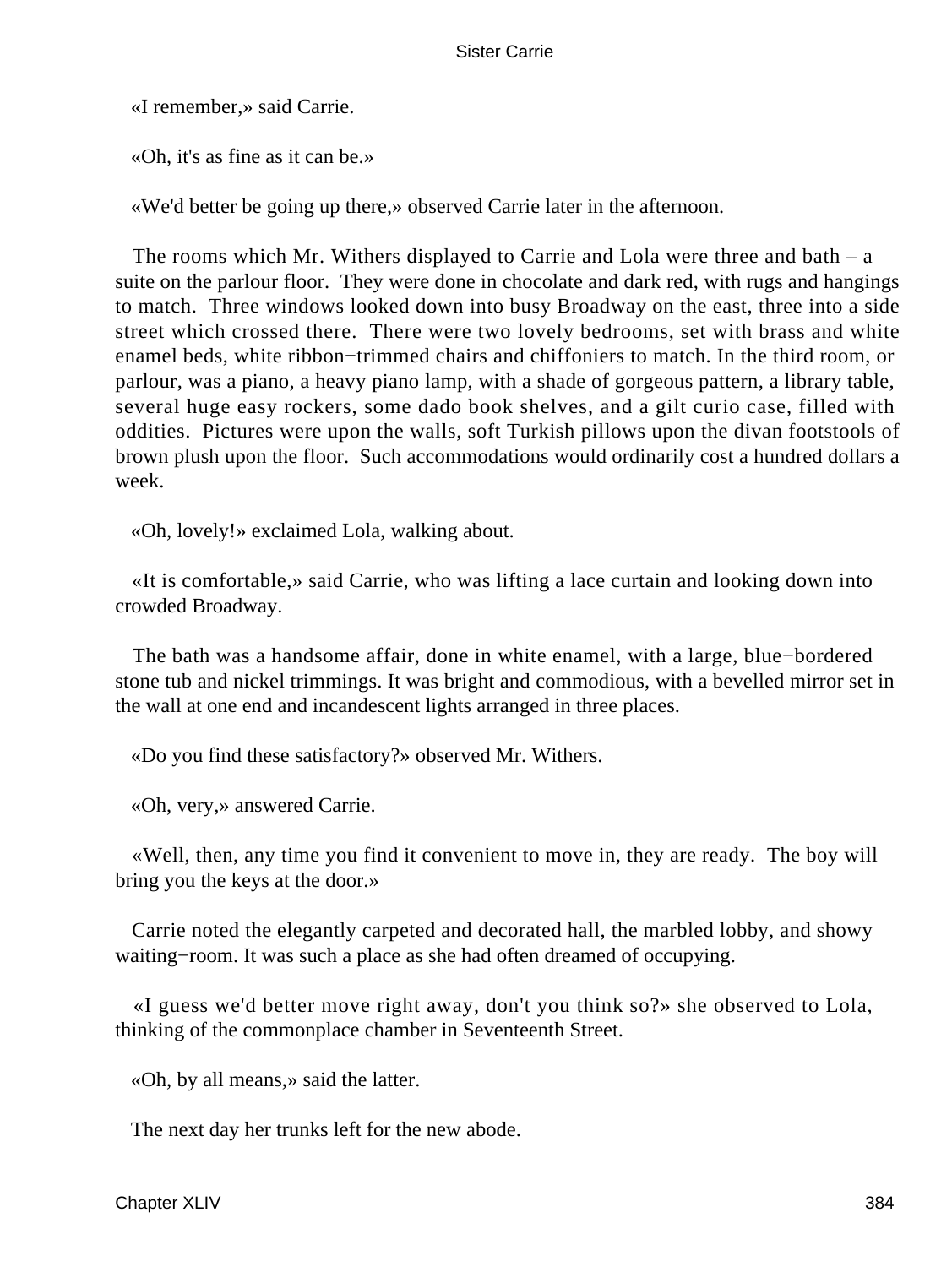Dressing, after the matinee on Wednesday, a knock came at her dressing−room door.

Carrie looked at the card handed by the boy and suffered a shock of surprise.

 «Tell her I'll be right out,» she said softly. Then, looking at the card, added: «Mrs. Vance.»

 «Why, you little sinner,» the latter exclaimed, as she saw Carrie coming toward her across the now vacant stage. «How in the world did this happen?»

 Carrie laughed merrily. There was no trace of embarrassment in her friend's manner. You would have thought that the long separation had come about accidentally.

 «I don't know,» returned Carrie, warming, in spite of her first troubled feelings, toward this handsome, good−natured young matron.

 «Well, you know, I saw your picture in the Sunday paper, but your name threw me off. I thought it must be you or somebody that looked just like you, and I said: 'Well, now, I will go right down there and see.' I was never more surprised in my life. How are you, anyway?»

«Oh, very well,» returned Carrie. «How have you been?»

 «Fine. But aren't you a success! Dear, oh! All the papers talking about you. I should think you would be just too proud to breathe. I was almost afraid to come back here this afternoon.»

«Oh, nonsense,» said Carrie, blushing. «You know I'd be glad to see you.»

 «Well, anyhow, here you are. Can't you come up and take dinner with me now? Where are you stopping?»

 «At the Wellington,» said Carrie, who permitted herself a touch of pride in the acknowledgment.

 «Oh, are you?» exclaimed the other, upon whom the name was not without its proper effect.

 Tactfully, Mrs. Vance avoided the subject of Hurstwood, of whom she could not help thinking. No doubt Carrie had left him. That much she surmised.

 «Oh, I don't think I can,» said Carrie, «to−night. I have so little time. I must be back here by 7.30. Won't you come and dine with me?»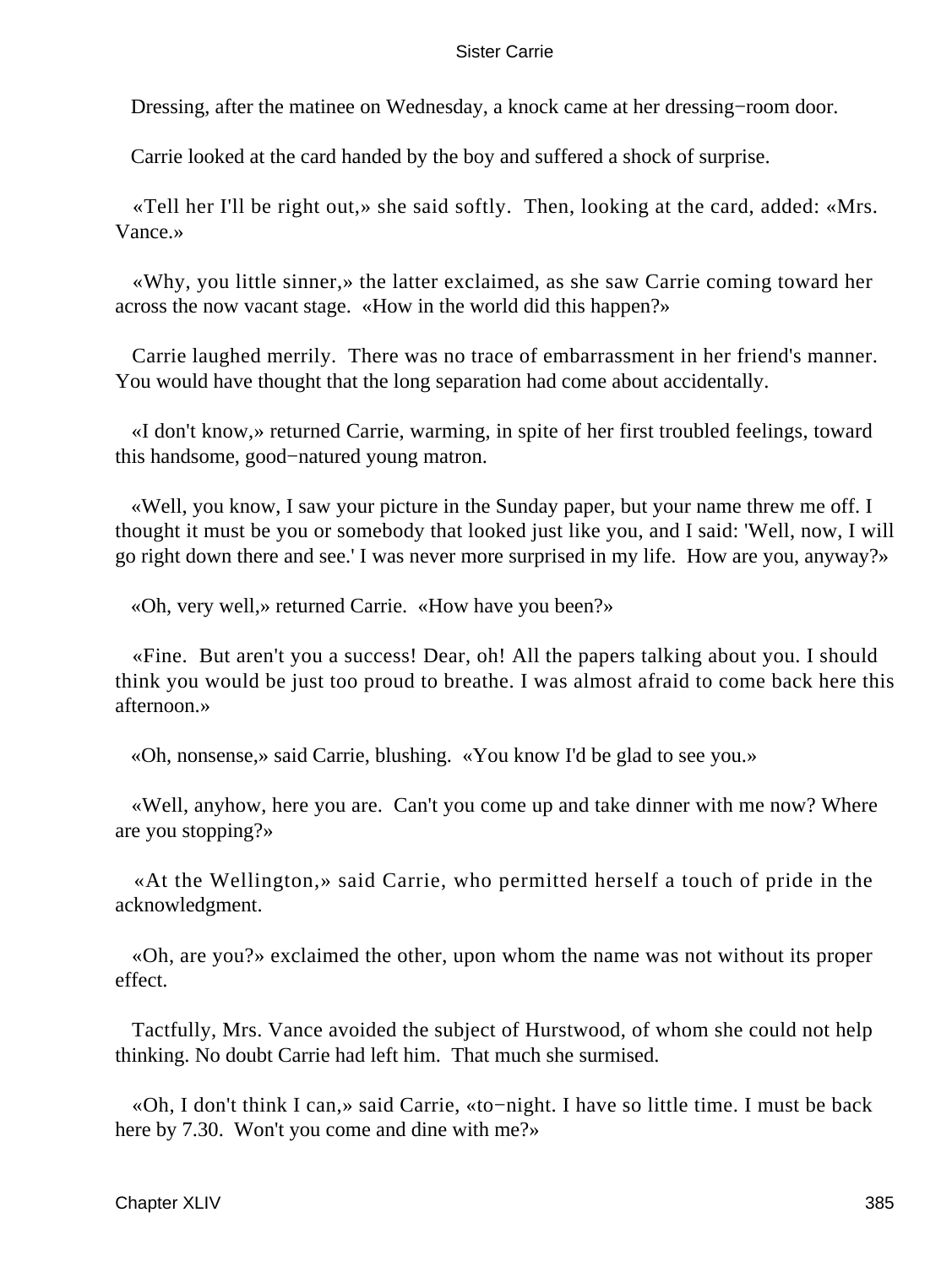«I'd be delighted, but I can't to−night,» said Mrs. Vance studying Carrie's fine appearance. The latter's good fortune made her seem more than ever worthy and delightful in the others eyes. «I promised faithfully to be home at six.» Glancing at the small gold watch pinned to her bosom, she added: «I must be going, too. Tell me when you're coming up, if at all.»

«Why, any time you like,» said Carrie.

«Well, to−morrow then. I'm living at the Chelsea now.»

«Moved again?» exclaimed Carrie, laughing.

 «Yes. You know I can't stay six months in one place. I just have to move. Remember now – half−past five.»

 «I won't forget,» said Carrie, casting a glance at her as she went away. Then it came to her that she was as good as this woman now – perhaps better. Something in the other's solicitude and interest made her feel as if she were the one to condescend.

 Now, as on each preceding day, letters were handed her by the doorman at the Casino. This was a feature which had rapidly developed since Monday. What they contained she well knew. **MASH NOTES** were old affairs in their mildest form. She remembered having received her first one far back in Columbia City. Since then, as a chorus girl, she had received others – gentlemen who prayed for an engagement. They were common sport between her and Lola, who received some also. They both frequently made light of them.

 Now, however, they came thick and fast. Gentlemen with fortunes did not hesitate to note, as an addition to their own amiable collection of virtues, that they had their horses and carriages. Thus one:

 «I have a million in my own right. I could give you every luxury. There isn't anything you could ask for that you couldn't have. I say this, not because I want to speak of my money, but because I love you and wish to gratify your every desire. It is love that prompts me to write. Will you not give me one half− hour in which to plead my cause?»

 Such of these letters as came while Carrie was still in the Seventeenth Street place were read with more interest – though never delight – than those which arrived after she was installed in her luxurious quarters at the Wellington. Even there her vanity – or that self−appreciation which, in its more rabid form, is called vanity – was not sufficiently cloyed to make these things wearisome. Adulation, being new in any form, pleased her. Only she was sufficiently wise to distinguish between her old condition and her new one. She had not had fame or money before. Now they had come. She had not had adulation and affectionate propositions before. Now they had come. Wherefore? She smiled to think that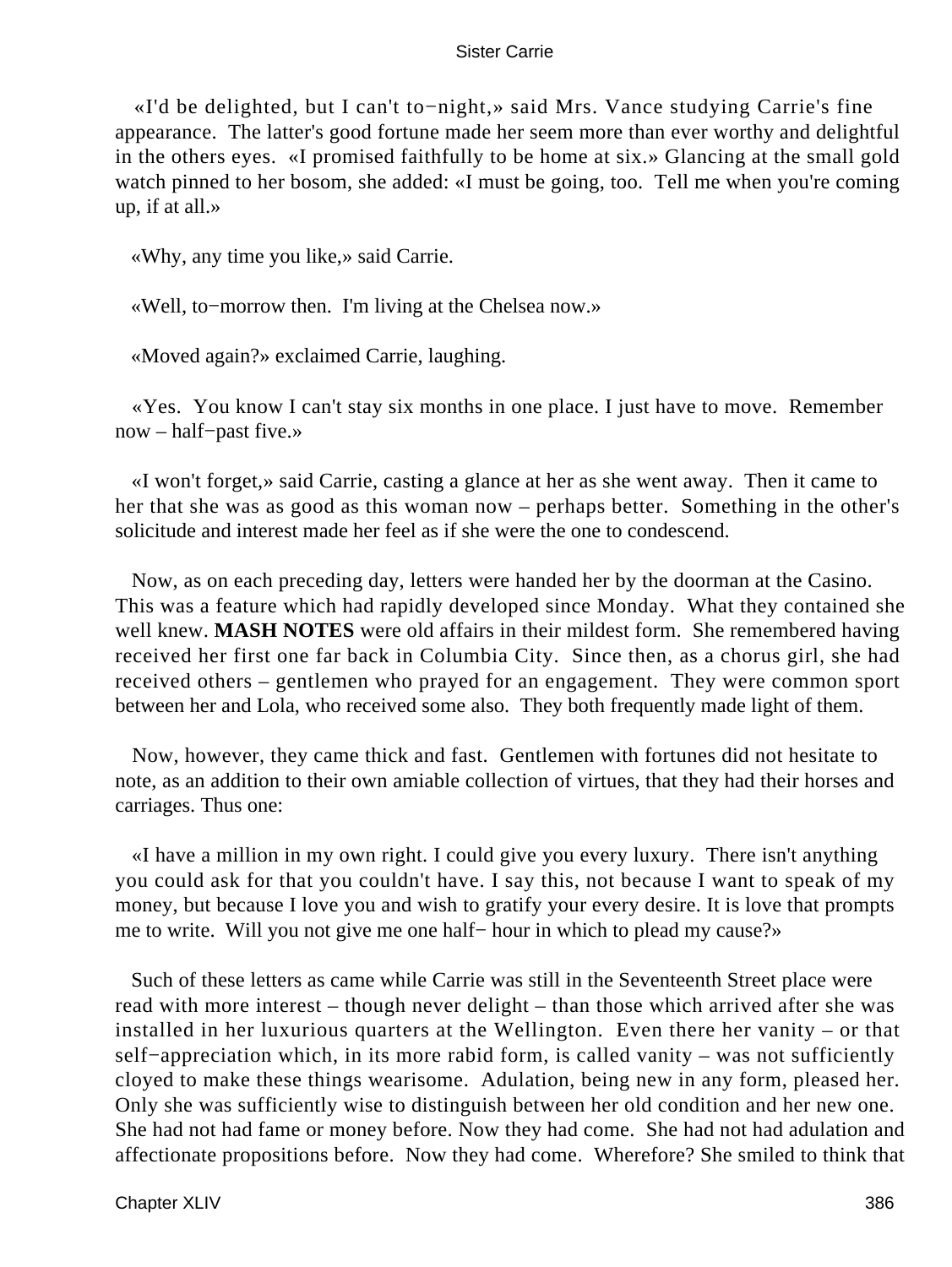men should suddenly find her so much more attractive. In the least way it incited her to coolness and indifference.

 «Do look here,» she remarked to Lola. «See what this man says: 'If you will only deign to grant me one half−hour,'» she repeated, with an imitation of languor. «The idea. Aren't men silly?»

 «He must have lots of money, the way he talks,» observed Lola. «That's what they all say,» said Carrie, innocently.

«Why don't you see him,» suggested Lola, «and hear what he has to say?»

 «Indeed I won't,» said Carrie. «I know what he'd say. I don't want to meet anybody that way.»

Lola looked at her with big, merry eyes.

«He couldn't hurt you,» she returned. «You might have some fun with him.»

Carrie shook her head.

«You're awfully queer,» returned the little, blue−eyed soldier.

 Thus crowded fortune. For this whole week, though her large salary had not yet arrived, it was as if the world understood and trusted her. Without money – or the requisite sum, at least – she enjoyed the luxuries which money could buy. For her the doors of fine places seemed to open quite without the asking. These palatial chambers, how marvellously they came to her. The elegant apartments of Mrs. Vance in the Chelsea – these were hers. Men sent flowers, love notes, offers of fortune. And still her dreams ran riot. The one hundred and fifty! the one hundred and fifty! What a door to an Aladdin's cave it seemed to be. Each day, her head almost turned by developments, her fancies of what her fortune must be, with ample money, grew and multiplied. She conceived of delights which were not – saw lights of joy that never were on land or sea. Then, at last, after a world of anticipation, came her first installment of one hundred and fifty dollars.

 It was paid to her in greenbacks – three twenties, six tens, and six fives. Thus collected it made a very convenient roll. It was accompanied by a smile and a salutation from the cashier who paid it.

 «Ah, yes,» said the latter, when she applied; «Miss Madenda – one hundred and fifty dollars. Quite a success the show seems to have made.»

«Yes, indeed,» returned Carrie.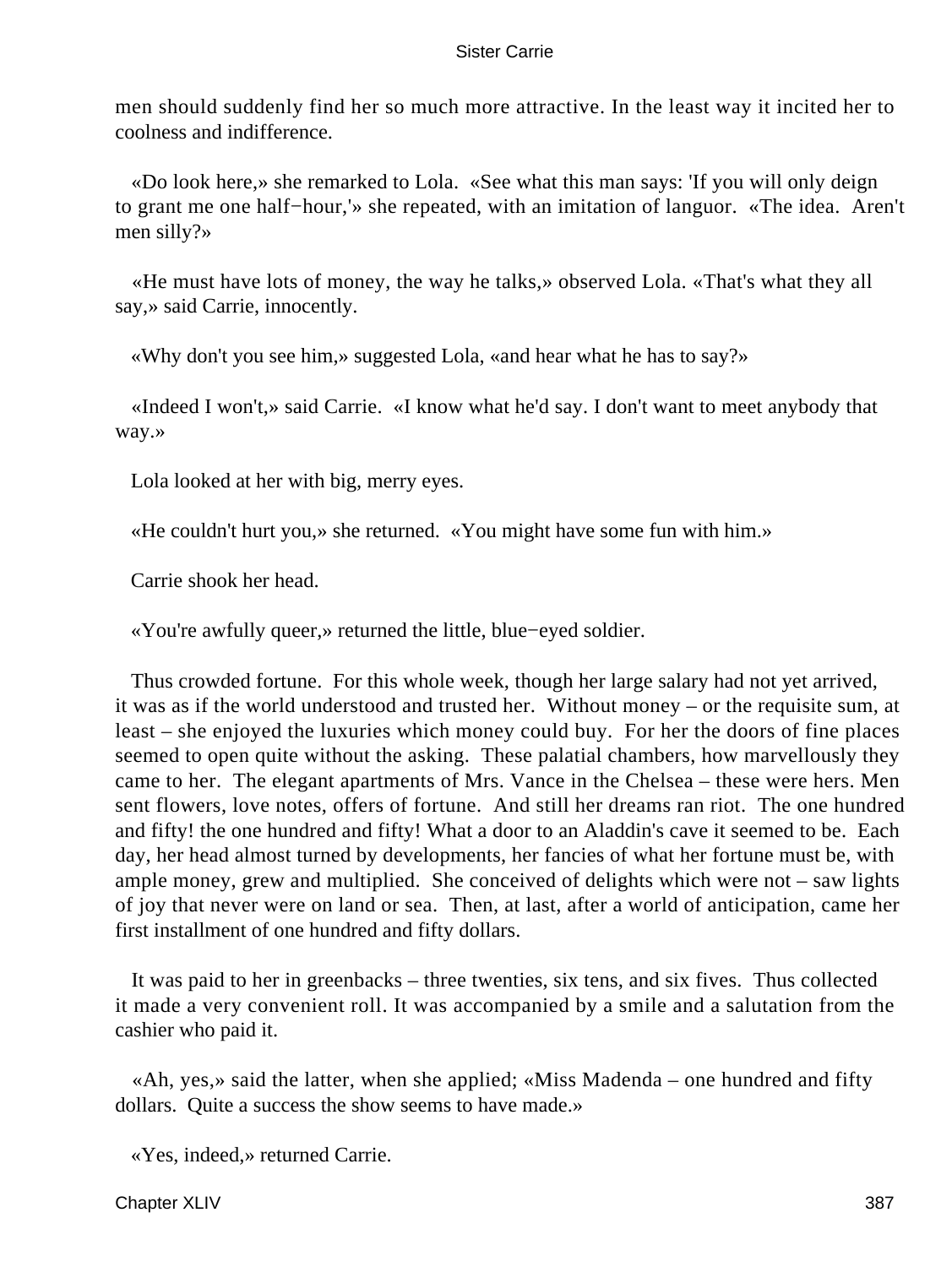Right after came one of the insignificant members of the company, and she heard the changed tone of address.

 «How much?» said the same cashier, sharply. One, such as she had only recently been, was waiting for her modest salary. It took her back to the few weeks in which she had collected – or rather had received – almost with the air of a domestic, four−fifty per week from a lordly foreman in a shoe factory – a man who, in distributing the envelopes, had the manner of a prince doling out favours to a servile group of petitioners. She knew that out in Chicago this very day the same factory chamber was full of poor homely−clad girls working in long lines at clattering machines; that at noon they would eat a miserable lunch in a half−hour; that Saturday they would gather, as they had when she was one of them, and accept the small pay for work a hundred times harder than she was now doing. Oh, it was so easy now! The world was so rosy and bright. She felt so thrilled that she must needs walk back to the hotel to think, wondering what she should do.

 It does not take money long to make plain its impotence, providing the desires are in the realm of affection. With her one hundred and fifty in hand, Carrie could think of nothing particularly to do. In itself, as a tangible, apparent thing which she could touch and look upon, it was a diverting thing for a few days, but this soon passed. Her hotel bill did not require its use. Her clothes had for some time been wholly satisfactory. Another day or two and she would receive another hundred and fifty. It began to appear as if this were not so startlingly necessary to maintain her present state. If she wanted to do anything better or move higher she must have more – a great deal more.

 Now a critic called to get up one of those tinsel interviews which shine with clever observations, show up the wit of critics, display the folly of celebrities, and divert the public. He liked Carrie, and said so, publicly – adding, however, that she was merely pretty, good−natured, and lucky. This cut like a knife. The «Herald,» getting up an entertainment for the benefit of its free ice fund, did her the honour to beg her to appear along with celebrities for nothing. She was visited by a young author, who had a play which he thought she could produce. Alas, she could not judge. It hurt her to think it. Then she found she must put her money in the bank for safety, and so moving, finally reached the place where it struck her that the door to life's perfect enjoyment was not open.

 Gradually she began to think it was because it was summer. Nothing was going on much save such entertainments as the one in which she was the star. Fifth Avenue was boarded up where the rich had deserted their mansions. Madison Avenue was little better. Broadway was full of loafing thespians in search of next season's engagements. The whole city was quiet and her nights were taken up with her work. Hence the feeling that there was little to do.

 «I don't know,» she said to Lola one day, sitting at one of the windows which looked down into Broadway, «I get lonely; don't you?»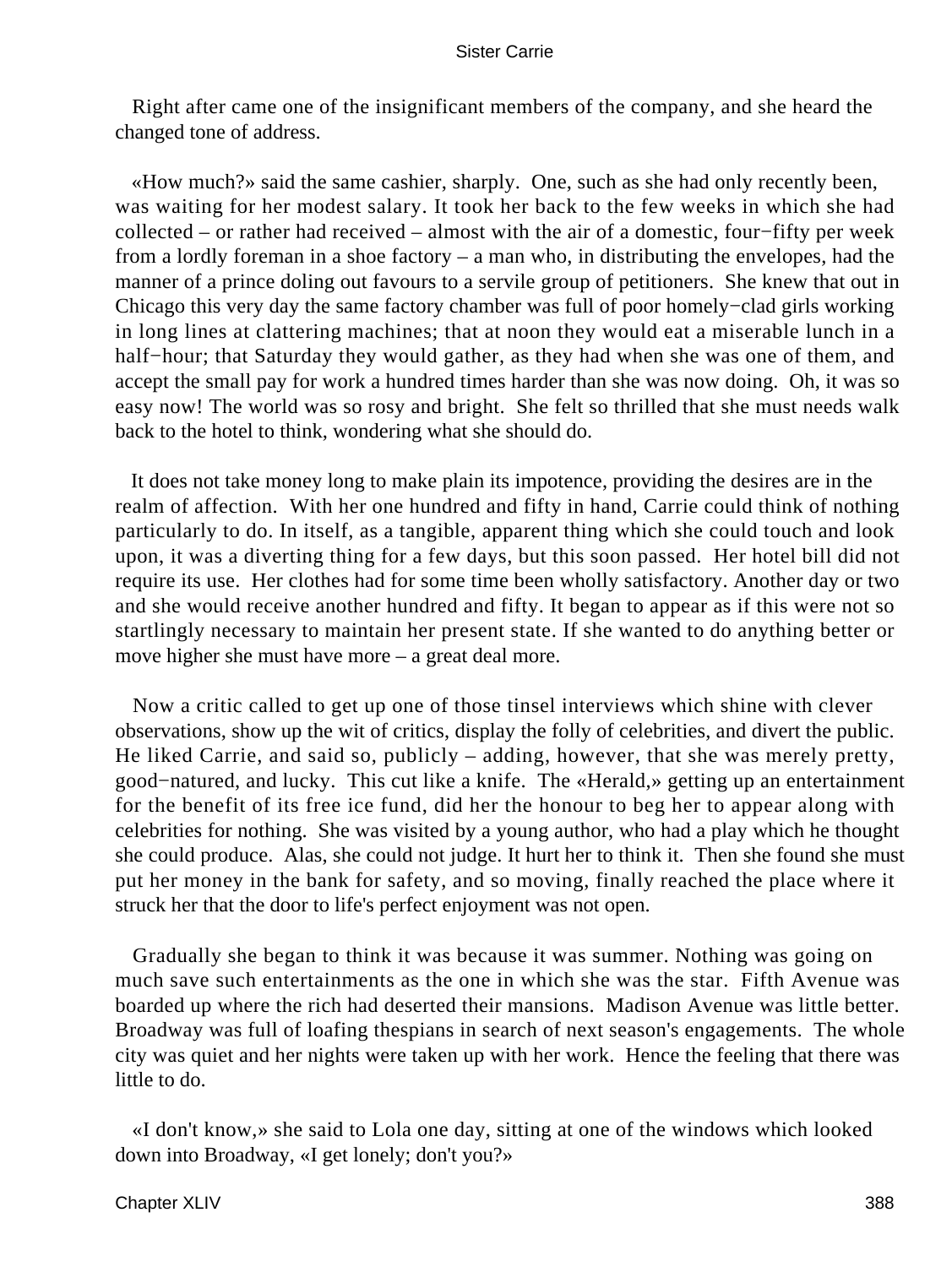«No,» said Lola, «not very often. You won't go anywhere. That's what's the matter with you.»

«Where can I go?»

 «Why, there're lots of places,» returned Lola, who was thinking of her own lightsome tourneys with the gay youths. «You won't go with anybody.»

«I don't want to go with these people who write to me. I know what kind they are.»

 «You oughtn't to be lonely,» said Lola, thinking of Carrie's success. «There're lots would give their ears to be in your shoes.»

Carrie looked out again at the passing crowd.

«I don't know,» she said.

Unconsciously her idle hands were beginning to weary.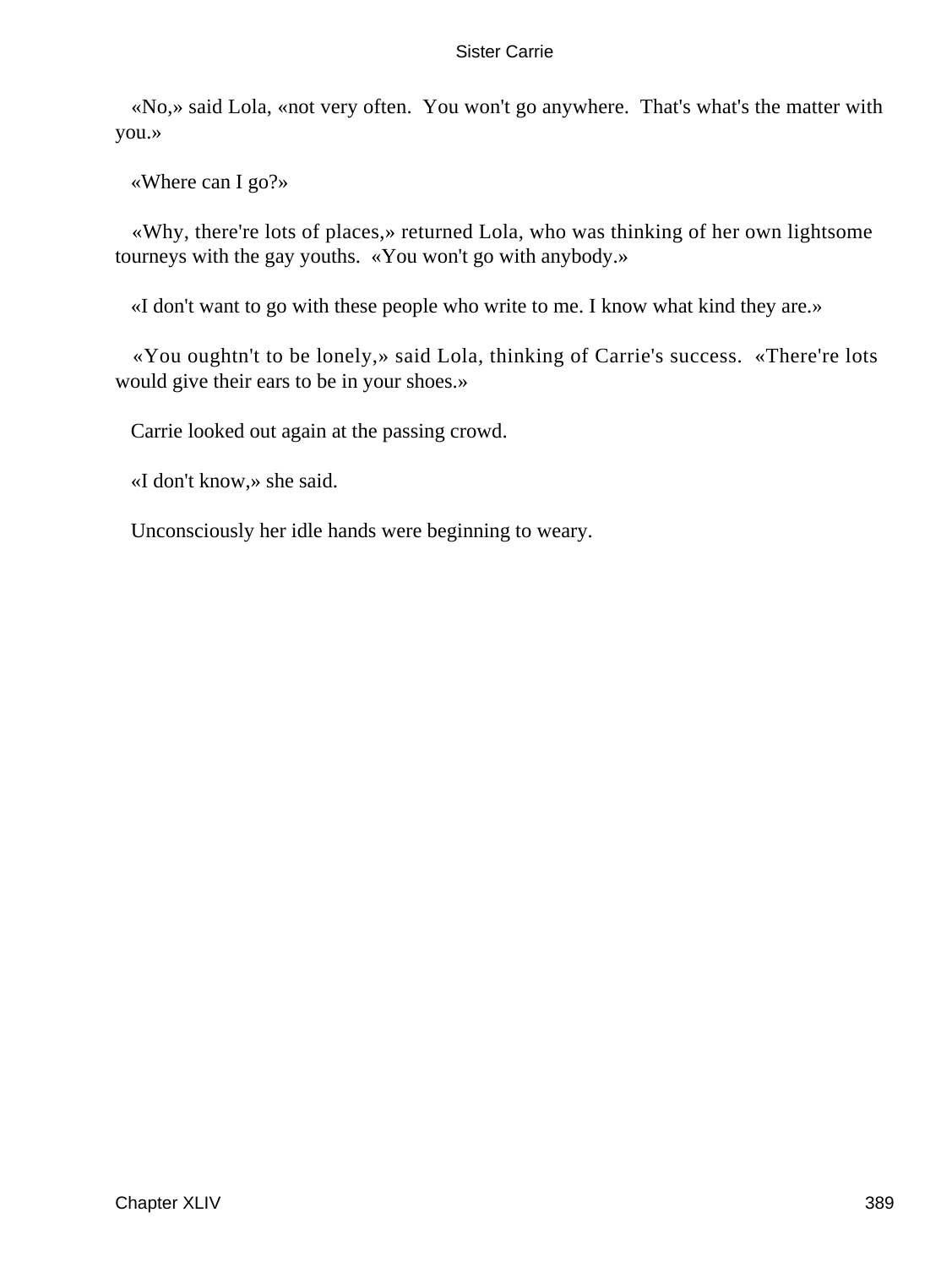# **[Chapter XLV](#page-430-0)**

# *C*URIOUS **SHIFTS OF THE POOR**

 The gloomy Hurstwood, sitting in his cheap hotel, where he had taken refuge with seventy dollars – the price of his furniture – between him and nothing, saw a hot summer out and a cool fall in, reading. He was not wholly indifferent to the fact that his money was slipping away. As fifty cents after fifty cents were paid out for a day's lodging he became uneasy, and finally took a cheaper room – thirty−five cents a day – to make his money last longer. Frequently he saw notices of Carrie. Her picture was in the «World» once or twice, and an old «Herald» he found in a chair informed him that she had recently appeared with some others at a benefit for something or other. He read these things with mingled feelings. Each one seemed to put her farther and farther away into a realm which became more imposing as it receded from him. On the billboards, too, he saw a pretty poster, showing her as the Quaker Maid, demure and dainty. More than once he stopped and looked at these, gazing at the pretty face in a sullen sort of way. His clothes were shabby, and he presented a marked contrast to all that she now seemed to be.

 Somehow, so long as he knew she was at the Casino, though he had never any intention of going near her, there was a subconscious comfort for him – he was not quite alone. The show seemed such a fixture that, after a month or two, he began to take it for granted that it was still running. In September it went on the road and he did not notice it. When all but twenty dollars of his money was gone, he moved to a fifteen−cent lodging−house in the Bowery, where there was a bare lounging−room filled with tables and benches as well as some chairs. Here his preference was to close his eyes and dream of other days, a habit which grew upon him. It was not sleep at first, but a mental hearkening back to scenes and incidents in his Chicago life. As the present became darker, the past grew brighter, and all that concerned it stood in relief.

 He was unconscious of just how much this habit had hold of him until one day he found his lips repeating an old answer he had made to one of his friends. They were in Fitzgerald and Moy's. It was as if he stood in the door of his elegant little office, comfortably dressed, talking to Sagar Morrison about the value of South Chicago real estate in which the latter was about to invest.

«How would you like to come in on that with me?» he heard Morrison say.

«Not me,» he answered, just as he had years before. «I have my hands full now.»

The movement of his lips aroused him. He wondered whether he had really spoken. The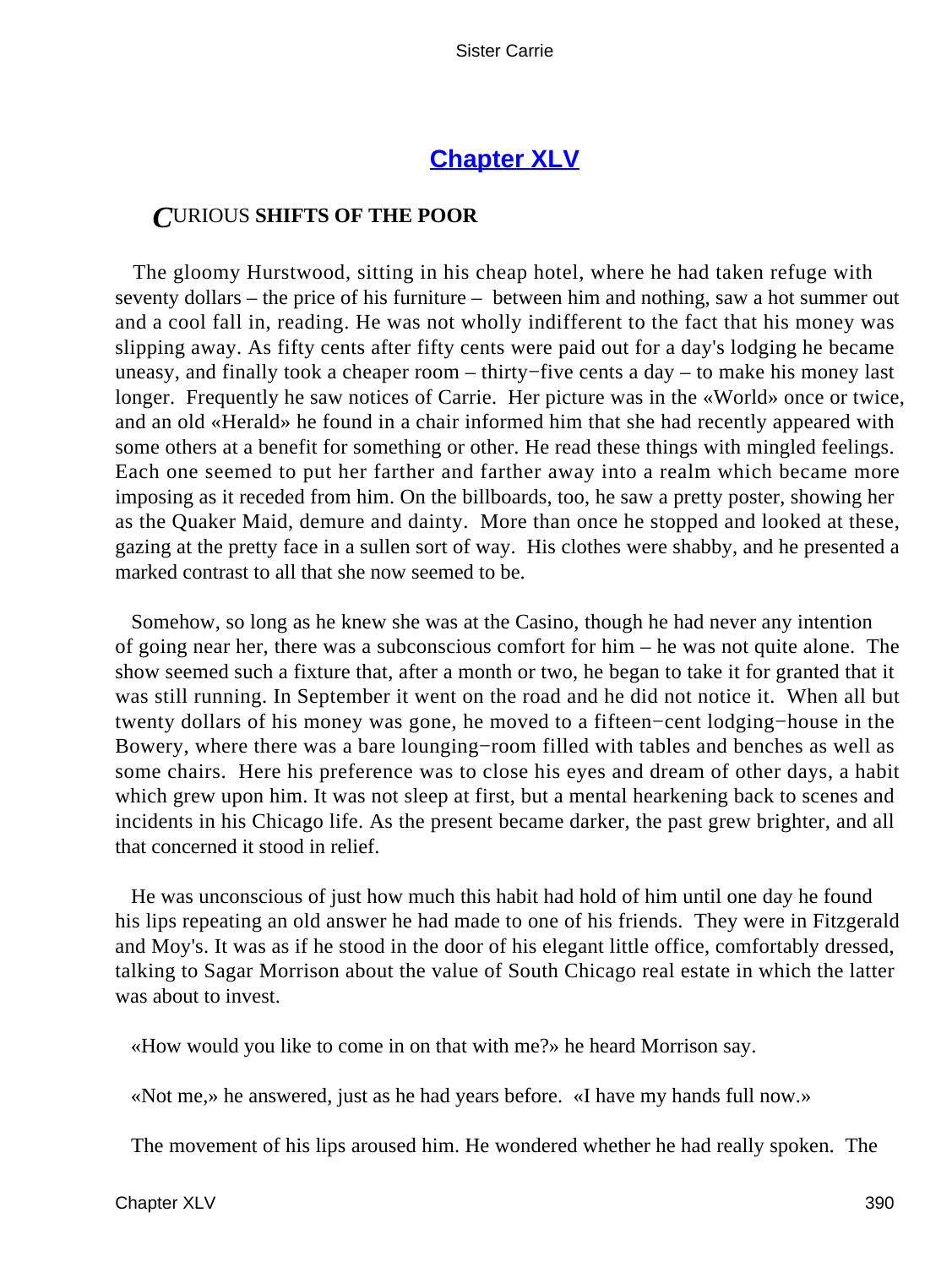next time he noticed anything of the sort he really did talk.

«Why don't you jump, you bloody fool?» he was saying. «Jump!»

 It was a funny English story he was telling to a company of actors. Even as his voice recalled him, he was smiling. A crusty old codger, sitting near by, seemed disturbed; at least, he stared in a most pointed way. Hurstwood straightened up. The humour of the memory fled in an instant and he felt ashamed. For relief, he left his chair and strolled out into the streets.

 One day, looking down the ad. columns of the «Evening World,» he saw where a new play was at the Casino. Instantly, he came to a mental halt. Carrie had gone! He remembered seeing a poster of her only yesterday, but no doubt it was one left uncovered by the new signs. Curiously, this fact shook him up. He had almost to admit that somehow he was depending upon her being in the city. Now she was gone. He wondered how this important fact had skipped him. Goodness knows when she would be back now. Impelled by a nervous fear, he rose and went into the dingy hall, where he counted his remaining money, unseen. There were but ten dollars in all.

 He wondered how all these other lodging−house people around him got along. They didn't seem to do anything. Perhaps they begged – unquestionably they did. Many was the dime he had given to such as they in his day. He had seen other men asking for money on the streets. Maybe he could get some that way. There was horror in this thought.

 Sitting in the lodging−house room, he came to his last fifty cents. He had saved and counted until his health was affected. His stoutness had gone. With it, even the semblance of a fit in his clothes. Now he decided he must do something, and, walking about, saw another day go by, bringing him down to his last twenty cents – not enough to eat for the morrow.

 Summoning all his courage, he crossed to Broadway and up to the Broadway Central hotel. Within a block he halted, undecided. A big, heavy−faced porter was standing at one of the side entrances, looking out. Hurstwood purposed to appeal to him. Walking straight up, he was upon him before he could turn away.

 «My friend,» he said, recognising even in his plight the man's inferiority, «is there anything about this hotel that I could get to do?»

The porter stared at him the while he continued to talk.

 «I'm out of work and out of money and I've got to get something, – it doesn't matter what. I don't care to talk about what I've been, but if you'd tell me how to get something to do, I'd be much obliged to you. It wouldn't matter if it only lasted a few days just now. I've got to have something.»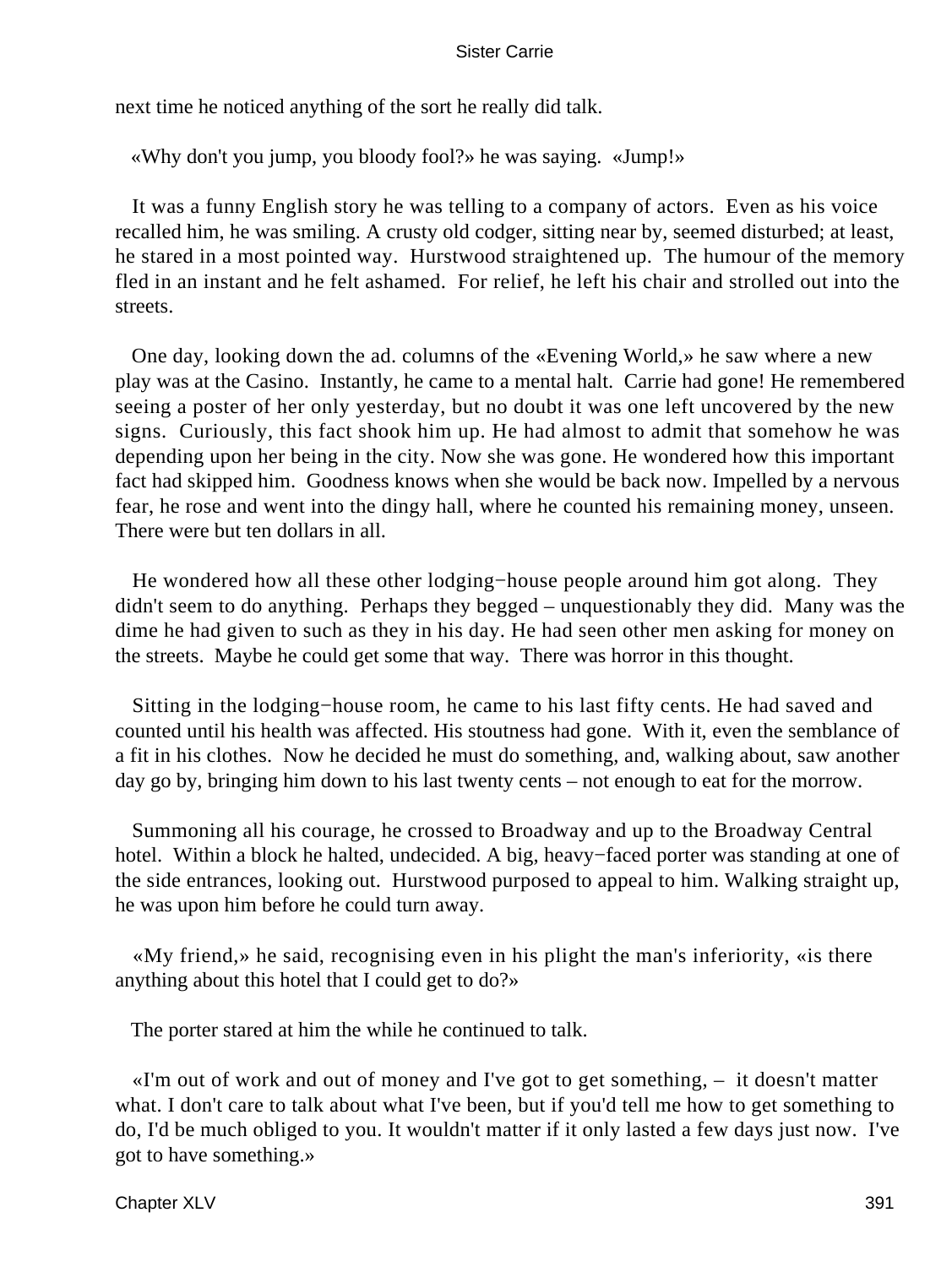The porter still gazed, trying to look indifferent. Then, seeing that Hurstwood was about to go on, he said:

«I've nothing to do with it. You'll have to ask inside.»

Curiously, this stirred Hurstwood to further effort.

«I thought you might tell me.»

The fellow shook his head irritably.

 Inside went the ex−manager and straight to an office off the clerk's desk. One of the managers of the hotel happened to be there. Hurstwood looked him straight in the eye.

 «Could you give me something to do for a few days?» he said. «I'm in a position where I have to get something at once.»

The comfortable manager looked at him, as much as to say: «Well, I should judge so.»

 «I came here,» explained Hurstwood, nervously, «because I've been a manager myself in my day. I've had bad luck in a way but I'm not here to tell you that. I want something to do, if only for a week.»

The man imagined he saw a feverish gleam in the applicant's eye.

«What hotel did you manage?» he inquired.

 «It wasn't a hotel,» said Hurstwood. «I was manager of Fitzgerald and Moy's place in Chicago for fifteen years.»

«Is that so?» said the hotel man. «How did you come to get out of that?»

The figure of Hurstwood was rather surprising in contrast to the fact.

 «Well, by foolishness of my own. It isn't anything to talk about now. You could find out if you wanted to. I'm 'broke' now and, if you will believe me, I haven't eaten anything to−day.»

 The hotel man was slightly interested in this story. He could hardly tell what to do with such a figure, and yet Hurstwood's earnestness made him wish to do something.

«Call Olsen,» he said, turning to the clerk.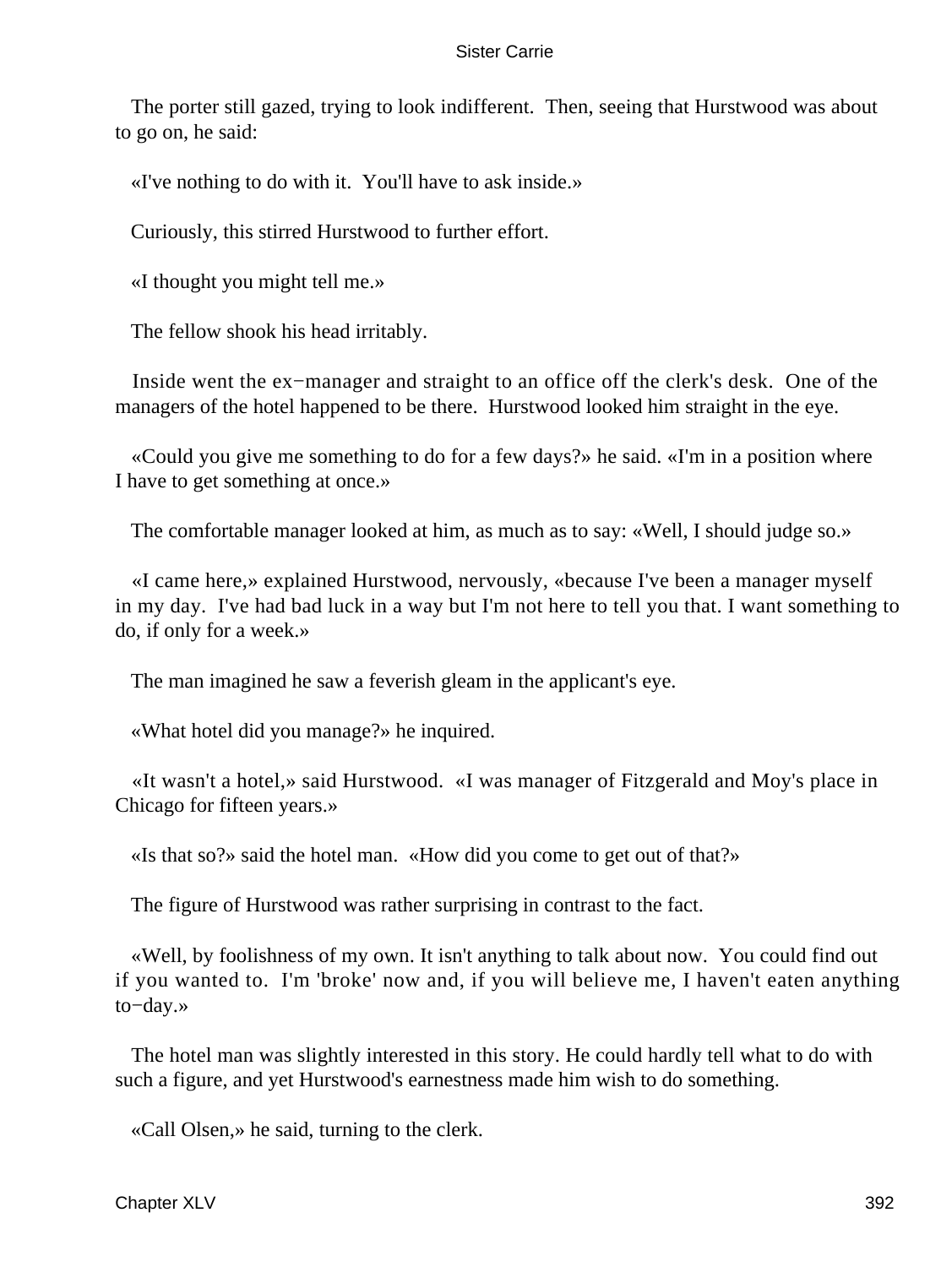In reply to a bell and a disappearing hall−boy, Olsen, the head porter, appeared.

 «Olsen,» said the manager, «is there anything downstairs you could find for this man to do? I'd like to give him something.»

 «I don't know, sir,» said Olsen. «We have about all the help we need. I think I could find something, sir, though, if you like.»

«Do. Take him to the kitchen and tell Wilson to give him something to eat.»

«All right, sir,» said Olsen.

Hurstwood followed. Out of the manager's sight, the head porter's manner changed.

«I don't know what the devil there is to do,» he observed.

 Hurstwood said nothing. To him the big trunk hustler was a subject for private contempt.

«You're to give this man something to eat,» he observed to the cook.

 The latter looked Hurstwood over, and seeing something keen and intellectual in his eyes, said:

«Well, sit down over there.»

 Thus was Hurstwood installed in the Broadway Central, but not for long. He was in no shape or mood to do the scrub work that exists about the foundation of every hotel. Nothing better offering, he was set to aid the fireman, to work about the basement, to do anything and everything that might offer. Porters, cooks, firemen, clerks – all were over him. Moreover his appearance did not please these individuals – his temper was too lonely – and they made it disagreeable for him.

With the stolidity and indifference of despair, however, he endured it all, sleeping in an attic at the roof of the house, eating what the cook gave him, accepting a few dollars a week, which he tried to save. His constitution was in no shape to endure.

 One day the following February he was sent on an errand to a large coal company's office. It had been snowing and thawing and the streets were sloppy. He soaked his shoes in his progress and came back feeling dull and weary. All the next day he felt unusually depressed and sat about as much as possible, to the irritation of those who admired energy in others.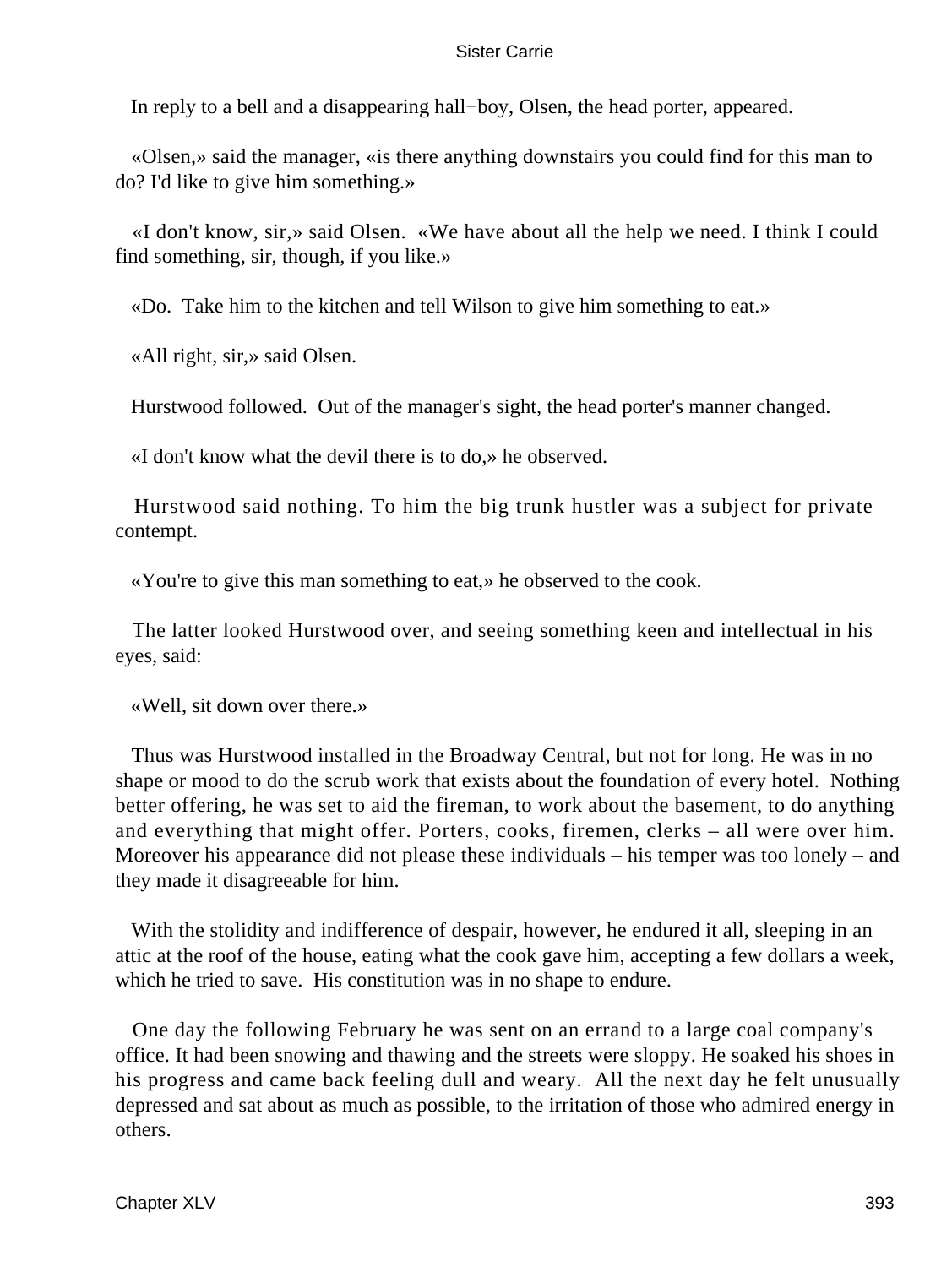In the afternoon some boxes were to be moved to make room for new culinary supplies. He was ordered to handle a truck. Encountering a big box, he could not lift it.

«What's the matter there?» said the head porter. «Can't you handle it?»

He was straining to lift it, but now he quit.

«No,» he said, weakly.

The man looked at him and saw that he was deathly pale.

«Not sick, are you?» he asked. «I think I am,» returned Hurstwood.

«Well, you'd better go sit down, then.»

 This he did, but soon grew rapidly worse. It seemed all he could do to crawl to his room, where he remained for a day.

«That man Wheeler's sick,» reported one of the lackeys to the night clerk.

«What's the matter with him?»

«I don't know. He's got a high fever.»

The hotel physician looked at him.

«Better send him to Bellevue,» he recommended. «He's got pneumonia.»

Accordingly, he was carted away.

 In three weeks the worst was over, but it was nearly the first of May before his strength permitted him to be turned out. Then he was discharged.

 No more weakly looking object ever strolled out into the spring sunshine than the once hale, lusty manager. All his corpulency had fled. His face was thin and pale, his hands white, his body flabby. Clothes and all, he weighed but one hundred and thirty− five pounds. Some old garments had been given him – a cheap brown coat and misfit pair of trousers. Also some change and advice. He was told to apply to the charities.

 Again he resorted to the Bowery lodging−house, brooding over where to look. From this it was but a step to beggary.

«What can a man do?» he said. «I can't starve.»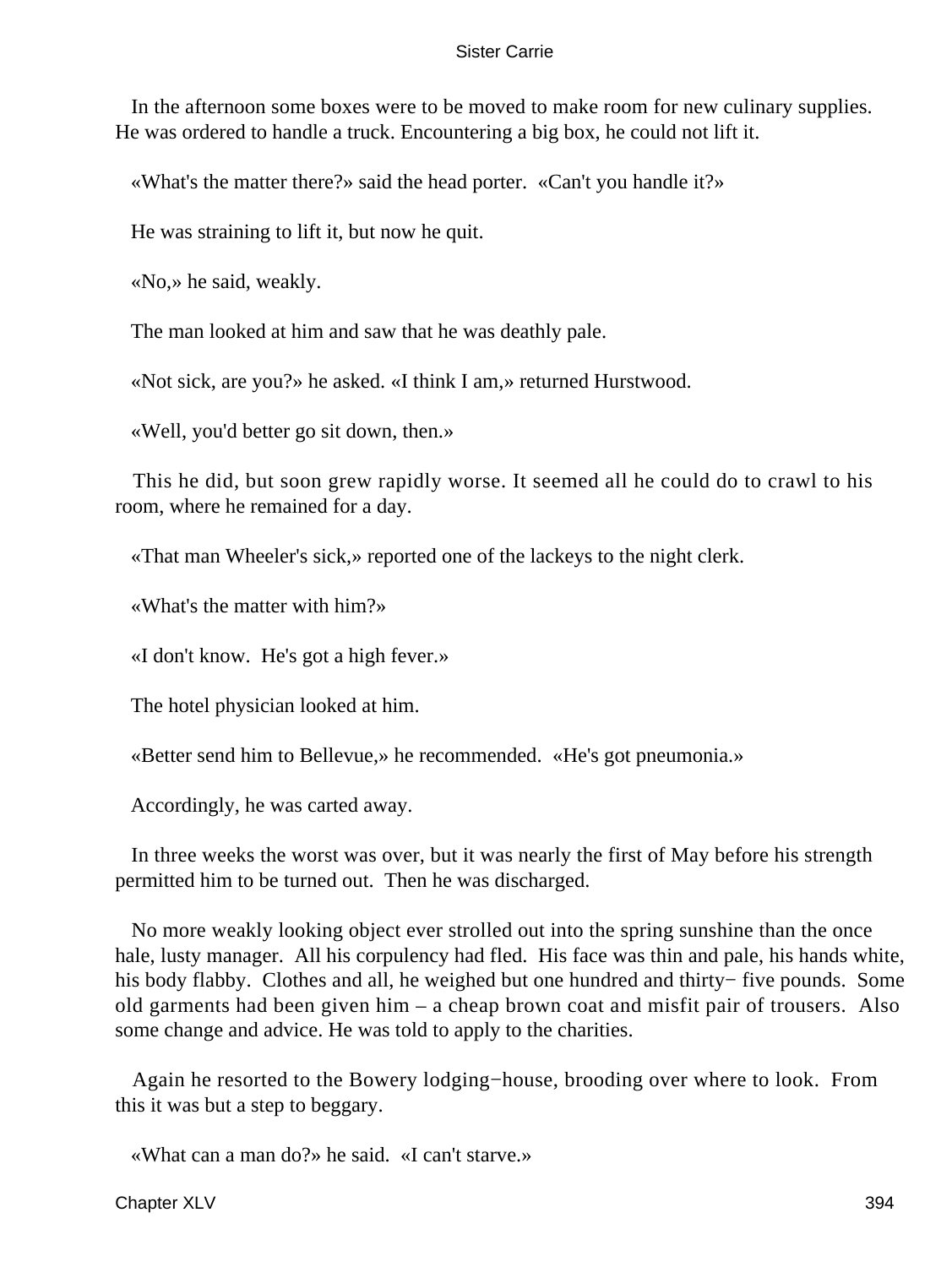His first application was in sunny Second Avenue. A well−dressed man came leisurely strolling toward him out of Stuyvesant Park. Hurstwood nerved himself and sidled near.

 «Would you mind giving me ten cents?» he said, directly. «I'm in a position where I must ask some one.»

The man scarcely looked at him, fished in his vest pocket and took out a dime.

«There you are,» he said.

«Much obliged,» said Hurstwood, softly, but the other paid no more attention to him.

 Satisfied with his success and yet ashamed of his situation, he decided that he would only ask for twenty−five cents more, since that would be sufficient. He strolled about sizing up people, but it was long before just the right face and situation arrived. When he asked, he was refused. Shocked by this result, he took an hour to recover and then asked again. This time a nickel was given him. By the most watchful effort he did get twenty cents more, but it was painful.

 The next day he resorted to the same effort, experiencing a variety of rebuffs and one or two generous receptions. At last it crossed his mind that there was a science of faces, and that a man could pick the liberal countenance if he tried.

 It was no pleasure to him, however, this stopping of passers−by. He saw one man taken up for it and now troubled lest he should be arrested. Nevertheless, he went on, vaguely anticipating that indefinite something which is always better.

 It was with a sense of satisfaction, then, that he saw announced one morning the return of the Casino Company, «with Miss Carrie Madenda.» He had thought of her often enough in days past. How successful she was – how much money she must have! Even now, however, it took a severe run of ill luck to decide him to appeal to her. He was truly hungry before he said:

«I'll ask her. She won't refuse me a few dollars.»

 Accordingly, he headed for the Casino one afternoon, passing it several times in an effort to locate the stage entrance. Then he sat in Bryant Park, a block away, waiting. «She can't refuse to help me a little,» he kept saying to himself.

 Beginning with half−past six, he hovered like a shadow about the Thirty−ninth Street entrance, pretending always to be a hurrying pedestrian and yet fearful lest he should miss his object. He was slightly nervous, too, now that the eventful hour had arrived; but being weak and hungry, his ability to suffer was modified. At last he saw that the actors were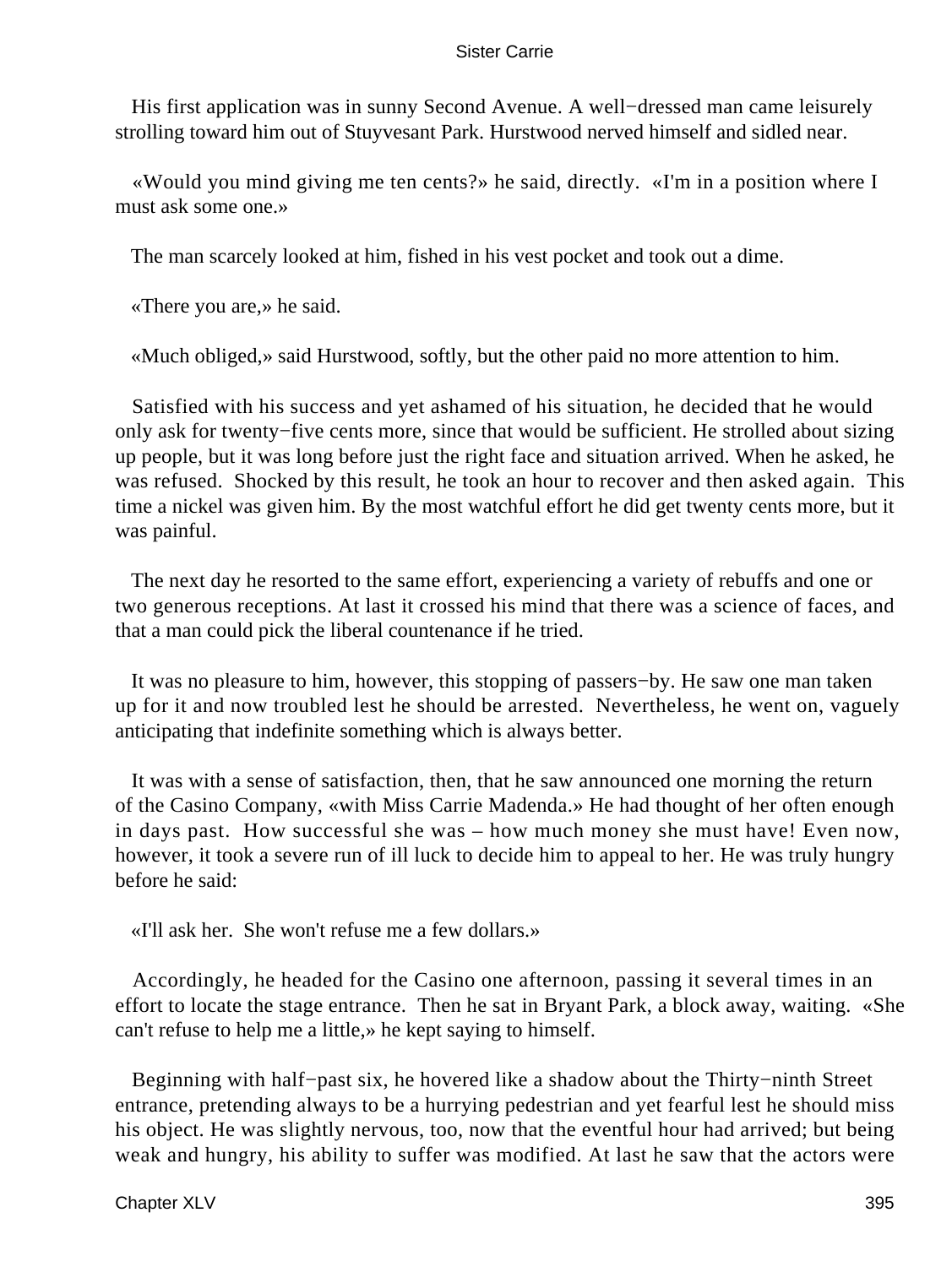beginning to arrive, and his nervous tension increased, until it seemed as if he could not stand much more.

 Once he thought he saw Carrie coming and moved forward, only to see that he was mistaken.

 «She can't be long, now,» he said to himself, half fearing to encounter her and equally depressed at the thought that she might have gone in by another way. His stomach was so empty that it ached.

 Individual after individual passed him, nearly all well dressed, almost all indifferent. He saw coaches rolling by, gentlemen passing with ladies – the evening's merriment was beginning in this region of theatres and hotels.

 Suddenly a coach rolled up and the driver jumped down to open the door. Before Hurstwood could act, two ladies flounced across the broad walk and disappeared in the stage door. He thought he saw Carrie, but it was so unexpected, so elegant and far away, he could hardly tell. He waited a while longer, growing feverish with want, and then seeing that the stage door no longer opened, and that a merry audience was arriving, he concluded it must have been Carrie and turned away.

 «Lord,» he said, hastening out of the street into which the more fortunate were pouring, «I've got to get something.»

 At that hour, when Broadway is wont to assume its most interesting aspect, a peculiar individual invariably took his stand at the corner of Twenty−sixth Street and Broadway – a spot which is also intersected by Fifth Avenue. This was the hour when the theatres were just beginning to receive their patrons. Fire signs announcing the night's amusements blazed on every hand. Cabs and carriages, their lamps gleaming like yellow eyes, pattered by. Couples and parties of three and four freely mingled in the common crowd, which poured by in a thick stream, laughing and jesting. On Fifth Avenue were loungers – a few wealthy strollers, a gentleman in evening dress with his lady on his arm, some club−men passing from one smoking−room to another. Across the way the great hotels showed a hundred gleaming windows, their cafes and billiard−rooms filled with a comfortable, well−dressed, and pleasure−loving throng. All about was the night, pulsating with the thoughts of pleasure and exhilaration – the curious enthusiasm of a great city bent upon finding joy in a thousand different ways.

 This unique individual was no less than an ex−soldier turned religionist, who, having suffered the whips and privations of our peculiar social system, had concluded that his duty to the God which he conceived lay in aiding his fellow−man. The form of aid which he chose to administer was entirely original with himself. It consisted of securing a bed for all such homeless wayfarers as should apply to him at this particular spot, though he had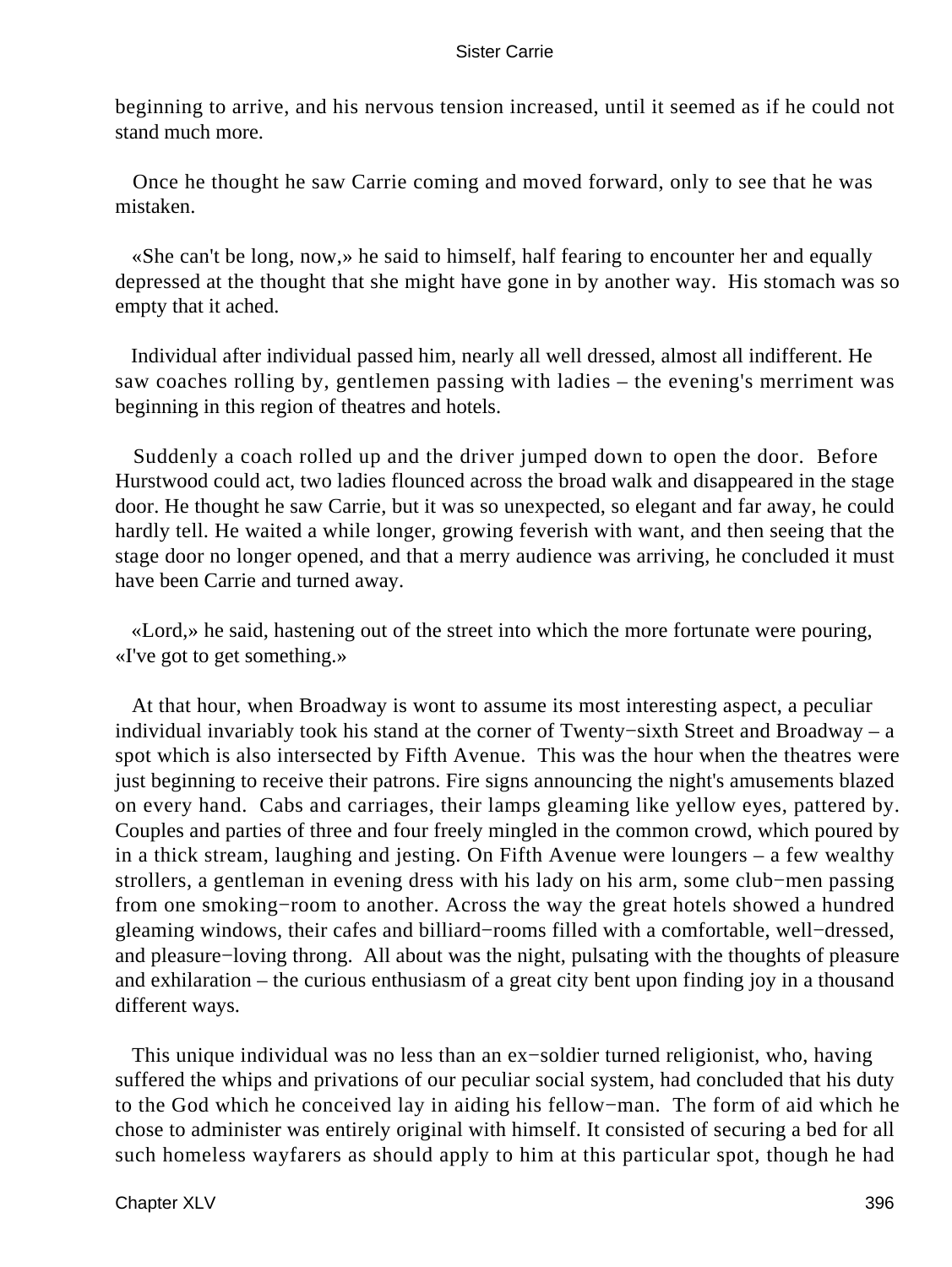scarcely the wherewithal to provide a comfortable habitation for himself. Taking his place amid this lightsome atmosphere, he would stand, his stocky figure cloaked in a great cape overcoat, his head protected by a broad slouch hat, awaiting the applicants who had in various ways learned the nature of his charity. For a while he would stand alone, gazing like any idler upon an ever− fascinating scene. On the evening in question, a policeman passing saluted him as «captain,» in a friendly way. An urchin who had frequently seen him before, stopped to gaze. All others took him for nothing out of the ordinary, save in the matter of dress, and conceived of him as a stranger whistling and idling for his own amusement.

 As the first half−hour waned, certain characters appeared. Here and there in the passing crowds one might see, now and then, a loiterer edging interestedly near. A slouchy figure crossed the opposite corner and glanced furtively in his direction. Another came down Fifth Avenue to the corner of Twenty−sixth Street, took a general survey, and hobbled off again. Two or three noticeable Bowery types edged along the Fifth Avenue side of Madison Square, but did not venture over. The soldier, in his cape overcoat, walked a short line of ten feet at his corner, to and fro, indifferently whistling.

 As nine o'clock approached, some of the hubbub of the earlier hour passed. The atmosphere of the hotels was not so youthful. The air, too, was colder. On every hand curious figures were moving – watchers and peepers, without an imaginary circle, which they seemed afraid to enter – a dozen in all. Presently, with the arrival of a keener sense of cold, one figure came forward. It crossed Broadway from out the shadow of Twenty−sixth Street, and, in a halting, circuitous way, arrived close to the waiting figure. There was something shamefaced or diffident about the movement, as if the intention were to conceal any idea of stopping until the very last moment. Then suddenly, close to the soldier, came the halt.

 The captain looked in recognition, but there was no especial greeting. The newcomer nodded slightly and murmured something like one who waits for gifts. The other simply motioned to−ward the edge of the walk.

«Stand over there,» he said.

 By this the spell was broken. Even while the soldier resumed his short, solemn walk, other figures shuffled forward. They did not so much as greet the leader, but joined the one, sniffling and hitching and scraping their feet.

«Gold, ain't it?»

«I'm glad winter's over.»

«Looks as though it might rain.»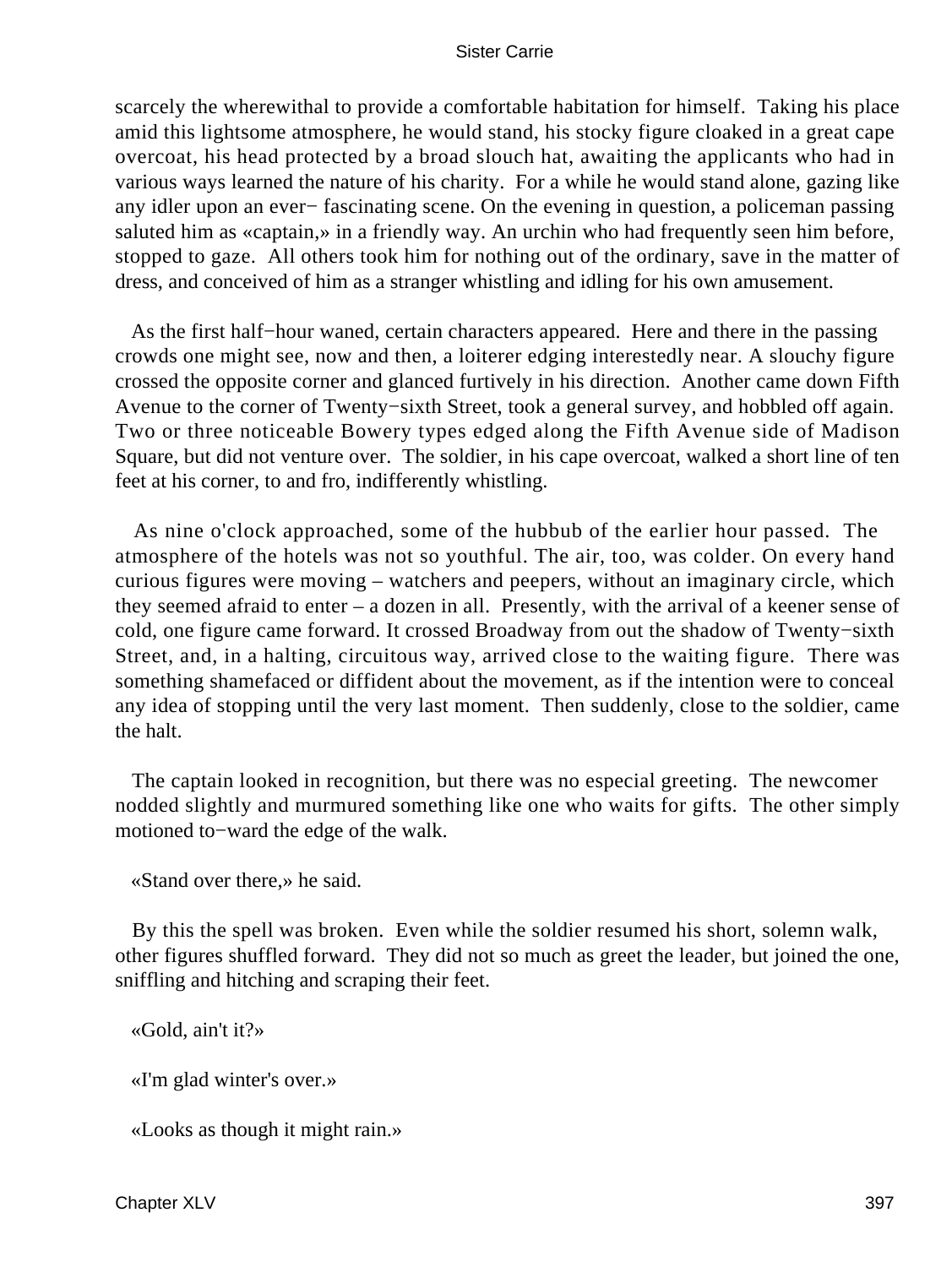The motley company had increased to ten. One or two knew each other and conversed. Others stood off a few feet, not wishing to be in the crowd and yet not counted out. They were peevish, crusty, silent, eying nothing in particular and moving their feet.

 There would have been talking soon, but the soldier gave them no chance. Counting sufficient to begin, he came forward.

«Beds, eh, all of you?»

There was a general shuffle and murmur of approval.

«Well, line up here. I'll see what I can do. I haven't a cent myself.»

 They fell into a sort of broken, ragged line. One might see, now, some of the chief characteristics by contrast. There was a wooden leg in the line. Hats were all drooping, a group that would ill become a second−hand Hester Street basement collection. Trousers were all warped and frayed at the bottom and coats worn and faded. In the glare of the store lights, some of the faces looked dry and chalky; others were red with blotches and puffed in the cheeks and under the eyes; one or two were rawboned and reminded one of railroad hands. A few spectators came near, drawn by the seemingly conferring group, then more and more, and quickly there was a pushing, gaping crowd. Some one in the line began to talk.

 «Silence!» exclaimed the captain. «Now, then, gentlemen, these men are without beds. They have to have some place to sleep to− night. They can't lie out in the streets. I need twelve cents to put one of them to bed. Who will give it to me?»

No reply.

 «Well, we'll have to wait here, boys, until some one does. Twelve cents isn't so very much for one man.»

 «Here's fifteen,» exclaimed a young man, peering forward with strained eyes. «It's all I can afford.»

 «All right. Now I have fifteen. Step out of the line,» and seizing one by the shoulder, the captain marched him off a little way and stood him up alone.

Coming back, he resumed his place and began again.

 «I have three cents left. These men must be put to bed somehow. There are» – counting – «one, two, three, four, five, six, seven, eight, nine, ten, eleven, twelve men. Nine cents more will put the next man to bed; give him a good, comfortable bed for the night. I go right along and look after that myself. Who will give me nine cents?»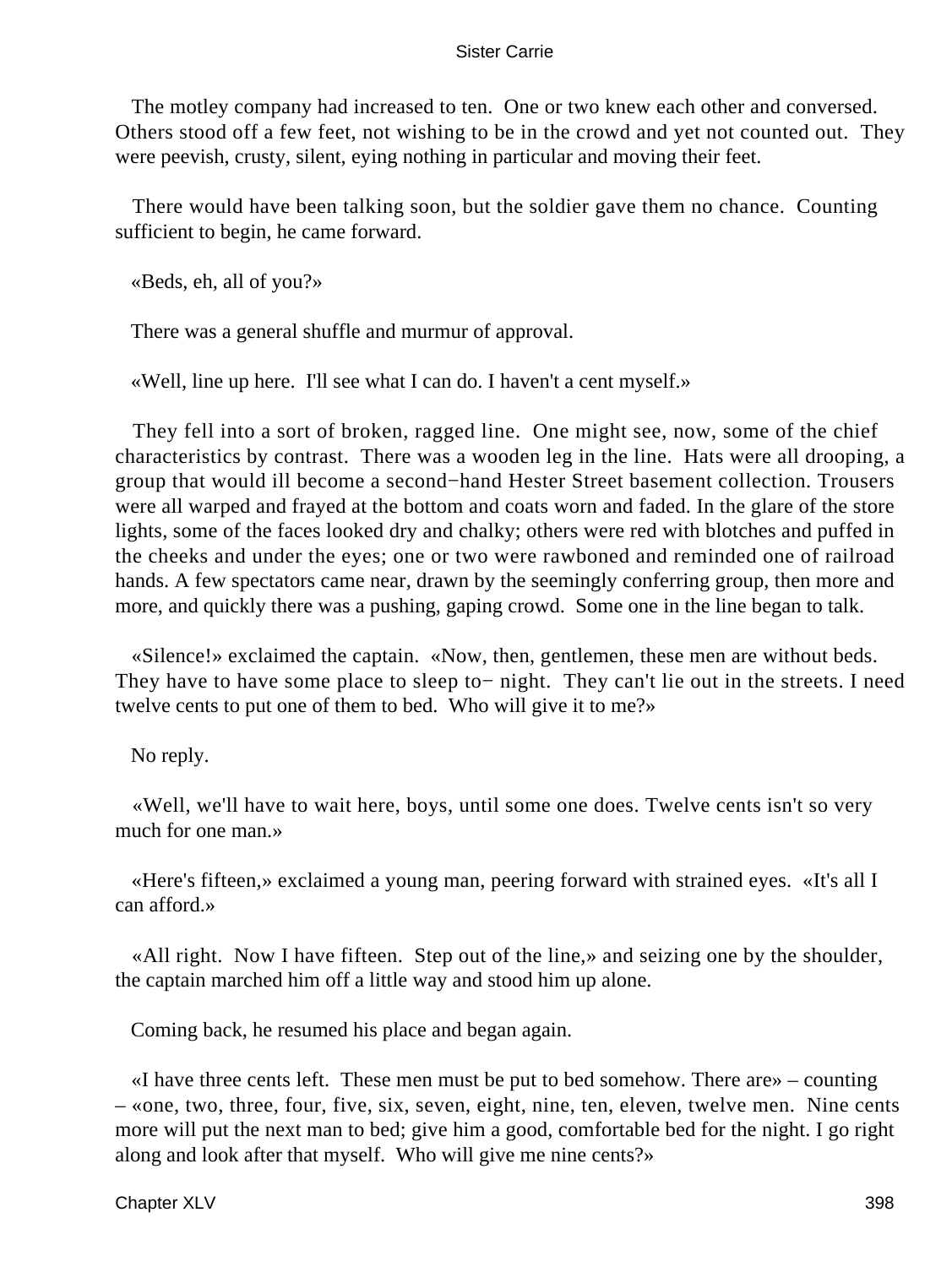One of the watchers, this time a middle−aged man, handed him a five−cent piece.

 «Now, I have eight cents. Four more will give this man a bed. Come, gentlemen. We are going very slow this evening. You all have good beds. How about these?»

«Here you are,» remarked a bystander, putting a coin into his hand.

 «That,» said the captain, looking at the coin, «pays for two beds for two men and gives me five on the next one. Who will give me seven cents more?»

«I will,» said a voice.

 Coming down Sixth Avenue this evening, Hurstwood chanced to cross east through Twenty−sixth Street toward Third Avenue. He was wholly disconsolate in spirit, hungry to what he deemed an almost mortal extent, weary, and defeated. How should he get at Carrie now? It would be eleven before the show was over. If she came in a coach, she would go away in one. He would need to interrupt under most trying circumstances. Worst of all, he was hungry and weary, and at best a whole day must intervene, for he had not heart to try again to−night. He had no food and no bed.

 When he neared Broadway, he noticed the captain's gathering of wanderers, but thinking it to be the result of a street preacher or some patent medicine fakir, was about to pass on. However, in crossing the street toward Madison Square Park, he noticed the line of men whose beds were already secured, stretching out from the main body of the crowd. In the glare of the neighbouring electric light he recognised a type of his own kind – the figures whom he saw about the streets and in the lodging−houses, drifting in mind and body like himself. He wondered what it could be and turned back.

 There was the captain curtly pleading as before. He heard with astonishment and a sense of relief the oft−repeated words: «These men must have a bed.» Before him was the line of unfortunates whose beds were yet to be had, and seeing a newcomer quietly edge up and take a position at the end of the line, he decided to do likewise. What use to contend? He was weary to−night. It was a simple way out of one difficulty, at least. To−morrow, maybe, he would do better.

 Back of him, where some of those were whose beds were safe, a relaxed air was apparent. The strain of uncertainty being removed, he heard them talking with moderate freedom and some leaning toward sociability. Politics, religion, the state of the government, some newspaper sensations, and the more notorious facts the world over, found mouthpieces and auditors there. Cracked and husky voices pronounced forcibly upon odd matters. Vague and rambling observations were made in reply.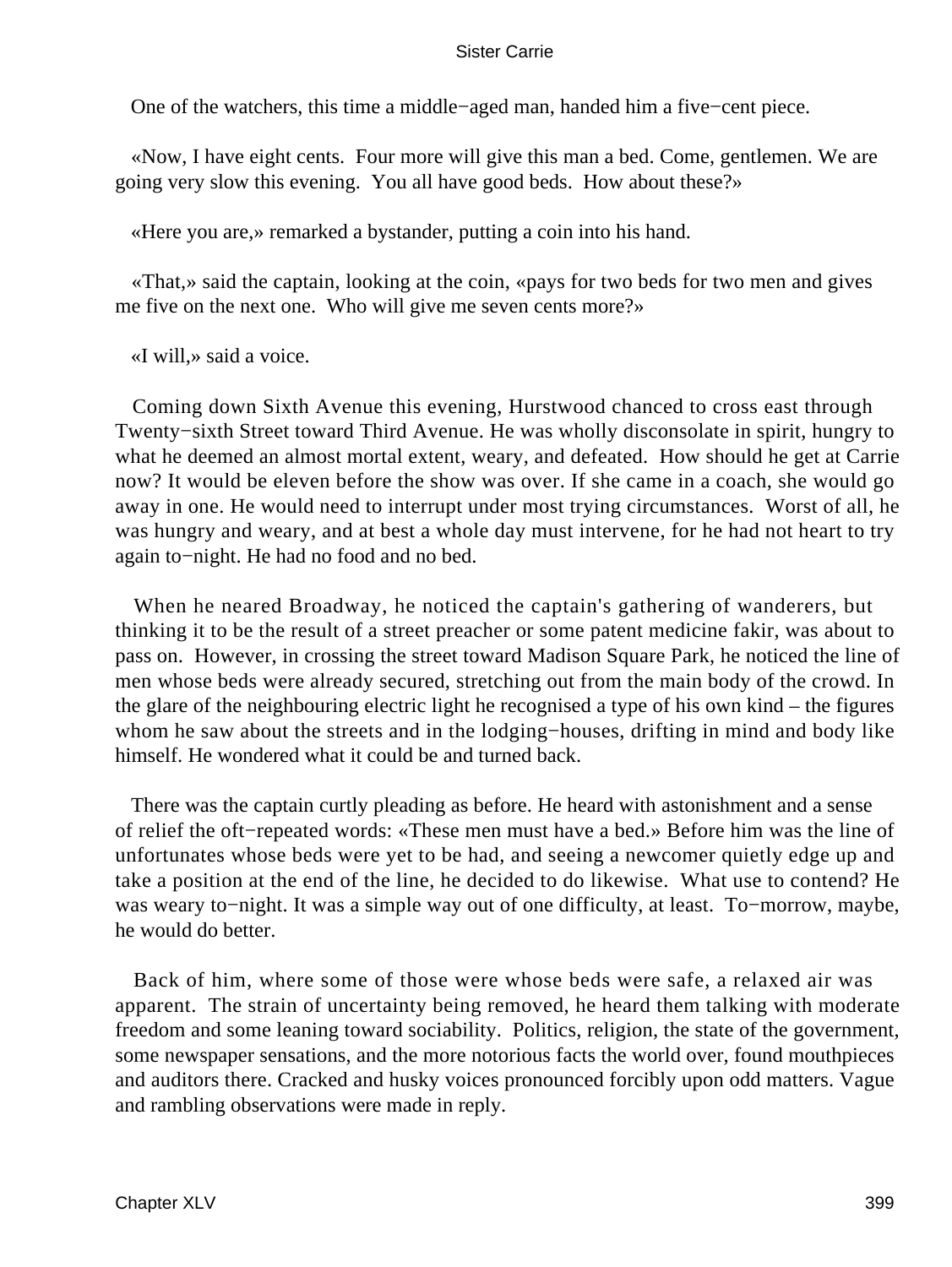There were squints, and leers, and some dull, ox–like stares from those who were too dull or too weary to converse.

 Standing tells. Hurstwood became more weary waiting. He thought he should drop soon and shifted restlessly from one foot to the other. At last his turn came. The man ahead had been paid for and gone to the blessed line of success. He was now first, and already the captain was talking for him.

 «Twelve cents, gentlemen – twelve cents puts this man to bed. He wouldn't stand here in the cold if he had any place to go.»

 Hurstwood swallowed something that rose to his throat. Hunger and weakness had made a coward of him.

«Here you are,» said a stranger, handing money to the captain.

 Now the latter put a kindly hand on the ex−manager's shoulder. «Line up over there,» he said.

 Once there, Hurstwood breathed easier. He felt as if the world were not quite so bad with such a good man in it. Others seemed to feel like himself about this.

 «Captain's a great feller, ain't he?» said the man ahead – a little, woebegone, helpless−looking sort of individual, who looked as though he had ever been the sport and care of fortune.

«Yes,» said Hurstwood, indifferently.

 «Huh! there's a lot back there yet,» said a man farther up, leaning out and looking back at the applicants for whom the captain was pleading.

«Yes. Must be over a hundred to−night,» said another.

«Look at the guy in the cab,» observed a third.

 A cab had stopped. Some gentleman in evening dress reached out a bill to the captain, who took it with simple thanks and turned away to his line. There was a general craning of necks as the jewel in the white shirt front sparkled and the cab moved off. Even the crowd gaped in awe.

 «That fixes up nine men for the night,» said the captain, counting out as many of the line near him. «Line up over there. Now, then, there are only seven. I need twelve cents.»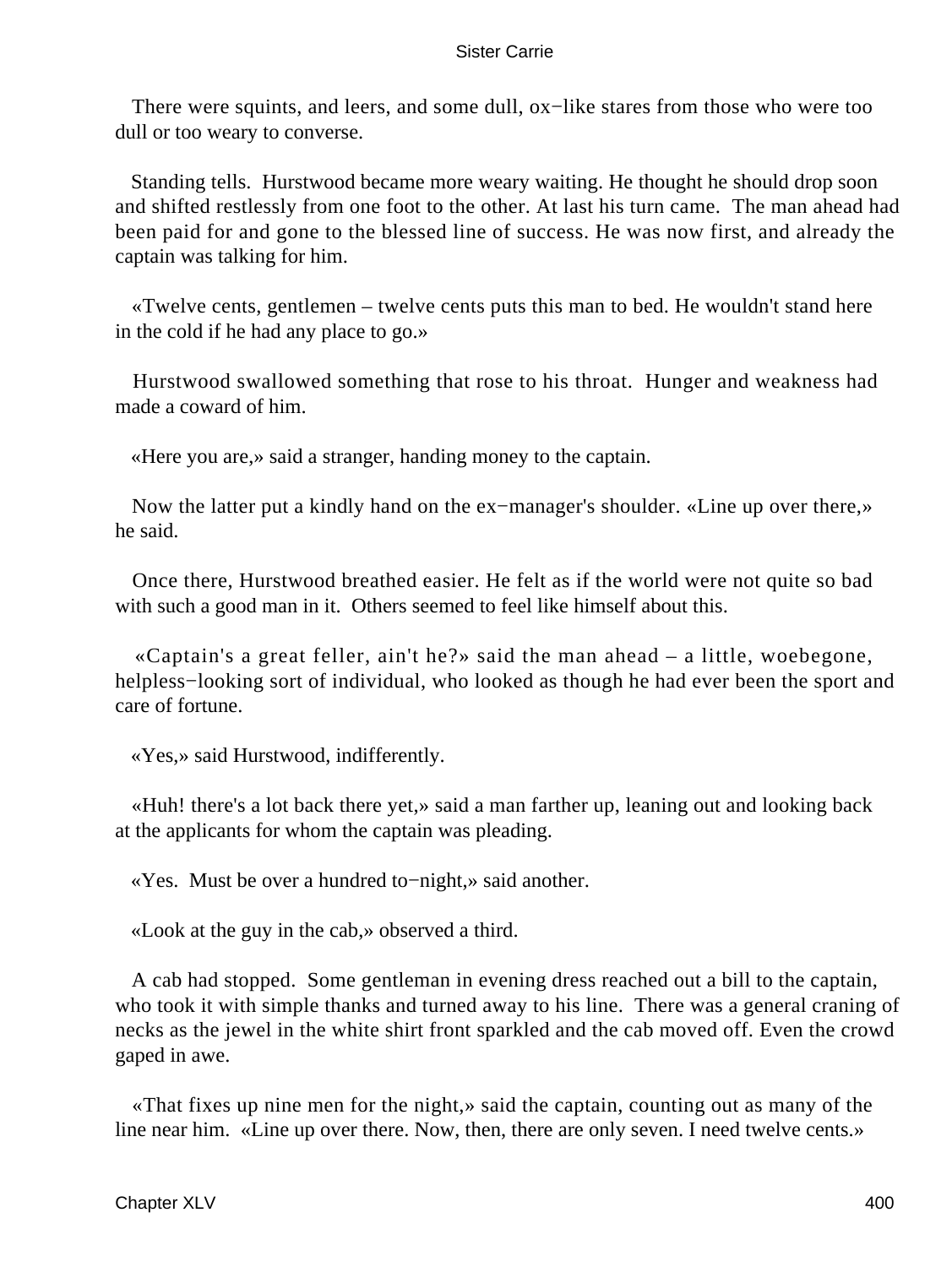Money came slowly. In the course of time the crowd thinned out to a meagre handful. Fifth Avenue, save for an occasional cab or foot passenger, was bare. Broadway was thinly peopled with pedestrians. Only now and then a stranger passing noticed the small group, handed out a coin, and went away, unheeding.

 The captain remained stolid and determined. He talked on, very slowly, uttering the fewest words and with a certain assurance, as though he could not fail.

 «Come; I can't stay out here all night. These men are getting tired and cold. Some one give me four cents.»

 There came a time when he said nothing at all. Money was handed him, and for each twelve cents he singled out a man and put him in the other line. Then he walked up and down as before, looking at the ground.

 The theatres let out. Fire signs disappeared. A clock struck eleven. Another half−hour and he was down to the last two men.

 «Come, now,» he exclaimed to several curious observers; «eighteen cents will fix us all up for the night. Eighteen cents. I have six. Somebody give me the money. Remember, I have to go over to Brooklyn yet to−night. Before that I have to take these men down and put them to bed. Eighteen cents.»

 No one responded. He walked to and fro, looking down for several minutes, occasionally saying softly: «Eighteen cents.» It seemed as if this paltry sum would delay the desired culmination longer than all the rest had. Hurstwood, buoyed up slightly by the long line of which he was a part, refrained with an effort from groaning, he was so weak.

 At last a lady in opera cape and rustling skirts came down Fifth Avenue, accompanied by her escort. Hurstwood gazed wearily, reminded by her both of Carrie in her new world and of the time when he had escorted his own wife in like manner.

 While he was gazing, she turned and, looking at the remarkable company, sent her escort over. He came, holding a bill in his fingers, all elegant and graceful.

«Here you are,» he said.

 «Thanks,» said the captain, turning to the two remaining applicants. «Now we have some for to−morrow night,» he added.

Therewith he lined up the last two and proceeded to the head, counting as he went.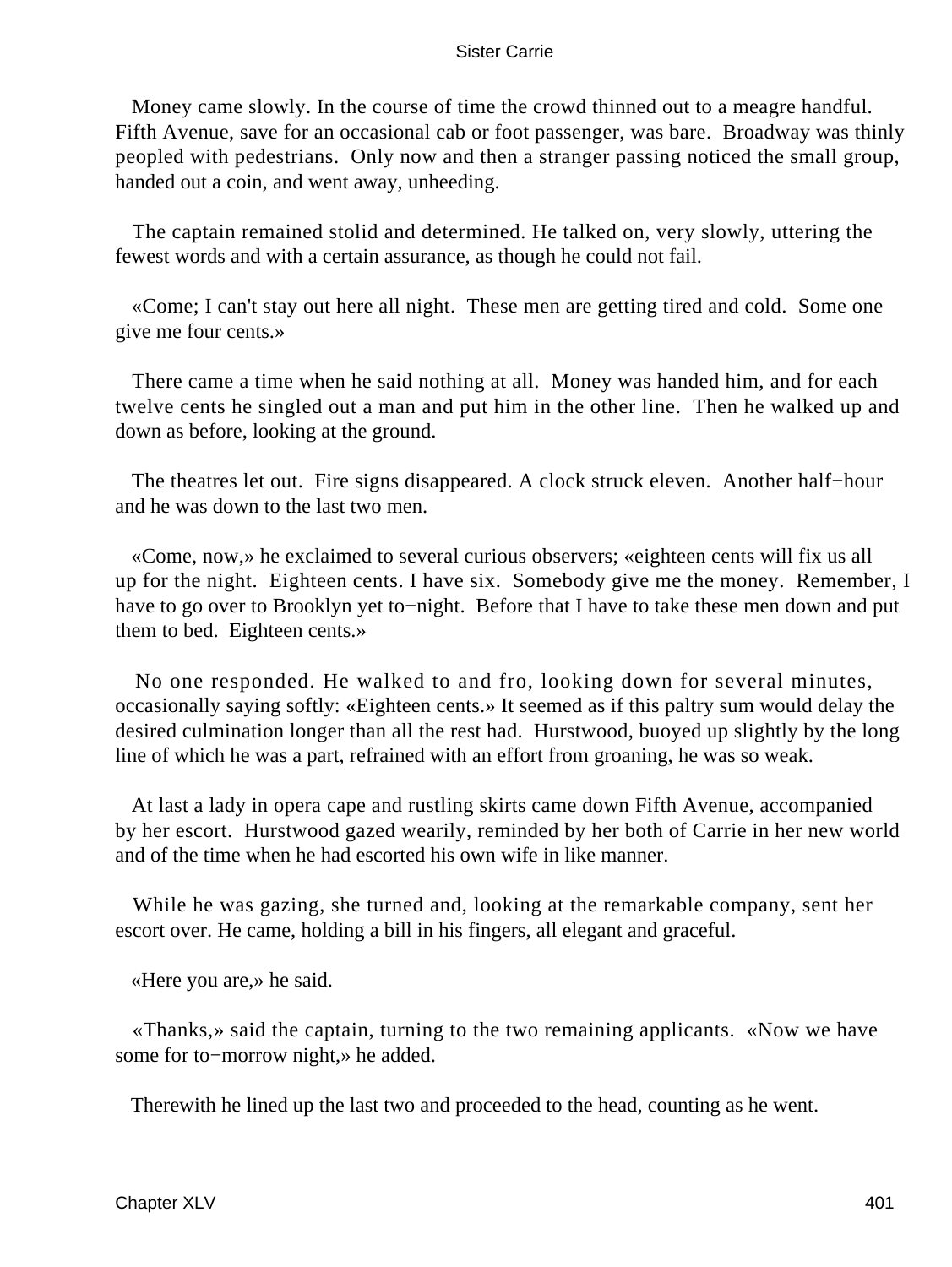«One hundred and thirty−seven,» he announced. «Now, boys, line up. Right dress there. We won't be much longer about this. Steady, now.»

 He placed himself at the head and called out «Forward.» Hurstwood moved with the line. Across Fifth Avenue, through Madison Square by the winding paths, east on Twenty−third Street, and down Third Avenue wound the long, serpentine company. Midnight pedestrians and loiterers stopped and stared as the company passed. Chatting policemen, at various corners, stared indifferently or nodded to the leader, whom they had seen before. On Third Avenue they marched, a seemingly weary way, to Eighth Street, where there was a lodginghouse, closed, apparently, for the night. They were expected, however.

 Outside in the gloom they stood, while the leader parleyed within. Then doors swung open and they were invited in with a «Steady, now.»

 Some one was at the head showing rooms, so that there was no delay for keys. Toiling up the creaky stairs, Hurstwood looked back and saw the captain, watching; the last one of the line being included in his broad solicitude. Then he gathered his cloak about him and strolled out into the night.

 «I can't stand much of this,» said Hurstwood, whose legs ached him painfully, as he sat down upon the miserable bunk in the small, lightless chamber allotted to him. «I've got to eat, or I'll die.»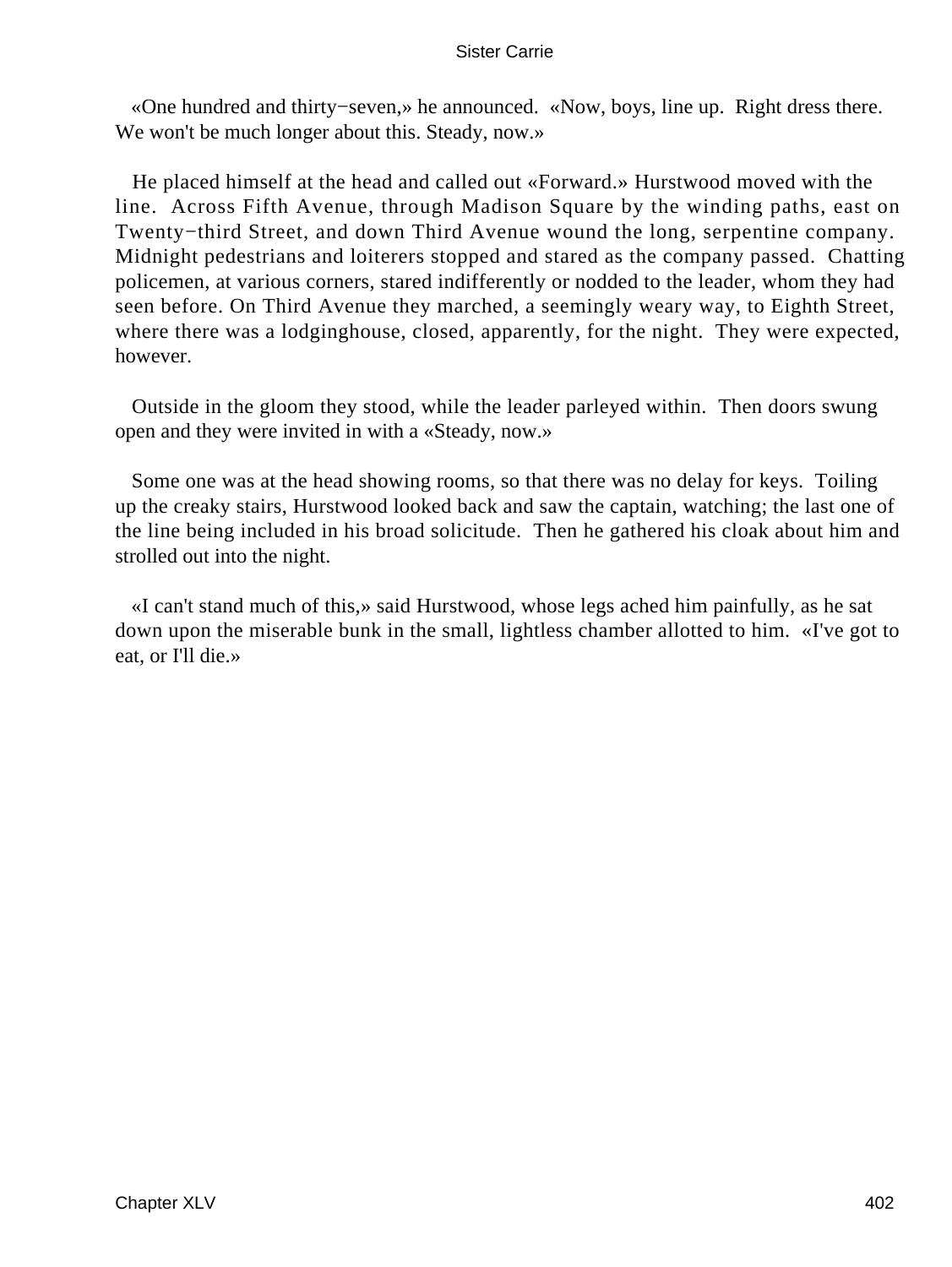## **[Chapter XLVI](#page-430-0)**

### <span id="page-403-0"></span>*S*TIRRING **TROUBLED WATERS**

 Playing in New York one evening on this her return, Carrie was putting the finishing touches to her toilet before leaving for the night, when a commotion near the stage door caught her ear. It included a familiar voice.

«Never mind, now. I want to see Miss Madenda.»

«You'll have to send in your card.»

«Oh, come off! Here.»

 A half−dollar was passed over, and now a knock came at her dressing−room door. Carrie opened it.

 «Well, well!» said Drouet. «I do swear! Why, how are you? I knew that was you the moment I saw you.»

Carrie fell back a pace, expecting a most embarrassing conversation.

 «Aren't you going to shake hands with me? Well, you're a dandy! That's all right, shake hands.»

 Carrie put out her hand, smiling, if for nothing more than the man's exuberant good−nature. Though older, he was but slightly changed. The same fine clothes, the same stocky body, the same rosy countenance.

 «That fellow at the door there didn't want to let me in, until I paid him. I knew it was you, all right. Say, you've got a great show. You do your part fine. I knew you would. I just happened to be passing to night and thought I'd drop in for a few minutes. I saw your name on the programme, but I didn't remember it until you came on the stage. Then it struck me all at once. Say, you could have knocked me down with a feather. That's the same name you used out there in Chicago, isn't it?»

«Yes,» answered Carrie, mildly, overwhelmed by the man's assurance.

«I knew it was, the moment I saw you. Well, how have you been, anyhow?»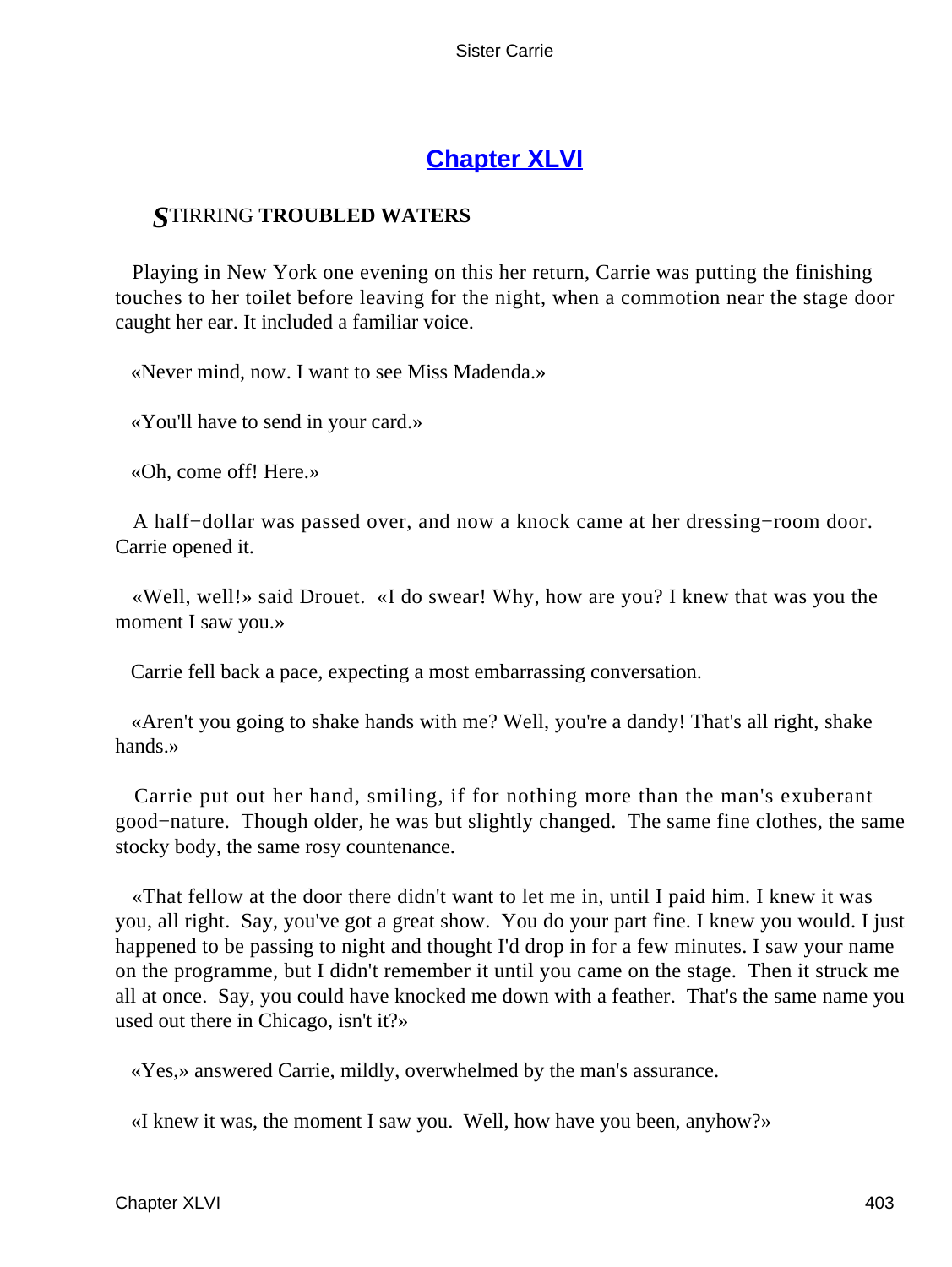«Oh, very well,» said Carrie, lingering in her dressing−room. She was rather dazed by the assault. «How have you been?»

«Me? Oh, fine. I'm here now.»

«Is that so?» said Carrie.

«Yes. I've been here for six months. I've got charge of a branch here.»

«How nice!»

«Well, when did you go on the stage, anyhow?» inquired Drouet.

«About three years ago,» said Carrie.

 «You don't say so! Well, sir, this is the first I've heard of it. I knew you would, though. I always said you could act – didn't I?»

Carrie smiled.

«Yes, you did,» she said.

 «Well, you do look great,» he said. «I never saw anybody improve so. You're taller, aren't you?»

«Me? Oh, a little, maybe.»

 He gazed at her dress, then at her hair, where a becoming hat was set jauntily, then into her eyes, which she took all occasion to avert. Evidently he expected to restore their old friendship at once and without modification.

 «Well,» he said, seeing her gather up her purse, handkerchief, and the like, preparatory to departing, «I want you to come out to dinner with me; won't you? I've got a friend out here.»

«Oh, I can't,» said Carrie. «Not to−night. I have an early engagement to−morrow.»

 «Aw, let the engagement go. Come on. I can get rid of him. I want to have a good talk with you.»

 «No, no,» said Carrie; «I can't. You mustn't ask me any more. I don't care for a late dinner.»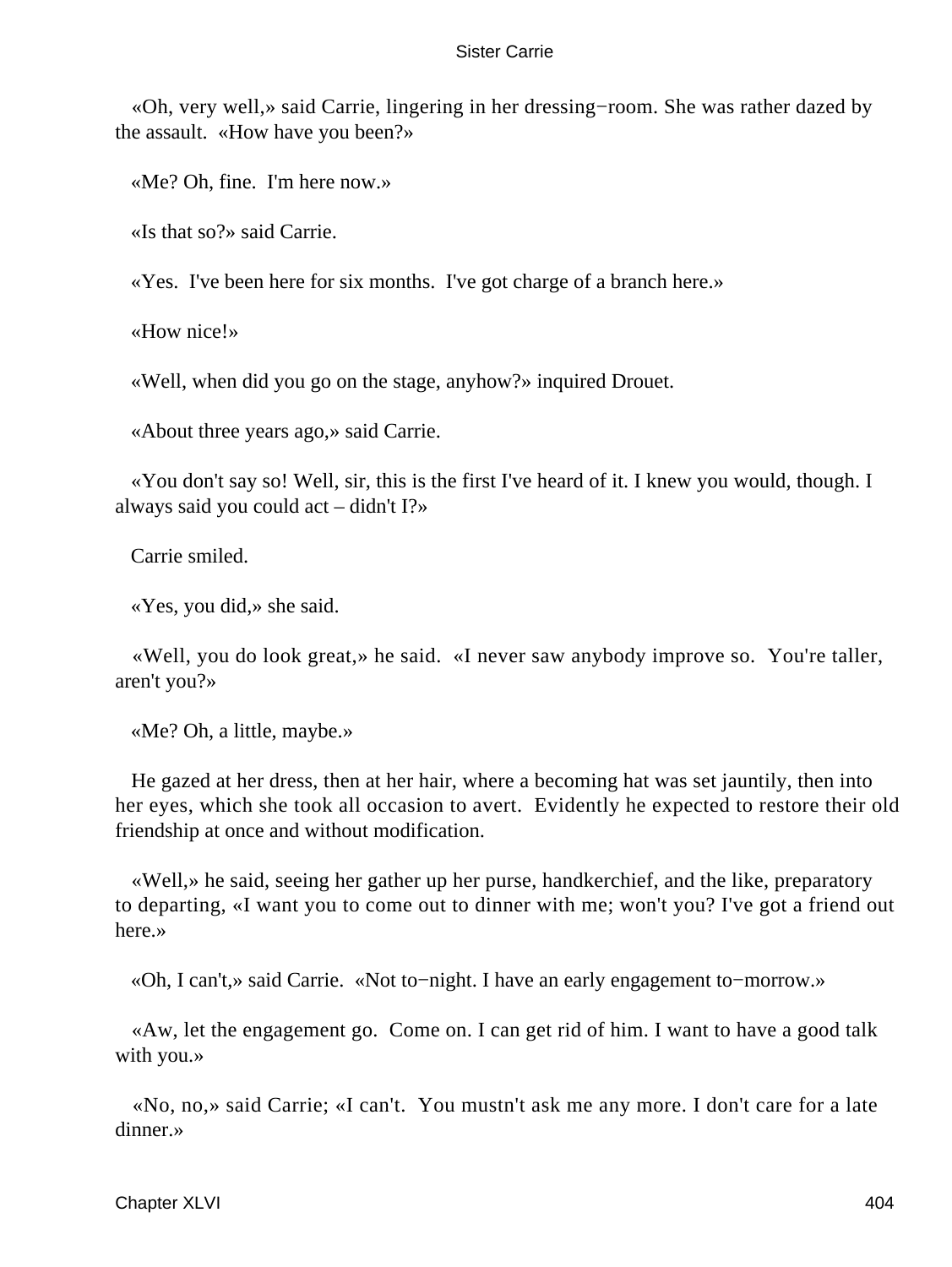«Well, come on and have a talk, then, anyhow.»

«Not to−night,» she said, shaking her head. «We'll have a talk some other time.»

 As a result of this, she noticed a shade of thought pass over his face, as if he were beginning to realise that things were changed. Good−nature dictated something better than this for one who had always liked her.

 «You come around to the hotel to−morrow,» she said, as sort of penance for error. «You can take dinner with me.»

«All right,» said Drouet, brightening. «Where are you stopping?»

 «At the Waldorf,» she answered, mentioning the fashionable hostelry then but newly erected.

«What time?»

«Well, come at three,» said Carrie, pleasantly.

 The next day Drouet called, but it was with no especial delight that Carrie remembered her appointment. However, seeing him, handsome as ever, after his kind, and most genially disposed, her doubts as to whether the dinner would be disagreeable were swept away. He talked as volubly as ever.

«They put on a lot of lugs here, don't they?» was his first remark.

«Yes; they do,» said Carrie.

Genial egotist that he was, he went at once into a detailed account of his own career.

 «I'm going to have a business of my own pretty soon,» he observed in one place. «I can get backing for two hundred thousand dollars.»

Carrie listened most good−naturedly.

«Say,» he said, suddenly; «where is Hurstwood now?»

Carrie flushed a little.

«He's here in New York, I guess,» she said. «I haven't seen him for some time.»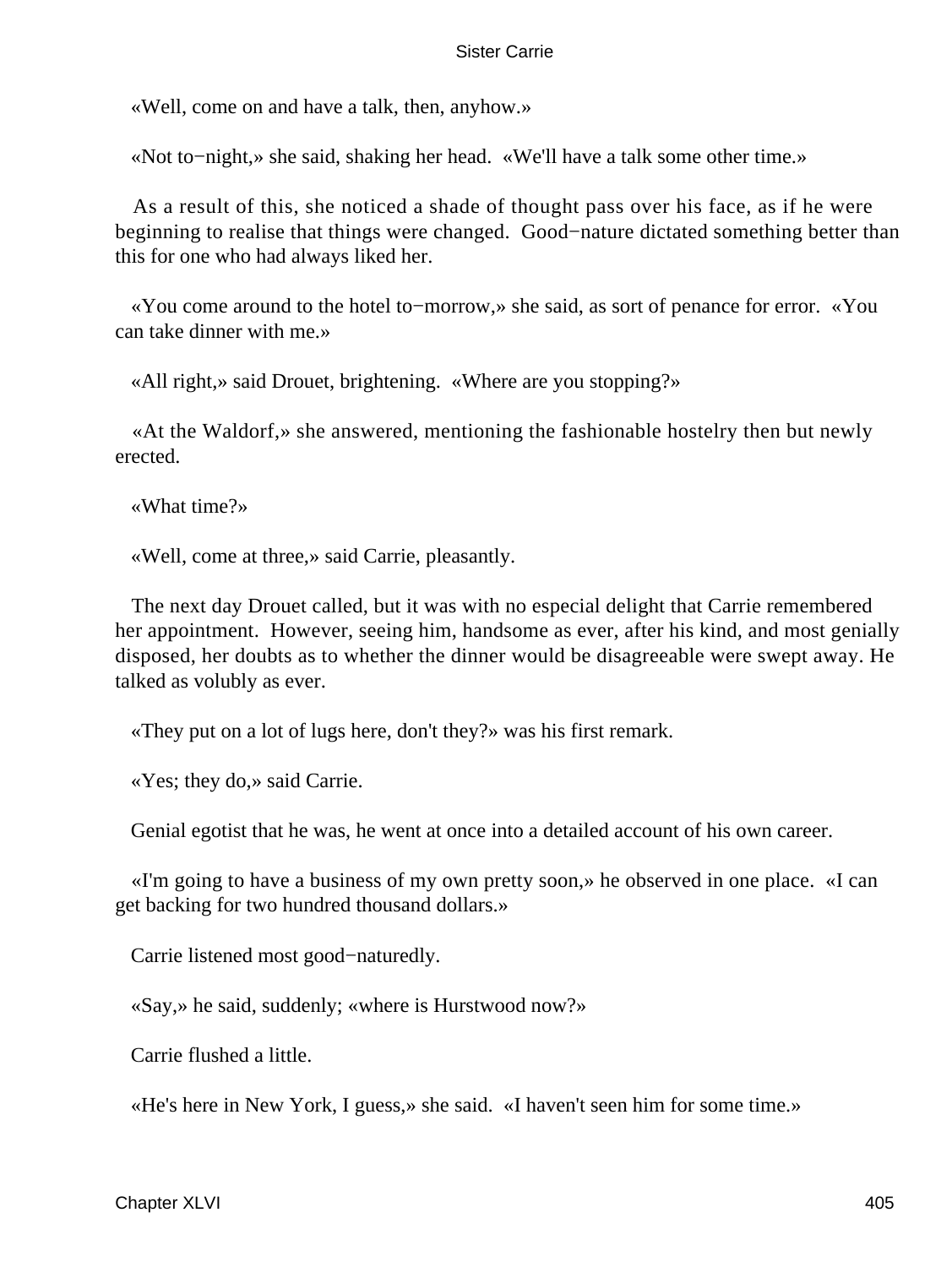Drouet mused for a moment. He had not been sure until now that the ex−manager was not an influential figure in the background. He imagined not; but this assurance relieved him. It must be that Carrie had got rid of him – as well she ought, he thought. «A man always makes a mistake when he does anything like that,» he observed.

«Like what?» said Carrie, unwitting of what was coming.

«Oh, you know,» and Drouet waved her intelligence, as it were, with his hand.

«No, I don't,» she answered. «What do you mean?»

«Why that affair in Chicago – the time he left.»

 «I don't know what you are talking about,» said Carrie. Could it be he would refer so rudely to Hurstwood's flight with her?

 «Oho!» said Drouet, incredulously. «You knew he took ten thousand dollars with him when he left, didn't you?»

«What!» said Carrie. «You don't mean to say he stole money, do you?»

«Why,» said Drouet, puzzled at her tone, «you knew that, didn't you?»

«Why, no,» said Carrie. «Of course I didn't.»

«Well, that's funny,» said Drouet. «He did, you know. It was in all the papers.»

«How much did you say he took?» said Carrie.

«Ten thousand dollars. I heard he sent most of it back afterwards, though.»

 Carrie looked vacantly at the richly carpeted floor. A new light was shining upon all the years since her enforced flight. She remembered now a hundred things that indicated as much. She also imagined that he took it on her account. Instead of hatred springing up there was a kind of sorrow generated. Poor fellow! What a thing to have had hanging over his head all the time.

 At dinner Drouet, warmed up by eating and drinking and softened in mood, fancied he was winning Carrie to her old−time good− natured regard for him. He began to imagine it would not be so difficult to enter into her life again, high as she was. Ah, what a prize! he thought. How beautiful, how elegant, how famous! In her theatrical and Waldorf setting, Carrie was to him the all desirable.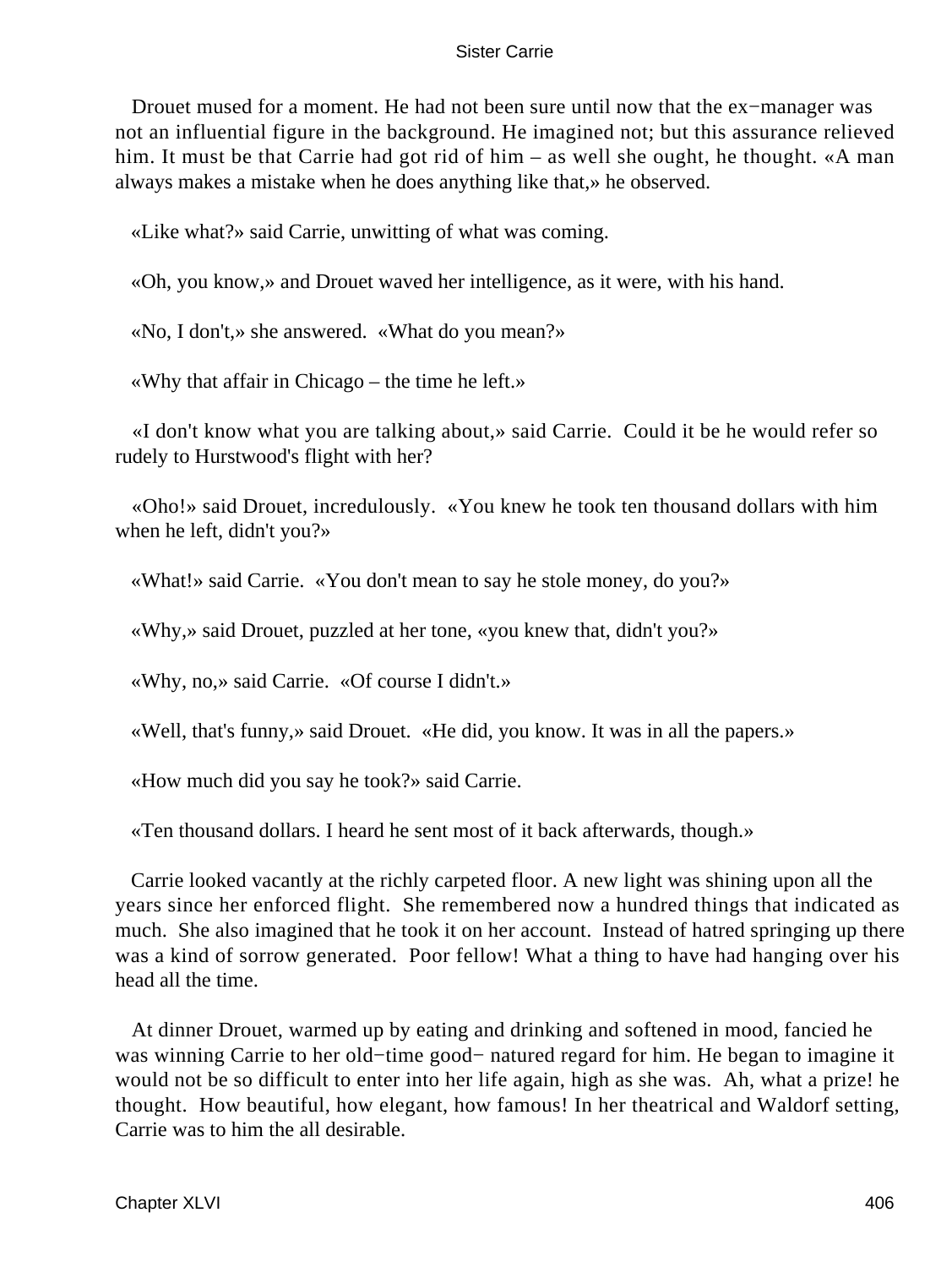«Do you remember how nervous you were that night at the Avery?» he asked.

Carrie smiled to think of it.

 «I never saw anybody do better than you did then, Cad,» he added ruefully, as he leaned an elbow on the table; «I thought you and I were going to get along fine those days.»

«You mustn't talk that way,» said Carrie, bringing in the least touch of coldness.

«Won't you let me tell you  $-$  – »

 «No,» she answered, rising. «Besides, it's time I was getting ready for the theatre. I'll have to leave you. Come, now.» «Oh, stay a minute,» pleaded Drouet. «You've got plenty of time.»

«No,» said Carrie, gently.

 Reluctantly Drouet gave up the bright table and followed. He saw her to the elevator and, standing there, said:

«When do I see you again?»

«Oh, some time, possibly,» said Carrie. «I'll be here all summer. Good−night!»

The elevator door was open.

«Good−night!» said Drouet, as she rustled in.

 Then he strolled sadly down the hall, all his old longing revived, because she was now so far off. The merry frou−frou of the place spoke all of her. He thought himself hardly dealt with. Carrie, however, had other thoughts.

 That night it was that she passed Hurstwood, waiting at the Casino, without observing him.

 The next night, walking to the theatre, she encountered him face to face. He was waiting, more gaunt than ever, determined to see her, if he had to send in word. At first she did not recognise the shabby, baggy figure. He frightened her, edging so close, a seemingly hungry stranger.

«Carrie,» he half whispered, «can I have a few words with you?»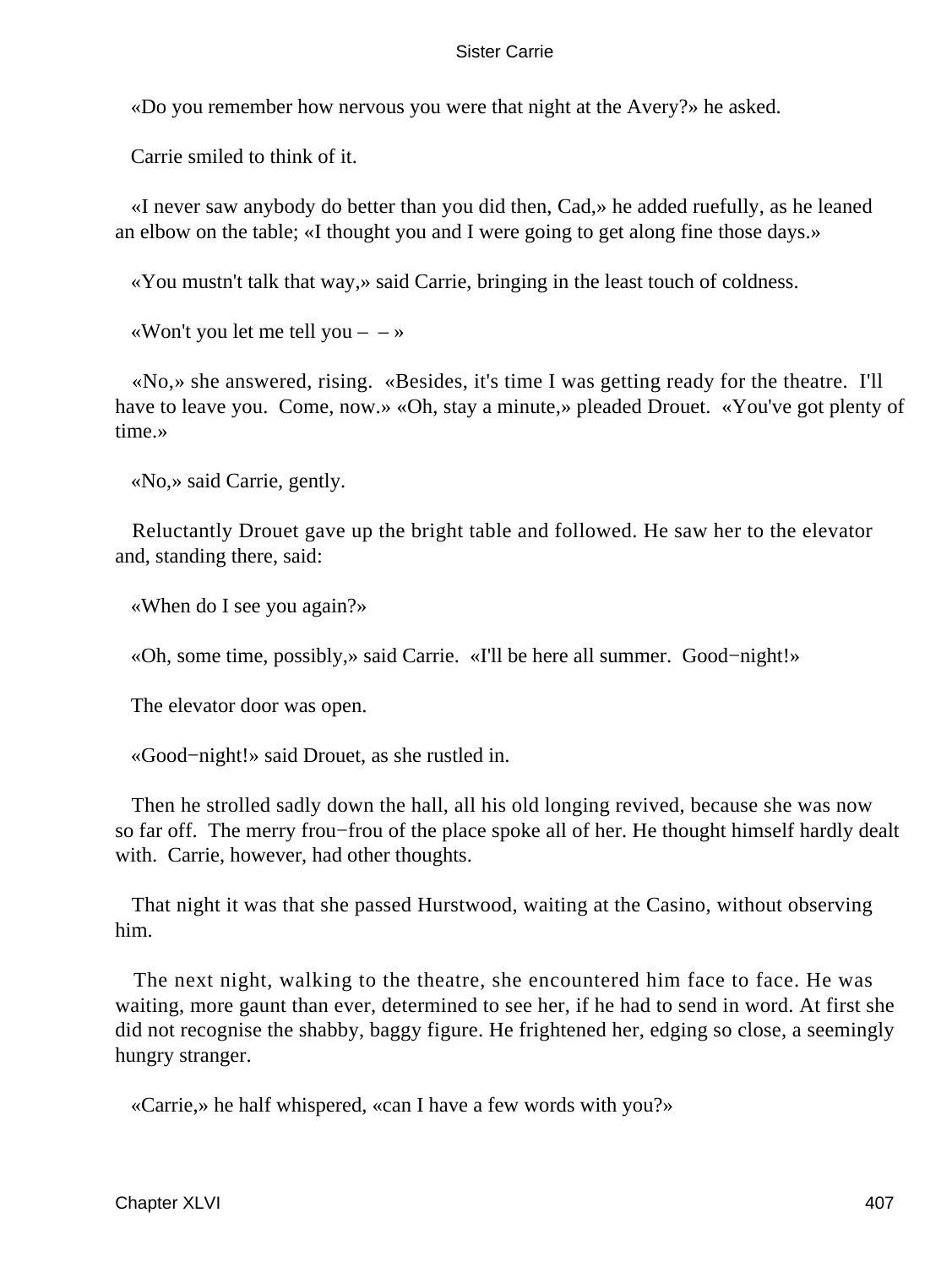She turned and recognised him on the instant. If there ever had lurked any feeling in her heart against him, it deserted her now. Still, she remembered what Drouet said about his having stolen the money.

«Why, George,» she said; «what's the matter with you?»

 «I've been sick,» he answered. «I've just got out of the hospital. For God's sake, let me have a little money, will you?»

 «Of course,» said Carrie, her lip trembling in a strong effort to maintain her composure. «But what's the matter with you, anyhow?»

She was opening her purse, and now pulled out all the bills in  $it - a$  five and two twos.

 «I've been sick, I told you,» he said, peevishly, almost resenting her excessive pity. It came hard to him to receive it from such a source.

«Here,» she said. «It's all I have with me.»

«All right,» he answered, softly. «I'll give it back to you some day.»

 Carrie looked at him, while pedestrians stared at her. She felt the strain of publicity. So did Hurstwood.

 «Why don't you tell me what's the matter with you?» she asked, hardly knowing what to do. «Where are you living?»

 «Oh, I've got a room down in the Bowery,» he answered. «There's no use trying to tell you here. I'm all right now.»

 He seemed in a way to resent her kindly inquiries – so much better had fate dealt with her.

«Better go on in,» he said. «I'm much obliged, but I won't bother you any more.»

She tried to answer, but he turned away and shuffled off toward the east.

 For days this apparition was a drag on her soul before it began to wear partially away. Drouet called again, but now he was not even seen by her. His attentions seemed out of place.

«I'm out,» was her reply to the boy.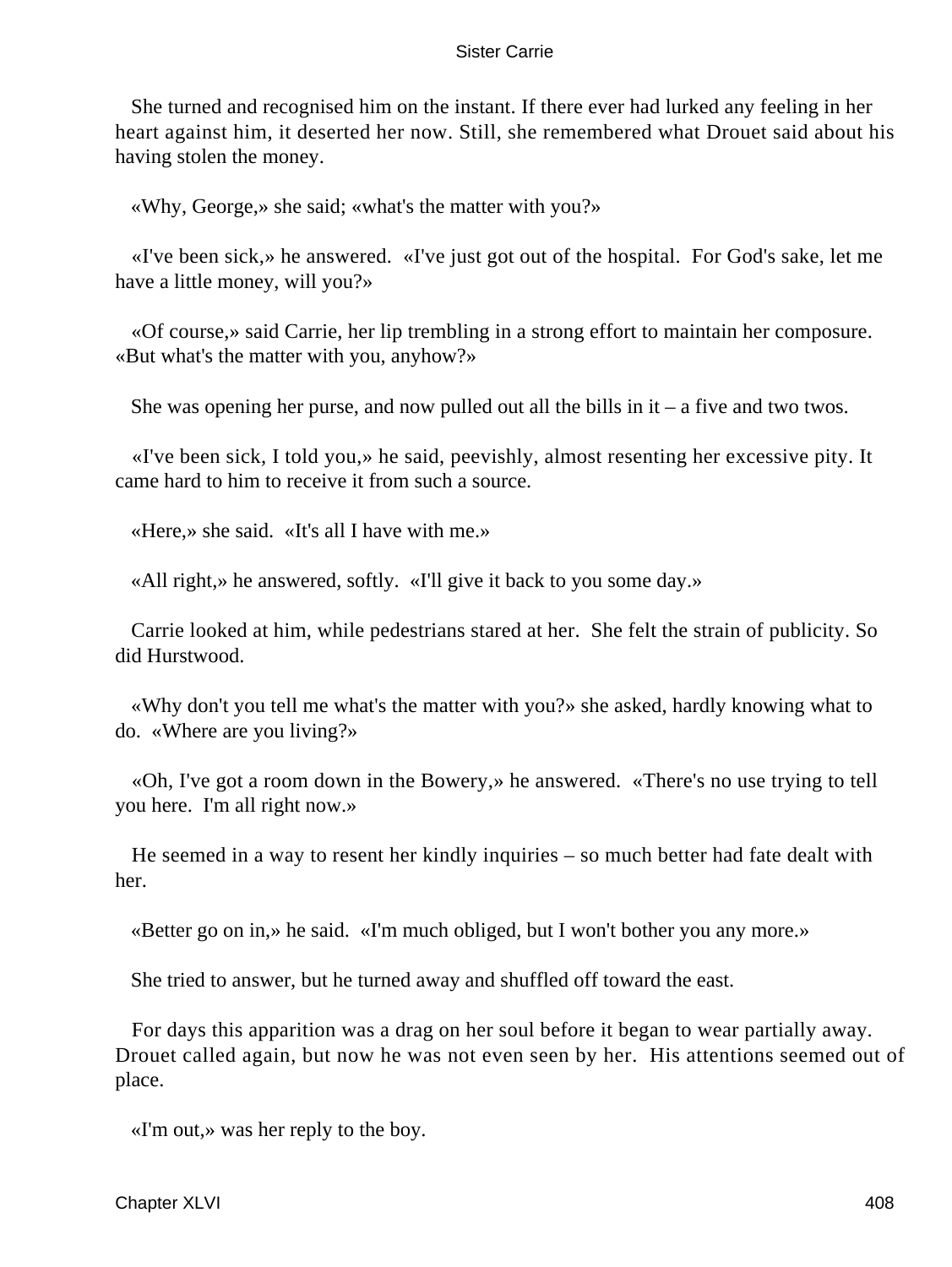So peculiar, indeed, was her lonely, self−withdrawing temper, that she was becoming an interesting figure in the public eye – she was so quiet and reserved.

 Not long after the management decided to transfer the show to London. A second summer season did not seem to promise well here.

«How would you like to try subduing London?» asked her manager, one afternoon.

«It might be just the other way,» said Carrie.

«I think we'll go in June,» he answered.

 In the hurry of departure, Hurstwood was forgotten. Both he and Drouet were left to discover that she was gone. The latter called once, and exclaimed at the news. Then he stood in the lobby, chewing the ends of his moustache. At last he reached a conclusion – the old days had gone for good.

«She isn't so much,» he said; but in his heart of hearts he did not believe this.

 Hurstwood shifted by curious means through a long summer and fall. A small job as janitor of a dance hall helped him for a month. Begging, sometimes going hungry, sometimes sleeping in the park, carried him over more days. Resorting to those peculiar charities, several of which, in the press of hungry search, he accidentally stumbled upon, did the rest. Toward the dead of winter, Carrie came back, appearing on Broadway in a new play; but he was not aware of it. For weeks he wandered about the city, begging, while the fire sign, announcing her engagement, blazed nightly upon the crowded street of amusements. Drouet saw it, but did not venture in.

 About this time Ames returned to New York. He had made a little success in the West, and now opened a laboratory in Wooster Street. Of course, he encountered Carrie through Mrs. Vance; but there was nothing responsive between them. He thought she was still united to Hurstwood, until otherwise informed. Not knowing the facts then, he did not profess to understand, and refrained from comment.

With Mrs. Vance, he saw the new play, and expressed himself accordingly.

«She ought not to be in comedy,» he said. «I think she could do better than that.»

 One afternoon they met at the Vances' accidentally, and began a very friendly conversation. She could hardly tell why the one− time keen interest in him was no longer with her. Unquestionably, it was because at that time he had represented something which she did not have; but this she did not understand. Success had given her the momentary feeling that she was now blessed with much of which he would approve. As a matter of fact,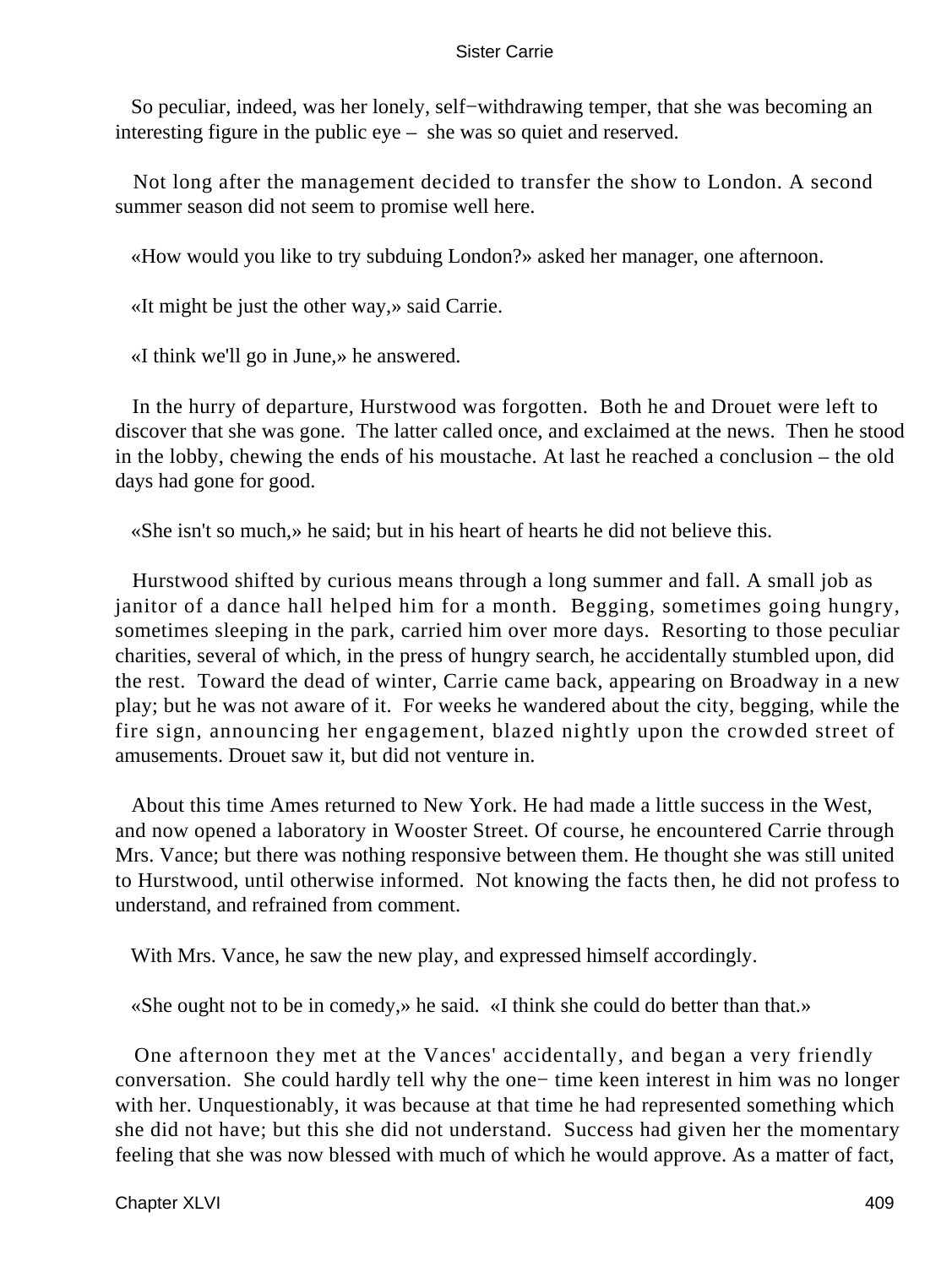her little newspaper fame was nothing at all to him. He thought she could have done better, by far.

 «You didn't go into comedy−drama, after all?» he said, remembering her interest in that form of art.

«No,» she answered; «I haven't, so far.»

 He looked at her in such a peculiar way that she realised she had failed. It moved her to add: «I want to, though.»

 «I should think you would,» he said. «You have the sort of disposition that would do well in comedy−drama.»

 It surprised her that he should speak of disposition. Was she, then, so clearly in his mind?

«Why?» she asked.

«Well,» he said, «I should judge you were rather sympathetic in your nature.»

 Carrie smiled and coloured slightly. He was so innocently frank with her that she drew nearer in friendship. The old call of the ideal was sounding.

«I don't know,» she answered, pleased, nevertheless, beyond all concealment.

«I saw your play,» he remarked. «It's very good.»

«I'm glad you liked it.»

«Very good, indeed,» he said, «for a comedy.»

 This is all that was said at the time, owing to an interruption, but later they met again. He was sitting in a corner after dinner, staring at the floor, when Carrie came up with another of the guests. Hard work had given his face the look of one who is weary. It was not for Carrie to know the thing in it which appealed to her.

«All alone?» she said.

«I was listening to the music.»

«I'll be back in a moment,» said her companion, who saw nothing in the inventor.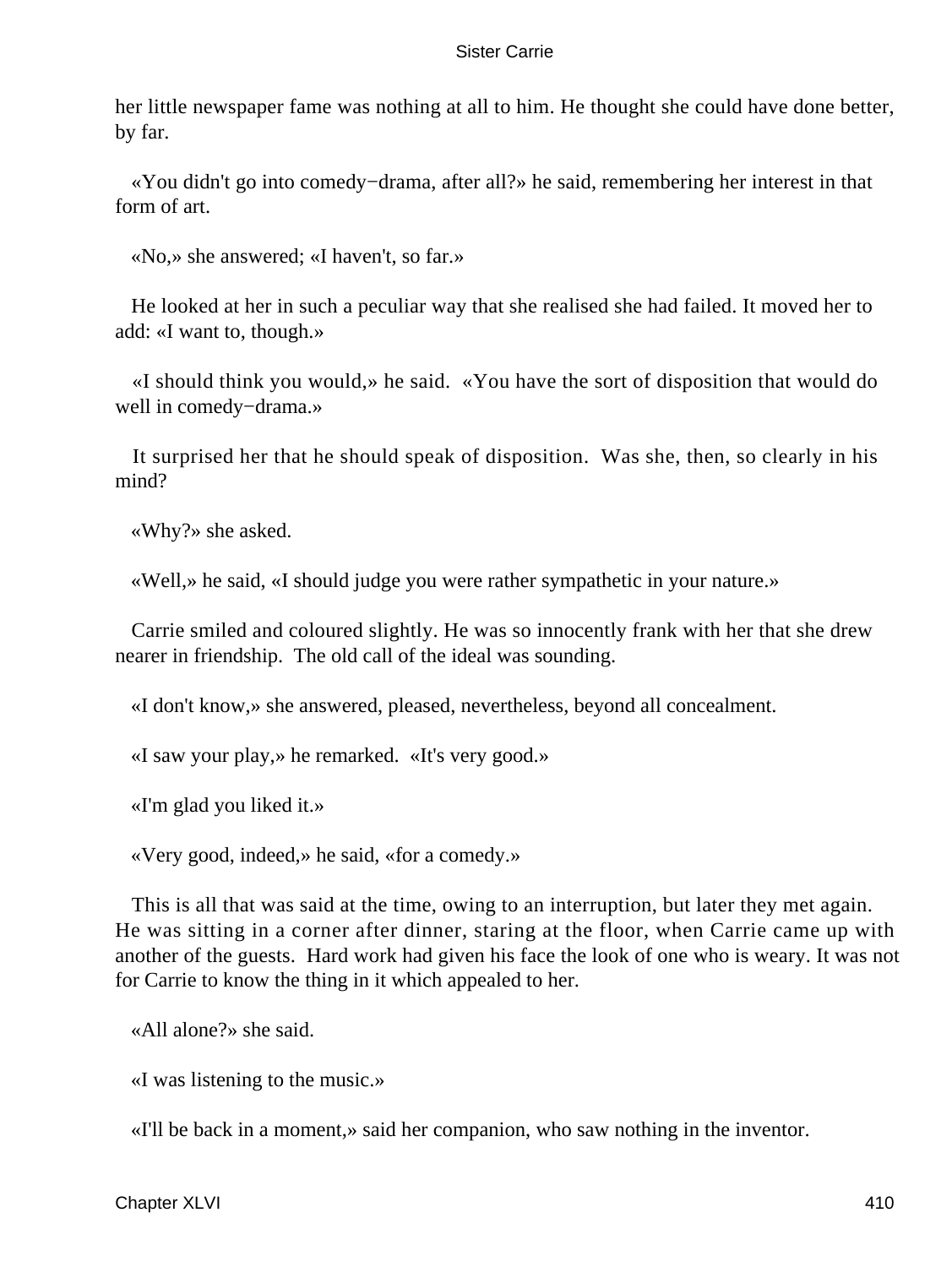Now he looked up in her face, for she was standing a moment, while he sat.

«Isn't that a pathetic strain?» he inquired, listening.

«Oh, very,» she returned, also catching it, now that her attention was called.

«Sit down,» he added, offering her the chair beside him.

 They listened a few moments in silence, touched by the same feeling, only hers reached her through the heart. Music still charmed her as in the old days.

 «I don't know what it is about music,» she started to say, moved by the inexplicable longings which surged within her; «but it always makes me feel as if I wanted something – I  $- - \infty$ 

«Yes,» he replied; «I know how you feel.»

 Suddenly he turned to considering the peculiarity of her disposition, expressing her feelings so frankly.

«You ought not to be melancholy,» he said.

 He thought a while, and then went off into a seemingly alien observation which, however, accorded with their feelings.

 «The world is full of desirable situations, but, unfortunately, we can occupy but one at a time. It doesn't do us any good to wring our hands over the far−off things.»

 The music ceased and he arose, taking a standing position before her, as if to rest himself.

 «Why don't you get into some good, strong comedy−drama?» he said. He was looking directly at her now, studying her face. Her large, sympathetic eyes and pain−touched mouth appealed to him as proofs of his judgment.

«Perhaps I shall,» she returned.

«That's your field,» he added.

«Do you think so?»

 «Yes,» he said; «I do. I don't suppose you're aware of it, but there is something about your eyes and mouth which fits you for that sort of work.»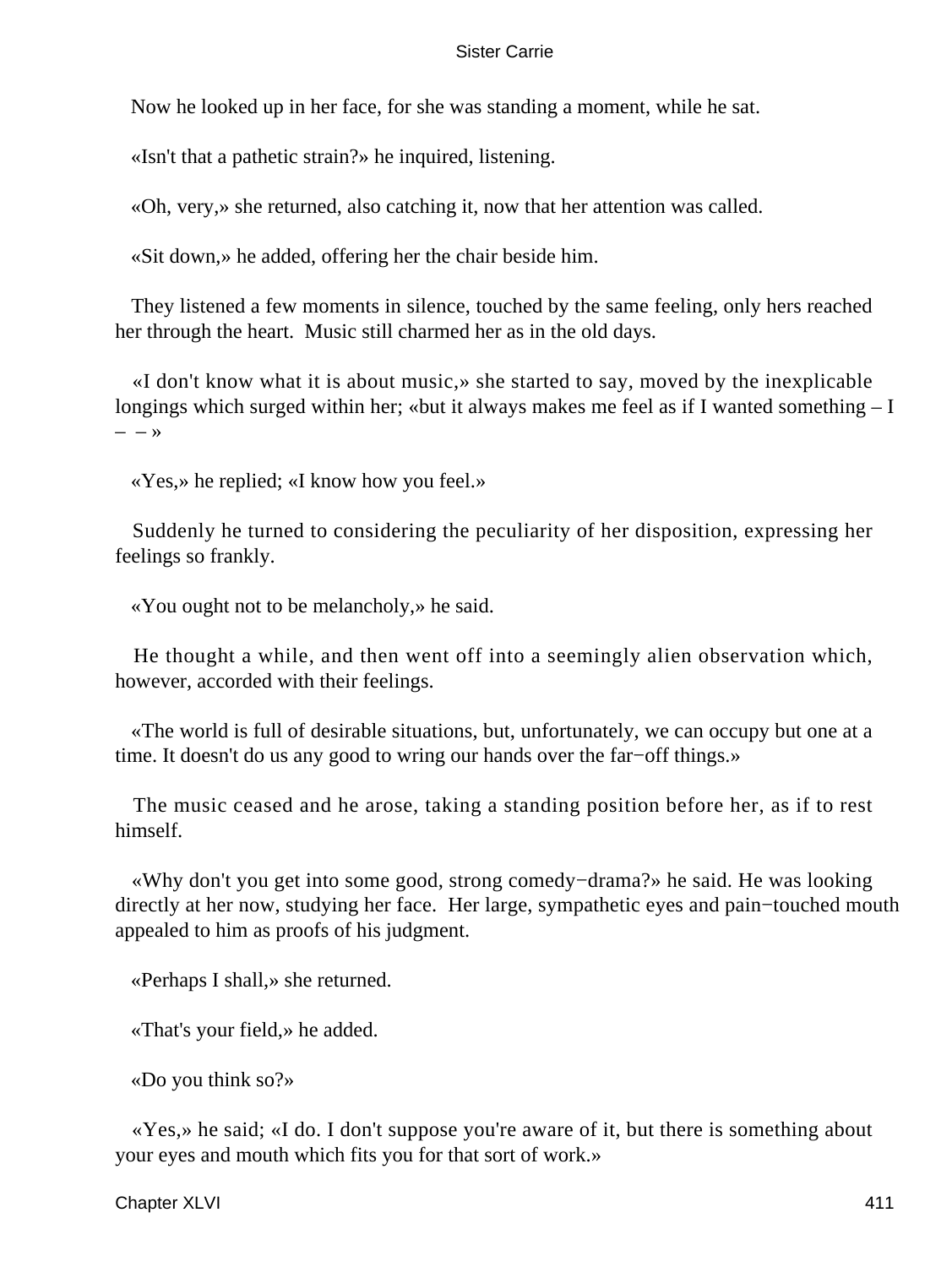Carrie thrilled to be taken so seriously. For the moment, loneliness deserted her. Here was praise which was keen and analytical.

 «It's in your eyes and mouth,» he went on abstractedly. «I remember thinking, the first time I saw you, that there was something peculiar about your mouth. I thought you were about to cry.»

«How odd,» said Carrie, warm with delight. This was what her heart craved.

 «Then I noticed that that was your natural look, and to−night I saw it again. There's a shadow about your eyes, too, which gives your face much this same character. It's in the depth of them, I think.»

Carrie looked straight into his face, wholly aroused.

«You probably are not aware of it,» he added.

 She looked away, pleased that he should speak thus, longing to be equal to this feeling written upon her countenance. It unlocked the door to a new desire. She had cause to ponder over this until they met again – several weeks or more. It showed her she was drifting away from the old ideal which had filled her in the dressing−rooms of the Avery stage and thereafter, for a long time. Why had she lost it?

 «I know why you should be a success,» he said, another time, «if you had a more dramatic part. I've studied it out  $-$  – »

«What is it?» said Carrie.

 «Well,» he said, as one pleased with a puzzle, «the expression in your face is one that comes out in different things. You get the same thing in a pathetic song, or any picture which moves you deeply. It's a thing the world likes to see, because it's a natural expression of its longing.»

Carrie gazed without exactly getting the import of what he meant.

 «The world is always struggling to express itself,» he went on. «Most people are not capable of voicing their feelings. They depend upon others. That is what genius is for. One man expresses their desires for them in music; another one in poetry; another one in a play. Sometimes nature does it in a face – it makes the face representative of all desire. That's what has happened in your case.»

 He looked at her with so much of the import of the thing in his eyes that she caught it. At least, she got the idea that her look was something which represented the world's longing.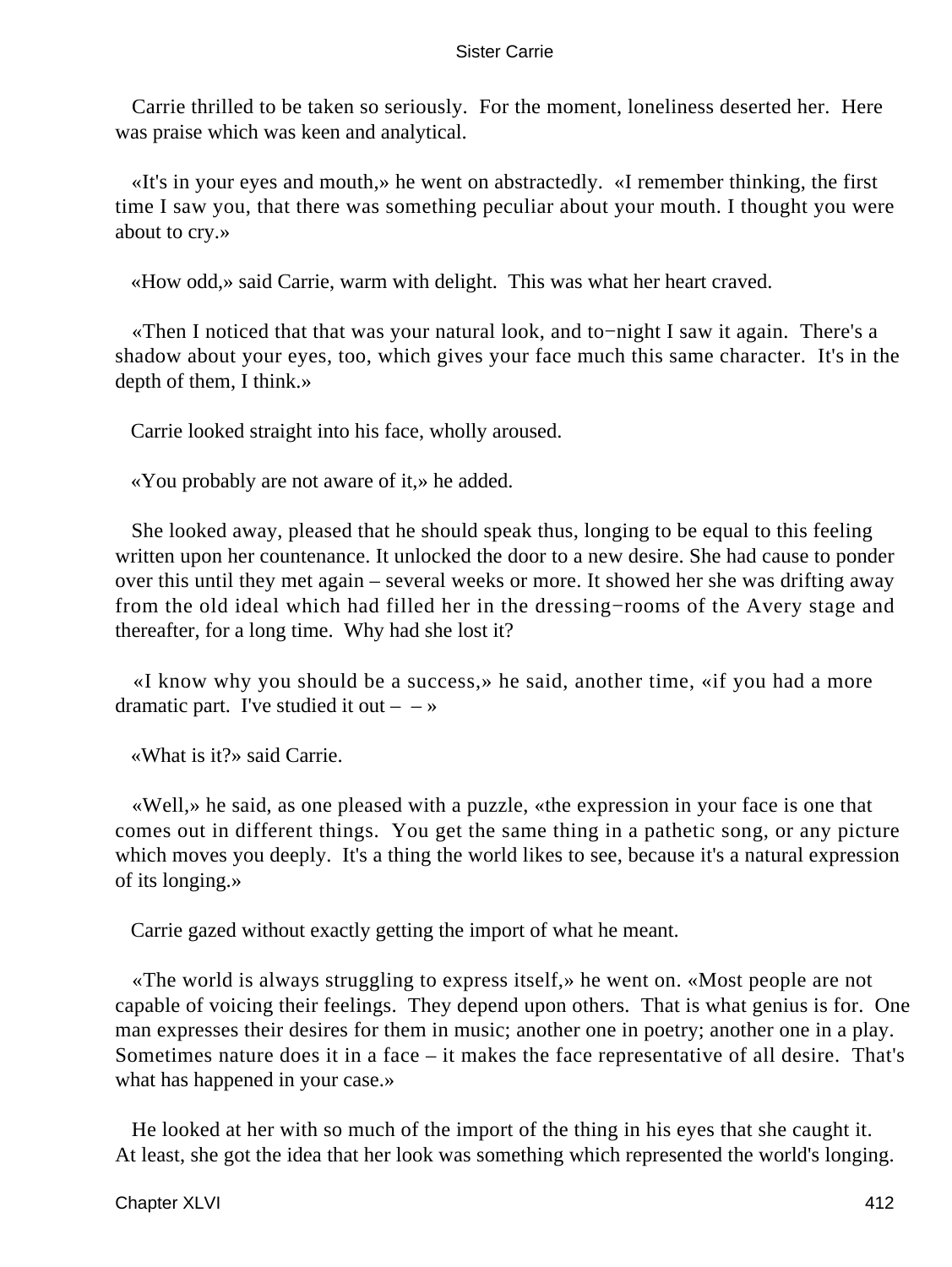She took it to heart as a creditable thing, until he added:

 «That puts a burden of duty on you. It so happens that you have this thing. It is no credit to you – that is, I mean, you might not have had it. You paid nothing to get it. But now that you have it, you must do something with it.»

«What?» asked Carrie.

 «I should say, turn to the dramatic field. You have so much sympathy and such a melodious voice. Make them valuable to others. It will make your powers endure.»

 Carrie did not understand this last. All the rest showed her that her comedy success was little or nothing.

«What do you mean?» she asked.

 «Why, just this. You have this quality in your eyes and mouth and in your nature. You can lose it, you know. If you turn away from it and live to satisfy yourself alone, it will go fast enough. The look will leave your eyes. Your mouth will change. Your power to act will disappear. You may think they won't, but they will. Nature takes care of that.»

 He was so interested in forwarding all good causes that he sometimes became enthusiastic, giving vent to these preachments. Something in Carrie appealed to him. He wanted to stir her up.

«I know,» she said, absently, feeling slightly guilty of neglect.

«If I were you,» he said, «I'd change.»

 The effect of this was like roiling helpless waters. Carrie troubled over it in her rocking−chair for days.

 «I don't believe I'll stay in comedy so very much longer,» she eventually remarked to Lola.

«Oh, why not?» said the latter.

«I think,» she said, «I can do better in a serious play.»

«What put that idea in your head?»

«Oh, nothing,» she answered; «I've always thought so.»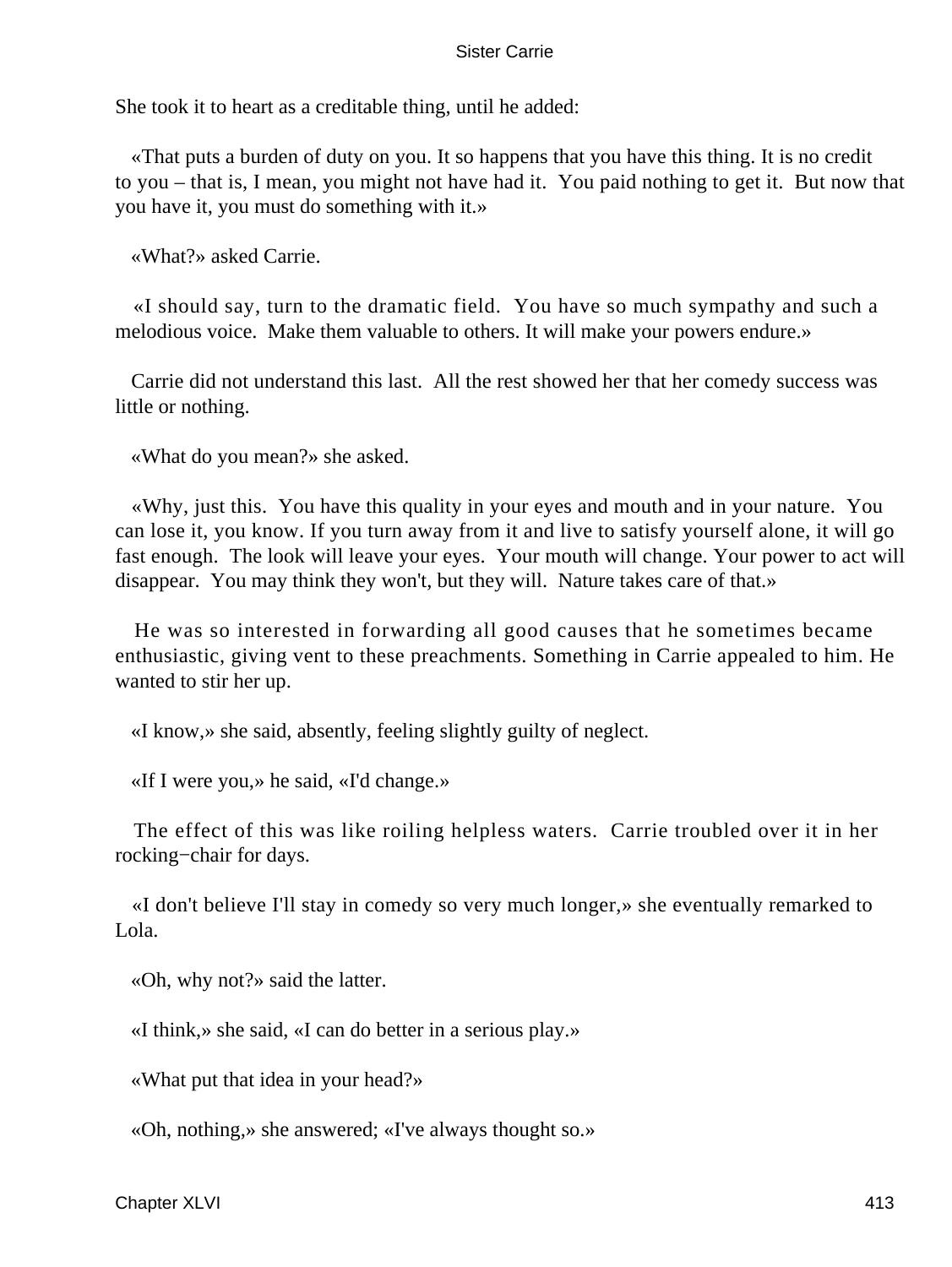Still, she did nothing – grieving. It was a long way to this better thing – or seemed so – and comfort was about her; hence the inactivity and longing.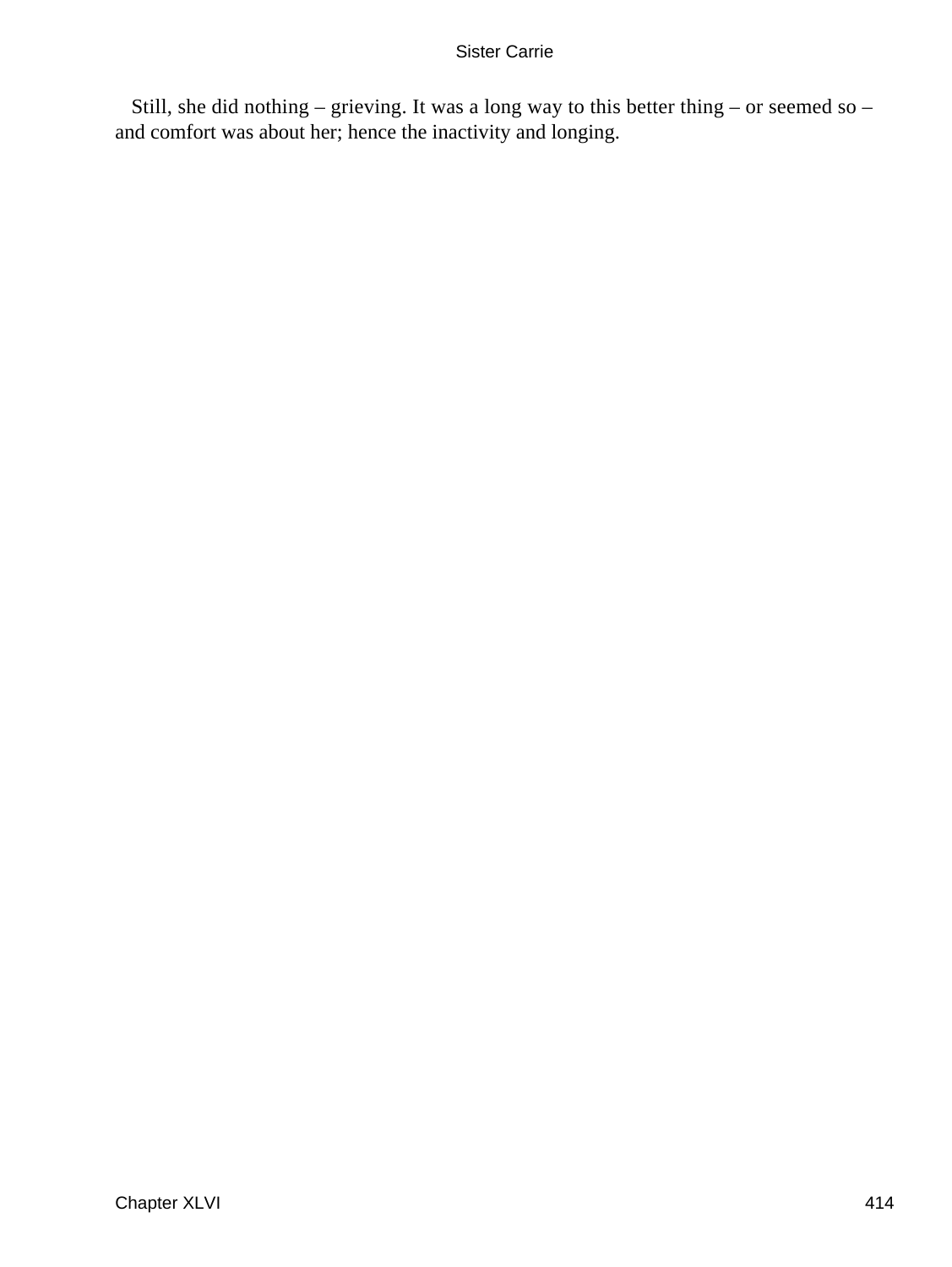### **[Chapter XLVII](#page-430-0)**

### <span id="page-415-0"></span>*T*HE **WAY OF THE BEATEN** – **A HARP IN THE WIND**

 In the city, at that time, there were a number of charities similar in nature to that of the captain's, which Hurstwood now patronised in a like unfortunate way. One was a convent mission− house of the Sisters of Mercy in Fifteenth Street – a row of red brick family dwellings, before the door of which hung a plain wooden contribution box, on which was painted the statement that every noon a meal was given free to all those who might apply and ask for aid. This simple announcement was modest in the extreme, covering, as it did, a charity so broad. Institutions and charities are so large and so numerous in New York that such things as this are not often noticed by the more comfortably situated. But to one whose mind is upon the matter, they grow exceedingly under inspection. Unless one were looking up this matter in particular, he could have stood at Sixth Avenue and Fifteenth Street for days around the noon hour and never have noticed that out of the vast crowd that surged along that busy thoroughfare there turned out, every few seconds, some weather− beaten, heavy−footed specimen of humanity, gaunt in countenance and dilapidated in the matter of clothes. The fact is none the less true, however, and the colder the day the more apparent it became. Space and a lack of culinary room in the mission−house, compelled an arrangement which permitted of only twenty−five or thirty eating at one time, so that a line had to be formed outside and an orderly entrance effected. This caused a daily spectacle which, however, had become so common by repetition during a number of years that now nothing was thought of it. The men waited patiently, like cattle, in the coldest weather – waited for several hours before they could be admitted. No questions were asked and no service rendered. They ate and went away again, some of them returning regularly day after day the winter through.

 A big, motherly looking woman invariably stood guard at the door during the entire operation and counted the admissible number. The men moved up in solemn order. There was no haste and no eagerness displayed. It was almost a dumb procession. In the bitterest weather this line was to be found here. Under an icy wind there was a prodigious slapping of hands and a dancing of feet. Fingers and the features of the face looked as if severely nipped by the cold. A study of these men in broad light proved them to be nearly all of a type. They belonged to the class that sit on the park benches during the endurable days and sleep upon them during the summer nights. They frequent the Bowery and those down−at−the−heels East Side streets where poor clothes and shrunken features are not singled out as curious. They are the men who are in the lodginghouse sitting−rooms during bleak and bitter weather and who swarm about the cheaper shelters which only open at six in a number of the lower East Side streets. Miserable food, ill−timed and greedily eaten, had played havoc with bone and muscle. They were all pale, flabby, sunken−eyed, hollow−chested, with eyes that glinted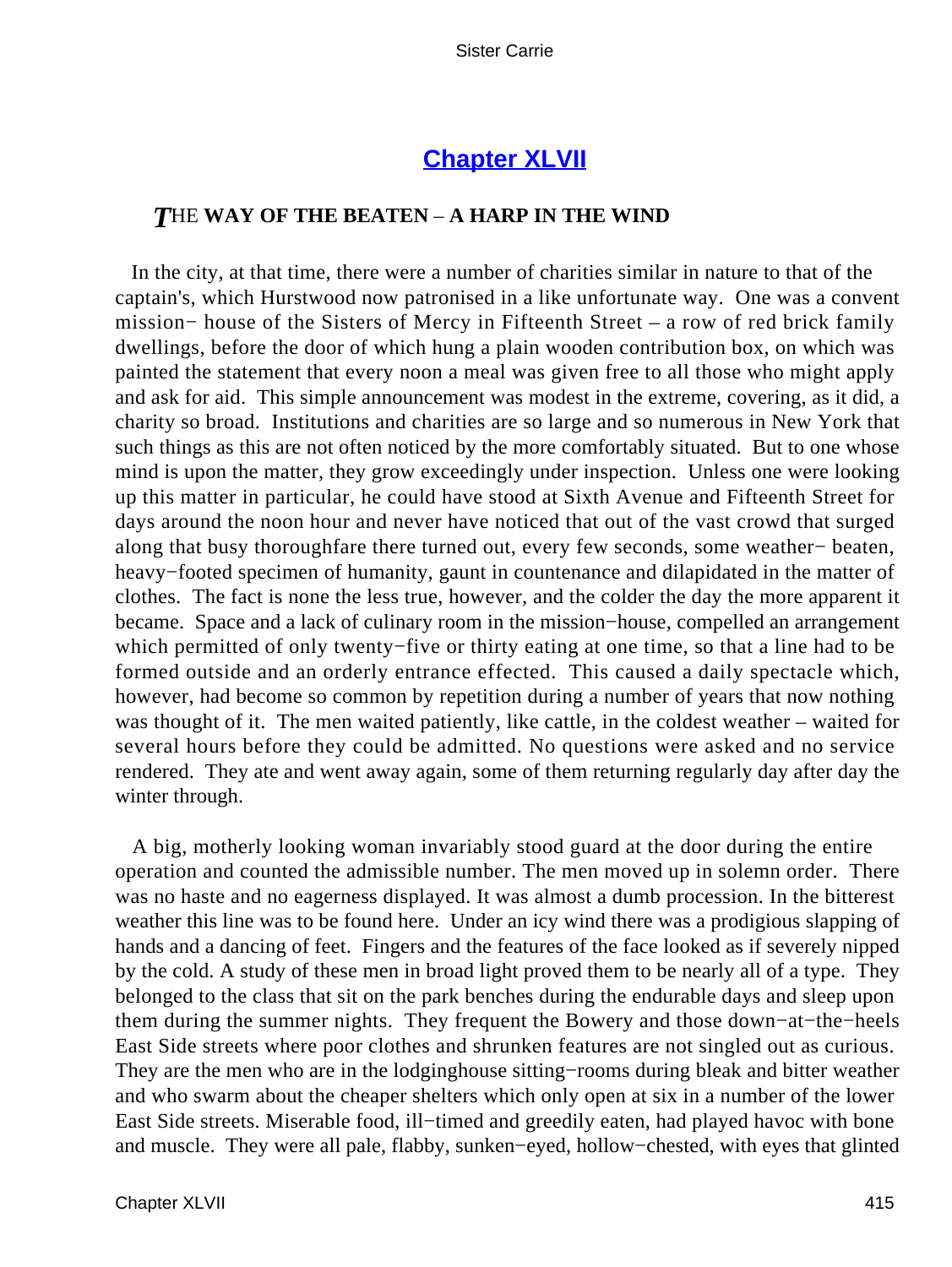and shone and lips that were a sickly red by contrast. Their hair was but half attended to, their ears anaemic in hue, and their shoes broken in leather and run down at heel and toe. They were of the class which simply floats and drifts, every wave of people washing up one, as breakers do driftwood upon a stormy shore.

 For nearly a quarter of a century, in another section of the city, Fleischmann, the baker, had given a loaf of bread to any one who would come for it to the side door of his restaurant at the corner of Broadway and Tenth Street, at midnight. Every night during twenty years about three hundred men had formed in line and at the appointed time marched past the doorway, picked their loaf from a great box placed just outside, and vanished again into the night. From the beginning to the present time there had been little change in the character or number of these men. There were two or three figures that had grown familiar to those who had seen this little procession pass year after year. Two of them had missed scarcely a night in fifteen years. There were about forty, more or less, regular callers. The remainder of the line was formed of strangers. In times of panic and unusual hardships there were seldom more than three hundred. In times of prosperity, when little is heard of the unemployed, there were seldom less. The same number, winter and summer, in storm or calm, in good times and bad, held this melancholy midnight rendezvous at Fleischmann's bread box.

 At both of these two charities, during the severe winter which was now on, Hurstwood was a frequent visitor. On one occasion it was peculiarly cold, and finding no comfort in begging about the streets, he waited until noon before seeking this free offering to the poor. Already, at eleven o'clock of this morning, several such as he had shambled forward out of Sixth Avenue, their thin clothes flapping and fluttering in the wind. They leaned against the iron railing which protects the walls of the Ninth Regiment Armory, which fronts upon that section of Fifteenth Street, having come early in order to be first in. Having an hour to wait, they at first lingered at a respectful distance; but others coming up, they moved closer in order to protect their right of precedence. To this collection Hurstwood came up from the west out of Seventh Avenue and stopped close to the door, nearer than all the others. Those who had been waiting before him, but farther away, now drew near, and by a certain stolidity of demeanour, no words being spoken, indicated that they were first.

 Seeing the opposition to his action, he looked sullenly along the line, then moved out, taking his place at the foot. When order had been restored, the animal feeling of opposition relaxed.

«Must be pretty near noon,» ventured one.

«It is,» said another. «I've been waiting nearly an hour.»

«Gee, but it's cold!»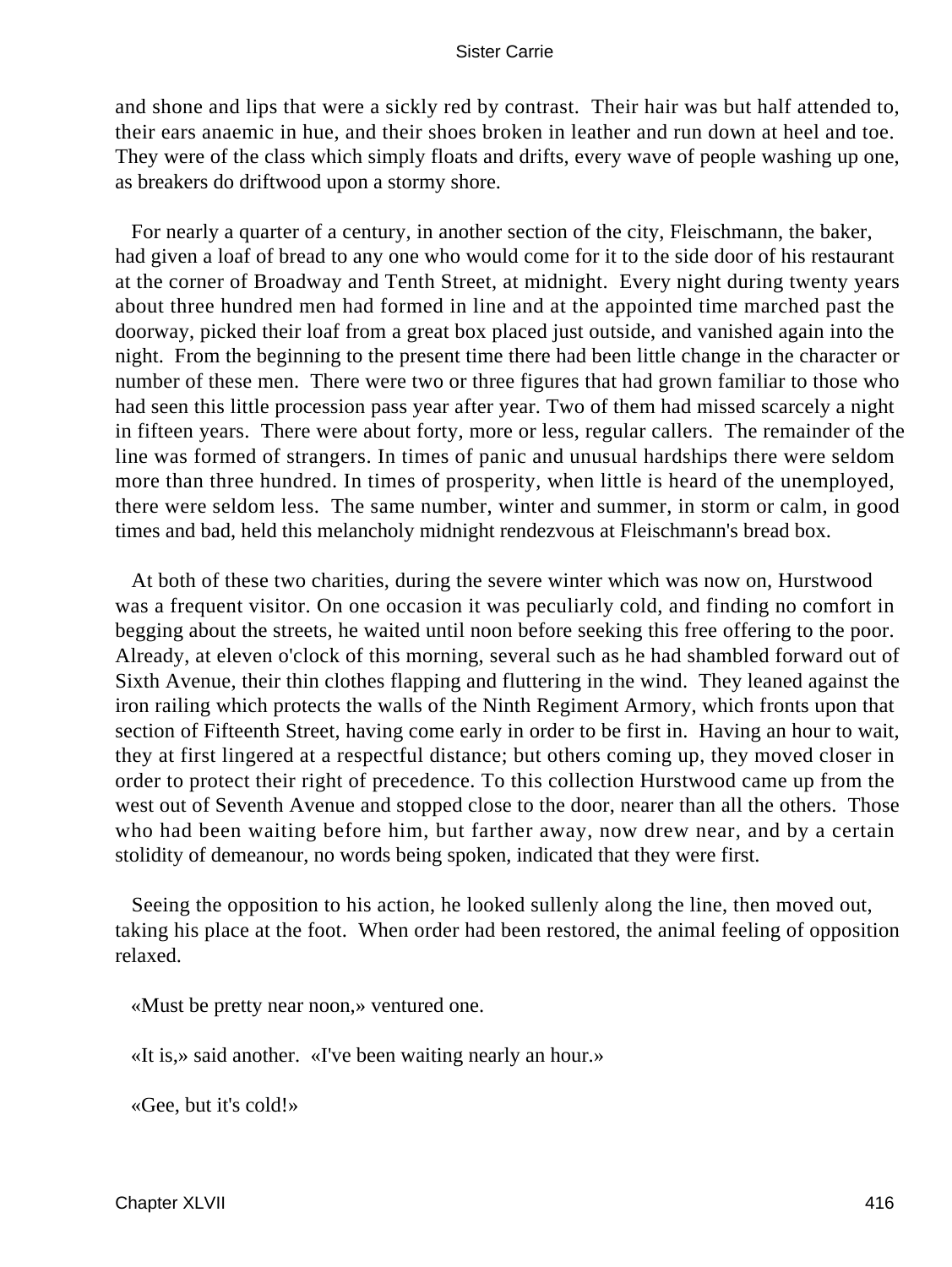They peered eagerly at the door, where all must enter. A grocery man drove up and carried in several baskets of eatables. This started some words upon grocery men and the cost of food in general.

«I see meat's gone up,» said one.

«If there wuz war, it would help this country a lot.»

 The line was growing rapidly. Already there were fifty or more, and those at the head, by their demeanour, evidently congratulated themselves upon not having so long to wait as those at the foot. There was much jerking of heads, and looking down the line.

 «It don't matter how near you get to the front, so long as you're in the first twenty−five,» commented one of the first twenty− five. «You all go in together.»

«Humph!» ejaculated Hurstwood, who had been so sturdily displaced.

 «This here Single Tax is the thing,» said another. «There ain't going to be no order till it comes.»

 For the most part there was silence; gaunt men shuffling, glancing, and beating their arms.

 At last the door opened and the motherly−looking sister appeared. She only looked an order. Slowly the line moved up and, one by one, passed in, until twenty−five were counted. Then she interposed a stout arm, and the line halted, with six men on the steps. Of these the ex−manager was one. Waiting thus, some talked, some ejaculated concerning the misery of it; some brooded, as did Hurstwood. At last he was admitted, and, having eaten, came away, almost angered because of his pains in getting it.

 At eleven o'clock of another evening, perhaps two weeks later, he was at the midnight offering of a loaf – waiting patiently. It had been an unfortunate day with him, but now he took his fate with a touch of philosophy. If he could secure no supper, or was hungry late in the evening, here was a place he could come. A few minutes before twelve, a great box of bread was pushed out, and exactly on the hour a portly, round−faced German took position by it, calling «Ready.» The whole line at once moved forward each taking his loaf in turn and going his separate way. On this occasion, the ex−manager ate his as he went plodding the dark streets in silence to his bed.

 By January he had about concluded that the game was up with him. Life had always seemed a precious thing, but now constant want and weakened vitality had made the charms of earth rather dull and inconspicuous. Several times, when fortune pressed most harshly, he thought he would end his troubles; but with a change of weather, or the arrival of a quarter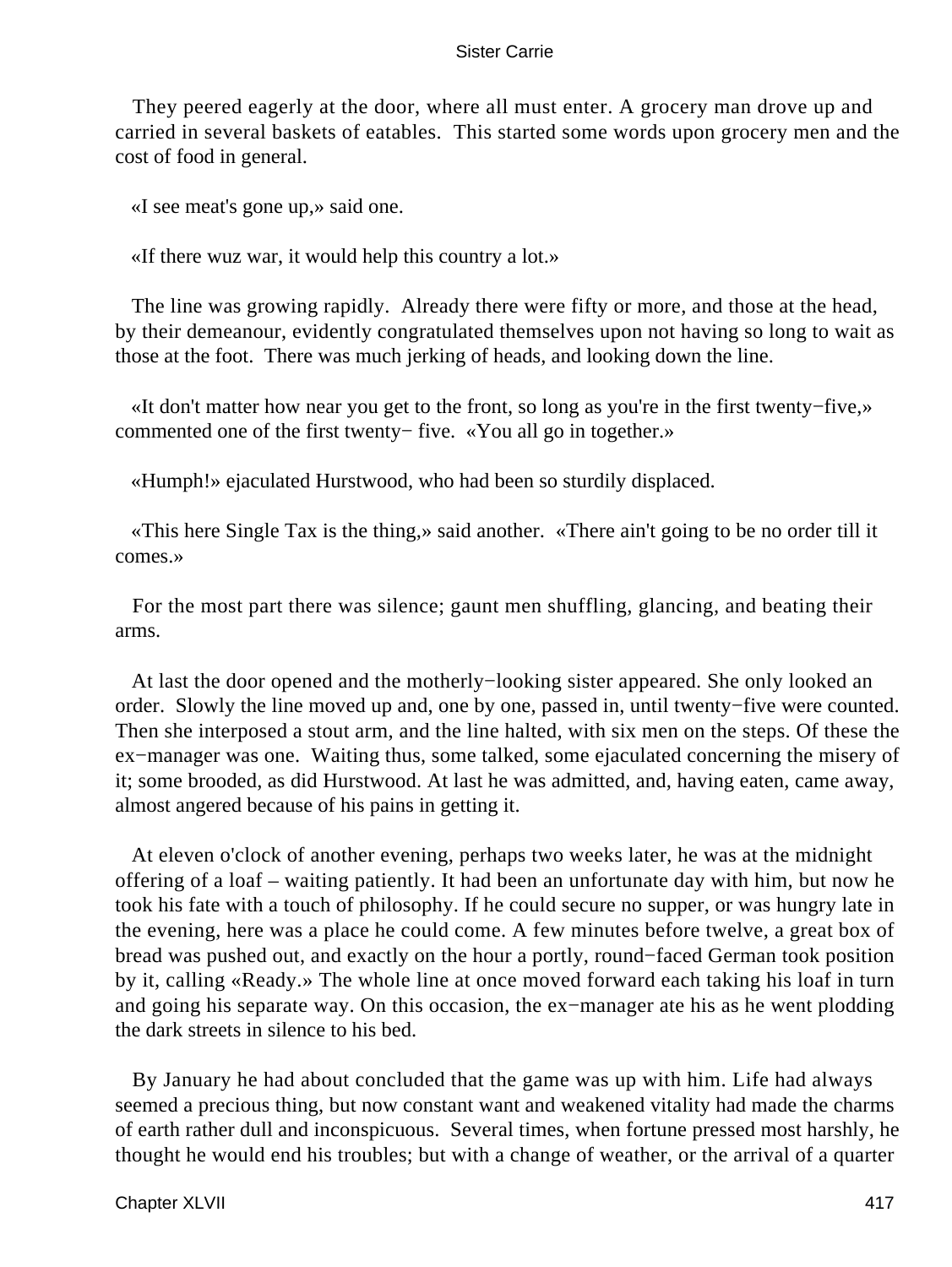or a dime, his mood would change, and he would wait. Each day he would find some old paper lying about and look into it, to see if there was any trace of Carrie, but all summer and fall he had looked in vain. Then he noticed that his eyes were beginning to hurt him, and this ailment rapidly increased until, in the dark chambers of the lodgings he frequented, he did not attempt to read. Bad and irregular eating was weakening every function of his body. The one recourse left him was to doze when a place offered and he could get the money to occupy it.

 He was beginning to find, in his wretched clothing and meagre state of body, that people took him for a chronic type of bum and beggar. Police hustled him along, restaurant and lodginghouse keepers turned him out promptly the moment he had his due; pedestrians waved him off. He found it more and more difficult to get anything from anybody.

 At last he admitted to himself that the game was up. It was after a long series of appeals to pedestrians, in which he had been refused and refused – every one hastening from contact.

 «Give me a little something, will you, mister?» he said to the last one. «For God's sake, do; I'm starving.»

 «Aw, get out,» said the man, who happened to be a common type himself. «You're no good. I'll give you nawthin'.»

Hurstwood put his hands, red from cold, down in his pockets. Tears came into his eyes.

 «That's right,» he said; «I'm no good now. I was all right. I had money. I'm going to quit this,» and, with death in his heart, he started down toward the Bowery. People had turned on the gas before and died; why shouldn't he? He remembered a lodginghouse where there were little, close rooms, with gas−jets in them, almost pre−arranged, he thought, for what he wanted to do, which rented for fifteen cents. Then he remembered that he had no fifteen cents.

 On the way he met a comfortable−looking gentleman, coming, clean− shaven, out of a fine barber shop.

«Would you mind giving me a little something?» he asked this man boldly.

 The gentleman looked him over and fished for a dime. Nothing but quarters were in his pocket.

«Here,» he said, handing him one, to be rid of him. «Be off, now.»

 Hurstwood moved on, wondering. The sight of the large, bright coin pleased him a little. He remembered that he was hungry and that he could get a bed for ten cents. With this,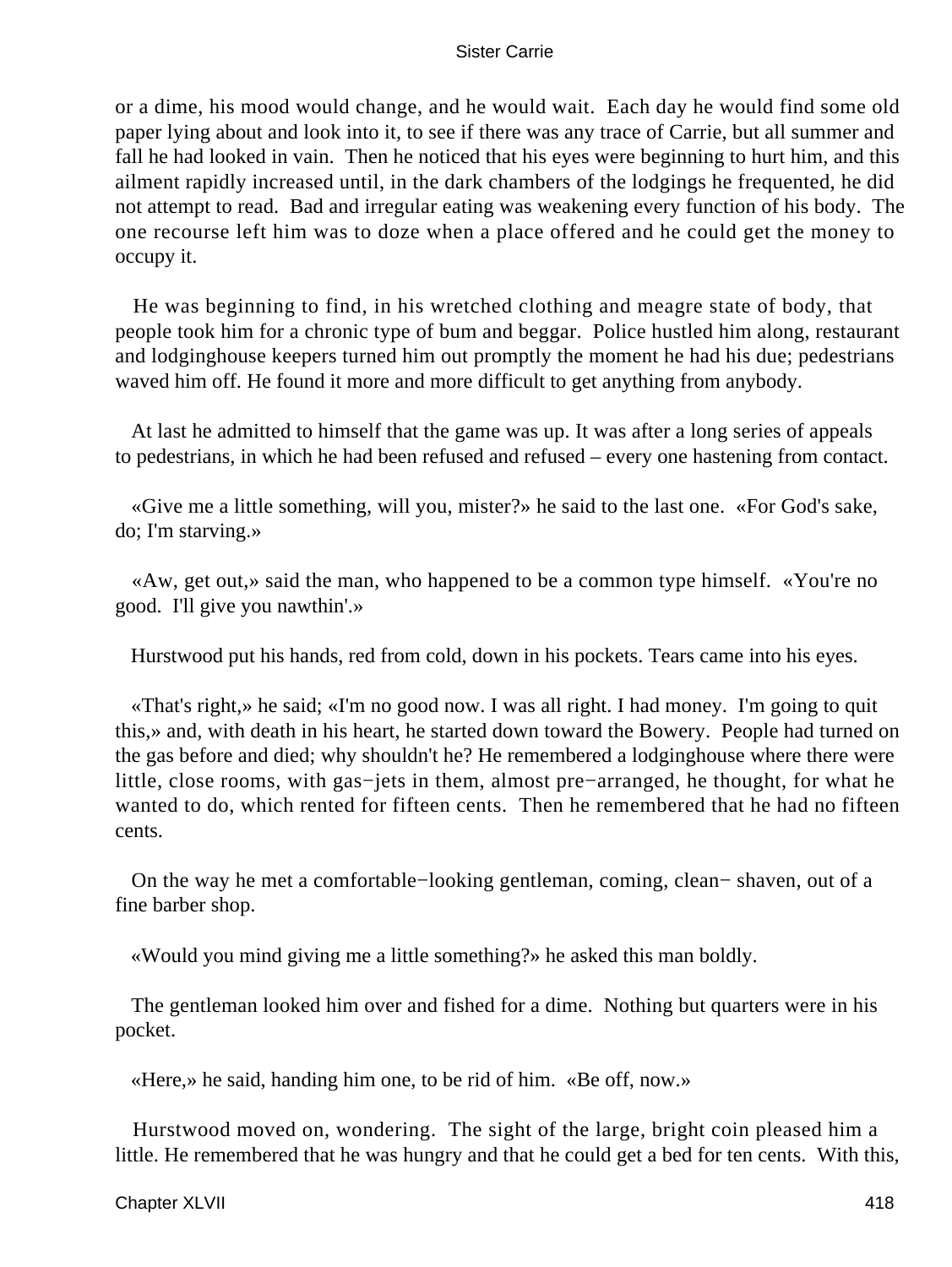the idea of death passed, for the time being, out of his mind. It was only when he could get nothing but insults that death seemed worth while.

 One day, in the middle of the winter, the sharpest spell of the season set in. It broke grey and cold in the first day, and on the second snowed. Poor luck pursuing him, he had secured but ten cents by nightfall, and this he had spent for food. At evening he found himself at the Boulevard and Sixty−seventh Street, where he finally turned his face Bowery−ward. Especially fatigued because of the wandering propensity which had seized him in the morning, he now half dragged his wet feet, shuffling the soles upon the sidewalk. An old, thin coat was turned up about his red ears – his cracked derby hat was pulled down until it turned them outward. His hands were in his pockets.

«I'll just go down Broadway,» he said to himself.

 When he reached Forty−second Street, the fire signs were already blazing brightly. Crowds were hastening to dine. Through bright windows, at every corner, might be seen gay companies in luxuriant restaurants. There were coaches and crowded cable cars.

 In his weary and hungry state, he should never have come here. The contrast was too sharp. Even he was recalled keenly to better things. «What's the use?» he thought. «It's all up with me. I'll quit this.»

 People turned to look after him, so uncouth was his shambling figure. Several officers followed him with their eyes, to see that he did not beg of anybody.

 Once he paused in an aimless, incoherent sort of way and looked through the windows of an imposing restaurant, before which blazed a fire sign, and through the large, plate windows of which could be seen the red and gold decorations, the palms, the white napery, and shining glassware, and, above all, the comfortable crowd. Weak as his mind had become, his hunger was sharp enough to show the importance of this. He stopped stock still, his frayed trousers soaking in the slush, and peered foolishly in.

«Eat,» he mumbled. «That's right, eat. Nobody else wants any.»

Then his voice dropped even lower, and his mind half lost the fancy it had.

«It's mighty cold,» he said. «Awful cold.»

 At Broadway and Thirty−ninth Street was blazing, in incandescent fire, Carrie's name. «Carrie Madenda,» it read, «and the Casino Company.» All the wet, snowy sidewalk was bright with this radiated fire. It was so bright that it attracted Hurstwood's gaze. He looked up, and then at a large, gilt−framed posterboard, on which was a fine lithograph of Carrie, lifesize.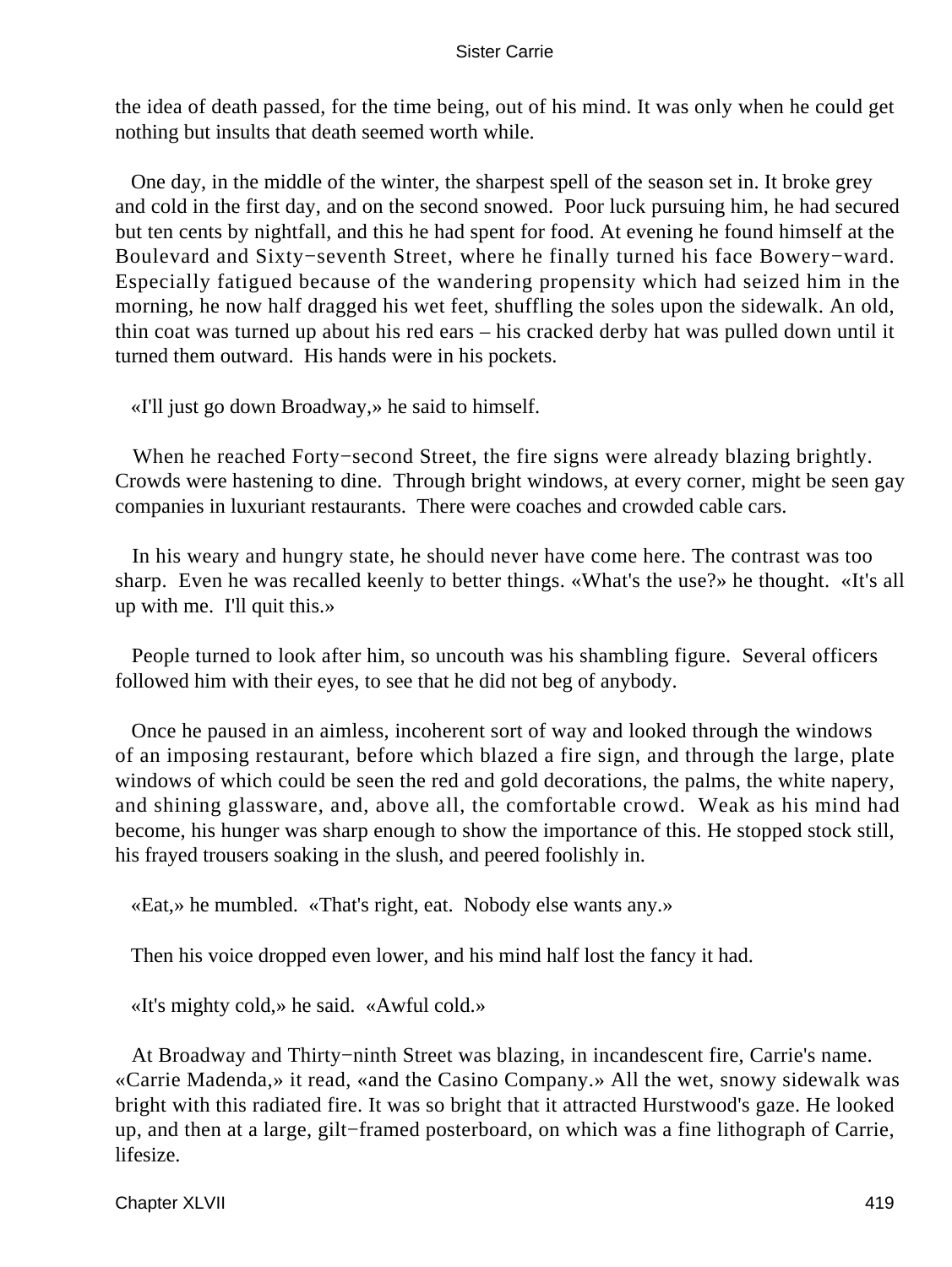Hurstwood gazed at it a moment, snuffling and hunching one shoulder, as if something were scratching him. He was so run down, however, that his mind was not exactly clear.

He approached that entrance and went in.

 «Well?» said the attendant, staring at him. Seeing him pause, he went over and shoved him. «Get out of here,» he said.

«I want to see Miss Madenda,» he said.

 «You do, eh?» the other said, almost tickled at the spectacle. «Get out of here,» and he shoved him again. Hurstwood had no strength to resist.

 «I want to see Miss Madenda,» he tried to explain, even as he was being hustled away. «I'm all right.  $I - \rightarrow$ 

 The man gave him a last push and closed the door. As he did so, Hurstwood slipped and fell in the snow. It hurt him, and some vague sense of shame returned. He began to cry and swear foolishly.

 «God damned dog!» he said. «Damned old cur,» wiping the slush from his worthless coat. «I – I hired such people as you once.»

 Now a fierce feeling against Carrie welled up – just one fierce, angry thought before the whole thing slipped out of his mind.

«She owes me something to eat,» he said. «She owes it to me.»

 Hopelessly he turned back into Broadway again and slopped onward and away, begging, crying, losing track of his thoughts, one after another, as a mind decayed and disjointed is wont to do.

 It was truly a wintry evening, a few days later, when his one distinct mental decision was reached. Already, at four o'clock, the sombre hue of night was thickening the air. A heavy snow was falling – a fine picking, whipping snow, borne forward by a swift wind in long, thin lines. The streets were bedded with  $it - six$  inches of cold, soft carpet, churned to a dirty brown by the crush of teams and the feet of men. Along Broadway men picked their way in ulsters and umbrellas. Along the Bowery, men slouched through it with collars and hats pulled over their ears. In the former thoroughfare businessmen and travellers were making for comfortable hotels. In the latter, crowds on cold errands shifted past dingy stores, in the deep recesses of which lights were already gleaming. There were early lights in the cable cars, whose usual clatter was reduced by the mantle about the wheels. The whole city was muffled by this fast−thickening mantle.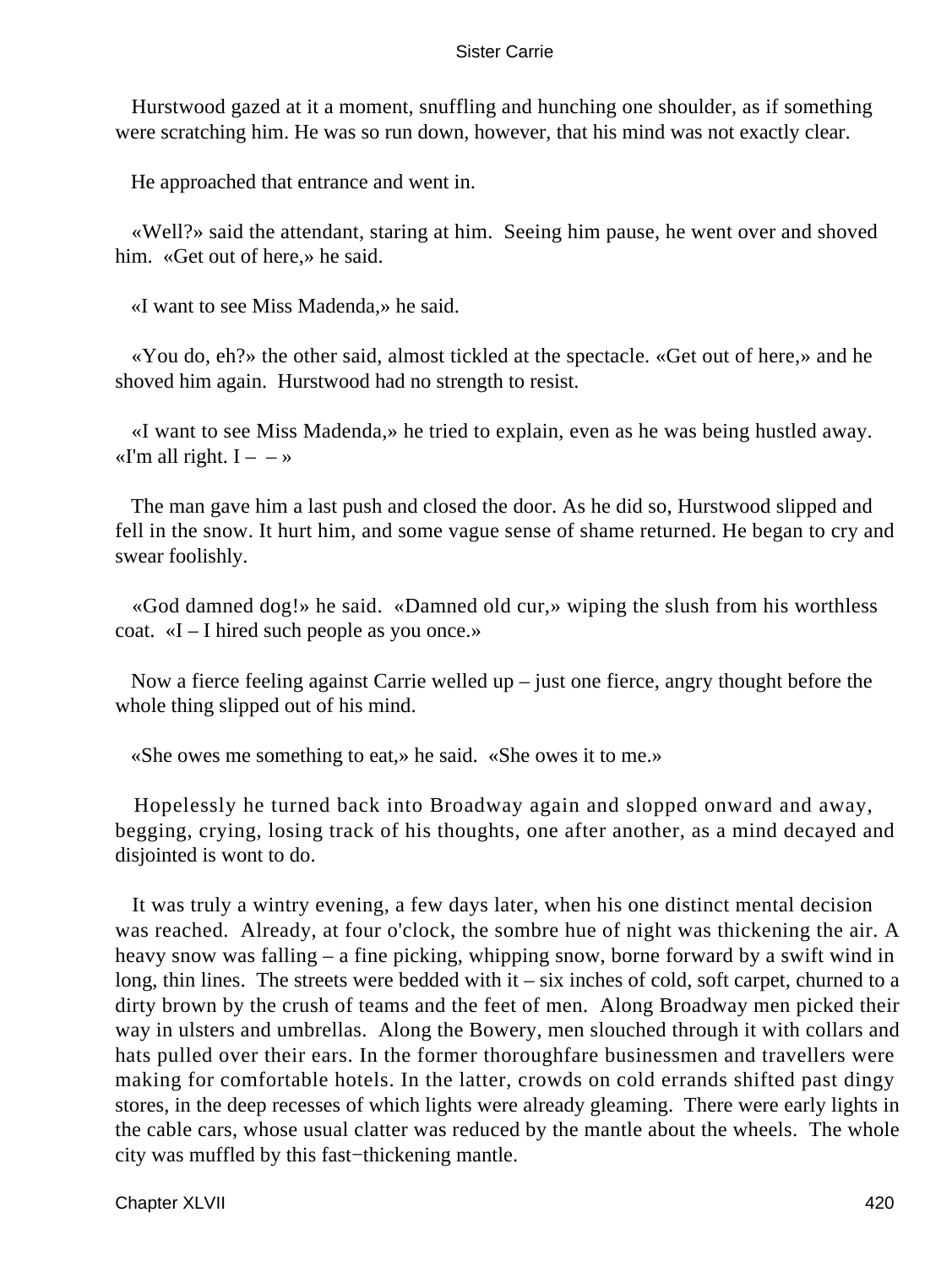In her comfortable chambers at the Waldorf, Carrie was reading at this time «Pere Goriot,» which Ames had recommended to her. It was so strong, and Ames's mere recommendation had so aroused her interest, that she caught nearly the full sympathetic significance of it. For the first time, it was being borne in upon her how silly and worthless had been her earlier reading, as a whole. Becoming wearied, however, she yawned and came to the window, looking out upon the old winding procession of carriages rolling up Fifth Avenue.

«Isn't it bad?» she observed to Lola.

 «Terrible!» said that little lady, joining her. «I hope it snows enough to go sleigh riding.»

 «Oh, dear,» said Carrie, with whom the sufferings of Father Goriot were still keen. «That's all you think of. Aren't you sorry for the people who haven't anything to−night?»

«Of course I am,» said Lola; «but what can I do? I haven't anything.»

Carrie smiled.

«You wouldn't care, if you had,» she returned.

«I would, too,» said Lola. «But people never gave me anything when I was hard up.»

«Isn't it just awful?» said Carrie, studying the winter's storm.

 «Look at that man over there,» laughed Lola, who had caught sight of some one falling down. «How sheepish men look when they fall, don't they?»

«We'll have to take a coach to−night,» answered Carrie absently.

 In the lobby of the Imperial, Mr. Charles Drouet was just arriving, shaking the snow from a very handsome ulster. Bad weather had driven him home early and stirred his desire for those pleasures which shut out the snow and gloom of life. A good dinner, the company of a young woman, and an evening at the theatre were the chief things for him.

 «Why, hello, Harry!» he said, addressing a lounger in one of the comfortable lobby chairs. «How are you?»

«Oh, about six and six,» said the other. «Rotten weather, isn't it?»

 «Well, I should say,» said the other. «I've been just sitting here thinking where I'd go to−night.»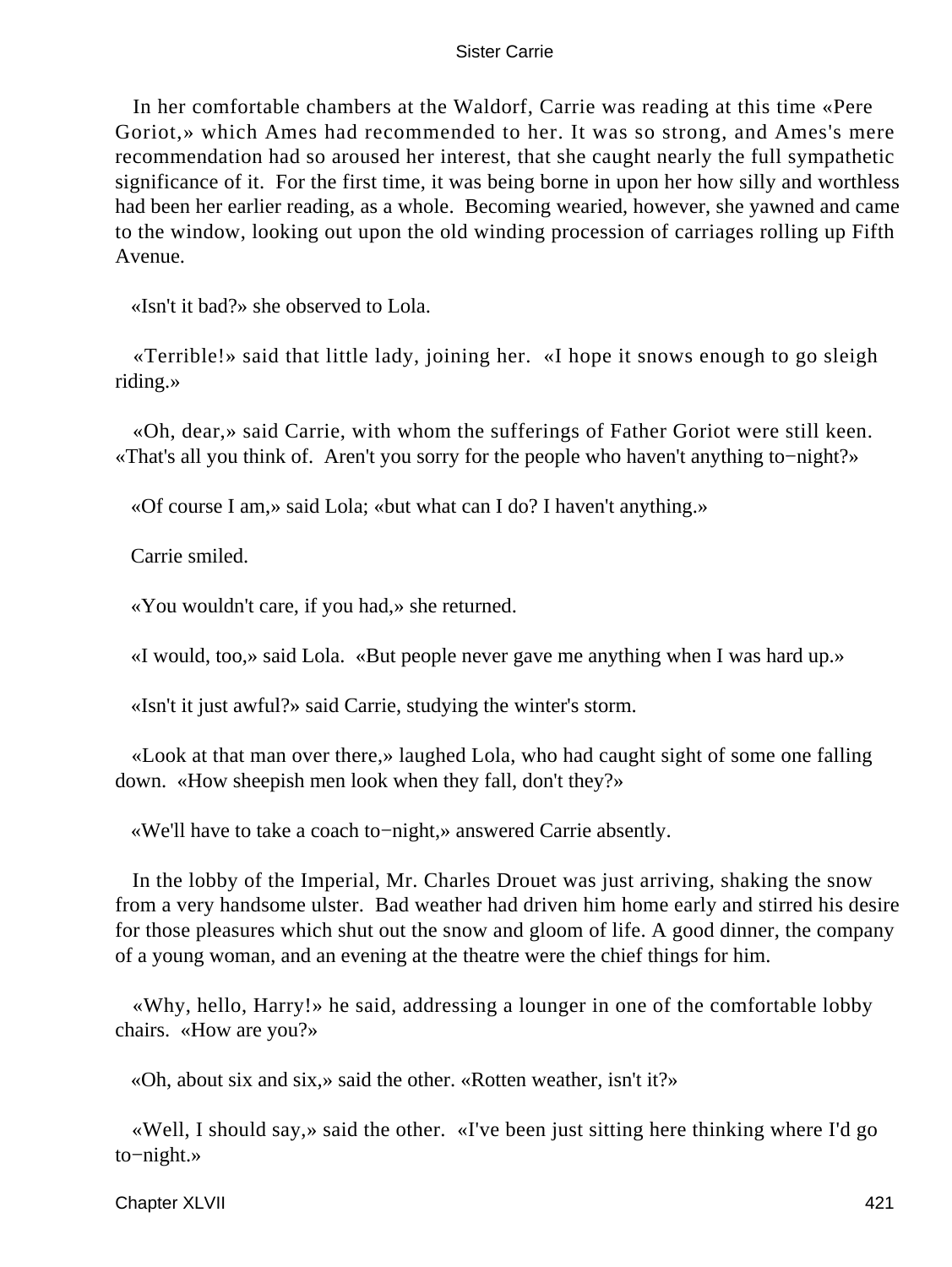«Come along with me,» said Drouet. «I can introduce you to something dead swell.»

«Who is it?» said the other.

 «Oh, a couple of girls over here in Fortieth Street. We could have a dandy time. I was just looking for you.»

«Supposing you get 'em and take 'em out to dinner?»

«Sure,» said Drouet. «Wait'll I go upstairs and change my clothes.»

«Well, I'll be in the barber shop,» said the other. «I want to get a shave.»

 «All right,» said Drouet, creaking off in his good shoes toward the elevator. The old butterfly was as light on the wing as ever.

 On an incoming vestibuled Pullman, speeding at forty miles an hour through the snow of the evening, were three others, all related.

 «First call for dinner in the dining−car,» a Pullman servitor was announcing, as he hastened through the aisle in snow−white apron and jacket.

 «I don't believe I want to play any more,» said the youngest, a black−haired beauty, turned supercilious by fortune, as she pushed a euchre hand away from her.

 «Shall we go into dinner?» inquired her husband, who was all that fine raiment can make.

«Oh, not yet,» she answered. «I don't want to play any more, though.»

 «Jessica,» said her mother, who was also a study in what good clothing can do for age, «push that pin down in your tie  $-$  it's coming up.»

 Jessica obeyed, incidentally touching at her lovely hair and looking at a little jewel−faced watch. Her husband studied her, for beauty, even cold, is fascinating from one point of view.

 «Well, we won't have much more of this weather,» he said. «It only takes two weeks to get to Rome.»

 Mrs. Hurstwood nestled comfortably in her corner and smiled. It was so nice to be the mother−in−law of a rich young man – one whose financial state had borne her personal inspection.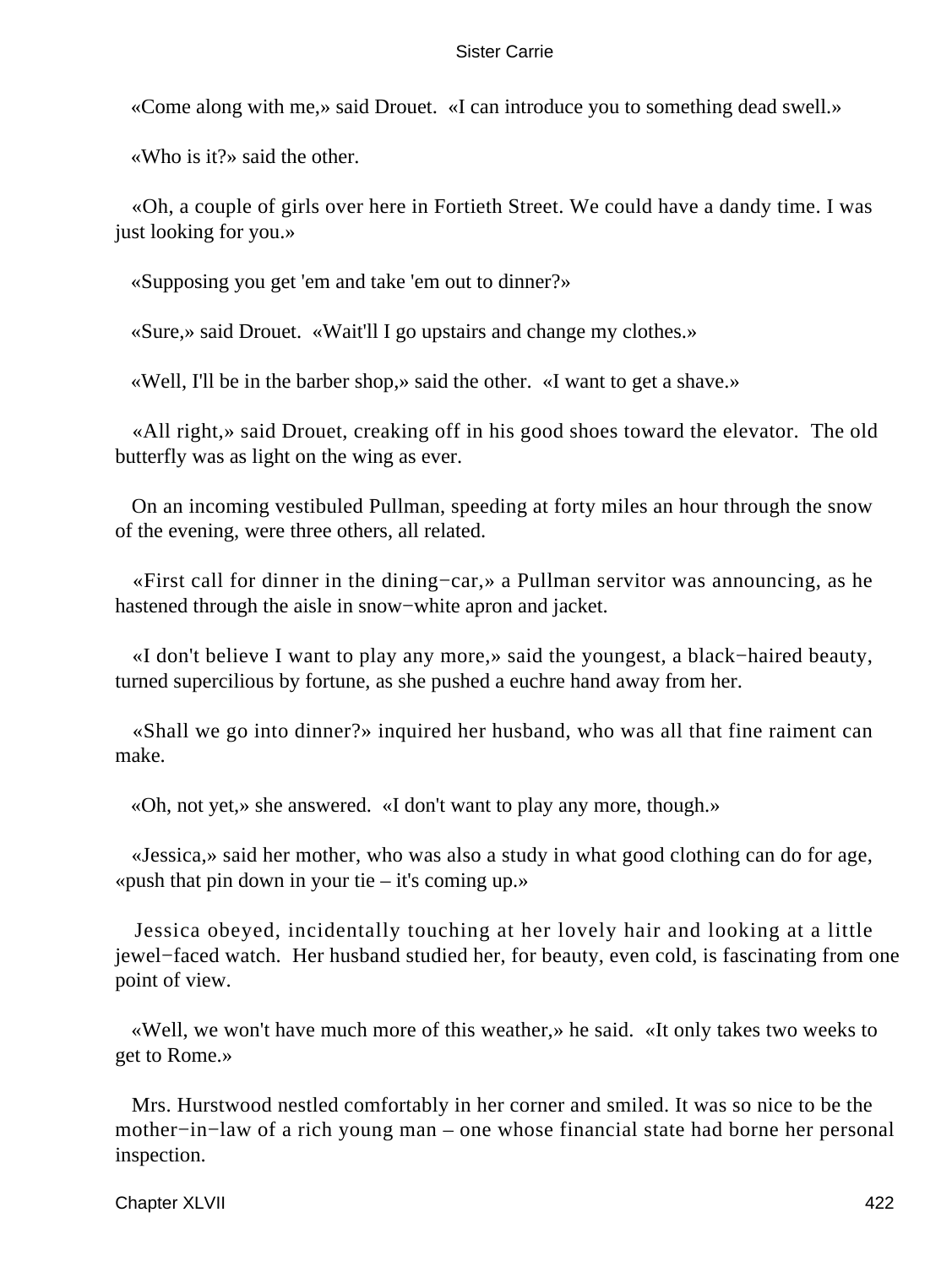«Do you suppose the boat will sail promptly?» asked Jessica, «if it keeps up like this?»

«Oh, yes,» answered her husband. «This won't make any difference.»

 Passing down the aisle came a very fair−haired banker's son, also of Chicago, who had long eyed this supercilious beauty. Even now he did not hesitate to glance at her, and she was conscious of it. With a specially conjured show of indifference, she turned her pretty face wholly away. It was not wifely modesty at all. By so much was her pride satisfied.

 At this moment Hurstwood stood before a dirty four story building in a side street quite near the Bowery, whose one−time coat of buff had been changed by soot and rain. He mingled with a crowd of men – a crowd which had been, and was still, gathering by degrees.

 It began with the approach of two or three, who hung about the closed wooden doors and beat their feet to keep them warm. They had on faded derby hats with dents in them. Their misfit coats were heavy with melted snow and turned up at the collars. Their trousers were mere bags, frayed at the bottom and wobbling over big, soppy shoes, torn at the sides and worn almost to shreds. They made no effort to go in, but shifted ruefully about, digging their hands deep in their pockets and leering at the crowd and the increasing lamps. With the minutes, increased the number. There were old men with grizzled beards and sunken eyes, men who were comparatively young but shrunken by diseases, men who were middle−aged. None were fat. There was a face in the thick of the collection which was as white as drained veal. There was another red as brick. Some came with thin, rounded shoulders, others with wooden legs, still others with frames so lean that clothes only flapped about them. There were great ears, swollen noses, thick lips, and, above all, red, blood−shot eyes. Not a normal, healthy face in the whole mass; not a straight figure; not a straightforward, steady glance.

 In the drive of the wind and sleet they pushed in on one another. There were wrists, unprotected by coat or pocket, which were red with cold. There were ears, half covered by every conceivable semblance of a hat, which still looked stiff and bitten. In the snow they shifted, now one foot, now another, almost rocking in unison.

 With the growth of the crowd about the door came a murmur. It was not conversation, but a running comment directed at any one in general. It contained oaths and slang phrases.

«By damn, I wish they'd hurry up.»

«Look at the copper watchin'.»

«Maybe it ain't winter, nuther!»

«I wisht I was in Sing Sing.»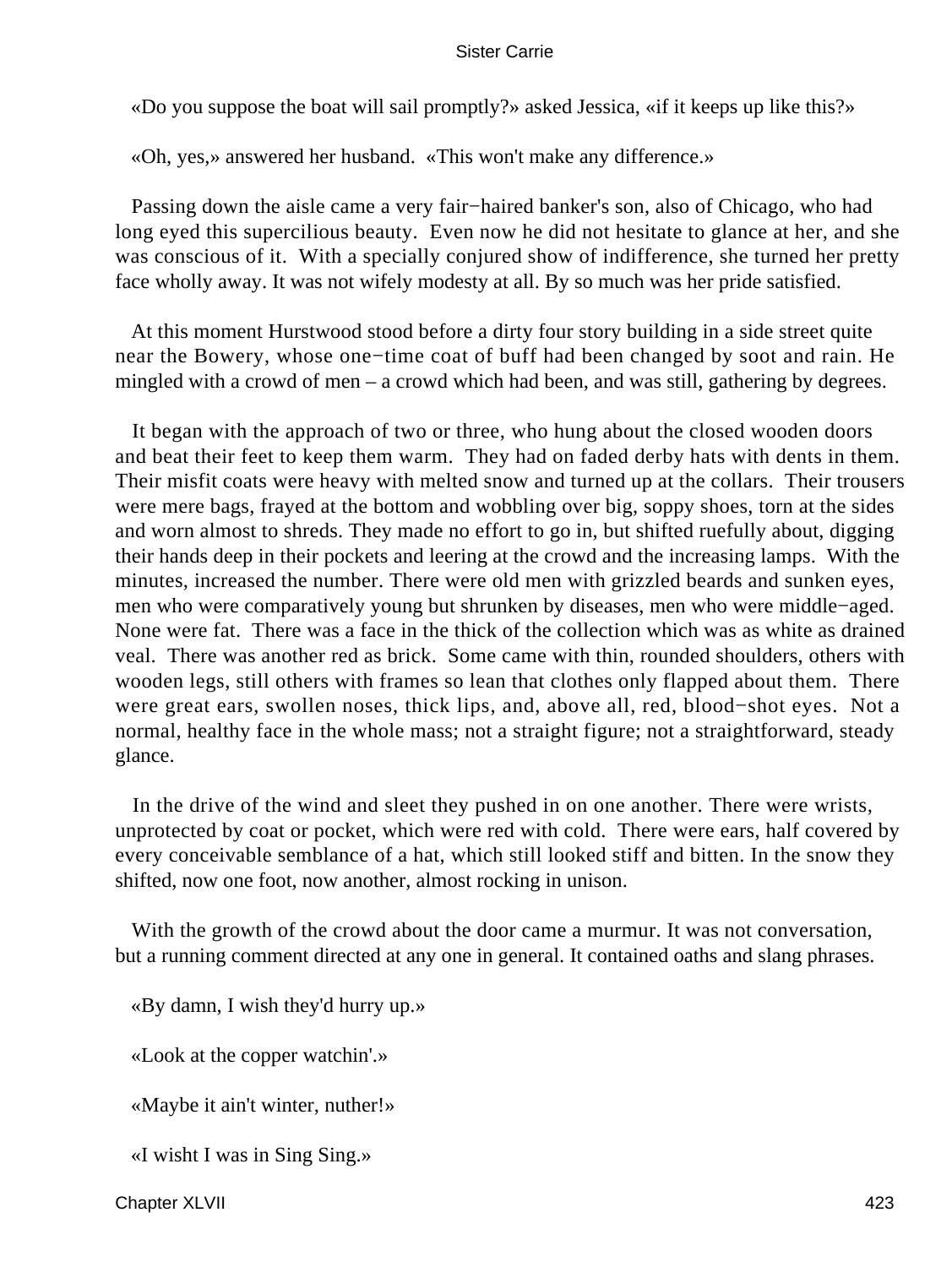Now a sharper lash of wind cut down and they huddled closer. It was an edging, shifting, pushing throng. There was no anger, no pleading, no threatening words. It was all sullen endurance, unlightened by either wit or good fellowship.

 A carriage went jingling by with some reclining figure in it. One of the men nearest the door saw it.

«Look at the bloke ridin'.»

«He ain't so cold.»

«Eh, eh, eh!» yelled another, the carriage having long since passed out of hearing.

 Little by little the night crept on. Along the walk a crowd turned out on its way home. Men and shop−girls went by with quick steps. The cross−town cars began to be crowded. The gas lamps were blazing, and every window bloomed ruddy with a steady flame. Still the crowd hung about the door, unwavering.

«Ain't they ever goin' to open up?» queried a hoarse voice, suggestively.

 This seemed to renew the general interest in the closed door, and many gazed in that direction. They looked at it as dumb brutes look, as dogs paw and whine and study the knob. They shifted and blinked and muttered, now a curse, now a comment. Still they waited and still the snow whirled and cut them with biting flakes. On the old hats and peaked shoulders it was piling. It gathered in little heaps and curves and no one brushed it off. In the centre of the crowd the warmth and steam melted it, and water trickled off hat rims and down noses, which the owners could not reach to scratch. On the outer rim the piles remained unmelted. Hurstwood, who could not get in the centre, stood with head lowered to the weather and bent his form.

 A light appeared through the transom overhead. It sent a thrill of possibility through the watchers. There was a murmur of recognition. At last the bars grated inside and the crowd pricked up its ears. Footsteps shuffled within and it murmured again. Some one called: «Slow up there, now,» and then the door opened. It was push and jam for a minute, with grim, beast silence to prove its quality, and then it melted inward, like logs floating, and disappeared. There were wet hats and wet shoulders, a cold, shrunken, disgruntled mass, pouring in between bleak walls. It was just six o'clock and there was supper in every hurrying pedestrian's face. And yet no supper was provided here – nothing but beds.

 Hurstwood laid down his fifteen cents and crept off with weary steps to his allotted room. It was a dingy affair – wooden, dusty, hard. A small gas−jet furnished sufficient light for so rueful a corner.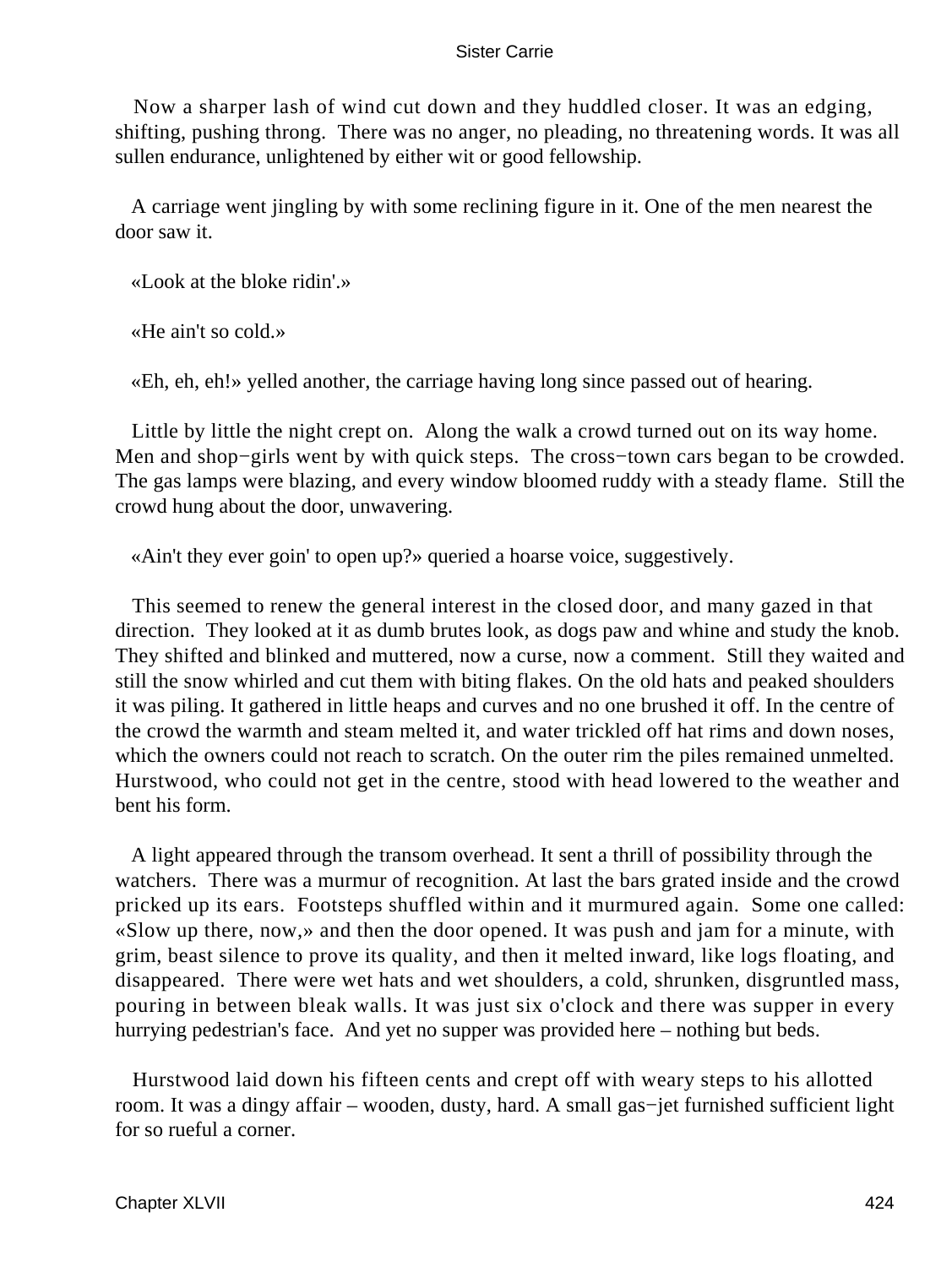«Hm!» he said, clearing his throat and locking the door.

 Now he began leisurely to take off his clothes, but stopped first with his coat, and tucked it along the crack under the door. His vest he arranged in the same place. His old wet, cracked hat he laid softly upon the table. Then he pulled off his shoes and lay down.

 It seemed as if he thought a while, for now he arose and turned the gas out, standing calmly in the blackness, hidden from view. After a few moments, in which he reviewed nothing, but merely hesitated, he turned the gas on again, but applied no match. Even then he stood there, hidden wholly in that kindness which is night, while the uprising fumes filled the room. When the odour reached his nostrils, he quit his attitude and fumbled for the bed. «What's the use?» he said, weakly, as he stretched himself to rest.

 And now Carrie had attained that which in the beginning seemed life's object, or, at least, such fraction of it as human beings ever attain of their original desires. She could look about on her gowns and carriage, her furniture and bank account. Friends there were, as the world takes it – those who would bow and smile in acknowledgment of her success. For these she had once craved. Applause there was, and publicity – once far off, essential things, but now grown trivial and indifferent. Beauty also – her type of loveliness – and yet she was lonely. In her rocking−chair she sat, when not otherwise engaged – singing and dreaming.

 Thus in life there is ever the intellectual and the emotional nature – the mind that reasons, and the mind that feels. Of one come the men of action – generals and statesmen; of the other, the poets and dreamers – artists all.

 As harps in the wind, the latter respond to every breath of fancy, voicing in their moods all the ebb and flow of the ideal.

 Man has not yet comprehended the dreamer any more than he has the ideal. For him the laws and morals of the world are unduly severe. Ever hearkening to the sound of beauty, straining for the flash of its distant wings, he watches to follow, wearying his feet in travelling. So watched Carrie, so followed, rocking and singing.

 And it must be remembered that reason had little part in this. Chicago dawning, she saw the city offering more of loveliness than she had ever known, and instinctively, by force of her moods alone, clung to it. In fine raiment and elegant surroundings, men seemed to be contented. Hence, she drew near these things. Chicago, New York; Drouet, Hurstwood; the world of fashion and the world of stage – these were but incidents. Not them, but that which they represented, she longed for. Time proved the representation false.

 Oh, the tangle of human life! How dimly as yet we see. Here was Carrie, in the beginning poor, unsophisticated. emotional; responding with desire to everything most lovely in life, yet finding herself turned as by a wall. Laws to say: «Be allured, if you will,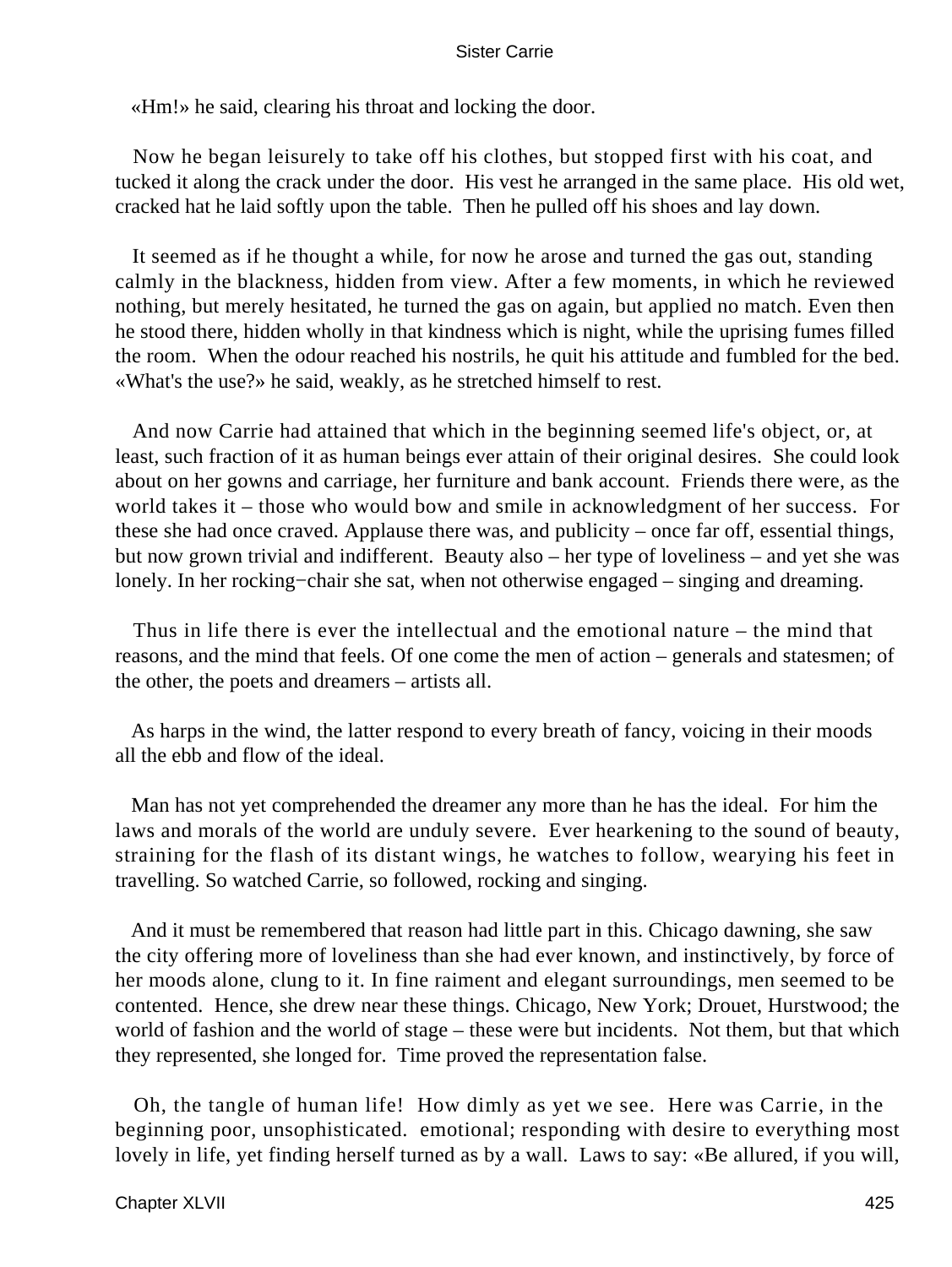by everything lovely, but draw not nigh unless by righteousness.» Convention to say: «You shall not better your situation save by honest labour.» If honest labour be unremunerative and difficult to endure; if it be the long, long road which never reaches beauty, but wearies the feet and the heart; if the drag to follow beauty be such that one abandons the admired way, taking rather the despised path leading to her dreams quickly, who shall cast the first stone? Not evil, but longing for that which is better, more often directs the steps of the erring. Not evil, but goodness more often allures the feeling mind unused to reason.

 Amid the tinsel and shine of her state walked Carrie, unhappy. As when Drouet took her, she had thought: «Now I am lifted into that which is best»; as when Hurstwood seemingly offered her the better way: «Now am I happy.» But since the world goes its way past all who will not partake of its folly, she now found herself alone. Her purse was open to him whose need was greatest. In her walks on Broadway, she no longer thought of the elegance of the creatures who passed her. Had they more of that peace and beauty which glimmered afar off, then were they to be envied.

 Drouet abandoned his claim and was seen no more. Of Hurstwood's death she was not even aware. A slow, black boat setting out from the pier at Twenty−seventh Street upon its weekly errand bore, with many others, his nameless body to the Potter's Field.

 Thus passed all that was of interest concerning these twain in their relation to her. Their influence upon her life is explicable alone by the nature of her longings. Time was when both represented for her all that was most potent in earthly success. They were the personal representatives of a state most blessed to attain – the titled ambassadors of comfort and peace, aglow with their credentials. It is but natural that when the world which they represented no longer allured her, its ambassadors should be discredited. Even had Hurstwood returned in his original beauty and glory, he could not now have allured her. She had learned that in his world, as in her own present state, was not happiness.

 Sitting alone, she was now an illustration of the devious ways by which one who feels, rather than reasons, may be led in the pursuit of beauty. Though often disillusioned, she was still waiting for that halcyon day when she would be led forth among dreams become real. Ames had pointed out a farther step, but on and on beyond that, if accomplished, would lie others for her. It was forever to be the pursuit of that radiance of delight which tints the distant hilltops of the world.

 Oh, Carrie, Carrie! Oh, blind strivings of the human heart! Onward onward, it saith, and where beauty leads, there it follows. Whether it be the tinkle of a lone sheep bell o'er some quiet landscape, or the glimmer of beauty in sylvan places, or the show of soul in some passing eye, the heart knows and makes answer, following. It is when the feet weary and hope seems vain that the heartaches and the longings arise. Know, then, that for you is neither surfeit nor content. In your rocking−chair, by your window dreaming, shall you long, alone. In your rocking− chair, by your window, shall you dream such happiness as you may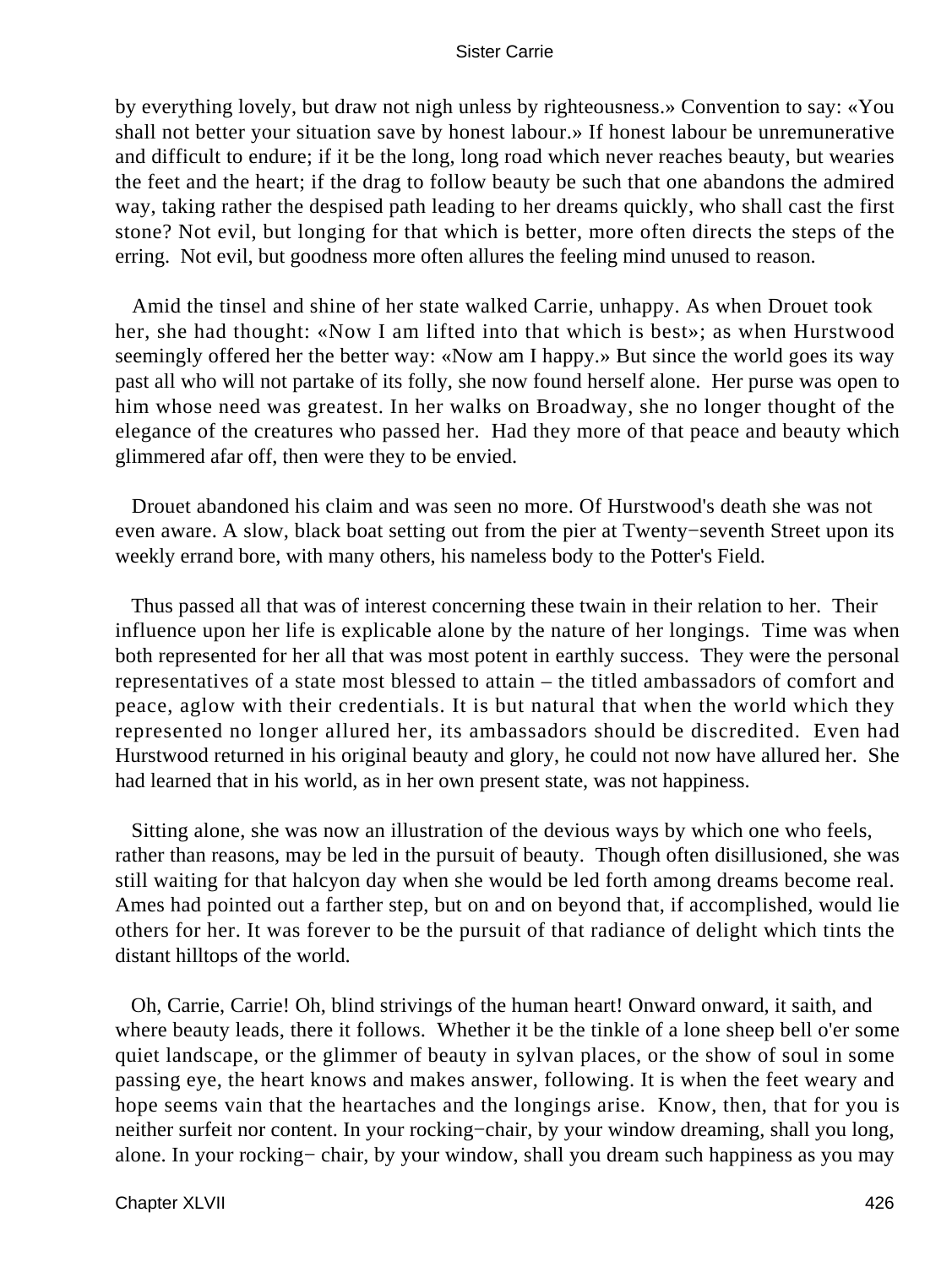never feel.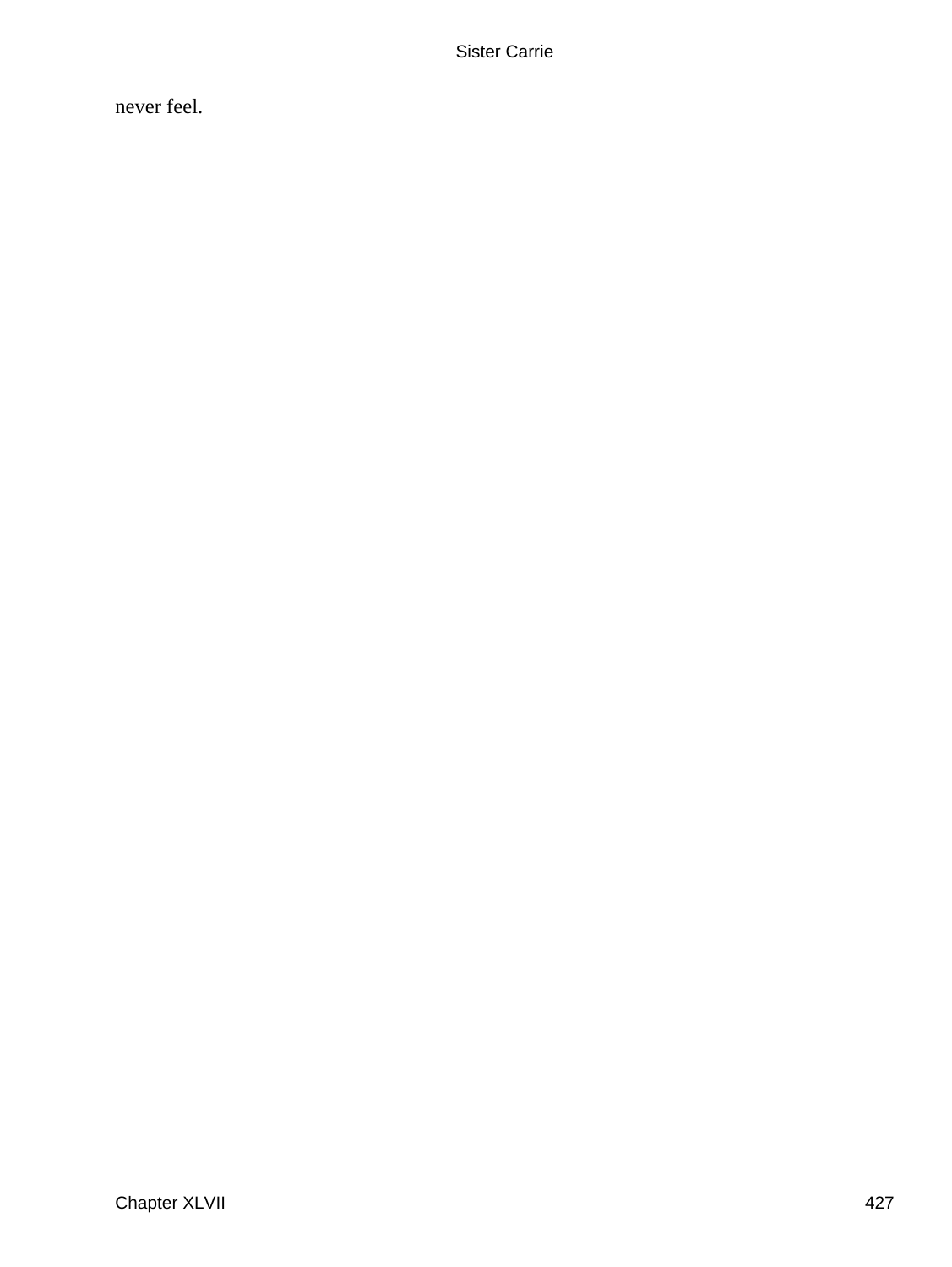# **Table Of Content**

**[Chapter I](#page-3-0)**

**[Chapter II](#page-10-0)**

**[Chapter III](#page-15-0)**

**[Chapter IV](#page-24-0)**

**[Chapter V](#page-35-0)**

**[Chapter VI](#page-41-0)**

**[Chapter VII](#page-53-0)**

**[Chapter VIII](#page-63-0)**

**[Chapter IX](#page-70-0)**

**[Chapter X](#page-77-0)**

**[Chapter XI](#page-85-0)**

**[Chapter XII](#page-94-0)**

**[Chapter XIII](#page-102-0)**

**[Chapter XIV](#page-109-0)**

**[Chapter XV](#page-117-0)**

**[Chapter XVI](#page-127-0)**

**[Chapter XVII](#page-136-0)**

**[Chapter XVIII](#page-145-0)**

**[Chapter XIX](#page-150-0)**

**[Chapter XX](#page-162-0)**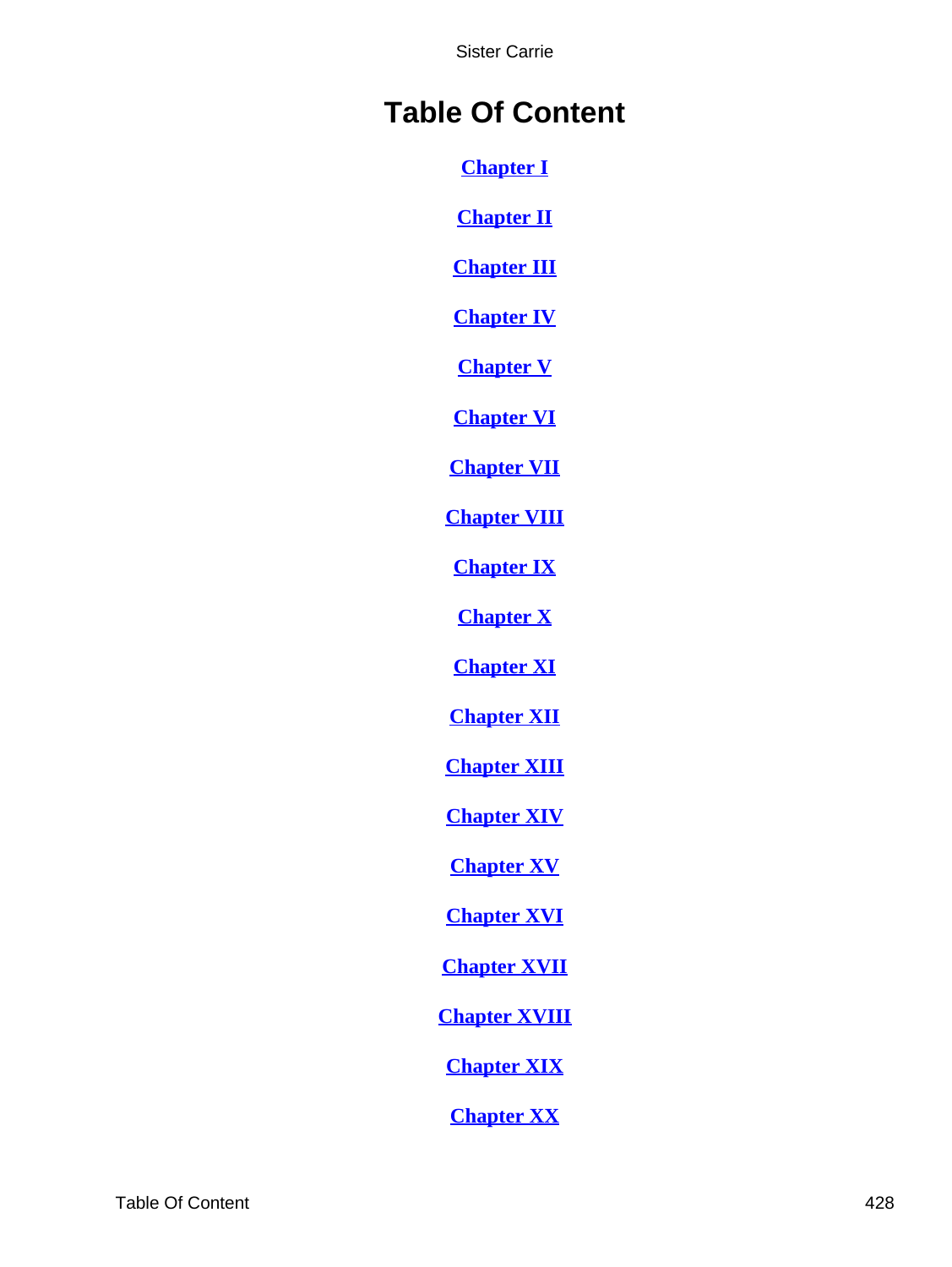**[Chapter XXI](#page-171-0)**

**[Chapter XXII](#page-176-0)**

**[Chapter XXIII](#page-186-0)**

**[Chapter XXIV](#page-197-0)**

**[Chapter XXV](#page-201-0)**

**[Chapter XXVI](#page-206-0)**

**[Chapter XXVII](#page-216-0)**

**[Chapter XXVIII](#page-226-0)**

**[Chapter XXIX](#page-236-0)**

**[Chapter XXX](#page-248-0)**

**[Chapter XXXI](#page-254-0)**

**[Chapter XXXII](#page-261-0)**

**[Chapter XXXIII](#page-273-0)**

**[Chapter XXXIV](#page-280-0)**

**[Chapter XXXV](#page-288-0)**

**[Chapter XXXVI](#page-298-0)**

**[Chapter XXXVII](#page-309-0)**

**[Chapter XXXVIII](#page-318-0)**

**[Chapter XXXIX](#page-329-0)**

**[Chapter XL](#page-340-0)**

**[Chapter XLI](#page-348-0)**

**[Chapter XLII](#page-364-0)**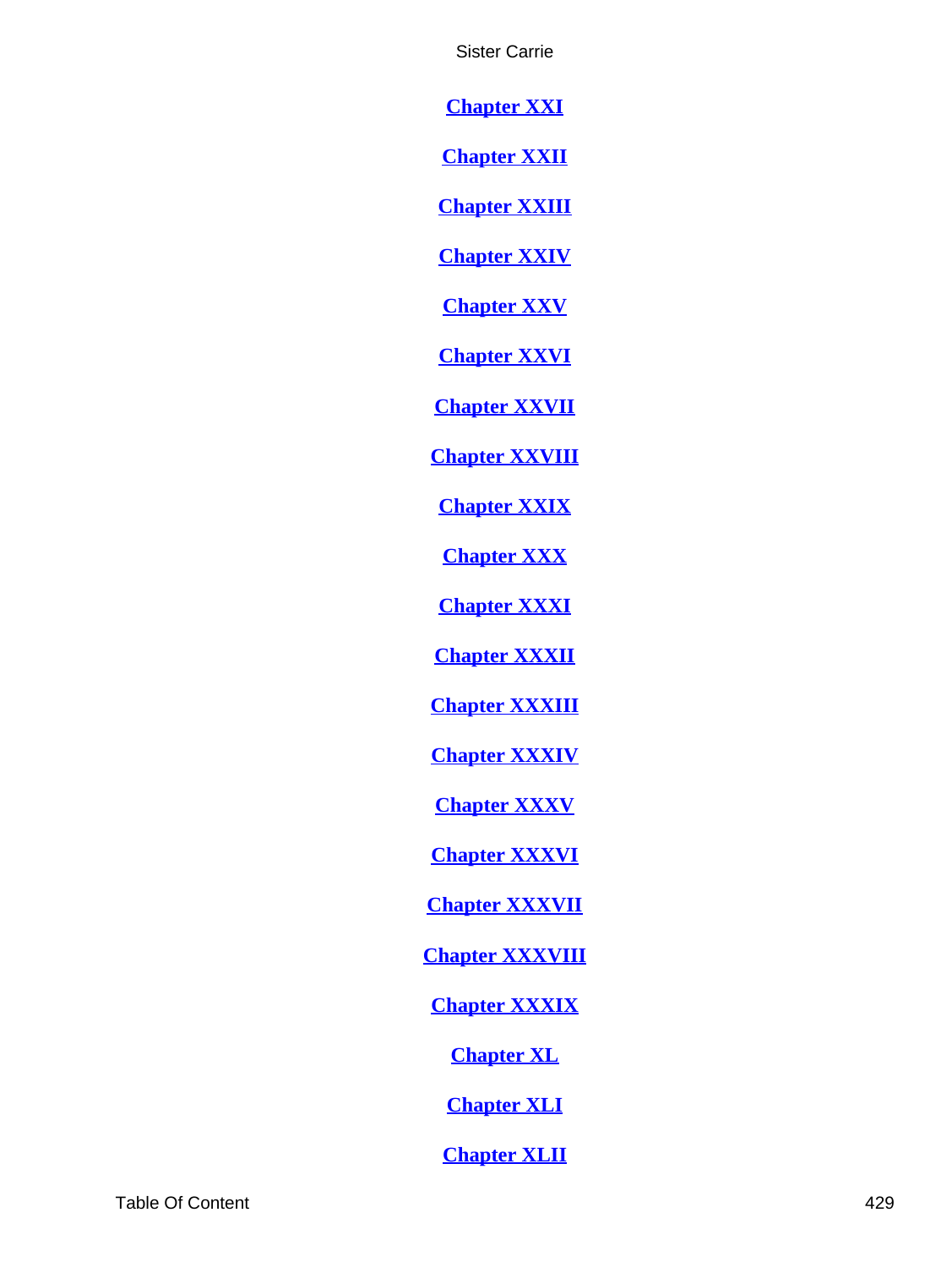<span id="page-430-0"></span>**[Chapter XLIII](#page-373-0)**

**[Chapter XLIV](#page-381-0)**

**[Chapter XLV](#page-390-0)**

**[Chapter XLVI](#page-403-0)**

**[Chapter XLVII](#page-415-0)**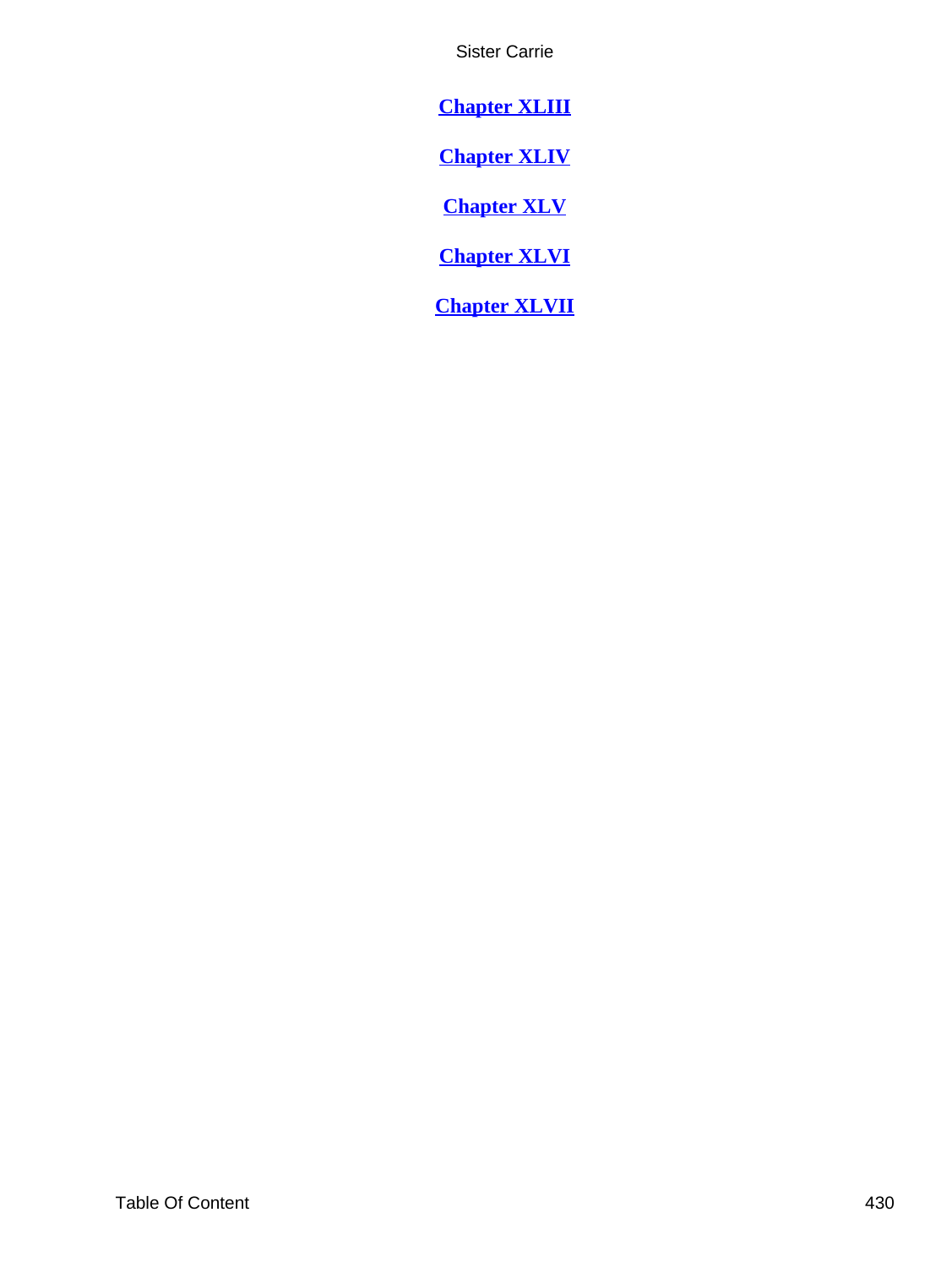# **You are reading a Phoenix Edition:**

It was converted from clean and standard xhtml/xml files. It uses metatags to identify content, and other data. The available resources specific to each ebook format were used to give the reader a pleasant reading experience.

More detais available at Phoenix−Library.org website.

Any suggestion that helps us to improve these editions are welcome.

**The Phoenix−Library Team**